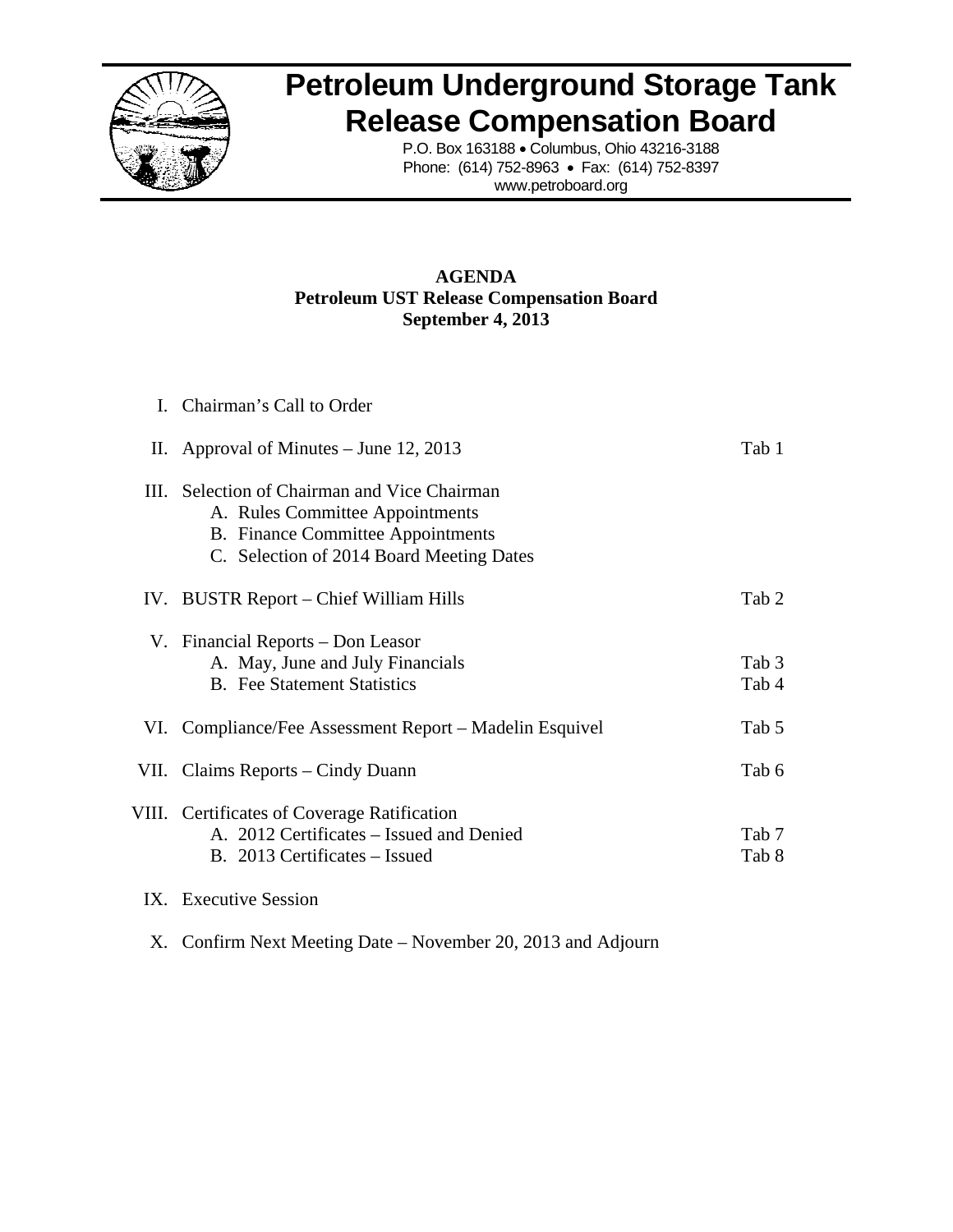# Memorandum

**To:** Petroleum Underground Storage Tank Release Compensation Board **From:** Chief William Hills, BUSTR **Re: BUSTR Report** 

**Date:** August 28, 2013

**PERSONNEL –** There are three positions on the leaking underground storage tank "LUST" side of the program that will not be filled. Included are the recent File Room Clerk and Attorney 4 position vacancies that are being held due to the uncertain effects (potential LUST grant reduction) as part of the federal sequestration. In addition, one Environmentalist Specialist 2 position was not filled due to a 10% cut in the fiscal year 2013 LUST grant.

**ADMINISTRATION –** The proposed BUSTR Revolving Loan Program to enable Political Subdivisions to address the removal of Underground Storage Tanks was passed as part of the State of Ohio budget. Region 5 of the U.S. E.P.A. reduced the underground storage tank (UST) grant by 19% for the 2013 – 2014 grant cycle. No further reductions were imposed on the LUST grant for FY14.

**TRAINING AND STAFF DEVELOPMENT –** Over the past two to three years the U.S. E.P.A. has been stressing the importance of proper/adequate investigationof soil vapor intrusion to indoor air spaces when there is a petroleum UST release. As such, BUSTR has been able to access the OEPA's Division of Emergency & Remedial Response (DERR) to provide classroom and on hands training. The training was held at the fire academy on April 16, 17, 23, 24 - May 7, 8, 14, 15, – September 17, 18 and October 1, 2, 2013. All BUSTR corrective action staff participated in the training.

The State Fire Marshal/BUSTR has agreed to sponsor the U.S. E.P.A. Region 5 (consisting of six states) "Underground Storage Tank Installer" seminar in early April, 2014. The training is tentatively planned to be held at the state fire academy. Planning for the event is ongoing.

**TRAINING TO STAKEHOLDERS** – As part of the soil vapor training provided by OEPA/DERR, many of the environmental consultants that perform BUSTR corrective action investigations were in attendance. This interaction with BUSTR staff provided valuable insight and is assisting to bring the consulting groups in line with BUSTR expectations.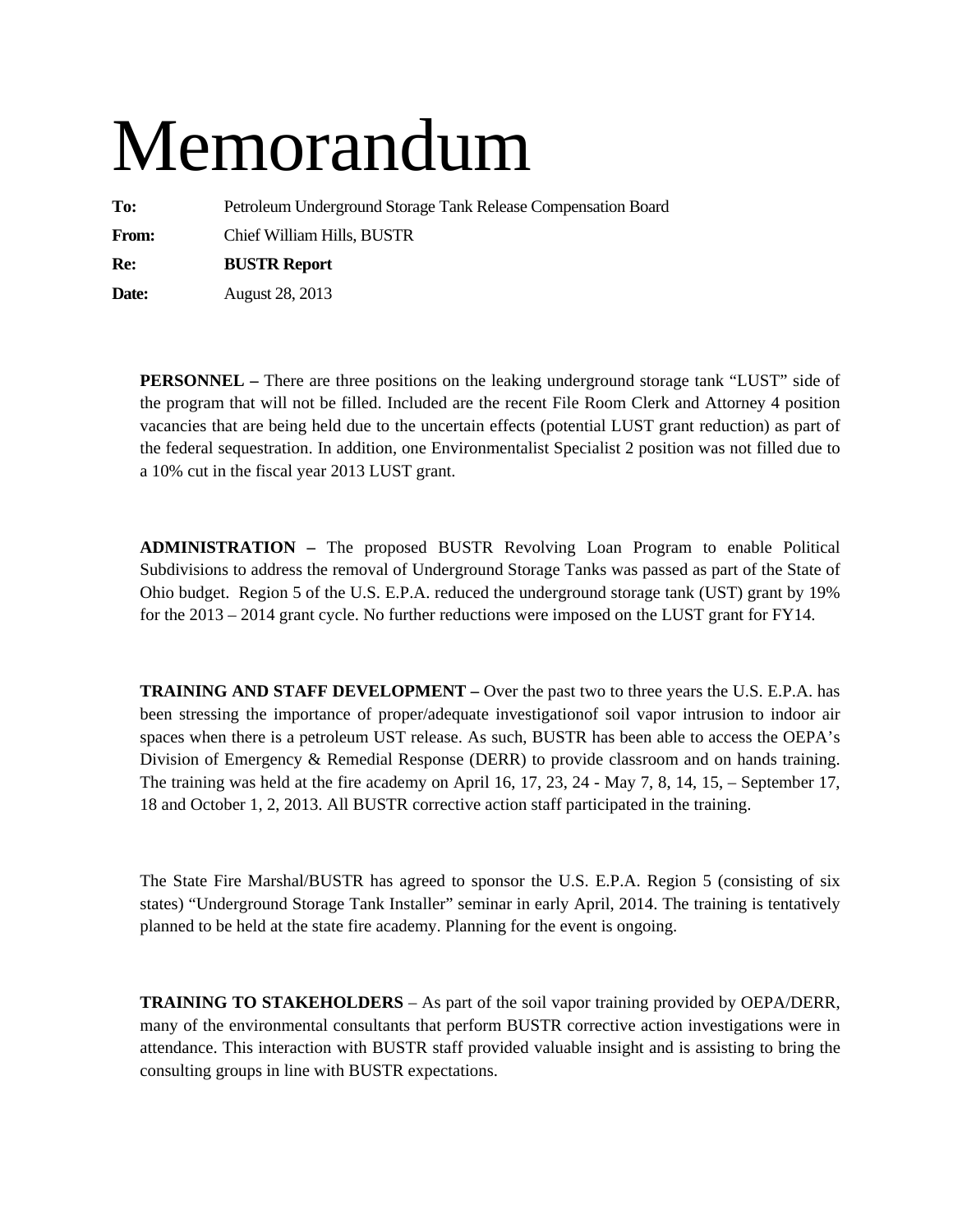## **ACTIVITY –**

#### **OTTER Database Upgrade Project**

After a lengthy process, updated OTTER went live with the change order process on August 5, 2013. Ventech is continuing to correct minor issues through August  $30<sup>th</sup>$  as part of the contract.

#### **Click Scheduling**

The "Click Scheduling" process also went live on August 5, 2013 under the direction of supervisors and managers. There have only been a few minor issues.

#### **Three Year Operational Compliance Inspection Cycle**

The third federally mandated three year operational compliance inspection cycle has been started. BUSTR inspectors are currently performing inspection activities along with assisting customers with specific needs through the Click Scheduling system.

### **STATISTICS and/or COMMENTS**

#### **Release Prevention**

## **UST Operation Compliance Inspections**

The current 3 year inspection cycle ends June 30, 2016. For the week ending **August 23, 2013 75** new inspections were performed for a total of **788** inspections.

#### **Corrective Action**

## **No Further Action Letters (NFA)**

The current grant cycle ends September 30, 2013. For the week ending **August 23, 2013 10** NFA's were generated, for a total of **573** NFA's To - date target projection of total NFA's is **587 -3%** ahead of projections

| <b>Statistic</b>                 | Count as of 6/1/2013 |
|----------------------------------|----------------------|
| Number of Registered Tanks       | 21,972               |
| Number of Owners of Registered   |                      |
| Facilities                       | 3,743                |
| Number of Registered Facilities  | 7,514                |
| Number of Active Releases        | 2,552                |
| <b>Number of Active Closures</b> | 1,124                |
| Number of Program No Further     |                      |
| Actions                          | 27,614               |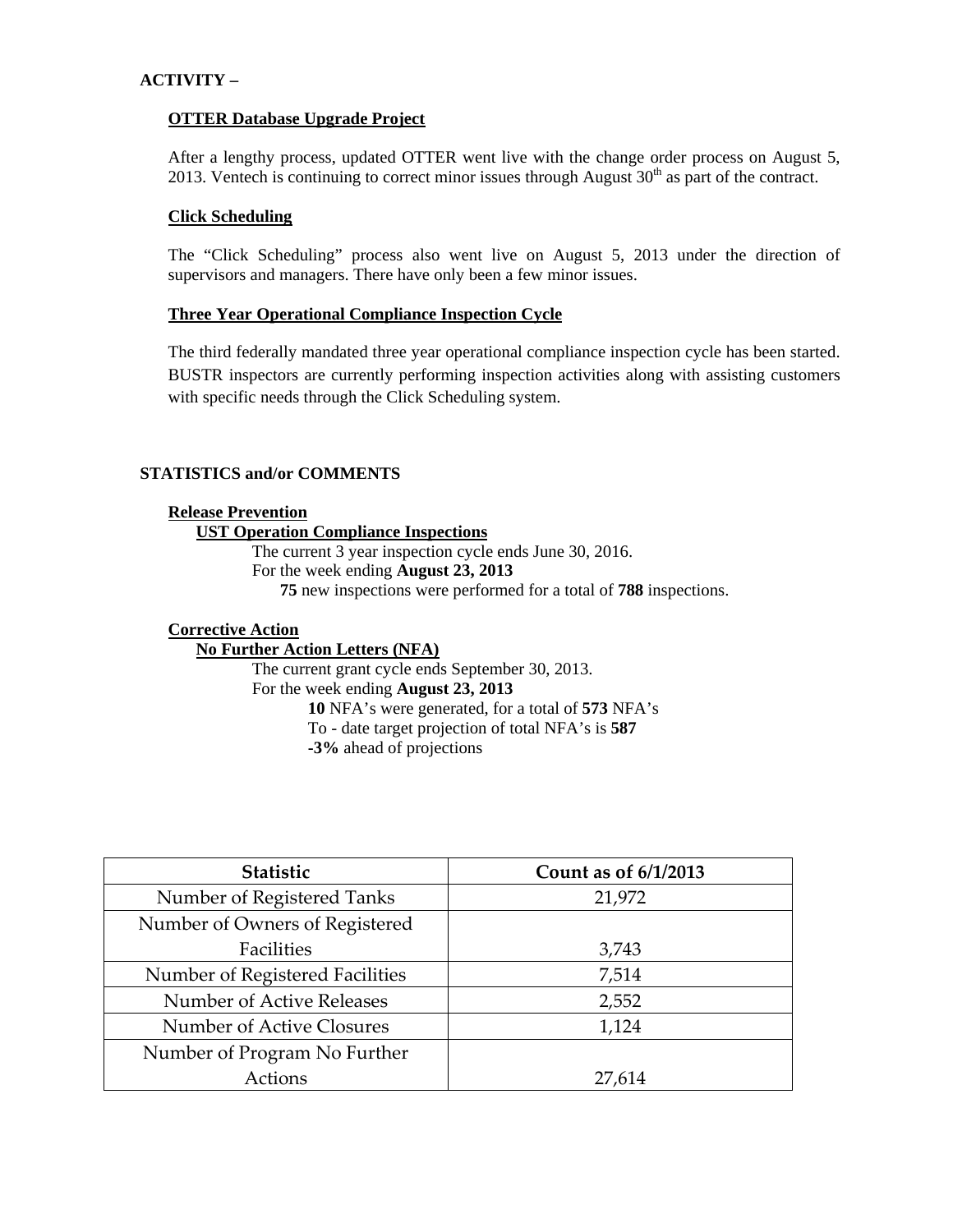| Fiscal 2014                     |               |                  | % Of          | FY 2014       |
|---------------------------------|---------------|------------------|---------------|---------------|
|                                 | July          | <b>Total YTD</b> | <b>Budget</b> | <b>Budget</b> |
| Tank Revenue *                  |               |                  |               |               |
| In house collections            | 12,949,448.00 | 12,949,448.00    |               |               |
| AG collections                  | 25,119.99     | 25,119.99        |               |               |
| Collection costs paid by owner  | (4, 428.47)   | (4, 428.47)      |               |               |
| <b>Total Tank Revenue</b>       | 12,970,139.52 | 12,970,139.52    | 92.64%        | 14,000,000    |
| Interest Income **              | 9,045.02      | 9,045.02         | 35.33%        | 25,600        |
| Miscellaneous Income            | 0.00          | 0.00             | 0.00%         | 1,000         |
| <b>Total Income</b>             | 12,979,184.54 | 12,979,184.54    | 92.53%        | 14,026,600    |
| <b>Claims Expense</b>           | 156,272.36    | 156,272.36       | 1.74%         | 9,000,000     |
| <b>Salaries</b>                 | 98,185.95     | 98,185.95        | 7.96%         | 1,233,200     |
| Temp Services *                 | 0.00          | 0.00             | 0.00%         | 15,000        |
| Rent                            | 9,035.21      | 9,035.21         | 8.33%         | 108,500       |
| <b>Office Supplies</b>          | 1,149.17      | 1,149.17         | 7.18%         | 16,000        |
| Printing & Copying *            | 777.23        | 777.23           | 5.18%         | 15,000        |
| <b>Staff Development</b>        | 0.00          | 0.00             | 0.00%         | 2,000         |
| Advertising                     | 0.00          | 0.00             | 0.00%         | 2,000         |
| Legal & Professional            |               |                  |               |               |
| <b>L&amp;P</b> services         | 1,806.41      | 1,806.41         |               |               |
| Collection costs                | 2,339.98      | 2,339.98         |               |               |
| Collection costs paid by owner  | (4, 428.47)   | (4, 428.47)      |               |               |
| <b>Total L &amp; P Expense</b>  | (282.08)      | (282.08)         | $-0.09%$      | 300,000       |
| Travel                          | 138.00        | 138.00           | 2.76%         | 5,000         |
| <b>Employee Expenses</b>        | 1,460.00      | 1,460.00         | 6.85%         | 21,300        |
| Telephone                       | 966.62        | 966.62           | 8.79%         | 11,000        |
| Postage *                       | 16,899.86     | 16,899.86        | 56.33%        | 30,000        |
| Depreciation                    | 1,958.37      | 1,958.37         | 6.75%         | 29,000        |
| <b>Total Operating Expenses</b> | 130,288.33    | 130,288.33       | 7.29%         | 1,788,000     |
| Net Income (Cash method)        |               | 12,692,623.85    |               |               |

\* Extremely cylical; occurs mainly during and as a result of the fee assessment period.

\*\* Includes linked deposit interest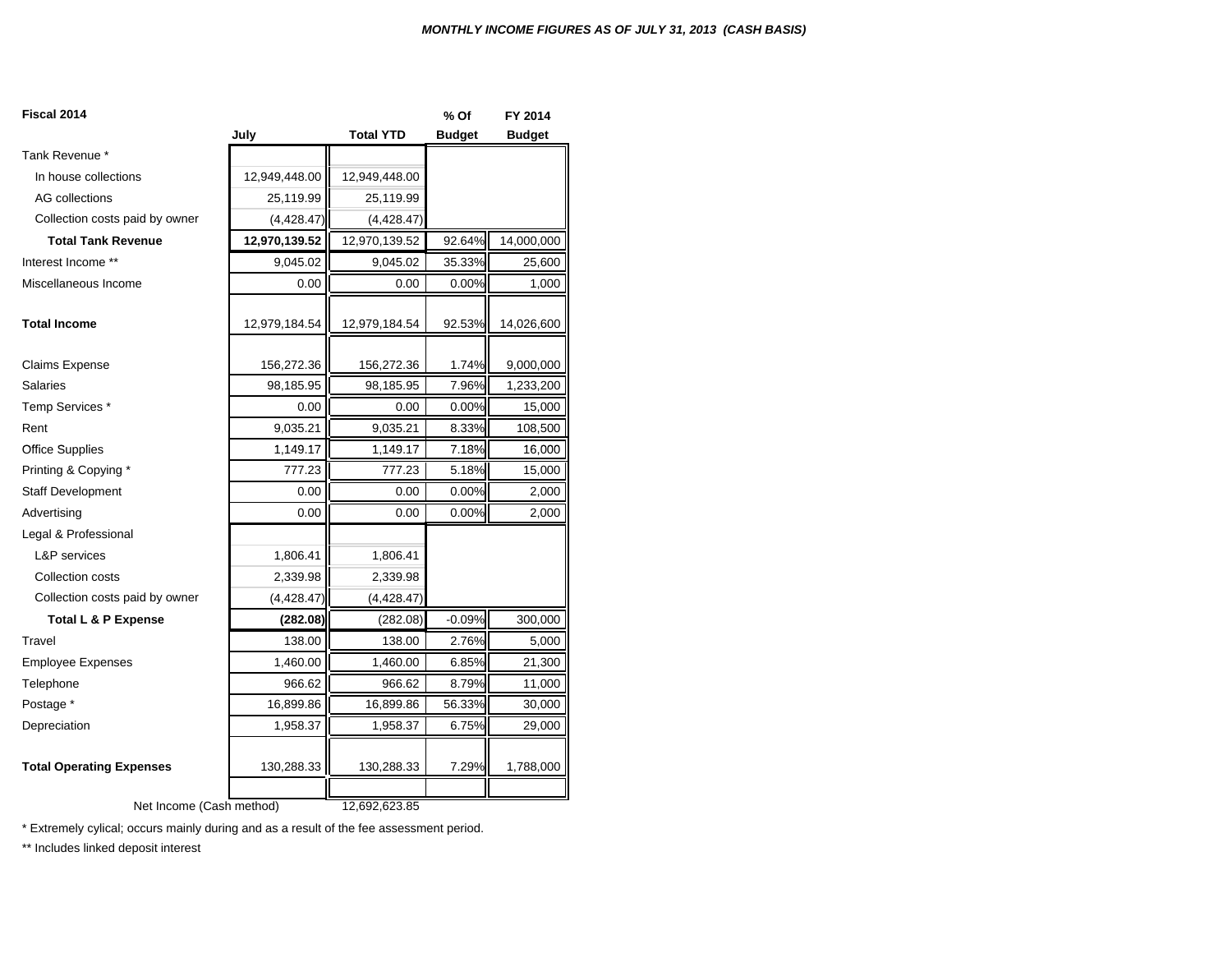## *Petroleum UST Release Compensation Board*  **Balance Sheet As of 07/31/2013**

| <b>Assets</b>                                                                                                                                                                                                                                                                                                                                                                                                                                                                                                               |                                                                                                                                                                 |                                                |  |
|-----------------------------------------------------------------------------------------------------------------------------------------------------------------------------------------------------------------------------------------------------------------------------------------------------------------------------------------------------------------------------------------------------------------------------------------------------------------------------------------------------------------------------|-----------------------------------------------------------------------------------------------------------------------------------------------------------------|------------------------------------------------|--|
| <b>Current Assets</b><br>108 State Cash Balance<br>112 Debt Service Fund<br>114 Treasury Notes<br>138 Unclaimed Monies Trust Account<br>140 Investments - Obligated<br>141 Reinvested Interest - Obligated<br>142 Investments - Unobligated<br>143 Reinvested Interest-Unobligated<br><b>Total Current Assets</b><br><b>Fixed Assets</b><br>145 Link Deposit Receivable<br>160 Fixed Asset-Furniture<br>165 Fixed Asset-Data Processing<br>169 Accumulated Depreciation<br><b>Total Fixed Assets</b><br><b>Total Assets</b> | 195,831.25<br>0.00<br>5,983,315.19<br>17,770.90<br>8,848,360.67<br>176.31<br>12,498,213.27<br>364.30<br>100,000.00<br>101,884.71<br>835,217.90<br>(886, 622.08) | 27,544,031.89<br>150,480.53<br>\$27,694,512.42 |  |
| <b>Liabilities</b>                                                                                                                                                                                                                                                                                                                                                                                                                                                                                                          |                                                                                                                                                                 |                                                |  |
| <b>Current Liabilities</b><br><b>Total Current Liabilities</b><br><b>Long Term Liabilities</b><br><b>Total Long Term Liabilities</b><br><b>Total Liabilities</b>                                                                                                                                                                                                                                                                                                                                                            |                                                                                                                                                                 | 0.00<br>0.00<br>\$0.00                         |  |
| <b>Equity</b>                                                                                                                                                                                                                                                                                                                                                                                                                                                                                                               |                                                                                                                                                                 |                                                |  |
| <b>Equity Accounts</b><br>283 Retained Earnings (Deficiency)<br>Current Year Income (Loss)<br><b>Total Equity</b>                                                                                                                                                                                                                                                                                                                                                                                                           | 12,410,857.97<br>15,283,654.45                                                                                                                                  | 27,694,512.42                                  |  |
| <b>Total Liabilities and Equity</b>                                                                                                                                                                                                                                                                                                                                                                                                                                                                                         |                                                                                                                                                                 | \$27,694,512.42                                |  |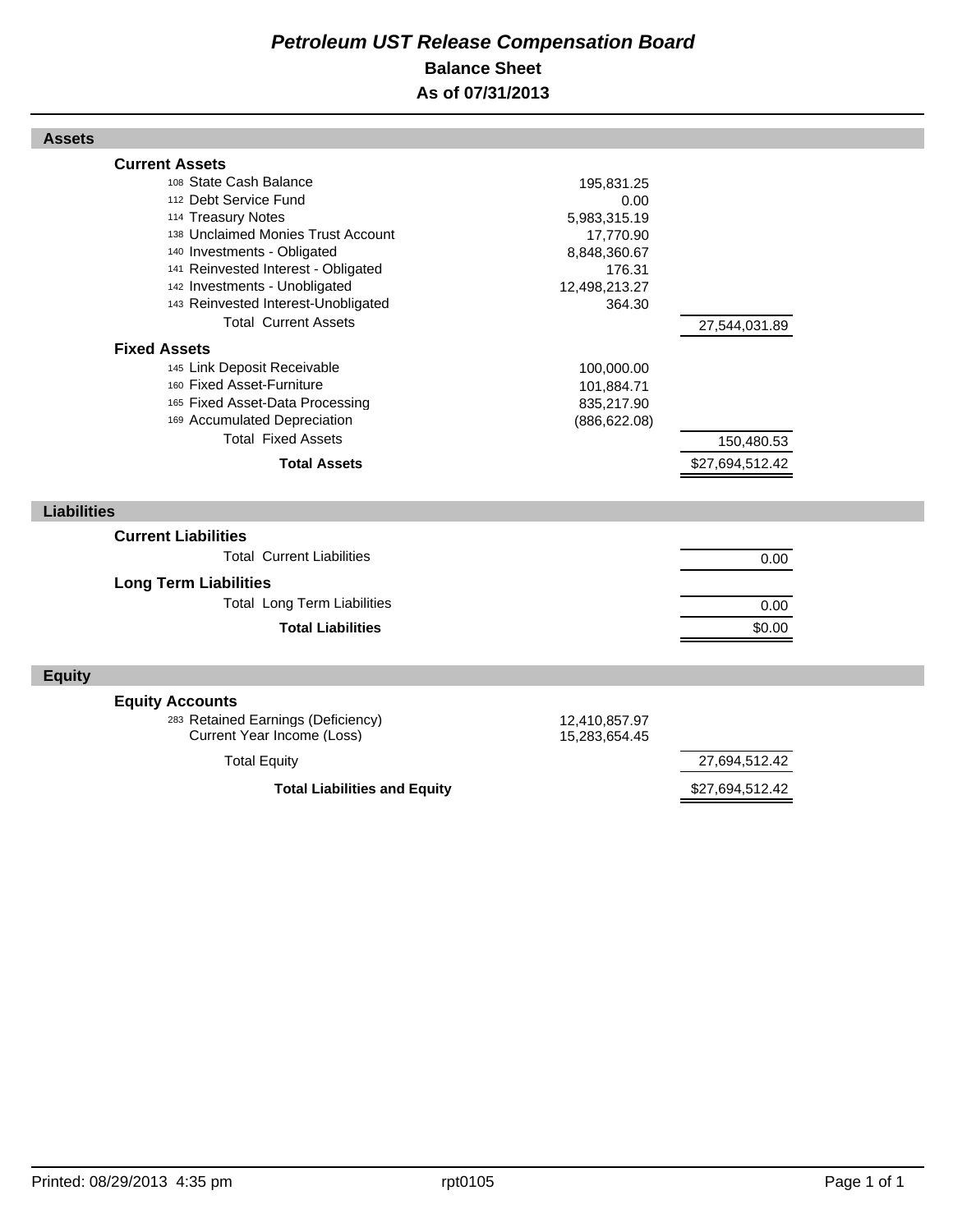## *Petroleum UST Release Compensation Board*  **Income Statement For the Month Ended 07/31/2013**

| <b>Operating Income</b>              |                 | <b>Year To Date</b> |
|--------------------------------------|-----------------|---------------------|
|                                      |                 |                     |
| <b>Tank Fees</b><br>301              | 14,677,245.05   | 14,677,245.05       |
| Investment Income<br>303             | 9,045.02        | 9,045.02            |
| <b>Total Operating Income</b>        | 14,686,290.07   | 14,686,290.07       |
| <b>Operating Expenses</b>            |                 |                     |
| <b>Claims Paid</b><br>350            | (475, 702.21)   | (475, 702.21)       |
| <b>Total Operating Expenses</b>      | (475, 702.21)   | (475, 702.21)       |
| <b>Administrative Expenses</b>       |                 |                     |
| <b>Salaries</b><br>621               | (89,604.86)     | (89,604.86)         |
| Rent<br>634                          | 9,035.21        | 9,035.21            |
| <b>Office Supplies</b><br>638        | 411.59          | 411.59              |
| Printing & Copying<br>639            | 572.96          | 572.96              |
| Legal & Professional<br>668          | (46,072.91)     | (46,072.91)         |
| <b>Depreciation Expense</b><br>669   | 1,958.37        | 1,958.37            |
| <b>Employee Expenses</b><br>675      | 1,460.00        | 1,460.00            |
| Telephone<br>680                     | 488.44          | 488.44              |
| Postage<br>681                       | 70.95           | 70.95               |
| <b>Total Administrative Expenses</b> | (121, 680.25)   | (121, 680.25)       |
| <b>Other Income</b>                  |                 |                     |
| Link Interest Income<br>705          | (18.08)         | (18.08)             |
| <b>Total Other Income</b>            | (18.08)         | (18.08)             |
| Net Income (Loss)                    | \$15,283,654.45 | \$15,283,654.45     |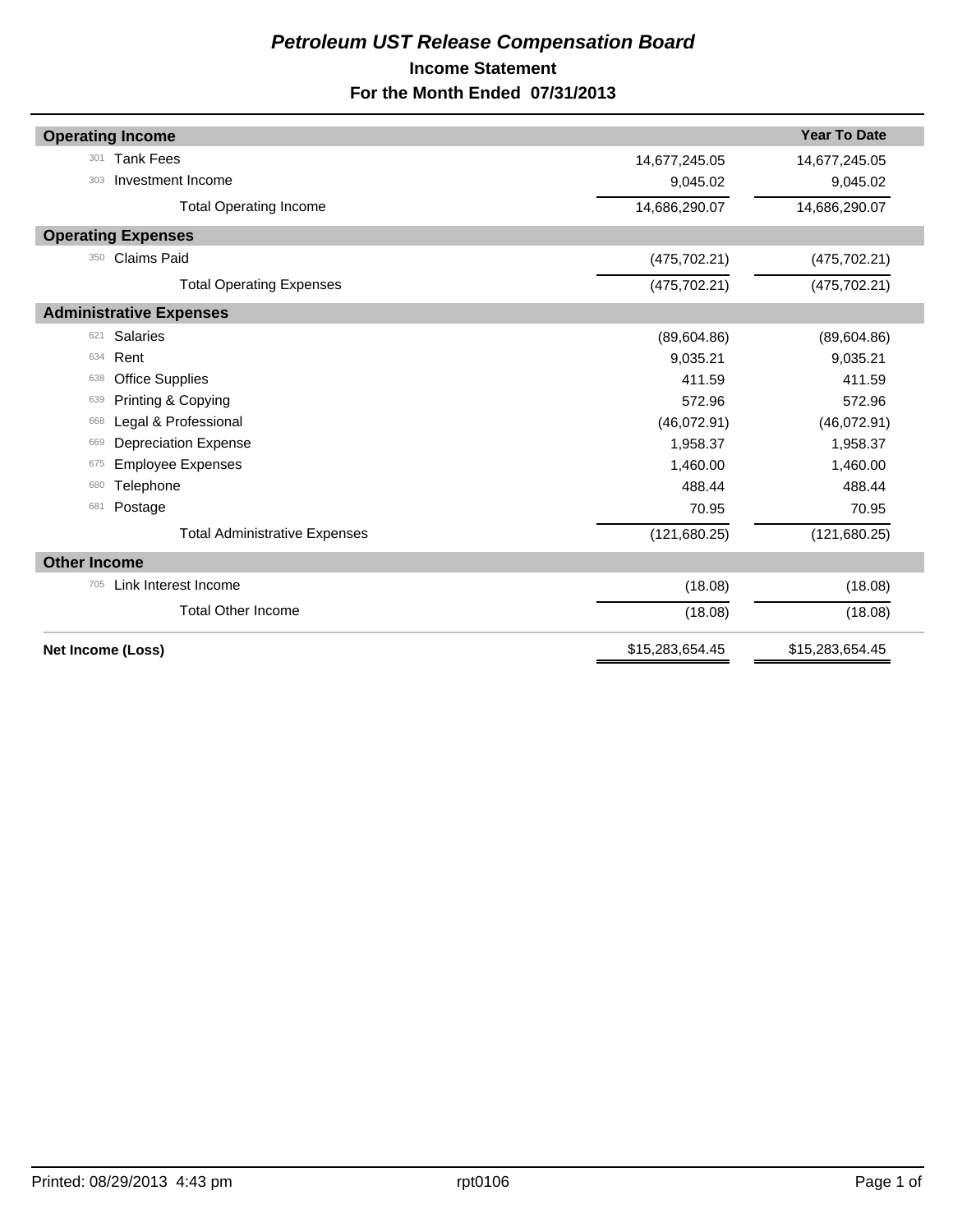## **Trial Balance** *Petroleum UST Release Compensation Board*  **Transaction Dates 07/01/2013 to 07/31/2013**

|     | Account Account                             | <b>Beginning Balance</b> | Transaction      | <b>Ending Balance</b> |
|-----|---------------------------------------------|--------------------------|------------------|-----------------------|
| 108 | State Cash Balance                          | 1,302,576.57             | (1, 106, 745.32) | 195,831.25            |
| 114 | <b>Treasury Notes</b>                       | 5,974,897.14             | 8,418.05         | 5,983,315.19          |
| 138 | <b>Unclaimed Monies Trust Account</b>       | 17,770.44                | 0.46             | 17,770.90             |
| 140 | Investments - Obligated                     | 1,994,176.15             | 6,854,184.52     | 8,848,360.67          |
| 141 | Reinvested Interest - Obligated             | 4,118.09                 | (3,941.78)       | 176.31                |
| 142 | Investments - Unobligated                   | 16,557,833.54            | (4,059,620.27)   | 12,498,213.27         |
| 143 | Reinvested Interest-Unobligated             | 9,691.79                 | (9,327.49)       | 364.30                |
| 144 | <b>Accrued Interest Receivable</b>          | 18.08                    | (18.08)          | 0.00                  |
| 145 | Link Deposit Receivable                     | 100,000.00               | 0.00             | 100,000.00            |
| 160 | <b>Fixed Asset-Furniture</b>                | 101,884.71               | 0.00             | 101,884.71            |
| 165 | <b>Fixed Asset-Data Processing</b>          | 835,217.90               | 0.00             | 835,217.90            |
| 169 | <b>Accumulated Depreciation</b>             | (884, 663.71)            | (1,958.37)       | (886, 622.08)         |
| 171 | <b>Collateral on Lent Securities</b>        | 1,288.02                 | (1,288.02)       | 0.00                  |
| 240 | Accrued Benefits (Employer Contributi       | (10, 773.42)             | 10,773.42        | 0.00                  |
| 241 | <b>Accrued Salaries</b>                     | (32, 103.18)             | 32,103.18        | 0.00                  |
| 242 | <b>Accrued Vacation</b>                     | (84, 405.99)             | 84,405.99        | 0.00                  |
| 243 | <b>Compensated Absences</b>                 | (48, 157.54)             | 48,157.54        | 0.00                  |
| 250 | <b>Accounts Payable</b>                     | (51, 823.19)             | 51,823.19        | 0.00                  |
| 252 | Claims Payable                              | (631, 974.57)            | 631,974.57       | 0.00                  |
| 254 | <b>Accrued Liabilities</b>                  | (13, 119.31)             | 13,119.31        | 0.00                  |
| 255 | Fees Received in Advance                    | (11,023,200.00)          | 11,023,200.00    | 0.00                  |
| 257 | Tank Fee Refunds Payable                    | (1,680,610.53)           | 1,680,610.53     | 0.00                  |
| 265 | <b>Obligations Under Securities Lending</b> | (1,288.02)               | 1,288.02         | 0.00                  |
| 266 | <b>Unclaimed Monies Payable</b>             | (26, 495.00)             | 26,495.00        | 0.00                  |
| 283 | Retained Earnings (Deficiency)              | (12, 410, 857.97)        | 0.00             | (12, 410, 857.97)     |
| 301 | <b>Tank Fees</b>                            | 0.00                     | (14,677,245.05)  | (14,677,245.05)       |
| 303 | Investment Income                           | 0.00                     | (9,045.02)       | (9,045.02)            |
| 350 | <b>Claims Paid</b>                          | 0.00                     | (475, 702.21)    | (475, 702.21)         |
| 621 | <b>Salaries</b>                             | 0.00                     | (89,604.86)      | (89,604.86)           |
| 634 | Rent                                        | 0.00                     | 9,035.21         | 9,035.21              |
| 638 | <b>Office Supplies</b>                      | 0.00                     | 411.59           | 411.59                |
| 639 | Printing & Copying                          | 0.00                     | 572.96           | 572.96                |
| 668 | Legal & Professional                        | 0.00                     | (46,072.91)      | (46,072.91)           |
| 669 | <b>Depreciation Expense</b>                 | 0.00                     | 1,958.37         | 1,958.37              |
| 675 | <b>Employee Expenses</b>                    | 0.00                     | 1,460.00         | 1,460.00              |
| 680 | Telephone                                   | 0.00                     | 488.44           | 488.44                |
| 681 | Postage                                     | 0.00                     | 70.95            | 70.95                 |
| 705 | Link Interest Income                        | 0.00                     | 18.08            | 18.08                 |
|     |                                             | 0.00                     | 0.00             | 0.00                  |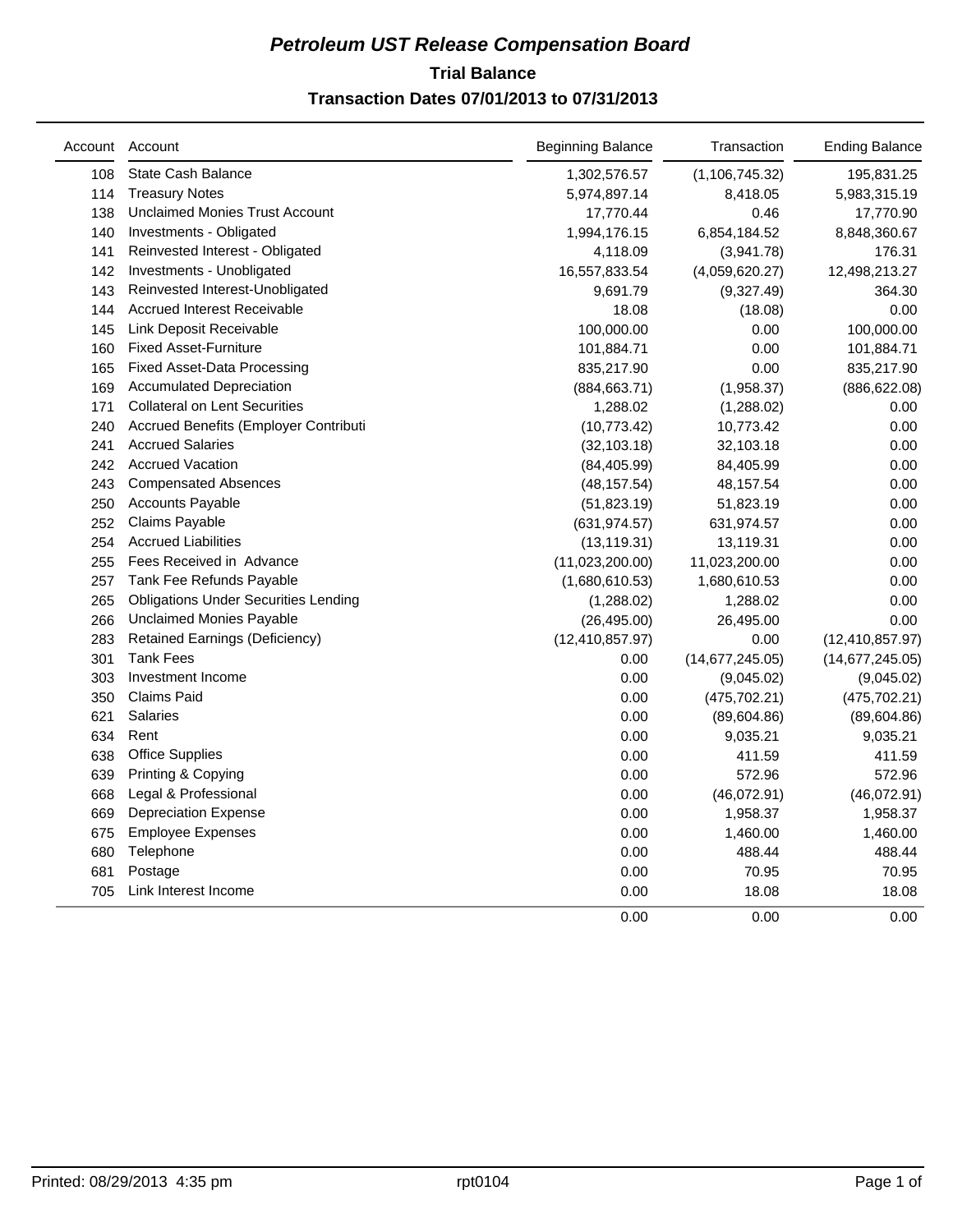#### *MONTHLY INCOME FIGURES AS OF JUNE 30, 2013 (CASH BASIS)*

**Fiscal 2013**

| Fiscal 2013                     |               |              |            |            |                 |                 |            |              |            |            |            |              |                  | % Of          | FY 2013       |
|---------------------------------|---------------|--------------|------------|------------|-----------------|-----------------|------------|--------------|------------|------------|------------|--------------|------------------|---------------|---------------|
|                                 | July          | August       | September  | October    | <b>November</b> | <b>December</b> | January    | February     | March      | April      | May        | June         | <b>Total YTD</b> | <b>Budget</b> | <b>Budget</b> |
| Tank Revenue *                  |               |              |            |            |                 |                 |            |              |            |            |            |              |                  |               |               |
| In house collections            | 13,181,451.66 | 284,155.00   | 129,957.00 | 85,910.78  | 6,443.74        | 87,961.53       | 27,963.51  | (10, 734.00) | 66,344.98  | 54,545.00  | 45,870.00  | 2,293.25     | 13,962,162.45    |               |               |
| AG collections                  | 52,841.72     | 20,221.56    | 17,647.73  | 42,093.78  | 43,590.41       | 33,099.15       | 16,755.33  | 37,704.50    | 29,191.83  | 18,301.63  | 47,391.96  | 25,168.82    | 384,008.42       |               |               |
| Collection costs paid by owner  | (8,553.90)    | (411.55)     | (403.33)   | (6,215.04) | (3,473.78)      | (7,059.48)      | 1,844.60   | (9,011.28)   | (8,583.06) | (2,583.69) | (3,729.46) | (2,019.12)   | (50, 199.09)     |               |               |
| <b>Total Tank Revenue</b>       | 13,225,739.48 | 303,965.01   | 147,201.40 | 121,789.52 | 46,560.37       | 114,001.20      | 46,563.44  | 17,959.22    | 86,953.75  | 70,262.94  | 89,532.50  | 25,442.95    | 14,295,971.78    | 101.39%       | 14,100,000    |
| Interest Income **              | 2,062.33      | 1,696.05     | 1,700.62   | 1,746.75   | 1,803.27        | 1,388.25        | 1,152.66   | 1,040.94     | 1,330.25   | 694.96     | 639.86     | (11, 046.37) | 4,209.57         | 44.31%        | 9,500         |
| Miscellaneous Income            | 67.37         | 0.53         | 11.16      | 2.83       | 52.96           | 0.00            | 0.00       | 0.00         | 0.00       | 3.24       | 7.59       | 111.61       | 257.29           | 25.73%        | 1,000         |
| Seminar/GIN Revenue             | 0.00          | 0.00         | 0.00       | 0.00       | 0.00            | 0.00            | 0.00       | 0.00         | 0.00       | 0.00       | 0.00       | 0.00         | 0.00             | 0.00%         | 10,000        |
| <b>Total Income</b>             | 13,227,869.18 | 305,661.59   | 148,913.18 | 123,539.10 | 48,416.60       | 115,389.45      | 47,716.10  | 19,000.16    | 88,284.00  | 70,961.14  | 90,179.95  | 14,508.19    | 14,300,438.64    | 101.27%       | 14,120,500    |
| <b>Claims Expense</b>           | 65,588.31     | 1,177,826.81 | 611,653.77 | 900,038.30 | 815,688.78      | 602,273.22      | 309,083.46 | 645,407.80   | 452,208.27 | 519,757.05 | 144,382.69 | 761,915.19   | 7,005,823.65     | 77.84%        | 9,000,000     |
| <b>Salaries</b>                 | 99,430.46     | 104.092.68   | 91,148.40  | 104.275.67 | 118.354.85      | 91,462.22       | 99.608.54  | 86.939.03    | 80,936.53  | 81,863.26  | 96,464.57  | 85,836.57    | 1,140,412.78     | 93.94%        | 1,214,000     |
| Temp Services <sup>*</sup>      | 0.00          | 0.00         | 0.00       | 0.00       | 0.00            | 2,787.48        | 3,716.64   | 4,906.22     | 1,858.32   | 4,555.47   | 2,064.80   | 0.00         | 19,888.93        | 132.59%       | 15,000        |
| Rent                            | 9,035.21      | 9,035.21     | 9,035.21   | 9,035.21   | 9,035.21        | 9,035.21        | 9,035.21   | 9,035.21     | 9,035.21   | 9.035.21   | 9,035.21   | 9,035.21     | 108,422.52       | 99.93%        | 108,500       |
| Office Supplies                 | 1,559.11      | 760.66       | 723.41     | 797.20     | 586.99          | 891.45          | 589.18     | 898.32       | 637.28     | 911.38     | 603.05     | 1,043.13     | 10,001.16        | 76.93%        | 13,000        |
| Printing & Copying              | 883.13        | 1,952.12     | 465.71     | 337.36     | 557.27          | 800.25          | 182.66     | 344.94       | 464.23     | 1,987.43   | 733.26     | 3.212.64     | 11,921.00        | 72.25%        | 16,500        |
| <b>Staff Development</b>        | 0.00          | 0.00         | 99.00      | 0.00       | 0.00            | 1,200.00        | 0.00       | 0.00         | 0.00       | 0.00       | 0.00       | 429.00       | 1,728.00         | 86.40%        | 2,000         |
| Advertising                     | 0.00          | 0.00         | 0.00       | 0.00       | 0.00            | 0.00            | 0.00       | 0.00         | 0.00       | 1,049.65   | 0.00       | 0.00         | 1,049.65         | 52.48%        | 2,000         |
| Legal & Professional            |               |              |            |            |                 |                 |            |              |            |            |            |              |                  |               |               |
| <b>L&amp;P</b> services         | 3,417.30      | 17.444.93    | 57.00      | (74.00)    | 26,152.27       | 14.931.47       | 10.755.09  | 9,188.17     | 11.727.25  | 2,258.41   | 17.459.57  | (320.00)     | 112,997.46       |               |               |
| <b>Collection costs</b>         | 9,900.47      | 15,830.25    | 2,216.72   | 6,997.90   | 20,212.37       | 11,066.96       | 7,949.50   | 3,051.99     | 11,955.17  | 13,300.91  | 6,048.18   | 6,779.71     | 115,310.13       |               |               |
| Collection costs paid by owner  | (8,553.90)    | (411.55)     | (403.33)   | (6,215.04) | (3,473.78)      | (7,059.48)      | 1,844.60   | (9,011.28)   | (8,583.06) | (2,583.69) | (3,729.46) | (2,019.12)   | (50, 199.09)     |               |               |
| Total L & P Expense             | 4,763.87      | 32,863.63    | 1,870.39   | 708.86     | 42,890.86       | 18,938.95       | 20,549.19  | 3,228.88     | 15,099.36  | 12,975.63  | 19,778.29  | 4,440.59     | 178,108.50       | 59.37%        | 300,000       |
| Travel                          | 152.00        | 9.00         | 169.75     | 467.50     | 0.00            | 435.75          | 304.75     | 83.25        | 0.00       | 423.75     | 0.00       | 375.00       | 2,420.75         | 48.42%        | 5,000         |
| <b>Employee Expenses</b>        | 1,320.00      | 1,320.00     | 1,320.00   | 0.00       | 1,320.00        | 2,464.00        | 1,232.00   | 0.00         | 1,144.00   | 2,789.00   | 1,760.00   | 1,754.88     | 16,423.88        | 88.30%        | 18,600        |
| Telephone                       | 935.08        | 837.58       | 858.43     | 834.07     | 465.55          | 1,210.80        | 837.24     | 908.30       | 839.02     | 832.49     | 833.18     | 988.47       | 10,380.21        | 93.52%        | 11,100        |
| Postage *                       | 129.00        | 16,631.92    | 212.85     | 3,702.45   | 264.79          | 187.05          | 1,580.24   | 141.90       | 51.60      | 1,801.86   | 70.95      | 206.40       | 24,981.01        | 83.27%        | 30,000        |
| Depreciation                    | 1,982.95      | 1,982.95     | 1,982.95   | 1,982.95   | 1,982.95        | 1,982.95        | 1,982.95   | 1,982.95     | 1,958.37   | 1,958.37   | 1,958.37   | 1,958.37     | 23,697.08        | 87.77%        | 27,000        |
| <b>Seminar Expense</b>          | 0.00          | 0.00         | 0.00       | 0.00       | 0.00            | 0.00            | 0.00       | 0.00         | 0.00       | 0.00       | 0.00       | 0.00         | 0.00             | 0.00%         | 10,000        |
| <b>Total Operating Expenses</b> | 120,190.81    | 169,485.75   | 107,886.10 | 122,141.27 | 175,458.47      | 131,396.11      | 139,618.60 | 108,469.00   | 112,023.92 | 120,183.50 | 133,301.68 | 109,280.26   | 1,549,435.47     | 87.41%        | 1,772,700     |
| Net Income (Cash method)        |               |              |            |            |                 |                 |            |              |            |            |            |              | 5.745.179.52     |               |               |
|                                 |               |              |            |            |                 |                 |            |              |            |            |            |              |                  |               |               |

\* Extremely cylical; occurs mainly during and as a result of the fee assessment period.

\*\* Includes linked deposit interest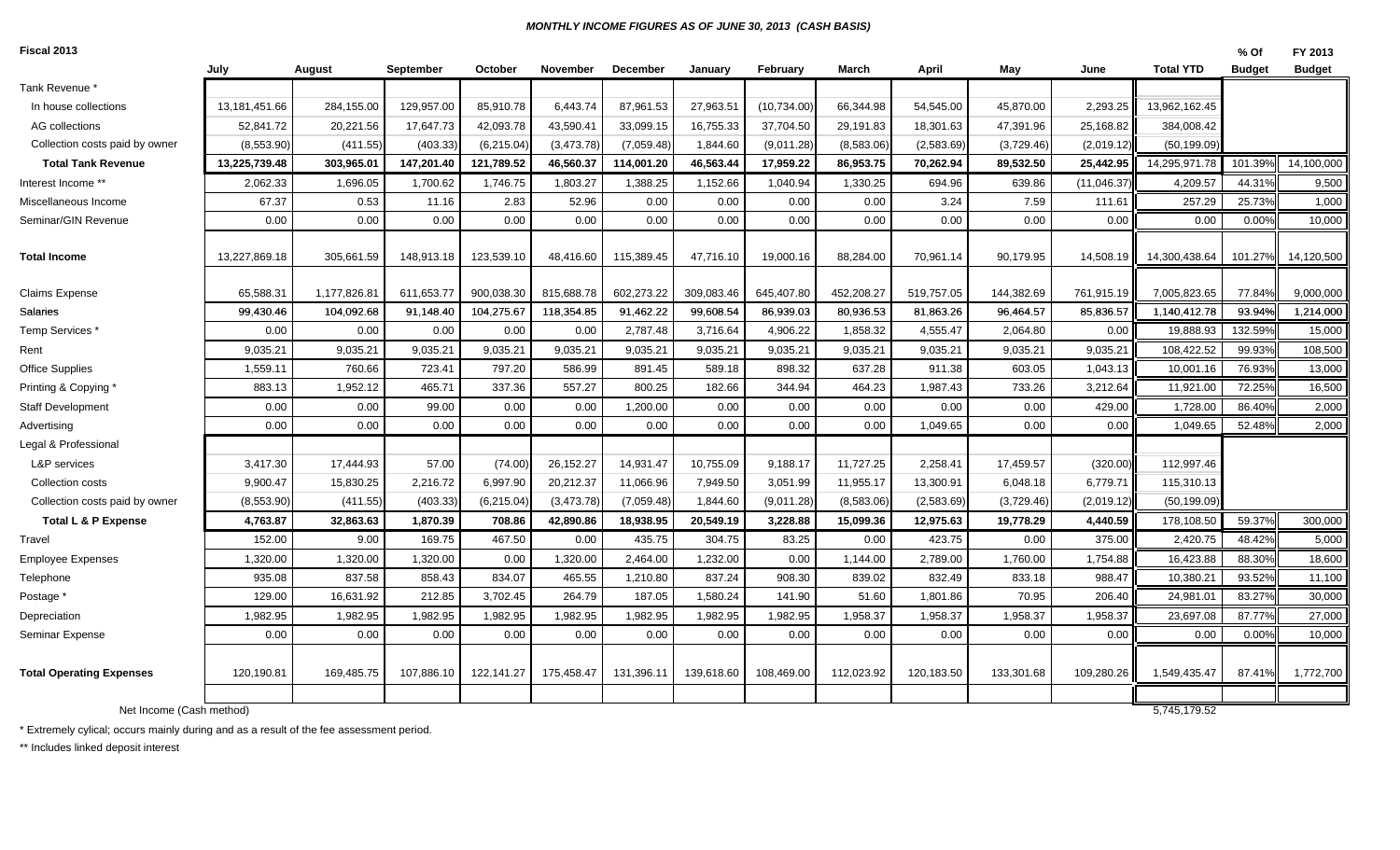## *Petroleum UST Release Compensation Board*  **Balance Sheet As of 06/30/2013**

| <b>Current Assets</b><br>108 State Cash Balance<br>1,302,576.57<br>112 Debt Service Fund<br>0.00<br>114 Treasury Notes<br>5,974,897.14<br>138 Unclaimed Monies Trust Account<br>17,770.44<br>140 Investments - Obligated<br>1,994,176.15<br>141 Reinvested Interest - Obligated<br>4,118.09<br>142 Investments - Unobligated<br>16,557,833.54<br>143 Reinvested Interest-Unobligated<br>9,691.79<br>144 Accrued Interest Receivable<br>18.08<br>171 Collateral on Lent Securities<br>1,288.02<br><b>Total Current Assets</b><br>25,862,369.82<br><b>Fixed Assets</b><br>145 Link Deposit Receivable<br>100,000.00<br>160 Fixed Asset-Furniture<br>101,884.71<br>165 Fixed Asset-Data Processing<br>835,217.90<br>169 Accumulated Depreciation<br>(884, 663.71)<br><b>Total Fixed Assets</b><br>152,438.90<br><b>Total Assets</b><br>\$26,014,808.72<br><b>Liabilities</b><br><b>Current Liabilities</b><br>240 Accrued Benefits (Employer Contributio<br>10,773.42<br>241 Accrued Salaries<br>32,103.18 |
|---------------------------------------------------------------------------------------------------------------------------------------------------------------------------------------------------------------------------------------------------------------------------------------------------------------------------------------------------------------------------------------------------------------------------------------------------------------------------------------------------------------------------------------------------------------------------------------------------------------------------------------------------------------------------------------------------------------------------------------------------------------------------------------------------------------------------------------------------------------------------------------------------------------------------------------------------------------------------------------------------------|
|                                                                                                                                                                                                                                                                                                                                                                                                                                                                                                                                                                                                                                                                                                                                                                                                                                                                                                                                                                                                         |
|                                                                                                                                                                                                                                                                                                                                                                                                                                                                                                                                                                                                                                                                                                                                                                                                                                                                                                                                                                                                         |
|                                                                                                                                                                                                                                                                                                                                                                                                                                                                                                                                                                                                                                                                                                                                                                                                                                                                                                                                                                                                         |
|                                                                                                                                                                                                                                                                                                                                                                                                                                                                                                                                                                                                                                                                                                                                                                                                                                                                                                                                                                                                         |
|                                                                                                                                                                                                                                                                                                                                                                                                                                                                                                                                                                                                                                                                                                                                                                                                                                                                                                                                                                                                         |
|                                                                                                                                                                                                                                                                                                                                                                                                                                                                                                                                                                                                                                                                                                                                                                                                                                                                                                                                                                                                         |
|                                                                                                                                                                                                                                                                                                                                                                                                                                                                                                                                                                                                                                                                                                                                                                                                                                                                                                                                                                                                         |
|                                                                                                                                                                                                                                                                                                                                                                                                                                                                                                                                                                                                                                                                                                                                                                                                                                                                                                                                                                                                         |
|                                                                                                                                                                                                                                                                                                                                                                                                                                                                                                                                                                                                                                                                                                                                                                                                                                                                                                                                                                                                         |
|                                                                                                                                                                                                                                                                                                                                                                                                                                                                                                                                                                                                                                                                                                                                                                                                                                                                                                                                                                                                         |
|                                                                                                                                                                                                                                                                                                                                                                                                                                                                                                                                                                                                                                                                                                                                                                                                                                                                                                                                                                                                         |
|                                                                                                                                                                                                                                                                                                                                                                                                                                                                                                                                                                                                                                                                                                                                                                                                                                                                                                                                                                                                         |
|                                                                                                                                                                                                                                                                                                                                                                                                                                                                                                                                                                                                                                                                                                                                                                                                                                                                                                                                                                                                         |
|                                                                                                                                                                                                                                                                                                                                                                                                                                                                                                                                                                                                                                                                                                                                                                                                                                                                                                                                                                                                         |
|                                                                                                                                                                                                                                                                                                                                                                                                                                                                                                                                                                                                                                                                                                                                                                                                                                                                                                                                                                                                         |
|                                                                                                                                                                                                                                                                                                                                                                                                                                                                                                                                                                                                                                                                                                                                                                                                                                                                                                                                                                                                         |
|                                                                                                                                                                                                                                                                                                                                                                                                                                                                                                                                                                                                                                                                                                                                                                                                                                                                                                                                                                                                         |
|                                                                                                                                                                                                                                                                                                                                                                                                                                                                                                                                                                                                                                                                                                                                                                                                                                                                                                                                                                                                         |
|                                                                                                                                                                                                                                                                                                                                                                                                                                                                                                                                                                                                                                                                                                                                                                                                                                                                                                                                                                                                         |
|                                                                                                                                                                                                                                                                                                                                                                                                                                                                                                                                                                                                                                                                                                                                                                                                                                                                                                                                                                                                         |
|                                                                                                                                                                                                                                                                                                                                                                                                                                                                                                                                                                                                                                                                                                                                                                                                                                                                                                                                                                                                         |
|                                                                                                                                                                                                                                                                                                                                                                                                                                                                                                                                                                                                                                                                                                                                                                                                                                                                                                                                                                                                         |
|                                                                                                                                                                                                                                                                                                                                                                                                                                                                                                                                                                                                                                                                                                                                                                                                                                                                                                                                                                                                         |
|                                                                                                                                                                                                                                                                                                                                                                                                                                                                                                                                                                                                                                                                                                                                                                                                                                                                                                                                                                                                         |
|                                                                                                                                                                                                                                                                                                                                                                                                                                                                                                                                                                                                                                                                                                                                                                                                                                                                                                                                                                                                         |
| 242 Accrued Vacation<br>84,405.99                                                                                                                                                                                                                                                                                                                                                                                                                                                                                                                                                                                                                                                                                                                                                                                                                                                                                                                                                                       |
| 243 Compensated Absences<br>48,157.54                                                                                                                                                                                                                                                                                                                                                                                                                                                                                                                                                                                                                                                                                                                                                                                                                                                                                                                                                                   |
| 250 Accounts Payable<br>51,823.19                                                                                                                                                                                                                                                                                                                                                                                                                                                                                                                                                                                                                                                                                                                                                                                                                                                                                                                                                                       |
| 252 Claims Payable<br>631,974.57                                                                                                                                                                                                                                                                                                                                                                                                                                                                                                                                                                                                                                                                                                                                                                                                                                                                                                                                                                        |
| 254 Accrued Liabilities<br>13,119.31                                                                                                                                                                                                                                                                                                                                                                                                                                                                                                                                                                                                                                                                                                                                                                                                                                                                                                                                                                    |
| 255 Fees Received in Advance<br>11,023,200.00                                                                                                                                                                                                                                                                                                                                                                                                                                                                                                                                                                                                                                                                                                                                                                                                                                                                                                                                                           |
| 257 Tank Fee Refunds Payable<br>1,680,610.53                                                                                                                                                                                                                                                                                                                                                                                                                                                                                                                                                                                                                                                                                                                                                                                                                                                                                                                                                            |
| 265 Obligations Under Securities Lending<br>1,288.02                                                                                                                                                                                                                                                                                                                                                                                                                                                                                                                                                                                                                                                                                                                                                                                                                                                                                                                                                    |
| 266 Unclaimed Monies Payable<br>26,495.00                                                                                                                                                                                                                                                                                                                                                                                                                                                                                                                                                                                                                                                                                                                                                                                                                                                                                                                                                               |
| <b>Total Current Liabilities</b><br>13,603,950.75                                                                                                                                                                                                                                                                                                                                                                                                                                                                                                                                                                                                                                                                                                                                                                                                                                                                                                                                                       |
| <b>Long Term Liabilities</b>                                                                                                                                                                                                                                                                                                                                                                                                                                                                                                                                                                                                                                                                                                                                                                                                                                                                                                                                                                            |
| <b>Total Long Term Liabilities</b><br>0.00                                                                                                                                                                                                                                                                                                                                                                                                                                                                                                                                                                                                                                                                                                                                                                                                                                                                                                                                                              |
|                                                                                                                                                                                                                                                                                                                                                                                                                                                                                                                                                                                                                                                                                                                                                                                                                                                                                                                                                                                                         |

## **Equity**

**Equity Accounts**

<sup>283</sup> Retained Earnings (Deficiency) 7,795,347.85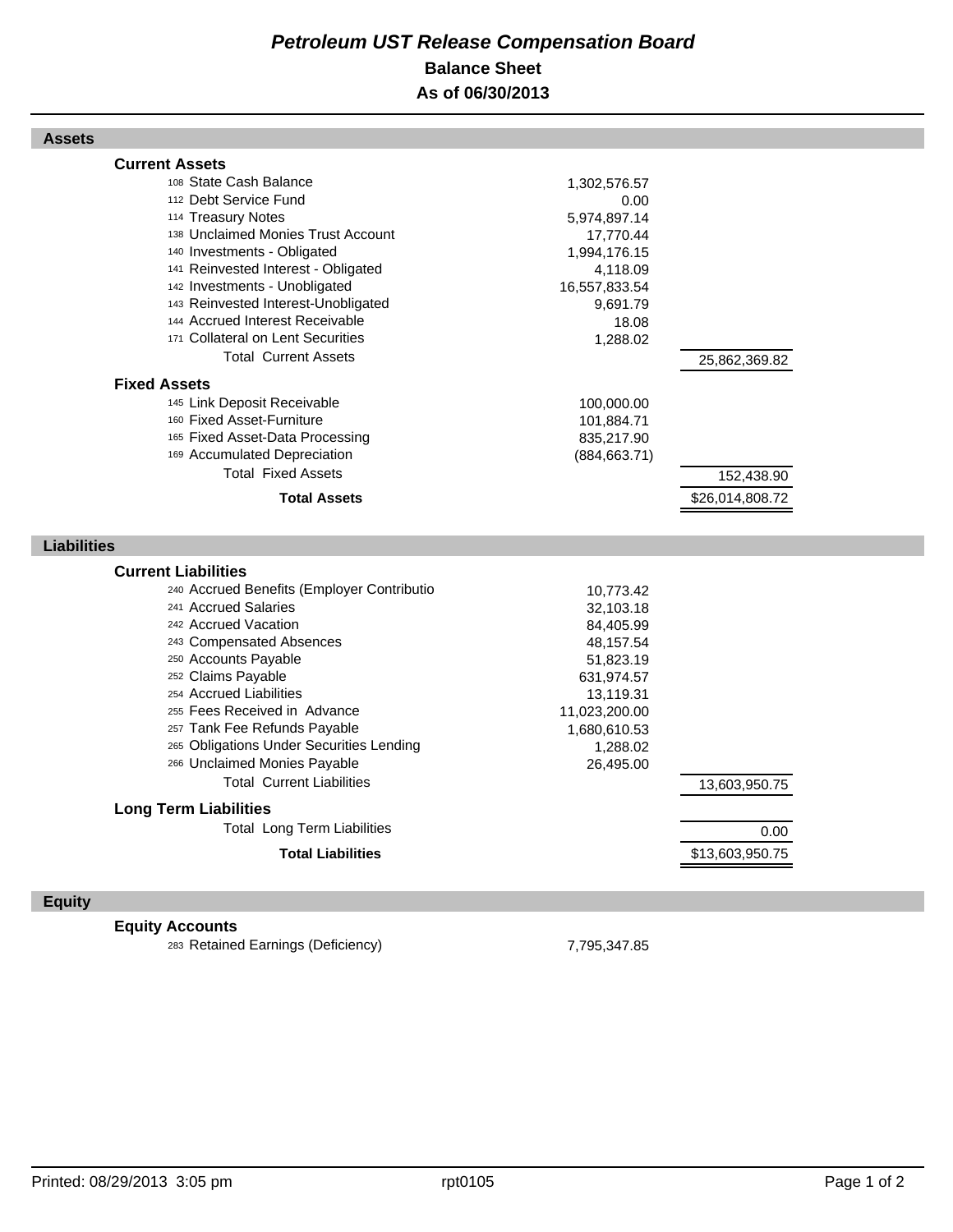## *Petroleum UST Release Compensation Board*  **Balance Sheet As of 06/30/2013**

Current Year Income (Loss) 4,615,510.12

Total Equity 12,410,857.97

Total Liabilities and Equity **1996 1997 \$26,014,808.72**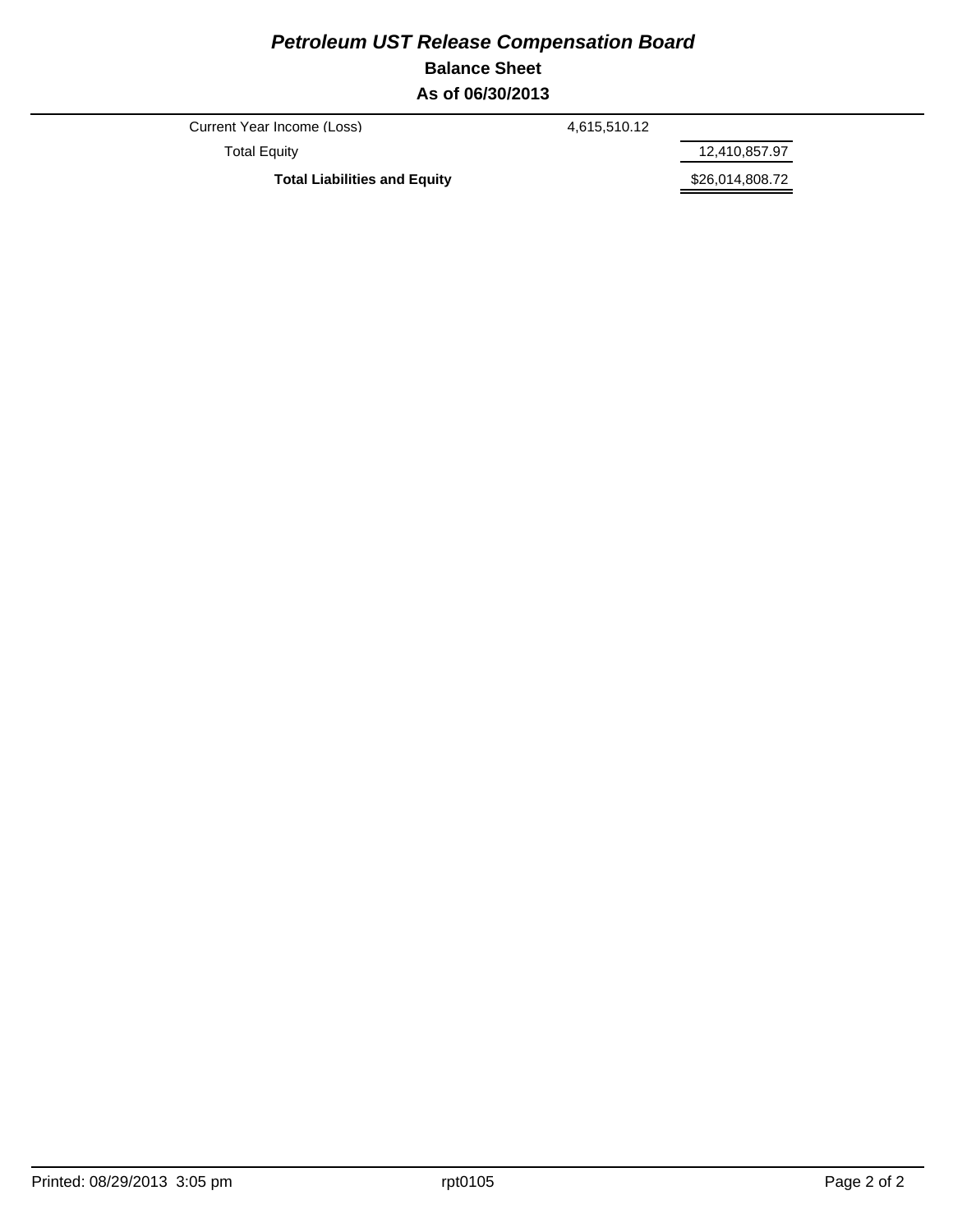## *Petroleum UST Release Compensation Board*  **Income Statement For the Month Ended 06/30/2013**

| <b>Operating Income</b>              |                  | <b>Year To Date</b> |
|--------------------------------------|------------------|---------------------|
| <b>Tank Fees</b><br>301              | (1,393,822.58)   | 13,351,437.37       |
| Investment Income<br>303             | (11,046.37)      | 4,057.48            |
| <b>Total Operating Income</b>        | (1,404,868.95)   | 13,355,494.85       |
| <b>Operating Expenses</b>            |                  |                     |
| <b>Claims Paid</b><br>350            | 1,393,889.76     | 6,976,207.38        |
| <b>Total Operating Expenses</b>      | 1,393,889.76     | 6,976,207.38        |
| <b>Administrative Expenses</b>       |                  |                     |
| <b>Refunded Fees</b><br>601          | 266,540.00       | 266,540.00          |
| <b>Salaries</b><br>621               | 259,572.26       | 1,090,746.19        |
| <b>Temporary Services</b><br>626     | 0.00             | 19,888.93           |
| Rent<br>634                          | 9,035.21         | 108,422.52          |
| <b>Office Supplies</b><br>638        | 1,780.71         | 9,757.14            |
| Printing & Copying<br>639            | 3,416.91         | 10,102.14           |
| Advertising<br>640                   | 0.00             | 1,049.65            |
| <b>Staff Development</b><br>641      | 429.00           | 1,728.00            |
| Legal & Professional<br>668          | 50,231.42        | 177,919.21          |
| <b>Depreciation Expense</b><br>669   | 1,958.37         | 23,697.08           |
| Travel<br>672                        | 513.00           | 2,431.75            |
| <b>Employee Expenses</b><br>675      | 1,754.88         | 16,423.88           |
| Telephone<br>680                     | 1,466.65         | 10,262.24           |
| Postage<br>681                       | 17,035.31        | 25,217.75           |
| <b>Total Administrative Expenses</b> | 613,733.72       | 1,764,186.48        |
| <b>Other Income</b>                  |                  |                     |
| Miscellaneous Income<br>701          | 111.61           | 257.29              |
| Link Interest Income<br>705          | 18.08            | 151.84              |
| <b>Total Other Income</b>            | 129.69           | 409.13              |
| Net Income (Loss)                    | (\$3,412,362.74) | \$4,615,510.12      |
|                                      |                  |                     |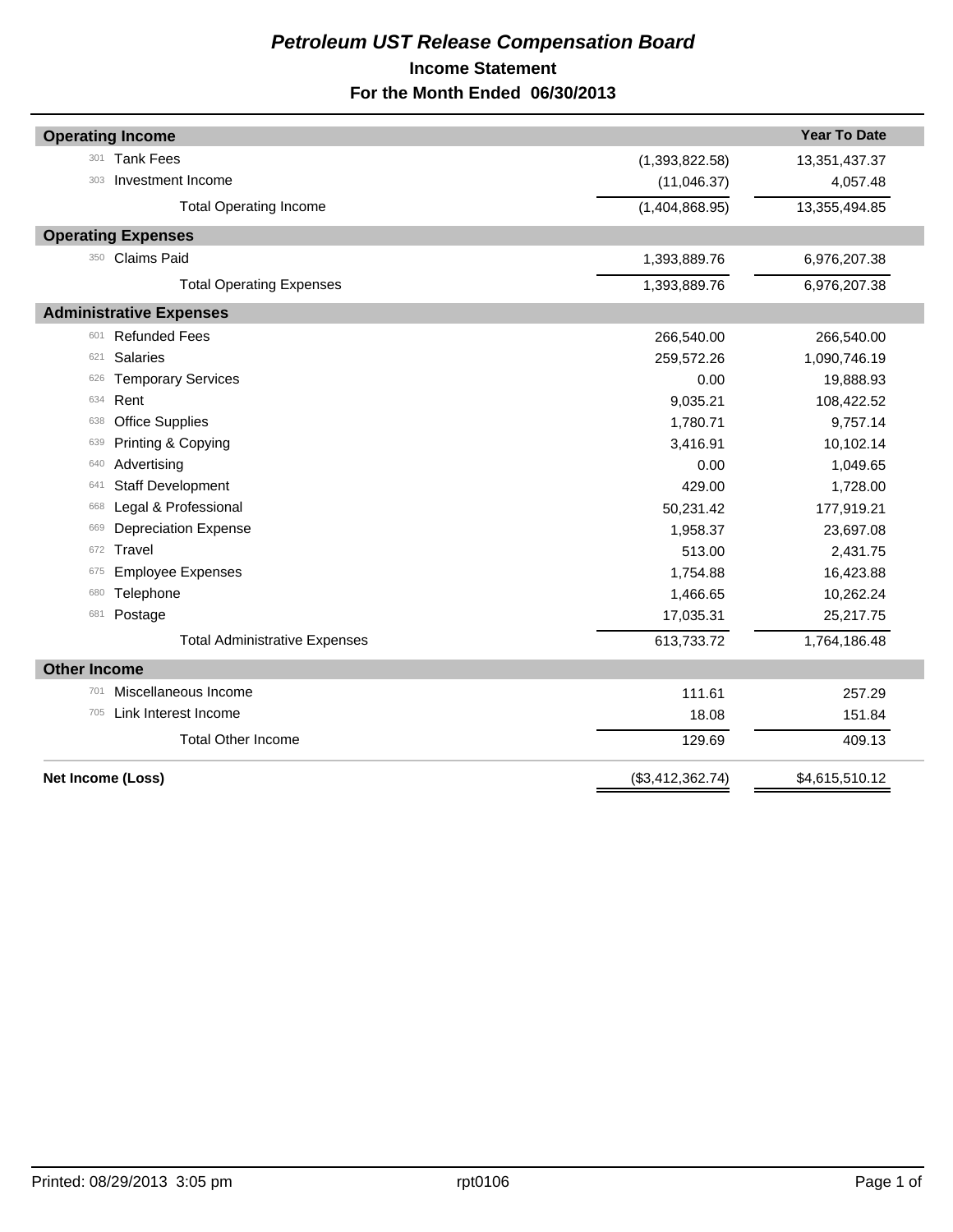## **Trial Balance** *Petroleum UST Release Compensation Board*  **Transaction Dates 06/01/2013 to 06/30/2013**

|     | Account Account                             | <b>Beginning Balance</b> | Transaction    | <b>Ending Balance</b> |
|-----|---------------------------------------------|--------------------------|----------------|-----------------------|
| 108 | State Cash Balance                          | 6,681,768.95             | (5,379,192.38) | 1,302,576.57          |
| 114 | <b>Treasury Notes</b>                       | 0.00                     | 5,974,897.14   | 5,974,897.14          |
| 138 | <b>Unclaimed Monies Trust Account</b>       | 0.00                     | 17,770.44      | 17,770.44             |
| 140 | Investments - Obligated                     | 2,756,091.34             | (761, 915.19)  | 1,994,176.15          |
| 141 | Reinvested Interest - Obligated             | 4,047.91                 | 70.18          | 4,118.09              |
| 142 | Investments - Unobligated                   | 9,753,177.66             | 6,804,655.88   | 16,557,833.54         |
| 143 | Reinvested Interest-Unobligated             | 9,337.58                 | 354.21         | 9,691.79              |
| 144 | <b>Accrued Interest Receivable</b>          | 0.00                     | 18.08          | 18.08                 |
| 145 | Link Deposit Receivable                     | 100,000.00               | 0.00           | 100,000.00            |
| 160 | <b>Fixed Asset-Furniture</b>                | 101,884.71               | 0.00           | 101,884.71            |
| 165 | <b>Fixed Asset-Data Processing</b>          | 835,217.90               | 0.00           | 835,217.90            |
| 169 | <b>Accumulated Depreciation</b>             | (882, 705.34)            | (1,958.37)     | (884, 663.71)         |
| 171 | <b>Collateral on Lent Securities</b>        | 0.00                     | 1,288.02       | 1,288.02              |
| 240 | Accrued Benefits (Employer Contributi       | 0.00                     | (10, 773.42)   | (10, 773.42)          |
| 241 | <b>Accrued Salaries</b>                     | 0.00                     | (32, 103.18)   | (32, 103.18)          |
| 242 | <b>Accrued Vacation</b>                     | 0.00                     | (84, 405.99)   | (84, 405.99)          |
| 243 | <b>Compensated Absences</b>                 | 0.00                     | (48, 157.54)   | (48, 157.54)          |
| 250 | <b>Accounts Payable</b>                     | 0.00                     | (51, 823.19)   | (51,823.19)           |
| 252 | Claims Payable                              | 0.00                     | (631, 974.57)  | (631, 974.57)         |
| 254 | <b>Accrued Liabilities</b>                  | 0.00                     | (13, 119.31)   | (13, 119.31)          |
| 255 | Fees Received in Advance                    | (3,535,600.00)           | (7,487,600.00) | (11,023,200.00)       |
| 257 | Tank Fee Refunds Payable                    | 0.00                     | (1,680,610.53) | (1,680,610.53)        |
| 265 | <b>Obligations Under Securities Lending</b> | 0.00                     | (1,288.02)     | (1,288.02)            |
| 266 | Unclaimed Monies Payable                    | 0.00                     | (26, 495.00)   | (26, 495.00)          |
| 283 | Retained Earnings (Deficiency)              | (7,795,347.85)           | 0.00           | (7,795,347.85)        |
| 301 | <b>Tank Fees</b>                            | (14, 745, 259.95)        | 1,393,822.58   | (13, 351, 437.37)     |
| 303 | Investment Income                           | (15, 103.85)             | 11,046.37      | (4,057.48)            |
| 350 | <b>Claims Paid</b>                          | 5,582,317.62             | 1,393,889.76   | 6,976,207.38          |
| 601 | <b>Refunded Fees</b>                        | 0.00                     | 266,540.00     | 266,540.00            |
| 621 | <b>Salaries</b>                             | 831,173.93               | 259,572.26     | 1,090,746.19          |
| 626 | <b>Temporary Services</b>                   | 19,888.93                | 0.00           | 19,888.93             |
| 634 | Rent                                        | 99,387.31                | 9,035.21       | 108,422.52            |
| 638 | <b>Office Supplies</b>                      | 7,976.43                 | 1,780.71       | 9,757.14              |
| 639 | Printing & Copying                          | 6,685.23                 | 3,416.91       | 10,102.14             |
| 640 | Advertising                                 | 1,049.65                 | 0.00           | 1,049.65              |
| 641 | Staff Development                           | 1,299.00                 | 429.00         | 1,728.00              |
| 668 | Legal & Professional                        | 127,687.79               | 50,231.42      | 177,919.21            |
| 669 | <b>Depreciation Expense</b>                 | 21,738.71                | 1,958.37       | 23,697.08             |
| 672 | Travel                                      | 1,918.75                 | 513.00         | 2,431.75              |
| 675 | <b>Employee Expenses</b>                    | 14,669.00                | 1,754.88       | 16,423.88             |
| 680 | Telephone                                   | 8,795.59                 | 1,466.65       | 10,262.24             |
| 681 | Postage                                     | 8,182.44                 | 17,035.31      | 25,217.75             |
| 701 | Miscellaneous Income                        | (145.68)                 | (111.61)       | (257.29)              |
| 705 | Link Interest Income                        | (133.76)                 | (18.08)        | (151.84)              |
|     |                                             | 0.00                     | 0.00           | 0.00                  |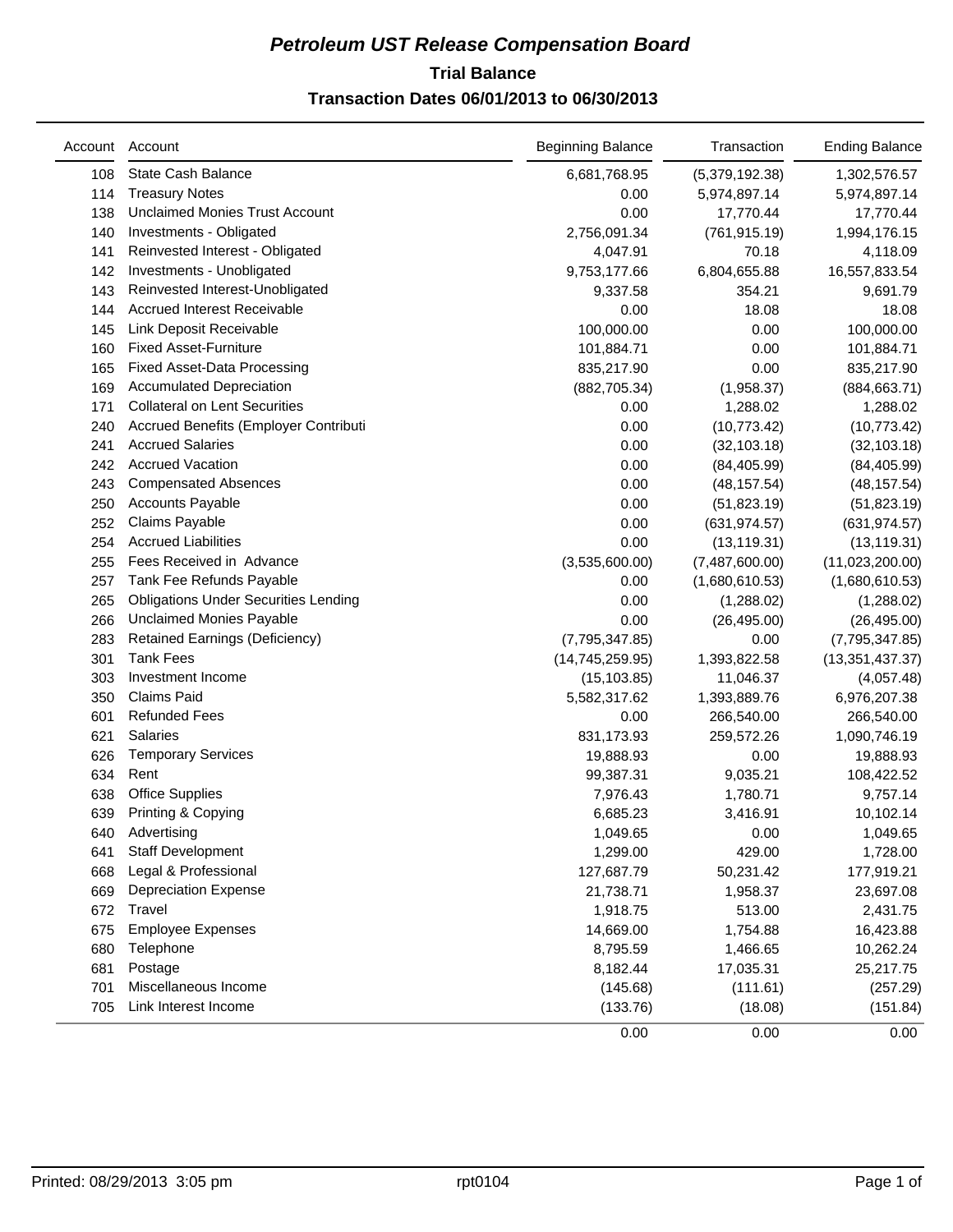#### *MONTHLY INCOME FIGURES AS OF MAY 31, 2013 (CASH BASIS)*

| Fiscal 2013 |  |
|-------------|--|
|-------------|--|

| Fiscal 2013                     |               |              |            |            |                 |            |            |             |            |            |            |                  | % Of          | FY 2013       |
|---------------------------------|---------------|--------------|------------|------------|-----------------|------------|------------|-------------|------------|------------|------------|------------------|---------------|---------------|
|                                 | July          | August       | September  | October    | <b>November</b> | December   | January    | February    | March      | April      | May        | <b>Total YTD</b> | <b>Budget</b> | <b>Budget</b> |
| Tank Revenue *                  |               |              |            |            |                 |            |            |             |            |            |            |                  |               |               |
| In house collections            | 13,181,451.66 | 284,155.00   | 129,957.00 | 85,910.78  | 6,443.74        | 87,961.53  | 27,963.51  | (10,734.00) | 66,344.98  | 54,545.00  | 45,870.00  | 13,959,869.20    |               |               |
| AG collections                  | 52,841.72     | 20,221.56    | 17,647.73  | 42,093.78  | 43,590.41       | 33,099.15  | 16,755.33  | 37,704.50   | 29,191.83  | 18,301.63  | 47,391.96  | 358,839.60       |               |               |
| Collection costs paid by owner  | (8,553.90)    | (411.55)     | (403.33)   | (6,215.04) | (3,473.78)      | (7,059.48) | 1,844.60   | (9,011.28)  | (8,583.06) | (2,583.69) | (3,729.46) | (48, 179.97)     |               |               |
| <b>Total Tank Revenue</b>       | 13,225,739.48 | 303,965.01   | 147,201.40 | 121,789.52 | 46,560.37       | 114,001.20 | 46,563.44  | 17,959.22   | 86,953.75  | 70,262.94  | 89,532.50  | 14,270,528.83    | 101.21%       | 14,100,000    |
| Interest Income **              | 2,062.33      | 1,696.05     | 1,700.62   | 1,746.75   | 1,803.27        | 1,388.25   | 1,152.66   | 1,040.94    | 1,330.25   | 694.96     | 639.86     | 15,255.94        | 160.59%       | 9,500         |
| Miscellaneous Income            | 67.37         | 0.53         | 11.16      | 2.83       | 52.96           | 0.00       | 0.00       | 0.00        | 0.00       | 3.24       | 7.59       | 145.68           | 14.57%        | 1,000         |
| Seminar/GIN Revenue             | 0.00          | 0.00         | 0.00       | 0.00       | 0.00            | 0.00       | 0.00       | 0.00        | 0.00       | 0.00       | 0.00       | 0.00             | 0.00%         | 10,000        |
|                                 |               |              |            |            |                 |            |            |             |            |            |            |                  |               |               |
| <b>Total Income</b>             | 13.227.869.18 | 305,661.59   | 148,913.18 | 123.539.10 | 48,416.60       | 115,389.45 | 47,716.10  | 19.000.16   | 88.284.00  | 70,961.14  | 90.179.95  | 14,285,930.45    | 101.17%       | 14,120,500    |
| <b>Claims Expense</b>           | 65.588.31     | 1,177,826.81 | 611,653.77 | 900,038.30 | 815,688.78      | 602,273.22 | 309,083.46 | 645,407.80  | 452,208.27 | 519,757.05 | 144,382.69 | 6,243,908.46     | 69.38%        | 9,000,000     |
| Salaries                        | 99,430.46     | 104,092.68   | 91,148.40  | 104,275.67 | 118,354.85      | 91,462.22  | 99,608.54  | 86,939.03   | 80,936.53  | 81,863.26  | 96,464.57  | 1,054,576.21     | 86.87%        | 1,214,000     |
| Temp Services *                 | 0.00          | 0.00         | 0.00       | 0.00       | 0.00            | 2,787.48   | 3,716.64   | 4,906.22    | 1,858.32   | 4,555.47   | 2,064.80   | 19,888.93        | 132.59%       | 15,000        |
| Rent                            | 9,035.21      | 9,035.21     | 9,035.21   | 9,035.21   | 9,035.21        | 9,035.21   | 9,035.21   | 9,035.21    | 9,035.21   | 9,035.21   | 9,035.21   | 99,387.31        | 91.60%        | 108,500       |
| <b>Office Supplies</b>          | 1,559.11      | 760.66       | 723.41     | 797.20     | 586.99          | 891.45     | 589.18     | 898.32      | 637.28     | 911.38     | 603.05     | 8,958.03         | 68.91%        | 13,000        |
| Printing & Copying *            | 883.13        | 1,952.12     | 465.71     | 337.36     | 557.27          | 800.25     | 182.66     | 344.94      | 464.23     | 1,987.43   | 733.26     | 8,708.36         | 52.78%        | 16,500        |
| <b>Staff Development</b>        | 0.00          | 0.00         | 99.00      | 0.00       | 0.00            | 1,200.00   | 0.00       | 0.00        | 0.00       | 0.00       | 0.00       | 1,299.00         | 64.95%        | 2,000         |
| Advertising                     | 0.00          | 0.00         | 0.00       | 0.00       | 0.00            | 0.00       | 0.00       | 0.00        | 0.00       | 1,049.65   | 0.00       | 1,049.65         | 52.48%        | 2,000         |
| Legal & Professional            |               |              |            |            |                 |            |            |             |            |            |            |                  |               |               |
| L&P services                    | 3,417.30      | 17,444.93    | 57.00      | (74.00)    | 26,152.27       | 14,931.47  | 10,755.09  | 9,188.17    | 11,727.25  | 2,258.41   | 17,459.57  | 113,317.46       |               |               |
| Collection costs                | 9,900.47      | 15,830.25    | 2,216.72   | 6,997.90   | 20,212.37       | 11,066.96  | 7,949.50   | 3,051.99    | 11,955.17  | 13,300.91  | 6,048.18   | 108,530.42       |               |               |
| Collection costs paid by owner  | (8,553.90)    | (411.55)     | (403.33)   | (6,215.04) | (3,473.78)      | (7,059.48) | 1,844.60   | (9,011.28)  | (8,583.06) | (2,583.69) | (3,729.46) | (48, 179.97)     |               |               |
| Total L & P Expense             | 4,763.87      | 32,863.63    | 1,870.39   | 708.86     | 42,890.86       | 18,938.95  | 20,549.19  | 3,228.88    | 15,099.36  | 12,975.63  | 19,778.29  | 173,667.91       | 57.89%        | 300,000       |
| Travel                          | 152.00        | 9.00         | 169.75     | 467.50     | 0.00            | 435.75     | 304.75     | 83.25       | 0.00       | 423.75     | 0.00       | 2,045.75         | 40.92%        | 5,000         |
| <b>Employee Expenses</b>        | 1,320.00      | 1,320.00     | 1,320.00   | 0.00       | 1,320.00        | 2,464.00   | 1,232.00   | 0.00        | 1,144.00   | 2,789.00   | 1,760.00   | 14,669.00        | 78.87%        | 18,600        |
| Telephone                       | 935.08        | 837.58       | 858.43     | 834.07     | 465.55          | 1,210.80   | 837.24     | 908.30      | 839.02     | 832.49     | 833.18     | 9,391.74         | 84.61%        | 11,100        |
| Postage *                       | 129.00        | 16,631.92    | 212.85     | 3,702.45   | 264.79          | 187.05     | 1,580.24   | 141.90      | 51.60      | 1,801.86   | 70.95      | 24,774.61        | 82.58%        | 30,000        |
| Depreciation                    | 1.982.95      | 1,982.95     | 1.982.95   | 1,982.95   | 1.982.95        | 1.982.95   | 1.982.95   | 1.982.95    | 1,958.37   | 1,958.37   | 1,958.37   | 21,738.71        | 80.51%        | 27,000        |
| Seminar Expense                 | 0.00          | 0.00         | 0.00       | 0.00       | 0.00            | 0.00       | 0.00       | 0.00        | 0.00       | 0.00       | 0.00       | 0.00             | 0.00%         | 10,000        |
|                                 |               |              |            |            |                 |            |            |             |            |            |            |                  |               |               |
| <b>Total Operating Expenses</b> | 120,190.81    | 169,485.75   | 107,886.10 | 122,141.27 | 175,458.47      | 131,396.11 | 139,618.60 | 108,469.00  | 112,023.92 | 120,183.50 | 133,301.68 | 1,440,155.21     | 81.24%        | 1,772,700     |
|                                 |               |              |            |            |                 |            |            |             |            |            |            |                  |               |               |
| Net Income (Cash method)        |               |              |            |            |                 |            |            |             |            |            |            | 6.601.866.78     |               |               |

\* Extremely cylical; occurs mainly during and as a result of the fee assessment period.

\*\* includes linked deposit interest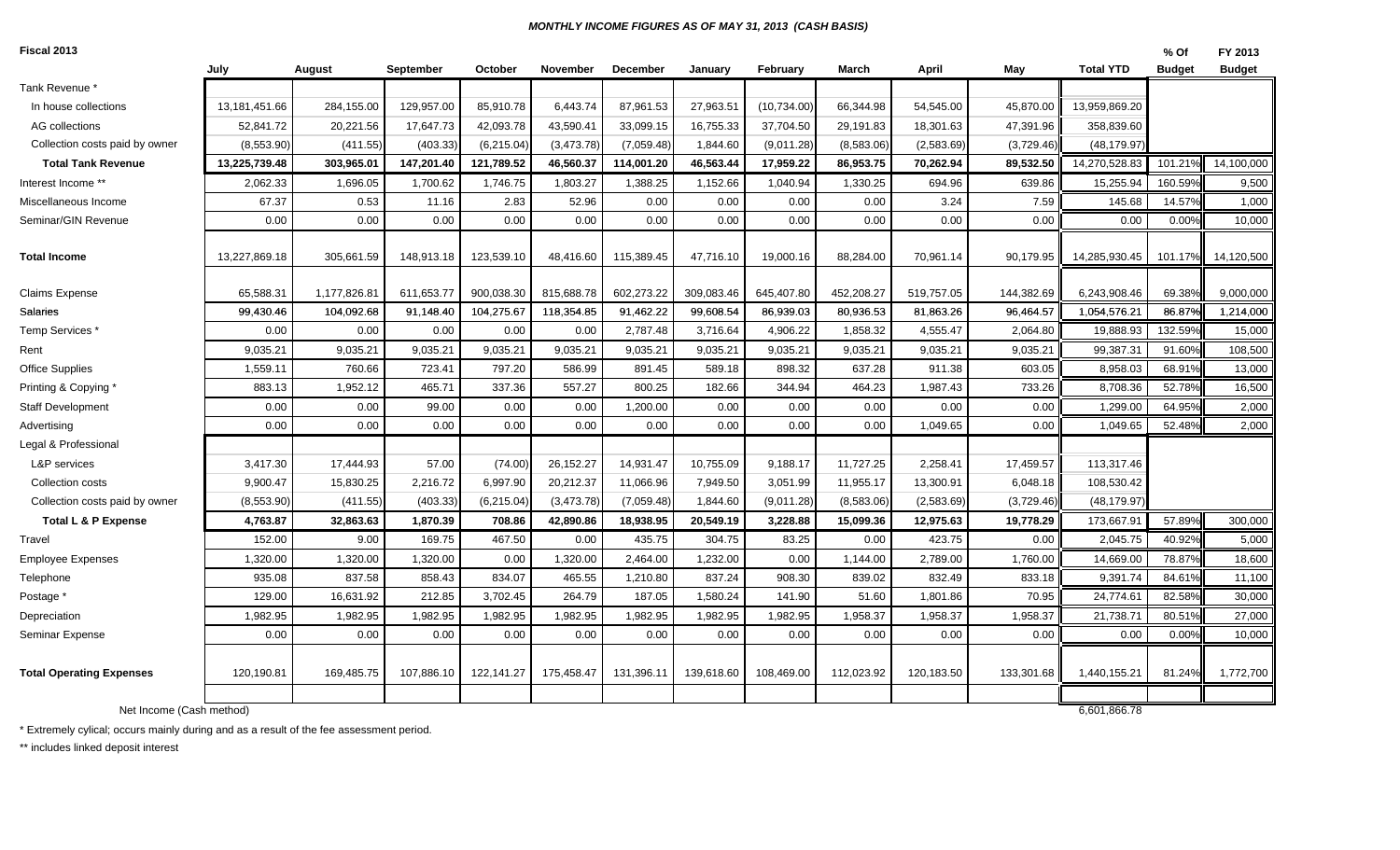## *Petroleum UST Release Compensation Board*  **Balance Sheet As of 05/31/2013**

| <b>Assets</b>                                                    |               |                 |  |
|------------------------------------------------------------------|---------------|-----------------|--|
| <b>Current Assets</b>                                            |               |                 |  |
| 108 State Cash Balance                                           | 6,681,768.95  |                 |  |
| 112 Debt Service Fund                                            | 0.00          |                 |  |
| 140 Investments - Obligated                                      | 2,756,091.34  |                 |  |
| 141 Reinvested Interest - Obligated                              | 4,047.91      |                 |  |
| 142 Investments - Unobligated                                    | 9,753,177.66  |                 |  |
| 143 Reinvested Interest-Unobligated                              | 9,337.58      |                 |  |
| <b>Total Current Assets</b>                                      |               | 19,204,423.44   |  |
| <b>Fixed Assets</b>                                              |               |                 |  |
| 145 Link Deposit Receivable                                      | 100,000.00    |                 |  |
| 160 Fixed Asset-Furniture                                        | 101,884.71    |                 |  |
| 165 Fixed Asset-Data Processing                                  | 835,217.90    |                 |  |
| 169 Accumulated Depreciation                                     | (882, 705.34) |                 |  |
| <b>Total Fixed Assets</b>                                        |               | 154,397.27      |  |
| <b>Total Assets</b>                                              |               | \$19,358,820.71 |  |
|                                                                  |               |                 |  |
| <b>Liabilities</b>                                               |               |                 |  |
| <b>Current Liabilities</b>                                       |               |                 |  |
| 255 Fees Received in Advance                                     | 3,535,600.00  |                 |  |
| <b>Total Current Liabilities</b>                                 |               | 3,535,600.00    |  |
| <b>Long Term Liabilities</b>                                     |               |                 |  |
| <b>Total Long Term Liabilities</b>                               |               | 0.00            |  |
| <b>Total Liabilities</b>                                         |               | \$3,535,600.00  |  |
|                                                                  |               |                 |  |
| <b>Equity</b>                                                    |               |                 |  |
|                                                                  |               |                 |  |
| <b>Equity Accounts</b>                                           |               |                 |  |
| 283 Retained Earnings (Deficiency)<br>Current Year Income (Loss) | 7,795,347.85  |                 |  |
|                                                                  | 8,027,872.86  |                 |  |
| <b>Total Equity</b>                                              |               | 15,823,220.71   |  |
| <b>Total Liabilities and Equity</b>                              |               | \$19,358,820.71 |  |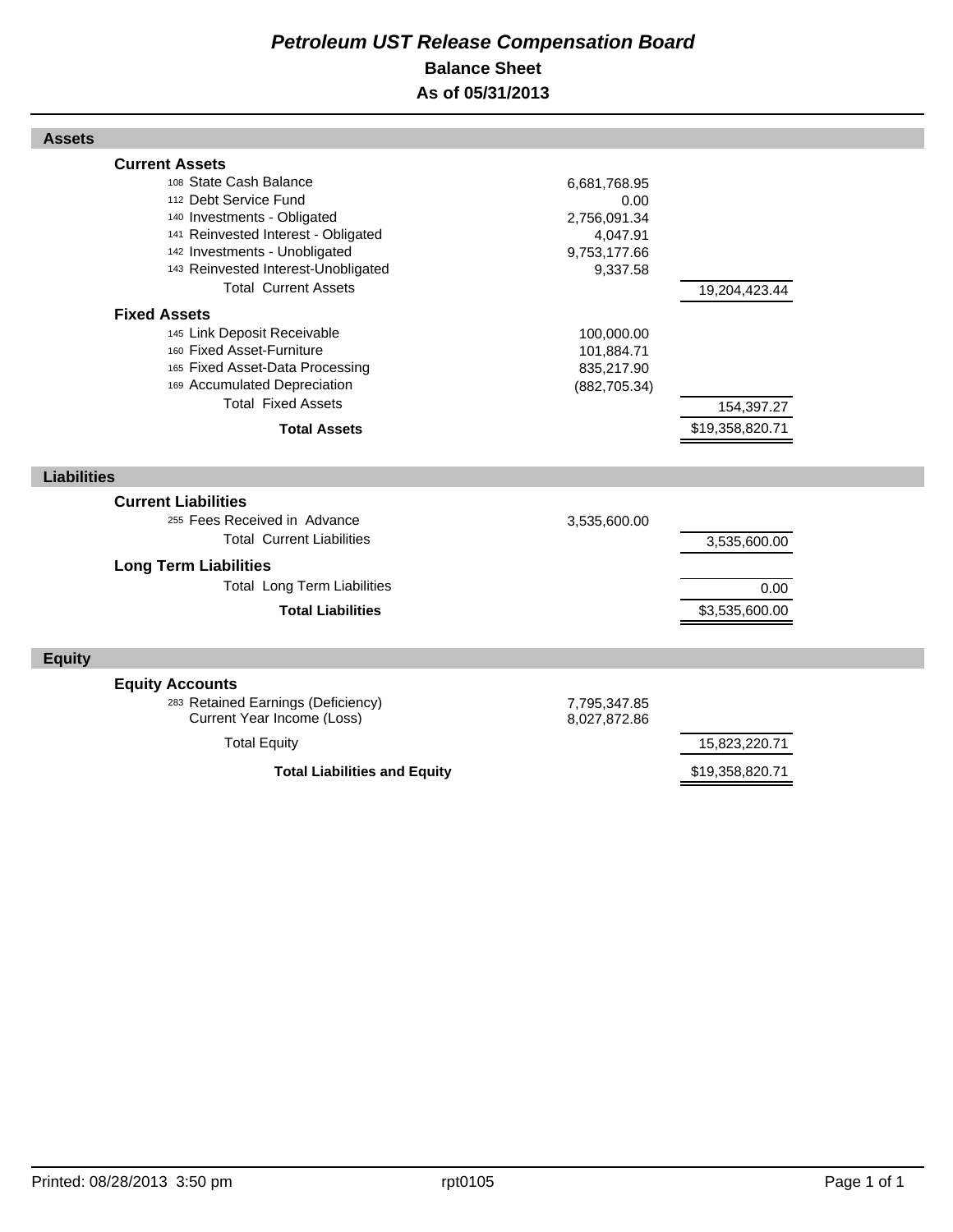## *Petroleum UST Release Compensation Board*  **Income Statement For the Month Ended 05/31/2013**

| <b>Operating Income</b>              |                | <b>Year To Date</b> |
|--------------------------------------|----------------|---------------------|
| <b>Tank Fees</b><br>301              | 89,532.50      | 14,745,259.95       |
| Investment Income<br>303             | 564.44         | 15,103.85           |
|                                      |                |                     |
| <b>Total Operating Income</b>        | 90,096.94      | 14,760,363.80       |
| <b>Operating Expenses</b>            |                |                     |
| <b>Claims Paid</b><br>350            | 144,382.69     | 5,582,317.62        |
| <b>Total Operating Expenses</b>      | 144,382.69     | 5,582,317.62        |
| <b>Administrative Expenses</b>       |                |                     |
| <b>Salaries</b><br>621               | 82,300.00      | 831,173.93          |
| <b>Temporary Services</b><br>626     | 2,064.80       | 19,888.93           |
| Rent<br>634                          | 9,035.21       | 99,387.31           |
| <b>Office Supplies</b><br>638        | 603.05         | 7,976.43            |
| Printing & Copying<br>639            | 733.26         | 6,685.23            |
| Advertising<br>640                   | 0.00           | 1,049.65            |
| <b>Staff Development</b><br>641      | 0.00           | 1,299.00            |
| Legal & Professional<br>668          | 19,778.29      | 127,687.79          |
| <b>Depreciation Expense</b><br>669   | 1,958.37       | 21,738.71           |
| Travel<br>672                        | 0.00           | 1,918.75            |
| <b>Employee Expenses</b><br>675      | 1,760.00       | 14,669.00           |
| Telephone<br>680                     | 833.18         | 8,795.59            |
| Postage<br>681                       | 70.95          | 8,182.44            |
| <b>Total Administrative Expenses</b> | 119,137.11     | 1,150,452.76        |
| <b>Other Income</b>                  |                |                     |
| Miscellaneous Income<br>701          | 7.59           | 145.68              |
| Link Interest Income<br>705          | 75.42          | 133.76              |
| <b>Total Other Income</b>            | 83.01          | 279.44              |
| Net Income (Loss)                    | (\$173,339.85) | \$8,027,872.86      |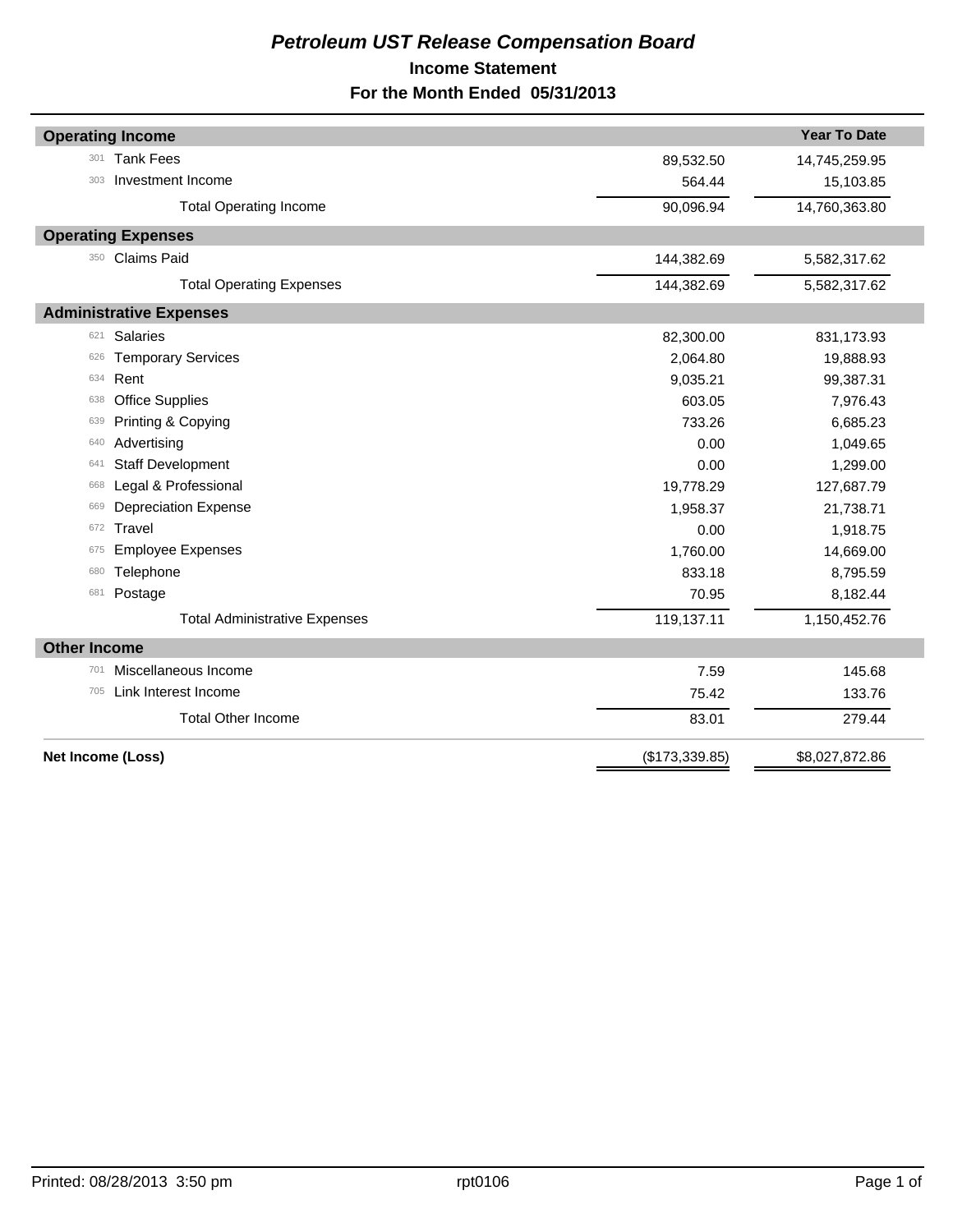## **Trial Balance** *Petroleum UST Release Compensation Board*  **Transaction Dates 05/01/2013 to 05/31/2013**

| Account | Account                            | <b>Beginning Balance</b> | Transaction    | <b>Ending Balance</b> |
|---------|------------------------------------|--------------------------|----------------|-----------------------|
| 108     | <b>State Cash Balance</b>          | 167,820.65               | 6,513,948.30   | 6,681,768.95          |
| 140     | Investments - Obligated            | 2,900,462.53             | (144, 371.19)  | 2,756,091.34          |
| 141     | Reinvested Interest - Obligated    | 3,953.56                 | 94.35          | 4,047.91              |
| 142     | Investments - Unobligated          | 12,759,089.90            | (3,005,912.24) | 9,753,177.66          |
| 143     | Reinvested Interest-Unobligated    | 8,878.28                 | 459.30         | 9,337.58              |
| 145     | Link Deposit Receivable            | 100,000.00               | 0.00           | 100,000.00            |
| 160     | <b>Fixed Asset-Furniture</b>       | 101,884.71               | 0.00           | 101,884.71            |
| 165     | <b>Fixed Asset-Data Processing</b> | 835,217.90               | 0.00           | 835,217.90            |
| 169     | <b>Accumulated Depreciation</b>    | (880, 746.97)            | (1,958.37)     | (882, 705.34)         |
| 255     | Fees Received in Advance           | 0.00                     | (3,535,600.00) | (3,535,600.00)        |
| 283     | Retained Earnings (Deficiency)     | (7,795,347.85)           | 0.00           | (7,795,347.85)        |
| 301     | <b>Tank Fees</b>                   | (14,655,727.45)          | (89, 532.50)   | (14, 745, 259.95)     |
| 303     | Investment Income                  | (14, 539.41)             | (564.44)       | (15, 103.85)          |
| 350     | <b>Claims Paid</b>                 | 5,437,934.93             | 144,382.69     | 5,582,317.62          |
| 621     | <b>Salaries</b>                    | 748,873.93               | 82,300.00      | 831,173.93            |
| 626     | <b>Temporary Services</b>          | 17,824.13                | 2,064.80       | 19,888.93             |
| 634     | Rent                               | 90,352.10                | 9,035.21       | 99,387.31             |
| 638     | <b>Office Supplies</b>             | 7,373.38                 | 603.05         | 7,976.43              |
| 639     | Printing & Copying                 | 5,951.97                 | 733.26         | 6,685.23              |
| 640     | Advertising                        | 1,049.65                 | 0.00           | 1,049.65              |
| 641     | <b>Staff Development</b>           | 1,299.00                 | 0.00           | 1,299.00              |
| 668     | Legal & Professional               | 107,909.50               | 19,778.29      | 127,687.79            |
| 669     | <b>Depreciation Expense</b>        | 19,780.34                | 1,958.37       | 21,738.71             |
| 672     | Travel                             | 1,918.75                 | 0.00           | 1,918.75              |
| 675     | <b>Employee Expenses</b>           | 12,909.00                | 1,760.00       | 14,669.00             |
| 680     | Telephone                          | 7,962.41                 | 833.18         | 8,795.59              |
| 681     | Postage                            | 8,111.49                 | 70.95          | 8,182.44              |
| 701     | Miscellaneous Income               | (138.09)                 | (7.59)         | (145.68)              |
| 705     | Link Interest Income               | (58.34)                  | (75.42)        | (133.76)              |
|         |                                    | 0.00                     | 0.00           | 0.00                  |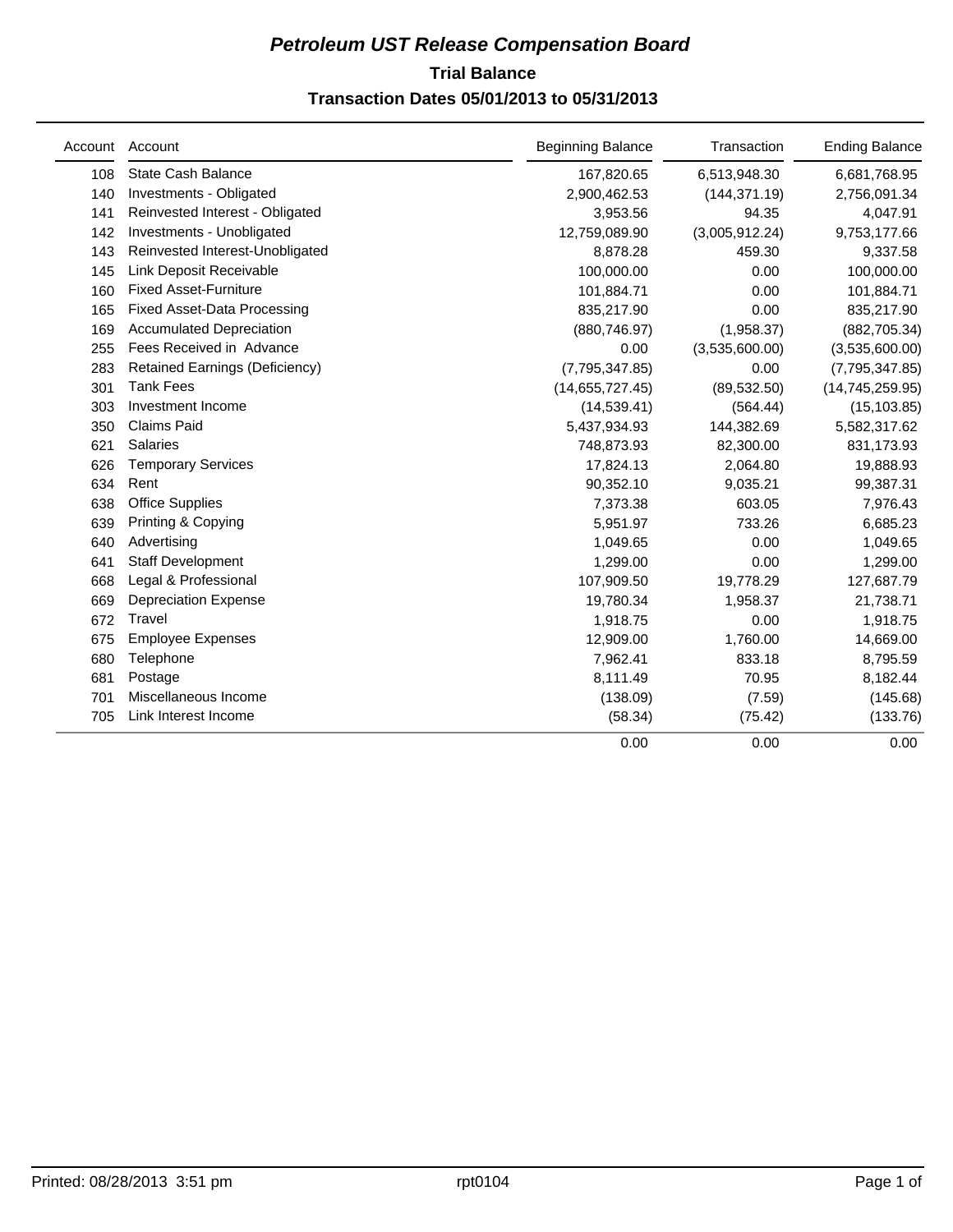#### **PETROLEUM UST RELEASE COMPENSATION BOARDPROGRAM YEAR 2013 FEE STATEMENT STATISTICS AS OF SEPTEMBER 3, 2013**

| September 3, 2013<br>PY 2013 / FY 2014<br>$(7/1/2013 - 6/30/2014)$<br><b>Billed</b><br>Paid |              |                | September 3, 2012<br>PY 2012 / FY 2013<br>$(7/1/2012 - 6/30/2013)$ | Percent of<br>PY 2012 / FY2013 | PY 2012 / FY2013<br><b>Actual</b><br><b>To Date</b> |  |
|---------------------------------------------------------------------------------------------|--------------|----------------|--------------------------------------------------------------------|--------------------------------|-----------------------------------------------------|--|
|                                                                                             |              |                |                                                                    |                                |                                                     |  |
|                                                                                             |              |                |                                                                    |                                |                                                     |  |
| \$14,037,600                                                                                | \$13,314,551 | 95%            | \$13,360,801                                                       | 99.65%                         | \$13,907,306                                        |  |
|                                                                                             | 111,365      |                | 195,829                                                            |                                | 515,588 (b)                                         |  |
|                                                                                             | \$13,425,916 |                | \$13,556,630                                                       | 99.04%                         | \$14,422,894                                        |  |
|                                                                                             |              |                |                                                                    |                                |                                                     |  |
| 16,084                                                                                      | 14,788       | 92%            | 14,965                                                             | 98.82%                         | 15,493                                              |  |
| 5,484                                                                                       | 5,583        | 102%           | 5,432                                                              | 102.78%                        | 5,549                                               |  |
| 21,568                                                                                      | 20,371       | 94%            | 20,397                                                             | 99.87%                         | 21,042                                              |  |
|                                                                                             |              |                |                                                                    |                                |                                                     |  |
|                                                                                             |              |                |                                                                    |                                | 1,252                                               |  |
|                                                                                             | 2,095        |                | 2,079                                                              | 100.77%                        | 2,078                                               |  |
|                                                                                             |              | 92%            | 3,219                                                              | 99.19%                         | 3,330                                               |  |
|                                                                                             | 3,477        | 1,098<br>3,193 |                                                                    | 1,140                          | 96.32%                                              |  |

|                                          | <b>PY 2013</b>                          |                              |                          |  |
|------------------------------------------|-----------------------------------------|------------------------------|--------------------------|--|
|                                          | <b>PY 2013</b><br><b>Actual To Date</b> | Recommended<br><b>Budget</b> | % Actual vs<br>Projected |  |
| PY 2013 ACTUAL VS PROJECTED COLLECTIONS: |                                         |                              |                          |  |
| Fee Revenue                              | \$13,425,916                            | \$14,000,000                 | 95.90%                   |  |
| Number of Paid Tanks                     | 20,371                                  | 20,700                       | 98.41%                   |  |

(a) Net of refunds paid

(b) As of June 30, 2013, net of refunds paid of \$273,165

(c) As of September 3, 2013, the number of tanks paid at the reduced deductible is 27.4% for PY 2013, and was 26.6% for the same period in PY 2012.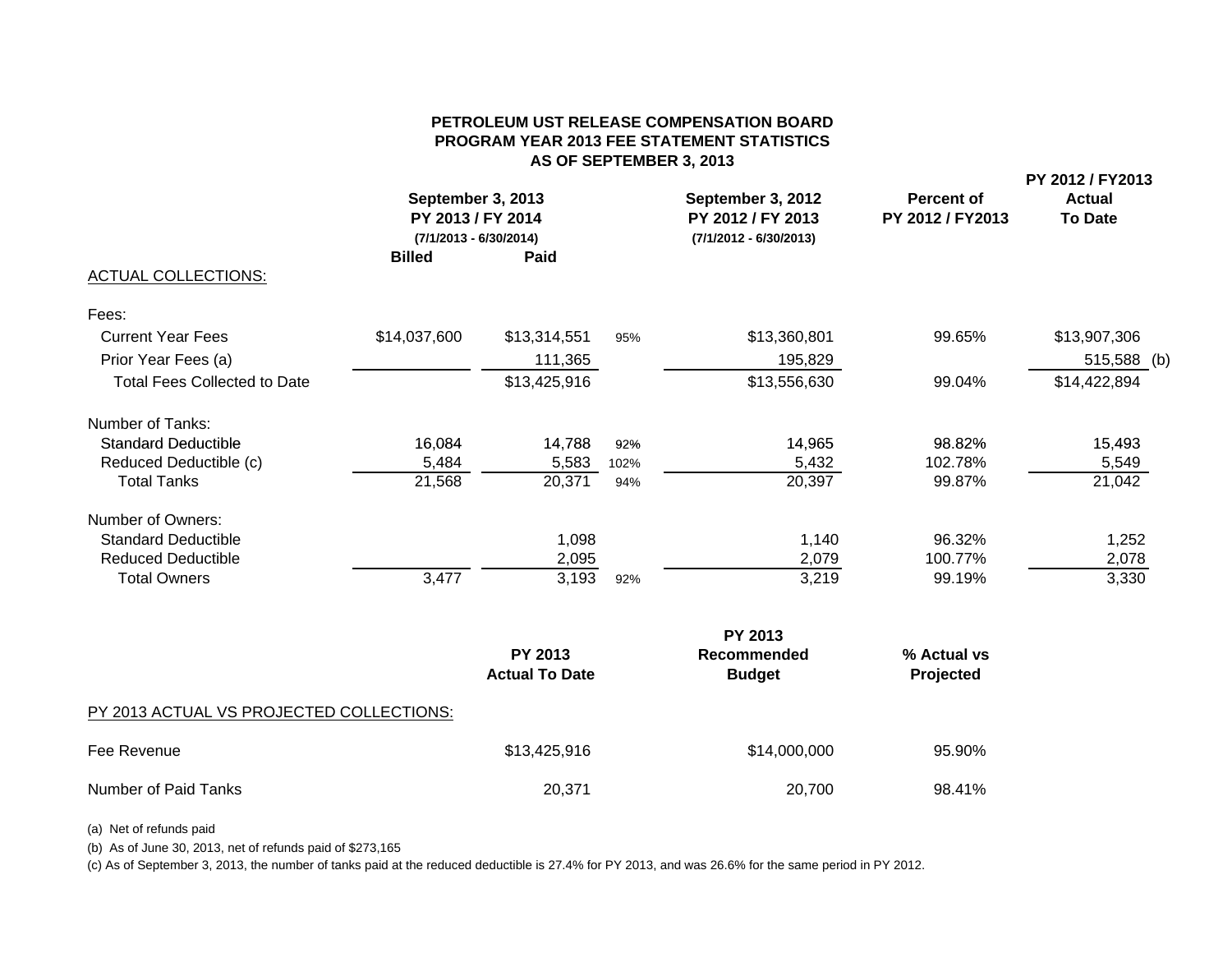#### **PETROLEUM UST RELEASE COMPENSATION BOARDPROGRAM YEAR 2013 COMPLIANCE / FEE ASSESSMENT REPORT**

**AS OF JULY 31, 2013**

|                                                                                                   | PY 2013<br>$(7/1/13 - 7/31/13)$ | <b>PY 2012</b><br>$(7/1/12 - 6/30/13)$ | PY 2011<br>$(7/1/11 - 6/30/12)$ | PY 2010<br>$(7/1/10 - 6/30/11)$ | <b>PY 2009</b><br>$(7/1/09 - 6/30/10)$ | <b>Percent of</b><br>PY 2013/PY 2012 |
|---------------------------------------------------------------------------------------------------|---------------------------------|----------------------------------------|---------------------------------|---------------------------------|----------------------------------------|--------------------------------------|
| <b>Refunds</b>                                                                                    |                                 |                                        |                                 |                                 |                                        |                                      |
| Amount of Refunds Paid                                                                            | \$5,440                         | \$273,165                              | $$387,524$ (a)                  | \$214,842                       | \$106,391                              | 2%                                   |
| Number of Refunds Paid                                                                            | 20                              | 636                                    | 525                             | 423                             | 225                                    | 3%                                   |
| Number of Owners Paid Refunds                                                                     | 10                              | 220                                    | 226                             | 205                             | 131                                    | 5%                                   |
| Number of Pending Refunds                                                                         | 3,001                           |                                        |                                 |                                 |                                        |                                      |
| Amount of Pending Refunds                                                                         | \$1,365,980                     |                                        |                                 |                                 |                                        |                                      |
| <b>Collections</b>                                                                                |                                 |                                        |                                 |                                 |                                        |                                      |
| Amount of Refunds Used to Offset Outstanding Fees                                                 | \$1,750                         | \$51,194                               | \$68,517                        | \$48,700                        | \$33,950                               | $3%$                                 |
| Amount Collected by Attorney General/Special Counsel                                              | \$25,120                        | \$384,008                              | \$448,231                       | $$371,668$ (b)                  | \$370,397 (b)                          | 7%                                   |
| <b>Collection Costs</b>                                                                           | \$2,340                         | \$115,310                              | \$142,714                       |                                 |                                        |                                      |
| Amount Collected by Attorney General/Special Counsel, Less Collection Costs                       | \$22,870                        | \$268,698                              | \$305,517                       |                                 |                                        |                                      |
| Number of Accounts Certified to the AG's office                                                   | 0                               | 604                                    | 687                             | 592                             | 513                                    |                                      |
| Number of Owners Certified to the AG's office                                                     | 0                               | 226                                    | 250                             | 240                             | 233                                    |                                      |
| Amount Certified to the AG's office                                                               | \$0                             | \$1,939,685                            | \$1,687,168                     | \$1,820,115                     | \$1,555,520                            |                                      |
| <b>Appeals</b>                                                                                    |                                 |                                        |                                 |                                 |                                        |                                      |
| Orders Pursuant to Law                                                                            | $3^\star$                       |                                        | *Current: 3 - under review      |                                 |                                        |                                      |
| Determinations to Deny a Certificate of Coverage                                                  | 2                               |                                        |                                 |                                 |                                        |                                      |
| <b>Ability to Pay Applications</b>                                                                |                                 |                                        |                                 |                                 |                                        |                                      |
| Ability to Pay Applications Pending Review                                                        | 2                               |                                        |                                 |                                 |                                        |                                      |
| COC Applications (As of 8/23/13)                                                                  |                                 |                                        |                                 |                                 |                                        |                                      |
| COC Application/Fee Statements Mailed                                                             | 3,477                           | 3,538                                  | 3,595                           | 3,674                           | 3,694                                  | 98%                                  |
| # of Owners Issued COC                                                                            | 2,847                           | 3,243                                  | 3,254                           | 3,258                           | 3,264                                  | 88%                                  |
| # of Owners w/COCs In-Process                                                                     | 342                             | n/a                                    | n/a                             | n/a                             | n/a                                    |                                      |
| # of Owners w/Unresolved Pending Denials of COC                                                   | 6                               | 5                                      | 3                               | $\overline{2}$                  | $\overline{2}$                         |                                      |
| # of Owners w/Unresolved Determinations Denying COC                                               | 0                               | 154                                    | 164                             | 207                             | 241                                    |                                      |
| <b>Unclaimed Monies/Refunds Pending</b>                                                           |                                 |                                        |                                 |                                 |                                        |                                      |
| Owners on Unclaimed Monies List (Uncashed Checks)                                                 | 32                              |                                        |                                 |                                 |                                        |                                      |
| Amount of Unclaimed Monies (Uncashed Checks)<br>Owners with Refunds Pending - More Info Requested | \$26,495<br>58                  |                                        |                                 |                                 |                                        |                                      |
| Amount of Refunds Pending with More Info Requested                                                | \$18,665                        |                                        |                                 |                                 |                                        |                                      |
|                                                                                                   |                                 |                                        |                                 |                                 |                                        |                                      |

(a) Program year 2013 refund goal - \$250,000. PY 2013 as of 7/31/13: \$5,440 (2%). PY 2012 refund goal \$275,000. total - \$273,165 (99%). PY 2011 refund goal - \$250,000. total - \$387,524 (155%).

**(b) Amount includes AG and Special Counsel fees paid by Board**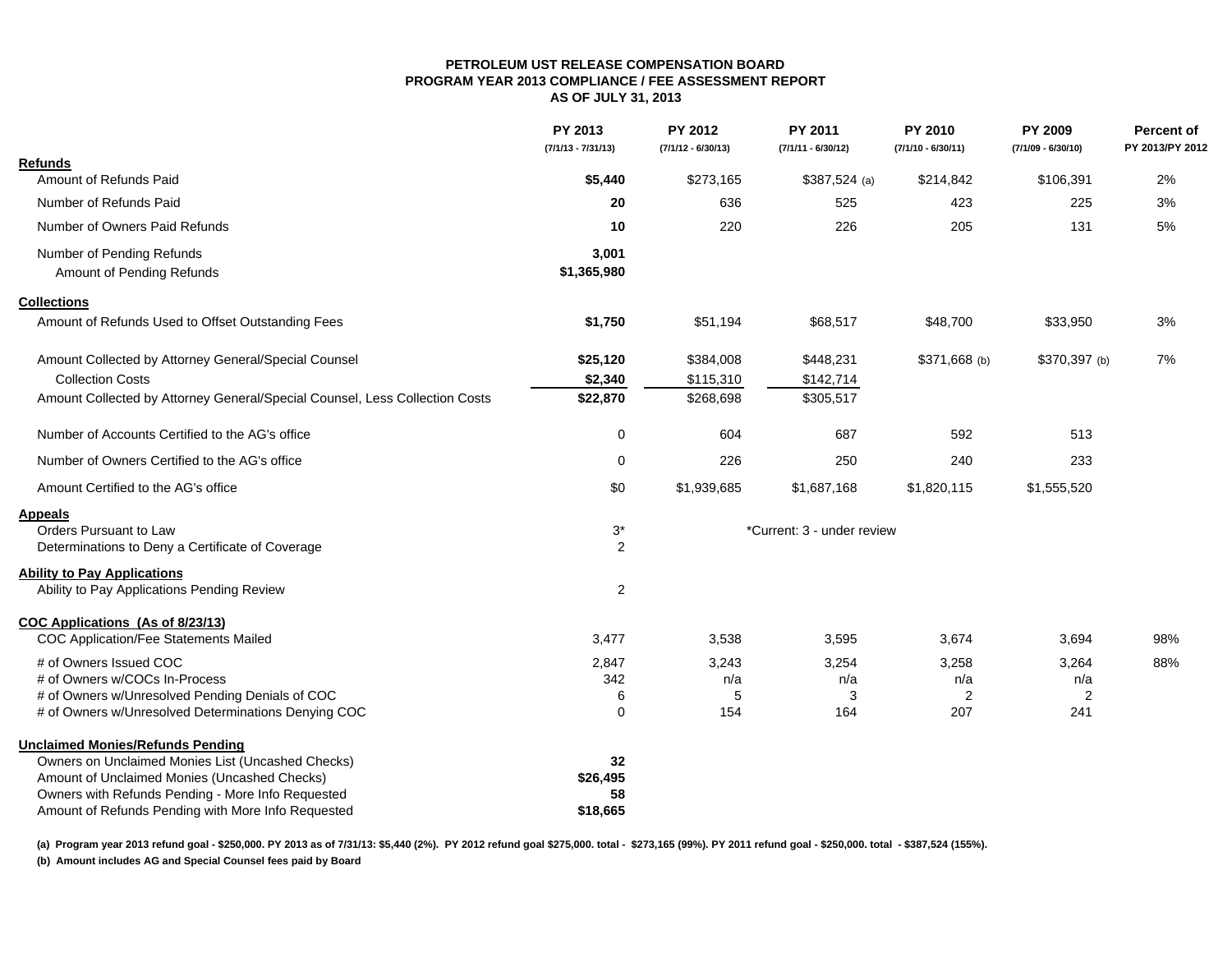## CLAIMS STATISTICS REPORT August 1, 2013

| Total Number of all Sites                                                                    | 2877 |                   |
|----------------------------------------------------------------------------------------------|------|-------------------|
| <b>Face Value of all Claims</b>                                                              |      | \$423,965,328     |
| <b>Total Deductible Used for Settled Claims</b>                                              |      | (\$91,648,922)    |
| Deductible Remaining for Open Claims                                                         |      | (\$9,548,325)     |
| <b>Net Value</b>                                                                             |      | \$322,768,081     |
| <b>Total Disallowed Costs</b>                                                                |      | (\$76,343,335)    |
| <b>Total Payments &amp; Installments</b>                                                     |      | (\$217, 232, 534) |
| <b>Maximum Liability of Unpaid Claims</b>                                                    |      | \$29,192,213      |
| <b>Total Average Gross Value per Closed Site</b>                                             |      | \$128,374         |
| Total Average Net Value per Closed Site                                                      |      | \$95,156          |
| Total Average Payout per Closed Site (2122 sites)                                            |      | \$68,839          |
| Costs for Sites Cleaned Up Exclusively Under BUSTR's 1999 and/or 2005 Corrective Action Rule |      |                   |
| Above the Deductible (139 sites):                                                            |      |                   |
| Average clean-up costs per site:                                                             |      | \$110,793         |
| Average claim payout per site:                                                               |      | \$41,778          |
| Above and Below the Deductible (299 sites)                                                   |      |                   |
| Average clean-up costs per site:                                                             |      | \$66,958          |
| Average claim payout per site:                                                               |      | \$19,422          |
|                                                                                              |      |                   |
| Breakdown of all claim packages                                                              |      |                   |
| <b>Work in Progress: Open Claims</b>                                                         |      |                   |
| Number of Claims with More Information Requested                                             |      |                   |
| Number of Claims with More Information Received                                              |      |                   |
| Number of Pending Reviewable Claims                                                          | 1759 |                   |
|                                                                                              |      |                   |
| <b>Total Open Claims</b>                                                                     |      | 1,763             |
| <b>Settled/Closed Claims</b>                                                                 |      |                   |
| <b>Number of Settled Claims</b>                                                              | 4895 |                   |
| Number of Closed Claims                                                                      | 7673 |                   |
| Below Deductible/NFA closed without review/Revoked                                           | 632  |                   |
| Number of Claims on Waiting List                                                             | 88   |                   |
| Total Settled Claims                                                                         |      | 13,288            |
| <b>Held Claims</b>                                                                           |      |                   |
| Number of Claims with Appeals Outstanding                                                    | 14   |                   |
| Number of Claims Below the Deductible                                                        | 266  |                   |
|                                                                                              |      |                   |
| Total Held Claims                                                                            |      | 280               |
| <b>Total Number of Claims</b>                                                                |      | 15,331            |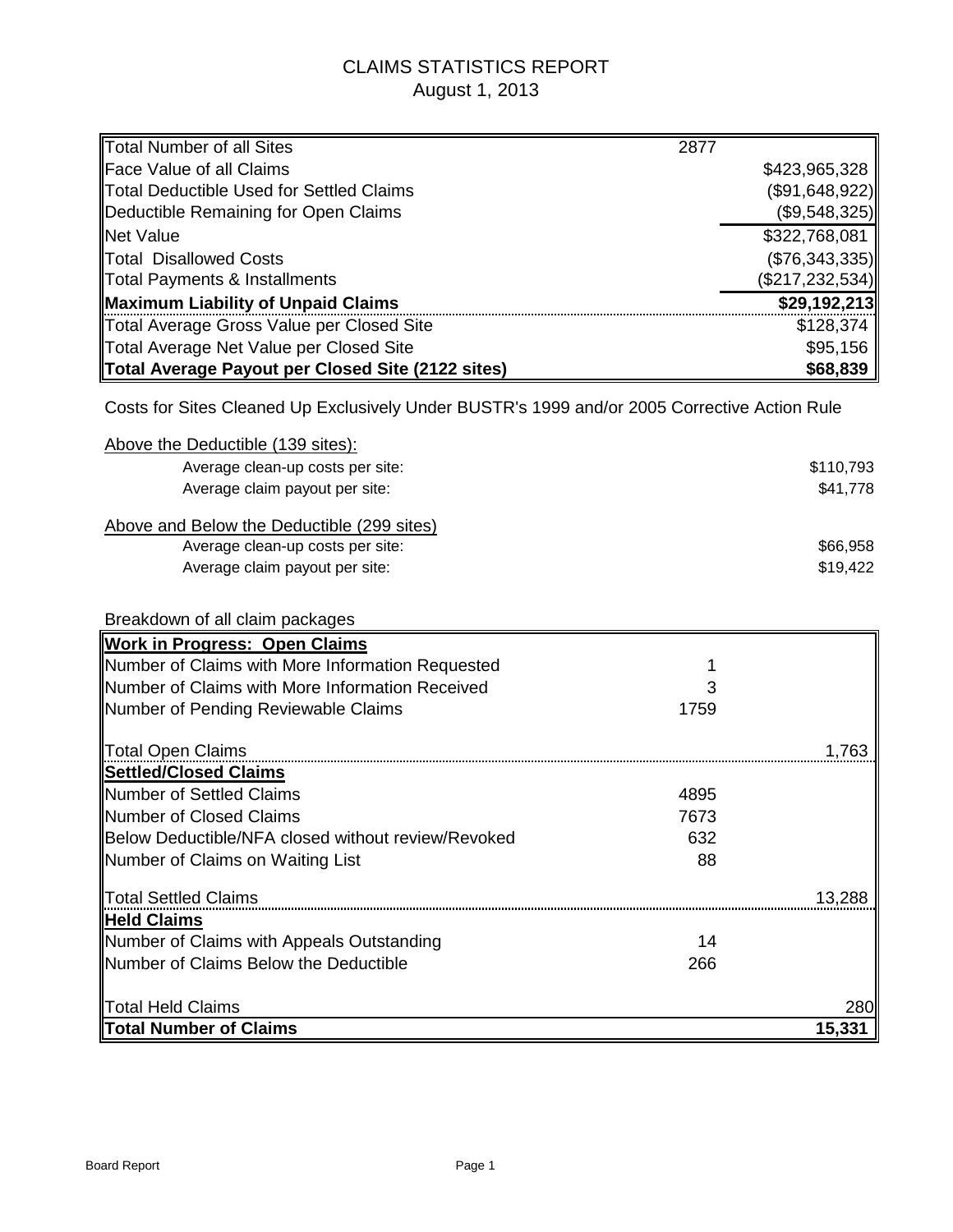#### **CLAIM SETTLEMENT SUMMARY**

| <b>YEAR</b>                            | <b>CLAIMS REC'D</b>             | <b>SETTLED</b> | $RVK/BD-NFA$ <sup>1</sup> | <b>NET VALUE</b>  | <b>DISALLOWED</b> | <b>SETTLEMENT</b>               |              | PAYOUT            |
|----------------------------------------|---------------------------------|----------------|---------------------------|-------------------|-------------------|---------------------------------|--------------|-------------------|
| 2003                                   | 752 (\$14.088M)                 | 655            | 66                        | \$13,455,085      | \$4,181,941       | \$9,472,920                     |              | 70.4%             |
| <b>AVG/MONTH</b>                       | 63 (\$1.174M)                   | 60             |                           |                   |                   | <b>AVERAGE PAYOUT PER CLAIM</b> |              | \$14,462          |
| 2004                                   | 743 (\$14.527M)                 | 685            | 47                        | \$14,072,003      | \$3,886,634       | \$10,166,903                    |              | 72.2%             |
| <b>AVG/MONTH</b>                       | 62 (\$1.210M)                   | 61             |                           |                   |                   | <b>AVERAGE PAYOUT PER CLAIM</b> | \$           | 14,842            |
|                                        |                                 |                |                           |                   |                   |                                 |              |                   |
| 2005                                   | 823 (\$13.235M)                 | 782            | 26                        | \$14,605,477      | \$4,377,921       | \$10,184,085                    |              | 69.7%             |
| <b>AVG/MONTH</b>                       | 69 (\$1.103M)                   | 67             |                           |                   |                   | <b>AVERAGE PAYOUT PER CLAIM</b> | $\mathbf{s}$ | 13,023            |
| 2006                                   | 971 (\$12.874M)                 | 790            | 48                        | \$14,231,096      | \$4,708,846       | \$9,446,002                     |              | 66.4%             |
| <b>AVG/MONTH</b>                       | 81 (\$1.073M)                   | 70             |                           |                   |                   | <b>AVERAGE PAYOUT PER CLAIM</b> | \$           | 11,957            |
|                                        |                                 |                |                           |                   |                   |                                 |              |                   |
| 2007                                   | 916 (\$13.177M)                 | 738            | 65                        | \$11,727,341      | \$4,467,443       | \$7,259,898                     |              | 61.9%             |
| <b>AVG/MONTH</b>                       | 76 (\$1.098M)                   | 67             |                           |                   |                   | <b>AVERAGE PAYOUT PER CLAIM</b> | \$           | 9,837             |
| 2008                                   | 867 (\$12.409M)                 | 752            | 52                        | \$11,602,241      | \$3,631,544       | \$8,191,840                     |              | 70.6%             |
| <b>AVG/MONTH</b>                       | 72 (\$1.034M)                   | 67             |                           |                   |                   | <b>AVERAGE PAYOUT PER CLAIM</b> | \$           | 10,893            |
|                                        | <b>CLAIMS REC'D</b>             | <b>SETTLED</b> | RVK/BD-NFA <sup>1</sup>   | <b>FACE VALUE</b> | <b>DISALLOWED</b> | DEDUCTIBLE USED                 |              | <b>SETTLEMENT</b> |
| 2009                                   | 799 (\$11.078 M)                | 723            | 38                        | \$14,606,030      | \$3,892,253       | \$3,081,606                     | \$           | 7,632,171         |
| <b>AVG/MONTH</b><br><b>PERCENTAGES</b> | 67 (\$0.923 M)                  | 63             |                           |                   | 26.6%             | <b>AVERAGE PAYOUT PER CLAIM</b> | \$           | 10,556<br>66.2%   |
| 2010                                   | 808 (\$11.406 M)                | 705            | 52                        | \$12,639,804      | \$3,016,429       | \$2,582,211                     | \$           | 7,041,164         |
| <b>AVG/MONTH</b>                       | 67 (\$0.951 M)                  | 63             |                           |                   |                   | <b>AVERAGE PAYOUT PER CLAIM</b> | \$           | 9,987             |
| <b>PERCENTAGES</b>                     |                                 |                |                           |                   | 23.9%             |                                 |              | 70.0%             |
| 2011                                   | 794 (\$10.536 M)                | 725            | 94                        | \$13,320,431      | \$2,755,350       | \$3,537,439                     | \$           | 7,027,642         |
| <b>AVG/MONTH</b>                       | 66 (\$0.878 M)                  | 68             |                           |                   |                   | <b>AVERAGE PAYOUT PER CLAIM</b> | \$           | 9,693             |
| <b>PERCENTAGES</b>                     |                                 |                |                           |                   | 20.7%             |                                 |              | 71.8%             |
| 2012                                   | 728 (\$9.993 M)                 | 697            | 53                        | \$11,779,357      | \$2,408,971       | \$2,374,716                     | \$           | 6,737,103         |
| <b>AVG/MONTH</b>                       | 61                              | 63             |                           |                   |                   | <b>AVERAGE PAYOUT PER CLAIM</b> | \$           | 9,665.86          |
| <b>PERCENTAGES</b>                     |                                 |                |                           |                   | 20.5%             |                                 |              | 71.6%             |
| PROGRAM YEAR 2013                      |                                 |                |                           |                   |                   |                                 |              |                   |
| <b>MONTH</b>                           | <b>CLAIMS REC'D</b>             | <b>SETTLED</b> | $RVK/BD-NFA1$             | <b>FACE VALUE</b> | <b>DISALLOWED</b> | DEDUCTIBLE USED                 |              | <b>SETTLEMENT</b> |
| $Jul-13$                               | 93 (\$1.672 M)                  | 62             | $\theta$                  | \$936,818         | \$125,991         | \$326,013                       |              | \$484,814         |
| Aug- $13$                              |                                 |                |                           |                   |                   |                                 |              |                   |
| $Sep-13$<br>$Oct-13$                   |                                 |                |                           |                   |                   |                                 |              |                   |
| $Nov-13$                               |                                 |                |                           |                   |                   |                                 |              |                   |
| $Dec-13$                               |                                 |                |                           |                   |                   |                                 |              |                   |
| $Jan-14$                               |                                 |                |                           |                   |                   |                                 |              |                   |
| Feb-14                                 |                                 |                |                           |                   |                   |                                 |              |                   |
| $Mar-14$                               |                                 |                |                           |                   |                   |                                 |              |                   |
| Apr- $14$                              |                                 |                |                           |                   |                   |                                 |              |                   |
| May-14                                 |                                 |                |                           |                   |                   |                                 |              |                   |
| $Jun-14$                               |                                 |                |                           |                   |                   |                                 |              |                   |
| <b>TOTAL</b>                           | 93 (\$1.672 M)                  | 62             | $\boldsymbol{0}$          | \$936,818         | \$125,991         | \$326,013                       |              | \$484,814         |
| <b>AVG/MONTH</b>                       | 93                              | 62             |                           |                   |                   |                                 |              |                   |
| <b>PERCENTAGES</b>                     | <b>AVERAGE PAYOUT PER CLAIM</b> |                |                           |                   | 13.4%             |                                 |              | 79.4%<br>\$7,820  |
|                                        |                                 |                |                           |                   |                   |                                 |              |                   |

<sup>A</sup>Includes a settlement agreement in PY 2003 with a major oil company for 66 claims for \$663,775 (a payout percentage of 45.5%) <sup>B</sup>Includes a settlement agreement in PY 2004 with a major oil company for 98 claims for \$1,100,000 (a payout percentage of 59.2%)

CIncludes a settlement agreement in PY 2004 with a major oil company for 33 claims for \$417,500 (a payout percentage of 76.6%)

<sup>D</sup>Includes a settlement agreement in PY 2005 with a major oil company for 89 claims for \$912,000 (a payout percentage of 62.5%)

<sup>E</sup>Includes a settlement agreement in PY 2006 with a major oil company for 124 claims for \$1,832,000 (a payout percentage of 63.5%)

Fincludes a settlement agreement in PY 2008 with a major oil company for 136 claims for \$1,820,000 (a payout percentage of 60.8%)

GIncludes a settlement agreement in PY 2009 with a major oil company for 96 claims for \$1,215,000 (a payout percentage of 46.9%)

<sup>1</sup>Eligibility revoked and/or Below Deductible claims with an NFA are not included in the claims payout statistics.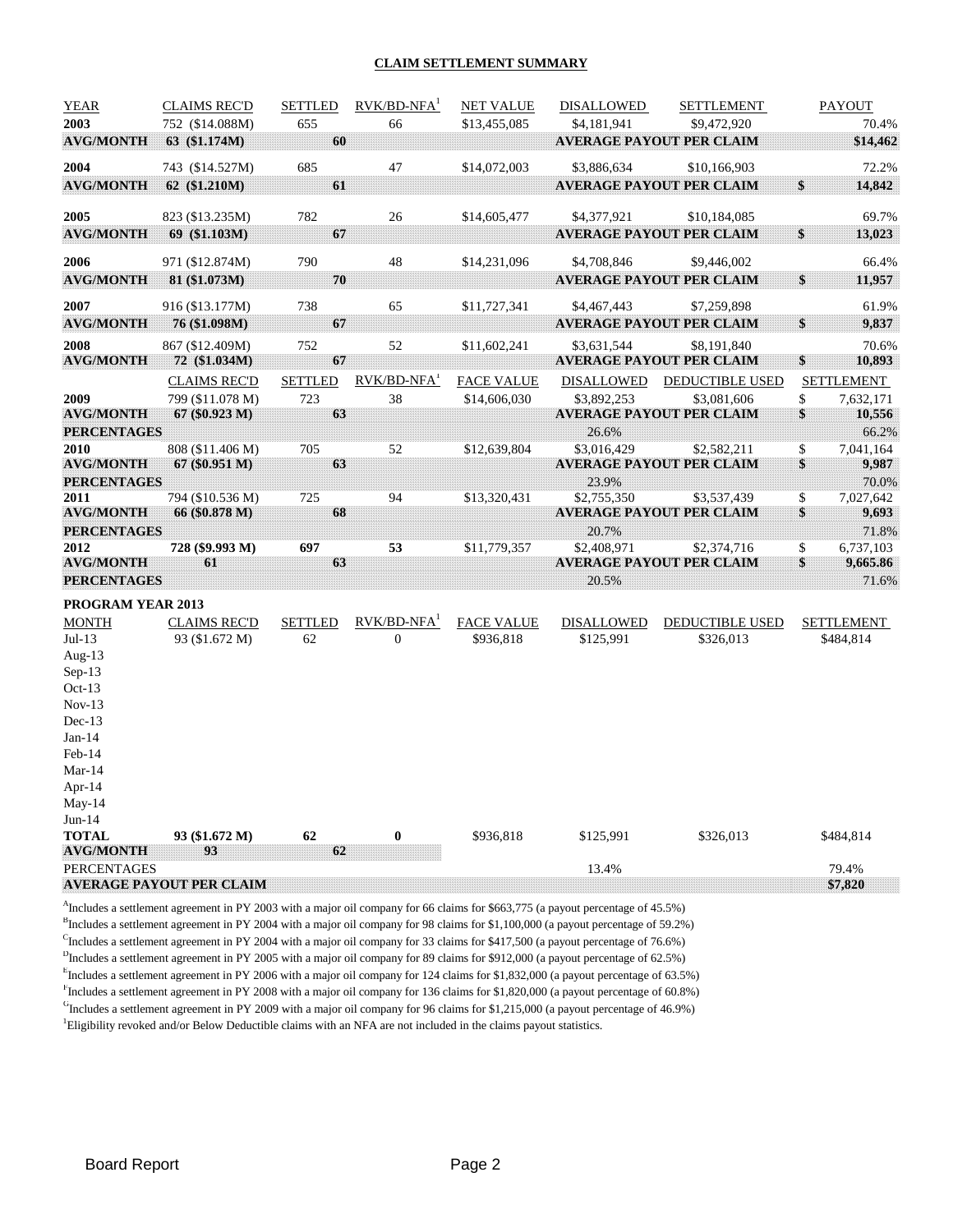## **ELIGIBILITY STATISTICS REPORT**

August 1, 2013

#### **Breakdown of Applications**

| More Info Requested            | $\theta$ |
|--------------------------------|----------|
| In Review                      | 18       |
| <b>Total Open Applications</b> | 18       |

*Eligibility Determinations Under Appeal 4*

|                | <b>REC'D</b>     | <b>APP'D</b>     | <b>DENIED</b>   | No Release           | 88             | 30.7% |
|----------------|------------------|------------------|-----------------|----------------------|----------------|-------|
| <b>PY 2003</b> | 78               | 66               | 42              | Late Filing          | 63             | 22.0% |
| Average/mo.    | $\overline{7}$   | $\boldsymbol{9}$ |                 | No Valid COC         | 34             | 11.8% |
|                |                  |                  |                 | Abandoned/Out of     |                |       |
|                |                  |                  |                 | Compliance Tank      | 30             | 10.5% |
| <b>PY 2004</b> | 72               | 79               | 48              | No CA Required       | 16             | 5.6%  |
| Average/mo.    | 6                | 11               |                 | Pre-Fund Release     | 9              | 3.1%  |
|                |                  |                  |                 | Incomplete App       | 9              | 3.1%  |
| <b>PY 2005</b> | 96               | 71               | 34              | <b>Untimely Fees</b> | $\overline{4}$ | 1.4%  |
| Average/mo.    | 8                | $\boldsymbol{9}$ |                 | No Fee Payment       | 3              | 1.0%  |
|                |                  |                  |                 | No Response          | 3              | 1.0%  |
| <b>PY 2006</b> | 109              | 69               | 34              | Other                | 28             | 9.8%  |
| Average/mo.    | 9                | $\boldsymbol{9}$ |                 | Total                | 287            |       |
|                |                  |                  |                 |                      |                |       |
| <b>PY 2007</b> | 108              | 71               | 29              |                      |                |       |
| Average/mo.    | $\boldsymbol{9}$ | 8                |                 |                      |                |       |
| <b>PY 2008</b> | 96               | 63               | 30              |                      |                |       |
| Average/mo.    | 8                | 8                |                 |                      |                |       |
| <b>PY 2009</b> | 85               | 81               | 20              |                      |                |       |
| Average/mo.    | $\overline{7}$   | 8                |                 |                      |                |       |
| <b>PY 2010</b> | 38               | 48               | 18              |                      |                |       |
| Average/mo.    | 3                | 6                |                 |                      |                |       |
| <b>PY 2011</b> | 63               | 45               | 15              |                      |                |       |
| Average/mo.    | $\sqrt{5}$       | 5                |                 |                      |                |       |
| <b>PY 2012</b> | 87               | 54               | $\overline{17}$ |                      |                |       |
| Average/mo.    | 7                | 6                |                 |                      |                |       |

|       |              |               | Denial Reasons PY 2003-2012 |     | $\frac{0}{0}$ |
|-------|--------------|---------------|-----------------------------|-----|---------------|
| REC'D | <b>APP'D</b> | <b>DENIED</b> | No Release                  | 88  | 30.7%         |
| 78    | 66           | 42            | Late Filing                 | 63  | 22.0%         |
| 7     | 9            |               | No Valid COC                | 34  | 11.8%         |
|       |              |               | Abandoned/Out of            |     |               |
|       |              |               | Compliance Tank             | 30  | 10.5%         |
| 72    | 79           | 48            | No CA Required              | 16  | 5.6%          |
| 6     | 11           |               | <b>Pre-Fund Release</b>     | 9   | 3.1%          |
|       |              |               | Incomplete App              | 9   | 3.1%          |
| 96    | 71           | 34            | <b>Untimely Fees</b>        | 4   | 1.4%          |
| 8     | 9            |               | No Fee Payment              | 3   | 1.0%          |
|       |              |               | No Response                 | 3   | 1.0%          |
| 109   | 69           | 34            | Other                       | 28  | 9.8%          |
| 9     | 9            |               | <b>Total</b>                | 287 |               |

#### **Program Year 2013**

|              | <b>REC'D</b> | <b>APP'D</b> | <b>DENIED</b> | <b>Denial Reasons PY 2013</b> |  |
|--------------|--------------|--------------|---------------|-------------------------------|--|
| $Jul-13$     | 6            | 16           | 1             | No Release                    |  |
| Aug- $13$    |              |              |               | Late Filing                   |  |
| $Sep-13$     |              |              |               | No Valid COC                  |  |
| $Oct-13$     |              |              |               | Abandoned / OOC               |  |
| $Nov-13$     |              |              |               | No CA Required                |  |
| $Dec-13$     |              |              |               | <b>Pre-Fund Release</b>       |  |
| $Jan-14$     |              |              |               | Incomplete App                |  |
| $Feb-14$     |              |              |               | <b>Untimely Fees</b>          |  |
| $Mar-14$     |              |              |               | No Fee Payment                |  |
| Apr- $14$    |              |              |               | No Response                   |  |
| $May-14$     |              |              |               | Other                         |  |
| $Jun-14$     |              |              |               | <b>Total</b>                  |  |
| <b>TOTAL</b> | 6            | 16           |               |                               |  |
| Average/mo.  | 6            | 17           |               |                               |  |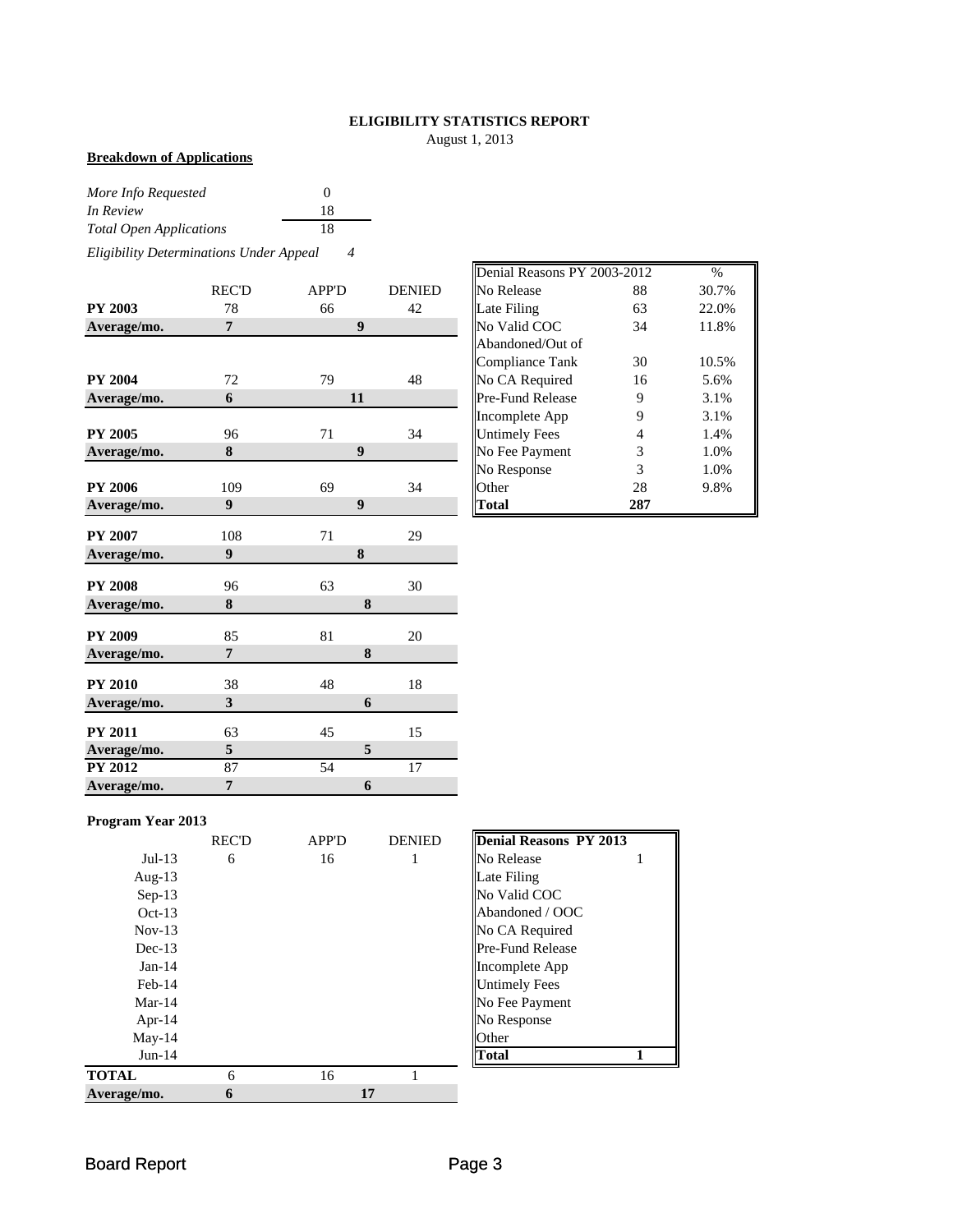## **COST PRE-APPROVAL STATISTICS REPORT**

August 1, 2013

## **Mandatory Cost Pre-Approvals Voluntary Pre-Approvals**

| Number Annual RAPs in Review                 |  |
|----------------------------------------------|--|
| Number Annual FPR in Review                  |  |
| All Other Mandatory Open Cost Pre-Approvals: |  |
| Total Open Mandatory Cost Pre-Approvals      |  |

Number in Review **3**

|                |    |                 |                    | <b>Annual RAP Cost</b> |    | <b>Annual FPR</b><br><b>Cost Pre-</b> |    |                      |     |                      | Monitoring/ | <b>Calibration</b> |    |                  |     |               |
|----------------|----|-----------------|--------------------|------------------------|----|---------------------------------------|----|----------------------|-----|----------------------|-------------|--------------------|----|------------------|-----|---------------|
|                |    | <b>New RAPs</b> |                    | <b>Pre-Approvals</b>   |    | <b>Approvals</b>                      |    | <b>Mandatory IRA</b> |     | Tier 3               |             | Plan               |    | <b>Voluntary</b> |     | <b>TOTALS</b> |
| PY 2007        | 26 | 35              | 26                 | 21                     | 49 | 49                                    | 12 | 11                   | I b | 20                   | 28          | 28                 | 44 | 39               | 201 | 203           |
| <b>PY 2008</b> | 33 | 25              | 49                 | 45                     | 52 | 48                                    |    | 12                   | 16  | 12<br>$\overline{1}$ | 58          | 44                 | 58 | 60               | 274 | 246           |
| PY 2009        | 27 | 21              | $\mathcal{L}$      | 28                     | 65 | 64                                    |    |                      | 25  | 19                   | 35          | 38                 | 36 | 38               | 222 | 214           |
| PY 2010        | 22 | 22              | $^{\circ}$ 1<br>∠⊥ | 24                     | 52 | 66                                    |    |                      | 23  | 28                   | 34          | 38                 | 31 | 30               | 191 | 217           |
| PY 2011        | 35 | 30              | 19                 |                        | 56 | 55                                    |    |                      | 22  | 1 <sub>7</sub>       | 45          | 43                 | 41 | 46               | 223 | 210           |
| PY 2012        | 26 | 39              | 18                 | 18                     | 57 | 68                                    |    | 10                   |     | 23                   | 30          | 4                  | 35 | 35               | 186 | 234           |

|                 |              |                 |              |                        | <b>Annual FPR</b> |   |                      |                |              |              | <b>Monitoring /</b> |                    |                  |              |               |
|-----------------|--------------|-----------------|--------------|------------------------|-------------------|---|----------------------|----------------|--------------|--------------|---------------------|--------------------|------------------|--------------|---------------|
|                 |              |                 |              | <b>Annual RAP Cost</b> | <b>Cost Pre-</b>  |   |                      |                |              |              |                     | <b>Calibration</b> |                  |              |               |
| <b>PY 2012</b>  |              | <b>New RAPs</b> |              | Pre-Approvals          | <b>Approvals</b>  |   | <b>Mandatory IRA</b> |                |              | Tier 3       |                     | Plan               | <b>Voluntary</b> |              | <b>TOTALS</b> |
|                 | <b>REC'D</b> | <b>DET'D</b>    | <b>REC'D</b> | <b>DET'D</b>           | REC'D DET'D       |   | <b>REC'D</b>         | <b>DET'D</b>   | <b>REC'D</b> | <b>DET'D</b> |                     | REC'D DET'D        | REC'D DET'D      | <b>REC'D</b> | <b>DET'D</b>  |
| $Jul-13$        | 5.           | 2               | 6            | 6                      | 3                 | 6 | $\overline{0}$       | $\overline{0}$ | 2            | $\theta$     | 2                   | $\theta$           | 2                | 19           | 16            |
| Aug-13          |              |                 |              |                        |                   |   |                      |                |              |              |                     |                    |                  |              |               |
| Sep-13          |              |                 |              |                        |                   |   |                      |                |              |              |                     |                    |                  |              |               |
| Oct-13          |              |                 |              |                        |                   |   |                      |                |              |              |                     |                    |                  |              |               |
| $Nov-13$        |              |                 |              |                        |                   |   |                      |                |              |              |                     |                    |                  |              |               |
| Dec-13          |              |                 |              |                        |                   |   |                      |                |              |              |                     |                    |                  |              |               |
| $Jan-14$        |              |                 |              |                        |                   |   |                      |                |              |              |                     |                    |                  |              |               |
| Feb-14          |              |                 |              |                        |                   |   |                      |                |              |              |                     |                    |                  |              |               |
| $Mar-14$        |              |                 |              |                        |                   |   |                      |                |              |              |                     |                    |                  |              |               |
| Apr-14          |              |                 |              |                        |                   |   |                      |                |              |              |                     |                    |                  |              |               |
| $May-14$        |              |                 |              |                        |                   |   |                      |                |              |              |                     |                    |                  |              |               |
| $Jun-14$        |              |                 |              |                        |                   |   |                      |                |              |              |                     |                    |                  |              |               |
| <b>TOTALS</b>   | 5            | 2               | 6            | 6                      | 3                 | 6 | $\overline{0}$       | $\Omega$       | 2            | $\theta$     | 2                   | $\theta$           | $\mathfrak{D}$   | 19           | 16            |
| $\vert$ Avg./Mo |              |                 |              |                        |                   |   |                      |                |              |              |                     |                    |                  | 19           | 16            |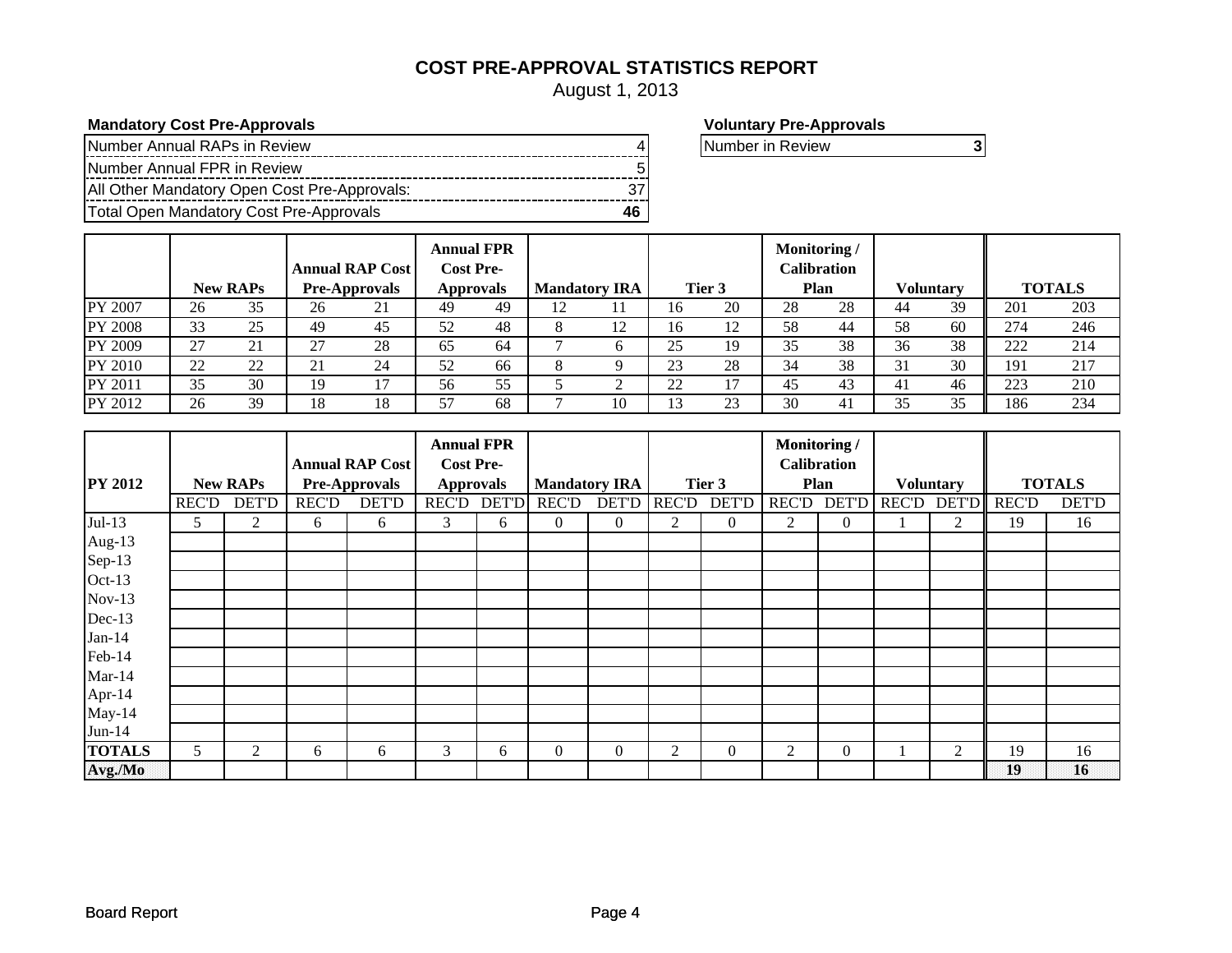## *Petroleum UST Release Compensation Board*

**Facility Certificate Listing**

**Program Year 2012**

**COC Eff Date: Yes COC Print Date: Yes** 

#### **Printed from 6/12/2013 to 9/3/2013**

| <b>Owner/Fac</b> |                | UST Cnt Own / Fac Name             | <b>Own / Fac Address</b>                 | <b>Eff Date</b> | <b>Print Date</b> | <b>Override Reason</b>          | <b>Denial Status</b> |
|------------------|----------------|------------------------------------|------------------------------------------|-----------------|-------------------|---------------------------------|----------------------|
|                  |                |                                    |                                          |                 |                   |                                 |                      |
| 2063-0003        | 1              | <b>Mansfield Municipal Office</b>  | 30 N. Diamond Street, Mansfield OH       | 05/13/2013      | 06/16/2013        | PD Response Accepted            | Accepted             |
| 2063-0005        | $\mathbf{1}$   | <b>Wastewater Treatment Plant</b>  | 385 S. Illinois Avenue, Mansfield OH     | 05/13/2013      | 06/16/2013        | PD Response Accepted            | Accepted             |
| 2063-0006        | $\mathbf{1}$   | Sewage Lift Station                | 480 Park Avenue E., Mansfield OH         | 05/13/2013      | 06/16/2013        | PD Response Accepted            | Accepted             |
| 2125-0001        | 2              | <b>Sidney Airport</b>              | 14833 Sidney-Plattsville Road, Sidney OH | 07/02/2012      | 07/26/2013        | Not Required: Post 11-30-09 Pay | N/A                  |
| 2125-0004        | $\mathbf{1}$   | <b>Waste Water Treatment Plant</b> | 1091 Children's Home Road, Sidney OH     | 11/28/2012      | 07/26/2013        | Not Required: Post 11-30-09 Pay | N/A                  |
| 2248-0001        | 3              | Lake Center Depot                  | 870 E. 79th Street, Cleveland OH         | 06/06/2013      | 06/16/2013        | PD Response Accepted            | Accepted             |
| 2248-0002        | 3              | East 49th M T Depot                | 4177 E. 49th Street, Cleveland OH        | 06/06/2013      | 06/16/2013        | PD Response Accepted            | Accepted             |
| 2248-0003        | $\overline{c}$ | Ridge Road M T Depot               | 3832 Ridge Road, Cleveland OH            | 06/06/2013      | 06/16/2013        | PD Response Accepted            | Accepted             |
| 3575-0023        | 5              | <b>Buffalo Duke &amp; Duchess</b>  | 11830 Clay Pike Road, Pleasant City OH   | 06/27/2013      | 07/12/2013        | Not Required: Post 11-30-09 Pay | N/A                  |
| 4447-0001        | 5              | West Jeff Express                  | 63 W. Main Street, West Jefferson OH     | 07/02/2012      | 06/16/2013        | Not Required: Post 11-30-09 Pay | N/A                  |
| 10668-0001       | $\overline{c}$ | The Toledo Hospital                | 2142 N. Cove Boulevard, Toledo OH        | 07/01/2012      | 07/26/2013        | Not Required: Post 11-30-09 Pay | N/A                  |
| 11082-0001       | $\overline{2}$ | Pats Place                         | 223 North Main Street, Waynesville OH    | 06/24/2013      | 06/28/2013        | Not Required: Post 11-30-09 Pay | N/A                  |
| 12260-0002       | $\mathbf{1}$   | <b>Central Transport</b>           | 1985 Crescentville Road, Cincinnati OH   | 07/01/2012      | 06/16/2013        | Not Required: Post 11-30-09 Pay | N/A                  |
| 12260-0014       | 3              | Crown Enterprises Inc              | 5400 W. 137th Street. Brook Park OH      | 07/01/2012      | 06/16/2013        | Not Required: Post 11-30-09 Pay | N/A                  |
| 12260-0017       | 2              | Crown Enterprises Inc              | 2450 Sobeck Road, Columbus OH            | 07/01/2012      | 06/16/2013        | Not Required: Post 11-30-09 Pay | N/A                  |
| 12260-0020       | $\mathbf{1}$   | Crown Enterprise Inc               | 11040 N Dixie Dr, Vandalia OH            | 07/01/2012      | 06/16/2013        | Not Required: Post 11-30-09 Pay | N/A                  |
| 13371-0001       | $\mathbf{1}$   | <b>McKirnan Real Estate</b>        | 530 Schunck Road, Celina OH              | 05/13/2013      | 06/16/2013        | PD Response Accepted            | Accepted             |
| 16055-0064       | 3              | 7-Eleven Store No. 36116           | 11690 Snow Road, Parma OH                | 06/17/2013      | 06/28/2013        | Not Required: Post 11-30-09 Pay | N/A                  |
| 16055-0065       | 3              | 7-Eleven Store No. 19743           | 3054 Leavitt Road, Lorain OH             | 06/17/2013      | 06/28/2013        | Not Required: Post 11-30-09 Pay | N/A                  |
| 16055-0066       | $\overline{4}$ | 7-Eleven Store No. 19726           | 4075 Rocky River Drive, Cleveland OH     | 06/17/2013      | 06/28/2013        | Not Required: Post 11-30-09 Pay | N/A                  |
| 16106-0003       | $-2$           | FedEx Freight                      | 10 Commerce Parkway, West Jefferson O    | 07/01/2012      | 08/09/2013        | <b>COC Denied</b>               | N/A                  |
| 16106-0003       | 2              | <b>FedEx Freight</b>               | 10 Commerce Parkway, West Jefferson O    | 07/01/2012      | 08/09/2013        | Not Required: Post 11-30-09 Pay | N/A                  |
| 16106-0005       | $\mathbf{1}$   | FedEx Freight Inc. - MFD           | 160 Industrial Pkwy Dr, Mansfield OH     | 07/01/2012      | 08/09/2013        | Not Required: Post 11-30-09 Pay | N/A                  |
| 16106-0006       | 5              | FedEx Freight Inc. - DAY           | 8101 Terminal Place, Huber Heights OH    | 07/01/2012      | 08/09/2013        | Not Required: Post 11-30-09 Pay | N/A                  |
| 16106-0007       | $\mathbf{1}$   | FedEx Freight Inc. - TOL           | 1919 E Manhattan Blvd, Toledo OH         | 07/01/2012      | 08/09/2013        | Not Required: Post 11-30-09 Pay | N/A                  |
| 16106-0008       | $\mathbf{1}$   | FedEx Freight Inc. - CCI           | 590 Quality Blvd, Fairfield OH           | 07/01/2012      | 08/09/2013        | Not Required: Post 11-30-09 Pay | N/A                  |
| 16106-0009       | $\mathbf{1}$   | FedEx Freight Inc. - YNG           | 415 S Bailey Rd, North Jackson OH        | 07/01/2012      | 08/09/2013        | Not Required: Post 11-30-09 Pay | N/A                  |
| 19745-0007       | 2              | Mobil                              | 7157 Dixie Highway, Fairfield OH         | 06/24/2013      | 06/28/2013        | Not Required: Post 11-30-09 Pay | N/A                  |
| 19811-0001       | 1              | Bureau of Worker's Compensation    | 30 W. Spring Street, Columbus OH         | 07/01/2012      | 08/09/2013        | Not Required: Post 11-30-09 Pay | N/A                  |
| 20750-0001       | $\overline{2}$ | Morse & Cleveland Enterprises      | 4431 Cleveland Avenue, Columbus OH       | 06/05/2013      | 06/16/2013        | Not Required: Post 11-30-09 Pay | N/A                  |
| 21032-0060       | 3              | <b>Giant #449</b>                  | 110 Shoup Mill Road, Dayton OH           | 05/10/2013      | 06/16/2013        | Not Required: Post 11-30-09 Pay | N/A                  |
| 21255-0001       | 3              | Convenience Real Estate No. 41 LLC | 6120 Winton Road, Fairfield OH           | 07/01/2012      | 07/26/2013        | Not Required: Post 11-30-09 Pay | N/A                  |
| 21274-0001       | 3              | Convenience Real Estate No. 110    | 1903 S. Alex Road, West Carrollton OH    | 07/01/2012      | 07/26/2013        | Not Required: Post 11-30-09 Pay | N/A                  |
| 21460-0001       | 3              | Smithville Oil, LLC                | 2816 State Road, Cuyahoga Falls OH       | 06/10/2013      | 06/28/2013        | PD Response Accepted            | Accepted             |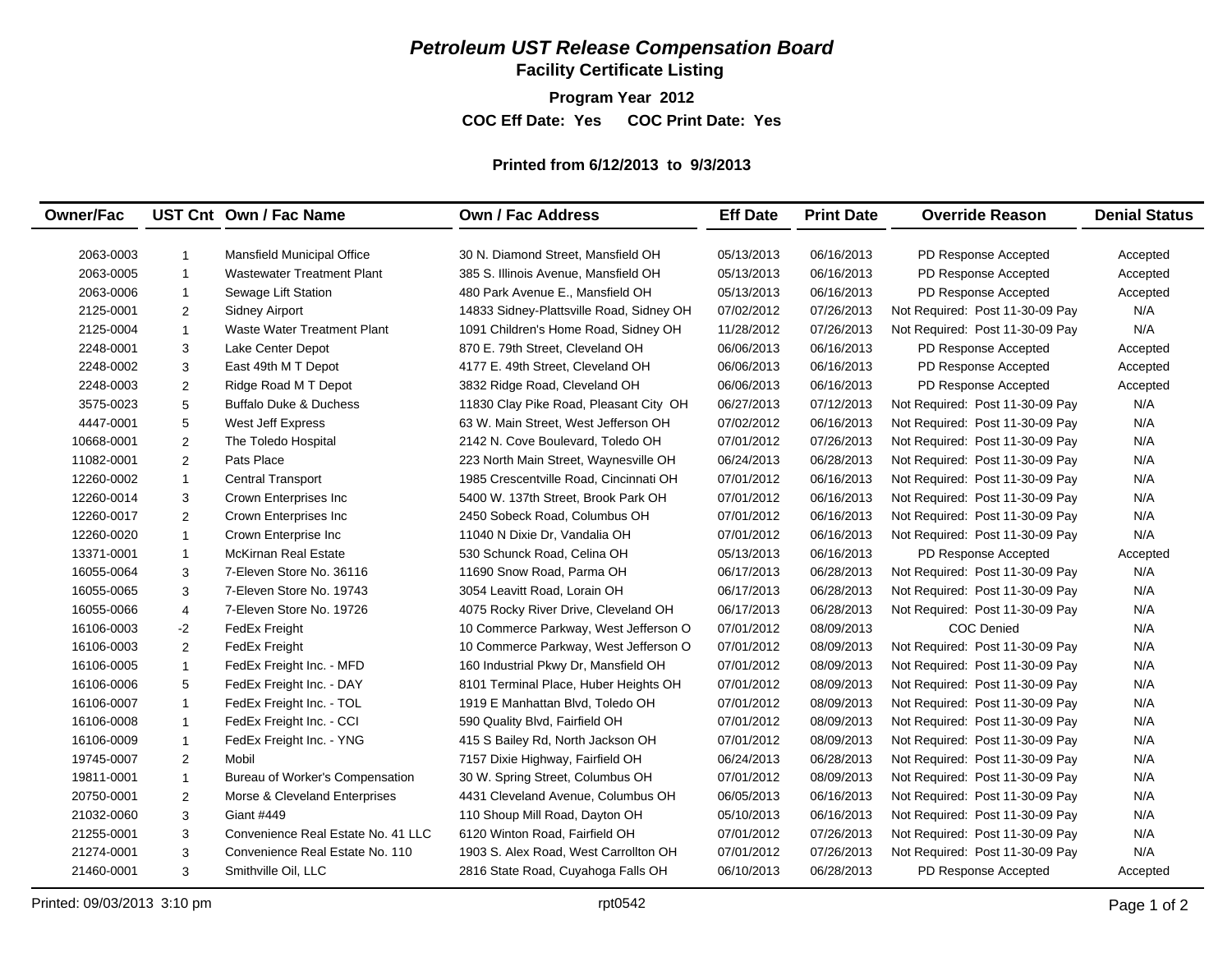| <b>Owner/Fac</b>            |                           | UST Cnt Own / Fac Name           | <b>Own / Fac Address</b>                 | <b>Eff Date</b> | <b>Print Date</b> | <b>Override Reason</b>          | <b>Denial Status</b> |
|-----------------------------|---------------------------|----------------------------------|------------------------------------------|-----------------|-------------------|---------------------------------|----------------------|
| 21460-0002                  | $\overline{2}$            | Smithville Oil, LLC              | 527 S. Smithville Road, Dayton OH        | 06/10/2013      | 06/28/2013        | PD Response Accepted            | Accepted             |
| 21616-0003                  | $\mathbf{1}$              | PAP Oil Company, LLC             | 6901 Franklin Lebanon Road, Franklin OH  | 07/02/2012      | 07/26/2013        | Not Required: Post 11-30-09 Pay | N/A                  |
| 22708-0001                  | $\mathbf 5$               | West Jeff Express                | 63 W. Main Street, West Jefferson OH     | 08/02/2012      | 06/16/2013        | Not Required: Post 11-30-09 Pay | N/A                  |
| 22732-0001                  | $\overline{4}$            | 28021 Miles Rd., LLC             | 28021 Miles Road, Chagrin Falls OH       | 05/28/2013      | 06/16/2013        | PD Response Accepted            | Accepted             |
| 22758-0001                  | $\mathbf 5$               | Dawn-BV II, LLC                  | 1 Elizabeth Place, Dayton OH             | 05/24/2013      | 06/28/2013        | PD Response Accepted            | Accepted             |
| 22760-0002                  | $\mathbf{1}$              | Stream's Edge Properties, LLC    | 103 Cairns Road, Mansfield OH            | 07/01/2012      | 08/23/2013        | Not Required: Post 11-30-09 Pay | N/A                  |
| 22764-0006                  | $\overline{4}$            | Fast Trac #109                   | 3602 Mahoning Road, Youngstown OH        | 06/17/2013      | 06/28/2013        | Not Required: Post 11-30-09 Pay | N/A                  |
| 22764-0007                  | 3                         | Fast Trac #103                   | 599 E. Main Street, Canfield OH          | 06/17/2013      | 06/28/2013        | Not Required: Post 11-30-09 Pay | N/A                  |
| 22764-0008                  | $\overline{4}$            | Fast Trac #110                   | 890 N. Canfield-Niles Road, Youngstown O | 06/17/2013      | 06/28/2013        | Not Required: Post 11-30-09 Pay | N/A                  |
| 22764-0009                  | 3                         | Fast Trac #111                   | 5502 Mahoning Avenue, Youngstown OH      | 06/17/2013      | 06/28/2013        | Not Required: Post 11-30-09 Pay | N/A                  |
| 22764-0010                  | $\overline{\mathbf{4}}$   | Fast Trac #105                   | 2703 Belmont Avenue, Youngstown OH       | 06/17/2013      | 06/28/2013        | Not Required: Post 11-30-09 Pay | N/A                  |
| 22782-0001                  | 3                         | McCauly's Carry Out              | 6788 Fields Ertel Road, Sharonville OH   | 06/10/2013      | 07/26/2013        | PD Response Accepted            | Accepted             |
| 22798-0001                  | $\overline{c}$            | Hadico DBA Sunoco                | 2051 Lisbon Road, East Liverpool OH      | 05/10/2013      | 06/16/2013        | PD Response Accepted            | Accepted             |
| 22808-0001                  | 3                         | Bp                               | 3949 Spring Grove Avenue, Cincinnati OH  | 05/28/2013      | 07/12/2013        | PD Response Accepted            | Accepted             |
| 22823-0001                  | 3                         | Samuel D. Purdin                 | 4805 Lapperell Road, Peebles OH          | 06/18/2013      | 06/28/2013        | PD Response Accepted            | Accepted             |
| 22830-0001                  | $\overline{4}$            | Quick One Stop                   | 35595 US Highway 35, Chillicothe OH      | 04/30/2013      | 07/12/2013        | PD Response Accepted            | Accepted             |
| 22832-0001                  | 5                         | Sunoco                           | 11209 State Road, North Royalton OH      | 05/29/2013      | 06/28/2013        | Not Required: Post 11-30-09 Pay | N/A                  |
| 22836-0001                  | $\overline{\mathbf{4}}$   | Yankee Marathon                  | 1824 Oxford State Road, Middletown OH    | 06/18/2013      | 07/26/2013        | PD Response Accepted            | Accepted             |
| 22837-0001                  | 2                         | <b>Ohio City Express</b>         | 511 West Carmean Street, Ohio City OH    | 06/19/2013      | 06/28/2013        | Not Required: Post 11-30-09 Pay | N/A                  |
| 22841-0001                  | $\mathbf{1}$              | Serra Works of Akron LLC         | 3363 S Arlington Rd, Akron OH            | 06/17/2013      | 06/28/2013        | Not Required: Post 11-30-09 Pay | N/A                  |
| 22842-0001                  | $\overline{4}$            | King's Carryout, Inc.            | 2371 Lisbon Street, East Liverpool OH    | 06/27/2013      | 07/12/2013        | Not Required: Post 11-30-09 Pay | N/A                  |
| 22844-0001                  | $\overline{c}$            | Chesterland Gas and Go           | 8247 Mayfield Road, Chesterland OH       | 05/31/2013      | 07/12/2013        | PD Response Accepted            | Accepted             |
| 22847-0001                  | $\mathbf 5$               | Little General Stores, Inc.      | 5321 Washington Rd, Albany OH            | 05/29/2013      | 06/16/2013        | Not Required: Post 11-30-09 Pay | N/A                  |
| 22854-0001                  | $\mathbf{1}$              | Rush Truck Centers of Ohio, Inc. | 7655 Poe Avenue, Dayton OH               | 06/24/2013      | 07/26/2013        | PD Response Accepted            | Accepted             |
| 22854-0002                  | $\mathbf{1}$              | Rush Truck Centers of Ohio, Inc. | 11775 Highway Drive, Cincinnati OH       | 06/24/2013      | 07/26/2013        | PD Response Accepted            | Accepted             |
| 22860-0001                  | $\overline{2}$            | Marathon Refugee LLC             | 6750 Refugee Road, Columbus OH           | 06/17/2013      | 07/12/2013        | Not Required: Post 11-30-09 Pay | N/A                  |
| 22861-0001                  | $\mathbf{1}$              | <b>Village Grocery</b>           | 20759 State Route 772, Waverly OH        | 06/13/2013      | 06/28/2013        | Not Required: Post 11-30-09 Pay | N/A                  |
| 22867-0001                  | 3                         | Super USA Food Store             | 1680 South Lincoln Avenue, Salem OH      | 06/24/2013      | 06/28/2013        | Not Required: Post 11-30-09 Pay | N/A                  |
| 22868-0001                  | 3                         | Sammy's Food Mart                | 306 West Richmond Pike, Eaton OH         | 06/24/2013      | 06/28/2013        | Not Required: Post 11-30-09 Pay | N/A                  |
| 22869-0001                  | 4                         | U Save Food Mart                 | 66190 Hendrysburg Road, Barnesville OH   | 07/01/2012      | 06/28/2013        | <b>Property Transferred</b>     | N/A                  |
| 22873-0001                  | $\overline{c}$            | B & B Food Mart, LLC             | 101 East Main Street, Union City OH      | 06/24/2013      | 07/12/2013        | Not Required: Post 11-30-09 Pay | N/A                  |
| 22882-0001                  | $\ensuremath{\mathsf{3}}$ | <b>Thunder Falls</b>             | 20500 Lakeland Boulevard, Euclid OH      | 06/17/2013      | 07/12/2013        | Not Required: Post 11-30-09 Pay | N/A                  |
| 22904-0001                  | $\overline{\mathbf{4}}$   | Amazing Clark LLC                | 603 Findlay Road, Lima OH                | 08/23/2012      | 07/26/2013        | Not Required: Post 11-30-09 Pay | N/A                  |
| 22905-0001                  | 3                         | SSJ Petroleum LLC                | 1041 Findlay Road, Lima OH               | 08/23/2012      | 07/26/2013        | Not Required: Post 11-30-09 Pay | N/A                  |
|                             |                           |                                  |                                          |                 |                   |                                 |                      |
| <b>Total Owners</b>         | 46                        |                                  |                                          |                 |                   |                                 |                      |
| <b>Total Facilities</b>     | 67                        |                                  |                                          |                 |                   |                                 |                      |
| <b>Total USTs</b>           | 173                       |                                  |                                          |                 |                   |                                 |                      |
| <b>Total Determinations</b> | 29                        |                                  |                                          |                 |                   |                                 |                      |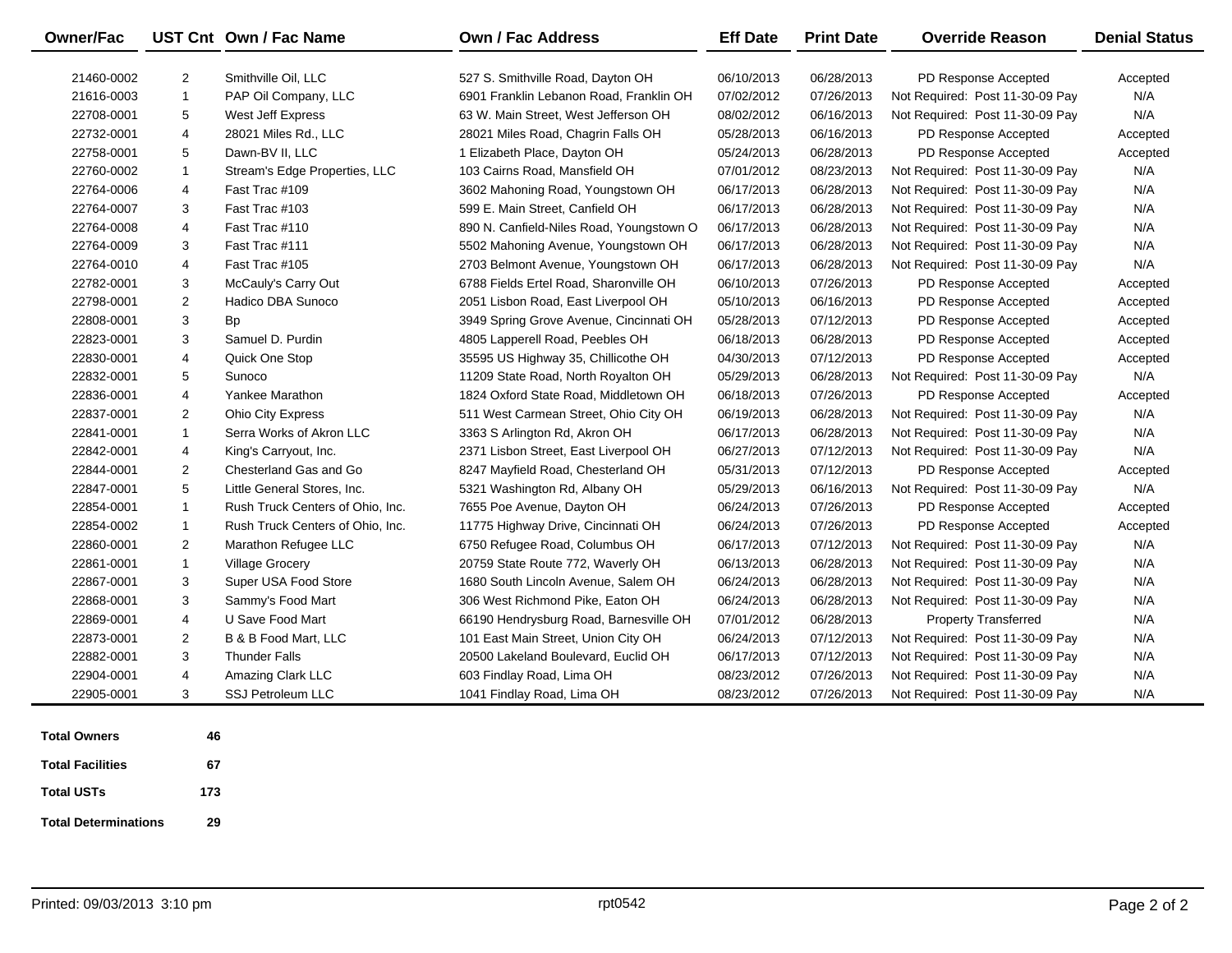## Petroleum UST Release Compensation Board Facility Certificate Listing Program Year 2012

COC Eft Date: No COC Print Date: No Denial Status: DETERMINATION

#### Date of Determination from 6/12/2013 to 9/3113

| Owner/Fac  |                | UST Cnt Own / Fac Name               | Own / Fac Address                          | <b>Eff Date</b> | <b>Print Date</b> | <b>Override Reason</b> | <b>Denial Status</b> |
|------------|----------------|--------------------------------------|--------------------------------------------|-----------------|-------------------|------------------------|----------------------|
|            |                |                                      |                                            |                 |                   |                        |                      |
| 2125-0005  | -1             | City Hall                            | 201 W. Poplar Street, Sidney OH            |                 |                   | N/A                    | Determination        |
| 2125-0006  | -1             | <b>Water Treatment Plant</b>         | 880 E. Court Street, Sidney OH             |                 |                   | N/A                    | Determination        |
| 2125-0007  | $\mathbf 1$    | Pump Station                         | Riverside Drive (State Route 47), Sidney O |                 |                   | N/A                    | Determination        |
| 12856-0001 | -1             | The Bait Store                       | 249 Beechwood Road, Wilmington OH          |                 |                   | N/A                    | Determination        |
| 13897-0002 | 4              | Salineville Carryout                 | 43 W. Main Street, Salineville OH          |                 |                   | N/A                    | Determination        |
| 14025-0001 | $\overline{z}$ | Har Market                           | 4151 Owl Creek Road, Lucasville OH         |                 |                   | N/A                    | Determination        |
| 14532-0001 | -1             | C & D Transportation                 | 7307 Young Drive, Walton Hills OH          |                 |                   | N/A                    | Determination        |
| 14532-0002 | 2              | Frances and Charles DiMarco Property | 7288 MacKenzie Road, Olmsted Falls OH      |                 |                   | N/A                    | Determination        |
| 15291-0001 | 1              | Richmond Mill, Inc.                  | State Route 152, Toronto OH                |                 |                   | N/A                    | Determination        |
| 18462-0001 | -1             | Quick Exchange                       | 7704 N. State Route 78, Caldwell OH        |                 |                   | N/A                    | Determination        |
| 19945-0001 | 3              | Linden Depot                         | 4412 Linden Avenue, Riverside OH           |                 |                   | N/A                    | Determination        |
| 20427-0001 | 3              | Rain Gas, Inc.                       | 3350 E. 116th Street, Cleveland OH         |                 |                   | N/A                    | Determination        |
| 20482-0001 | 3              | Kunkle Carry Out                     | 102 E. Angola Street, Kunkle OH            |                 |                   | <b>N/A</b>             | Determination        |
| 20599-0001 | 4              | Mahoning Dairy Market                | 18740 State Route 62, Beloit OH            |                 |                   | <b>N/A</b>             | Determination        |
| 21399-0001 | 4              | Middle Avenue Marathon               | 824 Middle Avenue, Elyria OH               |                 |                   | N/A                    | Determination        |
| 21558-0001 | -1             | Trademark Land Company, LLC          | 5377 County Route 626, Millersburg OH      |                 |                   | N/A                    | Determination        |
| 21616-0003 | 3              | PAP Oil Company, LLC                 | 6901 Franklin Lebanon Road, Franklin OH    |                 |                   | N/A                    | Determination        |
| 21832-0001 | 4              | Pamela L. Cox Property               | 10781 US Highway 52, Stout OH              |                 |                   | <b>N/A</b>             | Determination        |
| 22027-0001 | 3              | Dashmesh Investors LLC               | 1397 E. McPherson Highway, Clyde OH        |                 |                   | N/A                    | Determination        |
| 22027-0001 | -1             | Dashmesh Investors LLC               | 1397 E. McPherson Highway, Clyde OH        |                 |                   | <b>N/A</b>             | Determination        |
| 22367-0001 | 5              | Elian 704, Inc.                      | 704 N. Main Street, Wellington OH          |                 |                   | N/A                    | Determination        |
| 22416-0001 | 3              | GG II Investments L.C.               | 2021 W. State Street, Alliance OH          |                 |                   | N/A                    | Determination        |
| 22527-0001 | 3              | <b>Tamara Smith Market</b>           | 22 E. Scioto Street. Commercial Point OH   |                 |                   | N/A                    | Determination        |
| 22530-0001 | 4              | American Enterprise Bank Property    | 2260 Heller Road, Alpha OH                 |                 |                   | <b>N/A</b>             | Determination        |
| 22531-0001 | $\overline{2}$ | Cabbage Patch Convenience Store      | 19492 State Route 637, Defiance OH         |                 |                   | N/A                    | Determination        |
| 22687-0001 | 3              | A Bremi Corp.                        | 2241 State Route 45, Austinburg OH         |                 |                   | <b>N/A</b>             | Determination        |
| 22790-0001 | 3              | New USA Gas Mart                     | 317 Pine Street, Warren OH                 |                 |                   | <b>N/A</b>             | Determination        |
| 22826-0001 | $\overline{z}$ | Allan Grove LLC                      | 3139 Grove Avenue, Lorain OH               |                 |                   | <b>N/A</b>             | Determination        |
| 22829-0001 | 3              | <b>Express Food Mart</b>             | 1201 Neubrecht Road, Lima OH               |                 |                   | N/A                    | Determination        |
| 22859-0001 | 5              | East 110 St Clair Properties LLC     | 6947 Saint Clair Avenue, Cleveland OH      |                 |                   | N/A                    | Determination        |
| 22863-0001 | 3              | G-R Contracting Inc.                 | 706 S. Friendship Drive, New Concord OH    |                 |                   | <b>N/A</b>             | Determination        |
| 22870-0001 | 3              | A1 Sunoco                            | 726 West Broad Street, Columbus OH         |                 |                   | N/A                    | Determination        |

 $\mathcal{F}^{\text{max}}_{\text{max}}$  and  $\mathcal{F}^{\text{max}}_{\text{max}}$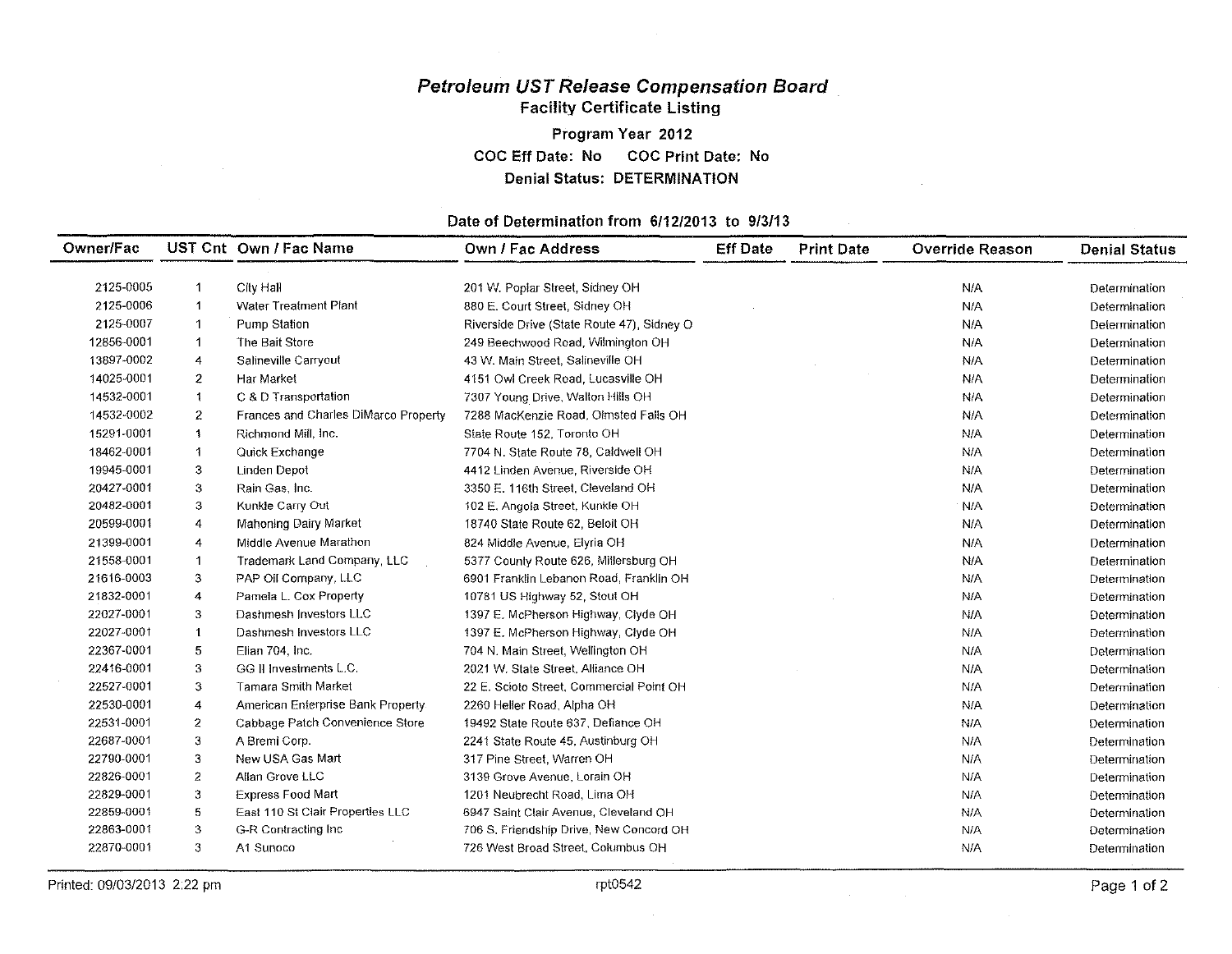| Owner/Fac                   | UST Cnt Own / Fac Name | <b>Own / Fac Address</b> | Eff Date | <b>Print Date</b> | <b>Override Reason</b> | <b>Denial Status</b> |
|-----------------------------|------------------------|--------------------------|----------|-------------------|------------------------|----------------------|
|                             |                        |                          |          |                   |                        |                      |
| <b>Total Owners</b>         | 28                     |                          |          |                   |                        |                      |
| <b>Total Facilities</b>     | 32                     |                          |          |                   |                        |                      |
| <b>Total USTs</b>           | -83                    |                          |          |                   |                        |                      |
| <b>Total Determinations</b> | 32                     |                          |          |                   |                        |                      |

 $\sim 10$ 

 $\sim 10^{-1}$ 

 $\mathcal{A}^{\pm}$ 

 $\sim 10^7$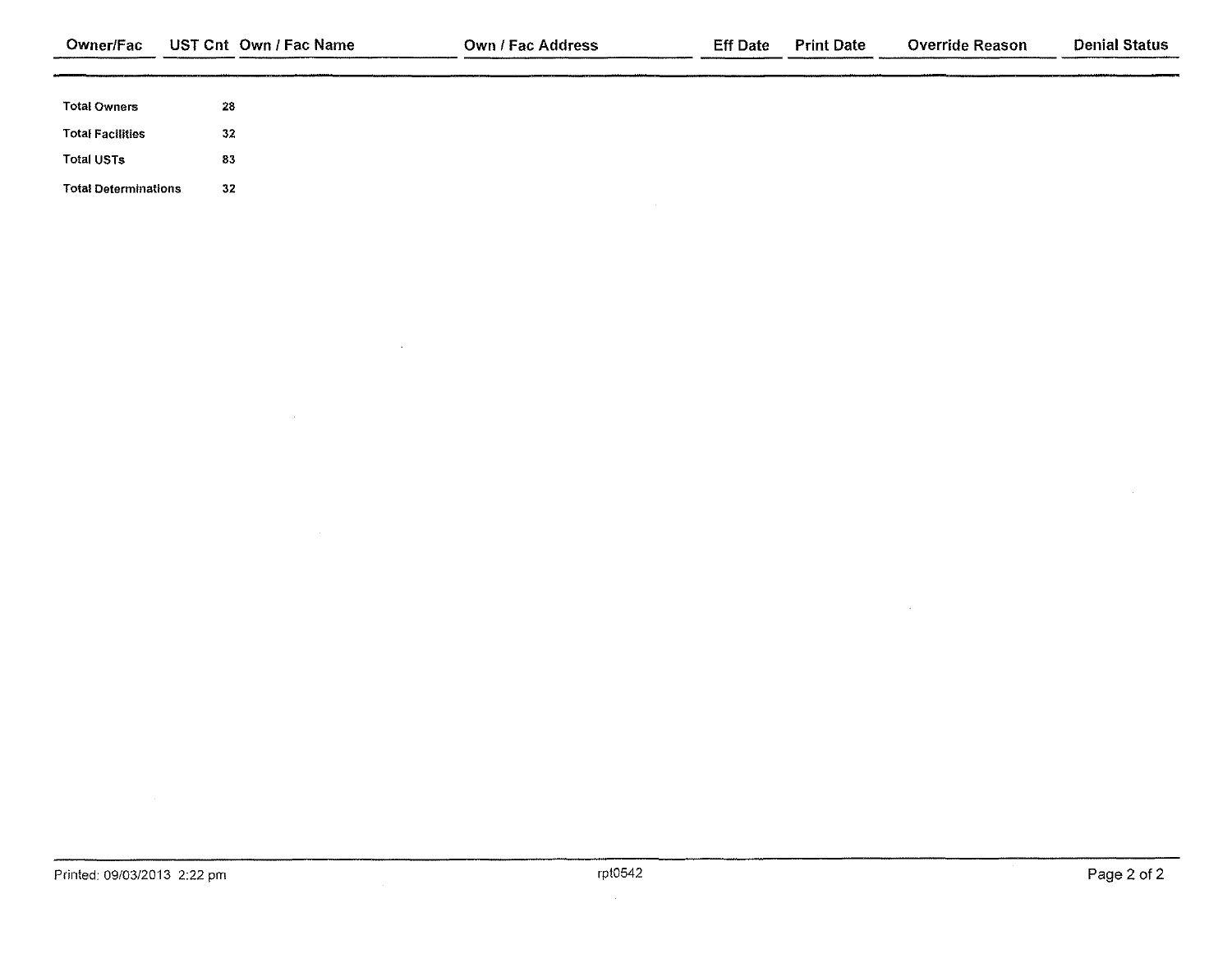## *Petroleum UST Release Compensation Board*

**Facility Certificate Listing**

**Program Year 2013**

**COC Eff Date: Yes COC Print Date: Yes** 

#### **Printed from 6/12/2013 to 9/3/2013**

| <b>Owner/Fac</b> |                | UST Cnt Own / Fac Name                                              | <b>Own / Fac Address</b>                | <b>Eff Date</b> | <b>Print Date</b> | <b>Override Reason</b>          | <b>Denial Status</b> |
|------------------|----------------|---------------------------------------------------------------------|-----------------------------------------|-----------------|-------------------|---------------------------------|----------------------|
|                  |                |                                                                     |                                         |                 |                   |                                 |                      |
| 30-0002          | $\overline{2}$ | Express-Mart (Valero)                                               | 150 W. Canal Street, Ottoville OH       | 07/01/2013      | 06/16/2013        | Not Required: Post 11-30-09 Pay | N/A                  |
| 53-0001          | $\overline{2}$ | A J Diana Sons Inc                                                  | 1916 Erie Ave NW, Massillon OH          | 07/01/2013      | 07/26/2013        | Not Required: Post 11-30-09 Pay | N/A                  |
| 81-0001          | 5              | Miller's A.M.-P.M., Inc.                                            | 2889 State Route 821, Marietta OH       | 07/01/2013      | 07/26/2013        | Not Required: Post 11-30-09 Pay | N/A                  |
| 109-0004         | $\mathbf{1}$   | Abf Freight System Inc                                              | 1720 Joyce Ave, Columbus OH             | 07/01/2013      | 07/12/2013        | Not Required: Post 11-30-09 Pay | N/A                  |
| 109-0008         | $\mathbf{1}$   | ABF Freight System Inc.                                             | 6290 Allen Road, West Chester OH        | 07/01/2013      | 07/12/2013        | Not Required: Post 11-30-09 Pay | N/A                  |
| 121-0001         | 3              | Ace Mobil                                                           | 13920 State Route 107, Montpelier OH    | 07/01/2013      | 07/26/2013        | Not Required: Post 11-30-09 Pay | N/A                  |
| 142-0002         | $\overline{2}$ | <b>Adams Cty Airport</b>                                            | 3389 Cross Rd, Winchester OH            | 07/01/2013      | 07/12/2013        | Not Required: Post 11-30-09 Pay | N/A                  |
| 168-0004         | $\overline{4}$ | Eaton Industrial Corporation                                        | 23555 Euclid Avenue, Euclid OH          | 07/01/2013      | 06/16/2013        | Not Required: Post 11-30-09 Pay | N/A                  |
| 180-0002         | $\mathbf{1}$   | Air Products & Chem Inc.                                            | 2500 Yankee Road, Middletown OH         | 07/01/2013      | 06/16/2013        | Not Required: Post 11-30-09 Pay | N/A                  |
| 180-0003         | $\mathbf{1}$   | Air Products And Chem Inc.                                          | 2820 Quigley Rd., Cleveland OH          | 07/01/2013      | 06/16/2013        | Not Required: Post 11-30-09 Pay | N/A                  |
| 208-0001         | $\overline{2}$ | Akron General Medical Cente                                         | 400 Wabash Ave, Akron OH                | 07/01/2013      | 06/16/2013        | Not Required: Post 11-30-09 Pay | N/A                  |
| 210-0001         | $\overline{2}$ | Sand Run Metro Pk                                                   | 1475 Sand Run Pkwy, Akron OH            | 07/01/2013      | 06/16/2013        | Not Required: Post 11-30-09 Pay | N/A                  |
| 223-0001         | 5              | West Hill Marathon                                                  | 569 W Market St, Akron OH               | 07/01/2013      | 07/26/2013        | Not Required: Post 11-30-09 Pay | N/A                  |
| 230-0001         | $\overline{4}$ | Duebbers Corner Carry Out                                           | 6095 Cleves-Warsaw Ave, Cincinnati OH   | 07/01/2013      | 07/26/2013        | Not Required: Post 11-30-09 Pay | N/A                  |
| 247-0001         | $\mathbf{1}$   | Albert Screenprint Inc                                              | 3704 Summit Rd, Norton OH               | 07/01/2013      | 06/28/2013        | Not Required: Post 11-30-09 Pay | N/A                  |
| 264-0001         | 3              | Gail's Stop and Pop, Inc.                                           | 1115 W. Main Street, Woodville OH       | 07/01/2013      | 06/16/2013        | Not Required: Post 11-30-09 Pay | N/A                  |
| 394-0001         | $\overline{2}$ | Huesman Enterprises, Llc dba Bob's Sun 4201 W 8th St, Cincinnati OH |                                         | 07/01/2013      | 07/12/2013        | Not Required: Post 11-30-09 Pay | N/A                  |
| 425-0001         | $\overline{4}$ | Beavercreek Sunoco                                                  | 1326 N. Fairfield Road. Beavercreek OH  | 07/01/2013      | 07/26/2013        | Not Required: Post 11-30-09 Pay | N/A                  |
| 464-0001         | 3              | Anthony Wayne Local School                                          | 6320 Industrial Park, Whitehouse OH     | 07/01/2013      | 06/16/2013        | Not Required: Post 11-30-09 Pay | N/A                  |
| 488-0001         | 3              | <b>Wilson Marathon</b>                                              | 2942 Central Pkwy, Cincinnati OH        | 07/01/2013      | 06/16/2013        | Not Required: Post 11-30-09 Pay | N/A                  |
| 511-0001         | $\overline{2}$ | AK Steel Corp Middleton Works                                       | 1801 Crawford Street, Middletown OH     | 07/01/2013      | 06/16/2013        | Not Required: Post 11-30-09 Pay | N/A                  |
| 537-0001         | $\mathbf{1}$   | Arthur W Miller                                                     | 13295 E. State Route 162, Republic OH   | 07/01/2013      | 06/16/2013        | Not Required: Post 11-30-09 Pay | N/A                  |
| 564-0001         | $\mathbf{1}$   | Ashtabula Area City Schools                                         | 5921 Gerald Road, Ashtabula OH          | 07/01/2013      | 06/16/2013        | Not Required: Post 11-30-09 Pay | N/A                  |
| 569-0001         | 3              | Ashtabula Yacht Sales and Service                                   | 970 Bridge Street, Ashtabula OH         | 07/01/2013      | 07/26/2013        | Not Required: Post 11-30-09 Pay | N/A                  |
| 624-0001         | $\mathbf{1}$   | Aurora Bus Garage                                                   | 102 East Garfield Road, Aurora OH       | 07/01/2013      | 06/16/2013        | Not Required: Post 11-30-09 Pay | N/A                  |
| 653-0001         | 4              | <b>Aviation Sales Inc</b>                                           | 501 N Dixie Dr, Vandalia OH             | 07/01/2013      | 07/12/2013        | Not Required: Post 11-30-09 Pay | N/A                  |
| 653-0002         | $\overline{2}$ | <b>Aviation Sales Inc.</b>                                          | 10600 Springboro Pike, Miamisburg OH    | 07/01/2013      | 07/12/2013        | Not Required: Post 11-30-09 Pay | N/A                  |
| 655-0004         | $\mathbf{1}$   | Avis Rent A Car System LLC                                          | 3801 International Gateway, Columbus OH | 07/01/2013      | 06/16/2013        | Not Required: Post 11-30-09 Pay | N/A                  |
| 655-0008         | $\overline{2}$ | Avis Rent A Car System LLC                                          | 18923 Maplewood Avenue, Cleveland OH    | 07/01/2013      | 06/16/2013        | Not Required: Post 11-30-09 Pay | N/A                  |
| 668-0002         | $\overline{4}$ | <b>Hanover Fuel Station</b>                                         | Hanover And First, Martins Ferry OH     | 07/01/2013      | 06/16/2013        | Not Required: Post 11-30-09 Pay | N/A                  |
| 766-0001         | 3              | <b>Baron Enterprises</b>                                            | 1530 Pole Lane Road, Marion OH          | 07/01/2013      | 07/26/2013        | Not Required: Post 11-30-09 Pay | N/A                  |
| 769-0001         | $\overline{2}$ | <b>Barrett Paving Materials Inc</b>                                 | 7374 Main Street, Newtown OH            | 07/01/2013      | 07/26/2013        | Not Required: Post 11-30-09 Pay | N/A                  |
| 794-0001         | $\overline{2}$ | <b>Bath Local Schools</b>                                           | 2650 Bible Road, Lima OH                | 07/01/2013      | 06/16/2013        | Not Required: Post 11-30-09 Pay | N/A                  |
| 809-0001         | $\overline{2}$ | Bay Village School Bus Garage                                       | 29230 Wolf Rd, Bay Village OH           | 07/01/2013      | 06/16/2013        | Not Required: Post 11-30-09 Pay | N/A                  |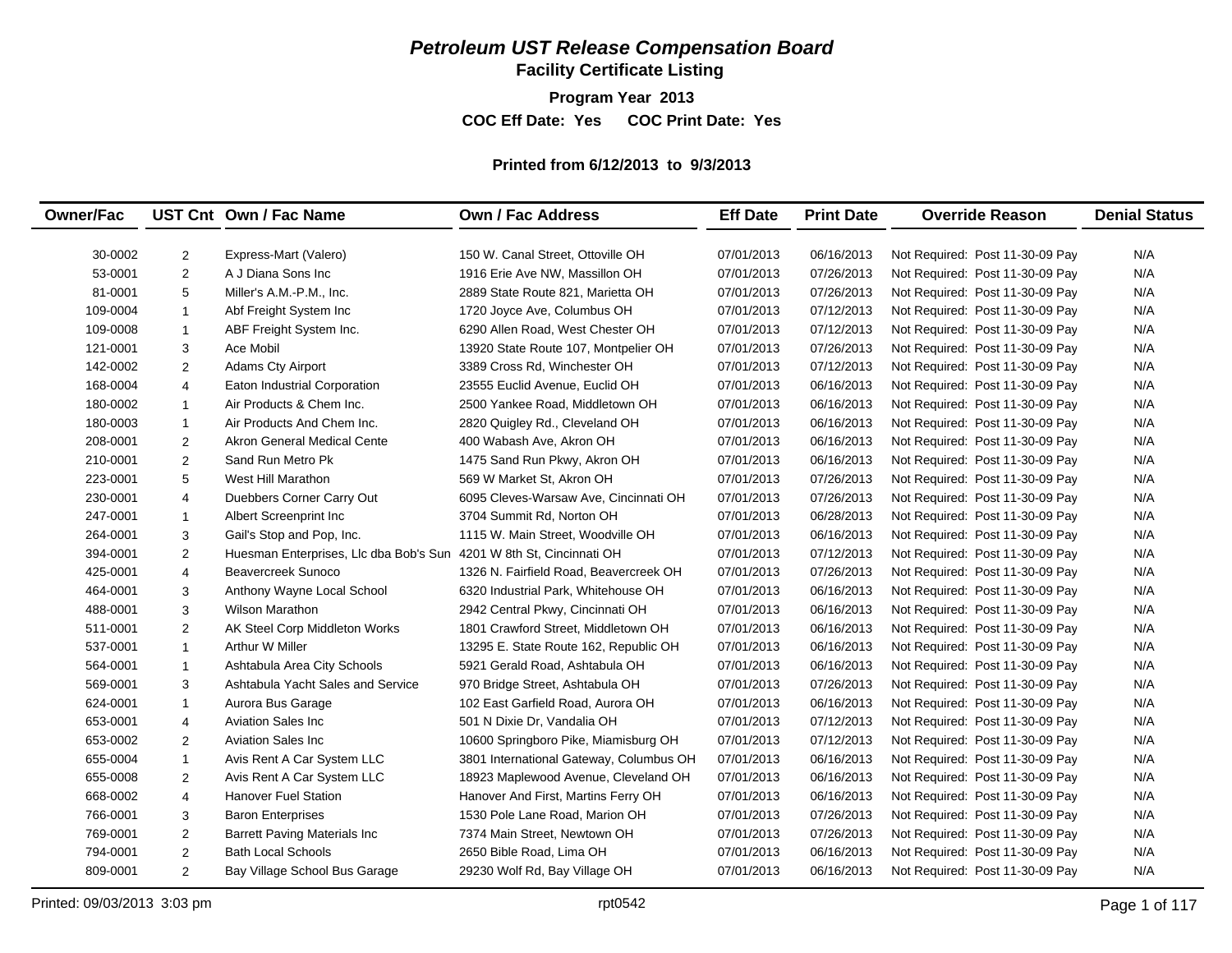| <b>Owner/Fac</b> |                | UST Cnt Own / Fac Name                                                     | Own / Fac Address                      | <b>Eff Date</b> | <b>Print Date</b> | <b>Override Reason</b>          | <b>Denial Status</b> |
|------------------|----------------|----------------------------------------------------------------------------|----------------------------------------|-----------------|-------------------|---------------------------------|----------------------|
| 811-0001         | 11             | Bazell Oil Co Inc                                                          | 15140 St Rt 328 South, Logan OH        | 07/01/2013      | 07/26/2013        | Not Required: Post 11-30-09 Pay | N/A                  |
| 811-0010         | $\overline{2}$ | Summit Motosports Park                                                     | 1300 St Rt 18, Norwalk OH              | 07/01/2013      | 07/26/2013        | Not Required: Post 11-30-09 Pay | N/A                  |
| 815-0001         | $\mathbf{1}$   | <b>Public Safety Building</b>                                              | 120 N. Fountain Avenue, Springfield OH | 07/01/2013      | 07/26/2013        | Not Required: Post 11-30-09 Pay | N/A                  |
| 818-0005         | $\mathbf{1}$   | Plum Creek Maintenance Yard                                                | Plum Creek Pkwy, Brunswick OH          | 07/01/2013      | 06/16/2013        | Not Required: Post 11-30-09 Pay | N/A                  |
| 818-0008         | 3              | Medina County Hwy Dept                                                     | 6100 Wedgewood Rd, Medina OH           | 07/01/2013      | 06/16/2013        | Not Required: Post 11-30-09 Pay | N/A                  |
| 825-0001         | $\mathbf{1}$   | Otterbein College                                                          | 195 W Park St, Westerville OH          | 07/01/2013      | 07/26/2013        | Not Required: Post 11-30-09 Pay | N/A                  |
| 852-0001         | $\overline{2}$ | <b>Beaver Excavating Co</b>                                                | 2000 Beaver Place Avenue, Canton OH    | 07/01/2013      | 07/12/2013        | Not Required: Post 11-30-09 Pay | N/A                  |
| 853-0001         | 5              | The Beaver Petroleum Company Inc.                                          | 1507 Waynesburg Drive S.E., Canton OH  | 07/01/2013      | 06/28/2013        | Not Required: Post 11-30-09 Pay | N/A                  |
| 856-0001         | 4              | <b>Transportation Bus Lot</b>                                              | 1258 Hickory Drive, Beavercreek OH     | 07/01/2013      | 06/16/2013        | Not Required: Post 11-30-09 Pay | N/A                  |
| 862-0006         | 3              | Friendship Food Store #72                                                  | 323 W. Water Street, Oak Harbor OH     | 07/01/2013      | 07/26/2013        | Not Required: Post 11-30-09 Pay | N/A                  |
| 862-0010         | 3              | Friendship Food Store #73                                                  | 1925 W. State Street, Fremont OH       | 07/01/2013      | 07/26/2013        | Not Required: Post 11-30-09 Pay | N/A                  |
| 862-0011         | 6              | <b>Fremont Bulk Plant</b>                                                  | 1000 N. Front Street, Fremont OH       | 07/01/2013      | 07/26/2013        | Not Required: Post 11-30-09 Pay | N/A                  |
| 862-0012         | $\overline{2}$ | Friendship Food Store                                                      | 914 W. State Street, Fremont OH        | 07/01/2013      | 07/26/2013        | Not Required: Post 11-30-09 Pay | N/A                  |
| 862-0017         | 5              | Friendship Food Store #70                                                  | 3800 E. State Street, Port Clinton OH  | 07/01/2013      | 07/26/2013        | Not Required: Post 11-30-09 Pay | N/A                  |
| 862-0018         | 3              | Friendship Food Store #74                                                  | 1965 Byrne Road, Toledo OH             | 07/01/2013      | 07/26/2013        | Not Required: Post 11-30-09 Pay | N/A                  |
| 862-0020         | 3              | Friendship Food Store #77                                                  | 712 N. State Street, Bettsville OH     | 07/01/2013      | 07/26/2013        | Not Required: Post 11-30-09 Pay | N/A                  |
| 862-0021         | 3              | Friendship Food Store #85                                                  | 922 W. Perkins Avenue, Sandusky OH     | 07/01/2013      | 07/26/2013        | Not Required: Post 11-30-09 Pay | N/A                  |
| 862-0022         | $\overline{4}$ | Friendship Food Store #84                                                  | 1318 Cleveland Road, Sandusky OH       | 07/01/2013      | 07/26/2013        | Not Required: Post 11-30-09 Pay | N/A                  |
| 862-0024         | $\overline{2}$ | Friendship Food Store #87                                                  | 1045 Myrtle Avenue, Willard OH         | 07/01/2013      | 07/26/2013        | Not Required: Post 11-30-09 Pay | N/A                  |
| 862-0047         | 3              | Freindship Food Store #75                                                  | 64 E. Main Street, Wakeman OH          | 07/01/2013      | 07/26/2013        | Not Required: Post 11-30-09 Pay | N/A                  |
| 862-0048         | 3              | Friendship Food Store #78                                                  | 3273 Defiance Pike, Wayne OH           | 07/01/2013      | 07/26/2013        | Not Required: Post 11-30-09 Pay | N/A                  |
| 862-0052         | $\overline{2}$ | Friendship Food Store #80                                                  | 1744 Tiffin Road, Fremont OH           | 07/01/2013      | 07/26/2013        | Not Required: Post 11-30-09 Pay | N/A                  |
| 862-0056         | 3              | Rapids Marathon                                                            | 24010 Front Street, Grand Rapids OH    | 07/01/2013      | 07/26/2013        | Not Required: Post 11-30-09 Pay | N/A                  |
| 862-0059         | 6              | Friendship Food Store #71                                                  | 1 E. Tiffin Street, Attica OH          | 07/01/2013      | 07/26/2013        | Not Required: Post 11-30-09 Pay | N/A                  |
| 862-0070         | 5              | <b>Becks Bulk Plant</b>                                                    | 3515 Tiffin Avenue, Sandusky OH        | 07/01/2013      | 07/26/2013        | Not Required: Post 11-30-09 Pay | N/A                  |
| 862-0075         | 3              | Vermilion Friendship 98                                                    | 1810 State Route 60, Vermilion OH      | 07/01/2013      | 07/26/2013        | Not Required: Post 11-30-09 Pay | N/A                  |
| 862-0076         | 4              | New Haven Corner Carry Out Inc.                                            | 2700 US Route 224, New Haven OH        | 07/01/2013      | 07/26/2013        | Not Required: Post 11-30-09 Pay | N/A                  |
| 862-0077         | $\overline{2}$ | Huron Market                                                               | 525 Cleveland Rd. West, Huron OH       | 07/01/2013      | 07/26/2013        | Not Required: Post 11-30-09 Pay | N/A                  |
| 862-0079         | 3              | Archbold Wash-N-Fill Marathon                                              | 1911 S. Defiance Street, Archbold OH   | 07/01/2013      | 07/26/2013        | Not Required: Post 11-30-09 Pay | N/A                  |
| 862-0081         | 3              | 089 Norwalk Friendship                                                     | 275 Milan Avenue, Norwalk OH           | 07/01/2013      | 07/26/2013        | Not Required: Post 11-30-09 Pay | N/A                  |
| 862-0082         | 3              | Sunoco Foodmart                                                            | 2445 W. Alexis Road, Toledo OH         | 07/01/2013      | 07/26/2013        | Not Required: Post 11-30-09 Pay | N/A                  |
| 862-0083         | $\overline{4}$ | Beck Suppliers Inc.                                                        | 100 N. Vance Street, Carey OH          | 07/01/2013      | 07/26/2013        | Not Required: Post 11-30-09 Pay | N/A                  |
| 862-0084         | 5              | 079 Oregon Fuel Mart                                                       | 5805 Navarre Avenue, Oregon OH         | 07/01/2013      | 07/26/2013        | Not Required: Post 11-30-09 Pay | N/A                  |
| 862-0085         | 3              | 76 Port Clinton Marathon                                                   | 1810 E. Perry Street, Port Clinton OH  | 07/01/2013      | 07/26/2013        | Not Required: Post 11-30-09 Pay | N/A                  |
| 866-0002         | $\overline{2}$ | Bedford Cty Sch Dist                                                       | 25441 Solon Road, Bedford Heights OH   | 07/01/2013      | 06/16/2013        | Not Required: Post 11-30-09 Pay | N/A                  |
| 925-0001         | 5              | Beoddy Marathon Mart South                                                 | 400 S Barron St, Eaton OH              | 07/01/2013      | 06/28/2013        | Not Required: Post 11-30-09 Pay | N/A                  |
| 925-0013         | 4              | Beoddy Mara Mart North                                                     | 1697 N Barron St, Eaton OH             | 07/01/2013      | 06/28/2013        | Not Required: Post 11-30-09 Pay | N/A                  |
| 945-0001         | 5              | Attica Hy-Miler Shell                                                      | Route 4, Attica OH                     | 07/01/2013      | 07/26/2013        | Not Required: Post 11-30-09 Pay | N/A                  |
| 957-0001         | 3              | Bertone Inc. dba Bertone's Gas and Serv 222 E. Erie Street, Painesville OH |                                        | 07/01/2013      | 07/26/2013        | Not Required: Post 11-30-09 Pay | N/A                  |
| 1006-0002        | 1              | <b>Big Walnut Local School District</b>                                    | 117 N. Kintner Parkway, Sunbury OH     | 07/01/2013      | 06/28/2013        | Not Required: Post 11-30-09 Pay | N/A                  |
| 1018-0001        | -1             | Bill Denoon Lumber Co.                                                     | 571 County Highway 52, Bergholz OH     | 08/06/2013      | 08/09/2013        | Not Required: Post 11-30-09 Pay | N/A                  |
| 1025-0001        | $\mathbf{1}$   | Haydu & Son Pennzoil                                                       | 210 N Main, Niles OH                   | 07/01/2013      | 07/12/2013        | Not Required: Post 11-30-09 Pay | N/A                  |
| 1048-0001        | $\mathbf{1}$   | <b>Bishop's Storehouse</b>                                                 | 4431 Marketing Place, Groveport OH     | 07/01/2013      | 06/16/2013        | Not Required: Post 11-30-09 Pay | N/A                  |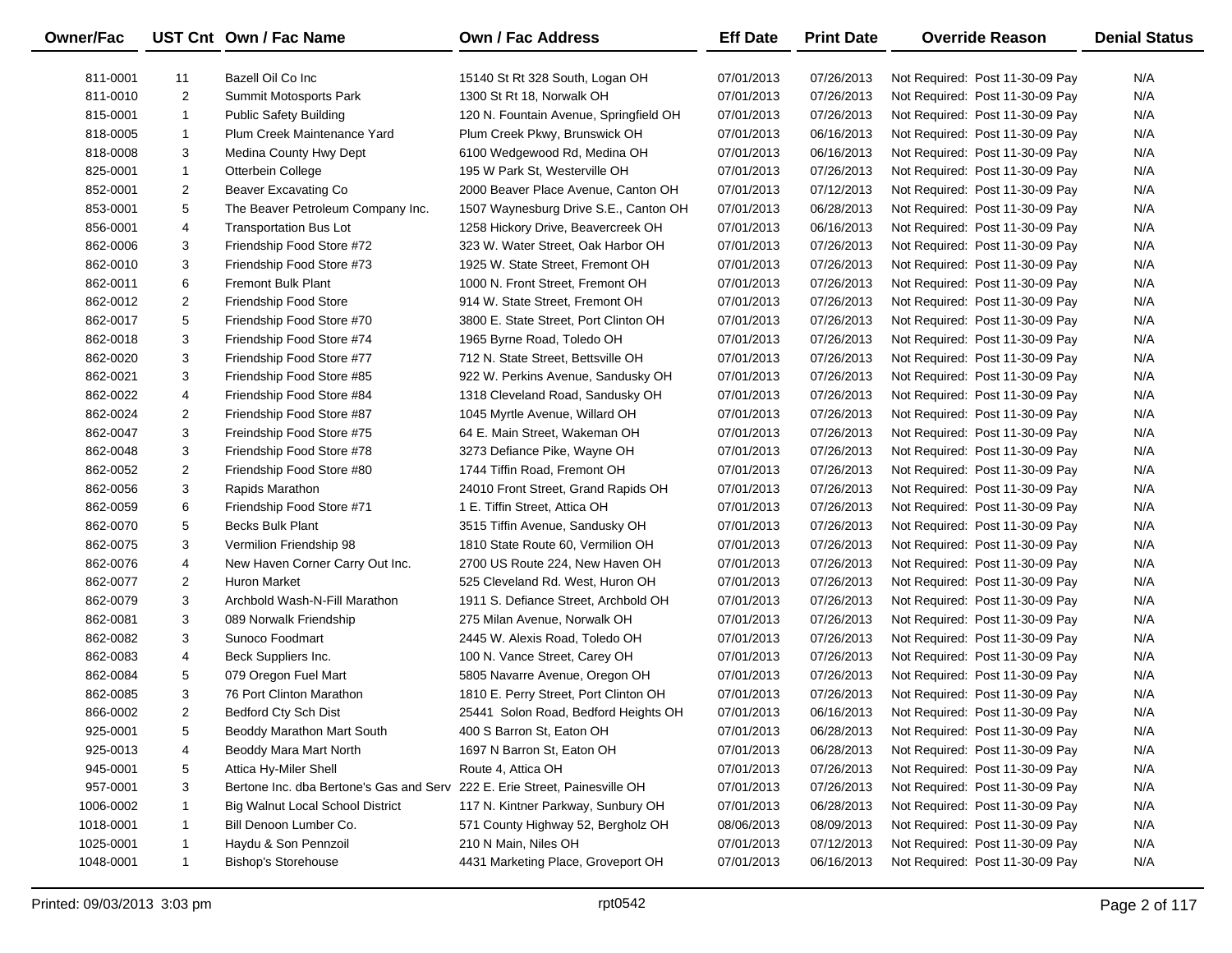| Owner/Fac |                | UST Cnt Own / Fac Name                   | Own / Fac Address                         | <b>Eff Date</b> | <b>Print Date</b> | <b>Override Reason</b>          | <b>Denial Status</b> |
|-----------|----------------|------------------------------------------|-------------------------------------------|-----------------|-------------------|---------------------------------|----------------------|
| 1053-0001 | $\overline{2}$ | <b>Bitzel Excavating Inc</b>             | 4141 Southway St SW, Canton OH            | 07/01/2013      | 06/16/2013        | Not Required: Post 11-30-09 Pay | N/A                  |
| 1093-0001 | $\mathbf{1}$   | Bluford Jackon & Son Inc                 | 910 U S 50, Milford OH                    | 07/01/2013      | 07/26/2013        | Not Required: Post 11-30-09 Pay | N/A                  |
| 1096-0003 | 5              | <b>Sanitary Engineering Depart</b>       | 1802 Spaulding Drive Eastern Re, Dayton ( | 07/01/2013      | 07/12/2013        | Not Required: Post 11-30-09 Pay | N/A                  |
| 1096-0004 | $\overline{2}$ | Sanitary Engineering Depart              | 4111 Hydraulic Road, Dayton OH            | 07/01/2013      | 07/12/2013        | Not Required: Post 11-30-09 Pay | N/A                  |
| 1096-0005 | $\mathbf{1}$   | Sanitary Engineering Depart              | 4257 Dryden Road, Dayton OH               | 07/01/2013      | 07/12/2013        | Not Required: Post 11-30-09 Pay | N/A                  |
| 1096-0007 | 6              | Solid Waste Management Sout              | 2712 Springboro Pike, Dayton OH           | 07/01/2013      | 07/12/2013        | Not Required: Post 11-30-09 Pay | N/A                  |
| 1096-0009 | 5              | <b>County Engineers Office</b>           | 5625 Little Richmond Road, Dayton OH      | 07/01/2013      | 07/12/2013        | Not Required: Post 11-30-09 Pay | N/A                  |
| 1096-0012 | $\mathbf{1}$   | Montgomery Co. Stillwater Medical Cent   | 8100 N. Main Street, Dayton OH            | 07/01/2013      | 07/12/2013        | Not Required: Post 11-30-09 Pay | N/A                  |
| 1103-0004 | $\overline{2}$ | Boardman Township                        | 8299 Market Street, Boardman Township O   | 07/01/2013      | 06/28/2013        | Not Required: Post 11-30-09 Pay | N/A                  |
| 1109-0001 | 3              | <b>Bob Caldwell Inc.</b>                 | 1888 Morse Rd, Columbus OH                | 07/01/2013      | 06/28/2013        | Not Required: Post 11-30-09 Pay | N/A                  |
| 1116-0001 | 4              | Bob Evans Farms, Inc.                    | 3776 S. High Street, Columbus OH          | 07/01/2013      | 07/26/2013        | Not Required: Post 11-30-09 Pay | N/A                  |
| 1116-0004 | $\overline{2}$ | <b>Bob Evans Trucking Services</b>       | 6088 Green-Field Drive, Springfield OH    | 07/01/2013      | 07/26/2013        | Not Required: Post 11-30-09 Pay | N/A                  |
| 1132-0001 | $\overline{2}$ | Bob Ross Buick GMC                       | 85 Loop Road, Centerville OH              | 07/01/2013      | 07/12/2013        | Not Required: Post 11-30-09 Pay | N/A                  |
| 1132-0002 | 3              | Mercedes                                 | 1 Loop Rd, Centerville OH                 | 07/01/2013      | 07/12/2013        | Not Required: Post 11-30-09 Pay | N/A                  |
| 1134-0001 | $\mathbf{1}$   | Bob Ruhe Ag Svc Inc                      | 5450 St Rt 109, Leipsic OH                | 07/01/2013      | 06/16/2013        | Not Required: Post 11-30-09 Pay | N/A                  |
| 1138-0001 | 8              | Ullman Oil Co Hitchn Post                | 9810 Washington St, Chagrin Falls OH      | 07/01/2013      | 06/16/2013        | Not Required: Post 11-30-09 Pay | N/A                  |
| 1144-0001 | 3              | Craigo's Service Center                  | 300 E Canal St, Newcomerstown OH          | 07/01/2013      | 07/26/2013        | Not Required: Post 11-30-09 Pay | N/A                  |
| 1215-0002 | $\overline{2}$ | Transportation/Maintenance Compound      | 9175 Market Place West, Bradview Height   | 07/01/2013      | 06/16/2013        | Not Required: Post 11-30-09 Pay | N/A                  |
| 1223-0001 | 4              | <b>Bridgeport Gas Inc</b>                | 501 Howard St, Bridgeport OH              | 07/01/2013      | 06/28/2013        | Not Required: Post 11-30-09 Pay | N/A                  |
| 1249-0001 | $\mathbf{1}$   | <b>Brookfield Local School Dist</b>      | 7015 Grove St, Brookfield OH              | 07/01/2013      | 07/26/2013        | Not Required: Post 11-30-09 Pay | N/A                  |
| 1257-0001 | 4              | <b>Brookside Convenience Store</b>       | 1301 W Ridge Rd, Van Wert OH              | 07/01/2013      | 07/26/2013        | Not Required: Post 11-30-09 Pay | N/A                  |
| 1267-0001 | $\mathbf{1}$   | <b>Adult Detention Ctr</b>               | 750 Mt Orab Pike, Georgetown OH           | 07/01/2013      | 06/16/2013        | Not Required: Post 11-30-09 Pay | N/A                  |
| 1267-0004 | 3              | <b>Brown County Maintenance Facility</b> | 25 Veterans Drive, Georgetown OH          | 07/01/2013      | 06/16/2013        | Not Required: Post 11-30-09 Pay | N/A                  |
| 1270-0001 | $\overline{2}$ | Brown Distr Co                           | 51 Swan Rd, Newark OH                     | 07/01/2013      | 06/16/2013        | Not Required: Post 11-30-09 Pay | N/A                  |
| 1289-0001 | $\mathbf{1}$   | Brubaker Grain & Chem                    | 2918 Quaker Trace Rd, West Alexandria O   | 07/01/2013      | 07/26/2013        | Not Required: Post 11-30-09 Pay | N/A                  |
| 1309-0001 | $\overline{2}$ | Bryan City Sch Bus Garage                | 327 W. Butler Street, Bryan OH            | 07/01/2013      | 07/12/2013        | Not Required: Post 11-30-09 Pay | N/A                  |
| 1334-0001 | $\mathbf{1}$   | <b>Buckeye Fabric Finishing Co</b>       | 1260 E. Main Street, Coshocton OH         | 07/01/2013      | 07/12/2013        | Not Required: Post 11-30-09 Pay | N/A                  |
| 1347-0001 | $\overline{2}$ | <b>Buckeye Schools Bus Garage</b>        | 3044 Columbia Rd, Medina OH               | 07/01/2013      | 06/16/2013        | Not Required: Post 11-30-09 Pay | N/A                  |
| 1359-0001 | 3              | <b>Brp Manufacturing Company</b>         | 637 North Jackson Street, Lima OH         | 07/01/2013      | 06/28/2013        | Not Required: Post 11-30-09 Pay | N/A                  |
| 1369-0001 | 6              | Buckley Bros. Inc. Property              | 143 N. Plains Road, The Plains OH         | 07/01/2013      | 06/28/2013        | Not Required: Post 11-30-09 Pay | N/A                  |
| 1372-0001 | $\overline{2}$ | <b>Bucyrus City Sch Maint</b>            | 900 W Perry St, Bucyrus OH                | 07/01/2013      | 06/28/2013        | Not Required: Post 11-30-09 Pay | N/A                  |
| 1402-0009 | 4              | <b>Mcarthur Gulf</b>                     | Main And Pearl Sts, Mcarthur OH           | 07/01/2013      | 08/09/2013        | Not Required: Post 11-30-09 Pay | N/A                  |
| 1402-0019 | 6              | <b>Burlile Petroleum</b>                 | 488 Pike St, Gallipolis OH                | 07/01/2013      | 08/09/2013        | Not Required: Post 11-30-09 Pay | N/A                  |
| 1402-0029 | $\mathbf{1}$   | <b>Burlile Petroleum</b>                 | 683 State Route 7 North, Gallipolis OH    | 07/01/2013      | 08/09/2013        | Not Required: Post 11-30-09 Pay | N/A                  |
| 1414-0002 | $\mathbf{1}$   | Lesourdsville Wastewater Treat           | 5260 Hamilton-Middletown Rd, Hamilton O   | 07/01/2013      | 06/28/2013        | Not Required: Post 11-30-09 Pay | N/A                  |
| 1414-0003 |                | Upper Mill Creek Wastewater Treatment    | 6055 Center Park Drive, West Chester OH   | 07/01/2013      | 06/28/2013        | Not Required: Post 11-30-09 Pay | N/A                  |
| 1414-0004 | -1             | Mulhauser Pump Station                   | 5440 Mulhauser Road, Hamilton OH          | 07/01/2013      | 06/28/2013        | Not Required: Post 11-30-09 Pay | N/A                  |
| 1414-0005 | 1              | Dimmick Road Pump Station                | 7315 Dimmick Road, West Chester OH        | 07/01/2013      | 06/28/2013        | Not Required: Post 11-30-09 Pay | N/A                  |
| 1424-0001 | 2              | Buurma Farms Inc                         | 3909 Kok Rd, Willard OH                   | 07/01/2013      | 07/12/2013        | Not Required: Post 11-30-09 Pay | N/A                  |
| 1444-0001 | 1              | C& K Trucking - Marnelli Bldg            | 8001 Old Granger Rd, Garfield Hts OH      | 07/01/2013      | 07/26/2013        | Not Required: Post 11-30-09 Pay | N/A                  |
| 1493-0002 | 5              | C Y Oil Co Inc                           | Corner Rt 127 N & City Rd 144, Paulding O | 07/01/2013      | 06/16/2013        | Not Required: Post 11-30-09 Pay | N/A                  |
| 1493-0006 | 4              | Payne Maramart                           | 202 N Main St, Payne OH                   | 07/01/2013      | 06/16/2013        | Not Required: Post 11-30-09 Pay | N/A                  |
| 1518-0001 | $\mathbf{1}$   | Cambridge City Schools                   | Corner N. 11th Street & Scott Avenue, Cam | 07/03/2013      | 07/26/2013        | Not Required: Post 11-30-09 Pay | N/A                  |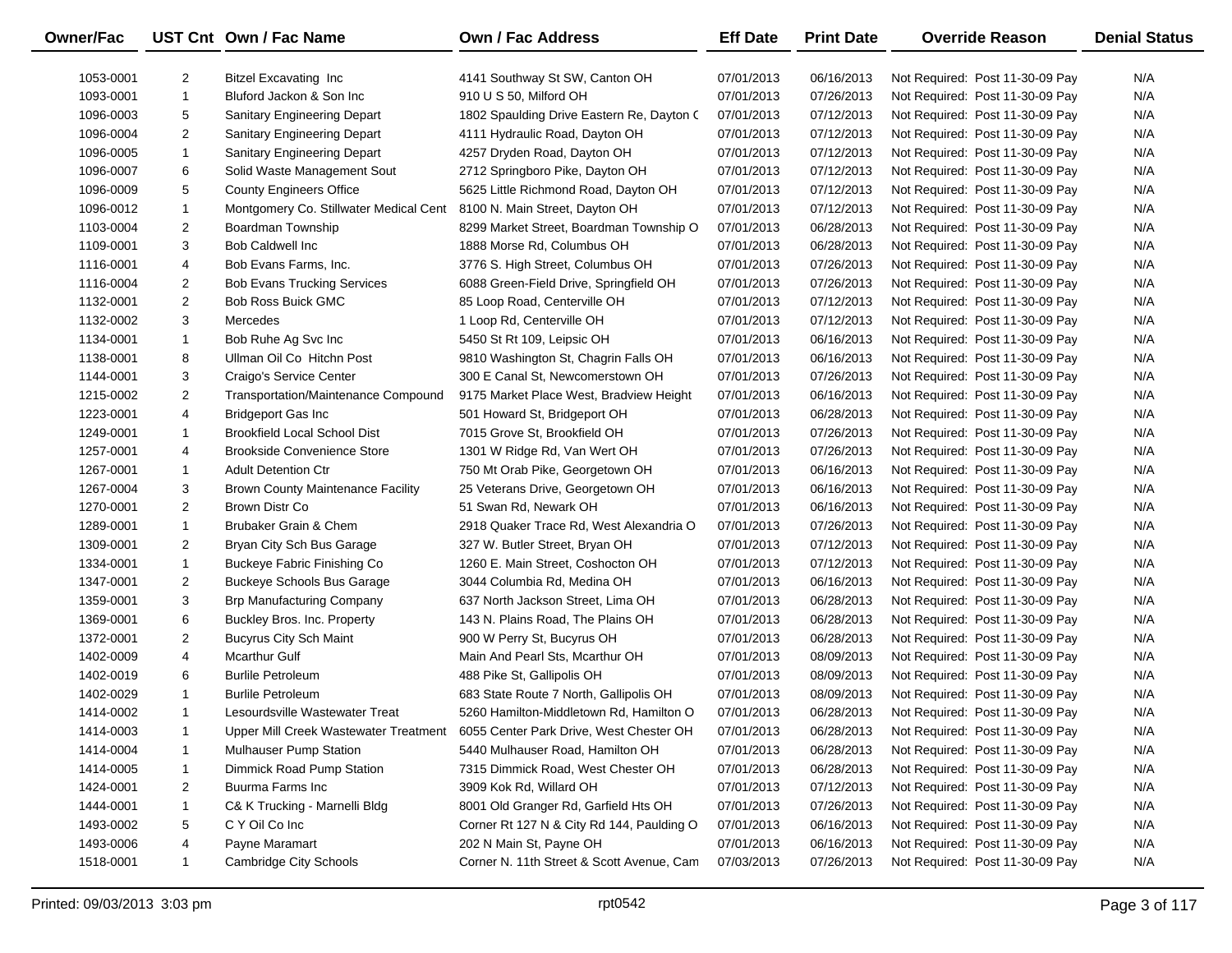| Owner/Fac |                | UST Cnt Own / Fac Name              | <b>Own / Fac Address</b>                | <b>Eff Date</b> | <b>Print Date</b> | <b>Override Reason</b>          | <b>Denial Status</b> |
|-----------|----------------|-------------------------------------|-----------------------------------------|-----------------|-------------------|---------------------------------|----------------------|
| 1532-0005 | 9              | Campbell Oil Co 1                   | 611 S. Erie Street, Massillon OH        | 07/01/2013      | 07/12/2013        | Not Required: Post 11-30-09 Pay | N/A                  |
| 1532-0008 | 3              | <b>Canal Fulton Bellstores</b>      | 2111 Locust Street, Canal Fulton OH     | 07/01/2013      | 07/12/2013        | Not Required: Post 11-30-09 Pay | N/A                  |
| 1532-0023 | 5              | <b>West Liberty Bellstores</b>      | 516 W. Liberty Street, Wooster OH       | 07/01/2013      | 07/12/2013        | Not Required: Post 11-30-09 Pay | N/A                  |
| 1532-0029 | 3              | Six Nineteen Bellstores             | 2361 E. Turkeyfoot Lake Road, Akron OH  | 07/01/2013      | 07/12/2013        | Not Required: Post 11-30-09 Pay | N/A                  |
| 1532-0032 | 5              | <b>Orrville Bellstores</b>          | 425 W. High Street, Orrville OH         | 07/01/2013      | 07/12/2013        | Not Required: Post 11-30-09 Pay | N/A                  |
| 1532-0033 | 5              | East Market Bellstores              | 1805 E. Market Street, Akron OH         | 07/01/2013      | 07/12/2013        | Not Required: Post 11-30-09 Pay | N/A                  |
| 1532-0036 | 4              | <b>Midway Bellstores</b>            | 7170 E. Lincoln Way, Wooster OH         | 07/01/2013      | 07/12/2013        | Not Required: Post 11-30-09 Pay | N/A                  |
| 1532-0038 | 5              | <b>Tuslaw Bellstores</b>            | 13172 Lincoln Way N.W., Massillon OH    | 07/01/2013      | 07/12/2013        | Not Required: Post 11-30-09 Pay | N/A                  |
| 1532-0039 | 5              | Southside Bellstores #65            | 110 Commercial Avenue SE, New Philad    | 07/01/2013      | 07/12/2013        | Not Required: Post 11-30-09 Pay | N/A                  |
| 1532-0040 | 6              | <b>Strasburg Bellstores</b>         | 7467 State Route 250 N.W., Strasburg OH | 07/01/2013      | 07/12/2013        | Not Required: Post 11-30-09 Pay | N/A                  |
| 1532-0042 | 3              | S. Market Bellstores                | 404 S. Market Street, Wooster OH        | 07/01/2013      | 07/12/2013        | Not Required: Post 11-30-09 Pay | N/A                  |
| 1532-0043 | 3              | <b>Jackson Bellstores</b>           | 5508 Wales Road N.W., Massillon OH      | 07/01/2013      | 07/12/2013        | Not Required: Post 11-30-09 Pay | N/A                  |
| 1532-0044 | 5              | <b>Wales Road Bellstores</b>        | 3917 Wales Road N.W., Massillon OH      | 07/01/2013      | 07/12/2013        | Not Required: Post 11-30-09 Pay | N/A                  |
| 1532-0046 | 4              | <b>Wadsworth Bellstores</b>         | 835 High Street, Wadsworth OH           | 07/01/2013      | 07/12/2013        | Not Required: Post 11-30-09 Pay | N/A                  |
| 1532-0048 | 2              | <b>Viaduct Bellstores</b>           | 519 Lincoln Way W., Massillon OH        | 07/01/2013      | 07/12/2013        | Not Required: Post 11-30-09 Pay | N/A                  |
| 1532-0051 | 3              | <b>Waco Bellstores</b>              | 2540 Waynesburg Drive S.E., Canton OH   | 07/01/2013      | 07/12/2013        | Not Required: Post 11-30-09 Pay | N/A                  |
| 1532-0053 | 4              | <b>First Street Bellstores</b>      | 108 Lake Avenue, Massillon OH           | 07/01/2013      | 07/12/2013        | Not Required: Post 11-30-09 Pay | N/A                  |
| 1532-0056 | 4              | Navarre Fuel Stop / South Massillon | 100 Navarre Road S.E., Massillon OH     | 07/01/2013      | 07/12/2013        | Not Required: Post 11-30-09 Pay | N/A                  |
| 1532-0057 | 3              | 585 Bellstores                      | 2424 Akron Road, Wooster OH             | 07/01/2013      | 07/12/2013        | Not Required: Post 11-30-09 Pay | N/A                  |
| 1532-0058 | 4              | Crossroads Bellstores               | 11089 State Route 800 N.E., Magnolia OH | 07/01/2013      | 07/12/2013        | Not Required: Post 11-30-09 Pay | N/A                  |
| 1532-0073 | $\overline{2}$ | Louisville Fuel Stop                | 5085 Louisville Street, Louisville OH   | 07/01/2013      | 07/12/2013        | Not Required: Post 11-30-09 Pay | N/A                  |
| 1532-0075 | 3              | <b>Belden Village Bellstores</b>    | 3985 Everhard Road N.W., Canton OH      | 07/01/2013      | 07/12/2013        | Not Required: Post 11-30-09 Pay | N/A                  |
| 1532-0079 | $\overline{2}$ | Hills And Dales Bellstores          | 4332 Hills And Dales Road NW, Canton O  | 07/01/2013      | 07/12/2013        | Not Required: Post 11-30-09 Pay | N/A                  |
| 1532-0082 | 3              | North Market                        | 2820 Market Avenue N., Canton OH        | 07/01/2013      | 07/12/2013        | Not Required: Post 11-30-09 Pay | N/A                  |
| 1532-0089 | 6              | Millersburg Ashland Bulk Plant      | 7257 County Road 623, Millersburg OH    | 07/01/2013      | 07/12/2013        | Not Required: Post 11-30-09 Pay | N/A                  |
| 1532-0090 | 4              | <b>Alliance Bellstores</b>          | 2491 W. State Street, Alliance OH       | 07/01/2013      | 07/12/2013        | Not Required: Post 11-30-09 Pay | N/A                  |
| 1532-0091 | 4              | <b>Canton South Bellstores</b>      | 2612 Cleveland Avenue S.W., Canton OH   | 07/01/2013      | 07/12/2013        | Not Required: Post 11-30-09 Pay | N/A                  |
| 1532-0092 | 4              | Market & Easton Bellstores          | 6358 Market Avenue N., N Canton OH      | 07/01/2013      | 07/12/2013        | Not Required: Post 11-30-09 Pay | N/A                  |
| 1532-0093 | 5              | Campbell Oil House                  | 652 S. Erie Street, Massillon OH        | 07/01/2013      | 07/12/2013        | Not Required: Post 11-30-09 Pay | N/A                  |
| 1532-0096 | 3              | <b>East Canton Bellstores</b>       | 102 Nassau Street E., East Canton OH    | 07/01/2013      | 07/12/2013        | Not Required: Post 11-30-09 Pay | N/A                  |
| 1532-0097 | 4              | <b>Shreve Bellstores</b>            | 103 S. Market Street, Shreve OH         | 07/01/2013      | 07/12/2013        | Not Required: Post 11-30-09 Pay | N/A                  |
| 1532-0098 | 5              | Minerva Ashland Bulk Plant          | 621 Valley Street, Minerva OH           | 07/01/2013      | 07/12/2013        | Not Required: Post 11-30-09 Pay | N/A                  |
| 1532-0099 | 4              | <b>Northend Bellstores</b>          | 132 W. Milltown Road, Wooster OH        | 07/01/2013      | 07/12/2013        | Not Required: Post 11-30-09 Pay | N/A                  |
| 1532-0101 | 5              | <b>Hartville Bellstores</b>         | 1261 W. Maple Street, Hartville OH      | 07/01/2013      | 07/12/2013        | Not Required: Post 11-30-09 Pay | N/A                  |
| 1532-0103 | 4              | <b>Brewster Bellstores</b>          | 120 Wabash Avenue S., Brewster OH       | 07/01/2013      | 07/12/2013        | Not Required: Post 11-30-09 Pay | N/A                  |
| 1532-0104 | 6              | Dalton Bellstores                   | 208 Mill Street S., Dalton OH           | 07/01/2013      | 07/12/2013        | Not Required: Post 11-30-09 Pay | N/A                  |
| 1532-0105 | 4              | <b>Ashland Bellstores</b>           | 1011 Sugarbrush Drive, Ashland OH       | 07/01/2013      | 07/12/2013        | Not Required: Post 11-30-09 Pay | N/A                  |
| 1532-0106 | 6              | South Wooster Bellstores            | 1337 Blachleyville Road, Wooster OH     | 07/01/2013      | 07/12/2013        | Not Required: Post 11-30-09 Pay | N/A                  |
| 1532-0107 | 4              | <b>Mount Eaton Bellstores</b>       | 15927 E. Main Street, Mount Eaton OH    | 07/01/2013      | 07/12/2013        | Not Required: Post 11-30-09 Pay | N/A                  |
| 1532-0108 | 6              | Dalton West Marathon                | 216 S. Mill Street, Dalton OH           | 07/01/2013      | 07/12/2013        | Not Required: Post 11-30-09 Pay | N/A                  |
| 1532-0109 | 2              | <b>Buehlers Milltown Store</b>      | 3540 Burbank Road, Wooster OH           | 07/01/2013      | 07/12/2013        | Not Required: Post 11-30-09 Pay | N/A                  |
| 1532-0110 | 2              | <b>Buehler's Parkside</b>           | 3000 N. Wooster Avenue, Dover OH        | 07/01/2013      | 07/12/2013        | Not Required: Post 11-30-09 Pay | N/A                  |
| 1532-0112 | 3              | Ashland West #59                    | 2115 Baney Road, Ashland OH             | 07/01/2013      | 07/12/2013        | Not Required: Post 11-30-09 Pay | N/A                  |
|           |                |                                     |                                         |                 |                   |                                 |                      |

 $\overline{\phantom{0}}$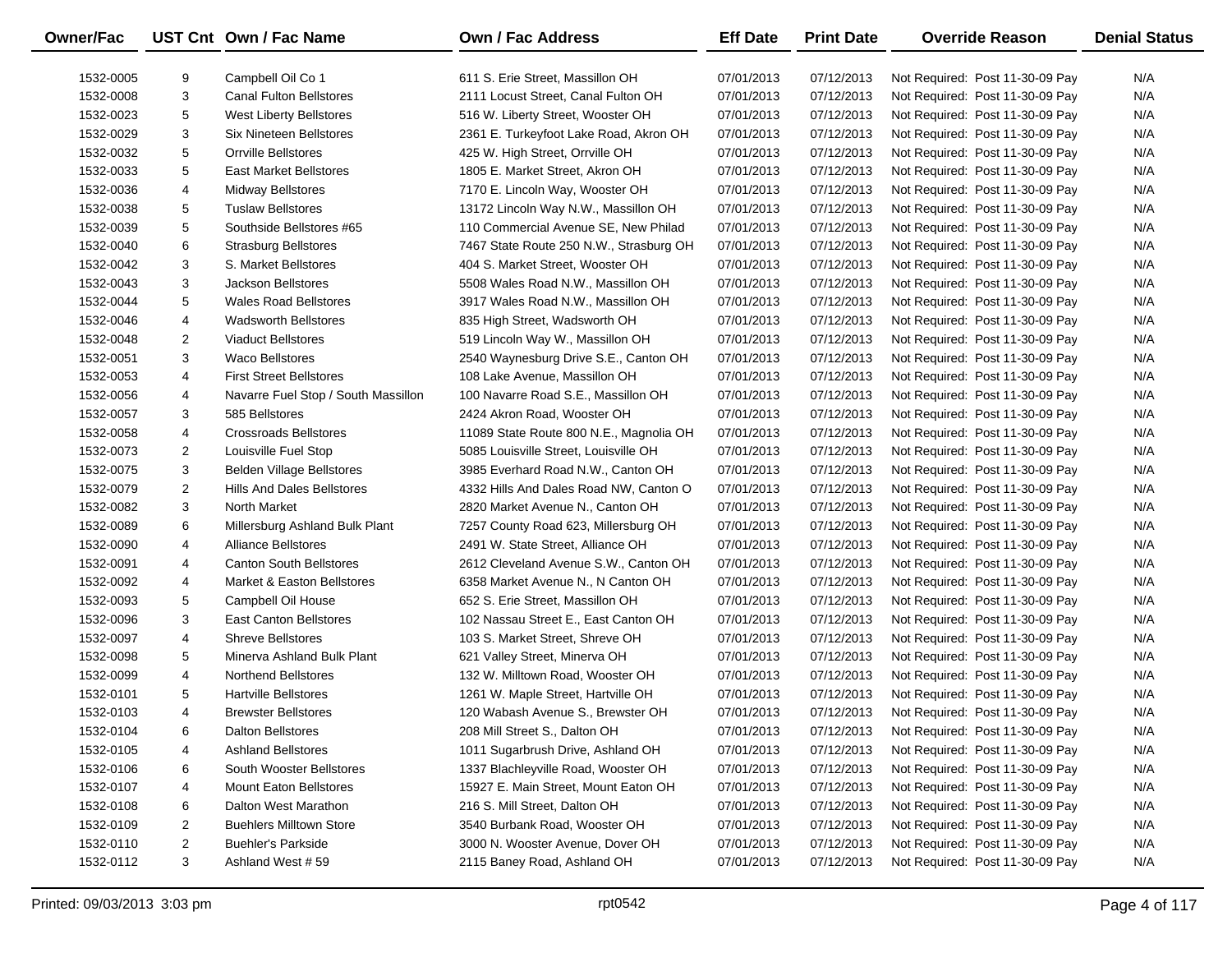| 1532-0113<br>N/A<br>4<br><b>Cherry Street Bellstores</b><br>146 E. Cherry Street, Canal Fulton OH<br>07/01/2013<br>07/12/2013<br>Not Required: Post 11-30-09 Pay<br>N/A<br>1532-0114<br>4<br><b>Holmesville Bellstores</b><br>160 Vermilion Street, Holmesville OH<br>07/01/2013<br>07/12/2013<br>Not Required: Post 11-30-09 Pay<br>1532-0115<br>4<br><b>Ontario Bellstores</b><br>1340 Lexington Springmill Road, Ontario O<br>07/01/2013<br>07/12/2013<br>N/A<br>Not Required: Post 11-30-09 Pay<br>1532-0116<br>4<br>Millersburg South Bellstores<br>644 S. Washington Street, Millersburg OH<br>07/01/2013<br>07/12/2013<br>N/A<br>Not Required: Post 11-30-09 Pay<br>1532-0117<br>4<br><b>Coshocton Bellstores</b><br>501 S. Second Street, Coshocton OH<br>07/01/2013<br>07/12/2013<br>N/A<br>Not Required: Post 11-30-09 Pay<br>1532-0118<br>4<br>New Lexington Bellstores<br>149 W. Broadway Street, New Lexington O<br>07/01/2013<br>07/12/2013<br>N/A<br>Not Required: Post 11-30-09 Pay<br>1532-0119<br>4<br>Millersburg West Bellstores<br>8490 State Route 39, Millersburg OH<br>07/01/2013<br>07/12/2013<br>N/A<br>Not Required: Post 11-30-09 Pay<br>1532-0120<br>5<br><b>Triway Bellstores</b><br>2240 Columbus Road, Wooster OH<br>07/01/2013<br>07/12/2013<br>N/A<br>Not Required: Post 11-30-09 Pay<br>1532-0121<br>4<br>Fredericktown Bellstores<br>300 Sandusky Street W., Fredericktown O<br>07/01/2013<br>07/12/2013<br>N/A<br>Not Required: Post 11-30-09 Pay<br>1532-0122<br>3<br>Fisher Road Bellstores #124<br>5501 Fisher Road, Columbus OH<br>07/01/2013<br>07/12/2013<br>N/A<br>Not Required: Post 11-30-09 Pay<br>1532-0123<br>3<br>Cleveland Ave Bellstores #122<br>3812 Cleveland Avenue N.W., Canton OH<br>07/01/2013<br>07/12/2013<br>N/A<br>Not Required: Post 11-30-09 Pay<br>1532-0124<br>4<br>Bellstores #131<br>1530 Beall Avenue, Wooster OH<br>07/01/2013<br>07/12/2013<br>N/A<br>Not Required: Post 11-30-09 Pay<br>1532-0125<br>4<br>Sawmill Road Bellstores #123<br>7200 Sawmill Road, Columbus OH<br>07/01/2013<br>07/12/2013<br>N/A<br>Not Required: Post 11-30-09 Pay<br>1532-0126<br>4<br>Dover Bellstores<br>201 W. Ohio Avenue, Dover OH<br>07/01/2013<br>07/12/2013<br>N/A<br>Not Required: Post 11-30-09 Pay<br>1532-0127<br>4<br><b>Hayesville Bellstores</b><br>1923 State Route 60, Ashland OH<br>07/01/2013<br>07/12/2013<br>N/A<br>Not Required: Post 11-30-09 Pay<br>1532-0128<br>5<br>Millersburg South Bellstores<br>1129 South Washington, Millersburg OH<br>07/03/2013<br>07/26/2013<br>N/A<br>Not Required: Post 11-30-09 Pay<br>1554-0001<br>$\overline{2}$<br>Cantini Inc<br>3459 S Main St, Rock Creek OH<br>07/01/2013<br>07/26/2013<br>N/A<br>Not Required: Post 11-30-09 Pay<br>1612-0001<br>3<br><b>Cliff Towers Marathon</b><br>18100 Sloane Avenue, Lakewood OH<br>07/08/2013<br>07/26/2013<br>N/A<br>Not Required: Post 11-30-09 Pay<br>3<br>Steve's Carry Out<br>10085 SH 108, Wauseon OH<br>07/01/2013<br>06/28/2013<br>N/A<br>1621-0001<br>Not Required: Post 11-30-09 Pay<br>1685-0004<br>Research Institute<br>2103 Cornell Road, Cleveland OH<br>07/01/2013<br>06/16/2013<br>N/A<br>$\mathbf{1}$<br>Not Required: Post 11-30-09 Pay<br>1694-0001<br>$\overline{2}$<br>Hartzell Hardwoods Inc<br>1025 S Roosevelt Ave, Piqua OH<br>07/01/2013<br>06/28/2013<br>N/A<br>Not Required: Post 11-30-09 Pay<br>1698-0002<br>$\overline{2}$<br>Catawba Island Marina<br>4235 Beach Club Rd, Port Clinton OH<br>07/03/2013<br>07/26/2013<br>N/A<br>Not Required: Post 11-30-09 Pay<br><b>Holy Cross Cemetery</b><br>14609 Brookpark Road, Brookpark OH<br>07/01/2013<br>07/26/2013<br>N/A<br>1700-0002<br>$\mathbf{1}$<br>Not Required: Post 11-30-09 Pay<br>1700-0003<br><b>Calvary Cemetery</b><br>555 North Ridge Road, Lorain OH<br>07/01/2013<br>07/26/2013<br>N/A<br>$\mathbf{1}$<br>Not Required: Post 11-30-09 Pay<br>1700-0004<br>$\overline{2}$<br><b>Resurrection Cemetery</b><br>6303 Cemetery Road, Valley City OH<br>07/01/2013<br>07/26/2013<br>N/A<br>Not Required: Post 11-30-09 Pay<br>St Mary Cemetery<br>7284 Lake Avenue, Elyria OH<br>07/01/2013<br>07/26/2013<br>N/A<br>1700-0005<br>$\mathbf{1}$<br>Not Required: Post 11-30-09 Pay<br>1700-0006<br><b>Holy Cross Cemetary</b><br>100 E. Waterloo Raod, Akron OH<br>07/01/2013<br>07/26/2013<br>N/A<br>$\mathbf{1}$<br>Not Required: Post 11-30-09 Pay<br>1700-0007<br>All Saints Cemetery<br>480 Highland Road, Northfield OH<br>07/01/2013<br>07/26/2013<br>N/A<br>$\mathbf{1}$<br>Not Required: Post 11-30-09 Pay<br>1711-0001<br>7<br>Cedar Point<br>One Cedar Point Drive, Sandusky OH<br>07/01/2013<br>06/16/2013<br>N/A<br>Not Required: Post 11-30-09 Pay<br>1711-0002<br>3<br>Geauga Lake<br>1100 Squires Drive, Aurora OH<br>07/01/2013<br>06/16/2013<br>N/A<br>Not Required: Post 11-30-09 Pay<br>1711-0003<br>$\overline{2}$<br>Castaway Bay Marina<br>10 Harbour Parkway, Sandusky OH<br>07/01/2013<br>06/16/2013<br>N/A<br>Not Required: Post 11-30-09 Pay<br>1713-0001<br>$\mathbf{1}$<br><b>Cedarville University</b><br>300 Bridge St, Cedarville OH<br>07/01/2013<br>07/26/2013<br>N/A<br>Not Required: Post 11-30-09 Pay<br>1728-0001<br>$\overline{2}$<br>Center Heights Service Inc<br>3884 Warrensville Center, Warrensville Hts<br>07/01/2013<br>07/26/2013<br>N/A<br>Not Required: Post 11-30-09 Pay<br>$\overline{2}$<br>1729-0001<br>Center Oil Co<br>3769 Center Rd, Brunswick OH<br>07/01/2013<br>06/16/2013<br>Not Required: Post 11-30-09 Pay<br>N/A<br>1762-0009<br>$\mathbf{1}$<br>United Telephone Co. of Ohio dba Centu 3225 Massilon Road, Akron OH<br>07/01/2013<br>07/26/2013<br>Not Required: Post 11-30-09 Pay<br>N/A<br>1762-0010<br>United Telephone Co. of Ohio dba Centu 4975 Wilkes Road, Atwater OH<br>07/01/2013<br>07/26/2013<br>Not Required: Post 11-30-09 Pay<br>N/A<br>1<br>1762-0011<br>United Telephone Co. of Ohio dba Centu 204 Latin Street, Cortland OH<br>07/26/2013<br>Not Required: Post 11-30-09 Pay<br>N/A<br>07/01/2013<br>1<br>1762-0012<br>United Telephone Co. of Ohio dba Centu 13474 Cygnet Road, Cygnet OH<br>07/26/2013<br>Not Required: Post 11-30-09 Pay<br>N/A<br>07/01/2013<br>1<br>1762-0013<br>United Telephone Co. of Ohio dba Centu 415 Second Street, Defiance OH<br>07/01/2013<br>07/26/2013<br>Not Required: Post 11-30-09 Pay<br>N/A<br>1<br>1762-0014<br>United Telephone Co. of Ohio dba Centu 60 Eastern Road, Doylestown OH<br>07/01/2013<br>07/26/2013<br>Not Required: Post 11-30-09 Pay<br>N/A<br>1<br>1762-0015<br>United Telephone Co. of Ohio dba Centu 127 N. Main Street, Bellefontaine OH<br>07/26/2013<br>Not Required: Post 11-30-09 Pay<br>N/A<br>07/01/2013<br>1<br>United Telephone Co. of Ohio dba Centu 2303 State Route 88, Bristolville OH<br>1762-0016<br>07/01/2013<br>07/26/2013<br>Not Required: Post 11-30-09 Pay<br>N/A<br>1<br>United Telephone Co. of Ohio dba Centu 123 S. Walnut Street, Bucyrus OH<br>1762-0017<br>07/01/2013<br>07/26/2013<br>Not Required: Post 11-30-09 Pay<br>N/A<br>$\mathbf{1}$ | <b>Owner/Fac</b> | UST Cnt Own / Fac Name | Own / Fac Address | <b>Eff Date</b> | <b>Print Date</b> | <b>Override Reason</b> | <b>Denial Status</b> |
|--------------------------------------------------------------------------------------------------------------------------------------------------------------------------------------------------------------------------------------------------------------------------------------------------------------------------------------------------------------------------------------------------------------------------------------------------------------------------------------------------------------------------------------------------------------------------------------------------------------------------------------------------------------------------------------------------------------------------------------------------------------------------------------------------------------------------------------------------------------------------------------------------------------------------------------------------------------------------------------------------------------------------------------------------------------------------------------------------------------------------------------------------------------------------------------------------------------------------------------------------------------------------------------------------------------------------------------------------------------------------------------------------------------------------------------------------------------------------------------------------------------------------------------------------------------------------------------------------------------------------------------------------------------------------------------------------------------------------------------------------------------------------------------------------------------------------------------------------------------------------------------------------------------------------------------------------------------------------------------------------------------------------------------------------------------------------------------------------------------------------------------------------------------------------------------------------------------------------------------------------------------------------------------------------------------------------------------------------------------------------------------------------------------------------------------------------------------------------------------------------------------------------------------------------------------------------------------------------------------------------------------------------------------------------------------------------------------------------------------------------------------------------------------------------------------------------------------------------------------------------------------------------------------------------------------------------------------------------------------------------------------------------------------------------------------------------------------------------------------------------------------------------------------------------------------------------------------------------------------------------------------------------------------------------------------------------------------------------------------------------------------------------------------------------------------------------------------------------------------------------------------------------------------------------------------------------------------------------------------------------------------------------------------------------------------------------------------------------------------------------------------------------------------------------------------------------------------------------------------------------------------------------------------------------------------------------------------------------------------------------------------------------------------------------------------------------------------------------------------------------------------------------------------------------------------------------------------------------------------------------------------------------------------------------------------------------------------------------------------------------------------------------------------------------------------------------------------------------------------------------------------------------------------------------------------------------------------------------------------------------------------------------------------------------------------------------------------------------------------------------------------------------------------------------------------------------------------------------------------------------------------------------------------------------------------------------------------------------------------------------------------------------------------------------------------------------------------------------------------------------------------------------------------------------------------------------------------------------------------------------------------------------------------------------------------------------------------------------------------------------------------------------------------------------------------------------------------------------------------------------------------------------------------------------------------------------------------------------------------------------------------------------------------------------------------------------------------------------------------------------------------------------------------------------------------------------------------------------------------------------------------------------------------------------------------------------------------------------------------------------------------------------------------------------------------------------------------------------------------------------------------------------------------------------------------------------------------------------------------------------------------------------------------------------------------------------------------------------------------------------------------------------------------------------------------------------------------------------------------------------------------------------------------------------------------------------------------------------------------------------------------------------------------------------------------------------------------------------------------------------------------------------------------------------------------------------------------------------------------------------------------------------------------------------------------------------------------------------------------------------------------------------------------------------------------------------|------------------|------------------------|-------------------|-----------------|-------------------|------------------------|----------------------|
|                                                                                                                                                                                                                                                                                                                                                                                                                                                                                                                                                                                                                                                                                                                                                                                                                                                                                                                                                                                                                                                                                                                                                                                                                                                                                                                                                                                                                                                                                                                                                                                                                                                                                                                                                                                                                                                                                                                                                                                                                                                                                                                                                                                                                                                                                                                                                                                                                                                                                                                                                                                                                                                                                                                                                                                                                                                                                                                                                                                                                                                                                                                                                                                                                                                                                                                                                                                                                                                                                                                                                                                                                                                                                                                                                                                                                                                                                                                                                                                                                                                                                                                                                                                                                                                                                                                                                                                                                                                                                                                                                                                                                                                                                                                                                                                                                                                                                                                                                                                                                                                                                                                                                                                                                                                                                                                                                                                                                                                                                                                                                                                                                                                                                                                                                                                                                                                                                                                                                                                                                                                                                                                                                                                                                                                                                                                                                                                                                                                                                                                                                                                                                                                                                                                                                                                                                                                                                                                                                                                                                                                                          |                  |                        |                   |                 |                   |                        |                      |
|                                                                                                                                                                                                                                                                                                                                                                                                                                                                                                                                                                                                                                                                                                                                                                                                                                                                                                                                                                                                                                                                                                                                                                                                                                                                                                                                                                                                                                                                                                                                                                                                                                                                                                                                                                                                                                                                                                                                                                                                                                                                                                                                                                                                                                                                                                                                                                                                                                                                                                                                                                                                                                                                                                                                                                                                                                                                                                                                                                                                                                                                                                                                                                                                                                                                                                                                                                                                                                                                                                                                                                                                                                                                                                                                                                                                                                                                                                                                                                                                                                                                                                                                                                                                                                                                                                                                                                                                                                                                                                                                                                                                                                                                                                                                                                                                                                                                                                                                                                                                                                                                                                                                                                                                                                                                                                                                                                                                                                                                                                                                                                                                                                                                                                                                                                                                                                                                                                                                                                                                                                                                                                                                                                                                                                                                                                                                                                                                                                                                                                                                                                                                                                                                                                                                                                                                                                                                                                                                                                                                                                                                          |                  |                        |                   |                 |                   |                        |                      |
|                                                                                                                                                                                                                                                                                                                                                                                                                                                                                                                                                                                                                                                                                                                                                                                                                                                                                                                                                                                                                                                                                                                                                                                                                                                                                                                                                                                                                                                                                                                                                                                                                                                                                                                                                                                                                                                                                                                                                                                                                                                                                                                                                                                                                                                                                                                                                                                                                                                                                                                                                                                                                                                                                                                                                                                                                                                                                                                                                                                                                                                                                                                                                                                                                                                                                                                                                                                                                                                                                                                                                                                                                                                                                                                                                                                                                                                                                                                                                                                                                                                                                                                                                                                                                                                                                                                                                                                                                                                                                                                                                                                                                                                                                                                                                                                                                                                                                                                                                                                                                                                                                                                                                                                                                                                                                                                                                                                                                                                                                                                                                                                                                                                                                                                                                                                                                                                                                                                                                                                                                                                                                                                                                                                                                                                                                                                                                                                                                                                                                                                                                                                                                                                                                                                                                                                                                                                                                                                                                                                                                                                                          |                  |                        |                   |                 |                   |                        |                      |
|                                                                                                                                                                                                                                                                                                                                                                                                                                                                                                                                                                                                                                                                                                                                                                                                                                                                                                                                                                                                                                                                                                                                                                                                                                                                                                                                                                                                                                                                                                                                                                                                                                                                                                                                                                                                                                                                                                                                                                                                                                                                                                                                                                                                                                                                                                                                                                                                                                                                                                                                                                                                                                                                                                                                                                                                                                                                                                                                                                                                                                                                                                                                                                                                                                                                                                                                                                                                                                                                                                                                                                                                                                                                                                                                                                                                                                                                                                                                                                                                                                                                                                                                                                                                                                                                                                                                                                                                                                                                                                                                                                                                                                                                                                                                                                                                                                                                                                                                                                                                                                                                                                                                                                                                                                                                                                                                                                                                                                                                                                                                                                                                                                                                                                                                                                                                                                                                                                                                                                                                                                                                                                                                                                                                                                                                                                                                                                                                                                                                                                                                                                                                                                                                                                                                                                                                                                                                                                                                                                                                                                                                          |                  |                        |                   |                 |                   |                        |                      |
|                                                                                                                                                                                                                                                                                                                                                                                                                                                                                                                                                                                                                                                                                                                                                                                                                                                                                                                                                                                                                                                                                                                                                                                                                                                                                                                                                                                                                                                                                                                                                                                                                                                                                                                                                                                                                                                                                                                                                                                                                                                                                                                                                                                                                                                                                                                                                                                                                                                                                                                                                                                                                                                                                                                                                                                                                                                                                                                                                                                                                                                                                                                                                                                                                                                                                                                                                                                                                                                                                                                                                                                                                                                                                                                                                                                                                                                                                                                                                                                                                                                                                                                                                                                                                                                                                                                                                                                                                                                                                                                                                                                                                                                                                                                                                                                                                                                                                                                                                                                                                                                                                                                                                                                                                                                                                                                                                                                                                                                                                                                                                                                                                                                                                                                                                                                                                                                                                                                                                                                                                                                                                                                                                                                                                                                                                                                                                                                                                                                                                                                                                                                                                                                                                                                                                                                                                                                                                                                                                                                                                                                                          |                  |                        |                   |                 |                   |                        |                      |
|                                                                                                                                                                                                                                                                                                                                                                                                                                                                                                                                                                                                                                                                                                                                                                                                                                                                                                                                                                                                                                                                                                                                                                                                                                                                                                                                                                                                                                                                                                                                                                                                                                                                                                                                                                                                                                                                                                                                                                                                                                                                                                                                                                                                                                                                                                                                                                                                                                                                                                                                                                                                                                                                                                                                                                                                                                                                                                                                                                                                                                                                                                                                                                                                                                                                                                                                                                                                                                                                                                                                                                                                                                                                                                                                                                                                                                                                                                                                                                                                                                                                                                                                                                                                                                                                                                                                                                                                                                                                                                                                                                                                                                                                                                                                                                                                                                                                                                                                                                                                                                                                                                                                                                                                                                                                                                                                                                                                                                                                                                                                                                                                                                                                                                                                                                                                                                                                                                                                                                                                                                                                                                                                                                                                                                                                                                                                                                                                                                                                                                                                                                                                                                                                                                                                                                                                                                                                                                                                                                                                                                                                          |                  |                        |                   |                 |                   |                        |                      |
|                                                                                                                                                                                                                                                                                                                                                                                                                                                                                                                                                                                                                                                                                                                                                                                                                                                                                                                                                                                                                                                                                                                                                                                                                                                                                                                                                                                                                                                                                                                                                                                                                                                                                                                                                                                                                                                                                                                                                                                                                                                                                                                                                                                                                                                                                                                                                                                                                                                                                                                                                                                                                                                                                                                                                                                                                                                                                                                                                                                                                                                                                                                                                                                                                                                                                                                                                                                                                                                                                                                                                                                                                                                                                                                                                                                                                                                                                                                                                                                                                                                                                                                                                                                                                                                                                                                                                                                                                                                                                                                                                                                                                                                                                                                                                                                                                                                                                                                                                                                                                                                                                                                                                                                                                                                                                                                                                                                                                                                                                                                                                                                                                                                                                                                                                                                                                                                                                                                                                                                                                                                                                                                                                                                                                                                                                                                                                                                                                                                                                                                                                                                                                                                                                                                                                                                                                                                                                                                                                                                                                                                                          |                  |                        |                   |                 |                   |                        |                      |
|                                                                                                                                                                                                                                                                                                                                                                                                                                                                                                                                                                                                                                                                                                                                                                                                                                                                                                                                                                                                                                                                                                                                                                                                                                                                                                                                                                                                                                                                                                                                                                                                                                                                                                                                                                                                                                                                                                                                                                                                                                                                                                                                                                                                                                                                                                                                                                                                                                                                                                                                                                                                                                                                                                                                                                                                                                                                                                                                                                                                                                                                                                                                                                                                                                                                                                                                                                                                                                                                                                                                                                                                                                                                                                                                                                                                                                                                                                                                                                                                                                                                                                                                                                                                                                                                                                                                                                                                                                                                                                                                                                                                                                                                                                                                                                                                                                                                                                                                                                                                                                                                                                                                                                                                                                                                                                                                                                                                                                                                                                                                                                                                                                                                                                                                                                                                                                                                                                                                                                                                                                                                                                                                                                                                                                                                                                                                                                                                                                                                                                                                                                                                                                                                                                                                                                                                                                                                                                                                                                                                                                                                          |                  |                        |                   |                 |                   |                        |                      |
|                                                                                                                                                                                                                                                                                                                                                                                                                                                                                                                                                                                                                                                                                                                                                                                                                                                                                                                                                                                                                                                                                                                                                                                                                                                                                                                                                                                                                                                                                                                                                                                                                                                                                                                                                                                                                                                                                                                                                                                                                                                                                                                                                                                                                                                                                                                                                                                                                                                                                                                                                                                                                                                                                                                                                                                                                                                                                                                                                                                                                                                                                                                                                                                                                                                                                                                                                                                                                                                                                                                                                                                                                                                                                                                                                                                                                                                                                                                                                                                                                                                                                                                                                                                                                                                                                                                                                                                                                                                                                                                                                                                                                                                                                                                                                                                                                                                                                                                                                                                                                                                                                                                                                                                                                                                                                                                                                                                                                                                                                                                                                                                                                                                                                                                                                                                                                                                                                                                                                                                                                                                                                                                                                                                                                                                                                                                                                                                                                                                                                                                                                                                                                                                                                                                                                                                                                                                                                                                                                                                                                                                                          |                  |                        |                   |                 |                   |                        |                      |
|                                                                                                                                                                                                                                                                                                                                                                                                                                                                                                                                                                                                                                                                                                                                                                                                                                                                                                                                                                                                                                                                                                                                                                                                                                                                                                                                                                                                                                                                                                                                                                                                                                                                                                                                                                                                                                                                                                                                                                                                                                                                                                                                                                                                                                                                                                                                                                                                                                                                                                                                                                                                                                                                                                                                                                                                                                                                                                                                                                                                                                                                                                                                                                                                                                                                                                                                                                                                                                                                                                                                                                                                                                                                                                                                                                                                                                                                                                                                                                                                                                                                                                                                                                                                                                                                                                                                                                                                                                                                                                                                                                                                                                                                                                                                                                                                                                                                                                                                                                                                                                                                                                                                                                                                                                                                                                                                                                                                                                                                                                                                                                                                                                                                                                                                                                                                                                                                                                                                                                                                                                                                                                                                                                                                                                                                                                                                                                                                                                                                                                                                                                                                                                                                                                                                                                                                                                                                                                                                                                                                                                                                          |                  |                        |                   |                 |                   |                        |                      |
|                                                                                                                                                                                                                                                                                                                                                                                                                                                                                                                                                                                                                                                                                                                                                                                                                                                                                                                                                                                                                                                                                                                                                                                                                                                                                                                                                                                                                                                                                                                                                                                                                                                                                                                                                                                                                                                                                                                                                                                                                                                                                                                                                                                                                                                                                                                                                                                                                                                                                                                                                                                                                                                                                                                                                                                                                                                                                                                                                                                                                                                                                                                                                                                                                                                                                                                                                                                                                                                                                                                                                                                                                                                                                                                                                                                                                                                                                                                                                                                                                                                                                                                                                                                                                                                                                                                                                                                                                                                                                                                                                                                                                                                                                                                                                                                                                                                                                                                                                                                                                                                                                                                                                                                                                                                                                                                                                                                                                                                                                                                                                                                                                                                                                                                                                                                                                                                                                                                                                                                                                                                                                                                                                                                                                                                                                                                                                                                                                                                                                                                                                                                                                                                                                                                                                                                                                                                                                                                                                                                                                                                                          |                  |                        |                   |                 |                   |                        |                      |
|                                                                                                                                                                                                                                                                                                                                                                                                                                                                                                                                                                                                                                                                                                                                                                                                                                                                                                                                                                                                                                                                                                                                                                                                                                                                                                                                                                                                                                                                                                                                                                                                                                                                                                                                                                                                                                                                                                                                                                                                                                                                                                                                                                                                                                                                                                                                                                                                                                                                                                                                                                                                                                                                                                                                                                                                                                                                                                                                                                                                                                                                                                                                                                                                                                                                                                                                                                                                                                                                                                                                                                                                                                                                                                                                                                                                                                                                                                                                                                                                                                                                                                                                                                                                                                                                                                                                                                                                                                                                                                                                                                                                                                                                                                                                                                                                                                                                                                                                                                                                                                                                                                                                                                                                                                                                                                                                                                                                                                                                                                                                                                                                                                                                                                                                                                                                                                                                                                                                                                                                                                                                                                                                                                                                                                                                                                                                                                                                                                                                                                                                                                                                                                                                                                                                                                                                                                                                                                                                                                                                                                                                          |                  |                        |                   |                 |                   |                        |                      |
|                                                                                                                                                                                                                                                                                                                                                                                                                                                                                                                                                                                                                                                                                                                                                                                                                                                                                                                                                                                                                                                                                                                                                                                                                                                                                                                                                                                                                                                                                                                                                                                                                                                                                                                                                                                                                                                                                                                                                                                                                                                                                                                                                                                                                                                                                                                                                                                                                                                                                                                                                                                                                                                                                                                                                                                                                                                                                                                                                                                                                                                                                                                                                                                                                                                                                                                                                                                                                                                                                                                                                                                                                                                                                                                                                                                                                                                                                                                                                                                                                                                                                                                                                                                                                                                                                                                                                                                                                                                                                                                                                                                                                                                                                                                                                                                                                                                                                                                                                                                                                                                                                                                                                                                                                                                                                                                                                                                                                                                                                                                                                                                                                                                                                                                                                                                                                                                                                                                                                                                                                                                                                                                                                                                                                                                                                                                                                                                                                                                                                                                                                                                                                                                                                                                                                                                                                                                                                                                                                                                                                                                                          |                  |                        |                   |                 |                   |                        |                      |
|                                                                                                                                                                                                                                                                                                                                                                                                                                                                                                                                                                                                                                                                                                                                                                                                                                                                                                                                                                                                                                                                                                                                                                                                                                                                                                                                                                                                                                                                                                                                                                                                                                                                                                                                                                                                                                                                                                                                                                                                                                                                                                                                                                                                                                                                                                                                                                                                                                                                                                                                                                                                                                                                                                                                                                                                                                                                                                                                                                                                                                                                                                                                                                                                                                                                                                                                                                                                                                                                                                                                                                                                                                                                                                                                                                                                                                                                                                                                                                                                                                                                                                                                                                                                                                                                                                                                                                                                                                                                                                                                                                                                                                                                                                                                                                                                                                                                                                                                                                                                                                                                                                                                                                                                                                                                                                                                                                                                                                                                                                                                                                                                                                                                                                                                                                                                                                                                                                                                                                                                                                                                                                                                                                                                                                                                                                                                                                                                                                                                                                                                                                                                                                                                                                                                                                                                                                                                                                                                                                                                                                                                          |                  |                        |                   |                 |                   |                        |                      |
|                                                                                                                                                                                                                                                                                                                                                                                                                                                                                                                                                                                                                                                                                                                                                                                                                                                                                                                                                                                                                                                                                                                                                                                                                                                                                                                                                                                                                                                                                                                                                                                                                                                                                                                                                                                                                                                                                                                                                                                                                                                                                                                                                                                                                                                                                                                                                                                                                                                                                                                                                                                                                                                                                                                                                                                                                                                                                                                                                                                                                                                                                                                                                                                                                                                                                                                                                                                                                                                                                                                                                                                                                                                                                                                                                                                                                                                                                                                                                                                                                                                                                                                                                                                                                                                                                                                                                                                                                                                                                                                                                                                                                                                                                                                                                                                                                                                                                                                                                                                                                                                                                                                                                                                                                                                                                                                                                                                                                                                                                                                                                                                                                                                                                                                                                                                                                                                                                                                                                                                                                                                                                                                                                                                                                                                                                                                                                                                                                                                                                                                                                                                                                                                                                                                                                                                                                                                                                                                                                                                                                                                                          |                  |                        |                   |                 |                   |                        |                      |
|                                                                                                                                                                                                                                                                                                                                                                                                                                                                                                                                                                                                                                                                                                                                                                                                                                                                                                                                                                                                                                                                                                                                                                                                                                                                                                                                                                                                                                                                                                                                                                                                                                                                                                                                                                                                                                                                                                                                                                                                                                                                                                                                                                                                                                                                                                                                                                                                                                                                                                                                                                                                                                                                                                                                                                                                                                                                                                                                                                                                                                                                                                                                                                                                                                                                                                                                                                                                                                                                                                                                                                                                                                                                                                                                                                                                                                                                                                                                                                                                                                                                                                                                                                                                                                                                                                                                                                                                                                                                                                                                                                                                                                                                                                                                                                                                                                                                                                                                                                                                                                                                                                                                                                                                                                                                                                                                                                                                                                                                                                                                                                                                                                                                                                                                                                                                                                                                                                                                                                                                                                                                                                                                                                                                                                                                                                                                                                                                                                                                                                                                                                                                                                                                                                                                                                                                                                                                                                                                                                                                                                                                          |                  |                        |                   |                 |                   |                        |                      |
|                                                                                                                                                                                                                                                                                                                                                                                                                                                                                                                                                                                                                                                                                                                                                                                                                                                                                                                                                                                                                                                                                                                                                                                                                                                                                                                                                                                                                                                                                                                                                                                                                                                                                                                                                                                                                                                                                                                                                                                                                                                                                                                                                                                                                                                                                                                                                                                                                                                                                                                                                                                                                                                                                                                                                                                                                                                                                                                                                                                                                                                                                                                                                                                                                                                                                                                                                                                                                                                                                                                                                                                                                                                                                                                                                                                                                                                                                                                                                                                                                                                                                                                                                                                                                                                                                                                                                                                                                                                                                                                                                                                                                                                                                                                                                                                                                                                                                                                                                                                                                                                                                                                                                                                                                                                                                                                                                                                                                                                                                                                                                                                                                                                                                                                                                                                                                                                                                                                                                                                                                                                                                                                                                                                                                                                                                                                                                                                                                                                                                                                                                                                                                                                                                                                                                                                                                                                                                                                                                                                                                                                                          |                  |                        |                   |                 |                   |                        |                      |
|                                                                                                                                                                                                                                                                                                                                                                                                                                                                                                                                                                                                                                                                                                                                                                                                                                                                                                                                                                                                                                                                                                                                                                                                                                                                                                                                                                                                                                                                                                                                                                                                                                                                                                                                                                                                                                                                                                                                                                                                                                                                                                                                                                                                                                                                                                                                                                                                                                                                                                                                                                                                                                                                                                                                                                                                                                                                                                                                                                                                                                                                                                                                                                                                                                                                                                                                                                                                                                                                                                                                                                                                                                                                                                                                                                                                                                                                                                                                                                                                                                                                                                                                                                                                                                                                                                                                                                                                                                                                                                                                                                                                                                                                                                                                                                                                                                                                                                                                                                                                                                                                                                                                                                                                                                                                                                                                                                                                                                                                                                                                                                                                                                                                                                                                                                                                                                                                                                                                                                                                                                                                                                                                                                                                                                                                                                                                                                                                                                                                                                                                                                                                                                                                                                                                                                                                                                                                                                                                                                                                                                                                          |                  |                        |                   |                 |                   |                        |                      |
|                                                                                                                                                                                                                                                                                                                                                                                                                                                                                                                                                                                                                                                                                                                                                                                                                                                                                                                                                                                                                                                                                                                                                                                                                                                                                                                                                                                                                                                                                                                                                                                                                                                                                                                                                                                                                                                                                                                                                                                                                                                                                                                                                                                                                                                                                                                                                                                                                                                                                                                                                                                                                                                                                                                                                                                                                                                                                                                                                                                                                                                                                                                                                                                                                                                                                                                                                                                                                                                                                                                                                                                                                                                                                                                                                                                                                                                                                                                                                                                                                                                                                                                                                                                                                                                                                                                                                                                                                                                                                                                                                                                                                                                                                                                                                                                                                                                                                                                                                                                                                                                                                                                                                                                                                                                                                                                                                                                                                                                                                                                                                                                                                                                                                                                                                                                                                                                                                                                                                                                                                                                                                                                                                                                                                                                                                                                                                                                                                                                                                                                                                                                                                                                                                                                                                                                                                                                                                                                                                                                                                                                                          |                  |                        |                   |                 |                   |                        |                      |
|                                                                                                                                                                                                                                                                                                                                                                                                                                                                                                                                                                                                                                                                                                                                                                                                                                                                                                                                                                                                                                                                                                                                                                                                                                                                                                                                                                                                                                                                                                                                                                                                                                                                                                                                                                                                                                                                                                                                                                                                                                                                                                                                                                                                                                                                                                                                                                                                                                                                                                                                                                                                                                                                                                                                                                                                                                                                                                                                                                                                                                                                                                                                                                                                                                                                                                                                                                                                                                                                                                                                                                                                                                                                                                                                                                                                                                                                                                                                                                                                                                                                                                                                                                                                                                                                                                                                                                                                                                                                                                                                                                                                                                                                                                                                                                                                                                                                                                                                                                                                                                                                                                                                                                                                                                                                                                                                                                                                                                                                                                                                                                                                                                                                                                                                                                                                                                                                                                                                                                                                                                                                                                                                                                                                                                                                                                                                                                                                                                                                                                                                                                                                                                                                                                                                                                                                                                                                                                                                                                                                                                                                          |                  |                        |                   |                 |                   |                        |                      |
|                                                                                                                                                                                                                                                                                                                                                                                                                                                                                                                                                                                                                                                                                                                                                                                                                                                                                                                                                                                                                                                                                                                                                                                                                                                                                                                                                                                                                                                                                                                                                                                                                                                                                                                                                                                                                                                                                                                                                                                                                                                                                                                                                                                                                                                                                                                                                                                                                                                                                                                                                                                                                                                                                                                                                                                                                                                                                                                                                                                                                                                                                                                                                                                                                                                                                                                                                                                                                                                                                                                                                                                                                                                                                                                                                                                                                                                                                                                                                                                                                                                                                                                                                                                                                                                                                                                                                                                                                                                                                                                                                                                                                                                                                                                                                                                                                                                                                                                                                                                                                                                                                                                                                                                                                                                                                                                                                                                                                                                                                                                                                                                                                                                                                                                                                                                                                                                                                                                                                                                                                                                                                                                                                                                                                                                                                                                                                                                                                                                                                                                                                                                                                                                                                                                                                                                                                                                                                                                                                                                                                                                                          |                  |                        |                   |                 |                   |                        |                      |
|                                                                                                                                                                                                                                                                                                                                                                                                                                                                                                                                                                                                                                                                                                                                                                                                                                                                                                                                                                                                                                                                                                                                                                                                                                                                                                                                                                                                                                                                                                                                                                                                                                                                                                                                                                                                                                                                                                                                                                                                                                                                                                                                                                                                                                                                                                                                                                                                                                                                                                                                                                                                                                                                                                                                                                                                                                                                                                                                                                                                                                                                                                                                                                                                                                                                                                                                                                                                                                                                                                                                                                                                                                                                                                                                                                                                                                                                                                                                                                                                                                                                                                                                                                                                                                                                                                                                                                                                                                                                                                                                                                                                                                                                                                                                                                                                                                                                                                                                                                                                                                                                                                                                                                                                                                                                                                                                                                                                                                                                                                                                                                                                                                                                                                                                                                                                                                                                                                                                                                                                                                                                                                                                                                                                                                                                                                                                                                                                                                                                                                                                                                                                                                                                                                                                                                                                                                                                                                                                                                                                                                                                          |                  |                        |                   |                 |                   |                        |                      |
|                                                                                                                                                                                                                                                                                                                                                                                                                                                                                                                                                                                                                                                                                                                                                                                                                                                                                                                                                                                                                                                                                                                                                                                                                                                                                                                                                                                                                                                                                                                                                                                                                                                                                                                                                                                                                                                                                                                                                                                                                                                                                                                                                                                                                                                                                                                                                                                                                                                                                                                                                                                                                                                                                                                                                                                                                                                                                                                                                                                                                                                                                                                                                                                                                                                                                                                                                                                                                                                                                                                                                                                                                                                                                                                                                                                                                                                                                                                                                                                                                                                                                                                                                                                                                                                                                                                                                                                                                                                                                                                                                                                                                                                                                                                                                                                                                                                                                                                                                                                                                                                                                                                                                                                                                                                                                                                                                                                                                                                                                                                                                                                                                                                                                                                                                                                                                                                                                                                                                                                                                                                                                                                                                                                                                                                                                                                                                                                                                                                                                                                                                                                                                                                                                                                                                                                                                                                                                                                                                                                                                                                                          |                  |                        |                   |                 |                   |                        |                      |
|                                                                                                                                                                                                                                                                                                                                                                                                                                                                                                                                                                                                                                                                                                                                                                                                                                                                                                                                                                                                                                                                                                                                                                                                                                                                                                                                                                                                                                                                                                                                                                                                                                                                                                                                                                                                                                                                                                                                                                                                                                                                                                                                                                                                                                                                                                                                                                                                                                                                                                                                                                                                                                                                                                                                                                                                                                                                                                                                                                                                                                                                                                                                                                                                                                                                                                                                                                                                                                                                                                                                                                                                                                                                                                                                                                                                                                                                                                                                                                                                                                                                                                                                                                                                                                                                                                                                                                                                                                                                                                                                                                                                                                                                                                                                                                                                                                                                                                                                                                                                                                                                                                                                                                                                                                                                                                                                                                                                                                                                                                                                                                                                                                                                                                                                                                                                                                                                                                                                                                                                                                                                                                                                                                                                                                                                                                                                                                                                                                                                                                                                                                                                                                                                                                                                                                                                                                                                                                                                                                                                                                                                          |                  |                        |                   |                 |                   |                        |                      |
|                                                                                                                                                                                                                                                                                                                                                                                                                                                                                                                                                                                                                                                                                                                                                                                                                                                                                                                                                                                                                                                                                                                                                                                                                                                                                                                                                                                                                                                                                                                                                                                                                                                                                                                                                                                                                                                                                                                                                                                                                                                                                                                                                                                                                                                                                                                                                                                                                                                                                                                                                                                                                                                                                                                                                                                                                                                                                                                                                                                                                                                                                                                                                                                                                                                                                                                                                                                                                                                                                                                                                                                                                                                                                                                                                                                                                                                                                                                                                                                                                                                                                                                                                                                                                                                                                                                                                                                                                                                                                                                                                                                                                                                                                                                                                                                                                                                                                                                                                                                                                                                                                                                                                                                                                                                                                                                                                                                                                                                                                                                                                                                                                                                                                                                                                                                                                                                                                                                                                                                                                                                                                                                                                                                                                                                                                                                                                                                                                                                                                                                                                                                                                                                                                                                                                                                                                                                                                                                                                                                                                                                                          |                  |                        |                   |                 |                   |                        |                      |
|                                                                                                                                                                                                                                                                                                                                                                                                                                                                                                                                                                                                                                                                                                                                                                                                                                                                                                                                                                                                                                                                                                                                                                                                                                                                                                                                                                                                                                                                                                                                                                                                                                                                                                                                                                                                                                                                                                                                                                                                                                                                                                                                                                                                                                                                                                                                                                                                                                                                                                                                                                                                                                                                                                                                                                                                                                                                                                                                                                                                                                                                                                                                                                                                                                                                                                                                                                                                                                                                                                                                                                                                                                                                                                                                                                                                                                                                                                                                                                                                                                                                                                                                                                                                                                                                                                                                                                                                                                                                                                                                                                                                                                                                                                                                                                                                                                                                                                                                                                                                                                                                                                                                                                                                                                                                                                                                                                                                                                                                                                                                                                                                                                                                                                                                                                                                                                                                                                                                                                                                                                                                                                                                                                                                                                                                                                                                                                                                                                                                                                                                                                                                                                                                                                                                                                                                                                                                                                                                                                                                                                                                          |                  |                        |                   |                 |                   |                        |                      |
|                                                                                                                                                                                                                                                                                                                                                                                                                                                                                                                                                                                                                                                                                                                                                                                                                                                                                                                                                                                                                                                                                                                                                                                                                                                                                                                                                                                                                                                                                                                                                                                                                                                                                                                                                                                                                                                                                                                                                                                                                                                                                                                                                                                                                                                                                                                                                                                                                                                                                                                                                                                                                                                                                                                                                                                                                                                                                                                                                                                                                                                                                                                                                                                                                                                                                                                                                                                                                                                                                                                                                                                                                                                                                                                                                                                                                                                                                                                                                                                                                                                                                                                                                                                                                                                                                                                                                                                                                                                                                                                                                                                                                                                                                                                                                                                                                                                                                                                                                                                                                                                                                                                                                                                                                                                                                                                                                                                                                                                                                                                                                                                                                                                                                                                                                                                                                                                                                                                                                                                                                                                                                                                                                                                                                                                                                                                                                                                                                                                                                                                                                                                                                                                                                                                                                                                                                                                                                                                                                                                                                                                                          |                  |                        |                   |                 |                   |                        |                      |
|                                                                                                                                                                                                                                                                                                                                                                                                                                                                                                                                                                                                                                                                                                                                                                                                                                                                                                                                                                                                                                                                                                                                                                                                                                                                                                                                                                                                                                                                                                                                                                                                                                                                                                                                                                                                                                                                                                                                                                                                                                                                                                                                                                                                                                                                                                                                                                                                                                                                                                                                                                                                                                                                                                                                                                                                                                                                                                                                                                                                                                                                                                                                                                                                                                                                                                                                                                                                                                                                                                                                                                                                                                                                                                                                                                                                                                                                                                                                                                                                                                                                                                                                                                                                                                                                                                                                                                                                                                                                                                                                                                                                                                                                                                                                                                                                                                                                                                                                                                                                                                                                                                                                                                                                                                                                                                                                                                                                                                                                                                                                                                                                                                                                                                                                                                                                                                                                                                                                                                                                                                                                                                                                                                                                                                                                                                                                                                                                                                                                                                                                                                                                                                                                                                                                                                                                                                                                                                                                                                                                                                                                          |                  |                        |                   |                 |                   |                        |                      |
|                                                                                                                                                                                                                                                                                                                                                                                                                                                                                                                                                                                                                                                                                                                                                                                                                                                                                                                                                                                                                                                                                                                                                                                                                                                                                                                                                                                                                                                                                                                                                                                                                                                                                                                                                                                                                                                                                                                                                                                                                                                                                                                                                                                                                                                                                                                                                                                                                                                                                                                                                                                                                                                                                                                                                                                                                                                                                                                                                                                                                                                                                                                                                                                                                                                                                                                                                                                                                                                                                                                                                                                                                                                                                                                                                                                                                                                                                                                                                                                                                                                                                                                                                                                                                                                                                                                                                                                                                                                                                                                                                                                                                                                                                                                                                                                                                                                                                                                                                                                                                                                                                                                                                                                                                                                                                                                                                                                                                                                                                                                                                                                                                                                                                                                                                                                                                                                                                                                                                                                                                                                                                                                                                                                                                                                                                                                                                                                                                                                                                                                                                                                                                                                                                                                                                                                                                                                                                                                                                                                                                                                                          |                  |                        |                   |                 |                   |                        |                      |
|                                                                                                                                                                                                                                                                                                                                                                                                                                                                                                                                                                                                                                                                                                                                                                                                                                                                                                                                                                                                                                                                                                                                                                                                                                                                                                                                                                                                                                                                                                                                                                                                                                                                                                                                                                                                                                                                                                                                                                                                                                                                                                                                                                                                                                                                                                                                                                                                                                                                                                                                                                                                                                                                                                                                                                                                                                                                                                                                                                                                                                                                                                                                                                                                                                                                                                                                                                                                                                                                                                                                                                                                                                                                                                                                                                                                                                                                                                                                                                                                                                                                                                                                                                                                                                                                                                                                                                                                                                                                                                                                                                                                                                                                                                                                                                                                                                                                                                                                                                                                                                                                                                                                                                                                                                                                                                                                                                                                                                                                                                                                                                                                                                                                                                                                                                                                                                                                                                                                                                                                                                                                                                                                                                                                                                                                                                                                                                                                                                                                                                                                                                                                                                                                                                                                                                                                                                                                                                                                                                                                                                                                          |                  |                        |                   |                 |                   |                        |                      |
|                                                                                                                                                                                                                                                                                                                                                                                                                                                                                                                                                                                                                                                                                                                                                                                                                                                                                                                                                                                                                                                                                                                                                                                                                                                                                                                                                                                                                                                                                                                                                                                                                                                                                                                                                                                                                                                                                                                                                                                                                                                                                                                                                                                                                                                                                                                                                                                                                                                                                                                                                                                                                                                                                                                                                                                                                                                                                                                                                                                                                                                                                                                                                                                                                                                                                                                                                                                                                                                                                                                                                                                                                                                                                                                                                                                                                                                                                                                                                                                                                                                                                                                                                                                                                                                                                                                                                                                                                                                                                                                                                                                                                                                                                                                                                                                                                                                                                                                                                                                                                                                                                                                                                                                                                                                                                                                                                                                                                                                                                                                                                                                                                                                                                                                                                                                                                                                                                                                                                                                                                                                                                                                                                                                                                                                                                                                                                                                                                                                                                                                                                                                                                                                                                                                                                                                                                                                                                                                                                                                                                                                                          |                  |                        |                   |                 |                   |                        |                      |
|                                                                                                                                                                                                                                                                                                                                                                                                                                                                                                                                                                                                                                                                                                                                                                                                                                                                                                                                                                                                                                                                                                                                                                                                                                                                                                                                                                                                                                                                                                                                                                                                                                                                                                                                                                                                                                                                                                                                                                                                                                                                                                                                                                                                                                                                                                                                                                                                                                                                                                                                                                                                                                                                                                                                                                                                                                                                                                                                                                                                                                                                                                                                                                                                                                                                                                                                                                                                                                                                                                                                                                                                                                                                                                                                                                                                                                                                                                                                                                                                                                                                                                                                                                                                                                                                                                                                                                                                                                                                                                                                                                                                                                                                                                                                                                                                                                                                                                                                                                                                                                                                                                                                                                                                                                                                                                                                                                                                                                                                                                                                                                                                                                                                                                                                                                                                                                                                                                                                                                                                                                                                                                                                                                                                                                                                                                                                                                                                                                                                                                                                                                                                                                                                                                                                                                                                                                                                                                                                                                                                                                                                          |                  |                        |                   |                 |                   |                        |                      |
|                                                                                                                                                                                                                                                                                                                                                                                                                                                                                                                                                                                                                                                                                                                                                                                                                                                                                                                                                                                                                                                                                                                                                                                                                                                                                                                                                                                                                                                                                                                                                                                                                                                                                                                                                                                                                                                                                                                                                                                                                                                                                                                                                                                                                                                                                                                                                                                                                                                                                                                                                                                                                                                                                                                                                                                                                                                                                                                                                                                                                                                                                                                                                                                                                                                                                                                                                                                                                                                                                                                                                                                                                                                                                                                                                                                                                                                                                                                                                                                                                                                                                                                                                                                                                                                                                                                                                                                                                                                                                                                                                                                                                                                                                                                                                                                                                                                                                                                                                                                                                                                                                                                                                                                                                                                                                                                                                                                                                                                                                                                                                                                                                                                                                                                                                                                                                                                                                                                                                                                                                                                                                                                                                                                                                                                                                                                                                                                                                                                                                                                                                                                                                                                                                                                                                                                                                                                                                                                                                                                                                                                                          |                  |                        |                   |                 |                   |                        |                      |
|                                                                                                                                                                                                                                                                                                                                                                                                                                                                                                                                                                                                                                                                                                                                                                                                                                                                                                                                                                                                                                                                                                                                                                                                                                                                                                                                                                                                                                                                                                                                                                                                                                                                                                                                                                                                                                                                                                                                                                                                                                                                                                                                                                                                                                                                                                                                                                                                                                                                                                                                                                                                                                                                                                                                                                                                                                                                                                                                                                                                                                                                                                                                                                                                                                                                                                                                                                                                                                                                                                                                                                                                                                                                                                                                                                                                                                                                                                                                                                                                                                                                                                                                                                                                                                                                                                                                                                                                                                                                                                                                                                                                                                                                                                                                                                                                                                                                                                                                                                                                                                                                                                                                                                                                                                                                                                                                                                                                                                                                                                                                                                                                                                                                                                                                                                                                                                                                                                                                                                                                                                                                                                                                                                                                                                                                                                                                                                                                                                                                                                                                                                                                                                                                                                                                                                                                                                                                                                                                                                                                                                                                          |                  |                        |                   |                 |                   |                        |                      |
|                                                                                                                                                                                                                                                                                                                                                                                                                                                                                                                                                                                                                                                                                                                                                                                                                                                                                                                                                                                                                                                                                                                                                                                                                                                                                                                                                                                                                                                                                                                                                                                                                                                                                                                                                                                                                                                                                                                                                                                                                                                                                                                                                                                                                                                                                                                                                                                                                                                                                                                                                                                                                                                                                                                                                                                                                                                                                                                                                                                                                                                                                                                                                                                                                                                                                                                                                                                                                                                                                                                                                                                                                                                                                                                                                                                                                                                                                                                                                                                                                                                                                                                                                                                                                                                                                                                                                                                                                                                                                                                                                                                                                                                                                                                                                                                                                                                                                                                                                                                                                                                                                                                                                                                                                                                                                                                                                                                                                                                                                                                                                                                                                                                                                                                                                                                                                                                                                                                                                                                                                                                                                                                                                                                                                                                                                                                                                                                                                                                                                                                                                                                                                                                                                                                                                                                                                                                                                                                                                                                                                                                                          |                  |                        |                   |                 |                   |                        |                      |
|                                                                                                                                                                                                                                                                                                                                                                                                                                                                                                                                                                                                                                                                                                                                                                                                                                                                                                                                                                                                                                                                                                                                                                                                                                                                                                                                                                                                                                                                                                                                                                                                                                                                                                                                                                                                                                                                                                                                                                                                                                                                                                                                                                                                                                                                                                                                                                                                                                                                                                                                                                                                                                                                                                                                                                                                                                                                                                                                                                                                                                                                                                                                                                                                                                                                                                                                                                                                                                                                                                                                                                                                                                                                                                                                                                                                                                                                                                                                                                                                                                                                                                                                                                                                                                                                                                                                                                                                                                                                                                                                                                                                                                                                                                                                                                                                                                                                                                                                                                                                                                                                                                                                                                                                                                                                                                                                                                                                                                                                                                                                                                                                                                                                                                                                                                                                                                                                                                                                                                                                                                                                                                                                                                                                                                                                                                                                                                                                                                                                                                                                                                                                                                                                                                                                                                                                                                                                                                                                                                                                                                                                          |                  |                        |                   |                 |                   |                        |                      |
|                                                                                                                                                                                                                                                                                                                                                                                                                                                                                                                                                                                                                                                                                                                                                                                                                                                                                                                                                                                                                                                                                                                                                                                                                                                                                                                                                                                                                                                                                                                                                                                                                                                                                                                                                                                                                                                                                                                                                                                                                                                                                                                                                                                                                                                                                                                                                                                                                                                                                                                                                                                                                                                                                                                                                                                                                                                                                                                                                                                                                                                                                                                                                                                                                                                                                                                                                                                                                                                                                                                                                                                                                                                                                                                                                                                                                                                                                                                                                                                                                                                                                                                                                                                                                                                                                                                                                                                                                                                                                                                                                                                                                                                                                                                                                                                                                                                                                                                                                                                                                                                                                                                                                                                                                                                                                                                                                                                                                                                                                                                                                                                                                                                                                                                                                                                                                                                                                                                                                                                                                                                                                                                                                                                                                                                                                                                                                                                                                                                                                                                                                                                                                                                                                                                                                                                                                                                                                                                                                                                                                                                                          |                  |                        |                   |                 |                   |                        |                      |
|                                                                                                                                                                                                                                                                                                                                                                                                                                                                                                                                                                                                                                                                                                                                                                                                                                                                                                                                                                                                                                                                                                                                                                                                                                                                                                                                                                                                                                                                                                                                                                                                                                                                                                                                                                                                                                                                                                                                                                                                                                                                                                                                                                                                                                                                                                                                                                                                                                                                                                                                                                                                                                                                                                                                                                                                                                                                                                                                                                                                                                                                                                                                                                                                                                                                                                                                                                                                                                                                                                                                                                                                                                                                                                                                                                                                                                                                                                                                                                                                                                                                                                                                                                                                                                                                                                                                                                                                                                                                                                                                                                                                                                                                                                                                                                                                                                                                                                                                                                                                                                                                                                                                                                                                                                                                                                                                                                                                                                                                                                                                                                                                                                                                                                                                                                                                                                                                                                                                                                                                                                                                                                                                                                                                                                                                                                                                                                                                                                                                                                                                                                                                                                                                                                                                                                                                                                                                                                                                                                                                                                                                          |                  |                        |                   |                 |                   |                        |                      |
|                                                                                                                                                                                                                                                                                                                                                                                                                                                                                                                                                                                                                                                                                                                                                                                                                                                                                                                                                                                                                                                                                                                                                                                                                                                                                                                                                                                                                                                                                                                                                                                                                                                                                                                                                                                                                                                                                                                                                                                                                                                                                                                                                                                                                                                                                                                                                                                                                                                                                                                                                                                                                                                                                                                                                                                                                                                                                                                                                                                                                                                                                                                                                                                                                                                                                                                                                                                                                                                                                                                                                                                                                                                                                                                                                                                                                                                                                                                                                                                                                                                                                                                                                                                                                                                                                                                                                                                                                                                                                                                                                                                                                                                                                                                                                                                                                                                                                                                                                                                                                                                                                                                                                                                                                                                                                                                                                                                                                                                                                                                                                                                                                                                                                                                                                                                                                                                                                                                                                                                                                                                                                                                                                                                                                                                                                                                                                                                                                                                                                                                                                                                                                                                                                                                                                                                                                                                                                                                                                                                                                                                                          |                  |                        |                   |                 |                   |                        |                      |
|                                                                                                                                                                                                                                                                                                                                                                                                                                                                                                                                                                                                                                                                                                                                                                                                                                                                                                                                                                                                                                                                                                                                                                                                                                                                                                                                                                                                                                                                                                                                                                                                                                                                                                                                                                                                                                                                                                                                                                                                                                                                                                                                                                                                                                                                                                                                                                                                                                                                                                                                                                                                                                                                                                                                                                                                                                                                                                                                                                                                                                                                                                                                                                                                                                                                                                                                                                                                                                                                                                                                                                                                                                                                                                                                                                                                                                                                                                                                                                                                                                                                                                                                                                                                                                                                                                                                                                                                                                                                                                                                                                                                                                                                                                                                                                                                                                                                                                                                                                                                                                                                                                                                                                                                                                                                                                                                                                                                                                                                                                                                                                                                                                                                                                                                                                                                                                                                                                                                                                                                                                                                                                                                                                                                                                                                                                                                                                                                                                                                                                                                                                                                                                                                                                                                                                                                                                                                                                                                                                                                                                                                          |                  |                        |                   |                 |                   |                        |                      |
|                                                                                                                                                                                                                                                                                                                                                                                                                                                                                                                                                                                                                                                                                                                                                                                                                                                                                                                                                                                                                                                                                                                                                                                                                                                                                                                                                                                                                                                                                                                                                                                                                                                                                                                                                                                                                                                                                                                                                                                                                                                                                                                                                                                                                                                                                                                                                                                                                                                                                                                                                                                                                                                                                                                                                                                                                                                                                                                                                                                                                                                                                                                                                                                                                                                                                                                                                                                                                                                                                                                                                                                                                                                                                                                                                                                                                                                                                                                                                                                                                                                                                                                                                                                                                                                                                                                                                                                                                                                                                                                                                                                                                                                                                                                                                                                                                                                                                                                                                                                                                                                                                                                                                                                                                                                                                                                                                                                                                                                                                                                                                                                                                                                                                                                                                                                                                                                                                                                                                                                                                                                                                                                                                                                                                                                                                                                                                                                                                                                                                                                                                                                                                                                                                                                                                                                                                                                                                                                                                                                                                                                                          |                  |                        |                   |                 |                   |                        |                      |
|                                                                                                                                                                                                                                                                                                                                                                                                                                                                                                                                                                                                                                                                                                                                                                                                                                                                                                                                                                                                                                                                                                                                                                                                                                                                                                                                                                                                                                                                                                                                                                                                                                                                                                                                                                                                                                                                                                                                                                                                                                                                                                                                                                                                                                                                                                                                                                                                                                                                                                                                                                                                                                                                                                                                                                                                                                                                                                                                                                                                                                                                                                                                                                                                                                                                                                                                                                                                                                                                                                                                                                                                                                                                                                                                                                                                                                                                                                                                                                                                                                                                                                                                                                                                                                                                                                                                                                                                                                                                                                                                                                                                                                                                                                                                                                                                                                                                                                                                                                                                                                                                                                                                                                                                                                                                                                                                                                                                                                                                                                                                                                                                                                                                                                                                                                                                                                                                                                                                                                                                                                                                                                                                                                                                                                                                                                                                                                                                                                                                                                                                                                                                                                                                                                                                                                                                                                                                                                                                                                                                                                                                          |                  |                        |                   |                 |                   |                        |                      |
|                                                                                                                                                                                                                                                                                                                                                                                                                                                                                                                                                                                                                                                                                                                                                                                                                                                                                                                                                                                                                                                                                                                                                                                                                                                                                                                                                                                                                                                                                                                                                                                                                                                                                                                                                                                                                                                                                                                                                                                                                                                                                                                                                                                                                                                                                                                                                                                                                                                                                                                                                                                                                                                                                                                                                                                                                                                                                                                                                                                                                                                                                                                                                                                                                                                                                                                                                                                                                                                                                                                                                                                                                                                                                                                                                                                                                                                                                                                                                                                                                                                                                                                                                                                                                                                                                                                                                                                                                                                                                                                                                                                                                                                                                                                                                                                                                                                                                                                                                                                                                                                                                                                                                                                                                                                                                                                                                                                                                                                                                                                                                                                                                                                                                                                                                                                                                                                                                                                                                                                                                                                                                                                                                                                                                                                                                                                                                                                                                                                                                                                                                                                                                                                                                                                                                                                                                                                                                                                                                                                                                                                                          |                  |                        |                   |                 |                   |                        |                      |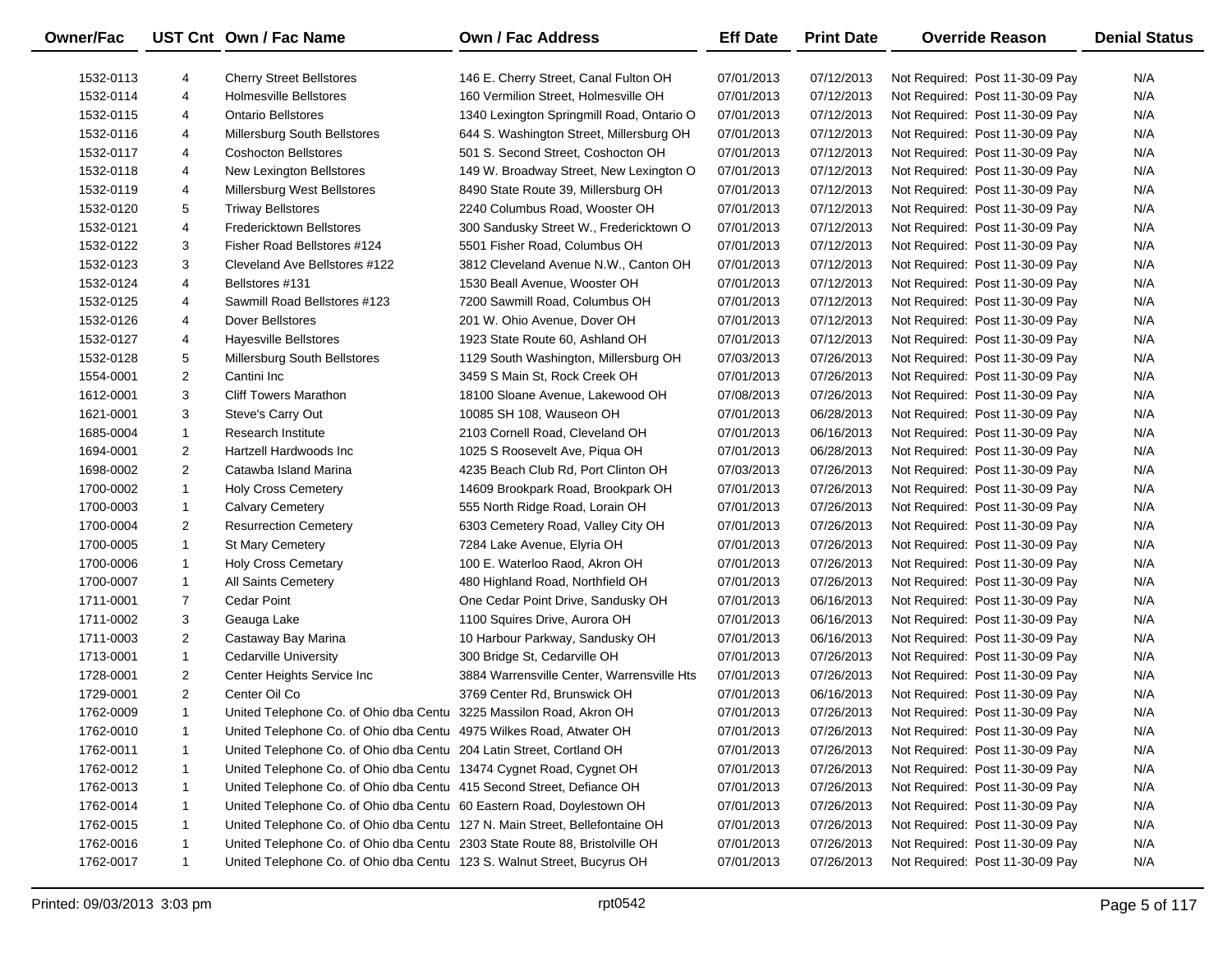| Owner/Fac |                | UST Cnt Own / Fac Name                                                       | <b>Own / Fac Address</b>                                                       | <b>Eff Date</b> | <b>Print Date</b> | <b>Override Reason</b>          | <b>Denial Status</b> |
|-----------|----------------|------------------------------------------------------------------------------|--------------------------------------------------------------------------------|-----------------|-------------------|---------------------------------|----------------------|
| 1762-0018 | 1              |                                                                              | United Telephone Co. of Ohio dba Centu 4529 Mahoning Avenue N.W., Warren OH    | 07/01/2013      | 07/26/2013        | Not Required: Post 11-30-09 Pay | N/A                  |
| 1762-0019 | $\mathbf{1}$   | United Telephone Co. of Ohio dba Centu 715 E. Main Street, Elida OH          |                                                                                | 07/01/2013      | 07/26/2013        | Not Required: Post 11-30-09 Pay | N/A                  |
| 1762-0020 | $\mathbf{1}$   | United Telephone Co. of Ohio dba Centu 2169 Elm Road N.E., Warren OH         |                                                                                | 07/01/2013      | 07/26/2013        | Not Required: Post 11-30-09 Pay | N/A                  |
| 1762-0021 | $\mathbf{1}$   |                                                                              | United Telephone Co. of Ohio dba Centu 10 N. Pleasant Street, Fredericktown OH | 07/01/2013      | 07/26/2013        | Not Required: Post 11-30-09 Pay | N/A                  |
| 1762-0022 | $\mathbf{1}$   | United Telephone Co. of Ohio dba Centu 200 S. Broadway Street, Greenville OH |                                                                                | 07/01/2013      | 07/26/2013        | Not Required: Post 11-30-09 Pay | N/A                  |
| 1762-0023 | $\mathbf{1}$   | United Telephone Co. of Ohio dba Centu 135 Niles Cortland Road, Howland OH   |                                                                                | 07/01/2013      | 07/26/2013        | Not Required: Post 11-30-09 Pay | N/A                  |
| 1762-0024 | $\mathbf{1}$   | United Telephone Co. of Ohio dba Centu 103 S. Main Street, Johnstown OH      |                                                                                | 07/01/2013      | 07/26/2013        | Not Required: Post 11-30-09 Pay | N/A                  |
| 1762-0025 | $\mathbf{1}$   |                                                                              | United Telephone Co. of Ohio dba Centu 323 Grandview Boulevard, Lake Milton OH | 07/01/2013      | 07/26/2013        | Not Required: Post 11-30-09 Pay | N/A                  |
| 1762-0026 | $\mathbf{1}$   | United Telephone Co. of Ohio dba Centu 20 N. Mechanic Street, Lebanon OH     |                                                                                | 07/01/2013      | 07/26/2013        | Not Required: Post 11-30-09 Pay | N/A                  |
| 1762-0027 | $\mathbf{1}$   | United Telephone Co. of Ohio dba Centu 20 Frederick Street, Lexington OH     |                                                                                | 07/01/2013      | 07/26/2013        | Not Required: Post 11-30-09 Pay | N/A                  |
| 1762-0028 | $\mathbf{1}$   | United Telephone Co. of Ohio dba Centu 122 S. Elizabeth Street, Lima OH      |                                                                                | 07/01/2013      | 07/26/2013        | Not Required: Post 11-30-09 Pay | N/A                  |
| 1762-0029 | $\mathbf{1}$   | United Telephone Co. of Ohio dba Centu 50 S. Main Street, Marengo OH         |                                                                                | 07/01/2013      | 07/26/2013        | Not Required: Post 11-30-09 Pay | N/A                  |
| 1762-0030 | $\mathbf{1}$   | United Telephone Co. of Ohio dba Centu 322 W. Main Street, Mason OH          |                                                                                | 07/01/2013      | 07/26/2013        | Not Required: Post 11-30-09 Pay | N/A                  |
| 1762-0031 | $\mathbf{1}$   |                                                                              | United Telephone Co. of Ohio dba Centu 15 E. Gambier Street, Mount Vernon OH   | 07/01/2013      | 07/26/2013        | Not Required: Post 11-30-09 Pay | N/A                  |
| 1762-0032 | $\mathbf{1}$   | United Telephone Co. of Ohio dba Centu 115 N. Plum Street, Marysville OH     |                                                                                | 07/01/2013      | 07/26/2013        | Not Required: Post 11-30-09 Pay | N/A                  |
| 1762-0033 | $\mathbf{1}$   |                                                                              | United Telephone Co. of Ohio dba Centu Rear 2031 Park Avenue W., Mansfield OH  | 07/01/2013      | 07/26/2013        | Not Required: Post 11-30-09 Pay | N/A                  |
| 1762-0034 | $\mathbf{1}$   | United Telephone Co. of Ohio dba Centu 25 S. Mulberry Street, Mansfield OH   |                                                                                | 07/01/2013      | 07/26/2013        | Not Required: Post 11-30-09 Pay | N/A                  |
| 1762-0035 | $\mathbf{1}$   | United Telephone Co. of Ohio dba Centu 654 E. Miltown Road, Madisonburg OH   |                                                                                | 07/01/2013      | 07/26/2013        | Not Required: Post 11-30-09 Pay | N/A                  |
| 1762-0036 | $\mathbf{1}$   | United Telephone Co. of Ohio dba Centu 15 S. Center Street, Newton Falls OH  |                                                                                | 07/01/2013      | 07/26/2013        | Not Required: Post 11-30-09 Pay | N/A                  |
| 1762-0037 | $\mathbf{1}$   | United Telephone Co. of Ohio dba Centu 1140 Oak Knoll S.E., Warren OH        |                                                                                | 07/01/2013      | 07/26/2013        | Not Required: Post 11-30-09 Pay | N/A                  |
| 1762-0038 | $\mathbf{1}$   | United Telephone Co. of Ohio dba Centu 10 E. Walnut Street, Pataskala OH     |                                                                                | 07/01/2013      | 07/26/2013        | Not Required: Post 11-30-09 Pay | N/A                  |
| 1762-0039 | $\mathbf{1}$   | United Telephone Co. of Ohio dba Centu 125 N. Main Street, Sidney OH         |                                                                                | 07/01/2013      | 07/26/2013        | Not Required: Post 11-30-09 Pay | N/A                  |
| 1762-0040 | $\mathbf{1}$   | United Telephone Co. of Ohio dba Centu 1107 State Route 430, Mansfield OH    |                                                                                | 07/01/2013      | 07/26/2013        | Not Required: Post 11-30-09 Pay | N/A                  |
| 1762-0041 | $\mathbf{1}$   | United Telephone Co. of Ohio dba Centu 67 E. Grandville Street, Sunbury OH   |                                                                                | 07/01/2013      | 07/26/2013        | Not Required: Post 11-30-09 Pay | N/A                  |
| 1762-0042 | $\mathbf{1}$   | United Telephone Co. of Ohio dba Centu 123 Lincoln Street, Swanton OH        |                                                                                | 07/01/2013      | 07/26/2013        | Not Required: Post 11-30-09 Pay | N/A                  |
| 1762-0043 | $\mathbf{1}$   | United Telephone Co. of Ohio dba Centu 112 N. Market Street, Van Wert OH     |                                                                                | 07/01/2013      | 07/26/2013        | Not Required: Post 11-30-09 Pay | N/A                  |
| 1762-0044 | $\mathbf{1}$   | United Telephone Co. of Ohio dba Centu 300 W. Grand Street, Versailles OH    |                                                                                | 07/01/2013      | 07/26/2013        | Not Required: Post 11-30-09 Pay | N/A                  |
| 1762-0045 | $\mathbf{1}$   | United Telephone Co. of Ohio dba Centu 220 S. Park Avenue, Warren OH         |                                                                                | 07/01/2013      | 07/26/2013        | Not Required: Post 11-30-09 Pay | N/A                  |
| 1762-0046 | $\mathbf{1}$   | United Telephone Co. of Ohio dba Centu 763 Lexington Avenue, Mansfield OH    |                                                                                | 07/01/2013      | 07/26/2013        | Not Required: Post 11-30-09 Pay | N/A                  |
| 1762-0047 | $\mathbf{1}$   | United Telephone Co. of Ohio dba Centu 10 Water Street, Shelby OH            |                                                                                | 07/01/2013      | 07/26/2013        | Not Required: Post 11-30-09 Pay | N/A                  |
| 1762-0048 | $\mathbf{1}$   | United Telephone Co. of Ohio dba Centu 14820 Ovitt Road, Waterville OH       |                                                                                | 07/01/2013      | 07/26/2013        | Not Required: Post 11-30-09 Pay | N/A                  |
| 1762-0049 | $\mathbf{1}$   | United Telephone Co. of Ohio dba Centu 114 E. Elm Street, Wauseon OH         |                                                                                | 07/01/2013      | 07/26/2013        | Not Required: Post 11-30-09 Pay | N/A                  |
| 1762-0050 | $\mathbf{1}$   | United Telephone Co. of Ohio dba Centu 224 E. Liberty Street, Wooster OH     |                                                                                | 07/01/2013      | 07/26/2013        | Not Required: Post 11-30-09 Pay | N/A                  |
| 1762-0051 | $\mathbf{1}$   | United Telephone Co. of Ohio dba Centu 4293 Fort Amanda Road, Lima OH        |                                                                                | 07/01/2013      | 07/26/2013        | Not Required: Post 11-30-09 Pay | N/A                  |
| 1762-0052 | $\mathbf{1}$   | United Telephone Co. of Ohio dba Centu 1317 Hills Miller Road, Delaware OH   |                                                                                | 07/01/2013      | 07/26/2013        | Not Required: Post 11-30-09 Pay | N/A                  |
| 1762-0053 | $\mathbf{1}$   | United Telephone Co. of Ohio dba Centu 255 N. Canal Street, Delphos OH       |                                                                                | 07/01/2013      | 07/26/2013        | Not Required: Post 11-30-09 Pay | N/A                  |
| 1764-0001 | 2              | Central Allied Enterp Inc                                                    | 3015 Columbus Rd NE, Canton OH                                                 | 07/01/2013      | 07/12/2013        | Not Required: Post 11-30-09 Pay | N/A                  |
| 1773-0001 | 1              | Certainteed Corp                                                             | 11519 SR 250 N, Milan OH                                                       | 07/01/2013      | 07/26/2013        | Not Required: Post 11-30-09 Pay | N/A                  |
| 1781-0001 | $\overline{2}$ | Champaign County Engineer                                                    | 428 Beech St, Urbana OH                                                        | 07/01/2013      | 06/16/2013        | Not Required: Post 11-30-09 Pay | N/A                  |
| 1791-0001 | $\overline{2}$ | Channel Park Marina                                                          | 5300 Whiskey Island, Cleveland OH                                              | 07/01/2013      | 06/28/2013        | Not Required: Post 11-30-09 Pay | N/A                  |
| 1796-0001 | $\overline{2}$ | Chardon Local Sch Transport                                                  | 355 Maple Ave., Chardon OH                                                     | 07/01/2013      | 06/16/2013        | Not Required: Post 11-30-09 Pay | N/A                  |
| 1798-0001 | $\overline{7}$ | Chardon Oil Co. Inc.                                                         | 1590 W. Jackson Street, Painesville OH                                         | 07/01/2013      | 08/09/2013        | Not Required: Post 11-30-09 Pay | N/A                  |
| 1798-0001 | $\overline{7}$ | Chardon Oil Co. Inc.                                                         | 1590 W. Jackson Street, Painesville OH                                         | 07/01/2013      | 08/09/2013        | Not Required: Post 11-30-09 Pay | N/A                  |

 $\overline{\phantom{0}}$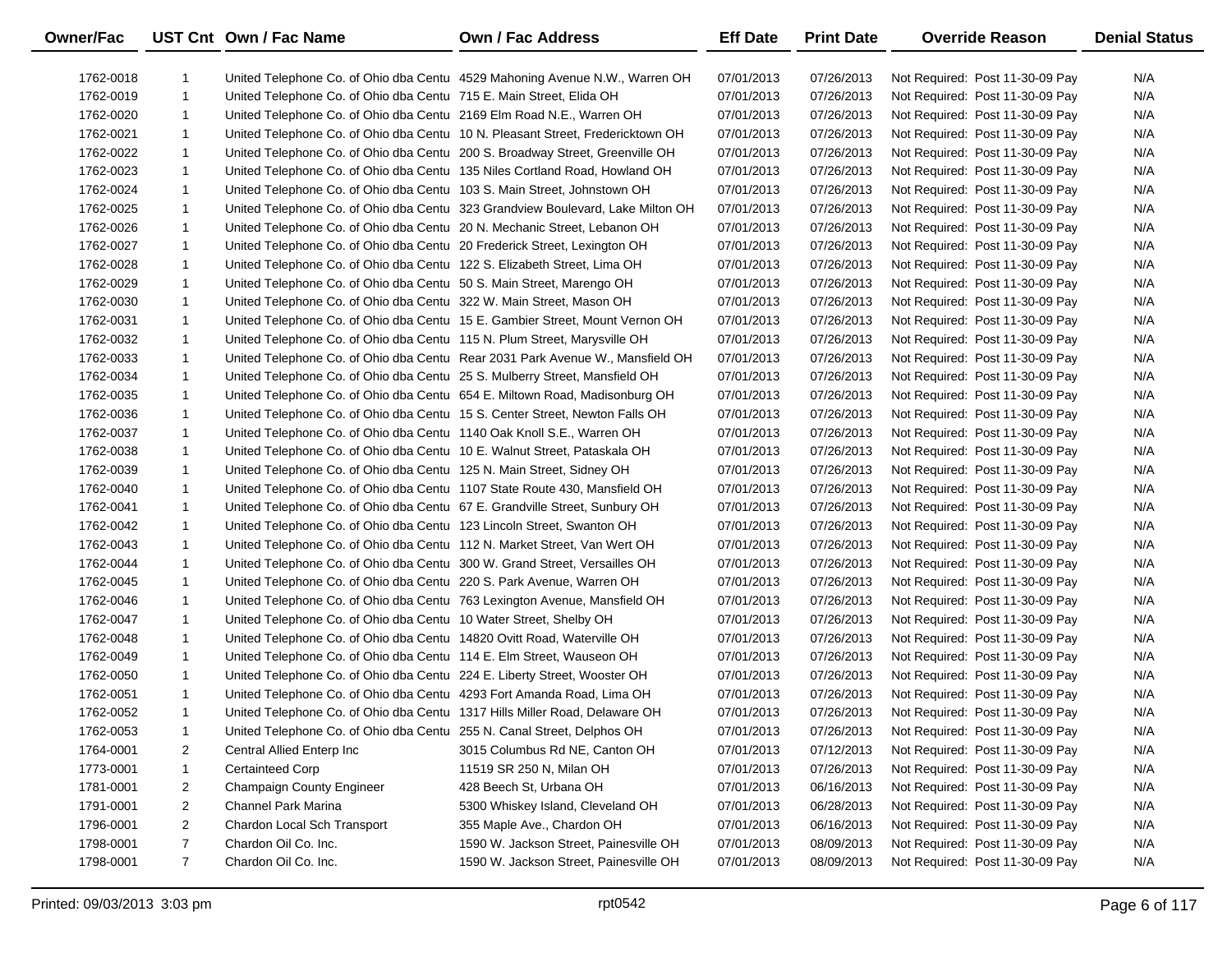| Owner/Fac |                                  | UST Cnt Own / Fac Name                                                | <b>Own / Fac Address</b>                                             | <b>Eff Date</b>          | <b>Print Date</b>        | <b>Override Reason</b>                                             | <b>Denial Status</b> |
|-----------|----------------------------------|-----------------------------------------------------------------------|----------------------------------------------------------------------|--------------------------|--------------------------|--------------------------------------------------------------------|----------------------|
| 1798-0001 | -7                               | Chardon Oil Co. Inc.                                                  | 1590 W. Jackson Street, Painesville OH                               | 07/01/2013               | 08/09/2013               |                                                                    | N/A                  |
| 1798-0002 | 6                                | Chardon Oil Co. Inc.                                                  | 420 Water Street, Chardon OH                                         | 07/01/2013               | 08/09/2013               | Not Required: Post 11-30-09 Pay<br>Not Required: Post 11-30-09 Pay | N/A                  |
| 1798-0002 | 6                                | Chardon Oil Co. Inc.                                                  | 420 Water Street, Chardon OH                                         | 07/01/2013               | 08/09/2013               | Not Required: Post 11-30-09 Pay                                    | N/A                  |
| 1798-0002 | -6                               |                                                                       | 420 Water Street, Chardon OH                                         |                          |                          |                                                                    | N/A                  |
|           |                                  | Chardon Oil Co. Inc.<br><b>B</b> E Pizza                              |                                                                      | 07/01/2013               | 08/09/2013               | Not Required: Post 11-30-09 Pay                                    | N/A                  |
| 1806-0001 | 4                                |                                                                       | 18992 Main Street, Broadway OH                                       | 07/22/2013<br>07/22/2013 | 07/26/2013<br>07/26/2013 | Not Required: Post 11-30-09 Pay                                    | N/A                  |
| 1806-0002 | $\overline{2}$<br>$\overline{2}$ | Raceway Mini-Mart Inc                                                 | 9039 Larue Prospect Rd, Larue OH<br>4254 W Franklin St, Bellbrook OH | 07/01/2013               | 07/26/2013               | Not Required: Post 11-30-09 Pay                                    | N/A                  |
| 1815-0001 | 6                                | <b>Bellbrook Fire Dept</b>                                            |                                                                      |                          |                          | Not Required: Post 11-30-09 Pay<br>Not Required: Post 11-30-09 Pay | N/A                  |
| 1816-0001 | 3                                | <b>Bootsies Carryout Serv</b><br>Care Auto Svc Inc                    | 155 W Columbus St, Lithopolis OH                                     | 07/01/2013<br>07/01/2013 | 07/26/2013<br>07/26/2013 | Not Required: Post 11-30-09 Pay                                    | N/A                  |
| 1831-0001 |                                  | Chesapeake Board Of Educa                                             | 3525 Lost Nation Rd, Willoughby OH                                   |                          |                          |                                                                    |                      |
| 1873-0001 | $\mathbf{1}$                     |                                                                       | 10183 City Rd 1, Chesapeake OH                                       | 07/01/2013               | 07/26/2013               | Not Required: Post 11-30-09 Pay                                    | N/A                  |
| 1880-0001 | $\overline{2}$                   | <b>Chester Township Road Department</b>                               | 8558 Parkside Drive, Chesterland OH                                  | 07/01/2013               | 07/26/2013               | Not Required: Post 11-30-09 Pay                                    | N/A                  |
| 1901-0001 | 3                                | <b>Blairs Auto Care</b>                                               | 18590 W Fifth St, Beloit OH                                          | 07/01/2013               | 07/26/2013               | Not Required: Post 11-30-09 Pay                                    | N/A                  |
| 1903-0001 | 3                                | Finney Bros Inc                                                       | 11061 SR 39, Millersburg OH                                          | 07/01/2013               | 06/28/2013               | Not Required: Post 11-30-09 Pay                                    | N/A                  |
| 1956-0017 | $\mathbf{1}$                     | <b>Columbus Terminal</b>                                              | 6433 Cosgray Road, Dublin OH                                         | 07/02/2013               | 07/26/2013               | Not Required: Post 11-30-09 Pay                                    | N/A                  |
| 1956-0018 | $\mathbf{1}$                     | Tallmadge Terminal                                                    | 1595 Southeast Ave, Tallmadge OH                                     | 07/02/2013               | 07/26/2013               | Not Required: Post 11-30-09 Pay                                    | N/A                  |
| 1956-0020 | $\overline{2}$                   | <b>Toledo Terminal</b>                                                | 1840 Otter Creek Rd, Oregon OH                                       | 07/02/2013               | 07/26/2013               | Not Required: Post 11-30-09 Pay                                    | N/A                  |
| 1956-0021 | $\overline{2}$                   | Dayton Terminal                                                       | 1800 Farr Dr, Dayton OH                                              | 07/02/2013               | 07/26/2013               | Not Required: Post 11-30-09 Pay                                    | N/A                  |
| 1972-0006 | 4                                | <b>Street Division</b>                                                | 310 W. 12th Street, Ashland OH                                       | 07/01/2013               | 06/16/2013               | Not Required: Post 11-30-09 Pay                                    | N/A                  |
| 1972-0008 | $\mathbf{1}$                     | City Wastewater Treatment Plan                                        | 865 US Route 42, Ashland OH                                          | 07/01/2013               | 06/16/2013               | Not Required: Post 11-30-09 Pay                                    | N/A                  |
| 1978-0007 | $\mathbf{1}$                     | <b>Barberton Pump Station</b>                                         | 60 Snyder Avenue, Barberton OH                                       | 07/01/2013               | 06/16/2013               | Not Required: Post 11-30-09 Pay                                    | N/A                  |
| 1978-0008 | $\mathbf{1}$                     | <b>Barberton Waste Treatment</b>                                      | 5087 S. Van Buren Avenue, Barberton OH                               | 07/01/2013               | 06/16/2013               | Not Required: Post 11-30-09 Pay                                    | N/A                  |
| 1979-0001 | 4                                | <b>Bay Village Serv Center</b>                                        | 31300 Naigle Rd, Bay Village OH                                      | 07/11/2013               | 07/26/2013               | Not Required: Post 11-30-09 Pay                                    | N/A                  |
| 1979-0004 | $\mathbf{1}$                     | Huntington Pump Station                                               | 431 Longbeach Parkway, Bay Village OH                                | 07/11/2013               | 07/26/2013               | Not Required: Post 11-30-09 Pay                                    | N/A                  |
| 1980-0001 | $\overline{2}$                   | City Of Bedford/Svc Garage                                            | 100 Solon Rd, Bedford OH                                             | 07/01/2013               | 06/16/2013               | Not Required: Post 11-30-09 Pay                                    | N/A                  |
| 1981-0002 | $\overline{2}$                   | Service Department City                                               | 25401 Solon Road, Bedford Heights OH                                 | 07/01/2013               | 06/16/2013               | Not Required: Post 11-30-09 Pay                                    | N/A                  |
| 1984-0001 | $\overline{2}$                   | <b>Blue Ash Golf Maintenance</b>                                      | 3800 Mohler Road, Blue Ash OH                                        | 07/01/2013               | 07/26/2013               | Not Required: Post 11-30-09 Pay                                    | N/A                  |
| 1984-0002 | $\overline{2}$                   | <b>Blue Ash Sports Center</b>                                         | 11540 Grooms Road, Blue Ash OH                                       | 07/01/2013               | 07/26/2013               | Not Required: Post 11-30-09 Pay                                    | N/A                  |
| 1984-0003 | 3                                | Blue Ash Municipal and Safety                                         | 4343 Cooper Road, Blue Ash OH                                        | 07/01/2013               | 07/26/2013               | Not Required: Post 11-30-09 Pay                                    | N/A                  |
| 1995-0001 | 3                                | Motor Vehicle Division                                                | 2436 30th Street NE, Canton OH                                       | 07/01/2013               | 06/28/2013               | Not Required: Post 11-30-09 Pay                                    | N/A                  |
| 1995-0002 | 3                                | <b>Water Pollution Control Ctr</b>                                    | 3530 Central Avenue SE, Canton OH                                    | 07/01/2013               | 06/28/2013               | Not Required: Post 11-30-09 Pay                                    | N/A                  |
| 1995-0006 | $\overline{2}$                   | Traffic Eng. Paint Post Sign                                          | 2506 Cleveland Ave, Canton OH                                        | 07/01/2013               | 06/28/2013               | Not Required: Post 11-30-09 Pay                                    | N/A                  |
| 1995-0007 | $\mathbf{1}$                     | Sugarcreek Water Treatment Plant                                      | 4622 SR 212 NW, Strasburg OH                                         | 07/01/2013               | 06/28/2013               | Not Required: Post 11-30-09 Pay                                    | N/A                  |
| 1999-0001 | 3                                | Chillicothe Wastewater                                                | 405 Environmental Way, Chillicothe OH                                | 07/01/2013               | 06/16/2013               | Not Required: Post 11-30-09 Pay                                    | N/A                  |
| 2002-0002 | 3                                | Fleet Services/Msd Galbraith Road                                     | 225 W. Galbraith Road, Cincinnati OH                                 | 07/01/2013               | 06/16/2013               | Not Required: Post 11-30-09 Pay                                    | N/A                  |
| 2002-0011 | 3                                | <b>Fleet Services</b>                                                 | 4747 Spring Grove Ave, Cincinnati OH                                 | 07/01/2013               | 06/16/2013               | Not Required: Post 11-30-09 Pay                                    | N/A                  |
| 2002-0038 | 3                                | <b>Fleet Services</b>                                                 | 4243 Airport Road, Cincinnati OH                                     | 07/01/2013               | 06/16/2013               | Not Required: Post 11-30-09 Pay                                    | N/A                  |
| 2002-0049 | 4                                | City of Cincinnati                                                    | 654 Wilmer Avenue, Cincinnati OH                                     | 07/01/2013               | 06/16/2013               | Not Required: Post 11-30-09 Pay                                    | N/A                  |
| 2002-0050 | 3                                | <b>Fleet Services/Gest Street</b>                                     | 1900 Gest Street, Cincinnati OH                                      | 07/01/2013               | 06/16/2013               | Not Required: Post 11-30-09 Pay                                    | N/A                  |
| 2002-0053 | $\overline{2}$                   | Kroger Co Corporate Hangar                                            | 640 Wilmer Avenue, Cincinnati OH                                     | 07/01/2013               | 06/16/2013               | Not Required: Post 11-30-09 Pay                                    | N/A                  |
| 2005-0001 | 1                                | Cleveland Heights City Hall                                           | 40 Sevrance Circle, Cleveland Heights OH                             | 07/01/2013               | 06/16/2013               | Not Required: Post 11-30-09 Pay                                    | N/A                  |
| 2005-0003 | 2                                | Municipal Garage Transfer Station                                     | 14200 Superior Road, Cleveland Heights O                             | 07/01/2013               | 06/16/2013               | Not Required: Post 11-30-09 Pay                                    | N/A                  |
| 2012-0006 | $\overline{2}$                   | <b>Trash Collection - Refuse</b>                                      | 1550 Georgesville Road, Columbus OH                                  | 07/01/2013               | 06/16/2013               | Not Required: Post 11-30-09 Pay                                    | N/A                  |
| 2012-0017 | $\overline{a}$                   | Jackson Pike - Wastewater Treatment PI 2104 Jackson Pike, Columbus OH |                                                                      | 07/01/2013               | 06/16/2013               | Not Required: Post 11-30-09 Pay                                    | N/A                  |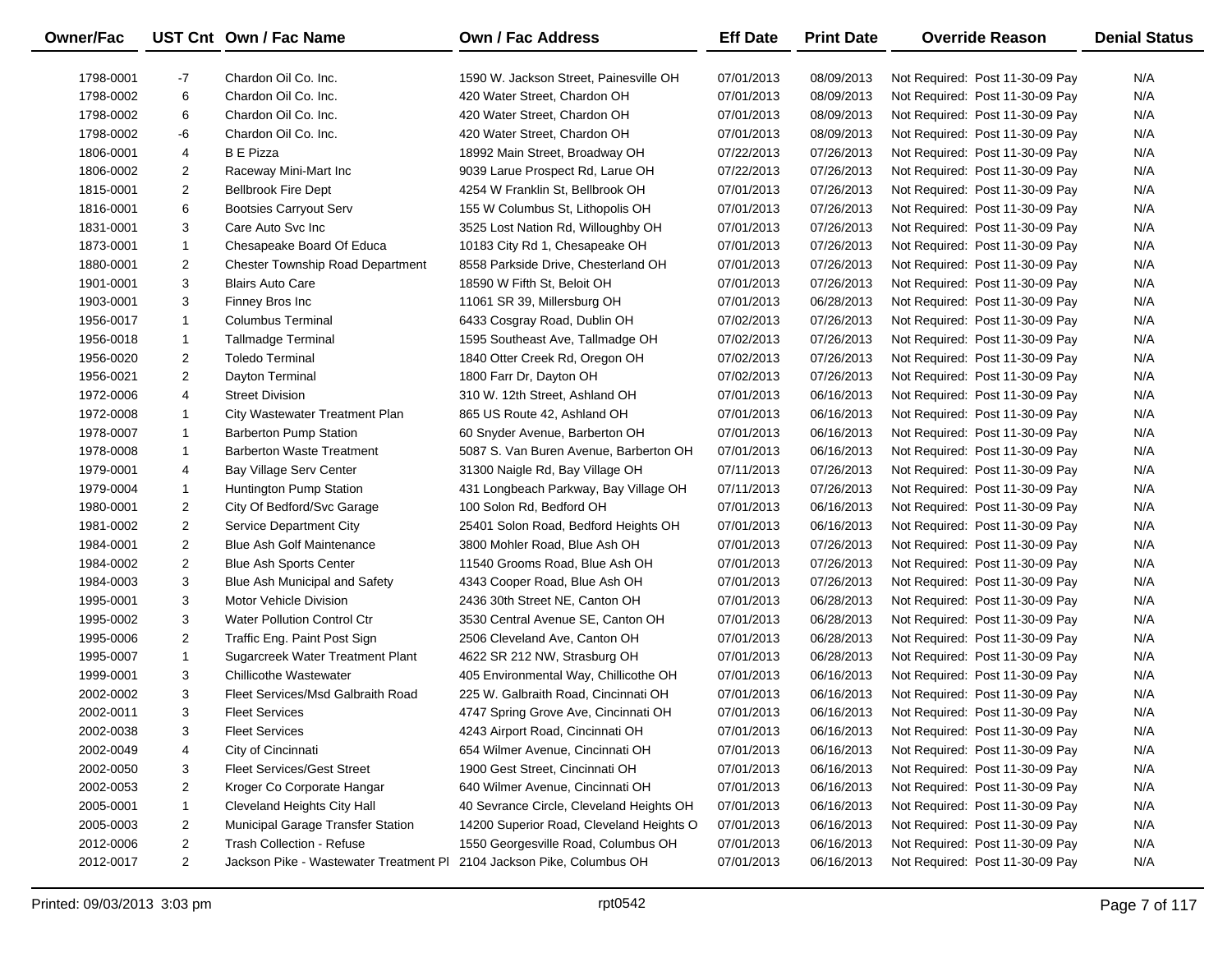| Owner/Fac |                | UST Cnt Own / Fac Name                  | <b>Own / Fac Address</b>                 | <b>Eff Date</b> | <b>Print Date</b> | <b>Override Reason</b>          | <b>Denial Status</b> |
|-----------|----------------|-----------------------------------------|------------------------------------------|-----------------|-------------------|---------------------------------|----------------------|
| 2012-0023 | 2              | Fire Station 1                          | 300 N. 4th Street, Columbus OH           | 07/01/2013      | 06/16/2013        | Not Required: Post 11-30-09 Pay | N/A                  |
| 2012-0030 | $\mathbf{1}$   | Fire Station 30                         | 3555 Fishinger Road, Columbus OH         | 07/01/2013      | 06/16/2013        | Not Required: Post 11-30-09 Pay | N/A                  |
| 2012-0039 | $\mathbf{1}$   | Fire Station 29                         | 5151 Little Turtle Way, Columbus OH      | 07/01/2013      | 06/16/2013        | Not Required: Post 11-30-09 Pay | N/A                  |
| 2012-0040 | $\mathbf{1}$   | Fire Station 31                         | 5305 Alkire Drive, Columbus OH           | 07/01/2013      | 06/16/2013        | Not Required: Post 11-30-09 Pay | N/A                  |
| 2012-0055 | 6              | <b>Water Services Center</b>            | 910 Dublin Road, Columbus OH             | 07/01/2013      | 06/16/2013        | Not Required: Post 11-30-09 Pay | N/A                  |
| 2012-0073 | 2              | Fairwood Avenue Maintenance             | 1250 Fairwood Avenue, Columbus OH        | 07/01/2013      | 06/16/2013        | Not Required: Post 11-30-09 Pay | N/A                  |
| 2012-0076 | 4              | <b>Fleet Management Service Station</b> | 4211 Groves Road, Columbus OH            | 07/01/2013      | 06/16/2013        | Not Required: Post 11-30-09 Pay | N/A                  |
| 2015-0002 | $\mathbf{1}$   | Village of Crestline                    | 100 N. Seltzer St., Crestline OH         | 07/01/2013      | 06/16/2013        | Not Required: Post 11-30-09 Pay | N/A                  |
| 2016-0001 | 4              | Cuyahoga Falls Service Center           | 2560 Bailey Road, Cuyahoga Falls OH      | 07/01/2013      | 06/16/2013        | Not Required: Post 11-30-09 Pay | N/A                  |
| 2022-0002 | $\overline{2}$ | City Of Defiance Wtr Pol Ct             | 26273 Route 6 281 East, Defiance OH      | 07/01/2013      | 06/16/2013        | Not Required: Post 11-30-09 Pay | N/A                  |
| 2023-0003 | $\overline{2}$ | Delaware Municipal Airport              | 1075 Pittsburgh Dr, Delaware OH          | 07/08/2013      | 07/26/2013        | Not Required: Post 11-30-09 Pay | N/A                  |
| 2028-0001 | 2              | Eaton Wastewater Plant                  | 901 S. Barron Street, Eaton OH           | 07/01/2013      | 06/16/2013        | Not Required: Post 11-30-09 Pay | N/A                  |
| 2032-0004 | 3              | <b>Municipal Garage</b>                 | 300 N Third St, Fairborn OH              | 07/01/2013      | 06/28/2013        | Not Required: Post 11-30-09 Pay | N/A                  |
| 2033-0002 | 3              | Fairlawn New Public Service Bldg        | 3300 Service Center Rd., Fairlawn OH     | 07/01/2013      | 07/12/2013        | Not Required: Post 11-30-09 Pay | N/A                  |
| 2040-0001 | $\mathbf{1}$   | <b>Fremont Police Dept</b>              | 1141 W State St, Fremont OH              | 07/29/2013      | 08/09/2013        | Not Required: Post 11-30-09 Pay | N/A                  |
| 2040-0005 | $\mathbf{1}$   | <b>Water Treatment Plant</b>            | 1113 Tiffin St, Fremont OH               | 07/29/2013      | 08/09/2013        | Not Required: Post 11-30-09 Pay | N/A                  |
| 2040-0006 | $\overline{2}$ | City of Fremont Fueling Station         | 723 S. Front Street, Fremont OH          | 07/29/2013      | 08/09/2013        | Not Required: Post 11-30-09 Pay | N/A                  |
| 2049-0001 | 3              | City Of Independence Serv Dept          | 6350 Selig Blvd, Independence OH         | 07/01/2013      | 06/16/2013        | Not Required: Post 11-30-09 Pay | N/A                  |
| 2052-0001 | $\mathbf{1}$   | City of Kettering                       | 3600 Shroyer Road, Kettering OH          | 07/01/2013      | 06/16/2013        | Not Required: Post 11-30-09 Pay | N/A                  |
| 2052-0002 | 3              | City of Kettering                       | 1015 E. Dorothy Lane, Kettering OH       | 07/01/2013      | 06/16/2013        | Not Required: Post 11-30-09 Pay | N/A                  |
| 2058-0001 | $\mathbf{1}$   | Logan Wastewater Trtmt PInt             | 875 S Norwood Ave, Logan OH              | 07/01/2013      | 06/16/2013        | Not Required: Post 11-30-09 Pay | N/A                  |
| 2061-0001 | $\overline{2}$ | City of Lyndhurst                       | 5301 Mayfield Road, Lyndhurst OH         | 07/01/2013      | 06/16/2013        | Not Required: Post 11-30-09 Pay | N/A                  |
| 2062-0004 | $\mathbf{1}$   | <b>Highway Maint Station District 5</b> | 948 Twinsburg Rd, Macedonia OH           | 07/01/2013      | 06/16/2013        | Not Required: Post 11-30-09 Pay | N/A                  |
| 2063-0003 | $\mathbf{1}$   | Mansfield Municipal Office              | 30 N. Diamond Street, Mansfield OH       | 07/01/2013      | 07/12/2013        | Not Required: Post 11-30-09 Pay | N/A                  |
| 2063-0005 | $\mathbf{1}$   | <b>Wastewater Treatment Plant</b>       | 385 S. Illinois Avenue, Mansfield OH     | 07/01/2013      | 07/12/2013        | Not Required: Post 11-30-09 Pay | N/A                  |
| 2063-0006 | $\mathbf{1}$   | Sewage Lift Station                     | 480 Park Avenue E., Mansfield OH         | 07/01/2013      | 07/12/2013        | Not Required: Post 11-30-09 Pay | N/A                  |
| 2064-0001 | 3              | City Of Maple Hts-Fuel                  | 5501 Dunhan Rd (rear), Maple Hts OH      | 07/26/2013      | 08/09/2013        | Not Required: Post 11-30-09 Pay | N/A                  |
| 2065-0006 | $\mathbf{1}$   | Marietta Harbor                         | Post & Butler Sts, Marietta OH           | 07/01/2013      | 06/16/2013        | Not Required: Post 11-30-09 Pay | N/A                  |
| 2067-0004 | $\mathbf{1}$   | <b>Marion City Garage</b>               | 960 W. Center Street, Marion OH          | 07/01/2013      | 06/28/2013        | Not Required: Post 11-30-09 Pay | N/A                  |
| 2067-0007 | $\mathbf{1}$   | <b>Marion Municipal</b>                 | 1530 Pole Lane Rd, Marion OH             | 07/01/2013      | 06/28/2013        | Not Required: Post 11-30-09 Pay | N/A                  |
| 2068-0004 | $\mathbf{1}$   | City of Maumee                          | 2728 Seventh Street, Maumee OH           | 07/01/2013      | 07/26/2013        | Not Required: Post 11-30-09 Pay | N/A                  |
| 2069-0001 | $\overline{2}$ | City Of Mayfield Hts                    | 6154 Mayfield Rd, Mayfield Hts OH        | 07/01/2013      | 06/16/2013        | Not Required: Post 11-30-09 Pay | N/A                  |
| 2070-0001 | $\mathbf{1}$   | City Of Mentor On The Lake              | 5860 Andrews Road, Mentor On The Lake (  | 07/01/2013      | 06/16/2013        | Not Required: Post 11-30-09 Pay | N/A                  |
| 2071-0002 | 1              | East Side Pump Station                  | 1021 S Main St, Miamisburg OH            | 07/01/2013      | 06/28/2013        | Not Required: Post 11-30-09 Pay | N/A                  |
| 2071-0003 | $\mathbf{1}$   | Waste Water Treatment Plant             | 9139 Cincinnati Pike, Miamisburg OH      | 07/01/2013      | 06/28/2013        | Not Required: Post 11-30-09 Pay | N/A                  |
| 2072-0001 | 1              | City Of Middleburg Heights              | 15700 E. Bagley Road, Middleburg Heights | 07/03/2013      | 07/26/2013        | Not Required: Post 11-30-09 Pay | N/A                  |
| 2072-0003 | 2              | City of Middleburg Heights              | 7375 Engle Road, Middleburg Heights OH   | 07/03/2013      | 07/26/2013        | Not Required: Post 11-30-09 Pay | N/A                  |
| 2073-0001 | 2              | Golf Course                             | 5401 Mosiman Rd, Middletown OH           | 07/01/2013      | 06/16/2013        | Not Required: Post 11-30-09 Pay | N/A                  |
| 2073-0002 | 4              | Middletown Municipal Garage             | 400 N. Main Street, Middletown OH        | 07/01/2013      | 06/16/2013        | Not Required: Post 11-30-09 Pay | N/A                  |
| 2075-0002 | 2              | City Of Moraine                         | 4720 Vance Road, Moraine OH              | 07/01/2013      | 06/16/2013        | Not Required: Post 11-30-09 Pay | N/A                  |
| 2083-0003 | 3              | <b>Harry Clever Airport</b>             | 1834 East High Avenue Ext, New Philade   | 07/01/2013      | 06/16/2013        | Not Required: Post 11-30-09 Pay | N/A                  |
| 2087-0001 | 2              | City Of Niles                           | 15 East State Street, Niles OH           | 07/01/2013      | 06/16/2013        | Not Required: Post 11-30-09 Pay | N/A                  |
| 2089-0001 | 3              | City Of North Olmsted                   | 5200 Dover Ctr Rd, North Olmsted OH      | 07/01/2013      | 06/16/2013        | Not Required: Post 11-30-09 Pay | N/A                  |

 $\overline{\phantom{0}}$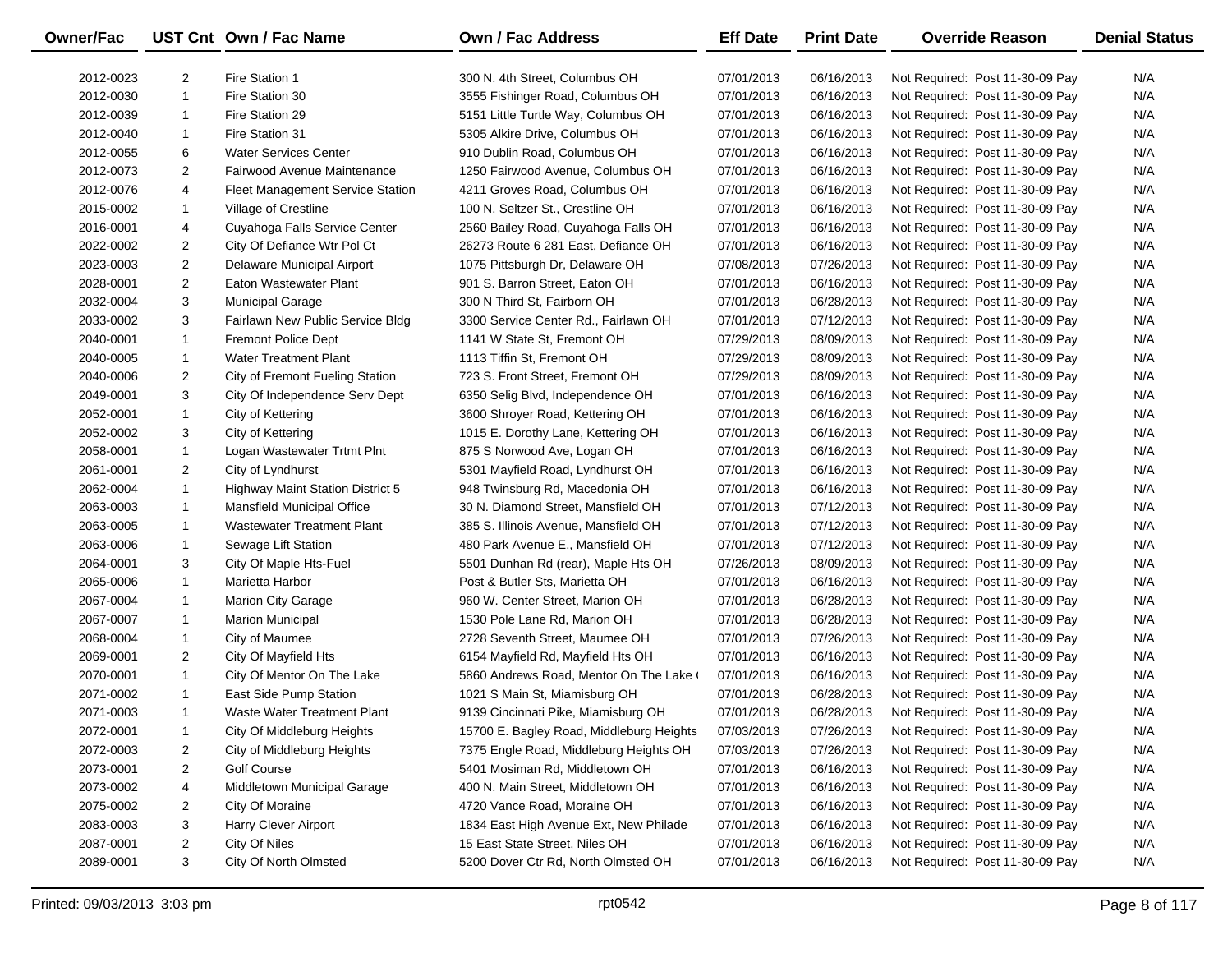| Owner/Fac |                | UST Cnt Own / Fac Name                    | Own / Fac Address                         | <b>Eff Date</b> | <b>Print Date</b> | <b>Override Reason</b>          | <b>Denial Status</b> |
|-----------|----------------|-------------------------------------------|-------------------------------------------|-----------------|-------------------|---------------------------------|----------------------|
| 2098-0002 |                | <b>Oberlin Police Station</b>             | 85 S. Main Street, Oberlin OH             | 07/01/2013      | 06/16/2013        | Not Required: Post 11-30-09 Pay | N/A                  |
| 2098-0004 | $\overline{2}$ | City of Oberlin Service Complex           | 538 Hill Creek Road, Oberlin OH           | 07/01/2013      | 06/16/2013        | Not Required: Post 11-30-09 Pay | N/A                  |
| 2100-0001 | $\overline{2}$ | R E Lacy Service Center                   | 415 Pine Street, Orrville OH              | 07/01/2013      | 06/28/2013        | Not Required: Post 11-30-09 Pay | N/A                  |
| 2101-0001 | $\overline{2}$ | Garage                                    | Collins Run Rd, Oxford OH                 | 07/01/2013      | 06/16/2013        | Not Required: Post 11-30-09 Pay | N/A                  |
| 2101-0002 | $\mathbf{1}$   | Waste Water Treatment Plant               | 501 Mckee Ave, Oxford OH                  | 07/01/2013      | 06/16/2013        | Not Required: Post 11-30-09 Pay | N/A                  |
| 2101-0003 | $\mathbf{1}$   | <b>Water Treatment Plant</b>              | 4935 Oxford Trenton Road, Oxford OH       | 07/01/2013      | 06/16/2013        | Not Required: Post 11-30-09 Pay | N/A                  |
| 2102-0001 | $\overline{2}$ | <b>City Of Painesville</b>                | 459 Storrs St, Painesville OH             | 07/01/2013      | 07/26/2013        | Not Required: Post 11-30-09 Pay | N/A                  |
| 2104-0001 | 3              | Parma Hts Service Garage                  | 6184 Pearl Rd, Parma Heights OH           | 07/01/2013      | 06/16/2013        | Not Required: Post 11-30-09 Pay | N/A                  |
| 2115-0001 | $\overline{2}$ | City Of Richmond Heights                  | 26260 Chardonview Road, Richmond Heig     | 07/01/2013      | 06/16/2013        | Not Required: Post 11-30-09 Pay | N/A                  |
| 2116-0001 | $\overline{2}$ | City Of Rocky River                       | 21012 Hilliard Blvd, Rocky River OH       | 07/01/2013      | 06/16/2013        | Not Required: Post 11-30-09 Pay | N/A                  |
| 2116-0002 | $\overline{2}$ | City of Rocky River Service Garage        | 22401 Lake Rd, Rocky River OH             | 07/01/2013      | 06/16/2013        | Not Required: Post 11-30-09 Pay | N/A                  |
| 2117-0001 | $\overline{2}$ | City Of South Euclid                      | 1349 S Green Rd, S Euclid OH              | 07/01/2013      | 06/16/2013        | Not Required: Post 11-30-09 Pay | N/A                  |
| 2117-0002 | $\mathbf{1}$   | S Euclid Service Ctr                      | 4224 Monticello Blvd, S Euclid OH         | 07/01/2013      | 06/16/2013        | Not Required: Post 11-30-09 Pay | N/A                  |
| 2120-0001 | $\mathbf{1}$   | City Of Shaker Heights Fire Station 2     | 2801 Warrensville Ctr Rd, Shaker Hts OH   | 07/01/2013      | 06/16/2013        | Not Required: Post 11-30-09 Pay | N/A                  |
| 2120-0003 | 3              | City of Shaker Heights Service Center     | 15600 Chagrin Boulevard, Shaker Heights ( | 07/01/2013      | 06/16/2013        | Not Required: Post 11-30-09 Pay | N/A                  |
| 2127-0001 | $\overline{2}$ | Springdale Municipal Garage               | 335 Northland Blvd, Springdale OH         | 07/01/2013      | 06/16/2013        | Not Required: Post 11-30-09 Pay | N/A                  |
| 2131-0001 | $\mathbf{1}$   | Steubenville Wastewater Plant             | 100 N. Water Street, Steubenville OH      | 07/01/2013      | 06/16/2013        | Not Required: Post 11-30-09 Pay | N/A                  |
| 2131-0003 | $\overline{2}$ | Public Works Building                     | 238 S. Lake Erie Avenue, Steubenville OH  | 07/01/2013      | 06/16/2013        | Not Required: Post 11-30-09 Pay | N/A                  |
| 2132-0001 | $\overline{2}$ | <b>Street Department</b>                  | 3850 City Center Blvd., Stow OH           | 07/01/2013      | 07/12/2013        | Not Required: Post 11-30-09 Pay | N/A                  |
| 2132-0002 | $\mathbf{1}$   | City of Stow                              | 2770 Call Road, Stow OH                   | 07/01/2013      | 07/12/2013        | Not Required: Post 11-30-09 Pay | N/A                  |
| 2137-0001 | 3              | <b>City Maintenance Building</b>          | 5509 Harroun Rd, Sylvania OH              | 07/01/2013      | 07/12/2013        | Not Required: Post 11-30-09 Pay | N/A                  |
| 2138-0001 | $\overline{2}$ | John E Western Muncipal Servic            | 210 Osceola Ave, Tallmadge OH             | 07/01/2013      | 06/16/2013        | Not Required: Post 11-30-09 Pay | N/A                  |
| 2146-0001 | 3              | <b>Bayview Wastewater Treatment Plant</b> | 3900 N. Summit Street, Toledo OH          | 07/01/2013      | 07/26/2013        | Not Required: Post 11-30-09 Pay | N/A                  |
| 2146-0003 | $\overline{2}$ | Fire Station 4                            | 3940 Hill Avenue, Toledo OH               | 07/01/2013      | 07/26/2013        | Not Required: Post 11-30-09 Pay | N/A                  |
| 2146-0004 | $\overline{2}$ | Fire Station 9                            | 920 South Ave, Toledo OH                  | 07/01/2013      | 07/26/2013        | Not Required: Post 11-30-09 Pay | N/A                  |
| 2146-0005 | $\overline{2}$ | Fire Station 13                           | 1899 Front St, Toledo OH                  | 07/01/2013      | 07/26/2013        | Not Required: Post 11-30-09 Pay | N/A                  |
| 2146-0006 | $\overline{2}$ | Fire Station 18                           | 5221 Lewis Ave, Toledo OH                 | 07/01/2013      | 07/26/2013        | Not Required: Post 11-30-09 Pay | N/A                  |
| 2146-0011 | $\overline{2}$ | Muni Service Station                      | Spielbush Southern, Toledo OH             | 07/01/2013      | 07/26/2013        | Not Required: Post 11-30-09 Pay | N/A                  |
| 2146-0023 | $\overline{2}$ | Streets Bridges and Harbor                | 301 Byrne Rd, Toledo OH                   | 07/01/2013      | 07/26/2013        | Not Required: Post 11-30-09 Pay | N/A                  |
| 2146-0025 | 4              | Streets Bridges and Harbor                | 1189 W Central, Toledo OH                 | 07/01/2013      | 07/26/2013        | Not Required: Post 11-30-09 Pay | N/A                  |
| 2146-0027 | $\overline{2}$ | Sewer Maintenance                         | 3930 Creekside, Toledo OH                 | 07/01/2013      | 07/26/2013        | Not Required: Post 11-30-09 Pay | N/A                  |
| 2146-0028 | $\overline{2}$ | <b>Water Distribution</b>                 | 401 S Erie, Toledo OH                     | 07/01/2013      | 07/26/2013        | Not Required: Post 11-30-09 Pay | N/A                  |
| 2146-0030 | $\mathbf{1}$   | <b>Water Low Service</b>                  | 1002 Yondota Road, Jerusalem Township (   | 07/01/2013      | 07/26/2013        | Not Required: Post 11-30-09 Pay | N/A                  |
| 2146-0032 | $\mathbf{1}$   | <b>Windermere Lift Station</b>            | Windermere Boulevard, Toledo OH           | 07/01/2013      | 07/26/2013        | Not Required: Post 11-30-09 Pay | N/A                  |
| 2146-0044 | $\mathbf{1}$   | New Fire Station 24                       | 5023 Summitt Street, Toledo OH            | 07/01/2013      | 07/26/2013        | Not Required: Post 11-30-09 Pay | N/A                  |
| 2146-0046 | $\overline{2}$ | Glass City Municipal Marina               | 1701 Front Street, Toledo OH              | 07/01/2013      | 07/26/2013        | Not Required: Post 11-30-09 Pay | N/A                  |
| 2153-0001 | 3              | Upper Arlington Maintenance Facility      | 4100 Roberts Road, Upper Arlington OH     | 07/17/2013      | 07/26/2013        | Not Required: Post 11-30-09 Pay | N/A                  |
| 2158-0002 | 2              | Service Department Yard                   | 311 Broad Street, Wadsworth OH            | 07/01/2013      | 07/12/2013        | Not Required: Post 11-30-09 Pay | N/A                  |
| 2158-0003 | 3              | Wadsworth Municipal Airport               | 840 Airport Drive, Wadsworth OH           | 07/01/2013      | 07/12/2013        | Not Required: Post 11-30-09 Pay | N/A                  |
| 2162-0001 | $\overline{2}$ | City Westerville, Pub Ser                 | 350 Park Meadow, Westerville OH           | 07/01/2013      | 06/16/2013        | Not Required: Post 11-30-09 Pay | N/A                  |
| 2162-0002 | 1              | City of Westerville, Water Dept.          | 312 W. Main St., Westerville OH           | 07/01/2013      | 06/16/2013        | Not Required: Post 11-30-09 Pay | N/A                  |
| 2165-0003 | 1              | <b>Willard Airport</b>                    | 3744 St Rt 103, Willard OH                | 07/01/2013      | 06/16/2013        | Not Required: Post 11-30-09 Pay | N/A                  |
| 2165-0004 | $\mathbf{1}$   | <b>Willard Fire Department</b>            | 425 Fort Ball Rd, Willard OH              | 07/01/2013      | 06/16/2013        | Not Required: Post 11-30-09 Pay | N/A                  |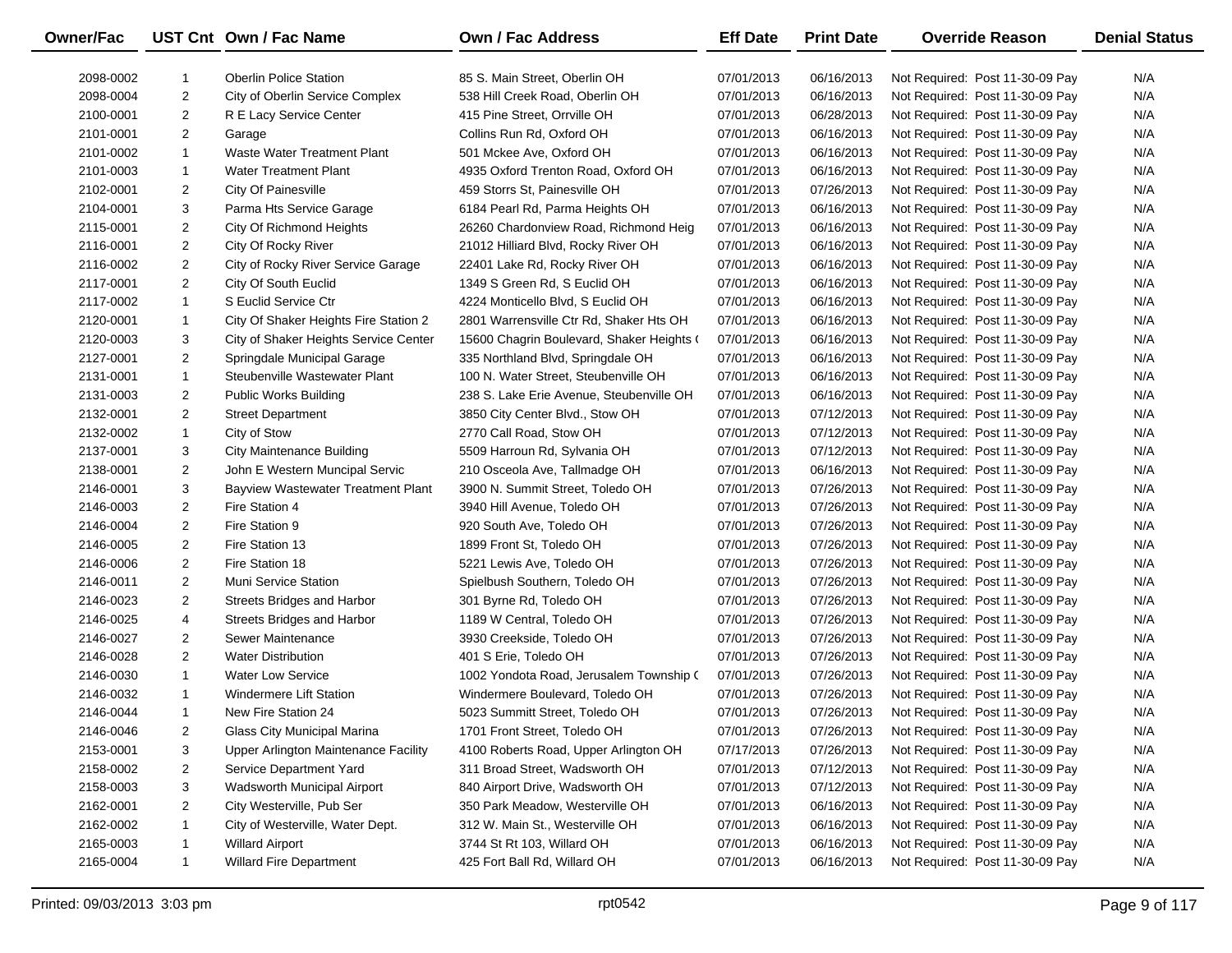| <b>Owner/Fac</b> |                | UST Cnt Own / Fac Name                    | Own / Fac Address                        | <b>Eff Date</b> | <b>Print Date</b> | <b>Override Reason</b>          | <b>Denial Status</b> |
|------------------|----------------|-------------------------------------------|------------------------------------------|-----------------|-------------------|---------------------------------|----------------------|
| 2168-0001        | $\overline{2}$ | City of Xenia Service Garage              | 966 Towler Road, Xenia OH                | 07/01/2013      | 06/16/2013        | Not Required: Post 11-30-09 Pay | N/A                  |
| 2171-0001        | $\overline{2}$ | St Clairsvil Rich City Sch                | 108 Woodrow Ave, St Clairsville OH       | 07/01/2013      | 07/12/2013        | Not Required: Post 11-30-09 Pay | N/A                  |
| 2187-0001        | $\overline{2}$ | Clark Cty Bd Of DD                        | 50 W Leffel Ln, Springfield OH           | 07/01/2013      | 06/16/2013        | Not Required: Post 11-30-09 Pay | N/A                  |
| 2188-0001        | $\overline{2}$ | <b>Clark County Engineer's Department</b> | 4075 Laybourne Road, Springfield OH      | 07/01/2013      | 06/16/2013        | Not Required: Post 11-30-09 Pay | N/A                  |
| 2241-0001        | $\mathbf{1}$   | <b>Clermont Distr Co</b>                  | 1155 Cincinnati-Batavia Pike, Batavia OH | 07/01/2013      | 07/26/2013        | Not Required: Post 11-30-09 Pay | N/A                  |
| 2267-0001        | 4              | Cleveland Yachting Club Inc.              | 200 Yacht Club Drive, Rocky River OH     | 07/01/2013      | 06/28/2013        | Not Required: Post 11-30-09 Pay | N/A                  |
| 2280-0001        | 4              | Dorsey's County Pride                     | 7397 Canton Rd, Malvern OH               | 07/01/2013      | 06/16/2013        | Not Required: Post 11-30-09 Pay | N/A                  |
| 2287-0001        | 3              | <b>Clinton Massie Local</b>               | 2556 Lebanon Road, Clarksville OH        | 07/01/2013      | 06/28/2013        | Not Required: Post 11-30-09 Pay | N/A                  |
| 2292-0001        | $\mathbf{1}$   | Clopay Building Products Company, Inc.    | 138 N. Liberty Street, Russia OH         | 07/01/2013      | 07/26/2013        | Not Required: Post 11-30-09 Pay | N/A                  |
| 2292-0002        | $\mathbf{1}$   | Clopay Building Products Company, Inc.    | 1400 W. Market Street, Troy OH           | 07/01/2013      | 07/26/2013        | Not Required: Post 11-30-09 Pay | N/A                  |
| 2312-0001        | $\mathbf{1}$   | Main Yard                                 | 601 E. Crosier Street, Akron OH          | 07/01/2013      | 06/16/2013        | Not Required: Post 11-30-09 Pay | N/A                  |
| 2322-0001        | $\mathbf{1}$   | Coca-Cola Refreshments                    | 5100 Duck Creek Road, Cincinnati OH      | 07/01/2013      | 06/16/2013        | Not Required: Post 11-30-09 Pay | N/A                  |
| 2362-0001        | $\overline{2}$ | Columbiana City Highway Department        | 315 South Market St, Lisbon OH           | 07/01/2013      | 06/16/2013        | Not Required: Post 11-30-09 Pay | N/A                  |
| 2386-0001        | $\mathbf{1}$   | Cols Lace Cleaning Co                     | 49 Greenlawn Ave, Columbus OH            | 07/12/2013      | 07/26/2013        | Not Required: Post 11-30-09 Pay | N/A                  |
| 2391-0001        | $\overline{2}$ | Fort Hayes Bus Compound                   | 630 Cleveland Avenue, Columbus OH        | 07/01/2013      | 06/16/2013        | Not Required: Post 11-30-09 Pay | N/A                  |
| 2391-0003        | $\overline{2}$ | Morse Road Bus Compound                   | 4001 Appian Way, Columbus OH             | 07/01/2013      | 06/16/2013        | Not Required: Post 11-30-09 Pay | N/A                  |
| 2391-0004        | $\overline{2}$ | <b>Food Production Center</b>             | 450 E Fulton, Columbus OH                | 07/01/2013      | 06/16/2013        | Not Required: Post 11-30-09 Pay | N/A                  |
| 2391-0007        | $\overline{2}$ | Scarborough Bus Compound                  | 3510 Park Crescent Dr, Columbus OH       | 07/01/2013      | 06/16/2013        | Not Required: Post 11-30-09 Pay | N/A                  |
| 2391-0008        | $\overline{2}$ | 17th Ave Vehicle Facility                 | 889 E. 17th Avenue, Columbus OH          | 07/01/2013      | 06/16/2013        | Not Required: Post 11-30-09 Pay | N/A                  |
| 2401-0001        | $\mathbf{1}$   | Allied Systems Ltd                        | 19550 Smokey Road, Marysville OH         | 07/01/2013      | 06/16/2013        | Not Required: Post 11-30-09 Pay | N/A                  |
| 2436-0001        | $\mathbf{1}$   | Connector Mfg Co                          | 3501 Symmes Rd, Hamilton OH              | 07/01/2013      | 06/28/2013        | Not Required: Post 11-30-09 Pay | N/A                  |
| 2455-0003        | $\overline{2}$ | Convenient Food Mart 746                  | 5375 W Erie Ave, Lorain OH               | 07/01/2013      | 06/16/2013        | Not Required: Post 11-30-09 Pay | N/A                  |
| 2455-0005        | 3              | Convenient Food Mart 747                  | 102 S Center St, Lagrange OH             | 07/01/2013      | 06/16/2013        | Not Required: Post 11-30-09 Pay | N/A                  |
| 2455-0007        | $\overline{2}$ | Convenient Food Mart 736                  | 8703 W Ridge Rd, Elyria OH               | 07/01/2013      | 06/16/2013        | Not Required: Post 11-30-09 Pay | N/A                  |
| 2455-0008        | 3              | Convenient Express #748                   | 42163 N Ridge Rd, Elyria OH              | 07/01/2013      | 06/16/2013        | Not Required: Post 11-30-09 Pay | N/A                  |
| 2455-0009        | $\overline{2}$ | Convenient Express #750                   | 7580 S Leavitt Rd, Amherst OH            | 07/01/2013      | 06/16/2013        | Not Required: Post 11-30-09 Pay | N/A                  |
| 2455-0010        | $\overline{2}$ | Convenient Express 751                    | 533 N Main St, Grafton OH                | 07/01/2013      | 06/16/2013        | Not Required: Post 11-30-09 Pay | N/A                  |
| 2483-0001        | $\overline{2}$ | Cooper Hatchery Inc                       | Rt 1 Rd 140, Oakwood OH                  | 07/01/2013      | 06/28/2013        | Not Required: Post 11-30-09 Pay | N/A                  |
| 2491-0001        | $\overline{2}$ | Copley Fairlawn City School Bus Garage    | 3395 Trumbull Ave, Copley OH             | 07/01/2013      | 07/12/2013        | Not Required: Post 11-30-09 Pay | N/A                  |
| 2557-0001        | $\mathbf{1}$   | <b>Coventry Bus Garage</b>                | 1135 Portage Lakes Dr, Akron OH          | 07/01/2013      | 06/16/2013        | Not Required: Post 11-30-09 Pay | N/A                  |
| 2579-0002        | $\overline{2}$ | Swagelok Co                               | 328 Bishop Road, Highland Heights OH     | 07/01/2013      | 07/26/2013        | Not Required: Post 11-30-09 Pay | N/A                  |
| 2585-0001        | 3              | Univ Auto Service                         | 1584 Summit St, Columbus OH              | 07/01/2013      | 06/16/2013        | Not Required: Post 11-30-09 Pay | N/A                  |
| 2585-0002        | 5              | <b>Gateway Mart</b>                       | 207 E. 11th Avenue, Columbus OH          | 07/01/2013      | 06/16/2013        | Not Required: Post 11-30-09 Pay | N/A                  |
| 2606-0001        | 3              | Crosby Oil Co.                            | 188 E. Main Street, St Clairsville OH    | 07/01/2013      | 06/16/2013        | Not Required: Post 11-30-09 Pay | N/A                  |
| 2618-0001        | 3              | Neil Armstrong Airport                    | 7776 State Route 219, New Knoxville OH   | 07/01/2013      | 06/16/2013        | Not Required: Post 11-30-09 Pay | N/A                  |
| 2618-0003        | $\overline{c}$ | <b>Dicke Service Station</b>              | 304 S. Washington Street, New Bremen O   | 07/01/2013      | 06/16/2013        | Not Required: Post 11-30-09 Pay | N/A                  |
| 2656-0001        | $\overline{2}$ | <b>Dept Of Central Services</b>           | 1319 E. 18th Street, Cleveland OH        | 07/01/2013      | 07/26/2013        | Not Required: Post 11-30-09 Pay | N/A                  |
| 2656-0003        | $\overline{a}$ | Sanitary Engineer Cmmty Sv                | 6100 West Canal Road, Valleyview OH      | 07/01/2013      | 07/26/2013        | Not Required: Post 11-30-09 Pay | N/A                  |
| 2656-0005        | $\overline{a}$ | Cuyahoga City Airport                     | 355 Richmond Road, Richmond Heights O    | 07/01/2013      | 07/26/2013        | Not Required: Post 11-30-09 Pay | N/A                  |
| 2656-0011        | $\overline{2}$ | Fitch Maint Yard                          | 7924 Fitch Road, Olmsted Twp OH          | 07/01/2013      | 07/26/2013        | Not Required: Post 11-30-09 Pay | N/A                  |
| 2656-0012        | $\overline{2}$ | York Maint Yard                           | 14875 York Road, North Royalton OH       | 07/01/2013      | 07/26/2013        | Not Required: Post 11-30-09 Pay | N/A                  |
| 2658-0001        | $\overline{2}$ | Cuyahoga Community College                | 11000 Pleasant Valley Road, Parma OH     | 07/01/2013      | 07/12/2013        | Not Required: Post 11-30-09 Pay | N/A                  |
| 2658-0002        | $\overline{2}$ | Cuyahoga Community College                | 2900 Community College Avenue, Clevel    | 07/01/2013      | 07/12/2013        | Not Required: Post 11-30-09 Pay | N/A                  |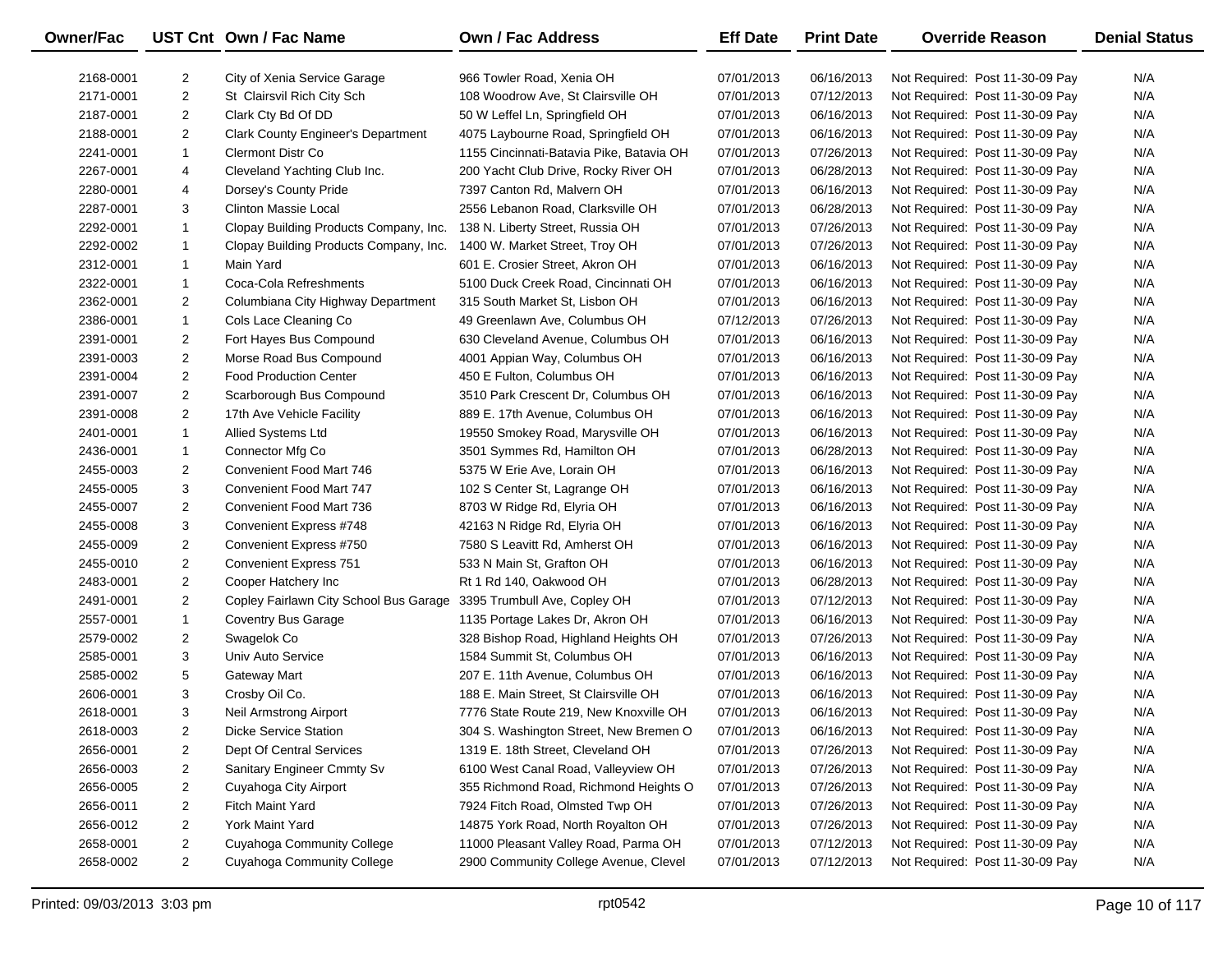| Owner/Fac |                | UST Cnt Own / Fac Name              | <b>Own / Fac Address</b>                  | <b>Eff Date</b> | <b>Print Date</b> | <b>Override Reason</b>          | <b>Denial Status</b> |
|-----------|----------------|-------------------------------------|-------------------------------------------|-----------------|-------------------|---------------------------------|----------------------|
| 2658-0003 | 2              | Cuyahoga Community College          | 4250 Richmond Road, Highland Hills OH     | 07/01/2013      | 07/12/2013        | Not Required: Post 11-30-09 Pay | N/A                  |
| 2662-0001 | $\overline{2}$ | Cuyahoga Hts Board Of Ed            | 4820 E 71st St, Cleveland Cuyah Hts OH    | 07/01/2013      | 06/16/2013        | Not Required: Post 11-30-09 Pay | N/A                  |
| 2664-0003 | 6              | Cuyahoga Landmark Inc               | 12966 Prospect Rd, Strongsville OH        | 07/01/2013      | 07/12/2013        | Not Required: Post 11-30-09 Pay | N/A                  |
| 2664-0006 | 6              | Cuyahoga Landmark Inc               | 21079 Westwood Dr, Strongsville OH        | 07/01/2013      | 07/12/2013        | Not Required: Post 11-30-09 Pay | N/A                  |
| 2681-0002 | $\mathbf{1}$   | Dayton Freight Lines Inc            | 6265 Executive Boulevard, Dayton OH       | 07/01/2013      | 07/26/2013        | Not Required: Post 11-30-09 Pay | N/A                  |
| 2697-0001 | $\mathbf{1}$   | D Hamilton Trucking Inc             | 141 Willis St, Bedford OH                 | 07/01/2013      | 06/16/2013        | Not Required: Post 11-30-09 Pay | N/A                  |
| 2725-0001 | 3              | Save 4 Store                        | 10637 South, Garrettsville OH             | 07/01/2013      | 07/26/2013        | Not Required: Post 11-30-09 Pay | N/A                  |
| 2731-0003 | $\mathbf{1}$   | Dales Auto Service Center           | 26 Tippecanoe Drive, Tipp City OH         | 07/01/2013      | 07/12/2013        | Not Required: Post 11-30-09 Pay | N/A                  |
| 2731-0004 | $\mathbf{1}$   | Dale's Auto Service                 | 431 Miamisburg-Centerville Road, Dayton ( | 07/01/2013      | 07/12/2013        | Not Required: Post 11-30-09 Pay | N/A                  |
| 2734-0001 | $\mathbf{1}$   | North Canton Drain Inc              | 1110 5th St NE, Canton OH                 | 07/08/2013      | 07/26/2013        | Not Required: Post 11-30-09 Pay | N/A                  |
| 2748-0001 | $\mathbf{1}$   | <b>Causeway Sporting Goods</b>      | 2233 Greenville Rd, Cortland OH           | 07/01/2013      | 06/16/2013        | Not Required: Post 11-30-09 Pay | N/A                  |
| 2759-0001 | $\mathbf{1}$   | The Swedish Solution                | 27999 Miles Road, Orange Village OH       | 07/01/2013      | 06/16/2013        | Not Required: Post 11-30-09 Pay | N/A                  |
| 2759-0002 | $\mathbf{1}$   | The Swedish Solution                | 1815 S. Taylor Road, Cleveland Heights O  | 07/01/2013      | 06/16/2013        | Not Required: Post 11-30-09 Pay | N/A                  |
| 2763-0001 | 3              | <b>Lakeland Marathon</b>            | 29849 Lakeland Boulevard, Wickliffe OH    | 07/01/2013      | 07/12/2013        | Not Required: Post 11-30-09 Pay | N/A                  |
| 2775-0001 | 4              | Energy Plus 24                      | 619 Sater St, Greenville OH               | 07/01/2013      | 06/16/2013        | Not Required: Post 11-30-09 Pay | N/A                  |
| 2775-0003 | $\overline{7}$ | <b>McGonigle Facility</b>           | 2173 Millville Oxford Rd, Hamilton OH     | 07/01/2013      | 06/16/2013        | Not Required: Post 11-30-09 Pay | N/A                  |
| 2780-0001 | 4              | Jamies Market                       | 2501 Millville Oxford Rd, Hamilton OH     | 07/01/2013      | 07/12/2013        | Not Required: Post 11-30-09 Pay | N/A                  |
| 2824-0001 | $\mathbf{1}$   | Dave's Auto Service                 | 102 East Street, Liberty Center OH        | 07/01/2013      | 07/26/2013        | Not Required: Post 11-30-09 Pay | N/A                  |
| 2831-0001 | 4              | Mash Oil & Tire                     | 2279 S. Arlington Street, Akron OH        | 07/01/2013      | 07/12/2013        | Not Required: Post 11-30-09 Pay | N/A                  |
| 2864-0001 | $\mathbf{1}$   | Dayton Service Bldg                 | 1900 Dryden Rd, Dayton OH                 | 07/01/2013      | 07/12/2013        | Not Required: Post 11-30-09 Pay | N/A                  |
| 2864-0002 | 6              | O H Hutchings Station               | 9200 Chautauqua Rd, Miamisburg OH         | 07/01/2013      | 07/12/2013        | Not Required: Post 11-30-09 Pay | N/A                  |
| 2864-0004 | $\mathbf{1}$   | <b>Monument Substation</b>          | 1131 E Monument, Dayton OH                | 07/01/2013      | 07/12/2013        | Not Required: Post 11-30-09 Pay | N/A                  |
| 2864-0005 | $\mathbf{1}$   | <b>Sidney Service Center</b>        | 2385 Campbell Rd, Sidney OH               | 07/01/2013      | 07/12/2013        | Not Required: Post 11-30-09 Pay | N/A                  |
| 2864-0006 | 5              | J.M. Stuart Elec Generating Station | 745 US Highway 52, Aberdeen OH            | 07/01/2013      | 07/12/2013        | Not Required: Post 11-30-09 Pay | N/A                  |
| 2864-0007 | 14             | <b>Yankee Street Substation</b>     | 9975 Yankee St, Centerville OH            | 07/01/2013      | 07/12/2013        | Not Required: Post 11-30-09 Pay | N/A                  |
| 2898-0001 | $\overline{2}$ | Defiance County Airport             | 07557 SR 15, Defiance OH                  | 07/01/2013      | 07/12/2013        | Not Required: Post 11-30-09 Pay | N/A                  |
| 2898-0003 | $\overline{2}$ | Defiance Cty Hwy Garage             | 7495 SR 15, Defiance OH                   | 07/01/2013      | 07/12/2013        | Not Required: Post 11-30-09 Pay | N/A                  |
| 2922-0001 | $\mathbf{1}$   | Delhi Township                      | 934 Neeb Road, Cincinnati OH              | 07/01/2013      | 06/16/2013        | Not Required: Post 11-30-09 Pay | N/A                  |
| 2970-0001 | $\overline{2}$ | Upper Valley Medical Center         | 3130 N. Co. Rd. 25A, Troy OH              | 07/01/2013      | 07/26/2013        | Not Required: Post 11-30-09 Pay | N/A                  |
| 3024-0001 | 3              | <b>Cleveland Road Shell</b>         | 1631 Cleveland Rd, Sandusky OH            | 07/01/2013      | 07/26/2013        | Not Required: Post 11-30-09 Pay | N/A                  |
| 3024-0003 | 3              | Huron Car Wash Shell                | 805 S Main St, Huron OH                   | 07/01/2013      | 07/26/2013        | Not Required: Post 11-30-09 Pay | N/A                  |
| 3024-0005 | 3              | <b>Tiffin Shell</b>                 | 247 S. Sandusky Street, Tiffin OH         | 07/01/2013      | 07/26/2013        | Not Required: Post 11-30-09 Pay | N/A                  |
| 3024-0006 | 4              | Berlin Rd Shell                     | 508 Berlin Rd, Huron OH                   | 07/01/2013      | 07/26/2013        | Not Required: Post 11-30-09 Pay | N/A                  |
| 3024-0008 | 4              | Rye Beach Hy Miller Shell           | 2026 Cleveland Road E., Huron OH          | 07/01/2013      | 07/26/2013        | Not Required: Post 11-30-09 Pay | N/A                  |
| 3024-0009 | 5              | Port Clinton Shell Hy Miler         | 1814 Perry St, Port Clinton OH            | 07/01/2013      | 07/26/2013        | Not Required: Post 11-30-09 Pay | N/A                  |
| 3024-0010 | 4              | Fremont Shell Hy Miller             | 801 W State St, Fremont OH                | 07/01/2013      | 07/26/2013        | Not Required: Post 11-30-09 Pay | N/A                  |
| 3024-0011 | 4              | <b>Bucyrus Hy Miler</b>             | 600 S Sandusky St, Bucyrus OH             | 07/01/2013      | 07/26/2013        | Not Required: Post 11-30-09 Pay | N/A                  |
| 3024-0013 | 5              | Venice Rd Hy Miler                  | 3223 Venice Road, Sandusky OH             | 07/01/2013      | 07/26/2013        | Not Required: Post 11-30-09 Pay | N/A                  |
| 3024-0016 | 4              | Rt 250 Shell Hy Miler               | 5511 Milan Road, Sandusky OH              | 07/01/2013      | 07/26/2013        | Not Required: Post 11-30-09 Pay | N/A                  |
| 3024-0024 | 4              | <b>Wales Road Shell</b>             | 2488 Oregon, Northwood OH                 | 07/01/2013      | 07/26/2013        | Not Required: Post 11-30-09 Pay | N/A                  |
| 3024-0025 | 3              | PDS Hy Miler                        | 110 Townsend Ave, Norwalk OH              | 07/01/2013      | 07/26/2013        | Not Required: Post 11-30-09 Pay | N/A                  |
| 3024-0028 | $\overline{2}$ | Norwalk Hy Miller                   | 4768 US 250 North, Norwalk OH             | 07/01/2013      | 07/26/2013        | Not Required: Post 11-30-09 Pay | N/A                  |
| 3024-0035 | 4              | <b>Rt 53 BP</b>                     | 1771 W Fremont Road, Pt Clinton OH        | 07/01/2013      | 07/26/2013        | Not Required: Post 11-30-09 Pay | N/A                  |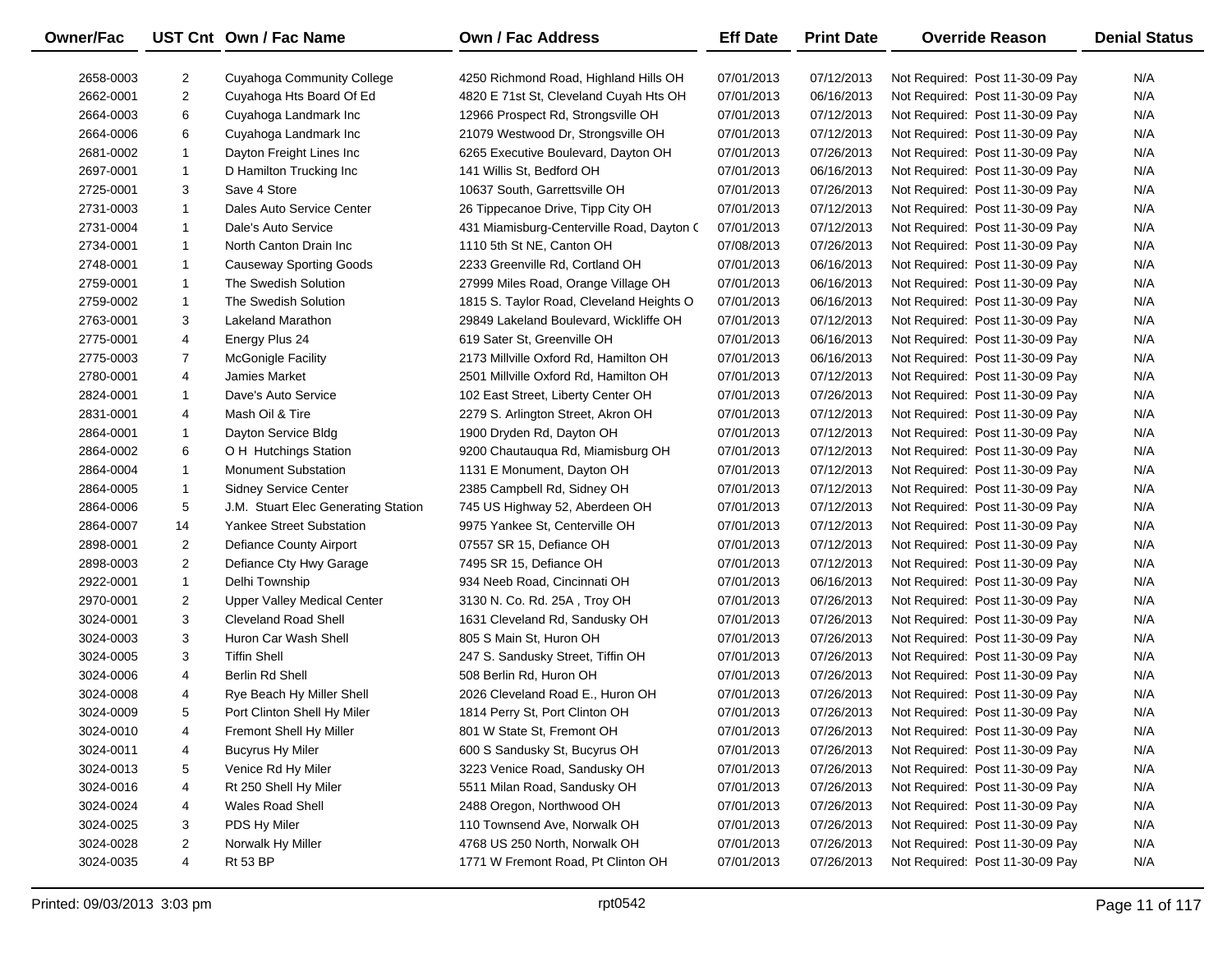| Owner/Fac |                | UST Cnt Own / Fac Name                                         | <b>Own / Fac Address</b>                | <b>Eff Date</b> | <b>Print Date</b> | <b>Override Reason</b>          | <b>Denial Status</b> |
|-----------|----------------|----------------------------------------------------------------|-----------------------------------------|-----------------|-------------------|---------------------------------|----------------------|
| 3024-0038 | 2              | <b>Crestline Shell</b>                                         | 990 W Main, Crestline OH                | 07/01/2013      | 07/26/2013        | Not Required: Post 11-30-09 Pay | N/A                  |
| 3024-0039 | 3              | <b>Perkins Shell</b>                                           | 310 W. Perkins Ave, Sandusky OH         | 07/01/2013      | 07/26/2013        | Not Required: Post 11-30-09 Pay | N/A                  |
| 3024-0041 | 3              | Bp 136                                                         | 1831 Fostoria, Findlay OH               | 07/01/2013      | 07/26/2013        | Not Required: Post 11-30-09 Pay | N/A                  |
| 3024-0042 | 4              | Bp 134                                                         | 800 Trenton Street, Findlay OH          | 07/01/2013      | 07/26/2013        | Not Required: Post 11-30-09 Pay | N/A                  |
| 3024-0043 | 2              | <b>Willard BP</b>                                              | 8 E Tiffin St, Willard OH               | 07/01/2013      | 07/26/2013        | Not Required: Post 11-30-09 Pay | N/A                  |
| 3024-0044 | 5              | BP #137                                                        | SR 53 & Ohio Turnpike Gate 6, Fremont O | 07/01/2013      | 07/26/2013        | Not Required: Post 11-30-09 Pay | N/A                  |
| 3040-0001 | $\overline{2}$ | Zeiter Trucking Inc.                                           | 2606 State Route 18 E., Norwalk OH      | 07/01/2013      | 06/16/2013        | Not Required: Post 11-30-09 Pay | N/A                  |
| 3050-0001 | 4              | Reed's Country Store Inc.                                      | 66155 State Route 124, Reedsville OH    | 07/01/2013      | 07/26/2013        | Not Required: Post 11-30-09 Pay | N/A                  |
| 3054-0001 | 4              | Dolph Oil Corporation                                          | 331 Harris Street, Elmore OH            | 07/01/2013      | 06/28/2013        | Not Required: Post 11-30-09 Pay | N/A                  |
| 3065-0001 | 4              | Hillside Sunoco                                                | 7099 Brecksville Road, Independence OH  | 07/01/2013      | 07/26/2013        | Not Required: Post 11-30-09 Pay | N/A                  |
| 3065-0002 | 3              | Shoregate Sunoco                                               | 29000 Lakeshore Boulevard, Willowick OH | 07/01/2013      | 07/26/2013        | Not Required: Post 11-30-09 Pay | N/A                  |
| 3154-0001 | 3              | <b>White's Service</b>                                         | 374 Robbins Ave, Niles OH               | 07/01/2013      | 07/26/2013        | Not Required: Post 11-30-09 Pay | N/A                  |
| 3155-0001 | 3              | <b>Whitney Shell</b>                                           | 187 E Herrick, Wellington OH            | 07/01/2013      | 07/26/2013        | Not Required: Post 11-30-09 Pay | N/A                  |
| 3174-0001 | $\mathbf{1}$   | L F Donnell Inc                                                | 7955 Market St, Youngstown OH           | 07/01/2013      | 06/28/2013        | Not Required: Post 11-30-09 Pay | N/A                  |
| 3187-0001 | $\overline{2}$ | West Side Store                                                | 288 W. Main Street, Norwalk OH          | 07/01/2013      | 06/16/2013        | Not Required: Post 11-30-09 Pay | N/A                  |
| 3238-0001 | $\mathbf{1}$   | Drawbridge Marina Inc                                          | 247 Lake Shore Drive, Port Clinton OH   | 07/01/2013      | 07/26/2013        | Not Required: Post 11-30-09 Pay | N/A                  |
| 3269-0002 | $\overline{2}$ | Duncan Oil Company                                             | 849 Factory Road, Beavercreek OH        | 07/01/2013      | 07/12/2013        | Not Required: Post 11-30-09 Pay | N/A                  |
| 3269-0035 | $\overline{2}$ | <b>Clark 8097</b>                                              | 5450 Glenway Ave, Cincinnati OH         | 07/01/2013      | 07/12/2013        | Not Required: Post 11-30-09 Pay | N/A                  |
| 3269-0040 | 3              | <b>Bellbrook Citgo</b>                                         | 34 West Franklin, Bellbrook OH          | 07/01/2013      | 07/12/2013        | Not Required: Post 11-30-09 Pay | N/A                  |
| 3269-0041 | 5              | All In One Food & Fuel                                         | 119 N. James H McGee Boulevard, Dayton  | 07/01/2013      | 07/12/2013        | Not Required: Post 11-30-09 Pay | N/A                  |
| 3275-0001 | $\mathbf{1}$   | Dupont Service Co                                              | East And Maple, Dupont OH               | 07/01/2013      | 06/28/2013        | Not Required: Post 11-30-09 Pay | N/A                  |
| 3305-0001 | $\overline{2}$ | E Clinton Local School Dist                                    | 97 Astro Way, Sabina OH                 | 07/01/2013      | 07/26/2013        | Not Required: Post 11-30-09 Pay | N/A                  |
| 3364-0001 | $\mathbf{1}$   | East Muskingum Schools                                         | 13505 John Glenn School Rd, New Concor  | 07/01/2013      | 07/12/2013        | Not Required: Post 11-30-09 Pay | N/A                  |
| 3365-0013 | $\overline{2}$ | Perry Yard                                                     | 4725 Southway St SW, Perry Twp OH       | 07/01/2013      | 08/09/2013        | Not Required: Post 11-30-09 Pay | N/A                  |
| 3365-0017 | $\overline{2}$ | West Park Shop                                                 | 15601 Chatfield Ave, Cleveland OH       | 07/01/2013      | 08/09/2013        | Not Required: Post 11-30-09 Pay | N/A                  |
| 3365-0023 | $\mathbf{1}$   | West Ohio Gas                                                  | 150 S Jackson St, Lima OH               | 07/01/2013      | 08/09/2013        | Not Required: Post 11-30-09 Pay | N/A                  |
| 3424-0001 | $\overline{2}$ | Edgewood Bd Of Ed                                              | 3500 Busenbark Road, Trenton OH         | 07/01/2013      | 07/26/2013        | Not Required: Post 11-30-09 Pay | N/A                  |
| 3494-0004 | $\mathbf{1}$   | <b>Bon Tons Stores Corp</b>                                    | 1340 Dayton Yellow Springs Road, Fairbo | 07/01/2013      | 06/16/2013        | Not Required: Post 11-30-09 Pay | N/A                  |
| 3497-0001 | 3              | Carrollton Ace Hardware                                        | 1285 Canton Rd NW, Carrollton OH        | 07/08/2013      | 07/26/2013        | Not Required: Post 11-30-09 Pay | N/A                  |
| 3550-0001 | $\mathbf{1}$   | <b>Emery Transportation</b>                                    | 500 Manor Park Dr, Columbus OH          | 07/01/2013      | 06/16/2013        | Not Required: Post 11-30-09 Pay | N/A                  |
| 3552-0001 | 6              | Emil Pawuk and Assoc Inc                                       | 2958 Brecksville Rd, Richfield OH       | 07/01/2013      | 06/28/2013        | Not Required: Post 11-30-09 Pay | N/A                  |
| 3590-0006 | 3              | Huron Basin Wastewater Treatment Plan 554 River Road, Huron OH |                                         | 07/01/2013      | 07/26/2013        | Not Required: Post 11-30-09 Pay | N/A                  |
| 3590-0008 | 2              | Erie County Service Center                                     | 2900 Columbus Avenue, Sandusky OH       | 07/01/2013      | 07/26/2013        | Not Required: Post 11-30-09 Pay | N/A                  |
| 3590-0009 | $\mathbf{1}$   | Erie County Jail                                               | 2800 Columbus Avenue, Sandusky OH       | 07/01/2013      | 07/26/2013        | Not Required: Post 11-30-09 Pay | N/A                  |
| 3593-0001 | $\mathbf{1}$   | Erie Concrete and Steel Supply                                 | 490 N River Rd, Warren OH               | 07/01/2013      | 07/12/2013        | Not Required: Post 11-30-09 Pay | N/A                  |
| 3605-0076 | 3              | Esber Beverage Co                                              | 2217 Bolivar Rd SW, Canton OH           | 07/01/2013      | 07/26/2013        | Not Required: Post 11-30-09 Pay | N/A                  |
| 3617-0001 | 2              | Euclid City Schools Bus                                        | 463 Babbitt Road, Euclid OH             | 07/01/2013      | 06/16/2013        | Not Required: Post 11-30-09 Pay | N/A                  |
| 3618-0001 | 3              | Erie Vu Maintenance                                            | 38303 Airport Pkwy, Willoughby OH       | 07/05/2013      | 07/26/2013        | Not Required: Post 11-30-09 Pay | N/A                  |
| 3647-0004 | $\mathbf{1}$   | Evergreen Highschool                                           | 14544 Co Road 6, Metamora OH            | 07/01/2013      | 06/16/2013        | Not Required: Post 11-30-09 Pay | N/A                  |
| 3659-0001 | 5              | <b>Turnpike Shell</b>                                          | 8150 SH 108, Wauseon OH                 | 07/01/2013      | 06/16/2013        | Not Required: Post 11-30-09 Pay | N/A                  |
| 3677-0001 | 10             | Chagrin Oil and Gas Co                                         | 15385 Oil State Rd, Middlefield OH      | 07/01/2013      | 07/26/2013        | Not Required: Post 11-30-09 Pay | N/A                  |
| 3711-0001 | $\overline{2}$ | Crow Executive Air, Inc.                                       | 28331 Lemoyne Road, Millbury OH         | 07/01/2013      | 06/28/2013        | Not Required: Post 11-30-09 Pay | N/A                  |
| 3718-0001 | $\mathbf{1}$   | Fallsway Equipment Co                                          | 1277 Devalera Avenue, Akron OH          | 07/01/2013      | 06/28/2013        | Not Required: Post 11-30-09 Pay | N/A                  |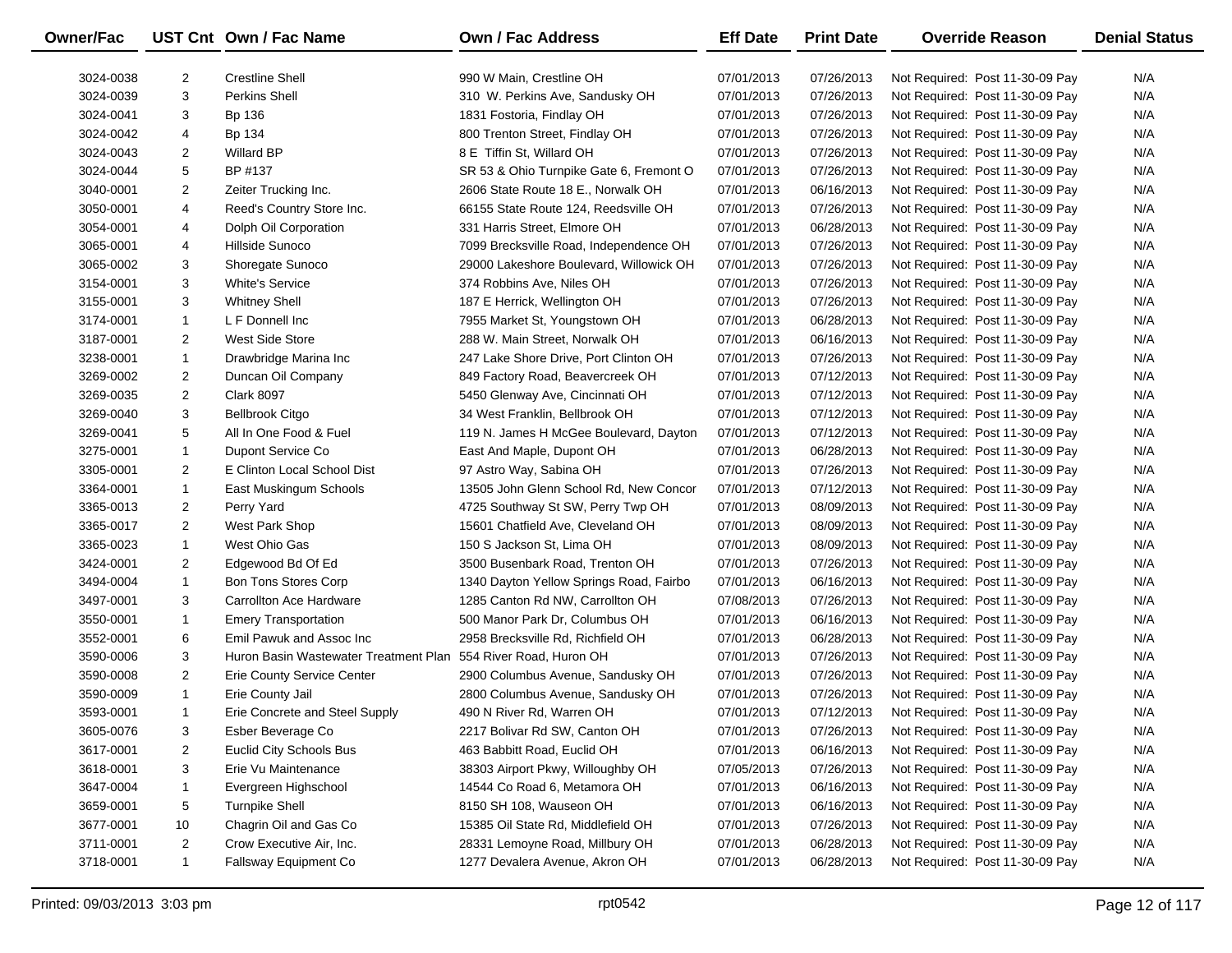| <b>Owner/Fac</b> |                | UST Cnt Own / Fac Name                 | Own / Fac Address                         | <b>Eff Date</b> | <b>Print Date</b> | <b>Override Reason</b>          | <b>Denial Status</b> |
|------------------|----------------|----------------------------------------|-------------------------------------------|-----------------|-------------------|---------------------------------|----------------------|
| 3729-0001        | 5              | <b>Farmer's Market</b>                 | 19321 US Route 50 W., Chillicothe OH      | 07/01/2013      | 06/28/2013        | Not Required: Post 11-30-09 Pay | N/A                  |
| 3758-0001        | $\overline{c}$ | Macy's, Inc                            | Hanger 28 422 Wilmer Avenue, Cincinnati ( | 07/01/2013      | 06/28/2013        | Not Required: Post 11-30-09 Pay | N/A                  |
| 3837-0001        | $\overline{2}$ | <b>Fisher Titus Medical Center</b>     | 272 Benedict Avenue, Norwalk OH           | 07/01/2013      | 06/16/2013        | Not Required: Post 11-30-09 Pay | N/A                  |
| 3902-0002        | 3              | Ford Ohio Assembly Plant               | 650 Miller Road, Avon Lake OH             | 07/01/2013      | 07/26/2013        | Not Required: Post 11-30-09 Pay | N/A                  |
| 3902-0003        | $\mathbf{1}$   | Ford Walton Hills Stamping             | 7845 Northfield Road, Walton Hills OH     | 07/01/2013      | 07/26/2013        | Not Required: Post 11-30-09 Pay | N/A                  |
| 3902-0004        | 3              | Ford Lima Engine Plant                 | 1155 Bible Road, Lima OH                  | 07/01/2013      | 07/26/2013        | Not Required: Post 11-30-09 Pay | N/A                  |
| 3902-0010        | $\overline{2}$ | Ford Cleveland Engine Plant 2          | 18300 Five Points Road, Brookpark OH      | 07/01/2013      | 07/26/2013        | Not Required: Post 11-30-09 Pay | N/A                  |
| 3940-0001        | $\overline{2}$ | Fox Cleaners Inc                       | 4333 N Main St, Dayton OH                 | 07/01/2013      | 07/26/2013        | Not Required: Post 11-30-09 Pay | N/A                  |
| 3943-0001        | 5              | FoxHaven Marina Inc                    | 2737 N.E. Catawba Road, Port Clinton OH   | 07/01/2013      | 06/28/2013        | Not Required: Post 11-30-09 Pay | N/A                  |
| 3987-0001        | $\overline{2}$ | Moritz Concrete Inc.                   | 362 N Trimble Rd, Mansfield OH            | 07/05/2013      | 07/26/2013        | Not Required: Post 11-30-09 Pay | N/A                  |
| 4007-0001        | $\overline{2}$ | Frank City Schools Bus Garage          | 150 E. 6th Street, Franklin OH            | 07/01/2013      | 07/12/2013        | Not Required: Post 11-30-09 Pay | N/A                  |
| 4071-0001        | 3              | Fremont Ross High School               | 1100 North St, Fremont OH                 | 07/01/2013      | 06/16/2013        | Not Required: Post 11-30-09 Pay | N/A                  |
| 4084-0001        | $\mathbf{1}$   | Frisch's Restaurants Inc               | 3011 Stanton Ave, Cincinnati OH           | 07/03/2013      | 07/26/2013        | Not Required: Post 11-30-09 Pay | N/A                  |
| 4108-0002        | $\overline{2}$ | Fulton County Airport                  | 9460 County Rd 14, Wauseon OH             | 07/01/2013      | 06/16/2013        | Not Required: Post 11-30-09 Pay | N/A                  |
| 4144-0001        | 3              | G T Bros Auto                          | 15501 Madison Ave, Lakewood OH            | 07/01/2013      | 07/26/2013        | Not Required: Post 11-30-09 Pay | N/A                  |
| 4150-0001        | 3              | <b>Troy Road Market</b>                | 1300 Troy Rd, Ashland OH                  | 07/01/2013      | 06/16/2013        | Not Required: Post 11-30-09 Pay | N/A                  |
| 4155-0001        | $\mathbf{1}$   | Galion Inc                             | 515 North East St, Galion OH              | 07/01/2013      | 07/26/2013        | Not Required: Post 11-30-09 Pay | N/A                  |
| 4244-0001        | 13             | <b>Ge Aircraft Engines</b>             | 1 Neumann Way Md N123, Cincinnati OH      | 07/01/2013      | 07/26/2013        | Not Required: Post 11-30-09 Pay | N/A                  |
| 4259-0003        | $\mathbf{1}$   | General Car and Truck Leasing System I | 20311 Hannan Parkway, Walton Hills OH     | 07/12/2013      | 07/26/2013        | Not Required: Post 11-30-09 Pay | N/A                  |
| 4299-0001        | $\mathbf{1}$   | Geneva Schls Bus Garage                | 75 North Ave, Geneva OH                   | 07/01/2013      | 06/16/2013        | Not Required: Post 11-30-09 Pay | N/A                  |
| 4299-0002        | $\overline{2}$ | Geneva Area Hs                         | 839 Sherman St, Geneva OH                 | 07/01/2013      | 06/16/2013        | Not Required: Post 11-30-09 Pay | N/A                  |
| 4384-0001        | $\overline{c}$ | <b>Wren's Service Station</b>          | 427 W. Miami Street, Degraff OH           | 07/01/2013      | 07/12/2013        | Not Required: Post 11-30-09 Pay | N/A                  |
| 4469-0001        | $\overline{2}$ | Go-Mart Store 039                      | 1875 Eastern Avenue, Gallipolis OH        | 07/01/2013      | 07/26/2013        | Not Required: Post 11-30-09 Pay | N/A                  |
| 4469-0002        | $\overline{7}$ | Go-Mart Store 057                      | 64322 Wintergreen Road, Lore City OH      | 07/01/2013      | 07/26/2013        | Not Required: Post 11-30-09 Pay | N/A                  |
| 4469-0003        | 6              | Go-Mart Store 058                      | 820 Pike Street, Marietta OH              | 07/01/2013      | 07/26/2013        | Not Required: Post 11-30-09 Pay | N/A                  |
| 4469-0004        | 4              | <b>Belpre Go-Mart</b>                  | 206 Washington Boulevard, Belpre OH       | 07/01/2013      | 07/26/2013        | Not Required: Post 11-30-09 Pay | N/A                  |
| 4469-0005        | 4              | Go-Mart #111                           | 928 E. State Street, Athens OH            | 07/01/2013      | 07/26/2013        | Not Required: Post 11-30-09 Pay | N/A                  |
| 4469-0006        | 4              | Go-Mart #112                           | 707 W. Union Street, Athens OH            | 07/01/2013      | 07/26/2013        | Not Required: Post 11-30-09 Pay | N/A                  |
| 4469-0007        | 4              | Go-Mart #113                           | 311 Canal Street, Nelsonville OH          | 07/01/2013      | 07/26/2013        | Not Required: Post 11-30-09 Pay | N/A                  |
| 4469-0008        | 3              | Go-Mart Store #114                     | 10730 Jackson Street, Rockbridge OH       | 07/01/2013      | 07/26/2013        | Not Required: Post 11-30-09 Pay | N/A                  |
| 4475-0001        | $\overline{2}$ | Golf Inc                               | 1316 Mudbrook Rd, Huron OH                | 07/01/2013      | 06/28/2013        | Not Required: Post 11-30-09 Pay | N/A                  |
| 4495-0002        | 4              | Gordon Food Service                    | 4980 Gateway Boulevard, Springfield OH    | 07/01/2013      | 06/28/2013        | Not Required: Post 11-30-09 Pay | N/A                  |
| 4519-0001        | $\overline{2}$ | Marietta City Sch Bus Gara             | 400 Millcreek Rd, Marietta OH             | 07/01/2013      | 06/28/2013        | Not Required: Post 11-30-09 Pay | N/A                  |
| 4542-0001        | 3              | Great American Insurance               | 500 Wilmer Avenue, Cincinnati OH          | 07/01/2013      | 06/16/2013        | Not Required: Post 11-30-09 Pay | N/A                  |
| 4559-0001        | $\mathbf{1}$   | Green Bay Packaging Fremont Div        | 2323 Commerce Drive, Fremont OH           | 07/15/2013      | 07/26/2013        | Not Required: Post 11-30-09 Pay | N/A                  |
| 4572-0002        | $\overline{c}$ | Green Township Fire Station 55         | 5410 Audro Drive, Cincinnati OH           | 07/01/2013      | 06/16/2013        | Not Required: Post 11-30-09 Pay | N/A                  |
| 4577-0001        | 3              | Sugarcreek Wastewater Treatment Faci   | 2365 State Route 725, Spring Valley OH    | 07/01/2013      | 07/12/2013        | Not Required: Post 11-30-09 Pay | N/A                  |
| 4577-0002        | 2              | <b>Beavercreek Wastewater Trtmt</b>    | 420 Factory Rd, Beavercreek OH            | 07/01/2013      | 07/12/2013        | Not Required: Post 11-30-09 Pay | N/A                  |
| 4577-0004        | 2              | Vehicle Maintenance                    | 1126 Beaver Valley Rd, Beavercreek OH     | 07/01/2013      | 07/12/2013        | Not Required: Post 11-30-09 Pay | N/A                  |
| 4586-0001        | 3              | Winton Woods School Bus Garage         | 10020 Corbett Road, Cincinnati OH         | 07/01/2013      | 06/16/2013        | Not Required: Post 11-30-09 Pay | N/A                  |
| 4610-0002        | -1             | Greyhound Lines Inc #250305            | 1005 Gilbert Street, Cincinnati OH        | 07/01/2013      | 07/26/2013        | Not Required: Post 11-30-09 Pay | N/A                  |
| 4610-0004        | -1             | Greyhound Lines Inc #250327            | 1465 Chester Avenue, Cleveland OH         | 07/01/2013      | 07/26/2013        | Not Required: Post 11-30-09 Pay | N/A                  |
| 4610-0007        | 1              | Greyhound Lines Inc. #250338           | 111 E. Town Street, Columbus OH           | 07/01/2013      | 07/26/2013        | Not Required: Post 11-30-09 Pay | N/A                  |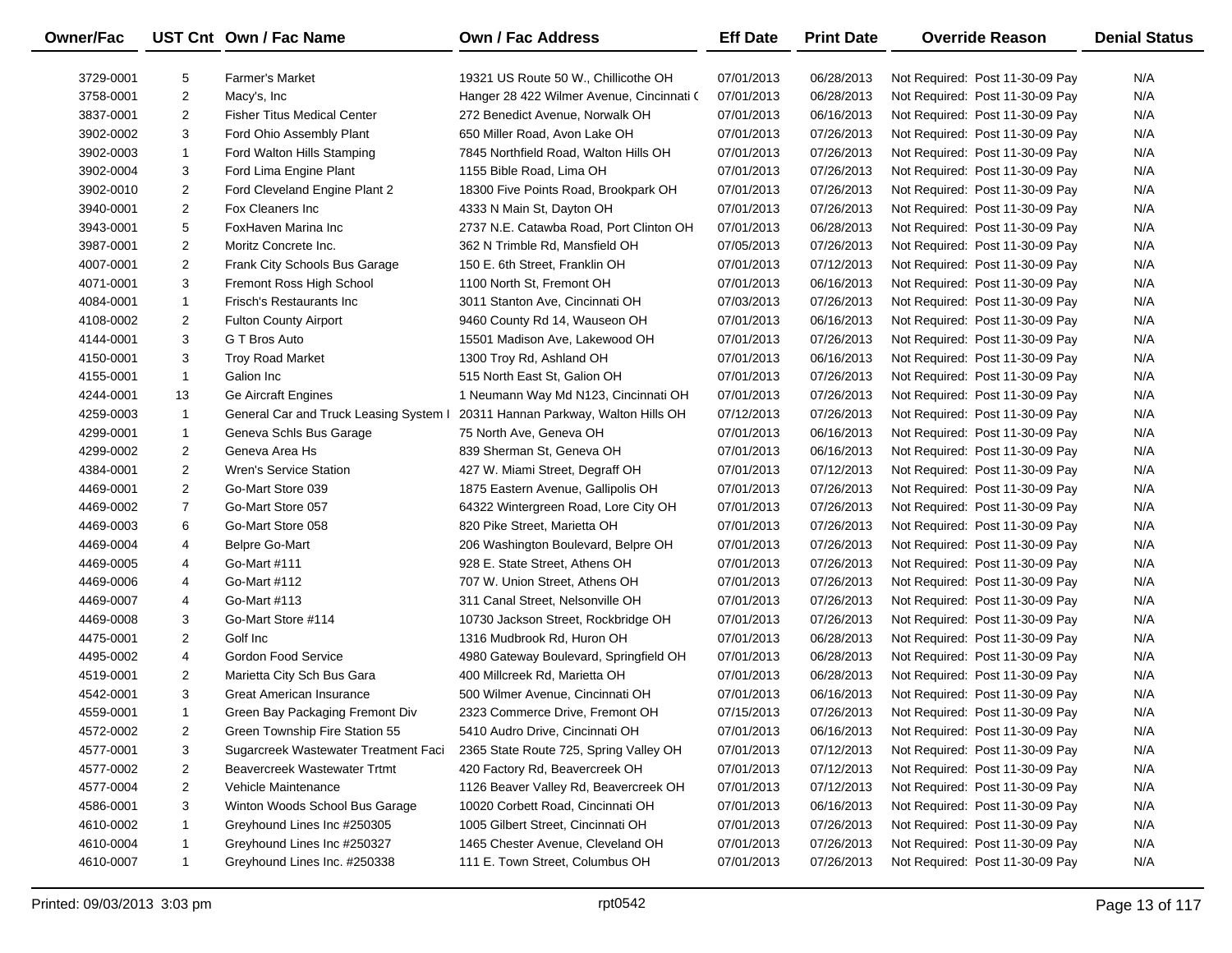| Owner/Fac |                | UST Cnt Own / Fac Name           | Own / Fac Address                         | <b>Eff Date</b> | <b>Print Date</b> | <b>Override Reason</b>          | <b>Denial Status</b> |
|-----------|----------------|----------------------------------|-------------------------------------------|-----------------|-------------------|---------------------------------|----------------------|
| 4612-0001 | 3              | Gries Seed Farms Inc.            | 2348 N. 5th Street, Fremont OH            | 07/01/2013      | 07/12/2013        | Not Required: Post 11-30-09 Pay | N/A                  |
| 4614-0001 | 3              | <b>Griffing Sandusky Airport</b> | 3115 Cleveland Rd, Sandusky OH            | 07/15/2013      | 07/26/2013        | Not Required: Post 11-30-09 Pay | N/A                  |
| 4641-0001 | $\mathbf{1}$   | SE Ohio Regional Medical Center  | 1341 N. Clark Street, Cambridge OH        | 07/01/2013      | 06/16/2013        | Not Required: Post 11-30-09 Pay | N/A                  |
| 4672-0001 | 5              | H. F. Everett Gas & Oil Company  | 1346 Youngstown Kingsville Road SE, Vie   | 07/01/2013      | 06/28/2013        | Not Required: Post 11-30-09 Pay | N/A                  |
| 4683-0001 | $\overline{a}$ | Borden Dairy Co. of Cincinnati   | 757 Elliott Avenue, Cincinnati OH         | 07/01/2013      | 06/16/2013        | Not Required: Post 11-30-09 Pay | N/A                  |
| 4696-0001 | $\overline{2}$ | East Canton Union 76             | 109 Walnut St East, East Canton OH        | 07/01/2013      | 07/26/2013        | Not Required: Post 11-30-09 Pay | N/A                  |
| 4698-0001 | 4              | <b>Haas Service Station</b>      | 5814 Fremont Pike, Stony Ridge OH         | 07/01/2013      | 06/28/2013        | Not Required: Post 11-30-09 Pay | N/A                  |
| 4729-0001 | 3              | <b>Hamilton County Engineers</b> | 223 W Galbraith Rd, Cincinnati OH         | 07/01/2013      | 06/28/2013        | Not Required: Post 11-30-09 Pay | N/A                  |
| 4729-0002 | $\overline{a}$ | Hamilton County Engineers        | 3504 Round Bottom Rd, Newtown OH          | 07/01/2013      | 06/28/2013        | Not Required: Post 11-30-09 Pay | N/A                  |
| 4729-0003 | $\overline{2}$ | Hamilton County Engineers        | 6950 Ripple Rd, Cleves OH                 | 07/01/2013      | 06/28/2013        | Not Required: Post 11-30-09 Pay | N/A                  |
| 4729-0005 | $\overline{a}$ | Hamilton County Engineers        | 934 Neeb Road, Cincinnati OH              | 07/01/2013      | 06/28/2013        | Not Required: Post 11-30-09 Pay | N/A                  |
| 4747-0001 | 4              | Hancock County Engineer          | 1900 Lima Avenue, Findlay OH              | 07/01/2013      | 06/16/2013        | Not Required: Post 11-30-09 Pay | N/A                  |
| 4747-0002 | $\mathbf{1}$   | Hancock County Jail              | 200 W. Crawford Street, Findlay OH        | 07/01/2013      | 06/16/2013        | Not Required: Post 11-30-09 Pay | N/A                  |
| 4755-0001 | 3              | Pearces Auto Care                | 6014 Hamilton Avenue, Cincinnati OH       | 07/03/2013      | 07/26/2013        | Not Required: Post 11-30-09 Pay | N/A                  |
| 4767-0001 | $\overline{2}$ | Happy Jack's Car Wash            | 1718 W State St, Fremont OH               | 07/01/2013      | 07/26/2013        | Not Required: Post 11-30-09 Pay | N/A                  |
| 4813-0001 | $\overline{2}$ | Harold J Pohl Inc                | 9394 Mcgreevey Rd, Versailles OH          | 07/01/2013      | 06/16/2013        | Not Required: Post 11-30-09 Pay | N/A                  |
| 4818-0001 | $\overline{2}$ | Dixie Deli                       | 6687 Dixie Hwy, Fairfield OH              | 07/01/2013      | 06/28/2013        | Not Required: Post 11-30-09 Pay | N/A                  |
| 4829-0001 | $\mathbf{1}$   | <b>Harris Motor Express</b>      | 4261 Crawford Avenue, Cincinnati OH       | 07/01/2013      | 06/16/2013        | Not Required: Post 11-30-09 Pay | N/A                  |
| 4834-0001 | 3              | Harrison Marina Limited          | 3840 N. Summit Street, Toledo OH          | 07/01/2013      | 07/26/2013        | Not Required: Post 11-30-09 Pay | N/A                  |
| 4862-0001 | $\mathbf{1}$   | <b>Mayors Corner</b>             | 36881 State Route 541, Warsaw OH          | 07/12/2013      | 07/26/2013        | Not Required: Post 11-30-09 Pay | N/A                  |
| 4876-0001 | 4              | Harshman and Sons Inc            | 4403 St Rt 305, Southington OH            | 07/01/2013      | 07/26/2013        | Not Required: Post 11-30-09 Pay | N/A                  |
| 4882-0002 | 8              | The Hartley Company              | 319 Wheeling Ave, Cambridge OH            | 07/01/2013      | 07/26/2013        | Not Required: Post 11-30-09 Pay | N/A                  |
| 4882-0006 | 5              | Starfire 5                       | 1002 Wheeling Ave, Cambridge OH           | 07/01/2013      | 07/26/2013        | Not Required: Post 11-30-09 Pay | N/A                  |
| 4882-0009 | 4              | Starfire 8                       | 727 Pershing Rd, Zanesville OH            | 07/01/2013      | 07/26/2013        | Not Required: Post 11-30-09 Pay | N/A                  |
| 4882-0011 | 5              | Starfire 10                      | 431 National Rd, Bridgeport OH            | 07/01/2013      | 07/26/2013        | Not Required: Post 11-30-09 Pay | N/A                  |
| 4882-0013 | 3              | Rose Moore Inc                   | 841 Main St, Zanesville OH                | 07/01/2013      | 07/26/2013        | Not Required: Post 11-30-09 Pay | N/A                  |
| 4882-0018 | 3              | Starfire 17                      | 300 W Main St, Byesville OH               | 07/01/2013      | 07/26/2013        | Not Required: Post 11-30-09 Pay | N/A                  |
| 4882-0019 | 3              | Marietta Starfire 18             | 277 Muskingum Drive, Marietta OH          | 07/01/2013      | 07/26/2013        | Not Required: Post 11-30-09 Pay | N/A                  |
| 4882-0020 | 4              | Starfire 19                      | 1311 Maysville Ave, Zanesville OH         | 07/01/2013      | 07/26/2013        | Not Required: Post 11-30-09 Pay | N/A                  |
| 4882-0023 | 5              | Woolfes Huff and Puff            | 605 W Main, New Lexington OH              | 07/01/2013      | 07/26/2013        | Not Required: Post 11-30-09 Pay | N/A                  |
| 4882-0025 | 3              | 24 JJI                           | 1648 50 Linden Ave, Zanesville OH         | 07/01/2013      | 07/26/2013        | Not Required: Post 11-30-09 Pay | N/A                  |
| 4882-0027 | 4              | Cline's Starfire                 | 166 N Broad St, Breman OH                 | 07/01/2013      | 07/26/2013        | Not Required: Post 11-30-09 Pay | N/A                  |
| 4882-0028 | 4              | Shop Mart                        | Stimson Ave, Athens OH                    | 07/01/2013      | 07/26/2013        | Not Required: Post 11-30-09 Pay | N/A                  |
| 4882-0029 | 3              | G and L Service                  | 781 S 2nd St, Coshocton OH                | 07/01/2013      | 07/26/2013        | Not Required: Post 11-30-09 Pay | N/A                  |
| 4882-0030 | 4              | Duncan Falls Shell               | 252 Main St, Duncan Falls OH              | 07/01/2013      | 07/26/2013        | Not Required: Post 11-30-09 Pay | N/A                  |
| 4882-0032 | 4              | <b>Cartners Shell</b>            | 9760 Plainfield Rd, N Salem OH            | 07/01/2013      | 07/26/2013        | Not Required: Post 11-30-09 Pay | N/A                  |
| 4882-0033 | 4              | Starfire 36                      | 204 E Main, Barnsville OH                 | 07/01/2013      | 07/26/2013        | Not Required: Post 11-30-09 Pay | N/A                  |
| 4882-0034 | 4              | 37 Norwich                       | 8490 E Pike, Norwich OH                   | 07/01/2013      | 07/26/2013        | Not Required: Post 11-30-09 Pay | N/A                  |
| 4882-0036 | 4              | Starfire 39                      | 507-511 Crawford-broadway, Martinsferry C | 07/01/2013      | 07/26/2013        | Not Required: Post 11-30-09 Pay | N/A                  |
| 4882-0037 | 5              | 209 Shell                        | 2246 Southgate Pkway, Cambridge OH        | 07/01/2013      | 07/26/2013        | Not Required: Post 11-30-09 Pay | N/A                  |
| 4882-0043 | 5              | West Pike Shell                  | 2655 W. Pike, Zanesville OH               | 07/01/2013      | 07/26/2013        | Not Required: Post 11-30-09 Pay | N/A                  |
| 4882-0046 | 4              | 51 Shell                         | 10583 Jacksontown Rd, Thornville OH       | 07/01/2013      | 07/26/2013        | Not Required: Post 11-30-09 Pay | N/A                  |
| 4882-0047 | 4              | L and R Shell                    | 2nd and Chestnut, Coshocton OH            | 07/01/2013      | 07/26/2013        | Not Required: Post 11-30-09 Pay | N/A                  |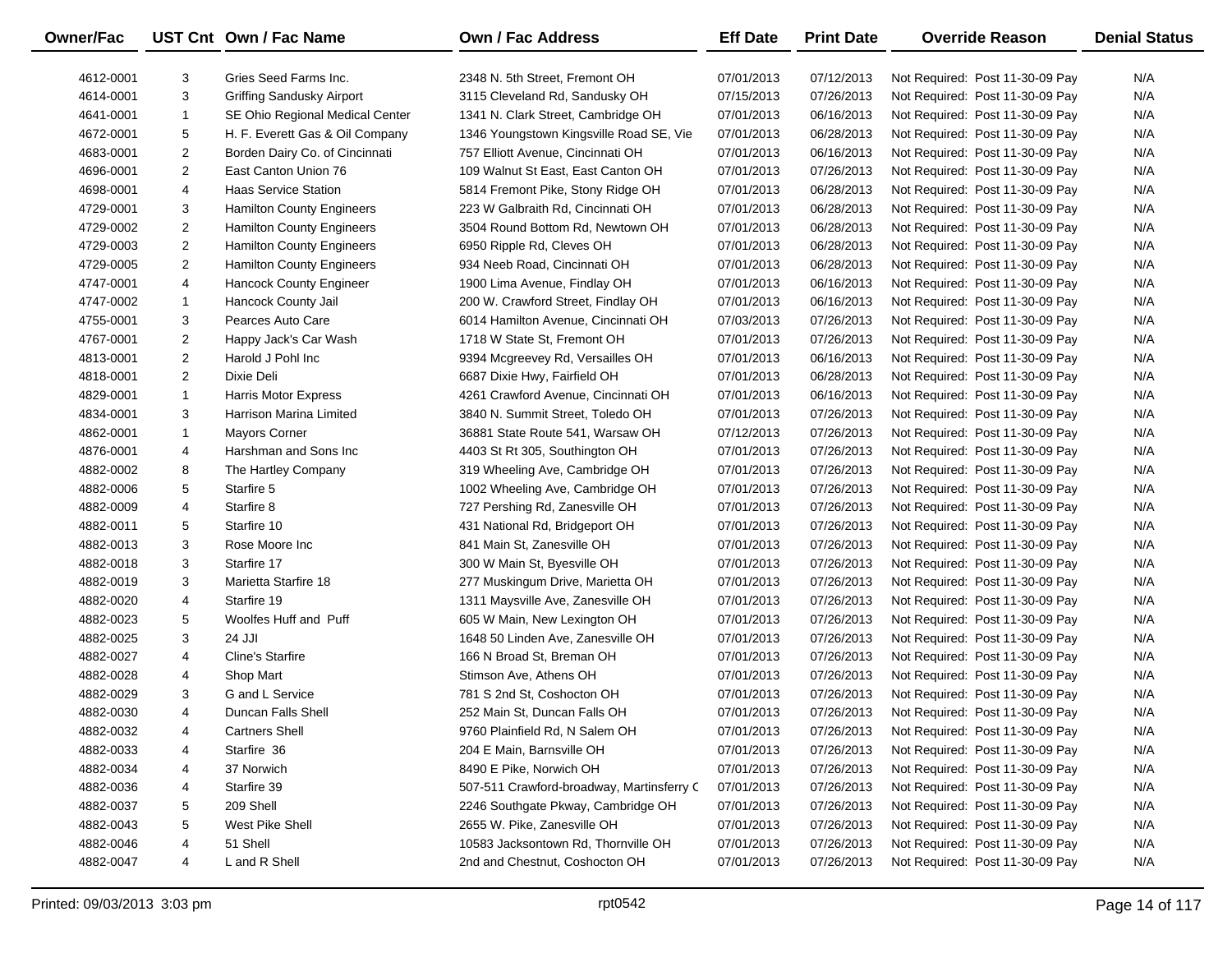| Owner/Fac |                | UST Cnt Own / Fac Name     | <b>Own / Fac Address</b>                   | <b>Eff Date</b> | <b>Print Date</b> | <b>Override Reason</b>          | <b>Denial Status</b> |
|-----------|----------------|----------------------------|--------------------------------------------|-----------------|-------------------|---------------------------------|----------------------|
| 4882-0048 | 3              | Jims Shell                 | 129 State St, New Comerstown OH            | 07/01/2013      | 07/26/2013        | Not Required: Post 11-30-09 Pay | N/A                  |
| 4882-0049 | 4              | <b>Hicks Shell</b>         | 1414 E Chestnut, Coshocton OH              | 07/01/2013      | 07/26/2013        | Not Required: Post 11-30-09 Pay | N/A                  |
| 4882-0051 | 4              | <b>Clarington Starfire</b> | Main & Market Sts, Clarington OH           | 07/01/2013      | 07/26/2013        | Not Required: Post 11-30-09 Pay | N/A                  |
| 4882-0052 | 4              | Gene's 63                  | 324 Dewey Ave, Cambridge OH                | 07/01/2013      | 07/26/2013        | Not Required: Post 11-30-09 Pay | N/A                  |
| 4882-0053 | 4              | Shadyside Starfire 64      | 41st and Central Ave, Shadyside OH         | 07/01/2013      | 07/26/2013        | Not Required: Post 11-30-09 Pay | N/A                  |
| 4882-0054 | 4              | Martins Ferry Starfire 67  | Zane and Hanover St, Martins Ferry OH      | 07/01/2013      | 07/26/2013        | Not Required: Post 11-30-09 Pay | N/A                  |
| 4882-0058 | 5              | Troy Starfire 27           | 3311 S County Rd 25a, Troy OH              | 07/01/2013      | 07/26/2013        | Not Required: Post 11-30-09 Pay | N/A                  |
| 4882-0068 | 4              | 54 One Stop Drive Thru     | 2550 E Pike, Zanesville OH                 | 07/01/2013      | 07/26/2013        | Not Required: Post 11-30-09 Pay | N/A                  |
| 4882-0070 | 5              | Starfire 61                | 901 N Main St, Orrville OH                 | 07/01/2013      | 07/26/2013        | Not Required: Post 11-30-09 Pay | N/A                  |
| 4882-0071 | 6              | Starfire 60                | 101 McCauley Drive, Uhrichsville OH        | 07/01/2013      | 07/26/2013        | Not Required: Post 11-30-09 Pay | N/A                  |
| 4882-0072 | 4              | Cadiz Shell                | 655 Lincoln Avenue, Cadiz OH               | 07/01/2013      | 07/26/2013        | Not Required: Post 11-30-09 Pay | N/A                  |
| 4882-0076 | 2              | Waynesburg Union           | 120 Canal Street, Waynesburg OH            | 07/01/2013      | 07/26/2013        | Not Required: Post 11-30-09 Pay | N/A                  |
| 4882-0081 | 3              | <b>Bp Oil 08259</b>        | 9547 Cadiz Road, Cambridge OH              | 07/01/2013      | 07/26/2013        | Not Required: Post 11-30-09 Pay | N/A                  |
| 4882-0085 | 4              | <b>BP Oil 02046</b>        | 497 Pike Street, Marietta OH               | 07/01/2013      | 07/26/2013        | Not Required: Post 11-30-09 Pay | N/A                  |
| 4882-0087 | 4              | <b>Bp Oil 08206</b>        | 542 Richland Avenue, Athens OH             | 07/01/2013      | 07/26/2013        | Not Required: Post 11-30-09 Pay | N/A                  |
| 4882-0088 | 3              | <b>Bp Oil 08351</b>        | 971 Chestnut St, Nelsonville OH            | 07/01/2013      | 07/26/2013        | Not Required: Post 11-30-09 Pay | N/A                  |
| 4882-0091 | 4              | <b>Bp Oil 08382</b>        | 418 S. Marietta Street, St. Clairsville OH | 07/01/2013      | 07/26/2013        | Not Required: Post 11-30-09 Pay | N/A                  |
| 4882-0092 | 3              | <b>Bp Oil 08406</b>        | 302 S Third St, Steubenville OH            | 07/01/2013      | 07/26/2013        | Not Required: Post 11-30-09 Pay | N/A                  |
| 4882-0093 | 4              | <b>Bp Oil 08410</b>        | 1400 University Blvd, Steubenville OH      | 07/01/2013      | 07/26/2013        | Not Required: Post 11-30-09 Pay | N/A                  |
| 4882-0095 | 3              | <b>Bp Oil 08429</b>        | 1528 Franklin Avenue, Toronto OH           | 07/01/2013      | 07/26/2013        | Not Required: Post 11-30-09 Pay | N/A                  |
| 4882-0099 | 5              | <b>BP Oil 05107</b>        | 103 Main, Apple Creek OH                   | 07/01/2013      | 07/26/2013        | Not Required: Post 11-30-09 Pay | N/A                  |
| 4882-0100 | 3              | <b>BP Oil 05380</b>        | 310 South Market, Wooster OH               | 07/01/2013      | 07/26/2013        | Not Required: Post 11-30-09 Pay | N/A                  |
| 4882-0101 | 4              | <b>BP Oil 05976</b>        | 111 East Jackson, Millersburg OH           | 07/01/2013      | 07/26/2013        | Not Required: Post 11-30-09 Pay | N/A                  |
| 4882-0103 | 3              | Bp Oil 05379               | 2958 Cleveland Rd, Wooster OH              | 07/01/2013      | 07/26/2013        | Not Required: Post 11-30-09 Pay | N/A                  |
| 4882-0104 | 3              | Bp Oil 05383               | 3013 Lincolnway East, Wooster OH           | 07/01/2013      | 07/26/2013        | Not Required: Post 11-30-09 Pay | N/A                  |
| 4882-0106 | 4              | <b>Bp Oil 05371</b>        | 5 West Buckeye St, W Salem OH              | 07/01/2013      | 07/26/2013        | Not Required: Post 11-30-09 Pay | N/A                  |
| 4882-0108 | 4              | The Fort                   | 102 5th Street, Beverly OH                 | 07/01/2013      | 07/26/2013        | Not Required: Post 11-30-09 Pay | N/A                  |
| 4883-0002 | 6              | Flagway Inc 6              | 122 E Main St, Hillsboro OH                | 07/01/2013      | 06/16/2013        | Not Required: Post 11-30-09 Pay | N/A                  |
| 4883-0003 | 5              | Flagway Inc 7              | 635 Dayton Ave, Washington C H OH          | 07/01/2013      | 06/16/2013        | Not Required: Post 11-30-09 Pay | N/A                  |
| 4883-0004 | 5              | Flagway Inc 9              | 113 W Washington St, Jamestown OH          | 07/01/2013      | 06/16/2013        | Not Required: Post 11-30-09 Pay | N/A                  |
| 4883-0005 | 5              | Flagway Inc 10             | 810 Highland Ave, Washington Ch OH         | 07/01/2013      | 06/16/2013        | Not Required: Post 11-30-09 Pay | N/A                  |
| 4883-0006 | 5              | Flagway Inc 1              | 1537 N North St, Washington Ch OH          | 07/01/2013      | 06/16/2013        | Not Required: Post 11-30-09 Pay | N/A                  |
| 4883-0007 | 5              | Flagway Inc 2              | 915 E Market, Washington Ch OH             | 07/01/2013      | 06/16/2013        | Not Required: Post 11-30-09 Pay | N/A                  |
| 4883-0009 | 5              | Flagway Inc 11             | 1129 US Rt 22w, Washington Courthouse (    | 07/01/2013      | 06/16/2013        | Not Required: Post 11-30-09 Pay | N/A                  |
| 4883-0010 | 3              | Bowersville Mini Mart      | 3191 Maysville St, Bowersville OH          | 07/01/2013      | 06/16/2013        | Not Required: Post 11-30-09 Pay | N/A                  |
| 4883-0011 | 5              | Flagway Inc 12             | 203 Jefferson St, Greenfield OH            | 07/01/2013      | 06/16/2013        | Not Required: Post 11-30-09 Pay | N/A                  |
| 4883-0013 | 6              | Flagway 15                 | 225 W. Main, Leesburg OH                   | 07/01/2013      | 06/16/2013        | Not Required: Post 11-30-09 Pay | N/A                  |
| 4883-0014 | 3              | Flagway #16                | 1119 Jefferson Street, Greenfield OH       | 07/01/2013      | 06/16/2013        | Not Required: Post 11-30-09 Pay | N/A                  |
| 4891-0001 | 2              | Hartzell Propeller Inc     | 5465 W St Rt 185, Piqua OH                 | 07/01/2013      | 06/16/2013        | Not Required: Post 11-30-09 Pay | N/A                  |
| 4932-0003 | 6              | Heiby Oil Co               | 1020 S Detroit St, Bellefontaine OH        | 07/01/2013      | 06/28/2013        | Not Required: Post 11-30-09 Pay | N/A                  |
| 4955-0001 | 1              | Hemmelgarn & Sons Inc      | 3763 Philothea Rd, Coldwater OH            | 07/01/2013      | 07/26/2013        | Not Required: Post 11-30-09 Pay | N/A                  |
| 4957-0002 | 2              | Henderson Oil Co.          | 2518 Oxford State Road, Middletown OH      | 07/01/2013      | 07/26/2013        | Not Required: Post 11-30-09 Pay | N/A                  |
| 4961-0001 | $\overline{2}$ | Henry A Selinsky Inc       | 4015 23rd Street SW, Canton OH             | 07/01/2013      | 07/12/2013        | Not Required: Post 11-30-09 Pay | N/A                  |
|           |                |                            |                                            |                 |                   |                                 |                      |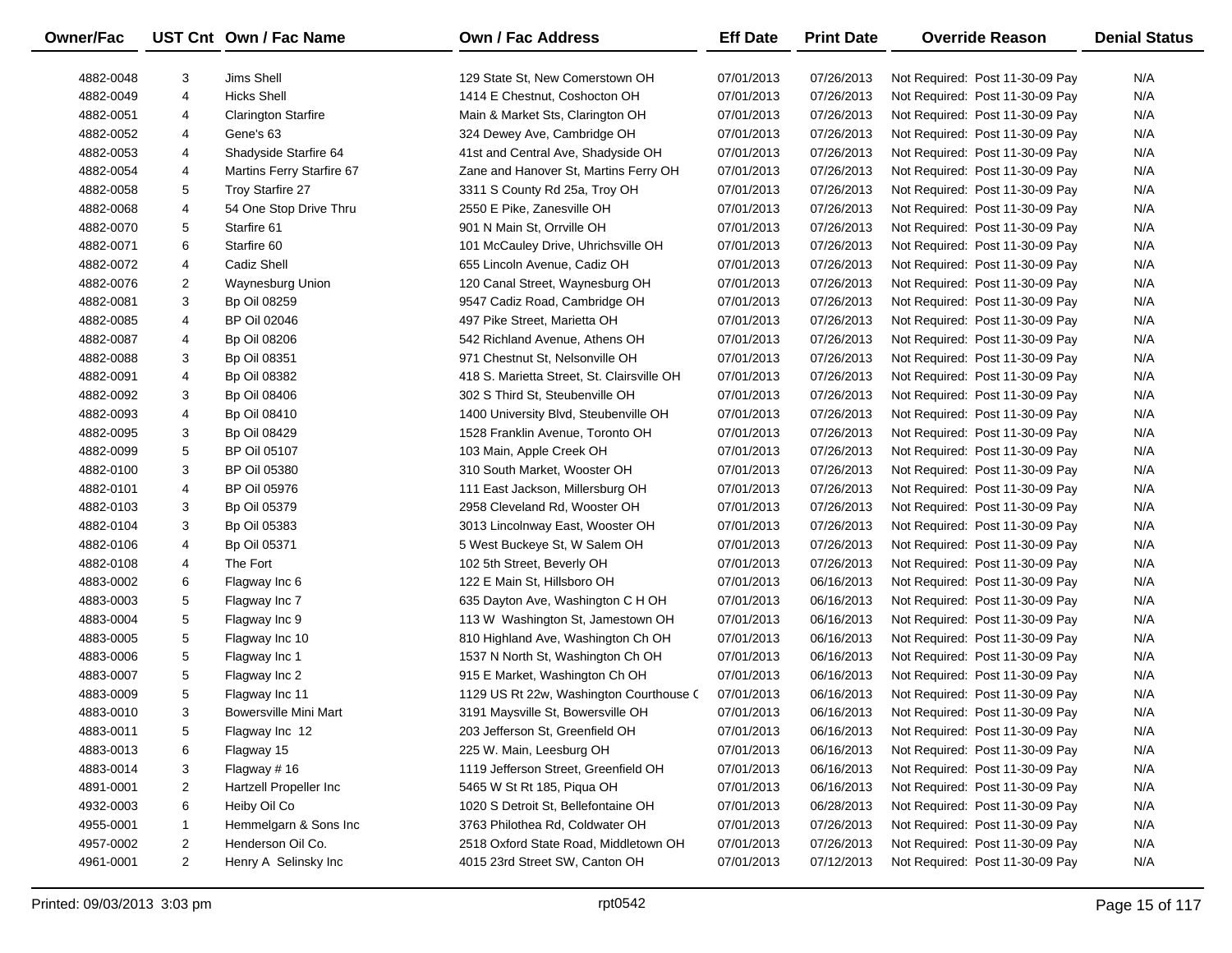| <b>Owner/Fac</b> |                | UST Cnt Own / Fac Name                                                 | Own / Fac Address                        | <b>Eff Date</b> | <b>Print Date</b> | <b>Override Reason</b>          | <b>Denial Status</b> |
|------------------|----------------|------------------------------------------------------------------------|------------------------------------------|-----------------|-------------------|---------------------------------|----------------------|
| 4963-0001        | $\overline{2}$ | Henry County Hwy Dept                                                  | Bales Rd, Napoleon OH                    | 07/01/2013      | 06/28/2013        | Not Required: Post 11-30-09 Pay | N/A                  |
| 4963-0002        | $\mathbf{1}$   | H C Bd Of Devel Disab Hope                                             | J-169 St Rt 65, McClure OH               | 07/01/2013      | 06/28/2013        | Not Required: Post 11-30-09 Pay | N/A                  |
| 4963-0003        | $\overline{2}$ | Henry County Airport                                                   | 10-646 Cordo R3, Napoleon OH             | 07/01/2013      | 06/28/2013        | Not Required: Post 11-30-09 Pay | N/A                  |
| 4966-0001        | 3              | Henry Gurtzweiler, Inc.                                                | 921 Galena Street, Toledo OH             | 07/01/2013      | 07/12/2013        | Not Required: Post 11-30-09 Pay | N/A                  |
| 5016-0001        | $\overline{2}$ | <b>Highland County Airport</b>                                         | 9585 N. Shore Drive, Hillsboro OH        | 07/01/2013      | 06/28/2013        | Not Required: Post 11-30-09 Pay | N/A                  |
| 5019-0001        | $\overline{2}$ | <b>Highland Bus Garage</b>                                             | 3940 Ridge Rd, Medina OH                 | 07/01/2013      | 06/16/2013        | Not Required: Post 11-30-09 Pay | N/A                  |
| 5036-0001        | 4              | Hillsdale Car Wash, Inc.                                               | 4411 Hills & Dales Rd NW, Canton OH      | 07/01/2013      | 06/16/2013        | Not Required: Post 11-30-09 Pay | N/A                  |
| 5052-0001        | $\overline{2}$ | Skeets Airport Inc.                                                    | 3599 Herr Fieldhouse Road, Southington O | 07/01/2013      | 06/28/2013        | Not Required: Post 11-30-09 Pay | N/A                  |
| 5081-0001        | $\overline{2}$ | Holiday Camplands Assoc Inc                                            | 4273 Lake Rd North, Andover OH           | 07/01/2013      | 06/16/2013        | Not Required: Post 11-30-09 Pay | N/A                  |
| 5082-0001        | $\mathbf{1}$   | Holiday Harbor Marina, Inc.                                            | 944 Main Street, Huron OH                | 07/01/2013      | 06/16/2013        | Not Required: Post 11-30-09 Pay | N/A                  |
| 5117-0001        | 11             | Honda East Liberty Plant                                               | 11000 State Route 347, East Liberty OH   | 07/01/2013      | 07/12/2013        | Not Required: Post 11-30-09 Pay | N/A                  |
| 5117-0002        | 11             | Honda of America Marysville                                            | 24000 Honda Parkway, Marysville OH       | 07/01/2013      | 07/12/2013        | Not Required: Post 11-30-09 Pay | N/A                  |
| 5117-0003        | 13             | Honda Of America Engine Plant                                          | 12500 Meranda Road, Anna OH              | 07/01/2013      | 07/12/2013        | Not Required: Post 11-30-09 Pay | N/A                  |
| 5117-0005        | 16             | Honda Research and Development                                         | 21001 State Route 739, Raymond OH        | 07/01/2013      | 07/12/2013        | Not Required: Post 11-30-09 Pay | N/A                  |
| 5154-0001        | 5              | <b>Brills Serv Center</b>                                              | 50650 State Route 20, Oberlin OH         | 07/01/2013      | 07/26/2013        | Not Required: Post 11-30-09 Pay | N/A                  |
| 5176-0001        | $\overline{2}$ | Howards Friendly Service LLC                                           | 808 N. Perry St., Napoleon OH            | 07/03/2013      | 07/26/2013        | Not Required: Post 11-30-09 Pay | N/A                  |
| 5184-0001        | $\overline{2}$ | Hubbard Board Bus Garage                                               | 345 Hall Avenue, Hubbard OH              | 07/01/2013      | 07/26/2013        | Not Required: Post 11-30-09 Pay | N/A                  |
| 5185-0001        | 3              | <b>Transportation Dept</b>                                             | 7450 Taylorsville Rd, Huber Hts OH       | 07/01/2013      | 06/16/2013        | Not Required: Post 11-30-09 Pay | N/A                  |
| 5200-0001        | $\mathbf{1}$   | Hull Builders Supply Inc                                               | 685 Main St, Vermilion OH                | 07/01/2013      | 07/12/2013        | Not Required: Post 11-30-09 Pay | N/A                  |
| 5208-0001        | $\overline{2}$ | Huppco - DBA Hupps Spirit                                              | 125 W Maple, Hartville OH                | 07/01/2013      | 06/28/2013        | Not Required: Post 11-30-09 Pay | N/A                  |
| 5210-0001        | $\overline{2}$ | <b>Huron County</b>                                                    | 150 Jefferson St, Norwalk OH             | 07/01/2013      | 07/26/2013        | Not Required: Post 11-30-09 Pay | N/A                  |
| 5211-0001        | $\overline{2}$ | Huron County Airport                                                   | 961 State Highway 20 East, Norwalk OH    | 07/01/2013      | 06/28/2013        | Not Required: Post 11-30-09 Pay | N/A                  |
| 5212-0001        | $\overline{7}$ | Sunrise Cooperative, Inc.                                              | 82 Townsend Avenue, Norwalk OH           | 07/01/2013      | 06/16/2013        | Not Required: Post 11-30-09 Pay | N/A                  |
| 5212-0006        | $\mathbf{1}$   | Sunrise Cooperative, Inc.                                              | 419 East Street, New Washington OH       | 07/01/2013      | 06/16/2013        | Not Required: Post 11-30-09 Pay | N/A                  |
| 5270-0001        | $\overline{2}$ | Independence Excavating Inc                                            | 5720 Schaaf Road, Independence OH        | 07/01/2013      | 06/28/2013        | Not Required: Post 11-30-09 Pay | N/A                  |
| 5384-0001        | 3              | J D Williamson Const Co Inc                                            | 441 Geneva Ave, Tallmadge OH             | 07/01/2013      | 07/26/2013        | Not Required: Post 11-30-09 Pay | N/A                  |
| 5422-0001        | $\overline{2}$ | Jack A Allen Inc                                                       | 2105 St Rt 7 Box 668, Steubenville OH    | 07/01/2013      | 06/28/2013        | Not Required: Post 11-30-09 Pay | N/A                  |
| 5422-0006        | $\overline{2}$ | Quik Mart and More, Inc.                                               | St 43 and Sabina Drive, Wintersville OH  | 07/01/2013      | 06/28/2013        | Not Required: Post 11-30-09 Pay | N/A                  |
| 5422-0007        | $\overline{2}$ | Quik Mart and More Inc DBA Valero Truc 1061 Canton Rd, Wintersville OH |                                          | 07/01/2013      | 06/28/2013        | Not Required: Post 11-30-09 Pay | N/A                  |
| 5422-0008        | 4              | Quik Mart & More, Inc.                                                 | 31 West Park Ave, Columbiana OH          | 07/01/2013      | 06/28/2013        | Not Required: Post 11-30-09 Pay | N/A                  |
| 5422-0009        | 4              | <b>Quik Mart</b>                                                       | 555 E. Ohio Ave., Sebring OH             | 07/01/2013      | 06/28/2013        | Not Required: Post 11-30-09 Pay | N/A                  |
| 5422-0011        | 5              | Quik Mart and More Inc.                                                | 7662 State Route 45, Lisbon OH           | 07/01/2013      | 06/28/2013        | Not Required: Post 11-30-09 Pay | N/A                  |
| 5457-0001        | $\overline{2}$ | Jackson Local School Bus Garage                                        | 7241 Mudbrook Street NW, Massillon OH    | 07/01/2013      | 06/16/2013        | Not Required: Post 11-30-09 Pay | N/A                  |
| 5488-0001        | 5              | Lucas Enterprises Inc                                                  | 14005 Madison Ave, Lakewood OH           | 07/01/2013      | 06/16/2013        | Not Required: Post 11-30-09 Pay | N/A                  |
| 5533-0001        | $\overline{2}$ | <b>Huffman Enterprises</b>                                             | 831 S. Union Road, Dayton OH             | 07/01/2013      | 06/16/2013        | Not Required: Post 11-30-09 Pay | N/A                  |
| 5608-0001        | $\overline{2}$ | Jefferson County Board of DD                                           | 256 John Scott Highway, Steubenville OH  | 07/01/2013      | 06/16/2013        | Not Required: Post 11-30-09 Pay | N/A                  |
| 5651-0003        | 3              | Henderson Road Sunoco                                                  | 2122 Henderson Road, Columbus OH         | 07/01/2013      | 07/26/2013        | Not Required: Post 11-30-09 Pay | N/A                  |
| 5667-0001        | 3              | Jewell Oil Co.                                                         | 27970 Jewell Road, Jewell OH             | 07/01/2013      | 07/26/2013        | Not Required: Post 11-30-09 Pay | N/A                  |
| 5682-0001        | 3              | Jims Carry Out                                                         | 406 N State, Pioneer OH                  | 07/01/2013      | 07/12/2013        | Not Required: Post 11-30-09 Pay | N/A                  |
| 5691-0001        | 3              | Jim's Sunoco                                                           | 522 Dover Rd, Sugarcreek OH              | 07/01/2013      | 07/26/2013        | Not Required: Post 11-30-09 Pay | N/A                  |
| 5714-0001        | 5              | <b>Brown's Distributions</b>                                           | 100 E. Main Street, Martinsville OH      | 07/01/2013      | 06/16/2013        | Not Required: Post 11-30-09 Pay | N/A                  |
| 5737-0002        | 2              | Lindberg Bagley Citgo                                                  | 455 W. Bagley Road, Berea OH             | 07/01/2013      | 07/26/2013        | Not Required: Post 11-30-09 Pay | N/A                  |
| 5777-0001        | 3              | John Cheeseman Trucking Inc.                                           | 2200 State Route 119, Fort Recovery OH   | 07/01/2013      | 06/16/2013        | Not Required: Post 11-30-09 Pay | N/A                  |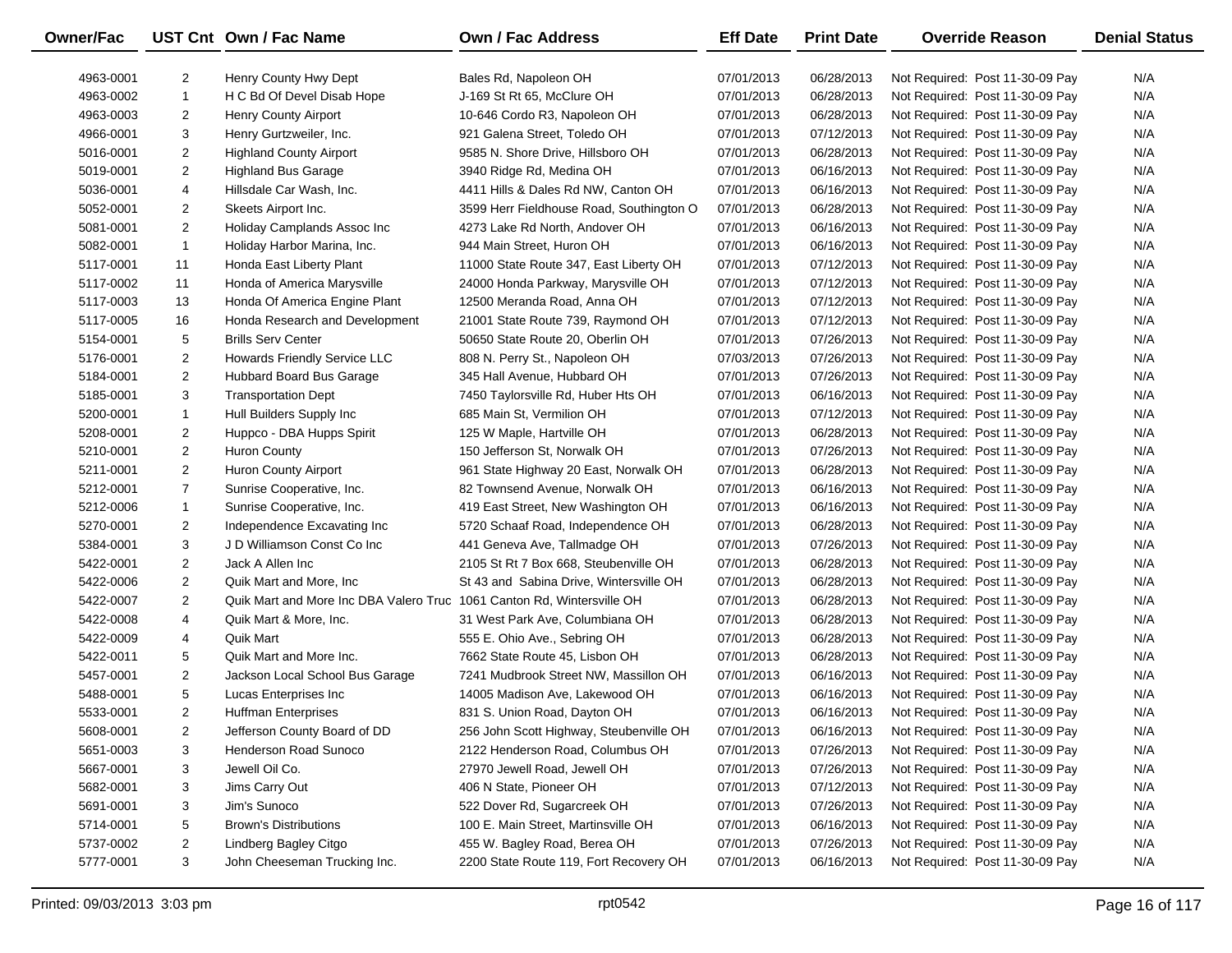| <b>Owner/Fac</b> |                | UST Cnt Own / Fac Name                 | Own / Fac Address                       | <b>Eff Date</b> | <b>Print Date</b> | <b>Override Reason</b>          | <b>Denial Status</b> |
|------------------|----------------|----------------------------------------|-----------------------------------------|-----------------|-------------------|---------------------------------|----------------------|
| 5783-0001        | $\overline{7}$ | Weaver Gas and Oil, Inc.               | 22428 State Route 73, West Portsmouth O | 07/01/2013      | 07/12/2013        | Not Required: Post 11-30-09 Pay | N/A                  |
| 5787-0001        | $\overline{2}$ | Village Marathon                       | 31 S. Main Street, Jeffersonville OH    | 07/02/2013      | 07/26/2013        | Not Required: Post 11-30-09 Pay | N/A                  |
| 5793-0001        | 3              | <b>Bell Street Marathon</b>            | 130 Bell St, Chagrin Falls OH           | 07/01/2013      | 07/12/2013        | Not Required: Post 11-30-09 Pay | N/A                  |
| 5854-0001        | $\mathbf{1}$   | Lumberton Airport Inc                  | 231 New Burlington Road, Wilmington OH  | 07/01/2013      | 06/28/2013        | Not Required: Post 11-30-09 Pay | N/A                  |
| 5866-0001        | 4              | Stroble Mini Mart                      | St Rt 141, Ironton OH                   | 07/01/2013      | 07/12/2013        | Not Required: Post 11-30-09 Pay | N/A                  |
| 5866-0002        | 4              | South Point BP                         | 132 County Road 450, South Point OH     | 07/01/2013      | 07/12/2013        | Not Required: Post 11-30-09 Pay | N/A                  |
| 5866-0004        | 4              | Oak Hill BP                            | Morgans and Rt 93, Oak Hill OH          | 07/01/2013      | 07/12/2013        | Not Required: Post 11-30-09 Pay | N/A                  |
| 5866-0005        | 4              | <b>Whittingtons BP Service</b>         | 309 Upper River Road, Gallipolis OH     | 07/01/2013      | 07/12/2013        | Not Required: Post 11-30-09 Pay | N/A                  |
| 5866-0006        | 5              | Rio Grande BP                          | 1310 Jackson Pike, Rio Grande OH        | 07/01/2013      | 07/12/2013        | Not Required: Post 11-30-09 Pay | N/A                  |
| 5866-0008        | 3              | Chesapeake BP                          | 2927 Co Rd 44, South Point OH           | 07/01/2013      | 07/12/2013        | Not Required: Post 11-30-09 Pay | N/A                  |
| 5866-0009        | 3              | Ironton BP                             | 824 Park Avenue, Ironton OH             | 07/01/2013      | 07/12/2013        | Not Required: Post 11-30-09 Pay | N/A                  |
| 5866-0010        | 4              | Waverly BP #39                         | 506 East Emmitt, Waverly OH             | 07/01/2013      | 07/12/2013        | Not Required: Post 11-30-09 Pay | N/A                  |
| 5866-0011        | 3              | Wheelersburg BP                        | 312 Center Street, Wheelerburg OH       | 07/01/2013      | 07/12/2013        | Not Required: Post 11-30-09 Pay | N/A                  |
| 5866-0012        | 4              | Portsmouth BP                          | 3008 Scioto Trail, Portsmouth OH        | 07/01/2013      | 07/12/2013        | Not Required: Post 11-30-09 Pay | N/A                  |
| 5866-0013        | 3              | Newsome C Store                        | 2626 Gallia Street, Portsmouth OH       | 07/01/2013      | 07/12/2013        | Not Required: Post 11-30-09 Pay | N/A                  |
| 5866-0014        | 3              | Lucasville B.P. #29                    | 10863 ST Rt 23, Lucasville OH           | 07/01/2013      | 07/12/2013        | Not Required: Post 11-30-09 Pay | N/A                  |
| 5866-0015        | 5              | <b>Tupper Plains BP</b>                | Route 7 And Route 681, Tupper Plains OH | 07/01/2013      | 07/12/2013        | Not Required: Post 11-30-09 Pay | N/A                  |
| 5866-0016        | 3              | Clark's Pump N Shop #38                | 6288 State Route 7, Proctorville OH     | 07/01/2013      | 07/12/2013        | Not Required: Post 11-30-09 Pay | N/A                  |
| 5866-0019        | $\overline{2}$ | <b>University Mart BP</b>              | 1813 Liberty St, Ironton OH             | 07/01/2013      | 07/12/2013        | Not Required: Post 11-30-09 Pay | N/A                  |
| 5866-0020        | 4              | Jackson BP                             | 90 Twin Oaks Drive, Jackson OH          | 07/01/2013      | 07/12/2013        | Not Required: Post 11-30-09 Pay | N/A                  |
| 5866-0021        | $\overline{2}$ | Meenachs Ashland                       | 4440 Gallia St, New Boston OH           | 07/01/2013      | 07/12/2013        | Not Required: Post 11-30-09 Pay | N/A                  |
| 5866-0022        | 4              | Piketon BP                             | 833 Beaver Creek Rd, Piketon OH         | 07/01/2013      | 07/12/2013        | Not Required: Post 11-30-09 Pay | N/A                  |
| 5866-0024        | 3              | Portsmouth B.P. #12                    | 11th & Gay Street, Portsmouth OH        | 07/01/2013      | 07/12/2013        | Not Required: Post 11-30-09 Pay | N/A                  |
| 5866-0025        | 3              | McArthur Marathon                      | 301 S Market Street, McArthur OH        | 07/01/2013      | 07/12/2013        | Not Required: Post 11-30-09 Pay | N/A                  |
| 5866-0026        | 4              | Clark's Pump N Shop #25                | 7575 State Route 7, Procterville OH     | 07/01/2013      | 07/12/2013        | Not Required: Post 11-30-09 Pay | N/A                  |
| 5866-0027        | 4              | <b>Hollidays Quick Stop</b>            | 3302 State Route 243, Ironton OH        | 07/01/2013      | 07/12/2013        | Not Required: Post 11-30-09 Pay | N/A                  |
| 5866-0028        | $\overline{2}$ | Rosemount Rd. BP                       | 1701 St Rt 139, Portsmouth OH           | 07/01/2013      | 07/12/2013        | Not Required: Post 11-30-09 Pay | N/A                  |
| 5866-0029        | 4              | JJ's 140 Convenient Mart               | 315 State Route 140, Portsmouth OH      | 07/01/2013      | 07/12/2013        | Not Required: Post 11-30-09 Pay | N/A                  |
| 5872-0001        | $\overline{2}$ | Beaver Park North Inc                  | 6000 W Erie Ave, Lorain OH              | 07/01/2013      | 07/12/2013        | Not Required: Post 11-30-09 Pay | N/A                  |
| 5896-0001        | $\mathbf{1}$   | Jonathan Alder Junior High School      | 6440 Kilbury-Huber Road, Plain City OH  | 07/01/2013      | 06/16/2013        | Not Required: Post 11-30-09 Pay | N/A                  |
| 5922-0001        | $\overline{2}$ | Joseph L Hamilton School Bus Service I | 100 Hamilton Boulevard, Cincinnati OH   | 07/01/2013      | 07/26/2013        | Not Required: Post 11-30-09 Pay | N/A                  |
| 5936-0001        | $\mathbf{1}$   | Joseph Toyota Inc.                     | 1180 W. National Road, Vandalia OH      | 07/01/2013      | 06/28/2013        | Not Required: Post 11-30-09 Pay | N/A                  |
| 5956-0001        | 3              | Julian W Perkins Inc                   | 40657 Butternut Ridge Road, Elyria OH   | 07/01/2013      | 07/12/2013        | Not Required: Post 11-30-09 Pay | N/A                  |
| 5968-0037        | $\overline{2}$ | K Mart 4169                            | 2600 Lincoln Way E., Massillon OH       | 07/01/2013      | 06/28/2013        | Not Required: Post 11-30-09 Pay | N/A                  |
| 5968-0038        | $\overline{2}$ | K Mart 4175                            | 3801 Harmont Avenue N.E., Canton OH     | 07/01/2013      | 06/28/2013        | Not Required: Post 11-30-09 Pay | N/A                  |
| 5968-0104        | $\overline{2}$ | K Mart 3555                            | 61690 Southgate Parkway, Cambridge OH   | 07/01/2013      | 06/28/2013        | Not Required: Post 11-30-09 Pay | N/A                  |
| 5968-0108        | $\overline{2}$ | Big K Express #4966                    | 7700 Brookpark Road, Brooklyn OH        | 07/01/2013      | 06/28/2013        | Not Required: Post 11-30-09 Pay | N/A                  |
| 5981-0004        | 1              | Kaiser Perm Data Ctr                   | 5400 Lancaster Dr, Brooklyn Hgts OH     | 07/01/2013      | 06/28/2013        | Not Required: Post 11-30-09 Pay | N/A                  |
| 5983-0001        | $\overline{2}$ | Kaleel Bros Inc                        | 761 Bev Rd, Youngstown OH               | 07/01/2013      | 07/12/2013        | Not Required: Post 11-30-09 Pay | N/A                  |
| 6012-0002        | $\mathbf{1}$   | Kealy Trucking                         | 3184 E 79th St., Cleveland OH           | 07/01/2013      | 06/16/2013        | Not Required: Post 11-30-09 Pay | N/A                  |
| 6034-0001        |                | Kempthorn Motors Inc.                  | 1449 Cleveland Avenue NW, Canton OH     | 07/01/2013      | 06/28/2013        | Not Required: Post 11-30-09 Pay | N/A                  |
| 6038-0001        | 1              | Kenneth Jacobs                         | 132 Sycamore, St Henry OH               | 07/01/2013      | 07/12/2013        | Not Required: Post 11-30-09 Pay | N/A                  |
| 6049-0004        | 3              | <b>Commercial Fuel Depots</b>          | 1541 Harvard Avenue, Findlay OH         | 07/01/2013      | 07/26/2013        | Not Required: Post 11-30-09 Pay | N/A                  |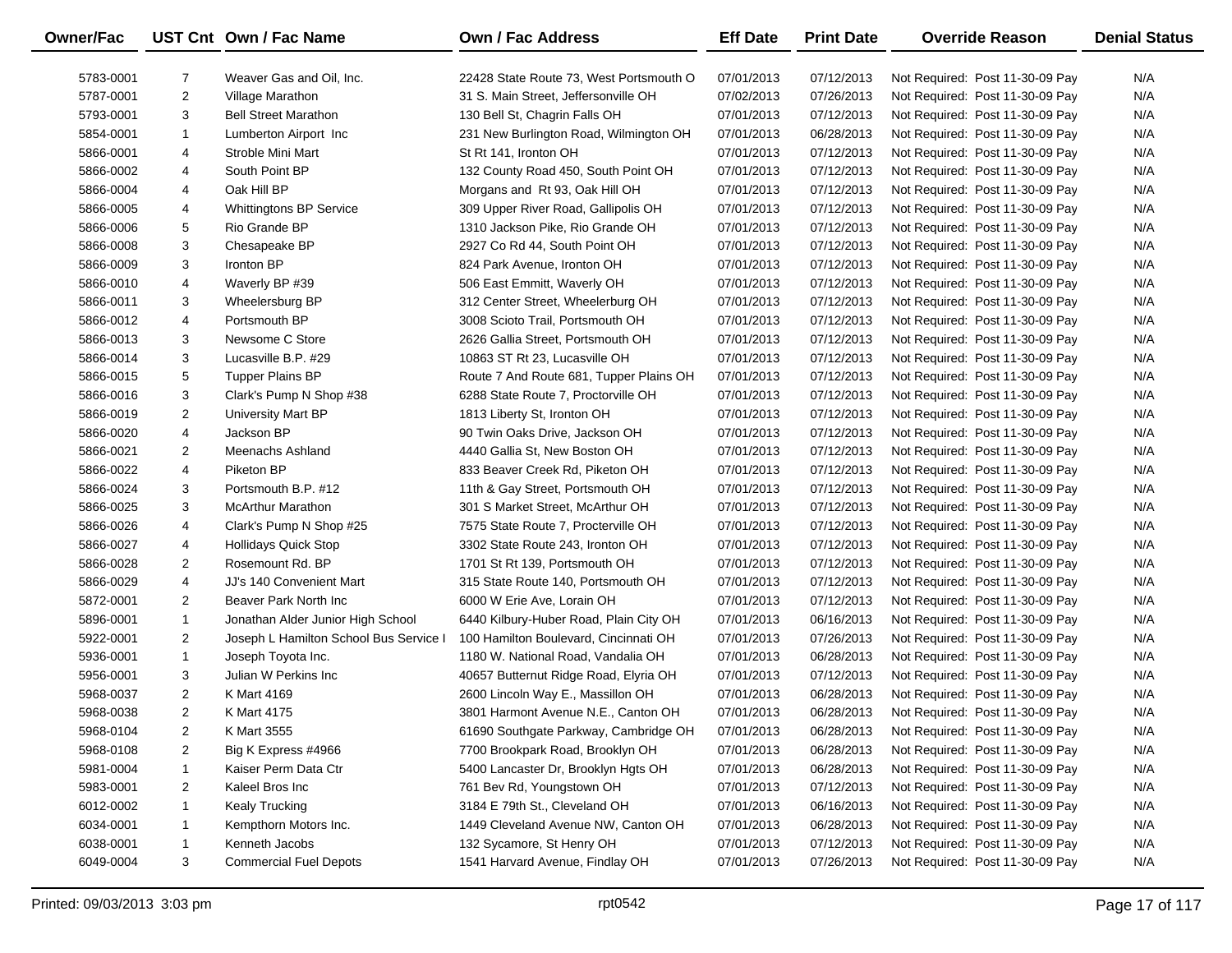| <b>Owner/Fac</b> |                | UST Cnt Own / Fac Name                    | <b>Own / Fac Address</b>                  | <b>Eff Date</b> | <b>Print Date</b> | <b>Override Reason</b>          | <b>Denial Status</b> |
|------------------|----------------|-------------------------------------------|-------------------------------------------|-----------------|-------------------|---------------------------------|----------------------|
| 6052-0001        | 4              | Kenmore Construction Co Inc               | 700 Home Ave, Akron OH                    | 07/01/2013      | 06/16/2013        | Not Required: Post 11-30-09 Pay | N/A                  |
| 6060-0001        | 3              | Berlin Heights Carry Out, Inc             | 5 South Street, Berlin Heights OH         | 07/03/2013      | 07/26/2013        | Not Required: Post 11-30-09 Pay | N/A                  |
| 6082-0001        | $\mathbf{1}$   | <b>Kenston Local Schools</b>              | 17419 Snyder Road, Chagrin Falls OH       | 07/01/2013      | 06/28/2013        | Not Required: Post 11-30-09 Pay | N/A                  |
| 6090-0001        | 2              | Kent State University Airport             | 4020 Kent Rd, Stow OH                     | 07/01/2013      | 06/16/2013        | Piping CP NR - Other            | N/A                  |
| 6092-0001        | $\mathbf{1}$   | <b>Bus Garage</b>                         | State Route 67 E., Kenton OH              | 07/01/2013      | 06/16/2013        | Not Required: Post 11-30-09 Pay | N/A                  |
| 6104-0001        | $\overline{2}$ | <b>Bus Garage</b>                         | 2640 Wilmingtom Pike, Kettering OH        | 07/01/2013      | 06/16/2013        | Not Required: Post 11-30-09 Pay | N/A                  |
| 6104-0002        | $\mathbf{1}$   | Kettering Fairmont High School            | 3301 Shroyer Rd, Kettering OH             | 07/01/2013      | 06/16/2013        | Not Required: Post 11-30-09 Pay | N/A                  |
| 6129-0001        | 2              | Dutch Valley Industries                   | 7667 Blizzard Ridge Rd SE, Uhrichsville O | 07/01/2013      | 07/26/2013        | Not Required: Post 11-30-09 Pay | N/A                  |
| 6137-0001        | $\mathbf{1}$   | Kings Island                              | 6300 Kings Island Dr, Kings Island OH     | 07/01/2013      | 06/16/2013        | Not Required: Post 11-30-09 Pay | N/A                  |
| 6171-0001        | $\overline{2}$ | Klostermans Baking Co                     | 1000 E. Ross Avenue, Cincinnati OH        | 07/01/2013      | 06/16/2013        | Not Required: Post 11-30-09 Pay | N/A                  |
| 6173-0001        | 3              | Klug School Bus Service                   | 1053 Ebenezer Road, Cincinnati OH         | 07/01/2013      | 06/16/2013        | Not Required: Post 11-30-09 Pay | N/A                  |
| 6199-0002        | $\mathbf{1}$   | Kolcz Concrete Block Co                   | 7620 Oakleaf Road, Oakwood Village OH     | 07/01/2013      | 06/16/2013        | Not Required: Post 11-30-09 Pay | N/A                  |
| 6231-0001        | 3              | KSB Inc.                                  | 1828 S. Taylor Road, Cleveland Hts OH     | 07/01/2013      | 07/12/2013        | Not Required: Post 11-30-09 Pay | N/A                  |
| 6234-0001        | 3              | Kuchta Brothers of Macedonia Inc          | 463 E Aurora Rd, Macedonia OH             | 07/01/2013      | 07/26/2013        | Not Required: Post 11-30-09 Pay | N/A                  |
| 6294-0001        | 3              | <b>Gtr Mentor Waste Wtr Treat</b>         | 8471 Lakeshore Blvd, Mentor OH            | 07/01/2013      | 07/12/2013        | Not Required: Post 11-30-09 Pay | N/A                  |
| 6294-0003        | $\mathbf{1}$   | <b>Aquarius Water Plant</b>               | 38265 Aquarius Parkway, Willoughby OH     | 07/01/2013      | 07/12/2013        | Not Required: Post 11-30-09 Pay | N/A                  |
| 6294-0009        | $\overline{2}$ | <b>Aquarius Water Plant</b>               | 38270 Aquarius Parkway, Willoghby OH      | 07/01/2013      | 07/12/2013        | Not Required: Post 11-30-09 Pay | N/A                  |
| 6294-0010        | $\mathbf{1}$   | Redmill Creek Pump Station                | 4169 Middle Ridge Road, Perry OH          | 07/01/2013      | 07/12/2013        | Not Required: Post 11-30-09 Pay | N/A                  |
| 6294-0011        | $\mathbf{1}$   | Lake Co Emerency Operations               | 8505 Garfield Road, Mentor OH             | 07/01/2013      | 07/12/2013        | Not Required: Post 11-30-09 Pay | N/A                  |
| 6294-0015        | $\mathbf{1}$   | Lake County Jail                          | 74 East Erie Street, Painesville OH       | 07/01/2013      | 07/12/2013        | Not Required: Post 11-30-09 Pay | N/A                  |
| 6308-0001        | $\mathbf{1}$   | Lake Mohawk Marina                        | 92 E. Mohawk Drive, Malvern OH            | 07/01/2013      | 06/28/2013        | Not Required: Post 11-30-09 Pay | N/A                  |
| 6316-0001        | $\mathbf{1}$   | Lake Waynoka Marinia                      | Beach Cove, Sardinia OH                   | 07/01/2013      | 07/12/2013        | Not Required: Post 11-30-09 Pay | N/A                  |
| 6318-0001        | 3              | Lakefield Airport                         | 6177 State Route 219, Celina OH           | 07/01/2013      | 06/16/2013        | Not Required: Post 11-30-09 Pay | N/A                  |
| 6324-0001        | 2              | Lakeside Yacht Club Inc                   | 4851 N Marginal Road, Cleveland OH        | 07/01/2013      | 07/26/2013        | Not Required: Post 11-30-09 Pay | N/A                  |
| 6332-0001        | $\mathbf{1}$   | Lakota Bus Garage                         | 5200 County Road 13, Kansas OH            | 07/01/2013      | 07/26/2013        | Not Required: Post 11-30-09 Pay | N/A                  |
| 6333-0001        | 2              | Lokota Local School District              | 6947 Yankee Road, Middletown OH           | 07/01/2013      | 06/16/2013        | Not Required: Post 11-30-09 Pay | N/A                  |
| 6367-0002        | 4              | Sabina Food Mart                          | 149 W Washington St, Sabina OH            | 07/01/2013      | 06/28/2013        | Not Required: Post 11-30-09 Pay | N/A                  |
| 6367-0006        | $\overline{2}$ | College Shell                             | 480 E. Main Street, Wilmington OH         | 07/01/2013      | 06/28/2013        | Not Required: Post 11-30-09 Pay | N/A                  |
| 6368-0001        | 11             | Port Columbus International Airport Tan   | 4800 Sawyer Road, Columbus OH             | 07/01/2013      | 07/26/2013        | Not Required: Post 11-30-09 Pay | N/A                  |
| 6368-0002        | 9              | Lane Aviation                             | Pt Cols 4925 Sawyer Road, Columbus OH     | 07/01/2013      | 07/26/2013        | Not Required: Post 11-30-09 Pay | N/A                  |
| 6370-0003        | 3              | 74 Fuel Stop                              | 9990 Harrison Avenue, Harrison OH         | 07/01/2013      | 07/26/2013        | Not Required: Post 11-30-09 Pay | N/A                  |
| 6371-0001        | 4              | Dba Langs Marathon                        | 5994 Mayfield Rd, Mayfield Heights OH     | 07/01/2013      | 06/28/2013        | Not Required: Post 11-30-09 Pay | N/A                  |
| 6378-0001        | 4              | Law's Auto Service, Inc.                  | 43520 Middle Ridge Road, Lorain OH        | 07/01/2013      | 06/28/2013        | Not Required: Post 11-30-09 Pay | N/A                  |
| 6438-0001        | 4              | Leaf Enterprises Inc.                     | 6022 State Route 95, Mount Gilead OH      | 07/01/2013      | 07/26/2013        | Not Required: Post 11-30-09 Pay | N/A                  |
| 6439-0002        | 5              | Leake Oil Co Inc                          | 1020 E Taggart St, E Palestine OH         | 07/01/2013      | 06/28/2013        | Not Required: Post 11-30-09 Pay | N/A                  |
| 6441-0001        | 8              | Hydro-Aire Inc., Lear Romec Division      | 241 S Abbe Road, Elyria OH                | 07/01/2013      | 07/12/2013        | Not Required: Post 11-30-09 Pay | N/A                  |
| 6496-0001        | 2              | Leppo Inc                                 | 176 West Ave, Tallmadge OH                | 07/01/2013      | 06/28/2013        | Not Required: Post 11-30-09 Pay | N/A                  |
| 6507-0001        | 4              | Delta Snack Shop                          | 430 Delta Avenue, Cincinnati OH           | 07/05/2013      | 07/26/2013        | Not Required: Post 11-30-09 Pay | N/A                  |
| 6526-0001        | 2              | Lexington Schools Bus Grg                 | 301 Delaware St, Lexington OH             | 07/01/2013      | 06/16/2013        | Not Required: Post 11-30-09 Pay | N/A                  |
| 6535-0001        | $\overline{2}$ | Liberty Steel Products Inc                | 7193 Masury Rd SE, Hubbard OH             | 07/01/2013      | 06/28/2013        | Not Required: Post 11-30-09 Pay | N/A                  |
| 6545-0008        | $\mathbf{1}$   | Licking County Justice Center             | 155 E. Main Street, Newark OH             | 07/01/2013      | 07/26/2013        | Not Required: Post 11-30-09 Pay | N/A                  |
| 6545-0009        | 3              | Licking County Regional Airport Authority | 530 Heath Road, Heath OH                  | 07/01/2013      | 07/26/2013        | Not Required: Post 11-30-09 Pay | N/A                  |
| 6549-0001        | 4              | Licking Memorial Hospital                 | 1320 West Main St, Newark OH              | 07/22/2013      | 07/26/2013        | Not Required: Post 11-30-09 Pay | N/A                  |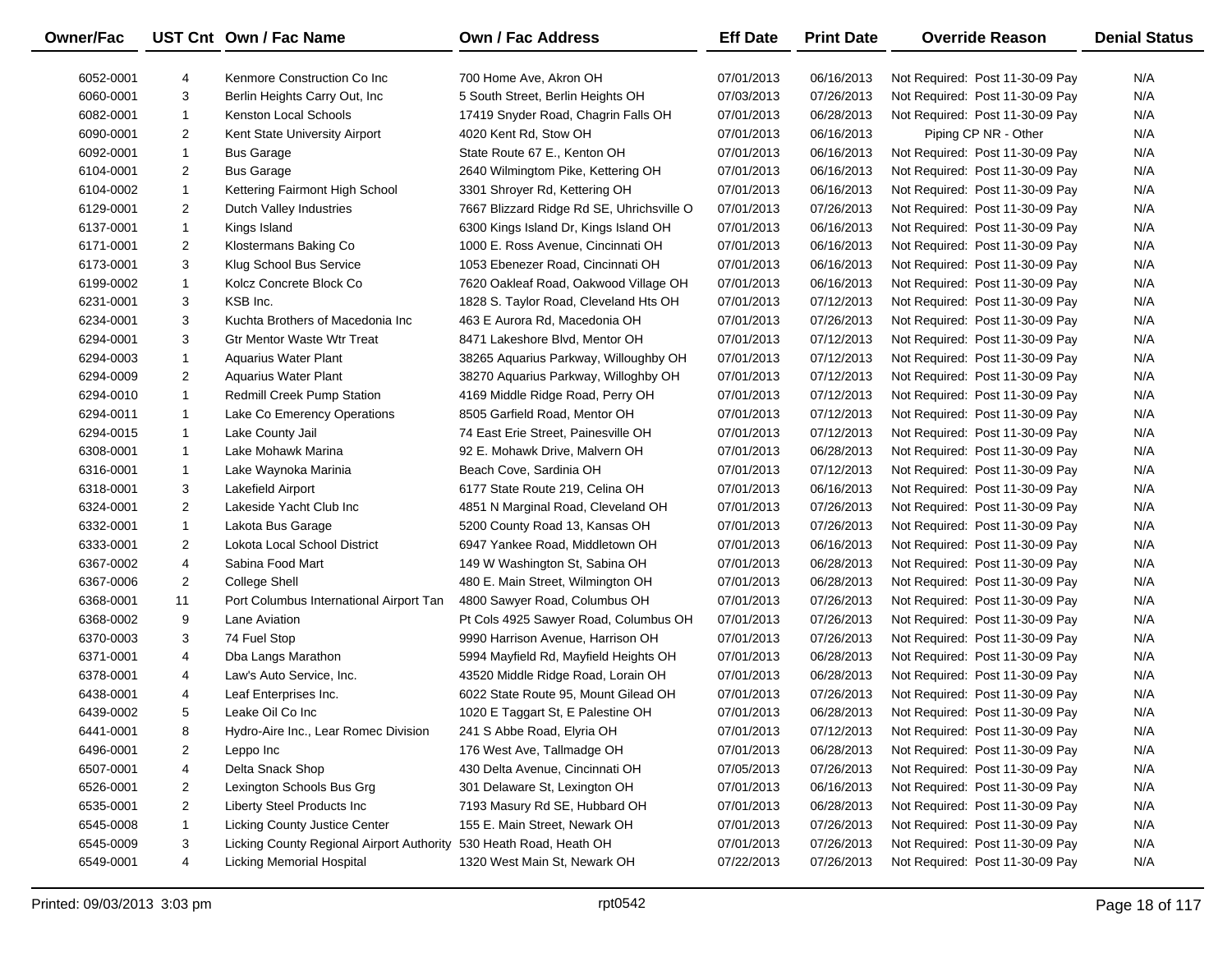| <b>Owner/Fac</b> |                | UST Cnt Own / Fac Name                                                   | <b>Own / Fac Address</b>                                                        | <b>Eff Date</b> | <b>Print Date</b> | <b>Override Reason</b>          | <b>Denial Status</b> |
|------------------|----------------|--------------------------------------------------------------------------|---------------------------------------------------------------------------------|-----------------|-------------------|---------------------------------|----------------------|
| 6552-0001        | 1              | Liebert Corp                                                             | 1050 Dearborn Drive, Columbus OH                                                | 07/01/2013      | 06/16/2013        | Not Required: Post 11-30-09 Pay | N/A                  |
| 6552-0002        | $\mathbf{1}$   | Liebert Corp                                                             | 975 Pittsburgh Drive, Delaware OH                                               | 07/01/2013      | 06/16/2013        | Not Required: Post 11-30-09 Pay | N/A                  |
| 6552-0003        | $\mathbf{1}$   | Liebert Corp.                                                            | 3040 S. 9th Street, Ironton OH                                                  | 07/01/2013      | 06/16/2013        | Not Required: Post 11-30-09 Pay | N/A                  |
| 6566-0001        | $\mathbf{1}$   | University of Cincinnati Maint Departmen 3141 Reading Rd, Cincinnati OH  |                                                                                 | 07/01/2013      | 07/26/2013        | Not Required: Post 11-30-09 Pay | N/A                  |
| 6573-0001        | $\mathbf{1}$   | Lippingcott Plumbing-Heating and Air Cor 872 Saint Johns Avenue, Lima OH |                                                                                 | 07/01/2013      | 07/26/2013        | Not Required: Post 11-30-09 Pay | N/A                  |
| 6607-0001        | $\overline{2}$ | Logan-Hocking School District                                            | 13483 Maysville Williams Road, Logan OH                                         | 07/30/2013      | 08/09/2013        | Not Required: Post 11-30-09 Pay | N/A                  |
| 6625-0003        | 3              | <b>Lorain County Garage</b>                                              | 42100 Russia Road, Elyria OH                                                    | 07/01/2013      | 06/16/2013        | Not Required: Post 11-30-09 Pay | N/A                  |
| 6668-0003        | 3              | The Lube Stop Inc                                                        | 34545 Euclid Avenue, Willoughby OH                                              | 07/01/2013      | 07/26/2013        | Not Required: Post 11-30-09 Pay | N/A                  |
| 6668-0018        | 3              | The Lube Stop Inc                                                        | 6119 Mayfield Road, Mayfield Heights OH                                         | 07/01/2013      | 07/26/2013        | Not Required: Post 11-30-09 Pay | N/A                  |
| 6668-0019        | 3              | The Lube Stop Inc                                                        | 5191 Turney Road, Garfield Heights OH                                           | 07/01/2013      | 07/26/2013        | Not Required: Post 11-30-09 Pay | N/A                  |
| 6668-0033        | $\overline{2}$ | The Lube Stop Inc                                                        | 3908 Medina Rd, Akron OH                                                        | 07/01/2013      | 07/26/2013        | Not Required: Post 11-30-09 Pay | N/A                  |
| 6670-0002        | $\overline{2}$ | <b>Transportation Ctr</b>                                                | 1154 Larc Lane, Toledo OH                                                       | 07/01/2013      | 06/16/2013        | Not Required: Post 11-30-09 Pay | N/A                  |
| 6671-0001        | $\mathbf{1}$   | <b>Lucas County Corrections Center</b>                                   | 1622 Spielbush Ave, Toledo OH                                                   | 07/01/2013      | 06/16/2013        | Not Required: Post 11-30-09 Pay | N/A                  |
| 6671-0002        | $\mathbf{1}$   | <b>Family Court Center</b>                                               | 429 Michigan St, Toledo OH                                                      | 07/01/2013      | 06/16/2013        | Not Required: Post 11-30-09 Pay | N/A                  |
| 6671-0004        | $\mathbf{1}$   | Vehicle Maint                                                            | 644 State Street, Toledo OH                                                     | 07/01/2013      | 06/16/2013        | Not Required: Post 11-30-09 Pay | N/A                  |
| 6671-0005        | $\overline{2}$ | <b>Wastewater Treatment Plant</b>                                        | 5758 River Rd, Waterville OH                                                    | 07/01/2013      | 06/16/2013        | Not Required: Post 11-30-09 Pay | N/A                  |
| 6671-0007        | $\overline{2}$ | <b>County Engineer</b>                                                   | 2504 S. Detroit Avenue, Maumee OH                                               | 07/01/2013      | 06/16/2013        | Not Required: Post 11-30-09 Pay | N/A                  |
| 6671-0010        | $\mathbf{1}$   | Lucas Co Correctional Treatmen                                           | 1100 Jefferson Avenue, Toledo OH                                                | 07/01/2013      | 06/16/2013        | Not Required: Post 11-30-09 Pay | N/A                  |
| 6671-0011        | $\mathbf{1}$   | Lucas County Commissioners- Sanitary E 2639 Holloway Rd, Maumee OH       |                                                                                 | 07/01/2013      | 06/16/2013        | Not Required: Post 11-30-09 Pay | N/A                  |
| 6671-0012        | $\mathbf{1}$   |                                                                          | Lucas County Commissioners - Sanitary I 3945 N Holland Sylvania Rd, Sylvania OH | 07/01/2013      | 06/16/2013        | Not Required: Post 11-30-09 Pay | N/A                  |
| 6671-0013        | $\mathbf{1}$   | The Source                                                               | 1301 Monroe Street, Toledo OH                                                   | 07/01/2013      | 06/16/2013        | Not Required: Post 11-30-09 Pay | N/A                  |
| 6677-0001        | 5              | Lucky Farmers, Inc.                                                      | 3940 Fremont Pike, Lemoyne OH                                                   | 07/01/2013      | 07/12/2013        | Not Required: Post 11-30-09 Pay | N/A                  |
| 6677-0004        | $\overline{2}$ | Lucky Farmers, Inc.                                                      | 123 W. Elm Street, Lindsey OH                                                   | 07/01/2013      | 07/12/2013        | Not Required: Post 11-30-09 Pay | N/A                  |
| 6677-0005        | 5              | Lucky Farmers, Inc.                                                      | 640 N Locust, Oak Harbor OH                                                     | 07/01/2013      | 07/12/2013        | Not Required: Post 11-30-09 Pay | N/A                  |
| 6705-0001        | $\mathbf{1}$   | Lychburg Clay Middle School                                              | 8250 State Route 134, Lynchburg OH                                              | 07/01/2013      | 06/16/2013        | Not Required: Post 11-30-09 Pay | N/A                  |
| 6721-0001        | $\overline{2}$ | All Erection and Crane Rental                                            | 7809 Old Rockside Road, Independence O                                          | 07/01/2013      | 06/16/2013        | Not Required: Post 11-30-09 Pay | N/A                  |
| 6721-0002        | $\overline{2}$ | All Erection and Crane Rental                                            | 16891 Brookpark Road, Brookpark OH                                              | 07/01/2013      | 06/16/2013        | Not Required: Post 11-30-09 Pay | N/A                  |
| 6758-0001        | $\mathbf{1}$   | Morgan Adhesives Co. MACtac                                              | 4560 Darrow Road, Stow OH                                                       | 07/01/2013      | 07/26/2013        | Not Required: Post 11-30-09 Pay | N/A                  |
| 6759-0001        | 3              | Mad River Local Schools                                                  | 1837 Harshman Road, Riverside OH                                                | 07/01/2013      | 06/16/2013        | Not Required: Post 11-30-09 Pay | N/A                  |
| 6760-0001        | $\mathbf{1}$   | <b>Greenon Local School</b>                                              | 4059 Dayton Road, Springfield OH                                                | 07/01/2013      | 06/28/2013        | Not Required: Post 11-30-09 Pay | N/A                  |
| 6766-0001        | $\overline{2}$ | Madison High School                                                      | 1368 Middletown Eaton Rd, Middletown O                                          | 07/01/2013      | 06/16/2013        | Not Required: Post 11-30-09 Pay | N/A                  |
| 6816-0003        | $\mathbf{1}$   | DistTech, Inc.                                                           | 1708 Sawmill Creek Parkway, Huron OH                                            | 08/15/2013      | 08/23/2013        | Not Required: Post 11-30-09 Pay | N/A                  |
| 6860-0001        | $\overline{2}$ | Marbo Inv., Inc.                                                         | 1058 Fostoria Ave., Findlay OH                                                  | 07/01/2013      | 06/28/2013        | Not Required: Post 11-30-09 Pay | N/A                  |
| 6868-0001        | $\mathbf{1}$   | Margaretta Transportation                                                | 205 W. Lucas Street, Castalia OH                                                | 07/01/2013      | 06/28/2013        | Not Required: Post 11-30-09 Pay | N/A                  |
| 6885-0001        | $\overline{2}$ | Mariners Landing Inc.                                                    | 7405 Forbes Road, Cincinnati OH                                                 | 07/01/2013      | 06/16/2013        | Not Required: Post 11-30-09 Pay | N/A                  |
| 6943-0001        | 4              | <b>Bedford Sunoco</b>                                                    | 667 Northfield Rd, Bedford OH                                                   | 07/01/2013      | 07/26/2013        | Not Required: Post 11-30-09 Pay | N/A                  |
| 6950-0001        | 5              | <b>Martins Meat Mart</b>                                                 | 204 E Lima, Forest OH                                                           | 07/01/2013      | 06/28/2013        | Not Required: Post 11-30-09 Pay | N/A                  |
| 6986-0002        | 3              | Mason School Bus Garage                                                  | 5025 Enterprise Drive, Mason OH                                                 | 07/01/2013      | 06/16/2013        | Not Required: Post 11-30-09 Pay | N/A                  |
| 6995-0003        | -1             | Washington High School                                                   | 1 Paul E Brown Dr SE, Massilion OH                                              | 07/01/2013      | 06/16/2013        | Not Required: Post 11-30-09 Pay | N/A                  |
| 6996-0001        | 1              | Massillon Cable TV Inc                                                   | 814 Cable Court NW, Massillon OH                                                | 07/01/2013      | 07/12/2013        | Not Required: Post 11-30-09 Pay | N/A                  |
| 7021-0001        | $\overline{2}$ | Service Center Maumee City Schools                                       | 950 Cass Road, Maumee OH                                                        | 07/01/2013      | 06/28/2013        | Not Required: Post 11-30-09 Pay | N/A                  |
| 7097-0001        | 8              | Lexis-Nexis                                                              | 9333 Springboro Pike, Miamisburg OH                                             | 07/01/2013      | 07/26/2013        | Not Required: Post 11-30-09 Pay | N/A                  |
| 7097-0003        | $\mathbf{1}$   | Lexis Nexis                                                              | 601 Benjamin Drive, Springfield OH                                              | 07/01/2013      | 07/26/2013        | Not Required: Post 11-30-09 Pay | N/A                  |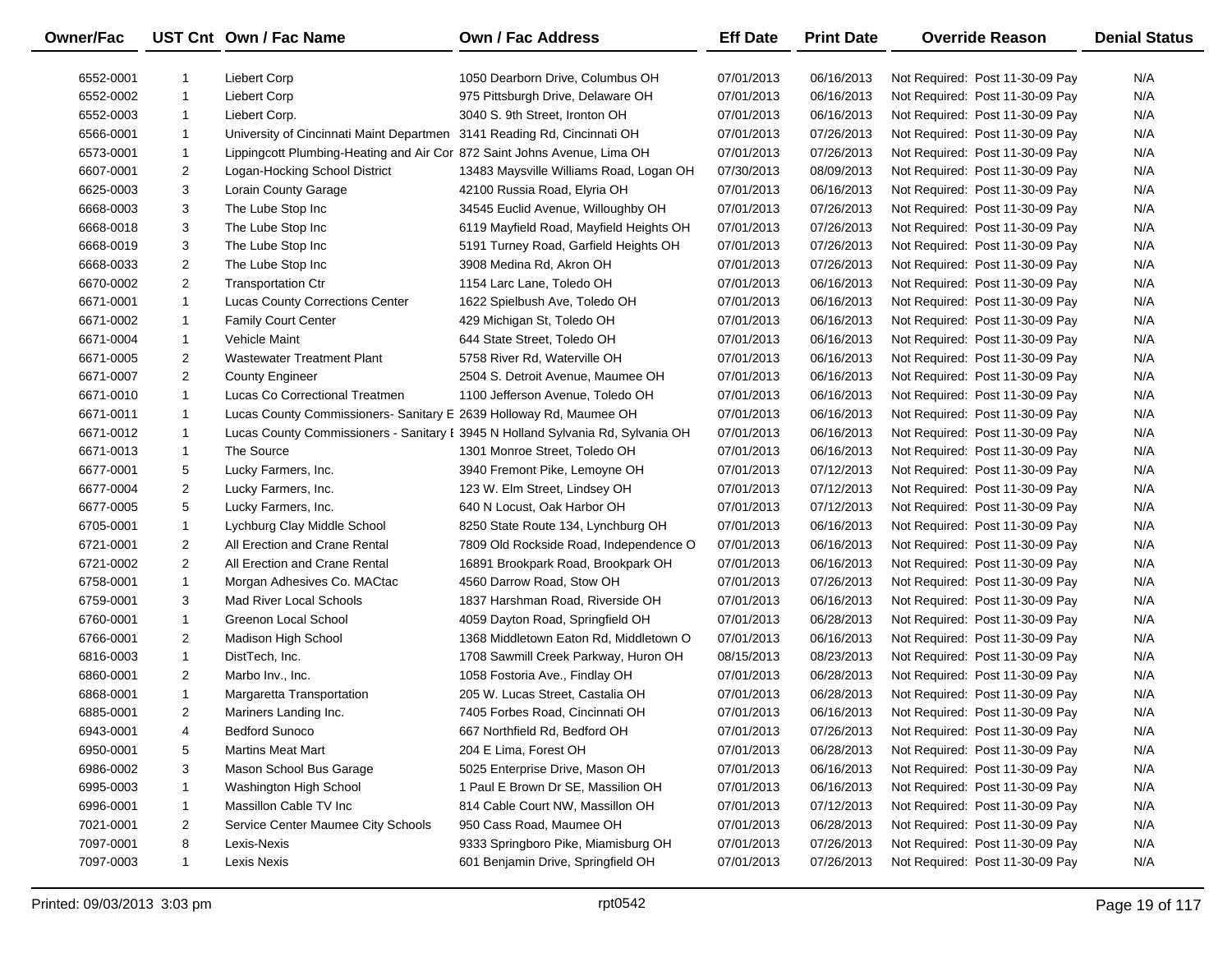| Owner/Fac |                | UST Cnt Own / Fac Name             | <b>Own / Fac Address</b>                  | <b>Eff Date</b> | <b>Print Date</b> | <b>Override Reason</b>          | <b>Denial Status</b> |
|-----------|----------------|------------------------------------|-------------------------------------------|-----------------|-------------------|---------------------------------|----------------------|
|           |                |                                    |                                           |                 |                   |                                 |                      |
| 7108-0002 | $\overline{2}$ | Medina City Schools                | 1122 W. Smith Road, Medina OH             | 07/01/2013      | 06/16/2013        | Not Required: Post 11-30-09 Pay | N/A                  |
| 7114-0001 | $\mathbf{1}$   | Medina Recycling, Inc.             | 370 Lake Rd, Medina OH                    | 07/01/2013      | 06/16/2013        | Not Required: Post 11-30-09 Pay | N/A                  |
| 7119-0001 | 5              | Meijer 49 Gas Station              | 1153 N 21st St, Newark OH                 | 07/01/2013      | 08/09/2013        | Not Required: Post 11-30-09 Pay | N/A                  |
| 7119-0002 | 5              | Meijer 51 Gas Station              | 2200 Tiffin Ave, Findlay OH               | 07/01/2013      | 08/09/2013        | Not Required: Post 11-30-09 Pay | N/A                  |
| 7119-0004 | 5              | Meijer 61 Gas Station              | 3651 Towne Blvd, Franklin OH              | 07/01/2013      | 08/09/2013        | Not Required: Post 11-30-09 Pay | N/A                  |
| 7119-0006 | 5              | Meijer 102 Gas Station             | 4095 Wilmington Pike, Kettering OH        | 07/01/2013      | 08/09/2013        | Not Required: Post 11-30-09 Pay | N/A                  |
| 7119-0007 | 5              | Meijer 103 Gas Station             | 5888 Springboro Pike, Dayton OH           | 07/01/2013      | 08/09/2013        | Not Required: Post 11-30-09 Pay | N/A                  |
| 7119-0008 | 6              | Meijer 106 Gas Station             | 9210 N Main, Dayton OH                    | 07/01/2013      | 08/09/2013        | Not Required: Post 11-30-09 Pay | N/A                  |
| 7119-0009 | 6              | Meijer 104 Gas Station             | 1675 Hilliard Rome Rd, Columbus OH        | 07/01/2013      | 08/09/2013        | Not Required: Post 11-30-09 Pay | N/A                  |
| 7119-0010 | 6              | Meijer 111 Gas Station             | 2153 Marion Mt Gilead Rd, Marion OH       | 07/01/2013      | 08/09/2013        | Not Required: Post 11-30-09 Pay | N/A                  |
| 7119-0011 | 6              | Meijer 112 Gas Station             | 1990 W. Main Street, Troy OH              | 07/01/2013      | 08/09/2013        | Not Required: Post 11-30-09 Pay | N/A                  |
| 7119-0012 | 6              | Meijer 110 Gas Station             | 3180 Elida Rd, Lima OH                    | 07/01/2013      | 08/09/2013        | Not Required: Post 11-30-09 Pay | N/A                  |
| 7119-0013 | 6              | Meijer 107 Gas Station             | 3928 Colonel Glen Hwy, Fairborn OH        | 07/01/2013      | 08/09/2013        | Not Required: Post 11-30-09 Pay | N/A                  |
| 7119-0020 | 6              | Meijer 114 Gas Station             | 5030 N Hamilton Rd, Columbus OH           | 07/01/2013      | 08/09/2013        | Not Required: Post 11-30-09 Pay | N/A                  |
| 7119-0021 | 6              | Meijer 116 Gas Station             | 2801 Curtice Road, Northwood OH           | 07/01/2013      | 08/09/2013        | Not Required: Post 11-30-09 Pay | N/A                  |
| 7119-0022 | 6              | Meijer 117 Gas Station             | 7240 W Central, Toledo OH                 | 07/01/2013      | 08/09/2013        | Not Required: Post 11-30-09 Pay | N/A                  |
| 7119-0023 | 6              | Meijer 118 Gas Station             | 1500 E Alexis, Toledo OH                  | 07/01/2013      | 08/09/2013        | Not Required: Post 11-30-09 Pay | N/A                  |
| 7119-0024 | 5              | Meijer Gas Station 126             | 1321 N. Lexington Springmill Road, Mansf  | 07/01/2013      | 08/09/2013        | Not Required: Post 11-30-09 Pay | N/A                  |
| 7119-0025 | 5              | Meijer Gas Station 144             | 3000 Columbus Lancaster, Lancaster OH     | 07/01/2013      | 08/09/2013        | Not Required: Post 11-30-09 Pay | N/A                  |
| 7119-0026 | 5              | Meijer Gas Station 142             | 4714 Milan Rd, Sandusky OH                | 07/01/2013      | 08/09/2013        | Not Required: Post 11-30-09 Pay | N/A                  |
| 7119-0027 | 5              | Meijer Gas Station 135             | 1554 Main Street, Hamilton OH             | 07/01/2013      | 08/09/2013        | Not Required: Post 11-30-09 Pay | N/A                  |
| 7119-0028 | 4              | Meijer 143 Gas Station             | 8870 Columbus Pike, Westerville OH        | 07/01/2013      | 08/09/2013        | Not Required: Post 11-30-09 Pay | N/A                  |
| 7119-0029 | 4              | Meijer 147 Gas Station             | 7420 Tylersville Road, Westchester OH     | 07/01/2013      | 08/09/2013        | Not Required: Post 11-30-09 Pay | N/A                  |
| 7119-0030 | 4              | Meijer 148 Gas Station             | 887 Eastgate N Drive, Cincinnati OH       | 07/01/2013      | 08/09/2013        | Not Required: Post 11-30-09 Pay | N/A                  |
| 7119-0031 | 5              | Meijer Gas Station 150             | 4039 W St Rt 22-3, Loveland OH            | 07/01/2013      | 08/09/2013        | Not Required: Post 11-30-09 Pay | N/A                  |
| 7119-0032 | 4              | Meijer Gas Station 157             | 1084 St Rt 28, Milford OH                 | 07/01/2013      | 08/09/2013        | Not Required: Post 11-30-09 Pay | N/A                  |
| 7119-0033 | 4              | Meijer Gas Station 156             | 2029 E Wooster St, Bowling Green OH       | 07/01/2013      | 08/09/2013        | Not Required: Post 11-30-09 Pay | N/A                  |
| 7119-0034 | 4              | Meijer 181 Gas Station             | 50 Polaris Parkway, Westerville OH        | 07/01/2013      | 08/09/2013        | Not Required: Post 11-30-09 Pay | N/A                  |
| 7119-0035 | 5              | Meijer 189 Gas Station             | 1961 N. Clinton Street, Defiance OH       | 07/01/2013      | 08/09/2013        | Not Required: Post 11-30-09 Pay | N/A                  |
| 7119-0036 | 4              | Meijer 212 Gas Station             | 7930 E Broad St, Reynoldsburg OH          | 07/01/2013      | 08/09/2013        | Not Required: Post 11-30-09 Pay | N/A                  |
| 7119-0037 | 3              | Meijer 211                         | 10075 Meijer Drive, Rossford OH           | 07/01/2013      | 08/09/2013        | Not Required: Post 11-30-09 Pay | N/A                  |
| 7119-0038 | 5              | Meijer Gas Station #241            | 7266 Executive Boulevard, Huber Heights ( | 07/01/2013      | 08/09/2013        | Not Required: Post 11-30-09 Pay | N/A                  |
| 7119-0039 | 5              | Meijer Gas Station #234            | 2859 London Groveport Road, Grove City C  | 07/01/2013      | 08/09/2013        | Not Required: Post 11-30-09 Pay | N/A                  |
| 7119-0040 | 5              | Meijer Gas Station #246            | 7685 Kings Crossing, Canal Winchester O   | 07/01/2013      | 08/09/2013        | Not Required: Post 11-30-09 Pay | N/A                  |
| 7119-0041 | 5              | Meijer #249                        | 1380 Sunbury Road, Delaware OH            | 07/01/2013      | 08/09/2013        | Not Required: Post 11-30-09 Pay | N/A                  |
| 7131-0001 | $\mathbf{1}$   | Mennonite Memorial Home            | 410 West Elm St, Bluffton OH              | 07/01/2013      | 07/12/2013        | Not Required: Post 11-30-09 Pay | N/A                  |
| 7133-0001 | $\overline{2}$ | Mentor Harbor Yachting Club        | 5330 Coronado Dr, Mentor On The Lake O    | 07/01/2013      | 07/26/2013        | Not Required: Post 11-30-09 Pay | N/A                  |
| 7179-0003 | $\mathbf{1}$   | Polk Run Treatment Plant           | 9744 E Kemper Rd, Symmes Township O       | 07/01/2013      | 06/16/2013        | Not Required: Post 11-30-09 Pay | N/A                  |
| 7184-0001 | $\mathbf{1}$   | Senior Lifestyle Wellspring        | 8000 Evergreen Ridge Dr, Cincinnati OH    | 08/15/2013      | 08/23/2013        | Not Required: Post 11-30-09 Pay | N/A                  |
| 7209-0001 | 3              | Miami Valley Construction          | 11997 Runyan Dr, Sharonville OH           | 07/01/2013      | 07/26/2013        | Not Required: Post 11-30-09 Pay | N/A                  |
| 7210-0001 | 7              | Miami Valley Hospital              | 1 Wyoming Street, Dayton OH               | 07/01/2013      | 07/26/2013        | Not Required: Post 11-30-09 Pay | N/A                  |
| 7210-0002 | $\overline{2}$ | Miami Valley Hospital South Campus | 5801 Clyo Road, Centerville OH            | 07/01/2013      | 07/26/2013        | Not Required: Post 11-30-09 Pay | N/A                  |
| 7216-0001 | 9              | 600 Building                       | 600 Longworth Street, Dayton OH           | 07/25/2013      | 07/26/2013        | Not Required: Post 11-30-09 Pay | N/A                  |
|           |                |                                    |                                           |                 |                   |                                 |                      |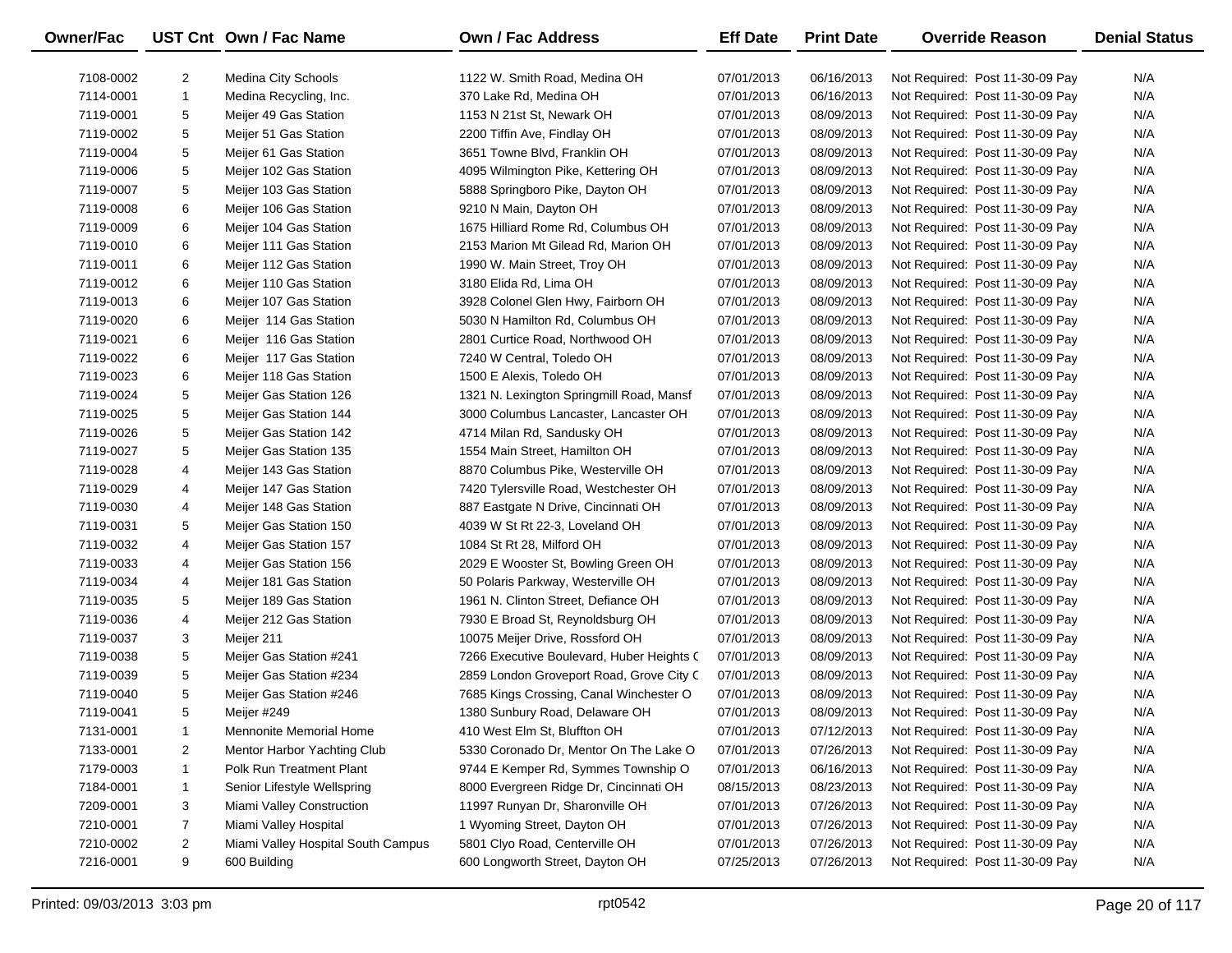| Owner/Fac |                | UST Cnt Own / Fac Name                                                | <b>Own / Fac Address</b>                 | <b>Eff Date</b> | <b>Print Date</b> | <b>Override Reason</b>          | <b>Denial Status</b> |
|-----------|----------------|-----------------------------------------------------------------------|------------------------------------------|-----------------|-------------------|---------------------------------|----------------------|
| 7216-0002 | 3              | 601 Building                                                          | 601 Longworth Street, Dayton OH          | 07/25/2013      | 07/26/2013        | Not Required: Post 11-30-09 Pay | N/A                  |
| 7219-0002 | $\overline{2}$ | Miamisburg School Transportation Cente 200 12th Street, Miamisburg OH |                                          | 07/01/2013      | 06/28/2013        | Not Required: Post 11-30-09 Pay | N/A                  |
| 7220-0001 | 4              | L and M Automotive                                                    | 2120 Sylvania Ave, Toledo OH             | 07/01/2013      | 07/26/2013        | Not Required: Post 11-30-09 Pay | N/A                  |
| 7222-0001 | $\overline{2}$ | Alger Carryout                                                        | 106 E. Lee Street, Alger OH              | 07/01/2013      | 07/26/2013        | Not Required: Post 11-30-09 Pay | N/A                  |
| 7256-0005 | $\overline{7}$ | Mid Wood Inc                                                          | 12818 E Gypsy Lane Rd, Bowling Green O   | 07/01/2013      | 07/26/2013        | Not Required: Post 11-30-09 Pay | N/A                  |
| 7266-0001 | 4              | Midei Service Center Inc.                                             | 700 Walden Avenue, Tiltonsville OH       | 07/01/2013      | 07/26/2013        | Not Required: Post 11-30-09 Pay | N/A                  |
| 7266-0002 | 3              | Midei Service Center Inc.                                             | 301 Walden Avenue, Tiltonsville OH       | 07/01/2013      | 07/26/2013        | Not Required: Post 11-30-09 Pay | N/A                  |
| 7270-0001 | $\overline{2}$ | <b>Grimes Field Airport</b>                                           | 1636 N Main St, Urbana OH                | 07/01/2013      | 06/16/2013        | Not Required: Post 11-30-09 Pay | N/A                  |
| 7275-0001 | $\overline{2}$ | Midway Marina Inc                                                     | 1871 NE Catawba Rd, Port Clinton OH      | 07/01/2013      | 06/28/2013        | Not Required: Post 11-30-09 Pay | N/A                  |
| 7286-0003 | $\overline{2}$ | Sysco Food Services of Cleveland                                      | 19300 Cleveland Business Park, Clevelan  | 07/01/2013      | 07/26/2013        | Not Required: Post 11-30-09 Pay | N/A                  |
| 7292-0001 | $\overline{2}$ | Mike Coates Const Co Inc                                              | 800 Summit Ave, Niles OH                 | 07/01/2013      | 07/26/2013        | Not Required: Post 11-30-09 Pay | N/A                  |
| 7299-0001 | 4              | Mike Amoco                                                            | 3 East Avenue, Tallmadge OH              | 07/01/2013      | 07/26/2013        | Not Required: Post 11-30-09 Pay | N/A                  |
| 7319-0002 | $\overline{2}$ | Service Building                                                      | 996 Bears Den Rd, Youngstown OH          | 07/29/2013      | 08/09/2013        | Not Required: Post 11-30-09 Pay | N/A                  |
| 7392-0001 | 2              | Monroe County Airport                                                 | 47073 SR 26, Woodsfield OH               | 07/01/2013      | 06/16/2013        | Not Required: Post 11-30-09 Pay | N/A                  |
| 7433-0001 | $\overline{7}$ | Moraine Drive-Thru Inc.                                               | 2901 Main Street, Moraine OH             | 07/01/2013      | 06/16/2013        | Not Required: Post 11-30-09 Pay | N/A                  |
| 7449-0001 | $\overline{2}$ | Morris Oil Co                                                         | 1003 Spruce St, Wooster OH               | 07/01/2013      | 06/28/2013        | Not Required: Post 11-30-09 Pay | N/A                  |
| 7490-0001 | $\mathbf{1}$   | Mt Calvary Cemetery                                                   | Mt Calvary Lane, Steubenville OH         | 07/01/2013      | 06/28/2013        | Not Required: Post 11-30-09 Pay | N/A                  |
| 7501-0001 | $\mathbf{1}$   | <b>Transportation Dept</b>                                            | 920 Harcourt Road, Mt Vernon OH          | 07/01/2013      | 07/12/2013        | Not Required: Post 11-30-09 Pay | N/A                  |
| 7515-0001 | $\mathbf{1}$   | <b>Wastewater Treatment Plant</b>                                     | 901 North Dunbridge Rd, Bowling Green O  | 07/01/2013      | 07/26/2013        | Not Required: Post 11-30-09 Pay | N/A                  |
| 7527-0001 | $\mathbf{1}$   | <b>Musicians Towers Apartments</b>                                    | 2727 Lancashire Rd, Cleveland Heights O  | 07/01/2013      | 06/16/2013        | Not Required: Post 11-30-09 Pay | N/A                  |
| 7538-0009 | $\mathbf{1}$   | <b>Piedmont Marina</b>                                                | 32281 Marina Road, Freeport OH           | 07/01/2013      | 07/26/2013        | Not Required: Post 11-30-09 Pay | N/A                  |
| 7550-0001 | $\overline{2}$ | Maple Auto Repair                                                     | 6120 Dunham Road, Maple Heights OH       | 07/01/2013      | 07/26/2013        | Not Required: Post 11-30-09 Pay | N/A                  |
| 7550-0002 | 3              | Perry One Stop                                                        | 2500 N. Ridge Road, Painesville OH       | 07/01/2013      | 07/26/2013        | Not Required: Post 11-30-09 Pay | N/A                  |
| 7563-0001 | 4              | Sahlani Bros Inc                                                      | 3161 Mayfield, Cleveland Hts OH          | 07/01/2013      | 07/12/2013        | Not Required: Post 11-30-09 Pay | N/A                  |
| 7571-0002 | 3              | Defiance Wash N Fill                                                  | 619 Davidson St, Defiance OH             | 07/01/2013      | 07/26/2013        | Not Required: Post 11-30-09 Pay | N/A                  |
| 7584-0001 | 5              | National Lubricating Products Co.                                     | 500 Labelle Street, Brilliant OH         | 07/01/2013      | 07/26/2013        | Not Required: Post 11-30-09 Pay | N/A                  |
| 7584-0003 | 3              | <b>Pit Stop</b>                                                       | 2630 St. Clair Avenue, East Liverpool OH | 07/01/2013      | 07/26/2013        | Not Required: Post 11-30-09 Pay | N/A                  |
| 7584-0006 | 3              | <b>Sunset Marathon</b>                                                | 4201 Sunset Boulevard, Steubenville OH   | 07/01/2013      | 07/26/2013        | Not Required: Post 11-30-09 Pay | N/A                  |
| 7623-0001 | $\mathbf{1}$   | NCR Corp.                                                             | 1560 S. Patterson Boulevard, Dayton OH   | 07/01/2013      | 06/28/2013        | Not Required: Post 11-30-09 Pay | N/A                  |
| 7697-0001 | $\overline{2}$ | <b>Newtons Service</b>                                                | 601 N Main, Columbiana OH                | 07/01/2013      | 06/16/2013        | Not Required: Post 11-30-09 Pay | N/A                  |
| 7698-0001 | 3              | Ney Supermart                                                         | 110 E. Main Street, Ney OH               | 07/01/2013      | 07/26/2013        | Not Required: Post 11-30-09 Pay | N/A                  |
| 7698-0002 | 4              | Village Food                                                          | 14023 State Route 18, Sherwood OH        | 07/01/2013      | 07/26/2013        | Not Required: Post 11-30-09 Pay | N/A                  |
| 7698-0003 | 3              | Sailers                                                               | 625 W. Main Street, Hicksville OH        | 07/01/2013      | 07/26/2013        | Not Required: Post 11-30-09 Pay | N/A                  |
| 7698-0004 | 3              | Porterhouse                                                           | 711 W. Lima Street, Kenton OH            | 07/01/2013      | 07/26/2013        | Not Required: Post 11-30-09 Pay | N/A                  |
| 7698-0005 | 5              | Kenton Marathon                                                       | 960 Fontaine Street, Kenton OH           | 07/01/2013      | 07/26/2013        | Not Required: Post 11-30-09 Pay | N/A                  |
| 7698-0007 | 3              | <b>Country Times Market</b>                                           | 1002 S. Erie Street, Antwerp OH          | 07/01/2013      | 07/26/2013        | Not Required: Post 11-30-09 Pay | N/A                  |
| 7698-0008 | 3              | <b>Tyler's Short Stop</b>                                             | 714 E. Main Street, Van Wert OH          | 07/01/2013      | 07/26/2013        | Not Required: Post 11-30-09 Pay | N/A                  |
| 7698-0009 | 3              | Kens Karry Out                                                        | 7508 US Highway 24, Liberty Center OH    | 07/01/2013      | 07/26/2013        | Not Required: Post 11-30-09 Pay | N/A                  |
| 7698-0011 | 3              | Exit 2 Stop and Go                                                    | 13441 State Route 15, Montpelier OH      | 07/01/2013      | 07/26/2013        | Not Required: Post 11-30-09 Pay | N/A                  |
| 7698-0016 | 2              | <b>Bil Jax Rental</b>                                                 | 5144 County Road 15, Bryan OH            | 07/01/2013      | 07/26/2013        | Not Required: Post 11-30-09 Pay | N/A                  |
| 7698-0017 | 3              | <b>Barbs Party Shop</b>                                               | 143 W. Tully Street, Convoy OH           | 07/01/2013      | 07/26/2013        | Not Required: Post 11-30-09 Pay | N/A                  |
| 7698-0027 | 4              | Newmans Carry Out                                                     | 1421 Ralston Avenue, Defiance OH         | 07/01/2013      | 07/26/2013        | Not Required: Post 11-30-09 Pay | N/A                  |
| 7698-0028 | 5              | <b>Bryan Fuel Stop</b>                                                | 2042 County Road 15, Bryan OH            | 07/01/2013      | 07/26/2013        | Not Required: Post 11-30-09 Pay | N/A                  |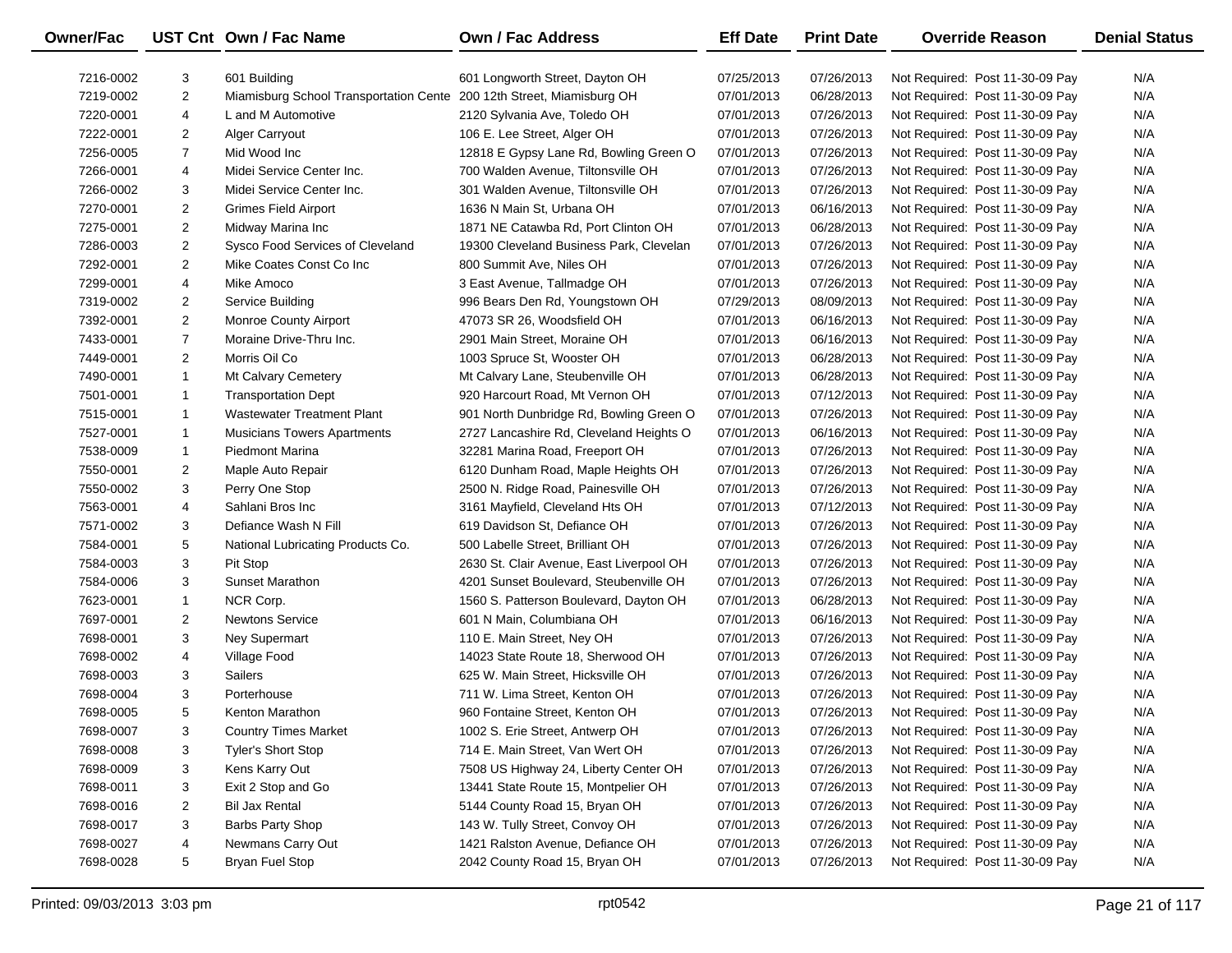| Owner/Fac |                | UST Cnt Own / Fac Name             | Own / Fac Address                                                                | <b>Eff Date</b> | <b>Print Date</b> | <b>Override Reason</b>          | <b>Denial Status</b> |
|-----------|----------------|------------------------------------|----------------------------------------------------------------------------------|-----------------|-------------------|---------------------------------|----------------------|
| 7698-0029 | 3              | Repp Oil                           | 418 E Main St, Fayette OH                                                        | 07/01/2013      | 07/26/2013        | Not Required: Post 11-30-09 Pay | N/A                  |
| 7698-0030 | 3              | <b>Wallys Filling Station</b>      | 2295 N. Cole Street, Lima OH                                                     | 07/01/2013      | 07/26/2013        | Not Required: Post 11-30-09 Pay | N/A                  |
| 7698-0031 | 3              | Keck's Market                      | 1970 S. Jefferson Avenue, Defiance OH                                            | 07/01/2013      | 07/26/2013        | Not Required: Post 11-30-09 Pay | N/A                  |
| 7698-0032 | 3              | Dunkirk South Side Six             | 441 S. Main Street, Dunkirk OH                                                   | 07/01/2013      | 07/26/2013        | Not Required: Post 11-30-09 Pay | N/A                  |
| 7698-0033 | 4              | <b>Ayersville Carry Out</b>        | 27986 Ayersville Pleasant Bend, Defiance (                                       | 07/01/2013      | 07/26/2013        | Not Required: Post 11-30-09 Pay | N/A                  |
| 7698-0034 | 4              | <b>Farmers Edge</b>                | 157 E. Morrison Street, Edgerton OH                                              | 07/01/2013      | 07/26/2013        | Not Required: Post 11-30-09 Pay | N/A                  |
| 7698-0036 | 3              | M and W Carry Out                  | 718 N. Michigan Avenue, Edgerton OH                                              | 07/01/2013      | 07/26/2013        | Not Required: Post 11-30-09 Pay | N/A                  |
| 7698-0037 | 4              | McClure Carry Out                  | 137 S. East Street, McClure OH                                                   | 07/01/2013      | 07/26/2013        | Not Required: Post 11-30-09 Pay | N/A                  |
| 7698-0038 | 3              | McComb Carry Out                   | 305 E. Main Street, McComb OH                                                    | 07/01/2013      | 07/26/2013        | Not Required: Post 11-30-09 Pay | N/A                  |
| 7713-0001 | 3              | <b>Nicolozakes Trucking Const</b>  | 8555 Georgetown Road, Cambridge OH                                               | 07/01/2013      | 06/16/2013        | Not Required: Post 11-30-09 Pay | N/A                  |
| 7739-0001 | $\overline{2}$ | Nordonia Hills City School         | 7943 S Bedford Rd, Macedonia OH                                                  | 07/01/2013      | 06/16/2013        | Not Required: Post 11-30-09 Pay | N/A                  |
| 7745-0001 | 3              | Park Aver Gen Store                | 104 Mason Rd., Milan OH                                                          | 07/01/2013      | 06/16/2013        | Not Required: Post 11-30-09 Pay | N/A                  |
| 7754-0001 | $\overline{2}$ | N Canton City Sch Bus Garag        | 341 Wise Avenue NE, N Canton OH                                                  | 07/01/2013      | 06/16/2013        | Not Required: Post 11-30-09 Pay | N/A                  |
| 7755-0001 | $\mathbf{1}$   | North Canton Transfer Co           | 2515 Greensburg Road, North Canton OH                                            | 08/15/2013      | 08/23/2013        | Not Required: Post 11-30-09 Pay | N/A                  |
| 7756-0001 | $\mathbf{1}$   | North Central Local Sch            | 400 Baubice Street, Pioneer OH                                                   | 07/22/2013      | 07/26/2013        | Not Required: Post 11-30-09 Pay | N/A                  |
| 7764-0001 | 4              | North High Auto Service, Inc.      | 710 High Street, Wadsworth OH                                                    | 07/01/2013      | 06/28/2013        | Not Required: Post 11-30-09 Pay | N/A                  |
| 7775-0002 | $\mathbf{1}$   | Neorsd Easterly WWTP               | 14101 Lakeshore Blvd, Cleveland OH                                               | 07/01/2013      | 06/16/2013        | Not Required: Post 11-30-09 Pay | N/A                  |
| 7775-0003 | $\overline{2}$ |                                    | Environmental and Maintenance Service   4747 E. 49th Street, Cuyahoga Heights OH | 07/01/2013      | 06/16/2013        | Not Required: Post 11-30-09 Pay | N/A                  |
| 7775-0004 | $\mathbf{1}$   | Neorsd Southerly WWTP              | 6000 Canal Rd, Cuyahoga Hgts OH                                                  | 07/01/2013      | 06/16/2013        | Not Required: Post 11-30-09 Pay | N/A                  |
| 7784-0001 | $\overline{2}$ | Northfield Park Associates         | 10705 Northfield Road, Northfield OH                                             | 07/01/2013      | 07/12/2013        | Not Required: Post 11-30-09 Pay | N/A                  |
| 7788-0001 | $\overline{2}$ | Northmont Service Ctr              | 7277 Hoke Rd, Clayton OH                                                         | 07/01/2013      | 06/16/2013        | Not Required: Post 11-30-09 Pay | N/A                  |
| 7806-0001 | $\mathbf{1}$   | N W Local School Bus Garage        | 7569 N. Elyria Road, West Salem OH                                               | 07/01/2013      | 06/16/2013        | Not Required: Post 11-30-09 Pay | N/A                  |
| 7841-0001 | 4              | O and P Oil and Gas Inc            | 220 Center St, Andover OH                                                        | 07/01/2013      | 07/26/2013        | Not Required: Post 11-30-09 Pay | N/A                  |
| 7841-0002 | 5              | O and P Oil and Gas Inc            | 2515 S Ridge E, Ashtabula OH                                                     | 07/01/2013      | 07/26/2013        | Not Required: Post 11-30-09 Pay | N/A                  |
| 7841-0006 | $\overline{2}$ | <b>Hubbard Bulk Paint</b>          | 7210 Hubbard-Masury Rd, Hubbard OH                                               | 07/01/2013      | 07/26/2013        | Not Required: Post 11-30-09 Pay | N/A                  |
| 7867-0003 | $\overline{2}$ | Oberfields, LLC                    | 10075 Sheehan Road, Centerville OH                                               | 07/01/2013      | 06/16/2013        | Not Required: Post 11-30-09 Pay | N/A                  |
| 7869-0002 | $\mathbf{1}$   | <b>Mudd Center</b>                 | 148 W. College Street, Oberlin OH                                                | 07/01/2013      | 06/16/2013        | Not Required: Post 11-30-09 Pay | N/A                  |
| 7874-0001 | $\mathbf{1}$   | Oclc Online Comp Lib Ctr           | 6565 Kilgour Place, Dublin OH                                                    | 07/01/2013      | 07/26/2013        | Not Required: Post 11-30-09 Pay | N/A                  |
| 7883-0002 | $\overline{2}$ | <b>Canton South Service Center</b> | 2100 Shepler Church Avenue SW, Canton (                                          | 07/01/2013      | 07/26/2013        | Not Required: Post 11-30-09 Pay | N/A                  |
| 7883-0003 | $\overline{2}$ | New Philadelphia Serv Ctr          | 337 S Broadway, New Philadephia OH                                               | 07/01/2013      | 07/26/2013        | Not Required: Post 11-30-09 Pay | N/A                  |
| 7883-0004 | $\overline{2}$ | <b>Wooster Service Center</b>      | 500 Maple St, Wooster OH                                                         | 07/01/2013      | 07/26/2013        | Not Required: Post 11-30-09 Pay | N/A                  |
| 7883-0007 | 4              | <b>Newark Service Center</b>       | 777 Hopewell Dr, Heath OH                                                        | 07/01/2013      | 07/26/2013        | Not Required: Post 11-30-09 Pay | N/A                  |
| 7883-0008 | $\overline{2}$ | Mt Vernon Service Center           | Boyle Street, Mt Vernon OH                                                       | 07/01/2013      | 07/26/2013        | Not Required: Post 11-30-09 Pay | N/A                  |
| 7883-0009 | $\overline{2}$ | Lancaster Service Center           | 1320 Sugar Grove Road, Lancaster OH                                              | 07/01/2013      | 07/26/2013        | Not Required: Post 11-30-09 Pay | N/A                  |
| 7883-0010 | $\overline{2}$ | <b>Ironton Serv Center</b>         | 525 S 3rd St, Ironton OH                                                         | 07/01/2013      | 07/26/2013        | Not Required: Post 11-30-09 Pay | N/A                  |
| 7883-0011 | 3              | <b>Portsmouth Service Center</b>   | 3225 Scioto Trail, Portsmouth OH                                                 | 07/01/2013      | 07/26/2013        | Not Required: Post 11-30-09 Pay | N/A                  |
| 7883-0012 | 1              | Fremont Off Serv Bldg              | 1408 Oakwood StPO428, Fremont OH                                                 | 07/01/2013      | 07/26/2013        | Not Required: Post 11-30-09 Pay | N/A                  |
| 7883-0013 | 2              | <b>Tiffin Service Center</b>       | 2622 State Route 100 S., Tiffin OH                                               | 07/01/2013      | 07/26/2013        | Not Required: Post 11-30-09 Pay | N/A                  |
| 7883-0014 | 2              | <b>Bucyrus Serv Center</b>         | 2552 Quaker Rd, Bucyrus OH                                                       | 07/01/2013      | 07/26/2013        | Not Required: Post 11-30-09 Pay | N/A                  |
| 7883-0018 | 5              | Steubenville Service Center        | 120 John Scott Hwy, Steubenville OH                                              | 07/01/2013      | 07/26/2013        | Not Required: Post 11-30-09 Pay | N/A                  |
| 7883-0019 | 2              | East Liverpool Serv Ctr            | 16203 Annesley Rd, E Liverpool OH                                                | 07/01/2013      | 07/26/2013        | <b>Tank Removed</b>             | N/A                  |
| 7883-0019 | $-2$           | East Liverpool Serv Ctr            | 16203 Annesley Rd, E Liverpool OH                                                | 07/01/2013      | 07/26/2013        | <b>Tank Removed</b>             | N/A                  |
| 7883-0021 | $\mathbf{1}$   | Gavin Plant                        | State Route 7, Cheshire OH                                                       | 07/01/2013      | 07/26/2013        | Not Required: Post 11-30-09 Pay | N/A                  |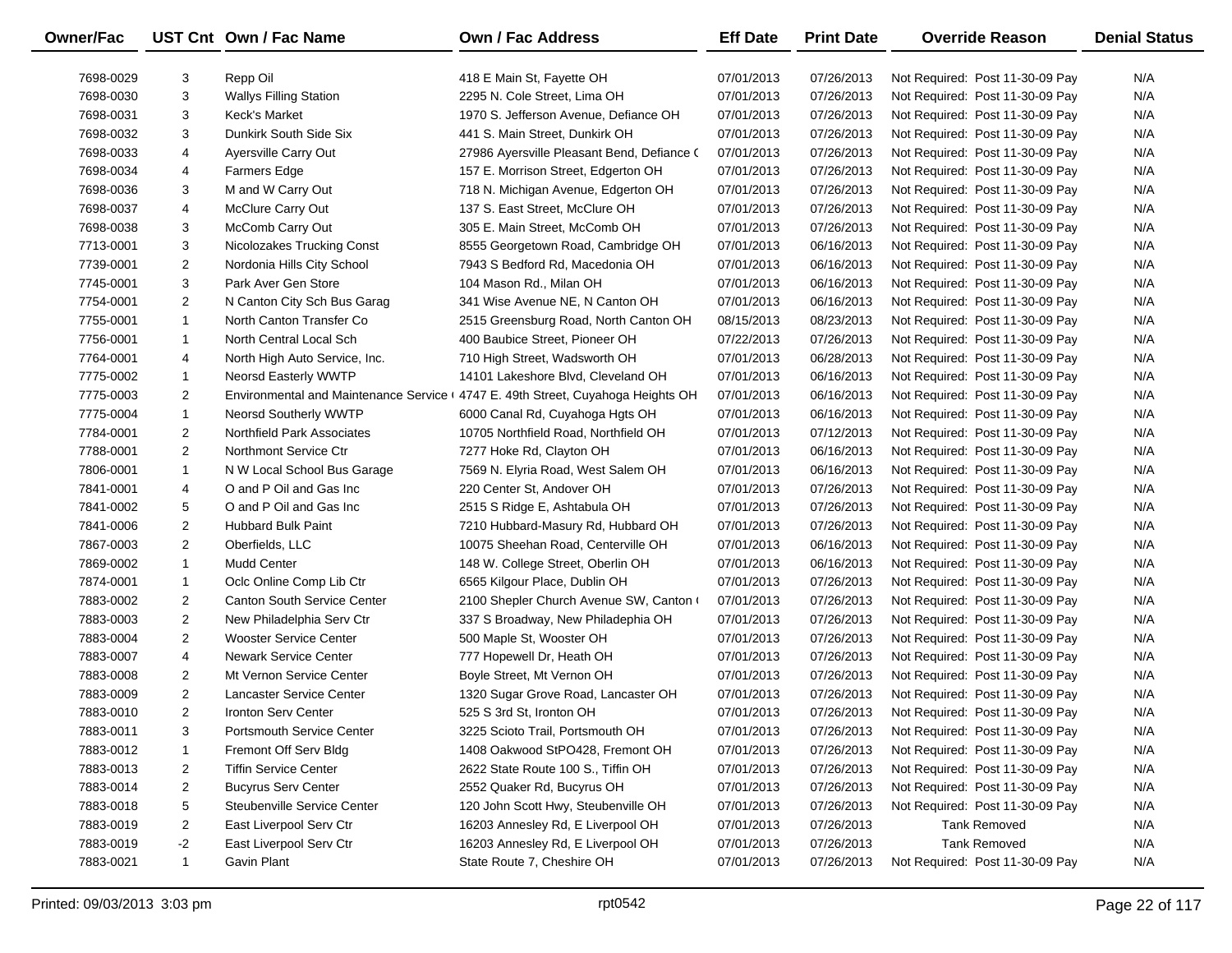| <b>Owner/Fac</b> |                | UST Cnt Own / Fac Name              | Own / Fac Address                                                          | <b>Eff Date</b> | <b>Print Date</b> | <b>Override Reason</b>          | <b>Denial Status</b> |
|------------------|----------------|-------------------------------------|----------------------------------------------------------------------------|-----------------|-------------------|---------------------------------|----------------------|
| 7883-0023        | 3              | Muskingum River Plant               | Box 158 Washington County32, Beverly O                                     | 07/01/2013      | 07/26/2013        | Not Required: Post 11-30-09 Pay | N/A                  |
| 7883-0025        | $\overline{2}$ | Dewalt Garage                       | 335 Dewalt Ave SW, Canton OH                                               | 07/01/2013      | 07/26/2013        | Not Required: Post 11-30-09 Pay | N/A                  |
| 7883-0026        | 13             | <b>General Service Center</b>       | 5300 Navarre Rd SW, Canton OH                                              | 07/01/2013      | 07/26/2013        | Not Required: Post 11-30-09 Pay | N/A                  |
| 7883-0027        | $\overline{2}$ | Columbia Center                     | 12220 Columbus Rd SW SR 16, Pataskala                                      | 07/01/2013      | 07/26/2013        | Not Required: Post 11-30-09 Pay | N/A                  |
| 7883-0028        | $\overline{2}$ | Kenton Off Serv Building            | 300 S Main St, Kenton OH                                                   | 07/01/2013      | 07/26/2013        | Not Required: Post 11-30-09 Pay | N/A                  |
| 7883-0029        | 3              | Lima Service Building               | 369 E O'Connor Ave, Lima OH                                                | 07/01/2013      | 07/26/2013        | Not Required: Post 11-30-09 Pay | N/A                  |
| 7883-0030        | 2              | <b>Findlay Service Center</b>       | 430 Emma St, Findlay OH                                                    | 07/01/2013      | 07/26/2013        | Not Required: Post 11-30-09 Pay | N/A                  |
| 7883-0032        | $\overline{2}$ | Van Wert Service Center             | 690 N. Cherry Street, Van Wert OH                                          | 07/01/2013      | 07/26/2013        | Not Required: Post 11-30-09 Pay | N/A                  |
| 7883-0033        | $\overline{2}$ | Zanesville Service Center           | 1900 Licking Rd, Zanesville OH                                             | 07/01/2013      | 07/26/2013        | Not Required: Post 11-30-09 Pay | N/A                  |
| 7883-0034        | $\overline{2}$ | Cambridge Service Center            | 6558 Glenn Highway (Route 40), Cambridg                                    | 07/01/2013      | 07/26/2013        | Not Required: Post 11-30-09 Pay | N/A                  |
| 7883-0038        | 4              | <b>Belmont Service Center</b>       | 47687 National Road, St Clairsville OH                                     | 07/01/2013      | 07/26/2013        | Not Required: Post 11-30-09 Pay | N/A                  |
| 7883-0039        | $\overline{2}$ | Mcconnelsville Serv Ctr             | 4991 SR 60, Mcconnelsville OH                                              | 07/01/2013      | 07/26/2013        | Not Required: Post 11-30-09 Pay | N/A                  |
| 7883-0040        | $\overline{2}$ | Canton North East Serv Ctr          | 3525 Middle Branch Rd NE, Canton OH                                        | 07/01/2013      | 07/26/2013        | Not Required: Post 11-30-09 Pay | N/A                  |
| 7883-0042        | $\overline{2}$ | <b>Chillicothe Serv</b>             | 701 Hardin Drive, Chillicothe OH                                           | 07/01/2013      | 07/26/2013        | Not Required: Post 11-30-09 Pay | N/A                  |
| 7883-0043        | 4              | <b>Grandview Service</b>            | 1333 Goodale Boulevard, Grandview Heigh                                    | 07/01/2013      | 07/26/2013        | Not Required: Post 11-30-09 Pay | N/A                  |
| 7883-0044        | $\mathbf{1}$   | <b>Central Operations Center</b>    | 4500 S. Hamilton Road, Columbus OH                                         | 07/01/2013      | 07/26/2013        | Not Required: Post 11-30-09 Pay | N/A                  |
| 7883-0045        | $\overline{2}$ | Northeast Quadrant                  | 4909 Westerville Road, Columbus OH                                         | 07/01/2013      | 07/26/2013        | Not Required: Post 11-30-09 Pay | N/A                  |
| 7883-0046        | $\overline{2}$ | Northwest Quadrant                  | 5721 Shier-Rings Road, Dublin OH                                           | 07/01/2013      | 07/26/2013        | Not Required: Post 11-30-09 Pay | N/A                  |
| 7883-0047        | $\overline{2}$ | Southeast Quadrant                  | 5900 Refugee Road, Columbus OH                                             | 07/01/2013      | 07/26/2013        | Not Required: Post 11-30-09 Pay | N/A                  |
| 7883-0048        | $\overline{2}$ | Southwest Quadrant                  | 1770 Georgesville Road, Columbus OH                                        | 07/01/2013      | 07/26/2013        | Not Required: Post 11-30-09 Pay | N/A                  |
| 7883-0049        | $\overline{2}$ | <b>Athens Service Center</b>        | 9135 State Route 682, Athens OH                                            | 07/01/2013      | 07/26/2013        | Not Required: Post 11-30-09 Pay | N/A                  |
| 7883-0050        | $\overline{2}$ | AEP - Transmission Operation Center | 8400 Smith's Mill Road, New Albany OH                                      | 07/01/2013      | 07/26/2013        | Not Required: Post 11-30-09 Pay | N/A                  |
| 7927-0001        | $\mathbf{1}$   | Drexel J Trash Training Center      | 25721 Coshocton Road, Howard OH                                            | 07/01/2013      | 06/16/2013        | Not Required: Post 11-30-09 Pay | N/A                  |
| 7941-0001        | $\overline{2}$ | Ohio Packaging                      | 777 3rd Street NW, Massillon OH                                            | 07/01/2013      | 07/26/2013        | Not Required: Post 11-30-09 Pay | N/A                  |
| 7966-0001        | 4              | Ohio University Bush Airport        | 747 Columbia Road, Albany OH                                               | 07/01/2013      | 07/26/2013        | Not Required: Post 11-30-09 Pay | N/A                  |
| 7966-0002        | 3              | <b>University Garage</b>            | 100 Factory St, Athens OH                                                  | 07/01/2013      | 07/26/2013        | Not Required: Post 11-30-09 Pay | N/A                  |
| 7966-0005        | $\mathbf{1}$   | <b>Ridges Power Plant</b>           | Richland Avenue, Ridges Building 34, Athe                                  | 07/01/2013      | 07/26/2013        | Not Required: Post 11-30-09 Pay | N/A                  |
| 7966-0006        | $\mathbf{1}$   | Building 20                         | Richland Avenue, Ridges Building 20, Athe                                  | 07/01/2013      | 07/26/2013        | Not Required: Post 11-30-09 Pay | N/A                  |
| 7972-0001        | $\mathbf{1}$   | <b>Trinity Medical Center East</b>  | 380 Summit Ave, Steubenville OH                                            | 07/01/2013      | 07/26/2013        | Not Required: Post 11-30-09 Pay | N/A                  |
| 7991-0001        | $\overline{2}$ | Olde Towne Cleaners, Inc.           | 1953 Maple Avenue, Zanesville OH                                           | 07/02/2013      | 07/26/2013        | Not Required: Post 11-30-09 Pay | N/A                  |
| 8014-0002        | $\mathbf{1}$   | Fire Station 362                    | 7307 S. Old State Road, Lewis Center OH                                    | 07/01/2013      | 06/16/2013        | Not Required: Post 11-30-09 Pay | N/A                  |
| 8014-0003        | $\mathbf{1}$   | Fire Station 361                    | 7700 Gooding Boulevard, Delaware OH                                        | 07/01/2013      | 06/16/2013        | Not Required: Post 11-30-09 Pay | N/A                  |
| 8017-0001        | $\mathbf{1}$   | Oregon Board of Education           | 5721 Seaman Road, Oregon OH                                                | 07/01/2013      | 06/16/2013        | Not Required: Post 11-30-09 Pay | N/A                  |
| 8023-0001        | $\mathbf{1}$   | Ormet Primary Aluminum Corp         | SR 7 Box 176, Hannibal OH                                                  | 07/01/2013      | 06/16/2013        | Not Required: Post 11-30-09 Pay | N/A                  |
| 8048-0001        | $\mathbf{1}$   | Ottawa County R V Nursing           | 8180 W State Route 163, Oak Harbor OH                                      | 07/01/2013      | 06/16/2013        | Not Required: Post 11-30-09 Pay | N/A                  |
| 8048-0002        | 2              | Ottawa County Highway Garage        | 8247 W State Route 163, Oak Harbor OH                                      | 07/01/2013      | 06/16/2013        | Not Required: Post 11-30-09 Pay | N/A                  |
| 8048-0004        | 2              |                                     | Portage Catawba Waste Water Treatmen 1209 NW Catawba Road, Port Clinton OH | 07/01/2013      | 06/16/2013        | Not Required: Post 11-30-09 Pay | N/A                  |
| 8048-0005        | 1              | Danbury Wastewater Treatment        | 1875 Danbury Rd, Lakeside OH                                               | 07/01/2013      | 06/16/2013        | Not Required: Post 11-30-09 Pay | N/A                  |
| 8048-0006        | 1              | Danbury Wastewater Treatment        | 5802 E Harbor Rd, Lakeside OH                                              | 07/01/2013      | 06/16/2013        | Not Required: Post 11-30-09 Pay | N/A                  |
| 8048-0007        | $\mathbf{1}$   | Ottawa Co Regional Water Plant      | 1405 W Fremont Rd, Port Clinton OH                                         | 07/01/2013      | 06/16/2013        | Not Required: Post 11-30-09 Pay | N/A                  |
| 8050-0001        | 2              | <b>Tablers Drive Thru</b>           | 715 S. Main Street, Columbus Grove OH                                      | 07/01/2013      | 07/26/2013        | Not Required: Post 11-30-09 Pay | N/A                  |
| 8050-0002        | 3              | <b>Ottawa Party Mart</b>            | 746 N. Perry Street, Ottawa OH                                             | 07/01/2013      | 07/26/2013        | Not Required: Post 11-30-09 Pay | N/A                  |
| 8050-0003        | 5              | <b>Ottawa Shell Service</b>         | 241 N. Elm Street, Ottawa OH                                               | 07/01/2013      | 07/26/2013        | Not Required: Post 11-30-09 Pay | N/A                  |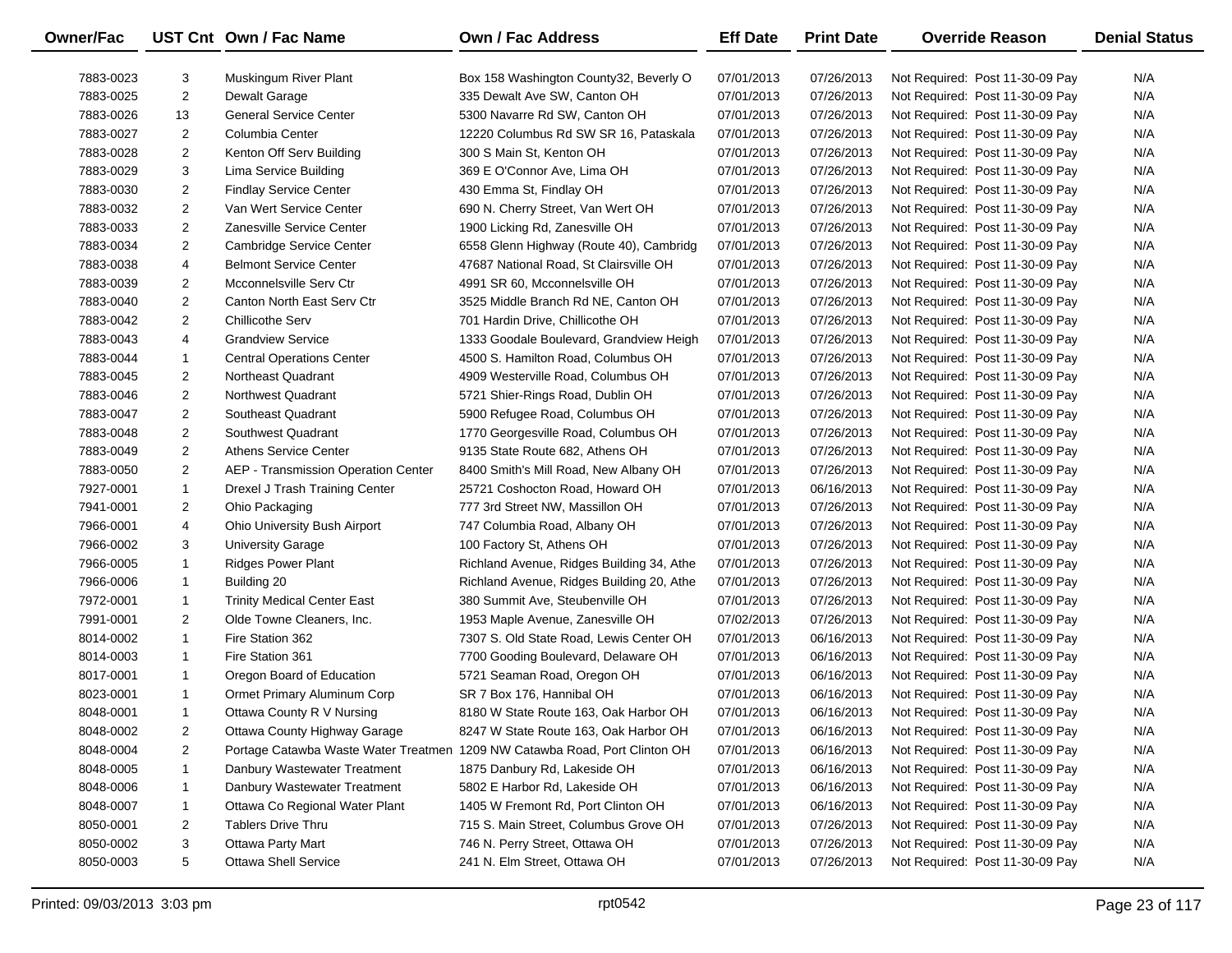| Owner/Fac |                | UST Cnt Own / Fac Name                                                      | Own / Fac Address                        | <b>Eff Date</b> | <b>Print Date</b> | <b>Override Reason</b>          | <b>Denial Status</b> |
|-----------|----------------|-----------------------------------------------------------------------------|------------------------------------------|-----------------|-------------------|---------------------------------|----------------------|
| 8050-0004 | 5              | <b>Main Street Party Mart</b>                                               | 1724 E. Main Street, Ottawa OH           | 07/01/2013      | 07/26/2013        | Not Required: Post 11-30-09 Pay | N/A                  |
| 8050-0005 | 3              | <b>Teds Market</b>                                                          | 311 E. Washington Street, Pandora OH     | 07/01/2013      | 07/26/2013        | Not Required: Post 11-30-09 Pay | N/A                  |
| 8050-0006 | $\mathbf{1}$   | <b>Rainbow Party Shop</b>                                                   | 404 N. Main Street, Columbus Grove OH    | 07/01/2013      | 07/26/2013        | Not Required: Post 11-30-09 Pay | N/A                  |
| 8050-0007 | 3              | Kalida Party Mart                                                           | 313 E. North Street, Kalida OH           | 07/01/2013      | 07/26/2013        | Not Required: Post 11-30-09 Pay | N/A                  |
| 8050-0008 | 5              | <b>Looser Brothers Shell</b>                                                | 290 W. Canal Street, Ottoville OH        | 07/01/2013      | 07/26/2013        | Not Required: Post 11-30-09 Pay | N/A                  |
| 8050-0010 | 5              | South Clinton Party Mart                                                    | 1163 S. Clinton Street, Defiance OH      | 07/01/2013      | 07/26/2013        | Not Required: Post 11-30-09 Pay | N/A                  |
| 8050-0012 | 3              | <b>Courtview Mart</b>                                                       | 151 S. Fulton Street, Wauseon OH         | 07/01/2013      | 07/26/2013        | Not Required: Post 11-30-09 Pay | N/A                  |
| 8050-0013 | 4              | Defiance Party Mart                                                         | 1841 E. 2nd Street, Defiance OH          | 07/01/2013      | 07/26/2013        | Not Required: Post 11-30-09 Pay | N/A                  |
| 8050-0014 | 4              | Morning Star Convenience Store                                              | 605 Superior Street, Melrose OH          | 07/01/2013      | 07/26/2013        | Not Required: Post 11-30-09 Pay | N/A                  |
| 8050-0015 | 3              | <b>Holgate Party Mart</b>                                                   | 148 Railway Avenue, Holgate OH           | 07/01/2013      | 07/26/2013        | Not Required: Post 11-30-09 Pay | N/A                  |
| 8050-0017 | 4              | One Stop Part Shop                                                          | 309 S. Belmore Street, Leipsic OH        | 07/01/2013      | 07/26/2013        | Not Required: Post 11-30-09 Pay | N/A                  |
| 8050-0020 | 4              | Napoleon Party Mart                                                         | 330 S. Perry Street, Napoleon OH         | 07/01/2013      | 07/26/2013        | Not Required: Post 11-30-09 Pay | N/A                  |
| 8050-0023 | 4              | <b>Alltentown Carryout</b>                                                  | 4675 Allentown Road, Lima OH             | 07/01/2013      | 07/26/2013        | Not Required: Post 11-30-09 Pay | N/A                  |
| 8050-0024 | 4              | <b>Findlay Party Mart</b>                                                   | 1100 Trenton Avenue, Findlay OH          | 07/01/2013      | 07/26/2013        | Not Required: Post 11-30-09 Pay | N/A                  |
| 8050-0025 | 3              | Get N Go Party Mart                                                         | 1535 Ottawa Avenue, Defiance OH          | 07/01/2013      | 07/26/2013        | Not Required: Post 11-30-09 Pay | N/A                  |
| 8050-0027 | 6              | Ottawa Bulk Plant                                                           | 10305 State Route 224, Ottawa OH         | 07/01/2013      | 07/26/2013        | Not Required: Post 11-30-09 Pay | N/A                  |
| 8050-0028 | 3              | 10-K Korner Mart                                                            | 204 W. Main Street, Deshler OH           | 07/01/2013      | 07/26/2013        | Not Required: Post 11-30-09 Pay | N/A                  |
| 8050-0029 | $\mathbf{1}$   | Vaughnsville Fuel Stop                                                      | 21026 State Route 115, Columbus Grove C  | 07/01/2013      | 07/26/2013        | Not Required: Post 11-30-09 Pay | N/A                  |
| 8050-0031 | 3              | <b>Eastside Party Mart</b>                                                  | 2451 Tiffin Avenue, Findlay OH           | 07/01/2013      | 07/26/2013        | Not Required: Post 11-30-09 Pay | N/A                  |
| 8050-0032 | 3              | Benroth Drive-Thru                                                          | 5777 Ottawa Road, Elida OH               | 07/01/2013      | 07/26/2013        | Not Required: Post 11-30-09 Pay | N/A                  |
| 8050-0034 | 4              | Celina Party Mart                                                           | 317 S. Main Street, Celina OH            | 07/01/2013      | 07/26/2013        | Not Required: Post 11-30-09 Pay | N/A                  |
| 8050-0035 | 5              | Van Wert Party Mart                                                         | 1060 S. Washington Street, Van Wert OH   | 07/01/2013      | 07/26/2013        | Not Required: Post 11-30-09 Pay | N/A                  |
| 8050-0036 | 3              | Wapakoneta Party Mart                                                       | 102 N. Defiance Street, Wapakoneta OH    | 07/01/2013      | 07/26/2013        | Not Required: Post 11-30-09 Pay | N/A                  |
| 8050-0037 | 4              | Fort Recovery Party Mart                                                    | 302 E. Butler Street, Fort Recovery OH   | 07/01/2013      | 07/26/2013        | Not Required: Post 11-30-09 Pay | N/A                  |
| 8050-0038 | 3              | <b>Westown Party Mart</b>                                                   | 901 W. Main Street, Coldwater OH         | 07/01/2013      | 07/26/2013        | Not Required: Post 11-30-09 Pay | N/A                  |
| 8050-0040 | 3              | <b>Eastown Party Mart</b>                                                   | 701 Grand Lake Road, Celina OH           | 07/01/2013      | 07/26/2013        | Not Required: Post 11-30-09 Pay | N/A                  |
| 8050-0041 | 3              | St Marys Party Mart                                                         | 1302 Indiana Avenue, St Marys OH         | 07/01/2013      | 07/26/2013        | Not Required: Post 11-30-09 Pay | N/A                  |
| 8050-0042 | 3              | Zuma Drive Thru                                                             | 6941 State Route 219, Celina OH          | 07/01/2013      | 07/26/2013        | Not Required: Post 11-30-09 Pay | N/A                  |
| 8050-0043 | 3              | Northside Party Mart                                                        | 3900 Ventura Drive, Findlay OH           | 07/01/2013      | 07/26/2013        | Not Required: Post 11-30-09 Pay | N/A                  |
| 8050-0044 | $\overline{2}$ | <b>Greenville Party Mart</b>                                                | 1525 B Wagner Avenue, Greenville OH      | 07/01/2013      | 07/26/2013        | Not Required: Post 11-30-09 Pay | N/A                  |
| 8051-0001 | 4              | Otto Falkenberg Excavat Inc                                                 | 9350 Coit Rd, Mantua OH                  | 07/01/2013      | 06/28/2013        | Not Required: Post 11-30-09 Pay | N/A                  |
| 8056-0003 | $\mathbf{1}$   | Mercy Health Care Center                                                    | 2200 Jefferson Avenue, Toledo OH         | 07/01/2013      | 08/09/2013        | Not Required: Post 11-30-09 Pay | N/A                  |
| 8056-0004 | $\mathbf{1}$   | Mercy Franciscan Terrace                                                    | 100 Compton Road, Cincinnati OH          | 07/01/2013      | 08/09/2013        | Not Required: Post 11-30-09 Pay | N/A                  |
| 8056-0005 | $\mathbf{1}$   | Mercy Franciscan at West Park                                               | 2950 W. Park Drive, Cincinnati OH        | 07/01/2013      | 08/09/2013        | Not Required: Post 11-30-09 Pay | N/A                  |
| 8056-0006 | $\mathbf{1}$   | Mercy Fransiscan Hospital Western Hills 2841 Boudinot Avenue, Cincinnati OH |                                          | 07/01/2013      | 08/09/2013        | Not Required: Post 11-30-09 Pay | N/A                  |
| 8056-0007 | 2              | St. Vincent Mercy Medical Center                                            | 2213 Cherry Street, Toledo OH            | 07/01/2013      | 08/09/2013        | Not Required: Post 11-30-09 Pay | N/A                  |
| 8056-0008 | 2              | <b>Mercy Memorial Hospital</b>                                              | 904 Scioto Street, Urbana OH             | 07/01/2013      | 08/09/2013        | Not Required: Post 11-30-09 Pay | N/A                  |
| 8056-0009 | 1              | Springfield Regional Medical Center - Hi                                    | 2615 E. High Street, Springfield OH      | 07/01/2013      | 08/09/2013        | Not Required: Post 11-30-09 Pay | N/A                  |
| 8056-0010 | 2              | Springfield Regional Medical Center                                         | 100 Medical Center Drive, Springfield OH | 07/01/2013      | 08/09/2013        | Not Required: Post 11-30-09 Pay | N/A                  |
| 8056-0011 | 4              | St. Charles Hospital                                                        | 2600 Navarre Avenue, Oregon OH           | 07/01/2013      | 08/09/2013        | Not Required: Post 11-30-09 Pay | N/A                  |
| 8056-0012 | 1              | St Rita's Medical Center                                                    | 730 W. Market Street, Lima OH            | 07/01/2013      | 08/09/2013        | Not Required: Post 11-30-09 Pay | N/A                  |
| 8056-0013 | 3              | St. Elizabeth Health Center                                                 | 1044 Belmont Avenue, Youngstown OH       | 07/01/2013      | 08/09/2013        | Not Required: Post 11-30-09 Pay | N/A                  |
| 8056-0014 | $\mathbf{1}$   | St. Elizabeth Boardman Health Center                                        | 8401 Market Street, Boardman OH          | 07/01/2013      | 08/09/2013        | Not Required: Post 11-30-09 Pay | N/A                  |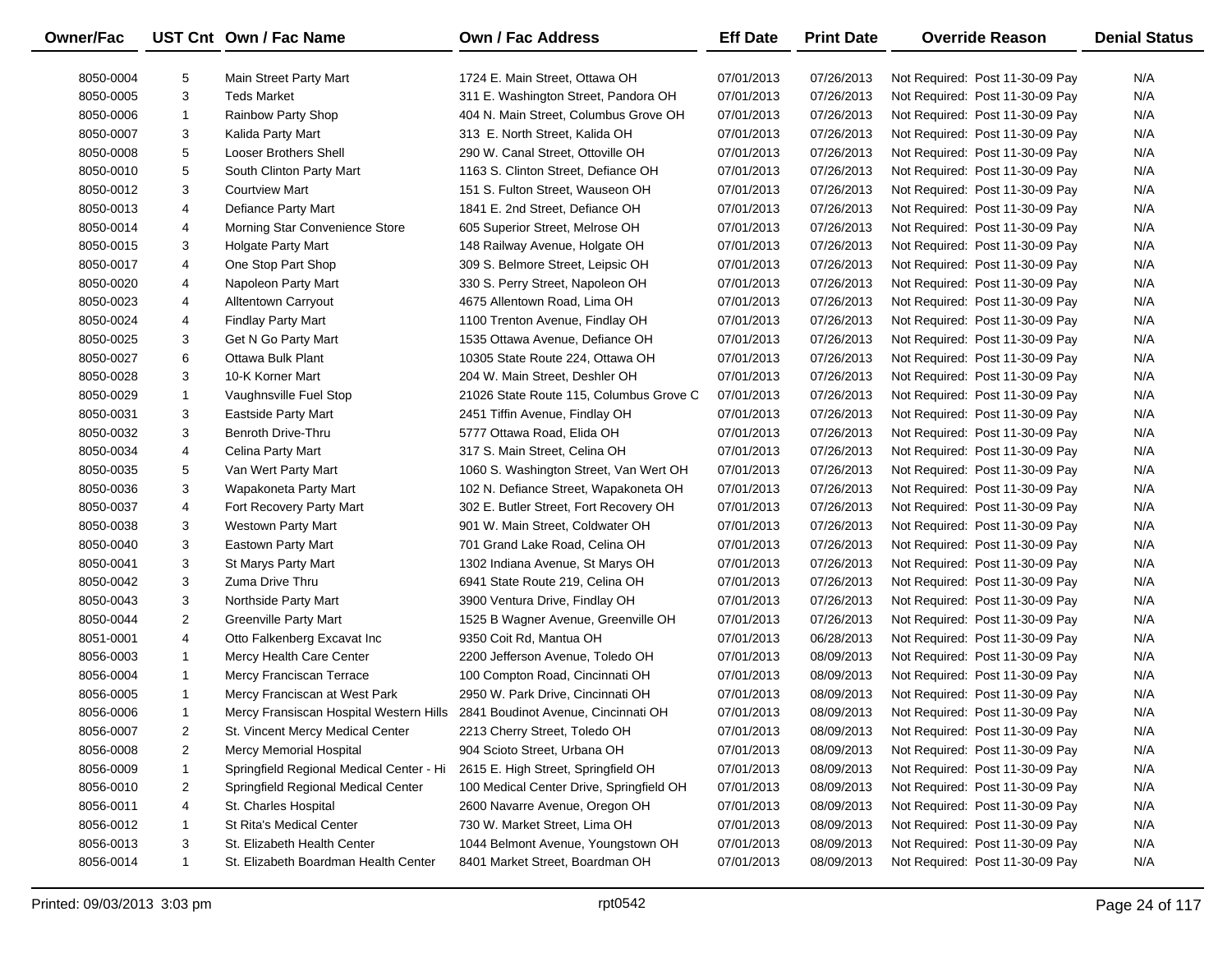| Owner/Fac |                | UST Cnt Own / Fac Name               | Own / Fac Address                       | <b>Eff Date</b> | <b>Print Date</b> | <b>Override Reason</b>          | <b>Denial Status</b> |
|-----------|----------------|--------------------------------------|-----------------------------------------|-----------------|-------------------|---------------------------------|----------------------|
| 8056-0015 | $\overline{2}$ | <b>Mercy Hospital West</b>           | 3300 Mercy West Boulevard, Cincinnati O | 07/01/2013      | 08/09/2013        | Not Required: Post 11-30-09 Pay | N/A                  |
| 8056-0016 | $\mathbf{1}$   | St. Joseph Health Center             | 667 Eastland Avenue S.E., Warren OH     | 07/01/2013      | 08/09/2013        | Not Required: Post 11-30-09 Pay | N/A                  |
| 8076-0001 | 3              | Oxford Oil Service Co                | 4985 College Corner Rd, Oxford OH       | 07/01/2013      | 07/12/2013        | Not Required: Post 11-30-09 Pay | N/A                  |
| 8100-0001 | $\overline{2}$ | Painesville Local Board of Education | 585 Riverside Drive, Painesville OH     | 07/01/2013      | 06/16/2013        | Not Required: Post 11-30-09 Pay | N/A                  |
| 8136-0002 | $\overline{2}$ | School Bus Garage                    | 7600 Day Drive, Parma OH                | 07/01/2013      | 06/16/2013        | Not Required: Post 11-30-09 Pay | N/A                  |
| 8147-0001 | 3              | Pastor's Auto Service                | 265 E. Highland Road, Macedonia OH      | 07/01/2013      | 06/16/2013        | Not Required: Post 11-30-09 Pay | N/A                  |
| 8178-0001 | 3              | Gem Beach Marina Inc                 | 3000 N Carolina St, Port Clinton OH     | 07/01/2013      | 07/26/2013        | Not Required: Post 11-30-09 Pay | N/A                  |
| 8193-0001 | 3              | Blue Ash Shell Inc                   | 10415 Kenwood Rd, Blue Ash OH           | 07/01/2013      | 06/16/2013        | Not Required: Post 11-30-09 Pay | N/A                  |
| 8213-0001 | $\mathbf{1}$   | Paullin Milk Cartage Inc             | 2285 Co Rd 377, Loudonville OH          | 07/01/2013      | 06/16/2013        | Not Required: Post 11-30-09 Pay | N/A                  |
| 8276-0001 | $\overline{2}$ | Perry County Board of Commissioners  | 499 N. State Street, New Lexington OH   | 07/01/2013      | 06/16/2013        | Not Required: Post 11-30-09 Pay | N/A                  |
| 8288-0003 | 3              | Perrysburg Bus Garage                | 25715 Fort Meigs Road, Perrysburg OH    | 07/01/2013      | 06/16/2013        | Not Required: Post 11-30-09 Pay | N/A                  |
| 8314-0001 | $\mathbf{1}$   | Petron Oil Bulk Plant II             | 90 Renick Lane, Chillicothe OH          | 07/01/2013      | 07/26/2013        | Not Required: Post 11-30-09 Pay | N/A                  |
| 8314-0008 | 4              | Massieville Mini Mart                | 7942 US 23 and Cable Ln, Chillicothe OH | 07/01/2013      | 07/26/2013        | Not Required: Post 11-30-09 Pay | N/A                  |
| 8314-0009 | 4              | East Main Sunoco                     | 1112 E Main St, Chillicothe OH          | 07/01/2013      | 07/26/2013        | Not Required: Post 11-30-09 Pay | N/A                  |
| 8314-0010 | 3              | Petron 24 Hr Feul Stop               | 199 W Main St, Chillicothe OH           | 07/01/2013      | 07/26/2013        | Not Required: Post 11-30-09 Pay | N/A                  |
| 8318-0001 | $\overline{2}$ | Pettits Auto Elel Inc.               | 911 Kenmore Blvd, Akron OH              | 07/01/2013      | 07/26/2013        | Not Required: Post 11-30-09 Pay | N/A                  |
| 8344-0001 | $\mathbf{1}$   | Phillipsburg Aviation                | 53 North Street Ext, Phillipsburg OH    | 07/01/2013      | 06/28/2013        | Not Required: Post 11-30-09 Pay | N/A                  |
| 8386-0001 | $\mathbf{1}$   | Pioneer Rural Elec Coop Inc          | 344 West US Route 36, Piqua OH          | 07/01/2013      | 06/16/2013        | Not Required: Post 11-30-09 Pay | N/A                  |
| 8403-0002 | 6              | The Plain Dealer                     | 4800 Tiedeman Road, Brooklyn OH         | 07/01/2013      | 06/16/2013        | Not Required: Post 11-30-09 Pay | N/A                  |
| 8416-0001 | $\overline{2}$ | Plastipak Packaging Inc              | 18015 State Route 65, Jackson Center OH | 07/01/2013      | 06/16/2013        | Not Required: Post 11-30-09 Pay | N/A                  |
| 8437-0001 | $\mathbf{1}$   | Poland Bus Garage                    | 3199 Dobbins Road, Poland OH            | 07/01/2013      | 06/16/2013        | Not Required: Post 11-30-09 Pay | N/A                  |
| 8457-0001 | $\overline{2}$ | Portage Country Club Inc             | 240 N Portage Path, Akron OH            | 07/01/2013      | 07/26/2013        | Not Required: Post 11-30-09 Pay | N/A                  |
| 8468-0003 | 5              | Fuel Mart 701                        | 7225 Northfield Rd, Walton Hills OH     | 07/01/2013      | 07/12/2013        | Not Required: Post 11-30-09 Pay | N/A                  |
| 8468-0004 | 6              | Fuel Mart 714                        | 2185 Grant Rd, N Baltimore OH           | 07/01/2013      | 07/12/2013        | Not Required: Post 11-30-09 Pay | N/A                  |
| 8468-0011 | $\overline{7}$ | Fuel Mart 764                        | 404 N Urbana St, S Vienna OH            | 07/01/2013      | 07/12/2013        | Not Required: Post 11-30-09 Pay | N/A                  |
| 8468-0012 | 6              | Fuel Mart 767                        | 1004 Bowling Green Rd, Bradner OH       | 07/01/2013      | 07/12/2013        | Not Required: Post 11-30-09 Pay | N/A                  |
| 8468-0018 | 4              | Fuel Mart 706                        | 201 W Main St, New Concord OH           | 07/01/2013      | 07/12/2013        | Not Required: Post 11-30-09 Pay | N/A                  |
| 8468-0029 | 5              | Fuel Mart 727                        | 21927 Bridgewater Road, Quaker City OH  | 07/01/2013      | 07/12/2013        | Not Required: Post 11-30-09 Pay | N/A                  |
| 8468-0042 | 5              | Fuel Mart 782                        | 101 S. Dixie Highway, Cridersville OH   | 07/01/2013      | 07/12/2013        | Not Required: Post 11-30-09 Pay | N/A                  |
| 8468-0046 | 4              | Fuel Mart 626                        | 302 S Detroit St, Kenton OH             | 07/01/2013      | 07/12/2013        | Not Required: Post 11-30-09 Pay | N/A                  |
| 8468-0057 | 6              | Fuel Mart 641                        | 3654 Libbey Road, Perrysburg OH         | 07/01/2013      | 07/12/2013        | Not Required: Post 11-30-09 Pay | N/A                  |
| 8484-0001 | $\overline{2}$ | Preble County Hwy Dept               | 1000 Preble Dr, Eaton OH                | 07/01/2013      | 06/16/2013        | Not Required: Post 11-30-09 Pay | N/A                  |
| 8601-0001 | 4              | <b>Quinns Johnston Market</b>        | 6210 Youngstown Kingsville Road, Cortla | 07/01/2013      | 06/16/2013        | Not Required: Post 11-30-09 Pay | N/A                  |
| 8628-0001 | 5              | Stephenson Oil Co                    | 3938 Stillwell Beckett Rd, Hamilton OH  | 07/01/2013      | 06/28/2013        | Not Required: Post 11-30-09 Pay | N/A                  |
| 8628-0002 | $\overline{4}$ | Larrys Food Mart Car Wash            | 3917 Wade Mill Rd, Ross OH              | 07/01/2013      | 06/28/2013        | Not Required: Post 11-30-09 Pay | N/A                  |
| 8628-0006 | 3              | Millville Ave Marathon               | 1405 Millville Ave, Hamilton OH         | 07/01/2013      | 06/28/2013        | Not Required: Post 11-30-09 Pay | N/A                  |
| 8628-0008 | 3              | <b>Snack Shack</b>                   | 2560 Oxford Millville Rd, Oxford OH     | 07/01/2013      | 06/28/2013        | Not Required: Post 11-30-09 Pay | N/A                  |
| 8628-0011 | 3              | Price Hill Marathon                  | 3431 Warsaw Ave, Cincinnati OH          | 07/01/2013      | 06/28/2013        | Not Required: Post 11-30-09 Pay | N/A                  |
| 8628-0015 | 3              | Reading Marathon                     | 3041 Reading Rd, Cincinnati OH          | 07/01/2013      | 06/28/2013        | Not Required: Post 11-30-09 Pay | N/A                  |
| 8628-0016 | 4              | Queensgate Marathon                  | 811 West 8th, Cincinnati OH             | 07/01/2013      | 06/28/2013        | Not Required: Post 11-30-09 Pay | N/A                  |
| 8628-0017 | 3              | Victory Chevron                      | 2377 Victory, Cincinnati OH             | 07/01/2013      | 06/28/2013        | Not Required: Post 11-30-09 Pay | N/A                  |
| 8638-0001 | 3              | R. R. Donnelley & Sons Co.           | 1145 Conwell Avenue, Willard OH         | 08/09/2013      | 08/09/2013        | Not Required: Post 11-30-09 Pay | N/A                  |
| 8682-0001 | 4              | Detroit Lakewood Automotive          | 12511 Detroit Ave, Lakewood OH          | 07/01/2013      | 06/16/2013        | Not Required: Post 11-30-09 Pay | N/A                  |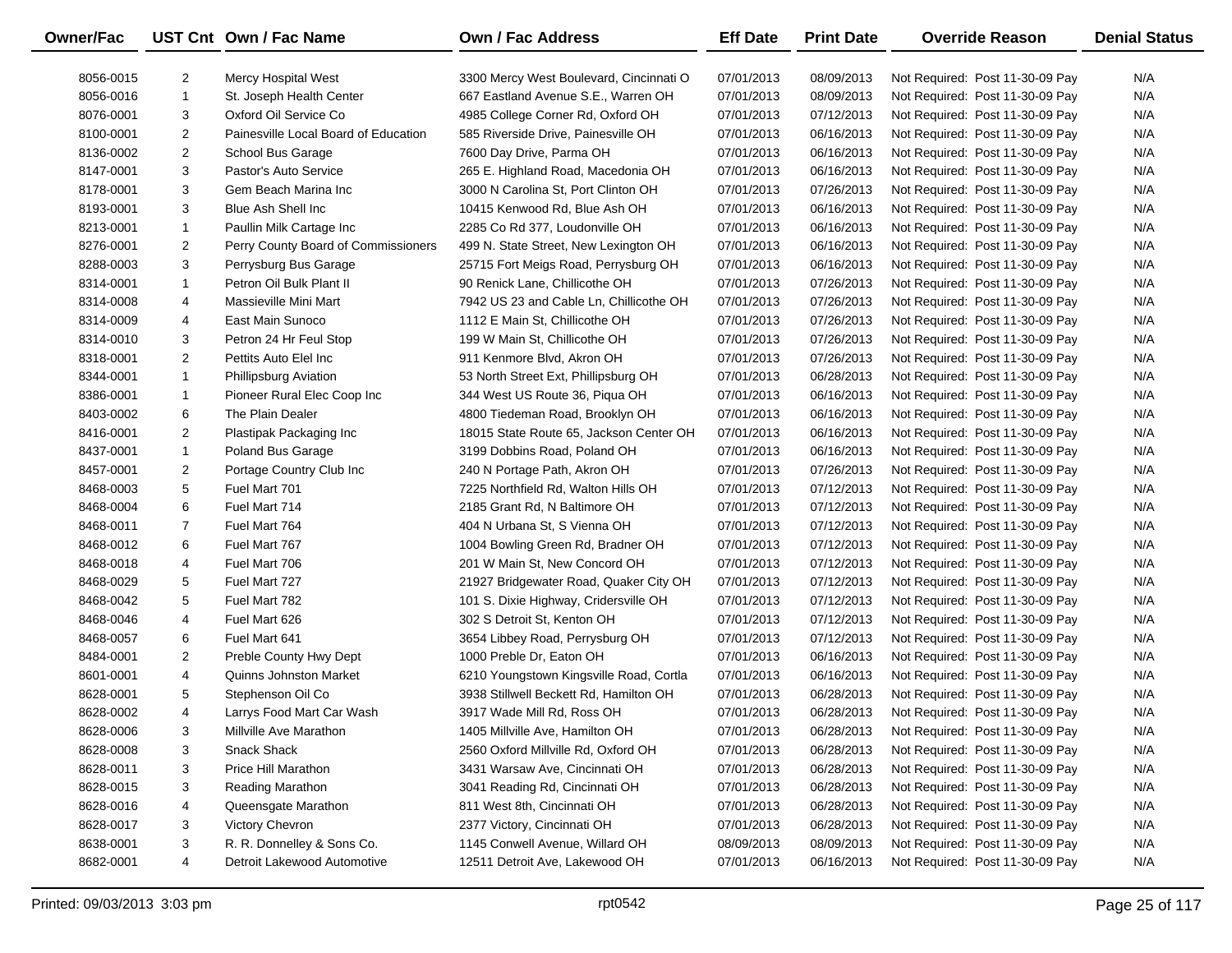| <b>Owner/Fac</b> |                | UST Cnt Own / Fac Name                     | Own / Fac Address                        | <b>Eff Date</b> | <b>Print Date</b> | <b>Override Reason</b>          | <b>Denial Status</b> |
|------------------|----------------|--------------------------------------------|------------------------------------------|-----------------|-------------------|---------------------------------|----------------------|
| 8713-0001        | 4              | Randy's Auto Service                       | 1901 Jefferson Avenue, Toledo OH         | 07/01/2013      | 07/26/2013        | Not Required: Post 11-30-09 Pay | N/A                  |
| 8720-0002        | 12             | Ravenna Oil Co. Bulk Plant                 | 102 E. Lake Street, Ravenna OH           | 07/01/2013      | 07/26/2013        | Not Required: Post 11-30-09 Pay | N/A                  |
| 8720-0003        | 4              | Lake St Station                            | 102 Lake St, Ravenna OH                  | 07/01/2013      | 07/26/2013        | Not Required: Post 11-30-09 Pay | N/A                  |
| 8739-0001        | 3              | Ray Prus & Son, Inc.                       | 5325 Wooster Road, Cincinnati OH         | 07/01/2013      | 07/12/2013        | Not Required: Post 11-30-09 Pay | N/A                  |
| 8745-0001        | 4              | Hemmelgarn Marathon & Detailing, LLC       | 121 E. Main Street, St Henry OH          | 07/01/2013      | 07/26/2013        | Not Required: Post 11-30-09 Pay | N/A                  |
| 8753-0001        | 3              | Cook's Mobil                               | 105 Shepherd Lane, Lockland OH           | 07/01/2013      | 07/26/2013        | Not Required: Post 11-30-09 Pay | N/A                  |
| 8826-0001        | 4              | Dill Oil Company Inc.                      | 401 Union Street, Greenville OH          | 07/01/2013      | 06/28/2013        | Not Required: Post 11-30-09 Pay | N/A                  |
| 8830-0003        | $\mathbf{1}$   | Ricart Ford Inc.                           | 4255 S. Hamilton Road, Columbus OH       | 07/01/2013      | 06/16/2013        | Not Required: Post 11-30-09 Pay | N/A                  |
| 8871-0001        | 6              | Glotzbecker Service Center                 | 1911 South Ridge E, Ashtabula OH         | 07/01/2013      | 07/12/2013        | Not Required: Post 11-30-09 Pay | N/A                  |
| 8895-0001        | $\overline{2}$ | Richcreek's Amoco                          | 38 State Route 7, Pierpont OH            | 07/01/2013      | 07/12/2013        | Not Required: Post 11-30-09 Pay | N/A                  |
| 8897-0001        | $\overline{2}$ | <b>Richland Aviation Inc.</b>              | Mansfield Lahm Airport, Mansfield OH     | 07/01/2013      | 07/26/2013        | Not Required: Post 11-30-09 Pay | N/A                  |
| 8905-0001        | $\overline{2}$ | <b>Richland Township Trustees</b>          | Rt 9 South, St Clairsville OH            | 07/01/2013      | 06/16/2013        | Not Required: Post 11-30-09 Pay | N/A                  |
| 8908-0001        | 4              | Dale's Marathon                            | 175 E. Ohio Avenue, Rittman OH           | 07/01/2013      | 07/26/2013        | Not Required: Post 11-30-09 Pay | N/A                  |
| 8950-0001        | $\mathbf{1}$   | <b>River View Yacht Club</b>               | 5981 Edgewater Dr, Toledo OH             | 07/01/2013      | 06/16/2013        | Not Required: Post 11-30-09 Pay | N/A                  |
| 9013-0001        | $\overline{2}$ | <b>Mathews Service Center</b>              | 310 W Main St, Cardington OH             | 07/01/2013      | 07/26/2013        | Not Required: Post 11-30-09 Pay | N/A                  |
| 9046-0001        | $\mathbf{1}$   | A and A Market                             | 7697 E. Harbor Road, Marblehead OH       | 07/01/2013      | 07/26/2013        | Not Required: Post 11-30-09 Pay | N/A                  |
| 9048-0001        | 3              | Hi Grade Handy Mart                        | 102 South Street, Quincy OH              | 07/01/2013      | 07/12/2013        | Not Required: Post 11-30-09 Pay | N/A                  |
| 9048-0005        | 3              | Hi Grade Oil Co                            | 435 S. VanDemark Road, Sidney OH         | 07/01/2013      | 07/12/2013        | Not Required: Post 11-30-09 Pay | N/A                  |
| 9119-0001        | 5              | Muletown Mini Mart                         | 9445 State Route 335, Minford OH         | 07/01/2013      | 06/28/2013        | Not Required: Post 11-30-09 Pay | N/A                  |
| 9153-0001        | $\overline{a}$ | <b>Bus Garage</b>                          | 9968 Lucasburg Rd, Byesville OH          | 07/01/2013      | 06/16/2013        | Not Required: Post 11-30-09 Pay | N/A                  |
| 9164-0001        | $\overline{2}$ | R and J Truch Auto Body                    | 8063 Southern Blvd, Youngstown OH        | 07/01/2013      | 06/16/2013        | Not Required: Post 11-30-09 Pay | N/A                  |
| 9171-0001        | 3              | Rons BP                                    | 1241 E. Central Avenue, Miamisburg OH    | 07/01/2013      | 07/26/2013        | Not Required: Post 11-30-09 Pay | N/A                  |
| 9177-0001        | $\overline{2}$ | Pit Stop Carry Out                         | St Rt 108 S Main St, Miller City OH      | 07/01/2013      | 07/26/2013        | Not Required: Post 11-30-09 Pay | N/A                  |
| 9198-0001        | 4              | Ron's Noble Shell                          | 2603 Noble Road, Cleveland Hts OH        | 07/01/2013      | 06/28/2013        | Not Required: Post 11-30-09 Pay | N/A                  |
| 9202-0001        | $\mathbf{1}$   | Rood Trucking Co., Inc.                    | 3505 Union Street, Mineral Ridge OH      | 07/01/2013      | 07/12/2013        | Not Required: Post 11-30-09 Pay | N/A                  |
| 9218-0001        | 3              | Rosewood Grain Co.                         | 11036 State Route 29, Rosewood OH        | 07/01/2013      | 07/26/2013        | Not Required: Post 11-30-09 Pay | N/A                  |
| 9224-0001        | $\mathbf{1}$   | Ross County Court House                    | 2 N. Paint Street, Chillicothe OH        | 07/01/2013      | 07/26/2013        | Not Required: Post 11-30-09 Pay | N/A                  |
| 9224-0003        | $\overline{2}$ | Ross County Airport                        | 1296 Stone Road, Chillicothe OH          | 07/01/2013      | 07/26/2013        | Not Required: Post 11-30-09 Pay | N/A                  |
| 9224-0004        | 4              | Ross County Engineer                       | 755 Fairgrounds Road, Chillicothe OH     | 07/01/2013      | 07/26/2013        | Not Required: Post 11-30-09 Pay | N/A                  |
| 9230-0001        | $\mathbf{1}$   | <b>Bus Compound</b>                        | 28546 Lime City Road, Perrysburg Twp O   | 07/01/2013      | 06/16/2013        | Not Required: Post 11-30-09 Pay | N/A                  |
| 9251-0001        | 4              | R and R Gas and Oil                        | 318 Center Street, Jewett OH             | 07/01/2013      | 06/28/2013        | Not Required: Post 11-30-09 Pay | N/A                  |
| 9263-0001        | 3              | Hudson Marathon                            | 744 E. Hudson Street, Columbus OH        | 07/01/2013      | 07/26/2013        | Not Required: Post 11-30-09 Pay | N/A                  |
| 9282-0002        | 4              | Rumpke Sanitary Landfill Inc               | 3800 Struble Rd, Cincinnati OH           | 07/01/2013      | 06/16/2013        | Not Required: Post 11-30-09 Pay | N/A                  |
| 9284-0003        | $\mathbf{1}$   | Rumpke Waste Inc                           | 9427 Beyers Rd, Georgetown OH            | 07/01/2013      | 06/16/2013        | Not Required: Post 11-30-09 Pay | N/A                  |
| 9330-0001        | $\mathbf{1}$   | <b>Ryder Transportation Svcs 0116A</b>     | 11250 Brookpark Road, Cleveland OH       | 07/01/2013      | 07/26/2013        | Not Required: Post 11-30-09 Pay | N/A                  |
| 9330-0002        | 2              | Ryder Transportation Svcs 0562A            | 7540 Independence Drive, Walton Hills OH | 07/01/2013      | 07/26/2013        | Not Required: Post 11-30-09 Pay | N/A                  |
| 9330-0007        | -1             | Ryder Transportation Svcs 0312A            | 10382 US 224 West, Findlay OH            | 07/01/2013      | 07/26/2013        | Not Required: Post 11-30-09 Pay | N/A                  |
| 9330-0017        | 1              | <b>Ryder Transportation Services 1554A</b> | 1250 N Main St, Mansfield OH             | 07/01/2013      | 07/26/2013        | Not Required: Post 11-30-09 Pay | N/A                  |
| 9330-0018        | -1             | Ryder Transportation Svcs 1137 B           | 780 Killian Road, Akron OH               | 07/01/2013      | 07/26/2013        | Not Required: Post 11-30-09 Pay | N/A                  |
| 9330-0019        | -1             | Ryder Transportation Services 0322A        | 1190 Gest St, Cincinnati OH              | 07/01/2013      | 07/26/2013        | Not Required: Post 11-30-09 Pay | N/A                  |
| 9330-0020        | -1             | Ryder Transportation Services 0372A        | 2575 Commodity Circle, Sharonville OH    | 07/01/2013      | 07/26/2013        | Not Required: Post 11-30-09 Pay | N/A                  |
| 9330-0021        | 1              | Ryder Transportation Services 0473A        | 3580 Needmore Road, Dayton OH            | 07/01/2013      | 07/26/2013        | Not Required: Post 11-30-09 Pay | N/A                  |
| 9330-0022        | $\overline{2}$ | Ryder Transportation Services 0120A        | 2600 E Westbelt Dr, Columbus OH          | 07/01/2013      | 07/26/2013        | Not Required: Post 11-30-09 Pay | N/A                  |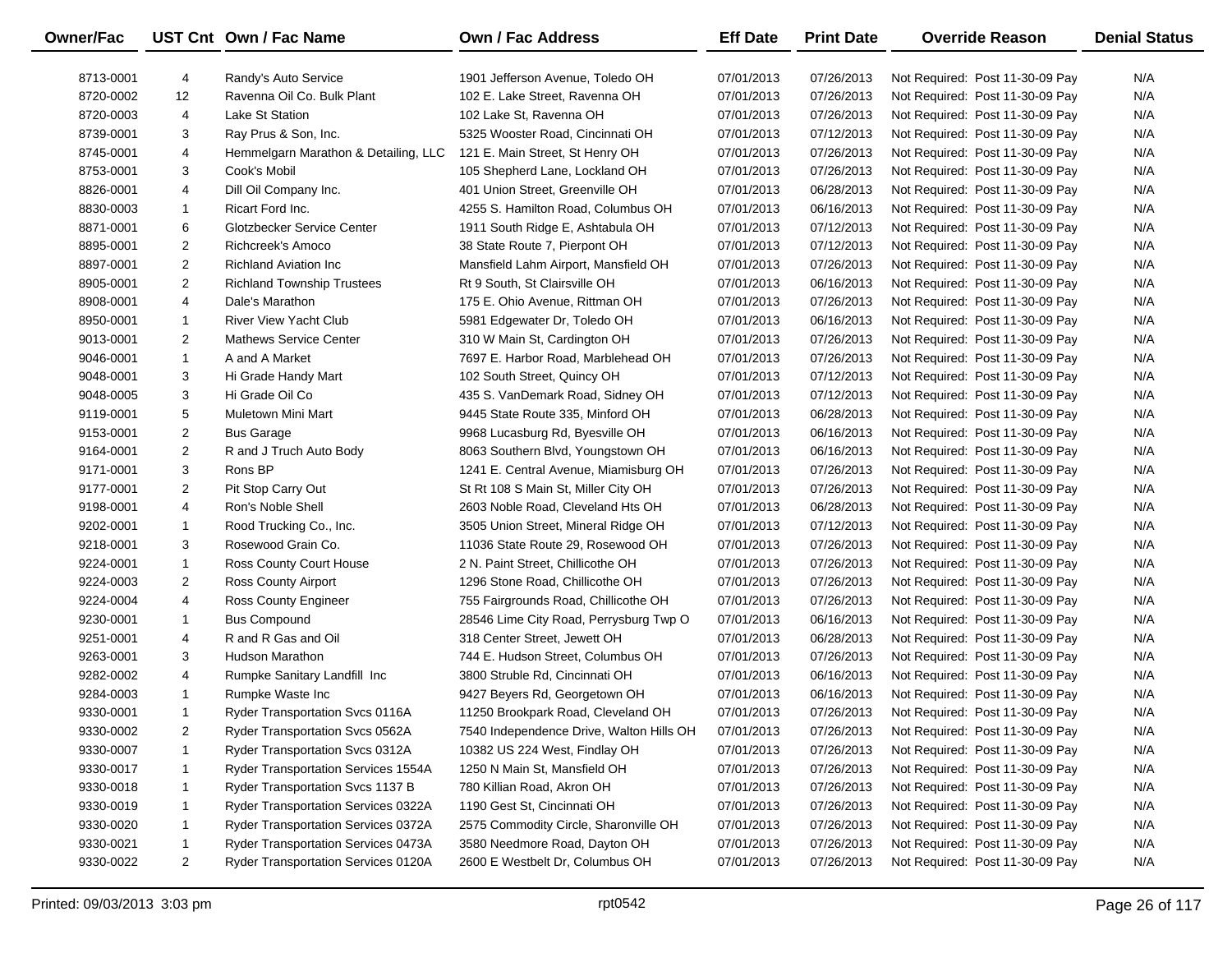| Owner/Fac |                | UST Cnt Own / Fac Name                     | <b>Own / Fac Address</b>                | <b>Eff Date</b> | <b>Print Date</b> | <b>Override Reason</b>          | <b>Denial Status</b> |
|-----------|----------------|--------------------------------------------|-----------------------------------------|-----------------|-------------------|---------------------------------|----------------------|
| 9330-0023 | $\overline{2}$ | <b>Ryder Transportation Services 0639A</b> | 775 Schrock Rd, Columbus OH             | 07/01/2013      | 07/26/2013        | Not Required: Post 11-30-09 Pay | N/A                  |
| 9330-0024 | $\mathbf{1}$   | Ryder Transportation Services 2649A        | 2269 Williams Road, Obetz OH            | 07/01/2013      | 07/26/2013        | Not Required: Post 11-30-09 Pay | N/A                  |
| 9330-0027 | 4              | Ryder Transportation Services 1680 C       | 1101 E. Lutz Road, Archbold OH          | 07/01/2013      | 07/26/2013        | Not Required: Post 11-30-09 Pay | N/A                  |
| 9330-0028 | $\mathbf{1}$   | Ryder Transportation Services #0740        | 515 Independence Drive, Napoleon OH     | 07/01/2013      | 07/26/2013        | Not Required: Post 11-30-09 Pay | N/A                  |
| 9330-0029 | $\mathbf{1}$   | Ryder Transportation Serv #0345B           | 4196 E Pike, Zanesville OH              | 07/01/2013      | 07/26/2013        | Not Required: Post 11-30-09 Pay | N/A                  |
| 9330-0031 | $\mathbf{1}$   | Ryder Transportation Service #0631         | 2024 E Manhattan Blvd, Toledo OH        | 07/01/2013      | 07/26/2013        | Not Required: Post 11-30-09 Pay | N/A                  |
| 9345-0001 | $\overline{2}$ | SB Morabito Trucking Co                    | 3560 E. 55th Street, Cleveland OH       | 07/01/2013      | 07/12/2013        | Not Required: Post 11-30-09 Pay | N/A                  |
| 9347-0003 | $\mathbf{1}$   | South Central Power Co.                    | 2100 Chickasaw Drive, Circleville OH    | 07/01/2013      | 06/28/2013        | Not Required: Post 11-30-09 Pay | N/A                  |
| 9378-0001 | $\mathbf{1}$   | <b>National Freight</b>                    | 225 Manning Street, Newark OH           | 08/21/2013      | 08/23/2013        | Not Required: Post 11-30-09 Pay | N/A                  |
| 9383-0001 | $\mathbf{1}$   | Salem Senior High School                   | 1200 East Sixth Street, Salem OH        | 07/01/2013      | 06/16/2013        | Not Required: Post 11-30-09 Pay | N/A                  |
| 9395-0001 | $\overline{2}$ | <b>Regional Airport</b>                    | 9732 Brick Church Road, Cambridge OH    | 07/01/2013      | 06/28/2013        | Not Required: Post 11-30-09 Pay | N/A                  |
| 9403-0001 | 3              | One Stop Sunoco                            | 4402 Lorain Avenue, Cleveland OH        | 07/01/2013      | 06/28/2013        | Not Required: Post 11-30-09 Pay | N/A                  |
| 9420-0002 | 1              | Sandusky County Sheriff Off                | 2323 Countryside Dr, Fremont OH         | 07/01/2013      | 06/16/2013        | Not Required: Post 11-30-09 Pay | N/A                  |
| 9420-0003 | 1              | Sandusky Cty Eng Hghwy Dept                | 2520 W State St, Fremont OH             | 07/01/2013      | 06/16/2013        | Not Required: Post 11-30-09 Pay | N/A                  |
| 9420-0004 | $\overline{2}$ | Sandusky County Co                         | 2039 Countryside PI, Fremont OH         | 07/01/2013      | 06/16/2013        | Not Required: Post 11-30-09 Pay | N/A                  |
| 9432-0001 | $\overline{2}$ | Sandy Valley Local School District         | 5362 State Route 183, Magnolia OH       | 07/01/2013      | 06/16/2013        | Not Required: Post 11-30-09 Pay | N/A                  |
| 9434-0002 | 4              | Delta Kwik Stop                            | 105 W. Main Street, Delta OH            | 07/29/2013      | 08/09/2013        | Not Required: Post 11-30-09 Pay | N/A                  |
| 9434-0003 | 4              | Unity Mini Mart                            | 205 W. Jackson Street, West Unity OH    | 07/29/2013      | 08/09/2013        | Not Required: Post 11-30-09 Pay | N/A                  |
| 9434-0004 | 3              | Stryker Main Stop                          | 101 E. Curtis Street, Stryker OH        | 07/29/2013      | 08/09/2013        | Not Required: Post 11-30-09 Pay | N/A                  |
| 9434-0005 | 4              | Montpelier Main Stop                       | 501 W. Main Street, Montpelier OH       | 07/29/2013      | 08/09/2013        | Not Required: Post 11-30-09 Pay | N/A                  |
| 9434-0009 | 3              | Bryan Main Stop                            | 232 S. Union Street, Bryan OH           | 07/29/2013      | 08/09/2013        | Not Required: Post 11-30-09 Pay | N/A                  |
| 9434-0012 | 3              | US 20 Main Stop                            | 17980 US Highway 20, Fayette OH         | 07/29/2013      | 08/09/2013        | Not Required: Post 11-30-09 Pay | N/A                  |
| 9434-0013 | 3              | <b>Main Street Station</b>                 | 13125 Main Street S., Weston OH         | 07/29/2013      | 08/09/2013        | Not Required: Post 11-30-09 Pay | N/A                  |
| 9434-0015 | 3              | Lyons Union 76                             | 105 W. Morenci Street, Lyons OH         | 07/29/2013      | 08/09/2013        | Not Required: Post 11-30-09 Pay | N/A                  |
| 9434-0016 | $\overline{2}$ | Denny's IGA                                | 112 E. Maple Street, Liberty Center OH  | 07/29/2013      | 08/09/2013        | Not Required: Post 11-30-09 Pay | N/A                  |
| 9434-0017 | $\overline{2}$ | Edon Main Stop                             | 11024 State Route 49, Edon OH           | 07/29/2013      | 08/09/2013        | Not Required: Post 11-30-09 Pay | N/A                  |
| 9434-0019 | 3              | West Unity Main Stop                       | 204 E. Jackson Street, West Unity OH    | 07/29/2013      | 08/09/2013        | Not Required: Post 11-30-09 Pay | N/A                  |
| 9434-0020 | $\overline{2}$ | Johnnie's Kwik Stop                        | 102 N. Turkeyfoot Avenue, Malinta OH    | 07/29/2013      | 08/09/2013        | Not Required: Post 11-30-09 Pay | N/A                  |
| 9434-0021 | $\overline{2}$ | <b>Evansport Carryout</b>                  | 1582 Evensport Road, Defiance OH        | 07/29/2013      | 08/09/2013        | Not Required: Post 11-30-09 Pay | N/A                  |
| 9434-0022 | 3              | Jamar Kwik Stop                            | 20968 Road E., Coninental OH            | 07/29/2013      | 08/09/2013        | Not Required: Post 11-30-09 Pay | N/A                  |
| 9434-0025 | $\overline{2}$ | <b>Edgerton Main Stop</b>                  | 314 W. Vine Street, Edgerton OH         | 07/29/2013      | 08/09/2013        | Not Required: Post 11-30-09 Pay | N/A                  |
| 9434-0026 | $\overline{2}$ | Obes Country Carry Out                     | 19963 Otsego Pike, Bowling Green OH     | 07/29/2013      | 08/09/2013        | Not Required: Post 11-30-09 Pay | N/A                  |
| 9434-0027 | 3              | Archbold Main Stop                         | 1200 Stryker Street, Archbold OH        | 07/29/2013      | 08/09/2013        | Not Required: Post 11-30-09 Pay | N/A                  |
| 9434-0028 | $\overline{2}$ | <b>Brookside Express</b>                   | 602 E. Perry Street, Paulding OH        | 07/29/2013      | 08/09/2013        | Not Required: Post 11-30-09 Pay | N/A                  |
| 9434-0031 | 3              | Liberty Main Stop                          | T526 State Route 109, Liberty Center OH | 07/29/2013      | 08/09/2013        | Not Required: Post 11-30-09 Pay | N/A                  |
| 9439-0001 | 4              | Santmyer Oil Co                            | 1055 Lincoln Way W, Wooster OH          | 07/01/2013      | 07/26/2013        | Not Required: Post 11-30-09 Pay | N/A                  |
| 9439-0002 | 5              | Santymyer Oil Of Ashland                   | 1011 Jacobson Ave, Ashland OH           | 07/01/2013      | 07/26/2013        | Not Required: Post 11-30-09 Pay | N/A                  |
| 9439-0003 | 4              | Santmeyer Ashland Mart                     | 1058 Lincolnway West, Wooster OH        | 07/01/2013      | 07/26/2013        | Not Required: Post 11-30-09 Pay | N/A                  |
| 9439-0004 | 6              | Rowe Oil Co                                | 9090 Columbus Rd, Mt Vernon OH          | 07/01/2013      | 07/26/2013        | Not Required: Post 11-30-09 Pay | N/A                  |
| 9452-0001 | 1              | Mariner Village Yacht Club Inc             | 609 Mariner Village, Huron OH           | 07/01/2013      | 06/16/2013        | Not Required: Post 11-30-09 Pay | N/A                  |
| 9483-0001 | 1              | <b>Schott Bros Sales</b>                   | 811 Nevada Rd, Bucyrus OH               | 07/15/2013      | 07/26/2013        | Not Required: Post 11-30-09 Pay | N/A                  |
| 9492-0001 | 3              | Schulhoff Tool Rental Inc                  | 2709 Woodburn Ave, Cincinnati OH        | 07/01/2013      | 07/26/2013        | Not Required: Post 11-30-09 Pay | N/A                  |
| 9555-0001 | 5              | Seaway Gas and Petroleum Inc               | 1690 Columbus Rd, Cleveland OH          | 07/01/2013      | 07/26/2013        | Not Required: Post 11-30-09 Pay | N/A                  |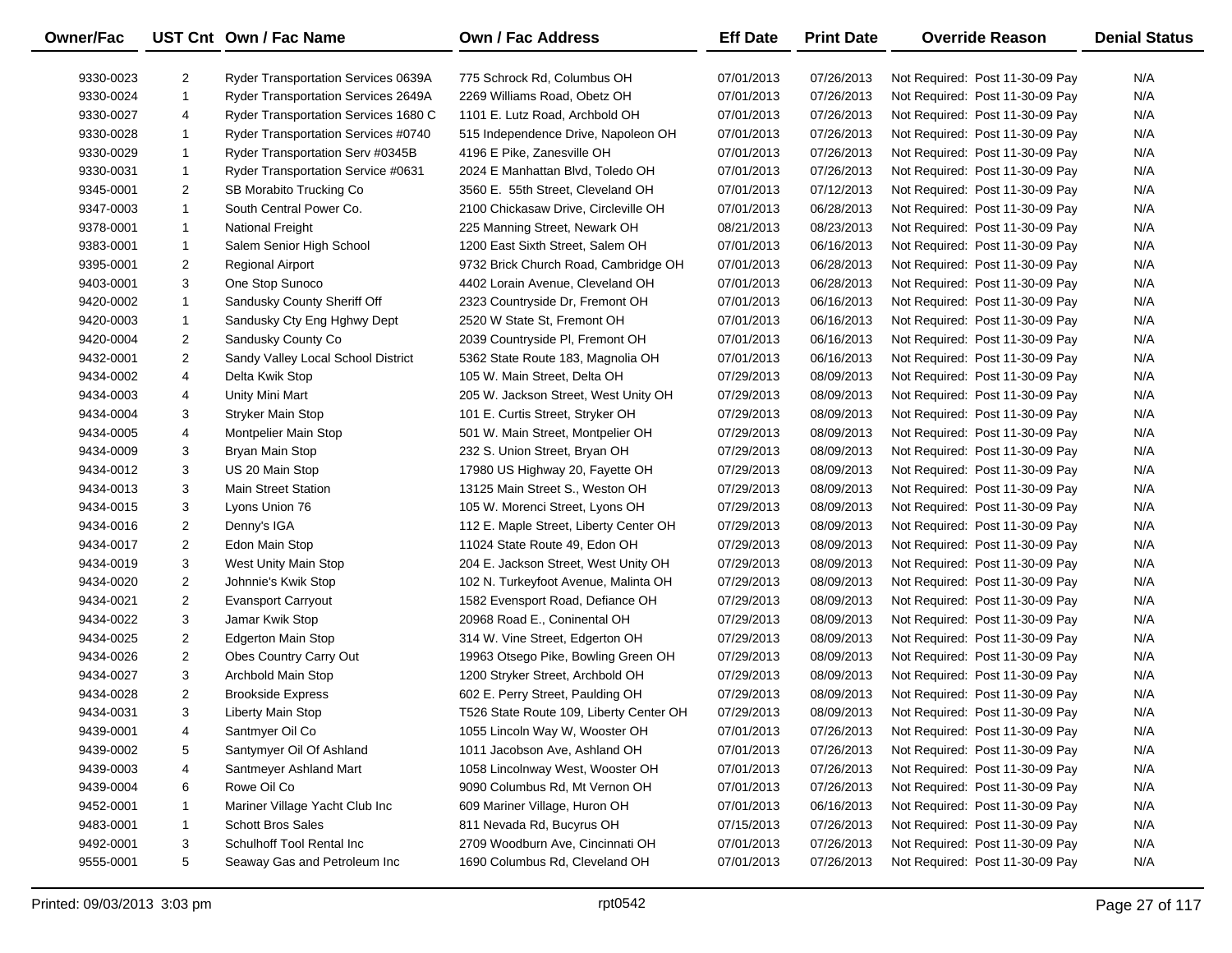| <b>Owner/Fac</b> |                | UST Cnt Own / Fac Name              | Own / Fac Address                         | <b>Eff Date</b> | <b>Print Date</b> | <b>Override Reason</b>          | <b>Denial Status</b> |
|------------------|----------------|-------------------------------------|-------------------------------------------|-----------------|-------------------|---------------------------------|----------------------|
| 9590-0002        | 4              | FedEx Ground                        | 6120 S. Meadows Drive, Grove City OH      | 07/01/2013      | 06/28/2013        | Not Required: Post 11-30-09 Pay | N/A                  |
| 9590-0005        | $\mathbf{1}$   | Fed Ex Ground                       | 3201 Columbia Rd., Richfield OH           | 07/01/2013      | 06/28/2013        | Not Required: Post 11-30-09 Pay | N/A                  |
| 9590-0006        | $\overline{2}$ | FedEx Ground                        | 100 J. Street, Perrysburg OH              | 07/01/2013      | 06/28/2013        | Not Required: Post 11-30-09 Pay | N/A                  |
| 9590-0007        | $\mathbf{1}$   | FedEx Ground                        | 4600 Poth Road, Whitehall OH              | 07/01/2013      | 06/28/2013        | Not Required: Post 11-30-09 Pay | N/A                  |
| 9601-0001        | $\overline{2}$ | Schwebel Baking Co                  | 920 E. Midlothian Boulevard, Youngstown ( | 07/01/2013      | 07/26/2013        | Not Required: Post 11-30-09 Pay | N/A                  |
| 9612-0001        | $\overline{2}$ | Shaker Heights Schl Transp Dept     | 3680 Lee Rd, Shaker Heights OH            | 07/01/2013      | 06/16/2013        | Not Required: Post 11-30-09 Pay | N/A                  |
| 9626-0001        | $\overline{2}$ | Shawnee Local School District       | 3255 Zurmehly Rd, Lima OH                 | 07/01/2013      | 07/26/2013        | Not Required: Post 11-30-09 Pay | N/A                  |
| 9627-0001        | 4              | Shaw Realty Holding LLC             | 70 Graham Road, Cuyahoga Falls OH         | 07/01/2013      | 06/28/2013        | Not Required: Post 11-30-09 Pay | N/A                  |
| 9632-0001        | $\mathbf{1}$   | Sheffield Lake School Dist          | 1812 Harris Rd, Lorain OH                 | 07/01/2013      | 06/28/2013        | Not Required: Post 11-30-09 Pay | N/A                  |
| 9633-0001        | $\overline{2}$ | Shelby City Schls Bus Gar           | 27 Walnut St, Shelby OH                   | 07/01/2013      | 07/26/2013        | Not Required: Post 11-30-09 Pay | N/A                  |
| 9663-0001        | $\overline{2}$ | Sherman Industries Inc.             | 37701 Stevens Boulevard, Willoughby OH    | 07/12/2013      | 07/26/2013        | Not Required: Post 11-30-09 Pay | N/A                  |
| 9672-0001        | 6              | Shoemaker's Service Ctr, Inc.       | 10595 State Route 139, Minford OH         | 07/01/2013      | 07/26/2013        | Not Required: Post 11-30-09 Pay | N/A                  |
| 9697-0001        | $\mathbf{1}$   | Sidney Transportation Services, LLC | 777 W. Russell Road, Sidney OH            | 07/01/2013      | 07/26/2013        | Not Required: Post 11-30-09 Pay | N/A                  |
| 9727-0001        | $\overline{2}$ | <b>Sinclair Community College</b>   | 444 West Third St, Dayton OH              | 07/01/2013      | 06/16/2013        | Not Required: Post 11-30-09 Pay | N/A                  |
| 9728-0001        | 3              | North Ridge Marathon                | 1750 North Ridge Rd, Painesville OH       | 07/01/2013      | 07/26/2013        | Not Required: Post 11-30-09 Pay | N/A                  |
| 9728-0002        | 5              | Narrows Marathon                    | 2481 North Ridge Rd, Painesville OH       | 07/01/2013      | 07/26/2013        | Not Required: Post 11-30-09 Pay | N/A                  |
| 9728-0003        | 4              | Antioch Road Bulk Plant             | 4683 Antioch Road, Perry OH               | 07/01/2013      | 07/26/2013        | Not Required: Post 11-30-09 Pay | N/A                  |
| 9728-0004        | 3              | Antioch Road Marathon               | 4683 N. Ridge Road, Perry OH              | 07/01/2013      | 07/26/2013        | Not Required: Post 11-30-09 Pay | N/A                  |
| 9728-0005        | 3              | South Madison Marathon              | 4393 Madison Road, Madison OH             | 07/01/2013      | 07/26/2013        | Not Required: Post 11-30-09 Pay | N/A                  |
| 9728-0007        | $\overline{2}$ | <b>Chardon Marathon</b>             | 380 Center St, Chardon OH                 | 07/01/2013      | 07/26/2013        | Not Required: Post 11-30-09 Pay | N/A                  |
| 9728-0009        | $\overline{2}$ | Little Mountain Marathon            | 8745 Johnnycake Ridge Rd, Mentor OH       | 07/01/2013      | 07/26/2013        | Not Required: Post 11-30-09 Pay | N/A                  |
| 9748-0001        | 3              | Sherwood Marathon                   | 542 North Harrison Street, Sherwood OH    | 07/01/2013      | 06/28/2013        | Not Required: Post 11-30-09 Pay | N/A                  |
| 9748-0002        | 4              | Slattery Oil Co Inc                 | 506 E High St, Hicksville OH              | 07/01/2013      | 06/28/2013        | Not Required: Post 11-30-09 Pay | N/A                  |
| 9748-0004        | 4              | <b>Slattery Marathon</b>            | 107 W Indiana, Edon OH                    | 07/01/2013      | 06/28/2013        | Not Required: Post 11-30-09 Pay | N/A                  |
| 9748-0006        | 4              | Slattery Oil Co                     | RR 3 13454 SR 15, Montipelier OH          | 07/01/2013      | 06/28/2013        | Not Required: Post 11-30-09 Pay | N/A                  |
| 9748-0007        | $\overline{2}$ | Slattery Oil Co. Inc.               | 102 N. Main Street, Antwerp OH            | 07/01/2013      | 06/28/2013        | Not Required: Post 11-30-09 Pay | N/A                  |
| 9751-0001        | 5              | Smart Oil LLC                       | 1254 Columbus Ave, Marysville OH          | 07/01/2013      | 06/16/2013        | Not Required: Post 11-30-09 Pay | N/A                  |
| 9761-0003        | $\mathbf{1}$   | Smiths Dairy                        | 135 Sara Ave, Marion OH                   | 07/01/2013      | 06/16/2013        | Not Required: Post 11-30-09 Pay | N/A                  |
| 9761-0004        | $\overline{2}$ | <b>Smith Dairy Products</b>         | 1201 Sterling Ave, Orrville OH            | 07/01/2013      | 06/16/2013        | Not Required: Post 11-30-09 Pay | N/A                  |
| 9762-0001        | $\overline{2}$ | Smith Evergreen Nursery             | 9260 Bachelor Rd NW, Magnolia OH          | 07/01/2013      | 07/26/2013        | Not Required: Post 11-30-09 Pay | N/A                  |
| 9764-0001        | 4              | Smith Oil Co 101                    | 393 Canton Road, Wintersville OH          | 07/01/2013      | 06/28/2013        | Not Required: Post 11-30-09 Pay | N/A                  |
| 9764-0002        | 4              | Smith Oil Co 102                    | 320 Walden Avenue, Tiltonsville OH        | 07/01/2013      | 06/28/2013        | Not Required: Post 11-30-09 Pay | N/A                  |
| 9764-0003        | 3              | Smith Oil Co 105                    | 3232 St. Clair Avenue, East Liverpool OH  | 07/01/2013      | 06/28/2013        | Not Required: Post 11-30-09 Pay | N/A                  |
| 9764-0004        | 4              | Smith Oil Co 106                    | 275 E. Lincoln Way, Lisbon OH             | 07/01/2013      | 06/28/2013        | Not Required: Post 11-30-09 Pay | N/A                  |
| 9764-0005        | 4              | Smith Oil Co 109                    | 968 E. State Street, Salem OH             | 07/01/2013      | 06/28/2013        | Not Required: Post 11-30-09 Pay | N/A                  |
| 9764-0006        | 4              | Smith Oil Co 110                    | 16292 E. Liverpool Road, E Liverpool OH   | 07/01/2013      | 06/28/2013        | Not Required: Post 11-30-09 Pay | N/A                  |
| 9764-0007        | 4              | Smith Oil Co 111                    | 3395 Guernsey St, Bellaire OH             | 07/01/2013      | 06/28/2013        | Not Required: Post 11-30-09 Pay | N/A                  |
| 9764-0008        | 4              | Smith Oil Co 112                    | 1424 Cadiz Road, Wintersville OH          | 07/01/2013      | 06/28/2013        | Not Required: Post 11-30-09 Pay | N/A                  |
| 9779-0001        | 2              | Village Sunoco                      | 211 S Main St, Pleasant Hill OH           | 07/01/2013      | 07/26/2013        | Not Required: Post 11-30-09 Pay | N/A                  |
| 9807-0001        | 2              | Quick Stop Foods                    | 1088 Cadiz Rd, Wintersville OH            | 07/01/2013      | 07/26/2013        | Not Required: Post 11-30-09 Pay | N/A                  |
| 9808-0001        | $\overline{2}$ | Pikewood Manor Inc                  | 1800 Lorain Blvd, Elyria OH               | 07/29/2013      | 08/09/2013        | Not Required: Post 11-30-09 Pay | N/A                  |
| 9824-0004        | 3              | <b>Transportation Complex</b>       | 3427 Southwest Blvd, Grove City OH        | 07/15/2013      | 07/26/2013        | Not Required: Post 11-30-09 Pay | N/A                  |
| 9847-0001        | $\overline{2}$ | <b>Watkins Middle School</b>        | 8808 Watkins Rd, Pataskala OH             | 07/01/2013      | 06/16/2013        | Not Required: Post 11-30-09 Pay | N/A                  |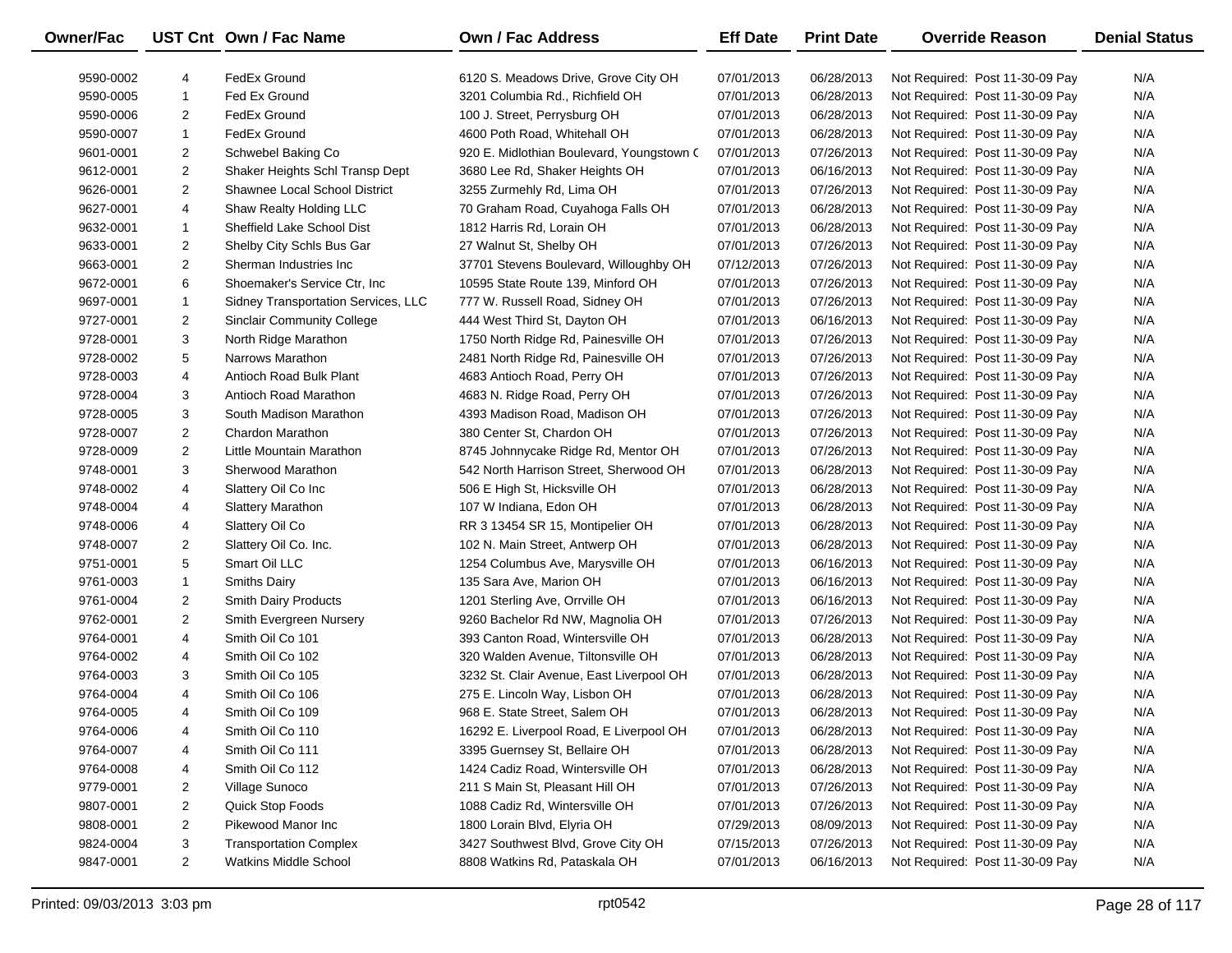| <b>Owner/Fac</b> |                | UST Cnt Own / Fac Name                          | Own / Fac Address                                                          | <b>Eff Date</b> | <b>Print Date</b> | <b>Override Reason</b>          | <b>Denial Status</b> |
|------------------|----------------|-------------------------------------------------|----------------------------------------------------------------------------|-----------------|-------------------|---------------------------------|----------------------|
| 9851-0001        | 5              | Metro S O R T A - Queensgate                    | 1401 Bank St, Cincinnati OH                                                | 07/01/2013      | 07/26/2013        | Not Required: Post 11-30-09 Pay | N/A                  |
| 9851-0002        | 5              | Metro S O R T A - Bondhill                      | 4700 Paddock Rd, Cincinnati OH                                             | 07/01/2013      | 07/26/2013        | Not Required: Post 11-30-09 Pay | N/A                  |
| 9851-0003        | $\mathbf{1}$   | Metro SORTA - Access                            | 1801 Transpark Drive, Cincinnati OH                                        | 07/01/2013      | 07/26/2013        | Not Required: Post 11-30-09 Pay | N/A                  |
| 9857-0002        | $\mathbf{1}$   | <b>CEMEX Construction Materials Atlantic, L</b> | 3250 Linebaugh Road, Xenia OH                                              | 07/01/2013      | 07/12/2013        | Not Required: Post 11-30-09 Pay | N/A                  |
| 9876-0001        | $\mathbf{1}$   | <b>Staunton Country Store</b>                   | 17 South St Rt 202, Troy OH                                                | 07/01/2013      | 07/26/2013        | Not Required: Post 11-30-09 Pay | N/A                  |
| 9890-0001        | 3              | Grafton Citgo Inc                               | 879 Main Street, Grafton OH                                                | 07/01/2013      | 06/28/2013        | Not Required: Post 11-30-09 Pay | N/A                  |
| 9895-0005        | 3              | Circle K 5664                                   | 20220 Lorain Road, Fairview Park OH                                        | 07/01/2013      | 06/28/2013        | Not Required: Post 11-30-09 Pay | N/A                  |
| 9904-0001        | $\mathbf{1}$   | Springfield High School                         | 701 E Home Rd, Springfield OH                                              | 07/01/2013      | 06/16/2013        | Not Required: Post 11-30-09 Pay | N/A                  |
| 9908-0001        | $\mathbf{1}$   | Springfield Local High School                   | 11335 Youngstown Pittsburgh Road, New M                                    | 07/01/2013      | 06/16/2013        | Not Required: Post 11-30-09 Pay | N/A                  |
| 9911-0001        | $\mathbf{1}$   | Shawnee High School                             | 1675 E Possum Rd, Springfield OH                                           | 07/01/2013      | 07/26/2013        | Not Required: Post 11-30-09 Pay | N/A                  |
| 9916-0001        | $\mathbf{1}$   | Springfield Twp Police Dept                     | 1130 Compton Rd, Cincinnati OH                                             | 07/01/2013      | 06/28/2013        | Not Required: Post 11-30-09 Pay | N/A                  |
| 9946-0001        | $\overline{2}$ | St. John Medical Center                         | 29000 Center Ridge Road, Westlake OH                                       | 07/01/2013      | 06/16/2013        | Not Required: Post 11-30-09 Pay | N/A                  |
| 10005-0001       | 5              | Staneart's Inc.                                 | 8 N. Main Street, Johnstown OH                                             | 07/01/2013      | 06/16/2013        | Not Required: Post 11-30-09 Pay | N/A                  |
| 10016-0001       | 3              | <b>Stanwade Metal Products</b>                  | 6868 State Route 305, Hartford OH                                          | 08/07/2013      | 08/09/2013        | Not Required: Post 11-30-09 Pay | N/A                  |
| 10018-0001       | 3              | Star American Inc                               | 1415 US 62, Wilmot OH                                                      | 07/01/2013      | 07/26/2013        | Not Required: Post 11-30-09 Pay | N/A                  |
| 10030-0001       | $\overline{2}$ | <b>Bus Garage</b>                               | 3059 Cleveland Ave SW, Canton OH                                           | 07/01/2013      | 06/16/2013        | Not Required: Post 11-30-09 Pay | N/A                  |
| 10049-0001       | $\overline{2}$ | Steinkes Inc                                    | 102 S Main St, Botkins OH                                                  | 07/01/2013      | 07/26/2013        | Not Required: Post 11-30-09 Pay | N/A                  |
| 10090-0001       | $\overline{2}$ | Stocker Concrete Co                             | 7574 State Route 36 SE, Gnadenhutten O                                     | 07/01/2013      | 07/26/2013        | Not Required: Post 11-30-09 Pay | N/A                  |
| 10091-0001       | $\overline{2}$ | Stocker Sand & Gravel Co.                       | 7574 State Route 36 SE, Gnadenhutten O                                     | 07/01/2013      | 07/26/2013        | Not Required: Post 11-30-09 Pay | N/A                  |
| 10092-0001       | 4              | Stocker Trucking Inc.                           | 537 Frys Valley Road, Gnadenhutten OH                                      | 07/01/2013      | 07/12/2013        | Not Required: Post 11-30-09 Pay | N/A                  |
| 10113-0001       | $\overline{2}$ | Stop N Go 94                                    | 221 N Portage St, Doylestown OH                                            | 07/01/2013      | 07/12/2013        | Not Required: Post 11-30-09 Pay | N/A                  |
| 10113-0004       | $\overline{2}$ | Stop N Go 88                                    | 228 S Main St, Creston OH                                                  | 07/01/2013      | 07/12/2013        | Not Required: Post 11-30-09 Pay | N/A                  |
| 10113-0005       | $\overline{2}$ | Stop N Go 90                                    | 590 Lake Rd, Chippewa OH                                                   | 07/01/2013      | 07/12/2013        | Not Required: Post 11-30-09 Pay | N/A                  |
| 10113-0006       | 4              | Stop N Go 91                                    | 828 West Liberty St, Medina OH                                             | 07/01/2013      | 07/12/2013        | Not Required: Post 11-30-09 Pay | N/A                  |
| 10113-0007       | $\overline{2}$ | Stop N Go 92                                    | 1033 S Court St, Medina OH                                                 | 07/01/2013      | 07/12/2013        | Not Required: Post 11-30-09 Pay | N/A                  |
| 10113-0008       | $\overline{2}$ | Stop N Go 82                                    | 10 E Sunset St, Rittman OH                                                 | 07/01/2013      | 07/12/2013        | Not Required: Post 11-30-09 Pay | N/A                  |
| 10113-0009       | $\overline{2}$ | Stop N Go 98                                    | 6550 Center Rd, Valley City OH                                             | 07/01/2013      | 07/12/2013        | Not Required: Post 11-30-09 Pay | N/A                  |
| 10113-0010       | 3              | Stop N Go 99                                    | 1010 W Lafayette Rd, Medina OH                                             | 07/01/2013      | 07/12/2013        | Not Required: Post 11-30-09 Pay | N/A                  |
| 10113-0012       | 3              | Stop -N- Go #83                                 | 825 Dover Road, Wooster OH                                                 | 07/01/2013      | 07/12/2013        | Not Required: Post 11-30-09 Pay | N/A                  |
| 10115-0001       | $\mathbf{1}$   | WTVG Inc                                        | 4247 Dorr St, Toledo OH                                                    | 07/01/2013      | 06/16/2013        | Not Required: Post 11-30-09 Pay | N/A                  |
| 10120-0001       | 3              | Stow Munroe Falls City School                   | 4158 Newcomer Road, Stow OH                                                | 07/01/2013      | 06/16/2013        | Not Required: Post 11-30-09 Pay | N/A                  |
| 10179-0135       | 3              | Sunoco 00124248                                 | 101 Aetna St Rt 7, Bridgeport OH                                           | 07/01/2013      | 06/16/2013        | Not Required: Post 11-30-09 Pay | N/A                  |
| 10190-0001       | $\mathbf{1}$   |                                                 | Sunshine Inc. Residential and Support S 7223 Maumee Western Road, Maumee O | 07/01/2013      | 06/16/2013        | Not Required: Post 11-30-09 Pay | N/A                  |
| 10200-0002       | $\mathbf{1}$   | Superior Beverage Group, Ltd.                   | 31031 Diamond Parkway, Solon OH                                            | 07/01/2013      | 06/16/2013        | Not Required: Post 11-30-09 Pay | N/A                  |
| 10201-0002       | $\mathbf{1}$   | Superior Honda                                  | 4777 Spring Grove Ave, Cincinnati OH                                       | 07/01/2013      | 06/28/2013        | Not Required: Post 11-30-09 Pay | N/A                  |
| 10238-0001       | 5              | Swiss Valley Oil Co.                            | 223 Yoder Avenue, Sugarcreek OH                                            | 07/01/2013      | 06/16/2013        | Not Required: Post 11-30-09 Pay | N/A                  |
| 10238-0002       | 5              | Swiss Valley Oil                                | 399 Browns Lane, Coshocton OH                                              | 07/01/2013      | 06/16/2013        | Not Required: Post 11-30-09 Pay | N/A                  |
| 10241-0001       | 4              | Sycamore Bus Compound                           | 5751 Cooper Rd, Cincinnati OH                                              | 07/01/2013      | 06/28/2013        | Not Required: Post 11-30-09 Pay | N/A                  |
| 10245-0001       | -1             | Sylvania Country Club                           | 5201 Corey Road, Sylvania OH                                               | 07/01/2013      | 07/12/2013        | Not Required: Post 11-30-09 Pay | N/A                  |
| 10270-0001       | 1              | Tam O'Shanter Co                                | 4866 Fulton Drive NW, Canton OH                                            | 07/01/2013      | 06/28/2013        | Not Required: Post 11-30-09 Pay | N/A                  |
| 10296-0003       | $\overline{2}$ | Teays Valley Bus Garage                         | 385 Viking Way, Ashville OH                                                | 07/01/2013      | 07/12/2013        | Not Required: Post 11-30-09 Pay | N/A                  |
| 10377-0001       | 1              | Tolles Career & Technical Center                | 7877 Route 42 NE, Plain City OH                                            | 07/17/2013      | 08/09/2013        | Not Required: Post 11-30-09 Pay | N/A                  |
| 10449-0001       | 19             | The Lubrizol Corp                               | 29400 Lakeland Blvd, Wickliffe OH                                          | 07/01/2013      | 06/28/2013        | Not Required: Post 11-30-09 Pay | N/A                  |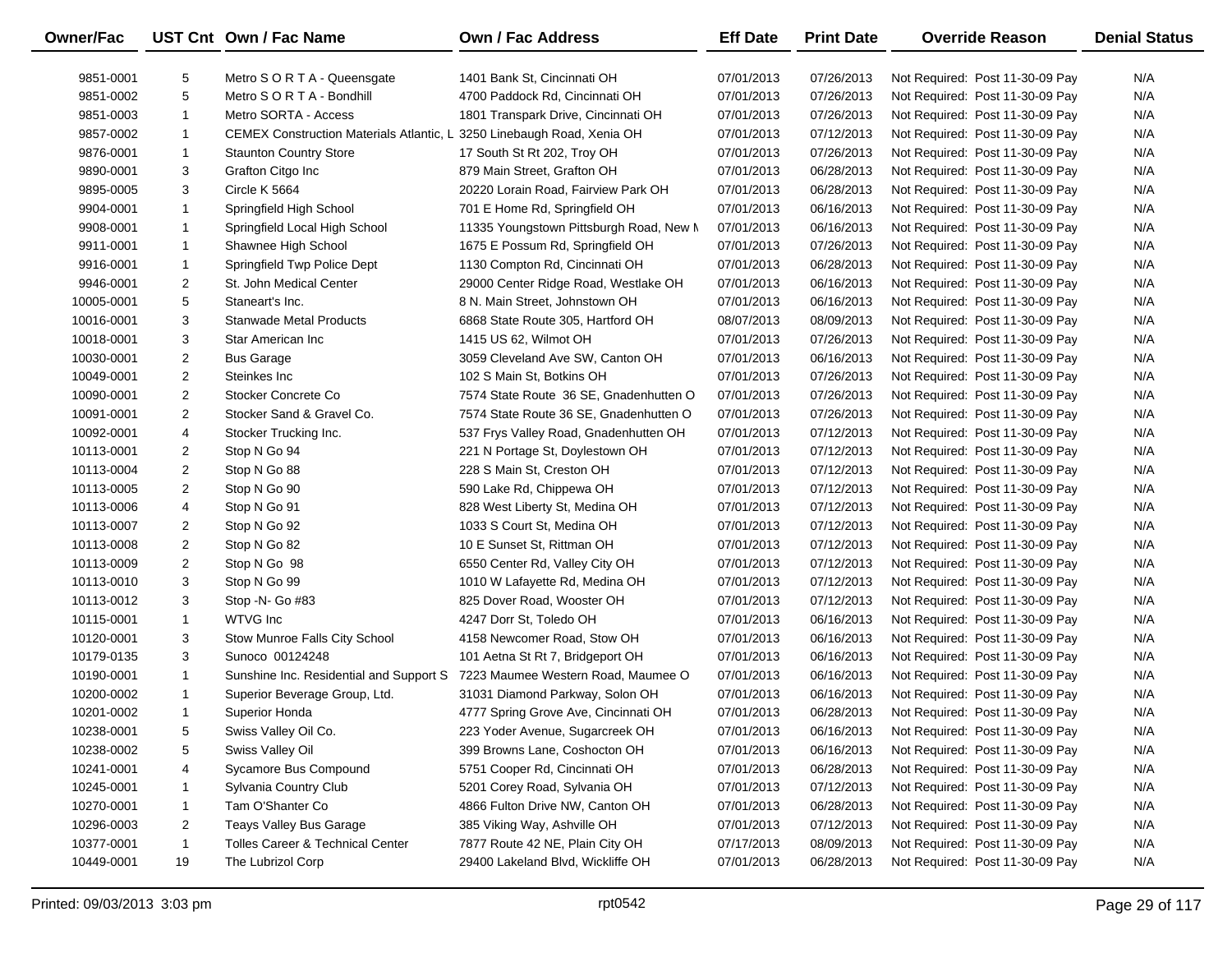| Owner/Fac  |                | UST Cnt Own / Fac Name         | <b>Own / Fac Address</b>                  | <b>Eff Date</b> | <b>Print Date</b> | <b>Override Reason</b>          | <b>Denial Status</b> |
|------------|----------------|--------------------------------|-------------------------------------------|-----------------|-------------------|---------------------------------|----------------------|
| 10464-0001 | 2              | N Regional Farm                | 8787 Sullivan Road, Tipp City OH          | 07/01/2013      | 06/16/2013        | Not Required: Post 11-30-09 Pay | N/A                  |
| 10487-0001 | $\mathbf{1}$   | <b>Peerless Transportation</b> | 1440 Miami Chapel Road, Dayton OH         | 07/01/2013      | 07/12/2013        | Not Required: Post 11-30-09 Pay | N/A                  |
| 10515-0001 | 2              | The Shelly Co                  | 143 E. Columbus Street, Thornville OH     | 07/01/2013      | 08/09/2013        | Not Required: Post 11-30-09 Pay | N/A                  |
| 10515-0003 | $\overline{2}$ | The Shelly Company             | 1749 Highland Road, Twinsburg OH          | 07/01/2013      | 08/09/2013        | Not Required: Post 11-30-09 Pay | N/A                  |
| 10515-0004 | 3              | Allied Corporation Plant #76   | 404 Literary Avenue, Cleveland OH         | 07/01/2013      | 08/09/2013        | Not Required: Post 11-30-09 Pay | N/A                  |
| 10515-0006 | $\mathbf{1}$   | <b>Shelly Company</b>          | 7901 Sylvania Avenue, Sylvania OH         | 07/01/2013      | 08/09/2013        | Not Required: Post 11-30-09 Pay | N/A                  |
| 10515-0008 | $\mathbf{1}$   | All Ohio Ready Mix             | 1630 Airport Highway, Swanton OH          | 07/01/2013      | 08/09/2013        | Not Required: Post 11-30-09 Pay | N/A                  |
| 10515-0009 | $\overline{2}$ | Shelly Materials Inc           | 600 N. Sugar Street, Lima OH              | 07/01/2013      | 08/09/2013        | Not Required: Post 11-30-09 Pay | N/A                  |
| 10515-0010 | 2              | Shelly Materials Inc           | 1558 County Route 105, Belle Center OH    | 07/01/2013      | 08/09/2013        | Not Required: Post 11-30-09 Pay | N/A                  |
| 10515-0012 | $\mathbf{1}$   | The Shelly Company             | 820 W. Smith Road, Medina OH              | 07/01/2013      | 08/09/2013        | Not Required: Post 11-30-09 Pay | N/A                  |
| 10515-0013 | $\mathbf{1}$   | The Shelly Company             | 1516 Highland Road, Twinsburg OH          | 07/01/2013      | 08/09/2013        | Not Required: Post 11-30-09 Pay | N/A                  |
| 10515-0014 | 2              | The Shelly Company             | 18413 Dover Road, Mount Eaton OH          | 07/01/2013      | 08/09/2013        | Not Required: Post 11-30-09 Pay | N/A                  |
| 10574-0001 | 5              | <b>Tom Brewster</b>            | 1937 Tennyson Road, Piketon OH            | 07/01/2013      | 07/26/2013        | Not Required: Post 11-30-09 Pay | N/A                  |
| 10577-0002 | 2              | <b>Top Cat Concrete</b>        | 3296 Paris Court, Westerville OH          | 07/01/2013      | 06/28/2013        | Not Required: Post 11-30-09 Pay | N/A                  |
| 10580-0001 | $\mathbf{1}$   | Thomas E Keller Trucking Co    | 24862 Elliot Rd, Defiance OH              | 07/01/2013      | 06/28/2013        | Not Required: Post 11-30-09 Pay | N/A                  |
| 10591-0001 | 4              | Toms Bunker Hill Marathon      | 918 Bunker Hill Road, Ashtabula OH        | 07/01/2013      | 07/26/2013        | Not Required: Post 11-30-09 Pay | N/A                  |
| 10602-0001 | $\mathbf{1}$   | Sysco Cincinnati, LLC          | 10510 Evendale Dr, Evendale OH            | 07/01/2013      | 06/16/2013        | Not Required: Post 11-30-09 Pay | N/A                  |
| 10610-0003 | 3              | Thorntons Inc. #36             | 4600 Winchester Pike, Columbus OH         | 07/01/2013      | 07/26/2013        | Not Required: Post 11-30-09 Pay | N/A                  |
| 10610-0006 | 4              | Thorntons Inc. #67             | 4360 Newberry Dr, Batavia OH              | 07/01/2013      | 07/26/2013        | Not Required: Post 11-30-09 Pay | N/A                  |
| 10610-0009 | 5              | Thorntons Inc. #71             | 10134 Princeton Glendale Rd, Cincinnati O | 07/01/2013      | 07/26/2013        | Not Required: Post 11-30-09 Pay | N/A                  |
| 10610-0010 | 4              | Thorntons Inc. #74             | 1030 Reading Rd, Mason OH                 | 07/01/2013      | 07/26/2013        | Not Required: Post 11-30-09 Pay | N/A                  |
| 10610-0011 | 5              | Thorntons Inc. #75             | 664 Riverside Dr, Hamilton OH             | 07/01/2013      | 07/26/2013        | Not Required: Post 11-30-09 Pay | N/A                  |
| 10610-0012 | 5              | Thorntons Inc. #65             | 4530 Reading Road, Cincinnati OH          | 07/01/2013      | 07/26/2013        | Not Required: Post 11-30-09 Pay | N/A                  |
| 10610-0014 | 5              | Thorntons Inc. #70             | 4990 W. Broad Street, Columbus OH         | 07/01/2013      | 07/26/2013        | Not Required: Post 11-30-09 Pay | N/A                  |
| 10610-0016 | 5              | Thortons Inc. #63              | 2568 W. North Bend Road, Cincinnati OH    | 07/01/2013      | 07/26/2013        | Not Required: Post 11-30-09 Pay | N/A                  |
| 10610-0018 | 5              | Thorntons Inc. #66             | 1771 Norton Rd, Columbus OH               | 07/01/2013      | 07/26/2013        | Not Required: Post 11-30-09 Pay | N/A                  |
| 10610-0019 | 5              | Thorntons Inc. #171            | 3480 Gender Road, Canal Winchester OH     | 07/01/2013      | 07/26/2013        | Not Required: Post 11-30-09 Pay | N/A                  |
| 10610-0020 | 5              | Thorntons Inc. #550            | 6347 Dixie Highway, Fairfield OH          | 07/01/2013      | 07/26/2013        | Not Required: Post 11-30-09 Pay | N/A                  |
| 10610-0021 | 5              | Thorntons Inc. #500            | 3898 Alum Creek Dr, Columbus OH           | 07/01/2013      | 07/26/2013        | Not Required: Post 11-30-09 Pay | N/A                  |
| 10610-0022 | 4              | Thorntons Inc. #552            | 7301 Kingsgate Way, West Chester OH       | 07/01/2013      | 07/26/2013        | Not Required: Post 11-30-09 Pay | N/A                  |
| 10610-0023 | 4              | Thorntons Inc. #551            | 2225 Sharon Road, Sharonville OH          | 07/01/2013      | 07/26/2013        | Not Required: Post 11-30-09 Pay | N/A                  |
| 10610-0024 | 4              | Thorntons Inc. #501            | 2333 N. Wilson Road, Columbus OH          | 07/01/2013      | 07/26/2013        | Not Required: Post 11-30-09 Pay | N/A                  |
| 10610-0025 | 3              | Thorntons Inc. #554            | 798 State Route 28, Milford OH            | 07/01/2013      | 07/26/2013        | Not Required: Post 11-30-09 Pay | N/A                  |
| 10610-0026 | 4              | Thornton's Inc. #557           | 945 W. Central Avenue, Springboro OH      | 07/01/2013      | 07/26/2013        | Not Required: Post 11-30-09 Pay | N/A                  |
| 10622-0001 | 2              | Tiffin Aire Inc.               | 1778 W US Route 224, Tiffin OH            | 07/01/2013      | 07/26/2013        | Not Required: Post 11-30-09 Pay | N/A                  |
| 10644-0001 | 3              | Ernst Service Ctr Inc          | 10685 St Rt 66, Ft Loramie OH             | 07/03/2013      | 07/26/2013        | Not Required: Post 11-30-09 Pay | N/A                  |
| 10652-0001 | 1              | Scotts Carryout                | 8015 St Rt 119, Maria Stein OH            | 07/01/2013      | 06/28/2013        | Not Required: Post 11-30-09 Pay | N/A                  |
| 10656-0001 | 2              | H Hafner & Sons Inc            | 5445 Wooster Pike, Cincinnati OH          | 07/03/2013      | 07/26/2013        | Not Required: Post 11-30-09 Pay | N/A                  |
| 10657-0001 | 4              | Toledo 76 Inc #102             | 1896 Front St, Toledo OH                  | 07/01/2013      | 07/12/2013        | Not Required: Post 11-30-09 Pay | N/A                  |
| 10657-0003 | 4              | Toledo 76 Inc #104             | 1540 Front St, Toledo OH                  | 07/01/2013      | 07/12/2013        | Not Required: Post 11-30-09 Pay | N/A                  |
| 10657-0004 | 4              | Toledo 76 Inc #103             | 4711 S Detroit Ave, Toledo OH             | 07/01/2013      | 07/12/2013        | Not Required: Post 11-30-09 Pay | N/A                  |
| 10657-0006 | 3              | Toledo 76 Inc                  | 5432 Summit St, Toledo OH                 | 07/01/2013      | 07/12/2013        | Not Required: Post 11-30-09 Pay | N/A                  |
| 10657-0010 | 5              | Toledo 76 Inc #109             | 552 Illinois Avenue, Maumee OH            | 07/01/2013      | 07/12/2013        | Not Required: Post 11-30-09 Pay | N/A                  |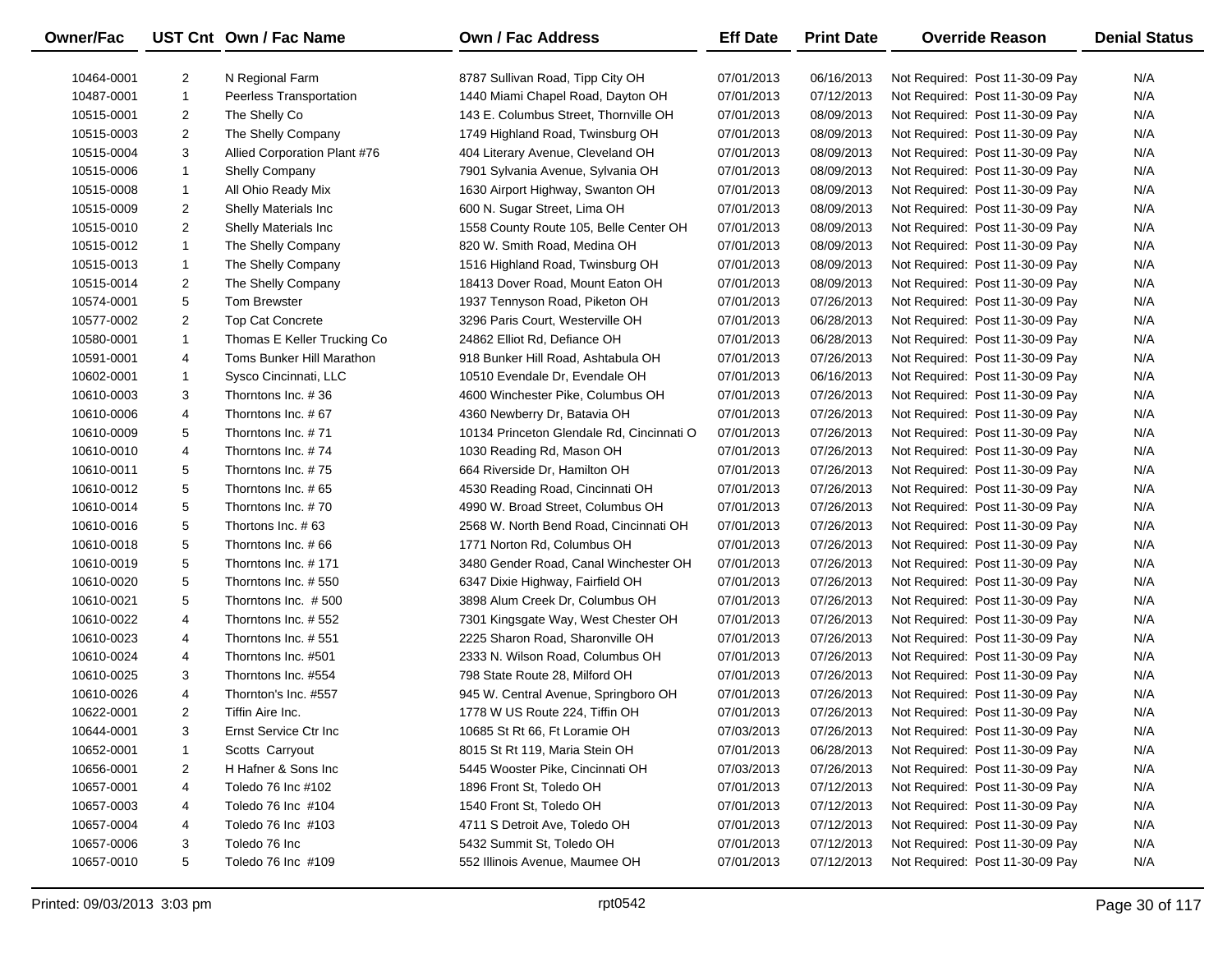| Owner/Fac  |                | UST Cnt Own / Fac Name                 | <b>Own / Fac Address</b>                 | <b>Eff Date</b> | <b>Print Date</b> | <b>Override Reason</b>          | <b>Denial Status</b> |
|------------|----------------|----------------------------------------|------------------------------------------|-----------------|-------------------|---------------------------------|----------------------|
| 10657-0011 | 4              | Toledo 76 Inc #110                     | 7503 Airport Highway, Holland OH         | 07/01/2013      | 07/12/2013        | Not Required: Post 11-30-09 Pay | N/A                  |
| 10657-0012 | 4              | Toledo 76 Inc. #111                    | 102 Airport Highway, Swanton OH          | 07/01/2013      | 07/12/2013        | Not Required: Post 11-30-09 Pay | N/A                  |
| 10657-0013 | 2              | Toledo 79 INC #112                     | 1625 Miami Street, Toledo OH             | 07/01/2013      | 07/12/2013        | Not Required: Post 11-30-09 Pay | N/A                  |
| 10658-0001 | 6              | Tarta                                  | 1127 W. Central Avenue, Toledo OH        | 07/01/2013      | 06/16/2013        | Not Required: Post 11-30-09 Pay | N/A                  |
| 10658-0002 | $\mathbf{1}$   | Toledo Area Regional Transit Authority | 130 Knapp Street, Toledo OH              | 07/01/2013      | 06/16/2013        | Not Required: Post 11-30-09 Pay | N/A                  |
| 10668-0001 | $\overline{2}$ | The Toledo Hospital                    | 2142 N. Cove Boulevard, Toledo OH        | 07/01/2013      | 07/26/2013        | Not Required: Post 11-30-09 Pay | N/A                  |
| 10673-0001 | $\overline{2}$ | <b>Rbt S Pearson Maint Center</b>      | 130 S. Hawley Street, Toledo OH          | 07/01/2013      | 06/16/2013        | Not Required: Post 11-30-09 Pay | N/A                  |
| 10673-0002 | 2              | <b>Transportation Center</b>           | 5600 Hill Avenue, Toledo OH              | 07/01/2013      | 06/16/2013        | Not Required: Post 11-30-09 Pay | N/A                  |
| 10751-0001 | $\overline{2}$ | Transportation Equipment Sales Corp.   | 6401 Seaman Road, Oregon OH              | 07/01/2013      | 07/26/2013        | Not Required: Post 11-30-09 Pay | N/A                  |
| 10752-0002 | $\overline{2}$ | <b>Transport America</b>               | 1951 N Bailey Road, North Jackson OH     | 07/01/2013      | 07/26/2013        | Not Required: Post 11-30-09 Pay | N/A                  |
| 10773-0001 | $\mathbf{1}$   | Tri Fab Inc                            | 10370 W South Range Rd, Salem OH         | 07/01/2013      | 06/28/2013        | Not Required: Post 11-30-09 Pay | N/A                  |
| 10780-0001 | $\overline{2}$ | Tri Valley Bus Garage                  | 35 E. Muskingum Avenue, Dresden OH       | 07/01/2013      | 06/16/2013        | Not Required: Post 11-30-09 Pay | N/A                  |
| 10785-0001 | 3              | Triangle Machine Prod Co               | 6055 Hillcrest Drive, Valley View OH     | 07/01/2013      | 06/16/2013        | Not Required: Post 11-30-09 Pay | N/A                  |
| 10796-0001 | 4              | The Town Pump                          | 199 E. Union Street, Mt Gilead OH        | 07/01/2013      | 06/16/2013        | Not Required: Post 11-30-09 Pay | N/A                  |
| 10796-0002 | $\overline{2}$ | Union Street Station                   | 215 E Union St, Mt. Gilead OH            | 07/01/2013      | 06/16/2013        | Not Required: Post 11-30-09 Pay | N/A                  |
| 10799-0014 | 4              | #38 Stringtown Bp                      | 1881 Stringtown Rd, Grove City OH        | 07/01/2013      | 07/26/2013        | Not Required: Post 11-30-09 Pay | N/A                  |
| 10799-0019 | 4              | Dry Fork BP                            | 9055 Dry Fork Road, Harrison OH          | 07/01/2013      | 07/26/2013        | Not Required: Post 11-30-09 Pay | N/A                  |
| 10799-0052 | 4              | <b>West Carrollton Shell</b>           | 106 S. Alex Road, West Carrollton OH     | 07/01/2013      | 07/26/2013        | Not Required: Post 11-30-09 Pay | N/A                  |
| 10799-0060 | 3              | Zip In BP                              | 4750 S Charleston Pike, Springfield OH   | 07/01/2013      | 07/26/2013        | Not Required: Post 11-30-09 Pay | N/A                  |
| 10799-0067 | 4              | Main Street BP                         | 930 Main St, Hamilton OH                 | 07/01/2013      | 07/26/2013        | Not Required: Post 11-30-09 Pay | N/A                  |
| 10799-0078 | 4              | Brown St. Sunoco #39                   | 1927 Brown St., Dayton OH                | 07/01/2013      | 07/26/2013        | Not Required: Post 11-30-09 Pay | N/A                  |
| 10799-0079 | 4              | River Rd. Sunoco                       | 6340 River Road, Cincinnati OH           | 07/01/2013      | 07/26/2013        | Not Required: Post 11-30-09 Pay | N/A                  |
| 10799-0080 | 3              | Bob Day's Sunoco                       | 1275 W. Main Street, Hamilton OH         | 07/01/2013      | 07/26/2013        | Not Required: Post 11-30-09 Pay | N/A                  |
| 10799-0081 | 4              | Middletown Eaton Sunoco                | 1066 Middletown-Eaton Road, Middletown ( | 07/01/2013      | 07/26/2013        | Not Required: Post 11-30-09 Pay | N/A                  |
| 10799-0083 | 3              | Delhi Shell #33                        | 5272 Delhi Pike, Cincinnati OH           | 07/01/2013      | 07/26/2013        | Not Required: Post 11-30-09 Pay | N/A                  |
| 10799-0084 | 3              | <b>Boudinot BP</b>                     | 3200 Harrison Avenue, Cincinnati OH      | 07/01/2013      | 07/26/2013        | Not Required: Post 11-30-09 Pay | N/A                  |
| 10799-0086 | 3              | Werk Road Shell                        | 5984 Glenway Avenue, Cincinnati OH       | 07/01/2013      | 07/26/2013        | Not Required: Post 11-30-09 Pay | N/A                  |
| 10799-0087 | 3              | Monfort Heights Shell                  | 5233 North Bend Road, Cincinnati OH      | 07/01/2013      | 07/26/2013        | Not Required: Post 11-30-09 Pay | N/A                  |
| 10799-0090 | 3              | New Haven BP                           | 10515 New Haven Road, Harrison OH        | 07/01/2013      | 07/26/2013        | Not Required: Post 11-30-09 Pay | N/A                  |
| 10799-0091 | 3              | Winton Rd Shell                        | 1199 Kemper Meadows Drive, Forest Park   | 07/01/2013      | 07/26/2013        | Not Required: Post 11-30-09 Pay | N/A                  |
| 10799-0092 | 5              | Western Hills BP                       | 6510 Glenway Avenue, Cincinnati OH       | 07/01/2013      | 07/26/2013        | Not Required: Post 11-30-09 Pay | N/A                  |
| 10801-0001 | 5              | Trl Inc                                | 3500 Parkway Road, Brookfield OH         | 07/01/2013      | 06/28/2013        | Not Required: Post 11-30-09 Pay | N/A                  |
| 10804-0001 | 4              | Troutwine Auto Sales Inc               | 9 N. Main Street, Arcanum OH             | 07/01/2013      | 06/28/2013        | Not Required: Post 11-30-09 Pay | N/A                  |
| 10844-0012 | $\overline{2}$ | <b>Tuscarawas County Sheriff's</b>     | 2295 Reiser Ave SE, New Philadelphia OH  | 07/01/2013      | 06/16/2013        | Not Required: Post 11-30-09 Pay | N/A                  |
| 10893-0001 | $\overline{2}$ | Unibilt Industries Inc.                | 4671 Poplar Creek Rd, Vandalia OH        | 07/01/2013      | 06/28/2013        | Not Required: Post 11-30-09 Pay | N/A                  |
| 10910-0001 | 1              | Us Tsubaki Engineering Chain D         | 1010 Edgewater Dr, Sandusky OH           | 07/01/2013      | 06/28/2013        | Not Required: Post 11-30-09 Pay | N/A                  |
| 10913-0001 | 2              | Union Co Airport Auth                  | 760 Clymer Rd, Marysville OH             | 07/01/2013      | 06/16/2013        | Not Required: Post 11-30-09 Pay | N/A                  |
| 10916-0001 | 2              | Union Local Bus Garage                 | 66859 Belmont Morristown Rd, Belmont O   | 07/01/2013      | 07/26/2013        | Not Required: Post 11-30-09 Pay | N/A                  |
| 10946-0001 | $\mathbf{1}$   | United Loc Sch District                | 8143 St Rt 9, Hanoverton OH              | 07/01/2013      | 07/26/2013        | Not Required: Post 11-30-09 Pay | N/A                  |
| 10961-0001 | $\mathbf{1}$   | <b>United Parcel Service</b>           | 1635 Industrial Parkway, Akron OH        | 07/01/2013      | 07/26/2013        | Not Required: Post 11-30-09 Pay | N/A                  |
| 10961-0004 | 2              | <b>United Parcel Service</b>           | 331 Bishop Road, Highland Heights OH     | 07/01/2013      | 07/26/2013        | Not Required: Post 11-30-09 Pay | N/A                  |
| 10961-0006 | 4              | <b>United Parcel Service</b>           | 17940 Englewood Drive, Middleburg Heigh  | 07/01/2013      | 07/26/2013        | Not Required: Post 11-30-09 Pay | N/A                  |
| 10961-0007 | 2              | <b>United Parcel Service</b>           | 800 Trumbull Road, Girard OH             | 07/01/2013      | 07/26/2013        | Not Required: Post 11-30-09 Pay | N/A                  |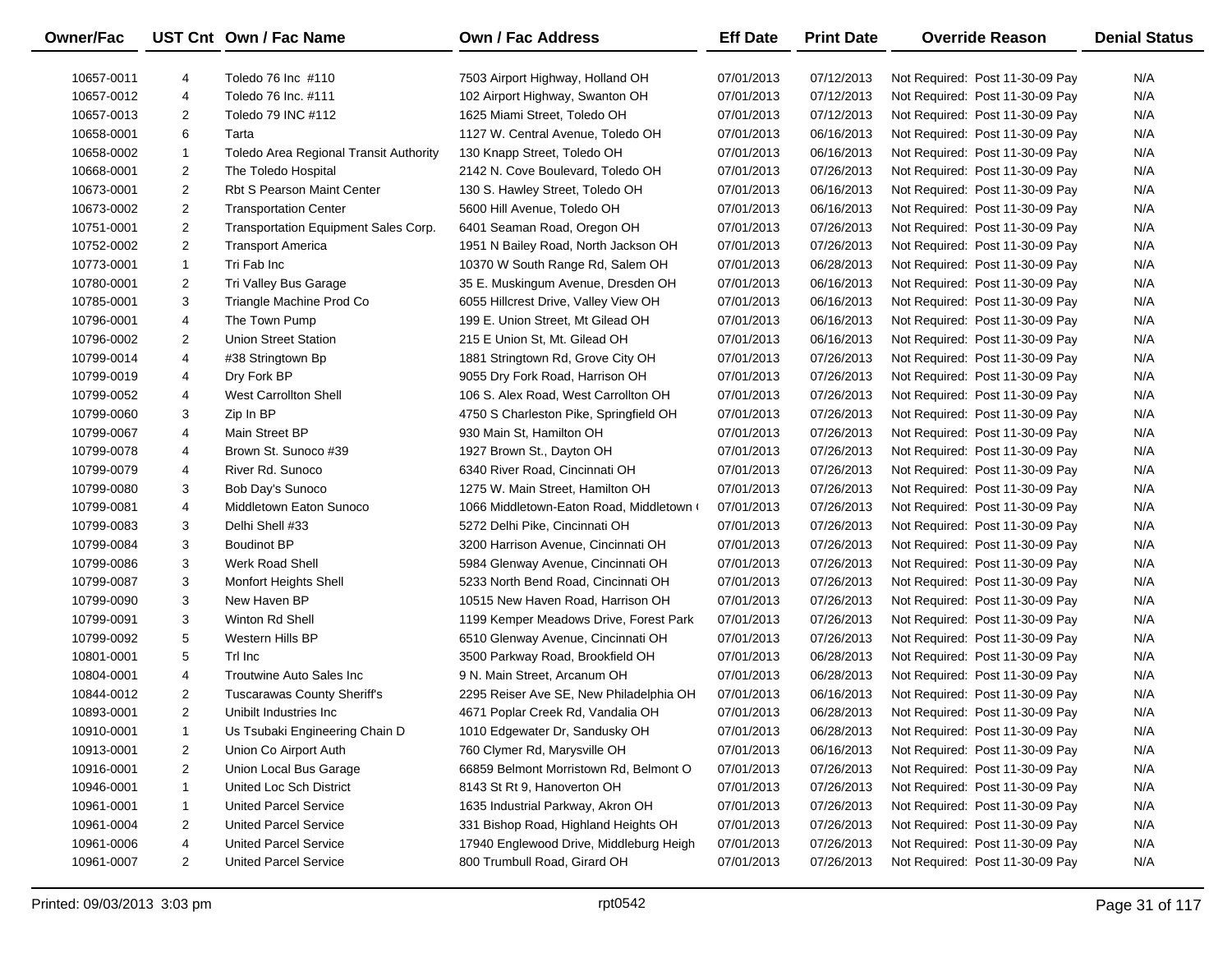| Owner/Fac  |                | UST Cnt Own / Fac Name          | <b>Own / Fac Address</b>                 | <b>Eff Date</b> | <b>Print Date</b> | <b>Override Reason</b>          | <b>Denial Status</b> |
|------------|----------------|---------------------------------|------------------------------------------|-----------------|-------------------|---------------------------------|----------------------|
| 10961-0008 | 1              | <b>United Parcel Service</b>    | 1851 Industrial Drive, Celina OH         | 07/01/2013      | 07/26/2013        | Not Required: Post 11-30-09 Pay | N/A                  |
| 10961-0009 | $\mathbf{1}$   | <b>United Parcel Service</b>    | 820 Carpenter Road, Defiance OH          | 07/01/2013      | 07/26/2013        | Not Required: Post 11-30-09 Pay | N/A                  |
| 10961-0010 | $\mathbf{1}$   | <b>United Parcel Service</b>    | 1301 Commerce Parkway, Findlay OH        | 07/01/2013      | 07/26/2013        | Not Required: Post 11-30-09 Pay | N/A                  |
| 10961-0012 | $\mathbf{1}$   | <b>United Parcel Service</b>    | 801 Industrial Drive, Lima OH            | 07/01/2013      | 07/26/2013        | Not Required: Post 11-30-09 Pay | N/A                  |
| 10961-0013 | $\mathbf{1}$   | <b>United Parcel Service</b>    | 12614 Route 250, Milan OH                | 07/01/2013      | 07/26/2013        | Not Required: Post 11-30-09 Pay | N/A                  |
| 10961-0014 | 4              | <b>United Parcel Service</b>    | 1550 Holland Road, Maumee OH             | 07/01/2013      | 07/26/2013        | Not Required: Post 11-30-09 Pay | N/A                  |
| 10961-0017 | $\mathbf{1}$   | <b>United Parcel Service</b>    | 4850 Navarre Road SW, Canton OH          | 07/01/2013      | 07/26/2013        | Not Required: Post 11-30-09 Pay | N/A                  |
| 10961-0018 | 4              | <b>United Parcel Service</b>    | 2450 Rathmell Road, Columbus OH          | 07/01/2013      | 07/26/2013        | Not Required: Post 11-30-09 Pay | N/A                  |
| 10961-0019 | $\mathbf{1}$   | <b>United Parcel Service</b>    | 875 West Longview, Mansfield OH          | 07/01/2013      | 07/26/2013        | Not Required: Post 11-30-09 Pay | N/A                  |
| 10961-0020 | $\mathbf{1}$   | <b>United Parcel Service</b>    | 105 Industrial Road, Marietta OH         | 07/01/2013      | 07/26/2013        | Not Required: Post 11-30-09 Pay | N/A                  |
| 10961-0021 | $\mathbf{1}$   | <b>United Parcel Service</b>    | 1476 Likens Road, Marion OH              | 07/01/2013      | 07/26/2013        | Not Required: Post 11-30-09 Pay | N/A                  |
| 10961-0022 | $\mathbf{1}$   | <b>United Parcel Service</b>    | 1099 East Main Street, Newark OH         | 07/01/2013      | 07/26/2013        | Not Required: Post 11-30-09 Pay | N/A                  |
| 10961-0023 | $\mathbf{1}$   | <b>United Parcel Service</b>    | 241 Eighth Street SW, New Philadelphia O | 07/01/2013      | 07/26/2013        | Not Required: Post 11-30-09 Pay | N/A                  |
| 10961-0024 | $\mathbf{1}$   | <b>United Parcel Service</b>    | 500 Labelle, Brilliant OH                | 07/01/2013      | 07/26/2013        | Not Required: Post 11-30-09 Pay | N/A                  |
| 10961-0025 | 5              | <b>United Parcel Service</b>    | 5101 Trabue Road, Columbus OH            | 07/01/2013      | 07/26/2013        | Not Required: Post 11-30-09 Pay | N/A                  |
| 10961-0026 | $\mathbf{1}$   | <b>United Parcel Service</b>    | 3250 Old Airport Road, Wooster OH        | 07/01/2013      | 07/26/2013        | Not Required: Post 11-30-09 Pay | N/A                  |
| 10961-0027 | 2              | <b>United Parcel Service</b>    | 500 Gest Street, Cincinnati OH           | 07/01/2013      | 07/26/2013        | Not Required: Post 11-30-09 Pay | N/A                  |
| 10961-0028 | $\mathbf{1}$   | <b>United Parcel Service</b>    | 1536 North Bridge Street, Chillicothe OH | 07/01/2013      | 07/26/2013        | Not Required: Post 11-30-09 Pay | N/A                  |
| 10961-0029 | 2              | <b>United Parcel Service</b>    | 1308 Brandt Pike, Dayton OH              | 07/01/2013      | 07/26/2013        | Not Required: Post 11-30-09 Pay | N/A                  |
| 10961-0030 | $\mathbf{1}$   | <b>United Parcel Service</b>    | 1951 Logan Avenue, Hamilton OH           | 07/01/2013      | 07/26/2013        | Not Required: Post 11-30-09 Pay | N/A                  |
| 10961-0031 | $\mathbf{1}$   | <b>United Parcel Service</b>    | 8460 Industrial Parkway, Piqua OH        | 07/01/2013      | 07/26/2013        | Not Required: Post 11-30-09 Pay | N/A                  |
| 10961-0032 | 1              | <b>United Parcel Service</b>    | Gingersnap Drive, Portsmouth OH          | 07/01/2013      | 07/26/2013        | Not Required: Post 11-30-09 Pay | N/A                  |
| 10961-0033 | 4              | <b>United Parcel Service</b>    | 11141 Canal Road, Sharonville OH         | 07/01/2013      | 07/26/2013        | Not Required: Post 11-30-09 Pay | N/A                  |
| 10961-0034 | 1              | <b>United Parcel Service</b>    | 500 West Leffel Road, Springfield OH     | 07/01/2013      | 07/26/2013        | Not Required: Post 11-30-09 Pay | N/A                  |
| 10961-0035 | 2              | <b>United Parcel Service</b>    | 225 South Alex Road, West Carrollton OH  | 07/01/2013      | 07/26/2013        | Not Required: Post 11-30-09 Pay | N/A                  |
| 10961-0037 | 2              | <b>United Parcel Service</b>    | 4300 E 68th St, Cleveland OH             | 07/01/2013      | 07/26/2013        | Not Required: Post 11-30-09 Pay | N/A                  |
| 10961-0042 | $\mathbf{1}$   | <b>UPS Ground Freight</b>       | 3250 E. Kemper Road, Cincinnati OH       | 07/01/2013      | 07/26/2013        | Not Required: Post 11-30-09 Pay | N/A                  |
| 10961-0043 | 1              | <b>UPS Ground Freight</b>       | 3495 Brecksville Road, Richfield OH      | 07/01/2013      | 07/26/2013        | Not Required: Post 11-30-09 Pay | N/A                  |
| 10961-0044 | 2              | <b>UPS Ground Freight</b>       | 3400 Refugee Road, Columbus OH           | 07/01/2013      | 07/26/2013        | Not Required: Post 11-30-09 Pay | N/A                  |
| 10961-0045 | $\mathbf{1}$   | <b>UPS Ground Freight</b>       | 3730 Valley Street, Dayton OH            | 07/01/2013      | 07/26/2013        | Not Required: Post 11-30-09 Pay | N/A                  |
| 10961-0046 | 1              | <b>UPS Ground Freight</b>       | 3235 Nebraska Avenue, Toledo OH          | 07/01/2013      | 07/26/2013        | Not Required: Post 11-30-09 Pay | N/A                  |
| 10961-0047 | 1              | <b>UPS Ground Freight</b>       | 7945 S.E. 3rd Street, Masury OH          | 07/01/2013      | 07/26/2013        | Not Required: Post 11-30-09 Pay | N/A                  |
| 10961-0048 | 1              | <b>UPS Ground Freight</b>       | 15775 Industrial Parkway, Cleveland OH   | 07/01/2013      | 07/26/2013        | Not Required: Post 11-30-09 Pay | N/A                  |
| 10966-0001 | 3              | Kwik Fill S 208 269             | 11086 Mahoning Ave, North Jackson OH     | 07/01/2013      | 07/26/2013        | Not Required: Post 11-30-09 Pay | N/A                  |
| 10966-0002 | 3              | Kwik Fill S 214 270             | 4994 Mahoning Avenue, Champion OH        | 07/01/2013      | 07/26/2013        | Not Required: Post 11-30-09 Pay | N/A                  |
| 10966-0011 | 3              | Kwik Fill S 242 287             | 209 S Second St, Coshocton OH            | 07/01/2013      | 07/26/2013        | Not Required: Post 11-30-09 Pay | N/A                  |
| 10966-0013 | 2              | Kwik Fill S 253 289             | 195 N. Main Street, Rittman OH           | 07/01/2013      | 07/26/2013        | Not Required: Post 11-30-09 Pay | N/A                  |
| 10966-0016 | 3              | Kwik Fill S 204 268             | 630 Youngstown & Poland Rd, Struthers O  | 07/01/2013      | 07/26/2013        | Not Required: Post 11-30-09 Pay | N/A                  |
| 10966-0017 | 5              | Kwik Fill M 206 227             | 1635 State Route 534, Geneva OH          | 07/01/2013      | 07/26/2013        | Not Required: Post 11-30-09 Pay | N/A                  |
| 10966-0019 | 3              | Kwik Fill M 0372                | 1640 Rt 534 & I 90, Geneva OH            | 07/01/2013      | 07/26/2013        | Not Required: Post 11-30-09 Pay | N/A                  |
| 10989-0001 | 2              | University Circle Inc.          | 12100 Euclid Ave., Cleveland OH          | 07/01/2013      | 07/26/2013        | Not Required: Post 11-30-09 Pay | N/A                  |
| 10991-0002 | $\overline{2}$ | University Of Akron/ Purchasing | 100 Lincoln St, Akron OH                 | 07/01/2013      | 06/28/2013        | Not Required: Post 11-30-09 Pay | N/A                  |
| 10991-0004 | $\mathbf{1}$   | University Of Akron/ Poly Sci   | 170 University Ave, Akron OH             | 07/01/2013      | 06/28/2013        | Not Required: Post 11-30-09 Pay | N/A                  |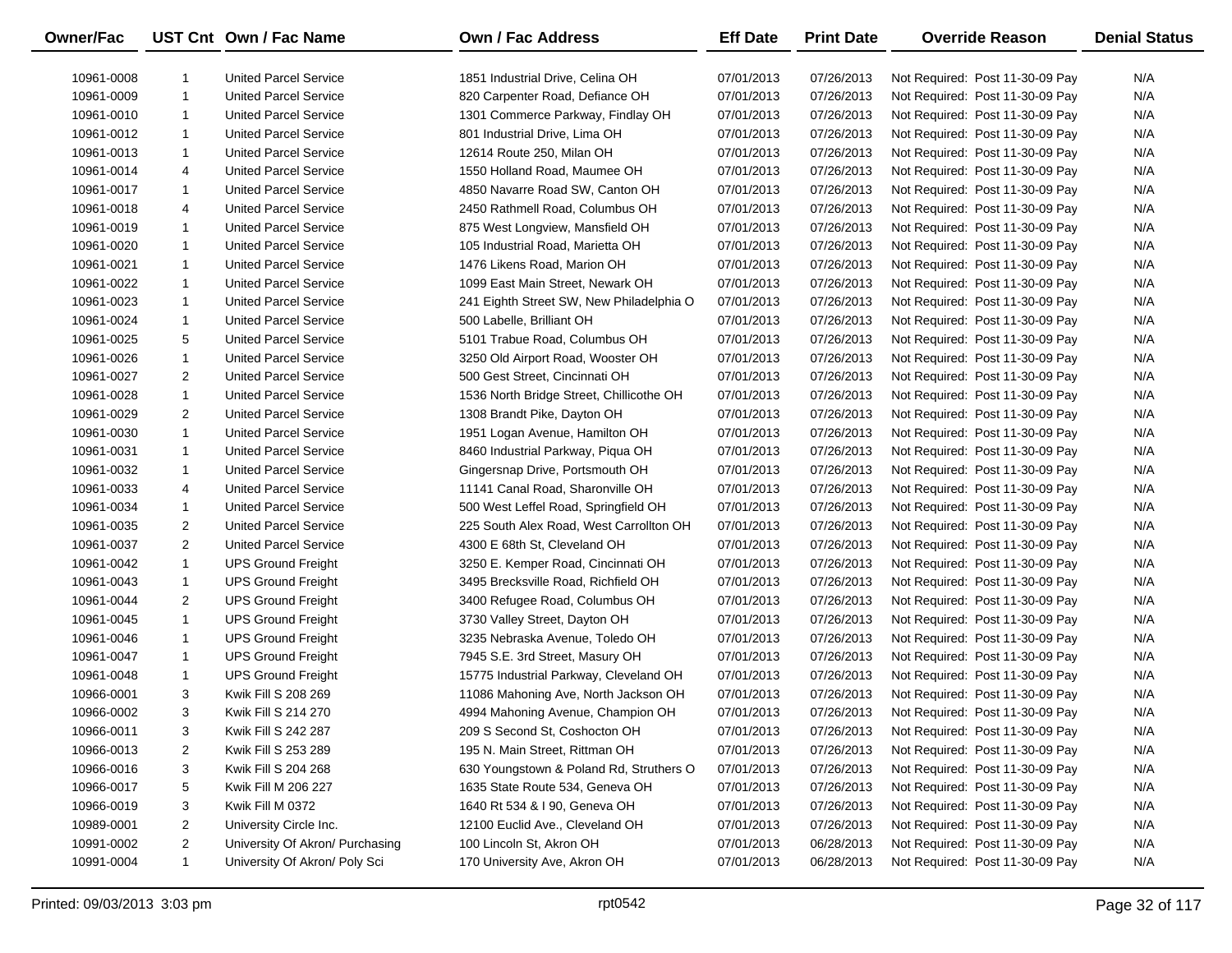| Owner/Fac  |                | UST Cnt Own / Fac Name                                                     | Own / Fac Address                         | <b>Eff Date</b> | <b>Print Date</b> | <b>Override Reason</b>          | <b>Denial Status</b> |
|------------|----------------|----------------------------------------------------------------------------|-------------------------------------------|-----------------|-------------------|---------------------------------|----------------------|
| 10991-0005 | 1              | University of Akron/ Leigh Hall                                            | 308 Buchtel Common, Akron OH              | 07/01/2013      | 06/28/2013        | Not Required: Post 11-30-09 Pay | N/A                  |
| 10991-0006 | $\mathbf{1}$   | University of Akron, Col of Bus. Admn.                                     | 259 S. Broadway Street, Akron OH          | 07/01/2013      | 06/28/2013        | Not Required: Post 11-30-09 Pay | N/A                  |
| 10992-0004 | 1              | University of Cincinnati                                                   | 231 Albert Sabin Way, Cincinnati OH       | 07/01/2013      | 06/28/2013        | Not Required: Post 11-30-09 Pay | N/A                  |
| 10992-0007 | $\mathbf{1}$   | University Cincinnati East Campus                                          | 3220 Eden Ave, Cincinnati OH              | 07/01/2013      | 06/28/2013        | Not Required: Post 11-30-09 Pay | N/A                  |
| 10992-0012 | $\mathbf{1}$   | University Of Cincinnati West Campus                                       | 345 Clifton Court, Cincinnati OH          | 07/01/2013      | 06/28/2013        | Not Required: Post 11-30-09 Pay | N/A                  |
| 10992-0013 | $\mathbf{1}$   | University Of Cincinnati West Campus                                       | 2925 Campus Green Drive, Cincinnati OH    | 07/01/2013      | 06/28/2013        | Not Required: Post 11-30-09 Pay | N/A                  |
| 10992-0016 | $\overline{2}$ | University of Cincinnati Hoxworth Blood                                    | 667 Lincoln Ave, Cincinnati OH            | 07/01/2013      | 06/28/2013        | Not Required: Post 11-30-09 Pay | N/A                  |
| 10992-0017 | $\mathbf{1}$   | University if Cincinnati Inst Of Env Hith                                  | 123 E Shields St, Cincinnati OH           | 07/01/2013      | 06/28/2013        | Not Required: Post 11-30-09 Pay | N/A                  |
| 10992-0020 | $\mathbf{1}$   | University of Cincinnati                                                   | 2190 E. Galbraith Rd., Reading OH         | 07/01/2013      | 06/28/2013        | Not Required: Post 11-30-09 Pay | N/A                  |
| 10993-0002 | $\mathbf{1}$   | University of Dayton                                                       | 1700 S. Patterson Boulevard, Dayton OH    | 07/01/2013      | 06/16/2013        | Not Required: Post 11-30-09 Pay | N/A                  |
| 10994-0001 | $\overline{2}$ | Unversity Of Toledo                                                        | 2801 W. Bancroft Street, Toledo OH        | 07/01/2013      | 06/28/2013        | Not Required: Post 11-30-09 Pay | N/A                  |
| 10994-0003 | $\overline{2}$ | University of Toledo - Health Science Car 3000 Arlington Avenue, Toledo OH |                                           | 07/01/2013      | 06/28/2013        | Not Required: Post 11-30-09 Pay | N/A                  |
| 11005-0001 | $\mathbf{1}$   | Ursuline Academy Of Cleveland                                              | 2600 Lander Rd, Pepper Pike OH            | 07/01/2013      | 06/16/2013        | Not Required: Post 11-30-09 Pay | N/A                  |
| 11043-0001 | $\mathbf{1}$   | Valley Mining Inc                                                          | 4412 Pleasant Valley Rd SE, Dennison O    | 07/01/2013      | 07/26/2013        | Not Required: Post 11-30-09 Pay | N/A                  |
| 11045-0001 | 2              | Valley Fleet Services, Inc.                                                | One Valley Drive, Ashland OH              | 07/01/2013      | 07/26/2013        | Not Required: Post 11-30-09 Pay | N/A                  |
| 11057-0001 | 3              | Van Dyne Crotty Co                                                         | 2150 Fairwood Ave, Columbus OH            | 07/01/2013      | 07/12/2013        | Not Required: Post 11-30-09 Pay | N/A                  |
| 11062-0001 | $\mathbf{1}$   | Van Wert County Regional Airport                                           | 1400 Leeson Avenue, Van Wert OH           | 07/01/2013      | 06/28/2013        | Not Required: Post 11-30-09 Pay | N/A                  |
| 11082-0001 | $\overline{2}$ | Pats Place                                                                 | 223 North Main Street, Waynesville OH     | 07/01/2013      | 07/12/2013        | Not Required: Post 11-30-09 Pay | N/A                  |
| 11087-0001 | $\overline{2}$ | Vermilion Power Boats Inc                                                  | 5054 Liberty Ave, Vermilion OH            | 07/01/2013      | 07/12/2013        | Not Required: Post 11-30-09 Pay | N/A                  |
| 11090-0001 | 4              | Middlefield BT                                                             | 15525 W. High Street, Middlefield OH      | 07/01/2013      | 06/28/2013        | Not Required: Post 11-30-09 Pay | N/A                  |
| 11126-0001 | 3              | In & Out Mart 9                                                            | 5101 W Alexis Rd, Sylvania OH             | 07/01/2013      | 07/26/2013        | Not Required: Post 11-30-09 Pay | N/A                  |
| 11126-0003 | 4              | In & Out Mart 17                                                           | 2710 Tremainsville Rd, Todedo OH          | 07/01/2013      | 07/26/2013        | Not Required: Post 11-30-09 Pay | N/A                  |
| 11126-0004 | 3              | In And Out Mart 23                                                         | 4315 W Alexis Rd, Toledo OH               | 07/01/2013      | 07/26/2013        | Not Required: Post 11-30-09 Pay | N/A                  |
| 11126-0005 | 3              | In And Out Mart 24                                                         | 4721 Lewis Ave, Toledo OH                 | 07/01/2013      | 07/26/2013        | Not Required: Post 11-30-09 Pay | N/A                  |
| 11126-0007 | 4              | In & Out Market 7                                                          | 1646 W Alexis, Toledo OH                  | 07/01/2013      | 07/26/2013        | Not Required: Post 11-30-09 Pay | N/A                  |
| 11126-0008 | 4              | In & Out Mart 22                                                           | 8249 Sylvania Metamora Rd, Sylvania OH    | 07/01/2013      | 07/26/2013        | Not Required: Post 11-30-09 Pay | N/A                  |
| 11126-0009 | 4              | In & Out Mart $# 15$                                                       | 5544 W. Alexis Road, Sylvania OH          | 07/01/2013      | 07/26/2013        | Not Required: Post 11-30-09 Pay | N/A                  |
| 11144-0001 | 3              | Glendale Svc Dept                                                          | 528 E Sharon Ave, Glendale OH             | 07/01/2013      | 06/16/2013        | Not Required: Post 11-30-09 Pay | N/A                  |
| 11160-0001 | $\overline{2}$ | Svc Garage                                                                 | 3976 Rhodes Ave, New Boston OH            | 07/01/2013      | 06/16/2013        | Not Required: Post 11-30-09 Pay | N/A                  |
| 11169-0001 | $\overline{2}$ | Shadyside Fire Department                                                  | 4210 Central Avenue, Shadyside OH         | 07/01/2013      | 06/16/2013        | Not Required: Post 11-30-09 Pay | N/A                  |
| 11171-0001 | $\overline{2}$ | Village Of Silver Lake                                                     | 2961 Kent Road, Village of Silver Lake OH | 07/01/2013      | 07/12/2013        | Not Required: Post 11-30-09 Pay | N/A                  |
| 11174-0001 | $\mathbf{1}$   | Vos Stratton Garage                                                        | Stratton Heights Park, Stratton OH        | 07/01/2013      | 06/28/2013        | Not Required: Post 11-30-09 Pay | N/A                  |
| 11262-0002 | $\mathbf{1}$   | W.L. Tucker Supply Co.                                                     | 3624 State Road, Cuyahoga Falls OH        | 07/01/2013      | 06/28/2013        | Not Required: Post 11-30-09 Pay | N/A                  |
| 11360-0001 | 6              | Wardway Fuels Inc                                                          | 4555 Bridgetown Road, Cincinnati OH       | 07/01/2013      | 07/26/2013        | Not Required: Post 11-30-09 Pay | N/A                  |
| 11376-0001 | $\mathbf{1}$   | Warren Local School District                                               | 220 Sweetapple Road, Vincent OH           | 07/01/2013      | 06/16/2013        | Not Required: Post 11-30-09 Pay | N/A                  |
| 11385-0001 | 2              | Warrensville Heights Bus Garage                                            | 4285 Warrensville Center Road, Warrensvi  | 07/01/2013      | 06/16/2013        | Not Required: Post 11-30-09 Pay | N/A                  |
| 11406-0001 | 4              | Wasko's Marathon Inc.                                                      | 8177 Brecksville Road, Brecksville OH     | 07/01/2013      | 07/26/2013        | Not Required: Post 11-30-09 Pay | N/A                  |
| 11417-0001 | 1              | Wauseon High School                                                        | 840 Parkview Street, Wauseon OH           | 07/01/2013      | 06/16/2013        | Not Required: Post 11-30-09 Pay | N/A                  |
| 11434-0001 | 1              | Wayne Hospital Co.                                                         | 835 Sweitzer Street, Greenville OH        | 07/01/2013      | 06/16/2013        | Not Required: Post 11-30-09 Pay | N/A                  |
| 11436-0001 | 1              | Wayne Local Schools                                                        | 659 Dayton Rd, Waynesville OH             | 07/01/2013      | 06/16/2013        | Not Required: Post 11-30-09 Pay | N/A                  |
| 11468-0001 | 3              | 7 & 14 Plaza                                                               | 44952 State Route 14, Columbiana OH       | 07/01/2013      | 07/26/2013        | Not Required: Post 11-30-09 Pay | N/A                  |
| 11503-0001 | $\overline{2}$ | Wenger Excavating Inc                                                      | 26 N Cochran St, Dalton OH                | 07/01/2013      | 07/26/2013        | Not Required: Post 11-30-09 Pay | N/A                  |
| 11510-0001 | $\mathbf{1}$   | Werlor Inc                                                                 | 1420 Ralston Ave, Defiance OH             | 07/01/2013      | 07/26/2013        | Not Required: Post 11-30-09 Pay | N/A                  |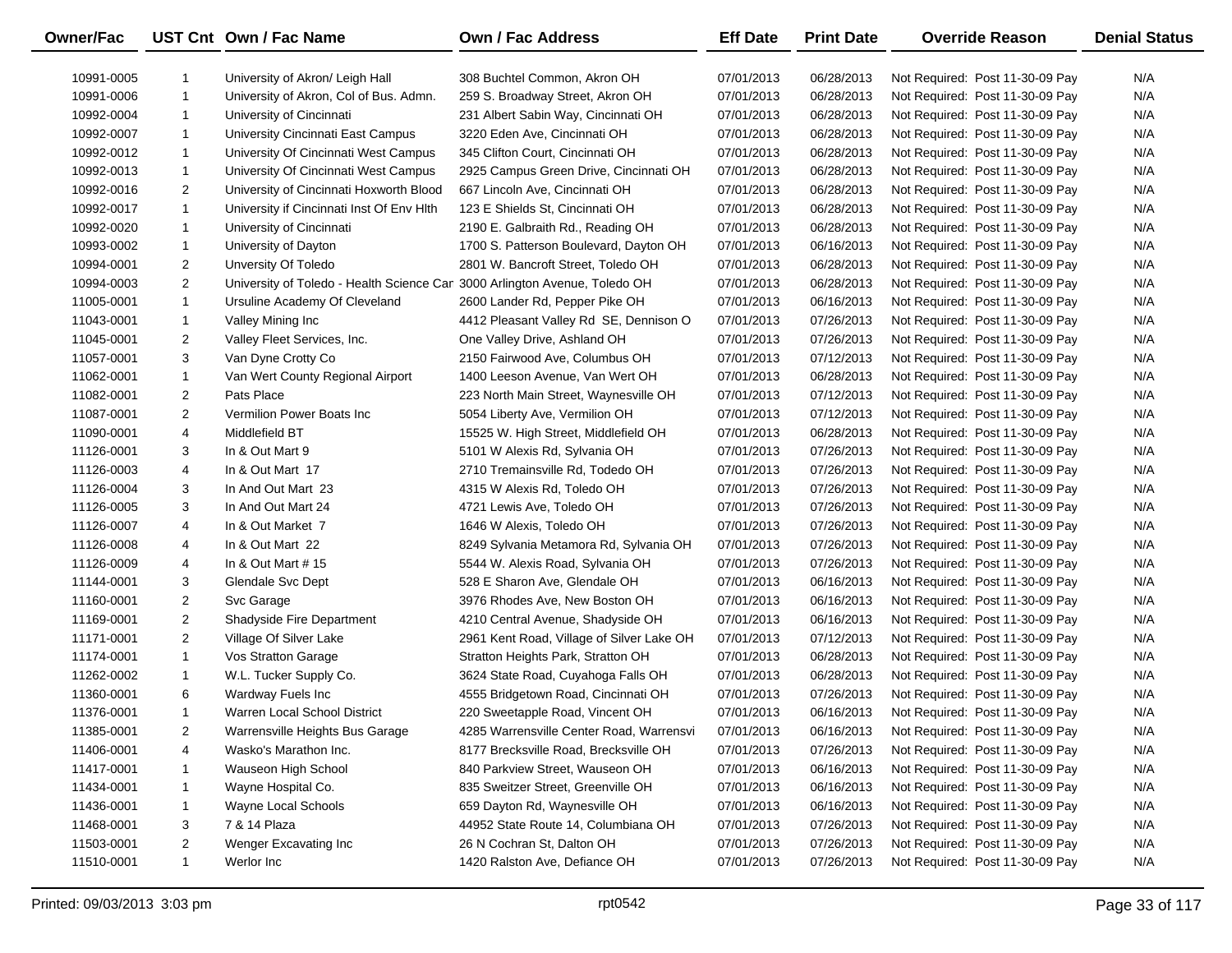| <b>Owner/Fac</b> |                | UST Cnt Own / Fac Name              | Own / Fac Address                        | <b>Eff Date</b> | <b>Print Date</b> | <b>Override Reason</b>          | <b>Denial Status</b> |
|------------------|----------------|-------------------------------------|------------------------------------------|-----------------|-------------------|---------------------------------|----------------------|
| 11545-0002       | 3              | Western Reserve Oil Company, Inc.   | 38001 Stevens Boulevard, Willoughby OH   | 07/01/2013      | 07/26/2013        | Not Required: Post 11-30-09 Pay | N/A                  |
| 11550-0001       | $\overline{c}$ | Westerville City Schools            | 125 E. Walnut Street, Westerville OH     | 07/01/2013      | 06/28/2013        | Not Required: Post 11-30-09 Pay | N/A                  |
| 11550-0003       | $\overline{2}$ | <b>Building Services Wcs</b>        | 816 County Line Rd, Westerville OH       | 07/01/2013      | 06/28/2013        | Not Required: Post 11-30-09 Pay | N/A                  |
| 11584-0001       | 5              | Pomeroy Exxon                       | 282 W Main Street, Pomeroy OH            | 07/01/2013      | 06/16/2013        | Not Required: Post 11-30-09 Pay | N/A                  |
| 11595-0002       | $\mathbf{1}$   | White Allen Chevrolet               | 442 N Main St, Dayton OH                 | 07/01/2013      | 06/16/2013        | Not Required: Post 11-30-09 Pay | N/A                  |
| 11617-0001       | $\overline{2}$ | Wickliffe City Schools              | 2221 Rockefeller Rd, Wickliffe OH        | 07/01/2013      | 06/28/2013        | Not Required: Post 11-30-09 Pay | N/A                  |
| 11619-0001       | $\overline{2}$ | Wiers Farm Inc                      | 4465 St Rt 103 S, Willard OH             | 07/01/2013      | 07/26/2013        | Not Required: Post 11-30-09 Pay | N/A                  |
| 11619-0002       | $\mathbf{1}$   | Seven Cousins Truck Terminal        | 3377 US 224 East, Willard OH             | 07/01/2013      | 07/26/2013        | Not Required: Post 11-30-09 Pay | N/A                  |
| 11650-0001       | 4              | Arnold's Oil Co                     | 466 Old US 52, New Richmond OH           | 07/01/2013      | 07/26/2013        | Not Required: Post 11-30-09 Pay | N/A                  |
| 11653-0001       | 5              | <b>Berts Marathon</b>               | 1422 W. High Street, Orville OH          | 07/01/2013      | 07/26/2013        | Not Required: Post 11-30-09 Pay | N/A                  |
| 11658-0001       | 3              | Hasty Service Inc                   | 4738 Dorr St, Toledo OH                  | 07/01/2013      | 06/28/2013        | Not Required: Post 11-30-09 Pay | N/A                  |
| 11665-0001       | $\mathbf{1}$   | Jonick & Co Inc                     | 4768-4900 French Creek Rd, Sheffield OH  | 07/01/2013      | 07/26/2013        | Not Required: Post 11-30-09 Pay | N/A                  |
| 11679-0001       | $\mathbf{1}$   | H & D Steel Service                 | 9960 York Alpha Dr, North Royalton OH    | 07/01/2013      | 07/12/2013        | Not Required: Post 11-30-09 Pay | N/A                  |
| 11716-0001       | $\overline{2}$ | Clean Car Wash Inc                  | 29906 Lakeland Blvd, Wickliffe OH        | 07/01/2013      | 07/12/2013        | Not Required: Post 11-30-09 Pay | N/A                  |
| 11732-0001       | $\overline{2}$ | <b>Transportation Dept</b>          | 33505 Curtis Rd, Eastlake OH             | 07/01/2013      | 06/16/2013        | Not Required: Post 11-30-09 Pay | N/A                  |
| 11785-0011       | $\mathbf{1}$   | Wood County Justice Center          | 1960 E. Gypsy Lane, Bowling Green OH     | 07/01/2013      | 06/16/2013        | Not Required: Post 11-30-09 Pay | N/A                  |
| 11785-0012       | $\overline{2}$ | Wood County Fuel Facility           | 1934 Gypsy Lane Road, Bowling Green O    | 07/01/2013      | 06/16/2013        | Not Required: Post 11-30-09 Pay | N/A                  |
| 11806-0001       | 3              | Kingsmill-Transportation Department | 6545 Kingsmill Court, Columbus OH        | 07/01/2013      | 06/16/2013        | Not Required: Post 11-30-09 Pay | N/A                  |
| 11809-0001       | $\overline{2}$ | Worthington Steel Company           | 1127 Dearborn Drive, Columbus OH         | 07/01/2013      | 07/26/2013        | Not Required: Post 11-30-09 Pay | N/A                  |
| 11814-0001       | $\overline{2}$ | <b>Wright State University</b>      | 3640 Colonel Glenn Hwy, Fairborn OH      | 07/01/2013      | 06/16/2013        | Not Required: Post 11-30-09 Pay | N/A                  |
| 11828-0001       | 5              | Wyvill Marathon                     | 109 Cleveland Street, Amherst OH         | 08/08/2013      | 08/09/2013        | Not Required: Post 11-30-09 Pay | N/A                  |
| 11842-0001       | $\overline{2}$ | United Garage & Service Corp.       | 2069 W. 3rd Street, Cleveland OH         | 07/01/2013      | 06/28/2013        | Not Required: Post 11-30-09 Pay | N/A                  |
| 11842-0003       | $\mathbf{1}$   | Westlake Cab Service Co             | 19061 Depot St, Rocky River OH           | 07/01/2013      | 06/28/2013        | Not Required: Post 11-30-09 Pay | N/A                  |
| 11869-0001       | 3              | Zachrich Trucking Inc               | Route 2 State Rt 281 & Rd 18, Holgate OH | 07/03/2013      | 07/26/2013        | Not Required: Post 11-30-09 Pay | N/A                  |
| 11897-0001       | $\mathbf{1}$   | Zumstein Land Company Inc.          | 524 N. Water Street, Lewisburg OH        | 07/01/2013      | 06/16/2013        | Not Required: Post 11-30-09 Pay | N/A                  |
| 11962-0001       | 4              | Baker Hardware Inc                  | 6550 Hamilton-Scipio Rd, Okeana OH       | 07/01/2013      | 07/26/2013        | Not Required: Post 11-30-09 Pay | N/A                  |
| 11964-0003       | $\overline{2}$ | Marimor School & Inds               | 2550 Ada Rd, Lima OH                     | 07/01/2013      | 06/28/2013        | Not Required: Post 11-30-09 Pay | N/A                  |
| 11964-0006       | $\overline{2}$ | <b>Bd Of County Commissioners</b>   | 1501 N Sugar Street, Lima OH             | 07/01/2013      | 06/28/2013        | Not Required: Post 11-30-09 Pay | N/A                  |
| 11970-0001       | $\overline{2}$ | Alliance C C                        | 725 E Milton, Alliance OH                | 07/01/2013      | 06/16/2013        | Not Required: Post 11-30-09 Pay | N/A                  |
| 11983-0001       | 4              | Laccheo's Marathon                  | 30490 Euclid Avenue, Wickliffe OH        | 07/29/2013      | 08/09/2013        | Not Required: Post 11-30-09 Pay | N/A                  |
| 12017-0147       | 3              | Gary Fluharty 368-097               | 383 W Riverside Dr, Mcconnelsville OH    | 07/01/2013      | 07/12/2013        | Not Required: Post 11-30-09 Pay | N/A                  |
| 12057-0002       | 5              | Lite Star Oil                       | 402 N Warpole St, Upper Sandusky OH      | 07/01/2013      | 06/16/2013        | Not Required: Post 11-30-09 Pay | N/A                  |
| 12057-0004       | 4              | Jen Cor Food Store                  | 7792 St Rt 309, Galion OH                | 07/01/2013      | 06/16/2013        | Not Required: Post 11-30-09 Pay | N/A                  |
| 12109-0001       | $\mathbf{1}$   | <b>Belmont Country Club</b>         | 29601 Bates Road, Perrysburg OH          | 07/01/2013      | 07/12/2013        | Not Required: Post 11-30-09 Pay | N/A                  |
| 12126-0001       | 4              | <b>Bailey's Convenient Mart</b>     | 4321 Gallia Pike, Franklin Furnace OH    | 07/15/2013      | 07/26/2013        | Not Required: Post 11-30-09 Pay | N/A                  |
| 12140-0001       | 4              | Rickenbacker BP                     | 2560 London Groveport Road, Groveport O  | 07/01/2013      | 07/12/2013        | Not Required: Post 11-30-09 Pay | N/A                  |
| 12140-0007       | 3              | The 23 Mart                         | 6301 S. High Street, Shadeville OH       | 07/01/2013      | 07/12/2013        | Not Required: Post 11-30-09 Pay | N/A                  |
| 12140-0008       | 3              | Downtown Bp                         | 215 E. Rich Street, Columbus OH          | 07/01/2013      | 07/12/2013        | Not Required: Post 11-30-09 Pay | N/A                  |
| 12157-0001       | 3              | Myers 76 Station Inc.               | 1333 State Route 83, Millersburg OH      | 07/01/2013      | 06/28/2013        | Not Required: Post 11-30-09 Pay | N/A                  |
| 12183-0001       | $\overline{2}$ | Buckeye Carryout Gas & Rest         | 767 US 52, Aberdeen OH                   | 07/01/2013      | 07/12/2013        | Not Required: Post 11-30-09 Pay | N/A                  |
| 12219-0001       | 3              | Canton Erectors Inc                 | 2009 Quimby Ave S W, Canton OH           | 07/01/2013      | 06/16/2013        | Not Required: Post 11-30-09 Pay | N/A                  |
| 12219-0002       | 1              | Canton Erectors Inc                 | 3035 21st St SW, Canton OH               | 07/01/2013      | 06/16/2013        | Not Required: Post 11-30-09 Pay | N/A                  |
| 12234-0001       | 3              | Knauff's Grocery                    | 21309 St Rt 125, Blue Creek OH           | 07/01/2013      | 07/26/2013        | Not Required: Post 11-30-09 Pay | N/A                  |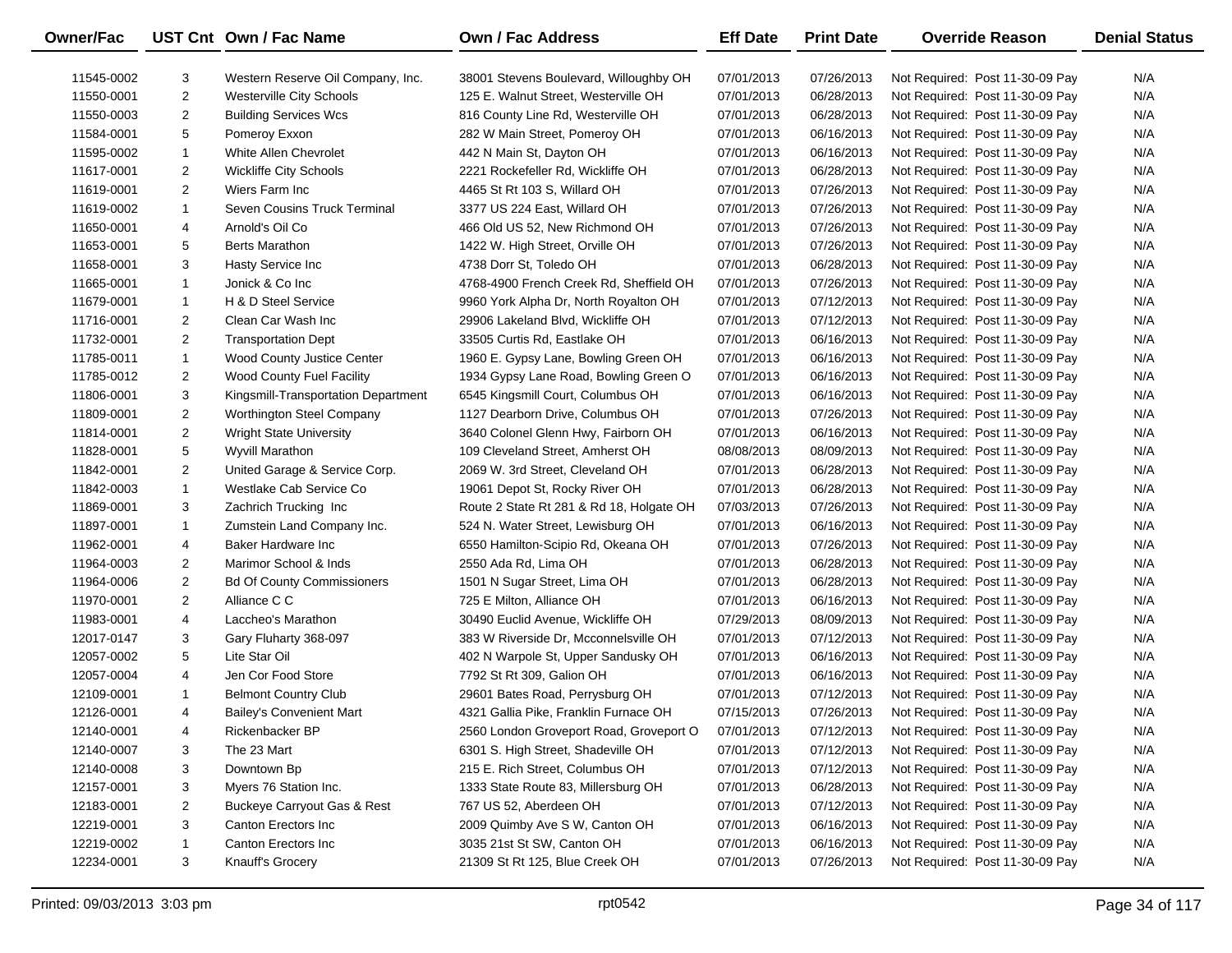| Owner/Fac  |                | UST Cnt Own / Fac Name               | <b>Own / Fac Address</b>                 | <b>Eff Date</b> | <b>Print Date</b> | <b>Override Reason</b>          | <b>Denial Status</b> |
|------------|----------------|--------------------------------------|------------------------------------------|-----------------|-------------------|---------------------------------|----------------------|
| 12251-0005 | 2              | Ashtabula Service Center             | 2210 S. Ridge Road, Ashtabula OH         | 07/01/2013      | 06/16/2013        | Not Required: Post 11-30-09 Pay | N/A                  |
| 12251-0006 | $\overline{2}$ | <b>Brooklyn Service Center</b>       | 3601 Ridge Road, Cleveland OH            | 07/01/2013      | 06/16/2013        | Not Required: Post 11-30-09 Pay | N/A                  |
| 12251-0007 | $\mathbf{1}$   | <b>Clinton Substation</b>            | 9200 Clinton Road, Brooklyn OH           | 07/01/2013      | 06/16/2013        | Not Required: Post 11-30-09 Pay | N/A                  |
| 12251-0008 | $\mathbf{1}$   | Eastlake Plant                       | 10 Erie Road, Willoughby OH              | 07/01/2013      | 06/16/2013        | Not Required: Post 11-30-09 Pay | N/A                  |
| 12251-0009 | 2              | East 24th Street Service Center      | 1561 E. 24th Street, Cleveland OH        | 07/01/2013      | 06/16/2013        | Not Required: Post 11-30-09 Pay | N/A                  |
| 12251-0010 | $\mathbf{1}$   | Huntsburg Radio Facility             | 11680 Clay Street, Huntsburg OH          | 07/01/2013      | 06/16/2013        | Not Required: Post 11-30-09 Pay | N/A                  |
| 12251-0013 | $\mathbf{1}$   | <b>Mayfield Substation</b>           | 8754 Mayfield Road, Chester OH           | 07/01/2013      | 06/16/2013        | Not Required: Post 11-30-09 Pay | N/A                  |
| 12251-0014 | $\overline{2}$ | Miles Service Center                 | 4295 E. 146th Street, Cleveland OH       | 07/01/2013      | 06/16/2013        | Not Required: Post 11-30-09 Pay | N/A                  |
| 12251-0015 | $\mathbf{1}$   | <b>Sheffield Radio Facility</b>      | Plymouth Ridge Road, Kingsville OH       | 07/01/2013      | 06/16/2013        | Not Required: Post 11-30-09 Pay | N/A                  |
| 12251-0016 | $\overline{2}$ | <b>System Operation Center</b>       | 6896 Miller Road, Brecksville OH         | 07/01/2013      | 06/16/2013        | Not Required: Post 11-30-09 Pay | N/A                  |
| 12251-0017 | $\mathbf{1}$   | <b>Thompson Substation</b>           | Route 528 (South of Thompson Village), T | 07/01/2013      | 06/16/2013        | Not Required: Post 11-30-09 Pay | N/A                  |
| 12251-0024 | $\overline{c}$ | Wadsworth Secondary Data Center      | 9681 Silvercreek Road, Wadsworth OH      | 07/01/2013      | 06/16/2013        | Not Required: Post 11-30-09 Pay | N/A                  |
| 12251-0029 | 4              | <b>Lakewood Operations Center</b>    | 900 LeMoyne Road, Northwood OH           | 07/01/2013      | 06/16/2013        | Not Required: Post 11-30-09 Pay | N/A                  |
| 12251-0030 | $\overline{2}$ | <b>Toledo Edison Eastern Distrct</b> | 2600 US Route 20 W., Lindsey OH          | 07/01/2013      | 06/16/2013        | Not Required: Post 11-30-09 Pay | N/A                  |
| 12251-0031 | $\overline{2}$ | Toledo Edison Western District       | 134 Lawrence Avenue, Wauseon OH          | 07/01/2013      | 06/16/2013        | Not Required: Post 11-30-09 Pay | N/A                  |
| 12251-0032 | 5              | <b>Bay Service Building</b>          | 2508 W. Perkins Avenue, Sandusky OH      | 07/01/2013      | 06/16/2013        | Not Required: Post 11-30-09 Pay | N/A                  |
| 12251-0033 | 6              | <b>Fairlawn Service Center</b>       | 1910 W. Market Street, Akron OH          | 07/01/2013      | 06/16/2013        | Not Required: Post 11-30-09 Pay | N/A                  |
| 12251-0034 | $\overline{c}$ | Hartville Line Shop                  | 282 State Route 43, Hartville OH         | 07/01/2013      | 06/16/2013        | Not Required: Post 11-30-09 Pay | N/A                  |
| 12251-0035 | 5              | Lake Erie Service Building           | 6326 Lake Avenue, Elyria OH              | 07/01/2013      | 06/16/2013        | Not Required: Post 11-30-09 Pay | N/A                  |
| 12251-0036 | $\mathbf{1}$   | Macedonia Line Shop                  | 470 E. Highland Road, Macedonia OH       | 07/01/2013      | 06/16/2013        | Not Required: Post 11-30-09 Pay | N/A                  |
| 12251-0038 | $\overline{2}$ | <b>Marion Service Building</b>       | 1040 S. Prospect Street, Marion OH       | 07/01/2013      | 06/16/2013        | Not Required: Post 11-30-09 Pay | N/A                  |
| 12251-0039 | $\overline{c}$ | Medina Line Shop                     | 543 Lake Road, Medina OH                 | 07/01/2013      | 06/16/2013        | Not Required: Post 11-30-09 Pay | N/A                  |
| 12251-0041 | $\overline{2}$ | Salem Line Shop                      | 1441 S. Ellsworth Road, Salem OH         | 07/01/2013      | 06/16/2013        | Not Required: Post 11-30-09 Pay | N/A                  |
| 12251-0042 | $\overline{2}$ | Springfield Service Center           | 420 York Street, Springfield OH          | 07/01/2013      | 06/16/2013        | Not Required: Post 11-30-09 Pay | N/A                  |
| 12251-0043 | 5              | <b>Stark Service Building</b>        | 2600 S. Erie Avenue, Massillon OH        | 07/01/2013      | 06/16/2013        | Not Required: Post 11-30-09 Pay | N/A                  |
| 12251-0045 | 6              | Warren Service Building              | 2231 W. Market Street, Warren OH         | 07/01/2013      | 06/16/2013        | Not Required: Post 11-30-09 Pay | N/A                  |
| 12251-0046 | 5              | Youngstown Service Center            | 730 South Avenue, Youngstown OH          | 07/01/2013      | 06/16/2013        | Not Required: Post 11-30-09 Pay | N/A                  |
| 12251-0047 | $\mathbf{1}$   | Bay Shore Plant                      | 4701 Bay Shore Road, Oregon OH           | 07/01/2013      | 06/16/2013        | Not Required: Post 11-30-09 Pay | N/A                  |
| 12251-0048 | 3              | R E. Burger Plant                    | Route 7 PO Box 8, Shadyside OH           | 07/01/2013      | 06/16/2013        | Not Required: Post 11-30-09 Pay | N/A                  |
| 12251-0049 | $\overline{2}$ | W. H. Sammis Plant                   | Route 7 Box 176, Stration OH             | 07/01/2013      | 06/16/2013        | Not Required: Post 11-30-09 Pay | N/A                  |
| 12251-0050 | $\overline{2}$ | <b>Wadsworth Control Center</b>      | 9681 Silvercreek Road, Wadsworth OH      | 07/01/2013      | 06/16/2013        | Not Required: Post 11-30-09 Pay | N/A                  |
| 12251-0052 | $\mathbf{1}$   | West Akron Campus                    | 341 White Pond Drive, Akron OH           | 07/01/2013      | 06/16/2013        | Not Required: Post 11-30-09 Pay | N/A                  |
| 12269-0001 | $\mathbf{1}$   | Chagrin Falls Exempted               | 1155 Bell Street, Chagrin Falls OH       | 07/01/2013      | 06/16/2013        | Not Required: Post 11-30-09 Pay | N/A                  |
| 12302-0001 | 5              | <b>Beaver Pike Express</b>           | 5611 Beaver Pike Road, Beaver OH         | 07/01/2013      | 07/26/2013        | Not Required: Post 11-30-09 Pay | N/A                  |
| 12302-0002 | 6              | <b>Bodimer's Grocery</b>             | 3747 Rt-35, Rodney OH                    | 07/01/2013      | 07/26/2013        | Not Required: Post 11-30-09 Pay | N/A                  |
| 12302-0003 | 5              | Brown's Market 1                     | Route 4 Box 1508, Gallipolis OH          | 07/01/2013      | 07/26/2013        | Not Required: Post 11-30-09 Pay | N/A                  |
| 12302-0004 | 5              | Spring Valley Marathon               | 391 Jackson Pike, Gallipolis OH          | 07/01/2013      | 07/26/2013        | Not Required: Post 11-30-09 Pay | N/A                  |
| 12302-0009 | 3              | G & G Grocery                        | St Rt 7, Addison OH                      | 07/01/2013      | 07/26/2013        | Not Required: Post 11-30-09 Pay | N/A                  |
| 12302-0012 | 5              | Main Express #6                      | 259 Chillicothe St, Jackson OH           | 07/01/2013      | 07/26/2013        | Not Required: Post 11-30-09 Pay | N/A                  |
| 12302-0014 | 5              | Marathon Food Mart                   | 17286 State Route 247, Seaman OH         | 07/01/2013      | 07/26/2013        | Not Required: Post 11-30-09 Pay | N/A                  |
| 12302-0015 | 5              | Food Mart 218                        | 6770 SR 7 S, Gallipolis OH               | 07/01/2013      | 07/26/2013        | Not Required: Post 11-30-09 Pay | N/A                  |
| 12302-0016 | 4              | Robert's Five Pt's Exp               | 34110 State Route 7, Pomeroy OH          | 07/01/2013      | 07/26/2013        | Not Required: Post 11-30-09 Pay | N/A                  |
| 12302-0020 | 3              | Main Express #7                      | 1390 North Bridge St, Chillicothe OH     | 07/01/2013      | 07/26/2013        | Not Required: Post 11-30-09 Pay | N/A                  |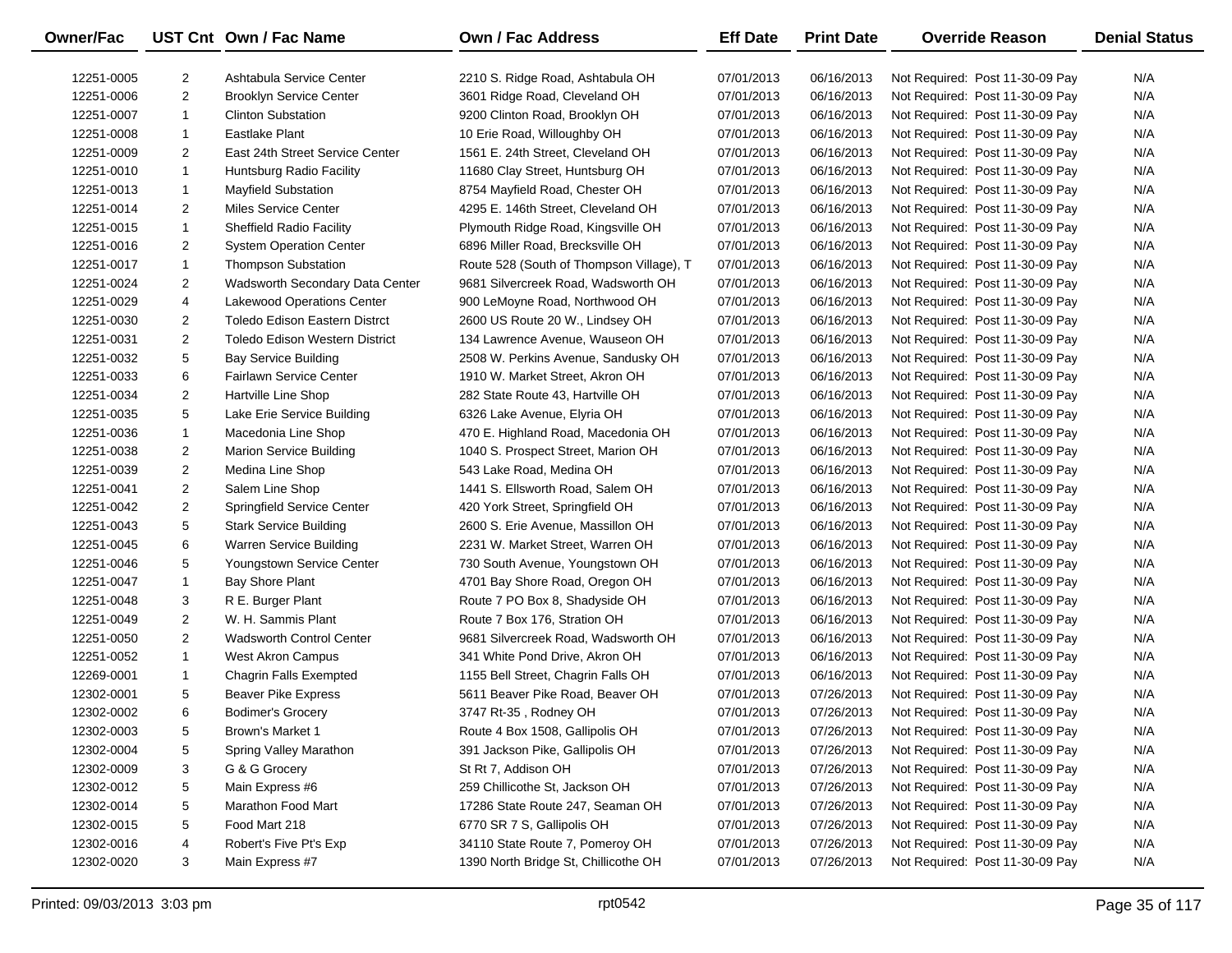| <b>Owner/Fac</b> |                | UST Cnt Own / Fac Name                                                      | Own / Fac Address                        | <b>Eff Date</b> | <b>Print Date</b> | <b>Override Reason</b>          | <b>Denial Status</b> |
|------------------|----------------|-----------------------------------------------------------------------------|------------------------------------------|-----------------|-------------------|---------------------------------|----------------------|
| 12302-0021       | 5              | Marathon Food Mart                                                          | 25360 State Route 41, Peebles OH         | 07/01/2013      | 07/26/2013        | Not Required: Post 11-30-09 Pay | N/A                  |
| 12302-0031       | 4              | <b>Riverside Food Mart</b>                                                  | 431 West Main, Pomeroy OH                | 07/01/2013      | 07/26/2013        | Not Required: Post 11-30-09 Pay | N/A                  |
| 12302-0032       | 4              | <b>Marathon Food Center</b>                                                 | 5615 Washington Rd, Albany OH            | 07/01/2013      | 07/26/2013        | Not Required: Post 11-30-09 Pay | N/A                  |
| 12302-0035       | 4              | Little Hocking Grocery & Deli                                               | 15 Arrowhead Road, Little Hocking OH     | 07/01/2013      | 07/26/2013        | Not Required: Post 11-30-09 Pay | N/A                  |
| 12302-0036       | 3              | Guysville Food Mart                                                         | 19100 Route 50, Guysville OH             | 07/01/2013      | 07/26/2013        | Not Required: Post 11-30-09 Pay | N/A                  |
| 12302-0037       | 5              | <b>Bud's One Stop</b>                                                       | 970 E. Main Street, Jackson OH           | 07/01/2013      | 07/26/2013        | Not Required: Post 11-30-09 Pay | N/A                  |
| 12302-0038       | 3              | Chauncey Food Mart                                                          | 5 Converse Street, Chauncey OH           | 07/01/2013      | 07/26/2013        | Not Required: Post 11-30-09 Pay | N/A                  |
| 12302-0039       | 3              | <b>Beverly Marathon</b>                                                     | 415 5th Street, Beverly OH               | 07/01/2013      | 07/26/2013        | Not Required: Post 11-30-09 Pay | N/A                  |
| 12302-0040       | 4              | Mason Co. E One Twenty Four Mart                                            | 31637 Dead Man's Curve Rd., Pomeroy O    | 07/01/2013      | 07/26/2013        | Not Required: Post 11-30-09 Pay | N/A                  |
| 12302-0041       | 4              | The Detour                                                                  | 7575 St. Rt. 327, Wellston OH            | 07/01/2013      | 07/26/2013        | Not Required: Post 11-30-09 Pay | N/A                  |
| 12302-0043       | 4              | Hamden Marathon                                                             | 38321 State Route 93, Hamden OH          | 07/01/2013      | 07/26/2013        | Not Required: Post 11-30-09 Pay | N/A                  |
| 12302-0044       | 3              | Marietta Marathon                                                           | 498 Pike Street, Marietta OH             | 07/01/2013      | 07/26/2013        | Not Required: Post 11-30-09 Pay | N/A                  |
| 12302-0045       | 3              | <b>Bud's One Stop</b>                                                       | 5220 State Route 78, Buchtel OH          | 07/01/2013      | 07/26/2013        | Not Required: Post 11-30-09 Pay | N/A                  |
| 12308-0002       | $\overline{2}$ | Ashtabula City Public Works Department                                      | 501 W. 24th Street, Ashtabula OH         | 07/01/2013      | 08/09/2013        | Not Required: Post 11-30-09 Pay | N/A                  |
| 12314-0003       | 3              | <b>Brook Park Service Center</b>                                            | 19065 Holland Road, Brook Park OH        | 07/01/2013      | 06/16/2013        | Not Required: Post 11-30-09 Pay | N/A                  |
| 12314-0004       | $\mathbf{1}$   | Fairlawn Pump Station                                                       | Smith Rd, Brook Park OH                  | 07/01/2013      | 06/16/2013        | Not Required: Post 11-30-09 Pay | N/A                  |
| 12316-0001       | $\mathbf{1}$   | <b>Bucyrus Airport</b>                                                      | 2254 Isaac Beal Rd, Bucyrus OH           | 07/01/2013      | 07/12/2013        | Not Required: Post 11-30-09 Pay | N/A                  |
| 12344-0001       | 3              | Central Maintenance Garage                                                  | 1220 Mogadore Rd, Kent OH                | 07/01/2013      | 06/16/2013        | Not Required: Post 11-30-09 Pay | N/A                  |
| 12348-0005       | 4              | Philip Q Maiorana Waste Water Treatmer 6301 W. Erie Avenue, Lorain OH       |                                          | 07/01/2013      | 06/28/2013        | Not Required: Post 11-30-09 Pay | N/A                  |
| 12348-0006       | 3              | <b>City Garage Department</b>                                               | 114 E. 35th Street, Lorain OH            | 07/01/2013      | 06/28/2013        | Not Required: Post 11-30-09 Pay | N/A                  |
| 12353-0002       | $\mathbf{1}$   | Golf Center of Kings Island                                                 | 6042 Fairway Drive, Mason OH             | 07/01/2013      | 06/16/2013        | Not Required: Post 11-30-09 Pay | N/A                  |
| 12379-0010       | $\overline{2}$ | Springfield Beckly Airport                                                  | 1251 W Blee Rd, Springfield OH           | 07/01/2013      | 06/28/2013        | Not Required: Post 11-30-09 Pay | N/A                  |
| 12379-0011       | $\overline{2}$ | <b>Bus Maintenance Facility</b>                                             | 100 West Jefferson St, Springfield OH    | 07/01/2013      | 06/28/2013        | Not Required: Post 11-30-09 Pay | N/A                  |
| 12379-0012       | $\overline{2}$ | <b>City Services Center</b>                                                 | 2100 Lagonda Avenue, Springfield OH      | 07/01/2013      | 06/28/2013        | Not Required: Post 11-30-09 Pay | N/A                  |
| 12393-0016       | $\overline{2}$ | <b>Street Dept</b>                                                          | 1475 Teamster Dr, Youngstown OH          | 07/01/2013      | 06/28/2013        | Not Required: Post 11-30-09 Pay | N/A                  |
| 12393-0021       | $\overline{2}$ | Henry Stambaugh Golf Course                                                 | 202 Gypsy Lane, Youngstown OH            | 07/01/2013      | 06/28/2013        | Not Required: Post 11-30-09 Pay | N/A                  |
| 12393-0022       | $\mathbf{1}$   | <b>City Water Department</b>                                                | 160 N. West Ave., Youngstown OH          | 07/01/2013      | 06/28/2013        | Not Required: Post 11-30-09 Pay | N/A                  |
| 12394-0001       | 4              | <b>Bubba's Corner</b>                                                       | 11500 US Route 62, Orient OH             | 07/01/2013      | 07/26/2013        | Not Required: Post 11-30-09 Pay | N/A                  |
| 12396-0001       | $\overline{2}$ | <b>Broadway Sunoco</b>                                                      | 22775 Broadway Avenue, Oakwood Villa     | 07/01/2013      | 06/16/2013        | Not Required: Post 11-30-09 Pay | N/A                  |
| 12409-0001       | $\mathbf{1}$   | Clean Harbors Of Env Serv Inc                                               | 2900 Rockefeller Ave, Cleveland OH       | 07/25/2013      | 07/26/2013        | Not Required: Post 11-30-09 Pay | N/A                  |
| 12412-0001       | 6              | <b>Cleveland Clinic Foundation</b>                                          | 9500 Euclid Avenue, Cleveland OH         | 07/01/2013      | 07/26/2013        | Not Required: Post 11-30-09 Pay | N/A                  |
| 12412-0002       | $\mathbf{1}$   | <b>Cleveland Clinic</b>                                                     | 9211 Euclid Avenue, Cleveland OH         | 07/01/2013      | 07/26/2013        | Not Required: Post 11-30-09 Pay | N/A                  |
| 12412-0003       | $\mathbf{1}$   | NC Dock (BRB Dock)                                                          | 2123 E. 96th Street, Cleveland OH        | 07/01/2013      | 07/26/2013        | Not Required: Post 11-30-09 Pay | N/A                  |
| 12412-0004       | $\mathbf{1}$   | Intercontinental Hotel and Conference Ce 9801 Carnegie Avenue, Cleveland OH |                                          | 07/01/2013      | 07/26/2013        | Not Required: Post 11-30-09 Pay | N/A                  |
| 12412-0005       | 4              | <b>Cleveland Clinic Power House</b>                                         | 2045 E. 90th Street, Cleveland OH        | 07/01/2013      | 07/26/2013        | Not Required: Post 11-30-09 Pay | N/A                  |
| 12412-0007       | $\overline{2}$ | <b>Hillcrest Hospital</b>                                                   | 6780 Mayfield Road, Mayfield Heights OH  | 07/01/2013      | 07/26/2013        | Not Required: Post 11-30-09 Pay | N/A                  |
| 12412-0008       | -1             | Cleveland Clinic Administrative Campus -                                    | 25875 Science Park Drive, Beachwood OH   | 07/01/2013      | 07/26/2013        | Not Required: Post 11-30-09 Pay | N/A                  |
| 12412-0009       | -1             | Cleveland Clinic Administrative Campus -                                    | 25900 Science Park Drive, Beachwood OH   | 07/01/2013      | 07/26/2013        | Not Required: Post 11-30-09 Pay | N/A                  |
| 12412-0010       | 1              | Cleveland Clinic Administrative Campus -                                    | 3050 Science Park Drive, Beachwood OH    | 07/01/2013      | 07/26/2013        | Not Required: Post 11-30-09 Pay | N/A                  |
| 12412-0011       | 1              | Cleveland Clinic Administrative Campus -                                    | 3175 Science Park Drive, Beachwood OH    | 07/01/2013      | 07/26/2013        | Not Required: Post 11-30-09 Pay | N/A                  |
| 12412-0015       | 2              | Lakewood Hospital                                                           | 14519 Detroit Avenue, Lakewood OH        | 07/01/2013      | 07/26/2013        | Not Required: Post 11-30-09 Pay | N/A                  |
| 12412-0017       | 3              | Medina Hospital                                                             | 1000 E. Washington Street, Medina OH     | 07/01/2013      | 07/26/2013        | Not Required: Post 11-30-09 Pay | N/A                  |
| 12412-0018       | $\overline{2}$ | Cleveland Clinic Data Center                                                | 8002 Katherine Boulevard, Brecksville OH | 07/01/2013      | 07/26/2013        | Not Required: Post 11-30-09 Pay | N/A                  |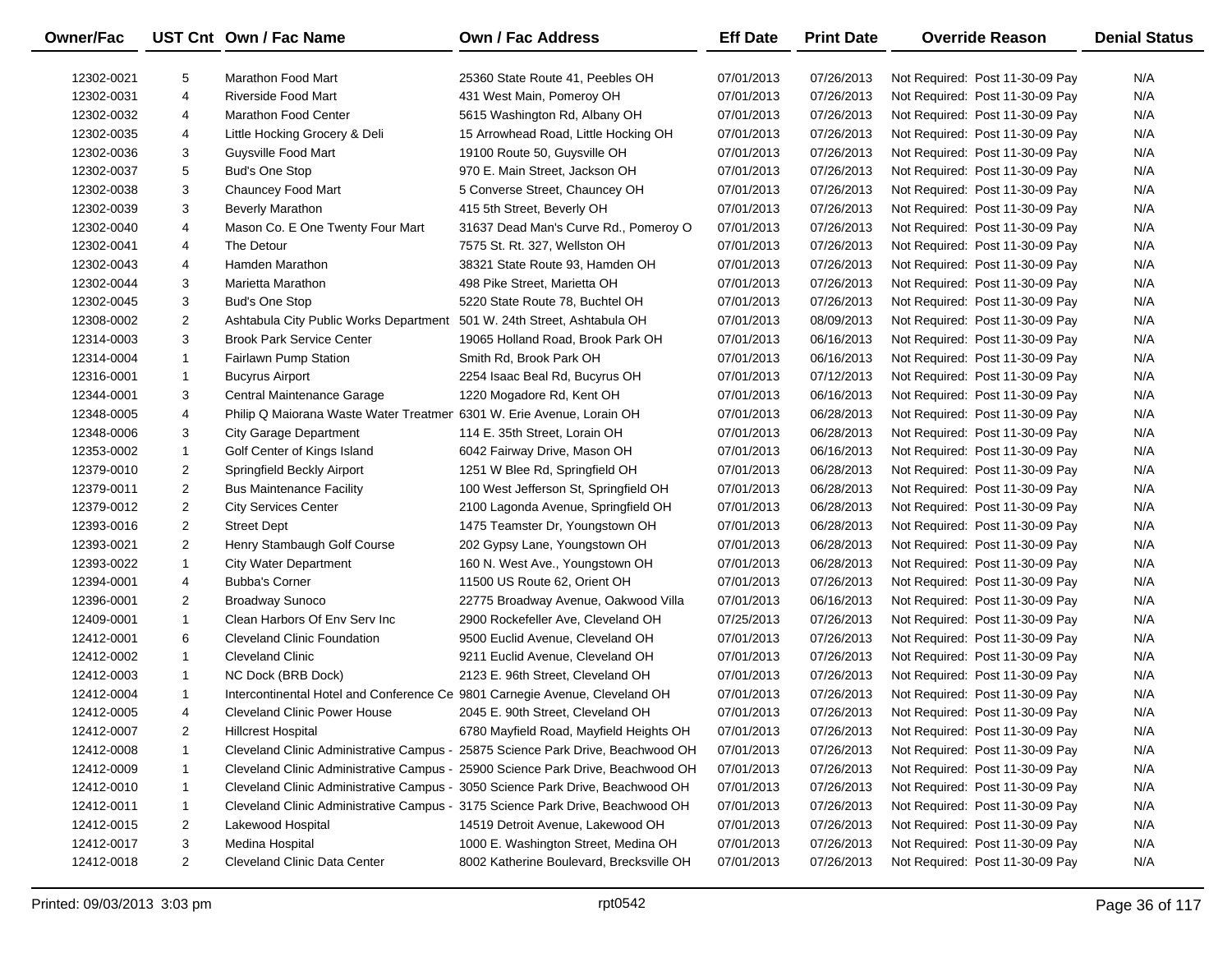| Owner/Fac  |                | UST Cnt Own / Fac Name              | <b>Own / Fac Address</b>                                                              | <b>Eff Date</b> | <b>Print Date</b> | <b>Override Reason</b>          | <b>Denial Status</b> |
|------------|----------------|-------------------------------------|---------------------------------------------------------------------------------------|-----------------|-------------------|---------------------------------|----------------------|
| 12412-0019 | 4              | <b>Fairview General Hospital</b>    | 18101 Lorain Avenue, Cleveland OH                                                     | 07/01/2013      | 07/26/2013        | Not Required: Post 11-30-09 Pay | N/A                  |
| 12412-0020 | 3              | <b>Euclid Hospital</b>              | 18901 Lakeshore Boulevard, Euclid OH                                                  | 07/01/2013      | 07/26/2013        | Not Required: Post 11-30-09 Pay | N/A                  |
| 12412-0021 | 5              | <b>Marymount Hospital</b>           | 12300 McCracken Road, Garfield Heights C                                              | 07/01/2013      | 07/26/2013        | Not Required: Post 11-30-09 Pay | N/A                  |
| 12412-0022 | $\mathbf{1}$   | <b>Cleveland Clinic Building LL</b> | 10300 Carnegie Avenue, Cleveland OH                                                   | 07/01/2013      | 07/26/2013        | Not Required: Post 11-30-09 Pay | N/A                  |
| 12412-0024 | 1              |                                     | Cleveland Clinic Childrens Hospital for Re 2801 Martin Luther King Drive, Cleveland O | 07/01/2013      | 07/26/2013        | Not Required: Post 11-30-09 Pay | N/A                  |
| 12415-0005 | $\mathbf{1}$   | <b>Garfield Park Reservation</b>    | 11410 Broadway Ave, Garfield Heights OH                                               | 07/01/2013      | 06/16/2013        | Not Required: Post 11-30-09 Pay | N/A                  |
| 12415-0010 | $\overline{2}$ | Scenic Park Marina                  | 1500 Scenic Park Dr, Rocky River OH                                                   | 07/01/2013      | 06/16/2013        | Not Required: Post 11-30-09 Pay | N/A                  |
| 12415-0014 | $\mathbf{1}$   | Sleepy Hollow Golf Course           | 9445 Brecksville Road, Brecksville OH                                                 | 07/01/2013      | 06/16/2013        | Not Required: Post 11-30-09 Pay | N/A                  |
| 12415-0016 | $\mathbf{1}$   | Cleveland Metropark Zoo             | 4001 Fulton Parkway, Cleveland OH                                                     | 07/01/2013      | 06/16/2013        | Not Required: Post 11-30-09 Pay | N/A                  |
| 12415-0017 | $\mathbf{1}$   | Seneca Golf Course                  | 1901 East Edgerton Road, Broadview Hei                                                | 07/01/2013      | 06/16/2013        | Not Required: Post 11-30-09 Pay | N/A                  |
| 12435-0001 | $\overline{2}$ | Col Buick Olds Cadillac Inc         | 21 E Railroad St, Columbiana OH                                                       | 07/01/2013      | 06/28/2013        | Not Required: Post 11-30-09 Pay | N/A                  |
| 12451-0002 | $\overline{2}$ | Con-Way Freight XCN                 | 5289 Duff Drive, Cincinnati OH                                                        | 07/01/2013      | 07/26/2013        | Not Required: Post 11-30-09 Pay | N/A                  |
| 12451-0003 | $\overline{2}$ | Con-Way Freight XCO                 | 2625 Westbelt Drive, Columbus OH                                                      | 07/01/2013      | 07/26/2013        | Not Required: Post 11-30-09 Pay | N/A                  |
| 12451-0005 | $\mathbf{1}$   | Con Way Freight XDY                 | 3410 Stop Eight Rd, Dayton OH                                                         | 07/01/2013      | 07/26/2013        | Not Required: Post 11-30-09 Pay | N/A                  |
| 12451-0006 | 1              | Con-Way Freight XFM                 | 1850 East Wyandot Ave., Upper Sandusky                                                | 07/01/2013      | 07/26/2013        | Not Required: Post 11-30-09 Pay | N/A                  |
| 12451-0009 | 4              | Con-Way Freight XCL                 | 12901 Snow Road, Parma OH                                                             | 07/01/2013      | 07/26/2013        | Not Required: Post 11-30-09 Pay | N/A                  |
| 12451-0010 | 4              | Con-Way Freight XAY                 | 6700 Muth Road, Lordstown OH                                                          | 07/01/2013      | 07/26/2013        | Not Required: Post 11-30-09 Pay | N/A                  |
| 12451-0011 | 1              | Con-Way Freight XTO                 | 28291 Glenwood Road, Perrysburg OH                                                    | 07/01/2013      | 07/26/2013        | Not Required: Post 11-30-09 Pay | N/A                  |
| 12472-0001 | 1              | Corrections Ctr Of Nw Oh            | 03151 Rd 2425 Rt1 Box 100 A, Stryker OH                                               | 07/01/2013      | 06/16/2013        | Not Required: Post 11-30-09 Pay | N/A                  |
| 12478-0002 | 4              | Country Fair Store 67               | 1143 Canfield-Niles Rd, Austintown OH                                                 | 07/01/2013      | 06/16/2013        | Not Required: Post 11-30-09 Pay | N/A                  |
| 12478-0006 | 3              | Country Fair Store 85               | 3342 Mahoning Ave, Warren OH                                                          | 07/01/2013      | 06/16/2013        | Not Required: Post 11-30-09 Pay | N/A                  |
| 12478-0007 | 3              | Country Fair Store 94               | 7565 South Ave, Boardman OH                                                           | 07/01/2013      | 06/16/2013        | Not Required: Post 11-30-09 Pay | N/A                  |
| 12478-0008 | 3              | Country Fair Store 60               | 800 Youngstown Warren Rd, Niles OH                                                    | 07/01/2013      | 06/16/2013        | Not Required: Post 11-30-09 Pay | N/A                  |
| 12478-0009 | 4              | Country Fair 74                     | 1841 Niles-Cortland Rd, Warren OH                                                     | 07/01/2013      | 06/16/2013        | Not Required: Post 11-30-09 Pay | N/A                  |
| 12496-0002 | $\mathbf{1}$   | Crestwood Schools Bus Garag         | 10921 Main St, Mantua OH                                                              | 07/01/2013      | 06/16/2013        | Not Required: Post 11-30-09 Pay | N/A                  |
| 12536-0001 | 5              | Dave Gill Pontiac GMC               | 4700 E. Broad Street, Columbus OH                                                     | 07/01/2013      | 06/28/2013        | Not Required: Post 11-30-09 Pay | N/A                  |
| 12540-0001 | 5              | 444 Marathon Mart                   | 3830 St Rt 444, Fairborn OH                                                           | 08/08/2013      | 08/09/2013        | Not Required: Post 11-30-09 Pay | N/A                  |
| 12604-0001 | 3              | Don's Bp                            | 101 South Broadway St, Green Springs O                                                | 07/01/2013      | 07/26/2013        | Not Required: Post 11-30-09 Pay | N/A                  |
| 12607-0001 | $\overline{2}$ | Don's Brooklyn Chevy Inc            | 4941 Pearl Rd, Cleveland OH                                                           | 07/01/2013      | 06/28/2013        | Not Required: Post 11-30-09 Pay | N/A                  |
| 12626-0001 | $\mathbf{1}$   | Drake Farms                         | 31251 US Route 35, Chillicothe OH                                                     | 07/01/2013      | 07/26/2013        | Not Required: Post 11-30-09 Pay | N/A                  |
| 12630-0001 | $\mathbf{1}$   | Dunn Chevrolet Olds Inc.            | 3000 Dustin Road, Oregon OH                                                           | 07/03/2013      | 07/26/2013        | Not Required: Post 11-30-09 Pay | N/A                  |
| 12659-0001 | 3              | Stop N Shop                         | 15 Hurley St, Mcdermott OH                                                            | 07/01/2013      | 07/26/2013        | Not Required: Post 11-30-09 Pay | N/A                  |
| 12678-0001 | $\overline{2}$ | Elpe Co.                            | 650 N. Meridian Road, Youngstown OH                                                   | 07/01/2013      | 06/16/2013        | Not Required: Post 11-30-09 Pay | N/A                  |
| 12708-0001 | 3              | <b>Fairfield County Airport</b>     | 3430 Old Columbus Road NW, Carroll OH                                                 | 07/01/2013      | 07/12/2013        | Not Required: Post 11-30-09 Pay | N/A                  |
| 12757-0001 | 5              | Frank Sunoco Food Mart              | 5391 State Road, Parma OH                                                             | 07/03/2013      | 07/26/2013        | Not Required: Post 11-30-09 Pay | N/A                  |
| 12764-0001 | 2              | Dimaiolo's Marathon                 | 1236 Salt Spring Rd, Youngstown OH                                                    | 07/01/2013      | 07/26/2013        | Not Required: Post 11-30-09 Pay | N/A                  |
| 12773-0003 | 2              | <b>West Central School</b>          | 1481 W. Town Street, Columbus OH                                                      | 07/01/2013      | 06/16/2013        | Not Required: Post 11-30-09 Pay | N/A                  |
| 12773-0006 | 2              | Franklin County Board Of MRDD       | 2879 Johnstown Road, Columbus OH                                                      | 07/01/2013      | 06/16/2013        | Not Required: Post 11-30-09 Pay | N/A                  |
| 12773-0007 | $\overline{2}$ | Arc Industries                      | 250 W. Dodridge, Columbus OH                                                          | 07/01/2013      | 06/16/2013        | Not Required: Post 11-30-09 Pay | N/A                  |
| 12778-0001 | 3              | <b>Frantom Sunoco Service</b>       | 2006 W Michigan, Sidney OH                                                            | 07/01/2013      | 06/28/2013        | Not Required: Post 11-30-09 Pay | N/A                  |
| 12782-0001 | 6              | Fred M Miller                       | 1552 State Route 139, Portsmouth OH                                                   | 07/01/2013      | 07/26/2013        | Not Required: Post 11-30-09 Pay | N/A                  |
| 12809-0002 | 1              | Hannan Trace Elementary Sch         | 9345 St Rt 218, Crown City OH                                                         | 07/01/2013      | 06/28/2013        | Not Required: Post 11-30-09 Pay | N/A                  |
| 12809-0005 | $\mathbf{1}$   | <b>River Valley Middle School</b>   | 8779 St Rt 160, Bidwell OH                                                            | 07/01/2013      | 06/28/2013        | Not Required: Post 11-30-09 Pay | N/A                  |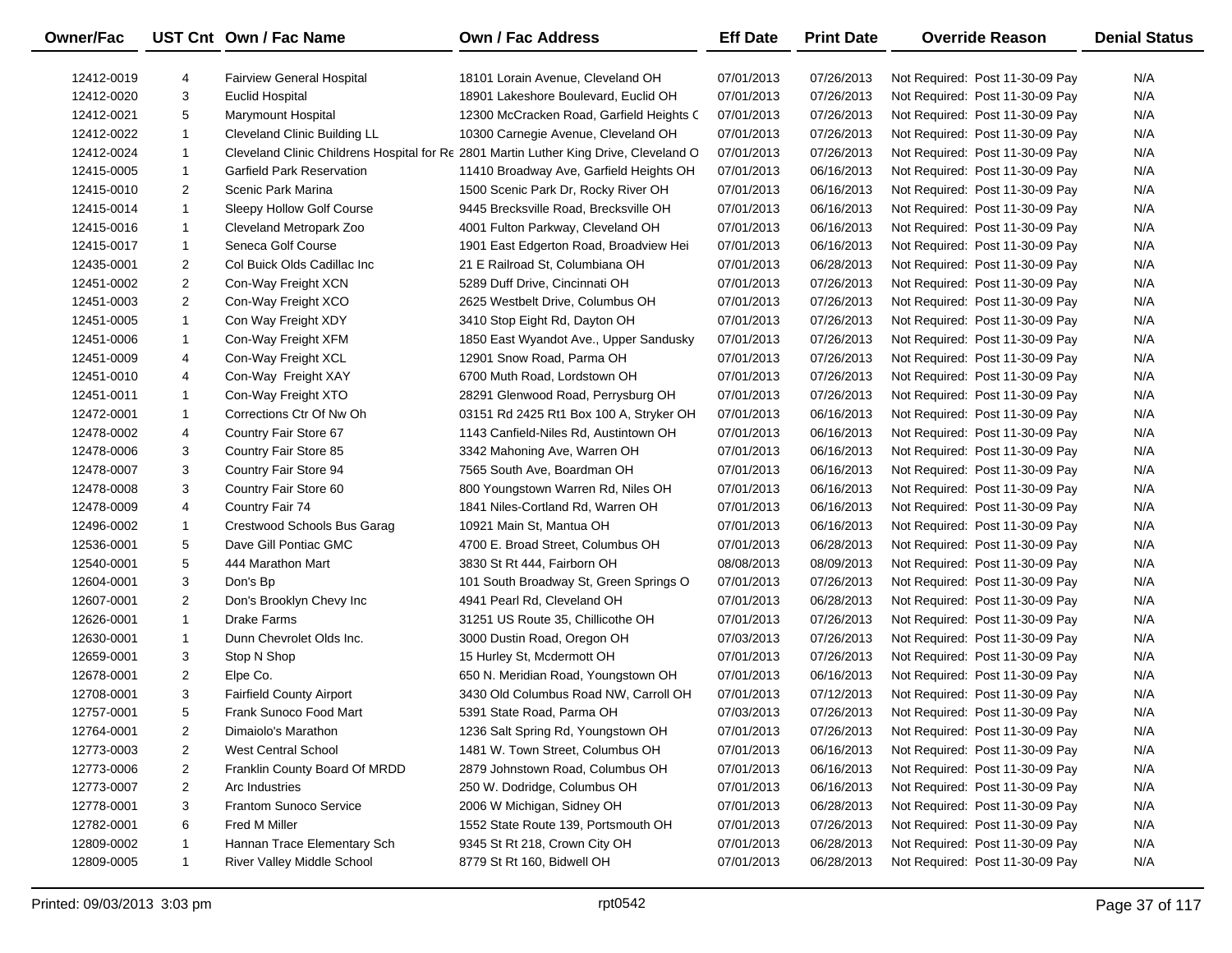| Owner/Fac  |                | UST Cnt Own / Fac Name                  | Own / Fac Address                          | <b>Eff Date</b> | <b>Print Date</b> | <b>Override Reason</b>          | <b>Denial Status</b> |
|------------|----------------|-----------------------------------------|--------------------------------------------|-----------------|-------------------|---------------------------------|----------------------|
| 12809-0007 | -1             | <b>Vinton Elementary School</b>         | 123 Keystone Rd, Vinton OH                 | 07/01/2013      | 06/28/2013        | Not Required: Post 11-30-09 Pay | N/A                  |
| 12819-0001 | 4              | Newton's                                | 100 W. Main Street, Washingtonville OH     | 07/02/2013      | 07/26/2013        | Not Required: Post 11-30-09 Pay | N/A                  |
| 12838-0001 | 3              | Gemco Aviation Serv Inc                 | 10800 Sharrott Rd, North Lima OH           | 07/01/2013      | 07/26/2013        | Not Required: Post 11-30-09 Pay | N/A                  |
| 12877-0001 | 3              | Or's Sunoco                             | 118 N Findlay St, Haskins OH               | 07/12/2013      | 07/26/2013        | Not Required: Post 11-30-09 Pay | N/A                  |
| 12880-0001 | 4              | Glockner Oil Co., Inc.                  | 4407 US Highway 23, Piketon OH             | 07/01/2013      | 06/28/2013        | Not Required: Post 11-30-09 Pay | N/A                  |
| 12892-0001 | $\mathbf{1}$   | Green Local School District             | 1900 Greensburg Road, Green OH             | 07/01/2013      | 06/16/2013        | Not Required: Post 11-30-09 Pay | N/A                  |
| 12899-0001 | $\overline{2}$ | <b>Mifflin Market</b>                   | 31 Maine Street, Ashland OH                | 07/01/2013      | 06/16/2013        | Not Required: Post 11-30-09 Pay | N/A                  |
| 12930-0001 | 3              | Old Bear & Son Ashland Mart #2          | 11785 Lebanon Rd, Sharonville OH           | 07/01/2013      | 07/26/2013        | Not Required: Post 11-30-09 Pay | N/A                  |
| 12947-0001 | 6              | Robbie's BP                             | 87 Vine St, Gallipolis OH                  | 07/01/2013      | 06/16/2013        | Not Required: Post 11-30-09 Pay | N/A                  |
| 12962-0001 | 4              | <b>Heffelfinger Marathon</b>            | 236 N. Union Street, Loudonville OH        | 07/01/2013      | 07/26/2013        | Not Required: Post 11-30-09 Pay | N/A                  |
| 13027-0001 | $\mathbf{1}$   | <b>Brubakers Ashland</b>                | 53261 Steinersville Road, Powhatan Point ( | 07/01/2013      | 07/26/2013        | Not Required: Post 11-30-09 Pay | N/A                  |
| 13029-0002 | 3              | MJ BP Gas                               | 10982 Mahoning Road, North Jackson OH      | 07/01/2013      | 07/26/2013        | Not Required: Post 11-30-09 Pay | N/A                  |
| 13078-0001 | 4              | Tom's Sunoco                            | 602 E Main St, Lancaster OH                | 07/01/2013      | 07/26/2013        | Not Required: Post 11-30-09 Pay | N/A                  |
| 13131-0001 | $\overline{2}$ | Strawser Paving Co Inc                  | 1595 Frank Rd, Columbus OH                 | 07/01/2013      | 07/26/2013        | Not Required: Post 11-30-09 Pay | N/A                  |
| 13162-0001 | 4              | <b>Corner Market</b>                    | 3761 US Rt 42 South, Delaware OH           | 07/01/2013      | 06/28/2013        | Not Required: Post 11-30-09 Pay | N/A                  |
| 13166-0002 | $\mathbf{1}$   | Floro's Marina                          | 6627 N Thompson Rd, Oak Harbor OH          | 07/01/2013      | 07/26/2013        | Not Required: Post 11-30-09 Pay | N/A                  |
| 13192-0001 | 4              | Springfield Shell                       | 1543 Moorefield Rd, Springfield OH         | 07/01/2013      | 07/26/2013        | Not Required: Post 11-30-09 Pay | N/A                  |
| 13193-0001 | $\overline{2}$ | Glenn's Market                          | 6085 Fallsburg Rd NE, Newark OH            | 07/01/2013      | 07/26/2013        | Not Required: Post 11-30-09 Pay | N/A                  |
| 13196-0001 | 6              | Jump N Jims                             | 1255 S. Main Street, Kenton OH             | 07/01/2013      | 06/16/2013        | Not Required: Post 11-30-09 Pay | N/A                  |
| 13206-0001 | $\mathbf{1}$   | Lake Lorelei Property Owners Associatio | 49 Keil Drive, Fayetteville OH             | 07/01/2013      | 07/12/2013        | Not Required: Post 11-30-09 Pay | N/A                  |
| 13208-0001 | $\mathbf{1}$   | Lakewood Country Club Co                | 2613 Bradley Rd, Westlake OH               | 07/01/2013      | 07/26/2013        | Not Required: Post 11-30-09 Pay | N/A                  |
| 13282-0003 | 3              | Lube Stop                               | 5010 Mahoning Avenue, Youngstown OH        | 07/01/2013      | 07/12/2013        | Not Required: Post 11-30-09 Pay | N/A                  |
| 13306-0001 | 3              | Madison Auto                            | 14588 Madison, Lakewood OH                 | 07/01/2013      | 07/26/2013        | Not Required: Post 11-30-09 Pay | N/A                  |
| 13345-0001 | 3              | B & J Carryout                          | 38710 State Route 7, Newport OH            | 07/01/2013      | 06/28/2013        | Not Required: Post 11-30-09 Pay | N/A                  |
| 13371-0001 | $\mathbf{1}$   | McKirnan Real Estate                    | 530 Schunck Road, Celina OH                | 07/01/2013      | 07/26/2013        | Not Required: Post 11-30-09 Pay | N/A                  |
| 13394-0008 | $\overline{7}$ | Cw Service-Bulk Plant                   | 5215 St Rt 118, Coldwater OH               | 07/01/2013      | 07/26/2013        | Not Required: Post 11-30-09 Pay | N/A                  |
| 13424-0001 | 3              | Quinn's Food Barn                       | 8845 State Route 45, North Bloomfield OH   | 07/01/2013      | 06/16/2013        | Not Required: Post 11-30-09 Pay | N/A                  |
| 13429-0002 | $\mathbf{1}$   | <b>Atrium Medical Center</b>            | 1 Medical Center Drive, Franklin OH        | 07/01/2013      | 06/28/2013        | Not Required: Post 11-30-09 Pay | N/A                  |
| 13434-0001 | $\overline{2}$ | <b>East Richland Mkt</b>                | 46030 National Rd West, St Clairsville OH  | 07/01/2013      | 06/28/2013        | Not Required: Post 11-30-09 Pay | N/A                  |
| 13436-0001 | $\overline{2}$ | <b>Higgins Gulf</b>                     | 51090 Or & W Street-Key, Bellaire OH       | 07/03/2013      | 07/26/2013        | Not Required: Post 11-30-09 Pay | N/A                  |
| 13477-0001 | $\overline{2}$ | <b>Mount Carmel Medical Center</b>      | 793 W. State Street, Columbus OH           | 07/01/2013      | 06/16/2013        | Not Required: Post 11-30-09 Pay | N/A                  |
| 13477-0002 | 4              | Mount Carmel East Hospital              | 6001 E. Broad Street, Columbus OH          | 07/01/2013      | 06/16/2013        | Not Required: Post 11-30-09 Pay | N/A                  |
| 13477-0004 | $\mathbf{1}$   | St Anns Hospital                        | 500 S. Cleveland Avenue, Westerville OH    | 07/01/2013      | 06/16/2013        | Not Required: Post 11-30-09 Pay | N/A                  |
| 13477-0005 | $\mathbf{1}$   | Diley Ridge Medical Park                | 7911 Diley Ridge, Canal Winchester OH      | 07/01/2013      | 06/16/2013        | Not Required: Post 11-30-09 Pay | N/A                  |
| 13542-0003 | $\mathbf{1}$   | Northwest Transportation Department     | 3113 Springdale Road, Cincinnati OH        | 07/01/2013      | 06/28/2013        | Not Required: Post 11-30-09 Pay | N/A                  |
| 13576-0001 | 1              | Midlake 644 CO L41113                   | 517-533 Portage Lakes Dr, Coventry Towns   | 07/01/2013      | 07/12/2013        | Not Required: Post 11-30-09 Pay | N/A                  |
| 13576-0002 |                | Parkway 724 CO L41104                   | 400 E Wilbeth Rd, Akron OH                 | 07/01/2013      | 07/12/2013        | Not Required: Post 11-30-09 Pay | N/A                  |
| 13576-0003 | -1             | Stadium 784 CO L41118                   | 115 Massillon Rd, Akron OH                 | 07/01/2013      | 07/12/2013        | Not Required: Post 11-30-09 Pay | N/A                  |
| 13576-0008 | 1              | University 864 CO L42103                | 1600 W Market St, Akron OH                 | 07/01/2013      | 07/12/2013        | Not Required: Post 11-30-09 Pay | N/A                  |
| 13576-0010 | 3              | Akron Data Center L42110                | 700 Bell St, Akron OH                      | 07/01/2013      | 07/12/2013        | Not Required: Post 11-30-09 Pay | N/A                  |
| 13576-0012 | 1              | West Bowery EQRM L42101                 | 50 W Bowery St, Akron OH                   | 07/01/2013      | 07/12/2013        | Not Required: Post 11-30-09 Pay | N/A                  |
| 13576-0013 | -1             | Alliance 821 CO L43506                  | 861 S Arch St, Alliance OH                 | 07/01/2013      | 07/12/2013        | Not Required: Post 11-30-09 Pay | N/A                  |
| 13576-0014 | 1              | Alton 878 ESS CO L37107                 | 100 Norton Rd, New Rome OH                 | 07/01/2013      | 07/12/2013        | Not Required: Post 11-30-09 Pay | N/A                  |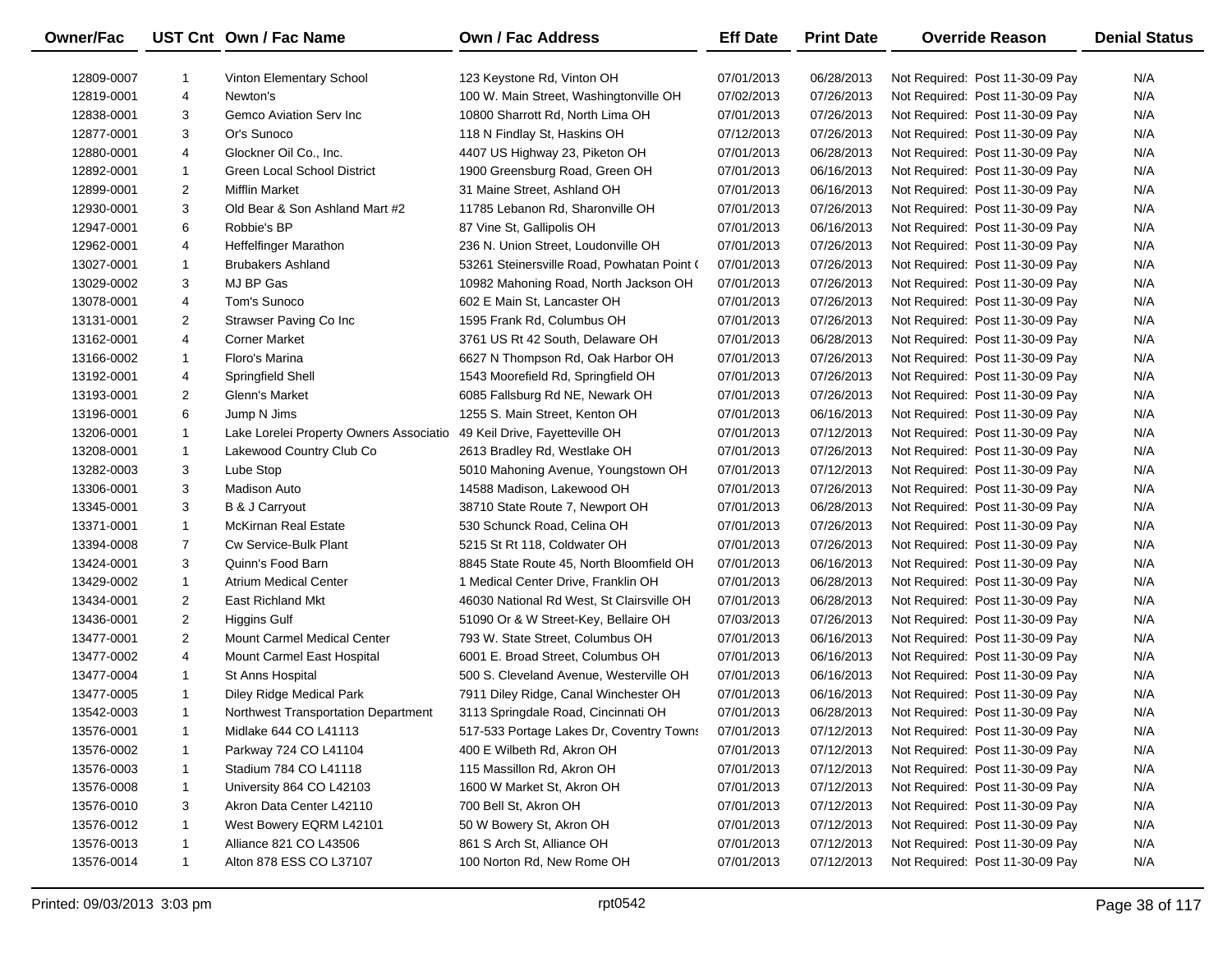| Owner/Fac  |              | UST Cnt Own / Fac Name            | <b>Own / Fac Address</b>             | <b>Eff Date</b> | <b>Print Date</b> | <b>Override Reason</b>          | <b>Denial Status</b> |
|------------|--------------|-----------------------------------|--------------------------------------|-----------------|-------------------|---------------------------------|----------------------|
| 13576-0015 | 1            | Sherwood 745 CO L41105            | 72 E Hiram, Barberton OH             | 07/01/2013      | 07/12/2013        | Not Required: Post 11-30-09 Pay | N/A                  |
| 13576-0016 | $\mathbf{1}$ | Valley 825 CO L41134              | 83 31st Street, Barberton OH         | 07/01/2013      | 07/12/2013        | Not Required: Post 11-30-09 Pay | N/A                  |
| 13576-0018 | $\mathbf{1}$ | Barnesville 425 CO L35214         | 142 N Arch St, Barnesville OH        | 07/01/2013      | 07/12/2013        | Not Required: Post 11-30-09 Pay | N/A                  |
| 13576-0019 | $\mathbf{1}$ | Bevercreek 426 CO L56126          | 3262 Dayton-Xenia Rd, Beavercreek OH | 07/01/2013      | 07/12/2013        | Not Required: Post 11-30-09 Pay | N/A                  |
| 13576-0020 | $\mathbf{1}$ | Bedford 232 CO L28101             | 739 S Broadway Ave, Bedford OH       | 07/01/2013      | 07/12/2013        | Not Required: Post 11-30-09 Pay | N/A                  |
| 13576-0021 | $\mathbf{1}$ | Bellaire 676 CO L35308            | 3373 Guernsey Ave, Bellaire OH       | 07/01/2013      | 07/12/2013        | Not Required: Post 11-30-09 Pay | N/A                  |
| 13576-0022 | $\mathbf{1}$ | Berea 234 CO L21112               | 20 Bagley Rd, Berea OH               | 07/01/2013      | 07/12/2013        | Not Required: Post 11-30-09 Pay | N/A                  |
| 13576-0024 | $\mathbf{1}$ | Skyline 758 CO L47126             | 80 Boardman-Canfield Rd, Boardman OH | 07/01/2013      | 07/12/2013        | Not Required: Post 11-30-09 Pay | N/A                  |
| 13576-0025 | $\mathbf{1}$ | Brecksville 526 CO L24116         | 7411 Chippewa Rd, Brecksville OH     | 07/01/2013      | 07/12/2013        | Not Required: Post 11-30-09 Pay | N/A                  |
| 13576-0026 | $\mathbf{1}$ | Corporate Data Center L24118      | 6889 Snowville, Brecksville OH       | 07/01/2013      | 07/12/2013        | Not Required: Post 11-30-09 Pay | N/A                  |
| 13576-0028 | $\mathbf{1}$ | Brookfield Masury L47120          | 7931 Warren-Sharon Rd, Brookfield OH | 07/01/2013      | 07/12/2013        | Not Required: Post 11-30-09 Pay | N/A                  |
| 13576-0030 | $\mathbf{1}$ | Clearwater South 267 L21117       | 16351 Brookpark Rd, Brookpark OH     | 07/01/2013      | 07/12/2013        | Not Required: Post 11-30-09 Pay | N/A                  |
| 13576-0031 | $\mathbf{1}$ | Burton 834 CO L26201              | 14524 Main St, Burton OH             | 07/01/2013      | 07/12/2013        | Not Required: Post 11-30-09 Pay | N/A                  |
| 13576-0032 | $\mathbf{1}$ | Canal Winchester 837 L34119       | 6301 Bixby Rd, Canal Winchester OH   | 07/01/2013      | 07/12/2013        | Not Required: Post 11-30-09 Pay | N/A                  |
| 13576-0033 | $\mathbf{1}$ | Canfield 533 CO L46146            | 18 Scott St, Canfield OH             | 07/01/2013      | 07/12/2013        | Not Required: Post 11-30-09 Pay | N/A                  |
| 13576-0034 | $\mathbf{1}$ | Glendale 452 #1ESS L43112         | 420 Mckinley Ave NW, Canton OH       | 07/01/2013      | 07/12/2013        | Not Required: Post 11-30-09 Pay | N/A                  |
| 13576-0037 | $\mathbf{1}$ | Dayton 433 CO L56119              | 7201 Far Hills Ave, Centerville OH   | 07/01/2013      | 07/12/2013        | Not Required: Post 11-30-09 Pay | N/A                  |
| 13576-0039 | $\mathbf{1}$ | Scotland 729 CO L25140            | 7631 Mayfield Rd, Chesterland OH     | 07/01/2013      | 07/12/2013        | Not Required: Post 11-30-09 Pay | N/A                  |
| 13576-0042 | $\mathbf{1}$ | Clearwater 251 CO L21113          | 13630 Lorain, Cleveland OH           | 07/01/2013      | 07/12/2013        | Not Required: Post 11-30-09 Pay | N/A                  |
| 13576-0044 | $\mathbf{1}$ | Melrose 631 CO L22103             | 6513 Guthrie Ave, Cleveland OH       | 07/01/2013      | 07/12/2013        | Not Required: Post 11-30-09 Pay | N/A                  |
| 13576-0045 | $\mathbf{1}$ | Shadyside 741 CO L22107           | 4314 State Rd, Cleveland OH          | 07/01/2013      | 07/12/2013        | Not Required: Post 11-30-09 Pay | N/A                  |
| 13576-0046 | $\mathbf{1}$ | 621 CO L23105                     | 700-750 Huron Rd, Cleveland OH       | 07/01/2013      | 07/12/2013        | Not Required: Post 11-30-09 Pay | N/A                  |
| 13576-0048 | $\mathbf{1}$ | Henderson 431 CO L24105           | 5400 Prospect Ave, Cleveland OH      | 07/01/2013      | 07/12/2013        | Not Required: Post 11-30-09 Pay | N/A                  |
| 13576-0049 | $\mathbf{1}$ | Michigan 641 CO L24108            | 7225 Broadway Ave, Cleveland OH      | 07/01/2013      | 07/12/2013        | Not Required: Post 11-30-09 Pay | N/A                  |
| 13576-0051 | $\mathbf{1}$ | Garfield 421 CO L25103            | 2130 E 107th St, Cleveland OH        | 07/01/2013      | 07/12/2013        | Not Required: Post 11-30-09 Pay | N/A                  |
| 13576-0053 | $\mathbf{1}$ | Glenville 451 CO L27104           | 12223 Saint Clair Ave, Cleveland OH  | 07/01/2013      | 07/12/2013        | Not Required: Post 11-30-09 Pay | N/A                  |
| 13576-0054 | $\mathbf{1}$ | Kenmore 531 CO L27107             | 18900 Nottingham Rd, Cleveland OH    | 07/01/2013      | 07/12/2013        | Not Required: Post 11-30-09 Pay | N/A                  |
| 13576-0057 | $\mathbf{1}$ | Fairmount 381 CO L25106           | 13174 Cedar Rd, Cleveland Heights OH | 07/01/2013      | 07/12/2013        | Not Required: Post 11-30-09 Pay | N/A                  |
| 13576-0060 | $\mathbf{1}$ | Columbus 291 CO L31302            | 1265 Indianola Ave, Columbus OH      | 07/01/2013      | 07/12/2013        | Not Required: Post 11-30-09 Pay | N/A                  |
| 13576-0062 | 2            | Columbus 262 CO & PA L32107       | 3419 Indianola, Columbus OH          | 07/01/2013      | 07/12/2013        | Not Required: Post 11-30-09 Pay | N/A                  |
| 13576-0064 | $\mathbf{1}$ | Columbus 451 CO L32114            | 4646 Reed Rd, Columbus OH            | 07/01/2013      | 07/12/2013        | Not Required: Post 11-30-09 Pay | N/A                  |
| 13576-0066 | $\mathbf{1}$ | Columbus 25 CO L33105             | 1415 Franklin Ave, Columbus OH       | 07/01/2013      | 07/12/2013        | Not Required: Post 11-30-09 Pay | N/A                  |
| 13576-0067 | $\mathbf{1}$ | Columbus 44 CO L33110             | 355 Thurman Ave, Columbus OH         | 07/01/2013      | 07/12/2013        | Not Required: Post 11-30-09 Pay | N/A                  |
| 13576-0068 | $\mathbf{1}$ | Columbus 23 CO L34104             | 3101 Main St, Columbus OH            | 07/01/2013      | 07/12/2013        | Not Required: Post 11-30-09 Pay | N/A                  |
| 13576-0071 | $\mathbf{1}$ | Columbus 274 CO L37110            | 2615 W Broad St, Columbus OH         | 07/01/2013      | 07/12/2013        | Not Required: Post 11-30-09 Pay | N/A                  |
| 13576-0073 | 1            | Columbus 486 CO L37101            | 2025 Northwest Blvd, Columbus OH     | 07/01/2013      | 07/12/2013        | Not Required: Post 11-30-09 Pay | N/A                  |
| 13576-0074 | 1            | Coshocton 622 CO L35408           | 641 Walnut St, Coshocton OH          | 07/01/2013      | 07/12/2013        | Not Required: Post 11-30-09 Pay | N/A                  |
| 13576-0075 | $\mathbf{1}$ | Walbridge 928 CO L41114           | 208 W Portage St, Cuyahoga Falls OH  | 07/01/2013      | 07/12/2013        | Not Required: Post 11-30-09 Pay | N/A                  |
| 13576-0076 | $\mathbf{1}$ | Dayton 141 CO L54105              | 564 Kolping Ave, Dayton OH           | 07/01/2013      | 07/12/2013        | Not Required: Post 11-30-09 Pay | N/A                  |
| 13576-0077 | $\mathbf{1}$ | 300 W. 1st Street Building L54147 | 300 W First St, Dayton OH            | 07/01/2013      | 07/12/2013        | Not Required: Post 11-30-09 Pay | N/A                  |
| 13576-0078 | 1            | Dayotn 274 CO L55107              | 2220 Catalpa Dr, Dayton OH           | 07/01/2013      | 07/12/2013        | Not Required: Post 11-30-09 Pay | N/A                  |
| 13576-0080 | $\mathbf{1}$ | Dayotn 233 CO L55137              | 4401 Brandt Pike, Dayton OH          | 07/01/2013      | 07/12/2013        | Not Required: Post 11-30-09 Pay | N/A                  |
| 13576-0082 | $\mathbf{1}$ | Dayton 263 CO-ESS L56106          | 4209 W Third St, Dayton OH           | 07/01/2013      | 07/12/2013        | Not Required: Post 11-30-09 Pay | N/A                  |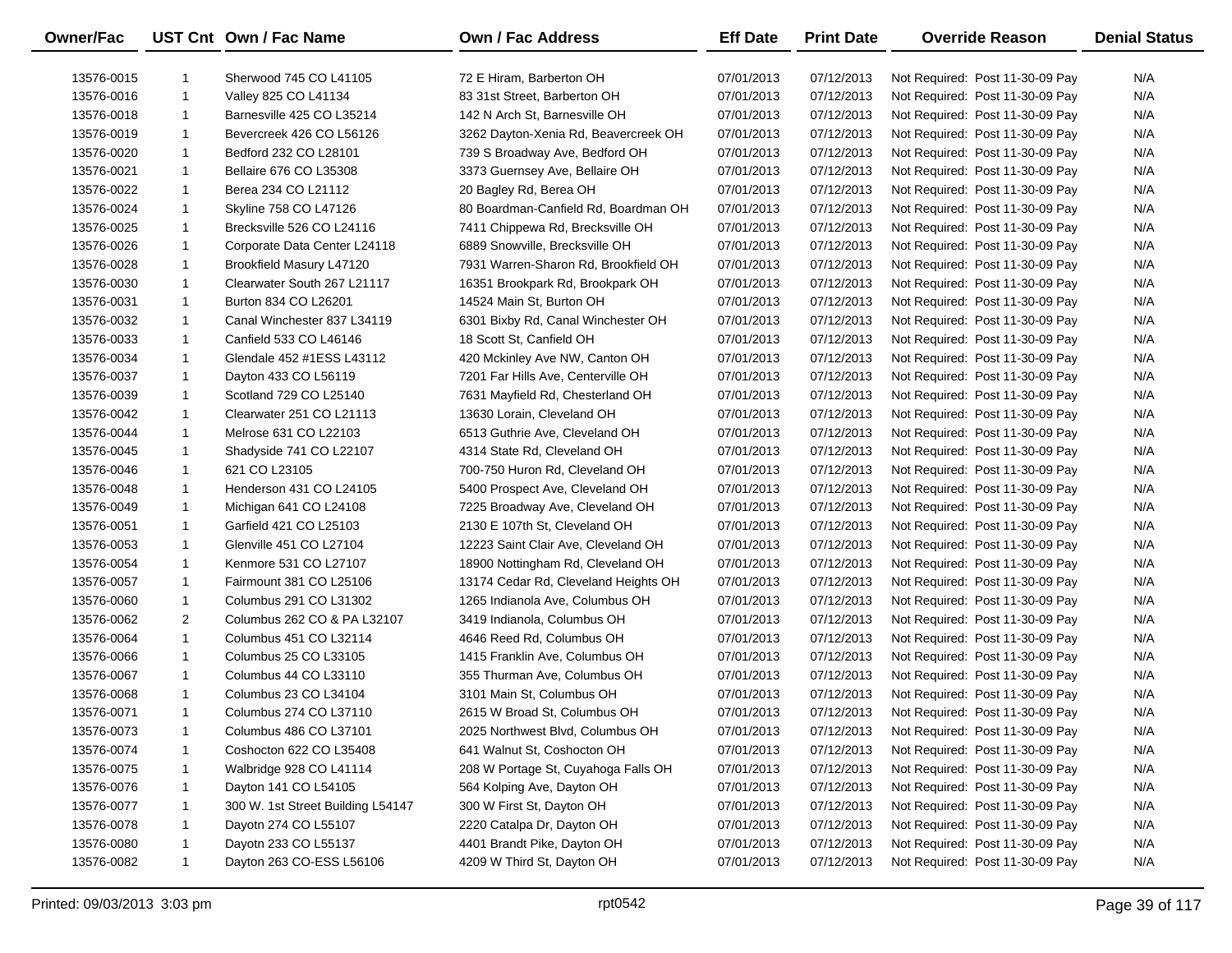| <b>Owner/Fac</b> |              | UST Cnt Own / Fac Name              | <b>Own / Fac Address</b>              | <b>Eff Date</b> | <b>Print Date</b> | <b>Override Reason</b>          | <b>Denial Status</b> |
|------------------|--------------|-------------------------------------|---------------------------------------|-----------------|-------------------|---------------------------------|----------------------|
| 13576-0083       | 1            | Dayton 293 CO L56108                | 3001 Far Hills, Dayton OH             | 07/01/2013      | 07/12/2013        | Not Required: Post 11-30-09 Pay | N/A                  |
| 13576-0086       | $\mathbf{1}$ | Dublin 889 CO # 5 ESS L32229        | 4270 Tuller Rd, Dublin OH             | 07/01/2013      | 07/12/2013        | Not Required: Post 11-30-09 Pay | N/A                  |
| 13576-0087       | $\mathbf{1}$ | East Liverpool 385 CO L47609        | 214 W Fifth St, East Liverpool OH     | 07/01/2013      | 07/12/2013        | Not Required: Post 11-30-09 Pay | N/A                  |
| 13576-0088       | $\mathbf{1}$ | Redwood 731 CO L27110               | 25900 Lakeland Blvd, Euclid OH        | 07/01/2013      | 07/12/2013        | Not Required: Post 11-30-09 Pay | N/A                  |
| 13576-0090       | $\mathbf{1}$ | Fairborn 878 CO L54132              | 21 Pleasant Ave, Fairborn OH          | 07/01/2013      | 07/12/2013        | Not Required: Post 11-30-09 Pay | N/A                  |
| 13576-0091       | 1            | Findlay 422 CO L52203               | 121 W Hardin St, Findlay OH           | 07/01/2013      | 07/12/2013        | Not Required: Post 11-30-09 Pay | N/A                  |
| 13576-0093       | $\mathbf{1}$ | Fostoria 435 CO L52101              | 121 E North St, Fostoria OH           | 07/01/2013      | 07/12/2013        | Not Required: Post 11-30-09 Pay | N/A                  |
| 13576-0094       | $\mathbf{1}$ | Franklin 746 CO ESS L57702          | 254 S Main St, Franklin OH            | 07/01/2013      | 07/12/2013        | Not Required: Post 11-30-09 Pay | N/A                  |
| 13576-0095       | $\mathbf{1}$ | Fremont 332 CO L52305               | 903-911 Croghan St, Fremont OH        | 07/01/2013      | 07/12/2013        | Not Required: Post 11-30-09 Pay | N/A                  |
| 13576-0096       | $\mathbf{1}$ | Gahanna 47 CO L33118                | 2580 McCutcheon Rd, Gahanna OH        | 07/01/2013      | 07/12/2013        | Not Required: Post 11-30-09 Pay | N/A                  |
| 13576-0097       | 1            | Gallpolis 446 CO L36301             | 54-62 Locust St, Gallipolis OH        | 07/01/2013      | 07/12/2013        | Not Required: Post 11-30-09 Pay | N/A                  |
| 13576-0098       | 1            | Greenburg 896 CO L41146             | 4344 S Arlington Rd, Greensburg OH    | 07/01/2013      | 07/12/2013        | Not Required: Post 11-30-09 Pay | N/A                  |
| 13576-0099       | $\mathbf{1}$ | Hartville 877 CO ES L43140          | 120 Prospect Ave, Hartville OH        | 07/01/2013      | 07/12/2013        | Not Required: Post 11-30-09 Pay | N/A                  |
| 13576-0102       | 1            | Hilliard 876 CO ESS L37128          | 4055 E Columbia St, Hilliard OH       | 07/01/2013      | 07/12/2013        | Not Required: Post 11-30-09 Pay | N/A                  |
| 13576-0103       | $\mathbf{1}$ | Hillsboro #39 Central Office L57208 | 134 W. Beech Street, Hillsboro OH     | 07/01/2013      | 07/12/2013        | Not Required: Post 11-30-09 Pay | N/A                  |
| 13576-0104       | $\mathbf{1}$ | Holland 86X CO-ESS L51112           | 1155 Clark St, Holland OH             | 07/01/2013      | 07/12/2013        | Not Required: Post 11-30-09 Pay | N/A                  |
| 13576-0105       | $\mathbf{1}$ | Hubbard 534 CO #2 ESS L46145        | 32 Oak Knoll Dr, Hubbard OH           | 07/01/2013      | 07/12/2013        | Not Required: Post 11-30-09 Pay | N/A                  |
| 13576-0106       | 1            | Independence 524 CO L24103          | 7207 Valley View Rd, Independence OH  | 07/01/2013      | 07/12/2013        | Not Required: Post 11-30-09 Pay | N/A                  |
| 13576-0107       | $\mathbf{1}$ | Ironton 532 CO L36411               | 821 Park Ave, Ironton OH              | 07/01/2013      | 07/12/2013        | Not Required: Post 11-30-09 Pay | N/A                  |
| 13576-0108       | 1            | Kent 673 CO L41301                  | 203 N. Depeyster Street, Kent OH      | 07/01/2013      | 07/12/2013        | Not Required: Post 11-30-09 Pay | N/A                  |
| 13576-0109       | $\mathbf{1}$ | Lakewood 521 CO L21106              | 14223 Detroit Ave, Lakewood OH        | 07/01/2013      | 07/12/2013        | Not Required: Post 11-30-09 Pay | N/A                  |
| 13576-0111       | $\mathbf{1}$ | London 852 CO L36613                | 56 S Union St, London OH              | 07/01/2013      | 07/12/2013        | Not Required: Post 11-30-09 Pay | N/A                  |
| 13576-0112       | $\mathbf{1}$ | Lockbourne 491 CO L34113            | 1200 Rathmell Rd, Lockbourne OH       | 07/01/2013      | 07/12/2013        | Not Required: Post 11-30-09 Pay | N/A                  |
| 13576-0113       | $\mathbf{1}$ | Trojan_Louisville 87 L43116         | 110 N Mill St, Louisville OH          | 07/01/2013      | 07/12/2013        | Not Required: Post 11-30-09 Pay | N/A                  |
| 13576-0114       | $\mathbf{1}$ | Montrose 622 CO L28104              | 15915 Libby Rd, Maple Heights OH      | 07/01/2013      | 07/12/2013        | Not Required: Post 11-30-09 Pay | N/A                  |
| 13576-0115       | $\mathbf{1}$ | Marietta 373 CO L35705              | 526 N Fourth St, Marietta OH          | 07/01/2013      | 07/12/2013        | Not Required: Post 11-30-09 Pay | N/A                  |
| 13576-0116       | 1            | Manchester 882 CO L41132            | 1001 W Nimisila Rd, Manchester OH     | 07/01/2013      | 07/12/2013        | Not Required: Post 11-30-09 Pay | N/A                  |
| 13576-0117       | 1            | Martins Ferry CO L35309             | 1123 Zane Highway, Martins Ferry OH   | 07/01/2013      | 07/12/2013        | Not Required: Post 11-30-09 Pay | N/A                  |
| 13576-0118       | 1            | Massillon 833 CO-E L43607           | 188 E Charles St, Massillon OH        | 07/01/2013      | 07/12/2013        | Not Required: Post 11-30-09 Pay | N/A                  |
| 13576-0119       | $\mathbf{1}$ | Maumee 893 CO-ESS L51111            | 523 Conant St, Maumee OH              | 07/01/2013      | 07/12/2013        | Not Required: Post 11-30-09 Pay | N/A                  |
| 13576-0120       | 1            | Hillcrest L25116                    | 5775 Mayfield Rd, Mayfield Heights OH | 07/01/2013      | 07/12/2013        | Not Required: Post 11-30-09 Pay | N/A                  |
| 13576-0121       | $\mathbf{1}$ | Medway 849 CO L55138                | Carlisle Rd, Medway OH                | 07/01/2013      | 07/12/2013        | Not Required: Post 11-30-09 Pay | N/A                  |
| 13576-0122       | 1            | Mentor 255 CO ESS#2 L26219          | 8440 Prospect St, Mentor OH           | 07/01/2013      | 07/12/2013        | Not Required: Post 11-30-09 Pay | N/A                  |
| 13576-0124       | $\mathbf{1}$ | Mentor on the Lake 2 L26204         | 8266 Lake Shore Blvd, Mentor OH       | 07/01/2013      | 07/12/2013        | Not Required: Post 11-30-09 Pay | N/A                  |
| 13576-0126       | $\mathbf{1}$ | Miamisburg 866 CO ESS L56111        | 1501 E Central Ave, Miamisburg OH     | 07/01/2013      | 07/12/2013        | Not Required: Post 11-30-09 Pay | N/A                  |
| 13576-0127       | 1            | Middletown 422 CO L57701            | 1505 Central, Middletown OH           | 07/01/2013      | 07/12/2013        | Not Required: Post 11-30-09 Pay | N/A                  |
| 13576-0131       | 1            | Nelsonville 753 CO L36703           | 164 W Washington Ave, Nelsonville OH  | 07/01/2013      | 07/12/2013        | Not Required: Post 11-30-09 Pay | N/A                  |
| 13576-0132       | 1            | New Albany 855 CO #5 L33109         | 14 W Main St, New Albany OH           | 07/01/2013      | 07/12/2013        | Not Required: Post 11-30-09 Pay | N/A                  |
| 13576-0133       | 1            | New Carlise 845 CO L57117           | 115 W Jefferson, New Carlisle OH      | 07/01/2013      | 07/12/2013        | Not Required: Post 11-30-09 Pay | N/A                  |
| 13576-0134       | $\mathbf{1}$ | New Lexington 342 CO L36813         | 220 S Main St, New Lexington OH       | 07/01/2013      | 07/12/2013        | Not Required: Post 11-30-09 Pay | N/A                  |
| 13576-0135       | $\mathbf{1}$ | Niles CO L46117                     | 145 N Main St, Niles OH               | 07/01/2013      | 07/12/2013        | Not Required: Post 11-30-09 Pay | N/A                  |
| 13576-0137       | 1            | Hyacinmth 494 CO L43114             | 1295 S Main St, North Canton OH       | 07/01/2013      | 07/12/2013        | Not Required: Post 11-30-09 Pay | N/A                  |
| 13576-0138       | $\mathbf{1}$ | Huxley 494 CO L43123                | 511 Faircrest, North Industry OH      | 07/01/2013      | 07/12/2013        | Not Required: Post 11-30-09 Pay | N/A                  |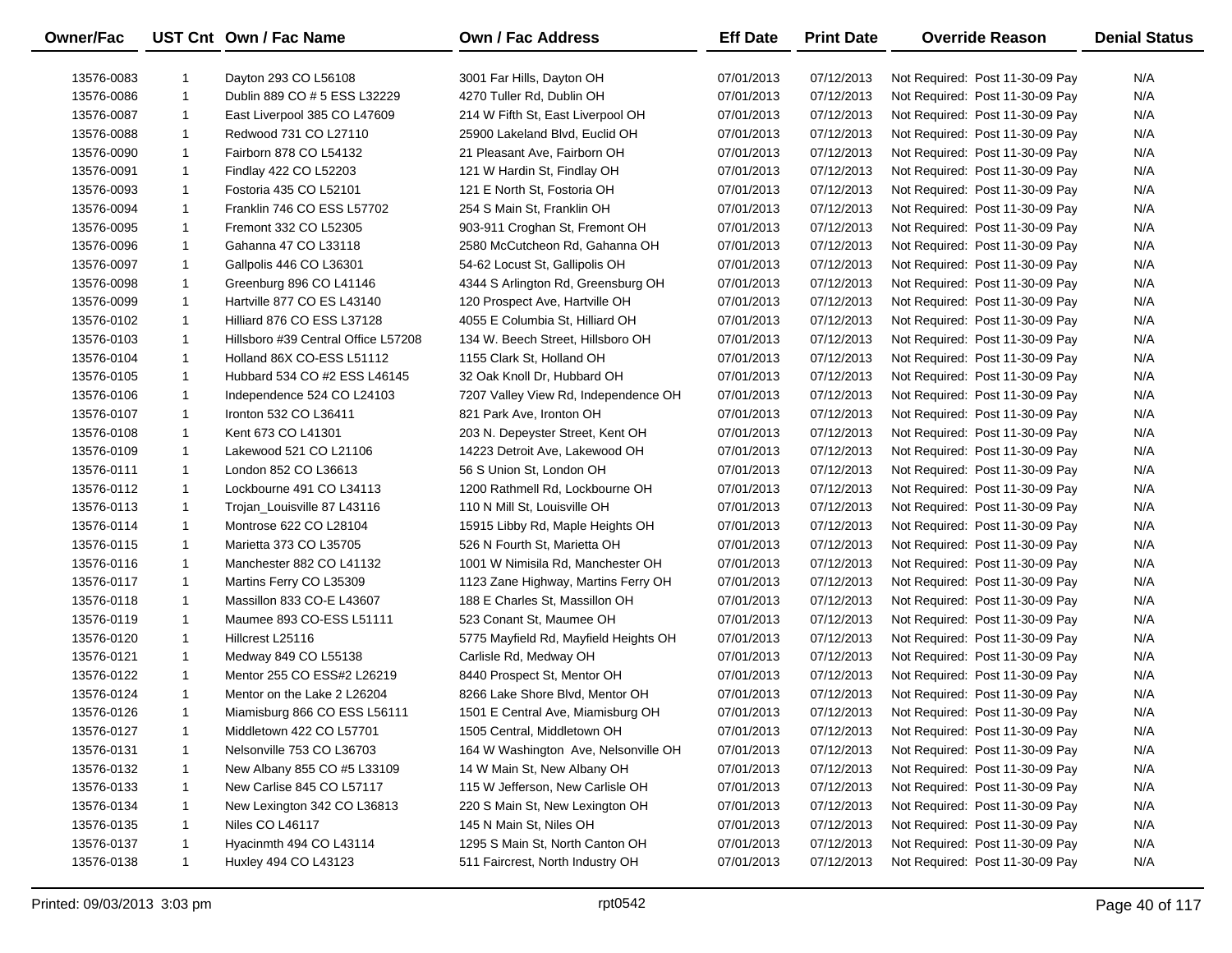| Owner/Fac  |              | UST Cnt Own / Fac Name                       | <b>Own / Fac Address</b>                                               | <b>Eff Date</b>          | <b>Print Date</b>        | <b>Override Reason</b>                                             | <b>Denial Status</b> |
|------------|--------------|----------------------------------------------|------------------------------------------------------------------------|--------------------------|--------------------------|--------------------------------------------------------------------|----------------------|
|            |              |                                              |                                                                        |                          |                          |                                                                    | N/A                  |
| 13576-0139 | $\mathbf 1$  | Spring 777 CO L21107<br>Beacon 237 CO L22120 | 24150 Lorain Rd, North Olmsted OH<br>14090 Ridge Rd, North Royalton OH | 07/01/2013<br>07/01/2013 | 07/12/2013<br>07/12/2013 | Not Required: Post 11-30-09 Pay                                    | N/A                  |
| 13576-0142 | $\mathbf{1}$ | Olmstead Falls 235 CO L21115                 |                                                                        |                          | 07/12/2013               | Not Required: Post 11-30-09 Pay<br>Not Required: Post 11-30-09 Pay | N/A                  |
| 13576-0144 | $\mathbf 1$  |                                              | 25200 Bagley Rd, Olmsted Falls OH                                      | 07/01/2013               |                          |                                                                    |                      |
| 13576-0145 |              | Toledo 691 CO-ESS L53113                     | 3100 Navarre Ave, Oregon OH                                            | 07/01/2013               | 07/12/2013               | Not Required: Post 11-30-09 Pay                                    | N/A                  |
| 13576-0146 | $\mathbf{1}$ | Tuxedo 842 CO L22118                         | 7205 Southington Dr, Parma OH                                          | 07/01/2013               | 07/12/2013               | Not Required: Post 11-30-09 Pay                                    | N/A                  |
| 13576-0147 | $\mathbf{1}$ | Elmwood-Painesville L26206                   | 34 S St Clair, Painesville OH                                          | 07/01/2013               | 07/12/2013               | Not Required: Post 11-30-09 Pay                                    | N/A                  |
| 13576-0148 | $\mathbf{1}$ | Perrysburg 874 CO L51107                     | 144 Second St, Perrysburg OH                                           | 07/01/2013               | 07/12/2013               | Not Required: Post 11-30-09 Pay                                    | N/A                  |
| 13576-0149 | $\mathbf{1}$ | Toledo 666 CO L53139                         | 7345 Walbridge, Perrysburg OH                                          | 07/01/2013               | 07/12/2013               | Not Required: Post 11-30-09 Pay                                    | N/A                  |
| 13576-0151 | $\mathbf{1}$ | Piqua 773 CO L57306                          | 630 W. High Street, Piqua OH                                           | 07/01/2013               | 07/12/2013               | Not Required: Post 11-30-09 Pay                                    | N/A                  |
| 13576-0152 | $\mathbf{1}$ | Ravenna 296 CO L41307                        | 147 N Prospect Ave, Ravenna OH                                         | 07/01/2013               | 07/12/2013               | Not Required: Post 11-30-09 Pay                                    | N/A                  |
| 13576-0153 | $\mathbf{1}$ | Reynoldsburg 866 CO L34117                   | 1126 McNaughton Rd, Reynoldsburg OH                                    | 07/01/2013               | 07/12/2013               | Not Required: Post 11-30-09 Pay                                    | N/A                  |
| 13576-0155 | $\mathbf{1}$ | Edison 331 CO L21122                         | 1588 Wagar Rd, Rocky River OH                                          | 07/01/2013               | 07/12/2013               | Not Required: Post 11-30-09 Pay                                    | N/A                  |
| 13576-0156 | $\mathbf{1}$ | St. Clairsville 695 CO L35502                | 155 Woodrow Ave, St Clairsville OH                                     | 07/01/2013               | 07/12/2013               | Not Required: Post 11-30-09 Pay                                    | N/A                  |
| 13576-0157 | $\mathbf 1$  | Salem 332 CO & Service Center L47511         | 165 N Lundy St, Salem OH                                               | 07/01/2013               | 07/12/2013               | Not Required: Post 11-30-09 Pay                                    | N/A                  |
| 13576-0159 | 1            | Sandusky 625 CO-PO L52407                    | 429 Wayne St, Sandusky OH                                              | 07/01/2013               | 07/12/2013               | Not Required: Post 11-30-09 Pay                                    | N/A                  |
| 13576-0160 | $\mathbf{1}$ | Washington 921 CO L28106                     | 15715 Chagrin Blvd, Shaker Heights OH                                  | 07/01/2013               | 07/12/2013               | Not Required: Post 11-30-09 Pay                                    | N/A                  |
| 13576-0161 | $\mathbf 1$  | Churchhill-Solon 24 L28107                   | 6130 Som Center Rd, Solon OH                                           | 07/01/2013               | 07/12/2013               | Not Required: Post 11-30-09 Pay                                    | N/A                  |
| 13576-0163 | -1           | Centerville 885 CO L56507                    | 368 E Lytle-Five Pts, Springboro OH                                    | 07/01/2013               | 07/12/2013               | Not Required: Post 11-30-09 Pay                                    | N/A                  |
| 13576-0164 | 1            | Evergreen 381 CO L25107                      | 1424 Argonne Rd, S Euclid OH                                           | 07/01/2013               | 07/12/2013               | Not Required: Post 11-30-09 Pay                                    | N/A                  |
| 13576-0165 | -1           | Springfield 399 CO L57102                    | 4332 Derr Rd, Springfield OH                                           | 07/01/2013               | 07/12/2013               | Not Required: Post 11-30-09 Pay                                    | N/A                  |
| 13576-0166 | -1           | Springfield 323 CO L57115                    | 121 S Spring St, Springfield OH                                        | 07/01/2013               | 07/12/2013               | Not Required: Post 11-30-09 Pay                                    | N/A                  |
| 13576-0168 | -1           | Stubenville 264 CO L35106                    | 3901 Sunset Blvd, Steubenville OH                                      | 07/01/2013               | 07/12/2013               | Not Required: Post 11-30-09 Pay                                    | N/A                  |
| 13576-0169 | $\mathbf{1}$ | Overdale 688 CO ESS L41142                   | 3410 Kent Rd, Stow OH                                                  | 07/01/2013               | 07/12/2013               | Not Required: Post 11-30-09 Pay                                    | N/A                  |
| 13576-0170 | -1           | Strongsville 238 CO L22102                   | 14001 Pearl Rd, Strongsville OH                                        | 07/01/2013               | 07/12/2013               | Not Required: Post 11-30-09 Pay                                    | N/A                  |
| 13576-0171 | $\mathbf{1}$ | Plaza_Struthers 75 L47113                    | 69 Stewart St, Struthers OH                                            | 07/01/2013               | 07/12/2013               | Not Required: Post 11-30-09 Pay                                    | N/A                  |
| 13576-0172 | $\mathbf{1}$ | Tallmadge 633 CO L41101                      | 83 W Ave, Tallmadge OH                                                 | 07/01/2013               | 07/12/2013               | Not Required: Post 11-30-09 Pay                                    | N/A                  |
| 13576-0173 | $\mathbf{1}$ | Tiffin 447 CO L52501                         | 41 Madison St, Tiffin OH                                               | 07/01/2013               | 07/12/2013               | Not Required: Post 11-30-09 Pay                                    | N/A                  |
| 13576-0174 | $\mathbf{1}$ | Toledo 536 CO/JEFFERS L51103                 | 3332 Dorr St, Toledo OH                                                | 07/01/2013               | 07/12/2013               | Not Required: Post 11-30-09 Pay                                    | N/A                  |
| 13576-0175 | $\mathbf{1}$ | Toledo Greenwood 472 L51101                  | 2414 Sylvania, Toledo OH                                               | 07/01/2013               | 07/12/2013               | Not Required: Post 11-30-09 Pay                                    | N/A                  |
| 13576-0176 | $\mathbf{1}$ | Toledo Evergreen CO L51109                   | 2406 Glendale Ave, Toledo OH                                           | 07/01/2013               | 07/12/2013               | Not Required: Post 11-30-09 Pay                                    | N/A                  |
| 13576-0178 | $\mathbf{1}$ | Toledo 476CO-ESS L51149                      | 4840 Lewis Ave, Toledo OH                                              | 07/01/2013               | 07/12/2013               | Not Required: Post 11-30-09 Pay                                    | N/A                  |
| 13576-0179 | $\mathbf{1}$ | Toledo 726 CO RANDOL L53107                  | 408 New York Ave, Toledo OH                                            | 07/01/2013               | 07/12/2013               | Not Required: Post 11-30-09 Pay                                    | N/A                  |
| 13576-0180 | $\mathbf{1}$ | Toledo 241 CO ESS L53121                     | 130 Erie St, Toledo OH                                                 | 07/01/2013               | 07/12/2013               | Not Required: Post 11-30-09 Pay                                    | N/A                  |
| 13576-0182 | $\mathbf{1}$ | Toronto 537 CO # 5 RS L35107                 | 204 Sixth St, Toronto OH                                               | 07/01/2013               | 07/12/2013               | Not Required: Post 11-30-09 Pay                                    | N/A                  |
| 13576-0183 | $\mathbf{1}$ | Uniontown 699 CO L41143                      | 13500 Cleveland Ave, Uniontown OH                                      | 07/01/2013               | 07/12/2013               | Not Required: Post 11-30-09 Pay                                    | N/A                  |
| 13576-0184 |              | Upper Sandusky 294 CO L52604                 | 129 N Seventh St, Upper Sandusky OH                                    | 07/01/2013               | 07/12/2013               | Not Required: Post 11-30-09 Pay                                    | N/A                  |
| 13576-0185 | -1           | Vandalia 890 CO L55122                       | 3465 Little York Rd, Vandalia OH                                       | 07/01/2013               | 07/12/2013               | Not Required: Post 11-30-09 Pay                                    | N/A                  |
| 13576-0188 | -1           | Trinity 871 CO L21108                        | 1425 Dover Center Rd, Westlake OH                                      | 07/01/2013               | 07/12/2013               | Not Required: Post 11-30-09 Pay                                    | N/A                  |
| 13576-0189 | -1           | Whitehall 942/976 CO L26208                  | 38043 Third St, Willoughby OH                                          | 07/01/2013               | 07/12/2013               | Not Required: Post 11-30-09 Pay                                    | N/A                  |
| 13576-0192 | -1           | Xenia 372 CO L57610                          | 230 E Main St, Xenia OH                                                | 07/01/2013               | 07/12/2013               | Not Required: Post 11-30-09 Pay                                    | N/A                  |
| 13576-0194 | -1           | Girard Hubbard 759 CO L46102                 | 1127 Churchill-Hubbard Rd, Youngstown O                                | 07/01/2013               | 07/12/2013               | Not Required: Post 11-30-09 Pay                                    | N/A                  |
| 13576-0196 | -1           | Ohio Bell Tele Co L46111                     | 7 N Osborn Ave, Youngstown OH                                          | 07/01/2013               | 07/12/2013               | Not Required: Post 11-30-09 Pay                                    | N/A                  |
| 13576-0197 | 1            | Riverside 743 CO ESS L46114                  | 221 W Rayen, Youngstown OH                                             | 07/01/2013               | 07/12/2013               | Not Required: Post 11-30-09 Pay                                    | N/A                  |
|            |              |                                              |                                                                        |                          |                          |                                                                    |                      |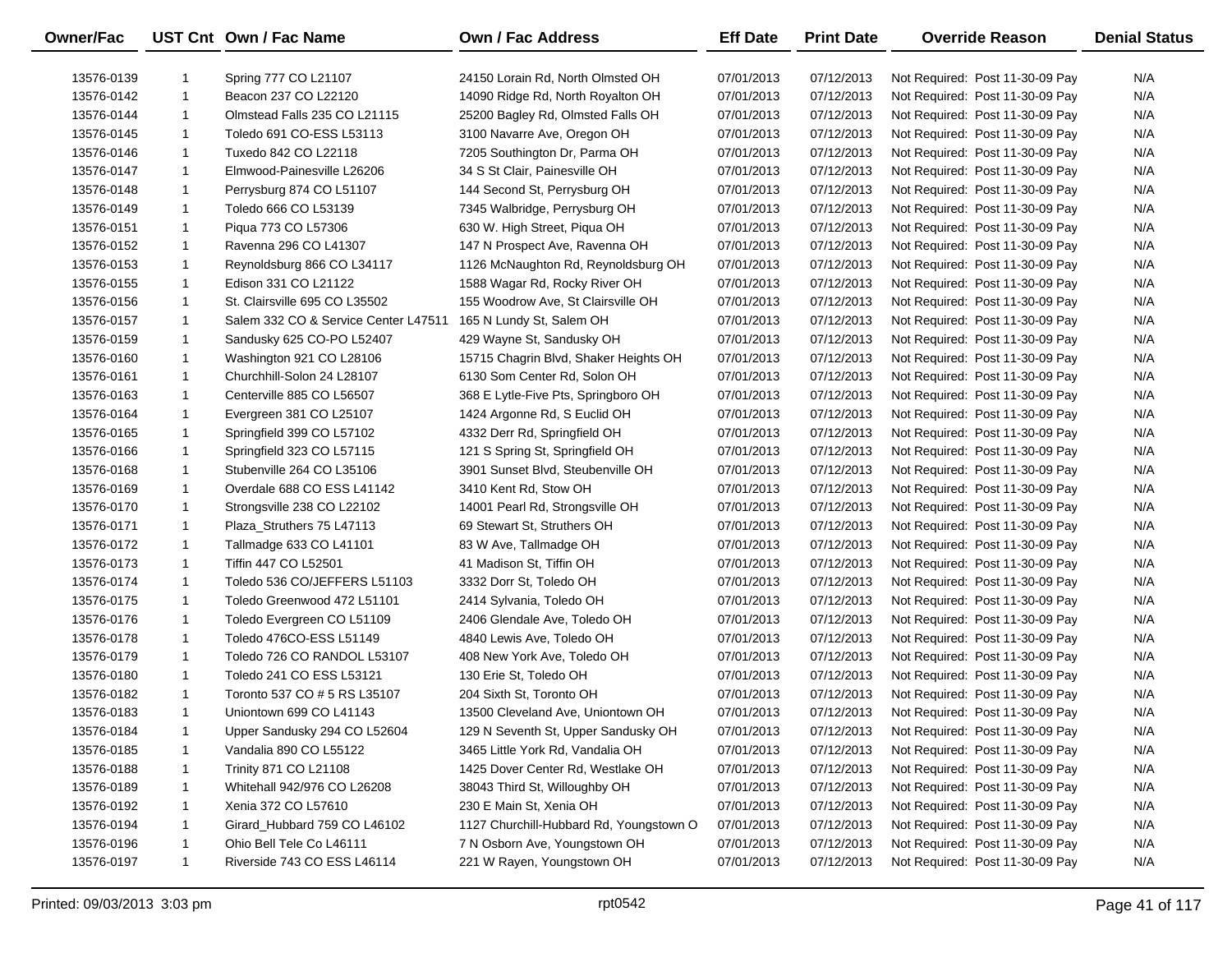| Owner/Fac  |                | UST Cnt Own / Fac Name         | Own / Fac Address                        | <b>Eff Date</b> | <b>Print Date</b> | <b>Override Reason</b>          | <b>Denial Status</b> |
|------------|----------------|--------------------------------|------------------------------------------|-----------------|-------------------|---------------------------------|----------------------|
| 13576-0200 | -1             | Sterling 782 CO L47110         | 3715 Southern Blvd, Youngstown OH        | 07/01/2013      | 07/12/2013        | Not Required: Post 11-30-09 Pay | N/A                  |
| 13576-0203 | -1             | Zanesville 452 CO L36110       | 160 N 6th St, Zanesville OH              | 07/01/2013      | 07/12/2013        | Not Required: Post 11-30-09 Pay | N/A                  |
| 13576-0204 | $\mathbf{1}$   | Streetsboro Mail 626 L41313    | 9024 SR 43, Streetsboro OH               | 07/01/2013      | 07/12/2013        | Not Required: Post 11-30-09 Pay | N/A                  |
| 13576-0205 | $\mathbf{1}$   | Beachwood Village CO L28108    | 3445 Richmond Rd, Beachwood Village O    | 07/01/2013      | 07/12/2013        | Not Required: Post 11-30-09 Pay | N/A                  |
| 13576-0207 | $\mathbf{1}$   | Lenox-Wellsville 532 L47611    | 515 Riverside Dr, Wellsville OH          | 07/01/2013      | 07/12/2013        | Not Required: Post 11-30-09 Pay | N/A                  |
| 13576-0208 | $\mathbf{1}$   | Worthington 885 CO L32117      | 6650 N High St, Worthington OH           | 07/01/2013      | 07/12/2013        | Not Required: Post 11-30-09 Pay | N/A                  |
| 13576-0210 | $\mathbf{1}$   | Kirkland 256 CO L26202         | 7786 Maple St, Kirtland OH               | 07/01/2013      | 07/12/2013        | Not Required: Post 11-30-09 Pay | N/A                  |
| 13576-0212 | $\mathbf{1}$   | Columbiana 482 CO L47510       | 34 S Elm St, Columbiana OH               | 07/01/2013      | 07/12/2013        | Not Required: Post 11-30-09 Pay | N/A                  |
| 13576-0213 | $\mathbf{1}$   | Poland 757 CO L47108           | 118 S Main St, Poland OH                 | 07/01/2013      | 07/12/2013        | Not Required: Post 11-30-09 Pay | N/A                  |
| 13576-0223 | $\mathbf{1}$   | Bowling Green RPTRS L52045     | Dunbridge Rd, Bowling Green OH           | 07/01/2013      | 07/12/2013        | Not Required: Post 11-30-09 Pay | N/A                  |
| 13576-0224 | $\mathbf{1}$   | Bloomingville 359 CO L52404    | 5808 Taylor Rd, Bloomingville OH         | 07/01/2013      | 07/12/2013        | Not Required: Post 11-30-09 Pay | N/A                  |
| 13576-0225 | -1             | Canal Fulton 854 CO L43619     | 322 E Cherry St, Canal Fulton OH         | 07/01/2013      | 07/12/2013        | Not Required: Post 11-30-09 Pay | N/A                  |
| 13576-0226 | $\mathbf{1}$   | Grove City 875 CO L37130       | 4581 Haughn Rd, Grove City OH            | 07/01/2013      | 07/12/2013        | Not Required: Post 11-30-09 Pay | N/A                  |
| 13576-0227 | $\mathbf{1}$   | Uhrichsville 922 CO L35601     | 219 N Uhrich St, Uhrichsville OH         | 07/01/2013      | 07/12/2013        | Not Required: Post 11-30-09 Pay | N/A                  |
| 13576-0229 | $\mathbf{1}$   | Ashland Pop                    | 540 Orange Street, Ashland OH            | 07/01/2013      | 07/12/2013        | Not Required: Post 11-30-09 Pay | N/A                  |
| 13576-0230 | 1              | Sidney Fiber Pop               | 900 Vandermark Road, Sidney OH           | 07/01/2013      | 07/12/2013        | Not Required: Post 11-30-09 Pay | N/A                  |
| 13576-0231 | $\mathbf{1}$   | Xenia                          | 2716 E Spring Vly Paintersvlle, Xenia OH | 07/01/2013      | 07/12/2013        | Not Required: Post 11-30-09 Pay | N/A                  |
| 13576-0232 | $\mathbf{1}$   | <b>Bluffton</b>                | 15821 County Road 15, Bluffton OH        | 07/01/2013      | 07/12/2013        | Not Required: Post 11-30-09 Pay | N/A                  |
| 13576-0233 | $\mathbf{1}$   | Dayton                         | 215 W. 2nd Street, Dayton OH             | 07/01/2013      | 07/12/2013        | Not Required: Post 11-30-09 Pay | N/A                  |
| 13576-0234 | $\mathbf{1}$   | Whitehouse                     | 7630 Finzel Rd, Whitehouse OH            | 07/01/2013      | 07/12/2013        | Not Required: Post 11-30-09 Pay | N/A                  |
| 13576-0235 | $\mathbf{1}$   | Youngstown                     | 106 W Rayen, Youngstown OH               | 07/01/2013      | 07/12/2013        | Not Required: Post 11-30-09 Pay | N/A                  |
| 13576-0236 | $\overline{2}$ | Medina                         | 3833 Weymouth Rd, Medina OH              | 07/01/2013      | 07/12/2013        | Not Required: Post 11-30-09 Pay | N/A                  |
| 13576-0237 | $\overline{2}$ | AT and T                       | 48 W. Bowrey Street, Akron OH            | 07/01/2013      | 07/12/2013        | Not Required: Post 11-30-09 Pay | N/A                  |
| 13576-0238 | $\overline{2}$ | AT&T Cleveland                 | 700 Huron Road E., Cleveland OH          | 07/01/2013      | 07/12/2013        | Not Required: Post 11-30-09 Pay | N/A                  |
| 13609-0001 | $\mathbf{1}$   | Otis Wright & Sons, Inc.       | 707 E. Wayne Street, Lima OH             | 07/01/2013      | 06/16/2013        | Not Required: Post 11-30-09 Pay | N/A                  |
| 13624-0002 | 5              | Par Mar Store 5                | 521 N. Main Street, Malta OH             | 07/01/2013      | 06/16/2013        | Not Required: Post 11-30-09 Pay | N/A                  |
| 13624-0003 | $\overline{2}$ | Par Mar Store 6                | 101 Alta Street, Marietta OH             | 07/01/2013      | 06/16/2013        | Not Required: Post 11-30-09 Pay | N/A                  |
| 13624-0004 | $\overline{2}$ | Par Mar Store 7                | 17785 State Route 7, Marietta OH         | 07/01/2013      | 06/16/2013        | Not Required: Post 11-30-09 Pay | N/A                  |
| 13624-0006 | 4              | Par Mar Store 11               | 100 5th Street, Beverly OH               | 07/01/2013      | 06/16/2013        | Not Required: Post 11-30-09 Pay | N/A                  |
| 13624-0008 | 5              | Par Mar Store 4                | 1033 State Route 7 N., New Matamoras O   | 07/01/2013      | 06/16/2013        | Not Required: Post 11-30-09 Pay | N/A                  |
| 13624-0009 | 5              | Par Mar Store 14               | 66 Arrowhead Road, Little Hocking OH     | 07/01/2013      | 06/16/2013        | Not Required: Post 11-30-09 Pay | N/A                  |
| 13624-0011 | 4              | Par Mar Store #13              | 40019 State Route 7, Hannibal OH         | 07/01/2013      | 06/16/2013        | Not Required: Post 11-30-09 Pay | N/A                  |
| 13624-0012 | 3              | Par Mar Store #1               | 4796 State Route 60, Marietta OH         | 07/01/2013      | 06/16/2013        | Not Required: Post 11-30-09 Pay | N/A                  |
| 13624-0013 | 4              | Par Mar Store #33              | 3355 State Route 821, Marietta OH        | 07/01/2013      | 06/16/2013        | Not Required: Post 11-30-09 Pay | N/A                  |
| 13628-0001 | 3              | Pat's Auto Service             | 19415 Detroit Rd, Rocky River OH         | 07/01/2013      | 07/26/2013        | Not Required: Post 11-30-09 Pay | N/A                  |
| 13643-0003 |                | PC Campana Inc                 | 1374 E 28th St, Lorain OH                | 07/01/2013      | 07/12/2013        | Not Required: Post 11-30-09 Pay | N/A                  |
| 13646-0001 | 3              | Steve's Bp                     | 110 S Bierley Ave, Pemberville OH        | 07/01/2013      | 07/26/2013        | Not Required: Post 11-30-09 Pay | N/A                  |
| 13657-0001 | 1              | Perry Twp                      | 7125 Sawmill Rd, Dublin OH               | 07/01/2013      | 06/16/2013        | Not Required: Post 11-30-09 Pay | N/A                  |
| 13687-0001 | 2              | Poly-Carb, Inc.                | 33095 Bainbridge Road, Solon OH          | 07/01/2013      | 07/26/2013        | Not Required: Post 11-30-09 Pay | N/A                  |
| 13705-0006 | 3              | Procter & Gamble Hangar #51    | 700 Wilmer Avenue, Cincinnati OH         | 07/01/2013      | 06/16/2013        | Not Required: Post 11-30-09 Pay | N/A                  |
| 13712-0002 | 2              | Putnam County Airport          | 10218 Road 5-H, Ottawa OH                | 07/01/2013      | 07/12/2013        | Not Required: Post 11-30-09 Pay | N/A                  |
| 13729-0002 | 6              | Dogwood Crossing Travel Center | 4400 Coonpath Road, Carroll OH           | 07/01/2013      | 07/26/2013        | Not Required: Post 11-30-09 Pay | N/A                  |
| 13729-0003 | 4              | Dogwood Crossing Too           | 25381 Clear Creek Road, Rockbridge OH    | 07/01/2013      | 07/26/2013        | Not Required: Post 11-30-09 Pay | N/A                  |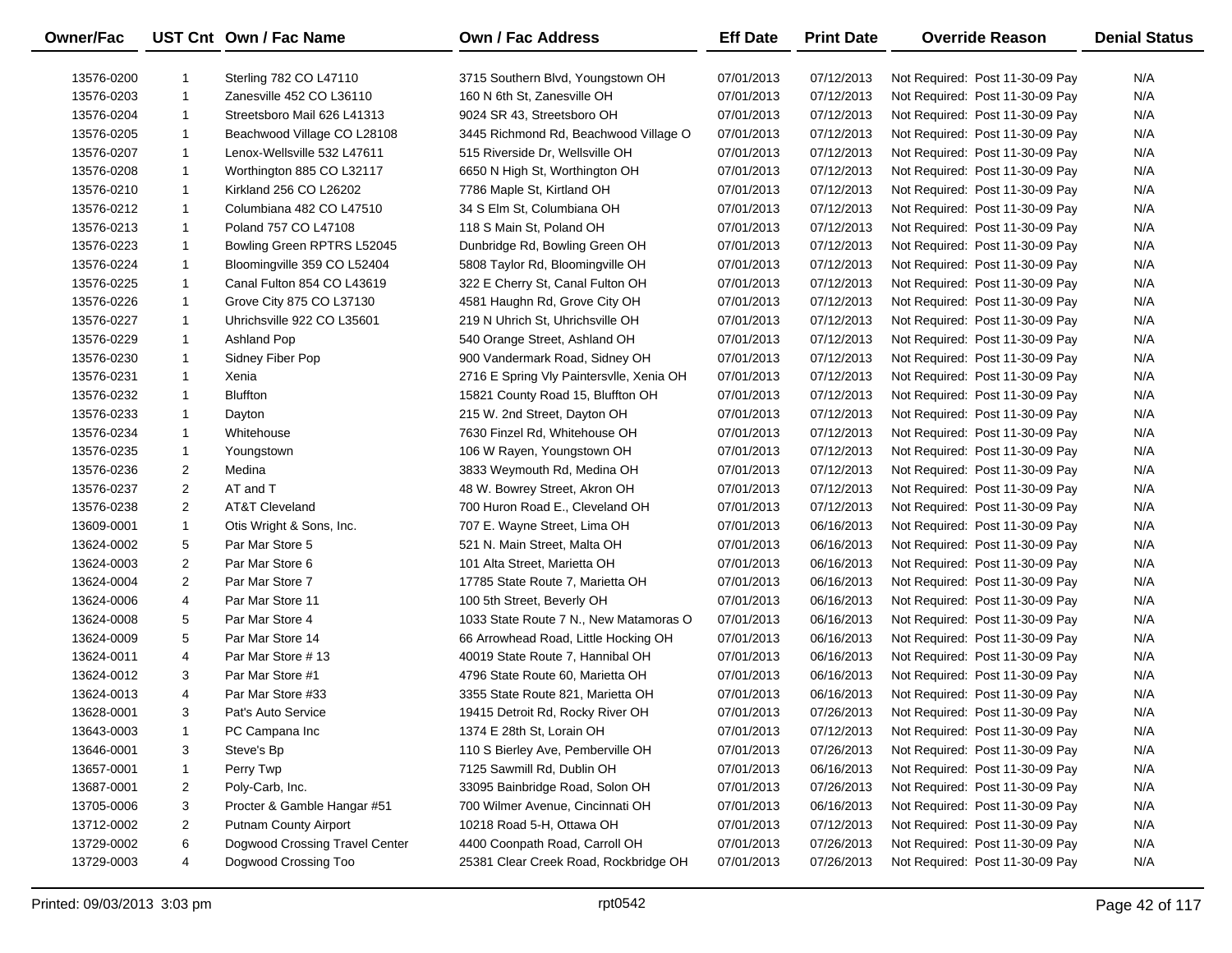| Owner/Fac  |                | UST Cnt Own / Fac Name         | <b>Own / Fac Address</b>                  | <b>Eff Date</b> | <b>Print Date</b> | <b>Override Reason</b>          | <b>Denial Status</b> |
|------------|----------------|--------------------------------|-------------------------------------------|-----------------|-------------------|---------------------------------|----------------------|
| 13739-0001 | 3              | Jessee Shell                   | 751 Main St, Milford OH                   | 07/01/2013      | 07/26/2013        | Not Required: Post 11-30-09 Pay | N/A                  |
| 13762-0001 | 2              | Reitter Stucco, inc            | 1100 King Ave, Columbus OH                | 07/01/2013      | 06/28/2013        | Not Required: Post 11-30-09 Pay | N/A                  |
| 13774-0001 | 2              | <b>Mikes Tire Shop</b>         | 428 Cumberland Street, Caldwell OH        | 07/01/2013      | 06/28/2013        | Not Required: Post 11-30-09 Pay | N/A                  |
| 13788-0001 | $\mathbf{1}$   | <b>Dick's Service Center</b>   | 8075 US R 33, Celina OH                   | 07/01/2013      | 07/26/2013        | Not Required: Post 11-30-09 Pay | N/A                  |
| 13815-0001 | $\mathbf{1}$   | Mount Orab 1st Stop #04        | 101 S. High Street, Mount Orab OH         | 07/01/2013      | 07/12/2013        | Not Required: Post 11-30-09 Pay | N/A                  |
| 13815-0002 | 3              | Georgetown 1st Stop            | 516 E. State Street, Georgetown OH        | 07/01/2013      | 07/12/2013        | Not Required: Post 11-30-09 Pay | N/A                  |
| 13815-0003 | 3              | <b>Ripley 1st Stop</b>         | 911 S. Second Street, Ripley OH           | 07/01/2013      | 07/12/2013        | Not Required: Post 11-30-09 Pay | N/A                  |
| 13815-0004 | 3              | Manchester 1st Stop            | 608 W. Second Street, Manchester OH       | 07/01/2013      | 07/12/2013        | Not Required: Post 11-30-09 Pay | N/A                  |
| 13815-0005 | 5              | West Union1st Stop             | 11776 State Route 41, West Union OH       | 07/01/2013      | 07/12/2013        | Not Required: Post 11-30-09 Pay | N/A                  |
| 13815-0006 | 3              | Winchester 1st Stop            | 18856 State Route 136, Winchester OH      | 07/01/2013      | 07/12/2013        | Not Required: Post 11-30-09 Pay | N/A                  |
| 13815-0007 | 4              | Fayetteville 1st Stop          | 51 S. Apple Street, Fayetteville OH       | 07/01/2013      | 07/12/2013        | Not Required: Post 11-30-09 Pay | N/A                  |
| 13815-0008 | 3              | Macon 1st Stop                 | 12031 US Route 62, Macon OH               | 07/01/2013      | 07/12/2013        | Not Required: Post 11-30-09 Pay | N/A                  |
| 13815-0009 | $\overline{2}$ | 68 1st Stop #28                | 100 N. Point Drive, Mount Orab OH         | 07/01/2013      | 07/12/2013        | Not Required: Post 11-30-09 Pay | N/A                  |
| 13815-0014 | $\overline{2}$ | Seaman 1st Stop #41            | 17106 State Route 247, Seaman OH          | 07/01/2013      | 07/12/2013        | Not Required: Post 11-30-09 Pay | N/A                  |
| 13815-0015 | $\overline{2}$ | Sardinia 1st Stop              | 7112 Bachman Road, Sardinia OH            | 07/01/2013      | 07/12/2013        | Not Required: Post 11-30-09 Pay | N/A                  |
| 13815-0026 | 3              | Hillsboro 1st Stop             | 959 W. Main Street, Hillsboro OH          | 07/01/2013      | 07/12/2013        | Not Required: Post 11-30-09 Pay | N/A                  |
| 13815-0027 | 3              | New Vienna 1st Stop            | 101 N. South Street, New Vienna OH        | 07/01/2013      | 07/12/2013        | Not Required: Post 11-30-09 Pay | N/A                  |
| 13815-0030 | 4              | Peebles 1st Stop #72           | 25191 State Route 41, Peebles OH          | 07/01/2013      | 07/12/2013        | Not Required: Post 11-30-09 Pay | N/A                  |
| 13815-0031 | $\overline{2}$ | West Union BP                  | 11107 State Route 41, West Union OH       | 07/01/2013      | 07/12/2013        | Not Required: Post 11-30-09 Pay | N/A                  |
| 13815-0035 | 3              | Bainbridge 1st Stop            | 432 E. Main Street, Bainbridge OH         | 07/01/2013      | 07/12/2013        | Not Required: Post 11-30-09 Pay | N/A                  |
| 13815-0036 | 3              | Leesburg 1st Stop              | 308 W. Main Street, Leesburg OH           | 07/01/2013      | 07/12/2013        | Not Required: Post 11-30-09 Pay | N/A                  |
| 13815-0037 | 3              | Midland 1st Stop               | 128 Cuba Avenue, Midland OH               | 07/01/2013      | 07/12/2013        | Not Required: Post 11-30-09 Pay | N/A                  |
| 13815-0038 | 3              | Lynchburg 1st Stop             | 355 W. Main Street, Lynchburg OH          | 07/01/2013      | 07/12/2013        | Not Required: Post 11-30-09 Pay | N/A                  |
| 13815-0039 | 4              | Russellville 1st Stop          | 102 Columbus Street, Russellville OH      | 07/01/2013      | 07/12/2013        | Not Required: Post 11-30-09 Pay | N/A                  |
| 13815-0040 | $\mathbf{1}$   | Peebles 1st Stop #85           | 156 N. Main Street, Peebles OH            | 07/01/2013      | 07/12/2013        | Not Required: Post 11-30-09 Pay | N/A                  |
| 13815-0041 | 3              | <b>Wellston 1st Stop</b>       | 2256 Honey Suckle Lane, Wellston OH       | 07/01/2013      | 07/12/2013        | Not Required: Post 11-30-09 Pay | N/A                  |
| 13815-0042 | $\overline{2}$ | Sciotoville 1st Stop           | 500 Harding Avenue, Sciotoville OH        | 07/01/2013      | 07/12/2013        | Not Required: Post 11-30-09 Pay | N/A                  |
| 13815-0043 | 3              | Londonderry 1st Stop           | 35414 US Route 50, Londonberry OH         | 07/01/2013      | 07/12/2013        | Not Required: Post 11-30-09 Pay | N/A                  |
| 13815-0044 | 4              | Allensburg 1st Stop            | 2805 US 50 West, Hillsboro OH             | 07/01/2013      | 07/12/2013        | Not Required: Post 11-30-09 Pay | N/A                  |
| 13815-0045 | 4              | 1st Stop, Inc. #93             | 6710 State Route 104, Piketon OH          | 07/01/2013      | 07/12/2013        | Not Required: Post 11-30-09 Pay | N/A                  |
| 13815-0047 | $\overline{2}$ | 1st Stop, Inc. Lynx            | 16782 State Route 125, West Union OH      | 07/01/2013      | 07/12/2013        | Not Required: Post 11-30-09 Pay | N/A                  |
| 13815-0048 | 2              | 1st Stop, Inc. #99             | 5470 State Route 335, Beaver OH           | 07/01/2013      | 07/12/2013        | Not Required: Post 11-30-09 Pay | N/A                  |
| 13815-0049 | $\overline{2}$ | 1st Stop, Inc. #70             | 5 E. Main Street, Mowyrstown OH           | 07/01/2013      | 07/12/2013        | Not Required: Post 11-30-09 Pay | N/A                  |
| 13815-0050 | 3              | 1st Stop, Inc. #98             | 10575 US Route 23, Lucasville OH          | 07/01/2013      | 07/12/2013        | Not Required: Post 11-30-09 Pay | N/A                  |
| 13815-0051 | $\mathbf{1}$   | 1st Stop Hamersville #52       | 805 E. Main Street, Hamersville OH        | 07/01/2013      | 07/12/2013        | Not Required: Post 11-30-09 Pay | N/A                  |
| 13815-0052 | 2              | 1st Stop, Inc. #53             | 1554 Main Street, Rarden OH               | 07/01/2013      | 07/12/2013        | Not Required: Post 11-30-09 Pay | N/A                  |
| 13815-0053 | 4              | 1st Stop, Inc. #55             | 39 Lucasville Minford Road, Lucasville OH | 07/01/2013      | 07/12/2013        | Not Required: Post 11-30-09 Pay | N/A                  |
| 13815-0054 | 2              | 1st Stop, Inc. #56             | 1783 US Route 52, Moscow OH               | 07/01/2013      | 07/12/2013        | Not Required: Post 11-30-09 Pay | N/A                  |
| 13815-0055 | 3              | 1st Stop, Inc.                 | 12 Main Street, Sinking Spring OH         | 07/01/2013      | 07/12/2013        | Not Required: Post 11-30-09 Pay | N/A                  |
| 13818-0001 | 3              | Mooneys Gulf Serv              | 27000 Chagrin Boulevard, Orange Village C | 07/03/2013      | 07/26/2013        | Not Required: Post 11-30-09 Pay | N/A                  |
| 13824-0001 | 3              | <b>Truckway Leasing</b>        | 1745 Dreman Avenue, Cincinnati OH         | 07/01/2013      | 06/28/2013        | Not Required: Post 11-30-09 Pay | N/A                  |
| 13826-0002 | 5              | Gibsonburg Convenience Station | 200 S. Main Street, Gibsonburg OH         | 07/01/2013      | 07/26/2013        | Not Required: Post 11-30-09 Pay | N/A                  |
| 13832-0001 | 3              | <b>Tankers Travel Center</b>   | 7906 Yochum Road, Sardinia OH             | 07/01/2013      | 07/26/2013        | Not Required: Post 11-30-09 Pay | N/A                  |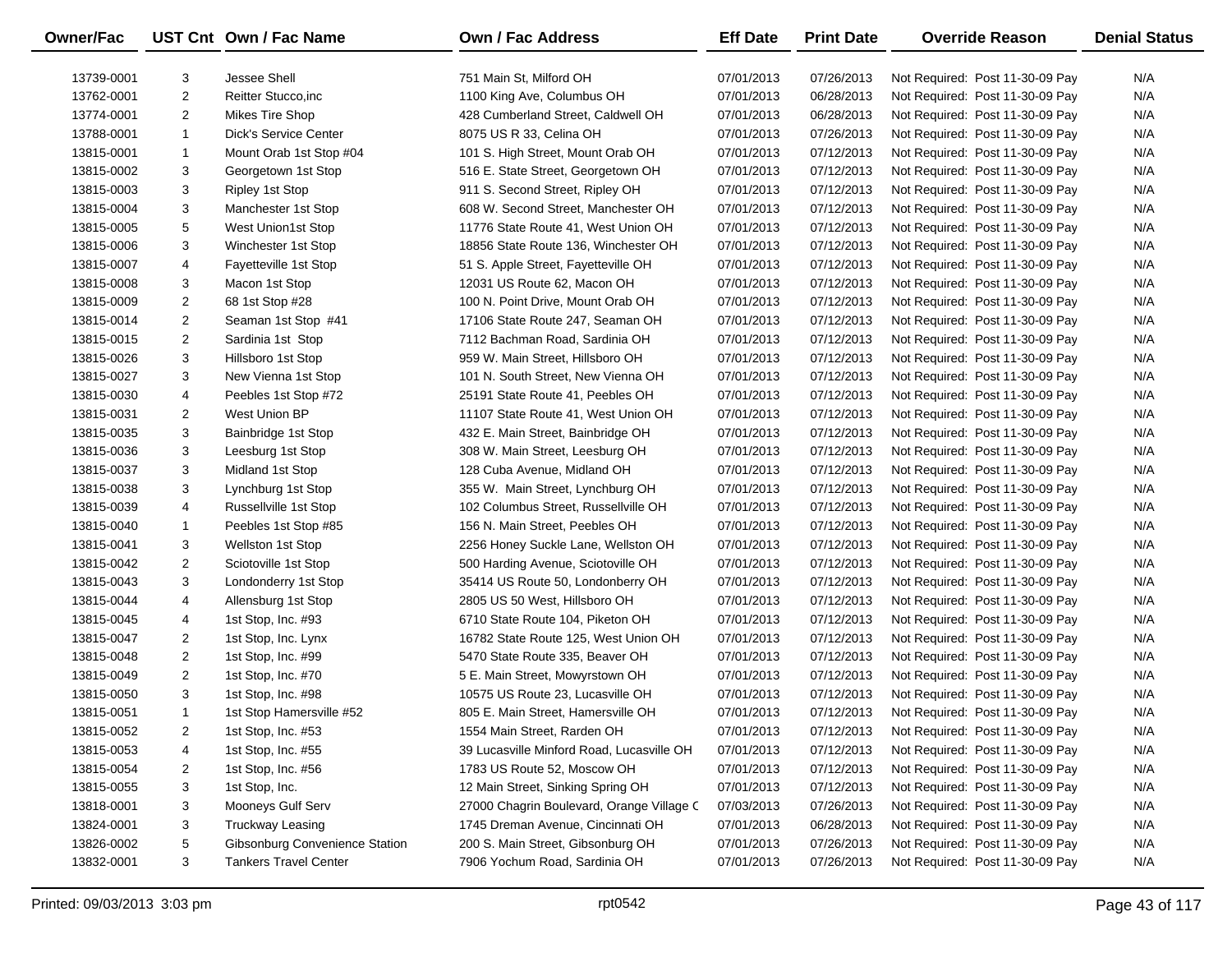| Owner/Fac  |                | UST Cnt Own / Fac Name             | Own / Fac Address                        | <b>Eff Date</b> | <b>Print Date</b> | <b>Override Reason</b>          | <b>Denial Status</b> |
|------------|----------------|------------------------------------|------------------------------------------|-----------------|-------------------|---------------------------------|----------------------|
| 13867-0002 | $\overline{2}$ | Rosiers Deli Mart                  | 1428 S State Route 53, Tiffin OH         | 07/01/2013      | 06/28/2013        | Not Required: Post 11-30-09 Pay | N/A                  |
| 13871-0001 | $\mathbf{1}$   | Roush Honda                        | 104 W. Schrock Road, Westerville OH      | 07/01/2013      | 07/26/2013        | Not Required: Post 11-30-09 Pay | N/A                  |
| 13871-0003 | $\mathbf{1}$   | Roush Honda                        | 560 Charring Cross Drive, Westerville OH | 07/01/2013      | 07/26/2013        | Not Required: Post 11-30-09 Pay | N/A                  |
| 13871-0004 | $\mathbf{1}$   | Roush Honda Inventory Lot          | 875 S. State Street, Westerville OH      | 07/01/2013      | 07/26/2013        | Not Required: Post 11-30-09 Pay | N/A                  |
| 13903-0001 | $\mathbf{1}$   | Samaritan Hospital                 | 1025 Center Street, Ashland OH           | 07/01/2013      | 06/16/2013        | Not Required: Post 11-30-09 Pay | N/A                  |
| 13907-0001 | 4              | Capiccioni Svc Ctr Inc             | 14001 Lakewood Hts Blvd, Cleveland OH    | 07/01/2013      | 06/16/2013        | Not Required: Post 11-30-09 Pay | N/A                  |
| 13926-0001 | 3              | Schumacher Dugan Construction Inc. | 6355 Centre Park Drive, West Chester OH  | 07/01/2013      | 06/28/2013        | Not Required: Post 11-30-09 Pay | N/A                  |
| 13951-0001 | $\overline{2}$ | Sheridan One Stop Carryout, Inc.   | 1510 Sheridan Drive, Lancaster OH        | 07/01/2013      | 07/26/2013        | Not Required: Post 11-30-09 Pay | N/A                  |
| 13985-0005 | $\overline{2}$ | Spee-D-Foods 21                    | 2337 South Main Street, Akron OH         | 07/01/2013      | 06/16/2013        | Not Required: Post 11-30-09 Pay | N/A                  |
| 13985-0006 | $\overline{2}$ | Spee D Foods 19                    | 561 North Main, Navarre OH               | 07/01/2013      | 06/16/2013        | Not Required: Post 11-30-09 Pay | N/A                  |
| 13985-0007 | $\overline{2}$ | Spee-D-Foods 22                    | 4318 12th St NW, Canton OH               | 07/01/2013      | 06/16/2013        | Not Required: Post 11-30-09 Pay | N/A                  |
| 13985-0008 | $\overline{2}$ | Spee-D-Foods 11                    | 4516 Everhard Rd NW, Canton OH           | 07/01/2013      | 06/16/2013        | Not Required: Post 11-30-09 Pay | N/A                  |
| 13985-0009 | 3              | Spee-D-Foods #26                   | 1735 Cleveland Avenue NW, Canton OH      | 07/01/2013      | 06/16/2013        | Not Required: Post 11-30-09 Pay | N/A                  |
| 13985-0010 | $\overline{2}$ | Spee-D-Foods #28                   | 953 S Main St, N Canton OH               | 07/01/2013      | 06/16/2013        | Not Required: Post 11-30-09 Pay | N/A                  |
| 13985-0011 | 3              | Spee-D-Foods #29                   | 5875 Ravenna Ave Acess Rd/SR44, Lousi    | 07/01/2013      | 06/16/2013        | Not Required: Post 11-30-09 Pay | N/A                  |
| 13985-0012 | 3              | Speed-D-Foods #31                  | 3002 Market Ave North, Canton OH         | 07/01/2013      | 06/16/2013        | Not Required: Post 11-30-09 Pay | N/A                  |
| 13985-0013 | $\overline{2}$ | Spee-D-Foods #30                   | 9831 Cleveland Ave. NW, Greentown OH     | 07/01/2013      | 06/16/2013        | Not Required: Post 11-30-09 Pay | N/A                  |
| 13988-0001 | $\overline{2}$ | Marina International               | 301 Lakeside Ave, Lorain OH              | 07/01/2013      | 07/26/2013        | Not Required: Post 11-30-09 Pay | N/A                  |
| 14013-0005 | $\overline{2}$ | <b>Stark County Engineer</b>       | 5165 Southway SW, Canton OH              | 07/01/2013      | 06/16/2013        | Not Required: Post 11-30-09 Pay | N/A                  |
| 14013-0008 | $\overline{2}$ | Georgetown Outpost                 | 12647 Georgetown Rd NE, Paris OH         | 07/01/2013      | 06/16/2013        | Not Required: Post 11-30-09 Pay | N/A                  |
| 14013-0009 | $\overline{2}$ | Alabama Outpost                    | 1350 Alabama Ave SW, Navarre OH          | 07/01/2013      | 06/16/2013        | Not Required: Post 11-30-09 Pay | N/A                  |
| 14029-0002 | 6              | <b>Stevens Aviation</b>            | 10638 Hangar Drive, Vandalia OH          | 07/01/2013      | 06/28/2013        | Not Required: Post 11-30-09 Pay | N/A                  |
| 14070-0001 | $\overline{2}$ | Techno Adhesives Co                | 12113 Mosteller Rd, Cincinnati OH        | 07/01/2013      | 07/12/2013        | Not Required: Post 11-30-09 Pay | N/A                  |
| 14101-0006 | $\overline{2}$ | Hertz Rent A Car                   | 19025 Maplewood Avenue, Cleveland OH     | 07/01/2013      | 07/26/2013        | Not Required: Post 11-30-09 Pay | N/A                  |
| 14111-0001 | $\mathbf{1}$   | The Medical Center Co              | 2250 Circle Dr, Cleveland OH             | 07/01/2013      | 07/12/2013        | Not Required: Post 11-30-09 Pay | N/A                  |
| 14112-0001 | 4              | Gas N Go                           | 104 E. 4th Avenue, South Point OH        | 07/01/2013      | 06/16/2013        | Not Required: Post 11-30-09 Pay | N/A                  |
| 14151-0001 | $\mathbf{1}$   | Toledo/Lucas Convention Br         | 401 Jefferson Avenue, Toledo OH          | 07/01/2013      | 07/26/2013        | Not Required: Post 11-30-09 Pay | N/A                  |
| 14174-0002 | $\mathbf{1}$   | Toys R Us                          | 1500 Geoffrey Lane, Youngstown OH        | 07/01/2013      | 06/28/2013        | Not Required: Post 11-30-09 Pay | N/A                  |
| 14182-0001 | 8              | Dba Carnes Serv                    | 103 Liberty St, Belle Valley OH          | 07/01/2013      | 06/28/2013        | Not Required: Post 11-30-09 Pay | N/A                  |
| 14193-0001 | $\overline{2}$ | <b>Trumbull Country Club</b>       | 600 Golf Drive, Warren OH                | 07/01/2013      | 07/12/2013        | Not Required: Post 11-30-09 Pay | N/A                  |
| 14197-0001 | $\mathbf{1}$   | Three Seagate Tower                | 310 N. Summit Street, Toledo OH          | 07/01/2013      | 06/28/2013        | Not Required: Post 11-30-09 Pay | N/A                  |
| 14197-0007 | 3              | Solon Data Center                  | 28850 Aurora Road, Solon OH              | 07/01/2013      | 06/28/2013        | Not Required: Post 11-30-09 Pay | N/A                  |
| 14208-0001 | $\overline{2}$ | Underground Utilities Inc          | 416 W Monroe St, Monroeville OH          | 07/01/2013      | 06/16/2013        | Not Required: Post 11-30-09 Pay | N/A                  |
| 14263-0001 | 3              | Vanlue Marathon                    | 417 S Buffalo, Vanlue OH                 | 07/01/2013      | 07/26/2013        | Piping CP NR - Other            | N/A                  |
| 14282-0001 | 3              | Cuyahoga Heights Service Center    | 7201 Canal Road, Cuyahoga Heights OH     | 07/01/2013      | 06/16/2013        | Not Required: Post 11-30-09 Pay | N/A                  |
| 14284-0002 | 1              | Delta Wastewater Treatment         | 516 Locust Street, Delta OH              | 07/01/2013      | 06/16/2013        | Not Required: Post 11-30-09 Pay | N/A                  |
| 14287-0001 | 2              | Village Of Gates Mills             | 1470 Chagrin River Road, Gates Mills OH  | 07/01/2013      | 06/16/2013        | Not Required: Post 11-30-09 Pay | N/A                  |
| 14296-0001 | 2              | Mogadore Street Service Department | 3450 Gilchrist Road, Mogadore OH         | 07/01/2013      | 06/16/2013        | Not Required: Post 11-30-09 Pay | N/A                  |
| 14297-0001 | 1              | Monroevill Water Plant             | 136 Monroe Street, Monroeville OH        | 07/01/2013      | 07/26/2013        | Not Required: Post 11-30-09 Pay | N/A                  |
| 14303-0001 | $\overline{2}$ | Village Of Ottawa Hills            | 2125 Richards Rd, Toledo OH              | 07/01/2013      | 06/28/2013        | Not Required: Post 11-30-09 Pay | N/A                  |
| 14316-0001 | 3              | Atwood Deli Ltd                    | 3 Smith St, Dellroy OH                   | 07/01/2013      | 07/12/2013        | Not Required: Post 11-30-09 Pay | N/A                  |
| 14330-0003 | 6              | Hicksville Spee D Mart             | 201 W. High St., Hicksville OH           | 07/01/2013      | 07/12/2013        | Not Required: Post 11-30-09 Pay | N/A                  |
| 14336-0001 | $\overline{2}$ | Warren Township Road Department    | 3765 W. Market Street, Leavittsburg OH   | 07/01/2013      | 07/12/2013        | Not Required: Post 11-30-09 Pay | N/A                  |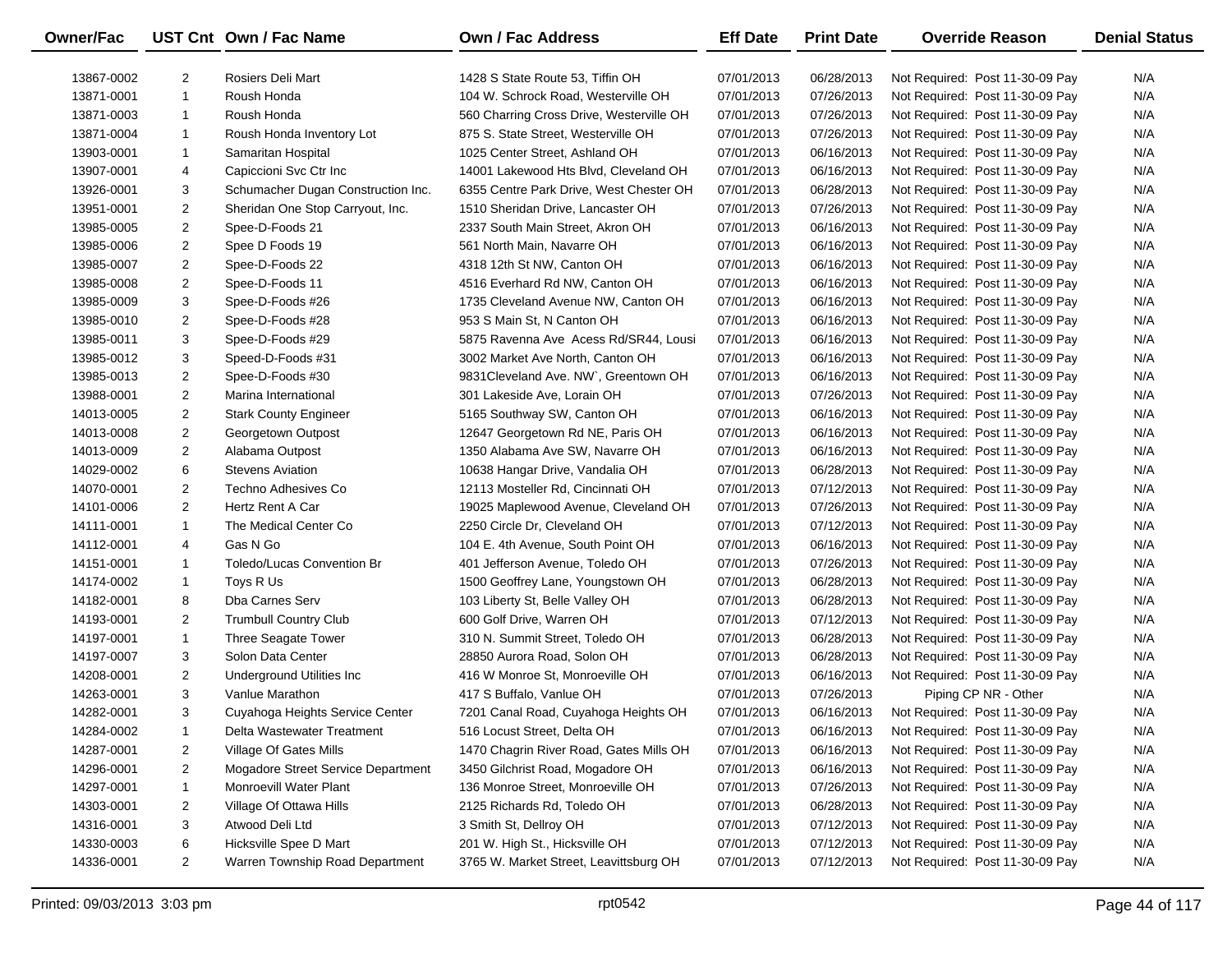| Owner/Fac  |                | UST Cnt Own / Fac Name                 | Own / Fac Address                       | <b>Eff Date</b> | <b>Print Date</b> | <b>Override Reason</b>          | <b>Denial Status</b> |
|------------|----------------|----------------------------------------|-----------------------------------------|-----------------|-------------------|---------------------------------|----------------------|
| 14345-0001 | 4              | Gilchrist Convenience Store            | 19661 State Route 550, Sharpsburg OH    | 07/01/2013      | 06/28/2013        | Not Required: Post 11-30-09 Pay | N/A                  |
| 14365-0001 | $\mathbf{1}$   | Northwest Catawba Marina Inc           | 1560 N W Catawba Rd, Port Clinton OH    | 07/01/2013      | 07/12/2013        | Not Required: Post 11-30-09 Pay | N/A                  |
| 14369-0001 | 4              | West Side Pizza                        | 373 W Washington St, Sabina OH          | 07/01/2013      | 06/28/2013        | Not Required: Post 11-30-09 Pay | N/A                  |
| 14398-0001 | 3              | <b>Schwarz Sunoco Service</b>          | 1800 W Lane Ave, Upper Arlington OH     | 07/01/2013      | 07/26/2013        | Not Required: Post 11-30-09 Pay | N/A                  |
| 14406-0001 | $\overline{2}$ | <b>William Sizemore</b>                | 1301 SR 123 & Phillis Rd, Lebanon OH    | 07/01/2013      | 07/26/2013        | Not Required: Post 11-30-09 Pay | N/A                  |
| 14421-0001 | $\mathbf{1}$   | Windy Point Marina Inc                 | 5275 Windy Point Rd, Celina OH          | 07/01/2013      | 06/16/2013        | Not Required: Post 11-30-09 Pay | N/A                  |
| 14464-0001 | $\overline{2}$ | Maketewah Country Club                 | 5401 Reading Rd, Cincinnati OH          | 07/01/2013      | 06/28/2013        | Not Required: Post 11-30-09 Pay | N/A                  |
| 14466-0001 | $\overline{2}$ | Scioto Country Club                    | 2196 Riverside Dr, Columbus OH          | 07/01/2013      | 07/12/2013        | Not Required: Post 11-30-09 Pay | N/A                  |
| 14492-0001 | $\mathbf{1}$   | Ottawa River Yacht Club                | 5847 Edgewater Dr, Toledo OH            | 07/01/2013      | 07/12/2013        | Not Required: Post 11-30-09 Pay | N/A                  |
| 14502-0003 | $\overline{2}$ | State of Ohio Computer Center          | 1320 Arthur E. Adams Drive, Columbus O  | 07/01/2013      | 07/12/2013        | Not Required: Post 11-30-09 Pay | N/A                  |
| 14502-0004 | $\mathbf{1}$   | Michael V. DiSalle Government Center   | 1 Government Center, Toledo OH          | 07/01/2013      | 07/12/2013        | Not Required: Post 11-30-09 Pay | N/A                  |
| 14502-0005 | $\mathbf{1}$   | Frank J. Lausche State Office Building | 615 W. Superior Avenue, Cleveland OH    | 07/01/2013      | 07/12/2013        | Not Required: Post 11-30-09 Pay | N/A                  |
| 14502-0006 | $\mathbf{1}$   | Vern Riffe Center for Government       | 77 S. High Street, Columbus OH          | 07/01/2013      | 07/12/2013        | Not Required: Post 11-30-09 Pay | N/A                  |
| 14509-0011 | $\mathbf{1}$   | Northwest Psych Hospital               | 930 S Detroit Ave, Toledo OH            | 07/12/2013      | 07/26/2013        | Not Required: Post 11-30-09 Pay | N/A                  |
| 14509-0014 | $\mathbf{1}$   | Office Of Support Services             | 3201 Alberta St, Columbus OH            | 07/12/2013      | 07/26/2013        | Not Required: Post 11-30-09 Pay | N/A                  |
| 14515-0012 | 6              | Indian Meadow Service Plaza            | 21738 County Road M-50, West Unity OH   | 07/01/2013      | 07/26/2013        | Not Required: Post 11-30-09 Pay | N/A                  |
| 14515-0013 | 6              | <b>Tiffin River Service Plaza</b>      | 21747 County Road M, West Unity OH      | 07/01/2013      | 07/26/2013        | Not Required: Post 11-30-09 Pay | N/A                  |
| 14515-0016 | 6              | <b>Blue Heron Serv Plaza</b>           | 6164 County Road 65, Woodville OH       | 07/01/2013      | 07/26/2013        | Not Required: Post 11-30-09 Pay | N/A                  |
| 14515-0017 | 6              | Wyandot Service Plaza                  | 6410 County Road 165, Woodville OH      | 07/01/2013      | 07/26/2013        | Not Required: Post 11-30-09 Pay | N/A                  |
| 14515-0018 | 6              | Erie Islands Service Plaza             | 1012 N. County Road 260, Clyde OH       | 07/01/2013      | 07/26/2013        | Not Required: Post 11-30-09 Pay | N/A                  |
| 14515-0019 | 6              | Commodore Perry Serv Plaza             | 888 N. County Road 260, Clyde OH        | 07/01/2013      | 07/26/2013        | Not Required: Post 11-30-09 Pay | N/A                  |
| 14515-0020 | 6              | Middle Ridge Service Plaza             | 46402 Middle Ridge Road, Amherst OH     | 07/01/2013      | 07/26/2013        | Not Required: Post 11-30-09 Pay | N/A                  |
| 14515-0021 | 6              | Vermilion Valley Serv Plaza            | 7998 Leavitt Road, Amherst OH           | 07/01/2013      | 07/26/2013        | Not Required: Post 11-30-09 Pay | N/A                  |
| 14515-0022 | 6              | Great Lakes Service Plaza              | 2000 Edgerton Road, Broadview Heights O | 07/01/2013      | 07/26/2013        | Not Required: Post 11-30-09 Pay | N/A                  |
| 14515-0023 | 6              | <b>Towpath Service Plaza</b>           | 10037 Broadview Road, Broadview Height  | 07/01/2013      | 07/26/2013        | Not Required: Post 11-30-09 Pay | N/A                  |
| 14515-0024 | 6              | Portage Service Plaza                  | 9270 Limeridge Road, Mantua OH          | 07/01/2013      | 07/26/2013        | Not Required: Post 11-30-09 Pay | N/A                  |
| 14515-0025 | 6              | Brady's Leap Service Plaza             | 9250 Limeridge Road S., Mantua OH       | 07/01/2013      | 07/26/2013        | Not Required: Post 11-30-09 Pay | N/A                  |
| 14515-0026 | 6              | Mahoning Valley Service Plaza          | 3500 E. South Range Road, New Springfi  | 07/01/2013      | 08/09/2013        | Not Required: Post 11-30-09 Pay | N/A                  |
| 14515-0027 | 6              | Glacier Hills Service Plaza            | 12500 Beard Road, New Springfield OH    | 07/01/2013      | 08/09/2013        | Not Required: Post 11-30-09 Pay | N/A                  |
| 14515-0028 | $\overline{2}$ | Kunkle Maintenance Bldg                | C R 17, West Unity OH                   | 07/01/2013      | 07/26/2013        | Not Required: Post 11-30-09 Pay | N/A                  |
| 14515-0029 | $\overline{2}$ | Swanton Maintenance Bldg               | Fulton County Line Rd, Swanton OH       | 07/01/2013      | 07/26/2013        | Not Required: Post 11-30-09 Pay | N/A                  |
| 14515-0030 | $\overline{2}$ | Elmore Maintenance Bldg                | S R 105, Elmore OH                      | 07/01/2013      | 07/26/2013        | Not Required: Post 11-30-09 Pay | N/A                  |
| 14515-0031 | $\overline{2}$ | Castalia Maintenance Bldg              | S R 269, Bellevue OH                    | 07/01/2013      | 07/26/2013        | Not Required: Post 11-30-09 Pay | N/A                  |
| 14515-0032 | $\overline{a}$ | Amherst Maintenance Bldg               | Oberlin Rd, Amherst OH                  | 07/01/2013      | 07/26/2013        | Not Required: Post 11-30-09 Pay | N/A                  |
| 14515-0033 | $\overline{2}$ | Boston Maintenance Bldg                | Boston Mills Rd, Richfield OH           | 07/01/2013      | 07/26/2013        | Not Required: Post 11-30-09 Pay | N/A                  |
| 14515-0034 | 2              | Hiram Maintenance Bldg                 | S R 700, Garrettsville OH               | 07/01/2013      | 07/26/2013        | Not Required: Post 11-30-09 Pay | N/A                  |
| 14515-0035 | 2              | Canfield Maintenance Bldg              | Tippecanoe Rd, Canfield OH              | 07/01/2013      | 07/26/2013        | Not Required: Post 11-30-09 Pay | N/A                  |
| 14529-0001 | 5              | New Madison Mini Mart                  | 406 S. Main Street, New Madison OH      | 07/01/2013      | 07/26/2013        | Not Required: Post 11-30-09 Pay | N/A                  |
| 14532-0001 | 1              | C & D Transportation                   | 7307 Young Drive, Walton Hills OH       | 07/02/2013      | 07/26/2013        | Not Required: Post 11-30-09 Pay | N/A                  |
| 14545-0001 | 4              | Two O Eight Fuel Piaza                 | 66682 Belmont Morristown Road, Belmont  | 07/01/2013      | 06/28/2013        | Not Required: Post 11-30-09 Pay | N/A                  |
| 14556-0001 | 2              | Harlan Twp Fire Dept                   | 9009 Morrow Rossburg Rd, Pleasant Plain | 07/01/2013      | 06/16/2013        | Not Required: Post 11-30-09 Pay | N/A                  |
| 14564-0001 | 6              | Knight Enterprises Inc. 81             | 1303 N. Main Street, Marion OH          | 07/01/2013      | 06/28/2013        | Not Required: Post 11-30-09 Pay | N/A                  |
| 14564-0002 | 6              | Knight Enterprises 83                  | 849 5th Avenue, Columbus OH             | 07/01/2013      | 06/28/2013        | Not Required: Post 11-30-09 Pay | N/A                  |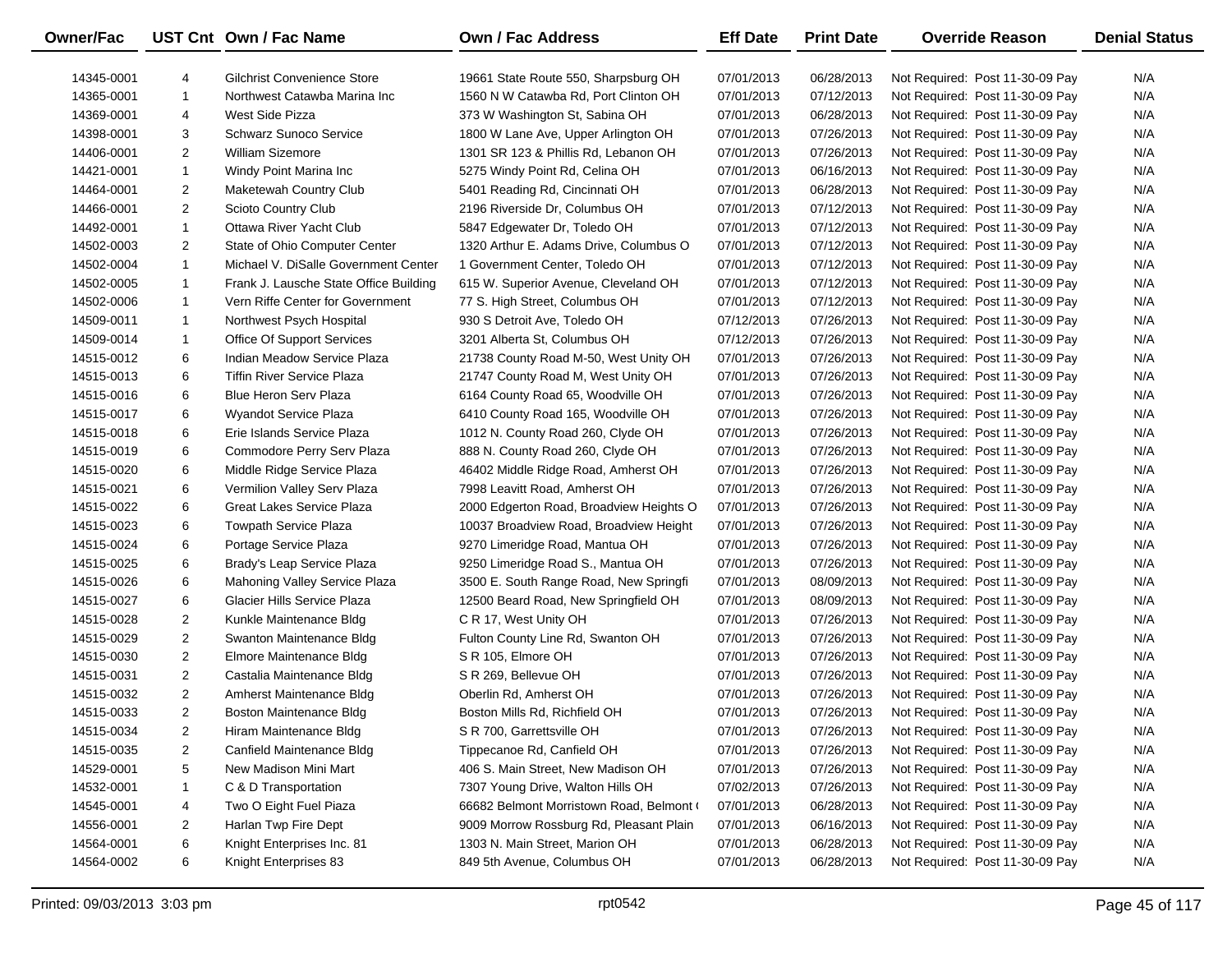| Owner/Fac  |                | UST Cnt Own / Fac Name             | Own / Fac Address                        | <b>Eff Date</b> | <b>Print Date</b> | <b>Override Reason</b>          | <b>Denial Status</b> |
|------------|----------------|------------------------------------|------------------------------------------|-----------------|-------------------|---------------------------------|----------------------|
| 14564-0011 | 3              | Sunoco                             | 5800 Cleveland Avenue, Columbus OH       | 07/01/2013      | 06/28/2013        | Not Required: Post 11-30-09 Pay | N/A                  |
| 14564-0012 | 3              | Knight Enterprises (Sunoco)        | 2375 Stringtown Road, Grove City OH      | 07/01/2013      | 06/28/2013        | Not Required: Post 11-30-09 Pay | N/A                  |
| 14564-0013 | 6              | Knight Enterprises Inc. (Sunoco)   | 6027 State Route 95, Mount Gilead OH     | 07/01/2013      | 06/28/2013        | Not Required: Post 11-30-09 Pay | N/A                  |
| 14568-0001 | $\overline{2}$ | Libbey Glass Inc                   | 940 Ash St, Toledo OH                    | 07/22/2013      | 07/26/2013        | Not Required: Post 11-30-09 Pay | N/A                  |
| 14578-0001 | $\mathbf{1}$   | Nieman Plumbing                    | 2030 Stapleton Ct, Cincinnati OH         | 07/01/2013      | 06/16/2013        | Not Required: Post 11-30-09 Pay | N/A                  |
| 14594-0001 | 3              | West River Marathon                | 803 W River Rd, Elyria OH                | 07/01/2013      | 07/26/2013        | Not Required: Post 11-30-09 Pay | N/A                  |
| 14599-0001 | 3              | Rudys Mini Mart                    | 8910 Buckeye, Cleveland OH               | 07/01/2013      | 07/26/2013        | Not Required: Post 11-30-09 Pay | N/A                  |
| 15028-0001 | $\overline{2}$ | FPT Cleveland LLC                  | 8550 Aetna Road, Cleveland OH            | 07/01/2013      | 07/26/2013        | Not Required: Post 11-30-09 Pay | N/A                  |
| 15028-0002 | $\overline{2}$ | <b>FPT Cleveland LLC</b>           | 3920 E. 91st Street, Cleveland OH        | 07/01/2013      | 07/26/2013        | Not Required: Post 11-30-09 Pay | N/A                  |
| 15031-0001 | $\overline{a}$ | <b>Holmes County Airport</b>       | 4501 Township Road 307, Millersburg OH   | 07/01/2013      | 06/16/2013        | Not Required: Post 11-30-09 Pay | N/A                  |
| 15054-0001 | 3              | Painesville Auto Repair Inc        | 265 E. Erie Street, Painesville OH       | 07/01/2013      | 07/26/2013        | Not Required: Post 11-30-09 Pay | N/A                  |
| 15055-0001 | 4              | Roberts Rd Sunoco                  | 4400 Roberts Rd, Columbus OH             | 07/01/2013      | 07/26/2013        | Not Required: Post 11-30-09 Pay | N/A                  |
| 15058-0001 | 4              | Le'monde Sunoco Inc                | 3569 Lee Rd, Shaker Hts OH               | 07/01/2013      | 07/26/2013        | Not Required: Post 11-30-09 Pay | N/A                  |
| 15080-0001 | $\mathbf{1}$   | Harbor View Yacht Club             | 2180 Autokee, Oregon OH                  | 07/01/2013      | 07/26/2013        | Not Required: Post 11-30-09 Pay | N/A                  |
| 15082-0001 | 4              | Surfside Sunoco                    | 36241 Lakehore Blvd, Eastlake OH         | 07/01/2013      | 07/26/2013        | Not Required: Post 11-30-09 Pay | N/A                  |
| 15121-0001 | 3              | Hudson Hudson Fuel Oil Co          | 2598 SR 222, New Richmond OH             | 07/01/2013      | 07/26/2013        | Not Required: Post 11-30-09 Pay | N/A                  |
| 15124-0001 | 5              | Caves Road Sunoco                  | 7820 Mayfield Road, Chesterland OH       | 07/01/2013      | 07/26/2013        | Not Required: Post 11-30-09 Pay | N/A                  |
| 15130-0001 | 4              | Shellenbarger Oil Co., Inc.        | 8 W. Coshocton Street, Johnstown OH      | 07/03/2013      | 08/09/2013        | Not Required: Post 11-30-09 Pay | N/A                  |
| 15147-0001 | $\mathbf{1}$   | Kroger Corp Data Center            | 9935 Carver Road, Blue Ash OH            | 07/01/2013      | 07/26/2013        | Not Required: Post 11-30-09 Pay | N/A                  |
| 15148-0001 | $\mathbf{1}$   | Zenith Logistics                   | 98 Glendale-Milford Road, Woodlawn OH    | 07/30/2013      | 08/09/2013        | Not Required: Post 11-30-09 Pay | N/A                  |
| 15155-0001 | 4              | Tom Lin Entrp Reynold Sunoco       | 7098 E Main St, Reynoldsburg OH          | 07/03/2013      | 07/26/2013        | Not Required: Post 11-30-09 Pay | N/A                  |
| 15156-0001 | $\mathbf{1}$   | Miami Valley Golf Club             | 3311 Salem Ave, Dayton OH                | 07/01/2013      | 07/12/2013        | Not Required: Post 11-30-09 Pay | N/A                  |
| 15161-0002 | $\mathbf{1}$   | Portage County Motor Pool          | 3480 St Rt 59, Ravenna OH                | 07/01/2013      | 06/16/2013        | Not Required: Post 11-30-09 Pay | N/A                  |
| 15180-0001 | 8              | Short Stop Truck Plaza             | 6152 W. Market Street, Leavittsburg OH   | 07/01/2013      | 06/28/2013        | Not Required: Post 11-30-09 Pay | N/A                  |
| 15181-0001 | $\overline{2}$ | Service Garage                     | 1238 W 130th St, Brunswick OH            | 07/01/2013      | 07/26/2013        | Not Required: Post 11-30-09 Pay | N/A                  |
| 15181-0002 | $\overline{2}$ | Fire Station/Parks Garage          | 4383 Center Road, Brunswick OH           | 07/01/2013      | 07/26/2013        | Not Required: Post 11-30-09 Pay | N/A                  |
| 15197-0001 | $\overline{2}$ | West Side Marathon                 | 503 Huron St, Elyria OH                  | 07/01/2013      | 07/26/2013        | Not Required: Post 11-30-09 Pay | N/A                  |
| 15205-0001 | $\mathbf{1}$   | Carr Bros Inc                      | 7177 Northfield Road, Bedford OH         | 07/01/2013      | 06/16/2013        | Not Required: Post 11-30-09 Pay | N/A                  |
| 15251-0001 | $\overline{2}$ | Hupp's Sunoco                      | 1218 Lincoln Way W, Massillon OH         | 07/01/2013      | 07/12/2013        | Not Required: Post 11-30-09 Pay | N/A                  |
| 15256-0001 | 4              | 170 310 Autocare Inc               | 9702 Hazelton Etna Rd, Pataskala OH      | 07/01/2013      | 07/26/2013        | Not Required: Post 11-30-09 Pay | N/A                  |
| 15268-0001 | $\overline{2}$ | <b>Wozniak's Sunoco</b>            | 1495 W. Lakeshore Drive, Port Clinton OH | 07/01/2013      | 07/26/2013        | Not Required: Post 11-30-09 Pay | N/A                  |
| 15278-0001 | $\mathbf{1}$   | Wooster Roofing & Construction Co. | 1750 Wadsworth Road, Akron OH            | 07/01/2013      | 06/28/2013        | Not Required: Post 11-30-09 Pay | N/A                  |
| 15281-0002 | 3              | Fort Recovery Pak A Sak            | 219 N. Wayne Street, Fort Recovery OH    | 07/01/2013      | 07/26/2013        | Not Required: Post 11-30-09 Pay | N/A                  |
| 15281-0004 | 3              | Pak A Sak 16                       | 800 N Washington St, Van Wert OH         | 07/01/2013      | 07/26/2013        | Not Required: Post 11-30-09 Pay | N/A                  |
| 15281-0005 | 4              | Pak A Sak 17                       | 1052 S Shannon St, Van Wert OH           | 07/01/2013      | 07/26/2013        | Not Required: Post 11-30-09 Pay | N/A                  |
| 15281-0007 | 4              | Pak A Sak # 37                     | 3433 SR 49, Arcanum OH                   | 07/01/2013      | 07/26/2013        | Not Required: Post 11-30-09 Pay | N/A                  |
| 15281-0008 | 4              | Pak A Sak #38                      | 14428 US 127, New Weston OH              | 07/01/2013      | 07/26/2013        | Not Required: Post 11-30-09 Pay | N/A                  |
| 15293-0001 | 1              | <b>Bay Point Management</b>        | 10948 E. Bayshore Road, Marblehead OH    | 07/01/2013      | 07/12/2013        | Not Required: Post 11-30-09 Pay | N/A                  |
| 15303-0001 | 3              | Rohr's Auto Service                | 112 1st Street N.E., Massillon OH        | 07/01/2013      | 06/28/2013        | Not Required: Post 11-30-09 Pay | N/A                  |
| 15304-0001 | 1              | <b>NES Rentals</b>                 | 28363 Glenwood Road, Perrysburg OH       | 07/01/2013      | 06/16/2013        | Not Required: Post 11-30-09 Pay | N/A                  |
| 15308-0001 | 1              | Sirron II                          | 8505 Mentor Avenue, Mentor OH            | 07/08/2013      | 07/26/2013        | Not Required: Post 11-30-09 Pay | N/A                  |
| 15319-0001 | 2              | Powers and Sons, LLC               | 1613 Magda Drive, Montpelier OH          | 07/01/2013      | 06/16/2013        | Not Required: Post 11-30-09 Pay | N/A                  |
| 15320-0001 | $\mathbf{1}$   | Willoughby Eastlake/W Plltn        | 221 Erie Rd, Eastlake OH                 | 07/01/2013      | 06/28/2013        | Not Required: Post 11-30-09 Pay | N/A                  |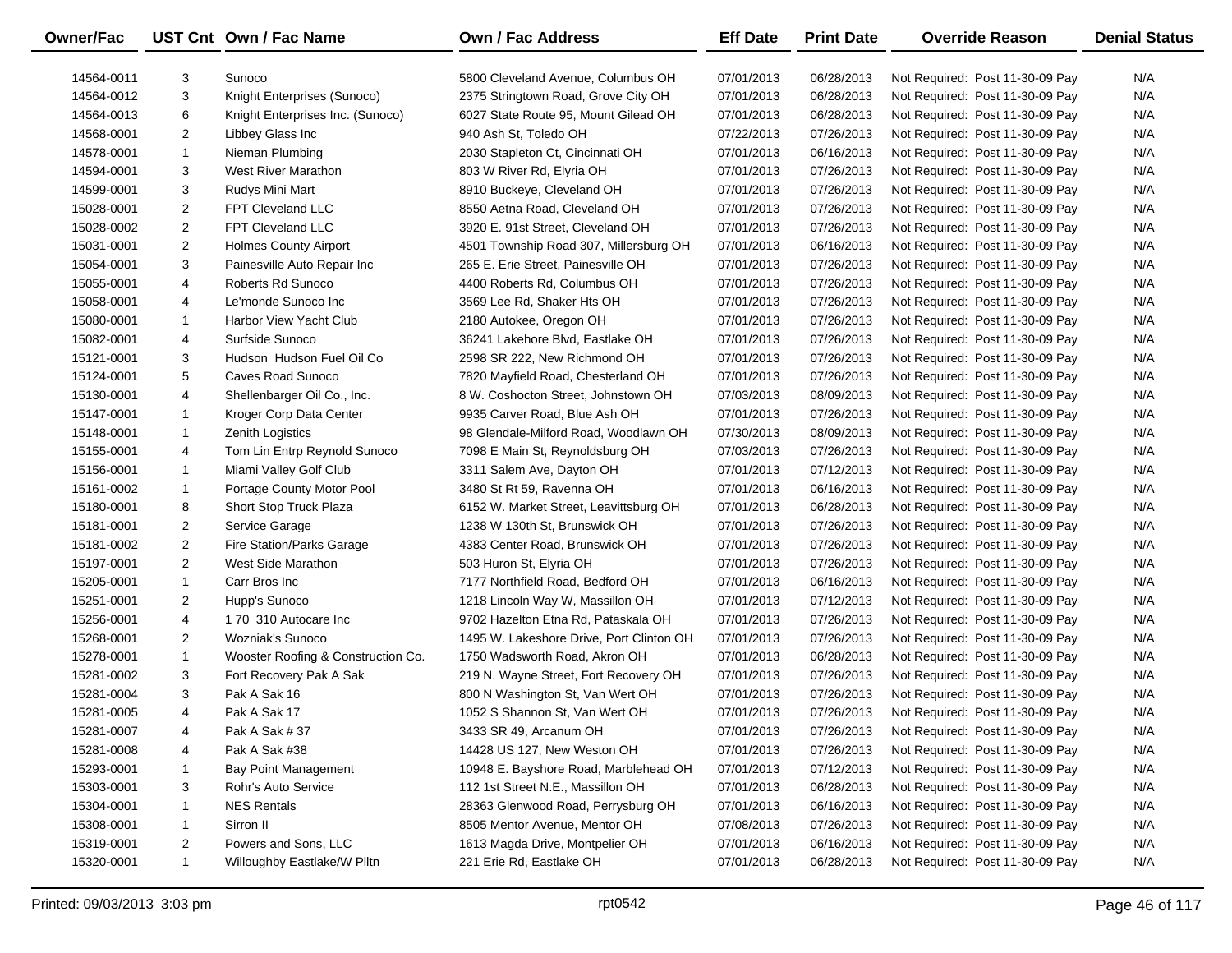| Owner/Fac  |                | UST Cnt Own / Fac Name            | Own / Fac Address                         | <b>Eff Date</b> | <b>Print Date</b> | <b>Override Reason</b>          | <b>Denial Status</b> |
|------------|----------------|-----------------------------------|-------------------------------------------|-----------------|-------------------|---------------------------------|----------------------|
| 15320-0002 | 3              | <b>Willoughby Svc Garage</b>      | 37400 N Industrial Pkwy, Willoughby OH    | 07/01/2013      | 06/28/2013        | Not Required: Post 11-30-09 Pay | N/A                  |
| 15321-0001 | $\overline{c}$ | Spend A Day Marina                | 9481 State Route 708, Russells Point OH   | 07/01/2013      | 06/16/2013        | Not Required: Post 11-30-09 Pay | N/A                  |
| 15323-0001 | $\overline{2}$ | Sheely's Furniture Appl           | 11450 South Ave Ext, North Lima OH        | 07/01/2013      | 06/16/2013        | Not Required: Post 11-30-09 Pay | N/A                  |
| 15327-0001 | $\mathbf{1}$   | <b>Broadway Garage</b>            | 300 Broadway, Cincinnati OH               | 07/01/2013      | 06/16/2013        | Not Required: Post 11-30-09 Pay | N/A                  |
| 15334-0001 | 2              | <b>Sycamore Township</b>          | 8540 Kenwood Road, Cincinnati OH          | 07/01/2013      | 06/16/2013        | Not Required: Post 11-30-09 Pay | N/A                  |
| 15341-0001 | 2              | Shaker Hts Country Club           | 3300 Courtland Blvd, Shaker Hts OH        | 07/01/2013      | 06/28/2013        | Not Required: Post 11-30-09 Pay | N/A                  |
| 15344-0001 | 3              | Richmond Hts Marathon             | 456 Richmond Rd, Richmond Hts OH          | 07/01/2013      | 07/26/2013        | Not Required: Post 11-30-09 Pay | N/A                  |
| 15345-0001 | 3              | Stan's Wash & Fill                | 200 S. Main Street, Continental OH        | 07/01/2013      | 07/12/2013        | Not Required: Post 11-30-09 Pay | N/A                  |
| 15347-0001 | 5              | J & W Market                      | 11986 State Route 124, Piketon OH         | 07/01/2013      | 07/26/2013        | Not Required: Post 11-30-09 Pay | N/A                  |
| 15359-0001 | 4              | <b>Continental Express Inc</b>    | 10450 St Rt 47, Sidney OH                 | 07/01/2013      | 08/09/2013        | Not Required: Post 11-30-09 Pay | N/A                  |
| 15370-0001 | 3              | Bay View Yacht Club               | 3902 North Summit Street, Toledo OH       | 07/01/2013      | 06/16/2013        | Not Required: Post 11-30-09 Pay | N/A                  |
| 15376-0001 | 5              | Danville Mini Mart                | 601 Market Street, Danville OH            | 07/01/2013      | 06/28/2013        | Not Required: Post 11-30-09 Pay | N/A                  |
| 15376-0002 | 4              | Lyons Den                         | 3 S. Market Street, Danville OH           | 07/01/2013      | 06/28/2013        | Not Required: Post 11-30-09 Pay | N/A                  |
| 15381-0001 | 5              | Fast Max                          | 950 Baltimore Somerset Rd NE, Baltimore ( | 07/01/2013      | 07/26/2013        | Not Required: Post 11-30-09 Pay | N/A                  |
| 15396-0001 | 3              | <b>Tom Schmidt's Service</b>      | 13900 Lake Ave, Lakewood OH               | 07/01/2013      | 07/26/2013        | Not Required: Post 11-30-09 Pay | N/A                  |
| 15403-0001 | $\mathbf{1}$   | Champaign Telephone Co            | 126 Scioto St, Urbana OH                  | 07/01/2013      | 06/28/2013        | Not Required: Post 11-30-09 Pay | N/A                  |
| 15404-0001 | $\mathbf{1}$   | Summer Breeze Assoc               | 2125 Sand Rd, Port Clinton OH             | 07/01/2013      | 06/16/2013        | Not Required: Post 11-30-09 Pay | N/A                  |
| 15410-0001 | 3              | Cal's Marathon                    | 7777 Lakeshore Blvd, Mentor On The Lake   | 07/01/2013      | 07/26/2013        | Not Required: Post 11-30-09 Pay | N/A                  |
| 15429-0001 | 5              | Franklin's Marathon Inc           | 2635 Gilchrist Road, Akron OH             | 07/01/2013      | 06/16/2013        | Not Required: Post 11-30-09 Pay | N/A                  |
| 15431-0001 | 3              | Park Layne Sunoco                 | 2131 S. Dayton Lakeview Road, New Carl    | 07/01/2013      | 06/16/2013        | Not Required: Post 11-30-09 Pay | N/A                  |
| 15432-0001 | 3              | Village Drive Thru                | 57-59 Main Street, Kingston OH            | 07/02/2013      | 07/26/2013        | Not Required: Post 11-30-09 Pay | N/A                  |
| 15432-0002 | 4              | Stoutsville Mini Mart             | 11387 Main Street, Stoutsville OH         | 07/02/2013      | 07/26/2013        | Not Required: Post 11-30-09 Pay | N/A                  |
| 15443-0001 | $\mathbf{1}$   | Arctic Express Inc.               | 4301 Lyman Drive, Hilliard OH             | 07/01/2013      | 07/12/2013        | Not Required: Post 11-30-09 Pay | N/A                  |
| 15444-0001 | 4              | <b>Ross Service Station</b>       | 710 Dryden Rd, Zanesville OH              | 07/01/2013      | 07/26/2013        | Not Required: Post 11-30-09 Pay | N/A                  |
| 15455-0001 | 3              | <b>Smitties</b>                   | 3594 State Rt 309, Iberia OH              | 07/01/2013      | 06/28/2013        | Not Required: Post 11-30-09 Pay | N/A                  |
| 15460-0001 | $\overline{2}$ | Meridian Gas Serv Inc             | 3605 Mahoning Avenue, Youngstown OH       | 07/01/2013      | 07/12/2013        | Not Required: Post 11-30-09 Pay | N/A                  |
| 15481-0001 | 3              | Lyndhurst Valero                  | 5615 Mayfield Rd, Lyndhurst OH            | 07/01/2013      | 07/26/2013        | Not Required: Post 11-30-09 Pay | N/A                  |
| 15511-0002 | 3              | Port Columbus Airport Term        | 4600 International Gateway, Columbus OH   | 07/15/2013      | 07/26/2013        | Not Required: Post 11-30-09 Pay | N/A                  |
| 15511-0003 | 5              | Port Col Airport Maintenance      | 4605 Bridgeway Avenue, Columbus OH        | 07/15/2013      | 07/26/2013        | Not Required: Post 11-30-09 Pay | N/A                  |
| 15511-0010 | 4              | Port Columbus Rent-A Car          | 4600 International Gateway, Columbus OH   | 07/15/2013      | 07/26/2013        | Not Required: Post 11-30-09 Pay | N/A                  |
| 15513-0002 | $\mathbf{1}$   | Lorain Sailing Club               | 108 Alabama Avenue, Lorain OH             | 07/01/2013      | 06/16/2013        | Not Required: Post 11-30-09 Pay | N/A                  |
| 15584-0001 | $\overline{2}$ | Piqua Country Club                | 9812 N Country Club, Piqua OH             | 07/01/2013      | 06/28/2013        | Not Required: Post 11-30-09 Pay | N/A                  |
| 15605-0002 | 4              | Ohio Fuel Stop, Inc.              | US 224 & St Rt 58, Sullivan OH            | 07/01/2013      | 07/26/2013        | Not Required: Post 11-30-09 Pay | N/A                  |
| 15625-0001 | 3              | North Loramie Drive Thur          | 300 N. Main Street, Ft Loramie OH         | 07/01/2013      | 06/16/2013        | Not Required: Post 11-30-09 Pay | N/A                  |
| 15633-0001 | 3              | Sunny Slope Gen Store             | 12251 SR 39, Big Prairie OH               | 07/02/2013      | 07/26/2013        | Not Required: Post 11-30-09 Pay | N/A                  |
| 15634-0001 | 2              | City Of Twinsburg, Service Garage | 10231 Ravenna Rd, Twinsburg OH            | 07/01/2013      | 06/16/2013        | Not Required: Post 11-30-09 Pay | N/A                  |
| 15634-0002 | 3              | City Of Twinsburg, Gov't Center   | 10075 Ravenna Road, Twinsburg OH          | 07/01/2013      | 06/16/2013        | Not Required: Post 11-30-09 Pay | N/A                  |
| 15657-0001 | 1              | Vernon Forrest Brown              | 4307 State Route 327, Londonderry OH      | 07/01/2013      | 07/26/2013        | Not Required: Post 11-30-09 Pay | N/A                  |
| 15658-0001 | 2              | Pickaway County Memorial Airport  | 28181 McCrady Road, Circleville OH        | 07/01/2013      | 07/26/2013        | Not Required: Post 11-30-09 Pay | N/A                  |
| 15658-0003 | $\mathbf{1}$   | Pickaway Countylaw Enforcement    | 600 Island Road, Circleville OH           | 07/01/2013      | 07/26/2013        | Not Required: Post 11-30-09 Pay | N/A                  |
| 15667-0001 | 2              | Acheson's Resort                  | 9050 Acheson Resort, Lakeview OH          | 07/02/2013      | 07/26/2013        | Not Required: Post 11-30-09 Pay | N/A                  |
| 15681-0002 | 1              | Royal Ice Cream Co                | 6200 Euclid Ave, Cleveland OH             | 07/01/2013      | 06/16/2013        | Not Required: Post 11-30-09 Pay | N/A                  |
| 15692-0001 | 3              | Ted's Marathon                    | 182 E 6th Ave, Lancaster OH               | 07/02/2013      | 07/26/2013        | Not Required: Post 11-30-09 Pay | N/A                  |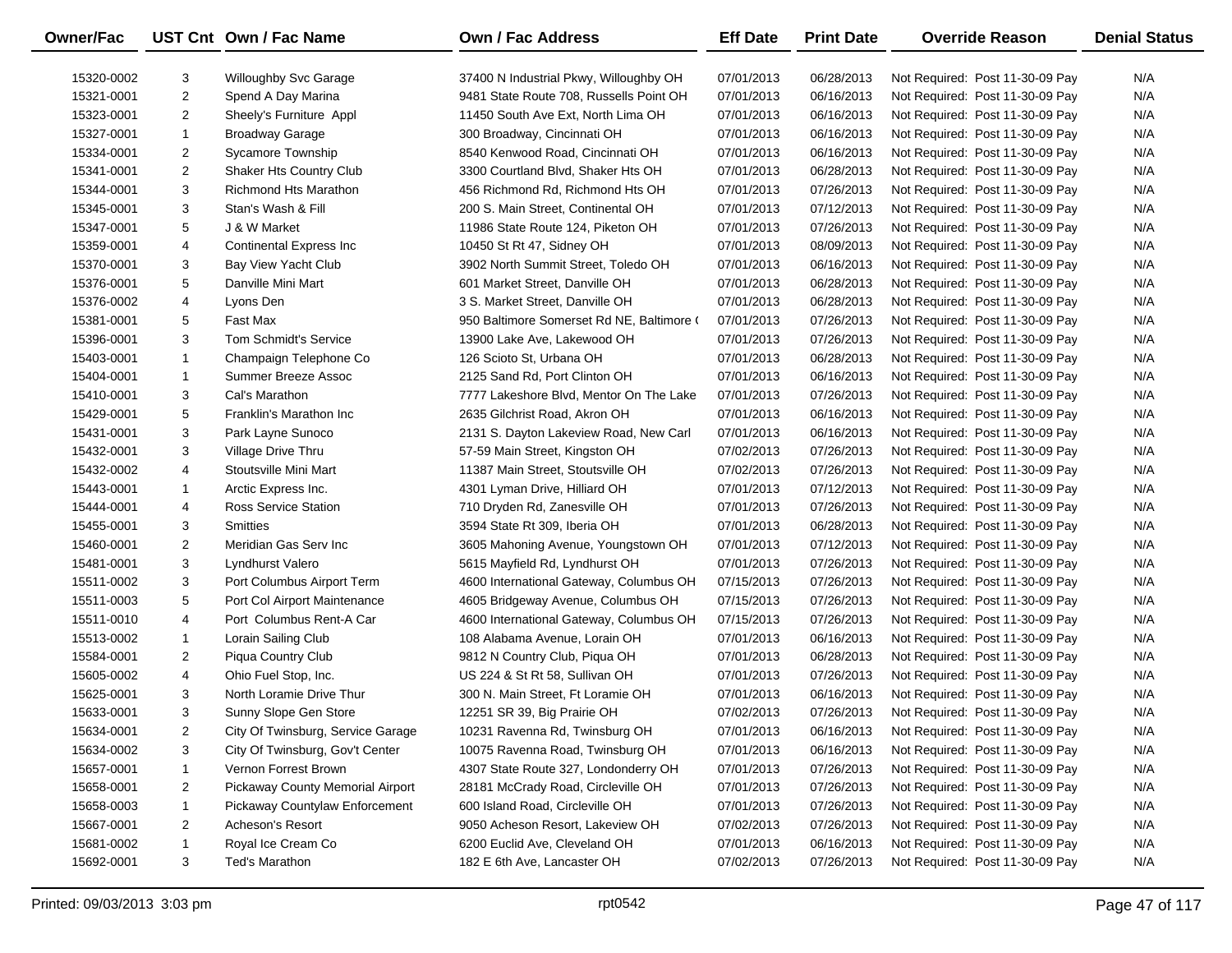| Owner/Fac  |                | UST Cnt Own / Fac Name            | <b>Own / Fac Address</b>                   | <b>Eff Date</b> | <b>Print Date</b> | <b>Override Reason</b>          | <b>Denial Status</b> |
|------------|----------------|-----------------------------------|--------------------------------------------|-----------------|-------------------|---------------------------------|----------------------|
| 15710-0001 | 2              | <b>Richland County Transit</b>    | 232 N. Main Street, Mansfield OH           | 07/01/2013      | 06/16/2013        | Not Required: Post 11-30-09 Pay | N/A                  |
| 15732-0001 | $\mathbf{1}$   | Madison Local Schools             | 600 Esley Lane, Mansfield OH               | 07/01/2013      | 07/26/2013        | Not Required: Post 11-30-09 Pay | N/A                  |
| 15734-0001 | 3              | Par Mar Food Store 2              | 8600 State Route 339, Vincent OH           | 07/01/2013      | 06/16/2013        | Not Required: Post 11-30-09 Pay | N/A                  |
| 15747-0002 | $\mathbf{1}$   | Mci Telecomm Waynesville          | 9073-9172 Lytle Ferry Rd, Waynesville OH   | 07/01/2013      | 07/26/2013        | Not Required: Post 11-30-09 Pay | N/A                  |
| 15747-0003 | $\mathbf{1}$   | Holgate Regen                     | Rt 108 & Railway 3/4 Mi E Holg, Holgate O  | 07/01/2013      | 07/26/2013        | Not Required: Post 11-30-09 Pay | N/A                  |
| 15747-0004 | $\mathbf{1}$   | Hotteville Regen                  | Hwy 18, Hoytville OH                       | 07/01/2013      | 07/26/2013        | Not Required: Post 11-30-09 Pay | N/A                  |
| 15747-0005 | $\mathbf{1}$   | Kent Regen                        | MOGADORE RD, Kent OH                       | 07/01/2013      | 07/26/2013        | Not Required: Post 11-30-09 Pay | N/A                  |
| 15747-0006 | $\mathbf{1}$   | Creston Regen                     | Hays St, Creston OH                        | 07/01/2013      | 07/26/2013        | Not Required: Post 11-30-09 Pay | N/A                  |
| 15747-0007 | $\mathbf{1}$   | Everett Drei                      | Riverview Rd, Everett OH                   | 07/01/2013      | 07/26/2013        | Not Required: Post 11-30-09 Pay | N/A                  |
| 15747-0008 | $\mathbf{1}$   | Fostoria Jct                      | 536 Columbus Ave, Fostoria OH              | 07/01/2013      | 07/26/2013        | Not Required: Post 11-30-09 Pay | N/A                  |
| 15747-0009 | $\mathbf{1}$   | Lester Regen                      | Lester Rd, Lester OH                       | 07/01/2013      | 07/26/2013        | Not Required: Post 11-30-09 Pay | N/A                  |
| 15747-0010 | $\mathbf{1}$   | <b>NOVFOH</b>                     | 219 State Route 511, Nova OH               | 07/01/2013      | 07/26/2013        | Not Required: Post 11-30-09 Pay | N/A                  |
| 15747-0012 | $\mathbf{1}$   | Republic Regen                    | Kilbaum Rd, Republic OH                    | 07/01/2013      | 07/26/2013        | Not Required: Post 11-30-09 Pay | N/A                  |
| 15747-0013 | $\mathbf{1}$   | Wayland Regen                     | Minyoung Rd3, Wayland OH                   | 07/01/2013      | 07/26/2013        | Not Required: Post 11-30-09 Pay | N/A                  |
| 15747-0014 | $\mathbf{1}$   | Willard Regen                     | Woodland St, Willard OH                    | 07/01/2013      | 07/26/2013        | Not Required: Post 11-30-09 Pay | N/A                  |
| 15747-0016 | 6              | Mci Switch/Data Center            | 12300 Ridge Rd, North Royalton OH          | 07/01/2013      | 07/26/2013        | Not Required: Post 11-30-09 Pay | N/A                  |
| 15747-0017 | $\mathbf{1}$   | <b>Findlay Junction</b>           | 8463 Twp Rd 97, Mccomb OH                  | 07/01/2013      | 07/26/2013        | Not Required: Post 11-30-09 Pay | N/A                  |
| 15747-0018 | $\mathbf{1}$   | Lemoyne Repeater                  | Lemoyne Rd & Fremont Pk, Lemoyne OH        | 07/01/2013      | 07/26/2013        | Not Required: Post 11-30-09 Pay | N/A                  |
| 15747-0019 | $\mathbf{1}$   | The Bend Regenerator              | City Rd 134, Defiance OH                   | 07/01/2013      | 07/26/2013        | Not Required: Post 11-30-09 Pay | N/A                  |
| 15803-0001 | 3              | Huron Yacht Club                  | 350 Huron Street, Huron OH                 | 07/01/2013      | 07/12/2013        | Not Required: Post 11-30-09 Pay | N/A                  |
| 15809-0002 | 8              | Parker Hannifin Corp/Airborne     | 711 Taylor Street, Elyria OH               | 07/01/2013      | 07/12/2013        | Not Required: Post 11-30-09 Pay | N/A                  |
| 15809-0003 | 4              | Parker Hannifin Corp              | 725 N Beech Street, Eaton OH               | 07/01/2013      | 07/12/2013        | Not Required: Post 11-30-09 Pay | N/A                  |
| 15826-0001 | 3              | Main Express 2                    | 50 Church St, Coalton OH                   | 07/01/2013      | 06/16/2013        | Not Required: Post 11-30-09 Pay | N/A                  |
| 15827-0001 | 3              | Medina Quality Gas                | 245 Lafayette Rd, Medina OH                | 07/01/2013      | 07/26/2013        | Not Required: Post 11-30-09 Pay | N/A                  |
| 15869-0001 | $\overline{2}$ | <b>Columbus Operations Center</b> | 4499 Fisher Road, Columbus OH              | 07/01/2013      | 06/16/2013        | Not Required: Post 11-30-09 Pay | N/A                  |
| 15869-0002 | $\mathbf{1}$   | IBM Corp.                         | 4600 Lakehurst Court, Dublin OH            | 07/01/2013      | 06/16/2013        | Not Required: Post 11-30-09 Pay | N/A                  |
| 15876-0001 | $\overline{2}$ | Dana's Marathon                   | Box 87 Rt 78, Lewisville OH                | 07/01/2013      | 06/28/2013        | Not Required: Post 11-30-09 Pay | N/A                  |
| 15883-0001 | 4              | Action Gbw Inc                    | 201 E Staunton Rd, Troy OH                 | 07/01/2013      | 07/26/2013        | Not Required: Post 11-30-09 Pay | N/A                  |
| 15907-0001 | 4              | Exxbo Services Inc.               | 11622 Bellaire Road, Cleveland OH          | 08/12/2013      | 08/23/2013        | Not Required: Post 11-30-09 Pay | N/A                  |
| 15924-0002 | 2              | Shell Food Mart                   | 7782 Tylers Place Blvd, West Chester OH    | 07/01/2013      | 06/16/2013        | Not Required: Post 11-30-09 Pay | N/A                  |
| 15924-0003 | 3              | Shell Food Mart                   | 9370 Union Center Blvd, West Chester OH    | 07/01/2013      | 06/16/2013        | Not Required: Post 11-30-09 Pay | N/A                  |
| 15931-0001 | $\overline{2}$ | Ken's Drive Thru Beverage         | 101 W. Walnut Street, Painesville OH       | 07/01/2013      | 06/16/2013        | Not Required: Post 11-30-09 Pay | N/A                  |
| 15972-0001 | $\overline{2}$ | Scioto County Airport             | 138 Barklow Road, Portsmouth OH            | 07/01/2013      | 06/16/2013        | Not Required: Post 11-30-09 Pay | N/A                  |
| 15989-0002 | $\mathbf{1}$   | Lake Hospital System West         | 36000 Euclid Avenue, Willoughby OH         | 07/01/2013      | 06/28/2013        | Not Required: Post 11-30-09 Pay | N/A                  |
| 15989-0004 | $\overline{2}$ | <b>Tripoint Medical Center</b>    | 7590 Auburn Road, Concord Township OH      | 07/01/2013      | 06/28/2013        | Not Required: Post 11-30-09 Pay | N/A                  |
| 15996-0001 | 4              | Hirns Corner                      | 3504 US Rt 50, Bainbridge OH               | 07/01/2013      | 07/26/2013        | Not Required: Post 11-30-09 Pay | N/A                  |
| 16005-0002 | 1              | Con-Way Freight Xur               | 2401 N. Water Street, Uhrichsville OH      | 07/01/2013      | 06/16/2013        | Not Required: Post 11-30-09 Pay | N/A                  |
| 16005-0003 | 1              | Con-Way Freight XHB               | 5215 US Route 50 W., Hillsboro OH          | 07/01/2013      | 06/16/2013        | Not Required: Post 11-30-09 Pay | N/A                  |
| 16021-0005 | 4              | Crossroads of Logan East          | 930 E. Front Street, Logan OH              | 07/01/2013      | 07/26/2013        | Not Required: Post 11-30-09 Pay | N/A                  |
| 16051-0002 | 1              | Jiffy Lube 909                    | 6410 Glenway Ave, Cincinnati OH            | 07/01/2013      | 06/16/2013        | Not Required: Post 11-30-09 Pay | N/A                  |
| 16051-0003 | 1              | Jiffy Lube 1220                   | 5013 Cooper Rd, Blue Ash OH                | 07/01/2013      | 06/16/2013        | Not Required: Post 11-30-09 Pay | N/A                  |
| 16051-0005 | 1              | Jiffy Lube 1263                   | 9435 Fields Ertel Rd, Cincinnati OH        | 07/01/2013      | 06/16/2013        | Not Required: Post 11-30-09 Pay | N/A                  |
| 16051-0006 | $\mathbf{1}$   | Jiffy Lube 1306                   | 4403 Gleneste/Withamsvill Rd, Cincinnati C | 07/01/2013      | 06/16/2013        | Not Required: Post 11-30-09 Pay | N/A                  |
|            |                |                                   |                                            |                 |                   |                                 |                      |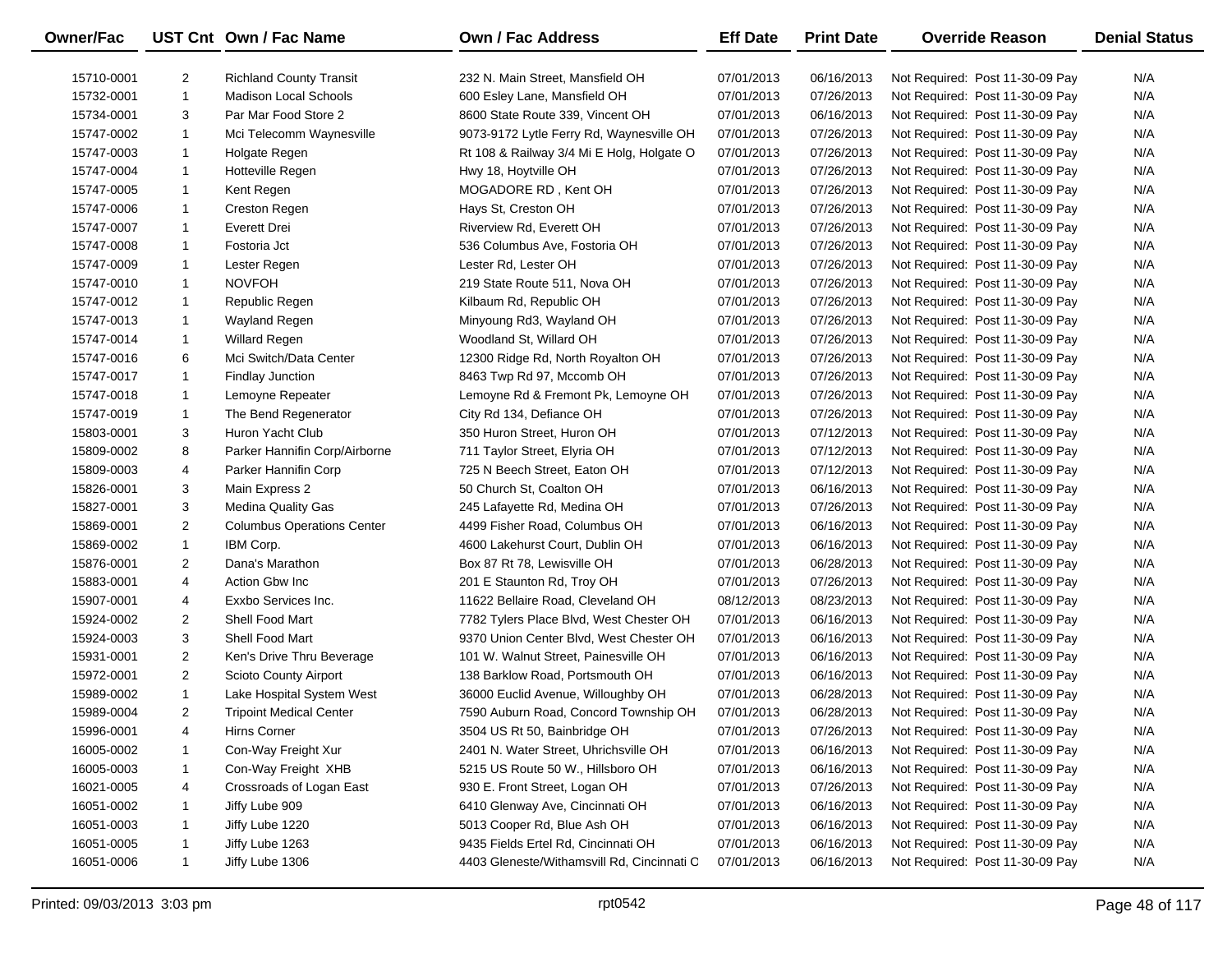| Owner/Fac  |                | UST Cnt Own / Fac Name   | <b>Own / Fac Address</b>                   | <b>Eff Date</b> | <b>Print Date</b> | <b>Override Reason</b>          | <b>Denial Status</b> |
|------------|----------------|--------------------------|--------------------------------------------|-----------------|-------------------|---------------------------------|----------------------|
| 16055-0001 | 3              | 7 11 17534               | 2601 Bancroft Avenue. Toledo OH            | 07/01/2013      | 06/28/2013        | Not Required: Post 11-30-09 Pay | N/A                  |
| 16055-0005 | 2              | 7 11 19775               | 4505 Lewis Avenue, Toledo OH               | 07/01/2013      | 06/28/2013        | Not Required: Post 11-30-09 Pay | N/A                  |
| 16055-0006 | 4              | 7 11 19776               | 537 Woodville Road, Toldeo OH              | 07/01/2013      | 06/28/2013        | Not Required: Post 11-30-09 Pay | N/A                  |
| 16055-0018 | 2              | 7-Eleven Store No. 35958 | 604 Main Street, Belpre OH                 | 07/01/2013      | 06/28/2013        | Not Required: Post 11-30-09 Pay | N/A                  |
| 16055-0019 | 4              | 7-Eleven Store No. 36173 | 26 W. Main Street, Lexington OH            | 07/01/2013      | 06/28/2013        | Not Required: Post 11-30-09 Pay | N/A                  |
| 16055-0020 | 3              | 7-Eleven Store No. 36174 | 2264 S. Main Street, Mansfield OH          | 07/01/2013      | 06/28/2013        | Not Required: Post 11-30-09 Pay | N/A                  |
| 16055-0021 | 4              | 7-Eleven Store No. 36175 | 3636 Park Avenue W., Ontario OH            | 07/01/2013      | 06/28/2013        | Not Required: Post 11-30-09 Pay | N/A                  |
| 16055-0022 | 4              | 7-Eleven Store No. 36176 | 101 E. Main Street, Crestline OH           | 07/01/2013      | 06/28/2013        | Not Required: Post 11-30-09 Pay | N/A                  |
| 16055-0023 | 4              | 7-Eleven Store No. 36177 | 876 Park Avenue E., Mansfield OH           | 07/01/2013      | 06/28/2013        | Not Required: Post 11-30-09 Pay | N/A                  |
| 16055-0024 | 5              | 7-Eleven Store No. 36178 | 2424 O'Possum Run Road, Mansfield OH       | 07/01/2013      | 06/28/2013        | Not Required: Post 11-30-09 Pay | N/A                  |
| 16055-0025 | 5              | 7-Eleven Store No. 36180 | 150 Sandusky Street, Monroeville OH        | 07/01/2013      | 06/28/2013        | Not Required: Post 11-30-09 Pay | N/A                  |
| 16055-0026 | 3              | 7-Eleven Store No. 36207 | 6267 Wilson Mills Road, Highland Heights ( | 07/01/2013      | 06/28/2013        | Not Required: Post 11-30-09 Pay | N/A                  |
| 16055-0027 | 3              | 7-Eleven Store No. 36208 | 9202 State Route 14, Streetsboro OH        | 07/01/2013      | 06/28/2013        | Not Required: Post 11-30-09 Pay | N/A                  |
| 16055-0028 | 4              | 7-Eleven Store No. 36209 | 27 S. Main Street, Hudson OH               | 07/01/2013      | 06/28/2013        | Not Required: Post 11-30-09 Pay | N/A                  |
| 16055-0029 | 3              | 7-Eleven Store No. 36210 | 3349 W. Kent Road, Stow OH                 | 07/01/2013      | 06/28/2013        | Not Required: Post 11-30-09 Pay | N/A                  |
| 16055-0030 | 4              | 7-Eleven Store No. 36211 | 2900 Medina Road, Medina OH                | 07/01/2013      | 06/28/2013        | Not Required: Post 11-30-09 Pay | N/A                  |
| 16055-0032 | 3              | 7-Eleven Store No. 36213 | 3119 Center Road, Brunswick OH             | 07/01/2013      | 06/28/2013        | Not Required: Post 11-30-09 Pay | N/A                  |
| 16055-0033 | 3              | 7-Eleven Store No. 36214 | 4591 Richmond Road, Warrensville Heigh     | 07/01/2013      | 06/28/2013        | Not Required: Post 11-30-09 Pay | N/A                  |
| 16055-0034 | 3              | 7-Eleven Store No. 36215 | 8 E. Erie Street, Painesville OH           | 07/01/2013      | 06/28/2013        | Not Required: Post 11-30-09 Pay | N/A                  |
| 16055-0035 | 3              | 7-Eleven Store No. 36216 | 35068 Vine Street, Eastlake OH             | 07/01/2013      | 06/28/2013        | Not Required: Post 11-30-09 Pay | N/A                  |
| 16055-0036 | 3              | 7-Eleven Store No. 36217 | 22311 Lakeshore Boulevard, Euclid OH       | 07/01/2013      | 06/28/2013        | Not Required: Post 11-30-09 Pay | N/A                  |
| 16055-0037 | 3              | 7-Eleven Store No. 36218 | 17644 Chillicothe Road, Chagrin Falls OH   | 07/01/2013      | 06/28/2013        | Not Required: Post 11-30-09 Pay | N/A                  |
| 16055-0038 | 3              | 7-Eleven Store No. 36219 | 120 Broadway Avenue, Bedford OH            | 07/01/2013      | 06/28/2013        | Not Required: Post 11-30-09 Pay | N/A                  |
| 16055-0039 | 2              | 7-Eleven Store No. 36220 | 15 Pearl Road, Brunswick OH                | 07/01/2013      | 06/28/2013        | Not Required: Post 11-30-09 Pay | N/A                  |
| 16055-0040 | 4              | 7-Eleven Store No. 36221 | 5711 Heisley Road, Mentor OH               | 07/01/2013      | 06/28/2013        | Not Required: Post 11-30-09 Pay | N/A                  |
| 16055-0041 | 3              | 7-Eleven Store No. 36222 | 1205 Main Street, Cuyahoga Falls OH        | 07/01/2013      | 06/28/2013        | Not Required: Post 11-30-09 Pay | N/A                  |
| 16055-0042 | 4              | 7-Eleven Store No. 36223 | 157 W. Garfield Road, Aurora OH            | 07/01/2013      | 06/28/2013        | Not Required: Post 11-30-09 Pay | N/A                  |
| 16055-0043 | 3              | 7-Eleven Store No. 36224 | 4015 Erie Street, Willoughby OH            | 07/01/2013      | 06/28/2013        | Not Required: Post 11-30-09 Pay | N/A                  |
| 16055-0044 | 3              | 7-Eleven Store No. 36225 | 8775 Darrow Road, Twinsburg OH             | 07/01/2013      | 06/28/2013        | Not Required: Post 11-30-09 Pay | N/A                  |
| 16055-0045 | 4              | 7-Eleven Store No. 36226 | 316 E. Highland Road, Macedonia OH         | 07/01/2013      | 06/28/2013        | Not Required: Post 11-30-09 Pay | N/A                  |
| 16055-0046 | 4              | 7-Eleven Store No. 36227 | 8360 Broadmoor Road, Mentor OH             | 07/01/2013      | 06/28/2013        | Not Required: Post 11-30-09 Pay | N/A                  |
| 16055-0047 | 4              | 7-Eleven Store No. 36228 | 30502 Lakeland Boulevard, Wickliffe OH     | 07/01/2013      | 06/28/2013        | Not Required: Post 11-30-09 Pay | N/A                  |
| 16055-0048 | 4              | 7-Eleven Store No. 36229 | 2481 Som Center Road, Willoughby OH        | 07/01/2013      | 06/28/2013        | Not Required: Post 11-30-09 Pay | N/A                  |
| 16055-0049 | 4              | 7-Eleven Store No. 36230 | 2496 E. Aurora Road, Twinsburg OH          | 07/01/2013      | 06/28/2013        | Not Required: Post 11-30-09 Pay | N/A                  |
| 16055-0050 | 3              | 7-Eleven Store No. 36231 | 16625 Royalton Road, Strongsville OH       | 07/01/2013      | 06/28/2013        | Not Required: Post 11-30-09 Pay | N/A                  |
| 16055-0051 | 3              | 7-Eleven Store No. 36232 | 34050 Aurora Road, Solon OH                | 07/01/2013      | 06/28/2013        | Not Required: Post 11-30-09 Pay | N/A                  |
| 16055-0052 | 3              | 7-Eleven Store No. 36233 | 2865 Bishop Road, Willoughby Hills OH      | 07/01/2013      | 06/28/2013        | Not Required: Post 11-30-09 Pay | N/A                  |
| 16055-0053 | 3              | 7-Eleven Store No. 36234 | 6709 Center Street, Mentor OH              | 07/01/2013      | 06/28/2013        | Not Required: Post 11-30-09 Pay | N/A                  |
| 16055-0054 | 4              | 7-Eleven Store No. 36235 | 6680 Mayfield Road, Mayfield Heights OH    | 07/01/2013      | 06/28/2013        | Not Required: Post 11-30-09 Pay | N/A                  |
| 16055-0055 | 4              | 7-Eleven Store No. 36236 | 7515 Auburn Road, Concord OH               | 07/01/2013      | 06/28/2013        | Not Required: Post 11-30-09 Pay | N/A                  |
| 16055-0056 | 4              | 7-Eleven Store No. 36237 | 1035 E. 185th Street, Cleveland OH         | 07/01/2013      | 06/28/2013        | Not Required: Post 11-30-09 Pay | N/A                  |
| 16055-0057 | 2              | 7-Eleven Store No. 36238 | 1614 Merriman Road, Akron OH               | 07/01/2013      | 06/28/2013        | Not Required: Post 11-30-09 Pay | N/A                  |
| 16055-0058 | $\overline{2}$ | 7-Eleven Store No. 36239 | 1050 N. Court Street, Medina OH            | 07/01/2013      | 06/28/2013        | Not Required: Post 11-30-09 Pay | N/A                  |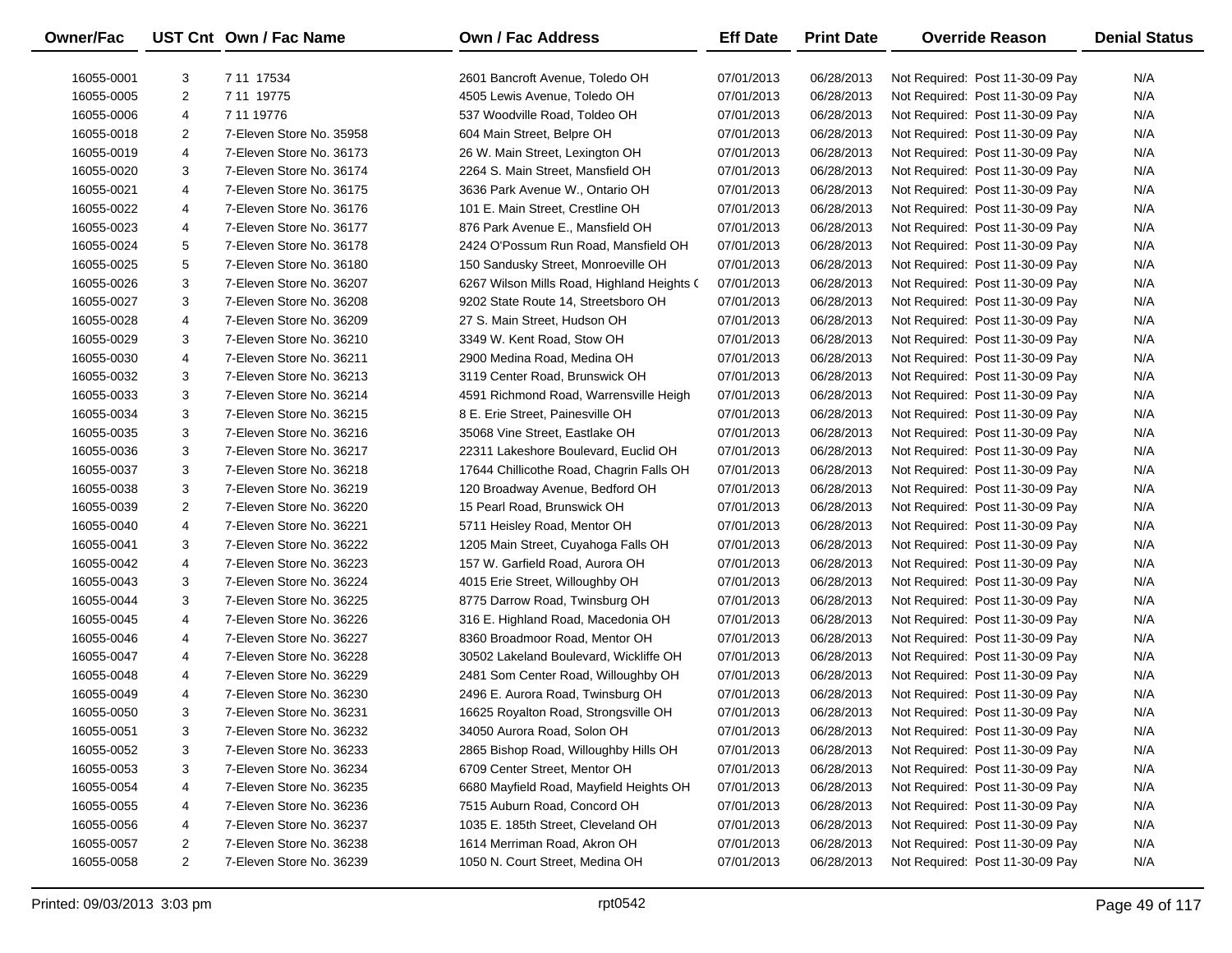| Owner/Fac  |                | UST Cnt Own / Fac Name                                                  | Own / Fac Address                         | <b>Eff Date</b> | <b>Print Date</b> | <b>Override Reason</b>          | <b>Denial Status</b> |
|------------|----------------|-------------------------------------------------------------------------|-------------------------------------------|-----------------|-------------------|---------------------------------|----------------------|
| 16055-0059 | 4              | 7-Eleven Store No. 36240                                                | 959 E. Steels Corners Road. Stow OH       | 07/01/2013      | 06/28/2013        | Not Required: Post 11-30-09 Pay | N/A                  |
| 16055-0060 | 3              | 7-Eleven Store No. 36241                                                | 3050 Graham Road, Stow OH                 | 07/01/2013      | 06/28/2013        | Not Required: Post 11-30-09 Pay | N/A                  |
| 16055-0061 | 5              | 7-Eleven Store No. 36246                                                | 20 E. Washington Street, Chagrin Falls OH | 07/01/2013      | 06/28/2013        | Not Required: Post 11-30-09 Pay | N/A                  |
| 16055-0062 | 5              | 7-Eleven Store No. 36247                                                | 8889 Brecksville Road, Brecksville OH     | 07/01/2013      | 06/28/2013        | Not Required: Post 11-30-09 Pay | N/A                  |
| 16055-0063 | 4              | 7-Eleven Store No. 36248                                                | 16 W. Streetsboro Road, Peninsula OH      | 07/01/2013      | 06/28/2013        | Not Required: Post 11-30-09 Pay | N/A                  |
| 16055-0064 | 3              | 7-Eleven Store No. 36116                                                | 11690 Snow Road, Parma OH                 | 07/01/2013      | 06/28/2013        | Not Required: Post 11-30-09 Pay | N/A                  |
| 16055-0065 | 3              | 7-Eleven Store No. 19743                                                | 3054 Leavitt Road, Lorain OH              | 07/01/2013      | 06/28/2013        | Not Required: Post 11-30-09 Pay | N/A                  |
| 16055-0066 | 4              | 7-Eleven Store No. 19726                                                | 4075 Rocky River Drive, Cleveland OH      | 07/01/2013      | 06/28/2013        | Not Required: Post 11-30-09 Pay | N/A                  |
| 16059-0001 | $\overline{2}$ | <b>Transportation East Garage</b>                                       | 7001 Euclid Avenue, Cleveland OH          | 07/01/2013      | 06/16/2013        | Not Required: Post 11-30-09 Pay | N/A                  |
| 16077-0001 | $\overline{2}$ | The Brewer Company                                                      | 30060 Lakeland Blvd, Wickliffe OH         | 07/29/2013      | 08/09/2013        | Not Required: Post 11-30-09 Pay | N/A                  |
| 16095-0001 | $\overline{2}$ | Belden Brick Co                                                         | 475 Dover Road, Sugar Creek OH            | 07/01/2013      | 07/26/2013        | Not Required: Post 11-30-09 Pay | N/A                  |
| 16098-0002 | $\overline{2}$ | City Of Norwood                                                         | 3001 Harris Ave, Norwood OH               | 07/01/2013      | 06/16/2013        | Not Required: Post 11-30-09 Pay | N/A                  |
| 16110-0001 | 3              | Howser's Discount                                                       | 3420 Tri-County Highway, Mount Orab OH    | 07/01/2013      | 06/16/2013        | Not Required: Post 11-30-09 Pay | N/A                  |
| 16114-0001 | $\overline{2}$ | <b>Bailey Lakes General Store</b>                                       | 910 Main St Rt 5, Ashland OH              | 07/01/2013      | 07/26/2013        | Not Required: Post 11-30-09 Pay | N/A                  |
| 16118-0001 | 4              | Frank's Marathon/Gillespie Co Inc                                       | 3116 Riverside Drive, Columbus OH         | 07/02/2013      | 07/26/2013        | Not Required: Post 11-30-09 Pay | N/A                  |
| 16149-0001 | 5              | Richies Citgo, Inc                                                      | 10846 Lower Valley Pike, Medway OH        | 07/01/2013      | 06/16/2013        | Not Required: Post 11-30-09 Pay | N/A                  |
| 16173-0001 | 3              | Greenho's Inc                                                           | 550 North Main St, North Canton OH        | 07/01/2013      | 07/26/2013        | Not Required: Post 11-30-09 Pay | N/A                  |
| 16184-0001 | $\mathbf{1}$   | <b>Trumbull County Vehicle Maintenance</b>                              | 605 Panther Drive, Warren OH              | 07/01/2013      | 06/28/2013        | Not Required: Post 11-30-09 Pay | N/A                  |
| 16184-0002 | 3              | Fairhaven School                                                        | 420 Lincoln Way, Niles OH                 | 07/01/2013      | 06/28/2013        | Not Required: Post 11-30-09 Pay | N/A                  |
| 16184-0003 | $\mathbf{1}$   | Brookfield Wastewater Treatment Facility 921 Standard Avenue, Masury OH |                                           | 07/01/2013      | 06/28/2013        | Not Required: Post 11-30-09 Pay | N/A                  |
| 16184-0004 | 3              | <b>Trumbull County Engineer</b>                                         | 650 N. River Road NW, Warren OH           | 07/01/2013      | 06/28/2013        | Not Required: Post 11-30-09 Pay | N/A                  |
| 16190-0001 | 6              | Chrysler Toledo Machining                                               | 8000 Chrysler Drive, Perrysburg OH        | 07/01/2013      | 06/16/2013        | Not Required: Post 11-30-09 Pay | N/A                  |
| 16236-0001 | $\mathbf{1}$   | Schwebel Baking Co                                                      | 935 E Midlothian Blvd, Youngstown OH      | 07/01/2013      | 07/26/2013        | Not Required: Post 11-30-09 Pay | N/A                  |
| 16272-0001 | $\overline{2}$ | Barnes Nursery Garden Ctr                                               | 3511 W Cleveland Rd, Huron OH             | 07/01/2013      | 06/28/2013        | Not Required: Post 11-30-09 Pay | N/A                  |
| 16320-0001 | 4              | Steele's Citgo                                                          | 303 Hopley Avenue, Bucyrus OH             | 07/01/2013      | 07/26/2013        | Not Required: Post 11-30-09 Pay | N/A                  |
| 16324-0001 | 5              | Wilson B P                                                              | 100 S Main St, Prospect OH                | 07/01/2013      | 07/26/2013        | Not Required: Post 11-30-09 Pay | N/A                  |
| 16334-0002 | $\mathbf{1}$   | Cincinnati Terminal                                                     | 930 Tennessee Avenue, Cincinnati OH       | 07/01/2013      | 07/26/2013        | Not Required: Post 11-30-09 Pay | N/A                  |
| 16337-0004 | 15             | Air Bp Cleveland                                                        | Cleveland Hopkins Airport, Cleveland OH   | 07/01/2013      | 07/26/2013        | Not Required: Post 11-30-09 Pay | N/A                  |
| 16342-0001 | 3              | One Stop Sunoco #1                                                      | 6225 Storer Ave, Cleveland OH             | 07/08/2013      | 07/26/2013        | Not Required: Post 11-30-09 Pay | N/A                  |
| 16350-0001 | $\overline{2}$ | Vermilion Yacht Club                                                    | 5440 Anchorage Way, Vermilion OH          | 07/01/2013      | 06/16/2013        | Not Required: Post 11-30-09 Pay | N/A                  |
| 16371-0001 | $\overline{2}$ | Great Lakes Western Star Td                                             | 6003 Benore Road, Toledo OH               | 07/01/2013      | 06/28/2013        | Not Required: Post 11-30-09 Pay | N/A                  |
| 16391-0001 | $\overline{2}$ | Tibbels Marina                                                          | 6965 E Harbor Rd, Marblehead OH           | 07/01/2013      | 06/16/2013        | Not Required: Post 11-30-09 Pay | N/A                  |
| 16408-0001 | $\overline{2}$ | Baltic 76 Svc                                                           | 102 S. Ray Street, Baltic OH              | 07/01/2013      | 07/26/2013        | Not Required: Post 11-30-09 Pay | N/A                  |
| 16409-0001 | 3              | Cin-Air L.P.                                                            | 400 Wilmer Ave, Cincinnati OH             | 07/01/2013      | 06/16/2013        | Not Required: Post 11-30-09 Pay | N/A                  |
| 16460-0001 | $\mathbf{1}$   | Northern Haserot                                                        | 21500 Alexander Rd, Oakwood Village OH    | 07/01/2013      | 07/26/2013        | Not Required: Post 11-30-09 Pay | N/A                  |
| 16468-0001 | 4              | <b>Main Express</b>                                                     | 116 N Front St, Oakhill OH                | 07/01/2013      | 07/26/2013        | Not Required: Post 11-30-09 Pay | N/A                  |
| 16497-0001 | 2              | <b>Childrens Hospital</b>                                               | 700 Childrens Drive, Columbus OH          | 07/01/2013      | 06/16/2013        | Not Required: Post 11-30-09 Pay | N/A                  |
| 16497-0003 | 4              | Children's Hospital Mechanical Building                                 | 757 Mooberry Street, Columbus OH          | 07/01/2013      | 06/16/2013        | Not Required: Post 11-30-09 Pay | N/A                  |
| 16500-0001 | 6              | Wal Mart Distr Ctr 6024                                                 | 3880 SW Blvd, Grove City OH               | 07/01/2013      | 07/26/2013        | Not Required: Post 11-30-09 Pay | N/A                  |
| 16500-0002 | 3              | Sam's Club 6375                                                         | 1150 Greely Chapel Rd, Lima OH            | 07/01/2013      | 07/26/2013        | Not Required: Post 11-30-09 Pay | N/A                  |
| 16500-0003 | 3              | Sams Club Gas Station #6450                                             | 5375 North Bend Rd, Cincinnati OH         | 07/01/2013      | 07/26/2013        | Not Required: Post 11-30-09 Pay | N/A                  |
| 16500-0004 | 3              | Sam's Club 4750                                                         | 1189 Buckholzer Rd., Cuyahoga Falls OH    | 07/01/2013      | 07/26/2013        | Not Required: Post 11-30-09 Pay | N/A                  |
| 16500-0005 | 3              | Sam's Club 6314                                                         | 5225 Cobblestone Square, Sheffield Villa  | 07/01/2013      | 07/26/2013        | Not Required: Post 11-30-09 Pay | N/A                  |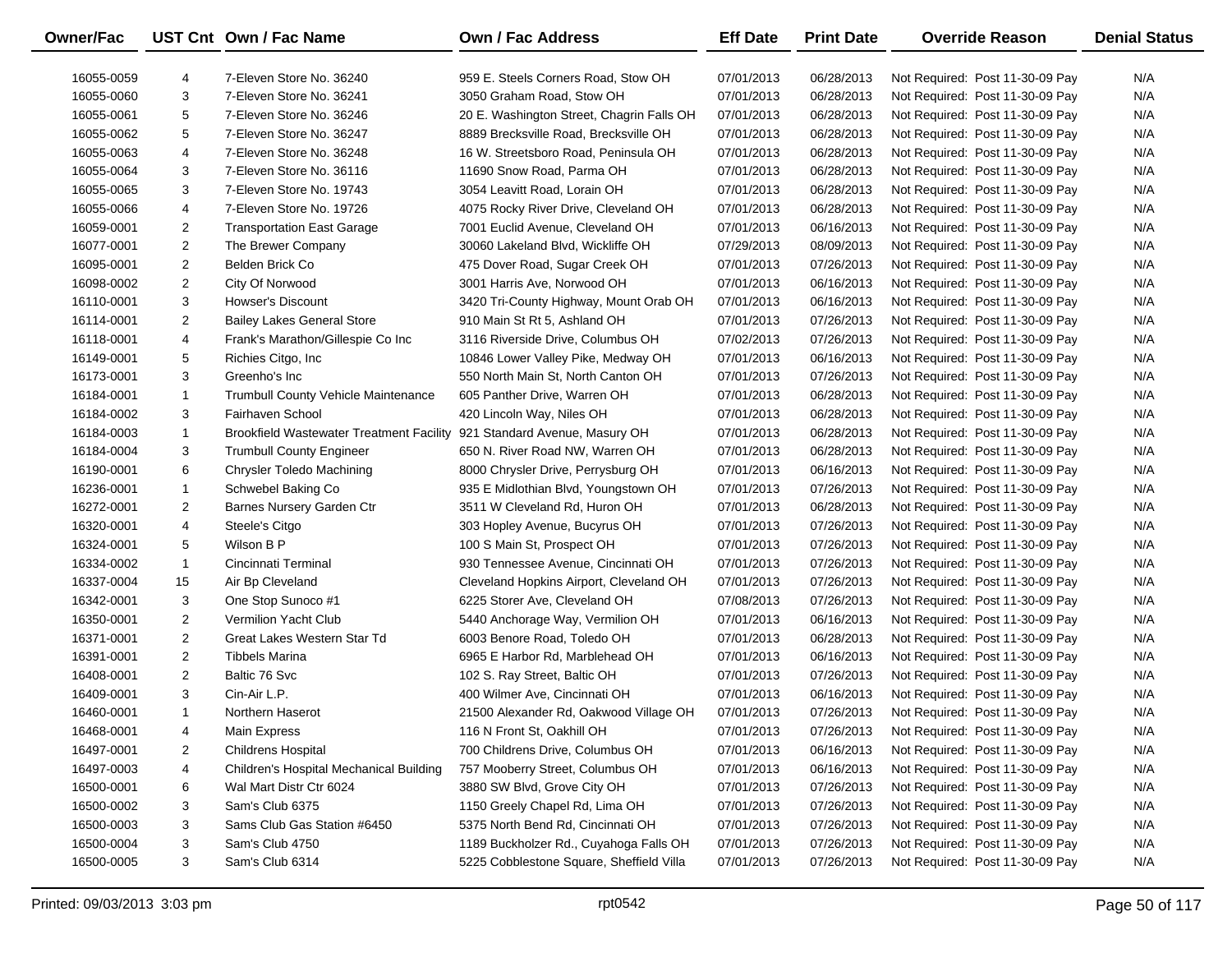| Owner/Fac  |                | UST Cnt Own / Fac Name                | Own / Fac Address                            | <b>Eff Date</b> | <b>Print Date</b> | <b>Override Reason</b>          | <b>Denial Status</b> |
|------------|----------------|---------------------------------------|----------------------------------------------|-----------------|-------------------|---------------------------------|----------------------|
| 16500-0006 | 3              | Sam's Club 6317                       | 4790 Portage Street, North Canton OH         | 07/01/2013      | 07/26/2013        | Not Required: Post 11-30-09 Pay | N/A                  |
| 16500-0007 | 3              | Sam's Club 6326                       | 2675 Taylor Rd S.W., Reynoldsburg OH         | 07/01/2013      | 07/26/2013        | Not Required: Post 11-30-09 Pay | N/A                  |
| 16500-0008 | 3              | Sam's Club 6380                       | 6955 Miller Lane, Dayton OH                  | 07/01/2013      | 07/26/2013        | Not Required: Post 11-30-09 Pay | N/A                  |
| 16500-0009 | 3              | Sam's Club 6407                       | 1070 Lexington-Springmill Rd., Ontario OH    | 07/01/2013      | 07/26/2013        | Not Required: Post 11-30-09 Pay | N/A                  |
| 16500-0010 | 3              | Sam's Club 6528                       | 815 Clepper Lane, Cincinnati OH              | 07/01/2013      | 07/26/2013        | Not Required: Post 11-30-09 Pay | N/A                  |
| 16500-0011 | 3              | Sam's Club 6544                       | 9570 Fields-Ertel Rd., Loveland OH           | 07/01/2013      | 07/26/2013        | Not Required: Post 11-30-09 Pay | N/A                  |
| 16500-0012 | 3              | Sam's Club 8131                       | 4825 C Marburg Avenue, Cincinnati OH         | 07/01/2013      | 07/26/2013        | Not Required: Post 11-30-09 Pay | N/A                  |
| 16500-0013 | 3              | Sam's Club 8139                       | 1300 East Mall Drive, Holland OH             | 07/01/2013      | 07/26/2013        | Not Required: Post 11-30-09 Pay | N/A                  |
| 16500-0014 | 3              | Sam's Club 8152                       | 432 Private Drive 288, South Point OH        | 07/01/2013      | 07/26/2013        | Not Required: Post 11-30-09 Pay | N/A                  |
| 16500-0015 | 4              | Wal Mart Distribution Center 7012     | 1400 Chillicothe Road, Washington Court H    | 07/01/2013      | 07/26/2013        | Not Required: Post 11-30-09 Pay | N/A                  |
| 16500-0017 | 3              | Sam's Club #6308                      | 1755 Hilliard Rome Rd., Columbus OH          | 07/01/2013      | 07/26/2013        | Not Required: Post 11-30-09 Pay | N/A                  |
| 16500-0018 | 3              | Wal Mart DC# 7017                     | 843 State Route 43, Wintersville OH          | 07/01/2013      | 07/26/2013        | Not Required: Post 11-30-09 Pay | N/A                  |
| 16500-0019 | 3              | Sams Club Gas #6322                   | 6361 South Avenue, Boardman OH               | 07/01/2013      | 07/26/2013        | Not Required: Post 11-30-09 Pay | N/A                  |
| 16500-0020 | 3              | Sams Club Gas 6305                    | 10250 Brookpark Rd, Cleveland OH             | 07/01/2013      | 07/26/2013        | Not Required: Post 11-30-09 Pay | N/A                  |
| 16500-0021 | 3              | Sam's Club Fueling Station Inc. #4846 | 5640 Emerald Court, Mentor OH                | 07/01/2013      | 07/26/2013        | Not Required: Post 11-30-09 Pay | N/A                  |
| 16500-0022 | 3              | Sams Club # 6242                      | 5870 Sawmill Rd, Dublin OH                   | 07/01/2013      | 07/26/2013        | Not Required: Post 11-30-09 Pay | N/A                  |
| 16500-0024 | 4              | Sam's Club 6302                       | 23300 Broadway Avenue, Bedford OH            | 07/01/2013      | 07/26/2013        | Not Required: Post 11-30-09 Pay | N/A                  |
| 16500-0025 | 4              | Sam's Club #4963                      | 1270 N. Bridge Road, Chillicothe OH          | 07/01/2013      | 07/26/2013        | Not Required: Post 11-30-09 Pay | N/A                  |
| 16500-0026 | 3              | Sam's Club # 6327                     | 1000 Niles-Cortland Road, Warren OH          | 07/01/2013      | 07/26/2013        | Not Required: Post 11-30-09 Pay | N/A                  |
| 16500-0027 | 4              | Sam's Club # 4962                     | 614 Crossings Road, Sandusky OH              | 07/01/2013      | 07/26/2013        | Not Required: Post 11-30-09 Pay | N/A                  |
| 16500-0028 | 4              | Sam's Club # 8136                     | 1111 Miamisburg Centerville Road, Dayton     | 07/01/2013      | 07/26/2013        | Not Required: Post 11-30-09 Pay | N/A                  |
| 16500-0029 | 4              | Sam's Club # 4947                     | 3724 Northpointe Drive, Zanesville OH        | 07/01/2013      | 07/26/2013        | Not Required: Post 11-30-09 Pay | N/A                  |
| 16534-0001 | 4              | Camden Food Mart                      | 311 W. Central Avenue, Camden OH             | 07/01/2013      | 07/12/2013        | Not Required: Post 11-30-09 Pay | N/A                  |
| 16534-0003 | 4              | Tipp City Citgo                       | 1200 W. Main Street, Tipp City OH            | 07/01/2013      | 07/12/2013        | Not Required: Post 11-30-09 Pay | N/A                  |
| 16534-0005 | 5              | Spring Valley General Store           | 1616 W. Spring Valley Paintersville Road, S. | 07/01/2013      | 07/12/2013        | Not Required: Post 11-30-09 Pay | N/A                  |
| 16544-0001 | 4              | Kurt's Bp Inc                         | 101 E Water St, Oak Harbor OH                | 07/01/2013      | 07/26/2013        | Not Required: Post 11-30-09 Pay | N/A                  |
| 16555-0001 | 3              | Smith's Exxon                         | 45820 National Rd, St Clairsville OH         | 07/01/2013      | 06/16/2013        | Not Required: Post 11-30-09 Pay | N/A                  |
| 16556-0001 | 4              | <b>Hilltop Sunoco</b>                 | 52645 National Road, St Clairsville OH       | 07/01/2013      | 06/16/2013        | Not Required: Post 11-30-09 Pay | N/A                  |
| 16699-0001 | $\mathbf{1}$   | Rocksprings Rehabilitation            | 36759 Rocksprings Road, Pomeroy OH           | 07/01/2013      | 06/16/2013        | Not Required: Post 11-30-09 Pay | N/A                  |
| 16710-0001 | 5              | Ti's Grocerette                       | 301 N Main St, Rockford OH                   | 07/01/2013      | 07/26/2013        | Not Required: Post 11-30-09 Pay | N/A                  |
| 16735-0001 | 4              | TJ's Grocerette Willshire Inc         | 603 Rockford Rd., Willshire OH               | 07/01/2013      | 07/12/2013        | Not Required: Post 11-30-09 Pay | N/A                  |
| 16751-0001 | $\overline{2}$ | <b>Zillig Excavating Paving</b>       | 5510 Old Blue Rock Rd, Cincinnati OH         | 07/01/2013      | 07/12/2013        | Not Required: Post 11-30-09 Pay | N/A                  |
| 16755-0001 | 3              | Mt Victory Service Plaza              | 481 S Main, Mt Victory OH                    | 07/01/2013      | 06/16/2013        | Not Required: Post 11-30-09 Pay | N/A                  |
| 16778-0001 | $\overline{2}$ | Caskey Cleaning Co.                   | 47 W. Gates St., Columbus OH                 | 07/01/2013      | 07/26/2013        | Not Required: Post 11-30-09 Pay | N/A                  |
| 16786-0002 | 3              | Karl's Sunoco                         | 8404 Carnegie Avenue, Cleveland OH           | 07/01/2013      | 07/26/2013        | Piping CP NR - Other            | N/A                  |
| 16791-0001 | 2              | Meinke Marina West                    | 10955 Corduroy Rd, Curtice OH                | 07/01/2013      | 07/26/2013        | Not Required: Post 11-30-09 Pay | N/A                  |
| 16791-0002 | 1              | Meinke Marina East                    | 12805 Bono Rd, Curtice OH                    | 07/01/2013      | 07/26/2013        | Not Required: Post 11-30-09 Pay | N/A                  |
| 16791-0003 | $\mathbf{1}$   | Meinke Marina West-Annex              | 11109 Cordoroy Rd, Curtice OH                | 07/01/2013      | 07/26/2013        | Not Required: Post 11-30-09 Pay | N/A                  |
| 16798-0001 | 2              | <b>Farmerstown General Store</b>      | 2845 SR 557, Sugarcreek OH                   | 07/01/2013      | 07/26/2013        | Not Required: Post 11-30-09 Pay | N/A                  |
| 16799-0001 | 5              | Grewal Bros Napoleon Auto             | US 6 & 24 Bypass, Napoleon OH                | 07/01/2013      | 08/09/2013        | Not Required: Post 11-30-09 Pay | N/A                  |
| 16799-0001 | $\mathbf{1}$   | Grewal Bros Napoleon Auto             | US 6 & 24 Bypass, Napoleon OH                | 07/01/2013      | 08/09/2013        | <b>Exempt Tank</b>              | N/A                  |
| 16799-0001 | $-1$           | Grewal Bros Napoleon Auto             | US 6 & 24 Bypass, Napoleon OH                | 07/01/2013      | 08/09/2013        | <b>Exempt Tank</b>              | N/A                  |
| 16806-0001 | $\mathbf{1}$   | Mullins Construction Co, Inc.         | 8867 Green Street, Wheelersburg OH           | 07/01/2013      | 06/28/2013        | Not Required: Post 11-30-09 Pay | N/A                  |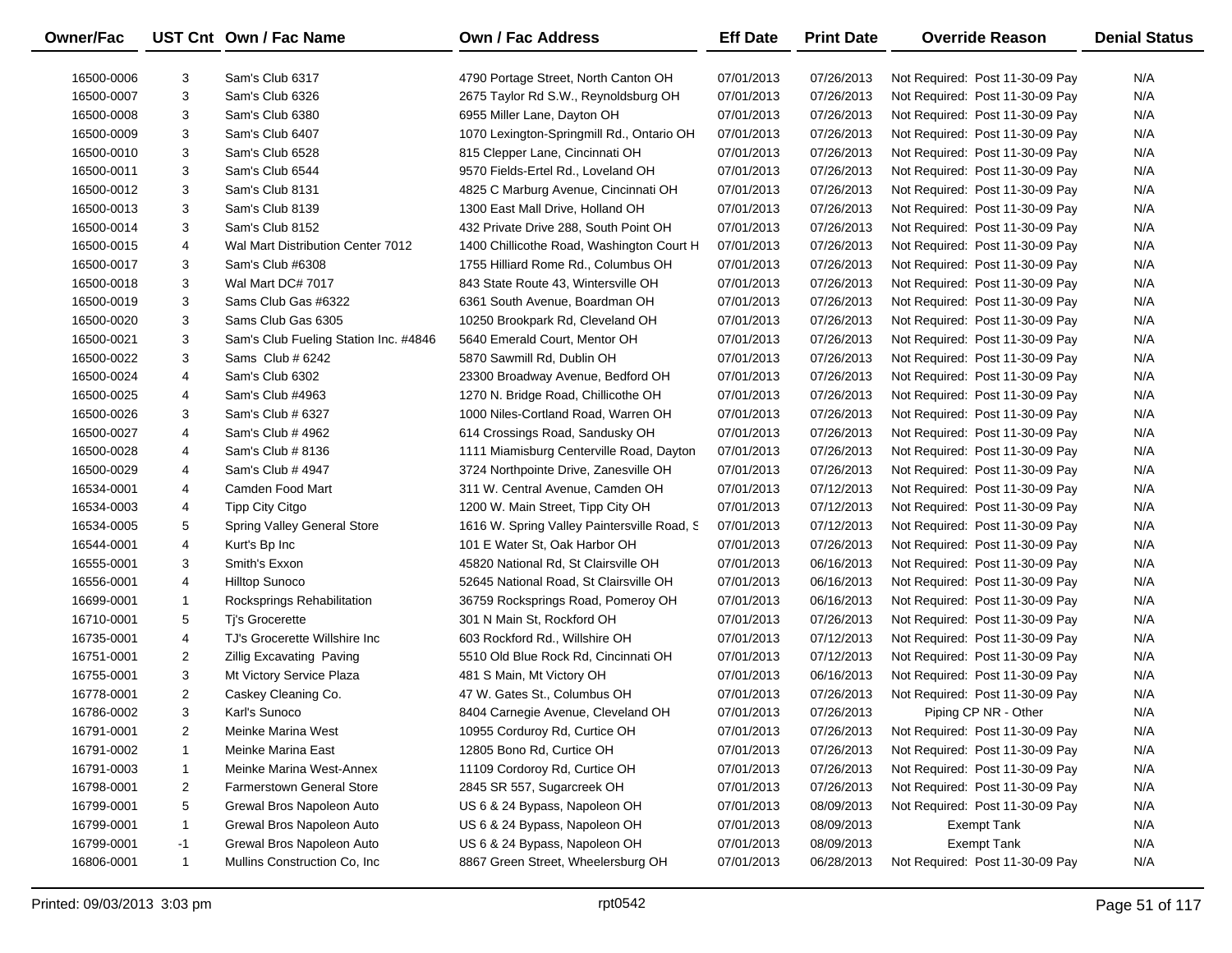| <b>Owner/Fac</b> |                | UST Cnt Own / Fac Name                                                | <b>Own / Fac Address</b>                  | <b>Eff Date</b> | <b>Print Date</b> | <b>Override Reason</b>          | <b>Denial Status</b> |
|------------------|----------------|-----------------------------------------------------------------------|-------------------------------------------|-----------------|-------------------|---------------------------------|----------------------|
| 16818-0001       | 1              | <b>Cbc Companies</b>                                                  | 1691 NW Professional Plaza, Columbus O    | 07/29/2013      | 08/09/2013        | Not Required: Post 11-30-09 Pay | N/A                  |
| 16824-0001       | $\overline{2}$ | <b>Water Pollution Control Center</b>                                 | 2323 Main Avenue S.W., Warren OH          | 07/01/2013      | 06/16/2013        | Not Required: Post 11-30-09 Pay | N/A                  |
| 16824-0002       | $\mathbf{1}$   | D-2 Pumping Station                                                   | Parkman Road N.W., Warren OH              | 07/01/2013      | 06/16/2013        | Not Required: Post 11-30-09 Pay | N/A                  |
| 16824-0003       | $\overline{2}$ | <b>Water Filtration Plant</b>                                         | SR 5 Elm Road Extension, Cortland OH      | 07/01/2013      | 06/16/2013        | Not Required: Post 11-30-09 Pay | N/A                  |
| 16824-0004       | $\mathbf{1}$   | <b>Water Distribution</b>                                             | 540 Laird Avenue, Warren OH               | 07/01/2013      | 06/16/2013        | Not Required: Post 11-30-09 Pay | N/A                  |
| 16824-0005       | $\mathbf{1}$   | Tod Avenue Pumping Station                                            | SR 45 Tod Avenue S.W., Warren OH          | 07/01/2013      | 06/16/2013        | Not Required: Post 11-30-09 Pay | N/A                  |
| 16824-0010       | $\mathbf{1}$   | <b>Municipal Building</b>                                             | 141 South Street S.W., Warren OH          | 07/01/2013      | 06/16/2013        | Not Required: Post 11-30-09 Pay | N/A                  |
| 16832-0001       | $\mathbf{1}$   | Northeast Ohio Regional Airport                                       | 2382 Airport Rd, Jefferson OH             | 07/01/2013      | 06/16/2013        | Not Required: Post 11-30-09 Pay | N/A                  |
| 16850-0001       | 3              | Aichholz Service Station                                              | 302 W. Jefferson Street, Republic OH      | 07/01/2013      | 07/26/2013        | Not Required: Post 11-30-09 Pay | N/A                  |
| 16851-0001       | $\overline{2}$ | Hartsgrove Bp                                                         | 5599 US Rt 6, Rome OH                     | 07/01/2013      | 06/28/2013        | Not Required: Post 11-30-09 Pay | N/A                  |
| 16855-0001       | $\overline{2}$ | Middleburg Service Center                                             | 12020 Green Street, Middleburg OH         | 07/01/2013      | 07/26/2013        | Not Required: Post 11-30-09 Pay | N/A                  |
| 16868-0001       | 3              | Malaga BP                                                             | 52278 State Route 800, Malaga OH          | 07/01/2013      | 06/28/2013        | Not Required: Post 11-30-09 Pay | N/A                  |
| 16871-0001       | $\overline{2}$ | Kenco Quik Mart Dba Big P's Ps                                        | 6551 Marion Agosta Rd, Marion OH          | 07/01/2013      | 07/26/2013        | Not Required: Post 11-30-09 Pay | N/A                  |
| 16898-0001       | 3              | City Of Galion                                                        | 301 Harding Way East, Galion OH           | 07/01/2013      | 07/26/2013        | Not Required: Post 11-30-09 Pay | N/A                  |
| 16898-0002       | $\mathbf{1}$   | City of Galion - Waste Water Treatment P 6374 Hosford Road, Galion OH |                                           | 07/01/2013      | 07/26/2013        | Not Required: Post 11-30-09 Pay | N/A                  |
| 16898-0003       | $\mathbf{1}$   | City of Galion Airport                                                | 8240 State Route 309, Galion OH           | 07/01/2013      | 07/26/2013        | Not Required: Post 11-30-09 Pay | N/A                  |
| 16939-0001       | 4              | Lincoln Shell Service Inc                                             | 29200 Euclid Ave, Wickliffe OH            | 07/01/2013      | 07/26/2013        | Not Required: Post 11-30-09 Pay | N/A                  |
| 16941-0001       | 4              | <b>B C Carryout</b>                                                   | 7841 St Rt 93, Shawnee OH                 | 07/01/2013      | 07/26/2013        | Not Required: Post 11-30-09 Pay | N/A                  |
| 16944-0001       | $\overline{2}$ | <b>Hilers Service Center</b>                                          | 126 S. Kibler Street, New Washington OH   | 08/12/2013      | 08/23/2013        | Not Required: Post 11-30-09 Pay | N/A                  |
| 16965-0002       | 3              | Cleveland Ave Sunoco                                                  | 3317 Cleveland Avenue, Columbus OH        | 07/01/2013      | 07/26/2013        | Not Required: Post 11-30-09 Pay | N/A                  |
| 16965-0003       | 3              | <b>Blue Ball Shell</b>                                                | 2012 Cincinnati Dayton Road, Middletown ( | 07/01/2013      | 07/26/2013        | Not Required: Post 11-30-09 Pay | N/A                  |
| 16969-0001       | $\mathbf{1}$   | East Ohio Regional Hospital                                           | 90 N. Fourth Street, Martins Ferry OH     | 07/01/2013      | 07/12/2013        | Not Required: Post 11-30-09 Pay | N/A                  |
| 16981-0001       | 4              | Niedermier Sunoco                                                     | 100 E Mansfield Rd, New Washinton OH      | 07/01/2013      | 06/16/2013        | Not Required: Post 11-30-09 Pay | N/A                  |
| 16982-0001       | $\overline{2}$ | BH & H Snacks & Gas                                                   | 210 Front Street, Cygnet OH               | 07/01/2013      | 06/28/2013        | Not Required: Post 11-30-09 Pay | N/A                  |
| 16992-0001       | 4              | <b>Baxters General Store</b>                                          | 7339 Roswell Rd, Sherrodsville OH         | 07/01/2013      | 07/12/2013        | Not Required: Post 11-30-09 Pay | N/A                  |
| 17022-0001       | $\mathbf{1}$   | <b>Cutler Station</b>                                                 | Co 59 S 555, Cutler OH                    | 07/01/2013      | 07/26/2013        | Not Required: Post 11-30-09 Pay | N/A                  |
| 17024-0001       | 3              | Simic's Service Inc.                                                  | 1321 Ridge Road, Hinckley OH              | 07/01/2013      | 07/26/2013        | Not Required: Post 11-30-09 Pay | N/A                  |
| 17032-0001       | $\overline{2}$ | Terre Haute Mall, LLC                                                 | 5834 State Route 55, Urbana OH            | 07/01/2013      | 07/26/2013        | Not Required: Post 11-30-09 Pay | N/A                  |
| 17042-0001       | $\overline{2}$ | Eastern Cincinnati Aviation In                                        | 2001 Sporty's Drive, Batavia OH           | 07/01/2013      | 06/16/2013        | Not Required: Post 11-30-09 Pay | N/A                  |
| 17049-0001       | $\overline{2}$ | Don Wartko Construction, Inc.                                         | 975 Tallmadge Road, Kent OH               | 07/01/2013      | 07/26/2013        | Not Required: Post 11-30-09 Pay | N/A                  |
| 17092-0001       | $\mathbf{1}$   | Riverfront Marina & Campgrounds                                       | 4257 N. State Route 53, Fremont OH        | 07/01/2013      | 07/26/2013        | Not Required: Post 11-30-09 Pay | N/A                  |
| 17127-0002       | 3              | <b>Clark Gas</b>                                                      | 39479 Center Ridge Road, North Ridgevi    | 07/01/2013      | 07/12/2013        | Not Required: Post 11-30-09 Pay | N/A                  |
| 17171-0001       | 4              | <b>Main Street Marathon Service</b>                                   | 8 N. Union Avenue, Alliance OH            | 07/01/2013      | 06/16/2013        | Not Required: Post 11-30-09 Pay | N/A                  |
| 17213-0001       | $\overline{2}$ | Joey's Pizza And Video                                                | 6941 State Route 753, Hillsboro OH        | 07/01/2013      | 06/28/2013        | Not Required: Post 11-30-09 Pay | N/A                  |
| 17250-0001       | 4              | Sardinia Fuel Mart                                                    | 153 Winchester Street, Sardinia OH        | 07/01/2013      | 06/16/2013        | Not Required: Post 11-30-09 Pay | N/A                  |
| 17251-0001       | 5              | Aldi Inc - Warehouse                                                  | 1319 W 130th Street, Hinckley OH          | 07/01/2013      | 07/12/2013        | Not Required: Post 11-30-09 Pay | N/A                  |
| 17251-0002       | $\overline{2}$ | Aldi Distribution Center                                              | 4400 S. Charleston Pk., Springfiled OH    | 07/01/2013      | 07/12/2013        | Not Required: Post 11-30-09 Pay | N/A                  |
| 17255-0001       | 3              | <b>Richard Beechler</b>                                               | 1659 Rt 22e, Washington Ch OH             | 07/01/2013      | 06/28/2013        | Not Required: Post 11-30-09 Pay | N/A                  |
| 17257-0001       | 3              | Lakers, Inc.                                                          | 15723 Mahoning Avenue, Diamond OH         | 07/09/2013      | 07/26/2013        | Not Required: Post 11-30-09 Pay | N/A                  |
| 17267-0001       | $\overline{2}$ | Robert Jacobs Inc                                                     | 3743 Struble Rd, Cincinnati OH            | 07/01/2013      | 07/12/2013        | Not Required: Post 11-30-09 Pay | N/A                  |
| 17274-0001       | 4              | Pioneer Main Stop                                                     | 600 S State Street, Pioneer OH            | 07/01/2013      | 06/16/2013        | Not Required: Post 11-30-09 Pay | N/A                  |
| 17301-0001       | 1              | Poston's Carry Out                                                    | 8910 St Rt 144, Stewart OH                | 07/01/2013      | 06/16/2013        | Not Required: Post 11-30-09 Pay | N/A                  |
| 17308-0001       | $\overline{2}$ | Gene's Auto Service                                                   | 43 Noble Street, Marengo OH               | 07/01/2013      | 06/16/2013        | Not Required: Post 11-30-09 Pay | N/A                  |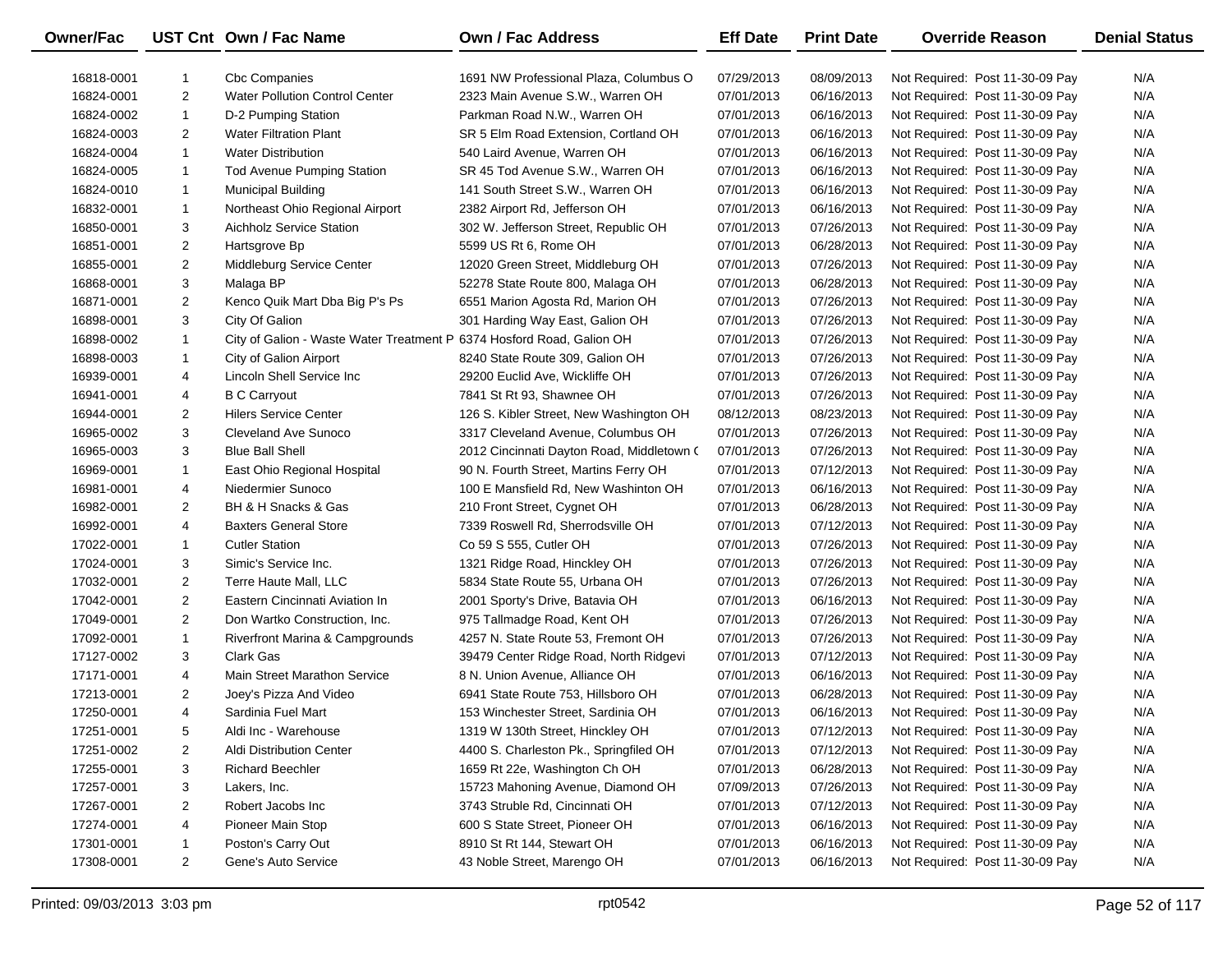| Owner/Fac  |                | UST Cnt Own / Fac Name            | Own / Fac Address                        | <b>Eff Date</b> | <b>Print Date</b> | <b>Override Reason</b>          | <b>Denial Status</b> |
|------------|----------------|-----------------------------------|------------------------------------------|-----------------|-------------------|---------------------------------|----------------------|
| 17367-0001 | 2              | Hittle Buick GMC Inc.             | 1270 Sweitzer Street, Greenville OH      | 07/01/2013      | 06/16/2013        | Not Required: Post 11-30-09 Pay | N/A                  |
| 17376-0001 | $\mathbf{1}$   | Hogan Real Estate Lp              | 2550 Westbelt Drive, Columbus OH         | 07/01/2013      | 06/28/2013        | Not Required: Post 11-30-09 Pay | N/A                  |
| 17391-0001 | $\mathbf{1}$   | Norris Milk Hauling               | 14414 Bay Rd, Wapakoneta OH              | 07/01/2013      | 07/26/2013        | Not Required: Post 11-30-09 Pay | N/A                  |
| 17396-0001 | $\mathbf{1}$   | Expresslane Oil Change            | 121 Lake Ave, Elyria OH                  | 07/01/2013      | 06/28/2013        | Not Required: Post 11-30-09 Pay | N/A                  |
| 17408-0002 | 3              | <b>Reading Shell</b>              | 8397 Reading Road, Cincinnati OH         | 07/01/2013      | 07/26/2013        | Not Required: Post 11-30-09 Pay | N/A                  |
| 17492-0001 | 3              | Hilltop Quick Stop 1              | 418 East Main Street, Williamsburg OH    | 07/01/2013      | 07/26/2013        | Not Required: Post 11-30-09 Pay | N/A                  |
| 17492-0002 | 4              | Hilltop Quick Stop 2              | 647 Old State Route 74, Cincinnati OH    | 07/01/2013      | 07/26/2013        | Not Required: Post 11-30-09 Pay | N/A                  |
| 17493-0001 | $\overline{2}$ | Save 4 Store                      | 3025 SR 303, Mantua OH                   | 07/30/2013      | 08/09/2013        | Not Required: Post 11-30-09 Pay | N/A                  |
| 17519-0001 | 4              | Mike's BP                         | 5 N Pennsylvania Ave, Wellston OH        | 07/01/2013      | 06/16/2013        | Not Required: Post 11-30-09 Pay | N/A                  |
| 17535-0001 | 2              | City Of Oregon                    | 5330 Seaman Road, Oregon OH              | 07/05/2013      | 07/26/2013        | Not Required: Post 11-30-09 Pay | N/A                  |
| 17535-0003 | $\overline{2}$ | <b>Wastewater Treatment Plant</b> | 4657 Dupont Road, Oregon OH              | 07/05/2013      | 07/26/2013        | Not Required: Post 11-30-09 Pay | N/A                  |
| 17569-0001 | 4              | Seabreeze North Corporation       | 2920 Brecksville Road, Richfield OH      | 07/01/2013      | 06/28/2013        | Not Required: Post 11-30-09 Pay | N/A                  |
| 17601-0001 | $\overline{2}$ | <b>Coventry Fire Department</b>   | 68 Portage Lakes Drive, Akron OH         | 07/01/2013      | 06/16/2013        | Not Required: Post 11-30-09 Pay | N/A                  |
| 17634-0001 | 3              | Dunham Square Conv Center         | 3876 St Rt 339, Belpre OH                | 07/01/2013      | 06/28/2013        | Not Required: Post 11-30-09 Pay | N/A                  |
| 17647-0001 | 5              | Werner Enterprises, Inc.          | 4395 Layborn Road, Springfield OH        | 07/01/2013      | 06/16/2013        | Not Required: Post 11-30-09 Pay | N/A                  |
| 17651-0001 | $\mathbf{1}$   | South Campus                      | 1248 Kinneys Lane, Portsmouth OH         | 08/08/2013      | 08/09/2013        | Not Required: Post 11-30-09 Pay | N/A                  |
| 17651-0002 | $\overline{2}$ | Southern Ohio Medical Center      | 1805 27th Street, Portsmouth OH          | 08/08/2013      | 08/09/2013        | Not Required: Post 11-30-09 Pay | N/A                  |
| 17657-0001 | 5              | Castle's Gas And Deli             | 4789 State Route 229, Marengo OH         | 07/01/2013      | 07/26/2013        | Not Required: Post 11-30-09 Pay | N/A                  |
| 17660-0001 | 3              | Valero Farm Market                | 4269 St Rt 732, Eaton OH                 | 07/01/2013      | 06/28/2013        | Not Required: Post 11-30-09 Pay | N/A                  |
| 17671-0001 | 3              | Reynolds Road Marathon            | 2149 N Reynolds Rd, Toledo OH            | 07/01/2013      | 07/26/2013        | Not Required: Post 11-30-09 Pay | N/A                  |
| 17685-0001 | 4              | Youngs Foodtown                   | 16055 Main Street, Laurelville OH        | 07/01/2013      | 07/26/2013        | Not Required: Post 11-30-09 Pay | N/A                  |
| 17690-0001 | $\overline{2}$ | Wickliffe Serv Gar                | 28730 Ridge Rd, Wickliffe OH             | 07/01/2013      | 06/28/2013        | Not Required: Post 11-30-09 Pay | N/A                  |
| 17701-0003 | $\mathbf{1}$   | Inland Property Management Inc.   | 147 Curtis Drive, Shelby OH              | 07/01/2013      | 06/28/2013        | Not Required: Post 11-30-09 Pay | N/A                  |
| 17714-0001 | $\overline{2}$ | Quick Fuel                        | 2502 Commerce Boulevard, Sharonville O   | 07/19/2013      | 07/26/2013        | Not Required: Post 11-30-09 Pay | N/A                  |
| 17714-0002 | 2              | <b>Quick Fuel</b>                 | 910 Frank Road, Columbus OH              | 07/19/2013      | 07/26/2013        | Not Required: Post 11-30-09 Pay | N/A                  |
| 17714-0003 | $\overline{2}$ | Quick Fuel                        | 5715 Enterprise Boulevard, Toledo OH     | 07/19/2013      | 07/26/2013        | Not Required: Post 11-30-09 Pay | N/A                  |
| 17714-0004 | $\overline{2}$ | Quick Fuel Inc                    | 2699 Westbelt Drive, Columbus OH         | 07/19/2013      | 07/26/2013        | Not Required: Post 11-30-09 Pay | N/A                  |
| 17714-0005 | $\overline{2}$ | Quick Fuel                        | 15430 Diane Drive, Brookpark OH          | 07/19/2013      | 07/26/2013        | Not Required: Post 11-30-09 Pay | N/A                  |
| 17735-0001 | 4              | Lassus Bros Oil Inc 551           | 107 E Main St, Montpelier OH             | 07/03/2013      | 07/26/2013        | Not Required: Post 11-30-09 Pay | N/A                  |
| 17735-0006 | 3              | Lassus Bros Oil Inc 565           | 1201 N Scott, Napoleon OH                | 07/03/2013      | 07/26/2013        | Not Required: Post 11-30-09 Pay | N/A                  |
| 17735-0007 | 3              | Lassus Bp 556                     | 104 W Airport, Swanton OH                | 07/03/2013      | 07/26/2013        | Not Required: Post 11-30-09 Pay | N/A                  |
| 17735-0011 | 4              | Lassus Bros Oil Inc 559           | 419 E. Main Street, Delta OH             | 07/03/2013      | 07/26/2013        | Not Required: Post 11-30-09 Pay | N/A                  |
| 17735-0012 | 3              | Lassus Bros Oil Inc 557           | 885 N Washington, Van Wert OH            | 07/03/2013      | 07/26/2013        | Not Required: Post 11-30-09 Pay | N/A                  |
| 17740-0003 | $\overline{2}$ | Southridge Marathon               | 863 South Street, Wilmington OH          | 07/02/2013      | 07/26/2013        | Not Required: Post 11-30-09 Pay | N/A                  |
| 17749-0001 | 5              | Phillips Grocey Inc               | 16117 State Route 93, Pedro OH           | 07/01/2013      | 07/26/2013        | Not Required: Post 11-30-09 Pay | N/A                  |
| 17756-0001 | 3              | Dan's Shell                       | 600 N Main St, Piqua OH                  | 07/01/2013      | 06/28/2013        | Not Required: Post 11-30-09 Pay | N/A                  |
| 17758-0001 | 4              | Fredericktown Marathon            | 17391 Zolman Road, Fredericktown OH      | 07/01/2013      | 07/26/2013        | Not Required: Post 11-30-09 Pay | N/A                  |
| 17760-0001 | 1              | Great Lakes Packers Inc           | 400 Great Lakes Parkway, Bellevue OH     | 07/01/2013      | 06/28/2013        | Not Required: Post 11-30-09 Pay | N/A                  |
| 17776-0001 | 3              | Germantown Bp                     | 114 E Market Street, Germantown OH       | 07/01/2013      | 07/26/2013        | Not Required: Post 11-30-09 Pay | N/A                  |
| 17785-0001 | 3              | T-Mart Inc                        | 109 E. Main Street, Metamora OH          | 07/01/2013      | 07/26/2013        | Not Required: Post 11-30-09 Pay | N/A                  |
| 17793-0001 | 4              | <b>B B Carry Out</b>              | 2028 East State Route 73, Waynesville OH | 07/01/2013      | 06/28/2013        | Not Required: Post 11-30-09 Pay | N/A                  |
| 17840-0001 | 2              | <b>Staker Store</b>               | 56 State Route 335, Stockdale OH         | 07/01/2013      | 07/26/2013        | Not Required: Post 11-30-09 Pay | N/A                  |
| 17844-0001 | 3              | Bp Dairy Queen                    | 59 Gano Road, Wilmington OH              | 07/01/2013      | 07/26/2013        | Not Required: Post 11-30-09 Pay | N/A                  |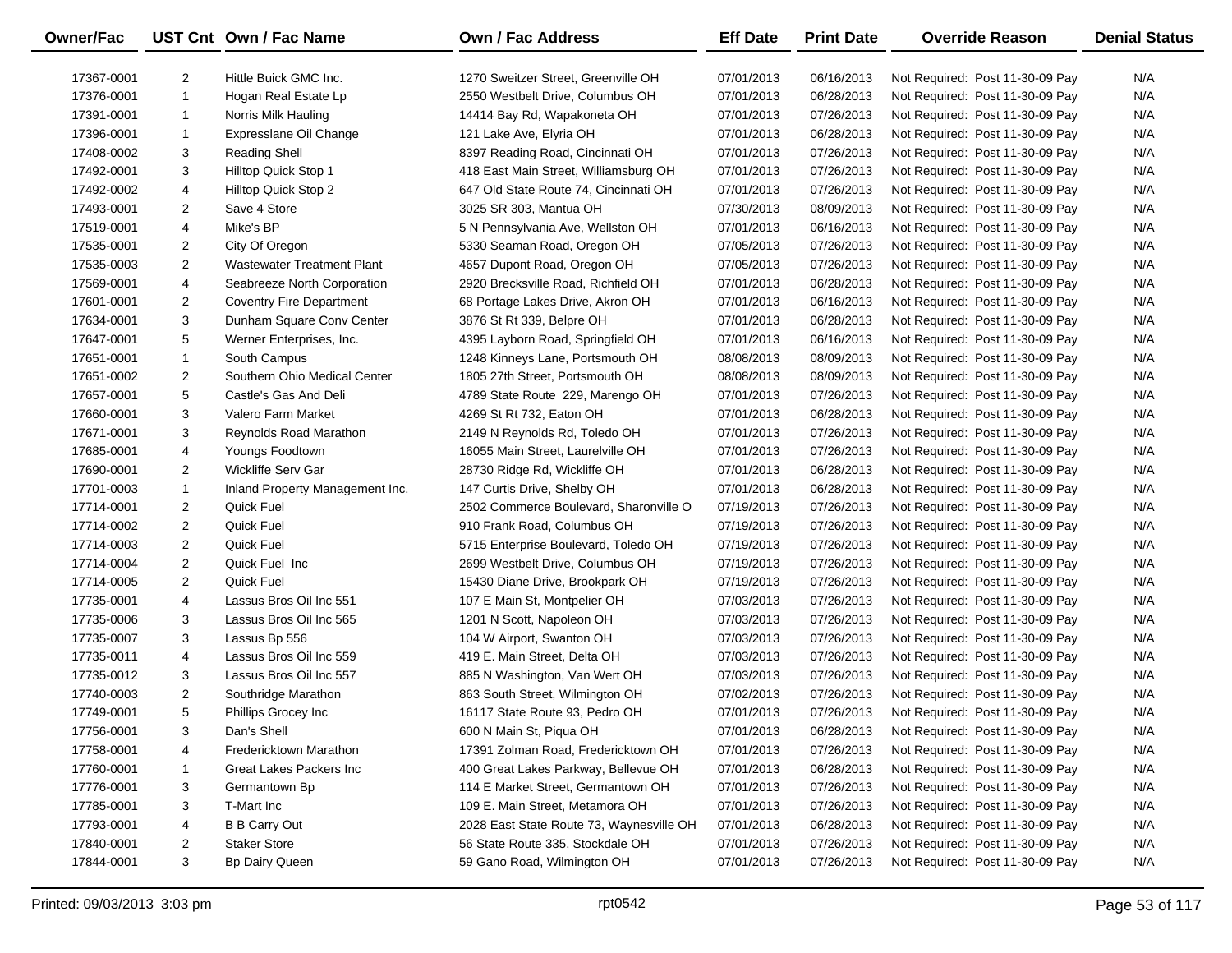| Owner/Fac  |                | UST Cnt Own / Fac Name              | Own / Fac Address                         | <b>Eff Date</b> | <b>Print Date</b> | <b>Override Reason</b>          | <b>Denial Status</b> |
|------------|----------------|-------------------------------------|-------------------------------------------|-----------------|-------------------|---------------------------------|----------------------|
| 17848-0001 |                | Wexner Heritage House               | 1151 College Avenue, Columbus OH          | 07/01/2013      | 06/16/2013        | Not Required: Post 11-30-09 Pay | N/A                  |
| 17854-0001 | $\mathbf{1}$   | Kuchta Brothers                     | 14255 Granger Road, Maple Heights OH      | 07/22/2013      | 07/26/2013        | Not Required: Post 11-30-09 Pay | N/A                  |
| 17861-0001 | $\mathbf{1}$   | Anthony Thomas Candy Co             | 1777 Arlingate Lane, Columbus OH          | 07/01/2013      | 06/28/2013        | Not Required: Post 11-30-09 Pay | N/A                  |
| 17862-0001 | 3              | Barber's Ashland                    | 119 S High Street, Mt Orab OH             | 07/01/2013      | 07/26/2013        | Not Required: Post 11-30-09 Pay | N/A                  |
| 17864-0001 | 3              | <b>Commercial Fleet Fueling Inc</b> | 5050 Stickney Avenue, Toledo OH           | 07/01/2013      | 07/12/2013        | Not Required: Post 11-30-09 Pay | N/A                  |
| 17880-0001 | 5              | 4 Millville Bp                      | 811 Liberty St, Hamilton OH               | 07/01/2013      | 07/26/2013        | Not Required: Post 11-30-09 Pay | N/A                  |
| 17901-0001 | $\mathbf{1}$   | Park Place                          | 18951 Snow Road, Brook Park OH            | 07/01/2013      | 07/26/2013        | Not Required: Post 11-30-09 Pay | N/A                  |
| 17905-0002 | 3              | Sidney BP                           | 5131 Glenway Avenue, Cincinnati OH        | 07/01/2013      | 07/26/2013        | Not Required: Post 11-30-09 Pay | N/A                  |
| 17907-0001 | $\mathbf{1}$   | <b>Emergency Operations Center</b>  | 2855 W. Dublin Granville Road, Columbus ( | 07/01/2013      | 07/26/2013        | Not Required: Post 11-30-09 Pay | N/A                  |
| 17911-0001 | 3              | Tnt Pit Stop 1                      | 28451 State Route 7, Middleport OH        | 07/01/2013      | 07/26/2013        | Not Required: Post 11-30-09 Pay | N/A                  |
| 17911-0002 | 6              | TNT Pit Stop 2                      | 36270 State Route 7, Chester OH           | 07/01/2013      | 07/26/2013        | Not Required: Post 11-30-09 Pay | N/A                  |
| 17911-0003 | 5              | TNT Pit Stop 3                      | 2377 3rd Street, Syracuse OH              | 07/01/2013      | 07/26/2013        | Not Required: Post 11-30-09 Pay | N/A                  |
| 17911-0004 | 4              | <b>TNT Pit Stop</b>                 | 382 N. 2nd Street, Middleport OH          | 07/01/2013      | 07/26/2013        | Not Required: Post 11-30-09 Pay | N/A                  |
| 17911-0005 | 3              | <b>TNT Pit Stop</b>                 | 540 General Hartinger Parkway, Middlepo   | 07/01/2013      | 07/26/2013        | Not Required: Post 11-30-09 Pay | N/A                  |
| 17916-0001 | 3              | Gallagher's Bp Service Center       | 681 US Highway 52, Aberdeen OH            | 07/01/2013      | 07/12/2013        | Not Required: Post 11-30-09 Pay | N/A                  |
| 17931-0001 | 5              | <b>Strebers Market</b>              | 299 N S Street, New Vienna OH             | 07/01/2013      | 06/28/2013        | Not Required: Post 11-30-09 Pay | N/A                  |
| 17932-0001 | 4              | <b>Bolivar Marathon Food Mart</b>   | 450 Canal Street S., Bolivar OH           | 07/01/2013      | 07/26/2013        | Not Required: Post 11-30-09 Pay | N/A                  |
| 17933-0001 | 3              | <b>Plevris Auto Service</b>         | 3902 Copley Rd, Copley OH                 | 07/01/2013      | 06/16/2013        | Not Required: Post 11-30-09 Pay | N/A                  |
| 17939-0001 | 4              | Rocky's Inc                         | 224 N Mill St, Waynesburg OH              | 07/01/2013      | 06/16/2013        | Not Required: Post 11-30-09 Pay | N/A                  |
| 17940-0001 | $\overline{2}$ | <b>Cleveland Hopkins Airport</b>    | 6100 Cargo Road, Cleveland OH             | 07/01/2013      | 06/16/2013        | Not Required: Post 11-30-09 Pay | N/A                  |
| 17943-0001 | $\mathbf{1}$   | Holy Family Home                    | 6707 State Road, Parma OH                 | 07/01/2013      | 06/28/2013        | Not Required: Post 11-30-09 Pay | N/A                  |
| 17946-0001 | $\mathbf{1}$   | Midtown Express Bus Line Co         | 1717 E. 45th Street, Cleveland OH         | 07/01/2013      | 06/16/2013        | Not Required: Post 11-30-09 Pay | N/A                  |
| 17949-0001 | 3              | C J's Market                        | 5 S Mill Street, Milford Center OH        | 07/01/2013      | 06/28/2013        | Not Required: Post 11-30-09 Pay | N/A                  |
| 17950-0001 | 3              | Jmg Car Wash Inc                    | 5373 Youngstown Road, Niles OH            | 07/01/2013      | 06/28/2013        | Not Required: Post 11-30-09 Pay | N/A                  |
| 17953-0001 | 3              | <b>Tobin's Service Center</b>       | 354 N. Chillicothe Street, Plain City OH  | 07/01/2013      | 06/16/2013        | Not Required: Post 11-30-09 Pay | N/A                  |
| 17957-0001 | $\overline{2}$ | The Gas Station                     | 16016 Hilliard Road, Lakewood OH          | 07/01/2013      | 07/26/2013        | Not Required: Post 11-30-09 Pay | N/A                  |
| 17972-0001 | 3              | Mckinney's Mart                     | 205 W Main St, Hamersville OH             | 07/01/2013      | 07/26/2013        | Not Required: Post 11-30-09 Pay | N/A                  |
| 17982-0001 | 9              | Seaway Fuels Trucking Inc.          | 2925 Airport Highway, Toledo OH           | 07/01/2013      | 07/26/2013        | Not Required: Post 11-30-09 Pay | N/A                  |
| 17989-0001 | 3              | Newbury Plaza Marathon Mart         | 12418 Kinsman Road, Newbury OH            | 07/01/2013      | 07/12/2013        | Not Required: Post 11-30-09 Pay | N/A                  |
| 18011-0001 | 5              | <b>Richwood Mini-Mart</b>           | 3 E. Bomford Street, Richwood OH          | 07/01/2013      | 06/16/2013        | Not Required: Post 11-30-09 Pay | N/A                  |
| 18030-0001 | 3              | <b>Stoney Hills Station</b>         | 4640 Medina Road, Copley OH               | 07/01/2013      | 06/28/2013        | Not Required: Post 11-30-09 Pay | N/A                  |
| 18061-0001 | 3              | Moreland Hills Auto Service, Inc.   | 4975 Som Center Road, Moreland Hills OH   | 07/01/2013      | 07/12/2013        | Not Required: Post 11-30-09 Pay | N/A                  |
| 18069-0001 | 3              | <b>ULP 214</b>                      | 214 Underwood Street, Zanesville OH       | 07/01/2013      | 06/16/2013        | Not Required: Post 11-30-09 Pay | N/A                  |
| 18076-0001 | $\overline{2}$ | Summit Exxon                        | 1866 Summit Street, Columbus OH           | 07/01/2013      | 08/09/2013        | Not Required: Post 11-30-09 Pay | N/A                  |
| 18076-0002 | 3              | LAne Ave Exxon                      | 2187 Neil Avenue, Columbus OH             | 07/01/2013      | 08/09/2013        | Not Required: Post 11-30-09 Pay | N/A                  |
| 18076-0008 | 3              | Mill Run Exxon                      | 3880 Parkmill Run Drive, Columbus OH      | 07/01/2013      | 08/09/2013        | Not Required: Post 11-30-09 Pay | N/A                  |
| 18076-0012 | 3              | Gilligan Oil                        | 1305 Harrisburg Pike, Columbus OH         | 07/01/2013      | 08/09/2013        | Not Required: Post 11-30-09 Pay | N/A                  |
| 18076-0017 | 3              | Gilligan Oil                        | 8151 Winton Road Galbraith, Cincinnnati O | 07/01/2013      | 08/09/2013        | Not Required: Post 11-30-09 Pay | N/A                  |
| 18076-0019 | 3              | Gilligan Oil                        | 4375 E. Galbraith Road, Deer Park OH      | 07/01/2013      | 08/09/2013        | Not Required: Post 11-30-09 Pay | N/A                  |
| 18076-0020 | 3              | Gilligan Oil                        | 4600 Dixie Highway, Fairfield OH          | 07/01/2013      | 08/09/2013        | Not Required: Post 11-30-09 Pay | N/A                  |
| 18076-0021 | 3              | Gilligan Oil                        | 11820 Lebanon Road, Sharonville OH        | 07/01/2013      | 08/09/2013        | Not Required: Post 11-30-09 Pay | N/A                  |
| 18076-0022 | 5              | Gilligan Oil                        | 4382 Elick Lane, Batavia OH               | 07/01/2013      | 08/09/2013        | Not Required: Post 11-30-09 Pay | N/A                  |
| 18076-0023 | $\overline{2}$ | Gilligan Oil                        | 55 Kibby Lane, Cincinnati OH              | 07/01/2013      | 08/09/2013        | Not Required: Post 11-30-09 Pay | N/A                  |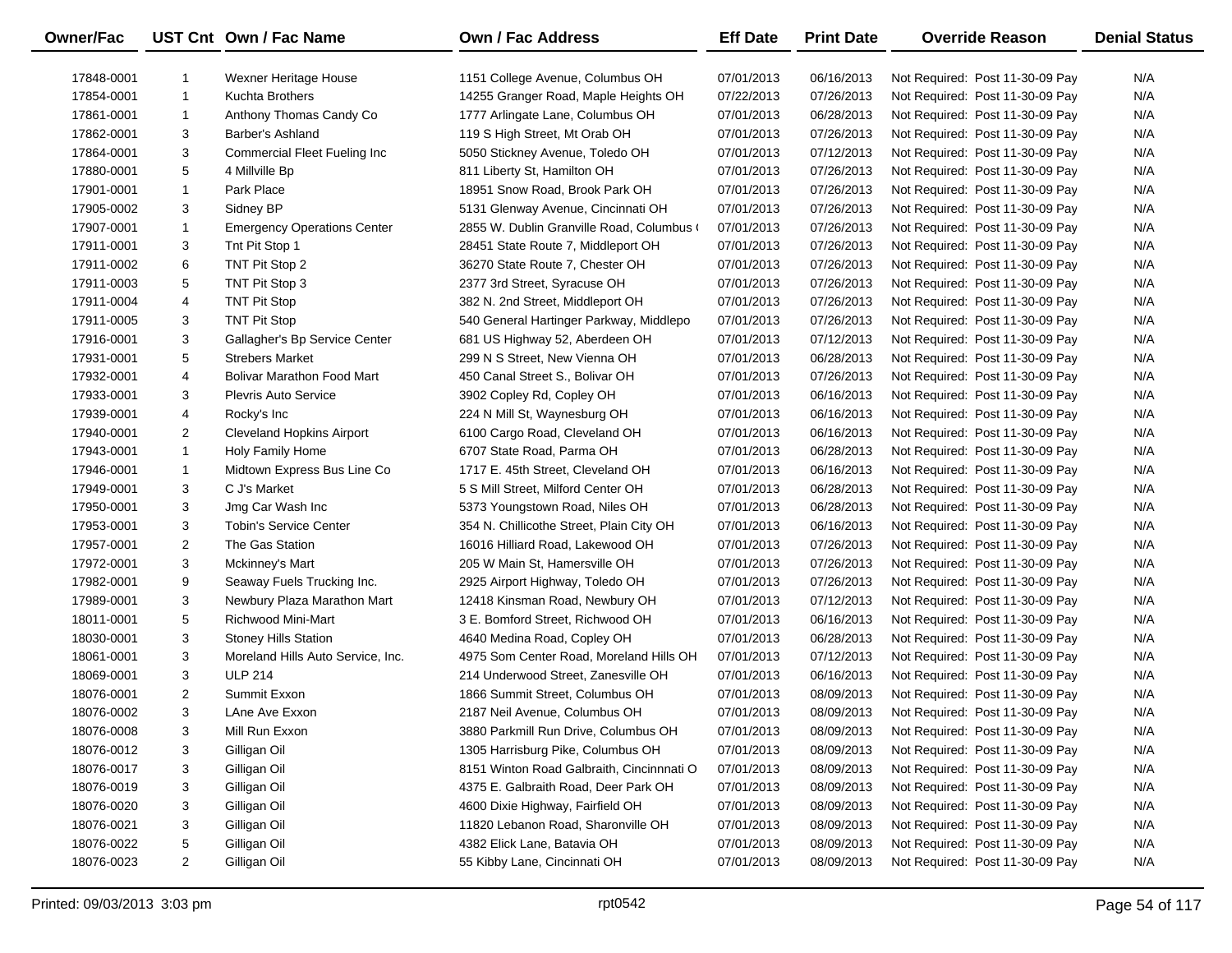| Owner/Fac  |                         | UST Cnt Own / Fac Name                  | <b>Own / Fac Address</b>                   | <b>Eff Date</b> | <b>Print Date</b> | <b>Override Reason</b>          | <b>Denial Status</b> |
|------------|-------------------------|-----------------------------------------|--------------------------------------------|-----------------|-------------------|---------------------------------|----------------------|
| 18076-0024 | 3                       | Gilligan Oil                            | 7504 Dixie Highway, Fairfield OH           | 07/01/2013      | 08/09/2013        | Not Required: Post 11-30-09 Pay | N/A                  |
| 18076-0025 | 3                       | Gilligan Oil                            | 8267 Princeton Glendale Road, West Ches    | 07/01/2013      | 08/09/2013        | Not Required: Post 11-30-09 Pay | N/A                  |
| 18076-0026 | 2                       | Gilligan Oil                            | 4200 Hamilton Middletown Road, Liberty T   | 07/01/2013      | 08/09/2013        | Not Required: Post 11-30-09 Pay | N/A                  |
| 18076-0027 | 3                       | Gilligan Oil                            | 10629 Loveland Madiera Road, Loveland C    | 07/01/2013      | 08/09/2013        | Not Required: Post 11-30-09 Pay | N/A                  |
| 18076-0030 | 3                       | Gilligan Oil                            | 2564 Williams Road, Norwood OH             | 07/01/2013      | 08/09/2013        | Not Required: Post 11-30-09 Pay | N/A                  |
| 18076-0032 | 4                       | Gilligan Oil                            | 11595 Princeton Pike, Springdale OH        | 07/01/2013      | 08/09/2013        | Not Required: Post 11-30-09 Pay | N/A                  |
| 18076-0033 | 3                       | Gilligan Oil                            | 9188 Plainfield Road, Blue Ash OH          | 07/01/2013      | 08/09/2013        | Not Required: Post 11-30-09 Pay | N/A                  |
| 18076-0034 | 3                       | Gilligan Oil                            | 205 Calhoun Street, Cincinnati OH          | 07/01/2013      | 08/09/2013        | Not Required: Post 11-30-09 Pay | N/A                  |
| 18076-0035 | 3                       | Gilligan Oil                            | 9760 Colerain Avenue, Cincinnati OH        | 07/01/2013      | 08/09/2013        | Not Required: Post 11-30-09 Pay | N/A                  |
| 18076-0036 | $\overline{\mathbf{c}}$ | Gilligan Oil                            | 2700 Madison Road, Cincinnati OH           | 07/01/2013      | 08/09/2013        | Not Required: Post 11-30-09 Pay | N/A                  |
| 18076-0037 | 3                       | Gilligan Oil                            | 10809 Montgomery Road, Cincinnati OH       | 07/01/2013      | 08/09/2013        | Not Required: Post 11-30-09 Pay | N/A                  |
| 18076-0039 | 3                       | Gilligan Oil                            | 8051 Montgomery Road, Cincinnati OH        | 07/01/2013      | 08/09/2013        | Not Required: Post 11-30-09 Pay | N/A                  |
| 18076-0040 | 3                       | Gilligan Oil                            | 3390 Compton Road, Cincinnati OH           | 07/01/2013      | 08/09/2013        | Not Required: Post 11-30-09 Pay | N/A                  |
| 18076-0042 | 2                       | Gilligan Oil                            | 9791 Mason Montgomery Road, Mason O        | 07/01/2013      | 08/09/2013        | Not Required: Post 11-30-09 Pay | N/A                  |
| 18076-0043 | $\overline{2}$          | Gilligan Oil                            | 2430 Kings Mills Road, Mason OH            | 07/01/2013      | 08/09/2013        | Not Required: Post 11-30-09 Pay | N/A                  |
| 18076-0044 | $\overline{\mathbf{c}}$ | Gilligan Oil                            | 1280 Hamilton Lebanon Road, Monroe OH      | 07/01/2013      | 08/09/2013        | Not Required: Post 11-30-09 Pay | N/A                  |
| 18076-0045 | 3                       | Gilligan Oil                            | 6840 Hamilton Avenue, North College Hill C | 07/01/2013      | 08/09/2013        | Not Required: Post 11-30-09 Pay | N/A                  |
| 18076-0047 | 3                       | Gilligan Oil                            | 653 Ohio Pike, Cincinnati OH               | 07/01/2013      | 08/09/2013        | Not Required: Post 11-30-09 Pay | N/A                  |
| 18076-0048 | 2                       | Gilligan Oil                            | 7088 Liberty Centre Drive, Liberty Townshi | 07/01/2013      | 08/09/2013        | Not Required: Post 11-30-09 Pay | N/A                  |
| 18076-0049 | 3                       | <b>Ridge Shell</b>                      | 5301 Ridge Avenue, Cincinnati OH           | 07/01/2013      | 08/09/2013        | Not Required: Post 11-30-09 Pay | N/A                  |
| 18076-0050 | 3                       | West 8th Sunoco                         | 901 W. 8th Street, Cincinnati OH           | 07/01/2013      | 08/09/2013        | Not Required: Post 11-30-09 Pay | N/A                  |
| 18076-0051 | 3                       | <b>Liberty Shell</b>                    | 30 E. Liberty Street, Cincinnati OH        | 07/01/2013      | 08/09/2013        | Not Required: Post 11-30-09 Pay | N/A                  |
| 18076-0052 | $\overline{2}$          | <b>Gilbert Shell</b>                    | 2967 Gilbert Avenue, Cincinnati OH         | 07/01/2013      | 08/09/2013        | Not Required: Post 11-30-09 Pay | N/A                  |
| 18077-0001 | 3                       | Jc Kovach Ent Inc                       | 1290 N Warpole, Upper Sandusky OH          | 07/01/2013      | 07/26/2013        | Not Required: Post 11-30-09 Pay | N/A                  |
| 18079-0001 | 1                       | Paclease                                | 11155 Mosteller Road, Sharonville OH       | 07/01/2013      | 06/16/2013        | Not Required: Post 11-30-09 Pay | N/A                  |
| 18104-0001 | 1                       | US Foods, Inc.                          | 8000 Bavaria Rd, Twinsburg OH              | 07/01/2013      | 06/28/2013        | Not Required: Post 11-30-09 Pay | N/A                  |
| 18105-0001 | 4                       | Uncle Max                               | 1221 E Hudson St, Columbus OH              | 07/01/2013      | 07/26/2013        | Not Required: Post 11-30-09 Pay | N/A                  |
| 18114-0001 | 5                       | Kenco Quick Mart                        | 51 West Main Street, Richmond OH           | 07/01/2013      | 06/28/2013        | Not Required: Post 11-30-09 Pay | N/A                  |
| 18117-0001 | 3                       | Dublin Sohio/Bp                         | 215 West Bridge Street, Dublin OH          | 07/01/2013      | 07/26/2013        | Not Required: Post 11-30-09 Pay | N/A                  |
| 18126-0001 | 3                       | East 93rd Street Sunoco                 | 3363 E. 93rd Street, Cleveland OH          | 07/01/2013      | 07/12/2013        | Not Required: Post 11-30-09 Pay | N/A                  |
| 18127-0001 | 4                       | Shue's Marathon                         | 2855 Medina Road, Medina OH                | 07/01/2013      | 07/12/2013        | Not Required: Post 11-30-09 Pay | N/A                  |
| 18127-0002 | 4                       | Medina Sunoco                           | 2884 Medina Road, Medina OH                | 07/01/2013      | 07/12/2013        | Not Required: Post 11-30-09 Pay | N/A                  |
| 18129-0001 | 1                       | Progressive Insurance                   | 755 Alpha Drive, Highland Heights OH       | 07/30/2013      | 08/09/2013        | Not Required: Post 11-30-09 Pay | N/A                  |
| 18129-0002 | 1                       | Progressive Insurance                   | 26260 Curtis Wright Parkway, Richmond H    | 07/30/2013      | 08/09/2013        | Not Required: Post 11-30-09 Pay | N/A                  |
| 18131-0001 | $\overline{2}$          | <b>Bedford Heights Auto Service</b>     | 21860 Libby Road, Bedford Hts OH           | 07/01/2013      | 06/28/2013        | Not Required: Post 11-30-09 Pay | N/A                  |
| 18132-0001 | 2                       | Tic Toc Food Mart 206                   | 1109 State Route 14, Columbiana OH         | 07/01/2013      | 07/26/2013        | Not Required: Post 11-30-09 Pay | N/A                  |
| 18132-0002 | 3                       | Tic Toc Food Mart                       | 10020 Youngstown Pittsburgh Road, New M    | 07/01/2013      | 07/26/2013        | Not Required: Post 11-30-09 Pay | N/A                  |
| 18137-0001 | 2                       | HTP Rack & Marina                       | 625 Prospect Street, Fairport Harbor OH    | 07/01/2013      | 07/26/2013        | Not Required: Post 11-30-09 Pay | N/A                  |
| 18163-0001 | 3                       | Hammers's Marathon                      | 2608 Linclon Way West, Massillon OH        | 07/01/2013      | 06/16/2013        | Not Required: Post 11-30-09 Pay | N/A                  |
| 18171-0001 | 1                       | Picklesimer Trucking Inc                | 727 Clymer, Marysville OH                  | 07/01/2013      | 06/28/2013        | Not Required: Post 11-30-09 Pay | N/A                  |
| 18182-0001 | 4                       | Westwood Mini Mart                      | 2454 Harrison Avenue, Cincinnati OH        | 07/01/2013      | 06/16/2013        | Not Required: Post 11-30-09 Pay | N/A                  |
| 18186-0001 | 2                       | Ohio Pike Marathon                      | 1723A E. Ohio Pike, Amelia OH              | 07/01/2013      | 06/16/2013        | Not Required: Post 11-30-09 Pay | N/A                  |
| 18187-0001 | $\overline{a}$          | <b>Ashland County Airport Authority</b> | 700 Township Road 1102, Ashland OH         | 07/01/2013      | 07/12/2013        | Not Required: Post 11-30-09 Pay | N/A                  |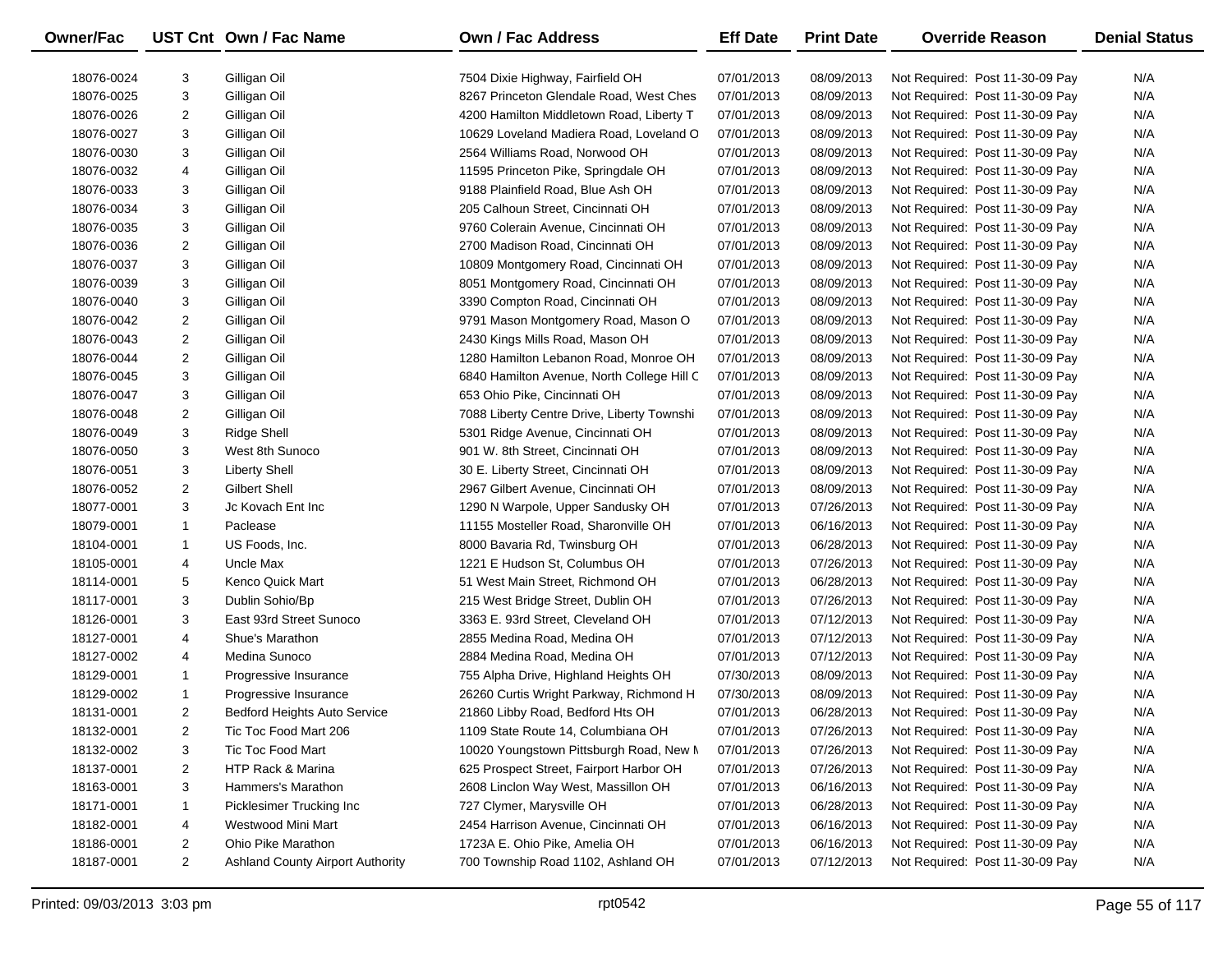| <b>Owner/Fac</b> |                | UST Cnt Own / Fac Name           | <b>Own / Fac Address</b>                  | <b>Eff Date</b> | <b>Print Date</b> | <b>Override Reason</b>                | <b>Denial Status</b> |
|------------------|----------------|----------------------------------|-------------------------------------------|-----------------|-------------------|---------------------------------------|----------------------|
| 18188-0003       | 1              | City of Port Clinton             | 1755 E. State Street, Port Clinton OH     | 07/01/2013      | 06/16/2013        | Not Required: Post 11-30-09 Pay       | N/A                  |
| 18194-0002       | $\mathbf{1}$   | McQuaids                         | 1795 N. State Street, Girard OH           | 07/01/2013      | 06/16/2013        | Not Required: Post 11-30-09 Pay       | N/A                  |
| 18212-0001       | 3              | Mikes                            | 1746 South Clinton St, Defiance OH        | 07/01/2013      | 07/12/2013        | Not Required: Post 11-30-09 Pay       | N/A                  |
| 18212-0002       | 3              | Mikes                            | 1310 W High St, Bryan OH                  | 07/01/2013      | 07/12/2013        | Not Required: Post 11-30-09 Pay       | N/A                  |
| 18217-0001       | 4              | <b>Tarlton Market</b>            | 25 Harrison Street, Tarlton OH            | 07/01/2013      | 07/26/2013        | Not Required: Post 11-30-09 Pay       | N/A                  |
| 18225-0001       | 5              | Jain, Inc.                       | 2253 S. Limestone Street, Springfield OH  | 07/01/2013      | 07/26/2013        | Not Required: Post 11-30-09 Pay       | N/A                  |
| 18232-0001       | 4              | Turner's 1 Stop Shop             | 18971 State Route 339, Waterford OH       | 07/01/2013      | 07/12/2013        | Not Required: Post 11-30-09 Pay       | N/A                  |
| 18235-0001       | 2              | Jerry Noe                        | 12302 Sylvania Metamora, Berkey OH        | 07/01/2013      | 07/12/2013        | Not Required: Post 11-30-09 Pay       | N/A                  |
| 18242-0001       | $\overline{2}$ | The Wright Place                 | 5319 Rt 46, New Lyme OH                   | 07/01/2013      | 07/26/2013        | Not Required: Post 11-30-09 Pay       | N/A                  |
| 18245-0001       | $\overline{2}$ | Freeway Marathon                 | 15504 Waterloo Rd, Cleveland OH           | 07/01/2013      | 07/26/2013        | Not Required: Post 11-30-09 Pay       | N/A                  |
| 18245-0002       | 2              | Nela Park Sunoco                 | 1972 Noble Road, East Cleveland OH        | 07/01/2013      | 07/26/2013        | Not Required: Post 11-30-09 Pay       | N/A                  |
| 18253-0001       | 2              | <b>Beverage Express</b>          | 4900 South Main St, Akron OH              | 07/01/2013      | 06/28/2013        | Not Required: Post 11-30-09 Pay       | N/A                  |
| 18259-0001       | 4              | 7 Westbourne Sunoco              | 3217 Westbourne Dr, Cincinnati OH         | 07/01/2013      | 07/12/2013        | Not Required: Post 11-30-09 Pay       | N/A                  |
| 18259-0002       | 2              | 6 Jeffersonville BP              | 304 State Street, Jeffersonville OH       | 07/01/2013      | 07/12/2013        | Not Required: Post 11-30-09 Pay       | N/A                  |
| 18264-0001       | 4              | Pettit Enterprise Inc            | 303 E Court St, Washington CH OH          | 07/01/2013      | 06/28/2013        | Not Required: Post 11-30-09 Pay       | N/A                  |
| 18264-0002       | 3              | Pettit Enterprise, Inc.          | 106 E Main, Wilmington OH                 | 07/01/2013      | 06/28/2013        | Not Required: Post 11-30-09 Pay       | N/A                  |
| 18264-0005       | 4              | Pettit Enterprises Inc.          | 10848 Main Street, Clarksburg OH          | 07/01/2013      | 06/28/2013        | Not Required: Post 11-30-09 Pay       | N/A                  |
| 18264-0007       | 4              | Pettit's #5                      | 117 Greenfield Sabina Road, Greenfield O  | 07/01/2013      | 06/28/2013        | Not Required: Post 11-30-09 Pay       | N/A                  |
| 18267-0001       | 3              | Zeakes Sunoco                    | 401 Main Street, Bridgeport OH            | 07/01/2013      | 06/28/2013        | Not Required: Post 11-30-09 Pay       | N/A                  |
| 18277-0002       | $\mathbf{1}$   | Wooster Motor Ways, Inc          | 3501 W. Old Lincoln Way, Wooster OH       | 07/01/2013      | 08/09/2013        | Not Required: Post 11-30-09 Pay       | N/A                  |
| 18277-0003       | $\mathbf{1}$   | Wooster Motor Ways, Inc.         | 2000 Integrity Drive S., Columbus OH      | 07/01/2013      | 08/09/2013        | Not Required: Post 11-30-09 Pay       | N/A                  |
| 18299-0001       | 3              | Center Point Bp #8               | 8007 St Rt 235, Huber Heights OH          | 07/01/2013      | 07/26/2013        | Not Required: Post 11-30-09 Pay       | N/A                  |
| 18299-0002       | 3              | OSU Sunoco                       | 2825 Olentangy River Road, Columbus OH    | 07/01/2013      | 07/26/2013        | Not Required: Post 11-30-09 Pay       | N/A                  |
| 18302-0001       | 4              | Weinco Inc Dba Salem Oil Inc     | 445 Prospect Street, Salem OH             | 08/15/2013      | 08/23/2013        | Not Required: Post 11-30-09 Pay       | N/A                  |
| 18306-0001       | 3              | Sami Quick Stop                  | 2141 Western Reserve Rd, Youngstown O     | 07/01/2013      | 07/26/2013        | Not Required: Post 11-30-09 Pay       | N/A                  |
| 18307-0001       | 4              | <b>Shurfast Food Mart</b>        | 217 E. Market Street, Cadiz OH            | 07/01/2013      | 08/09/2013        | Not Required: Post 11-30-09 Pay       | N/A                  |
| 18307-0001       | -2             | <b>Shurfast Food Mart</b>        | 217 E. Market Street, Cadiz OH            | 07/01/2013      | 08/09/2013        | <b>Tank Count Difference Resolved</b> | N/A                  |
| 18310-0001       | 4              | Terry's Grocery                  | 1505 US 50, Lynchburg OH                  | 07/26/2013      | 08/09/2013        | Not Required: Post 11-30-09 Pay       | N/A                  |
| 18326-0001       | 4              | Rich's Mini Mart                 | 10550 W. Pleasant Valley, Parma OH        | 07/01/2013      | 06/16/2013        | Not Required: Post 11-30-09 Pay       | N/A                  |
| 18330-0001       | 2              | Agmet, LLC                       | 5533 Dunham Road, Maple Heights OH        | 07/01/2013      | 07/12/2013        | Not Required: Post 11-30-09 Pay       | N/A                  |
| 18338-0001       | 3              | Continental Plaza Inc            | 1265 N Shoop Ave, Wauseon OH              | 07/01/2013      | 06/28/2013        | Not Required: Post 11-30-09 Pay       | N/A                  |
| 18356-0002       | $\mathbf{1}$   | Boyd Brothers Transportation     | 2521 Glendale Milford Road, Cincinnati OH | 07/01/2013      | 06/28/2013        | Not Required: Post 11-30-09 Pay       | N/A                  |
| 18358-0001       | 5              | <b>Kirtland Sunoco</b>           | 9100 Chillicothe Rd, Kirtland OH          | 07/01/2013      | 07/26/2013        | Not Required: Post 11-30-09 Pay       | N/A                  |
| 18360-0002       | $\mathbf{1}$   | Sheriff Patrol Headquarters      | 11021 Hamilton Avenue, Cincinnati OH      | 07/01/2013      | 07/26/2013        | Not Required: Post 11-30-09 Pay       | N/A                  |
| 18360-0003       | $\mathbf{1}$   | Hamilton County Justice Center   | 1000 Sycamore Street, Cincinnati OH       | 07/01/2013      | 07/26/2013        | Not Required: Post 11-30-09 Pay       | N/A                  |
| 18360-0004       | 1              | Hamilton County Communications   | 2377 Civic Center Drive, Cincinnati OH    | 07/01/2013      | 07/26/2013        | Not Required: Post 11-30-09 Pay       | N/A                  |
| 18360-0005       | $\mathbf{1}$   | <b>Hillcrest Training School</b> | 246 Bonham Road, Cincinnati OH            | 07/01/2013      | 07/26/2013        | Not Required: Post 11-30-09 Pay       | N/A                  |
| 18363-0001       | 2              | Mcmillen Paving, INC.            | 3781 Sullivant Ave, Columbus OH           | 07/18/2013      | 07/26/2013        | Not Required: Post 11-30-09 Pay       | N/A                  |
| 18371-0001       | 2              | Johnen Carryout                  | Rt 149 North, Flushing OH                 | 07/01/2013      | 07/26/2013        | Not Required: Post 11-30-09 Pay       | N/A                  |
| 18378-0001       | $\mathbf{1}$   | Pomerene Memorial Hosp           | 981 Wooster, Millersburg OH               | 07/01/2013      | 06/16/2013        | Not Required: Post 11-30-09 Pay       | N/A                  |
| 18395-0001       | $\mathbf{1}$   | <b>Key Tower</b>                 | 127 Public Square, Cleveland OH           | 07/01/2013      | 06/28/2013        | Not Required: Post 11-30-09 Pay       | N/A                  |
| 18396-0001       | 2              | City Limits Valero               | 235 Columbus Road, Athens OH              | 07/01/2013      | 06/28/2013        | Not Required: Post 11-30-09 Pay       | N/A                  |
| 18406-0001       | 2              | Permatex                         | 6875 Parkland Blvd, Solon OH              | 07/01/2013      | 06/16/2013        | Not Required: Post 11-30-09 Pay       | N/A                  |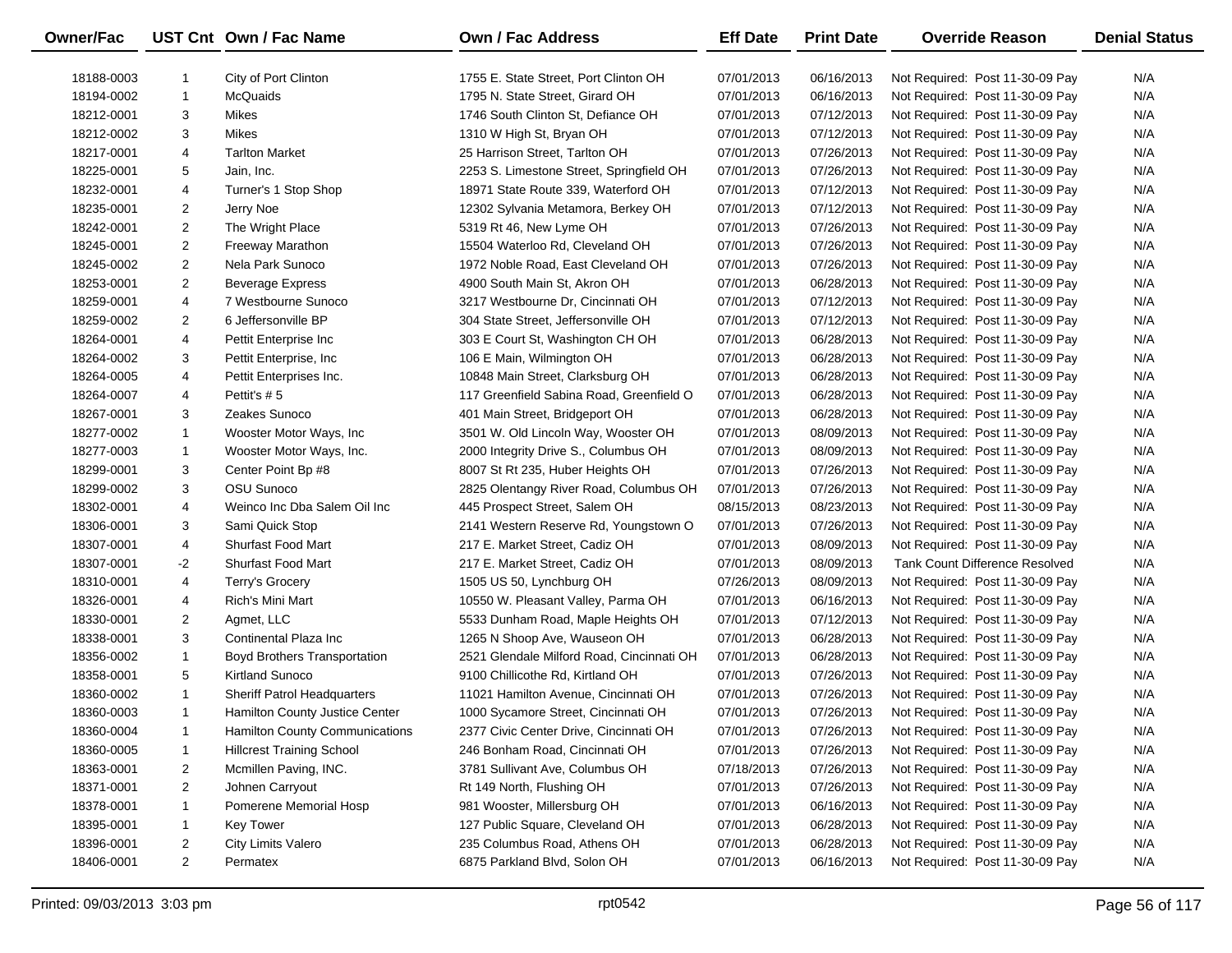| <b>Owner/Fac</b> |                | UST Cnt Own / Fac Name    | <b>Own / Fac Address</b>                  | <b>Eff Date</b> | <b>Print Date</b> | <b>Override Reason</b>          | <b>Denial Status</b> |
|------------------|----------------|---------------------------|-------------------------------------------|-----------------|-------------------|---------------------------------|----------------------|
| 18411-0001       | $\overline{2}$ | Village Of Mingo Junction | 501 Commercial St, Mingo Junction OH      | 07/01/2013      | 06/16/2013        | Not Required: Post 11-30-09 Pay | N/A                  |
| 18415-0001       | $\mathbf{1}$   | G-Corr Automotive Corp.   | 2100 Refugee Road, Columbus OH            | 07/01/2013      | 06/16/2013        | Not Required: Post 11-30-09 Pay | N/A                  |
| 18419-0001       | $\overline{2}$ | Ohio Masonic Home         | 2655 West National Road, Springfield OH   | 07/01/2013      | 07/26/2013        | Not Required: Post 11-30-09 Pay | N/A                  |
| 18429-0016       | 3              | Adapt 05635               | 188 N Portage Street, Doylestown OH       | 07/01/2013      | 07/26/2013        | Not Required: Post 11-30-09 Pay | N/A                  |
| 18439-0001       | 3              | D D Fast Foods            | 2998 Belmont Street, Bellaire OH          | 07/01/2013      | 06/28/2013        | Not Required: Post 11-30-09 Pay | N/A                  |
| 18447-0001       | $\overline{2}$ | Sunoco 0001 8572          | 2039 Broadview Road, Cleveland OH         | 07/01/2013      | 07/26/2013        | Not Required: Post 11-30-09 Pay | N/A                  |
| 18450-0001       | 4              | <b>Railway Express</b>    | 13040 Pleasant Valley Road, Chillicothe O | 07/01/2013      | 07/26/2013        | Not Required: Post 11-30-09 Pay | N/A                  |
| 18450-0377       | 3              | Little Bear Market        | 131 Harrison Street, Circleville OH       | 07/01/2013      | 07/26/2013        | Not Required: Post 11-30-09 Pay | N/A                  |
| 18451-0001       | 4              | Speedway #1001            | 731 N. Main Street, Urbana OH             | 07/01/2013      | 08/09/2013        | Not Required: Post 11-30-09 Pay | N/A                  |
| 18451-0005       | 4              | Speedway #1005            | 1314 E. Main Street, Springfield OH       | 07/01/2013      | 08/09/2013        | Not Required: Post 11-30-09 Pay | N/A                  |
| 18451-0010       | 6              | Speedway #1015            | 405 S. Burnett Road, Springfield OH       | 07/01/2013      | 08/09/2013        | Not Required: Post 11-30-09 Pay | N/A                  |
| 18451-0014       | 4              | Speedway #1025            | 1147 N. Limestone Street, Springfield OH  | 07/01/2013      | 08/09/2013        | Not Required: Post 11-30-09 Pay | N/A                  |
| 18451-0015       | 5              | Speedway #1026            | 3 E. North Bend Road, Cincinnati OH       | 07/01/2013      | 08/09/2013        | Not Required: Post 11-30-09 Pay | N/A                  |
| 18451-0017       | 4              | Speedway #1028            | 360 S. State Street, Westerville OH       | 07/01/2013      | 08/09/2013        | Not Required: Post 11-30-09 Pay | N/A                  |
| 18451-0019       | 2              | Speedway #1032            | 5500 Airway Road, Dayton OH               | 07/01/2013      | 08/09/2013        | Not Required: Post 11-30-09 Pay | N/A                  |
| 18451-0020       | 5              | Speedway #1033            | 200 S. Main Street, Franklin OH           | 07/01/2013      | 08/09/2013        | Not Required: Post 11-30-09 Pay | N/A                  |
| 18451-0022       | 4              | Speedway #1035            | 1840 S. Limestone Street, Springfield OH  | 07/01/2013      | 08/09/2013        | Not Required: Post 11-30-09 Pay | N/A                  |
| 18451-0023       | 4              | Speedway #1036            | 3201 Wilmington Pike, Dayton OH           | 07/01/2013      | 08/09/2013        | Not Required: Post 11-30-09 Pay | N/A                  |
| 18451-0025       | 6              | Speedway #1041            | 3760 Main Street, Hilliard OH             | 07/01/2013      | 08/09/2013        | Not Required: Post 11-30-09 Pay | N/A                  |
| 18451-0028       | 3              | Speedway #1047            | 792 N. Main Street, Lima OH               | 07/01/2013      | 08/09/2013        | Not Required: Post 11-30-09 Pay | N/A                  |
| 18451-0037       | 3              | Speedway #1061            | 4051 Salem Avenue, Trotwood OH            | 07/01/2013      | 08/09/2013        | Not Required: Post 11-30-09 Pay | N/A                  |
| 18451-0043       | 4              | Speedway #1070            | 1708 Tremainsville Road, Toledo OH        | 07/01/2013      | 08/09/2013        | Not Required: Post 11-30-09 Pay | N/A                  |
| 18451-0048       | 4              | Speedway #1076            | 715 Brown Road, Columbus OH               | 07/01/2013      | 08/09/2013        | Not Required: Post 11-30-09 Pay | N/A                  |
| 18451-0052       | 4              | Speedway #1083            | 6537 Glenway Avenue, Cincinnati OH        | 07/01/2013      | 08/09/2013        | Not Required: Post 11-30-09 Pay | N/A                  |
| 18451-0054       | 5              | Speedway #1086            | 5387 W. North Bend Road, Cincinnati OH    | 07/01/2013      | 08/09/2013        | Not Required: Post 11-30-09 Pay | N/A                  |
| 18451-0057       | 3              | Speedway #1090            | 909 E. Main Street, Trotwood OH           | 07/01/2013      | 08/09/2013        | Not Required: Post 11-30-09 Pay | N/A                  |
| 18451-0058       | 5              | Speedway #1091            | 3901 N. Dixie Drive, Dayton OH            | 07/01/2013      | 08/09/2013        | Not Required: Post 11-30-09 Pay | N/A                  |
| 18451-0059       | 5              | Speedway #1099            | 1321 Park Avenue, Mansfield OH            | 07/01/2013      | 08/09/2013        | Not Required: Post 11-30-09 Pay | N/A                  |
| 18451-0067       | 5              | Speedway #1129            | 364 E. Main Street, Newark OH             | 07/01/2013      | 08/09/2013        | Not Required: Post 11-30-09 Pay | N/A                  |
| 18451-0068       | 5              | Speedway #1131            | 6385 Chambersburg Road, Huber Heights (   | 07/01/2013      | 08/09/2013        | Not Required: Post 11-30-09 Pay | N/A                  |
| 18451-0070       | 4              | Speedway #1134            | 120 Vienna Avenue, Niles OH               | 07/01/2013      | 08/09/2013        | Not Required: Post 11-30-09 Pay | N/A                  |
| 18451-0073       | 4              | Speedway #1137            | 102 W. High Street, London OH             | 07/01/2013      | 08/09/2013        | Not Required: Post 11-30-09 Pay | N/A                  |
| 18451-0076       | 4              | Speedway #1140            | 502 Conant Street, Maumee OH              | 07/01/2013      | 08/09/2013        | Not Required: Post 11-30-09 Pay | N/A                  |
| 18451-0078       | 4              | Speedway #1143            | 901 S. Main Street, Centerville OH        | 07/01/2013      | 08/09/2013        | Not Required: Post 11-30-09 Pay | N/A                  |
| 18451-0079       | 4              | Speedway #1146            | 1603 Harding Highway E., Marion OH        | 07/01/2013      | 08/09/2013        | Not Required: Post 11-30-09 Pay | N/A                  |
| 18451-0082       | 3              | Speedway #1152            | 264 W. High Avenue, New Philadelphia O    | 07/01/2013      | 08/09/2013        | Not Required: Post 11-30-09 Pay | N/A                  |
| 18451-0083       | 4              | Speedway #1153            | 2920 12th Street N.W., Canton OH          | 07/01/2013      | 08/09/2013        | Not Required: Post 11-30-09 Pay | N/A                  |
| 18451-0084       | 6              | Speedway #1154            | 3991 Indian Ripple Road, Beavercreek OH   | 07/01/2013      | 08/09/2013        | Not Required: Post 11-30-09 Pay | N/A                  |
| 18451-0086       | 4              | Speedway #1156            | 2996 Derr Road, Springfield OH            | 07/01/2013      | 08/09/2013        | Not Required: Post 11-30-09 Pay | N/A                  |
| 18451-0087       | 5              | Speedway #1157            | 1625 S. Dayton Lakeview, New Carlisle O   | 07/01/2013      | 08/09/2013        | Not Required: Post 11-30-09 Pay | N/A                  |
| 18451-0088       | 4              | Speedway #1158            | 3612 Broadview Street, Grove City OH      | 07/01/2013      | 08/09/2013        | Not Required: Post 11-30-09 Pay | N/A                  |
| 18451-0089       | 4              | Speedway #1159            | 545 W. Fair Avenue, Lancaster OH          | 07/01/2013      | 08/09/2013        | Not Required: Post 11-30-09 Pay | N/A                  |
| 18451-0090       | 4              | Speedway #1163            | 4504 Mahoning Avenue N.W., Warren OH      | 07/01/2013      | 08/09/2013        | Not Required: Post 11-30-09 Pay | N/A                  |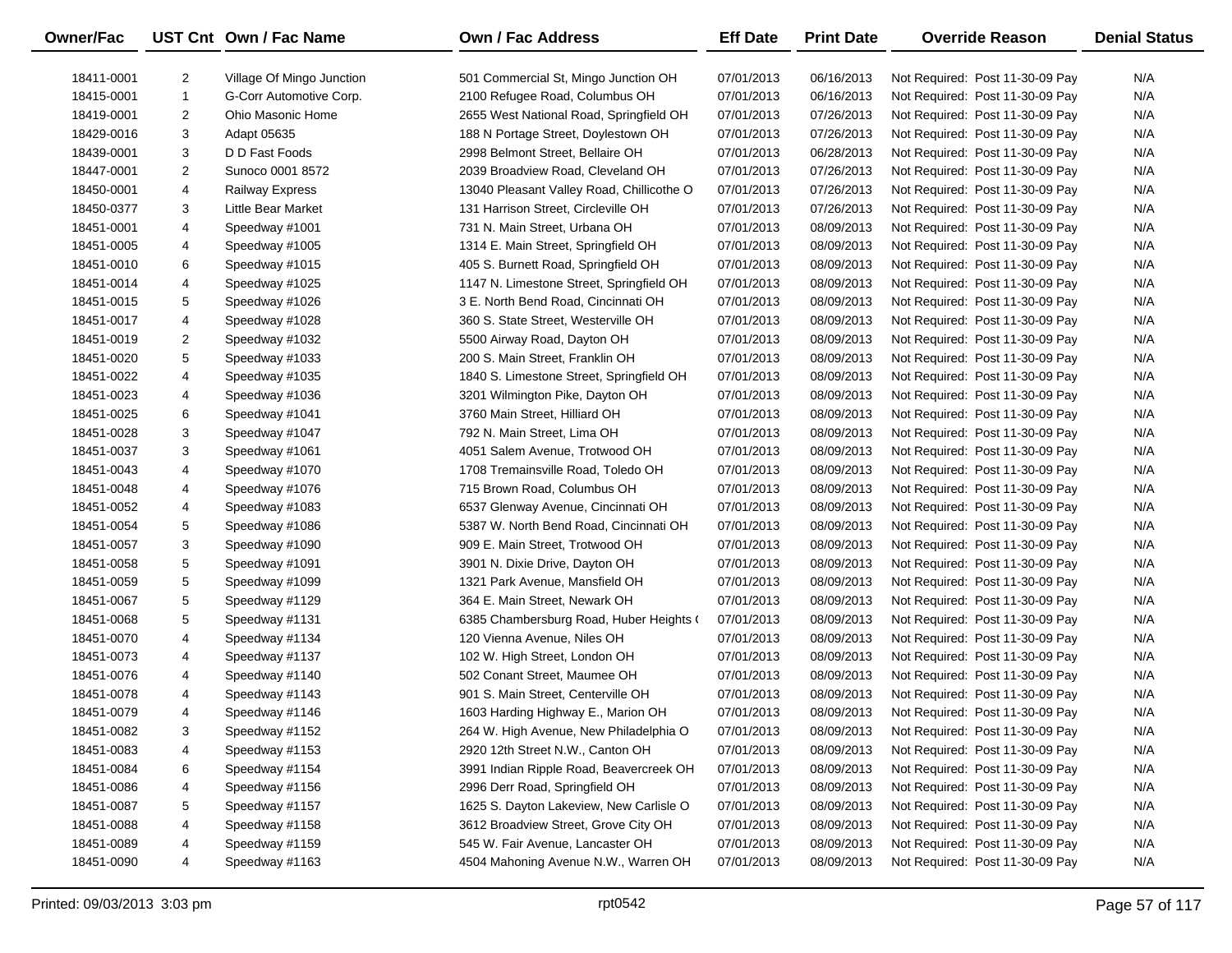| Owner/Fac  |   | UST Cnt Own / Fac Name | Own / Fac Address                        | <b>Eff Date</b> | <b>Print Date</b> | <b>Override Reason</b>          | <b>Denial Status</b> |
|------------|---|------------------------|------------------------------------------|-----------------|-------------------|---------------------------------|----------------------|
| 18451-0092 | 4 | Speedway #1165         | 747 E. Central Avenue, West Carrollton O | 07/01/2013      | 08/09/2013        | Not Required: Post 11-30-09 Pay | N/A                  |
| 18451-0093 | 3 | Speedway #1167         | 229 E. National Road, Vandalia OH        | 07/01/2013      | 08/09/2013        | Not Required: Post 11-30-09 Pay | N/A                  |
| 18451-0094 | 5 | Speedway #1168         | 900 N. Court Street, Medina OH           | 07/01/2013      | 08/09/2013        | Not Required: Post 11-30-09 Pay | N/A                  |
| 18451-0096 | 3 | Speedway #1170         | 624 S. 30th Street, Heath OH             | 07/01/2013      | 08/09/2013        | Not Required: Post 11-30-09 Pay | N/A                  |
| 18451-0097 | 4 | Speedway #1171         | 1 W. Broadway Street, Covington OH       | 07/01/2013      | 08/09/2013        | Not Required: Post 11-30-09 Pay | N/A                  |
| 18451-0098 | 3 | Speedway #1172         | 1171 N. Broad Street, Fairborn OH        | 07/01/2013      | 08/09/2013        | Not Required: Post 11-30-09 Pay | N/A                  |
| 18451-0099 | 5 | Speedway #1174         | 4797 W. Broad Street, Columbus OH        | 07/01/2013      | 08/09/2013        | Not Required: Post 11-30-09 Pay | N/A                  |
| 18451-0103 | 4 | Speedway #1180         | 4494 Kenny Road, Columbus OH             | 07/01/2013      | 08/09/2013        | Not Required: Post 11-30-09 Pay | N/A                  |
| 18451-0104 | 4 | Speedway #1181         | 11885 Hamilton Pike, Cincinnati OH       | 07/01/2013      | 08/09/2013        | Not Required: Post 11-30-09 Pay | N/A                  |
| 18451-0105 | 5 | Speedway #1182         | 1802 N. Clinton Street, Defiance OH      | 07/01/2013      | 08/09/2013        | Not Required: Post 11-30-09 Pay | N/A                  |
| 18451-0106 | 5 | Speedway #1183         | 51 W Main St, Amelia OH                  | 07/01/2013      | 08/09/2013        | Not Required: Post 11-30-09 Pay | N/A                  |
| 18451-0108 | 5 | Speedway #1189         | 247 W Main St, Hillsboro OH              | 07/01/2013      | 08/09/2013        | Not Required: Post 11-30-09 Pay | N/A                  |
| 18451-0109 | 5 | Speedway #1190         | 1301 N Barron St, Eaton OH               | 07/01/2013      | 08/09/2013        | Not Required: Post 11-30-09 Pay | N/A                  |
| 18451-0110 | 5 | Speedway #1191         | 595 W Central Ave, Springboro OH         | 07/01/2013      | 08/09/2013        | Not Required: Post 11-30-09 Pay | N/A                  |
| 18451-0111 | 5 | Speedway #1192         | 14155 Airport Hwy, Swanton OH            | 07/01/2013      | 08/09/2013        | Not Required: Post 11-30-09 Pay | N/A                  |
| 18451-0112 | 5 | Speedway #1193         | 4240 Morse Rd, Columbus OH               | 07/01/2013      | 08/09/2013        | Not Required: Post 11-30-09 Pay | N/A                  |
| 18451-0113 | 5 | Speedway #1194         | 2150 E Dorothy Ln, Kettering OH          | 07/01/2013      | 08/09/2013        | Not Required: Post 11-30-09 Pay | N/A                  |
| 18451-0114 | 5 | Speedway #1195         | 1875 Harding Hwy, Lima OH                | 07/01/2013      | 08/09/2013        | Not Required: Post 11-30-09 Pay | N/A                  |
| 18451-0116 | 5 | Speedway #1197         | 7397 Tylersville Rd, West Chester OH     | 07/01/2013      | 08/09/2013        | Not Required: Post 11-30-09 Pay | N/A                  |
| 18451-0117 | 4 | Speedway #1200         | 1970 Cleveland Rd, Wooster OH            | 07/01/2013      | 08/09/2013        | Not Required: Post 11-30-09 Pay | N/A                  |
| 18451-0118 | 4 | Speedway #1201         | 738 N. Detroit Street, Xenia OH          | 07/01/2013      | 08/09/2013        | Not Required: Post 11-30-09 Pay | N/A                  |
| 18451-0119 | 5 | Speedway #1202         | 301 Xenia Ave, Yellow Springs OH         | 07/01/2013      | 08/09/2013        | Not Required: Post 11-30-09 Pay | N/A                  |
| 18451-0120 | 5 | Speedway #1203         | 329 S. Main Street, Bellefontaine OH     | 07/01/2013      | 08/09/2013        | Not Required: Post 11-30-09 Pay | N/A                  |
| 18451-0121 | 5 | Speedway #1204         | 6803 Refugee Road, Canal Winchester OH   | 07/01/2013      | 08/09/2013        | Not Required: Post 11-30-09 Pay | N/A                  |
| 18451-0122 | 5 | Speedway #1205         | 3006 Noe Bixby Rd, Columbus OH           | 07/01/2013      | 08/09/2013        | Not Required: Post 11-30-09 Pay | N/A                  |
| 18451-0123 | 4 | Speedway #1206         | 10 N Bridge St, Chillicothe OH           | 07/01/2013      | 08/09/2013        | Not Required: Post 11-30-09 Pay | N/A                  |
| 18451-0124 | 5 | Speedway #1207         | 5050 Fulton Rd NW, Canton OH             | 07/01/2013      | 08/09/2013        | Not Required: Post 11-30-09 Pay | N/A                  |
| 18451-0125 | 4 | Speedway #1215         | 1430 W Lane, Upper Arlington OH          | 07/01/2013      | 08/09/2013        | Not Required: Post 11-30-09 Pay | N/A                  |
| 18451-0126 | 4 | Speedway #1216         | 6175 E Livingston Ave, Columbus OH       | 07/01/2013      | 08/09/2013        | Not Required: Post 11-30-09 Pay | N/A                  |
| 18451-0127 | 5 | Speedway #1217         | 1415 S Main St, Findlay OH               | 07/01/2013      | 08/09/2013        | Not Required: Post 11-30-09 Pay | N/A                  |
| 18451-0128 | 4 | Speedway #1218         | 4320 Roosevelt Blvd, Middletown OH       | 07/01/2013      | 08/09/2013        | Not Required: Post 11-30-09 Pay | N/A                  |
| 18451-0129 | 6 | Speedway #1219         | 799 Arlington Rd, Brookville OH          | 07/01/2013      | 08/09/2013        | Not Required: Post 11-30-09 Pay | N/A                  |
| 18451-0131 | 5 | Speedway #1231         | 1895 Stringtown Rd, Grove City OH        | 07/01/2013      | 08/09/2013        | Not Required: Post 11-30-09 Pay | N/A                  |
| 18451-0134 | 4 | Speedway #1251         | 260 S Locust St, Oxford OH               | 07/01/2013      | 08/09/2013        | Not Required: Post 11-30-09 Pay | N/A                  |
| 18451-0137 | 5 | Speedway #1259         | 4775 Cornell Rd, Blue Ash OH             | 07/01/2013      | 08/09/2013        | Not Required: Post 11-30-09 Pay | N/A                  |
| 18451-0138 | 6 | Speedway #1260         | 1103 Upper Valley Pk, Springfield OH     | 07/01/2013      | 08/09/2013        | Not Required: Post 11-30-09 Pay | N/A                  |
| 18451-0139 | 4 | Speedway #1261         | 1529 Michigan St, Sidney OH              | 07/01/2013      | 08/09/2013        | Not Required: Post 11-30-09 Pay | N/A                  |
| 18451-0140 | 4 | Speedway #1262         | 2570 Col Glenn Hwy, Fairborn OH          | 07/01/2013      | 08/09/2013        | Not Required: Post 11-30-09 Pay | N/A                  |
| 18451-0142 | 5 | Speedway #1264         | 2510 S Reynolds Rd, Toledo OH            | 07/01/2013      | 08/09/2013        | Not Required: Post 11-30-09 Pay | N/A                  |
| 18451-0143 | 4 | Speedway #1400         | 9780 Old Rt 8 Rd, Northfield OH          | 07/01/2013      | 08/09/2013        | Not Required: Post 11-30-09 Pay | N/A                  |
| 18451-0144 | 5 | Speedway #1401         | 4305 Sylvania Ave, Toledo OH             | 07/01/2013      | 08/09/2013        | Not Required: Post 11-30-09 Pay | N/A                  |
| 18451-0145 | 4 | Speedway #1402         | 225 Lancaster Pike, Circleville OH       | 07/01/2013      | 08/09/2013        | Not Required: Post 11-30-09 Pay | N/A                  |
| 18451-0146 | 3 | Speedway #1403         | 300 S Market St, Galion OH               | 07/01/2013      | 08/09/2013        | Not Required: Post 11-30-09 Pay | N/A                  |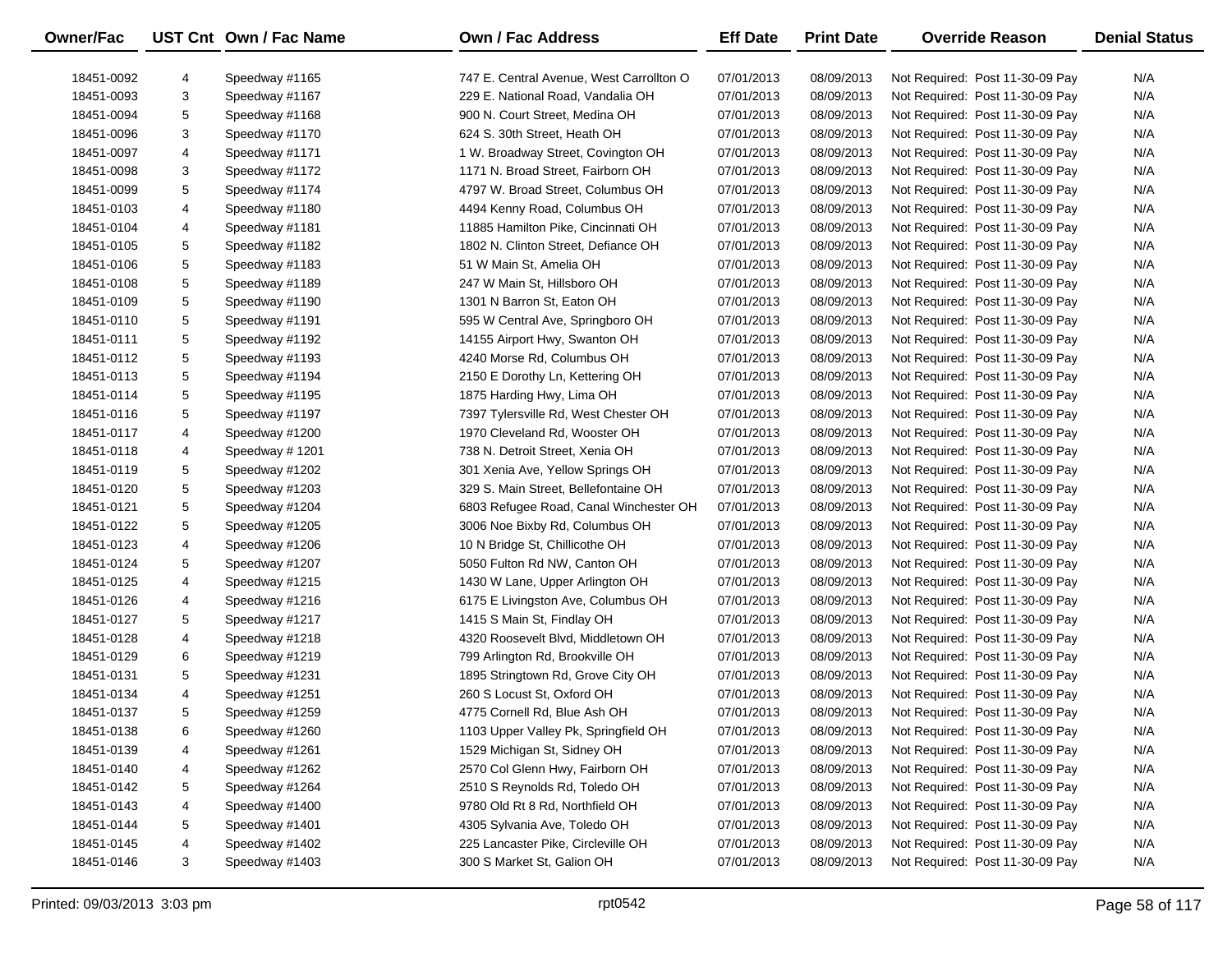| Owner/Fac  |   | UST Cnt Own / Fac Name | <b>Own / Fac Address</b>                   | <b>Eff Date</b> | <b>Print Date</b> | <b>Override Reason</b>          | <b>Denial Status</b> |
|------------|---|------------------------|--------------------------------------------|-----------------|-------------------|---------------------------------|----------------------|
|            |   |                        |                                            |                 |                   |                                 |                      |
| 18451-0147 | 4 | Speedway #1404         | 131 London Rd, Delaware OH                 | 07/01/2013      | 08/09/2013        | Not Required: Post 11-30-09 Pay | N/A                  |
| 18451-0148 | 5 | Speedway #1405         | 1721 W State St, Fremont OH                | 07/01/2013      | 08/09/2013        | Not Required: Post 11-30-09 Pay | N/A                  |
| 18451-0152 | 5 | Speedway #1502         | 4790 E Broad St, Whitehall OH              | 07/01/2013      | 08/09/2013        | Not Required: Post 11-30-09 Pay | N/A                  |
| 18451-0154 | 4 | Speedway #1505         | 904 Scott St, Napoleon OH                  | 07/01/2013      | 08/09/2013        | Not Required: Post 11-30-09 Pay | N/A                  |
| 18451-0155 | 5 | Speedway #1507         | 238 W 5th St, Delphos OH                   | 07/01/2013      | 08/09/2013        | Not Required: Post 11-30-09 Pay | N/A                  |
| 18451-0161 | 4 | Speedway #3027         | 29201 Euclid Ave, Wickliffe OH             | 07/01/2013      | 08/09/2013        | Not Required: Post 11-30-09 Pay | N/A                  |
| 18451-0164 | 5 | Speedway #3060         | 31000 Vine Street, Willowick OH            | 07/01/2013      | 08/09/2013        | Not Required: Post 11-30-09 Pay | N/A                  |
| 18451-0167 | 4 | Speedway #3083         | 7340 Lakeshore Blvd, Mentor OH             | 07/01/2013      | 08/09/2013        | Not Required: Post 11-30-09 Pay | N/A                  |
| 18451-0172 | 5 | Speedway #3309         | 26516 Lorain Rd, North Olmsted OH          | 07/01/2013      | 08/09/2013        | Not Required: Post 11-30-09 Pay | N/A                  |
| 18451-0175 | 5 | Speedway #3320         | 18501 Nottingham Road, Cleveland OH        | 07/01/2013      | 08/09/2013        | Not Required: Post 11-30-09 Pay | N/A                  |
| 18451-0176 | 3 | Speedway #3321         | 27939 Chagrin Blvd, Woodmere OH            | 07/01/2013      | 08/09/2013        | Not Required: Post 11-30-09 Pay | N/A                  |
| 18451-0178 | 5 | Speedway #3326         | 4815 Liberty Ave, Vermilion OH             | 07/01/2013      | 08/09/2013        | Not Required: Post 11-30-09 Pay | N/A                  |
| 18451-0179 | 6 | Speedway #3328         | 2609 Harvard Avenue, Newburgh Heights C    | 07/01/2013      | 08/09/2013        | Not Required: Post 11-30-09 Pay | N/A                  |
| 18451-0182 | 5 | Speedway #3336         | 25300 Aurora Rd, Bedford Heights OH        | 07/01/2013      | 08/09/2013        | Not Required: Post 11-30-09 Pay | N/A                  |
| 18451-0184 | 4 | Speedway #3341         | 2202 Broadview Rd, Cleveland OH            | 07/01/2013      | 08/09/2013        | Not Required: Post 11-30-09 Pay | N/A                  |
| 18451-0187 | 3 | Speedway #3345         | 6073 Mayfield Rd, Mayfield Heights OH      | 07/01/2013      | 08/09/2013        | Not Required: Post 11-30-09 Pay | N/A                  |
| 18451-0188 | 4 | Speedway #3346         | 230 Richmond Rd, Richmond Heights OH       | 07/01/2013      | 08/09/2013        | Not Required: Post 11-30-09 Pay | N/A                  |
| 18451-0189 | 5 | Speedway #3350         | 38700 Mentor Ave, Willoughby OH            | 07/01/2013      | 08/09/2013        | Not Required: Post 11-30-09 Pay | N/A                  |
| 18451-0192 | 5 | Speedway #3362         | 4111 E Lincoln St, Canton OH               | 07/01/2013      | 08/09/2013        | Not Required: Post 11-30-09 Pay | N/A                  |
| 18451-0197 | 5 | Speedway #3376         | 6885 Center St, Mentor OH                  | 07/01/2013      | 08/09/2013        | Not Required: Post 11-30-09 Pay | N/A                  |
| 18451-0198 | 4 | Speedway #3377         | 806 W. Liberty Street, Hubbard OH          | 07/01/2013      | 08/09/2013        | Not Required: Post 11-30-09 Pay | N/A                  |
| 18451-0199 | 5 | Speedway ##3379        | 710 Griswold Rd, Elyria OH                 | 07/01/2013      | 08/09/2013        | Not Required: Post 11-30-09 Pay | N/A                  |
| 18451-0201 | 5 | Speedway #3385         | 35066 Center Ridge Rd, North Ridgeville O  | 07/01/2013      | 08/09/2013        | Not Required: Post 11-30-09 Pay | N/A                  |
| 18451-0204 | 5 | Speedway #9290         | 906 Lincolnway East, Massillon OH          | 07/01/2013      | 08/09/2013        | Not Required: Post 11-30-09 Pay | N/A                  |
| 18451-0205 | 4 | Speedway #9707         | 3601 Columbia Parkway, Cincinnati OH       | 07/01/2013      | 08/09/2013        | Not Required: Post 11-30-09 Pay | N/A                  |
| 18451-0206 | 3 | Speedway #9726         | 5495 Wilmington Pike, Centerville OH       | 07/01/2013      | 08/09/2013        | Not Required: Post 11-30-09 Pay | N/A                  |
| 18451-0207 | 4 | Speedway #9731         | 360 Miamisburg Centerville Rd, Centerville | 07/01/2013      | 08/09/2013        | Not Required: Post 11-30-09 Pay | N/A                  |
| 18451-0208 | 4 | Speedway #9294         | 3239 Medina Rd, Medina OH                  | 07/01/2013      | 08/09/2013        | Not Required: Post 11-30-09 Pay | N/A                  |
| 18451-0209 | 4 | Speedway #9298         | 1700 Hillard Rome Rd, Columbus OH          | 07/01/2013      | 08/09/2013        | Not Required: Post 11-30-09 Pay | N/A                  |
| 18451-0210 | 4 | Speedway #9299         | 7155 Airport Hwy, Toledo OH                | 07/01/2013      | 08/09/2013        | Not Required: Post 11-30-09 Pay | N/A                  |
| 18451-0211 | 3 | Speedway #9303         | 1295 W Main St, Kent OH                    | 07/01/2013      | 08/09/2013        | Not Required: Post 11-30-09 Pay | N/A                  |
| 18451-0212 | 4 | Speedway #9265         | 2567 Walcutt Rd, Hilliard OH               | 07/01/2013      | 08/09/2013        | Not Required: Post 11-30-09 Pay | N/A                  |
| 18451-0213 | 5 | Speedway #9297         | 5764 W 130th St, Brookpark OH              | 07/01/2013      | 08/09/2013        | Not Required: Post 11-30-09 Pay | N/A                  |
| 18451-0214 | 4 | Speedway #9335         | 1219 Pennsylvania Ave, Wellston OH         | 07/01/2013      | 08/09/2013        | Not Required: Post 11-30-09 Pay | N/A                  |
| 18451-0215 | 4 | Speedway #9336         | 10270 Colerain Ave, Cincinnati OH          | 07/01/2013      | 08/09/2013        | Not Required: Post 11-30-09 Pay | N/A                  |
| 18451-0216 | 4 | Speedway #9347         | 3135 Broadway, Grove City OH               | 07/01/2013      | 08/09/2013        | Not Required: Post 11-30-09 Pay | N/A                  |
| 18451-0218 | 4 | Speedway #9341         | 4555 W Broad St, Columbus OH               | 07/01/2013      | 08/09/2013        | Not Required: Post 11-30-09 Pay | N/A                  |
| 18451-0219 | 3 | Speedway #9361         | 1740 Wyandot Ave, Upper Sandusky OH        | 07/01/2013      | 08/09/2013        | Not Required: Post 11-30-09 Pay | N/A                  |
| 18451-0220 | 3 | Speedway #9338         | 15520 Munn Rd, Cleveland OH                | 07/01/2013      | 08/09/2013        | Not Required: Post 11-30-09 Pay | N/A                  |
| 18451-0222 | 4 | Speedway #9356         | 3611 Fishinger Blvd, Columbus OH           | 07/01/2013      | 08/09/2013        | Not Required: Post 11-30-09 Pay | N/A                  |
| 18451-0223 | 3 | Speedway #9365         | 121 E Stewart St, Dayton OH                | 07/01/2013      | 08/09/2013        | Not Required: Post 11-30-09 Pay | N/A                  |
| 18451-0224 | 4 | Speedway #9366         | 4 Weller Dr, Tipp City OH                  | 07/01/2013      | 08/09/2013        | Not Required: Post 11-30-09 Pay | N/A                  |
| 18451-0225 | 3 | Speedway #9286         | 119 State Street, Proctorville OH          | 07/01/2013      | 08/09/2013        | Not Required: Post 11-30-09 Pay | N/A                  |
|            |   |                        |                                            |                 |                   |                                 |                      |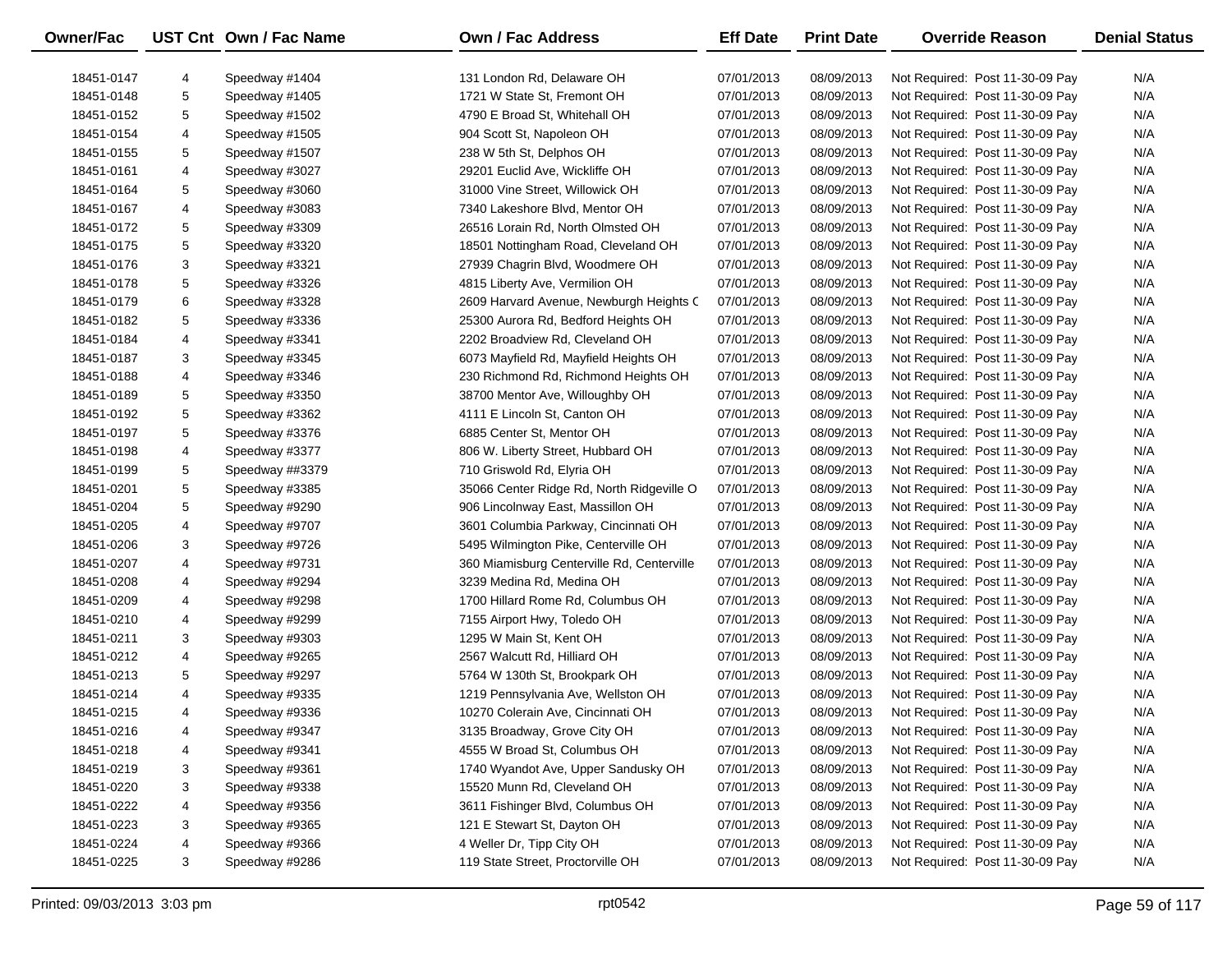| <b>Owner/Fac</b> |   | UST Cnt Own / Fac Name | Own / Fac Address                     | <b>Eff Date</b> | <b>Print Date</b> | <b>Override Reason</b>          | <b>Denial Status</b> |
|------------------|---|------------------------|---------------------------------------|-----------------|-------------------|---------------------------------|----------------------|
| 18451-0226       | 3 | 9339                   | 2965 E Main St, Columbus OH           | 07/01/2013      | 08/09/2013        | Not Required: Post 11-30-09 Pay | N/A                  |
| 18451-0227       | 4 | 9340                   | 5735 Maple Canyon Ave, Columbus OH    | 07/01/2013      | 08/09/2013        | Not Required: Post 11-30-09 Pay | N/A                  |
| 18451-0228       | 3 | 9344                   | 14458 Cedar Rd, University Heights OH | 07/01/2013      | 08/09/2013        | Not Required: Post 11-30-09 Pay | N/A                  |
| 18451-0229       | 4 | 9371                   | 1626 W. 5th Street, Columbus OH       | 07/01/2013      | 08/09/2013        | Not Required: Post 11-30-09 Pay | N/A                  |
| 18451-0230       | 4 | 9367                   | 9738 Princeton-Glenda, Cincinnati OH  | 07/01/2013      | 08/09/2013        | Not Required: Post 11-30-09 Pay | N/A                  |
| 18451-0231       | 4 | 9399                   | 2122 Navarre Rd SW, Canton OH         | 07/01/2013      | 08/09/2013        | Not Required: Post 11-30-09 Pay | N/A                  |
| 18451-0232       | 3 | 9401                   | 175 W State St, Salem OH              | 07/01/2013      | 08/09/2013        | Not Required: Post 11-30-09 Pay | N/A                  |
| 18451-0233       | 4 | 9400                   | 3805 Southway St SW, Canton OH        | 07/01/2013      | 08/09/2013        | Not Required: Post 11-30-09 Pay | N/A                  |
| 18451-0234       | 4 | Speedway #9376         | 770 Polaris Parkway, Columbus OH      | 07/01/2013      | 08/09/2013        | Not Required: Post 11-30-09 Pay | N/A                  |
| 18451-0236       | 4 | 9383                   | 23 Garver Rd, Monroe OH               | 07/01/2013      | 08/09/2013        | Not Required: Post 11-30-09 Pay | N/A                  |
| 18451-0237       | 5 | 9385                   | 3521 Hebron Rd SE, Hebron OH          | 07/01/2013      | 08/09/2013        | Not Required: Post 11-30-09 Pay | N/A                  |
| 18451-0238       | 3 | 9379                   | 4967 Portage St NW, North Canton OH   | 07/01/2013      | 08/09/2013        | Not Required: Post 11-30-09 Pay | N/A                  |
| 18451-0239       | 4 | 9403                   | 2619 Sunset Blvd, Steubenville OH     | 07/01/2013      | 08/09/2013        | Not Required: Post 11-30-09 Pay | N/A                  |
| 18451-0240       | 3 | 3701                   | 218 Third Ave, Chesapeake OH          | 07/01/2013      | 08/09/2013        | Not Required: Post 11-30-09 Pay | N/A                  |
| 18451-0251       | 4 | 3718                   | 1717 Liberty Ave, Ironton OH          | 07/01/2013      | 08/09/2013        | Not Required: Post 11-30-09 Pay | N/A                  |
| 18451-0267       | 4 | 3736                   | 4248 St Rt 93, Ironton OH             | 07/01/2013      | 08/09/2013        | Not Required: Post 11-30-09 Pay | N/A                  |
| 18451-0268       | 4 | 3737                   | 1190 N Court St, Circleville OH       | 07/01/2013      | 08/09/2013        | Not Required: Post 11-30-09 Pay | N/A                  |
| 18451-0285       | 3 | 3764                   | 5079 St Rt 125, Georgetown OH         | 07/01/2013      | 08/09/2013        | Not Required: Post 11-30-09 Pay | N/A                  |
| 18451-0286       | 4 | 3742                   | 720 S Third St, Ironton OH            | 07/01/2013      | 08/09/2013        | Not Required: Post 11-30-09 Pay | N/A                  |
| 18451-0288       | 3 | 3765                   | 278 Lafayette Street, London OH       | 07/01/2013      | 08/09/2013        | Not Required: Post 11-30-09 Pay | N/A                  |
| 18451-0294       | 4 | 3774                   | 407 Third St, Wellsville OH           | 07/01/2013      | 08/09/2013        | Not Required: Post 11-30-09 Pay | N/A                  |
| 18451-0297       | 5 | 3390                   | 9254 St Rt 43, Streetsboro OH         | 07/01/2013      | 08/09/2013        | Not Required: Post 11-30-09 Pay | N/A                  |
| 18451-0298       | 6 | 3392                   | 32760 Lorain Rd, North Ridgeville OH  | 07/01/2013      | 08/09/2013        | Not Required: Post 11-30-09 Pay | N/A                  |
| 18451-0301       | 5 | 3403                   | 1100 W Maple, Hartville OH            | 07/01/2013      | 08/09/2013        | Not Required: Post 11-30-09 Pay | N/A                  |
| 18451-0302       | 3 | 3407                   | 548 S Mecca St, Cortland OH           | 07/01/2013      | 08/09/2013        | Not Required: Post 11-30-09 Pay | N/A                  |
| 18451-0303       | 5 | Speedway #3408         | 9191 Royalton Road, North Royalton OH | 07/01/2013      | 08/09/2013        | Not Required: Post 11-30-09 Pay | N/A                  |
| 18451-0304       | 4 | 3409                   | 149 N Chestnut St, Jefferson OH       | 07/01/2013      | 08/09/2013        | Not Required: Post 11-30-09 Pay | N/A                  |
| 18451-0308       | 5 | 3505                   | 10769 North St, Garrettsville OH      | 07/01/2013      | 08/09/2013        | Not Required: Post 11-30-09 Pay | N/A                  |
| 18451-0310       | 5 | 3510                   | 7353 N Aurora Rd, Aurora OH           | 07/01/2013      | 08/09/2013        | Not Required: Post 11-30-09 Pay | N/A                  |
| 18451-0312       | 4 | 3512                   | 11044 Kinsman Rd, Newbury OH          | 07/01/2013      | 08/09/2013        | Not Required: Post 11-30-09 Pay | N/A                  |
| 18451-0314       | 5 | 3521                   | 2309 North Ridge East, Ashtabula OH   | 07/01/2013      | 08/09/2013        | Not Required: Post 11-30-09 Pay | N/A                  |
| 18451-0315       | 5 | 3528                   | 32769 Walker Rd, Avon Lake OH         | 07/01/2013      | 08/09/2013        | Not Required: Post 11-30-09 Pay | N/A                  |
| 18451-0316       | 5 | 3529                   | 34740 Euclid Ave, Willoughby OH       | 07/01/2013      | 08/09/2013        | Not Required: Post 11-30-09 Pay | N/A                  |
| 18451-0317       | 4 | 3530                   | 5810 State Rd, Parma OH               | 07/01/2013      | 08/09/2013        | Not Required: Post 11-30-09 Pay | N/A                  |
| 18451-0321       | 6 | 3535                   | 838 State Route 97, Bellville OH      | 07/01/2013      | 08/09/2013        | Not Required: Post 11-30-09 Pay | N/A                  |
| 18451-0323       | 3 | 3540                   | 649 E Midlothian, Boardman OH         | 07/01/2013      | 08/09/2013        | Not Required: Post 11-30-09 Pay | N/A                  |
| 18451-0325       | 5 | 3542                   | 1 North Meridian Rd, Youngstown OH    | 07/01/2013      | 08/09/2013        | Not Required: Post 11-30-09 Pay | N/A                  |
| 18451-0329       | 5 | 3548                   | 2615 North West St, Lima OH           | 07/01/2013      | 08/09/2013        | Not Required: Post 11-30-09 Pay | N/A                  |
| 18451-0330       | 5 | 3550                   | 183 Milan Ave, Norwalk OH             | 07/01/2013      | 08/09/2013        | Not Required: Post 11-30-09 Pay | N/A                  |
| 18451-0334       | 6 | 3555                   | 3535 Massillon, Green OH              | 07/01/2013      | 08/09/2013        | Not Required: Post 11-30-09 Pay | N/A                  |
| 18451-0335       | 5 | 3556                   | 5430 Monroe St, Toledo OH             | 07/01/2013      | 08/09/2013        | Not Required: Post 11-30-09 Pay | N/A                  |
| 18451-0336       | 5 | 3557                   | 1127 N Tuscarawas Rd, Dover OH        | 07/01/2013      | 08/09/2013        | Not Required: Post 11-30-09 Pay | N/A                  |
| 18451-0338       | 4 | 3602                   | 5160 Dorr Street, Toledo OH           | 07/01/2013      | 08/09/2013        | Not Required: Post 11-30-09 Pay | N/A                  |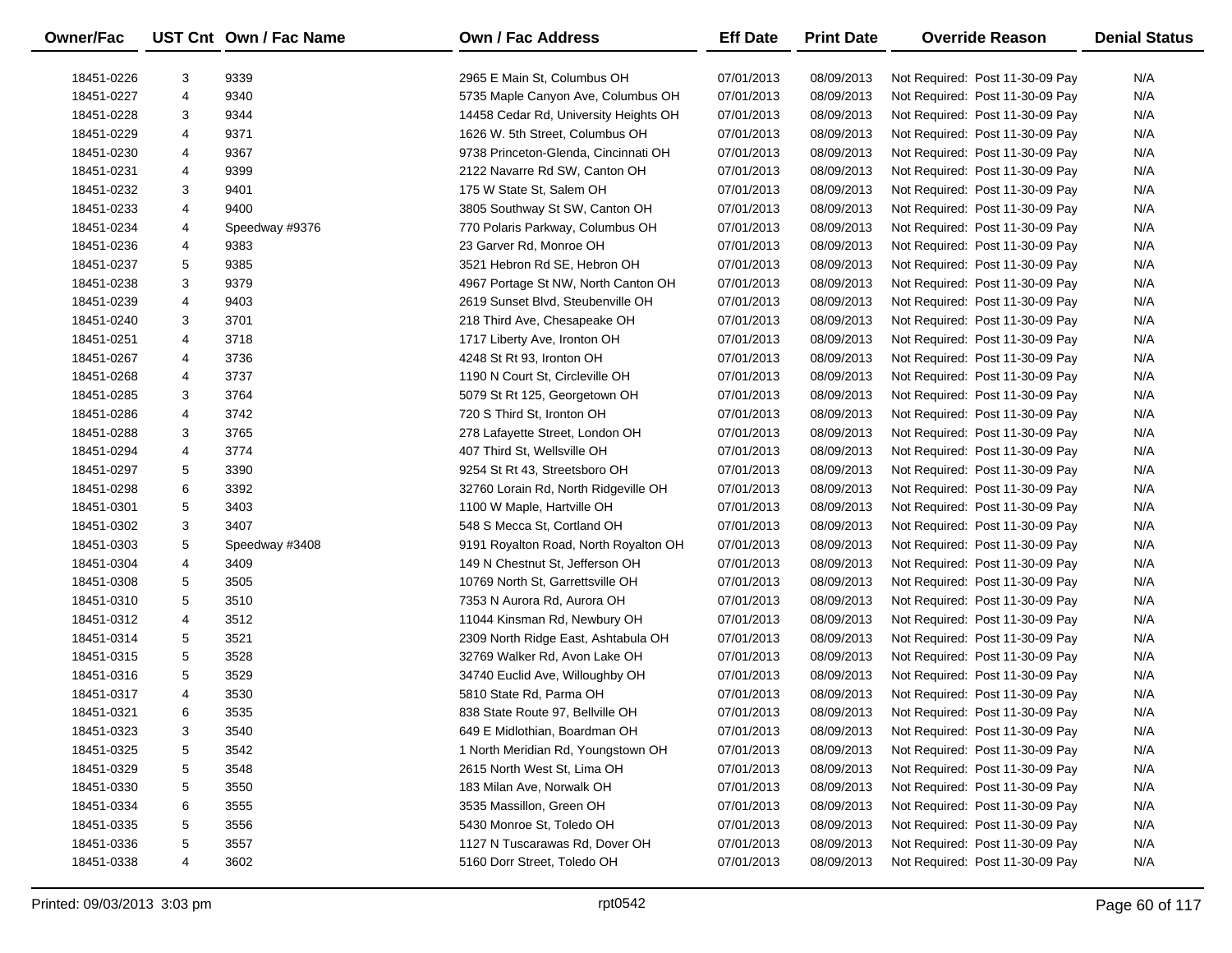| <b>Owner/Fac</b> |   | UST Cnt Own / Fac Name | Own / Fac Address                     | <b>Eff Date</b> | <b>Print Date</b> | <b>Override Reason</b>          | <b>Denial Status</b> |
|------------------|---|------------------------|---------------------------------------|-----------------|-------------------|---------------------------------|----------------------|
| 18451-0340       | 5 | 3604                   | 3402 Woodville Rd, Northwood OH       | 07/01/2013      | 08/09/2013        | Not Required: Post 11-30-09 Pay | N/A                  |
| 18451-0341       | 4 | 3605                   | 6757 Airport Hwy, Holland OH          | 07/01/2013      | 08/09/2013        | Not Required: Post 11-30-09 Pay | N/A                  |
| 18451-0342       | 5 | 3606                   | 108 McPherson, Clyde OH               | 07/01/2013      | 08/09/2013        | Not Required: Post 11-30-09 Pay | N/A                  |
| 18451-0345       | 4 | 3609                   | 631 N Cable Rd, Lima OH               | 07/01/2013      | 08/09/2013        | Not Required: Post 11-30-09 Pay | N/A                  |
| 18451-0346       | 3 | 3610                   | 1410 Elida Rd, Lima OH                | 07/01/2013      | 08/09/2013        | Not Required: Post 11-30-09 Pay | N/A                  |
| 18451-0347       | 3 | 3612                   | 100 N Dixie Hwy, Cridersville OH      | 07/01/2013      | 08/09/2013        | Not Required: Post 11-30-09 Pay | N/A                  |
| 18451-0348       | 5 | 3613                   | 5010 Secor Rd, Toledo OH              | 07/01/2013      | 08/09/2013        | Not Required: Post 11-30-09 Pay | N/A                  |
| 18451-0349       | 4 | 3614                   | 145 E Indiana Ave, Perrysburg OH      | 07/01/2013      | 08/09/2013        | Not Required: Post 11-30-09 Pay | N/A                  |
| 18451-0350       | 5 | 3615                   | 5904 W Central, Toledo OH             | 07/01/2013      | 08/09/2013        | Not Required: Post 11-30-09 Pay | N/A                  |
| 18451-0351       | 5 | 3617                   | 4630 Elida Rd, Elida OH               | 07/01/2013      | 08/09/2013        | Not Required: Post 11-30-09 Pay | N/A                  |
| 18451-0353       | 4 | 3619                   | 800 Bellefontaine Ave, Marion OH      | 07/01/2013      | 08/09/2013        | Not Required: Post 11-30-09 Pay | N/A                  |
| 18451-0354       | 3 | 3620                   | 243 N Sandusky St, Tiffin OH          | 07/01/2013      | 08/09/2013        | Not Required: Post 11-30-09 Pay | N/A                  |
| 18451-0355       | 5 | 3622                   | 5230 Detroit Rd, Elyria OH            | 07/01/2013      | 08/09/2013        | Not Required: Post 11-30-09 Pay | N/A                  |
| 18451-0356       | 5 | 3623                   | 2827 Lexington Avenue, Lexington OH   | 07/01/2013      | 08/09/2013        | Not Required: Post 11-30-09 Pay | N/A                  |
| 18451-0357       | 5 | 3624                   | 2132 W 4th St, Ontario OH             | 07/01/2013      | 08/09/2013        | Not Required: Post 11-30-09 Pay | N/A                  |
| 18451-0358       | 5 | 3628                   | 3601 Lincolnway East, Massillon OH    | 07/01/2013      | 08/09/2013        | Not Required: Post 11-30-09 Pay | N/A                  |
| 18451-0360       | 5 | 3632                   | 4261 St Rt 43, Brimfield OH           | 07/01/2013      | 08/09/2013        | Not Required: Post 11-30-09 Pay | N/A                  |
| 18451-0361       | 5 | 3633                   | 1275 Canton Rd, Akron OH              | 07/01/2013      | 08/09/2013        | Not Required: Post 11-30-09 Pay | N/A                  |
| 18451-0362       | 4 | 3634                   | 293 E Market St, Akron OH             | 07/01/2013      | 08/09/2013        | Not Required: Post 11-30-09 Pay | N/A                  |
| 18451-0363       | 3 | 3635                   | 3903 Mogadore Rd, Mogadore OH         | 07/01/2013      | 08/09/2013        | Not Required: Post 11-30-09 Pay | N/A                  |
| 18451-0364       | 4 | 3636                   | 9 N Cleveland Massillon Rd, Akron OH  | 07/01/2013      | 08/09/2013        | Not Required: Post 11-30-09 Pay | N/A                  |
| 18451-0365       | 5 | 3637                   | 4210 Belmont Ave, Youngstown OH       | 07/01/2013      | 08/09/2013        | Not Required: Post 11-30-09 Pay | N/A                  |
| 18451-0368       | 3 | 3642                   | 939 Dixie Highway, Rossford OH        | 07/01/2013      | 08/09/2013        | Not Required: Post 11-30-09 Pay | N/A                  |
| 18451-0369       | 3 | 3643                   | 4661 Woodville Rd, Northwood OH       | 07/01/2013      | 08/09/2013        | Not Required: Post 11-30-09 Pay | N/A                  |
| 18451-0372       | 3 | 3648                   | 1161 N Ridge Rd E, Lorain OH          | 07/01/2013      | 08/09/2013        | Not Required: Post 11-30-09 Pay | N/A                  |
| 18451-0373       | 4 | 3650                   | 1160 Akron Rd, Wadsworth OH           | 07/01/2013      | 08/09/2013        | Not Required: Post 11-30-09 Pay | N/A                  |
| 18451-0375       | 5 | 3652                   | 564 N Trimble Rd, Mansfield OH        | 07/01/2013      | 08/09/2013        | Not Required: Post 11-30-09 Pay | N/A                  |
| 18451-0376       | 4 | 3654                   | 8231 Columbia Rd, Olmsted Falls OH    | 07/01/2013      | 08/09/2013        | Not Required: Post 11-30-09 Pay | N/A                  |
| 18451-0379       | 4 | 3653                   | 3315 Mahoning Rd NE, Canton OH        | 07/01/2013      | 08/09/2013        | Not Required: Post 11-30-09 Pay | N/A                  |
| 18451-0381       | 4 | 3661                   | 317 Highland Rd E, Macedonia OH       | 07/01/2013      | 08/09/2013        | Not Required: Post 11-30-09 Pay | N/A                  |
| 18451-0384       | 5 | 3664                   | 26020 N Dixie Hwy, Perrysburg OH      | 07/01/2013      | 08/09/2013        | Not Required: Post 11-30-09 Pay | N/A                  |
| 18451-0386       | 4 | 3667                   | 5902 Milan, Sandusky OH               | 07/01/2013      | 08/09/2013        | Not Required: Post 11-30-09 Pay | N/A                  |
| 18451-0388       | 4 | 3670                   | 6601 Monroe St, Sylvania OH           | 07/01/2013      | 08/09/2013        | Not Required: Post 11-30-09 Pay | N/A                  |
| 18451-0389       | 4 | Speedway #3671         | 103 East Avenue, Tallmadge OH         | 07/01/2013      | 08/09/2013        | Not Required: Post 11-30-09 Pay | N/A                  |
| 18451-0390       | 3 | 3672                   | 5211 Manchester Rd, Akron OH          | 07/01/2013      | 08/09/2013        | Not Required: Post 11-30-09 Pay | N/A                  |
| 18451-0391       | 4 | 3673                   | 3021 S Arlington Rd, Akron OH         | 07/01/2013      | 08/09/2013        | Not Required: Post 11-30-09 Pay | N/A                  |
| 18451-0395       | 5 | 3677                   | 17650 Bagley Rd, Middleburg Height OH | 07/01/2013      | 08/09/2013        | Not Required: Post 11-30-09 Pay | N/A                  |
| 18451-0396       | 5 | 3680                   | 1045 Graham Rd, Stow OH               | 07/01/2013      | 08/09/2013        | Not Required: Post 11-30-09 Pay | N/A                  |
| 18451-0397       | 3 | 9342                   | 1224 E Stroop Rd, Kettering OH        | 07/01/2013      | 08/09/2013        | Not Required: Post 11-30-09 Pay | N/A                  |
| 18451-0398       | 4 | 3681                   | 765 Darrow Rd, Akron OH               | 07/01/2013      | 08/09/2013        | Not Required: Post 11-30-09 Pay | N/A                  |
| 18451-0400       | 5 | 3683                   | 1500 Reynolds Rd, Maumee OH           | 07/01/2013      | 08/09/2013        | Not Required: Post 11-30-09 Pay | N/A                  |
| 18451-0401       | 5 | 3684                   | 4000 E Market St, Warren OH           | 07/01/2013      | 08/09/2013        | Not Required: Post 11-30-09 Pay | N/A                  |
| 18451-0402       | 5 | 3685                   | 7745 Reynolds Rd, Mentor OH           | 07/01/2013      | 08/09/2013        | Not Required: Post 11-30-09 Pay | N/A                  |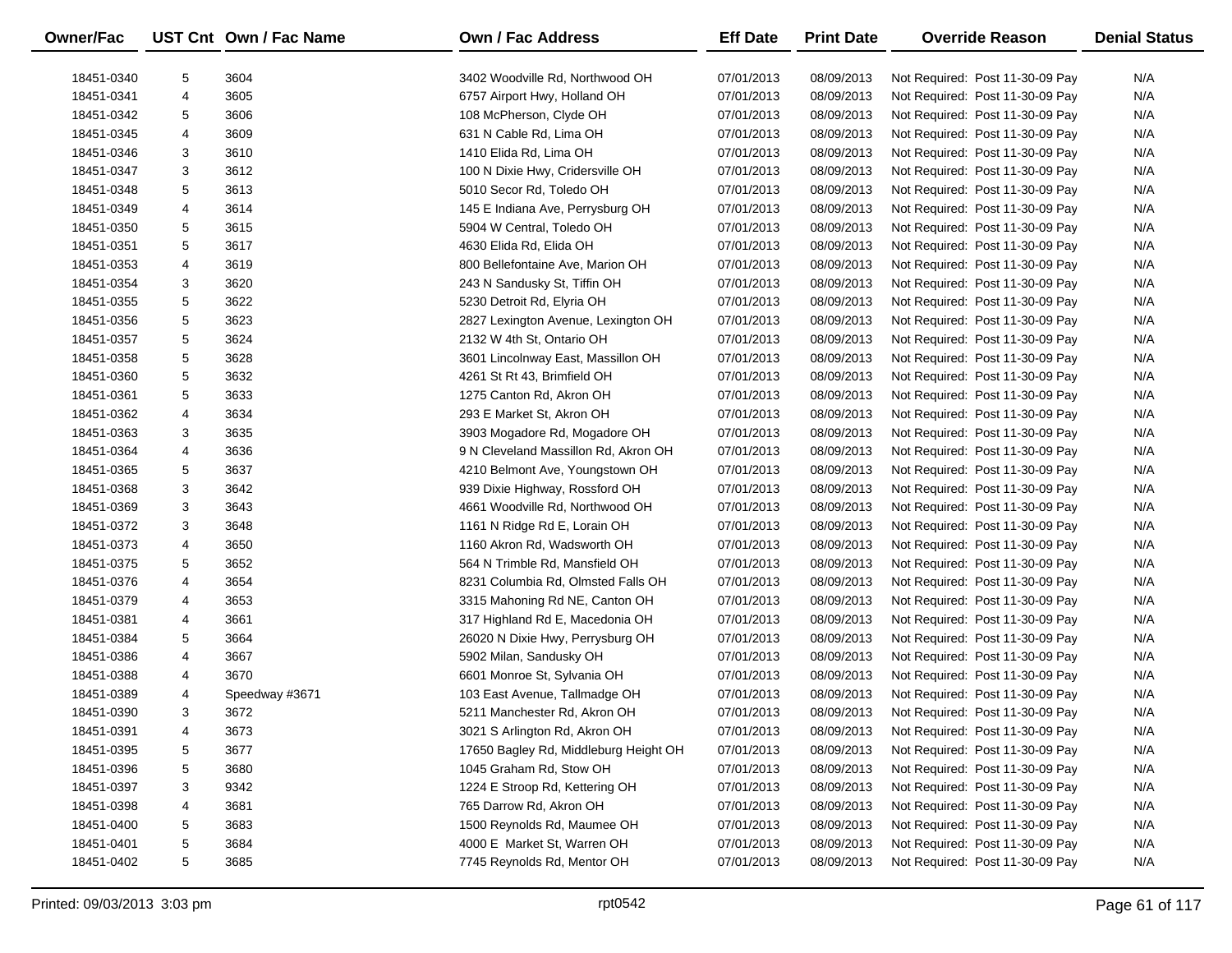| <b>Owner/Fac</b> |   | UST Cnt Own / Fac Name | <b>Own / Fac Address</b>               | <b>Eff Date</b> | <b>Print Date</b> | <b>Override Reason</b>          | <b>Denial Status</b> |
|------------------|---|------------------------|----------------------------------------|-----------------|-------------------|---------------------------------|----------------------|
| 18451-0403       | 5 | 3686                   | 4969 Fishcreek Rd, Stow OH             | 07/01/2013      | 08/09/2013        | Not Required: Post 11-30-09 Pay | N/A                  |
| 18451-0404       | 5 | 3687                   | 8015 Hills & Dales Rd NW, Massillon OH | 07/01/2013      | 08/09/2013        | Not Required: Post 11-30-09 Pay | N/A                  |
| 18451-0406       | 5 | 3691                   | 1555 Pearl Rd, Brunswick OH            | 07/01/2013      | 08/09/2013        | Not Required: Post 11-30-09 Pay | N/A                  |
| 18451-0409       | 5 | Speedway #3694         | 21043 Royalton Rd, Strongsville OH     | 07/01/2013      | 08/09/2013        | Not Required: Post 11-30-09 Pay | N/A                  |
| 18451-0410       | 5 | 3696                   | 4401 Kirk Rd, Youngstown OH            | 07/01/2013      | 08/09/2013        | Not Required: Post 11-30-09 Pay | N/A                  |
| 18451-0411       | 4 | 3697                   | 630 Columbia Rd, Bay Village OH        | 07/01/2013      | 08/09/2013        | Not Required: Post 11-30-09 Pay | N/A                  |
| 18451-0412       | 5 | 3698                   | 990 E. Broad Street, Elyria OH         | 07/01/2013      | 08/09/2013        | Not Required: Post 11-30-09 Pay | N/A                  |
| 18451-0414       | 4 | Speedway #5064         | 2920 Shroyer Road, Kettering OH        | 07/01/2013      | 08/09/2013        | Not Required: Post 11-30-09 Pay | N/A                  |
| 18451-0416       | 4 | 5073                   | 319 N Main St, New Carlisle OH         | 07/01/2013      | 08/09/2013        | Not Required: Post 11-30-09 Pay | N/A                  |
| 18451-0417       | 3 | 5074                   | 1143 St Rt 131, Milford OH             | 07/01/2013      | 08/09/2013        | Not Required: Post 11-30-09 Pay | N/A                  |
| 18451-0418       | 3 | 5075                   | 716 Main St, Milford OH                | 07/01/2013      | 08/09/2013        | Not Required: Post 11-30-09 Pay | N/A                  |
| 18451-0421       | 3 | 5079                   | 4950 Burkhardt Rd, Riverside OH        | 07/01/2013      | 08/09/2013        | Not Required: Post 11-30-09 Pay | N/A                  |
| 18451-0422       | 3 | 5081                   | 6498 Old Troy Pike, Huber Heights OH   | 07/01/2013      | 08/09/2013        | Not Required: Post 11-30-09 Pay | N/A                  |
| 18451-0424       | 5 | 5089                   | 5010 Olive Rd, Trotwood OH             | 07/01/2013      | 08/09/2013        | Not Required: Post 11-30-09 Pay | N/A                  |
| 18451-0425       | 5 | 5091                   | 5575 Bigger Rd, Kettering OH           | 07/01/2013      | 08/09/2013        | Not Required: Post 11-30-09 Pay | N/A                  |
| 18451-0426       | 4 | 5098                   | 621 Cinci Batavia Pike, Mt Caramel OH  | 07/01/2013      | 08/09/2013        | Not Required: Post 11-30-09 Pay | N/A                  |
| 18451-0428       | 5 | 5105                   | 722 E Main St, Lebanon OH              | 07/01/2013      | 08/09/2013        | Not Required: Post 11-30-09 Pay | N/A                  |
| 18451-0429       | 4 | 5108                   | 737 W Church St, Newark OH             | 07/01/2013      | 08/09/2013        | Not Required: Post 11-30-09 Pay | N/A                  |
| 18451-0430       | 4 | 5117                   | 5657 Cleveland Ave, Columbus OH        | 07/01/2013      | 08/09/2013        | Not Required: Post 11-30-09 Pay | N/A                  |
| 18451-0431       | 5 | 5118                   | 376 Agler Rd, Gahanna OH               | 07/01/2013      | 08/09/2013        | Not Required: Post 11-30-09 Pay | N/A                  |
| 18451-0433       | 5 | 5120                   | 2340 E Wheeling Ave, Cambridge OH      | 07/01/2013      | 08/09/2013        | Not Required: Post 11-30-09 Pay | N/A                  |
| 18451-0434       | 4 | 5123                   | 6312 E Main St, Reynoldsburg OH        | 07/01/2013      | 08/09/2013        | Not Required: Post 11-30-09 Pay | N/A                  |
| 18451-0435       | 5 | 5128                   | 3860 S High St, Columbus OH            | 07/01/2013      | 08/09/2013        | Not Required: Post 11-30-09 Pay | N/A                  |
| 18451-0437       | 4 | 5135                   | 1515 N Main St, Sidney OH              | 07/01/2013      | 08/09/2013        | Not Required: Post 11-30-09 Pay | N/A                  |
| 18451-0439       | 5 | 5194                   | 2240 Livingston Ave, Bexley OH         | 07/01/2013      | 08/09/2013        | Not Required: Post 11-30-09 Pay | N/A                  |
| 18451-0440       | 5 | 5207                   | 6007 Westerville Rd, Westerville OH    | 07/01/2013      | 08/09/2013        | Not Required: Post 11-30-09 Pay | N/A                  |
| 18451-0441       | 6 | 5211                   | 625 Northland Rd, Forest Park OH       | 07/01/2013      | 08/09/2013        | Not Required: Post 11-30-09 Pay | N/A                  |
| 18451-0444       | 4 | 5218                   | 2691 Springdale Rd, Cincinnati OH      | 07/01/2013      | 08/09/2013        | Not Required: Post 11-30-09 Pay | N/A                  |
| 18451-0445       | 5 | 5222                   | 179 E Dayton Yellow Spr, Fairborn OH   | 07/01/2013      | 08/09/2013        | Not Required: Post 11-30-09 Pay | N/A                  |
| 18451-0446       | 5 | 5224                   | 1136 E Main St, Chillicothe OH         | 07/01/2013      | 08/09/2013        | Not Required: Post 11-30-09 Pay | N/A                  |
| 18451-0447       | 4 | 5235                   | 635 Weber Rd, Columbus OH              | 07/01/2013      | 08/09/2013        | Not Required: Post 11-30-09 Pay | N/A                  |
| 18451-0448       | 5 | 5236                   | 2995 St Johns Rd, Lima OH              | 07/01/2013      | 08/09/2013        | Not Required: Post 11-30-09 Pay | N/A                  |
| 18451-0449       | 5 | 9599                   | 900 S South St, Wilmington OH          | 07/01/2013      | 08/09/2013        | Not Required: Post 11-30-09 Pay | N/A                  |
| 18451-0450       | 4 | 9605                   | 3201 Valley Pike, Dayton OH            | 07/01/2013      | 08/09/2013        | Not Required: Post 11-30-09 Pay | N/A                  |
| 18451-0451       | 5 | 9607                   | 657 E Dixie Wy, W Carrollton OH        | 07/01/2013      | 08/09/2013        | Not Required: Post 11-30-09 Pay | N/A                  |
| 18451-0452       | 4 | Speedway #9608         | 1095 Eaton Avenue, Hamilton OH         | 07/01/2013      | 08/09/2013        | Not Required: Post 11-30-09 Pay | N/A                  |
| 18451-0453       | 4 | 9609                   | 4511 Pleasant Ave, Fairfield OH        | 07/01/2013      | 08/09/2013        | Not Required: Post 11-30-09 Pay | N/A                  |
| 18451-0454       | 4 | 9610                   | 8378 Winton Road, Cincinnati OH        | 07/01/2013      | 08/09/2013        | Not Required: Post 11-30-09 Pay | N/A                  |
| 18451-0456       | 5 | 9616                   | 830 E National Rd, Vandalia OH         | 07/01/2013      | 08/09/2013        | Not Required: Post 11-30-09 Pay | N/A                  |
| 18451-0457       | 4 | 9617                   | 324 E Main St, New Carlisle OH         | 07/01/2013      | 08/09/2013        | Not Required: Post 11-30-09 Pay | N/A                  |
| 18451-0459       | 4 | 9630                   | 3000 W Alex-Bell, Dayton OH            | 07/01/2013      | 08/09/2013        | Not Required: Post 11-30-09 Pay | N/A                  |
| 18451-0460       | 5 | 9631                   | 595 West Plane St, Bethel OH           | 07/01/2013      | 08/09/2013        | Not Required: Post 11-30-09 Pay | N/A                  |
| 18451-0461       | 5 | 9633                   | 10760 Reading Rd, Evendale OH          | 07/01/2013      | 08/09/2013        | Not Required: Post 11-30-09 Pay | N/A                  |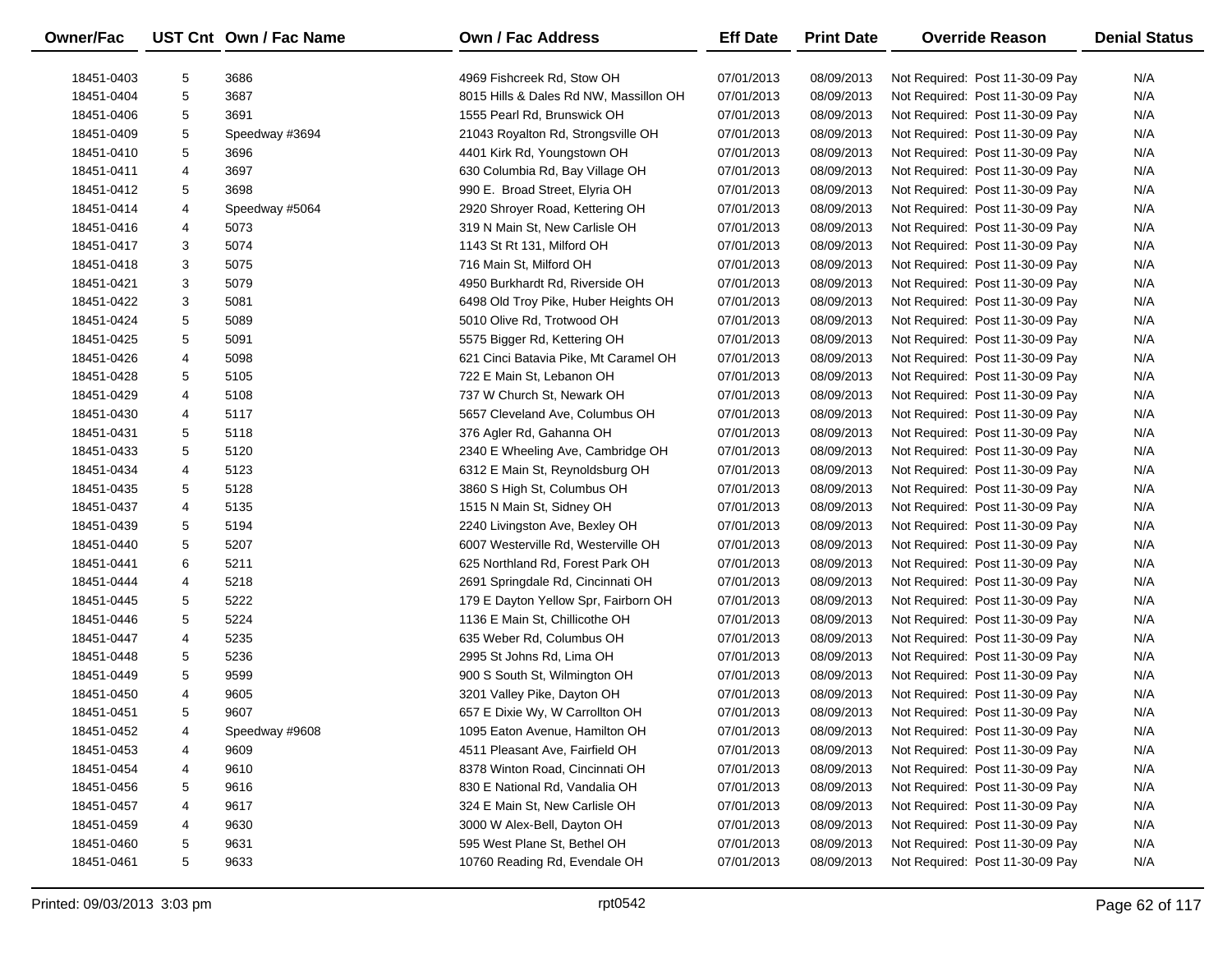| Owner/Fac  |   | UST Cnt Own / Fac Name | <b>Own / Fac Address</b>                 | <b>Eff Date</b> | <b>Print Date</b> | <b>Override Reason</b>          | <b>Denial Status</b> |
|------------|---|------------------------|------------------------------------------|-----------------|-------------------|---------------------------------|----------------------|
| 18451-0463 | 5 | Speedway #9641         | 570 W. Ohio Pike, Cincinnati OH          | 07/01/2013      | 08/09/2013        | Not Required: Post 11-30-09 Pay | N/A                  |
| 18451-0464 | 4 | 9649                   | 9215 Plainfield, Cincinnati OH           | 07/01/2013      | 08/09/2013        | Not Required: Post 11-30-09 Pay | N/A                  |
| 18451-0465 | 5 | 9654                   | 1350 Sweitzer, Greenville OH             | 07/01/2013      | 08/09/2013        | Not Required: Post 11-30-09 Pay | N/A                  |
| 18451-0466 | 4 | 9659                   | 5030 Batavia Pike, Cincinnati OH         | 07/01/2013      | 08/09/2013        | Not Required: Post 11-30-09 Pay | N/A                  |
| 18451-0467 | 4 | 9674                   | 1269 Old State Route, Batavia OH         | 07/01/2013      | 08/09/2013        | Not Required: Post 11-30-09 Pay | N/A                  |
| 18451-0469 | 4 | 9781                   | 9850 62 Cincinnati Coulmbus Rd, Cincinna | 07/01/2013      | 08/09/2013        | Not Required: Post 11-30-09 Pay | N/A                  |
| 18451-0470 | 4 | 9682                   | 6203 Wooster Pike US, Cincinnati OH      | 07/01/2013      | 08/09/2013        | Not Required: Post 11-30-09 Pay | N/A                  |
| 18451-0472 | 3 | 9688                   | 1525 W Alexis Rd, Toledo OH              | 07/01/2013      | 08/09/2013        | Not Required: Post 11-30-09 Pay | N/A                  |
| 18451-0474 | 3 | 9690                   | 420 Main Street, Delta OH                | 07/01/2013      | 08/09/2013        | Not Required: Post 11-30-09 Pay | N/A                  |
| 18451-0475 | 4 | 9691                   | 519-57 E State St, Fremont OH            | 07/01/2013      | 08/09/2013        | Not Required: Post 11-30-09 Pay | N/A                  |
| 18451-0476 | 5 | 9693                   | 11620 Hamilton Ave, Cincinnati OH        | 07/01/2013      | 08/09/2013        | Not Required: Post 11-30-09 Pay | N/A                  |
| 18451-0478 | 5 | 9697                   | 1261 E Central Ave, Miamisburg OH        | 07/01/2013      | 08/09/2013        | Not Required: Post 11-30-09 Pay | N/A                  |
| 18451-0479 | 5 | 9903                   | 6000 Brandt Pike, Huber Heights OH       | 07/01/2013      | 08/09/2013        | Not Required: Post 11-30-09 Pay | N/A                  |
| 18451-0480 | 5 | 9975                   | 712 N Leavitt, Amherst OH                | 07/01/2013      | 08/09/2013        | Not Required: Post 11-30-09 Pay | N/A                  |
| 18451-0481 | 5 | 9279                   | 111 N Maysville Rd, S Zanesville OH      | 07/01/2013      | 08/09/2013        | Not Required: Post 11-30-09 Pay | N/A                  |
| 18451-0482 | 5 | 9263                   | 6425 East Broad St, Columbus OH          | 07/01/2013      | 08/09/2013        | Not Required: Post 11-30-09 Pay | N/A                  |
| 18451-0483 | 4 | 9270                   | 2775 Brice Rd, Reynoldsburg OH           | 07/01/2013      | 08/09/2013        | Not Required: Post 11-30-09 Pay | N/A                  |
| 18451-0484 | 5 | 9281                   | 2510 North High Street, Columbus OH      | 07/01/2013      | 08/09/2013        | Not Required: Post 11-30-09 Pay | N/A                  |
| 18451-0485 | 4 | 9283                   | 5984 Sawmill Rd, Columbus OH             | 07/01/2013      | 08/09/2013        | Not Required: Post 11-30-09 Pay | N/A                  |
| 18451-0486 | 5 | 9284                   | 296 County Road 410, South Point OH      | 07/01/2013      | 08/09/2013        | Not Required: Post 11-30-09 Pay | N/A                  |
| 18451-0488 | 4 | 9300                   | 2001 Shiloh Springs Rd, Trotwood OH      | 07/01/2013      | 08/09/2013        | Not Required: Post 11-30-09 Pay | N/A                  |
| 18451-0490 | 4 | 9319                   | 2619 Cleveland Ave SW, Canton OH         | 07/01/2013      | 08/09/2013        | Not Required: Post 11-30-09 Pay | N/A                  |
| 18451-0491 | 4 | 9312                   | 117 E Main St, Newark OH                 | 07/01/2013      | 08/09/2013        | Not Required: Post 11-30-09 Pay | N/A                  |
| 18451-0492 | 3 | 9313                   | 3616 Riverside Dr, Columbus OH           | 07/01/2013      | 08/09/2013        | Not Required: Post 11-30-09 Pay | N/A                  |
| 18451-0493 | 5 | Speedway #9314         | 4230 Erie Avenue S.W., Massillon OH      | 07/01/2013      | 08/09/2013        | Not Required: Post 11-30-09 Pay | N/A                  |
| 18451-0494 | 6 | 9266                   | 202 Marion Pike, Coal Grove OH           | 07/01/2013      | 08/09/2013        | Not Required: Post 11-30-09 Pay | N/A                  |
| 18451-0495 | 4 | 9043                   | 319 Solida Rd, South Point OH            | 07/01/2013      | 08/09/2013        | Not Required: Post 11-30-09 Pay | N/A                  |
| 18451-0496 | 4 | 9744                   | 1055 Hamilton Rd, Columbus OH            | 07/01/2013      | 08/09/2013        | Not Required: Post 11-30-09 Pay | N/A                  |
| 18451-0497 | 3 | 9747                   | 2401 Gallia St, Portsmouth OH            | 07/01/2013      | 08/09/2013        | Not Required: Post 11-30-09 Pay | N/A                  |
| 18451-0498 | 4 | 9053                   | 461 W Main St, Louisville OH             | 07/01/2013      | 08/09/2013        | Not Required: Post 11-30-09 Pay | N/A                  |
| 18451-0499 | 5 | 9756                   | 5040 S Walnut St, Ashville OH            | 07/01/2013      | 08/09/2013        | Not Required: Post 11-30-09 Pay | N/A                  |
| 18451-0500 | 4 | 9758                   | 3131 W Tuscarawas Ave, Canton OH         | 07/01/2013      | 08/09/2013        | Not Required: Post 11-30-09 Pay | N/A                  |
| 18451-0501 | 4 | 9760                   | 808 Park Ave, Ironton OH                 | 07/01/2013      | 08/09/2013        | Not Required: Post 11-30-09 Pay | N/A                  |
| 18451-0502 | 4 | 9769                   | 497 General Hartinger, Middleport OH     | 07/01/2013      | 08/09/2013        | Not Required: Post 11-30-09 Pay | N/A                  |
| 18451-0503 | 5 | 9770                   | 1103 Morse Rd, Columbus OH               | 07/01/2013      | 08/09/2013        | Not Required: Post 11-30-09 Pay | N/A                  |
| 18451-0504 | 5 | Speedway #9773         | 508 N. Memorial Drive, Lancaster OH      | 07/01/2013      | 08/09/2013        | Not Required: Post 11-30-09 Pay | N/A                  |
| 18451-0506 | 5 | 9775                   | 821 Granville Road, Columbus OH          | 07/01/2013      | 08/09/2013        | Not Required: Post 11-30-09 Pay | N/A                  |
| 18451-0507 | 4 | 9084                   | 24046 Lorain Rd, North Olmsted OH        | 07/01/2013      | 08/09/2013        | Not Required: Post 11-30-09 Pay | N/A                  |
| 18451-0509 | 4 | 9795                   | 3170 N Maple Ave, Zanesville OH          | 07/01/2013      | 08/09/2013        | Not Required: Post 11-30-09 Pay | N/A                  |
| 18451-0510 | 4 | 9147                   | 1434 Bethel Rd, Columbus OH              | 07/01/2013      | 08/09/2013        | Not Required: Post 11-30-09 Pay | N/A                  |
| 18451-0511 | 4 | 9148                   | 2570 Easton St, North Canton OH          | 07/01/2013      | 08/09/2013        | Not Required: Post 11-30-09 Pay | N/A                  |
| 18451-0512 | 4 | 9151                   | 4901 E Main St, Columbus OH              | 07/01/2013      | 08/09/2013        | Not Required: Post 11-30-09 Pay | N/A                  |
| 18451-0513 | 5 | Speedway #9153         | 930 Blue Avenue, Zanesville OH           | 07/01/2013      | 08/09/2013        | Not Required: Post 11-30-09 Pay | N/A                  |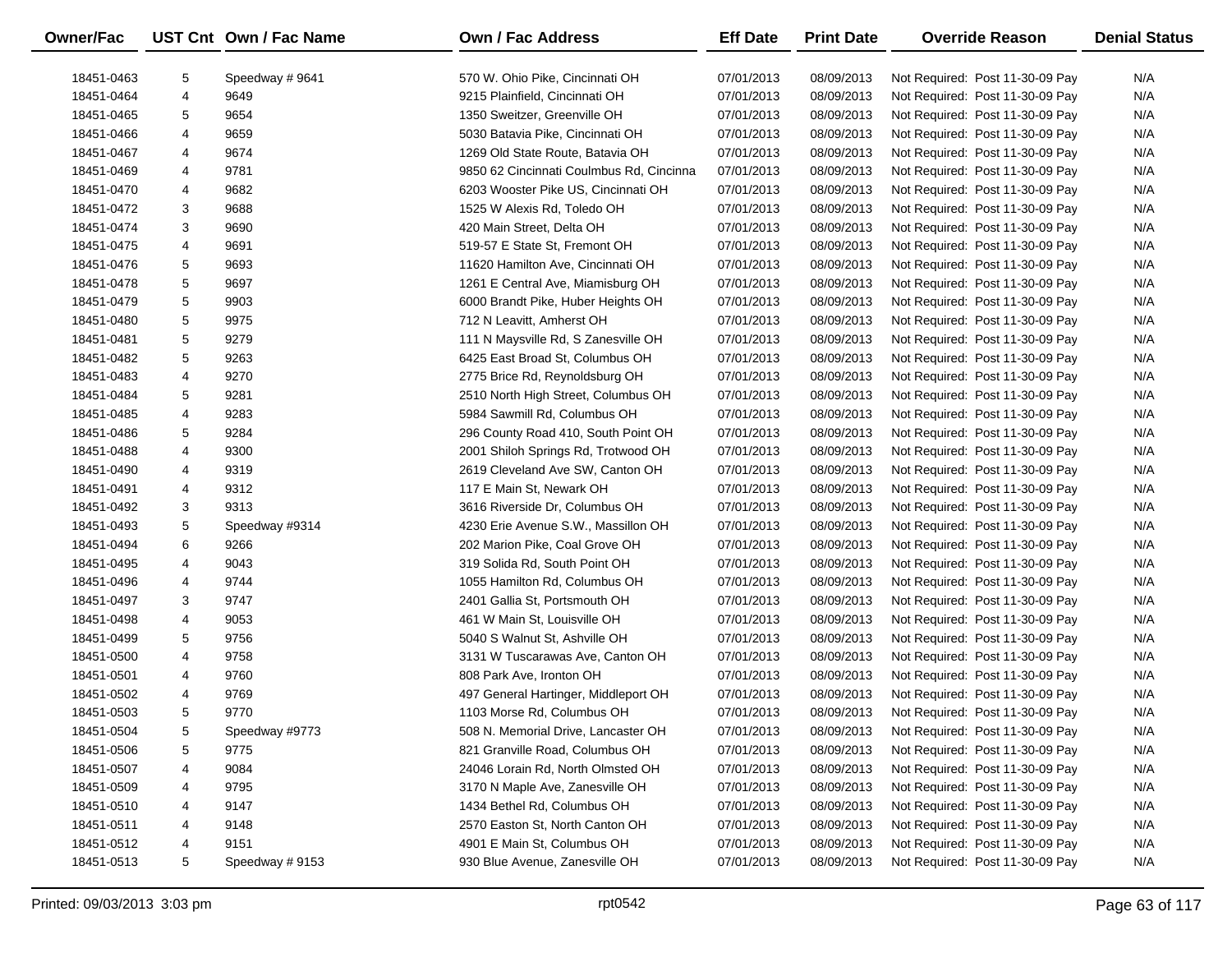| Owner/Fac                |        | UST Cnt Own / Fac Name           | <b>Own / Fac Address</b>                                   | <b>Eff Date</b>          | <b>Print Date</b>        | <b>Override Reason</b>                                             | <b>Denial Status</b> |
|--------------------------|--------|----------------------------------|------------------------------------------------------------|--------------------------|--------------------------|--------------------------------------------------------------------|----------------------|
| 18451-0514               |        | 9155                             |                                                            |                          |                          |                                                                    | N/A                  |
| 18451-0515               | 4<br>4 | 9159                             | 2129 S Main St, Akron OH<br>1790 Henderson Rd, Columbus OH | 07/01/2013<br>07/01/2013 | 08/09/2013<br>08/09/2013 | Not Required: Post 11-30-09 Pay<br>Not Required: Post 11-30-09 Pay | N/A                  |
| 18451-0516               | 5      | Speedway #9733                   | 1351 Delaware Avenue, Marion OH                            | 07/01/2013               | 08/09/2013               | Not Required: Post 11-30-09 Pay                                    | N/A                  |
| 18451-0517               | 4      | 9161                             | 3980 Everhard & Whipp, Canton OH                           | 07/01/2013               | 08/09/2013               | Not Required: Post 11-30-09 Pay                                    | N/A                  |
|                          | 4      | 9162                             | 44 Canton Rd NW, Carrollton OH                             |                          |                          |                                                                    | N/A                  |
| 18451-0518               | 4      | 9165                             |                                                            | 07/01/2013               | 08/09/2013               | Not Required: Post 11-30-09 Pay                                    | N/A                  |
| 18451-0519               | 3      | 9166                             | 3233 Refugee Rd, Columbus OH<br>3880 Noble St, Bellaire OH | 07/01/2013               | 08/09/2013               | Not Required: Post 11-30-09 Pay                                    | N/A                  |
| 18451-0520<br>18451-0521 | 4      |                                  | 201 N. Third Street, Steubenville OH                       | 07/01/2013               | 08/09/2013<br>08/09/2013 | Not Required: Post 11-30-09 Pay                                    | N/A                  |
|                          |        | Speedway #9167<br>Speedway #9168 | 601 State Route 7 N., Kanauga OH                           | 07/01/2013<br>07/01/2013 |                          | Not Required: Post 11-30-09 Pay                                    | N/A                  |
| 18451-0522               | 4      |                                  |                                                            |                          | 08/09/2013               | Not Required: Post 11-30-09 Pay                                    |                      |
| 18451-0524               | 4      | 9171                             | 5619 Columbus Pike, Delaware OH                            | 07/01/2013               | 08/09/2013               | Not Required: Post 11-30-09 Pay                                    | N/A                  |
| 18451-0525               | 4      | 9172                             | 7250 Brook Park Rd, Cleveland OH                           | 07/01/2013               | 08/09/2013               | Not Required: Post 11-30-09 Pay                                    | N/A                  |
| 18451-0526               | 4      | Speedway #9175                   | 4162 Lynn Road, Ravenna OH                                 | 07/01/2013               | 08/09/2013               | Not Required: Post 11-30-09 Pay                                    | N/A                  |
| 18451-0527               | 4      | 9178                             | 2026 Bailey Rd, Cuyahoga Falls OH                          | 07/01/2013               | 08/09/2013               | Not Required: Post 11-30-09 Pay                                    | N/A                  |
| 18451-0528               | 4      | Speedway #9179                   | 1470 E. Main Street, Lancaster OH                          | 07/01/2013               | 08/09/2013               | Not Required: Post 11-30-09 Pay                                    | N/A                  |
| 18451-0529               | 5      | 9183                             | 907 Springmill Rd, Mansfield OH                            | 07/01/2013               | 08/09/2013               | Not Required: Post 11-30-09 Pay                                    | N/A                  |
| 18451-0530               | 4      | 9185                             | 400 Muskingum Dr, Marietta OH                              | 07/01/2013               | 08/09/2013               | Not Required: Post 11-30-09 Pay                                    | N/A                  |
| 18451-0531               | 4      | Speedway #9186                   | 175 S. Mulberry Street, Logan OH                           | 07/01/2013               | 08/09/2013               | Not Required: Post 11-30-09 Pay                                    | N/A                  |
| 18451-0533               | 4      | Speedway #9189                   | 590 W. Central Avenue, Delaware OH                         | 07/01/2013               | 08/09/2013               | Not Required: Post 11-30-09 Pay                                    | N/A                  |
| 18451-0534               | 4      | 9190                             | 1394 E Ashland Rd, Mansfield OH                            | 07/01/2013               | 08/09/2013               | Not Required: Post 11-30-09 Pay                                    | N/A                  |
| 18451-0535               | 4      | 9193                             | 1 Columbus Road, Mt Vernon OH                              | 07/01/2013               | 08/09/2013               | Not Required: Post 11-30-09 Pay                                    | N/A                  |
| 18451-0536               | 4      | 9194                             | 1280 North 21st St, Newark OH                              | 07/01/2013               | 08/09/2013               | Not Required: Post 11-30-09 Pay                                    | N/A                  |
| 18451-0537               | 4      | 9196                             | 7320 Pearl Rd, Middleburg Heights OH                       | 07/01/2013               | 08/09/2013               | Not Required: Post 11-30-09 Pay                                    | N/A                  |
| 18451-0538               | 4      | 9213                             | 439 County Road 406, South Point OH                        | 07/01/2013               | 08/09/2013               | Not Required: Post 11-30-09 Pay                                    | N/A                  |
| 18451-0539               | 4      | 9715                             | 390 Exchange St, Akron OH                                  | 07/01/2013               | 08/09/2013               | Not Required: Post 11-30-09 Pay                                    | N/A                  |
| 18451-0540               | 4      | 9219                             | 110 S. Bever Street, Wooster OH                            | 07/01/2013               | 08/09/2013               | Not Required: Post 11-30-09 Pay                                    | N/A                  |
| 18451-0540               | -1     | 9219                             | 110 S. Bever Street, Wooster OH                            | 07/01/2013               | 08/09/2013               | <b>Tank Removed</b>                                                | N/A                  |
| 18451-0541               | 4      | 9224                             | 1012 E Canal St, Nelsonville OH                            | 07/01/2013               | 08/09/2013               | Not Required: Post 11-30-09 Pay                                    | N/A                  |
| 18451-0542               | 4      | 9925                             | 1298 W Hunter St, Logan OH                                 | 07/01/2013               | 08/09/2013               | Not Required: Post 11-30-09 Pay                                    | N/A                  |
| 18451-0543               | 5      | 9226                             | 6005 Winchester Rd, Carroll OH                             | 07/01/2013               | 08/09/2013               | Not Required: Post 11-30-09 Pay                                    | N/A                  |
| 18451-0544               | 3      | 9230                             | 17600 Brook Park Rd, Cleveland OH                          | 07/01/2013               | 08/09/2013               | Not Required: Post 11-30-09 Pay                                    | N/A                  |
| 18451-0545               | 4      | Speedway #9232                   | 1026 Jackson Pike, Gallipolis OH                           | 07/01/2013               | 08/09/2013               | Not Required: Post 11-30-09 Pay                                    | N/A                  |
| 18451-0546               | 4      | Speedway #9734                   | 10441 US 23, Lucasville OH                                 | 07/01/2013               | 08/09/2013               | Not Required: Post 11-30-09 Pay                                    | N/A                  |
| 18451-0547               | 5      | Speedway #9235                   | 319 E. State Street, Athens OH                             | 07/01/2013               | 08/09/2013               | Not Required: Post 11-30-09 Pay                                    | N/A                  |
| 18451-0548               | 4      | 9236                             | 100 7th St, Marietta OH                                    | 07/01/2013               | 08/09/2013               | Not Required: Post 11-30-09 Pay                                    | N/A                  |
| 18451-0549               | 4      | 9237                             | 433 Second St, Marietta OH                                 | 07/01/2013               | 08/09/2013               | Not Required: Post 11-30-09 Pay                                    | N/A                  |
| 18451-0550               | 5      | 9238                             | 219 E Emmit St, Waverly OH                                 | 07/01/2013               | 08/09/2013               | Not Required: Post 11-30-09 Pay                                    | N/A                  |
| 18451-0551               | 4      | 9239                             | 449 East Main St, Jackson OH                               | 07/01/2013               | 08/09/2013               | Not Required: Post 11-30-09 Pay                                    | N/A                  |
| 18451-0552               | 3      | 9241                             | 801 2nd Ave, Gallipolis OH                                 | 07/01/2013               | 08/09/2013               | Not Required: Post 11-30-09 Pay                                    | N/A                  |
| 18451-0553               | 3      | 9242                             | 414 Richland Ave, Athens OH                                | 07/01/2013               | 08/09/2013               | Not Required: Post 11-30-09 Pay                                    | N/A                  |
| 18451-0554               | 5      | 9743                             | St Rt 7 814 Parson Ave, Belpre OH                          | 07/01/2013               | 08/09/2013               | Not Required: Post 11-30-09 Pay                                    | N/A                  |
| 18451-0555               | 5      | 9247                             | 10330 N High St, Westerville OH                            | 07/01/2013               | 08/09/2013               | Not Required: Post 11-30-09 Pay                                    | N/A                  |
| 18451-0556               | 5      | 9248                             | 4455 Sunset Blvd, Steubenville OH                          | 07/01/2013               | 08/09/2013               | Not Required: Post 11-30-09 Pay                                    | N/A                  |
| 18451-0557               | 5      | 9249                             | 3974 Cleveland Ave, Columbus OH                            | 07/01/2013               | 08/09/2013               | Not Required: Post 11-30-09 Pay                                    | N/A                  |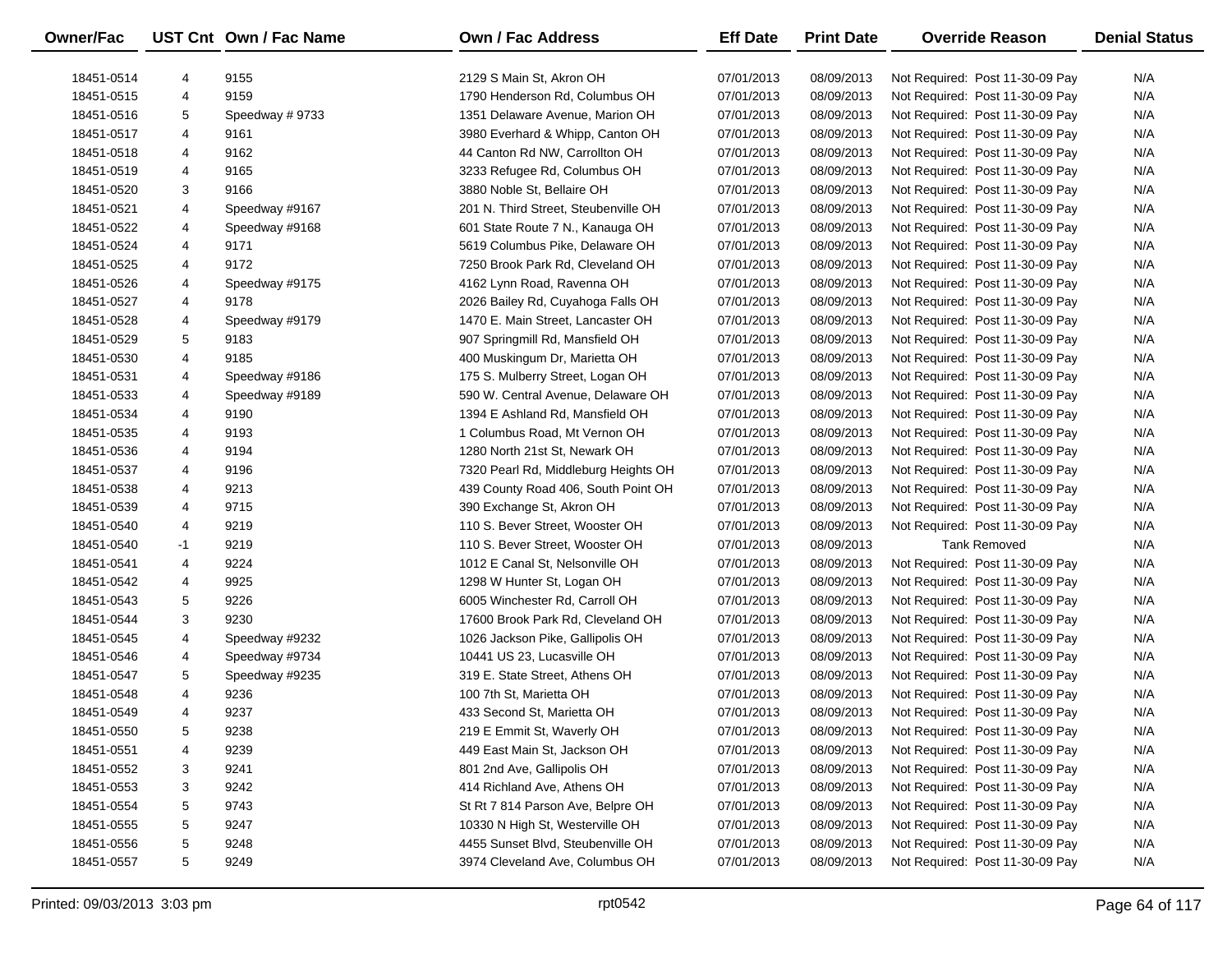| <b>Owner/Fac</b> |   | UST Cnt Own / Fac Name | Own / Fac Address                   | <b>Eff Date</b> | <b>Print Date</b> | <b>Override Reason</b>          | <b>Denial Status</b> |
|------------------|---|------------------------|-------------------------------------|-----------------|-------------------|---------------------------------|----------------------|
| 18451-0558       | 5 | 9751                   | 1165 S High St, Columbus OH         | 07/01/2013      | 08/09/2013        | Not Required: Post 11-30-09 Pay | N/A                  |
| 18451-0559       | 3 | 9260                   | 807 Washington Blvd, Belpre OH      | 07/01/2013      | 08/09/2013        | Not Required: Post 11-30-09 Pay | N/A                  |
| 18451-0560       | 5 | 9268                   | 1505 Harrisburg Pike, Columbus OH   | 07/01/2013      | 08/09/2013        | Not Required: Post 11-30-09 Pay | N/A                  |
| 18451-0561       | 5 | 9269                   | 290 Bowen Rd, Canal Winchester OH   | 07/01/2013      | 08/09/2013        | Not Required: Post 11-30-09 Pay | N/A                  |
| 18451-0562       | 4 | 9271                   | 1711 Hill Rd N, Pickerington OH     | 07/01/2013      | 08/09/2013        | Not Required: Post 11-30-09 Pay | N/A                  |
| 18451-0563       | 4 | 9632                   | 113 N Main, Centerville OH          | 07/01/2013      | 08/09/2013        | Not Required: Post 11-30-09 Pay | N/A                  |
| 18451-0565       | 3 | 9560                   | 74 W Main St, New Lebanon OH        | 07/01/2013      | 08/09/2013        | Not Required: Post 11-30-09 Pay | N/A                  |
| 18451-0566       | 4 | 9565                   | 1020 E Dorothy Lane, Kettering OH   | 07/01/2013      | 08/09/2013        | Not Required: Post 11-30-09 Pay | N/A                  |
| 18451-0568       | 4 | 9573                   | 9251 Colerain Ave, Cincinnati OH    | 07/01/2013      | 08/09/2013        | Not Required: Post 11-30-09 Pay | N/A                  |
| 18451-0569       | 4 | Speedway #9574         | 2857 River Road, Cincinnati OH      | 07/01/2013      | 08/09/2013        | Not Required: Post 11-30-09 Pay | N/A                  |
| 18451-0570       | 3 | 9575                   | 12006 Montgomery Rd, Cincinnati OH  | 07/01/2013      | 08/09/2013        | Not Required: Post 11-30-09 Pay | N/A                  |
| 18451-0571       | 3 | 9576                   | 4425 Montgomery Rd, Cincinnati OH   | 07/01/2013      | 08/09/2013        | Not Required: Post 11-30-09 Pay | N/A                  |
| 18451-0573       | 4 | 9579                   | 735 Ohio Pike, Cincinnati OH        | 07/01/2013      | 08/09/2013        | Not Required: Post 11-30-09 Pay | N/A                  |
| 18451-0574       | 4 | 9581                   | 124 Galbraith Rd, Cincinnati OH     | 07/01/2013      | 08/09/2013        | Not Required: Post 11-30-09 Pay | N/A                  |
| 18451-0575       | 5 | 9582                   | 2713 Williams Ave, Cincinnati OH    | 07/01/2013      | 08/09/2013        | Not Required: Post 11-30-09 Pay | N/A                  |
| 18451-0576       | 5 | 9585                   | 7300 Hamilton Rd, Mt Healthy OH     | 07/01/2013      | 08/09/2013        | Not Required: Post 11-30-09 Pay | N/A                  |
| 18451-0577       | 5 | 9595                   | 520 Sycamore Court, New Richmond OH | 07/01/2013      | 08/09/2013        | Not Required: Post 11-30-09 Pay | N/A                  |
| 18451-0578       | 5 | 9597                   | 525 E Main St, West Union OH        | 07/01/2013      | 08/09/2013        | Not Required: Post 11-30-09 Pay | N/A                  |
| 18451-0579       | 3 | 9598                   | 5 W Central St, Springboro OH       | 07/01/2013      | 08/09/2013        | Not Required: Post 11-30-09 Pay | N/A                  |
| 18451-0580       | 4 | 5237                   | 1000 W Main St, Tipp City OH        | 07/01/2013      | 08/09/2013        | Not Required: Post 11-30-09 Pay | N/A                  |
| 18451-0581       | 6 | 5241                   | 711 S Main St, Englewood OH         | 07/01/2013      | 08/09/2013        | Not Required: Post 11-30-09 Pay | N/A                  |
| 18451-0582       | 5 | 5243                   | 900 Scott Dr, Piqua OH              | 07/01/2013      | 08/09/2013        | Not Required: Post 11-30-09 Pay | N/A                  |
| 18451-0585       | 5 | 5253                   | 1650 E Wooster St, Bowling Green OH | 07/01/2013      | 08/09/2013        | Not Required: Post 11-30-09 Pay | N/A                  |
| 18451-0586       | 4 | Speedway #5254         | 240 S. Hamilton Road, Gahanna OH    | 07/01/2013      | 08/09/2013        | Not Required: Post 11-30-09 Pay | N/A                  |
| 18451-0588       | 3 | 5259                   | 7999 Springboro Pike, Miamisburg OH | 07/01/2013      | 08/09/2013        | Not Required: Post 11-30-09 Pay | N/A                  |
| 18451-0590       | 6 | 5263                   | 2001 Tiffin Ave, Findlay OH         | 07/01/2013      | 08/09/2013        | Not Required: Post 11-30-09 Pay | N/A                  |
| 18451-0591       | 5 | 5264                   | 2172 Arlington Ave, Toledo OH       | 07/01/2013      | 08/09/2013        | Not Required: Post 11-30-09 Pay | N/A                  |
| 18451-0592       | 4 | 5265                   | 10270 Springfield Pk, Woodlawn OH   | 07/01/2013      | 08/09/2013        | Not Required: Post 11-30-09 Pay | N/A                  |
| 18451-0593       | 4 | 5266                   | 5000 N Main St, Dayton OH           | 07/01/2013      | 08/09/2013        | Not Required: Post 11-30-09 Pay | N/A                  |
| 18451-0594       | 5 | 5268                   | 595 Anderson Ferry, Cincinnati OH   | 07/01/2013      | 08/09/2013        | Not Required: Post 11-30-09 Pay | N/A                  |
| 18451-0595       | 5 | 5269                   | 1922 W Laskey Rd, Toledo OH         | 07/01/2013      | 08/09/2013        | Not Required: Post 11-30-09 Pay | N/A                  |
| 18451-0596       | 3 | 5274                   | 4232 Cemetary Rd, Hilliard OH       | 07/01/2013      | 08/09/2013        | Not Required: Post 11-30-09 Pay | N/A                  |
| 18451-0597       | 3 | 5276                   | 3104 Roosevelt Blvd, Middletown OH  | 07/01/2013      | 08/09/2013        | Not Required: Post 11-30-09 Pay | N/A                  |
| 18451-0598       | 5 | 5282                   | 752 Trenton Ave, Findlay OH         | 07/01/2013      | 08/09/2013        | Not Required: Post 11-30-09 Pay | N/A                  |
| 18451-0599       | 3 | 5284                   | 799 N Wilson Rd, Columbus OH        | 07/01/2013      | 08/09/2013        | Not Required: Post 11-30-09 Pay | N/A                  |
| 18451-0601       | 5 | 5286                   | 607 S. Smithville Road, Dayton OH   | 07/01/2013      | 08/09/2013        | Not Required: Post 11-30-09 Pay | N/A                  |
| 18451-0603       | 5 | 5289                   | 3605 W Broad St, Columbus OH        | 07/01/2013      | 08/09/2013        | Not Required: Post 11-30-09 Pay | N/A                  |
| 18451-0604       | 5 | 5298                   | 1894 W Main St, Troy OH             | 07/01/2013      | 08/09/2013        | Not Required: Post 11-30-09 Pay | N/A                  |
| 18451-0605       | 4 | 5299                   | 6500 Central Ave W, Toledo OH       | 07/01/2013      | 08/09/2013        | Not Required: Post 11-30-09 Pay | N/A                  |
| 18451-0606       | 5 | 5332                   | 2254 N Fairfield Rd, Beavercreek OH | 07/01/2013      | 08/09/2013        | Not Required: Post 11-30-09 Pay | N/A                  |
| 18451-0610       | 3 | 5401                   | 1551 Covington Ave, Piqua OH        | 07/01/2013      | 08/09/2013        | Not Required: Post 11-30-09 Pay | N/A                  |
| 18451-0611       | 5 | 5402                   | 9369 Mentor Ave, Mentor OH          | 07/01/2013      | 08/09/2013        | Not Required: Post 11-30-09 Pay | N/A                  |
| 18451-0612       | 3 | 5404                   | 30805 Detroit Rd, Westlake OH       | 07/01/2013      | 08/09/2013        | Not Required: Post 11-30-09 Pay | N/A                  |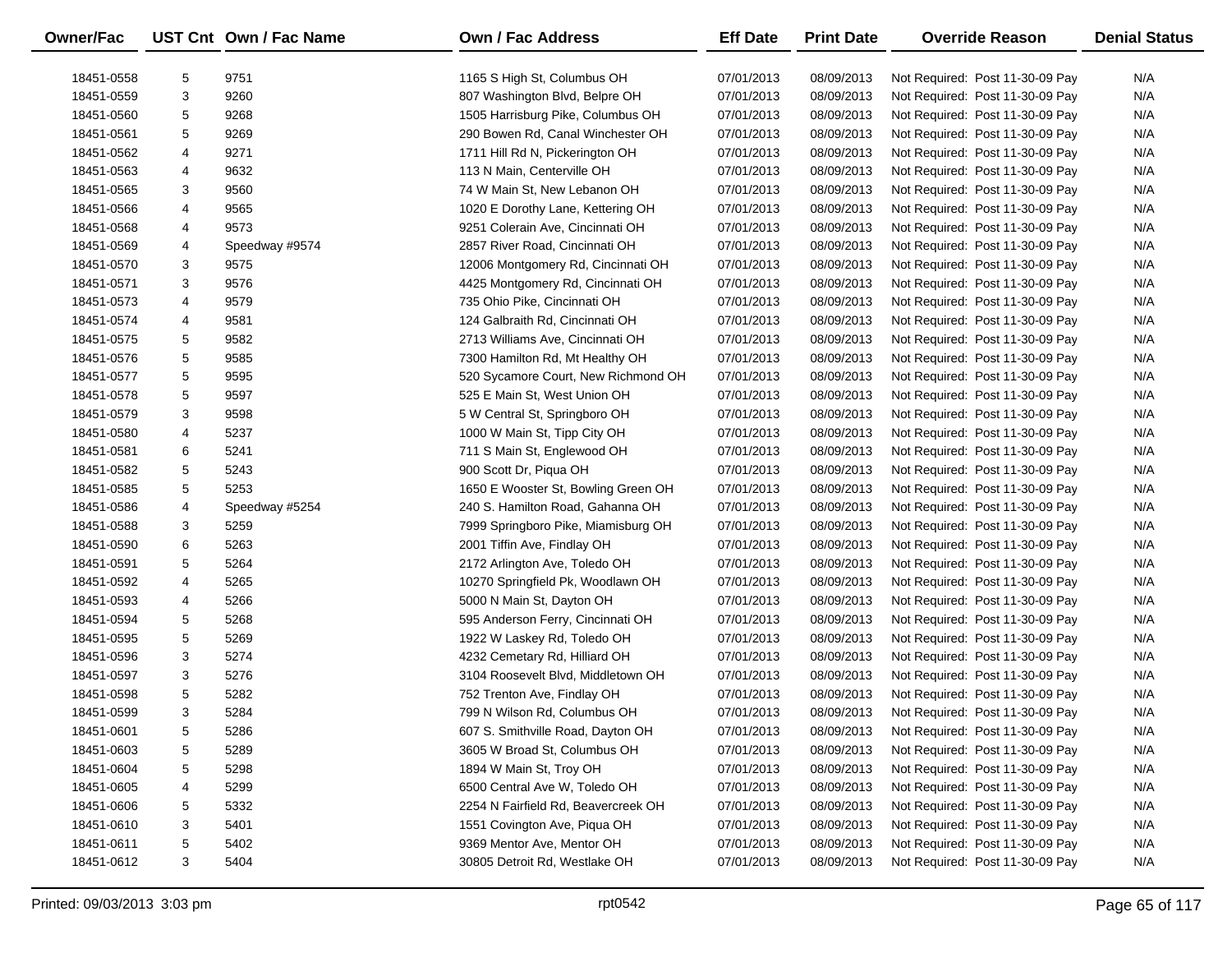| <b>Owner/Fac</b> |                | UST Cnt Own / Fac Name | Own / Fac Address                        | <b>Eff Date</b> | <b>Print Date</b> | <b>Override Reason</b>          | <b>Denial Status</b> |
|------------------|----------------|------------------------|------------------------------------------|-----------------|-------------------|---------------------------------|----------------------|
|                  |                |                        |                                          |                 |                   |                                 |                      |
| 18451-0613       | 4              | 5405                   | 461 Oxford State Rd, Middletown OH       | 07/01/2013      | 08/09/2013        | Not Required: Post 11-30-09 Pay | N/A                  |
| 18451-0615       | 2              | 5409                   | 5695 Rapid Run, Cincinnati OH            | 07/01/2013      | 08/09/2013        | Not Required: Post 11-30-09 Pay | N/A                  |
| 18451-0616       | 4              | 5413                   | 1459 N High St, Hillsboro OH             | 07/01/2013      | 08/09/2013        | Not Required: Post 11-30-09 Pay | N/A                  |
| 18451-0618       | 4              | 5416                   | 8352 Beechmont, Cincinnati OH            | 07/01/2013      | 08/09/2013        | Not Required: Post 11-30-09 Pay | N/A                  |
| 18451-0619       | 5              | 5417                   | 10301 Brookpark Rd, Parma OH             | 07/01/2013      | 08/09/2013        | Not Required: Post 11-30-09 Pay | N/A                  |
| 18451-0621       | 4              | 5480                   | 3750 Dublin Granville Rd, Dublin OH      | 07/01/2013      | 08/09/2013        | Not Required: Post 11-30-09 Pay | N/A                  |
| 18451-0623       | 6              | 6327                   | 201 Wagner Ave, Greenville OH            | 07/01/2013      | 08/09/2013        | Not Required: Post 11-30-09 Pay | N/A                  |
| 18451-0626       | 4              | 6336                   | 6562 Manchester Rd, Middletown OH        | 07/01/2013      | 08/09/2013        | Not Required: Post 11-30-09 Pay | N/A                  |
| 18451-0630       | 4              | 6345                   | 202 S Main St, Delphos OH                | 07/01/2013      | 08/09/2013        | Not Required: Post 11-30-09 Pay | N/A                  |
| 18451-0632       | 4              | 6348                   | 120 N Miami Ave, Bradford OH             | 07/01/2013      | 08/09/2013        | Not Required: Post 11-30-09 Pay | N/A                  |
| 18451-0634       | 6              | 7560                   | 10915 New Haven Rd, Harrison OH          | 07/01/2013      | 08/09/2013        | Not Required: Post 11-30-09 Pay | N/A                  |
| 18451-0635       | 5              | 8241                   | 8134 Old Troy Pike, Huber Heights OH     | 07/01/2013      | 08/09/2013        | Not Required: Post 11-30-09 Pay | N/A                  |
| 18451-0639       | 4              | 8339                   | 1511 Warren Rd, Lakewood OH              | 07/01/2013      | 08/09/2013        | Not Required: Post 11-30-09 Pay | N/A                  |
| 18451-0641       | 5              | 8345                   | 4830 N Hamilton Rd, Columbus OH          | 07/01/2013      | 08/09/2013        | Not Required: Post 11-30-09 Pay | N/A                  |
| 18451-0642       | 3              | 8481                   | 153 Benedict Ave, Norwalk OH             | 07/01/2013      | 08/09/2013        | Not Required: Post 11-30-09 Pay | N/A                  |
| 18451-0643       | 4              | 8493                   | 400 N Sandusky, Bucyrus OH               | 07/01/2013      | 08/09/2013        | Not Required: Post 11-30-09 Pay | N/A                  |
| 18451-0645       | 3              | 8520                   | 220 S Main St, Ada OH                    | 07/01/2013      | 08/09/2013        | Not Required: Post 11-30-09 Pay | N/A                  |
| 18451-0648       | 4              | 8574                   | 62 E Main St, Enon OH                    | 07/01/2013      | 08/09/2013        | Not Required: Post 11-30-09 Pay | N/A                  |
| 18451-0649       | 5              | 8584                   | 333 W Main St, Xenia OH                  | 07/01/2013      | 08/09/2013        | Not Required: Post 11-30-09 Pay | N/A                  |
| 18451-0650       | 4              | 5071                   | 8210 Pippin Rd, North College Hill OH    | 07/01/2013      | 08/09/2013        | Not Required: Post 11-30-09 Pay | N/A                  |
| 18451-0651       | 5              | 8605                   | 5122 Turney Rd, Garfield Heights OH      | 07/01/2013      | 08/09/2013        | Not Required: Post 11-30-09 Pay | N/A                  |
| 18451-0652       | 4              | 8626                   | 596 Columbus Ave, Lebanon OH             | 07/01/2013      | 08/09/2013        | Not Required: Post 11-30-09 Pay | N/A                  |
| 18451-0863       | 4              | 5249                   | 818 N Market, Troy OH                    | 07/01/2013      | 08/09/2013        | Not Required: Post 11-30-09 Pay | N/A                  |
| 18451-5609       | 5              | Speedway #8641         | 4280 W. 150th Street, Cleveland OH       | 07/01/2013      | 08/09/2013        | Not Required: Post 11-30-09 Pay | N/A                  |
| 18451-5611       | 5              | #8916                  | 1241 W. North Street, Springfield OH     | 07/01/2013      | 08/09/2013        | Not Required: Post 11-30-09 Pay | N/A                  |
| 18451-5612       | 4              | #5410                  | 31 SE Catawaba Rd, Port Clinton OH       | 07/01/2013      | 08/09/2013        | Not Required: Post 11-30-09 Pay | N/A                  |
| 18451-5614       | 5              | #9390                  | 3450 Tylersville Rd, Hamilton OH         | 07/01/2013      | 08/09/2013        | Not Required: Post 11-30-09 Pay | N/A                  |
| 18451-5616       | 5              | Speedway #8610         | 2502 West Alexis Road, Toledo OH         | 07/01/2013      | 08/09/2013        | Not Required: Post 11-30-09 Pay | N/A                  |
| 18451-5618       | 5              | #1547                  | 5571 Colerain Ave, Cincinnati OH         | 07/01/2013      | 08/09/2013        | Not Required: Post 11-30-09 Pay | N/A                  |
| 18451-5623       | 5              | Speedway #3384         | 825 Worthington Woods Blvd, Columbus O   | 07/01/2013      | 08/09/2013        | Not Required: Post 11-30-09 Pay | N/A                  |
| 18451-5624       | 5              | #8600                  | 9749 Hazelton Etna Rd, Pataskala OH      | 07/01/2013      | 08/09/2013        | Not Required: Post 11-30-09 Pay | N/A                  |
| 18451-5625       | $\overline{c}$ | Speedway #4043         | 22251 Euclid Blvd, Euclid OH             | 07/01/2013      | 08/09/2013        | Not Required: Post 11-30-09 Pay | N/A                  |
| 18451-5626       | 3              | Speedway #4044         | 4549 Mayfield Rd, South Euclid OH        | 07/01/2013      | 08/09/2013        | Not Required: Post 11-30-09 Pay | N/A                  |
| 18451-5627       | 3              | Speedway #4046         | 16400 Rockside Road, Maple Heights OH    | 07/01/2013      | 08/09/2013        | Not Required: Post 11-30-09 Pay | N/A                  |
| 18451-5628       | 5              | Speedway #2356         | 2735 Columbus-Lanchester Rd, Lancaster ( | 07/01/2013      | 08/09/2013        | Not Required: Post 11-30-09 Pay | N/A                  |
| 18451-5629       | 4              | Speedway #8556         | 895 Lorain Blvd, Elyria OH               | 07/01/2013      | 08/09/2013        | Not Required: Post 11-30-09 Pay | N/A                  |
| 18451-5630       | 3              | Speedway 3368          | 976 Scioto St, Urbana OH                 | 07/01/2013      | 08/09/2013        | Not Required: Post 11-30-09 Pay | N/A                  |
| 18451-5631       | 3              | Speedway 3369          | 5050 Urbana Rd, Springfield OH           | 07/01/2013      | 08/09/2013        | Not Required: Post 11-30-09 Pay | N/A                  |
| 18451-5632       | 5              | #3367                  | 6861 S Cleveland Ave, Columbus OH        | 07/01/2013      | 08/09/2013        | Not Required: Post 11-30-09 Pay | N/A                  |
| 18451-5633       | 4              | Speedway #3081         | 11790 Lebanon Road, Sharonville OH       | 07/01/2013      | 08/09/2013        | Not Required: Post 11-30-09 Pay | N/A                  |
| 18451-5634       | 4              | Speedway #5360         | 720 US Route 42, London OH               | 07/01/2013      | 08/09/2013        | Not Required: Post 11-30-09 Pay | N/A                  |
| 18451-5635       | 8              | Speedway #3547         | 7837 E. Lincoln Highway, Lima OH         | 07/01/2013      | 08/09/2013        | Not Required: Post 11-30-09 Pay | N/A                  |
| 18451-5636       | 5              | Speedway #3405         | 8350 Cincinnati Dayton Road, West Chest  | 07/01/2013      | 08/09/2013        | Not Required: Post 11-30-09 Pay | N/A                  |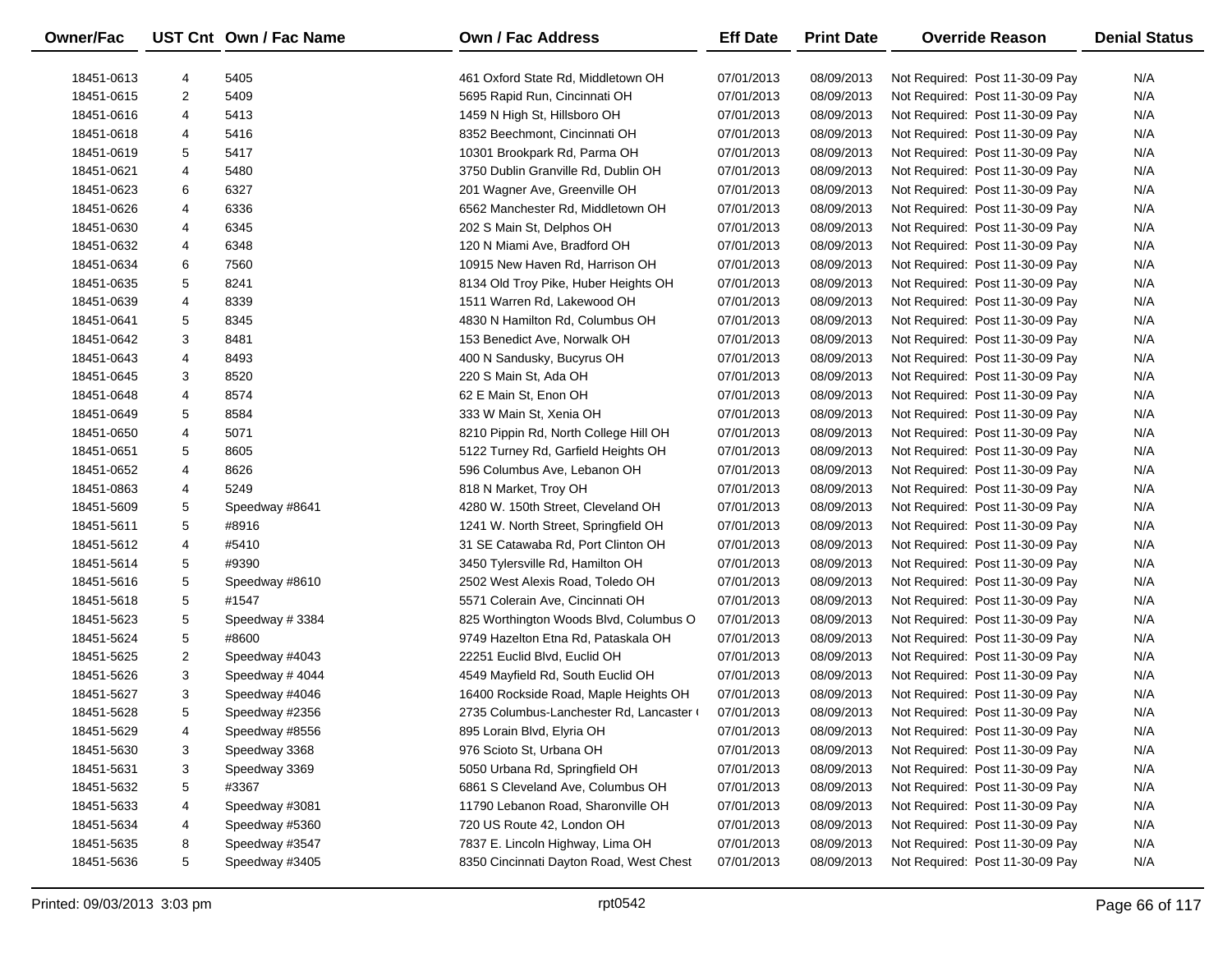| Owner/Fac  |   | UST Cnt Own / Fac Name | <b>Own / Fac Address</b>                  | <b>Eff Date</b> | <b>Print Date</b> | <b>Override Reason</b>          | <b>Denial Status</b> |
|------------|---|------------------------|-------------------------------------------|-----------------|-------------------|---------------------------------|----------------------|
| 18451-5637 | 6 | Speedway #8502         | 3730 Speedway Drive, Findlay OH           | 07/01/2013      | 08/09/2013        | Not Required: Post 11-30-09 Pay | N/A                  |
| 18451-5638 | 4 | Speedway #4527         | 522 N. Erie Street, Massillon OH          | 07/01/2013      | 08/09/2013        | Not Required: Post 11-30-09 Pay | N/A                  |
| 18451-5639 | 4 | Speedway #6219         | 6501 Miller Lane, Dayton OH               | 07/01/2013      | 08/09/2013        | Not Required: Post 11-30-09 Pay | N/A                  |
| 18451-5640 | 4 | Speedway #3401         | 1488 Austin Pike, Centerville OH          | 07/01/2013      | 08/09/2013        | Not Required: Post 11-30-09 Pay | N/A                  |
| 18451-5641 | 4 | Speedway #4487         | 7881 E. Main Street, Reynoldsburg OH      | 07/01/2013      | 08/09/2013        | Not Required: Post 11-30-09 Pay | N/A                  |
| 18451-5642 | 4 | Speedway #3389         | 7300 Dixie Highway, Fairfield OH          | 07/01/2013      | 08/09/2013        | Not Required: Post 11-30-09 Pay | N/A                  |
| 18451-5643 | 3 | Speedway #6237         | 7960 Cleveland Avenue N.W., Canton OH     | 07/01/2013      | 08/09/2013        | Not Required: Post 11-30-09 Pay | N/A                  |
| 18451-5644 | 6 | Speedway #6242         | 243 N. Broadway Street, New Philadelphia  | 07/01/2013      | 08/09/2013        | Not Required: Post 11-30-09 Pay | N/A                  |
| 18451-5645 | 2 | Speedway #6244         | 1042 N. Tuscarawas Avenue, Dover OH       | 07/01/2013      | 08/09/2013        | Not Required: Post 11-30-09 Pay | N/A                  |
| 18451-5646 | 3 | Speedway #6236         | 4985 Navarre Road, Canton OH              | 07/01/2013      | 08/09/2013        | Not Required: Post 11-30-09 Pay | N/A                  |
| 18451-5647 | 3 | Speedway #6243         | 225 S. Wooster Avenue, Dover OH           | 07/01/2013      | 08/09/2013        | Not Required: Post 11-30-09 Pay | N/A                  |
| 18451-5648 | 2 | Speedway #6240         | 100 Morris Xing, Newcomerstown OH         | 07/01/2013      | 08/09/2013        | Not Required: Post 11-30-09 Pay | N/A                  |
| 18451-5649 | 2 | Speedway #6235         | 404 W. Main Street, Wilmot OH             | 07/01/2013      | 08/09/2013        | Not Required: Post 11-30-09 Pay | N/A                  |
| 18451-5650 | 2 | Speedway #6239         | 8720 Waynesburg Drive S.E., Waynesburg    | 07/01/2013      | 08/09/2013        | Not Required: Post 11-30-09 Pay | N/A                  |
| 18451-5651 | 4 | Speedway #6245         | 1120 Canton Road N.W., Carrollton OH      | 07/01/2013      | 08/09/2013        | Not Required: Post 11-30-09 Pay | N/A                  |
| 18451-5652 | 2 | Speedway #6234         | 2331 Faircrest Road S.W., Canton OH       | 07/01/2013      | 08/09/2013        | Not Required: Post 11-30-09 Pay | N/A                  |
| 18451-5653 | 2 | Speedway #6238         | 861 Dover Road N.E., Sugarcreek OH        | 07/01/2013      | 08/09/2013        | Not Required: Post 11-30-09 Pay | N/A                  |
| 18451-5654 | 3 | Speedway #6247         | 1618 S. Washington Street, Millersburg OH | 07/01/2013      | 08/09/2013        | Not Required: Post 11-30-09 Pay | N/A                  |
| 18451-5655 | 2 | Speedway #6246         | 1260 W. High Avenue, New Philadelphia O   | 07/01/2013      | 08/09/2013        | Not Required: Post 11-30-09 Pay | N/A                  |
| 18451-5656 | 4 | Speedway #6241         | 11099 State Route 212 N.E., Bolivar OH    | 07/01/2013      | 08/09/2013        | Not Required: Post 11-30-09 Pay | N/A                  |
| 18451-5657 | 4 | Speedway #2866         | 11141 Fremont Pike, Perrysburg OH         | 07/01/2013      | 08/09/2013        | Not Required: Post 11-30-09 Pay | N/A                  |
| 18451-5658 | 4 | Speedway #8640         | 1000 Cherry Valley Road, Newark OH        | 07/01/2013      | 08/09/2013        | Not Required: Post 11-30-09 Pay | N/A                  |
| 18451-5659 | 5 | Speedway #1848         | 757 Aurora Road, Macedonia OH             | 07/01/2013      | 08/09/2013        | Not Required: Post 11-30-09 Pay | N/A                  |
| 18451-5660 | 5 | Speedway #3323         | 1442 N. Cassidy Avenue, Columbus OH       | 07/01/2013      | 08/09/2013        | Not Required: Post 11-30-09 Pay | N/A                  |
| 18451-5661 | 4 | Speedway #3428         | 3088 Creekside Drive, Hamilton OH         | 07/01/2013      | 08/09/2013        | Not Required: Post 11-30-09 Pay | N/A                  |
| 18451-5662 | 5 | Speedway #8594         | 6700 Sylvania Avenue, Sylvania OH         | 07/01/2013      | 08/09/2013        | Not Required: Post 11-30-09 Pay | N/A                  |
| 18451-5663 | 4 | Speedway #5110         | 12184 Mason Road, Cincinnati OH           | 07/01/2013      | 08/09/2013        | Not Required: Post 11-30-09 Pay | N/A                  |
| 18451-5664 | 5 | Speedway #5333         | 1367 E. Dayton Yellow Springs Road, Fair  | 07/01/2013      | 08/09/2013        | Not Required: Post 11-30-09 Pay | N/A                  |
| 18451-5665 | 5 | Speedway #7048         | 1500 Roden Park Drive, Monroe OH          | 07/01/2013      | 08/09/2013        | Not Required: Post 11-30-09 Pay | N/A                  |
| 18451-5666 | 5 | Speedway #1199         | 711 Reading Road, Mason OH                | 07/01/2013      | 08/09/2013        | Not Required: Post 11-30-09 Pay | N/A                  |
| 18451-5667 | 4 | Speedway #5839         | 1455 Brush Row Rd., Wilberforce OH        | 07/01/2013      | 08/09/2013        | Not Required: Post 11-30-09 Pay | N/A                  |
| 18451-5668 | 5 | Speedway #2034         | 2875 Stelzer Road, Columbus OH            | 07/01/2013      | 08/09/2013        | Not Required: Post 11-30-09 Pay | N/A                  |
| 18451-5669 | 5 | Speedway #4131         | 2040 N. Bechtle Avenue, Springfield OH    | 07/01/2013      | 08/09/2013        | Not Required: Post 11-30-09 Pay | N/A                  |
| 18451-5670 | 5 | Speedway #4275         | 7860 E. Broad Street, Columbus OH         | 07/01/2013      | 08/09/2013        | Not Required: Post 11-30-09 Pay | N/A                  |
| 18451-5671 | 5 | Speedway #3424         | 1475 W. Market Street, Troy OH            | 07/01/2013      | 08/09/2013        | Not Required: Post 11-30-09 Pay | N/A                  |
| 18451-5672 | 4 | Speedway #1009         | 10440 Loveland Madiera Pike, Loveland O   | 07/01/2013      | 08/09/2013        | Not Required: Post 11-30-09 Pay | N/A                  |
| 18451-5673 | 4 | Speedway #5010         | 5161 Dixie Highway, Fairfield OH          | 07/01/2013      | 08/09/2013        | Not Required: Post 11-30-09 Pay | N/A                  |
| 18451-5674 | 5 | Speedway #3999         | 3220 Center Road, Brunswick OH            | 07/01/2013      | 08/09/2013        | Not Required: Post 11-30-09 Pay | N/A                  |
| 18451-5675 | 4 | Speedway #3998         | 4189 State Route 306, Willoughby OH       | 07/01/2013      | 08/09/2013        | Not Required: Post 11-30-09 Pay | N/A                  |
| 18451-5676 | 3 | Speedway #3187         | 746 Harding Way W., Galion OH             | 07/01/2013      | 08/09/2013        | Not Required: Post 11-30-09 Pay | N/A                  |
| 18451-5677 | 5 | Speedway #5238         | 955 Galloway Road, Columbus OH            | 07/01/2013      | 08/09/2013        | Not Required: Post 11-30-09 Pay | N/A                  |
| 18451-5678 | 3 | Speedway #6202         | 744 W. Fifth Avenue, Columbus OH          | 07/01/2013      | 08/09/2013        | Not Required: Post 11-30-09 Pay | N/A                  |
| 18451-5679 | 5 | Speedway #7690         | 2726 Dover Center Road, Westlake OH       | 07/01/2013      | 08/09/2013        | Not Required: Post 11-30-09 Pay | N/A                  |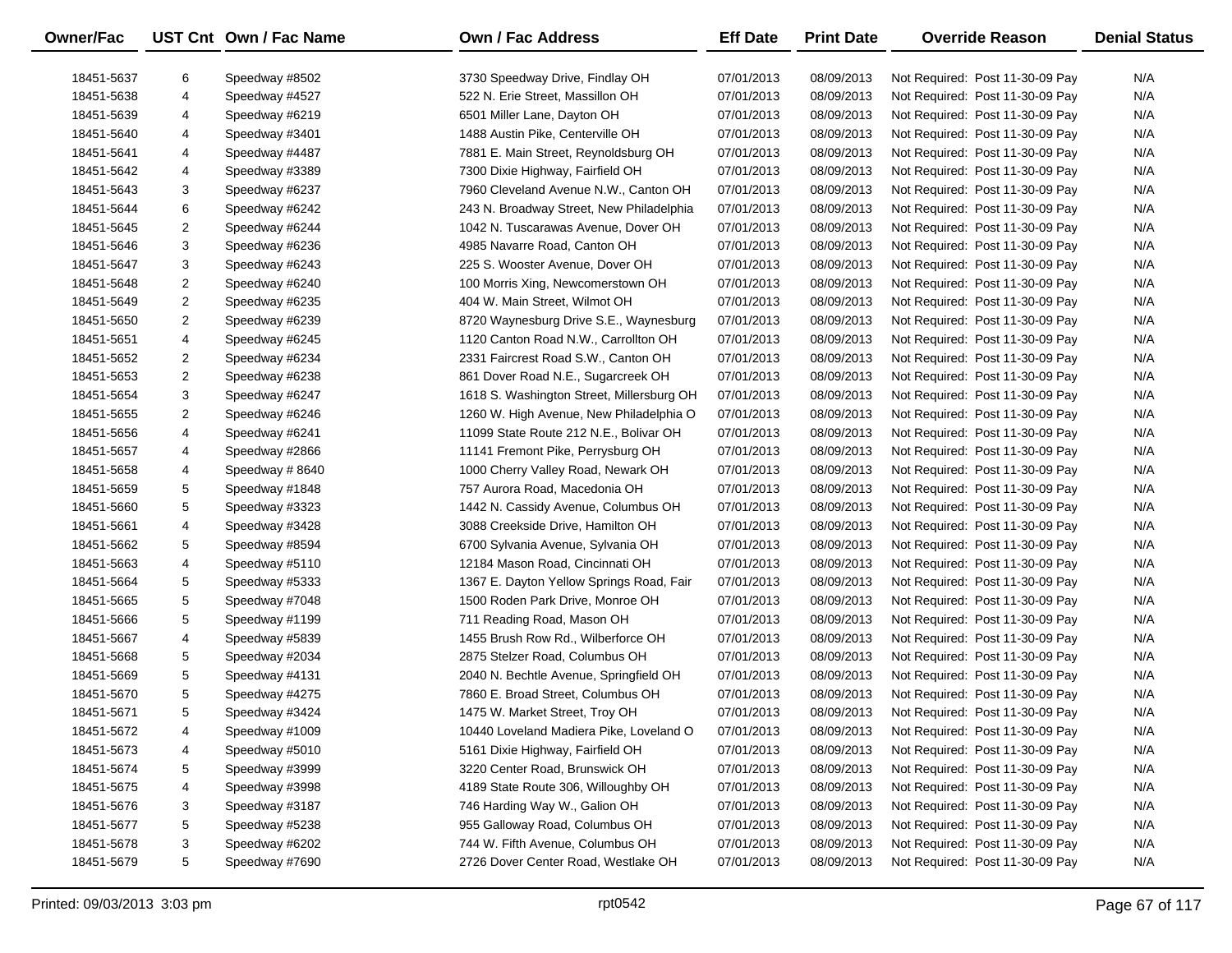| Owner/Fac  |                | UST Cnt Own / Fac Name        | <b>Own / Fac Address</b>                    | <b>Eff Date</b> | <b>Print Date</b> | <b>Override Reason</b>          | <b>Denial Status</b> |
|------------|----------------|-------------------------------|---------------------------------------------|-----------------|-------------------|---------------------------------|----------------------|
| 18451-5680 | 5              | Speedway #8013                | 926 Arlington Road, Brookville OH           | 07/01/2013      | 08/09/2013        | Not Required: Post 11-30-09 Pay | N/A                  |
| 18451-5681 | 3              | Speedway #8014                | 2383 Dayton Pike, Germantown OH             | 07/01/2013      | 08/09/2013        | Not Required: Post 11-30-09 Pay | N/A                  |
| 18451-5682 | 4              | Speedway #8016                | 3501 Roosevelt Boulevard, Middletown OH     | 07/01/2013      | 08/09/2013        | Not Required: Post 11-30-09 Pay | N/A                  |
| 18451-5683 | 6              | Speedway #8017                | 2631 W. Alex-Bell Road, Dayton OH           | 07/01/2013      | 08/09/2013        | Not Required: Post 11-30-09 Pay | N/A                  |
| 18451-5684 | 4              | Speedway #8019                | 987 W. State Street, Trenton OH             | 07/01/2013      | 08/09/2013        | Not Required: Post 11-30-09 Pay | N/A                  |
| 18451-5685 | 4              | Speedway #8021                | 393 E. Locust Street, Wilmington OH         | 07/01/2013      | 08/09/2013        | Not Required: Post 11-30-09 Pay | N/A                  |
| 18451-5686 | 6              | Speedway #8012                | 607 E. Main Street, Anna OH                 | 07/01/2013      | 08/09/2013        | Not Required: Post 11-30-09 Pay | N/A                  |
| 18451-5687 | 5              | Speedway #8018                | 1501 Saint Marys Road, Sidney OH            | 07/01/2013      | 08/09/2013        | Not Required: Post 11-30-09 Pay | N/A                  |
| 18451-5688 | 5              | Speedway #8020                | 1605 E. Wyandot Avenue, Upper Sandusk       | 07/01/2013      | 08/09/2013        | Not Required: Post 11-30-09 Pay | N/A                  |
| 18451-5693 | 3              | Speedway #8015                | 759 Hebron Road, Heath OH                   | 07/01/2013      | 08/09/2013        | Not Required: Post 11-30-09 Pay | N/A                  |
| 18451-5694 | 3              | Speedway #7409                | 1295 E. 2nd Street, Franklin OH             | 07/01/2013      | 08/09/2013        | Not Required: Post 11-30-09 Pay | N/A                  |
| 18451-5695 | 6              | Speedway #1804                | 3070 Morse Road, Columbus OH                | 07/01/2013      | 08/09/2013        | Not Required: Post 11-30-09 Pay | N/A                  |
| 18453-0001 | 3              | Little Johns Citgo            | 1375 E. Main Street, Versailles OH          | 07/01/2013      | 07/12/2013        | Not Required: Post 11-30-09 Pay | N/A                  |
| 18457-0001 | 3              | S Taylor Amoco                | 1895 S Taylor, Cleveland Heights OH         | 07/08/2013      | 07/26/2013        | Not Required: Post 11-30-09 Pay | N/A                  |
| 18458-0004 | 3              | <b>Blanchester Marathon</b>   | 310 W. Main Street, Blanchester OH          | 07/01/2013      | 06/28/2013        | Not Required: Post 11-30-09 Pay | N/A                  |
| 18466-0001 | 4              | Becks Petro Country Store Ltd | 20813 US Route 6, Ridgeville Corners OH     | 07/01/2013      | 06/28/2013        | Not Required: Post 11-30-09 Pay | N/A                  |
| 18469-0001 | 3              | Noble Road Amoco              | 2610 Noble Road, Cleveland Heights OH       | 07/01/2013      | 07/26/2013        | Not Required: Post 11-30-09 Pay | N/A                  |
| 18474-0001 | $\mathbf{1}$   | Former Abf                    | 7400 Wall Street, Cleveland OH              | 07/01/2013      | 08/23/2013        | Not Required: Post 11-30-09 Pay | N/A                  |
| 18489-0001 | 3              | <b>Whitacres Store</b>        | 35651 St Rt 537, Graysville OH              | 07/01/2013      | 07/12/2013        | Not Required: Post 11-30-09 Pay | N/A                  |
| 18497-0001 | 2              | C-Plus Market                 | 6325 Newark Road, Nashport OH               | 07/01/2013      | 07/26/2013        | Not Required: Post 11-30-09 Pay | N/A                  |
| 18498-0001 | $\overline{2}$ | <b>Swinehart Country Mart</b> | 107 N Main St, Glenford OH                  | 07/01/2013      | 07/26/2013        | Not Required: Post 11-30-09 Pay | N/A                  |
| 18502-0001 | 2              | Dachisen Marathon             | 305 W Main St, Marblehead OH                | 07/01/2013      | 07/26/2013        | Not Required: Post 11-30-09 Pay | N/A                  |
| 18507-0001 | 5              | 19 Kellogg Ave Shell          | 4525 Kellogg Avenue, Cincinnati OH          | 07/01/2013      | 07/26/2013        | Not Required: Post 11-30-09 Pay | N/A                  |
| 18508-0001 | 3              | Westgate Sunoco               | 20960 Center Ridge Rd, Rocky River OH       | 07/01/2013      | 06/16/2013        | Not Required: Post 11-30-09 Pay | N/A                  |
| 18527-0001 | $\overline{2}$ | Kozy Kamp                     | 5134 Its It Road, Celina OH                 | 07/01/2013      | 07/26/2013        | Not Required: Post 11-30-09 Pay | N/A                  |
| 18532-0002 | 4              | 21 Fields Ertel Sunoco        | 7250 Fields Ertel Rd, Sharonville OH        | 07/01/2013      | 07/26/2013        | Not Required: Post 11-30-09 Pay | N/A                  |
| 18536-0001 | 4              | Rajoveer Inc Dba Bp           | 12750 St Rt 56 SE, Mt Sterling OH           | 07/01/2013      | 06/16/2013        | Not Required: Post 11-30-09 Pay | N/A                  |
| 18540-0001 | 4              | Sheetz Inc #248               | 2721 Salt Springs Road, Girard OH           | 07/01/2013      | 07/26/2013        | Not Required: Post 11-30-09 Pay | N/A                  |
| 18540-0002 | 5              | Sheetz Inc #251               | 15744 Saint Claire Avenue, East Liverpool ( | 07/01/2013      | 07/26/2013        | Not Required: Post 11-30-09 Pay | N/A                  |
| 18540-0003 | 4              | Sheetz Inc 266                | Rt 14 (E Liverpool&mondial), Streetsboro O  | 07/01/2013      | 07/26/2013        | Not Required: Post 11-30-09 Pay | N/A                  |
| 18540-0004 | 4              | Sheetz Inc 274                | 2411 North Ridge Road, Ashtabula OH         | 07/01/2013      | 07/26/2013        | Not Required: Post 11-30-09 Pay | N/A                  |
| 18540-0005 | 4              | Sheetz 282                    | 1162 Niles Cortland Road, Warren OH         | 07/01/2013      | 07/26/2013        | Not Required: Post 11-30-09 Pay | N/A                  |
| 18540-0006 | 4              | Sheetz 281                    | 5499 Mahoning Avenue, Austintown OH         | 07/01/2013      | 07/26/2013        | Not Required: Post 11-30-09 Pay | N/A                  |
| 18540-0007 | 4              | Sheetz 294                    | 3379 Elm Road, Warren OH                    | 07/01/2013      | 07/26/2013        | Not Required: Post 11-30-09 Pay | N/A                  |
| 18540-0008 | 4              | Sheetz 296                    | 950 East Steels Corner Road, Stow OH        | 07/01/2013      | 07/26/2013        | Not Required: Post 11-30-09 Pay | N/A                  |
| 18540-0009 | 4              | Sheetz Inc #301               | 6941 State Route 14, Ravenna OH             | 07/01/2013      | 07/26/2013        | Not Required: Post 11-30-09 Pay | N/A                  |
| 18540-0010 | 4              | Sheetz Inc #310               | 9010 Market St, North Lima OH               | 07/01/2013      | 07/26/2013        | Not Required: Post 11-30-09 Pay | N/A                  |
| 18540-0011 | 4              | Sheetz Inc # 311              | 20 W. Waterloo Road, Akron OH               | 07/01/2013      | 07/26/2013        | Not Required: Post 11-30-09 Pay | N/A                  |
| 18540-0012 | 4              | Sheetz Inc. #317              | 1210 Main Street, Cuyahoga Falls OH         | 07/01/2013      | 07/26/2013        | Not Required: Post 11-30-09 Pay | N/A                  |
| 18540-0013 | 4              | Sheetz Inc. #324              | 5100 Ridge Road, Medina OH                  | 07/01/2013      | 07/26/2013        | Not Required: Post 11-30-09 Pay | N/A                  |
| 18540-0014 | 4              | Sheetz Inc #328               | 4585 Boardman Canfield Rd., Canfield OH     | 07/01/2013      | 07/26/2013        | Not Required: Post 11-30-09 Pay | N/A                  |
| 18540-0015 | 4              | Sheetz #342                   | 5057 Tuscarawas Street West, Canton OH      | 07/01/2013      | 07/26/2013        | Not Required: Post 11-30-09 Pay | N/A                  |
| 18540-0016 | 4              | Sheetz #347                   | 32390 Lorain Rd, North Ridgeville OH        | 07/01/2013      | 07/26/2013        | Not Required: Post 11-30-09 Pay | N/A                  |
|            |                |                               |                                             |                 |                   |                                 |                      |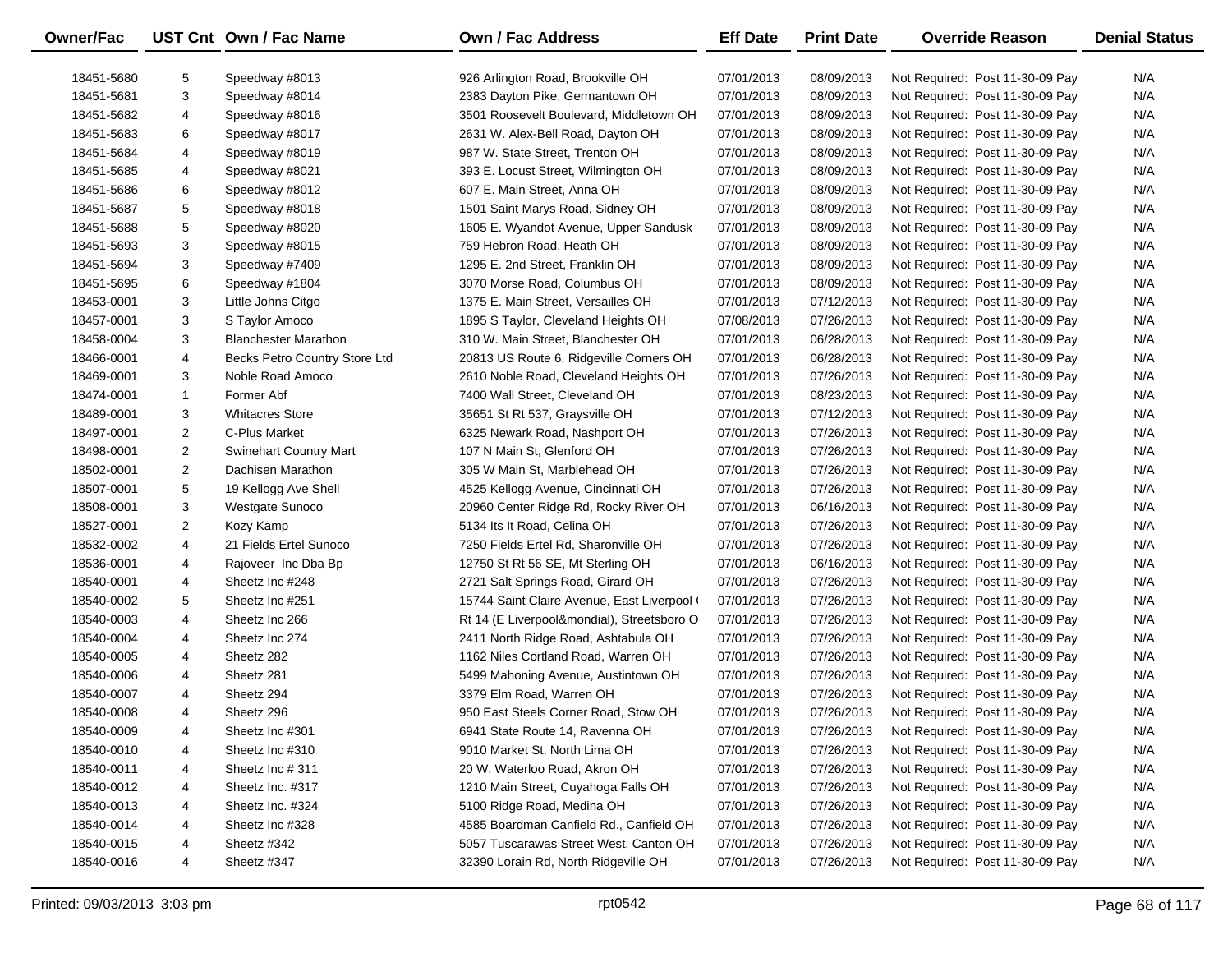| Owner/Fac  |                | UST Cnt Own / Fac Name               | Own / Fac Address                         | <b>Eff Date</b> | <b>Print Date</b> | <b>Override Reason</b>          | <b>Denial Status</b> |
|------------|----------------|--------------------------------------|-------------------------------------------|-----------------|-------------------|---------------------------------|----------------------|
| 18540-0017 | 5              | Sheetz 357                           | 1281 West High Street, New Philadelphia C | 07/01/2013      | 07/26/2013        | Not Required: Post 11-30-09 Pay | N/A                  |
| 18540-0018 | 5              | Sheetz #368                          | 1651 Turkeyfoot Lake Road, Green OH       | 07/01/2013      | 07/26/2013        | Not Required: Post 11-30-09 Pay | N/A                  |
| 18540-0019 | 5              | Sheetz #375                          | 236 W. State Street, Alliance OH          | 07/01/2013      | 07/26/2013        | Not Required: Post 11-30-09 Pay | N/A                  |
| 18540-0020 | 5              | Sheetz #389                          | 2939 Whipple Avenue N.W., Canton OH       | 07/01/2013      | 07/26/2013        | Not Required: Post 11-30-09 Pay | N/A                  |
| 18540-0021 | 5              | Sheetz #393                          | 2495 E. Aurora Road, Twinsburg OH         | 07/01/2013      | 07/26/2013        | Not Required: Post 11-30-09 Pay | N/A                  |
| 18540-0022 | 5              | Sheetz #394                          | 7777 Reynolds Road, Mentor OH             | 07/01/2013      | 07/26/2013        | Not Required: Post 11-30-09 Pay | N/A                  |
| 18540-0023 | 5              | Sheetz Convenience Store #390        | 1762 E. Main Street, Kent OH              | 07/01/2013      | 07/26/2013        | Not Required: Post 11-30-09 Pay | N/A                  |
| 18540-0024 | 5              | Sheetz - Cambridge #387              | 2101 Southgate Parkway, Cambridge OH      | 07/01/2013      | 07/26/2013        | Not Required: Post 11-30-09 Pay | N/A                  |
| 18540-0025 | 5              | Sheetz #406                          | 225 N. Maysville Avenue, South Zanesville | 07/01/2013      | 07/26/2013        | Not Required: Post 11-30-09 Pay | N/A                  |
| 18540-0026 | 5              | Sheetz Store - Perry Ohio #404       | 2800 Northridge Road, Perry OH            | 07/01/2013      | 07/26/2013        | Not Required: Post 11-30-09 Pay | N/A                  |
| 18540-0027 | 5              | Sheetz #422                          | 21034 Royalton Road, Strongsville OH      | 07/01/2013      | 07/26/2013        | Not Required: Post 11-30-09 Pay | N/A                  |
| 18540-0028 | 5              | Sheetz Convenience #435              | 435 Water Street, Chardon OH              | 07/01/2013      | 07/26/2013        | Not Required: Post 11-30-09 Pay | N/A                  |
| 18540-0029 | 5              | Sheffield Village Ohio Sheetz #441   | 5295 Detroit Road, Sheffield OH           | 07/01/2013      | 07/26/2013        | Not Required: Post 11-30-09 Pay | N/A                  |
| 18540-0030 | 5              | Sheetz Convenience #431              | 1415 Pittsburg Avenue NW, North Canton C  | 07/01/2013      | 07/26/2013        | Not Required: Post 11-30-09 Pay | N/A                  |
| 18540-0031 | 5              | Sheetz, Inc. #452                    | 600 N. Mantua Street, Kent OH             | 07/01/2013      | 07/26/2013        | Not Required: Post 11-30-09 Pay | N/A                  |
| 18540-0032 | 4              | Sheetz #465                          | 6767 Ridge Road, Parma OH                 | 07/01/2013      | 07/26/2013        | Not Required: Post 11-30-09 Pay | N/A                  |
| 18545-0001 | 3              | Superstation, Inc.                   | 8855 N. County Road 25A, Piqua OH         | 07/03/2013      | 07/26/2013        | Not Required: Post 11-30-09 Pay | N/A                  |
| 18556-0001 | $\overline{c}$ | <b>Buckeye Lake Shell</b>            | 10820 Hebron Road SE, Buckeye Lake O      | 07/01/2013      | 08/09/2013        | Not Required: Post 11-30-09 Pay | N/A                  |
| 18556-0001 | $\overline{2}$ | <b>Buckeye Lake Shell</b>            | 10820 Hebron Road SE, Buckeye Lake O      | 07/01/2013      | 08/09/2013        | Not Required: Post 11-30-09 Pay | N/A                  |
| 18556-0001 | $-2$           | <b>Buckeye Lake Shell</b>            | 10820 Hebron Road SE, Buckeye Lake O      | 07/01/2013      | 08/09/2013        | Not Required: Post 11-30-09 Pay | N/A                  |
| 18563-0001 | 3              | Service Garage                       | 20777 Lorain Road, Cleveland OH           | 07/01/2013      | 07/26/2013        | Not Required: Post 11-30-09 Pay | N/A                  |
| 18572-0001 | 3              | Main Street Convenience              | 8509 Main Street, Kinsman OH              | 07/01/2013      | 07/26/2013        | Not Required: Post 11-30-09 Pay | N/A                  |
| 18577-0002 | 4              | Barnes Bp                            | 106 E Fourth St, Spencerville OH          | 07/03/2013      | 07/26/2013        | Not Required: Post 11-30-09 Pay | N/A                  |
| 18580-0001 | 4              | <b>Marshalls Amaco</b>               | 9990 St Rt 36, Bradford OH                | 07/01/2013      | 07/26/2013        | Not Required: Post 11-30-09 Pay | N/A                  |
| 18592-0001 | 3              | Save A Step                          | 6390 Youngstown Hubbard Rd SE, Hubbar     | 07/01/2013      | 07/26/2013        | Not Required: Post 11-30-09 Pay | N/A                  |
| 18593-0001 | $\overline{2}$ | Dg Ferris Development                | 5578 Este Avenue, Cincinnati OH           | 07/01/2013      | 06/28/2013        | Not Required: Post 11-30-09 Pay | N/A                  |
| 18593-0002 | $\overline{2}$ | Kentucky Container Service           | 5550 Este Avenue, Cincinnati OH           | 07/01/2013      | 06/28/2013        | Not Required: Post 11-30-09 Pay | N/A                  |
| 18596-0001 | $\overline{2}$ | Wayside Market                       | 12555 State Route 73, McDermott OH        | 07/01/2013      | 07/26/2013        | Not Required: Post 11-30-09 Pay | N/A                  |
| 18603-0001 | 3              | Saybrook Sunoco                      | 4964 North Ridge West, Ashtabula OH       | 07/01/2013      | 07/26/2013        | Not Required: Post 11-30-09 Pay | N/A                  |
| 18603-0002 | 3              | Painesville One Stop                 | 110 Liberty Street, Painesville OH        | 07/01/2013      | 07/26/2013        | Not Required: Post 11-30-09 Pay | N/A                  |
| 18604-0001 | $\overline{2}$ | Ted's Ashland                        | 17769 Mahoning Ave, Lake Milton OH        | 07/01/2013      | 07/26/2013        | Not Required: Post 11-30-09 Pay | N/A                  |
| 18608-0002 | $\overline{2}$ | <b>Rasul Brothers</b>                | 920 W Main, Washingtonville OH            | 07/01/2013      | 07/12/2013        | Not Required: Post 11-30-09 Pay | N/A                  |
| 18616-0001 | 4              | Borkosky Bp                          | 133 S. Main Street, Arlington OH          | 07/01/2013      | 06/28/2013        | Not Required: Post 11-30-09 Pay | N/A                  |
| 18618-0001 | 4              | Hanini Marathon                      | 5307 Woodland Ave, Cleveland OH           | 07/01/2013      | 07/12/2013        | Not Required: Post 11-30-09 Pay | N/A                  |
| 18629-0001 | $\overline{2}$ | New Albany Country Club              | 1 Club Lane, New Albany OH                | 07/01/2013      | 07/26/2013        | Not Required: Post 11-30-09 Pay | N/A                  |
| 18633-0001 |                | Autoplas                             | 560 Goodrich Rd, Bellvue OH               | 07/01/2013      | 06/16/2013        | Not Required: Post 11-30-09 Pay | N/A                  |
| 18633-0002 |                | <b>Precision Automotive Plastics</b> | 122 Hirt Drive, Bellvue OH                | 07/01/2013      | 06/16/2013        | Not Required: Post 11-30-09 Pay | N/A                  |
| 18638-0001 | 1              | A&r Transport                        | 1230 Harmon Avenue, Columbus OH           | 07/01/2013      | 06/16/2013        | Not Required: Post 11-30-09 Pay | N/A                  |
| 18648-0001 | 1              | Greene Oaks Healthcare Facility      | 164 Office Park Drive, Xenia OH           | 07/01/2013      | 06/16/2013        | Not Required: Post 11-30-09 Pay | N/A                  |
| 18649-0001 | 3              | Clough Bp                            | 4261 Mount Carmel Tobasco Road, Cinci     | 07/01/2013      | 07/12/2013        | Not Required: Post 11-30-09 Pay | N/A                  |
| 18649-0002 | 3              | J and S Petro                        | 7111 State Route 73, Wilmington OH        | 07/01/2013      | 07/12/2013        | Not Required: Post 11-30-09 Pay | N/A                  |
| 18649-0003 | 3              | <b>Bp Oil 08719</b>                  | 7126 State Route 73 W., Wilmington OH     | 07/01/2013      | 07/12/2013        | Not Required: Post 11-30-09 Pay | N/A                  |
| 18661-0001 | $\overline{2}$ | L & L Ok Car Wash                    | 31625 Vine St, Willowick OH               | 08/09/2013      | 08/09/2013        | Not Required: Post 11-30-09 Pay | N/A                  |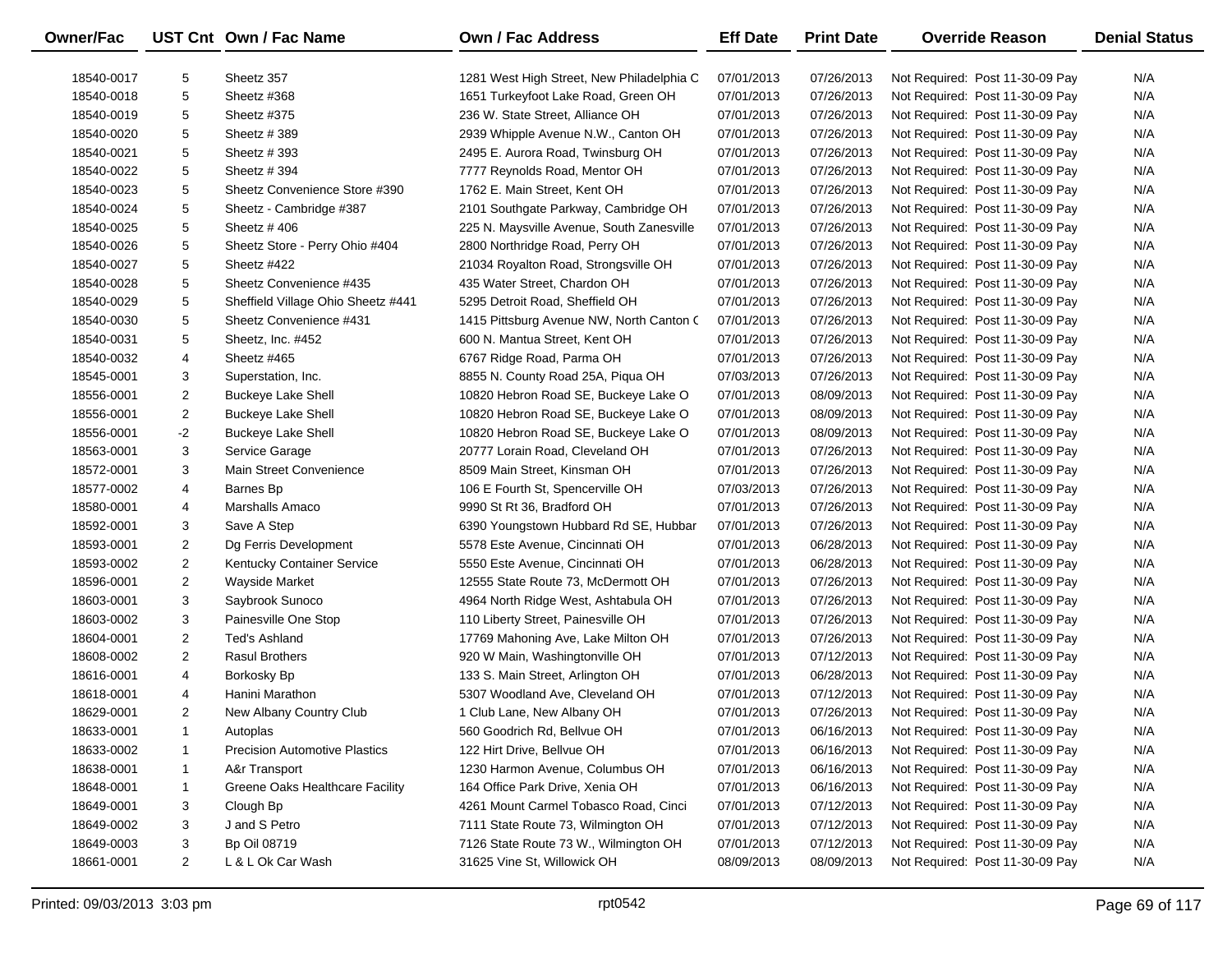| Owner/Fac  |                | UST Cnt Own / Fac Name          | <b>Own / Fac Address</b>                | <b>Eff Date</b> | <b>Print Date</b> | <b>Override Reason</b>          | <b>Denial Status</b> |
|------------|----------------|---------------------------------|-----------------------------------------|-----------------|-------------------|---------------------------------|----------------------|
| 18667-0001 | 2              | Jet Resource                    | 455 Wilmer Ave, Cincinnati OH           | 07/01/2013      | 07/26/2013        | Not Required: Post 11-30-09 Pay | N/A                  |
| 18668-0001 | 2              | Kendal At Oberlin               | 600 Kendal Dr, Oberlin OH               | 07/01/2013      | 06/16/2013        | Not Required: Post 11-30-09 Pay | N/A                  |
| 18673-0001 | $\mathbf{1}$   | <b>Delmar Division</b>          | 6829 Waldo-Delaware Road, Waldo OH      | 07/01/2013      | 06/16/2013        | Not Required: Post 11-30-09 Pay | N/A                  |
| 18673-0002 | 3              | Columbus Distributing Co.       | 4949 Freeway Drive East, Columbus OH    | 07/01/2013      | 06/16/2013        | Not Required: Post 11-30-09 Pay | N/A                  |
| 18676-0001 | $\mathbf{1}$   | R and R Grocery                 | 12577 County Rd 2, Scottown OH          | 07/01/2013      | 06/16/2013        | Not Required: Post 11-30-09 Pay | N/A                  |
| 18683-0001 | 4              | Als Bp                          | 6 E Broadway, Covington OH              | 07/02/2013      | 07/26/2013        | Not Required: Post 11-30-09 Pay | N/A                  |
| 18689-0001 | 4              | <b>Pennzmart Fuel Express</b>   | 2942 South St Rt 100, Tiffin OH         | 07/01/2013      | 06/28/2013        | Not Required: Post 11-30-09 Pay | N/A                  |
| 18692-0001 | 3              | Harwoods                        | 299 Indian Dr Rt 728, Lucasville OH     | 07/01/2013      | 07/26/2013        | Not Required: Post 11-30-09 Pay | N/A                  |
| 18696-0001 | 3              | <b>Merrins Market</b>           | 113 S Main St, Amsterdam OH             | 07/01/2013      | 07/12/2013        | Not Required: Post 11-30-09 Pay | N/A                  |
| 18698-0001 | 4              | Bp Of Jefferson                 | 4 S Chestnut Street, Jefferson OH       | 07/01/2013      | 07/26/2013        | Not Required: Post 11-30-09 Pay | N/A                  |
| 18709-0001 | 5              | Rockys Inc.                     | 515 Canal Street, Malvern OH            | 07/01/2013      | 06/16/2013        | Not Required: Post 11-30-09 Pay | N/A                  |
| 18709-0002 | 4              | Rockys III                      | 625 E. Lincolnway, Minerva OH           | 07/01/2013      | 06/16/2013        | Not Required: Post 11-30-09 Pay | N/A                  |
| 18710-0001 | $\mathbf{1}$   | Lakevue Marina Inc              | 8549 North Shore Blvd, Lakeside OH      | 07/01/2013      | 06/16/2013        | Not Required: Post 11-30-09 Pay | N/A                  |
| 18715-0001 | 3              | <b>Carryout Express</b>         | 8400 St Rt 43, East Springfield OH      | 07/01/2013      | 06/16/2013        | Not Required: Post 11-30-09 Pay | N/A                  |
| 18717-0001 | 3              | <b>Pytash County Pride</b>      | 3069 State Rt 213, Steubenville OH      | 07/01/2013      | 07/26/2013        | Not Required: Post 11-30-09 Pay | N/A                  |
| 18731-0001 | 2              | Kansas Grain Inc                | 6040 W Twp Rd 174, Kansas OH            | 07/01/2013      | 07/12/2013        | Not Required: Post 11-30-09 Pay | N/A                  |
| 18738-0001 | 3              | <b>Eastgate Shell</b>           | 2599 Albrecht Ave, Akron OH             | 07/01/2013      | 07/26/2013        | Not Required: Post 11-30-09 Pay | N/A                  |
| 18741-0001 | $\overline{2}$ | Ram Gopal Inc                   | 6790 Kellogg Avenue, Cincinnati OH      | 07/01/2013      | 06/16/2013        | Not Required: Post 11-30-09 Pay | N/A                  |
| 18744-0001 | 3              | <b>Major Tires</b>              | 518 Glendale Milford Road, Woodlawn OH  | 07/03/2013      | 07/26/2013        | Not Required: Post 11-30-09 Pay | N/A                  |
| 18748-0001 | 4              | Marathon Oil                    | 2497 E Pike, Zanesville OH              | 07/01/2013      | 07/26/2013        | Not Required: Post 11-30-09 Pay | N/A                  |
| 18751-0001 | $\mathbf{1}$   | Venetian Marina                 | 2035 1st St, Sandusky OH                | 07/01/2013      | 06/16/2013        | Not Required: Post 11-30-09 Pay | N/A                  |
| 18760-0002 | $\mathbf{1}$   | <b>City Hall</b>                | 5555 Turney Road, Garfield Heights OH   | 07/01/2013      | 06/16/2013        | Not Required: Post 11-30-09 Pay | N/A                  |
| 18762-0001 | $\overline{2}$ | Recker & Boerger                | 10115 Transportation Way, Cincinnati OH | 07/01/2013      | 07/26/2013        | Not Required: Post 11-30-09 Pay | N/A                  |
| 18769-0001 | $\overline{2}$ | Michaels Mini Mart              | 327 Pearl Road, Brunswick OH            | 08/06/2013      | 08/09/2013        | Not Required: Post 11-30-09 Pay | N/A                  |
| 18773-0001 | $\mathbf{1}$   | John F. Stambaugh & Co.         | 5063 Bevier Road, Plymouth OH           | 08/21/2013      | 08/23/2013        | Not Required: Post 11-30-09 Pay | N/A                  |
| 18774-0001 | 5              | T D Fuel Mart Inc.              | 25889 New Guilford Road, Bladensburg O  | 07/01/2013      | 07/12/2013        | Not Required: Post 11-30-09 Pay | N/A                  |
| 18780-0001 | 3              | Express Gas                     | 7704 Detroit Avenue, Cleveland OH       | 07/01/2013      | 07/12/2013        | Not Required: Post 11-30-09 Pay | N/A                  |
| 18783-0001 | $\mathbf{1}$   | <b>Brookville Airpark</b>       | 9386 National Road, Brookville OH       | 07/01/2013      | 06/28/2013        | Not Required: Post 11-30-09 Pay | N/A                  |
| 18785-0001 | 3              | <b>Martys Coaches Corner</b>    | 323 E High Avenue, New Philadelphia OH  | 07/03/2013      | 07/26/2013        | Not Required: Post 11-30-09 Pay | N/A                  |
| 18787-0001 | $\overline{2}$ | Lovejoy Foodmart                | 525 W. Main Street, Plain City OH       | 07/01/2013      | 06/28/2013        | Not Required: Post 11-30-09 Pay | N/A                  |
| 18787-0002 | 4              | Village Mart                    | 10152 US Route 42, Marysville OH        | 07/01/2013      | 06/28/2013        | Not Required: Post 11-30-09 Pay | N/A                  |
| 18792-0002 | 5              | <b>Community Fuel</b>           | 9668 State Route 125, West Union OH     | 07/01/2013      | 07/12/2013        | Not Required: Post 11-30-09 Pay | N/A                  |
| 18805-0001 | $\overline{2}$ | Solomon Oil Company             | 1555 Polaris Pkwy, Columbus OH          | 07/01/2013      | 07/26/2013        | Not Required: Post 11-30-09 Pay | N/A                  |
| 18808-0001 | 4              | <b>Baltimore Market</b>         | 1001 S. Main Street, Baltimore OH       | 07/01/2013      | 07/26/2013        | Not Required: Post 11-30-09 Pay | N/A                  |
| 18809-0001 | $\mathbf{1}$   | Fishing Pole Bait Shop          | 5071 State Route 350 W., Clarksville OH | 07/01/2013      | 06/16/2013        | Not Required: Post 11-30-09 Pay | N/A                  |
| 18810-0001 | 3              | Strawberry Hill                 | 8606 Hayes Avenue, Sandusky OH          | 07/03/2013      | 07/26/2013        | Not Required: Post 11-30-09 Pay | N/A                  |
| 18812-0001 | 4              | Former Sunoco                   | 12404 Cedar Rd, Cleveland Heights OH    | 07/01/2013      | 07/12/2013        | Not Required: Post 11-30-09 Pay | N/A                  |
| 18825-0001 | 2              | Grange Insurance                | 650 S. Front Street, Columbus OH        | 07/01/2013      | 07/12/2013        | Not Required: Post 11-30-09 Pay | N/A                  |
| 18829-0001 | 4              | Dales Bp                        | 50 N Court St, Athens OH                | 07/01/2013      | 06/28/2013        | Not Required: Post 11-30-09 Pay | N/A                  |
| 18836-0001 | 3              | Brand's Marina                  | 451 W Lake Shore Dr, Port Clinton OH    | 07/01/2013      | 07/26/2013        | Not Required: Post 11-30-09 Pay | N/A                  |
| 18841-0001 | 2              | Quality Food Mart               | 502 S Yellow Springs, Springfield OH    | 07/02/2013      | 07/26/2013        | Not Required: Post 11-30-09 Pay | N/A                  |
| 18845-0002 | 2              | Johnston Farm and Indian Agency | 9845 N. Hardin Road, Piqua OH           | 07/01/2013      | 06/16/2013        | Not Required: Post 11-30-09 Pay | N/A                  |
| 18845-0003 | $\mathbf{1}$   | Fort Ancient State Memorial     | 6123 State Route 350, Oregonia OH       | 07/01/2013      | 06/16/2013        | Not Required: Post 11-30-09 Pay | N/A                  |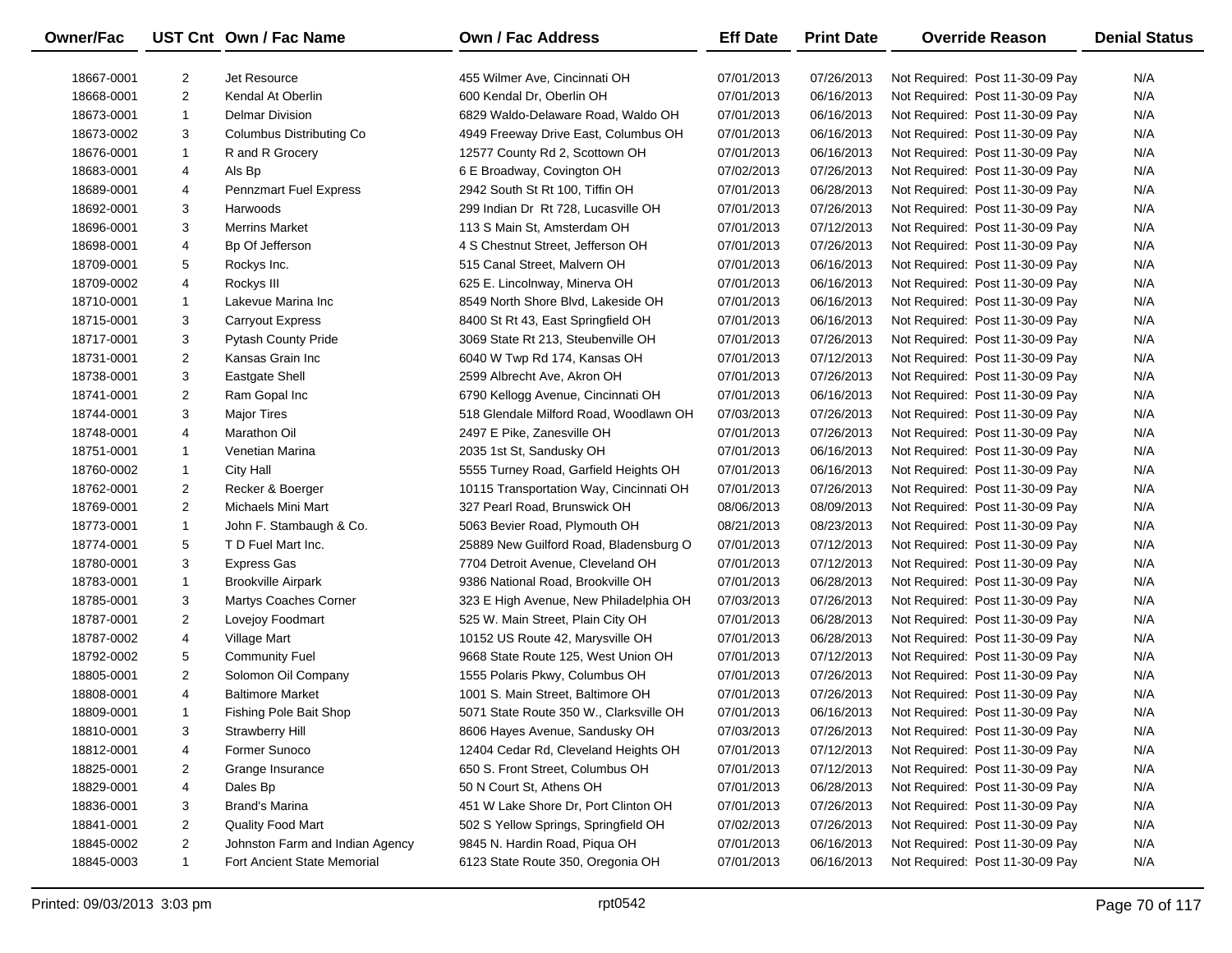| <b>Owner/Fac</b> |                | UST Cnt Own / Fac Name         | Own / Fac Address                        | <b>Eff Date</b> | <b>Print Date</b> | <b>Override Reason</b>          | <b>Denial Status</b> |
|------------------|----------------|--------------------------------|------------------------------------------|-----------------|-------------------|---------------------------------|----------------------|
| 18845-0004       | $\overline{2}$ | <b>Ohio Historical Society</b> | 800 E 17th Ave, Columbus OH              | 07/01/2013      | 06/16/2013        | Not Required: Post 11-30-09 Pay | N/A                  |
| 18848-0001       | 3              | Shimps Bowers Inc              | 2180 E Wheeling Ave, Cambridge OH        | 07/01/2013      | 06/16/2013        | Not Required: Post 11-30-09 Pay | N/A                  |
| 18858-0001       | $\mathbf{1}$   | Kalmbach Trucking, Inc.        | 11790 County Hwy 4, Upper Sandusky OH    | 07/01/2013      | 06/16/2013        | Not Required: Post 11-30-09 Pay | N/A                  |
| 18863-0001       | 4              | BP of Goshen                   | 6778 Goshen Rd., Goshen OH               | 07/01/2013      | 06/16/2013        | Not Required: Post 11-30-09 Pay | N/A                  |
| 18864-0001       | $\overline{2}$ | <b>Shaks Korner</b>            | 2009 W. 21St Street, Lorain OH           | 07/01/2013      | 07/26/2013        | Not Required: Post 11-30-09 Pay | N/A                  |
| 18867-0001       | $\overline{2}$ | Truck Sales and Service, Inc.  | 1700 Shepler Church Ave., SW, Canton O   | 07/01/2013      | 06/16/2013        | Not Required: Post 11-30-09 Pay | N/A                  |
| 18868-0001       | $\overline{7}$ | <b>Fuel Depot</b>              | 2 McWherter Dr, Delaware OH              | 07/01/2013      | 07/26/2013        | Not Required: Post 11-30-09 Pay | N/A                  |
| 18871-0001       | 3              | The Goody Nook                 | 2512 US Highway 22 W., Circleville OH    | 07/01/2013      | 07/26/2013        | Not Required: Post 11-30-09 Pay | N/A                  |
| 18871-0003       | 5              | The Fast Lane                  | 597 E. Main Street, Circleville OH       | 07/01/2013      | 07/26/2013        | Not Required: Post 11-30-09 Pay | N/A                  |
| 18877-0001       | 3              | True North Location 101        | 5135 Market St, Boardman OH              | 07/01/2013      | 07/12/2013        | Not Required: Post 11-30-09 Pay | N/A                  |
| 18877-0002       | 3              | True North Location 102        | 504 East Midlothian Blvd., Youngstown OH | 07/01/2013      | 07/12/2013        | Not Required: Post 11-30-09 Pay | N/A                  |
| 18877-0011       | 3              | True North Location 111        | 204 W Liberty, Hubbard OH                | 07/01/2013      | 07/12/2013        | Not Required: Post 11-30-09 Pay | N/A                  |
| 18877-0012       | 3              | True North Location 112        | 4230 E Market Street, Warren OH          | 07/01/2013      | 07/12/2013        | Not Required: Post 11-30-09 Pay | N/A                  |
| 18877-0015       | 3              | True North Location 115        | 15 E Main St, Orwell OH                  | 07/01/2013      | 07/12/2013        | Not Required: Post 11-30-09 Pay | N/A                  |
| 18877-0016       | $\overline{2}$ | True North Location 116        | 104 South Chestnut St, Jefferson OH      | 07/01/2013      | 07/12/2013        | Not Required: Post 11-30-09 Pay | N/A                  |
| 18877-0017       | 3              | True North Location 117        | 150 South Main, Andover OH               | 07/01/2013      | 07/12/2013        | Not Required: Post 11-30-09 Pay | N/A                  |
| 18877-0019       | 3              | True North Location 119        | 381 State Street, Conneaut OH            | 07/01/2013      | 07/12/2013        | Not Required: Post 11-30-09 Pay | N/A                  |
| 18877-0020       | 4              | True North Location 120        | 9354 SR 14, Streetsboro OH               | 07/01/2013      | 07/12/2013        | Not Required: Post 11-30-09 Pay | N/A                  |
| 18877-0021       | 3              | True North Location 121        | 45 West Streetsboro Road, Hudson OH      | 07/01/2013      | 07/12/2013        | Not Required: Post 11-30-09 Pay | N/A                  |
| 18877-0022       | 3              | True North Location 122        | 2916 Oakwood, Cuyahoga Falls OH          | 07/01/2013      | 07/12/2013        | Not Required: Post 11-30-09 Pay | N/A                  |
| 18877-0024       | 3              | True North Location 124        | 1510 Boardman-Canfield, Boardman OH      | 07/01/2013      | 07/12/2013        | Not Required: Post 11-30-09 Pay | N/A                  |
| 18877-0025       | $\overline{2}$ | True North Location 125        | 13 N Aurora Rd, Aurora OH                | 07/01/2013      | 07/12/2013        | Not Required: Post 11-30-09 Pay | N/A                  |
| 18877-0026       | 3              | True North Location 201        | 950 Boardman-Poland Road, Boardman O     | 07/01/2013      | 07/12/2013        | Not Required: Post 11-30-09 Pay | N/A                  |
| 18877-0029       | 3              | True North Location 204        | 2203 East State St, Salem OH             | 07/01/2013      | 07/12/2013        | Not Required: Post 11-30-09 Pay | N/A                  |
| 18877-0030       | 3              | True North Location 205        | 8600 Glenwood Ave, Boardman OH           | 07/01/2013      | 07/12/2013        | Not Required: Post 11-30-09 Pay | N/A                  |
| 18877-0033       | 3              | True North Location 301        | 6432 Middleridge Road, Lorain OH         | 07/01/2013      | 07/12/2013        | Not Required: Post 11-30-09 Pay | N/A                  |
| 18877-0034       | 4              | True North Location 302        | 3016 Center Rd, Brunswick OH             | 07/01/2013      | 07/12/2013        | Not Required: Post 11-30-09 Pay | N/A                  |
| 18877-0038       | 3              | True North Location 308        | 2310 Lee Rd, Cleveland Heights OH        | 07/01/2013      | 07/12/2013        | Not Required: Post 11-30-09 Pay | N/A                  |
| 18877-0039       | 3              | True North Location 311        | 5567 Wilson Mills Rd, Highland Hts OH    | 07/01/2013      | 07/12/2013        | Not Required: Post 11-30-09 Pay | N/A                  |
| 18877-0040       | 3              | True North Location 312        | 28580 Chardon Road, Willoughby Hills OH  | 07/01/2013      | 07/12/2013        | Not Required: Post 11-30-09 Pay | N/A                  |
| 18877-0042       | 3              | True North Location 314        | 36212 Euclid Ave, Willoughby OH          | 07/01/2013      | 07/12/2013        | Not Required: Post 11-30-09 Pay | N/A                  |
| 18877-0043       | 3              | True North Location 315        | 26100 Chagrin Blvd, Beachwood OH         | 07/01/2013      | 07/12/2013        | Not Required: Post 11-30-09 Pay | N/A                  |
| 18877-0046       | 4              | True North Location 378        | 4035 Medina Road, Fairlawn OH            | 07/01/2013      | 07/12/2013        | Not Required: Post 11-30-09 Pay | N/A                  |
| 18877-0048       | 4              | True North Location 501        | 1031 So Reynolds Rd, Toledo OH           | 07/01/2013      | 07/12/2013        | Not Required: Post 11-30-09 Pay | N/A                  |
| 18877-0050       | 4              | True North Location 503        | 5855 Weckerly Road, Whitehouse OH        | 07/01/2013      | 07/12/2013        | Not Required: Post 11-30-09 Pay | N/A                  |
| 18877-0051       | 3              | True North Location 504        | 2202 So Reynolds Road, Toledo OH         | 07/01/2013      | 07/12/2013        | Not Required: Post 11-30-09 Pay | N/A                  |
| 18877-0052       | 3              | True North Location 507        | 933 W Boundary, Perrysburg OH            | 07/01/2013      | 07/12/2013        | Not Required: Post 11-30-09 Pay | N/A                  |
| 18877-0053       | 3              | True North Location 508        | 6760 W Central Ave, Toledo OH            | 07/01/2013      | 07/12/2013        | Not Required: Post 11-30-09 Pay | N/A                  |
| 18877-0054       | 3              | True North Location 509        | 5473 Monroe St, Toledo OH                | 07/01/2013      | 07/12/2013        | Not Required: Post 11-30-09 Pay | N/A                  |
| 18877-0055       | 3              | True North Location 510        | 4310 W Central Ave, Toledo OH            | 07/01/2013      | 07/12/2013        | Not Required: Post 11-30-09 Pay | N/A                  |
| 18877-0056       | 3              | True North Location 511        | 4581 Monroe St, Toledo OH                | 07/01/2013      | 07/12/2013        | Not Required: Post 11-30-09 Pay | N/A                  |
| 18877-0064       | 4              | True North Location 704        | 1951 Stanley Avenue, Dayton OH           | 07/01/2013      | 07/12/2013        | Not Required: Post 11-30-09 Pay | N/A                  |
| 18877-0069       | 3              | True North Location 711        | 7360 Salem Avenue, Clayton OH            | 07/01/2013      | 07/12/2013        | Not Required: Post 11-30-09 Pay | N/A                  |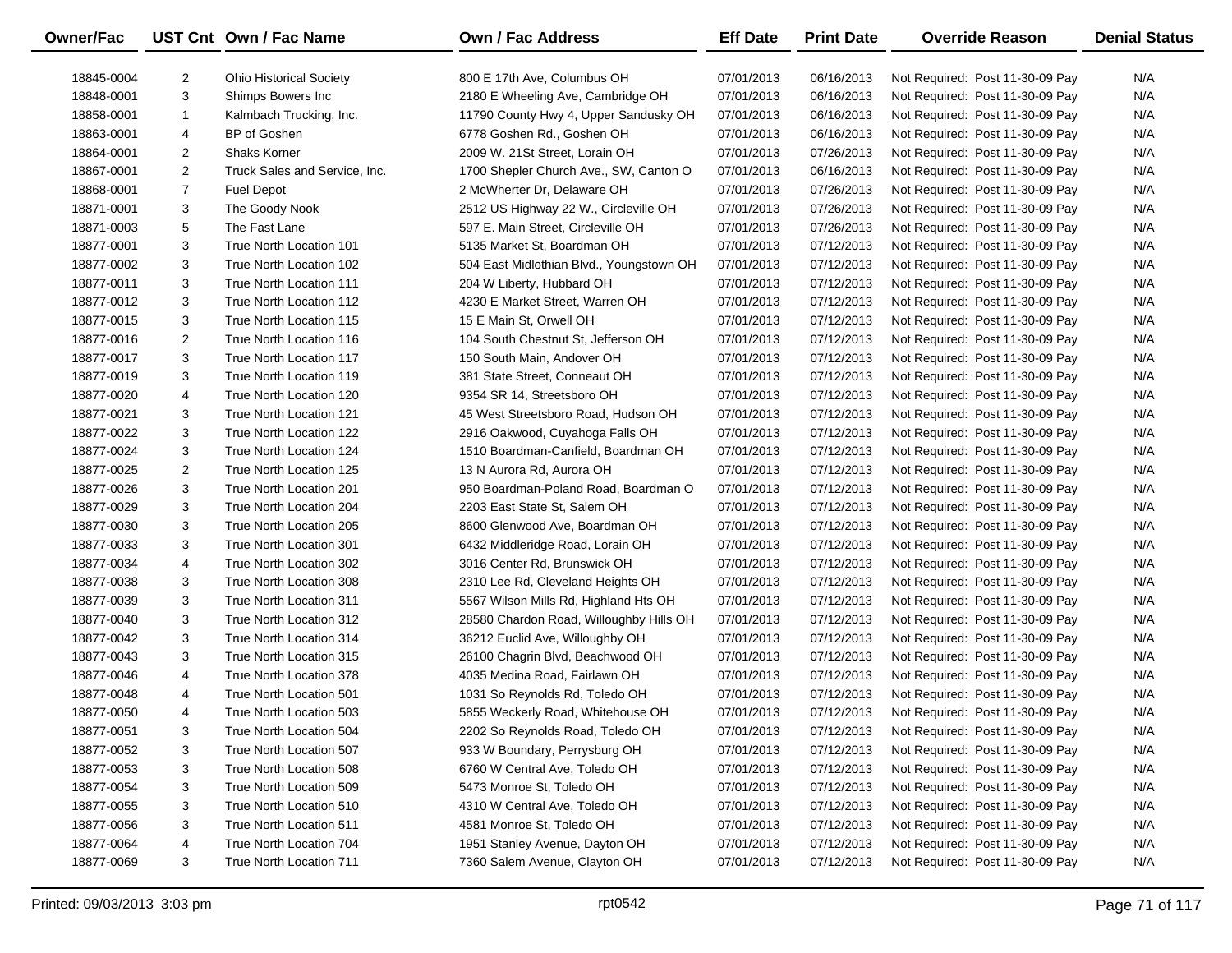| Owner/Fac  |                | UST Cnt Own / Fac Name   | Own / Fac Address                          | <b>Eff Date</b> | <b>Print Date</b> | <b>Override Reason</b>          | <b>Denial Status</b> |
|------------|----------------|--------------------------|--------------------------------------------|-----------------|-------------------|---------------------------------|----------------------|
| 18877-0070 | 3              | True North Location 713  | 1951 Bellbrook Avenue, Xenia OH            | 07/01/2013      | 07/12/2013        | Not Required: Post 11-30-09 Pay | N/A                  |
| 18877-0071 | 4              | True North Location 715  | 600 South Street, Piqua OH                 | 07/01/2013      | 07/12/2013        | Not Required: Post 11-30-09 Pay | N/A                  |
| 18877-0073 | 3              | True North Location 719  | 584 West National Road, Vandalia OH        | 07/01/2013      | 07/12/2013        | Not Required: Post 11-30-09 Pay | N/A                  |
| 18877-0076 | 3              | True North Location 730  | 1298 South Dorset Road, Troy OH            | 07/01/2013      | 07/12/2013        | Not Required: Post 11-30-09 Pay | N/A                  |
| 18877-0077 | 4              | True North Location 734  | 4461 SR 725, Bellbrook OH                  | 07/01/2013      | 07/12/2013        | Not Required: Post 11-30-09 Pay | N/A                  |
| 18877-0078 | 5              | True North Location 757  | 12320 US Rt 35 NW, Jeffersonville OH       | 07/01/2013      | 07/12/2013        | Not Required: Post 11-30-09 Pay | N/A                  |
| 18877-0080 | 3              | True North Location 761  | 610 West Central, Springboro OH            | 07/01/2013      | 07/12/2013        | Not Required: Post 11-30-09 Pay | N/A                  |
| 18877-0095 | $\overline{2}$ | True North Location 134  | 5990 Youngstown Warren Road, Niles OH      | 07/01/2013      | 07/12/2013        | Not Required: Post 11-30-09 Pay | N/A                  |
| 18877-0097 | 3              | True North Location 127  | 1150 Bank Street, Painesville OH           | 07/01/2013      | 07/12/2013        | Not Required: Post 11-30-09 Pay | N/A                  |
| 18877-0102 | 2              | True North Location 721  | 2450 Needmore Rd, Dayton OH                | 07/01/2013      | 07/12/2013        | Not Required: Post 11-30-09 Pay | N/A                  |
| 18877-0103 | 3              | True North Location 720  | 6160 Wilmington Pike, Dayton OH            | 07/01/2013      | 07/12/2013        | Not Required: Post 11-30-09 Pay | N/A                  |
| 18877-0106 | 3              | True North Location #724 | 5737 US Route 68, Wilmington OH            | 07/01/2013      | 07/12/2013        | Not Required: Post 11-30-09 Pay | N/A                  |
| 18877-0109 | 3              | True North Location 804  | 1160 Central Ave Lawrence, Miamisburg O    | 07/01/2013      | 07/12/2013        | Not Required: Post 11-30-09 Pay | N/A                  |
| 18877-0111 | 3              | True North Location 371  | 20 Prospect Street, Berea OH               | 07/01/2013      | 07/12/2013        | Not Required: Post 11-30-09 Pay | N/A                  |
| 18877-0112 | 3              | True North Location 303  | 8952 Brecksville Road, Brecksville OH      | 07/01/2013      | 07/12/2013        | Not Required: Post 11-30-09 Pay | N/A                  |
| 18877-0113 | 3              | True North Location 1305 | 5918 Smith Road, Brookpark OH              | 07/01/2013      | 07/12/2013        | Not Required: Post 11-30-09 Pay | N/A                  |
| 18877-0114 | 3              | True North Location 1306 | 8501 E Washington St, Chagrin Falls Park ( | 07/01/2013      | 07/12/2013        | Not Required: Post 11-30-09 Pay | N/A                  |
| 18877-0122 | 3              | True North Location 373  | 13030 Brookpark Rd, Cleveland OH           | 07/01/2013      | 07/12/2013        | Not Required: Post 11-30-09 Pay | N/A                  |
| 18877-0131 | 4              | True North Location 325  | 905 Lorain Rt 57 Bell, Elyria OH           | 07/01/2013      | 07/12/2013        | Not Required: Post 11-30-09 Pay | N/A                  |
| 18877-0134 | 3              | True North Location 328  | 6004 Turney Road Rockside, Garfield Hgh    | 07/01/2013      | 07/12/2013        | Not Required: Post 11-30-09 Pay | N/A                  |
| 18877-0140 | 3              | True North Location 336  | 6411 Mayfield Rd, Mayfield Heights OH      | 07/01/2013      | 07/12/2013        | Not Required: Post 11-30-09 Pay | N/A                  |
| 18877-0143 | 3              | True North Location 339  | 7408 Mentor Ave, Mentor OH                 | 07/01/2013      | 07/12/2013        | Not Required: Post 11-30-09 Pay | N/A                  |
| 18877-0145 | 3              | True North Location 342  | 14 E Aurora Rd, Northfield OH              | 07/01/2013      | 07/12/2013        | Not Required: Post 11-30-09 Pay | N/A                  |
| 18877-0146 | 3              | True North Location 343  | 25199 Lorain Road, North Olmsted OH        | 07/01/2013      | 07/12/2013        | Not Required: Post 11-30-09 Pay | N/A                  |
| 18877-0148 | 3              | True North Location 345  | 21920 Miles, North Randall OH              | 07/01/2013      | 07/12/2013        | Not Required: Post 11-30-09 Pay | N/A                  |
| 18877-0149 | 3              | True North Location 346  | 27010 Chagrin Blvd, Orange Village OH      | 07/01/2013      | 07/12/2013        | Not Required: Post 11-30-09 Pay | N/A                  |
| 18877-0150 | 3              | True North Location 349  | 5811 Ridge Rd, Parma OH                    | 07/01/2013      | 07/12/2013        | Not Required: Post 11-30-09 Pay | N/A                  |
| 18877-0154 | 4              | True North Location 353  | 7515 Broadview, Seven Hills OH             | 07/01/2013      | 07/12/2013        | Not Required: Post 11-30-09 Pay | N/A                  |
| 18877-0157 | 3              | True North Location 356  | 14473 Cedar Road, South Euclid OH          | 07/01/2013      | 07/12/2013        | Not Required: Post 11-30-09 Pay | N/A                  |
| 18877-0158 | 3              | True North Location 357  | 15635 Royalton Rd, Strongsville OH         | 07/01/2013      | 07/12/2013        | Not Required: Post 11-30-09 Pay | N/A                  |
| 18877-0159 | 4              | True North Location 358  | 7798 Granger, Valley View OH               | 07/01/2013      | 07/12/2013        | Not Required: Post 11-30-09 Pay | N/A                  |
| 18877-0163 | 3              | True North Location 362  | 1145 Crocker Road, Westlake OH             | 07/01/2013      | 07/12/2013        | Not Required: Post 11-30-09 Pay | N/A                  |
| 18877-0164 | 3              | True North Location 363  | 34802 Ridge Road, Willoughby OH            | 07/01/2013      | 07/12/2013        | Not Required: Post 11-30-09 Pay | N/A                  |
| 18877-0166 | 3              | True North Location 372  | 34750 Chardon Rd, Willoughby Hills OH      | 07/01/2013      | 07/12/2013        | Not Required: Post 11-30-09 Pay | N/A                  |
| 18877-0167 | 3              | True North Location 366  | 2770 Bishop Road, Wickliffe OH             | 07/01/2013      | 07/12/2013        | Not Required: Post 11-30-09 Pay | N/A                  |
| 18877-0169 | 3              | True North Location 1369 | 8500 Mayfield Rd, Chesterland OH           | 07/01/2013      | 07/12/2013        | Not Required: Post 11-30-09 Pay | N/A                  |
| 18877-0172 | 3              | True North Location 375  | 17212 Lorain Rocky River, Cleveland OH     | 07/01/2013      | 07/12/2013        | Not Required: Post 11-30-09 Pay | N/A                  |
| 18877-0173 | 3              | True North Location 1405 | 26051 Euclid Avenue, Euclid OH             | 07/01/2013      | 07/12/2013        | Not Required: Post 11-30-09 Pay | N/A                  |
| 18877-0175 | 3              | True North Location 407  | 6668 Wilson Mills, Gates Mills OH          | 07/01/2013      | 07/12/2013        | Not Required: Post 11-30-09 Pay | N/A                  |
| 18877-0176 | 3              | True North Location 1419 | 5304 Warrensville Libby, Maple Heights O   | 07/01/2013      | 07/12/2013        | Not Required: Post 11-30-09 Pay | N/A                  |
| 18877-0177 | 3              | True North Location 365  | 23385 Lorain Clague, North Olmsted OH      | 07/01/2013      | 07/12/2013        | Not Required: Post 11-30-09 Pay | N/A                  |
| 18877-0184 | 3              | True North Location 716  | 5201 Salem, Dayton OH                      | 07/01/2013      | 07/12/2013        | Not Required: Post 11-30-09 Pay | N/A                  |
| 18877-0185 | 3              | True North Location 728  | 7799 Springboro Pike, Dayton OH            | 07/01/2013      | 07/12/2013        | Not Required: Post 11-30-09 Pay | N/A                  |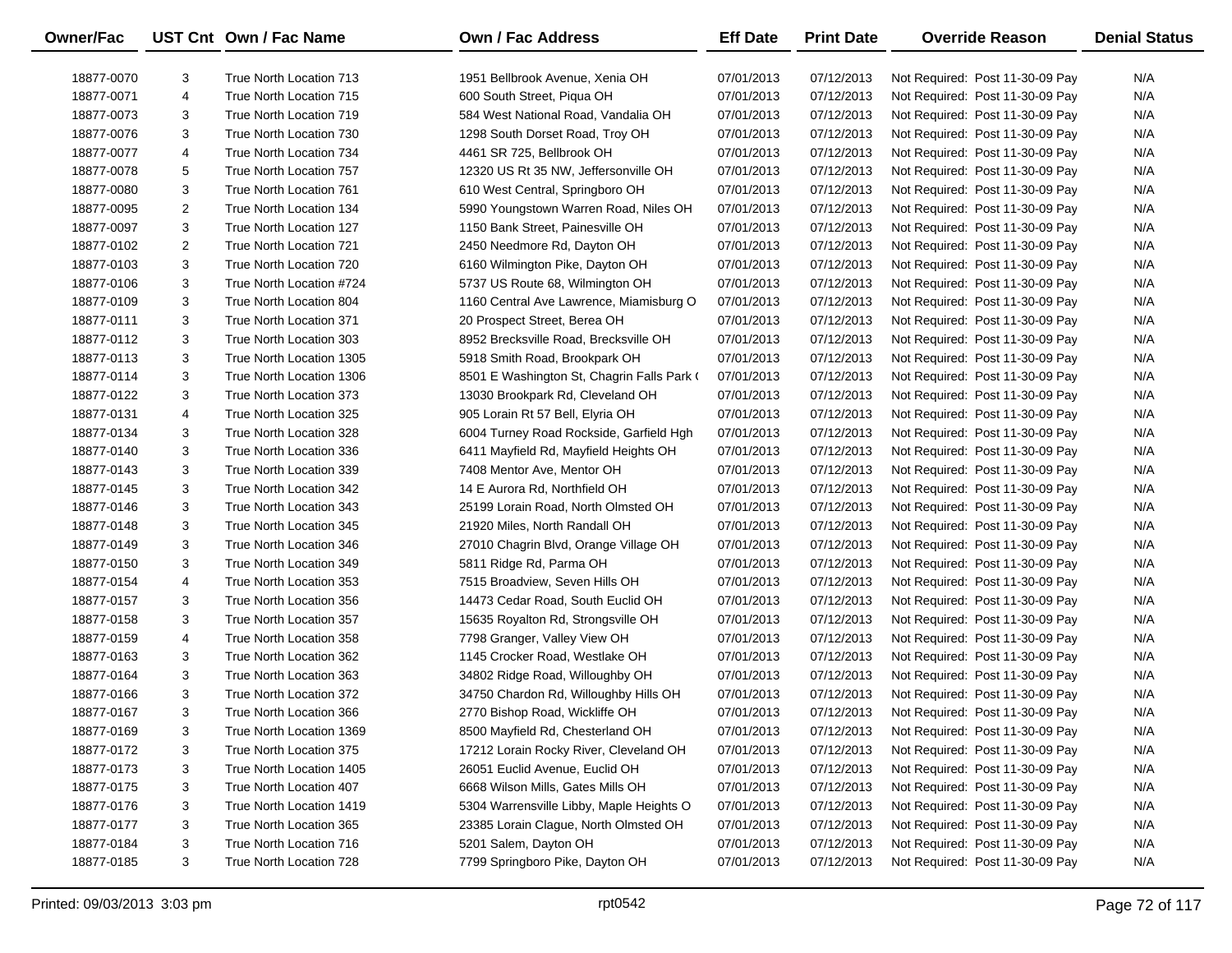| Owner/Fac  |                | UST Cnt Own / Fac Name        | <b>Own / Fac Address</b>                   | <b>Eff Date</b> | <b>Print Date</b> | <b>Override Reason</b>          | <b>Denial Status</b> |
|------------|----------------|-------------------------------|--------------------------------------------|-----------------|-------------------|---------------------------------|----------------------|
| 18877-0187 | 3              | True North Location 707       | 1415 Smithville, Dayton OH                 | 07/01/2013      | 07/12/2013        | Not Required: Post 11-30-09 Pay | N/A                  |
| 18877-0189 | 3              | True North Location 710       | 7789 Brandt Pike, Dayton OH                | 07/01/2013      | 07/12/2013        | Not Required: Post 11-30-09 Pay | N/A                  |
| 18877-0194 | 3              | True North Location 737       | 1536 W Michigan, Sidney OH                 | 07/01/2013      | 07/12/2013        | Not Required: Post 11-30-09 Pay | N/A                  |
| 18877-0196 | 3              | True North Location 732       | 1015 West Main, Tipp City OH               | 07/01/2013      | 07/12/2013        | Not Required: Post 11-30-09 Pay | N/A                  |
| 18877-0197 | 3              | True North Location 717       | Sr-440 Ranchview, Vandalia OH              | 07/01/2013      | 07/12/2013        | Not Required: Post 11-30-09 Pay | N/A                  |
| 18877-0204 | 3              | True North Location 805       | 899 S Main St Spring Valley, Centerville O | 07/01/2013      | 07/12/2013        | Not Required: Post 11-30-09 Pay | N/A                  |
| 18877-0208 | 3              | True North Location 1808A     | 2301 S Limestone Leffels, Springfield OH   | 07/01/2013      | 07/12/2013        | Not Required: Post 11-30-09 Pay | N/A                  |
| 18877-0209 | 3              | True North Location 809       | 1789 W. Main Street, Troy OH               | 07/01/2013      | 07/12/2013        | Not Required: Post 11-30-09 Pay | N/A                  |
| 18877-0212 | 2              | True North Location 316       | 6171 Som Center Rd, Solon OH               | 07/01/2013      | 07/12/2013        | Not Required: Post 11-30-09 Pay | N/A                  |
| 18877-0213 | 4              | True North Location 505       | 298 West Dussel Drive, Maumee OH           | 07/01/2013      | 07/12/2013        | Not Required: Post 11-30-09 Pay | N/A                  |
| 18877-0214 | 3              | True North Location 801       | 1360 Miamisburg Centerville Road, Dayton   | 07/01/2013      | 07/12/2013        | Not Required: Post 11-30-09 Pay | N/A                  |
| 18877-0217 | 3              | True North Location 330       | 6178 Brecksville Rd Rockside R, Independ   | 07/01/2013      | 07/12/2013        | Not Required: Post 11-30-09 Pay | N/A                  |
| 18877-0220 | 3              | True North Location 348       | 6630 Ridge Ridgewood, Parma OH             | 07/01/2013      | 07/12/2013        | Not Required: Post 11-30-09 Pay | N/A                  |
| 18877-0221 | 3              | True North Location 376       | 7635 Pearl Rd I-71, Middleburg Heights O   | 07/01/2013      | 07/12/2013        | Not Required: Post 11-30-09 Pay | N/A                  |
| 18877-0223 | 3              | True North Location 517       | 1000 Buck Rd, Rossford OH                  | 07/01/2013      | 07/12/2013        | Not Required: Post 11-30-09 Pay | N/A                  |
| 18877-0224 | 3              | True North Location 519       | 6903 Angola Rd, Holland OH                 | 07/01/2013      | 07/12/2013        | Not Required: Post 11-30-09 Pay | N/A                  |
| 18877-0225 | 4              | True North Location 518       | 822 Monroe, Toledo OH                      | 07/01/2013      | 07/12/2013        | Not Required: Post 11-30-09 Pay | N/A                  |
| 18877-0226 | $\overline{2}$ | True North 209                | 72 N. Lake Street, Madison OH              | 07/01/2013      | 07/12/2013        | Not Required: Post 11-30-09 Pay | N/A                  |
| 18877-0227 | 2              | True North Location #601      | 777 E. Dublin Granville Road, Columbus O   | 07/01/2013      | 07/12/2013        | Not Required: Post 11-30-09 Pay | N/A                  |
| 18877-0228 | $\overline{2}$ | True North Location # 602     | 3970 Morse Road, Columbus OH               | 07/01/2013      | 07/12/2013        | Not Required: Post 11-30-09 Pay | N/A                  |
| 18877-0229 | 2              | True North Location # 603     | 4733 Morse Road, Gahanna OH                | 07/01/2013      | 07/12/2013        | Not Required: Post 11-30-09 Pay | N/A                  |
| 18877-0230 | 2              | True North Location #604      | 8500 N. High Street, Lewis Center OH       | 07/01/2013      | 07/12/2013        | Not Required: Post 11-30-09 Pay | N/A                  |
| 18877-0231 | 3              | True North Location # 605     | 5989 E. Main Street, Columbus OH           | 07/01/2013      | 07/12/2013        | Not Required: Post 11-30-09 Pay | N/A                  |
| 18877-0232 | 3              | True North Location #606      | 1195 Morse Road, Columbus OH               | 07/01/2013      | 07/12/2013        | Not Required: Post 11-30-09 Pay | N/A                  |
| 18877-0233 | 2              | True North Location #607      | 7322 E. State Route 36, Sunbury OH         | 07/01/2013      | 07/12/2013        | Not Required: Post 11-30-09 Pay | N/A                  |
| 18877-0234 | $\overline{2}$ | True North Location #608      | 1500 Rome Hilliard Road, Columbus OH       | 07/01/2013      | 07/12/2013        | Not Required: Post 11-30-09 Pay | N/A                  |
| 18877-0235 | 3              | True North Location # 609     | 6790 Sawmill Road, Columbus OH             | 07/01/2013      | 07/12/2013        | Not Required: Post 11-30-09 Pay | N/A                  |
| 18877-0236 | 3              | True North Location # 610     | 2800 Bethel Road, Columbus OH              | 07/01/2013      | 07/12/2013        | Not Required: Post 11-30-09 Pay | N/A                  |
| 18877-0237 | 3              | True North Location # 611     | 5340 Tuttle Crossing Boulevard, Columbus   | 07/01/2013      | 07/12/2013        | Not Required: Post 11-30-09 Pay | N/A                  |
| 18877-0238 | 3              | True North Location # 612     | 631 S. High Street, Columbus OH            | 07/01/2013      | 07/12/2013        | Not Required: Post 11-30-09 Pay | N/A                  |
| 18877-0240 | 3              | True North Location #675      | 1955 Polaris Parkway, Columbus OH          | 07/01/2013      | 07/12/2013        | Not Required: Post 11-30-09 Pay | N/A                  |
| 18877-0241 | 3              | True North Location #676      | 3975 Ridge Mill Drive, Columbus OH         | 07/01/2013      | 07/12/2013        | Not Required: Post 11-30-09 Pay | N/A                  |
| 18877-0242 | 3              | True North Location # 677     | 2441 Lockbourne Road, Columbus OH          | 07/01/2013      | 07/12/2013        | Not Required: Post 11-30-09 Pay | N/A                  |
| 18877-0243 | 3              | True North Location #678      | 611 S. State Street, Westerville OH        | 07/01/2013      | 07/12/2013        | Not Required: Post 11-30-09 Pay | N/A                  |
| 18877-0244 | 3              | True North Location # 679     | 13885 N.W. Baltimore Road, Reynoldsburg    | 07/01/2013      | 07/12/2013        | Not Required: Post 11-30-09 Pay | N/A                  |
| 18877-0251 | 3              | True North Location # 1698    | 15 E. Lane Avenue, Columbus OH             | 07/01/2013      | 07/12/2013        | Not Required: Post 11-30-09 Pay | N/A                  |
| 18877-0253 | 3              | TrueNorth Facility #418       | 1000 W. Royalton Road, Broadview Heigh     | 07/01/2013      | 07/12/2013        | Not Required: Post 11-30-09 Pay | N/A                  |
| 18883-0001 | 4              | King's Grand Central          | 500 E Main St, Junction City OH            | 07/08/2013      | 07/26/2013        | Not Required: Post 11-30-09 Pay | N/A                  |
| 18887-0002 | 2              | Giant Eagle Painesville #6377 | 1201 Mentor Ave, Painesville OH            | 07/01/2013      | 07/12/2013        | Not Required: Post 11-30-09 Pay | N/A                  |
| 18887-0003 | $\overline{2}$ | Giant Eagle Inc               | 9880 Old US 20, Rossford OH                | 07/01/2013      | 07/12/2013        | Not Required: Post 11-30-09 Pay | N/A                  |
| 18887-0004 | 2              | Giant Eagle Fuel Station      | 909 E Main St, Ravenna OH                  | 07/01/2013      | 07/12/2013        | Not Required: Post 11-30-09 Pay | N/A                  |
| 18887-0005 | $\overline{2}$ | Giant Eagle #3656             | 45 5th St, Barberton OH                    | 07/01/2013      | 07/12/2013        | Not Required: Post 11-30-09 Pay | N/A                  |
| 18887-0006 | $\overline{2}$ | Giant Eagle Fuel Station      | 1740 Hilliard-Rome Rd, Hilliard OH         | 07/01/2013      | 07/12/2013        | Not Required: Post 11-30-09 Pay | N/A                  |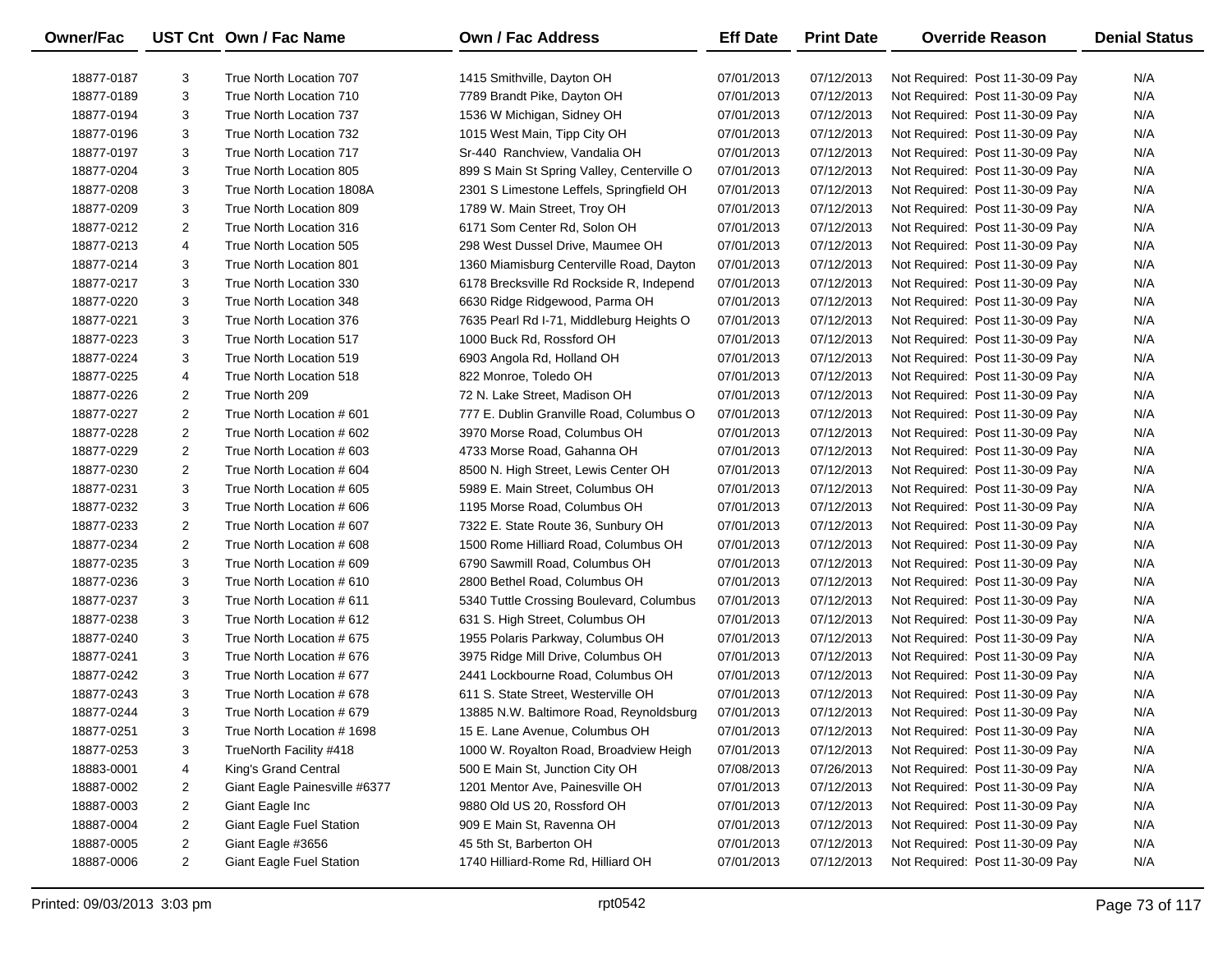| Owner/Fac  |                | UST Cnt Own / Fac Name        | <b>Own / Fac Address</b>                   | <b>Eff Date</b> | <b>Print Date</b> | <b>Override Reason</b>          | <b>Denial Status</b> |
|------------|----------------|-------------------------------|--------------------------------------------|-----------------|-------------------|---------------------------------|----------------------|
| 18887-0007 | 2              | Giant Eagle #3657             | 185 West Ave, Tallmadge OH                 | 07/01/2013      | 07/12/2013        | Not Required: Post 11-30-09 Pay | N/A                  |
| 18887-0008 | $\overline{2}$ | Giant Eagle #3658             | 6542 N Ridge Rd, North Madison OH          | 07/01/2013      | 07/12/2013        | Not Required: Post 11-30-09 Pay | N/A                  |
| 18887-0009 | $\overline{2}$ | <b>Busch Blvd Facility</b>    | 990 E Dublin-Granville Rd, Columbus OH     | 07/01/2013      | 07/12/2013        | Not Required: Post 11-30-09 Pay | N/A                  |
| 18887-0010 | $\overline{2}$ | Giant Eale #6501              | 1310 N Hamilton Rd, Columbus OH            | 07/01/2013      | 07/12/2013        | Not Required: Post 11-30-09 Pay | N/A                  |
| 18887-0011 | $\overline{2}$ | <b>Giant Eagle</b>            | 6079 Andrews Rd, Mentor on the Lake OH     | 07/01/2013      | 07/12/2013        | Not Required: Post 11-30-09 Pay | N/A                  |
| 18887-0012 | $\overline{2}$ | Giant Eagle Fuel 3022         | 125 Graham Rd., Cuyahoga Falls OH          | 07/01/2013      | 07/12/2013        | Not Required: Post 11-30-09 Pay | N/A                  |
| 18887-0013 | $\overline{2}$ | Giant Eagle Fuel 3364         | 104 Raff Road SW, Canton OH                | 07/01/2013      | 07/12/2013        | Not Required: Post 11-30-09 Pay | N/A                  |
| 18887-0014 | 3              | <b>Giant Eagle</b>            | 6932 W. Central Ave., Sylvania OH          | 07/01/2013      | 07/12/2013        | Not Required: Post 11-30-09 Pay | N/A                  |
| 18887-0015 | 3              | GetGo from Giant Eagle #3220  | 2223 Kresge Drive, Amherst OH              | 07/01/2013      | 07/12/2013        | Not Required: Post 11-30-09 Pay | N/A                  |
| 18887-0016 | 3              | GetGo from Giant Eagle #3388  | 7418 Broadview Road, Parma OH              | 07/01/2013      | 07/12/2013        | Not Required: Post 11-30-09 Pay | N/A                  |
| 18887-0017 | 3              | GetGo from Giant Eage #3124   | 488 East Waterloo Rd., Akron OH            | 07/01/2013      | 07/12/2013        | Not Required: Post 11-30-09 Pay | N/A                  |
| 18887-0018 | 3              | GetGo from Giant Eagle #3229  | 3446 Center Road, Brunswick OH             | 07/01/2013      | 07/12/2013        | Not Required: Post 11-30-09 Pay | N/A                  |
| 18887-0019 | 3              | GetGo from Giant Eagle #3385  | 375 East Main Street, Canfield OH          | 07/01/2013      | 07/12/2013        | Not Required: Post 11-30-09 Pay | N/A                  |
| 18887-0020 | 3              | GetGo from Giant Eagle #3507  | 672 N State Street, Westerville OH         | 07/01/2013      | 07/12/2013        | Not Required: Post 11-30-09 Pay | N/A                  |
| 18887-0021 | 3              | Get Go from Giant Eagle #3297 | 22150 Center Ridge Rd., Rocky River OH     | 07/01/2013      | 07/12/2013        | Not Required: Post 11-30-09 Pay | N/A                  |
| 18887-0022 | 3              | Get Go from Giant Eagle #3075 | 6911 South Ave., Boardman OH               | 07/01/2013      | 07/12/2013        | Not Required: Post 11-30-09 Pay | N/A                  |
| 18887-0023 | 3              | GetGo from Giant Eagle #3356  | 2800 Mahoning Ave., Warren OH              | 07/01/2013      | 07/12/2013        | Not Required: Post 11-30-09 Pay | N/A                  |
| 18887-0024 | 3              | Get Go #3318                  | 480 Boardman Canfield Road, Boardman C     | 07/01/2013      | 07/12/2013        | Not Required: Post 11-30-09 Pay | N/A                  |
| 18887-0025 | 4              | GetGo #3201                   | 25500 Miles Rd, Warrensville Heights OH    | 07/01/2013      | 07/12/2013        | Not Required: Post 11-30-09 Pay | N/A                  |
| 18887-0026 | 4              | Get Go # 3132                 | 5163 Mahoning Ave, Austintown OH           | 07/01/2013      | 07/12/2013        | Not Required: Post 11-30-09 Pay | N/A                  |
| 18887-0027 | 4              | Get Go # 3383                 | 318 Center Street, Chardon OH              | 07/01/2013      | 07/12/2013        | Not Required: Post 11-30-09 Pay | N/A                  |
| 18887-0028 | $\overline{2}$ | <b>Giant Eagle</b>            | 8901 Hadden Road, Twinsburg OH             | 07/01/2013      | 07/12/2013        | Not Required: Post 11-30-09 Pay | N/A                  |
| 18887-0029 | 3              | Get Go #3216                  | 30200 Lake Shore Blvd, Willowick OH        | 07/01/2013      | 07/12/2013        | Not Required: Post 11-30-09 Pay | N/A                  |
| 18887-0030 | 3              | GetGo # 3504                  | 2888 Bethel Road, Columbus OH              | 07/01/2013      | 07/12/2013        | Not Required: Post 11-30-09 Pay | N/A                  |
| 18887-0031 | 4              | Get Go #3523                  | 625 S. 30th Street, Heath OH               | 07/01/2013      | 07/12/2013        | Not Required: Post 11-30-09 Pay | N/A                  |
| 18887-0032 | 3              | Get Go #3029                  | 1796 Canton Road, Akron OH                 | 07/01/2013      | 07/12/2013        | Not Required: Post 11-30-09 Pay | N/A                  |
| 18887-0033 | 4              | Get Go #3204                  | 10151 W. 130th Street, North Royalton OH   | 07/01/2013      | 07/12/2013        | Not Required: Post 11-30-09 Pay | N/A                  |
| 18887-0034 | $\overline{2}$ | Get Go #3605                  | 766 S. Union Street, Alliance OH           | 07/01/2013      | 07/12/2013        | Not Required: Post 11-30-09 Pay | N/A                  |
| 18887-0035 | 3              | GetGo #3199                   | 34179 Center Ridge Road, North Ridgevi     | 07/01/2013      | 07/12/2013        | Not Required: Post 11-30-09 Pay | N/A                  |
| 18887-0036 | 3              | GetGo #3152                   | 2046 Lincoln Way East, Massilon OH         | 07/01/2013      | 07/12/2013        | Not Required: Post 11-30-09 Pay | N/A                  |
| 18887-0037 | 3              | Getgo #3621                   | 2390 W. Prospect Road, Ashtabula OH        | 07/01/2013      | 07/12/2013        | Not Required: Post 11-30-09 Pay | N/A                  |
| 18887-0038 | 3              | GetGo #3620                   | 1711 Corporate Woods Parkway, Uniontow     | 07/01/2013      | 07/12/2013        | Not Required: Post 11-30-09 Pay | N/A                  |
| 18887-0039 | 4              | GetGo #3627                   | 1759 S. Broadway Avenue, Geneva OH         | 07/01/2013      | 07/12/2013        | Not Required: Post 11-30-09 Pay | N/A                  |
| 18887-0040 | 3              | GetGo # 3465                  | 14600 Snow Road, Brook Park OH             | 07/01/2013      | 07/12/2013        | Not Required: Post 11-30-09 Pay | N/A                  |
| 18887-0041 | 3              | GetGo # 3151                  | 119 Niles Cortland Road, Warren OH         | 07/01/2013      | 07/12/2013        | Not Required: Post 11-30-09 Pay | N/A                  |
| 18887-0042 | 3              | GetGo # 3513                  | 6825 E. Broad Street, Columbus OH          | 07/01/2013      | 07/12/2013        | Not Required: Post 11-30-09 Pay | N/A                  |
| 18887-0043 | 3              | GetGo # 3526                  | 2165 Stringtown Road, Grove City OH        | 07/01/2013      | 07/12/2013        | Not Required: Post 11-30-09 Pay | N/A                  |
| 18887-0044 | 2              | GetGo # 3509                  | 1825 W. 5th Avenue, Columbus OH            | 07/01/2013      | 07/12/2013        | Not Required: Post 11-30-09 Pay | N/A                  |
| 18887-0045 | 3              | GetGo #3514                   | 1020 Hill Road North, Pickerington OH      | 07/01/2013      | 07/12/2013        | Not Required: Post 11-30-09 Pay | N/A                  |
| 18887-0046 | 3              | GetGo # 3503                  | 9151 Columbus Pike, Lewis Center OH        | 07/01/2013      | 07/12/2013        | Not Required: Post 11-30-09 Pay | N/A                  |
| 18887-0047 | 3              | GetGo #3006                   | 27210 Center Ridge Road, Westlake OH       | 07/01/2013      | 07/12/2013        | Not Required: Post 11-30-09 Pay | N/A                  |
| 18887-0048 | 3              | GetGo # 3231                  | 4660 Abbe Road, Sheffield Village OH       | 07/01/2013      | 07/12/2013        | Not Required: Post 11-30-09 Pay | N/A                  |
| 18887-0049 | 3              | GetGo #3218                   | 5637 Transportation Boulevard, Garfield He | 07/01/2013      | 07/12/2013        | Not Required: Post 11-30-09 Pay | N/A                  |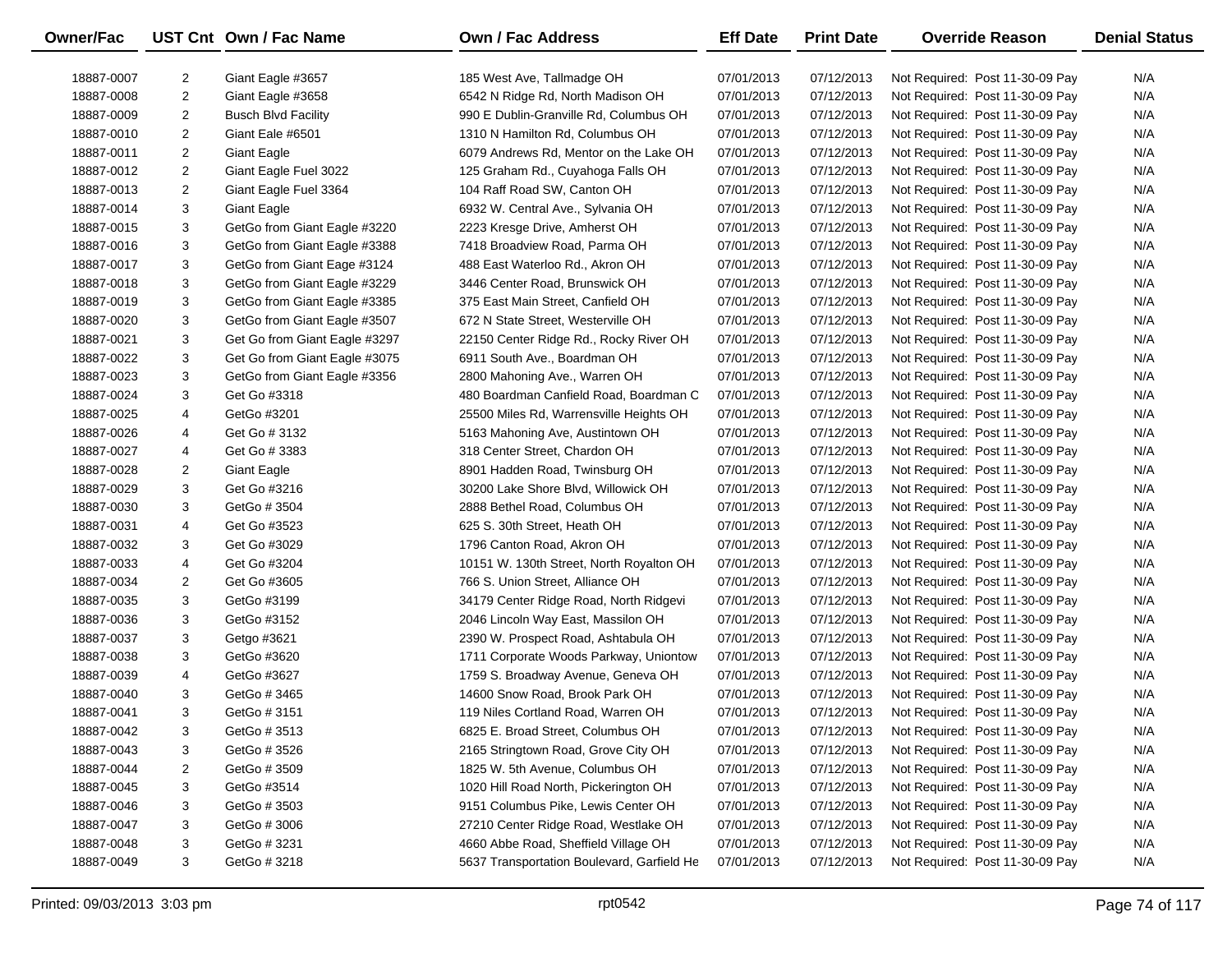| Owner/Fac  |                | UST Cnt Own / Fac Name  | <b>Own / Fac Address</b>                 | <b>Eff Date</b> | <b>Print Date</b> | <b>Override Reason</b>          | <b>Denial Status</b> |
|------------|----------------|-------------------------|------------------------------------------|-----------------|-------------------|---------------------------------|----------------------|
| 18887-0050 | 4              | GetGo # 3284            | 1501 Travelers Pointe, Avon OH           | 07/01/2013      | 07/12/2013        | Not Required: Post 11-30-09 Pay | N/A                  |
| 18887-0051 | 4              | GetGo # 3511            | 1640 Fishinger Road, Upper Arlington OH  | 07/01/2013      | 07/12/2013        | Not Required: Post 11-30-09 Pay | N/A                  |
| 18887-0052 | 3              | GetGo # 3203            | 6730 Pearl Road, Parma Heights OH        | 07/01/2013      | 07/12/2013        | Not Required: Post 11-30-09 Pay | N/A                  |
| 18887-0053 | 2              | GetGo # 3092            | 5275 Mayfield Road, Lyndhurst OH         | 07/01/2013      | 07/12/2013        | Not Required: Post 11-30-09 Pay | N/A                  |
| 18887-0054 | 3              | GetGo # 3527            | 9590 Sawmill Parkway, Powell OH          | 07/01/2013      | 07/12/2013        | Not Required: Post 11-30-09 Pay | N/A                  |
| 18887-0057 | 3              | GetGo #3515             | 17675 Chillicothe Road, Chagrin Falls OH | 07/01/2013      | 07/12/2013        | Not Required: Post 11-30-09 Pay | N/A                  |
| 18887-0058 | 3              | Giant Eagle Getgo #3389 | 302 S. Court Street, Medina OH           | 07/01/2013      | 07/12/2013        | Not Required: Post 11-30-09 Pay | N/A                  |
| 18887-0059 | 3              | GetGo # 3519            | 4758 W. Broad Street, Columbus OH        | 07/01/2013      | 07/12/2013        | Not Required: Post 11-30-09 Pay | N/A                  |
| 18887-0060 | 3              | GetGo #3703             | 4072 Medina Road, Fairlawn OH            | 07/01/2013      | 07/12/2013        | Not Required: Post 11-30-09 Pay | N/A                  |
| 18887-0061 | 3              | GetGo # 3664            | 2345 E. State Street, Salem OH           | 07/01/2013      | 07/12/2013        | Not Required: Post 11-30-09 Pay | N/A                  |
| 18887-0062 | 2              | GetGo # 3238            | 1317 State Route 60N, Vermillion OH      | 07/01/2013      | 07/12/2013        | Not Required: Post 11-30-09 Pay | N/A                  |
| 18887-0063 | 4              | GetGo # 3528            | 5465 New Albany Road W., New Albany O    | 07/01/2013      | 07/12/2013        | Not Required: Post 11-30-09 Pay | N/A                  |
| 18887-0064 | $\overline{2}$ | GetGo # 3811            | 209 E. Bridge Street, Elyria OH          | 07/01/2013      | 07/12/2013        | Not Required: Post 11-30-09 Pay | N/A                  |
| 18887-0065 | 3              | GetGo # 3512            | 2845 N. High Street, Columbus OH         | 07/01/2013      | 07/12/2013        | Not Required: Post 11-30-09 Pay | N/A                  |
| 18887-0066 | 3              | GetGo # 3376            | 21991 Lorain Road, Fairview Park OH      | 07/01/2013      | 07/12/2013        | Not Required: Post 11-30-09 Pay | N/A                  |
| 18887-0067 | 3              | GetGo #3529             | 6780 Hayden Run Road, Dublin OH          | 07/01/2013      | 07/12/2013        | Not Required: Post 11-30-09 Pay | N/A                  |
| 18887-0068 | 2              | GetGo # 3396 Stow       | 3845 Darrow Road, Stow OH                | 07/01/2013      | 07/12/2013        | Not Required: Post 11-30-09 Pay | N/A                  |
| 18887-0069 | 4              | GetGo #3833             | 400 Northfield Road, Bedford OH          | 07/01/2013      | 07/12/2013        | Not Required: Post 11-30-09 Pay | N/A                  |
| 18887-0070 | 2              | GetGo #3689             | 501 Union Avenue, Dover OH               | 07/01/2013      | 07/12/2013        | Not Required: Post 11-30-09 Pay | N/A                  |
| 18887-0071 | 2              | GetGo #3618             | 907 W. Maple Street, Hartville OH        | 07/01/2013      | 07/12/2013        | Not Required: Post 11-30-09 Pay | N/A                  |
| 18887-0072 | $\overline{2}$ | GetGo #3648             | 15400 W. High Street, Middlefield OH     | 07/01/2013      | 07/12/2013        | Not Required: Post 11-30-09 Pay | N/A                  |
| 18887-0073 | 4              | GetGo #3230             | 3036 W. 117th Street, Cleveland OH       | 07/01/2013      | 07/12/2013        | Not Required: Post 11-30-09 Pay | N/A                  |
| 18887-0074 | 4              | GetGo # 3517            | 2920 Stelzer Road, Columbus OH           | 07/01/2013      | 07/12/2013        | Not Required: Post 11-30-09 Pay | N/A                  |
| 18887-0075 | 2              | GetGo #3387             | 3070 Cromer Avenue NW, Canton OH         | 07/01/2013      | 07/12/2013        | Not Required: Post 11-30-09 Pay | N/A                  |
| 18887-0076 | 4              | GetGo #3537             | 3765 S. Hamilton Road, Groveport OH      | 07/01/2013      | 07/12/2013        | Not Required: Post 11-30-09 Pay | N/A                  |
| 18887-0077 | 3              | GetGo                   | 8039 Day Drive, Parma OH                 | 07/01/2013      | 07/12/2013        | Not Required: Post 11-30-09 Pay | N/A                  |
| 18887-0078 | $\overline{2}$ | GetGo #3632             | 15905 State Route 170, East Liverpool OH | 07/01/2013      | 07/12/2013        | Not Required: Post 11-30-09 Pay | N/A                  |
| 18887-0079 | 3              | GetGo #3601             | 1056 Akron Road, Wadsworth OH            | 07/01/2013      | 07/12/2013        | Not Required: Post 11-30-09 Pay | N/A                  |
| 18887-0080 | 3              | GetGo #3538             | 1416 Ety Shops Way, Lancaster OH         | 07/01/2013      | 07/12/2013        | Not Required: Post 11-30-09 Pay | N/A                  |
| 18887-0081 | 4              | GetGo #3329             | 2780 E. 116th Street, Cleveland OH       | 07/01/2013      | 07/12/2013        | Not Required: Post 11-30-09 Pay | N/A                  |
| 18887-0082 | 2              | GetGo #3381             | 6215 Whipple Avenue NW, North Canton O   | 07/01/2013      | 07/12/2013        | Not Required: Post 11-30-09 Pay | N/A                  |
| 18887-0083 | 2              | GetGo #3359             | 9075 State Route 43, Streetsboro OH      | 07/01/2013      | 07/12/2013        | Not Required: Post 11-30-09 Pay | N/A                  |
| 18887-0084 | 2              | Riser Foods Inc         | 5300 Richmond Road, Bedford Heights OH   | 07/01/2013      | 07/12/2013        | Not Required: Post 11-30-09 Pay | N/A                  |
| 18887-0086 | $\overline{2}$ | GetGo #3361             | 4951 Ridge Road, Cleveland OH            | 07/01/2013      | 07/12/2013        | Not Required: Post 11-30-09 Pay | N/A                  |
| 18887-0087 | $\overline{2}$ | GetGo #3360             | 27268 Lorain Road, North Olmsted OH      | 07/01/2013      | 07/12/2013        | Not Required: Post 11-30-09 Pay | N/A                  |
| 18887-0088 | 3              | GetGo #3088             | 4955 Royalton Road, Broadview Heights O  | 07/01/2013      | 07/12/2013        | Not Required: Post 11-30-09 Pay | N/A                  |
| 18887-0089 | 2              | GetGo #3878             | 1125 Main Street, Cuyahoga Falls OH      | 07/01/2013      | 07/12/2013        | Not Required: Post 11-30-09 Pay | N/A                  |
| 18887-0090 | 2              | GetGo #3440             | 4254 Mayfield Road, South Euclid OH      | 07/01/2013      | 07/12/2013        | Not Required: Post 11-30-09 Pay | N/A                  |
| 18887-0091 | 2              | GetGo #3401             | 6725 Perimeter Loop Drive, Dublin OH     | 07/01/2013      | 07/12/2013        | Not Required: Post 11-30-09 Pay | N/A                  |
| 18887-0092 | 3              | GetGo #3425             | 3120 W. Market Street, Fairlawn OH       | 07/01/2013      | 07/12/2013        | Not Required: Post 11-30-09 Pay | N/A                  |
| 18887-0093 | 2              | GetGo #3228             | 6477 Som Center Road, Solon OH           | 07/01/2013      | 07/12/2013        | Not Required: Post 11-30-09 Pay | N/A                  |
| 18887-0094 | $\overline{c}$ | GetGo #3219             | 2109 Elm Road N.E., Warren OH            | 07/01/2013      | 07/12/2013        | Not Required: Post 11-30-09 Pay | N/A                  |
| 18887-0095 | 3              | GetGo #3403             | 115 N. Chapel Street, Louisville OH      | 07/01/2013      | 07/12/2013        | Not Required: Post 11-30-09 Pay | N/A                  |
|            |                |                         |                                          |                 |                   |                                 |                      |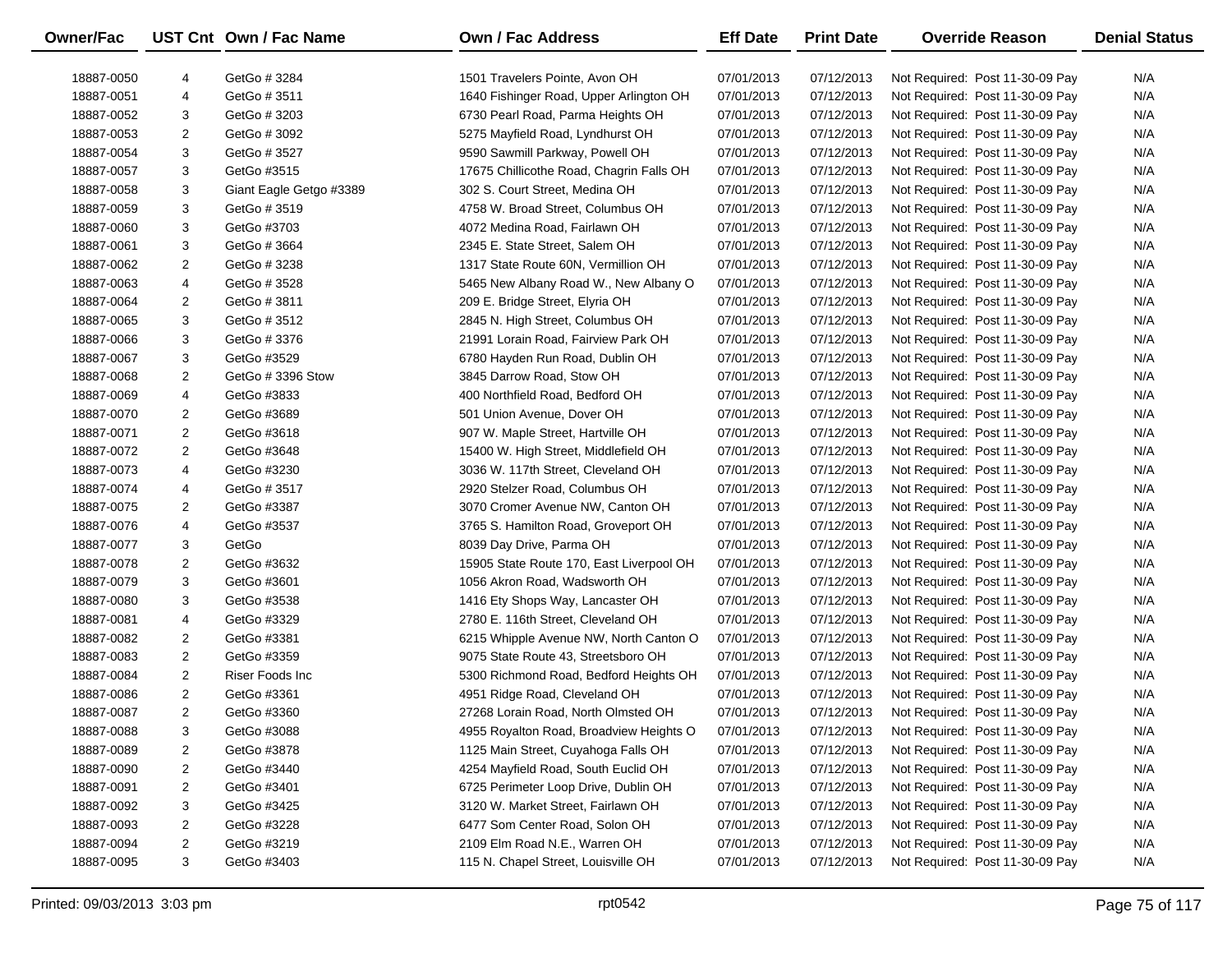| <b>Owner/Fac</b> |                | UST Cnt Own / Fac Name                 | <b>Own / Fac Address</b>                 | <b>Eff Date</b> | <b>Print Date</b> | <b>Override Reason</b>          | <b>Denial Status</b> |
|------------------|----------------|----------------------------------------|------------------------------------------|-----------------|-------------------|---------------------------------|----------------------|
| 18887-0096       | 3              | GetGo #3431                            | 14013 Detroit Avenue, Cleveland OH       | 07/01/2013      | 07/12/2013        | Not Required: Post 11-30-09 Pay | N/A                  |
| 18887-0097       | 3              | Get Go                                 | 2816 State Road, Cuyahoga Falls OH       | 07/29/2013      | 08/09/2013        | Not Required: Post 11-30-09 Pay | N/A                  |
| 18895-0001       | 1              | Republic Services, Inc.                | 11563 Mosteller Road, Cincinnati OH      | 07/01/2013      | 08/09/2013        | Not Required: Post 11-30-09 Pay | N/A                  |
| 18895-0003       |                |                                        | 1577 W. River Road, Dayton OH            |                 |                   | <b>Tank Removed</b>             | N/A                  |
|                  | $-1$           | Republic Services, Inc.                |                                          | 07/01/2013      | 08/09/2013        |                                 |                      |
| 18895-0003       | 3              | Republic Services, Inc.                | 1577 W. River Road, Dayton OH            | 07/01/2013      | 08/09/2013        | Not Required: Post 11-30-09 Pay | N/A                  |
| 18895-0004       | $\overline{2}$ | Republic Services, Inc.                | 450 Thacher Lane, Youngstown OH          | 07/01/2013      | 08/09/2013        | Not Required: Post 11-30-09 Pay | N/A                  |
| 18895-0005       | 1              | Republic Services, Inc.                | 40195 Butternut Ridge Road, Elyria OH    | 07/01/2013      | 08/09/2013        | Not Required: Post 11-30-09 Pay | N/A                  |
| 18895-0006       | 5              | <b>Republic Waste Services</b>         | 933 Frank Road, Columbus OH              | 07/01/2013      | 08/09/2013        | Not Required: Post 11-30-09 Pay | N/A                  |
| 18895-0007       | 5              | Republic Waste Services                | 1339 Main Street, Cuyahoga Falls OH      | 07/01/2013      | 08/09/2013        | Not Required: Post 11-30-09 Pay | N/A                  |
| 18895-0008       | 3              | Republic Waste Services                | 2800 S. Erie, Massillon OH               | 07/01/2013      | 08/09/2013        | Not Required: Post 11-30-09 Pay | N/A                  |
| 18900-0001       | 3              | Seven Hills Sunoco                     | 10960 Hamilton Avenue, Cincinnati OH     | 07/03/2013      | 07/26/2013        | Not Required: Post 11-30-09 Pay | N/A                  |
| 18900-0002       | $\overline{2}$ | Compton Marathon                       | 1195 Compton Road, Cincinnati OH         | 07/03/2013      | 07/26/2013        | Not Required: Post 11-30-09 Pay | N/A                  |
| 18901-0001       | 2              | <b>Bogner Construction Company</b>     | 305 W. Mulberry Street, Wooster OH       | 07/01/2013      | 07/12/2013        | Not Required: Post 11-30-09 Pay | N/A                  |
| 18902-0001       | $\mathbf{1}$   | Medical Mutual of Ohio                 | 3737 Sylvania Avenue, Toledo OH          | 07/01/2013      | 06/16/2013        | Not Required: Post 11-30-09 Pay | N/A                  |
| 18908-0001       | $\mathbf{1}$   | <b>Truckway Leasing</b>                | 3379 Port Union Rd, Fairfield OH         | 07/01/2013      | 06/28/2013        | Not Required: Post 11-30-09 Pay | N/A                  |
| 18912-0001       | $\overline{2}$ | B&W Nuclear Operations Group, Inc.     | 91 Stirling Avenue, Barberton OH         | 07/01/2013      | 06/16/2013        | Not Required: Post 11-30-09 Pay | N/A                  |
| 18913-0001       | $\mathbf{1}$   | ABB Automation Inc                     | 29801 Euclid Ave, Wickliffe OH           | 07/01/2013      | 06/16/2013        | Not Required: Post 11-30-09 Pay | N/A                  |
| 18920-0001       | 2              | A and B Iron and Metal                 | 329 Washington Street, Dayton OH         | 07/01/2013      | 06/16/2013        | Not Required: Post 11-30-09 Pay | N/A                  |
| 18921-0001       | 4              | <b>B C Towing</b>                      | 2489 N. Detroit Avenue, Toledo OH        | 07/01/2013      | 06/28/2013        | Not Required: Post 11-30-09 Pay | N/A                  |
| 18922-0001       | 5              | Greuey Fuel & Farm Supply LLC          | 1250 Front St, Malta OH                  | 07/01/2013      | 06/28/2013        | Not Required: Post 11-30-09 Pay | N/A                  |
| 18923-0002       | 1              | Sunbelts Rentals, Inc.                 | 1275 W. Mound Street, Columbus OH        | 07/01/2013      | 06/16/2013        | Not Required: Post 11-30-09 Pay | N/A                  |
| 18939-0001       | 4              | Adusumilli Fuel Corp. dba Portage Suno | 4401 Portage Street N.W., N Canton OH    | 07/01/2013      | 06/16/2013        | Not Required: Post 11-30-09 Pay | N/A                  |
| 18940-0001       | 6              | <b>Bel-Morr Market</b>                 | 66440 Belmont-Morristown Rd, Belmont O   | 07/01/2013      | 07/26/2013        | Not Required: Post 11-30-09 Pay | N/A                  |
| 18942-0001       | 4              | Monroe & Douglas Sunoco                | 4142 Monroe Street, Toledo OH            | 08/01/2013      | 08/09/2013        | Not Required: Post 11-30-09 Pay | N/A                  |
| 18943-0001       | 3              | Savko Bros Properties II, LLC          | 875 Jason Way, Columbus OH               | 07/01/2013      | 06/16/2013        | Not Required: Post 11-30-09 Pay | N/A                  |
| 18944-0001       | $\overline{2}$ | Mesopotamia Filling Station            | 4366 St. Rt 87, Mesopotamia OH           | 07/01/2013      | 07/12/2013        | Not Required: Post 11-30-09 Pay | N/A                  |
| 18949-0001       | $\overline{2}$ | Big Daddy Mini Mart, Inc.              | 1627 E. 3rd Street, Dayton OH            | 07/01/2013      | 06/28/2013        | Not Required: Post 11-30-09 Pay | N/A                  |
| 18950-0001       | 3              | Multani & Saini, Inc.                  | 220 State Street, Jeffersonville OH      | 07/01/2013      | 07/26/2013        | Not Required: Post 11-30-09 Pay | N/A                  |
| 18951-0001       | 3              | Stark Area RTA                         | 1600 Gateway Boulevard SE, Canton OH     | 07/01/2013      | 06/16/2013        | Not Required: Post 11-30-09 Pay | N/A                  |
| 18956-0001       | $\mathbf{1}$   | Triner Oil Co.                         | 4325 Manchester Avenue, Navarre OH       | 07/03/2013      | 07/26/2013        | Not Required: Post 11-30-09 Pay | N/A                  |
| 18957-0001       | $\mathbf{1}$   | Qualico Incorporated                   | 3201 E. 66th St., Cleveland OH           | 07/01/2013      | 07/12/2013        | Not Required: Post 11-30-09 Pay | N/A                  |
| 18958-0001       | $\overline{2}$ | Village Marathon                       | 390 S. Whitewoman Street, Coshocton OH   | 07/01/2013      | 06/16/2013        | Not Required: Post 11-30-09 Pay | N/A                  |
| 18962-0001       | 2              | Brown County Asphalt Inc.              | 11254 Hamer Road, Georgetown OH          | 07/01/2013      | 06/28/2013        | Not Required: Post 11-30-09 Pay | N/A                  |
| 18966-0001       | 4              | <b>Country Mini Mart LLC</b>           | 40 N Chillicothe St, South Charleston OH | 07/01/2013      | 07/26/2013        | Not Required: Post 11-30-09 Pay | N/A                  |
| 18967-0001       | 3              | Mike's Lake Road Express               | 19933 Lake Road, Rocky River OH          | 07/01/2013      | 07/26/2013        | Not Required: Post 11-30-09 Pay | N/A                  |
| 18970-0001       | 2              | <b>Gillespies Store</b>                | 1111 N. Main St., Jackson OH             | 07/01/2013      | 07/26/2013        | Not Required: Post 11-30-09 Pay | N/A                  |
| 18977-0001       | 3              | Sterling One Stop                      | 35 W Columbus St, Mt Sterling OH         | 07/01/2013      | 06/28/2013        | Not Required: Post 11-30-09 Pay | N/A                  |
| 18977-0002       | 3              | <b>Sterling BP</b>                     | 227 W. Columbus Street, Mt. Sterling OH  | 07/01/2013      | 06/28/2013        | Not Required: Post 11-30-09 Pay | N/A                  |
| 18979-0001       | 3              | <b>Eternity LLC</b>                    | 1103 Gilman Street, Marietta OH          | 07/01/2013      | 07/12/2013        | Not Required: Post 11-30-09 Pay | N/A                  |
| 18994-0001       | $\overline{2}$ | <b>LBA Enterprises LLC</b>             | 425 S Mill St, Sugarcreek OH             | 07/01/2013      | 07/12/2013        | Not Required: Post 11-30-09 Pay | N/A                  |
| 18995-0001       | 4              | Super C                                | 992 E. Main Street, Smithfield OH        | 07/01/2013      | 07/12/2013        | Not Required: Post 11-30-09 Pay | N/A                  |
| 19002-0001       | $\mathbf{1}$   | Dalzell Cash & Carry                   | 8233 Dalzell Road, Lower Salem OH        | 07/01/2013      | 07/26/2013        | Not Required: Post 11-30-09 Pay | N/A                  |
| 19006-0001       | $\overline{2}$ | Dover Marathon                         | 2016 State Route 39 NW, Dover OH         | 07/01/2013      | 07/26/2013        | Not Required: Post 11-30-09 Pay | N/A                  |
|                  |                |                                        |                                          |                 |                   |                                 |                      |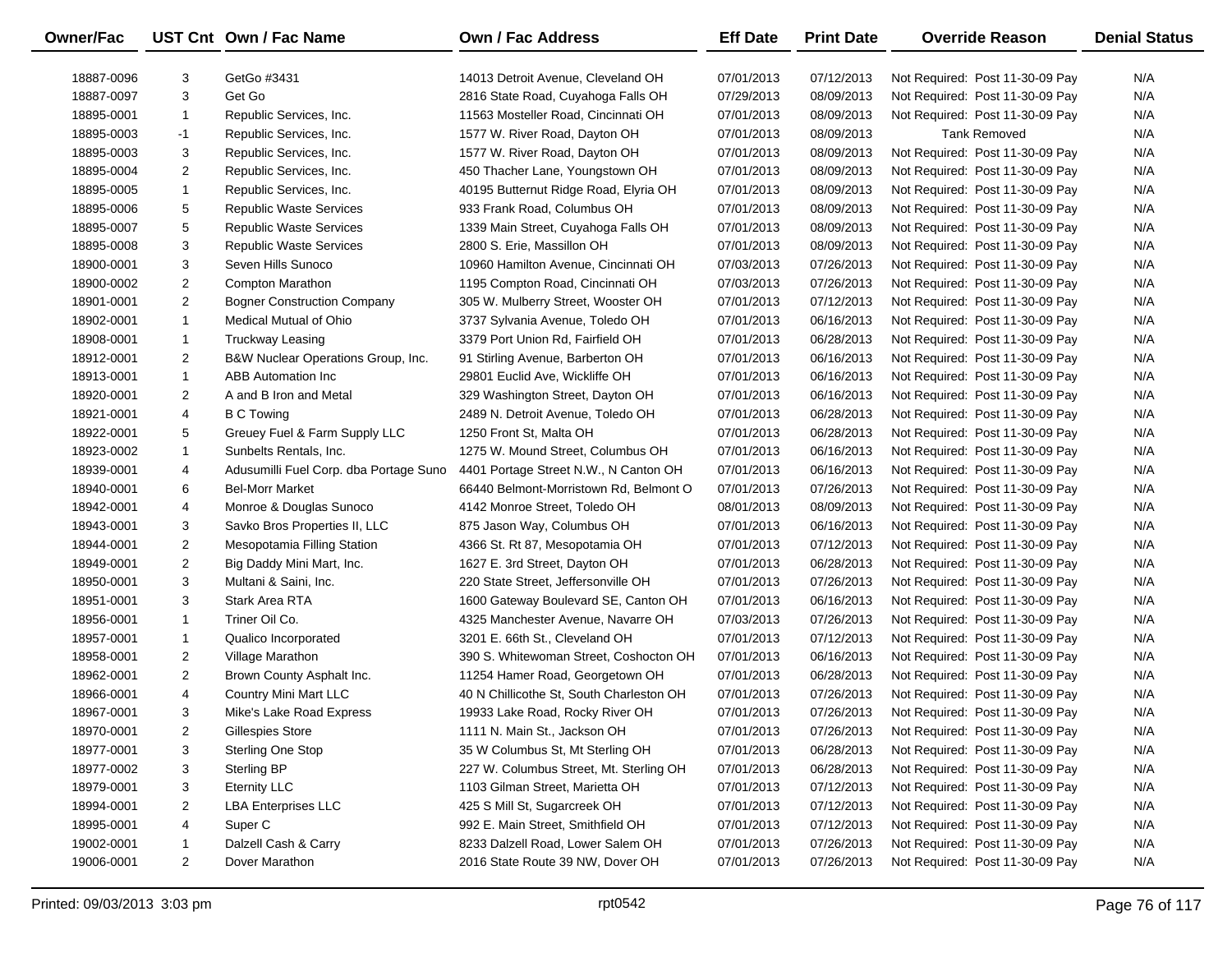| <b>Owner/Fac</b> |                | UST Cnt Own / Fac Name               | <b>Own / Fac Address</b>                 | <b>Eff Date</b> | <b>Print Date</b> | <b>Override Reason</b>          | <b>Denial Status</b> |
|------------------|----------------|--------------------------------------|------------------------------------------|-----------------|-------------------|---------------------------------|----------------------|
| 19008-0001       | 5              | Webb's Marathon                      | 164 E. Main Street, Centerburg OH        | 07/01/2013      | 07/26/2013        | Not Required: Post 11-30-09 Pay | N/A                  |
| 19010-0001       | 4              | American Petroleum Retail Inc #2     | 2933 Monroe St, Toledo OH                | 07/01/2013      | 07/26/2013        | Not Required: Post 11-30-09 Pay | N/A                  |
| 19012-0001       | 4              | Marathon                             | 2294 Lee Rd, Cleveland Heights OH        | 07/01/2013      | 07/26/2013        | Not Required: Post 11-30-09 Pay | N/A                  |
| 19013-0001       | 3              | Costco Gasoline #379                 | 1100 E. Kemper Road, Springdale OH       | 07/01/2013      | 07/12/2013        | Not Required: Post 11-30-09 Pay | N/A                  |
| 19013-0002       | 3              | Costco Gasoline #384                 | 9691 Waterstone Boulevard, Deerfield Tow | 07/01/2013      | 07/12/2013        | Not Required: Post 11-30-09 Pay | N/A                  |
| 19013-0003       | 3              | Costco Gasoline #343                 | 35804 Detroit Road, Avon OH              | 07/01/2013      | 07/12/2013        | Not Required: Post 11-30-09 Pay | N/A                  |
| 19013-0004       | 3              | Costco Gasoline #632                 | 1560 Gemini Place, Columbus OH           | 07/01/2013      | 07/12/2013        | Not Required: Post 11-30-09 Pay | N/A                  |
| 19013-0005       | 3              | Costco Gasoline #344                 | 1409 Golden Gate Boulevard, Cleveland O  | 07/01/2013      | 07/12/2013        | Not Required: Post 11-30-09 Pay | N/A                  |
| 19013-0006       | 3              | Costco Gasoline #1007                | 3405 W. Central Road, Toledo OH          | 07/01/2013      | 07/12/2013        | Not Required: Post 11-30-09 Pay | N/A                  |
| 19013-0007       | 3              | Costco Gasoline, Strongsville        | 16692 Royalton Road, Strongsville OH     | 07/01/2013      | 07/12/2013        | Not Required: Post 11-30-09 Pay | N/A                  |
| 19021-0001       | $\overline{2}$ | Mike's Marathon                      | 4561 E. 131st St., Garfield Heights OH   | 07/01/2013      | 06/16/2013        | Not Required: Post 11-30-09 Pay | N/A                  |
| 19027-0001       | 3              | Agland Co Op                         | 1062 W High Ave, New Philadelphia OH     | 07/01/2013      | 06/16/2013        | Not Required: Post 11-30-09 Pay | N/A                  |
| 19027-0002       | 8              | Agland Co-Op, Inc.                   | 47345 Stumptown Road, Cadiz OH           | 07/01/2013      | 06/16/2013        | Not Required: Post 11-30-09 Pay | N/A                  |
| 19027-0003       | $\mathbf{1}$   | Agland Co-Op, Inc.                   | 1541 Canton Road, Carrollton OH          | 07/01/2013      | 06/16/2013        | Not Required: Post 11-30-09 Pay | N/A                  |
| 19027-0004       | 5              | <b>Alliance Bulk Plant</b>           | 14949 Oyster Road, Alliance OH           | 07/01/2013      | 06/16/2013        | Not Required: Post 11-30-09 Pay | N/A                  |
| 19027-0005       | 4              | <b>Carrollton Bulk Plant</b>         | 258 5th Street, Carrollton OH            | 07/01/2013      | 06/16/2013        | Not Required: Post 11-30-09 Pay | N/A                  |
| 19027-0006       | $\overline{2}$ | <b>Bellville Bulk Plant</b>          | 32 Fitting Avenue, Bellville OH          | 07/01/2013      | 06/16/2013        | Not Required: Post 11-30-09 Pay | N/A                  |
| 19033-0001       | 5              | <b>Town Center Convenience Store</b> | 600 W. High Street, Mt Vernon OH         | 07/01/2013      | 07/26/2013        | Not Required: Post 11-30-09 Pay | N/A                  |
| 19033-0002       | 3              | Marathon                             | 674 Sandusky Street, Mount Vernon OH     | 07/01/2013      | 07/26/2013        | Not Required: Post 11-30-09 Pay | N/A                  |
| 19033-0003       | 3              | Newark Road Sunoco                   | 105 Newark Road, Mount Vernon OH         | 07/01/2013      | 07/26/2013        | Not Required: Post 11-30-09 Pay | N/A                  |
| 19034-0001       | 4              | Daves Citgo                          | 531 3rd Avenue, Chesapeake OH            | 07/23/2013      | 07/26/2013        | Not Required: Post 11-30-09 Pay | N/A                  |
| 19035-0001       | 4              | The Depot                            | 7056 State Route 73, Otway OH            | 07/01/2013      | 06/16/2013        | Not Required: Post 11-30-09 Pay | N/A                  |
| 19036-0001       | $\mathbf{1}$   | Hyland Software, Inc.                | 28500 Clemens Rd, Westlake OH            | 07/01/2013      | 06/16/2013        | Not Required: Post 11-30-09 Pay | N/A                  |
| 19037-0001       | 4              | Ada Express Mart                     | 602 N. Main Street, Ada OH               | 07/01/2013      | 06/16/2013        | Not Required: Post 11-30-09 Pay | N/A                  |
| 19039-0001       | $\overline{2}$ | Bigg's Marathon                      | 4450 Eastgate Boulevard, Cincinnati OH   | 07/01/2013      | 07/12/2013        | Not Required: Post 11-30-09 Pay | N/A                  |
| 19044-0001       | $\mathbf{1}$   | Hoovestol                            | 3401 Latcha Road, Millbury OH            | 07/01/2013      | 06/28/2013        | Not Required: Post 11-30-09 Pay | N/A                  |
| 19051-0001       | $\overline{2}$ | Tony's 76                            | 305 W Main, Port Washington OH           | 07/01/2013      | 06/16/2013        | Not Required: Post 11-30-09 Pay | N/A                  |
| 19052-0001       | $\mathbf{1}$   | <b>Twin Towers Retirement</b>        | 5343 Hamilton Avenue, Cincinnati OH      | 07/01/2013      | 06/16/2013        | Not Required: Post 11-30-09 Pay | N/A                  |
| 19058-0001       | $\mathbf{1}$   | Shelby County Correctional Facility  | 555 Gerhart Rd, Sidney OH                | 07/01/2013      | 06/16/2013        | Not Required: Post 11-30-09 Pay | N/A                  |
| 19060-0001       | 4              | <b>McCartys Mini Mart</b>            | 01 McCarty Lane, Jackson OH              | 07/01/2013      | 06/28/2013        | Not Required: Post 11-30-09 Pay | N/A                  |
| 19065-0001       | $\overline{2}$ | Sams Food Market                     | 2277 Ohio Pike, Amelia OH                | 07/01/2013      | 06/16/2013        | Not Required: Post 11-30-09 Pay | N/A                  |
| 19075-0001       | 5              | <b>Mikes Pit Stop</b>                | 233 W Main St, Plain City OH             | 07/01/2013      | 07/26/2013        | Not Required: Post 11-30-09 Pay | N/A                  |
| 19076-0001       | 4              | Liberty General Store                | 12425 Beaver Pike, Jackson OH            | 07/01/2013      | 07/26/2013        | Not Required: Post 11-30-09 Pay | N/A                  |
| 19087-0001       | 3              | Fuel Plus Inc                        | 2281 Sullivant Ave, Columbus OH          | 07/01/2013      | 07/26/2013        | Not Required: Post 11-30-09 Pay | N/A                  |
| 19087-0003       | 5              | Fuel Plus Inc. Property              | 955 E. 5th Avenue, Columbus OH           | 07/01/2013      | 07/26/2013        | Not Required: Post 11-30-09 Pay | N/A                  |
| 19088-0001       | 3              | Sunshine Plus Inc.                   | 1000 W. Broad Street, Columbus OH        | 07/01/2013      | 07/26/2013        | Not Required: Post 11-30-09 Pay | N/A                  |
| 19090-0001       | 5              | <b>Bobs Marathon</b>                 | 402 S. Main Street, Bryan OH             | 07/01/2013      | 07/26/2013        | Not Required: Post 11-30-09 Pay | N/A                  |
| 19098-0001       | 2              | <b>Bailey Mini Mart</b>              | 2810 Bailey Road, Cuyahoga Falls OH      | 07/01/2013      | 07/12/2013        | Not Required: Post 11-30-09 Pay | N/A                  |
| 19099-0002       | $\mathbf{1}$   | West Chester Township                | 9577 Beckett Road, West Chester OH       | 07/01/2013      | 06/16/2013        | Not Required: Post 11-30-09 Pay | N/A                  |
| 19103-0001       | $\overline{c}$ | <b>Charloe Store</b>                 | 20144 Road 138, Oakwood OH               | 07/01/2013      | 06/16/2013        | Not Required: Post 11-30-09 Pay | N/A                  |
| 19104-0001       | 3              | American United Oil Inc              | 342 E. Main Street, Ashland OH           | 07/01/2013      | 07/26/2013        | Not Required: Post 11-30-09 Pay | N/A                  |
| 19108-0001       | 4              | <b>Centerburg Shell</b>              | 79 E. Main Street, Centerburg OH         | 07/01/2013      | 06/28/2013        | Not Required: Post 11-30-09 Pay | N/A                  |
| 19110-0001       | 3              | Citgo                                | 3501 Lorain Avenue, Cleveland OH         | 07/01/2013      | 07/26/2013        | Not Required: Post 11-30-09 Pay | N/A                  |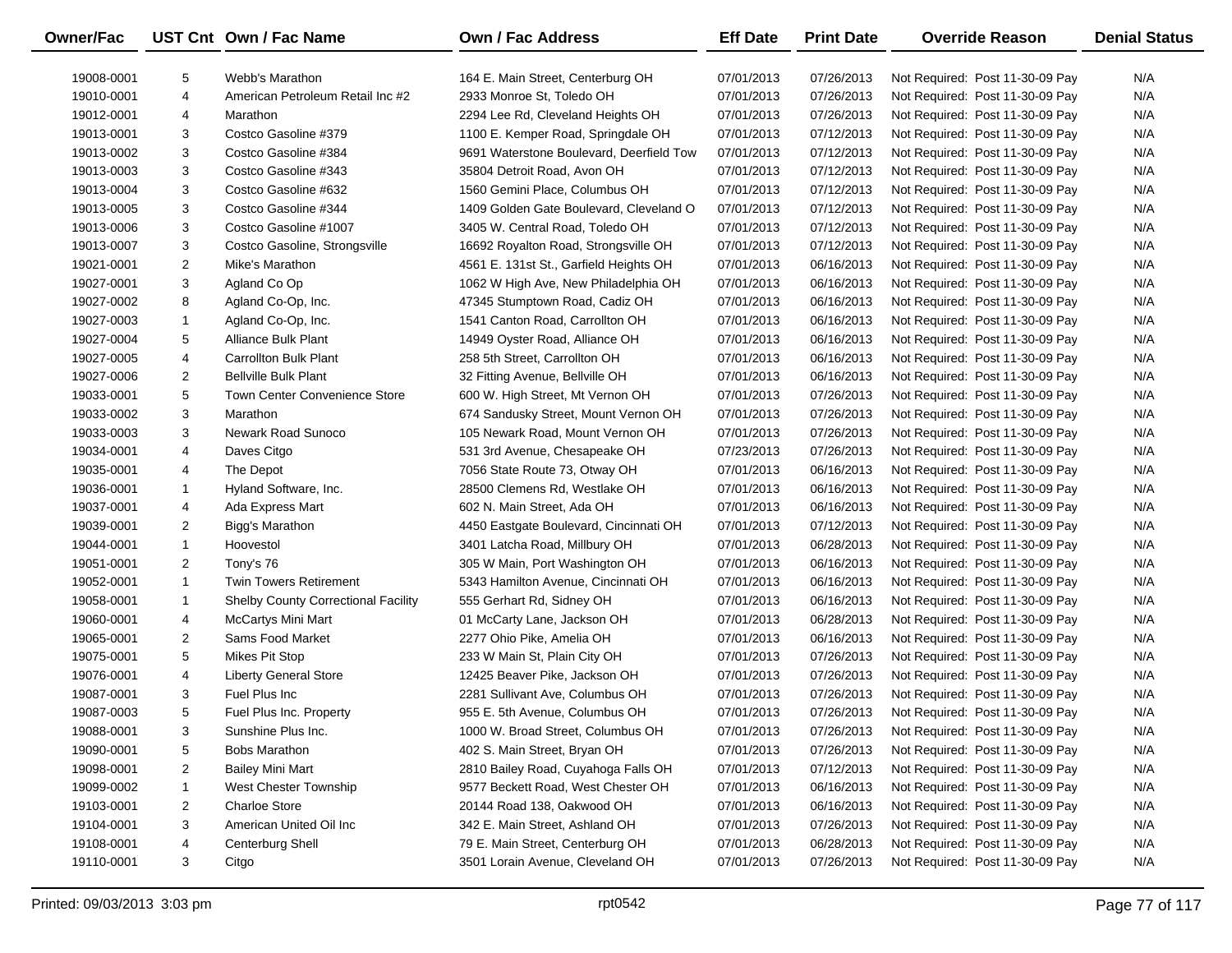| <b>Owner/Fac</b> |                         | UST Cnt Own / Fac Name                 | <b>Own / Fac Address</b>                | <b>Eff Date</b> | <b>Print Date</b> | <b>Override Reason</b>          | <b>Denial Status</b> |
|------------------|-------------------------|----------------------------------------|-----------------------------------------|-----------------|-------------------|---------------------------------|----------------------|
| 19115-0001       | 3                       | WWCII Inc                              | 9055 W State Route 2, Oak Harbor OH     | 07/03/2013      | 07/26/2013        | Not Required: Post 11-30-09 Pay | N/A                  |
| 19116-0001       | $\mathbf{1}$            | Wild Wings Inc                         | 6395 N Russell Rd, Oak Harbor OH        | 07/03/2013      | 07/26/2013        | Not Required: Post 11-30-09 Pay | N/A                  |
| 19124-0001       | 4                       | <b>Barberton Marathon</b>              | 1159 Wooster Road N., Barberton OH      | 07/03/2013      | 07/26/2013        | Not Required: Post 11-30-09 Pay | N/A                  |
| 19125-0001       | 4                       | Circle K 5683                          | 9660 E. Center Street, Windham OH       | 07/01/2013      | 06/28/2013        | Not Required: Post 11-30-09 Pay | N/A                  |
| 19127-0001       | $\overline{2}$          | Sparta General Store                   | 7 E. Main Street, Sparta OH             | 08/15/2013      | 08/23/2013        | Not Required: Post 11-30-09 Pay | N/A                  |
| 19129-0001       | 5                       | Beard Oil Co                           | 6990 State Route 117, Huntsville OH     | 07/01/2013      | 07/12/2013        | Not Required: Post 11-30-09 Pay | N/A                  |
| 19133-0001       | 3                       | Poland Marathon                        | 3190 Center Rd, Poland OH               | 07/01/2013      | 07/26/2013        | Not Required: Post 11-30-09 Pay | N/A                  |
| 19136-0001       | 5                       | West Mansfield Mini Mart               | 115 N Main St, West Mansfield OH        | 07/01/2013      | 07/26/2013        | Not Required: Post 11-30-09 Pay | N/A                  |
| 19137-0001       | $\overline{\mathbf{c}}$ | The Woods                              | 501 W Waterloo St, Canal Winchester OH  | 07/01/2013      | 07/26/2013        | Not Required: Post 11-30-09 Pay | N/A                  |
| 19142-0001       | 3                       | Jeff's Carry Out                       | 1 E Main St, Addyston OH                | 07/01/2013      | 07/26/2013        | Not Required: Post 11-30-09 Pay | N/A                  |
| 19143-0001       | $\mathbf{1}$            | <b>PSC Metals Inc.</b>                 | 4250 E. 68th Street, Cleveland OH       | 07/01/2013      | 06/28/2013        | Not Required: Post 11-30-09 Pay | N/A                  |
| 19143-0003       | $\mathbf{1}$            | PSC Metals - Wooster LLC               | 972 Old Columbus Rd, Wooster OH         | 07/01/2013      | 06/28/2013        | Not Required: Post 11-30-09 Pay | N/A                  |
| 19149-0001       | 6                       | Wichard Oil LLC                        | 518 W Plane St, Bethel OH               | 07/01/2013      | 07/26/2013        | Not Required: Post 11-30-09 Pay | N/A                  |
| 19150-0001       | $\mathbf{1}$            | Quicken Loans Arena                    | 1 Center Court, Cleveland OH            | 07/01/2013      | 06/16/2013        | Not Required: Post 11-30-09 Pay | N/A                  |
| 19159-0001       | 4                       | Elmore Sunoco                          | 1710 Elmore St, Cincinnati OH           | 07/01/2013      | 07/26/2013        | Not Required: Post 11-30-09 Pay | N/A                  |
| 19170-0001       | 4                       | Five Star BP Parkman                   | 16220 Main Market Rd, Parkman OH        | 07/01/2013      | 07/12/2013        | Not Required: Post 11-30-09 Pay | N/A                  |
| 19171-0001       | $\mathbf{1}$            | Jockett's Marina                       | 6213 Edgewater Dr, Toledo OH            | 07/01/2013      | 07/12/2013        | Not Required: Post 11-30-09 Pay | N/A                  |
| 19181-0001       | $\overline{2}$          | Broad and Hague Marathon               | 2805 W. Broad Street, Columbus OH       | 07/01/2013      | 06/16/2013        | Not Required: Post 11-30-09 Pay | N/A                  |
| 19183-0001       | $\overline{2}$          | Three Village Condominiums             | 5150 Three Village Drive, Lyndhurst OH  | 07/01/2013      | 06/16/2013        | Not Required: Post 11-30-09 Pay | N/A                  |
| 19186-0001       | 3                       | Toledo 24                              | 5424 Telegraph Rd, Toledo OH            | 07/08/2013      | 07/26/2013        | Not Required: Post 11-30-09 Pay | N/A                  |
| 19192-0001       | $\overline{2}$          | Parma Community General Hospital       | 7007 Powers Blvd, Parma OH              | 07/01/2013      | 06/28/2013        | Not Required: Post 11-30-09 Pay | N/A                  |
| 19193-0001       | 5                       | <b>Scheetz Fuel Stop</b>               | 46473 US Route 36, Coshocton OH         | 07/01/2013      | 06/16/2013        | Not Required: Post 11-30-09 Pay | N/A                  |
| 19194-0001       | 3                       | Fohl Road Sunoco                       | 5506 Keiffer Avenue SW, Canton OH       | 07/01/2013      | 06/28/2013        | Not Required: Post 11-30-09 Pay | N/A                  |
| 19198-0001       | $\overline{2}$          | <b>Express Mart</b>                    | 5394 North Bend Road, Cincinnati OH     | 07/01/2013      | 07/26/2013        | Not Required: Post 11-30-09 Pay | N/A                  |
| 19199-0001       | 3                       | Vine Street Sunoco                     | 5534 Vine Street, Cincinnati OH         | 07/01/2013      | 07/12/2013        | Not Required: Post 11-30-09 Pay | N/A                  |
| 19201-0001       | $\mathbf{1}$            | American Tower Corporation             | 26501 Emery Industrial Parkway, Clevela | 07/01/2013      | 07/26/2013        | Not Required: Post 11-30-09 Pay | N/A                  |
| 19214-0001       | $\mathbf{1}$            | Southern Ohio Holding Organization, LL | 4585 Mulhauser Road, Hamilton OH        | 07/01/2013      | 06/16/2013        | Not Required: Post 11-30-09 Pay | N/A                  |
| 19215-0001       | $\overline{2}$          | Latham Lumber                          | 9445 St Rt 124 W, Latham OH             | 07/01/2013      | 06/28/2013        | Not Required: Post 11-30-09 Pay | N/A                  |
| 19216-0001       | 4                       | <b>Super Mart</b>                      | 861 Washington St, Bergholz OH          | 07/01/2013      | 06/28/2013        | Not Required: Post 11-30-09 Pay | N/A                  |
| 19223-0002       | 3                       | Dean's Drive Thru                      | 4975 N. State Route 2, Oak Harbor OH    | 07/01/2013      | 07/12/2013        | Not Required: Post 11-30-09 Pay | N/A                  |
| 19229-0001       | 3                       | Oak Hill Sunoco                        | 2514 Mogadore Road, Akron OH            | 07/01/2013      | 07/12/2013        | Not Required: Post 11-30-09 Pay | N/A                  |
| 19233-0001       | 3                       | United Smokes of America               | 717 Delaware Avenue, Marion OH          | 07/01/2013      | 07/26/2013        | Not Required: Post 11-30-09 Pay | N/A                  |
| 19233-0002       | $\overline{2}$          | United Smokes of America               | 132 London Road, Delaware OH            | 07/01/2013      | 07/26/2013        | Not Required: Post 11-30-09 Pay | N/A                  |
| 19235-0001       | 3                       | <b>Mason Quick Mart</b>                | 131 E. Main Street, Mason OH            | 07/01/2013      | 07/26/2013        | Not Required: Post 11-30-09 Pay | N/A                  |
| 19237-0001       | 3                       | Niekamp's Farm and Flea Market         | 6133 Olding Rd, St Henry OH             | 07/01/2013      | 07/26/2013        | Not Required: Post 11-30-09 Pay | N/A                  |
| 19238-0001       | 4                       | Marathon Oil                           | 960 N Leavitt, Amherst OH               | 07/01/2013      | 07/26/2013        | Not Required: Post 11-30-09 Pay | N/A                  |
| 19241-0001       | $\mathbf{1}$            | Maple Knoll Village                    | 11100 Springfield Pike, Springdale OH   | 07/01/2013      | 06/28/2013        | Not Required: Post 11-30-09 Pay | N/A                  |
| 19243-0001       | 3                       | <b>TSP 807</b>                         | 17005 St Rt 78, Caldwell OH             | 07/01/2013      | 06/28/2013        | Not Required: Post 11-30-09 Pay | N/A                  |
| 19243-0004       | 3                       | <b>TSP 818</b>                         | 201 S Main Street, Woodsfield OH        | 07/01/2013      | 06/28/2013        | Not Required: Post 11-30-09 Pay | N/A                  |
| 19245-0001       | $\mathbf{1}$            | Village Mkt                            | 3819 US 52, Georgetown OH               | 07/01/2013      | 06/28/2013        | Not Required: Post 11-30-09 Pay | N/A                  |
| 19249-0001       | 3                       | <b>Circle K# 5685</b>                  | 11800 Mayfield Road, Munson OH          | 07/01/2013      | 06/28/2013        | Not Required: Post 11-30-09 Pay | N/A                  |
| 19254-0001       | 4                       | Main Street Valero                     | 227 E. Main Street, Bellevue OH         | 07/01/2013      | 06/28/2013        | Not Required: Post 11-30-09 Pay | N/A                  |
| 19259-0001       | $\overline{2}$          | Waste Water Treatment Plant            | 100 Legion Road, Saint Clairsville OH   | 07/01/2013      | 06/16/2013        | Not Required: Post 11-30-09 Pay | N/A                  |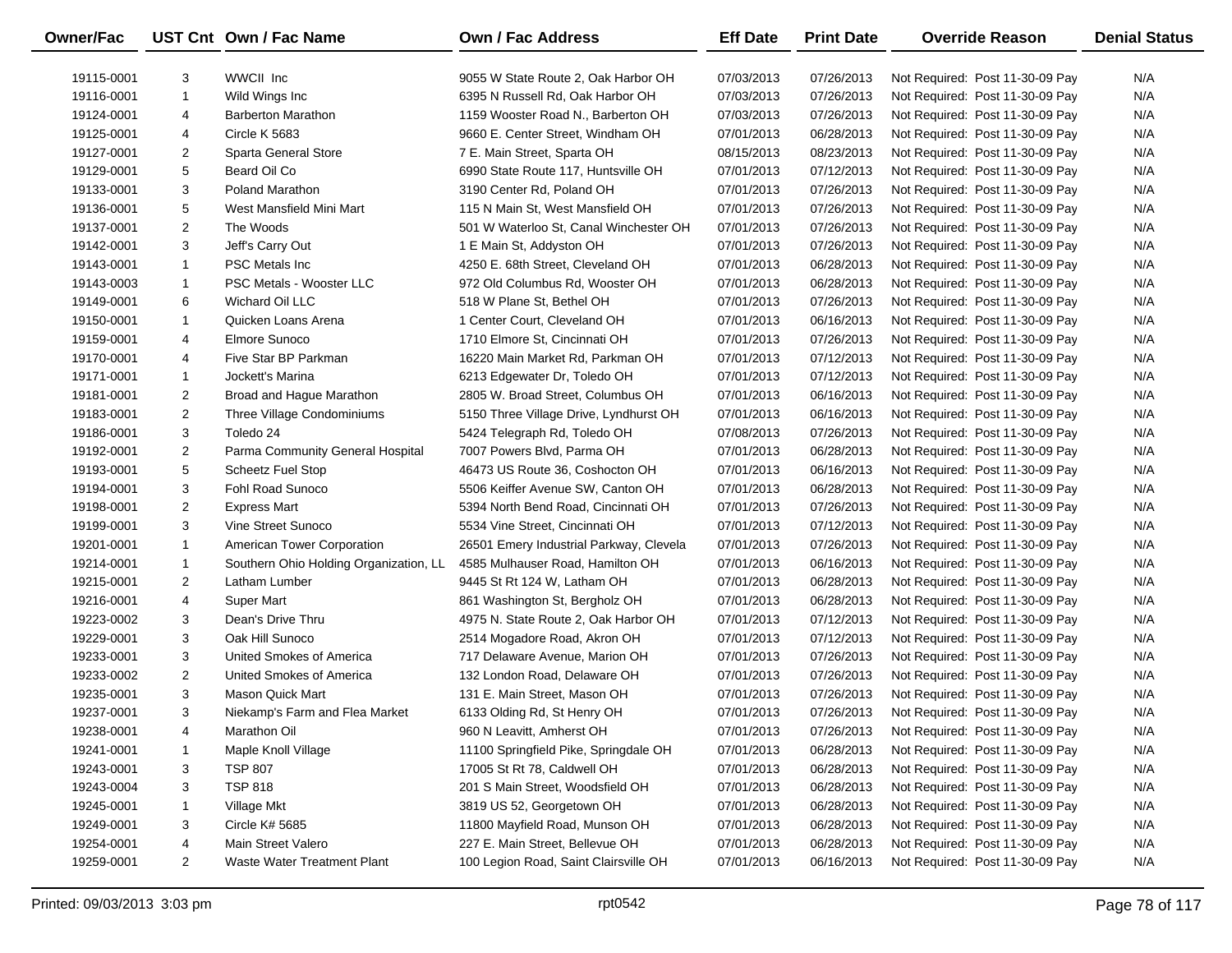| <b>Owner/Fac</b> |                | UST Cnt Own / Fac Name         | Own / Fac Address                         | <b>Eff Date</b> | <b>Print Date</b> | <b>Override Reason</b>          | <b>Denial Status</b> |
|------------------|----------------|--------------------------------|-------------------------------------------|-----------------|-------------------|---------------------------------|----------------------|
| 19259-0002       | $\overline{2}$ | City of St Clairsville Service | 129 Reservoir Road, Saint Clairsville OH  | 07/01/2013      | 06/16/2013        | Not Required: Post 11-30-09 Pay | N/A                  |
| 19260-0002       | 3              | Gateway Sunoco                 | 750 E. Xenia Drive, Fairborn OH           | 07/10/2013      | 07/26/2013        | Not Required: Post 11-30-09 Pay | N/A                  |
| 19260-0003       | 3              | Marathon                       | 10 W. Dayton Drive, Fairborn OH           | 07/10/2013      | 07/26/2013        | Not Required: Post 11-30-09 Pay | N/A                  |
| 19260-0004       | 3              | <b>Liberty BP</b>              | 4443 Hamilton Middletown Road, Liberty T  | 07/10/2013      | 07/26/2013        | Not Required: Post 11-30-09 Pay | N/A                  |
| 19264-0001       | 4              | Struble Rd Sunoco              | 2785 Struble Road, Cincinnati OH          | 07/01/2013      | 07/26/2013        | Not Required: Post 11-30-09 Pay | N/A                  |
| 19266-0001       | 5              | Timmy V's                      | 284 W. Main Street, McConnelsville OH     | 07/01/2013      | 07/26/2013        | Not Required: Post 11-30-09 Pay | N/A                  |
| 19268-0001       | $\mathbf{1}$   | <b>Barlow's Grocery</b>        | 110 Jefferson Street, Dexter City OH      | 07/01/2013      | 07/26/2013        | Not Required: Post 11-30-09 Pay | N/A                  |
| 19275-0001       | 3              | Northtown Marathon             | 555 N. Second Street, Coldwater OH        | 07/01/2013      | 06/16/2013        | Not Required: Post 11-30-09 Pay | N/A                  |
| 19280-0002       | 3              | Murphy USA # 6630              | 9351 Mentor Ave, Mentor OH                | 07/01/2013      | 07/26/2013        | Not Required: Post 11-30-09 Pay | N/A                  |
| 19280-0003       | 4              | Murphy USA # 6699              | 1399 Leesburg Ave, Washington CH OH       | 07/01/2013      | 07/26/2013        | Not Required: Post 11-30-09 Pay | N/A                  |
| 19280-0004       | 4              | Murphy USA #6732               | 2390 W Michigan St, Sidney OH             | 07/01/2013      | 07/26/2013        | Not Required: Post 11-30-09 Pay | N/A                  |
| 19280-0005       | 4              | Murphy USA #6731               | 61215 Southgate Pkwy, Cambridge OH        | 07/01/2013      | 07/26/2013        | Not Required: Post 11-30-09 Pay | N/A                  |
| 19280-0006       | 4              | Murphy USA #6729               | 12892 St Rt 664, Logan OH                 | 07/01/2013      | 07/26/2013        | Not Required: Post 11-30-09 Pay | N/A                  |
| 19280-0007       | 4              | Murphy USA # 6753              | 1875 Scott St, Napoleon OH                | 07/01/2013      | 07/26/2013        | Not Required: Post 11-30-09 Pay | N/A                  |
| 19280-0008       | 4              | Murphy USA #6754               | 3219 Princeton Rd, Hamilton OH            | 07/01/2013      | 07/26/2013        | Not Required: Post 11-30-09 Pay | N/A                  |
| 19280-0009       | 3              | Murphey USA 6819               | 200 Gunntown Rd, Bellfontaine OH          | 07/01/2013      | 07/26/2013        | Not Required: Post 11-30-09 Pay | N/A                  |
| 19280-0010       | 3              | Murphy USA #6816               | 2640 Harding Hwy, Lima OH                 | 07/01/2013      | 07/26/2013        | Not Required: Post 11-30-09 Pay | N/A                  |
| 19280-0011       | 3              | Murphy USA #6833               | 544 Harry Sauner Rd, Hillsboro OH         | 07/01/2013      | 07/26/2013        | Not Required: Post 11-30-09 Pay | N/A                  |
| 19280-0012       | 3              | Murphy Oil 6859                | 1395 N. 21st, Newark OH                   | 07/01/2013      | 07/26/2013        | Not Required: Post 11-30-09 Pay | N/A                  |
| 19280-0014       | 3              | Murphy USA #6875               | 2749 State Route 73, Wilmington OH        | 07/01/2013      | 07/26/2013        | Not Required: Post 11-30-09 Pay | N/A                  |
| 19280-0015       | 3              | Murphy Oil 6933                | 1105 Ramada Street, Sandusky OH           | 07/01/2013      | 07/26/2013        | Not Required: Post 11-30-09 Pay | N/A                  |
| 19280-0016       | 3              | Murphy Oil 6946                | 2869 E. State Street, Salem OH            | 07/01/2013      | 07/26/2013        | Not Required: Post 11-30-09 Pay | N/A                  |
| 19280-0017       | 3              | Murphy USA # 6934              | 2856 Maysville Pike, Zanesville OH        | 07/01/2013      | 07/26/2013        | Not Required: Post 11-30-09 Pay | N/A                  |
| 19280-0018       | 3              | Murphy USA 6851                | 14976 SR 93 S, Jackson OH                 | 07/01/2013      | 07/26/2013        | Not Required: Post 11-30-09 Pay | N/A                  |
| 19280-0019       | 3              | Murphy USA #6935               | 1911 W. Dorothy lane, Moraine OH          | 07/01/2013      | 07/26/2013        | Not Required: Post 11-30-09 Pay | N/A                  |
| 19280-0023       | 3              | Murphy USA #7122               | 3220 Atlantic Blvd NE, Canton OH          | 07/01/2013      | 07/26/2013        | Not Required: Post 11-30-09 Pay | N/A                  |
| 19280-0024       | 3              | Murphy USA #7148               | 920 Fangboner, Fremont OH                 | 07/01/2013      | 07/26/2013        | Not Required: Post 11-30-09 Pay | N/A                  |
| 19280-0025       | 3              | Murphy USA #7149               | 491 East Airport Hwy, Wauseon OH          | 07/01/2013      | 07/26/2013        | Not Required: Post 11-30-09 Pay | N/A                  |
| 19280-0026       | 3              | Murphy USA #7167               | 1934 Havemann Rd, Celina OH               | 07/01/2013      | 07/26/2013        | Not Required: Post 11-30-09 Pay | N/A                  |
| 19280-0027       | 3              | Murphy USA #7162               | 7735 Hoke Road, Englewood OH              | 07/01/2013      | 07/26/2013        | Not Required: Post 11-30-09 Pay | N/A                  |
| 19280-0028       | 3              | Murphy USA #7168               | 15669 State Route 67, Kenton OH           | 07/01/2013      | 07/26/2013        | Not Required: Post 11-30-09 Pay | N/A                  |
| 19280-0029       | 3              | Murphy USA #7169               | 1281 Bellefontain Street, Wapakoneta OH   | 07/01/2013      | 07/26/2013        | Not Required: Post 11-30-09 Pay | N/A                  |
| 19280-0030       | 3              | Murphy USA #7151               | 85 River Trace Lane, Chillicothe OH       | 07/01/2013      | 07/26/2013        | Not Required: Post 11-30-09 Pay | N/A                  |
| 19280-0031       | 3              | Murphy USA #7219               | 23739 Airport Road, Coshocton OH          | 07/01/2013      | 07/26/2013        | Not Required: Post 11-30-09 Pay | N/A                  |
| 19280-0032       | 3              | Murphy USA #7248               | 201 Town Center Boulevard, Van Wert OH    | 07/01/2013      | 07/26/2013        | Not Required: Post 11-30-09 Pay | N/A                  |
| 19280-0034       | 3              | Murphy USA #7293               | 2481 Possum Run Road, Mansfield OH        | 07/01/2013      | 07/26/2013        | Not Required: Post 11-30-09 Pay | N/A                  |
| 19280-0035       | 3              | Murphy USA #7268               | 1302 E. Ash Street, Piqua OH              | 07/01/2013      | 07/26/2013        | Not Required: Post 11-30-09 Pay | N/A                  |
| 19280-0036       | 3              | Murphy USA #7292               | 1815 State Route 125 (A), Amelia OH       | 07/01/2013      | 07/26/2013        | Not Required: Post 11-30-09 Pay | N/A                  |
| 19280-0037       | 3              | Murphy USA #7294               | 6045 N. Ridge Road, Madison OH            | 07/01/2013      | 07/26/2013        | Not Required: Post 11-30-09 Pay | N/A                  |
| 19280-0038       | 3              | Murphy USA #7309               | 631 Coleman's Crossing Blvd, Marysville O | 07/01/2013      | 07/26/2013        | Not Required: Post 11-30-09 Pay | N/A                  |
| 19280-0039       | 3              | Murphy USA #7311               | 2915 W. State Route 18, Tiffin OH         | 07/01/2013      | 07/26/2013        | Not Required: Post 11-30-09 Pay | N/A                  |
| 19280-0040       | 3              | Murphy USA #7310               | 50 S. Tuttle Road, Springfield OH         | 07/01/2013      | 07/26/2013        | Not Required: Post 11-30-09 Pay | N/A                  |
| 19280-0042       | 3              | Murphy USA # 6666              | 1118 S. Main Street, Bowling Green OH     | 07/01/2013      | 07/26/2013        | Not Required: Post 11-30-09 Pay | N/A                  |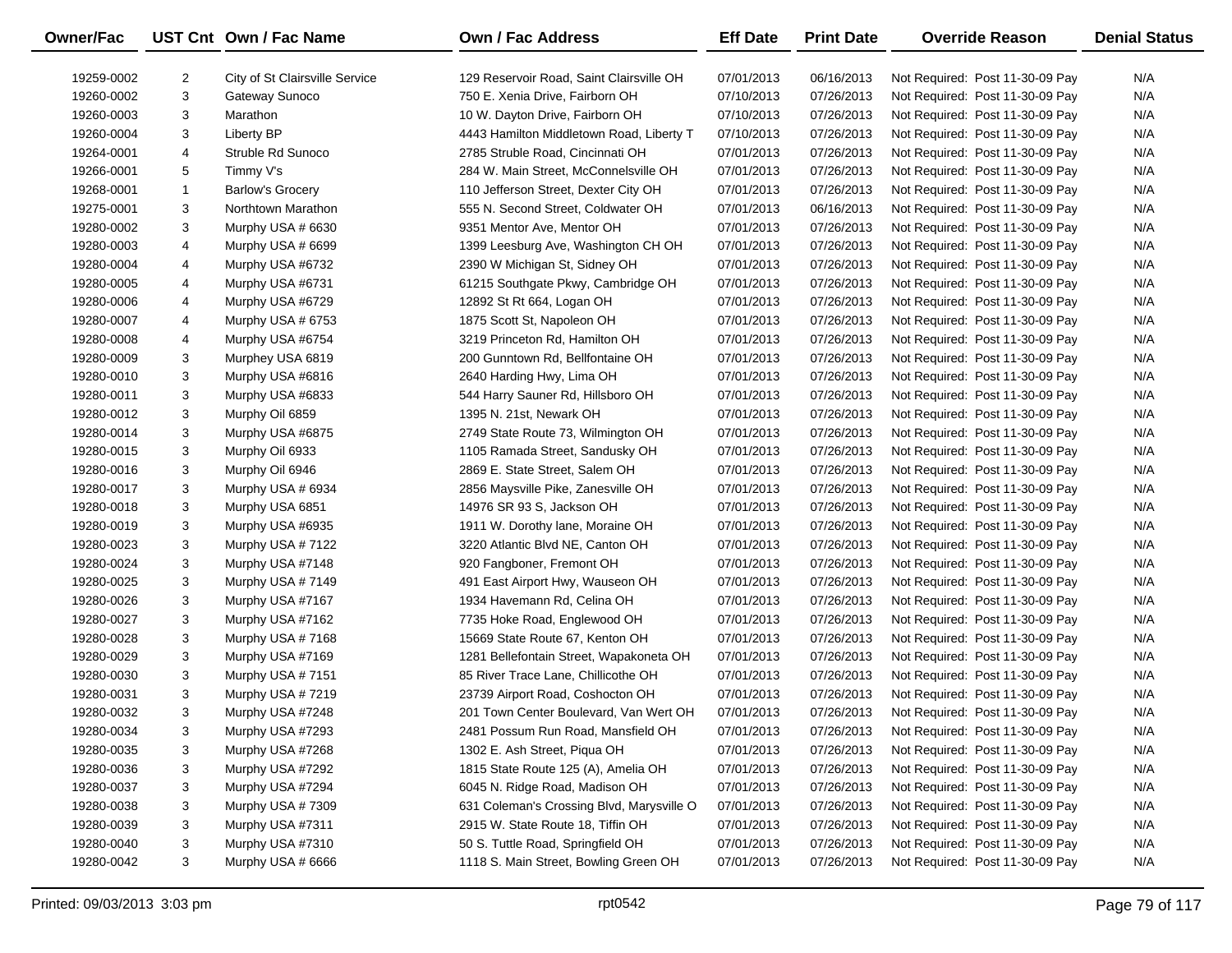| Owner/Fac  |                | UST Cnt Own / Fac Name             | <b>Own / Fac Address</b>                  | <b>Eff Date</b> | <b>Print Date</b> | <b>Override Reason</b>          | <b>Denial Status</b> |
|------------|----------------|------------------------------------|-------------------------------------------|-----------------|-------------------|---------------------------------|----------------------|
| 19280-0044 | 3              | Murphy USA #7347                   | 1181 Trenton Avenue, Findlay OH           | 07/01/2013      | 07/26/2013        | Not Required: Post 11-30-09 Pay | N/A                  |
| 19280-0045 | 3              | Murphy USA #7163                   | 4030 Tuscarwas Street W., Canton OH       | 07/01/2013      | 07/26/2013        | Not Required: Post 11-30-09 Pay | N/A                  |
| 19280-0046 | 3              | Murphy USA #7397                   | 50 Hospitality Drive, Xenia OH            | 07/01/2013      | 07/26/2013        | Not Required: Post 11-30-09 Pay | N/A                  |
| 19280-0047 | 3              | Murphy USA #7371                   | 46118 US Route 20, Oberlin OH             | 07/01/2013      | 07/26/2013        | Not Required: Post 11-30-09 Pay | N/A                  |
| 19280-0048 | 3              | Murphy USA 7429                    | 1265 E. 2nd Street, Franklin OH           | 07/01/2013      | 07/26/2013        | Not Required: Post 11-30-09 Pay | N/A                  |
| 19280-0049 | 3              | Murphy USA #7432                   | 3589 E. Main Street, White Hall OH        | 07/01/2013      | 07/26/2013        | Not Required: Post 11-30-09 Pay | N/A                  |
| 19280-0050 | 3              | Murphy Express #8676               | 389 County Road 120 S., South Point OH    | 07/01/2013      | 07/26/2013        | Not Required: Post 11-30-09 Pay | N/A                  |
| 19292-0001 | $\mathbf{1}$   | <b>Catholic Charities Services</b> | 6753 State Road, Parma OH                 | 07/23/2013      | 07/26/2013        | Not Required: Post 11-30-09 Pay | N/A                  |
| 19306-0001 | 3              | New Miami Quick Stop               | 667 Riverside Drive NW, New Miami OH      | 08/01/2013      | 08/09/2013        | Not Required: Post 11-30-09 Pay | N/A                  |
| 19307-0001 | $\overline{2}$ | Universal Disposal                 | 9954 Old State Rd, Chardon OH             | 07/01/2013      | 06/28/2013        | Not Required: Post 11-30-09 Pay | N/A                  |
| 19309-0001 | 3              | Mom N Dad N 16 Kids, Inc.          | 2014 Second Street, Cuyahoga Falls OH     | 07/01/2013      | 06/16/2013        | Not Required: Post 11-30-09 Pay | N/A                  |
| 19311-0001 | $\mathbf{1}$   | <b>Richs Towing &amp; Service</b>  | 20529 First Ave, Middleburg Heights OH    | 07/01/2013      | 07/26/2013        | Not Required: Post 11-30-09 Pay | N/A                  |
| 19314-0001 | 3              | JAH Incorporated                   | 3907 Wheatley Rd, Richfield OH            | 07/01/2013      | 07/12/2013        | Not Required: Post 11-30-09 Pay | N/A                  |
| 19319-0001 | 4              | Penn Ohio Coal Co                  | 3596 State Route 39 NW, Dover OH          | 07/01/2013      | 07/26/2013        | Not Required: Post 11-30-09 Pay | N/A                  |
| 19323-0002 | 3              | Starv'n Sam Co.                    | 2110 Montana Avenue, Cincinnati OH        | 07/01/2013      | 06/16/2013        | Not Required: Post 11-30-09 Pay | N/A                  |
| 19323-0003 | 3              | Starv'n Sam Co.                    | 6464 Winton Road, Cincinnati OH           | 07/01/2013      | 06/16/2013        | Not Required: Post 11-30-09 Pay | N/A                  |
| 19324-0001 | $\overline{2}$ | The Store on Broadway and Penn     | 7 S Pennsylvania, Wellston OH             | 07/01/2013      | 07/26/2013        | Not Required: Post 11-30-09 Pay | N/A                  |
| 19330-0001 | 3              | Irace Automotive                   | 2265 W Market St, Akron OH                | 07/01/2013      | 06/28/2013        | Not Required: Post 11-30-09 Pay | N/A                  |
| 19331-0001 | 3              | The Loading Zone                   | 431 Howard Street, Bridgeport OH          | 07/01/2013      | 06/16/2013        | Not Required: Post 11-30-09 Pay | N/A                  |
| 19334-0001 | $\overline{2}$ | South Amherst Citgo                | 104 E Main, South Amherst OH              | 07/01/2013      | 06/16/2013        | Not Required: Post 11-30-09 Pay | N/A                  |
| 19337-0001 | $\mathbf{1}$   | W. O. Walker Center, Inc.          | 10524 Euclid Avenue, Cleveland OH         | 07/01/2013      | 06/16/2013        | Not Required: Post 11-30-09 Pay | N/A                  |
| 19338-0001 | 3              | <b>Wernerts Corner Station</b>     | 5001 Douglas Road, Toledo OH              | 07/01/2013      | 06/16/2013        | Not Required: Post 11-30-09 Pay | N/A                  |
| 19339-0001 | 5              | <b>EZ Stop Convenience Store</b>   | 3363 State Route 376, Stockport OH        | 07/01/2013      | 07/26/2013        | Not Required: Post 11-30-09 Pay | N/A                  |
| 19341-0001 | 2              | Galbraith Rd Sunoco                | 135 E Galbraith Rd, Cincinnati OH         | 07/01/2013      | 06/28/2013        | Not Required: Post 11-30-09 Pay | N/A                  |
| 19343-0001 | 3              | Midway Mini Mart                   | 13458 St Rt 38, South Solon OH            | 07/01/2013      | 07/26/2013        | Not Required: Post 11-30-09 Pay | N/A                  |
| 19351-0001 | 4              | Yellow Transportation (857)        | 5400 Fisher Road, Columbus OH             | 07/01/2013      | 07/26/2013        | Not Required: Post 11-30-09 Pay | N/A                  |
| 19351-0002 | 6              | Yellow Transportation (218)        | 5250 Brecksville Rd, Cleveland OH         | 07/01/2013      | 07/26/2013        | Not Required: Post 11-30-09 Pay | N/A                  |
| 19351-0004 | $\overline{2}$ | USF Holland Inc. (319)             | 3140 Massilon Road, Akron OH              | 07/01/2013      | 07/26/2013        | Not Required: Post 11-30-09 Pay | N/A                  |
| 19351-0005 | $\overline{2}$ | USF Holland, Inc. (317)            | 10720 Memphis Avenue, Brooklyn OH         | 07/01/2013      | 07/26/2013        | Not Required: Post 11-30-09 Pay | N/A                  |
| 19351-0006 | $\overline{2}$ | USF Holland, Inc. (304)            | 9970 Farr Court, Cincinnati OH            | 07/01/2013      | 07/26/2013        | Not Required: Post 11-30-09 Pay | N/A                  |
| 19351-0007 | $\mathbf{1}$   | USF Holland, Inc. (314)            | 2700 Valley Pike, Dayton OH               | 07/01/2013      | 07/26/2013        | Not Required: Post 11-30-09 Pay | N/A                  |
| 19351-0008 | $\overline{2}$ | USF Holland, Inc. (313)            | 4800 Journal Street, Columbus OH          | 07/01/2013      | 07/26/2013        | Not Required: Post 11-30-09 Pay | N/A                  |
| 19351-0009 | $\overline{2}$ | USF Holland, Inc. (316)            | 20820 Midstar Drive, Bowling Green OH     | 07/01/2013      | 07/26/2013        | Not Required: Post 11-30-09 Pay | N/A                  |
| 19351-0010 | $\overline{2}$ | Roadway Express, Inc. (211)        | 1275 Oh Avenue, Copley OH                 | 07/01/2013      | 07/26/2013        | Not Required: Post 11-30-09 Pay | N/A                  |
| 19351-0012 | 4              | Roadway Express, Inc. (241)        | 10074 Princeton Glendale Road, Cincinnati | 07/01/2013      | 07/26/2013        | Not Required: Post 11-30-09 Pay | N/A                  |
| 19358-0001 | 5              | Main Street Carry Out              | 203 S Main St, Willard OH                 | 07/01/2013      | 07/12/2013        | Not Required: Post 11-30-09 Pay | N/A                  |
| 19359-0001 | 3              | <b>Eastside Station</b>            | 1020 E. Broad Street, Columbus OH         | 07/01/2013      | 07/26/2013        | Not Required: Post 11-30-09 Pay | N/A                  |
| 19365-0001 | 1              | Chapin Warehousing                 | 39111 Center Ridge Rd, North Ridgeville O | 07/01/2013      | 06/28/2013        | Not Required: Post 11-30-09 Pay | N/A                  |
| 19368-0001 | 3              | Bolton's Motor Inn                 | 10391 US 127, Mendon OH                   | 07/01/2013      | 07/12/2013        | Not Required: Post 11-30-09 Pay | N/A                  |
| 19371-0001 | 3              | Campbell Store                     | 2209 Wilson Avenue, Campbell OH           | 07/01/2013      | 07/26/2013        | Not Required: Post 11-30-09 Pay | N/A                  |
| 19372-0002 | 3              | Fairlawn Quality Scrub             | 61 Ghent Road, Fairlawn OH                | 07/01/2013      | 06/16/2013        | Not Required: Post 11-30-09 Pay | N/A                  |
| 19376-0001 | 4              | Flamingo Citgo                     | 4480 Rocky River Drive, Cleveland OH      | 07/01/2013      | 07/12/2013        | Not Required: Post 11-30-09 Pay | N/A                  |
| 19377-0001 | $\overline{2}$ | Former Bellaire Trucking Company   | 66845 Pogue Rd, St Clairsville OH         | 07/01/2013      | 06/28/2013        | Not Required: Post 11-30-09 Pay | N/A                  |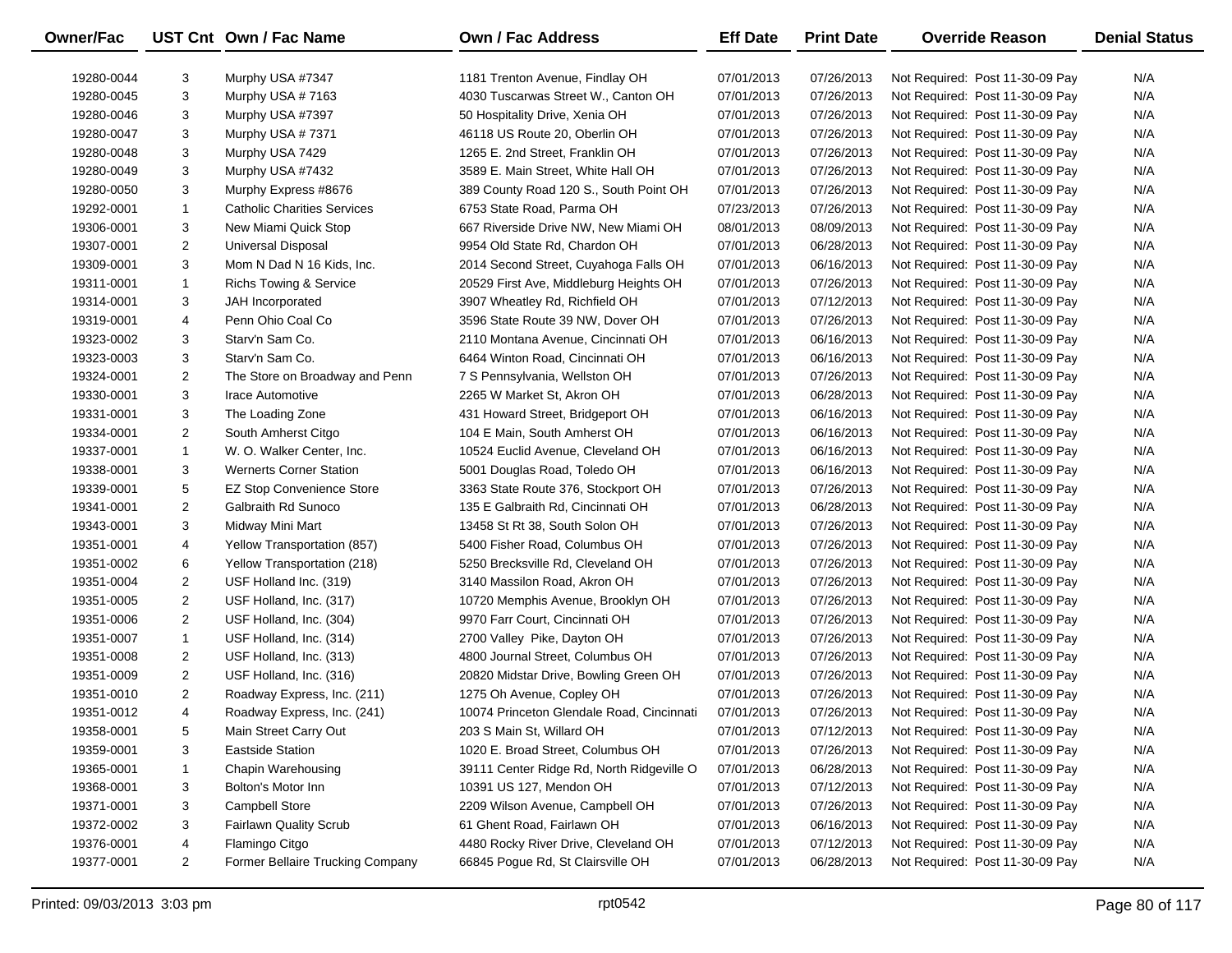| Owner/Fac  |                | UST Cnt Own / Fac Name        | Own / Fac Address                          | <b>Eff Date</b> | <b>Print Date</b> | <b>Override Reason</b>          | <b>Denial Status</b> |
|------------|----------------|-------------------------------|--------------------------------------------|-----------------|-------------------|---------------------------------|----------------------|
| 19378-0001 | 3              | Midway Market                 | 8208 Marysville Road, Ostrander OH         | 07/01/2013      | 07/26/2013        | Not Required: Post 11-30-09 Pay | N/A                  |
| 19381-0001 | 5              | <b>Botkins Marathon</b>       | 501 E. State Street, Botkins OH            | 07/01/2013      | 07/12/2013        | Not Required: Post 11-30-09 Pay | N/A                  |
| 19381-0002 | 3              | 2 Takhar, Inc.                | 4000 Springfield-Xenia Road, Springfield O | 07/01/2013      | 07/12/2013        | Not Required: Post 11-30-09 Pay | N/A                  |
| 19388-0001 | $\overline{2}$ | Jones Pipeline                | 1155 S Erie Hwy, Hamilton OH               | 07/01/2013      | 07/26/2013        | Not Required: Post 11-30-09 Pay | N/A                  |
| 19394-0002 | $\mathbf{1}$   | US Express Enterprises, Inc.  | 825 W. Leffel Lane, Springfield OH         | 07/01/2013      | 07/26/2013        | Not Required: Post 11-30-09 Pay | N/A                  |
| 19401-0001 | $\overline{2}$ | Four Seasons Mini Mart        | 49150 Calcutta Smith Ferry Rd, East Live   | 07/01/2013      | 07/26/2013        | Not Required: Post 11-30-09 Pay | N/A                  |
| 19402-0001 | $\overline{2}$ | Huntsman Market, Inc          | 6211 Blaine Highway, Chillicothe OH        | 07/01/2013      | 07/26/2013        | Not Required: Post 11-30-09 Pay | N/A                  |
| 19413-0001 | 4              | The Filling Station           | 214 Bridge Street, Jackson OH              | 07/01/2013      | 07/26/2013        | Not Required: Post 11-30-09 Pay | N/A                  |
| 19413-0002 | 3              | Quick Stop                    | 430 E. Broadway Street, Jackson OH         | 07/01/2013      | 07/26/2013        | Not Required: Post 11-30-09 Pay | N/A                  |
| 19425-0001 | 3              | Roselawn Marathon             | 7738 Reading Rd, Cincinnati OH             | 07/01/2013      | 07/26/2013        | Not Required: Post 11-30-09 Pay | N/A                  |
| 19426-0001 | $\overline{2}$ | The Filling Station           | 5091 Delhi Pike, Cincinnati OH             | 07/01/2013      | 06/16/2013        | Not Required: Post 11-30-09 Pay | N/A                  |
| 19429-0001 | 3              | Beechwood Exxon               | 3251 Mt Carmel Rd, Cincinnati OH           | 07/01/2013      | 06/28/2013        | Not Required: Post 11-30-09 Pay | N/A                  |
| 19430-0001 | 3              | Legg & Davis Construction Inc | 2350 Scioto Harper Drive, Columbus OH      | 07/01/2013      | 06/28/2013        | Not Required: Post 11-30-09 Pay | N/A                  |
| 19437-0001 | 2              | Pier 75 Dry Rack Marina       | 299 Edwin Drive, Toledo OH                 | 07/01/2013      | 06/28/2013        | Not Required: Post 11-30-09 Pay | N/A                  |
| 19440-0001 | 3              | Rapid Auto                    | 13415 Cleveland Avenue, Uniontown OH       | 07/18/2013      | 07/26/2013        | Not Required: Post 11-30-09 Pay | N/A                  |
| 19451-0001 | 6              | Abdul W. Dada                 | 1799 Hudson & Joyce, Columbus OH           | 07/12/2013      | 07/26/2013        | Not Required: Post 11-30-09 Pay | N/A                  |
| 19451-0002 | 5              | Kama Market                   | 1800 E Hudson St., Columbus OH             | 07/12/2013      | 07/26/2013        | Not Required: Post 11-30-09 Pay | N/A                  |
| 19453-0001 | 4              | <b>Clark Gas Station</b>      | 2626 E. Third St., Dayton OH               | 07/01/2013      | 06/16/2013        | Not Required: Post 11-30-09 Pay | N/A                  |
| 19453-0002 | 3              | East Fifth Street Gas         | 1737 E. 5th Street, Dayton OH              | 07/01/2013      | 06/16/2013        | Not Required: Post 11-30-09 Pay | N/A                  |
| 19454-0002 | $\overline{2}$ | Old Dominion Freight Line     | 2885 Alum Creek Drive, Columbus OH         | 07/01/2013      | 08/09/2013        | Not Required: Post 11-30-09 Pay | N/A                  |
| 19454-0003 | $\mathbf{1}$   | Old Dominion Freight Line Inc | 6431 Centre Park Drive, West Chester OH    | 07/01/2013      | 08/09/2013        | Not Required: Post 11-30-09 Pay | N/A                  |
| 19467-0002 | 4              | <b>Valero Gas Station</b>     | 301 N. Broad Street, Fairborn OH           | 07/01/2013      | 06/16/2013        | Not Required: Post 11-30-09 Pay | N/A                  |
| 19468-0001 | 3              | Seymour Sunoco                | 2098 Seymour Avenue, Cincinnati OH         | 07/03/2013      | 07/26/2013        | Not Required: Post 11-30-09 Pay | N/A                  |
| 19469-0002 | 3              | Circle K #5204                | 1150 S Broadway, Geneva OH                 | 07/01/2013      | 06/28/2013        | Not Required: Post 11-30-09 Pay | N/A                  |
| 19469-0003 | 3              | Circle K #5206                | 5713 St Rt 193, Kingsville OH              | 07/01/2013      | 06/28/2013        | Not Required: Post 11-30-09 Pay | N/A                  |
| 19469-0006 | 3              | Dairy Mart 5217               | 2166 Pleasant Ave, Hamilton OH             | 07/01/2013      | 06/28/2013        | Not Required: Post 11-30-09 Pay | N/A                  |
| 19469-0007 | $\overline{2}$ | Circle K #5220                | 5035 Hamilton Middletown Rd, Hamilton O    | 07/01/2013      | 06/28/2013        | Not Required: Post 11-30-09 Pay | N/A                  |
| 19469-0008 | 3              | Dairy Mart 5222               | 327 W Spring Street, Oxford OH             | 07/01/2013      | 06/28/2013        | Not Required: Post 11-30-09 Pay | N/A                  |
| 19469-0009 | 3              | Dairy Mart 5225               | 264 W Main St, Carrollton OH               | 07/01/2013      | 06/28/2013        | Not Required: Post 11-30-09 Pay | N/A                  |
| 19469-0010 | 3              | Circle K # 5228               | 1600 State Route 28, Loveland OH           | 07/01/2013      | 06/28/2013        | Not Required: Post 11-30-09 Pay | N/A                  |
| 19469-0011 | 3              | Circle K #5232                | 190 N Market St, East Palestine OH         | 07/01/2013      | 06/28/2013        | Not Required: Post 11-30-09 Pay | N/A                  |
| 19469-0012 | 3              | <b>Circle K #5234</b>         | 1827 S Lincoln, Salem OH                   | 07/01/2013      | 06/28/2013        | Not Required: Post 11-30-09 Pay | N/A                  |
| 19469-0013 | 3              | Circle K #5237                | 327 Main Street, W Lafayette OH            | 07/01/2013      | 06/28/2013        | Not Required: Post 11-30-09 Pay | N/A                  |
| 19469-0014 | $\overline{2}$ | Circle K #5241                | 13933 Lakewood Hts Blvd, Cleveland OH      | 07/01/2013      | 06/28/2013        | Not Required: Post 11-30-09 Pay | N/A                  |
| 19469-0015 | $\overline{2}$ | Circle K #5243                | 27190 Center Ridge Rd, Westlake OH         | 07/01/2013      | 06/28/2013        | Not Required: Post 11-30-09 Pay | N/A                  |
| 19469-0016 | 3              | Circle K 5248                 | 825 N Rocky River Dr, Berea OH             | 07/01/2013      | 06/28/2013        | Not Required: Post 11-30-09 Pay | N/A                  |
| 19469-0017 | 3              | Dairy Mart #5250              | 7895 York Rd, Parma OH                     | 07/01/2013      | 06/28/2013        | Not Required: Post 11-30-09 Pay | N/A                  |
| 19469-0018 | 3              | Circle K #5251                | 25605 Miles Road, Warrensville Heights O   | 07/01/2013      | 06/28/2013        | Not Required: Post 11-30-09 Pay | N/A                  |
| 19469-0019 | 2              | <b>Circle K #5257</b>         | 10215 Sawmill Pkwy, Liberty Township OH    | 07/01/2013      | 06/28/2013        | Not Required: Post 11-30-09 Pay | N/A                  |
| 19469-0021 | 3              | Dairy Mart 5265               | 8303 Sancus Rd, Columbus OH                | 07/01/2013      | 06/28/2013        | Not Required: Post 11-30-09 Pay | N/A                  |
| 19469-0022 | 3              | Dairy Mart 5268               | 5499 Hall Rd, Columbus OH                  | 07/01/2013      | 06/28/2013        | Not Required: Post 11-30-09 Pay | N/A                  |
| 19469-0023 | 3              | <b>Circle K #5278</b>         | 15560 West High St, Middlefield OH         | 07/01/2013      | 06/28/2013        | Not Required: Post 11-30-09 Pay | N/A                  |
| 19469-0025 | $\overline{2}$ | Dairy Mart 5280               | 60 S Progress Dr, Xenia OH                 | 07/01/2013      | 06/28/2013        | Not Required: Post 11-30-09 Pay | N/A                  |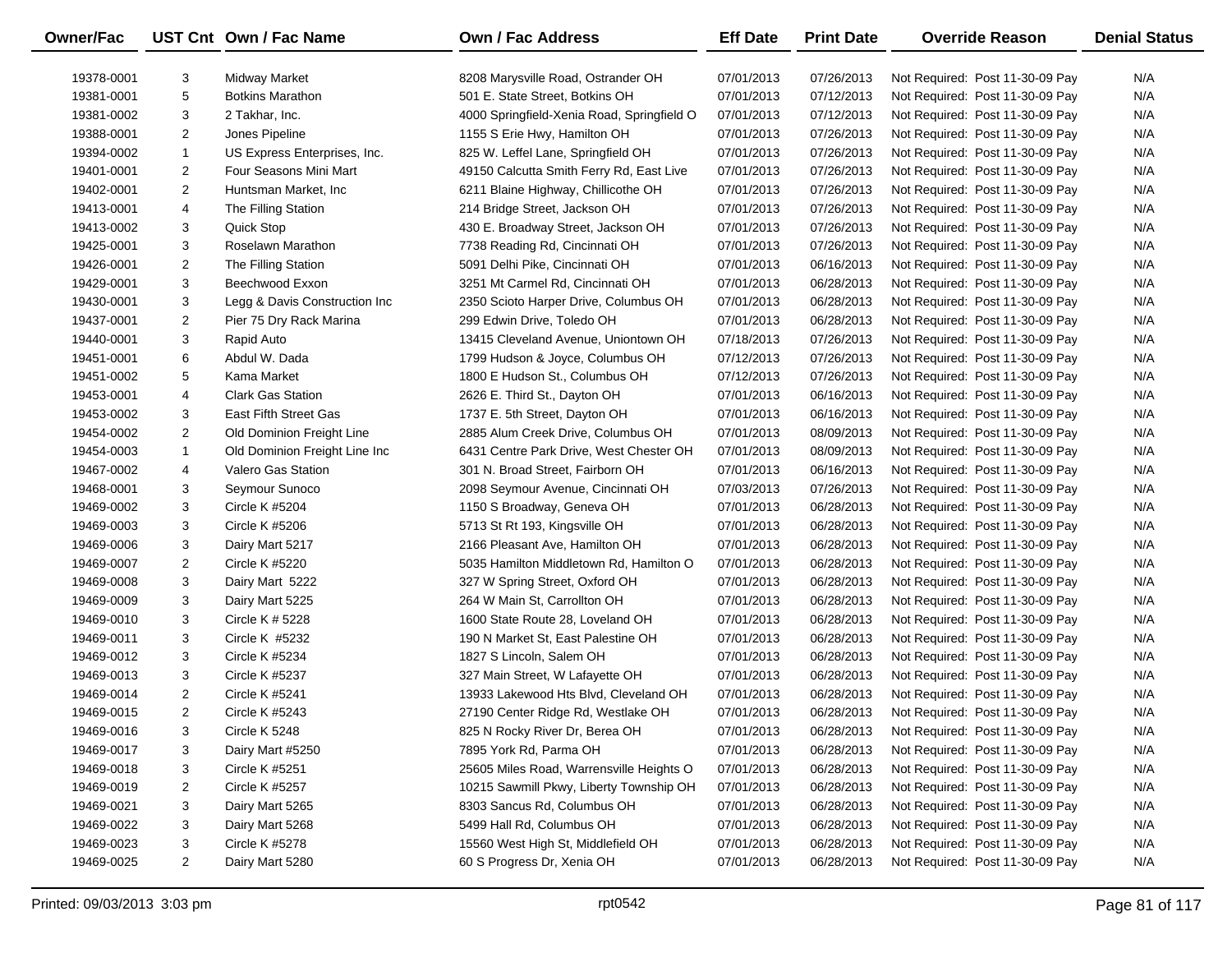| Owner/Fac  |   | UST Cnt Own / Fac Name | <b>Own / Fac Address</b>                 | <b>Eff Date</b> | <b>Print Date</b> | <b>Override Reason</b>          | <b>Denial Status</b> |
|------------|---|------------------------|------------------------------------------|-----------------|-------------------|---------------------------------|----------------------|
| 19469-0026 | 3 | <b>Circle K #5286</b>  | 287 Main St, Byesville OH                | 07/01/2013      | 06/28/2013        | Not Required: Post 11-30-09 Pay | N/A                  |
| 19469-0027 | 3 | Dairy Mart 5292        | 11435 Hamilton Ave, Cincinnati OH        | 07/01/2013      | 06/28/2013        | Not Required: Post 11-30-09 Pay | N/A                  |
| 19469-0028 | 3 | Circle K #5295         | 101 E. Main Street, Scio OH              | 07/01/2013      | 06/28/2013        | Not Required: Post 11-30-09 Pay | N/A                  |
| 19469-0029 | 3 | Circle K #5297         | 1000 Lincoln, Steubenville OH            | 07/01/2013      | 06/28/2013        | Not Required: Post 11-30-09 Pay | N/A                  |
| 19469-0030 | 3 | Dairy Mart 5318        | 2806 Grove Ave, Lorain OH                | 07/01/2013      | 06/28/2013        | Not Required: Post 11-30-09 Pay | N/A                  |
| 19469-0031 | 3 | Circle K# 5320         | 36071 Chester Road, Avon OH              | 07/01/2013      | 06/28/2013        | Not Required: Post 11-30-09 Pay | N/A                  |
| 19469-0032 | 3 | Circle K# 5330         | 1821 Mahoning Avenue, Youngstown OH      | 07/01/2013      | 06/28/2013        | Not Required: Post 11-30-09 Pay | N/A                  |
| 19469-0033 | 3 | Circle K #5335         | 1051 N High St, Wadsworth OH             | 07/01/2013      | 06/28/2013        | Not Required: Post 11-30-09 Pay | N/A                  |
| 19469-0034 | 3 | Dairy Mart 5337        | 521 Pearl Rd, Brunswick OH               | 07/01/2013      | 06/28/2013        | Not Required: Post 11-30-09 Pay | N/A                  |
| 19469-0035 | 3 | Circle K# 5338         | 3809 Pearl Road, Medina OH               | 07/01/2013      | 06/28/2013        | Not Required: Post 11-30-09 Pay | N/A                  |
| 19469-0036 | 2 | Circle K #5339         | 2770 Boston Rd, Brunswick OH             | 07/01/2013      | 06/28/2013        | Not Required: Post 11-30-09 Pay | N/A                  |
| 19469-0037 | 3 | Circle K #5353         | 901 Main St, Dresden OH                  | 07/01/2013      | 06/28/2013        | Not Required: Post 11-30-09 Pay | N/A                  |
| 19469-0038 | 4 | Circle K #5357         | 5065 South Walnut Street, South Bloomfie | 07/01/2013      | 06/28/2013        | Not Required: Post 11-30-09 Pay | N/A                  |
| 19469-0039 | 3 | Circle K #5360         | 4307 SR 44, Rootstown OH                 | 07/01/2013      | 06/28/2013        | Not Required: Post 11-30-09 Pay | N/A                  |
| 19469-0040 | 3 | Circle K #5364         | 530 Chestnut St, North Ravenna OH        | 07/01/2013      | 06/28/2013        | Not Required: Post 11-30-09 Pay | N/A                  |
| 19469-0041 | 3 | Circle K #5365         | 1370 East Main St, Ravenna Township OH   | 07/01/2013      | 06/28/2013        | Not Required: Post 11-30-09 Pay | N/A                  |
| 19469-0042 | 3 | Circle K #5368         | 9425 St Rt 14, Streetsboro OH            | 07/01/2013      | 06/28/2013        | Not Required: Post 11-30-09 Pay | N/A                  |
| 19469-0043 | 3 | Circle K #5369         | 1343 Tallmadge, Brimfield OH             | 07/01/2013      | 06/28/2013        | Not Required: Post 11-30-09 Pay | N/A                  |
| 19469-0044 | 3 | Circle K #5371         | 1304 SR 183 and 224, Atwater OH          | 07/01/2013      | 06/28/2013        | Not Required: Post 11-30-09 Pay | N/A                  |
| 19469-0045 | 3 | Circle K #5380         | 73 Melmore St, Tiffin OH                 | 07/01/2013      | 06/28/2013        | Not Required: Post 11-30-09 Pay | N/A                  |
| 19469-0046 | 3 | Circle K #5381         | 272 North Sandusky, Tiffin OH            | 07/01/2013      | 06/28/2013        | Not Required: Post 11-30-09 Pay | N/A                  |
| 19469-0047 | 3 | Dairy Mart 5385        | 6341 Navarre Rd SW, Navarre OH           | 07/01/2013      | 06/28/2013        | Not Required: Post 11-30-09 Pay | N/A                  |
| 19469-0048 | 3 | Circle K #5386         | 1198 Harrisburg Rd, Alliance OH          | 07/01/2013      | 06/28/2013        | Not Required: Post 11-30-09 Pay | N/A                  |
| 19469-0049 | 2 | Circle K #5398         | 2640 Fulton Drive NW, Canton OH          | 07/01/2013      | 06/28/2013        | Not Required: Post 11-30-09 Pay | N/A                  |
| 19469-0050 | 3 | Dairy Mart 5407        | 1383 Wooster Road, Barberton OH          | 07/01/2013      | 06/28/2013        | Not Required: Post 11-30-09 Pay | N/A                  |
| 19469-0051 | 3 | Circle K #5413         | 3634 Massilon Road, Uniontown OH         | 07/01/2013      | 06/28/2013        | Not Required: Post 11-30-09 Pay | N/A                  |
| 19469-0052 | 3 | Circle K #5417         | 750 Steels Corner Rd, Stow OH            | 07/01/2013      | 06/28/2013        | Not Required: Post 11-30-09 Pay | N/A                  |
| 19469-0053 | 3 | Circle K #5419         | 1830 East Waterloo Rd, Akron OH          | 07/01/2013      | 06/28/2013        | Not Required: Post 11-30-09 Pay | N/A                  |
| 19469-0055 | 2 | Circle K #5441         | 134 Main St, Creston OH                  | 07/01/2013      | 06/28/2013        | Not Required: Post 11-30-09 Pay | N/A                  |
| 19469-0056 | 3 | Circle K #5443         | 28350 Oregon Rd, Perrysburg OH           | 07/01/2013      | 06/28/2013        | Not Required: Post 11-30-09 Pay | N/A                  |
| 19469-0058 | 3 | Dairy Mart 5460        | 4251 N Kimberly Parkway, Columbus OH     | 07/01/2013      | 06/28/2013        | Not Required: Post 11-30-09 Pay | N/A                  |
| 19469-0059 | 3 | Dairy Mart 5464        | 4242 Morse Rd, Columbus OH               | 07/01/2013      | 06/28/2013        | Not Required: Post 11-30-09 Pay | N/A                  |
| 19469-0060 | 3 | Big Foot #59           | 1031 Harrison Ave, Harrison OH           | 07/01/2013      | 06/28/2013        | Not Required: Post 11-30-09 Pay | N/A                  |
| 19469-0061 | 4 | Macs #5485             | 130 W. High Street, Oxford OH            | 07/01/2013      | 06/28/2013        | Not Required: Post 11-30-09 Pay | N/A                  |
| 19469-0062 | 3 | Circle K #5322         | 1225 Holland Sylvania Rd, Toledo OH      | 07/01/2013      | 06/28/2013        | Not Required: Post 11-30-09 Pay | N/A                  |
| 19469-0063 | 3 | Dairy Mart 5402        | 310 Tallmadge Rd, Cuyahoga Falls OH      | 07/01/2013      | 06/28/2013        | Not Required: Post 11-30-09 Pay | N/A                  |
| 19469-0064 | 2 | Circle K #5304         | 8860 East Broad St, Reynoldsburg OH      | 07/01/2013      | 06/28/2013        | Not Required: Post 11-30-09 Pay | N/A                  |
| 19469-0065 | 3 | Dairy Mart #5355       | 254 E Broadway, New Lexington OH         | 07/01/2013      | 06/28/2013        | Not Required: Post 11-30-09 Pay | N/A                  |
| 19469-0066 | 2 | Circle K #5267         | 1573 Schrock Rd, Columbus OH             | 07/01/2013      | 06/28/2013        | Not Required: Post 11-30-09 Pay | N/A                  |
| 19469-0068 | 2 | Circle K #5266         | 3043 London Groveport Rd, Grove City OH  | 07/01/2013      | 06/28/2013        | Not Required: Post 11-30-09 Pay | N/A                  |
| 19469-0069 | 2 | Circle K #5223         | 5677 West Chester, Cincinnati OH         | 07/01/2013      | 06/28/2013        | Not Required: Post 11-30-09 Pay | N/A                  |
| 19469-0070 | 2 | Dairy Mart 5227        | 1114 Ohio Pike, Amelia (Union Township)  | 07/01/2013      | 06/28/2013        | Not Required: Post 11-30-09 Pay | N/A                  |
| 19469-0071 | 3 | Dairy Mart 5476        | 500 E Erie Ave, Lorain OH                | 07/01/2013      | 06/28/2013        | Not Required: Post 11-30-09 Pay | N/A                  |
|            |   |                        |                                          |                 |                   |                                 |                      |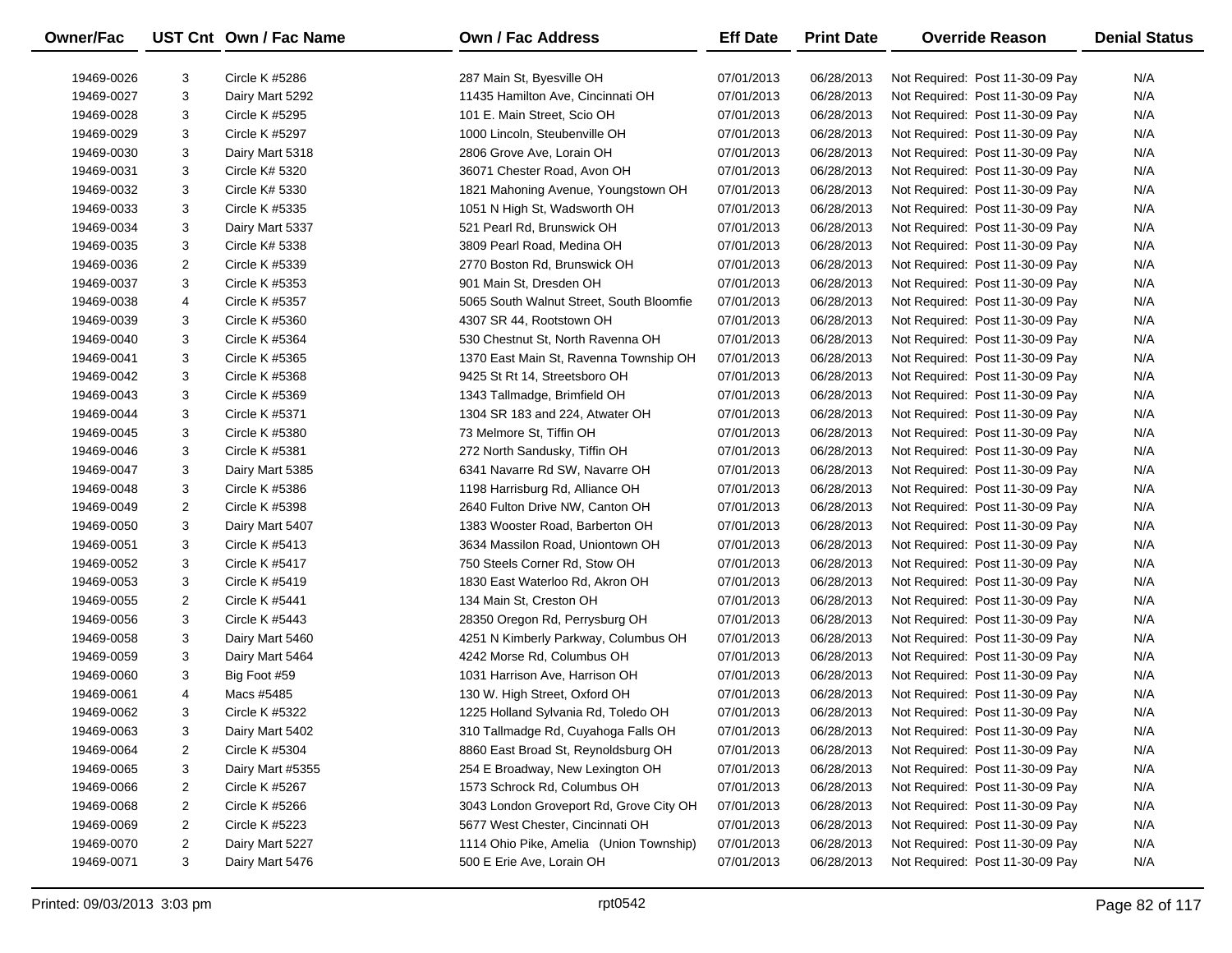| Owner/Fac  |                | UST Cnt Own / Fac Name | <b>Own / Fac Address</b>                 | <b>Eff Date</b> | <b>Print Date</b> | <b>Override Reason</b>          | <b>Denial Status</b> |
|------------|----------------|------------------------|------------------------------------------|-----------------|-------------------|---------------------------------|----------------------|
| 19469-0072 | 2              | Circle K #5374         | 2094 Park Ave West, Ontario OH           | 07/01/2013      | 06/28/2013        | Not Required: Post 11-30-09 Pay | N/A                  |
| 19469-0073 | 3              | <b>Circle K #5238</b>  | 105 East Street, Galion OH               | 07/01/2013      | 06/28/2013        | Not Required: Post 11-30-09 Pay | N/A                  |
| 19469-0074 | 3              | Dairy Mart 5416        | 4936 Fishcreek Rd, Stow OH               | 07/01/2013      | 06/28/2013        | Not Required: Post 11-30-09 Pay | N/A                  |
| 19469-0075 | 3              | Dairy Mart 5341        | 3519 S County Rd, 25-A, Tipp City OH     | 07/01/2013      | 06/28/2013        | Not Required: Post 11-30-09 Pay | N/A                  |
| 19469-0076 | 3              | Dairy Mart 5351        | 60 W Main St, New Concord OH             | 07/01/2013      | 06/28/2013        | Not Required: Post 11-30-09 Pay | N/A                  |
| 19469-0077 | 3              | Circle K #5259         | 11005 Huron-Avery Rd, Milan Township O   | 07/01/2013      | 06/28/2013        | Not Required: Post 11-30-09 Pay | N/A                  |
| 19469-0078 | 3              | Circle K #5410         | 5075 Darrow Road, Hudson OH              | 07/01/2013      | 06/28/2013        | Not Required: Post 11-30-09 Pay | N/A                  |
| 19469-0079 | 2              | <b>Circle K #5252</b>  | 36170 Lakeshore Blvd, Eastlake OH        | 07/01/2013      | 06/28/2013        | Not Required: Post 11-30-09 Pay | N/A                  |
| 19469-0080 | $\overline{2}$ | Dairy Mart #5282       | 1150 E Dayton-Yellow Springs Rd, Fairbor | 07/01/2013      | 06/28/2013        | Not Required: Post 11-30-09 Pay | N/A                  |
| 19469-0081 | 3              | Dairy Mart #5288       | 7701 Main Street, Newton OH              | 07/01/2013      | 06/28/2013        | Not Required: Post 11-30-09 Pay | N/A                  |
| 19469-0082 | $\overline{2}$ | Circle K #5314         | 4819 Broadway, Sheffield OH              | 07/01/2013      | 06/28/2013        | Not Required: Post 11-30-09 Pay | N/A                  |
| 19469-0083 | 2              | Dairy Mart #5387       | 4163 Portage Street NW, Canton OH        | 07/01/2013      | 06/28/2013        | Not Required: Post 11-30-09 Pay | N/A                  |
| 19469-0084 | 3              | Circle K #5440         | 2349 Akron Rd, Wooster OH                | 07/01/2013      | 06/28/2013        | Not Required: Post 11-30-09 Pay | N/A                  |
| 19469-0085 | 2              | Dairy Mart #5216       | 6100 Dixie Hwy (SR 4), Fairfield OH      | 07/01/2013      | 06/28/2013        | Not Required: Post 11-30-09 Pay | N/A                  |
| 19469-0086 | $\overline{2}$ | Dairy Mart #5229       | 1213 St Rt 28, Milford OH                | 07/01/2013      | 06/28/2013        | Not Required: Post 11-30-09 Pay | N/A                  |
| 19469-0087 | 3              | Circle K #5253         | 1480 Broadway Avenue, Bedford OH         | 07/01/2013      | 06/28/2013        | Not Required: Post 11-30-09 Pay | N/A                  |
| 19469-0088 | $\overline{c}$ | <b>Circle K #5254</b>  | 8911 Day Dr, Parma OH                    | 07/01/2013      | 06/28/2013        | Not Required: Post 11-30-09 Pay | N/A                  |
| 19469-0089 | 3              | Circle K #5269         | 3749 Twin Creeks Drive, Columbus OH      | 07/01/2013      | 06/28/2013        | Not Required: Post 11-30-09 Pay | N/A                  |
| 19469-0090 | $\overline{2}$ | Dairy Mart #5272       | 1497 N Shoop Ave, Wauseon OH             | 07/01/2013      | 06/28/2013        | Not Required: Post 11-30-09 Pay | N/A                  |
| 19469-0091 | 2              | Circle K #5281         | 600 Orchard Lane, Beavercreek OH         | 07/01/2013      | 06/28/2013        | Not Required: Post 11-30-09 Pay | N/A                  |
| 19469-0092 | 3              | Dairy Mart #5468       | 3760 Snouffer Rd, Columbus OH            | 07/01/2013      | 06/28/2013        | Not Required: Post 11-30-09 Pay | N/A                  |
| 19469-0093 | 3              | Circle K #5233         | 335 N Market St, Lisbon OH               | 07/01/2013      | 06/28/2013        | Not Required: Post 11-30-09 Pay | N/A                  |
| 19469-0094 | 3              | Circle K #5202         | 411 E. Main Street, Ashland OH           | 07/01/2013      | 06/28/2013        | Not Required: Post 11-30-09 Pay | N/A                  |
| 19469-0095 | 2              | Circle K #5328         | 205 Ohio Street E., Sebring OH           | 07/01/2013      | 06/28/2013        | Not Required: Post 11-30-09 Pay | N/A                  |
| 19469-0096 | 3              | Circle K #5215         | 3871 Noble Ave, Bellaire OH              | 07/01/2013      | 06/28/2013        | Not Required: Post 11-30-09 Pay | N/A                  |
| 19469-0097 | 3              | Circle K #5236         | 502 S 7th St, Coshocton OH               | 07/01/2013      | 06/28/2013        | Not Required: Post 11-30-09 Pay | N/A                  |
| 19469-0098 | 3              | Dairy Mart #5399       | 707 N Union St, Alliance OH              | 07/01/2013      | 06/28/2013        | Not Required: Post 11-30-09 Pay | N/A                  |
| 19469-0099 | 3              | Dairy Mart #5356       | 141 Main St, Crooksville OH              | 07/01/2013      | 06/28/2013        | Not Required: Post 11-30-09 Pay | N/A                  |
| 19469-0101 | 3              | Dairy Mart #5379       | 551 East Lytle Street, Fostoria OH       | 07/01/2013      | 06/28/2013        | Not Required: Post 11-30-09 Pay | N/A                  |
| 19469-0104 | 3              | Circle K #5209         | 5825 S Main St, Ashtabula OH             | 07/01/2013      | 06/28/2013        | Not Required: Post 11-30-09 Pay | N/A                  |
| 19469-0106 | 2              | Circle K #5501         | 26003 Broadway, Bedford OH               | 07/01/2013      | 06/28/2013        | Not Required: Post 11-30-09 Pay | N/A                  |
| 19469-0107 | 5              | Circle K #5500         | 1524 State Street Rt 303, Streetsboro OH | 07/01/2013      | 06/28/2013        | Not Required: Post 11-30-09 Pay | N/A                  |
| 19469-0108 | 3              | Circle K #5235         | 1125 E State Street, Salem OH            | 07/01/2013      | 06/28/2013        | Not Required: Post 11-30-09 Pay | N/A                  |
| 19469-0109 | $\overline{2}$ | Circle K #5231         | 780 State Street, Salem OH               | 07/01/2013      | 06/28/2013        | Not Required: Post 11-30-09 Pay | N/A                  |
| 19469-0110 | 5              | Circle K # 5557        | 10630 Loveland Maderia Rd, Loveland OH   | 07/01/2013      | 06/28/2013        | Not Required: Post 11-30-09 Pay | N/A                  |
| 19469-0111 | 4              | Circle K # 5556        | 1299 N Memorial Dr, Lancaster OH         | 07/01/2013      | 06/28/2013        | Not Required: Post 11-30-09 Pay | N/A                  |
| 19469-0112 | 5              | Circle K # 5558        | 1101 State Rt 28, Milford OH             | 07/01/2013      | 06/28/2013        | Not Required: Post 11-30-09 Pay | N/A                  |
| 19469-0113 | 5              | Circle K # 5559        | 3200 S High St, Columbus OH              | 07/01/2013      | 06/28/2013        | Not Required: Post 11-30-09 Pay | N/A                  |
| 19469-0114 | 4              | Circle K #5570         | 221 W. Main Street, Bellevue OH          | 07/01/2013      | 06/28/2013        | Not Required: Post 11-30-09 Pay | N/A                  |
| 19469-0115 | 5              | Circle K #5566         | 1103 N. Water Street., Uhrichsville OH   | 07/01/2013      | 06/28/2013        | Not Required: Post 11-30-09 Pay | N/A                  |
| 19469-0116 | 5              | Circle K #5567         | 8035 Darrow Rd., Twinsburg OH            | 07/01/2013      | 06/28/2013        | Not Required: Post 11-30-09 Pay | N/A                  |
| 19469-0117 | 3              | Circle K #5568         | 1029 W. Main Street, Ravenna OH          | 07/01/2013      | 06/28/2013        | Not Required: Post 11-30-09 Pay | N/A                  |
| 19469-0118 | 5              | Circle K #5571         | 8154 Airport Highway, Holland OH         | 07/01/2013      | 06/28/2013        | Not Required: Post 11-30-09 Pay | N/A                  |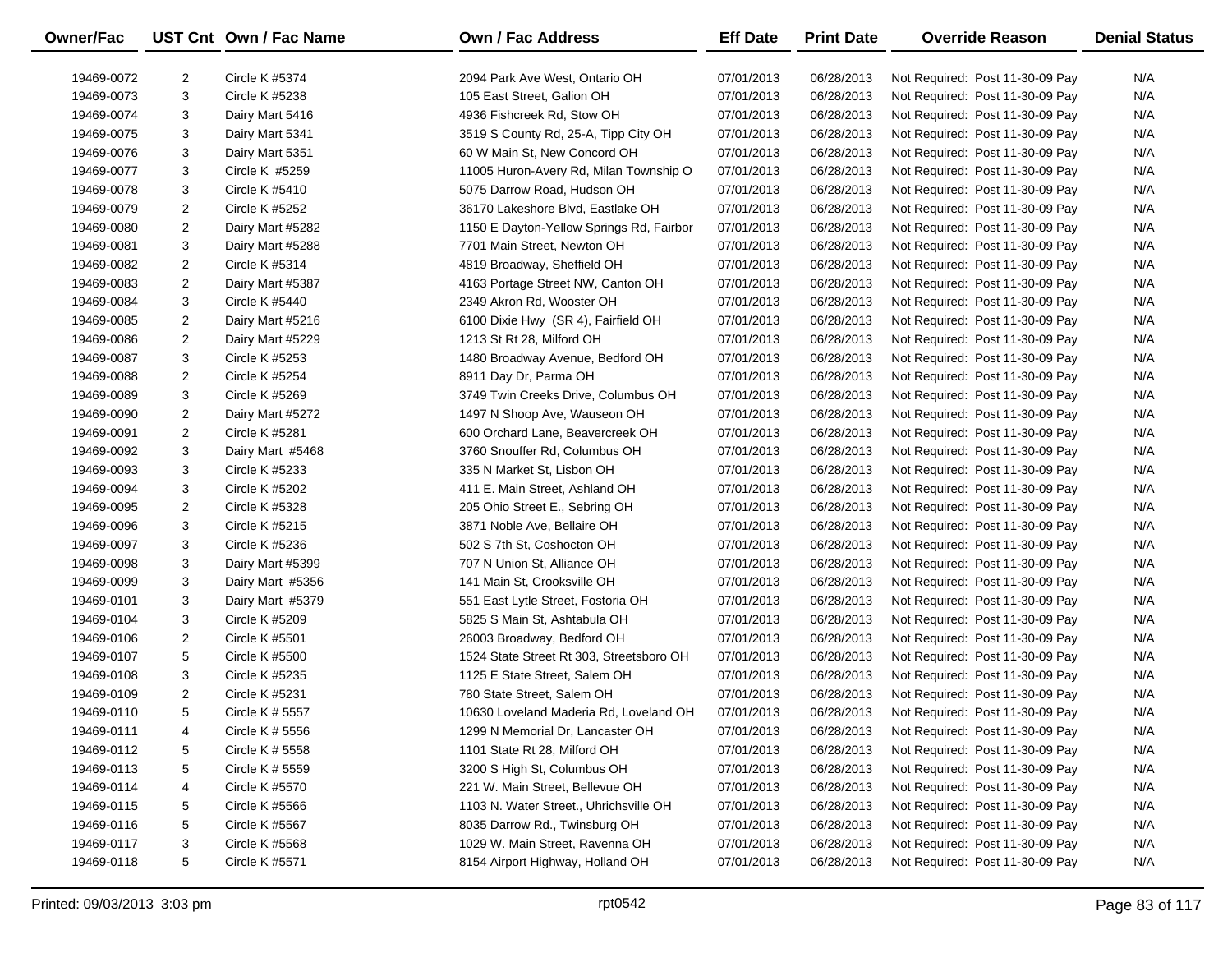| Owner/Fac  |                | UST Cnt Own / Fac Name | <b>Own / Fac Address</b>                   | <b>Eff Date</b> | <b>Print Date</b> | <b>Override Reason</b>          | <b>Denial Status</b> |
|------------|----------------|------------------------|--------------------------------------------|-----------------|-------------------|---------------------------------|----------------------|
| 19469-0119 | 4              | Circle K #5569         | 100 Crystal Avenue, Findlay OH             | 07/01/2013      | 06/28/2013        | Not Required: Post 11-30-09 Pay | N/A                  |
| 19469-0120 | $\overline{7}$ | <b>Circle K #5564</b>  | 5569 State Route 193, Kingsville OH        | 07/01/2013      | 06/28/2013        | Not Required: Post 11-30-09 Pay | N/A                  |
| 19469-0122 | 4              | Circle K # 5575        | 935 E. Tallmadge Avenue, Akron OH          | 07/01/2013      | 06/28/2013        | Not Required: Post 11-30-09 Pay | N/A                  |
| 19469-0123 | 3              | Circle K # 5576        | 1750 Brittain Road, Akron OH               | 07/01/2013      | 06/28/2013        | Not Required: Post 11-30-09 Pay | N/A                  |
| 19469-0124 | 3              | Circkle K $#$ 5577     | 997 Brown Street, Akron OH                 | 07/01/2013      | 06/28/2013        | Not Required: Post 11-30-09 Pay | N/A                  |
| 19469-0125 | 4              | Circle K # 5578        | 3955 State Road, Cuyahoga Falls OH         | 07/01/2013      | 06/28/2013        | Not Required: Post 11-30-09 Pay | N/A                  |
| 19469-0126 | 3              | Circkle K $# 5579$     | 85 S. Main Street, Munroe Falls OH         | 07/01/2013      | 06/28/2013        | Not Required: Post 11-30-09 Pay | N/A                  |
| 19469-0127 | 3              | Circle K # 5580        | 13951 Triskett Road, Cleveland OH          | 07/01/2013      | 06/28/2013        | Not Required: Post 11-30-09 Pay | N/A                  |
| 19469-0128 | 3              | Circle K # 5581        | 1456 S. Cleveland-Massillon Road, Copley   | 07/01/2013      | 06/28/2013        | Not Required: Post 11-30-09 Pay | N/A                  |
| 19469-0129 | 3              | Circle K # 5582        | 1683 W. Market Street, Akron OH            | 07/01/2013      | 06/28/2013        | Not Required: Post 11-30-09 Pay | N/A                  |
| 19469-0130 | 3              | Circkle K $# 5583$     | 444 S. Maple Street, Akron OH              | 07/01/2013      | 06/28/2013        | Not Required: Post 11-30-09 Pay | N/A                  |
| 19469-0131 | 4              | Circle K # 5584        | 550 W. Waterloo Road, Akron OH             | 07/01/2013      | 06/28/2013        | Not Required: Post 11-30-09 Pay | N/A                  |
| 19469-0132 | 3              | Circle K # 5585        | 170 Tallmadge Circle, Tallmadge OH         | 07/01/2013      | 06/28/2013        | Not Required: Post 11-30-09 Pay | N/A                  |
| 19469-0133 | 3              | Circle K # 5586        | 11 S. Cleveland-Massillon Road, Fairlawn ( | 07/01/2013      | 06/28/2013        | Not Required: Post 11-30-09 Pay | N/A                  |
| 19469-0134 | 4              | Circle K # 5587        | 10302 Akron Road, Rittman OH               | 07/01/2013      | 06/28/2013        | Not Required: Post 11-30-09 Pay | N/A                  |
| 19469-0135 | 3              | Circle K # 5588        | 3130 S. Main Street, Coventry Twp OH       | 07/01/2013      | 06/28/2013        | Not Required: Post 11-30-09 Pay | N/A                  |
| 19469-0136 | 3              | Circle K # 5589        | 7498 Broadview Road, Parma OH              | 07/01/2013      | 06/28/2013        | Not Required: Post 11-30-09 Pay | N/A                  |
| 19469-0137 | 3              | Circle K # 5590        | 1559 E. Market Street, Akron OH            | 07/01/2013      | 06/28/2013        | Not Required: Post 11-30-09 Pay | N/A                  |
| 19469-0138 | 3              | Circle K # 5591        | 3357 Manchester Road, Akron OH             | 07/01/2013      | 06/28/2013        | Not Required: Post 11-30-09 Pay | N/A                  |
| 19469-0139 | 3              | Circle K # 5592        | 1949 N. Cleveland-Massillon Road, Bath O   | 07/01/2013      | 06/28/2013        | Not Required: Post 11-30-09 Pay | N/A                  |
| 19469-0140 | 3              | Circle K # 5593        | 641 W. Portage Trail, Cuyahoga Falls OH    | 07/01/2013      | 06/28/2013        | Not Required: Post 11-30-09 Pay | N/A                  |
| 19469-0141 | 3              | Circle K # 5594        | 224 31st Street S.W., Barberton OH         | 07/01/2013      | 06/28/2013        | Not Required: Post 11-30-09 Pay | N/A                  |
| 19469-0142 | 3              | Circle K # 5595        | 2806 Copley Road, Copley OH                | 07/01/2013      | 06/28/2013        | Not Required: Post 11-30-09 Pay | N/A                  |
| 19469-0143 | 3              | Circle K # 5596        | 2767 Albrecht Avenue, Akron OH             | 07/01/2013      | 06/28/2013        | Not Required: Post 11-30-09 Pay | N/A                  |
| 19469-0144 | 3              | Circle K # 5597        | 1178 S. Arlington Street, Akron OH         | 07/01/2013      | 06/28/2013        | Not Required: Post 11-30-09 Pay | N/A                  |
| 19469-0145 | 3              | Circle K # 5598        | 1526 S. Hawkins Avenue, Akron OH           | 07/01/2013      | 06/28/2013        | Not Required: Post 11-30-09 Pay | N/A                  |
| 19469-0146 | 3              | Circle K # 5599        | 850 N. Mantua Street, Kent OH              | 07/01/2013      | 06/28/2013        | Not Required: Post 11-30-09 Pay | N/A                  |
| 19469-0147 | 3              | Circle K # 5600        | 1608 East Avenue, Akron OH                 | 07/01/2013      | 06/28/2013        | Not Required: Post 11-30-09 Pay | N/A                  |
| 19469-0148 | 3              | Circle K $#5601$       | 635 N. Main Street, Akron OH               | 07/01/2013      | 06/28/2013        | Not Required: Post 11-30-09 Pay | N/A                  |
| 19469-0149 | 3              | Circle K # 5602        | 344 5th Streeet, Barberton OH              | 07/01/2013      | 06/28/2013        | Not Required: Post 11-30-09 Pay | N/A                  |
| 19469-0150 | 3              | Circle K # 5603        | 940 S. Arlington Street, Akron OH          | 07/01/2013      | 06/28/2013        | Not Required: Post 11-30-09 Pay | N/A                  |
| 19469-0151 | 3              | Circle K # 5604        | 1985 W. Market Street, Akron OH            | 07/01/2013      | 06/28/2013        | Not Required: Post 11-30-09 Pay | N/A                  |
| 19469-0152 | 3              | Circle K # 5605        | 650 E. Market Street, Akron OH             | 07/01/2013      | 06/28/2013        | Not Required: Post 11-30-09 Pay | N/A                  |
| 19469-0153 | 3              | Circle K # 5606        | 465 E. Cuyahoga Falls Avenue, Akron OH     | 07/01/2013      | 06/28/2013        | Not Required: Post 11-30-09 Pay | N/A                  |
| 19469-0154 | 4              | Circle K # 5607        | 440 W. Market Street, Akron OH             | 07/01/2013      | 06/28/2013        | Not Required: Post 11-30-09 Pay | N/A                  |
| 19469-0155 | З              | Circle K # 5608        | 273 Darrow Road, Akron OH                  | 07/01/2013      | 06/28/2013        | Not Required: Post 11-30-09 Pay | N/A                  |
| 19469-0156 | 3              | Circle K # 5609        | 1710 Wooster Road, Barberton OH            | 07/01/2013      | 06/28/2013        | Not Required: Post 11-30-09 Pay | N/A                  |
| 19469-0157 | 3              | Circle K # 5610        | 4155 S. Cleveland-Massillon Road, Norton   | 07/01/2013      | 06/28/2013        | Not Required: Post 11-30-09 Pay | N/A                  |
| 19469-0158 | 3              | Circle K $#$ 5611      | 11133 Ravenna Road, Twinsburg OH           | 07/01/2013      | 06/28/2013        | Not Required: Post 11-30-09 Pay | N/A                  |
| 19469-0159 | 3              | Circle K # 5612        | 1281 Copley Road, Akron OH                 | 07/01/2013      | 06/28/2013        | Not Required: Post 11-30-09 Pay | N/A                  |
| 19469-0160 | 3              | Circle K $# 5613$      | 791 N. Cleveland-Massillon Road, Akron O   | 07/01/2013      | 06/28/2013        | Not Required: Post 11-30-09 Pay | N/A                  |
| 19469-0161 | 3              | Circle K # 5614        | 1225 Pearl Road, Brunswick OH              | 07/01/2013      | 06/28/2013        | Not Required: Post 11-30-09 Pay | N/A                  |
| 19469-0162 | 3              | Circle K # 5615        | 2386 Bailey Road, Cuyahoga Falls OH        | 07/01/2013      | 06/28/2013        | Not Required: Post 11-30-09 Pay | N/A                  |
|            |                |                        |                                            |                 |                   |                                 |                      |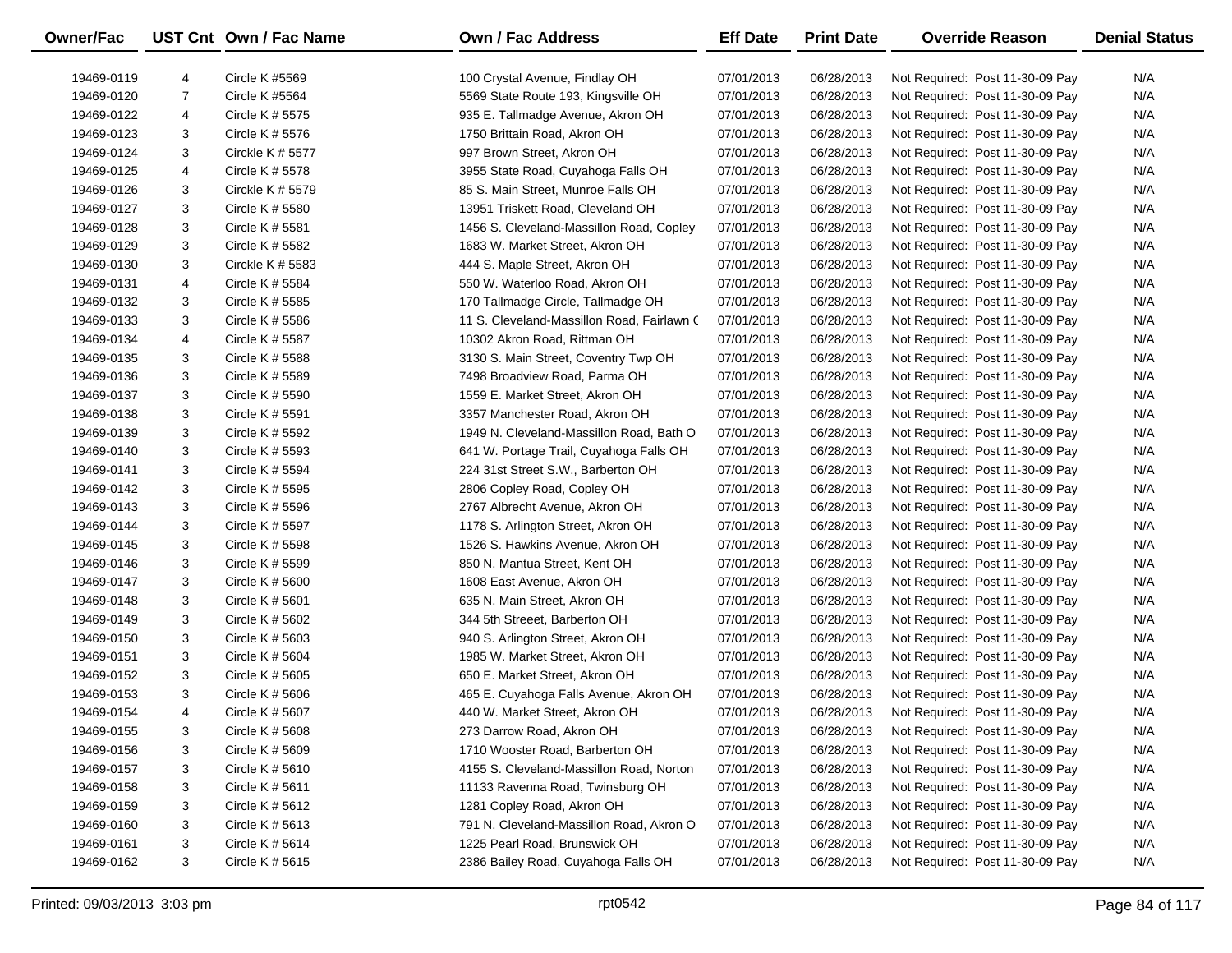| <b>Owner/Fac</b> |                | UST Cnt Own / Fac Name | <b>Own / Fac Address</b>                                          | <b>Eff Date</b> | <b>Print Date</b> | <b>Override Reason</b>          | <b>Denial Status</b> |
|------------------|----------------|------------------------|-------------------------------------------------------------------|-----------------|-------------------|---------------------------------|----------------------|
|                  |                |                        |                                                                   |                 |                   |                                 |                      |
| 19469-0163       | 3              | Circle K $#5616$       | 37032 Vine Street, Willoughby OH                                  | 07/01/2013      | 06/28/2013        | Not Required: Post 11-30-09 Pay | N/A                  |
| 19469-0164       | 3              | Circle K # 5617        | 2610 Ridgewood Road, Akron OH<br>1212 12th Street N.W., Canton OH | 07/01/2013      | 06/28/2013        | Not Required: Post 11-30-09 Pay | N/A                  |
| 19469-0165       | 3              | Circle K # 5618        |                                                                   | 07/01/2013      | 06/28/2013        | Not Required: Post 11-30-09 Pay | N/A                  |
| 19469-0166       | 3              | Circle K # 5619        | 2709 Front Street, Cuyahoga Falls OH                              | 07/01/2013      | 06/28/2013        | Not Required: Post 11-30-09 Pay | N/A                  |
| 19469-0167       | 3              | Circle K # 5620        | 924 E. Exchange Street, Akron OH                                  | 07/01/2013      | 06/28/2013        | Not Required: Post 11-30-09 Pay | N/A                  |
| 19469-0168       | 3              | Circle K # 5621        | 5270 Northfield Road, Maple Heights OH                            | 07/01/2013      | 06/28/2013        | Not Required: Post 11-30-09 Pay | N/A                  |
| 19469-0169       | 3              | Circle K # 5622        | 5878 Smith Road, Brookpark OH                                     | 07/01/2013      | 06/28/2013        | Not Required: Post 11-30-09 Pay | N/A                  |
| 19469-0170       | 3              | Circle K # 5623        | 530 Center Road, Bedford OH                                       | 07/01/2013      | 06/28/2013        | Not Required: Post 11-30-09 Pay | N/A                  |
| 19469-0171       | 4              | Circle K # 5624        | 8700 Center Street, Seville OH                                    | 07/01/2013      | 06/28/2013        | Not Required: Post 11-30-09 Pay | N/A                  |
| 19469-0172       | 3              | Circle K # 5625        | 489 E. Bath Road, Cuyahoga Falls OH                               | 07/01/2013      | 06/28/2013        | Not Required: Post 11-30-09 Pay | N/A                  |
| 19469-0173       | 4              | Circle K # 5626        | 3920 W. Tuscarawas Street, Canton OH                              | 07/01/2013      | 06/28/2013        | Not Required: Post 11-30-09 Pay | N/A                  |
| 19469-0174       | 3              | Circle K # 5627        | 10216 Northfield Road, Northfield OH                              | 07/01/2013      | 06/28/2013        | Not Required: Post 11-30-09 Pay | N/A                  |
| 19469-0175       | 3              | Circle K # 5628        | 3899 Eastern Road, Norton OH                                      | 07/01/2013      | 06/28/2013        | Not Required: Post 11-30-09 Pay | N/A                  |
| 19469-0176       | $\overline{2}$ | Circle K #5630         | 815 Broad Street, Wadsworth OH                                    | 07/01/2013      | 06/28/2013        | Not Required: Post 11-30-09 Pay | N/A                  |
| 19469-0178       | 3              | Circle K # 5631        | 248 N. Fulton Street, Wauseon OH                                  | 07/01/2013      | 06/28/2013        | Not Required: Post 11-30-09 Pay | N/A                  |
| 19469-0179       | $\overline{2}$ | Circle K # 5632        | 103 N. Defiance Street, Archbold OH                               | 07/01/2013      | 06/28/2013        | Not Required: Post 11-30-09 Pay | N/A                  |
| 19469-0180       | 4              | Circle K # 5633        | 106 Main Street, Montpelier OH                                    | 07/01/2013      | 06/28/2013        | Not Required: Post 11-30-09 Pay | N/A                  |
| 19469-0181       | 4              | Circle K # 5634        | 401 S. Wheeling Street, Oregon OH                                 | 07/01/2013      | 06/28/2013        | Not Required: Post 11-30-09 Pay | N/A                  |
| 19469-0182       | 4              | Circle K # 5635        | 5342 Lewis Avenue, Toledo OH                                      | 07/01/2013      | 06/28/2013        | Not Required: Post 11-30-09 Pay | N/A                  |
| 19469-0183       | 4              | Circle K # 5636        | 1245 N. Countyline Street, Fostoria OH                            | 07/01/2013      | 06/28/2013        | Not Required: Post 11-30-09 Pay | N/A                  |
| 19469-0184       | 3              | Circle K # 5637        | 403 East Street, Liberty Center OH                                | 07/01/2013      | 06/28/2013        | Not Required: Post 11-30-09 Pay | N/A                  |
| 19469-0185       | 4              | Circle K # 5638        | 2969 Tremainsville Road, Toledo OH                                | 07/01/2013      | 06/28/2013        | Not Required: Post 11-30-09 Pay | N/A                  |
| 19469-0186       | 5              | Circle K # 5639        | 6008 Secor Road, Toledo OH                                        | 07/01/2013      | 06/28/2013        | Not Required: Post 11-30-09 Pay | N/A                  |
| 19469-0187       | $\overline{2}$ | Circle K # 5640        | 103 N. Prospect Street, Bowling Green OH                          | 07/01/2013      | 06/28/2013        | Not Required: Post 11-30-09 Pay | N/A                  |
| 19469-0188       | 3              | Circle K # 5641        | 777 Scott Street, Napoleon OH                                     | 07/01/2013      | 06/28/2013        | Not Required: Post 11-30-09 Pay | N/A                  |
| 19469-0189       | 3              | Circle K # 5642        | 923 S. Main Street, Bryan OH                                      | 07/01/2013      | 06/28/2013        | Not Required: Post 11-30-09 Pay | N/A                  |
| 19469-0190       | 3              | Circle K # 5643        | 200 E. Main Street, Fayette OH                                    | 07/01/2013      | 06/28/2013        | Not Required: Post 11-30-09 Pay | N/A                  |
| 19469-0191       | $\overline{2}$ | Circle K # 5644        | 495 E. Airport Highway, Wauseon OH                                | 07/01/2013      | 06/28/2013        | Not Required: Post 11-30-09 Pay | N/A                  |
| 19469-0192       | 4              | Circle K # 5645        | 26480 N. Dixie Highway, Perrysburg OH                             | 07/01/2013      | 06/28/2013        | Not Required: Post 11-30-09 Pay | N/A                  |
| 19469-0193       | $\overline{2}$ | Circle K # 5646        | 111 Commerce Lane, Bluffton OH                                    | 07/01/2013      | 06/28/2013        | Not Required: Post 11-30-09 Pay | N/A                  |
| 19469-0194       | 4              | Circle K # 5647        | 4562 Woodville Road, Northwood OH                                 | 07/01/2013      | 06/28/2013        | Not Required: Post 11-30-09 Pay | N/A                  |
| 19469-0195       | 4              | Circle K # 5648        | 1444 W. Alexis Road, Toledo OH                                    | 07/01/2013      | 06/28/2013        | Not Required: Post 11-30-09 Pay | N/A                  |
| 19469-0196       | 3              | Circle K # 5649        | 904 E. 5th Street, Delphos OH                                     | 07/01/2013      | 06/28/2013        | Not Required: Post 11-30-09 Pay | N/A                  |
| 19469-0197       | 3              | Circle K # 5650        | 806 W. Market Street, Tiffin OH                                   | 07/01/2013      | 06/28/2013        | Not Required: Post 11-30-09 Pay | N/A                  |
| 19469-0198       | 4              | Circle K $# 5651$      | 6775 Dorr Street, Toledo OH                                       | 07/01/2013      | 06/28/2013        | Not Required: Post 11-30-09 Pay | N/A                  |
| 19469-0199       | 4              | Circle K # 5652        | 2054 N. West Street (State Route 65), Lim                         | 07/01/2013      | 06/28/2013        | Not Required: Post 11-30-09 Pay | N/A                  |
| 19469-0200       | 4              | Circle K # 5653        | 405 N. Sandusky Avenue, Bucyrus OH                                | 07/01/2013      | 06/28/2013        | Not Required: Post 11-30-09 Pay | N/A                  |
| 19469-0201       | 4              | Circle K # 5654        | 923 W. McPherson Way, Clyde OH                                    | 07/01/2013      | 06/28/2013        | Not Required: Post 11-30-09 Pay | N/A                  |
| 19469-0202       | $\overline{2}$ | Circle K # 5655        | 286 Eastown Road, Lima OH                                         | 07/01/2013      | 06/28/2013        | Not Required: Post 11-30-09 Pay | N/A                  |
| 19469-0203       | $\overline{2}$ | Circle K # 5656        | 1219 W. Robb Avenue, Lima OH                                      | 07/01/2013      | 06/28/2013        | Not Required: Post 11-30-09 Pay | N/A                  |
| 19469-0204       | 4              | Circle K # 5657        | 1220 Tiffin Avenue, Findlay OH                                    | 07/01/2013      | 06/28/2013        | Not Required: Post 11-30-09 Pay | N/A                  |
| 19469-0205       | 4              | Circle K # 5658        | 117 N. Clinton Avenue, Defiance OH                                | 07/01/2013      | 06/28/2013        | Not Required: Post 11-30-09 Pay | N/A                  |
| 19469-0206       | $\overline{2}$ | Circle K # 5665        | 2535 Fulton Drive NW, Canton OH                                   | 07/01/2013      | 06/28/2013        | Not Required: Post 11-30-09 Pay | N/A                  |
|                  |                |                        |                                                                   |                 |                   |                                 |                      |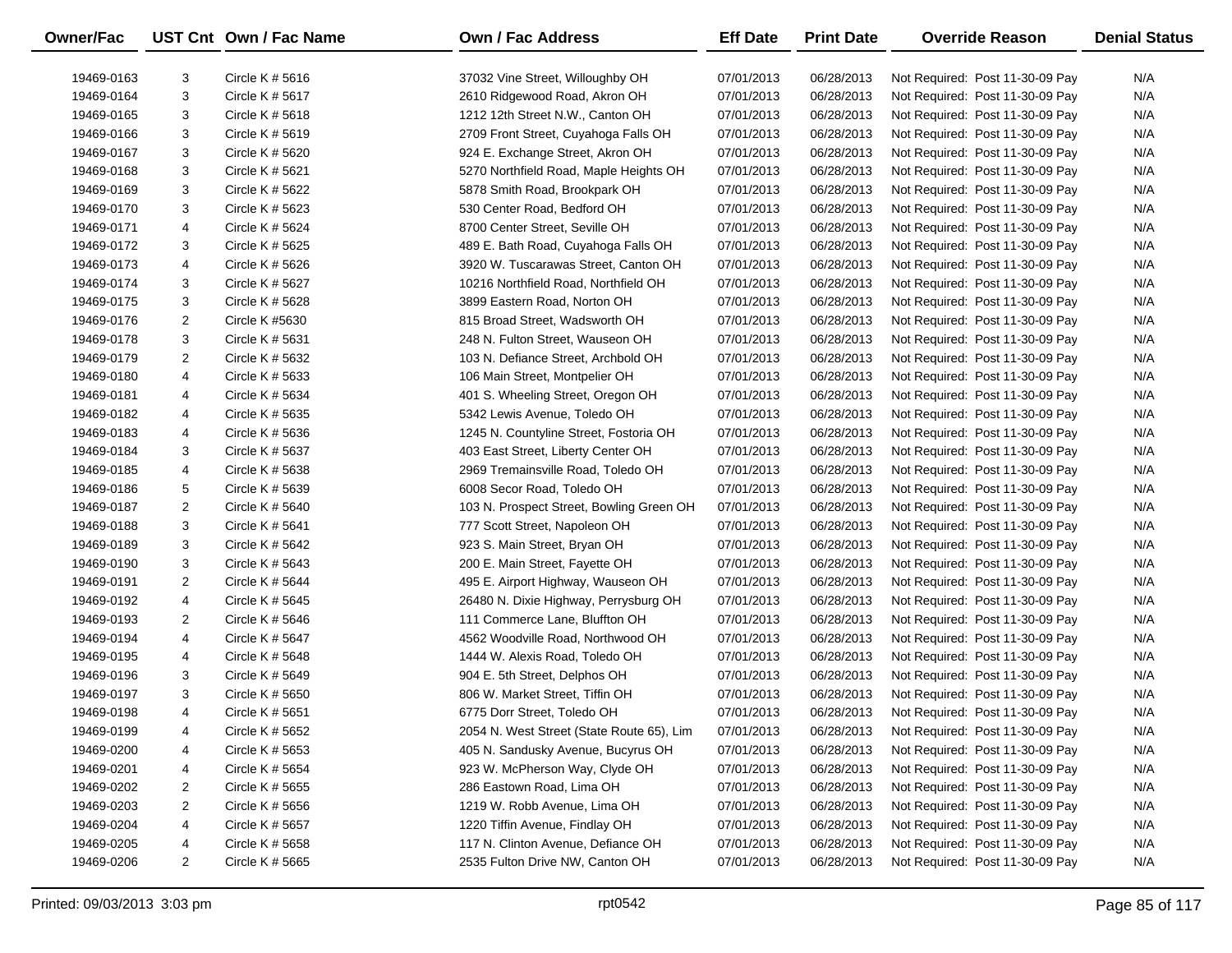| Owner/Fac  |                | UST Cnt Own / Fac Name              | <b>Own / Fac Address</b>                | <b>Eff Date</b> | <b>Print Date</b> | <b>Override Reason</b>          | <b>Denial Status</b> |
|------------|----------------|-------------------------------------|-----------------------------------------|-----------------|-------------------|---------------------------------|----------------------|
| 19469-0209 | 4              | Circle K # 5668                     | 911 W. State Street, Alliance OH        | 07/01/2013      | 06/28/2013        | Not Required: Post 11-30-09 Pay | N/A                  |
| 19469-0210 | 3              | Circle K #5681                      | 500 E. State Street, Botkins OH         | 07/01/2013      | 06/28/2013        | Not Required: Post 11-30-09 Pay | N/A                  |
| 19469-0211 | $\overline{7}$ | Circle K # 5671                     | 103 Anthony Wayne Trail, Waterville OH  | 07/01/2013      | 06/28/2013        | Not Required: Post 11-30-09 Pay | N/A                  |
| 19469-0212 | 3              | Circle K # 5670                     | 1091 N. Main Street, Bowling Green OH   | 07/01/2013      | 06/28/2013        | Not Required: Post 11-30-09 Pay | N/A                  |
| 19469-0213 | 8              | Circle K # 5669                     | 996 S. Main Street, Bowling Green OH    | 07/01/2013      | 06/28/2013        | Not Required: Post 11-30-09 Pay | N/A                  |
| 19469-0214 | 5              | Circle K # 5672                     | 1602 E. Wooster Street, Bowling Green O | 07/01/2013      | 06/28/2013        | Not Required: Post 11-30-09 Pay | N/A                  |
| 19469-0215 | 4              | Circle K # 5673                     | 1565 E. Alexis Road, Toledo OH          | 07/01/2013      | 06/28/2013        | Not Required: Post 11-30-09 Pay | N/A                  |
| 19469-0216 | 3              | Macs Convenience Stores, LLC - 5666 | 464 E. Sandusky Street, Findlay OH      | 07/01/2013      | 06/28/2013        | Not Required: Post 11-30-09 Pay | N/A                  |
| 19469-0217 | 4              | Circle K #5684                      | 2727 N. Main Street, Findlay OH         | 07/01/2013      | 06/28/2013        | Not Required: Post 11-30-09 Pay | N/A                  |
| 19469-0219 | 2              | Circle K # 5686                     | 2481 Petzinger Road, Columbus OH        | 07/01/2013      | 06/28/2013        | Not Required: Post 11-30-09 Pay | N/A                  |
| 19469-0220 | 3              | Circle K # 5687                     | 902 Ohio Pike, Cincinnati OH            | 07/01/2013      | 06/28/2013        | Not Required: Post 11-30-09 Pay | N/A                  |
| 19469-0221 | 3              | Circle K # 5689                     | 29605 Aurora Road, Solon OH             | 07/01/2013      | 06/28/2013        | Not Required: Post 11-30-09 Pay | N/A                  |
| 19469-0222 | 4              | CIrcle K # 5688                     | 320 E. Columbus Street, Thornville OH   | 07/01/2013      | 06/28/2013        | Not Required: Post 11-30-09 Pay | N/A                  |
| 19469-0223 | 4              | Circle K #5691                      | 12080 Lancaster Street, Millersport OH  | 07/01/2013      | 06/28/2013        | Not Required: Post 11-30-09 Pay | N/A                  |
| 19469-0224 | 4              | Circle K #5692                      | 249 S. Main Street, Utica OH            | 07/01/2013      | 06/28/2013        | Not Required: Post 11-30-09 Pay | N/A                  |
| 19469-0225 | 3              | Circle K #5694                      | 211 Cleveland Road, Norwalk OH          | 07/01/2013      | 07/26/2013        | Not Required: Post 11-30-09 Pay | N/A                  |
| 19477-0001 | 3              | <b>Madison County Airport</b>       | 1281 US Highway 40 Southwest, London O  | 07/01/2013      | 06/16/2013        | Not Required: Post 11-30-09 Pay | N/A                  |
| 19480-0001 | 3              | <b>Rittman Quick Food Mart</b>      | 101 E Ohio Avenue, Rittman OH           | 07/01/2013      | 07/26/2013        | Not Required: Post 11-30-09 Pay | N/A                  |
| 19481-0001 | 3              | <b>Starfire Express</b>             | 1404 S. Main Street, Akron OH           | 07/01/2013      | 07/26/2013        | Not Required: Post 11-30-09 Pay | N/A                  |
| 19486-0001 | 3              | Mini Mart                           | 961 Selma Road, Springfield OH          | 07/23/2013      | 07/26/2013        | Not Required: Post 11-30-09 Pay | N/A                  |
| 19489-0001 | 3              | Pit Stop 2                          | 1001 Elm Rd, Warren OH                  | 07/03/2013      | 07/26/2013        | Not Required: Post 11-30-09 Pay | N/A                  |
| 19491-0003 | $\overline{2}$ | General Electric Co.                | 1200 Jaybird Road, Peebles OH           | 07/26/2013      | 08/09/2013        | Not Required: Post 11-30-09 Pay | N/A                  |
| 19494-0001 | 3              | Fredonia Mall LLC                   | 6754 North Street NW, Newark OH         | 07/01/2013      | 07/26/2013        | Not Required: Post 11-30-09 Pay | N/A                  |
| 19499-0001 | 3              | The Bell Station                    | 5196 Chillicothe Road, Chagrin Falls OH | 07/01/2013      | 07/12/2013        | Not Required: Post 11-30-09 Pay | N/A                  |
| 19500-0001 | 5              | Speed Check Food Mart               | 2847 Parkman Road NW, Warren OH         | 07/01/2013      | 06/28/2013        | Not Required: Post 11-30-09 Pay | N/A                  |
| 19505-0001 | 4              | Sukhi Incorporated                  | 7434 Colerain Ave, Cincinnati OH        | 07/01/2013      | 07/26/2013        | Not Required: Post 11-30-09 Pay | N/A                  |
| 19506-0001 | $\overline{2}$ | <b>BSS</b> Enterprises Inc.         | 11444 Springfield Pk, Cincinnati OH     | 07/01/2013      | 07/26/2013        | Not Required: Post 11-30-09 Pay | N/A                  |
| 19507-0002 | 3              | Plain City Village Market           | 440 S. Jefferson Avenue, Plain City OH  | 07/01/2013      | 06/28/2013        | Not Required: Post 11-30-09 Pay | N/A                  |
| 19510-0001 | $\mathbf{1}$   | Peak Foods                          | 1903 W. Main Street, Troy OH            | 07/01/2013      | 06/16/2013        | Not Required: Post 11-30-09 Pay | N/A                  |
| 19527-0001 | 4              | <b>USA Gas Mart</b>                 | 2904 Belmont Ave, Youngstown OH         | 07/22/2013      | 07/26/2013        | Not Required: Post 11-30-09 Pay | N/A                  |
| 19528-0001 | 2              | Exxon                               | 3106 Glenmore Avenue, Cincinnati OH     | 07/01/2013      | 07/26/2013        | Not Required: Post 11-30-09 Pay | N/A                  |
| 19533-0001 | 3              | <b>Harvard Gas USA</b>              | 7020 Harvard Ave 71st St, Cleveland OH  | 07/01/2013      | 07/26/2013        | Not Required: Post 11-30-09 Pay | N/A                  |
| 19538-0001 | 3              | The Old Canal Stop                  | 18766 State Route 104, Chillicothe OH   | 07/03/2013      | 07/26/2013        | Not Required: Post 11-30-09 Pay | N/A                  |
| 19543-0002 | $\overline{2}$ | Citgo                               | 5430 Brandt Pike, Dayton OH             | 07/01/2013      | 07/26/2013        | Not Required: Post 11-30-09 Pay | N/A                  |
| 19549-0002 | 5              | Hanini Citgo                        | 13900 Kinsman Avenue, Cleveland OH      | 07/01/2013      | 07/12/2013        | Not Required: Post 11-30-09 Pay | N/A                  |
| 19549-0003 | 3              | Hanini Marathon-Superior            | 5300 Superior Ave 55th, Cleveland OH    | 07/01/2013      | 07/12/2013        | Not Required: Post 11-30-09 Pay | N/A                  |
| 19552-0001 | 2              | Reiter Dairy, LLC                   | 1941 Commerce Circle, Springfield OH    | 07/01/2013      | 06/28/2013        | Not Required: Post 11-30-09 Pay | N/A                  |
| 19554-0001 | 3              | Sunoco Mini Mart                    | 28637 Euclid Avenue, Wickliffe OH       | 07/01/2013      | 07/26/2013        | Not Required: Post 11-30-09 Pay | N/A                  |
| 19558-0001 | 4              | Eaton Marathon                      | 38495 Royalton Road, Grafton OH         | 07/01/2013      | 07/12/2013        | Not Required: Post 11-30-09 Pay | N/A                  |
| 19559-0001 | 3              | 50 A Carryout & Grocery             | 15918 State Route 550, Fleming OH       | 07/01/2013      | 07/26/2013        | Not Required: Post 11-30-09 Pay | N/A                  |
| 19565-0001 | 4              | Campus Sohio                        | 101 W Brooklyn St, Gambier OH           | 07/01/2013      | 06/16/2013        | Not Required: Post 11-30-09 Pay | N/A                  |
| 19569-0002 | 8              | Medina Landmark Inc                 | 901 W Smith Rd, Medina OH               | 07/01/2013      | 06/28/2013        | Not Required: Post 11-30-09 Pay | N/A                  |
| 19569-0004 | 2              | <b>West Salem Equity</b>            | 40 Equity St, West Salem OH             | 07/01/2013      | 06/28/2013        | Not Required: Post 11-30-09 Pay | N/A                  |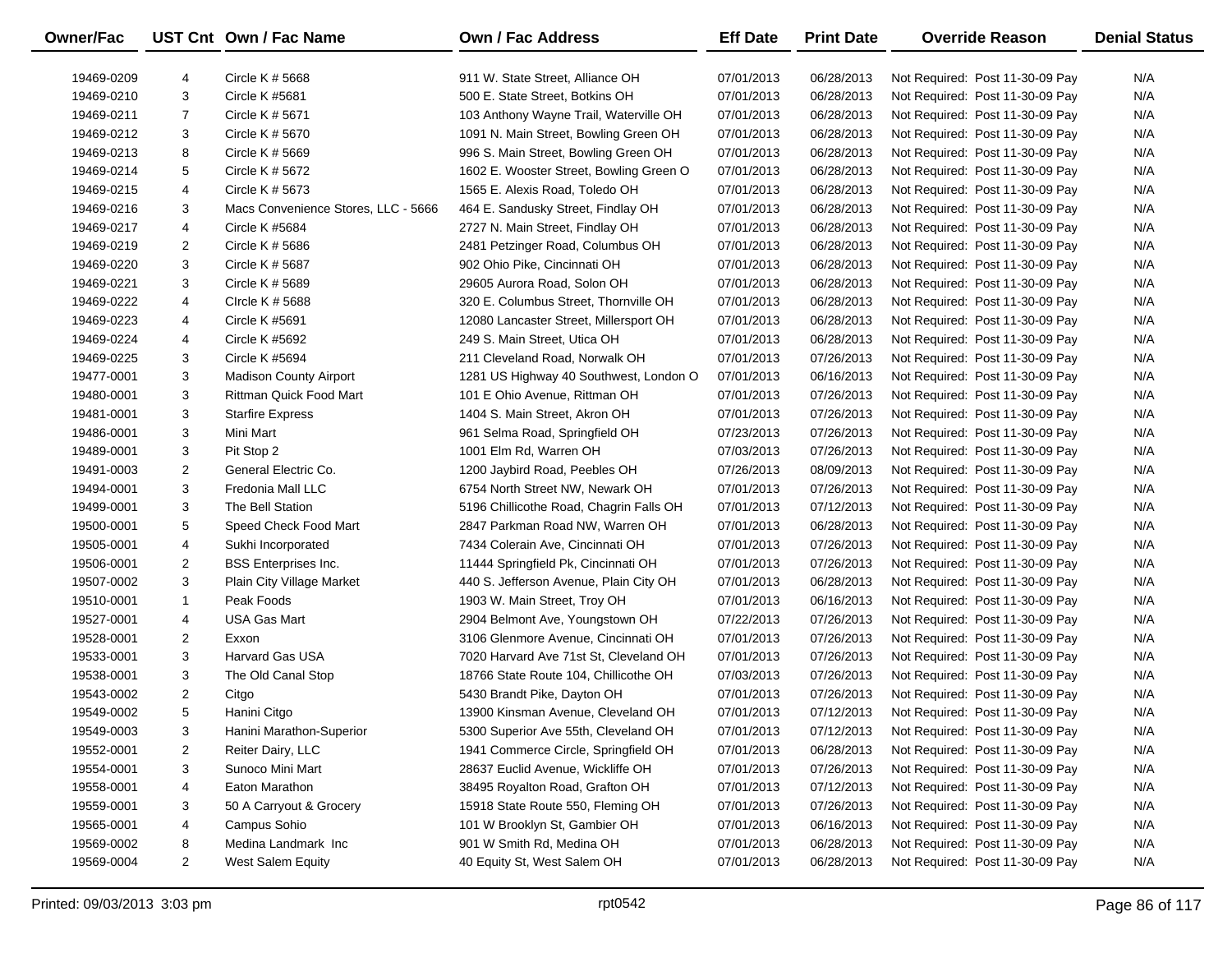| Owner/Fac  |                | UST Cnt Own / Fac Name                | <b>Own / Fac Address</b>                  | <b>Eff Date</b> | <b>Print Date</b> | <b>Override Reason</b>          | <b>Denial Status</b> |
|------------|----------------|---------------------------------------|-------------------------------------------|-----------------|-------------------|---------------------------------|----------------------|
| 19569-0006 | 5              | Town and Country Co Op Inc            | 210 Huron St, Elyria OH                   | 07/01/2013      | 06/28/2013        | Not Required: Post 11-30-09 Pay | N/A                  |
| 19569-0007 | $\overline{2}$ | <b>Bill's Citgo Service</b>           | 204 S Center St, LaGrange OH              | 07/01/2013      | 06/28/2013        | Not Required: Post 11-30-09 Pay | N/A                  |
| 19569-0008 | $\overline{7}$ | Agrimark Farmers Coop Inc             | 1290 Middle Rowsburg Rd, Ashland OH       | 07/01/2013      | 06/28/2013        | Not Required: Post 11-30-09 Pay | N/A                  |
| 19577-0001 | 5              | Columbia Marathon                     | 24497 Sprague Road, Columbia Station O    | 07/03/2013      | 07/26/2013        | Not Required: Post 11-30-09 Pay | N/A                  |
| 19578-0001 | 2              | <b>Olmsted Falls Sunoco</b>           | 9796 Columbia Road, Olmsted Falls OH      | 07/01/2013      | 06/16/2013        | Not Required: Post 11-30-09 Pay | N/A                  |
| 19579-0002 | $\overline{2}$ | Gas & Go                              | 1530 Cherry Street, Toledo OH             | 07/01/2013      | 06/16/2013        | Not Required: Post 11-30-09 Pay | N/A                  |
| 19579-0004 | $\overline{2}$ | Gas & Go #20                          | 740 South Avenue, Toledo OH               | 07/01/2013      | 06/16/2013        | Not Required: Post 11-30-09 Pay | N/A                  |
| 19581-0001 | 3              | Delphos Fuel & Truck Wash             | 1770 E Fifth St, Delphos OH               | 07/01/2013      | 06/28/2013        | Not Required: Post 11-30-09 Pay | N/A                  |
| 19582-0001 | $\overline{2}$ | Haar's Five Point Marathon            | 200 Castalia Street, Bellevue OH          | 07/01/2013      | 07/12/2013        | Not Required: Post 11-30-09 Pay | N/A                  |
| 19587-0001 | $\overline{2}$ | The Detour-Coalton                    | 26 Broadway St, Coalton OH                | 07/01/2013      | 06/28/2013        | Not Required: Post 11-30-09 Pay | N/A                  |
| 19593-0001 | 3              | Tecumseh Landing                      | 10551 CR 286, Huntsville OH               | 07/01/2013      | 07/26/2013        | Not Required: Post 11-30-09 Pay | N/A                  |
| 19599-0001 | $\overline{c}$ | <b>Witten Grocery</b>                 | 6216 Limerick Rd, Jackson OH              | 07/01/2013      | 07/26/2013        | Not Required: Post 11-30-09 Pay | N/A                  |
| 19605-0001 | 5              | 747 Sunoco                            | 12089 Princeton Pike, Springdale OH       | 07/01/2013      | 07/26/2013        | Not Required: Post 11-30-09 Pay | N/A                  |
| 19607-0001 | 3              | Gas & Food                            | 8952 Pearl Road, Strongsville OH          | 07/01/2013      | 07/26/2013        | Not Required: Post 11-30-09 Pay | N/A                  |
| 19610-0001 | 4              | Ross BP                               | 4292 Hamilton Cleves Road, Ross OH        | 07/01/2013      | 07/26/2013        | Not Required: Post 11-30-09 Pay | N/A                  |
| 19615-0001 | 5              | Shaw & Euclid Gas USA                 | 15317 Euclid Avenue, East Cleveland OH    | 07/01/2013      | 06/28/2013        | Not Required: Post 11-30-09 Pay | N/A                  |
| 19617-0001 | $\overline{c}$ | <b>Wild Willies Ashland</b>           | 9507 State Route 68, Georgetown OH        | 07/01/2013      | 06/28/2013        | Not Required: Post 11-30-09 Pay | N/A                  |
| 19619-0001 | 4              | Unique Paving Materials Corp.         | 3993 East 93rd St, Cleveland OH           | 07/01/2013      | 06/16/2013        | Not Required: Post 11-30-09 Pay | N/A                  |
| 19623-0001 | 5              | <b>Corner Market</b>                  | 13123 State Route 124, Piketon OH         | 07/01/2013      | 07/26/2013        | Not Required: Post 11-30-09 Pay | N/A                  |
| 19627-0001 | 5              | Hunter's Run                          | 800 State Route 13 SE, Crooksville OH     | 07/01/2013      | 07/26/2013        | Not Required: Post 11-30-09 Pay | N/A                  |
| 19631-0001 | 3              | Sammy's Food Mart                     | 2426 Smithville, Dayton OH                | 07/01/2013      | 06/16/2013        | Not Required: Post 11-30-09 Pay | N/A                  |
| 19632-0001 | $\overline{2}$ | Holiday Point Marina                  | 141F Tylers Way, Franklin Furnace OH      | 07/01/2013      | 07/26/2013        | Not Required: Post 11-30-09 Pay | N/A                  |
| 19635-0001 | 4              | Broadway Market & Cafe                | 700 E. North Broadway, Columbus OH        | 07/01/2013      | 07/12/2013        | Not Required: Post 11-30-09 Pay | N/A                  |
| 19647-0001 | 3              | Alvada Rental                         | 11960 US 224, Alvada OH                   | 07/01/2013      | 06/16/2013        | Not Required: Post 11-30-09 Pay | N/A                  |
| 19649-0001 | 5              | Sunoco                                | 7100 Coleraine Avenue, Cincinnati OH      | 07/01/2013      | 07/26/2013        | Not Required: Post 11-30-09 Pay | N/A                  |
| 19650-0001 | $\mathbf{1}$   | Northeast Ohio Neighborhood Health Se | 8300 Hough Ave, Cleveland OH              | 07/01/2013      | 06/16/2013        | Not Required: Post 11-30-09 Pay | N/A                  |
| 19654-0001 | 4              | Salem Ave Sunoco                      | 3900 Salem Avenue, Dayton OH              | 07/03/2013      | 07/26/2013        | Not Required: Post 11-30-09 Pay | N/A                  |
| 19655-0001 | $\overline{2}$ | <b>Tri-City Airport</b>               | 18330 Harrisburg-Westville Road, Beloit O | 07/01/2013      | 06/28/2013        | Not Required: Post 11-30-09 Pay | N/A                  |
| 19657-0001 | 3              | <b>Brunswick Valero</b>               | 4236 Center Rd, Brunswick OH              | 07/01/2013      | 06/28/2013        | Not Required: Post 11-30-09 Pay | N/A                  |
| 19659-0001 | 3              | <b>Clark Convenient</b>               | 3017 Brookpark Rd, Parma OH               | 07/08/2013      | 07/26/2013        | Not Required: Post 11-30-09 Pay | N/A                  |
| 19663-0001 | 4              | A & T Mart Inc.                       | 5721 Market St, Youngstown OH             | 07/01/2013      | 07/26/2013        | Not Required: Post 11-30-09 Pay | N/A                  |
| 19664-0001 | 3              | Lorain Plant                          | 1807 East 28th St, Lorain OH              | 07/01/2013      | 07/26/2013        | Not Required: Post 11-30-09 Pay | N/A                  |
| 19664-0002 | $\overline{2}$ | Republic Engineered Products Inc.     | 2633 8th Street NE, Canton OH             | 07/01/2013      | 07/26/2013        | Not Required: Post 11-30-09 Pay | N/A                  |
| 19666-0001 | $\overline{2}$ | The Loading Zone                      | 85610 Miller Station Road, Hopedale OH    | 07/01/2013      | 06/16/2013        | Not Required: Post 11-30-09 Pay | N/A                  |
| 19666-0002 | 5              | The Loading Zone                      | 5915 County Road 22A, Bloomingdale OH     | 07/01/2013      | 06/16/2013        | Not Required: Post 11-30-09 Pay | N/A                  |
| 19666-0003 | 2              | The Loading Zone                      | 101 N. Main Street, Bethesda OH           | 07/01/2013      | 06/16/2013        | Not Required: Post 11-30-09 Pay | N/A                  |
| 19666-0004 | 2              | The Loading Zone                      | 72090 Colerain Road, Bridgeport OH        | 07/01/2013      | 06/16/2013        | Not Required: Post 11-30-09 Pay | N/A                  |
| 19674-0002 | $\mathbf{1}$   | Flight Options, LLC                   | 26180 Curtiss Wright Parkway, Richmond H  | 08/08/2013      | 08/09/2013        | Not Required: Post 11-30-09 Pay | N/A                  |
| 19678-0001 | 3              | Village Food Mart                     | 6314 Main St, N Kingsville OH             | 07/01/2013      | 07/26/2013        | Not Required: Post 11-30-09 Pay | N/A                  |
| 19687-0001 | 2              | Giant America Inc.                    | 12436 Euclid Avenue, East Cleveland OH    | 07/01/2013      | 07/26/2013        | Not Required: Post 11-30-09 Pay | N/A                  |
| 19689-0001 | 4              | Knack's Sunoco                        | 5655 Manchester Road, Akron OH            | 07/01/2013      | 06/28/2013        | Not Required: Post 11-30-09 Pay | N/A                  |
| 19692-0001 | 5              | Sullivant Avenue Inc                  | 3464 Sullivant Ave, Columbus OH           | 07/01/2013      | 07/26/2013        | Not Required: Post 11-30-09 Pay | N/A                  |
| 19692-0004 | 3              | Sullivant Avenue Inc.                 | 4205 Red Bank Avenue, Cincinnati OH       | 07/01/2013      | 07/26/2013        | Not Required: Post 11-30-09 Pay | N/A                  |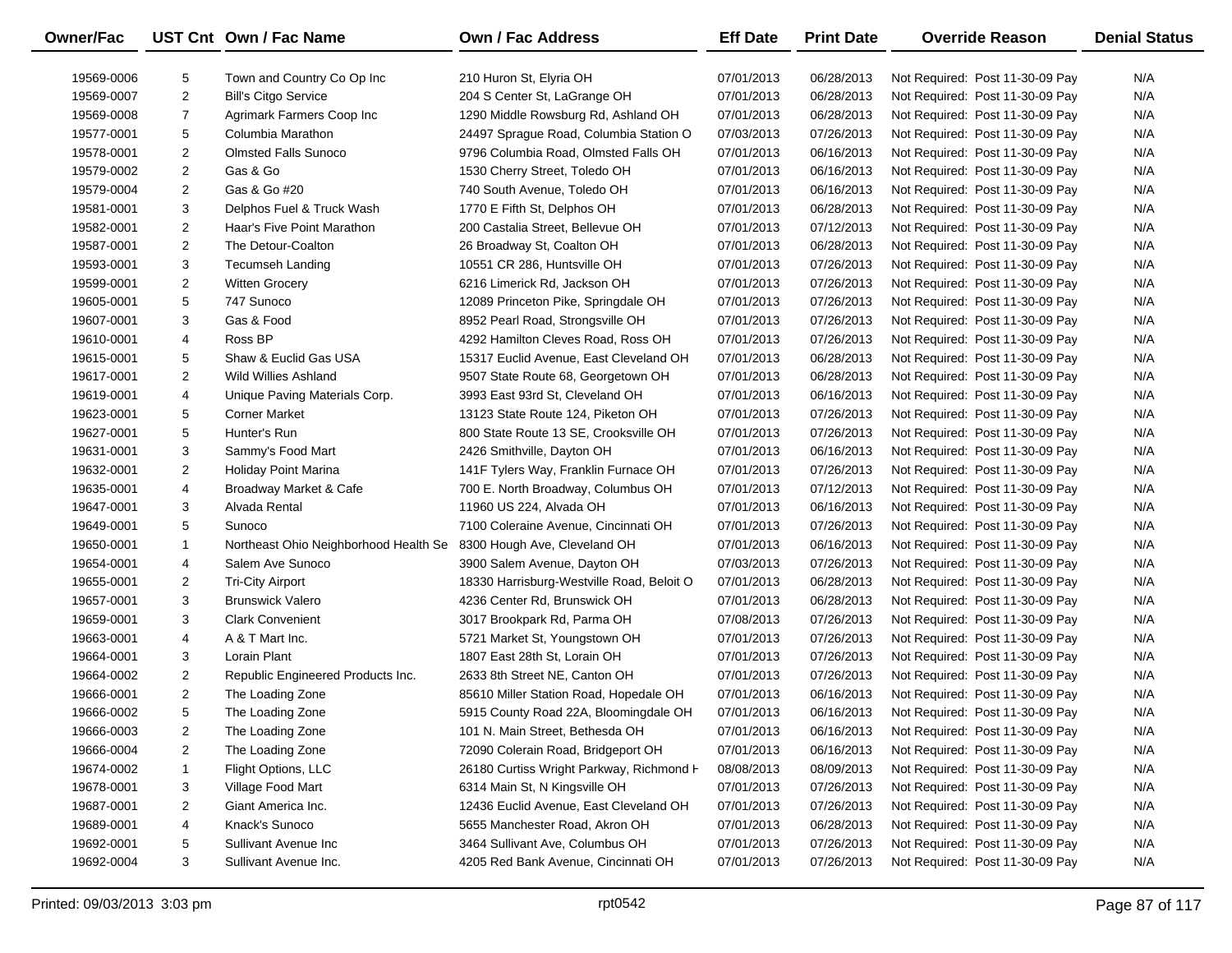| Owner/Fac  |                | UST Cnt Own / Fac Name                                                   | Own / Fac Address                        | <b>Eff Date</b> | <b>Print Date</b> | <b>Override Reason</b>          | <b>Denial Status</b> |
|------------|----------------|--------------------------------------------------------------------------|------------------------------------------|-----------------|-------------------|---------------------------------|----------------------|
| 19693-0001 | $\overline{2}$ | Fahim Eddir                                                              | 701 W. North Street, Lima OH             | 07/03/2013      | 07/26/2013        | Not Required: Post 11-30-09 Pay | N/A                  |
| 19709-0001 | 4              | Denison Gas USA                                                          | 6501 Denison Avenue, Cleveland OH        | 07/01/2013      | 06/16/2013        | Not Required: Post 11-30-09 Pay | N/A                  |
| 19713-0001 | 3              | Dixie Marathon                                                           | 2693 Dixie Hwy/ Laurel, Hamilton OH      | 07/01/2013      | 07/26/2013        | Not Required: Post 11-30-09 Pay | N/A                  |
| 19713-0002 | 3              | <b>River Road Marathon</b>                                               | 5040 E. River Rd., Fairfield OH          | 07/01/2013      | 07/26/2013        | Not Required: Post 11-30-09 Pay | N/A                  |
| 19719-0001 | 3              | #22 Dublin-Granville Sunoco                                              | 1623 E Dublin Granville Rd, Columbus OH  | 07/01/2013      | 06/28/2013        | Not Required: Post 11-30-09 Pay | N/A                  |
| 19725-0001 | 3              | <b>Sunset Sunoco</b>                                                     | 100 Sunset Avenue, Harrison OH           | 07/01/2013      | 07/26/2013        | Not Required: Post 11-30-09 Pay | N/A                  |
| 19726-0001 | 4              | Salem & Sutton Sunoco                                                    | 6090 Salem Road, Cincinnati OH           | 07/01/2013      | 07/26/2013        | Not Required: Post 11-30-09 Pay | N/A                  |
| 19727-0001 | 3              | R & C Quick Stop                                                         | 63867 US Route 50 W, McArthur OH         | 07/03/2013      | 07/26/2013        | Not Required: Post 11-30-09 Pay | N/A                  |
| 19735-0001 | $\mathbf{1}$   | <b>Waldmans Service</b>                                                  | 1800 Old SR 7, Rayland OH                | 07/01/2013      | 06/16/2013        | Not Required: Post 11-30-09 Pay | N/A                  |
| 19741-0001 | 3              | <b>Boland's Mini Mart</b>                                                | US Route 52 West, West Portsmouth OH     | 07/01/2013      | 07/26/2013        | Not Required: Post 11-30-09 Pay | N/A                  |
| 19743-0001 | 4              | Sunoco                                                                   | 1226 Georgesville Rd, Columbus OH        | 07/01/2013      | 07/26/2013        | Not Required: Post 11-30-09 Pay | N/A                  |
| 19745-0005 | 3              | R & R Takhar, LLC                                                        | 6651 State Route 123, Franklin OH        | 07/01/2013      | 07/12/2013        | Not Required: Post 11-30-09 Pay | N/A                  |
| 19745-0006 | 4              | 7030 Poe Inc.                                                            | 2401 Hamilton Cleves Road, Hamilton OH   | 07/01/2013      | 07/12/2013        | Not Required: Post 11-30-09 Pay | N/A                  |
| 19746-0001 | 4              | <b>RCS Punjab Corporation</b>                                            | 3614 Central Ave, Middletown OH          | 07/01/2013      | 07/12/2013        | Not Required: Post 11-30-09 Pay | N/A                  |
| 19747-0001 | $\overline{2}$ | Kishmans IGA                                                             | 202 E High Street, Minerva OH            | 07/01/2013      | 06/16/2013        | Not Required: Post 11-30-09 Pay | N/A                  |
| 19750-0001 | $\overline{2}$ | R & D Giovanni's Pizza and Carryout                                      | 13758 St Rt 141, Kitts Hill OH           | 07/01/2013      | 06/28/2013        | Not Required: Post 11-30-09 Pay | N/A                  |
| 19756-0001 | 3              | Lima Memorial Hospital                                                   | 1001 Bellefontaine Avenue, Lima OH       | 07/01/2013      | 06/16/2013        | Not Required: Post 11-30-09 Pay | N/A                  |
| 19763-0001 | 5              | Ohio Valley Coal Co.                                                     | 56854 Pleasant Ridge Road, Alledonia OH  | 07/01/2013      | 07/12/2013        | Not Required: Post 11-30-09 Pay | N/A                  |
| 19775-0001 | $\mathbf{1}$   | Lake Tomahawk Marina                                                     | 47519 Tomahawk Dr., Negley OH            | 07/01/2013      | 07/26/2013        | Not Required: Post 11-30-09 Pay | N/A                  |
| 19776-0001 | $\mathbf{1}$   | <b>Great Lakes Museum</b>                                                | 601 Erieside Avenue, Cleveland OH        | 07/01/2013      | 07/12/2013        | Not Required: Post 11-30-09 Pay | N/A                  |
| 19779-0001 | $\mathbf{1}$   | The Renaissance                                                          | 26376 John Rd., Olmsted Township OH      | 07/01/2013      | 06/28/2013        | Not Required: Post 11-30-09 Pay | N/A                  |
| 19787-0003 | $\mathbf{1}$   | Thrifty Car Rental - Datahami Ltd. Partnel 760 Stelzer Road, Columbus OH |                                          | 07/25/2013      | 07/26/2013        | Not Required: Post 11-30-09 Pay | N/A                  |
| 19787-0004 | $\mathbf{1}$   | Thrifty Rent A Car                                                       | 2700 W. National Road, Dayton OH         | 07/25/2013      | 07/26/2013        | Not Required: Post 11-30-09 Pay | N/A                  |
| 19789-0001 | $\mathbf{1}$   | <b>WJW Television</b>                                                    | 5800 S. Marginal Rd., Cleveland OH       | 07/01/2013      | 07/26/2013        | Not Required: Post 11-30-09 Pay | N/A                  |
| 19789-0002 | $\mathbf{1}$   | <b>WJW Transmittor</b>                                                   | 4501 W. Pleasant Valley Rd., Parma OH    | 07/01/2013      | 07/26/2013        | Not Required: Post 11-30-09 Pay | N/A                  |
| 19790-0002 | $\mathbf{1}$   | Enterprise Rent A Car                                                    | 18715 Maplewood Avenue, Cleveland OH     | 07/01/2013      | 06/16/2013        | Not Required: Post 11-30-09 Pay | N/A                  |
| 19790-0003 | $\overline{2}$ | <b>National Car Rental</b>                                               | 18809 Maplewood Avenue, Cleveland OH     | 07/01/2013      | 06/16/2013        | Not Required: Post 11-30-09 Pay | N/A                  |
| 19796-0001 | $\mathbf{1}$   | Stone Transport Delta Terminal                                           | 321 W. Main St., Delta OH                | 07/01/2013      | 06/16/2013        | Not Required: Post 11-30-09 Pay | N/A                  |
| 19797-0001 | $\mathbf{1}$   | A. R. S.                                                                 | 200 Taylor Pkwy, Archbold OH             | 07/01/2013      | 07/26/2013        | Not Required: Post 11-30-09 Pay | N/A                  |
| 19805-0001 | 3              | Sutton's SUPERVALU                                                       | 605 N. Main Street, Arcanum OH           | 07/01/2013      | 07/26/2013        | Not Required: Post 11-30-09 Pay | N/A                  |
| 19806-0001 | $\overline{2}$ | Delaware Marathon                                                        | 715 Sunbury Rd., Delaware OH             | 07/01/2013      | 07/26/2013        | Not Required: Post 11-30-09 Pay | N/A                  |
| 19814-0001 | 3              | Central Ohio Contractors Inc.                                            | 2879 Jackson Pike, Columbus OH           | 07/01/2013      | 06/28/2013        | Not Required: Post 11-30-09 Pay | N/A                  |
| 19850-0003 | $\overline{2}$ | <b>Corporate Wings</b>                                                   | 26460 Curtiss Wright Parkway, Highland H | 08/12/2013      | 08/23/2013        | Not Required: Post 11-30-09 Pay | N/A                  |
| 19851-0001 | $\overline{2}$ | Lorain County Regional Airport                                           | 44050 Russia Road, Elyria OH             | 07/01/2013      | 06/28/2013        | Not Required: Post 11-30-09 Pay | N/A                  |
| 19863-0001 | $\mathbf{1}$   | <b>McKinley Grand Hotel</b>                                              | 320 Market Ave. S., Canton OH            | 07/01/2013      | 07/26/2013        | Not Required: Post 11-30-09 Pay | N/A                  |
| 19873-0001 | 3              | Jefferson Landmark                                                       | 1525 St Hwy 152, Bloomingdale OH         | 07/01/2013      | 06/28/2013        | Not Required: Post 11-30-09 Pay | N/A                  |
| 19873-0002 | 4              | Jefferson Landmark Marathon                                              | 40 Smithfield Street, Dillonvale OH      | 07/01/2013      | 06/28/2013        | Not Required: Post 11-30-09 Pay | N/A                  |
| 19876-0001 | 1              | <b>Pioneer Building</b>                                                  | 4800 E. 131st Street, Cleveland OH       | 07/01/2013      | 06/28/2013        | Not Required: Post 11-30-09 Pay | N/A                  |
| 19880-0001 | 4              | Genoa Mini Mart                                                          | 22210 State Route 51, Genoa OH           | 07/01/2013      | 06/28/2013        | Not Required: Post 11-30-09 Pay | N/A                  |
| 19890-0001 | 3              | Sylvania Shell                                                           | 4002 Secor Rd, Toledo OH                 | 07/01/2013      | 07/26/2013        | Not Required: Post 11-30-09 Pay | N/A                  |
| 19891-0001 | 3              | Ohio Fresh Eggs LLC                                                      | 10513 Croton Road, Croton OH             | 07/02/2013      | 07/26/2013        | Not Required: Post 11-30-09 Pay | N/A                  |
| 19895-0002 | 2              | Clark                                                                    | 2725 W. Broad Street, Columbus OH        | 07/01/2013      | 07/26/2013        | Not Required: Post 11-30-09 Pay | N/A                  |
| 19898-0001 | $\overline{2}$ | Reham Food Mart Inc                                                      | 7910 Harvard Avenue, Cleveland OH        | 07/01/2013      | 07/26/2013        | Not Required: Post 11-30-09 Pay | N/A                  |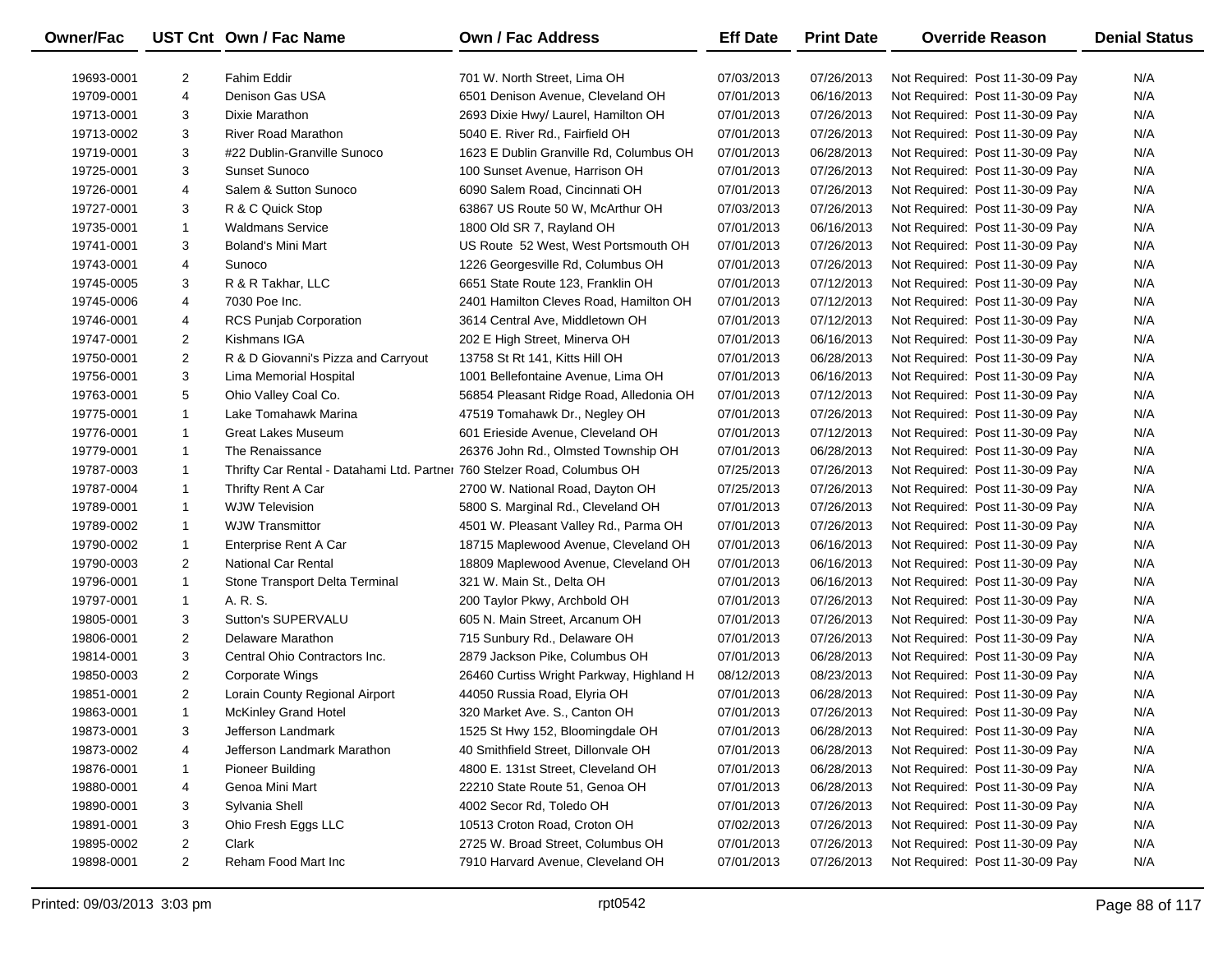| Owner/Fac  |                | UST Cnt Own / Fac Name                    | <b>Own / Fac Address</b>                  | <b>Eff Date</b>          | <b>Print Date</b>        | <b>Override Reason</b>          | <b>Denial Status</b> |
|------------|----------------|-------------------------------------------|-------------------------------------------|--------------------------|--------------------------|---------------------------------|----------------------|
| 19898-0002 | 3              | Open Pantry                               | 4239 Lee Road, Cleveland OH               | 07/01/2013               | 07/26/2013               | Not Required: Post 11-30-09 Pay | N/A                  |
| 19903-0001 | 3              | Clark Oil Svc Sta 1370 (C)                | 35600 Center Ridge, North Ridgeville OH   | 07/15/2013               | 07/26/2013               | Not Required: Post 11-30-09 Pay | N/A                  |
| 19906-0001 | 3              | Clark Oil Svc Sta 1624                    | 97 W. Main Street, Shelby OH              | 07/01/2013               | 07/26/2013               | Not Required: Post 11-30-09 Pay | N/A                  |
| 19906-0002 | 5              | Sycamore Mickey Mart #50                  | 103 W. Saffel Street, Sycamore OH         | 07/01/2013               | 07/26/2013               | Not Required: Post 11-30-09 Pay | N/A                  |
| 19906-0004 | 4              | Vermilion Mickey Mart #52                 | 1718 State Route 60, Vermilion OH         | 07/01/2013               | 07/26/2013               | Not Required: Post 11-30-09 Pay | N/A                  |
| 19909-0001 | 3              | Pearl Road Clark                          | 5837 Pearl Road, Parma Heights OH         | 07/01/2013               | 07/12/2013               | Not Required: Post 11-30-09 Pay | N/A                  |
| 19912-0001 | 4              | S & K Mini Mart                           | 110 N Main St, Ridgeway OH                | 07/25/2013               | 07/26/2013               | Not Required: Post 11-30-09 Pay | N/A                  |
| 19921-0001 | 3              | Soft Touch Car Wash LLC                   | 6307 Monroe St, Sylvania OH               | 07/01/2013               | 06/28/2013               | Not Required: Post 11-30-09 Pay | N/A                  |
| 19924-0001 | 3              | 22 Sunoco                                 | 521 Lincoln Avenue, Lancaster OH          | 07/01/2013               | 07/26/2013               | Not Required: Post 11-30-09 Pay | N/A                  |
| 19931-0001 | $\overline{2}$ | Lofino's Fuel                             | 3245 Seajay Drive, Beavercreek OH         | 07/01/2013               | 07/12/2013               | Not Required: Post 11-30-09 Pay | N/A                  |
|            | 3              | Marshall Mini Mart                        |                                           |                          | 06/16/2013               |                                 | N/A                  |
| 19934-0001 | $\overline{2}$ |                                           | 11070 St Rt 506, Hillsboro OH             | 07/01/2013               |                          | Not Required: Post 11-30-09 Pay | N/A                  |
| 19939-0001 | 5              | Steve's Market and Deli #3                | 184 E Maple St, N Lewisburg OH            | 07/01/2013<br>07/05/2013 | 07/26/2013<br>07/26/2013 | Not Required: Post 11-30-09 Pay | N/A                  |
| 19950-0001 |                | W Erie Marathon Inc dba Lorain Gas US     | 4935 W Erie Ave, Lorain OH                |                          |                          | Not Required: Post 11-30-09 Pay |                      |
| 19955-0001 | 4              | Turney Town Shell Inc                     | 5095 Turney Rd Mccracken, Garfield Heigh  | 07/01/2013               | 06/16/2013               | Not Required: Post 11-30-09 Pay | N/A                  |
| 19956-0001 | 4              | B & I Automotive Repair Inc               | 33200 Aurora Rd, Solon OH                 | 07/01/2013               | 07/26/2013               | Not Required: Post 11-30-09 Pay | N/A                  |
| 19958-0001 | 3              | Ahmad Khalil                              | 3707 Germantown, Dayton OH                | 07/01/2013               | 06/16/2013               | Not Required: Post 11-30-09 Pay | N/A                  |
| 19959-0001 | 3              | Little Richmond Road Corp                 | 4125 W Third St, Dayton OH                | 07/01/2013               | 06/16/2013               | Not Required: Post 11-30-09 Pay | N/A                  |
| 19959-0002 | 3              | Little Richmond Road Corp                 | 4046 Free Pike Gettysburg, Dayton OH      | 07/01/2013               | 06/16/2013               | Not Required: Post 11-30-09 Pay | N/A                  |
| 19962-0002 | $\overline{2}$ | <b>Clark Station</b>                      | 612 S Sandusky, Delaware OH               | 07/01/2013               | 07/26/2013               | Not Required: Post 11-30-09 Pay | N/A                  |
| 19964-0001 | 3              | Mini Mart / Quality Mini Mart             | 3443 Burnett Avenue, Cincinnati OH        | 07/01/2013               | 06/28/2013               | Not Required: Post 11-30-09 Pay | N/A                  |
| 19967-0001 | 3              | DSC North 60 Service Ltd.                 | 3960 N. State Route 60, McConnellsville O | 07/01/2013               | 06/16/2013               | Not Required: Post 11-30-09 Pay | N/A                  |
| 19975-0001 | 3              | Facility 1000                             | 959 Parsons Ave, Columbus OH              | 07/01/2013               | 07/26/2013               | Not Required: Post 11-30-09 Pay | N/A                  |
| 19976-0004 | 4              | NZR Retail of Toledo                      | 950 W. Alexis Road, Toledo OH             | 08/01/2013               | 08/09/2013               | Not Required: Post 11-30-09 Pay | N/A                  |
| 19976-0007 | 4              | NZR Retail of Toledo - Stop N Shop        | 4001 Holland Sylvania Road, Toledo OH     | 08/01/2013               | 08/09/2013               | Not Required: Post 11-30-09 Pay | N/A                  |
| 19976-0008 | 4              | NZR Retail of Toledo - Stop N Shop        | 4828 Monroe Street, Toledo OH             | 08/01/2013               | 08/09/2013               | Not Required: Post 11-30-09 Pay | N/A                  |
| 19976-0009 | 3              | NZR Retail of Toledo - Stop N Shop        | 10195 Airport Highway, Monclova OH        | 08/01/2013               | 08/09/2013               | Not Required: Post 11-30-09 Pay | N/A                  |
| 19991-0001 | $\overline{7}$ | Teledyne Turbine Engine                   | 1330 Laskey Road, Toledo OH               | 07/01/2013               | 06/16/2013               | Not Required: Post 11-30-09 Pay | N/A                  |
| 19991-0002 | 3              | Maumee Air Associates, Inc.               | 11371 W. Airport Service Road, Swanton O  | 07/01/2013               | 06/16/2013               | Not Required: Post 11-30-09 Pay | N/A                  |
| 19991-0003 | $\overline{2}$ | <b>Toledo Express Airport</b>             | 11013 Airport Highway, Swanton OH         | 07/01/2013               | 06/16/2013               | Not Required: Post 11-30-09 Pay | N/A                  |
| 19991-0004 | $\mathbf{1}$   | Owens Corning World Headquarters          | One Owens Corning Parkway, Toledo OH      | 07/01/2013               | 06/16/2013               | Not Required: Post 11-30-09 Pay | N/A                  |
| 19991-0006 | $\mathbf{1}$   | <b>Toledo-Lucas County Port Authority</b> | 11340 W. Airport Service Road, Swanton O  | 07/01/2013               | 06/16/2013               | Not Required: Post 11-30-09 Pay | N/A                  |
| 19992-0001 | 4              | For Your Convenience                      | 300 17th Street, Wellsville OH            | 07/01/2013               | 07/12/2013               | Not Required: Post 11-30-09 Pay | N/A                  |
| 19994-0001 | $\overline{2}$ | Linde Gas North America LLC               | 2045 Aurora Road, Twinsburg OH            | 07/01/2013               | 07/26/2013               | Not Required: Post 11-30-09 Pay | N/A                  |
| 20006-0001 | $\overline{2}$ | Marathon                                  | 4194 E. Broad Street, Columbus OH         | 07/01/2013               | 07/12/2013               | Not Required: Post 11-30-09 Pay | N/A                  |
| 20008-0001 | 3              | Geneva Clark DBA SRNP Inc                 | 125 E. Main Street, Geneva OH             | 07/01/2013               | 06/28/2013               | Not Required: Post 11-30-09 Pay | N/A                  |
| 20010-0001 | 4              | Jack's Harrison Sunoco                    | 10910 New Haven Rd, Harrison OH           | 07/01/2013               | 07/26/2013               | Not Required: Post 11-30-09 Pay | N/A                  |
| 20011-0001 | 3              | <b>Chester Road Sunoco</b>                | 11585 Chester Road, Cincinnati OH         | 07/01/2013               | 07/26/2013               | Not Required: Post 11-30-09 Pay | N/A                  |
| 20013-0001 | 3              | <b>Rybolt BP</b>                          | 5488 Rybolt Rd, Cincinnati OH             | 07/01/2013               | 07/26/2013               | Not Required: Post 11-30-09 Pay | N/A                  |
| 20013-0002 | 3              | Far Hills Sunoco                          | 5980 Far Hills Ave, Dayton OH             | 07/01/2013               | 07/26/2013               | Not Required: Post 11-30-09 Pay | N/A                  |
| 20016-0001 | 3              | Kenwood Marathon                          | 7268 Kenwood Road, Cincinnati OH          | 07/01/2013               | 06/16/2013               | Not Required: Post 11-30-09 Pay | N/A                  |
| 20018-0001 | 1              | Marina del Isle                           | 6801 E Harbor Rd, Marblehead OH           | 07/11/2013               | 07/26/2013               | Not Required: Post 11-30-09 Pay | N/A                  |
| 20032-0001 | 4              | <b>Pearl Bagley Enterprises</b>           | 7250 Pearl Road, Middleburg Heights OH    | 07/29/2013               | 08/09/2013               | Not Required: Post 11-30-09 Pay | N/A                  |
| 20034-0002 | 3              | Livingston Ave Gas Station Inc            | 6415 Madison Road, Cincinnati OH          | 07/01/2013               | 07/26/2013               | Not Required: Post 11-30-09 Pay | N/A                  |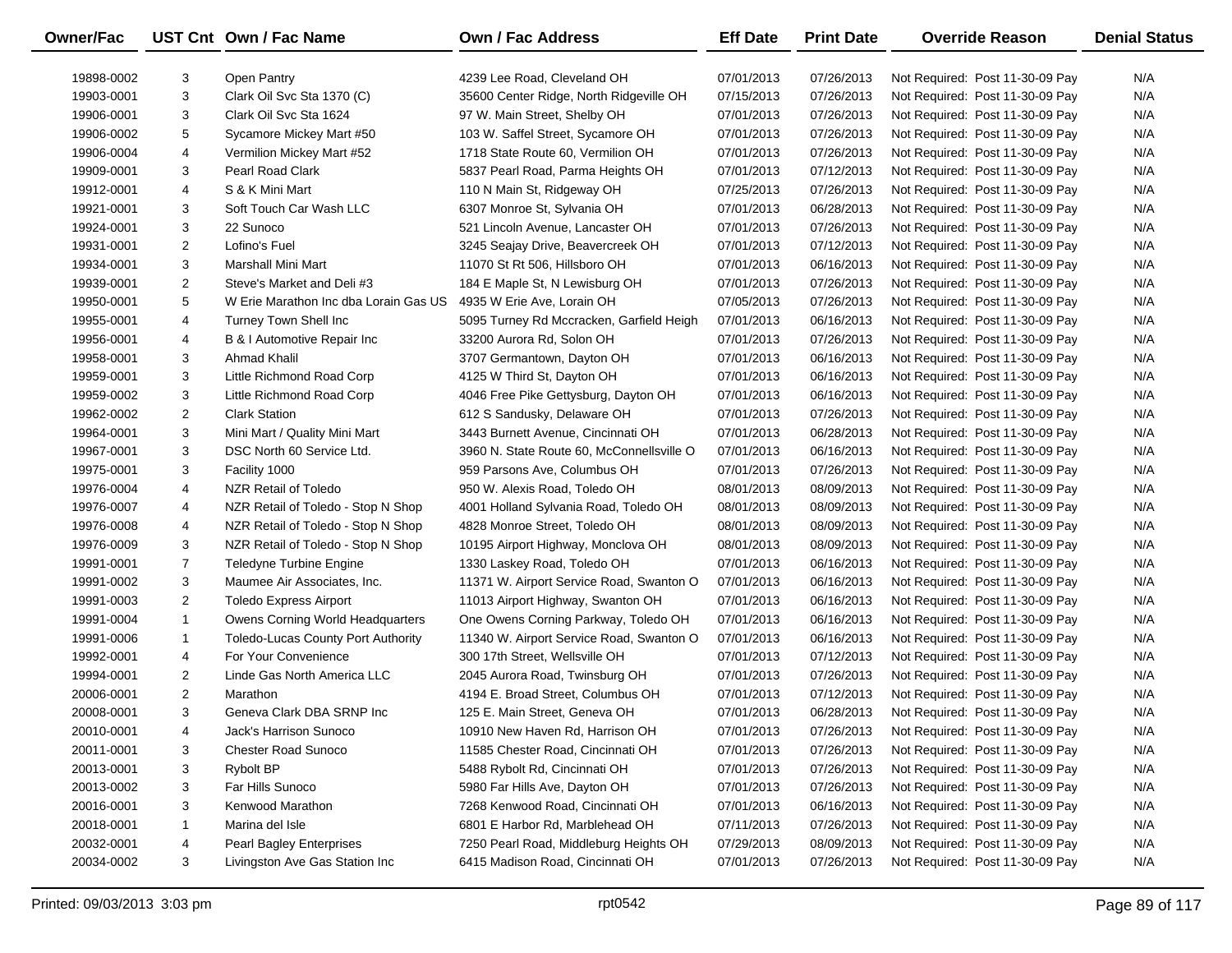| Owner/Fac  |                | UST Cnt Own / Fac Name               | <b>Own / Fac Address</b>                 | <b>Eff Date</b> | <b>Print Date</b> | <b>Override Reason</b>          | <b>Denial Status</b> |
|------------|----------------|--------------------------------------|------------------------------------------|-----------------|-------------------|---------------------------------|----------------------|
| 20035-0001 | 3              | <b>Gels Market</b>                   | 451 Stachler Dr., St. Henry OH           | 07/01/2013      | 06/28/2013        | Not Required: Post 11-30-09 Pay | N/A                  |
| 20040-0001 | 4              | Martinsburg Marathon                 | 100 N. Market Street, Martinsburg OH     | 07/01/2013      | 07/12/2013        | Not Required: Post 11-30-09 Pay | N/A                  |
| 20043-0001 | 3              | ATD Enterprises Inc.                 | 6154 St. Rt. 95, Mt. Gilead OH           | 07/01/2013      | 07/12/2013        | Not Required: Post 11-30-09 Pay | N/A                  |
| 20045-0001 | $\mathbf{1}$   | <b>Olivesburg General Store</b>      | 4778 SR 545, Ashland OH                  | 07/01/2013      | 06/16/2013        | Not Required: Post 11-30-09 Pay | N/A                  |
| 20055-0001 | 3              | Subham, Inc.                         | 8186 Montgomery Road, Cincinnati OH      | 07/01/2013      | 06/28/2013        | Not Required: Post 11-30-09 Pay | N/A                  |
| 20060-0001 | 4              | Sunoco                               | 912 Wayne Avenue, Dayton OH              | 07/01/2013      | 06/28/2013        | Not Required: Post 11-30-09 Pay | N/A                  |
| 20060-0003 | 3              | Sunoco                               | 201 W Bridge St, Dublin OH               | 07/01/2013      | 06/28/2013        | Not Required: Post 11-30-09 Pay | N/A                  |
| 20060-0004 | 3              | Sunoco                               | 1502 Wayne Street, Dayton OH             | 07/01/2013      | 06/28/2013        | Not Required: Post 11-30-09 Pay | N/A                  |
| 20060-0006 | 4              | Sunoco                               | 1070 S Main St, Englewood OH             | 07/01/2013      | 06/28/2013        | Not Required: Post 11-30-09 Pay | N/A                  |
| 20060-0007 | 3              | Sunoco                               | 2080 Summit Row Blvd, Powell OH          | 07/01/2013      | 06/28/2013        | Not Required: Post 11-30-09 Pay | N/A                  |
| 20063-0001 | 4              | <b>KC Junction Ltd</b>               | 2860 South US Route 23, Alvada OH        | 07/01/2013      | 07/26/2013        | Not Required: Post 11-30-09 Pay | N/A                  |
| 20063-0002 | 3              | Soni Junction LLC                    | 260 S. Washington Street, Tiffin OH      | 07/01/2013      | 07/26/2013        | Not Required: Post 11-30-09 Pay | N/A                  |
| 20064-0001 | 2              | Hamilton & Main Sunoco               | 4600 E. Main Street, Columbus OH         | 07/01/2013      | 07/26/2013        | Not Required: Post 11-30-09 Pay | N/A                  |
| 20066-0001 | 3              | Adam Fadwa, LLC                      | 1432 Massillon Road, Akron OH            | 07/01/2013      | 07/26/2013        | Not Required: Post 11-30-09 Pay | N/A                  |
| 20068-0001 | 3              | Marathon                             | 1401 State Route 125, Amelia OH          | 07/08/2013      | 07/26/2013        | Not Required: Post 11-30-09 Pay | N/A                  |
| 20068-0002 | 3              | <b>Blue Ash Marathon</b>             | 9210 Plainfield Road, Blue Ash OH        | 07/08/2013      | 07/26/2013        | Not Required: Post 11-30-09 Pay | N/A                  |
| 20069-0001 | $\mathbf{1}$   | <b>Liberty Convenience</b>           | 16988 St Rt 103, Mt Blanchard OH         | 07/01/2013      | 06/16/2013        | Not Required: Post 11-30-09 Pay | N/A                  |
| 20072-0001 | 5              | M & K Mart                           | 8610 Waynesburg Road SE, Waynesburg C    | 07/01/2013      | 06/28/2013        | Not Required: Post 11-30-09 Pay | N/A                  |
| 20072-0002 | 4              | M & K Foodmart                       | 2120 E. Main Street, Louisville OH       | 07/01/2013      | 06/28/2013        | Not Required: Post 11-30-09 Pay | N/A                  |
| 20073-0001 | 3              | Aseal Inc.                           | 110 W. Mitchell Avenue, Cincinnati OH    | 07/12/2013      | 07/26/2013        | Not Required: Post 11-30-09 Pay | N/A                  |
| 20075-0001 | 3              | <b>Tylersville Sunoco</b>            | 7424 Tylersville Road, West Chester OH   | 07/05/2013      | 07/26/2013        | Not Required: Post 11-30-09 Pay | N/A                  |
| 20077-0001 | 3              | <b>Shaker Real Estate Properties</b> | 11603 Miles Avenue, Cleveland OH         | 07/01/2013      | 07/12/2013        | Not Required: Post 11-30-09 Pay | N/A                  |
| 20077-0002 | $\overline{7}$ | E. 185 Marathon                      | 1201 E. 185 Street, Cleveland OH         | 07/01/2013      | 07/12/2013        | Not Required: Post 11-30-09 Pay | N/A                  |
| 20077-0003 | 3              | Collinwood Marathon                  | 14021 Saint Clair Avenue, Cleveland OH   | 07/01/2013      | 07/12/2013        | Not Required: Post 11-30-09 Pay | N/A                  |
| 20077-0004 | 3              | Newburgh Heights Marathon            | 4723 Harvard Road, Newburgh Heights O    | 07/01/2013      | 07/12/2013        | Not Required: Post 11-30-09 Pay | N/A                  |
| 20077-0005 | 3              | <b>Buckeye Sunoco</b>                | 13009 Buckeye Road, Cleveland OH         | 07/01/2013      | 07/12/2013        | Not Required: Post 11-30-09 Pay | N/A                  |
| 20078-0001 | 4              | <b>Newton Falls Sunoco</b>           | 190 Milton Blvd, Newton Falls OH         | 07/01/2013      | 07/12/2013        | Not Required: Post 11-30-09 Pay | N/A                  |
| 20081-0001 | 3              | Shell                                | 1538 Highland Ave, Lakewood OH           | 07/01/2013      | 07/12/2013        | Not Required: Post 11-30-09 Pay | N/A                  |
| 20082-0001 | 3              | <b>County Corral</b>                 | 7910 State Route 109, Delta OH           | 07/01/2013      | 06/16/2013        | Not Required: Post 11-30-09 Pay | N/A                  |
| 20083-0001 | 4              | Sunoco                               | 6313 Engle Road, Brookpark OH            | 07/01/2013      | 07/26/2013        | Not Required: Post 11-30-09 Pay | N/A                  |
| 20084-0001 | 6              | Crown East Ltd dba Marathon          | 4501 S Dixie Highway, Franklin OH        | 07/01/2013      | 07/12/2013        | Not Required: Post 11-30-09 Pay | N/A                  |
| 20091-0001 | 3              | Friendly Express Ltd.                | 3142 S. Main Street, Akron OH            | 07/01/2013      | 06/28/2013        | Not Required: Post 11-30-09 Pay | N/A                  |
| 20092-0001 | 3              | <b>Buckeye Station</b>               | 11970 Cincinnati-Zanesville Road, Stouts | 07/01/2013      | 07/26/2013        | Not Required: Post 11-30-09 Pay | N/A                  |
| 20093-0005 | 4              | <b>Transportation Facility</b>       | 6371 Shier-Rings Road, Dublin OH         | 07/01/2013      | 06/28/2013        | Not Required: Post 11-30-09 Pay | N/A                  |
| 20094-0001 | 3              | <b>Biggie's Food Mart</b>            | 2165 E. 55th Street, Cleveland OH        | 08/19/2013      | 08/23/2013        | Not Required: Post 11-30-09 Pay | N/A                  |
| 20097-0001 | 4              | Gorby's Grocery                      | 50571 Richardson Ave, Negley OH          | 07/01/2013      | 07/26/2013        | Not Required: Post 11-30-09 Pay | N/A                  |
| 20118-0004 | 3              | Sunoco Mart                          | 608 E. Main Street, Anna OH              | 07/01/2013      | 07/12/2013        | Not Required: Post 11-30-09 Pay | N/A                  |
| 20118-0005 | 3              | Hissowal, Inc.                       | 8001 Brandt Pike, Dayton OH              | 07/01/2013      | 07/12/2013        | Not Required: Post 11-30-09 Pay | N/A                  |
| 20118-0006 | 2              | Sunoco 6900                          | 6900 State Route 123, Franklin OH        | 07/01/2013      | 07/12/2013        | Not Required: Post 11-30-09 Pay | N/A                  |
| 20119-0001 | $\overline{2}$ | Sunoco                               | 4387 Orders Road, Grove City OH          | 07/01/2013      | 07/26/2013        | Not Required: Post 11-30-09 Pay | N/A                  |
| 20124-0001 | 4              | Sunoco Minimart (Bholupir One Inc)   | 36944 Vine Street, Willoughby OH         | 07/01/2013      | 06/16/2013        | Not Required: Post 11-30-09 Pay | N/A                  |
| 20130-0001 | 1              | <b>BlueLinx Corporation</b>          | 550 Munroe Falls, Tallmadge OH           | 07/01/2013      | 06/28/2013        | Not Required: Post 11-30-09 Pay | N/A                  |
| 20135-0001 | $\overline{c}$ | Mid City Citgo                       | 3217 Oberlin Avenue, Lorain OH           | 07/03/2013      | 07/26/2013        | Not Required: Post 11-30-09 Pay | N/A                  |
|            |                |                                      |                                          |                 |                   |                                 |                      |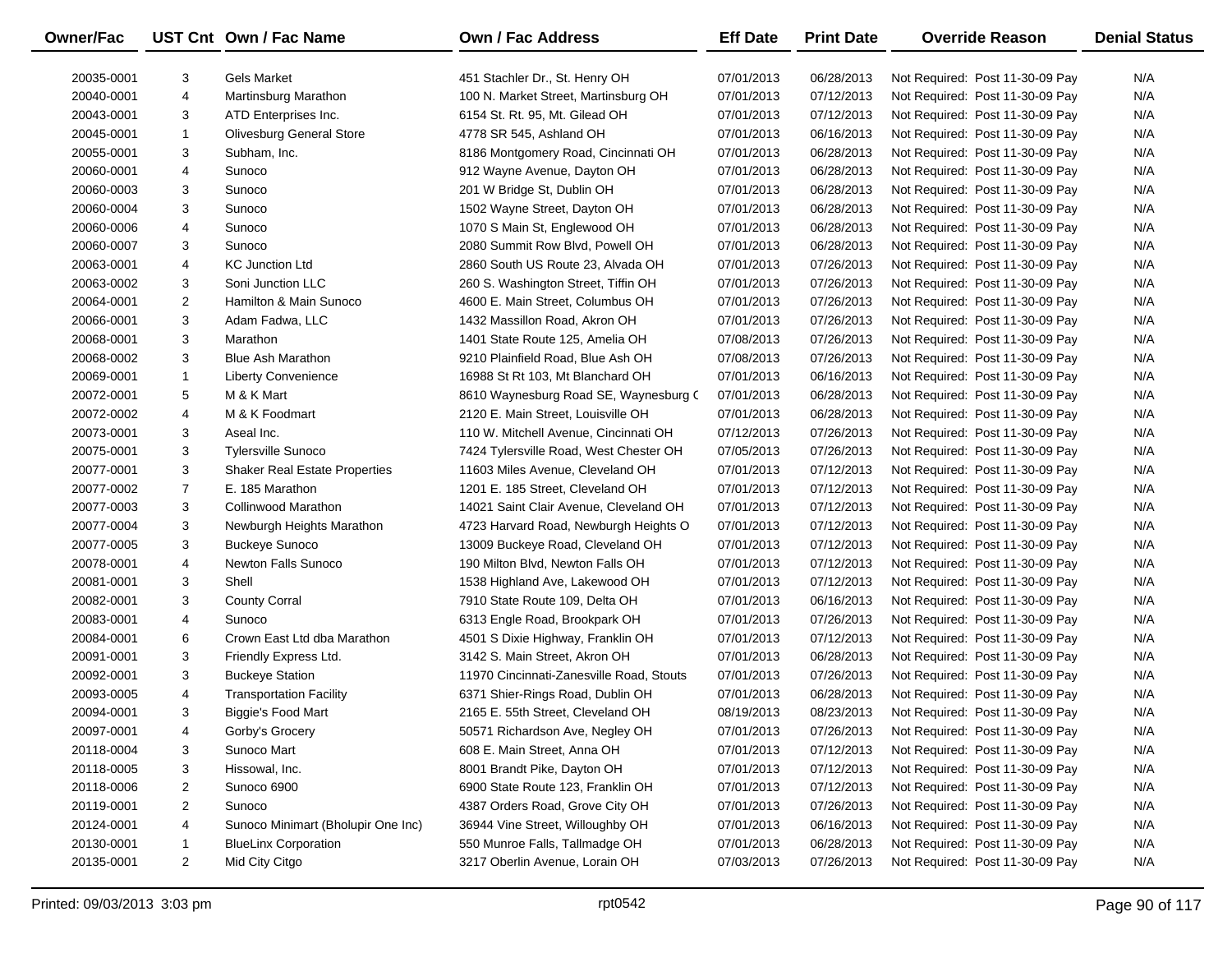| Owner/Fac  |                | UST Cnt Own / Fac Name           | <b>Own / Fac Address</b>               | <b>Eff Date</b> | <b>Print Date</b> | <b>Override Reason</b>          | <b>Denial Status</b> |
|------------|----------------|----------------------------------|----------------------------------------|-----------------|-------------------|---------------------------------|----------------------|
| 20137-0001 | 2              | Callihan's Corner Store          | St Rt 224-511, Nova OH                 | 07/01/2013      | 07/26/2013        | Not Required: Post 11-30-09 Pay | N/A                  |
| 20138-0001 | 4              | Winton Rd Sunoco                 | 9177 Winton Road, Cincinnati OH        | 07/01/2013      | 06/28/2013        | Not Required: Post 11-30-09 Pay | N/A                  |
| 20143-0001 | 2              | Republic Services, Inc.          | 8123 Jones Road, Cleveland OH          | 07/01/2013      | 06/28/2013        | Not Required: Post 11-30-09 Pay | N/A                  |
| 20151-0001 | 3              | <b>Westerville Road Duchess</b>  | 2835 Westerville Road, Columbus OH     | 07/01/2013      | 07/26/2013        | Not Required: Post 11-30-09 Pay | N/A                  |
| 20161-0001 | 3              | Mohammad Khan                    | 15550 Lakeshore Boulevard, Cleveland O | 07/01/2013      | 06/28/2013        | Not Required: Post 11-30-09 Pay | N/A                  |
| 20163-0001 | 3              | Weber Rd. Market                 | 900 Weber Road, Columbus OH            | 07/03/2013      | 07/26/2013        | Not Required: Post 11-30-09 Pay | N/A                  |
| 20175-0001 | 4              | Amawi Brothers LLC               | 15237 Euclid Ave, East Cleveland OH    | 07/01/2013      | 06/16/2013        | Not Required: Post 11-30-09 Pay | N/A                  |
| 20178-0001 | 3              | M And S Carryout                 | 590 Georgesville Road, Columbus OH     | 07/01/2013      | 07/26/2013        | Not Required: Post 11-30-09 Pay | N/A                  |
| 20181-0001 | 3              | Justop                           | 125 First St, Hamler OH                | 07/01/2013      | 07/26/2013        | Not Required: Post 11-30-09 Pay | N/A                  |
| 20184-0001 | $\overline{2}$ | <b>Hideaway Carryout</b>         | 28521 Hide A Way Hills, Sugar Grove OH | 07/01/2013      | 07/12/2013        | Not Required: Post 11-30-09 Pay | N/A                  |
| 20189-0001 | 3              | East 55th Shell                  | 2625 E. 55th Street, Cleveland OH      | 07/01/2013      | 06/16/2013        | Not Required: Post 11-30-09 Pay | N/A                  |
| 20190-0001 | $\overline{2}$ | <b>Zellair Properties LLC</b>    | 5430 Lauby Road, North Canton OH       | 07/03/2013      | 07/26/2013        | Not Required: Post 11-30-09 Pay | N/A                  |
| 20195-0001 | $\mathbf{1}$   | Car Parts Warehouse              | 721 Erie Street, Youngstown OH         | 07/01/2013      | 06/16/2013        | Not Required: Post 11-30-09 Pay | N/A                  |
| 20221-0001 | 5              | Hill's Foodmart                  | 521 Elm Street, Racine OH              | 07/01/2013      | 07/26/2013        | Not Required: Post 11-30-09 Pay | N/A                  |
| 20232-0001 | 4              | <b>BJ Boss Incorporated</b>      | 1904 Copley Road, Akron OH             | 07/01/2013      | 06/16/2013        | Not Required: Post 11-30-09 Pay | N/A                  |
| 20234-0001 | $\mathbf{1}$   | <b>Crete Carrier Corporation</b> | 5400 Crosswind Drive, Columbus OH      | 07/01/2013      | 06/16/2013        | Not Required: Post 11-30-09 Pay | N/A                  |
| 20237-0001 | 2              | Hahnco (Arcadia Marathon)        | 106 W. Fremont Street, Arcadia OH      | 07/01/2013      | 07/26/2013        | Not Required: Post 11-30-09 Pay | N/A                  |
| 20237-0002 | 4              | Hahnco II LLC                    | 201 W. Madison Street, Gibsonburg OH   | 07/01/2013      | 07/26/2013        | Not Required: Post 11-30-09 Pay | N/A                  |
| 20237-0003 | 4              | North Baltimore Convenience      | 101 S. Main Street, North Baltimore OH | 07/01/2013      | 07/26/2013        | Not Required: Post 11-30-09 Pay | N/A                  |
| 20237-0004 | 3              | <b>Weston Marathon</b>           | 13170 Mill Street, Weston OH           | 07/01/2013      | 07/26/2013        | Not Required: Post 11-30-09 Pay | N/A                  |
| 20246-0001 | 4              | Sharda Inc.                      | 432 Claremont Ave, Ashland OH          | 07/01/2013      | 06/28/2013        | Not Required: Post 11-30-09 Pay | N/A                  |
| 20247-0001 | $\mathbf{1}$   | University Healthcare Center     | 2186 Ambleside Dr., Cleveland OH       | 07/01/2013      | 07/26/2013        | Not Required: Post 11-30-09 Pay | N/A                  |
| 20252-0001 | 3              | <b>Town One Station</b>          | 57 N. Main Street, Poland OH           | 07/01/2013      | 07/26/2013        | Not Required: Post 11-30-09 Pay | N/A                  |
| 20253-0001 | 3              | <b>Bond Hill Valero</b>          | 4600 Paddock Rd, Cincinnati OH         | 07/01/2013      | 06/16/2013        | Not Required: Post 11-30-09 Pay | N/A                  |
| 20257-0003 | 3              | <b>Fuel Mart</b>                 | 159 S. 7th Street, Steubenville OH     | 07/01/2013      | 07/26/2013        | Not Required: Post 11-30-09 Pay | N/A                  |
| 20257-0004 | 3              | The Point                        | 2 Main Street, Commercial Point OH     | 07/01/2013      | 07/26/2013        | Not Required: Post 11-30-09 Pay | N/A                  |
| 20257-0006 | 4              | M & S Petroleum, Inc.            | 6875 Dayton Springfield Road, Enon OH  | 07/01/2013      | 07/26/2013        | Not Required: Post 11-30-09 Pay | N/A                  |
| 20262-0001 | $\overline{2}$ | <b>Clark Station</b>             | 427 N. Court St., Medina OH            | 07/01/2013      | 06/16/2013        | Not Required: Post 11-30-09 Pay | N/A                  |
| 20263-0001 | 3              | <b>West Park Shell</b>           | 13960 Lorain Ave, Cleveland OH         | 07/01/2013      | 07/26/2013        | Not Required: Post 11-30-09 Pay | N/A                  |
| 20269-0001 | 3              | <b>Valero Gas Station</b>        | 2118 East Main Street, Springfield OH  | 07/01/2013      | 06/16/2013        | Not Required: Post 11-30-09 Pay | N/A                  |
| 20271-0001 | 3              | Norton Marathon                  | 385 Norton Rd, Columbus OH             | 07/01/2013      | 06/16/2013        | Not Required: Post 11-30-09 Pay | N/A                  |
| 20272-0001 | $\overline{2}$ | Grab and Go                      | 5760 State Route 193, Kingsville OH    | 07/01/2013      | 07/26/2013        | Not Required: Post 11-30-09 Pay | N/A                  |
| 20282-0001 | $\overline{2}$ | Churchill Commons Get Go #3384   | 4700 Belmont Ave, Youngstown OH        | 07/01/2013      | 06/28/2013        | Not Required: Post 11-30-09 Pay | N/A                  |
| 20287-0001 | 3              | Singh Enterprises LLC            | 1200 W. Galbraith Road, Cincinnati OH  | 07/01/2013      | 07/12/2013        | Not Required: Post 11-30-09 Pay | N/A                  |
| 20288-0001 | $\overline{4}$ | Par Mar #44                      | 2943 State Route 141, Gallipolis OH    | 07/01/2013      | 06/16/2013        | Not Required: Post 11-30-09 Pay | N/A                  |
| 20288-0002 | 4              | Par Mar #43                      | 56 Vine St, Gallipolis OH              | 07/01/2013      | 06/16/2013        | Not Required: Post 11-30-09 Pay | N/A                  |
| 20288-0003 | 5              | Par Mar #40                      | 1547 Nye Avenue, Pomeroy OH            | 07/01/2013      | 06/16/2013        | Not Required: Post 11-30-09 Pay | N/A                  |
| 20288-0004 | 4              | Par Mar #42                      | 15054 St Rt 160, Vinton OH             | 07/01/2013      | 06/16/2013        | Not Required: Post 11-30-09 Pay | N/A                  |
| 20288-0005 | 4              | Par Mar #41                      | 43109 State Route 689, Wilksville OH   | 07/01/2013      | 06/16/2013        | Not Required: Post 11-30-09 Pay | N/A                  |
| 20288-0006 | 4              | Woodford Express #4              | St Rt 650 & US 52, Hanging Rock OH     | 07/01/2013      | 06/16/2013        | Not Required: Post 11-30-09 Pay | N/A                  |
| 20290-0001 | 3              | Ohio Gas Station 1 Inc.          | 14526 Puritas Avenue, Cleveland OH     | 07/01/2013      | 07/26/2013        | Not Required: Post 11-30-09 Pay | N/A                  |
| 20294-0001 | $\overline{c}$ | Tbone Sales LLC                  | 410 Ray St, Baltic OH                  | 07/08/2013      | 07/26/2013        | Not Required: Post 11-30-09 Pay | N/A                  |
| 20297-0001 | 3              | Der Village Pantry               | 705 Dover Road, Sugarcreek OH          | 07/01/2013      | 07/26/2013        | Not Required: Post 11-30-09 Pay | N/A                  |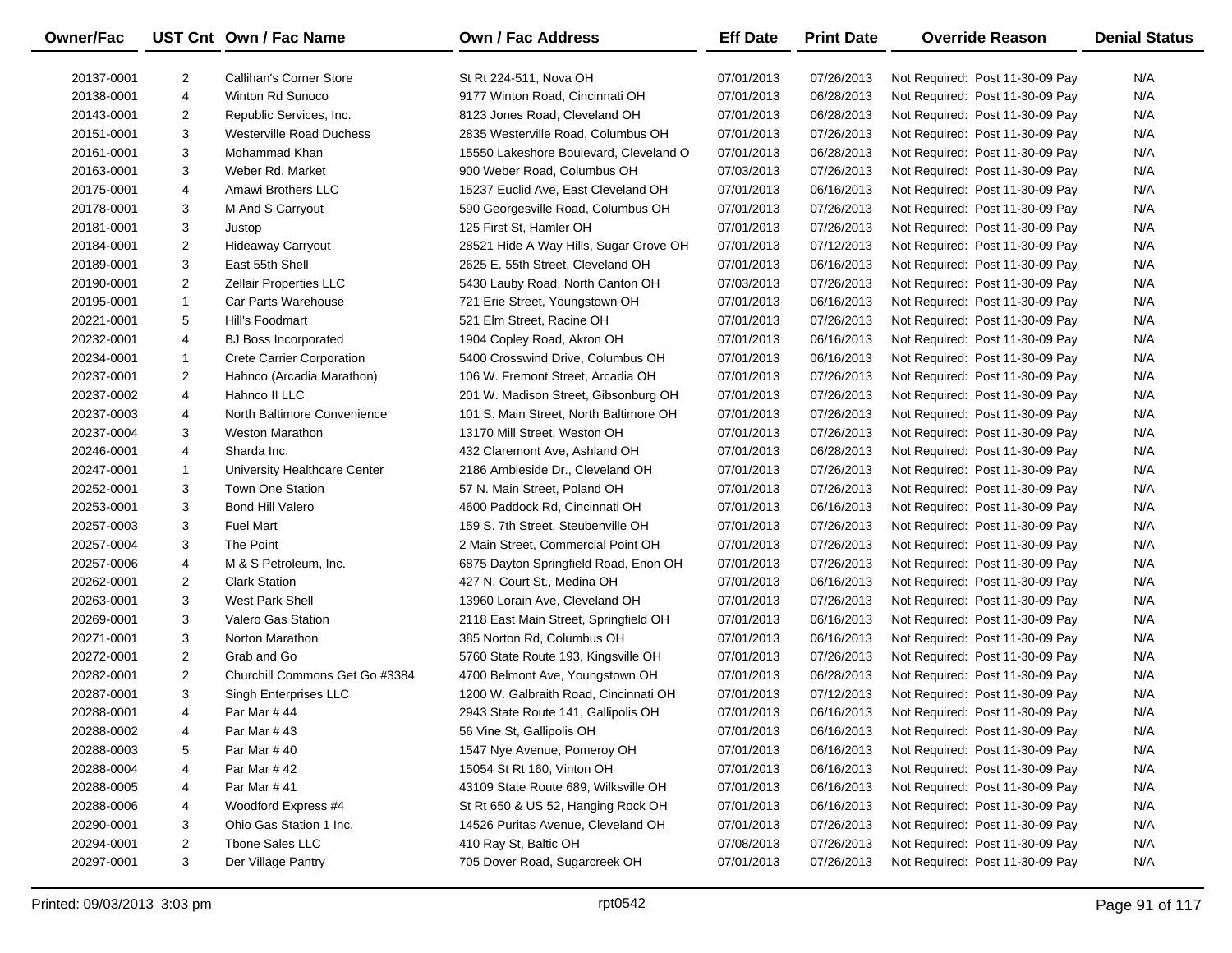| Owner/Fac  |                | UST Cnt Own / Fac Name      | <b>Own / Fac Address</b>                | <b>Eff Date</b> | <b>Print Date</b>        | <b>Override Reason</b>                                             | <b>Denial Status</b> |
|------------|----------------|-----------------------------|-----------------------------------------|-----------------|--------------------------|--------------------------------------------------------------------|----------------------|
| 20297-0002 | 4              | Klines Service Center       | 5868 Co Rd 201, Millersburg OH          | 07/01/2013      | 07/26/2013               | Not Required: Post 11-30-09 Pay                                    | N/A                  |
| 20297-0003 | 3              | 93 Fueling Station          | 754 State Route 93, Sugarcreek OH       | 07/01/2013      | 07/26/2013               | Not Required: Post 11-30-09 Pay                                    | N/A                  |
| 20297-0004 | 3              | Millersburg East            | 7244 County Rd 623, Millersburg OH      | 07/01/2013      | 07/26/2013               | Not Required: Post 11-30-09 Pay                                    | N/A                  |
| 20297-0005 | 4              | 585 Fuel Stop               | 2990 Old Airport Rd, Wooster OH         | 07/01/2013      | 07/26/2013               | Not Required: Post 11-30-09 Pay                                    | N/A                  |
|            | $\mathbf{1}$   | Mantua Fuel Stop            | 4616 State Route 82, Mantua OH          |                 | 07/26/2013               | Not Required: Post 11-30-09 Pay                                    | N/A                  |
| 20297-0006 |                | North Canton Fuel Stop      | 4704 Wayview Rd, N Canton OH            | 07/01/2013      |                          |                                                                    | N/A                  |
| 20297-0007 | 3              | M M Oil                     | 39 Cochran Street, Dalton OH            | 07/01/2013      | 07/26/2013               | Not Required: Post 11-30-09 Pay<br>Not Required: Post 11-30-09 Pay | N/A                  |
| 20297-0009 | 3              | D & S Petroleum             | 780 Scioto St, Urbana OH                | 07/01/2013      | 07/26/2013               | Not Required: Post 11-30-09 Pay                                    | N/A                  |
| 20299-0001 | 3              |                             | 47 E. Main Street, Greenwich OH         | 07/01/2013      | 07/26/2013<br>07/26/2013 |                                                                    | N/A                  |
| 20306-0001 | 3              | Greewich Mickey Mart        | 200 N Sunset Dr, Piqua OH               | 07/01/2013      |                          | Not Required: Post 11-30-09 Pay                                    |                      |
| 20308-0001 | $\overline{2}$ | Kirans Atwal                |                                         | 07/01/2013      | 06/16/2013               | Not Required: Post 11-30-09 Pay                                    | N/A                  |
| 20311-0001 | 3              | E 55 Shell                  | 5505 St Clair Ave 55th, Cleveland OH    | 07/01/2013      | 07/26/2013               | Not Required: Post 11-30-09 Pay                                    | N/A                  |
| 20311-0002 | 3              | Pearl & Denison Shell       | 2424 Dennison Avenue, Cleveland OH      | 07/01/2013      | 07/26/2013               | Not Required: Post 11-30-09 Pay                                    | N/A                  |
| 20312-0001 | 3              | 3020 Carnegie, LLC          | 3020 Carnegie Ave 30th, Cleveland OH    | 07/01/2013      | 06/16/2013               | Not Required: Post 11-30-09 Pay                                    | N/A                  |
| 20315-0001 | $\mathbf{1}$   | Salem Air Park Ltd.         | 11718 Salem-Warren Rd, Salem OH         | 07/01/2013      | 07/26/2013               | Not Required: Post 11-30-09 Pay                                    | N/A                  |
| 20320-0001 | $\mathbf{1}$   | The Pit Stop of Annapolis   | 49998 Annapolis Rd, Bloomingdale OH     | 07/01/2013      | 07/26/2013               | Not Required: Post 11-30-09 Pay                                    | N/A                  |
| 20327-0001 | 3              | Hanini Petroleum            | 7310 Lorain Avenue, Cleveland OH        | 07/01/2013      | 07/12/2013               | Not Required: Post 11-30-09 Pay                                    | N/A                  |
| 20328-0001 | 3              | Naylor Brothers Inc.        | 1100 S. Zane Highway, Martins Ferry OH  | 07/25/2013      | 07/26/2013               | Not Required: Post 11-30-09 Pay                                    | N/A                  |
| 20334-0001 | 4              | Sukmany, LLC                | 1050 McGuffey Road, Youngstown OH       | 07/01/2013      | 07/26/2013               | Not Required: Post 11-30-09 Pay                                    | N/A                  |
| 20335-0001 | 3              | Beesan Enterprises Inc.     | 1708 Youngstown Rd, Warren OH           | 07/03/2013      | 07/26/2013               | Not Required: Post 11-30-09 Pay                                    | N/A                  |
| 20337-0001 | 3              | Marathon                    | 303 N. Detroit Street, Kenton OH        | 07/02/2013      | 07/26/2013               | Not Required: Post 11-30-09 Pay                                    | N/A                  |
| 20340-0001 | 3              | Marathon                    | 1027 N Main St, Celina OH               | 07/01/2013      | 06/28/2013               | Not Required: Post 11-30-09 Pay                                    | N/A                  |
| 20340-0002 | 4              | Marathon                    | 925 E Columbus St, Kenton OH            | 07/01/2013      | 06/28/2013               | Not Required: Post 11-30-09 Pay                                    | N/A                  |
| 20341-0001 | 3              | Quincy Gas, Incorporated    | 3939 Community College Ave, Cleveland O | 07/01/2013      | 07/12/2013               | Not Required: Post 11-30-09 Pay                                    | N/A                  |
| 20343-0001 | 4              | <b>Brandt Pike Duke</b>     | 2100 Brandt Pike, Dayton OH             | 07/01/2013      | 07/26/2013               | Not Required: Post 11-30-09 Pay                                    | N/A                  |
| 20349-0001 | 3              | 7 Hills Marathon            | 10981 Hamilton Ave, Cincinnati OH       | 07/03/2013      | 07/26/2013               | Not Required: Post 11-30-09 Pay                                    | N/A                  |
| 20358-0001 | 4              | Carlisle Quickmart, Inc.    | St Rt 39 & 515, Walnut Creek OH         | 07/01/2013      | 07/26/2013               | Not Required: Post 11-30-09 Pay                                    | N/A                  |
| 20360-0001 | 3              | Kwik Stop - Citgo           | 4397 State Route 43, Kent OH            | 07/01/2013      | 07/26/2013               | Not Required: Post 11-30-09 Pay                                    | N/A                  |
| 20369-0001 | 2              | <b>Wolfe Market</b>         | 121 W. Pike St., Morrow OH              | 08/06/2013      | 08/09/2013               | Not Required: Post 11-30-09 Pay                                    | N/A                  |
| 20370-0001 | 3              | <b>Lancaster Shell</b>      | 829 N High St, Lancaster OH             | 07/01/2013      | 07/26/2013               | Not Required: Post 11-30-09 Pay                                    | N/A                  |
| 20372-0001 | 3              | Sunoco                      | 1550 W Market St, Akron OH              | 07/22/2013      | 07/26/2013               | Not Required: Post 11-30-09 Pay                                    | N/A                  |
| 20375-0001 | 3              | Loveland BP                 | 226 Loveland Maderia Rd, Loveland OH    | 07/01/2013      | 07/26/2013               | Not Required: Post 11-30-09 Pay                                    | N/A                  |
| 20377-0001 | 5              | Lakeside Fuel               | 3389 N Ridge Road, Perry OH             | 07/01/2013      | 07/12/2013               | Not Required: Post 11-30-09 Pay                                    | N/A                  |
| 20378-0001 | 2              | Liya Inc.                   | 1711 Lockbourne Rd, Columbus OH         | 07/01/2013      | 07/12/2013               | Not Required: Post 11-30-09 Pay                                    | N/A                  |
| 20380-0001 | 3              | Dale C. Walker              | 220 S. Mulberry Street, Logan OH        | 07/01/2013      | 07/26/2013               | Not Required: Post 11-30-09 Pay                                    | N/A                  |
| 20382-0001 | 3              | Boars Head                  | 2818 Williams Batavia Pike, Batavia OH  | 07/01/2013      | 07/12/2013               | Not Required: Post 11-30-09 Pay                                    | N/A                  |
| 20388-0001 | 3              | Max Mart                    | 310 Alexis Road, Toledo OH              | 07/01/2013      | 06/16/2013               | Not Required: Post 11-30-09 Pay                                    | N/A                  |
| 20389-0001 | 5              | Fast Mart                   | 1263 Ohio Pike, Amelia OH               | 07/01/2013      | 07/26/2013               | Not Required: Post 11-30-09 Pay                                    | N/A                  |
| 20394-0002 | 3              | Elza, Inc.                  | 1509 Lockbourne Road, Columbus OH       | 07/01/2013      | 07/12/2013               | Not Required: Post 11-30-09 Pay                                    | N/A                  |
| 20395-0001 | 2              | Anderson Township Marathon  | 7210 Beechmont Ave., Cincinnati OH      | 07/01/2013      | 06/16/2013               | Not Required: Post 11-30-09 Pay                                    | N/A                  |
| 20395-0002 | 3              | Maineville Quick Stop Store | 8144 State Route 48, Maineville OH      | 07/01/2013      | 06/16/2013               | Not Required: Post 11-30-09 Pay                                    | N/A                  |
| 20397-0001 | $\overline{2}$ | Pine St. Petroleum          | 513 S. Pine Street, Lima OH             | 07/01/2013      | 07/26/2013               | Not Required: Post 11-30-09 Pay                                    | N/A                  |
| 20402-0001 | 3              | Camargo Marathon            | 8103 Camargo Road, Cincinnati OH        | 07/01/2013      | 07/26/2013               | Not Required: Post 11-30-09 Pay                                    | N/A                  |
| 20403-0001 | 3              | Crown Mini Mart             | 3675 Troy Road, Springfield OH          | 07/08/2013      | 07/26/2013               | Not Required: Post 11-30-09 Pay                                    | N/A                  |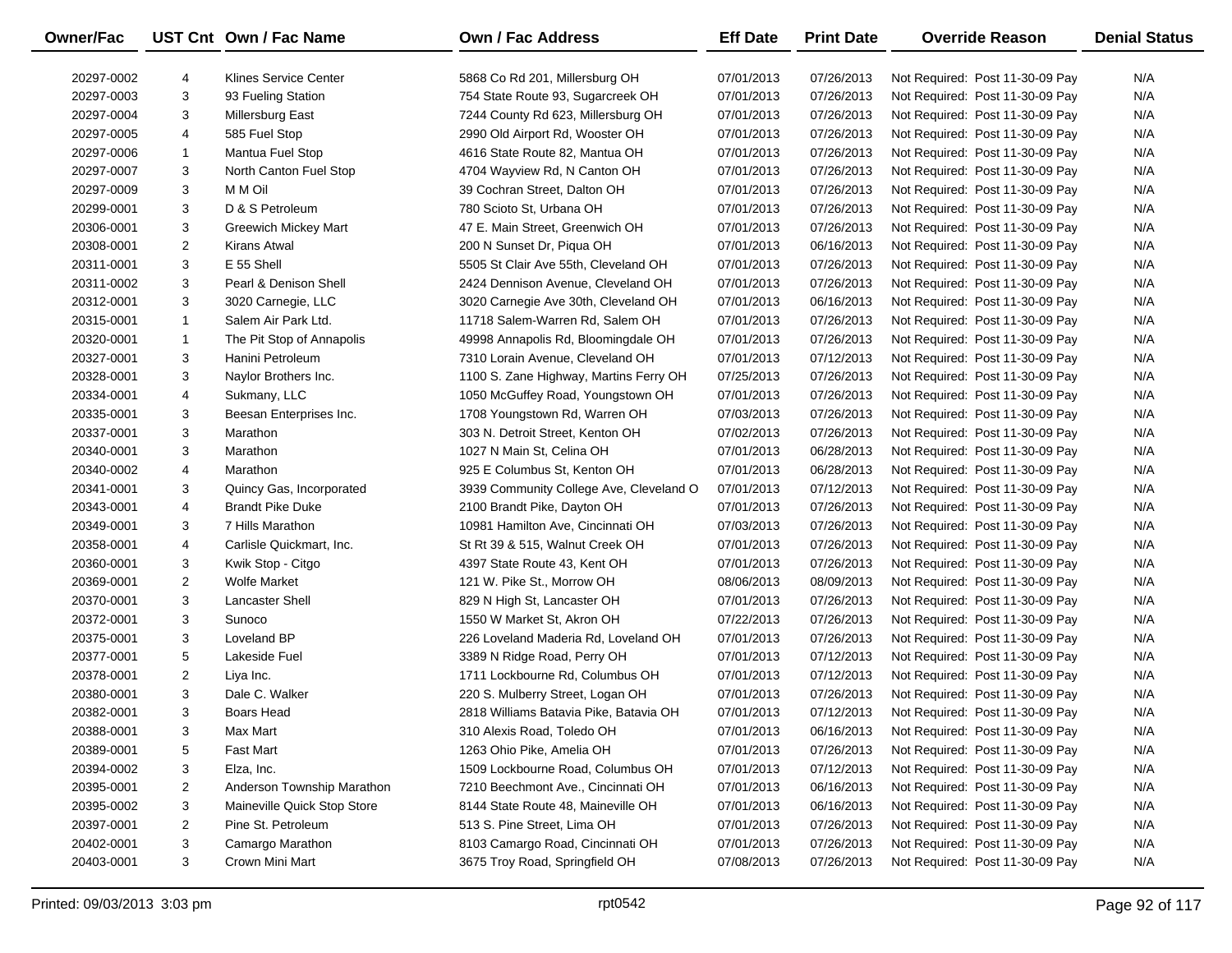| <b>Owner/Fac</b> |                         | UST Cnt Own / Fac Name               | <b>Own / Fac Address</b>                    | <b>Eff Date</b> | <b>Print Date</b> | <b>Override Reason</b>          | <b>Denial Status</b> |
|------------------|-------------------------|--------------------------------------|---------------------------------------------|-----------------|-------------------|---------------------------------|----------------------|
| 20405-0001       | $\overline{2}$          | Ridge Mini Mart                      | 1280 Dogwood Ridge Rd, Wheelersburg O       | 07/01/2013      | 06/16/2013        | Not Required: Post 11-30-09 Pay | N/A                  |
| 20409-0001       | $\mathbf{1}$            | Cole Valley Chevrolet                | 203 S. Canal Street, Newton Falls OH        | 07/01/2013      | 07/26/2013        | Not Required: Post 11-30-09 Pay | N/A                  |
| 20410-0001       | 3                       | Vedmata Incorporated                 | 6363 Pearl Road, Parma Heights OH           | 07/01/2013      | 07/26/2013        | Not Required: Post 11-30-09 Pay | N/A                  |
| 20412-0001       | $\overline{2}$          | Centerburg Hometown Market           | 3895 Columbus Road, Centerburg OH           | 07/01/2013      | 06/16/2013        | Not Required: Post 11-30-09 Pay | N/A                  |
| 20413-0001       | 3                       | Fuel Stop                            | 432 Oberlin Road, Elyria OH                 | 07/01/2013      | 07/26/2013        | Not Required: Post 11-30-09 Pay | N/A                  |
| 20416-0001       | 3                       | D P Fuel                             | 3952 State Route 7, New Waterford OH        | 07/01/2013      | 07/26/2013        | Not Required: Post 11-30-09 Pay | N/A                  |
| 20416-0005       | $\overline{2}$          | Doss Petroleum                       | 212 N. Market Street, E Palestine OH        | 07/01/2013      | 07/26/2013        | Not Required: Post 11-30-09 Pay | N/A                  |
| 20423-0001       | $\overline{2}$          | Speedy Gas Company, Inc.             | 6207 Broadway Avenue, Cleveland OH          | 07/16/2013      | 07/26/2013        | Not Required: Post 11-30-09 Pay | N/A                  |
| 20424-0001       | 3                       | Union Street Auto                    | 736 N. Union Street, Fostoria OH            | 07/01/2013      | 06/28/2013        | Not Required: Post 11-30-09 Pay | N/A                  |
| 20425-0001       | $\overline{2}$          | Stony Ridge Truck Plaza              | 1250 Hamilton Lebanon Road E., Monroe C     | 07/01/2013      | 07/12/2013        | Not Required: Post 11-30-09 Pay | N/A                  |
| 20432-0001       | 4                       | <b>BG Family Food Mart</b>           | 3520 Rhodes Avenue, New Boston OH           | 07/18/2013      | 07/26/2013        | Not Required: Post 11-30-09 Pay | N/A                  |
| 20433-0001       | 5                       | Co-Alliance LLP                      | 975 Malinda Street, Zanesville OH           | 07/01/2013      | 07/26/2013        | Not Required: Post 11-30-09 Pay | N/A                  |
| 20434-0001       | 3                       | Akron Food Mart                      | 737 Kenmore Boulevard, Akron OH             | 07/05/2013      | 07/26/2013        | Not Required: Post 11-30-09 Pay | N/A                  |
| 20435-0001       | $\mathbf{1}$            | U.S. Food Service, Inc.              | 5445 Spellmire Drive, Cincinnati OH         | 07/01/2013      | 06/16/2013        | Not Required: Post 11-30-09 Pay | N/A                  |
| 20438-0001       | 3                       | Sunoco                               | 27179 Detroit Road, Westlake OH             | 07/01/2013      | 07/12/2013        | Not Required: Post 11-30-09 Pay | N/A                  |
| 20439-0001       | 4                       | Puritas Sunoco                       | 15009 Puritas Road, Cleveland OH            | 07/01/2013      | 07/26/2013        | Not Required: Post 11-30-09 Pay | N/A                  |
| 20443-0001       | 3                       | <b>National Trail Country Store</b>  | 6852 National Road Southeast (US Rt. 40),   | 07/01/2013      | 06/16/2013        | Not Required: Post 11-30-09 Pay | N/A                  |
| 20449-0001       | $\mathbf{1}$            | JDI Oak Tree Holdings, LLC           | 6200 Oak Tree Boulevard, Independence C     | 07/01/2013      | 07/26/2013        | Not Required: Post 11-30-09 Pay | N/A                  |
| 20450-0001       | 3                       | Whitehall Shell Car Wash             | 4780 E. Broad Street, Whitehall OH          | 07/01/2013      | 06/16/2013        | Not Required: Post 11-30-09 Pay | N/A                  |
| 20455-0001       | 4                       | Village BP                           | 4 Xenia Avenue, Yellow Springs OH           | 07/01/2013      | 07/26/2013        | Not Required: Post 11-30-09 Pay | N/A                  |
| 20457-0001       | 3                       | <b>Exxon Convenience Store</b>       | 25570 Dixie Highway, Perrysburg OH          | 07/01/2013      | 07/26/2013        | Not Required: Post 11-30-09 Pay | N/A                  |
| 20458-0001       | 3                       | Central Ohio Fuel Depot              | 3500 Harding Highway E., Marion OH          | 07/01/2013      | 07/26/2013        | Not Required: Post 11-30-09 Pay | N/A                  |
| 20458-0002       | 3                       | Card-N-Go Fuel Stop                  | 7867 N. State Route 53, Tiffin OH           | 07/01/2013      | 07/26/2013        | Not Required: Post 11-30-09 Pay | N/A                  |
| 20458-0003       | $\overline{2}$          | Central Ohio Farmers Co-Op, Inc.     | 901 W. Vine Street, Lima OH                 | 07/01/2013      | 07/26/2013        | Not Required: Post 11-30-09 Pay | N/A                  |
| 20464-0001       | 3                       | Marathon                             | 315 Looney Road, Piqua OH                   | 07/01/2013      | 06/16/2013        | Not Required: Post 11-30-09 Pay | N/A                  |
| 20471-0001       | 3                       | <b>Ruscin's Shell Service Center</b> | 125 Byers Road, Miamisburg OH               | 07/01/2013      | 07/26/2013        | Not Required: Post 11-30-09 Pay | N/A                  |
| 20473-0001       | 3                       | <b>Fairfield County Engineer</b>     | 3026 W. Fair Avenue, Lancaster OH           | 07/29/2013      | 08/09/2013        | Not Required: Post 11-30-09 Pay | N/A                  |
| 20477-0001       | $\overline{\mathbf{c}}$ | Winesburg Citgo                      | 2595 US Route 62, Winesburg OH              | 07/01/2013      | 07/12/2013        | Not Required: Post 11-30-09 Pay | N/A                  |
| 20481-0001       | 5                       | <b>Bethel BP</b>                     | 308 W. Plane Street, Bethel OH              | 07/01/2013      | 07/26/2013        | Not Required: Post 11-30-09 Pay | N/A                  |
| 20484-0004       | 3                       | R & R Takhar Operations              | 419 N. Main Street, New Carlisle OH         | 07/01/2013      | 07/12/2013        | Not Required: Post 11-30-09 Pay | N/A                  |
| 20485-0001       | 4                       | Prabhu, LLC Facility                 | 110 W. Main Street, Owensville OH           | 07/01/2013      | 06/28/2013        | Not Required: Post 11-30-09 Pay | N/A                  |
| 20489-0001       | 4                       | Shrinidhi Sunoco                     | 20710 S. Lakeland Boulevard, Euclid OH      | 07/01/2013      | 06/28/2013        | Not Required: Post 11-30-09 Pay | N/A                  |
| 20500-0001       | $\mathbf{1}$            | Jet - O - Chem                       | 1371 Wardingley Avenue, Columbiana OH       | 07/01/2013      | 06/16/2013        | Not Required: Post 11-30-09 Pay | N/A                  |
| 20503-0001       | 4                       | Sunoco                               | 10485 Northfield Road, Northfield Village O | 07/01/2013      | 06/28/2013        | Not Required: Post 11-30-09 Pay | N/A                  |
| 20517-0001       | 3                       | <b>Pippens Market</b>                | 5440 Olive Road, Dayton OH                  | 07/01/2013      | 07/26/2013        | Not Required: Post 11-30-09 Pay | N/A                  |
| 20527-0001       | 3                       | Main Street Marathon                 | 1007 Main Street, Hamilton OH               | 07/01/2013      | 07/26/2013        | Not Required: Post 11-30-09 Pay | N/A                  |
| 20533-0002       | 3                       | Farzade of Toledo Inc.               | 1719 Lagrange Street, Toledo OH             | 08/01/2013      | 08/09/2013        | Not Required: Post 11-30-09 Pay | N/A                  |
| 20533-0004       | 5                       | Marathon                             | 905 South Avenue, Toledo OH                 | 08/01/2013      | 08/09/2013        | Not Required: Post 11-30-09 Pay | N/A                  |
| 20533-0006       | 3                       | Sunoco                               | 2515 Laskey Road, Toledo OH                 | 08/01/2013      | 08/09/2013        | Not Required: Post 11-30-09 Pay | N/A                  |
| 20533-0007       | 4                       | Petro's Express Sunoco               | 3365 Monroe Street, Toledo OH               | 08/01/2013      | 08/09/2013        | Not Required: Post 11-30-09 Pay | N/A                  |
| 20533-0008       | 4                       | Farzade of Toledo Inc.               | 3808 Woodville Road, Northwood OH           | 08/01/2013      | 08/09/2013        | Not Required: Post 11-30-09 Pay | N/A                  |
| 20533-0009       | 3                       | Farzade of Toledo Inc.               | 95 Main Street, Toledo OH                   | 08/01/2013      | 08/09/2013        | Not Required: Post 11-30-09 Pay | N/A                  |
| 20533-0010       | 3                       | Farzade of Toledo Inc.               | 4128 Monroe Street, Toledo OH               | 08/01/2013      | 08/09/2013        | Not Required: Post 11-30-09 Pay | N/A                  |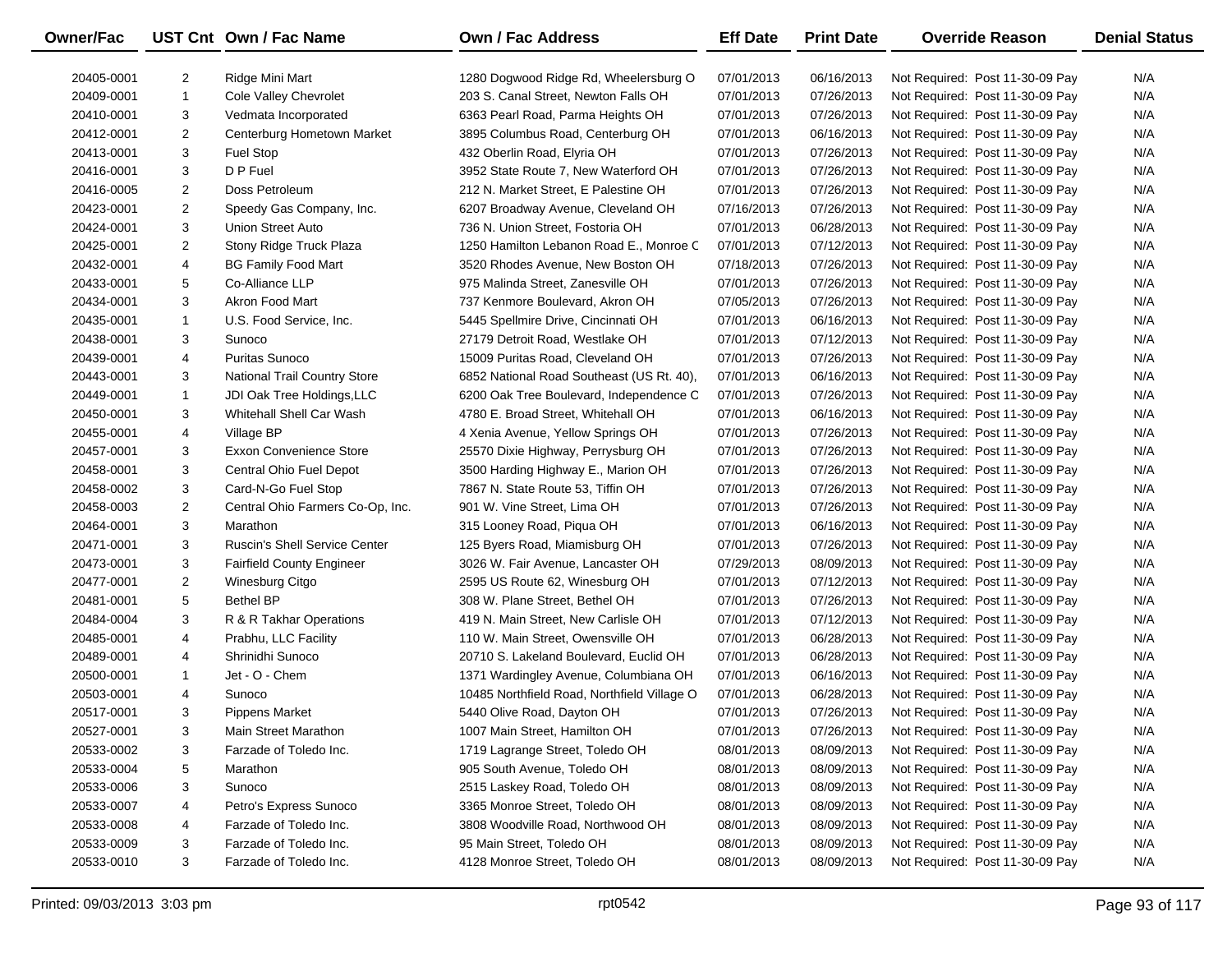| Owner/Fac  |                | UST Cnt Own / Fac Name             | <b>Own / Fac Address</b>                    | <b>Eff Date</b> | <b>Print Date</b> | <b>Override Reason</b>          | <b>Denial Status</b> |
|------------|----------------|------------------------------------|---------------------------------------------|-----------------|-------------------|---------------------------------|----------------------|
| 20533-0011 | 3              | Farzade of Toledo Inc.             | 6437 W. Central Avenue, Toledo OH           | 08/01/2013      | 08/09/2013        | Not Required: Post 11-30-09 Pay | N/A                  |
| 20533-0012 | 4              | Farzade of Toledo Inc.             | 2 N. Reynolds Road, Toledo OH               | 08/01/2013      | 08/09/2013        | Not Required: Post 11-30-09 Pay | N/A                  |
| 20533-0013 | 3              | Farzade of Toledo Inc.             | 3104 Cherry Street, Toledo OH               | 08/01/2013      | 08/09/2013        | Not Required: Post 11-30-09 Pay | N/A                  |
| 20533-0014 | 3              | Farzade of Toledo Inc.             | 1702 W. Laskey Road, Toledo OH              | 08/01/2013      | 08/09/2013        | Not Required: Post 11-30-09 Pay | N/A                  |
|            |                |                                    | 5760 Lewis Avenue, Toledo OH                |                 |                   |                                 | N/A                  |
| 20533-0015 | 4              | Farzade of Toledo Inc.             |                                             | 08/01/2013      | 08/09/2013        | Not Required: Post 11-30-09 Pay |                      |
| 20533-0016 | 6              | Farzade of Toledo Inc.             | 2441 S. Reynolds Road, Toledo OH            | 08/01/2013      | 08/09/2013        | Not Required: Post 11-30-09 Pay | N/A                  |
| 20533-0017 | 3              | Farzade of Toledo Inc.             | 300 Farnsworth Road, Waterville OH          | 08/01/2013      | 08/09/2013        | Not Required: Post 11-30-09 Pay | N/A                  |
| 20533-0018 | 4              | Farzade of Toledo Inc.             | 801 S. Byrne Road, Toledo OH                | 08/01/2013      | 08/09/2013        | Not Required: Post 11-30-09 Pay | N/A                  |
| 20533-0019 | $\overline{2}$ | Farzade of Toledo, Inc.            | 7616 E. Main Street, Reynoldsburg OH        | 08/01/2013      | 08/09/2013        | Not Required: Post 11-30-09 Pay | N/A                  |
| 20537-0001 | 4              | The Roadside Hotspot               | 53160 Nu Beginning Road, Portland OH        | 07/01/2013      | 07/26/2013        | Not Required: Post 11-30-09 Pay | N/A                  |
| 20544-0001 | 3              | <b>Five Star Aviation</b>          | 26500 Curtis Wright Parkway, Highland He    | 07/01/2013      | 06/16/2013        | Not Required: Post 11-30-09 Pay | N/A                  |
| 20550-0001 | 4              | Appalachian Food Mart              | 15130 Eastwood Road, Williamburg OH         | 07/01/2013      | 06/28/2013        | Not Required: Post 11-30-09 Pay | N/A                  |
| 20552-0001 | 1              | Ken's Transport                    | 17444 GAR Highway, Montville OH             | 07/01/2013      | 06/28/2013        | Not Required: Post 11-30-09 Pay | N/A                  |
| 20560-0001 | 4              | Wilson's Service Station, Inc.     | 301 Howard Street, Bridgeport OH            | 07/01/2013      | 07/26/2013        | Not Required: Post 11-30-09 Pay | N/A                  |
| 20571-0003 | $\overline{2}$ | Tom's Carry Out                    | 329 Highway 7 N., Powhatan Point OH         | 07/01/2013      | 07/12/2013        | Not Required: Post 11-30-09 Pay | N/A                  |
| 20571-0004 | 3              | <b>Belle Center Market</b>         | 2598 State Route 273, Belle Center OH       | 07/01/2013      | 07/12/2013        | Not Required: Post 11-30-09 Pay | N/A                  |
| 20571-0006 | 4              | Dharni Properties Inc.             | 2098 James E Sauls Sr Drive, Batavia OH     | 07/01/2013      | 07/12/2013        | Not Required: Post 11-30-09 Pay | N/A                  |
| 20571-0007 | 3              | Dharni Properties Inc.             | 6459 Bellefontaine Road, Lima OH            | 07/01/2013      | 07/12/2013        | Not Required: Post 11-30-09 Pay | N/A                  |
| 20579-0001 | 5              | Silver Star Fuel, Inc.             | 7929 County Road 107, Proctorville OH       | 07/01/2013      | 07/12/2013        | Not Required: Post 11-30-09 Pay | N/A                  |
| 20579-0002 | $\overline{2}$ | Silver Star Fuel, Inc.             | 25981 State Route 7 S, Crown City OH        | 07/01/2013      | 07/12/2013        | Not Required: Post 11-30-09 Pay | N/A                  |
| 20582-0001 | 3              | Sunoco A Plus                      | 6866 Center Street, Mentor OH               | 07/01/2013      | 07/26/2013        | Not Required: Post 11-30-09 Pay | N/A                  |
| 20582-0002 | 3              | <b>Convenient Food Mart</b>        | 4680 Corduroy Road, Mentor OH               | 07/01/2013      | 07/26/2013        | Not Required: Post 11-30-09 Pay | N/A                  |
| 20583-0001 | 5              | Majha LLC Property                 | 300 N. Mulberry Street, Mansfield OH        | 07/01/2013      | 07/12/2013        | Not Required: Post 11-30-09 Pay | N/A                  |
| 20585-0001 | 4              | Marathon                           | 5199 Salem Avenue, Dayton OH                | 07/01/2013      | 06/28/2013        | Not Required: Post 11-30-09 Pay | N/A                  |
| 20592-0001 | 3              | Marathon                           | 1705 Diagonal Road, Akron OH                | 07/01/2013      | 06/16/2013        | Not Required: Post 11-30-09 Pay | N/A                  |
| 20595-0001 | 3              | <b>BP</b> Glendale                 | 1502 S. Detroit Avenue, Toledo OH           | 07/01/2013      | 07/12/2013        | Not Required: Post 11-30-09 Pay | N/A                  |
| 20607-0001 | $\overline{2}$ | <b>Freeport Sunoco</b>             | 237 Main Street, Freeport OH                | 07/01/2013      | 06/28/2013        | Not Required: Post 11-30-09 Pay | N/A                  |
| 20608-0001 | 3              | Andi's Convenience Store           | 7501 Depot Street, Rogers OH                | 07/01/2013      | 07/26/2013        | Not Required: Post 11-30-09 Pay | N/A                  |
| 20609-0001 | 4              | Jatt Bros Property                 | 2727 S. High Street, Columbus OH            | 07/01/2013      | 07/26/2013        | Not Required: Post 11-30-09 Pay | N/A                  |
| 20613-0001 | 4              | Frank's Gas                        | 1976 Hubbard Road, Madison OH               | 07/01/2013      | 06/28/2013        | Not Required: Post 11-30-09 Pay | N/A                  |
| 20616-0001 | 3              | Bacon Road Gas                     | 426 Bacon Road, Painesville OH              | 07/01/2013      | 07/12/2013        | Not Required: Post 11-30-09 Pay | N/A                  |
| 20632-0001 | $\overline{2}$ | Nashport Exxon                     | 6220 Frazeysburg Road, Nashport OH          | 07/01/2013      | 06/28/2013        | Not Required: Post 11-30-09 Pay | N/A                  |
| 20642-0001 | 3              | <b>Sariis Enterprises Property</b> | 19300 Hilliard Boulevard, Rocky River OH    | 07/01/2013      | 07/12/2013        | Not Required: Post 11-30-09 Pay | N/A                  |
| 20645-0001 | 3              | Marathon                           | 205 S. Main Street, Bluffton OH             | 07/01/2013      | 06/28/2013        | Not Required: Post 11-30-09 Pay | N/A                  |
| 20652-0001 | $\overline{2}$ | Moe's Market                       | 4401 Hill Avenue, Toledo OH                 | 07/01/2013      | 06/16/2013        | Not Required: Post 11-30-09 Pay | N/A                  |
| 20654-0001 | 4              | The Amboy Mart                     | 512 W. Main Road, Conneaut OH               | 07/01/2013      | 07/26/2013        | Not Required: Post 11-30-09 Pay | N/A                  |
| 20661-0001 | 5              | Shree Gayatri Property             | 4248 Mount Carmel Tobasco Road, Cinci       | 07/01/2013      | 06/28/2013        | Not Required: Post 11-30-09 Pay | N/A                  |
| 20663-0001 | 3              | <b>NSB Partners Property</b>       | 45880 National Road W., Saint Clairsville O | 07/01/2013      | 06/28/2013        | Not Required: Post 11-30-09 Pay | N/A                  |
| 20664-0001 | 3              | <b>Walton Hills Auto Service</b>   | 17975 Alexander Road, Walton Hills OH       | 07/01/2013      | 07/26/2013        | Not Required: Post 11-30-09 Pay | N/A                  |
| 20667-0001 | 3              | St. Bernard Shell                  | 10 W. Mitchell Avenue, Cincinnati OH        | 07/01/2013      | 07/12/2013        | Not Required: Post 11-30-09 Pay | N/A                  |
| 20668-0001 | $\overline{2}$ | Nihayah Amad Esmail Property       | 311 Columbia Street, Leetonia OH            | 07/01/2013      | 07/12/2013        | Not Required: Post 11-30-09 Pay | N/A                  |
| 20669-0001 | 4              | <b>Shawnee Grocery</b>             | 721 US Highway 52, Stout OH                 | 07/01/2013      | 07/26/2013        | Not Required: Post 11-30-09 Pay | N/A                  |
| 20670-0001 | 3              | Worthington Hills Marathon         | 7810 Olentangy River Road, Columbus OH      | 07/01/2013      | 07/26/2013        | Not Required: Post 11-30-09 Pay | N/A                  |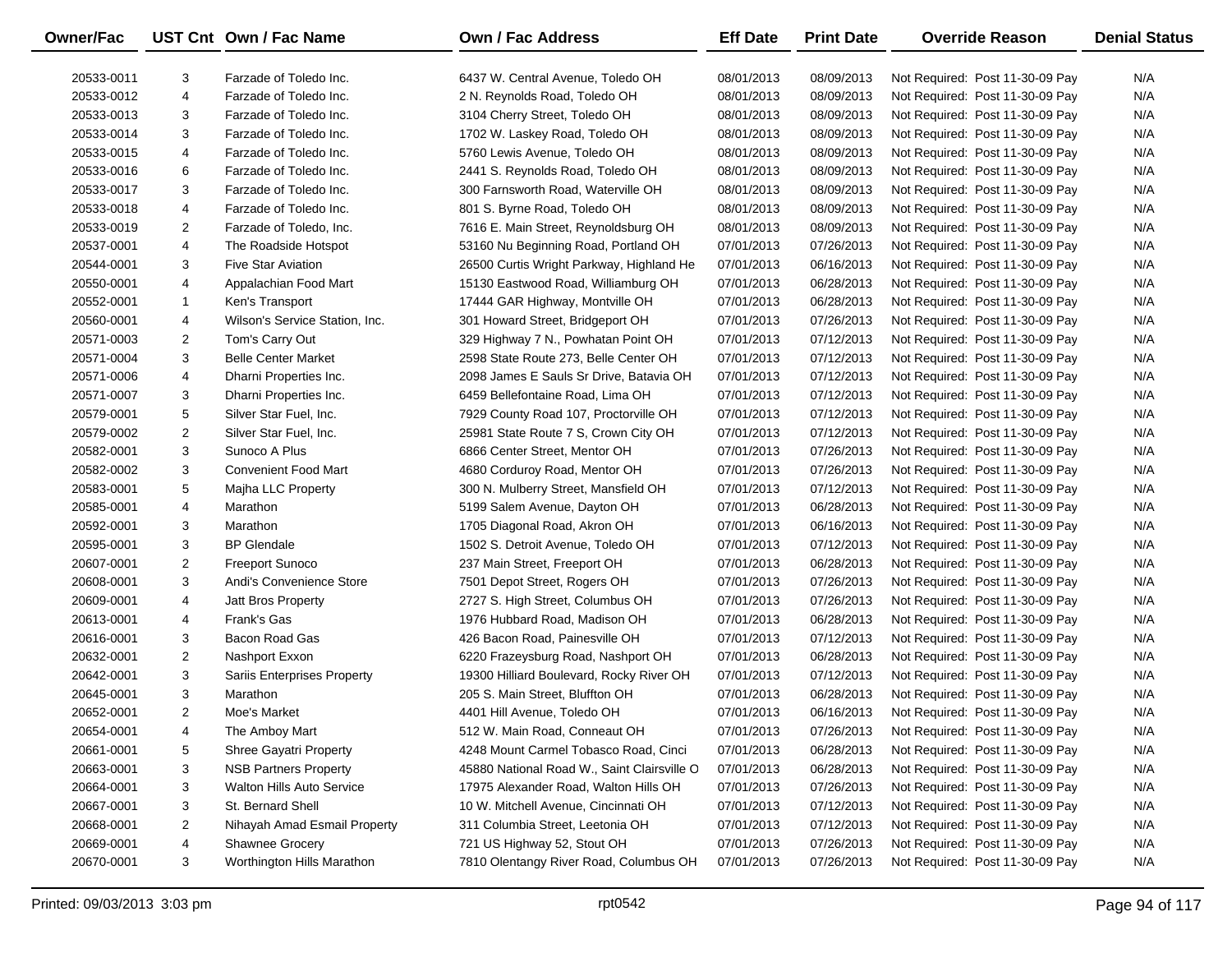| Owner/Fac  |                | UST Cnt Own / Fac Name            | Own / Fac Address                          | <b>Eff Date</b> | <b>Print Date</b> | <b>Override Reason</b>          | <b>Denial Status</b> |
|------------|----------------|-----------------------------------|--------------------------------------------|-----------------|-------------------|---------------------------------|----------------------|
| 20674-0001 | $\overline{2}$ | Thorne's IGA Marketplace          | 653 S. Union Avenue. Alliance OH           | 07/01/2013      | 06/16/2013        | Not Required: Post 11-30-09 Pay | N/A                  |
| 20675-0001 | 3              | Schild's IGA SuperCenter          | 171 Milan Avenue, Norwalk OH               | 07/01/2013      | 07/12/2013        | Not Required: Post 11-30-09 Pay | N/A                  |
| 20676-0001 | 3              | Schmidt's                         | 17255 Nashport Road, Nashport OH           | 07/01/2013      | 06/16/2013        | Not Required: Post 11-30-09 Pay | N/A                  |
| 20680-0001 | 3              | L & O Tire Facility               | 14575 State Route 119 E., Anna OH          | 07/01/2013      | 07/12/2013        | Not Required: Post 11-30-09 Pay | N/A                  |
| 20681-0001 | 3              | Nihar LLC                         | 1305 Vance Street, Carey OH                | 07/29/2013      | 08/09/2013        | Not Required: Post 11-30-09 Pay | N/A                  |
| 20690-0001 | $\overline{2}$ | <b>Andrews Connell Property</b>   | 464 Andrews Avenue, Youngstown OH          | 07/01/2013      | 06/16/2013        | Not Required: Post 11-30-09 Pay | N/A                  |
| 20700-0001 | 4              | <b>Buch's Truck Stop</b>          | 828 Kingsdale Road, Steubenville OH        | 07/01/2013      | 07/12/2013        | Not Required: Post 11-30-09 Pay | N/A                  |
| 20701-0001 | $\mathbf{1}$   | Windstream Western Reserve, Inc.  | 900 Lake Avenue, Ashtabula OH              | 07/01/2013      | 07/26/2013        | Not Required: Post 11-30-09 Pay | N/A                  |
| 20701-0002 | $\mathbf{1}$   | Windstream Western Reserve, Inc.  | 4616 Park Avenue, Ashtabula OH             | 07/01/2013      | 07/26/2013        | Not Required: Post 11-30-09 Pay | N/A                  |
| 20701-0003 | $\mathbf{1}$   | Windstream Ohio, Inc.             | 131 Broadway E., Granville OH              | 07/01/2013      | 07/26/2013        | Not Required: Post 11-30-09 Pay | N/A                  |
| 20701-0004 | $\mathbf{1}$   | Windstream Ohio, Inc.             | 7322 Dorsey Mill Road S.E., Heath OH       | 07/01/2013      | 07/26/2013        | Not Required: Post 11-30-09 Pay | N/A                  |
| 20701-0005 | $\mathbf{1}$   | Windstream Western Reserve, Inc.  | 11677 Hayden Avenue, Hiram OH              | 07/01/2013      | 07/26/2013        | Not Required: Post 11-30-09 Pay | N/A                  |
| 20701-0006 | $\mathbf{1}$   | Windstream Western Reserve, Inc.  | 14948 S. State Avenue, Middlefield OH      | 07/01/2013      | 07/26/2013        | Not Required: Post 11-30-09 Pay | N/A                  |
| 20701-0007 | $\mathbf{1}$   | Windstream Ohio, Inc.             | 320 Deo Drive, Newark OH                   | 07/01/2013      | 07/26/2013        | Not Required: Post 11-30-09 Pay | N/A                  |
| 20701-0008 | $\mathbf{1}$   | Windstream Ohio, Inc.             | 214 Neal Avenue, Newark OH                 | 07/01/2013      | 07/26/2013        | Not Required: Post 11-30-09 Pay | N/A                  |
| 20701-0009 | $\mathbf{1}$   | Windstream Ohio, Inc.             | 66 N. 4th Street, Newark OH                | 07/01/2013      | 07/26/2013        | Not Required: Post 11-30-09 Pay | N/A                  |
| 20701-0010 | $\mathbf{1}$   | Windstream Western Reserve, Inc.  | 54 Leonard Avenue, Northfield OH           | 07/01/2013      | 07/26/2013        | Not Required: Post 11-30-09 Pay | N/A                  |
| 20701-0011 | $\mathbf{1}$   | Windstream Western Reserve, Inc.  | 18381 Nelson Road, Parkman OH              | 07/01/2013      | 07/26/2013        | Not Required: Post 11-30-09 Pay | N/A                  |
| 20703-0001 | 4              | Goldiebear LLC                    | 139 N. Plains Road, The Plains OH          | 07/01/2013      | 07/26/2013        | Not Required: Post 11-30-09 Pay | N/A                  |
| 20706-0001 | 3              | M and R Food Mart                 | 1033 Lake Road, Conneaut OH                | 07/01/2013      | 06/16/2013        | Not Required: Post 11-30-09 Pay | N/A                  |
| 20720-0001 | 3              | <b>Mason Marathon Station</b>     | 9751 Mason-Montgomery Road, Mason O        | 07/01/2013      | 07/26/2013        | Not Required: Post 11-30-09 Pay | N/A                  |
| 20722-0001 | 4              | Barky Mart Inc.                   | 10719 N. Main Street, Mantua OH            | 07/01/2013      | 07/26/2013        | Not Required: Post 11-30-09 Pay | N/A                  |
| 20742-0001 | 3              | <b>Falls Convenient Mart</b>      | 321 Milton Boulevard, Newton Falls OH      | 07/03/2013      | 07/26/2013        | Not Required: Post 11-30-09 Pay | N/A                  |
| 20743-0001 | 3              | <b>Convenient Food Mart</b>       | 4709 Clark Avenue, Cleveland OH            | 07/01/2013      | 06/16/2013        | Not Required: Post 11-30-09 Pay | N/A                  |
| 20745-0001 | $\overline{2}$ | RAQBA Inc. dba Brookville Express | 237 Market Street, Brookville OH           | 07/01/2013      | 07/26/2013        | Not Required: Post 11-30-09 Pay | N/A                  |
| 20746-0001 | $\overline{2}$ | <b>Baker's IGA</b>                | 105 Walnut Street, Scio OH                 | 07/01/2013      | 06/28/2013        | Not Required: Post 11-30-09 Pay | N/A                  |
| 20746-0002 | $\overline{2}$ | Baker's IGA                       | 316 S. College Street, Newcomerstown OH    | 07/01/2013      | 06/28/2013        | Not Required: Post 11-30-09 Pay | N/A                  |
| 20748-0001 | 5              | South Webster Center              | 10573 Main Street, South Webster OH        | 07/01/2013      | 06/28/2013        | Not Required: Post 11-30-09 Pay | N/A                  |
| 20749-0001 | $\overline{2}$ | Kenny's Convenience Mart          | 7482 N. State Route 139, Lucasville OH     | 07/01/2013      | 07/12/2013        | Not Required: Post 11-30-09 Pay | N/A                  |
| 20755-0001 | 3              | Alexandria Service Center         | 261 W. Main Street, Alexandria OH          | 07/01/2013      | 07/26/2013        | Not Required: Post 11-30-09 Pay | N/A                  |
| 20785-0001 | 5              | Tom's Marathon Convenient Mart    | 9959 Harrison Avenue, Harrison OH          | 07/01/2013      | 06/28/2013        | Not Required: Post 11-30-09 Pay | N/A                  |
| 20791-0001 | 4              | <b>Mobile Mart</b>                | 1466 S. Hamilton Road, Columbus OH         | 07/01/2013      | 06/16/2013        | Not Required: Post 11-30-09 Pay | N/A                  |
| 20793-0001 | $\overline{2}$ | NOFA Oil Inc.                     | 4425 E. Livingston Avenue, Columbus OH     | 07/01/2013      | 07/12/2013        | Not Required: Post 11-30-09 Pay | N/A                  |
| 20793-0002 | $\overline{4}$ | NOFA Oil Inc.                     | 2097 E. Livingston Avenue, Columbus OH     | 07/01/2013      | 07/12/2013        | Not Required: Post 11-30-09 Pay | N/A                  |
| 20797-0001 | 3              | Southland Automotive Inc.         | 7026 W. 130th Street, Middleburg Heights ( | 07/01/2013      | 06/16/2013        | Not Required: Post 11-30-09 Pay | N/A                  |
| 20801-0001 | $\overline{2}$ | Soin International Hangar #4      | 3540 Hangar Drive, Hangar #4, Dayton OH    | 07/01/2013      | 06/16/2013        | Not Required: Post 11-30-09 Pay | N/A                  |
| 20808-0001 | $\overline{2}$ | <b>Metro Express</b>              | 701 E. State Street, Trenton OH            | 07/01/2013      | 06/16/2013        | Not Required: Post 11-30-09 Pay | N/A                  |
| 20809-0001 | $\mathbf{1}$   | Judson Park                       | 2181 Ambleside Road, Cleveland OH          | 07/01/2013      | 06/16/2013        | Not Required: Post 11-30-09 Pay | N/A                  |
| 20813-0001 | 3              | <b>Marathon Gas</b>               | 1504 S. Main Street, Bellefontaine OH      | 07/01/2013      | 07/26/2013        | Not Required: Post 11-30-09 Pay | N/A                  |
| 20819-0001 | 5              | <b>Quick Mart</b>                 | 3594 Liberty Avenue, Vermilion OH          | 07/01/2013      | 07/12/2013        | Not Required: Post 11-30-09 Pay | N/A                  |
| 20821-0001 | $\overline{7}$ | New Paris Food Mart               | 9592 US Route 40 W., New Paris OH          | 07/02/2013      | 07/26/2013        | Not Required: Post 11-30-09 Pay | N/A                  |
| 20824-0001 | 3              | Wilson Road Shell                 | 845 N. Wilson Road, Columbus OH            | 07/01/2013      | 07/12/2013        | Not Required: Post 11-30-09 Pay | N/A                  |
| 20830-0001 | 5              | N & J Auto Repair Company         | 4902 Superior Avenue, Cleveland OH         | 07/01/2013      | 06/16/2013        | Not Required: Post 11-30-09 Pay | N/A                  |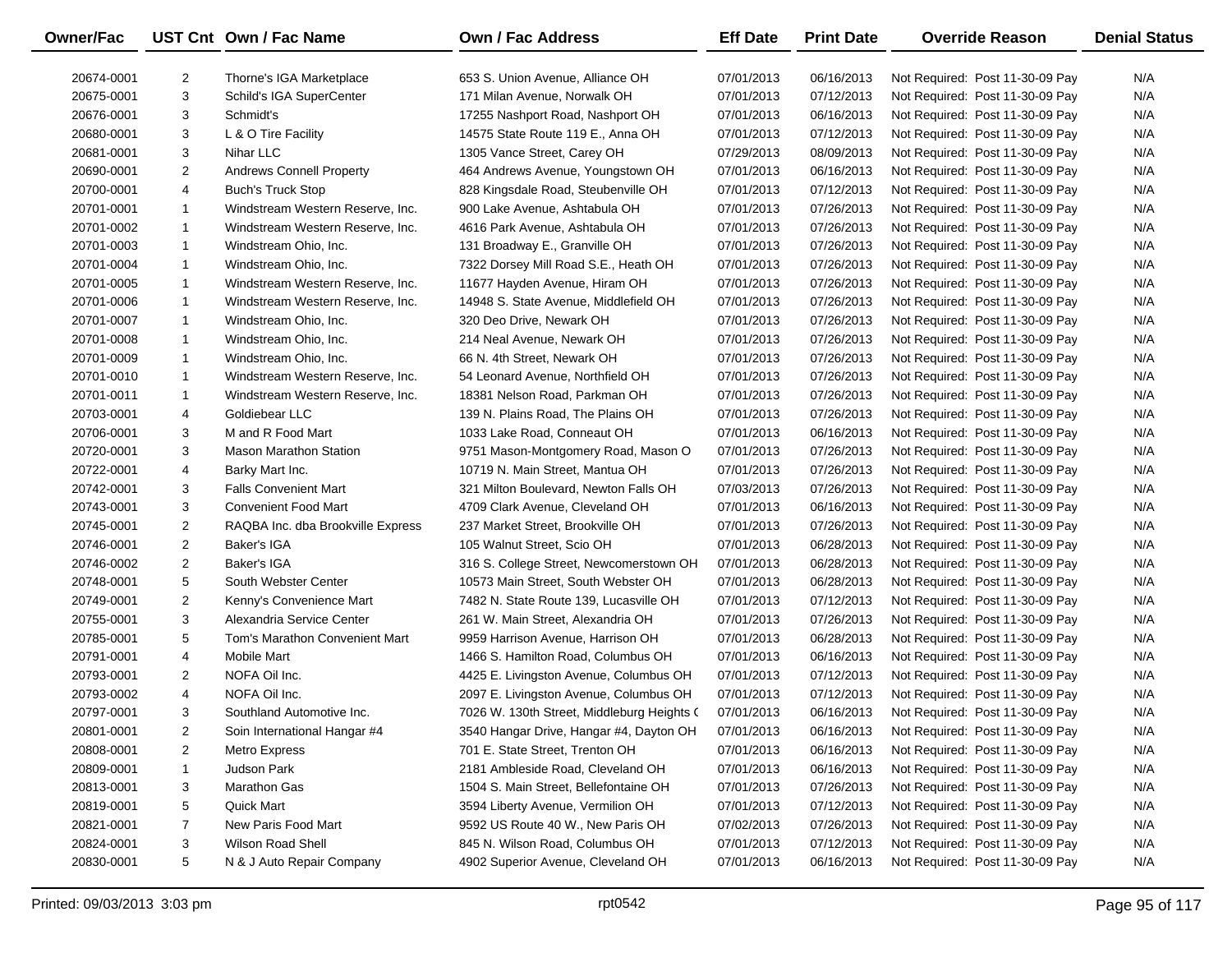| Owner/Fac  |                | UST Cnt Own / Fac Name                                                    | Own / Fac Address                                                                 | <b>Eff Date</b> | <b>Print Date</b> | <b>Override Reason</b>          | <b>Denial Status</b> |
|------------|----------------|---------------------------------------------------------------------------|-----------------------------------------------------------------------------------|-----------------|-------------------|---------------------------------|----------------------|
| 20834-0001 | 3              | 335 Pit Stop LLC                                                          | 17846 State Route 335, Beaver OH                                                  | 07/01/2013      | 06/28/2013        | Not Required: Post 11-30-09 Pay | N/A                  |
| 20844-0001 | 4              | <b>Nickel Saver</b>                                                       | 21 US Route 40 E., Lewisburg OH                                                   | 07/01/2013      | 07/12/2013        | Not Required: Post 11-30-09 Pay | N/A                  |
| 20848-0001 | 6              | <b>Friendly Express</b>                                                   | 830 Bank Street, Lodi OH                                                          | 07/01/2013      | 06/28/2013        | Not Required: Post 11-30-09 Pay | N/A                  |
| 20849-0001 | 6              | Valero South Paint Xpress                                                 | 520 S. Paint Street, Chillicothe OH                                               | 07/01/2013      | 07/26/2013        | Not Required: Post 11-30-09 Pay | N/A                  |
| 20860-0001 | 3              | Gateway Food & Fuel                                                       | 3819 Haverhill Drive, Toledo OH                                                   | 07/01/2013      | 07/12/2013        | Not Required: Post 11-30-09 Pay | N/A                  |
| 20863-0001 | $\overline{2}$ | <b>Shehy Market</b>                                                       | 786 Shehy Street, Youngstown OH                                                   | 07/01/2013      | 06/16/2013        | Not Required: Post 11-30-09 Pay | N/A                  |
| 20867-0001 | $\overline{2}$ | <b>Corporate Flight Alternatives</b>                                      | 3800 Tuskegee Airmen Drive, Vandalia OH                                           | 07/01/2013      | 07/26/2013        | Not Required: Post 11-30-09 Pay | N/A                  |
| 20872-0001 | 4              | <b>Miller's New Market</b>                                                | 1444 Whitaker Way, Montpelier OH                                                  | 07/01/2013      | 07/26/2013        | Not Required: Post 11-30-09 Pay | N/A                  |
| 20882-0001 | 5              | <b>Starfire Express</b>                                                   | 3499 W. Siebenthaler Avenue, Dayton OH                                            | 07/01/2013      | 06/28/2013        | Not Required: Post 11-30-09 Pay | N/A                  |
| 20895-0001 | 3              | Marathon                                                                  | 3601 Montgomery Road, Cincinnati OH                                               | 07/01/2013      | 07/26/2013        | Not Required: Post 11-30-09 Pay | N/A                  |
| 20895-0002 | 4              | Marathon                                                                  | 5567 Montgomery Road, Cincinnati OH                                               | 07/01/2013      | 07/26/2013        | Not Required: Post 11-30-09 Pay | N/A                  |
| 20895-0003 | 3              | Bra-Nu Enterprise, LLC                                                    | 2340 Gilbert Avenue, Cincinnati OH                                                | 07/01/2013      | 07/26/2013        | Not Required: Post 11-30-09 Pay | N/A                  |
| 20898-0001 | 3              | Conroy's Express                                                          | 3990 Belmont Avenue, Youngstown OH                                                | 07/01/2013      | 06/28/2013        | Not Required: Post 11-30-09 Pay | N/A                  |
| 20898-0002 | 2              | Conroy's Express                                                          | 950 Ohio Avenue, McDonald OH                                                      | 07/01/2013      | 06/28/2013        | Not Required: Post 11-30-09 Pay | N/A                  |
| 20898-0003 | 3              | Conroy's Express                                                          | 3670 S. Meridian Road, Youngstown OH                                              | 07/01/2013      | 06/28/2013        | Not Required: Post 11-30-09 Pay | N/A                  |
| 20898-0004 | 5              | Xpress Fuel Mart                                                          | 7598 Market Street, Boardman OH                                                   | 07/01/2013      | 06/28/2013        | Not Required: Post 11-30-09 Pay | N/A                  |
| 20898-0005 | $\overline{2}$ | Xpress Fuel Mart                                                          | 3520 Canfield Road, Youngstown OH                                                 | 07/01/2013      | 06/28/2013        | Not Required: Post 11-30-09 Pay | N/A                  |
| 20898-0006 | 3              | Xpress Fuel Mart                                                          | 4446 Logan Way, Youngstown OH                                                     | 07/01/2013      | 06/28/2013        | Not Required: Post 11-30-09 Pay | N/A                  |
| 20899-0001 | 3              | <b>Lindsays Shell Service</b>                                             | 2411 N. Verity Parkway, Middletown OH                                             | 08/15/2013      | 08/23/2013        | Not Required: Post 11-30-09 Pay | N/A                  |
| 20907-0001 | 3              | <b>Fast Freddies</b>                                                      | 89 S. Main Street, Fredricktown OH                                                | 07/01/2013      | 07/26/2013        | Not Required: Post 11-30-09 Pay | N/A                  |
| 20908-0001 | 3              | Shell                                                                     | 3406 E. Third Street, Dayton OH                                                   | 07/01/2013      | 07/26/2013        | Not Required: Post 11-30-09 Pay | N/A                  |
| 20916-0001 | 3              | Gas U.S.A.                                                                | 12797 Mayfield Road, Chardon OH                                                   | 07/01/2013      | 06/16/2013        | Not Required: Post 11-30-09 Pay | N/A                  |
| 20917-0001 | $\mathbf{1}$   |                                                                           | Kent State University College of Podiatric 6000 Rockside Woods Boulevard, Clevela | 07/01/2013      | 06/28/2013        | Not Required: Post 11-30-09 Pay | N/A                  |
| 20921-0001 | 5              | <b>Country Pantry</b>                                                     | 10960 Akron Canfield Road, Ellsworth OH                                           | 07/01/2013      | 06/28/2013        | Not Required: Post 11-30-09 Pay | N/A                  |
| 20923-0001 | $\overline{2}$ | Hendershot Leasing Company                                                | 56120 Dilles Bottom Road, Shadyside OH                                            | 07/01/2013      | 07/26/2013        | Not Required: Post 11-30-09 Pay | N/A                  |
| 20927-0001 | 4              | W. Broad Sunoco                                                           | 4875 W. Broad Street, Columbus OH                                                 | 07/02/2013      | 07/26/2013        | Not Required: Post 11-30-09 Pay | N/A                  |
| 20929-0001 | $\mathbf{1}$   | Budget Rent A Car System, Inc.                                            | 3300 Valet Road, Vandalia OH                                                      | 07/01/2013      | 06/16/2013        | Not Required: Post 11-30-09 Pay | N/A                  |
| 20929-0003 | $\mathbf{1}$   | Budget Rent A Car System, Inc.                                            | 19719 Maplewood Avenue, Cleveland OH                                              | 07/01/2013      | 06/16/2013        | Not Required: Post 11-30-09 Pay | N/A                  |
| 20930-0001 | 3              | Eastside Mini Mart                                                        | 615 Oak Street, Toledo OH                                                         | 07/01/2013      | 07/26/2013        | Not Required: Post 11-30-09 Pay | N/A                  |
| 20933-0001 | $\overline{2}$ | Affinity Medical Center - Massillon Campu 875 8th Street NE, Massillon OH |                                                                                   | 07/01/2013      | 06/16/2013        | Not Required: Post 11-30-09 Pay | N/A                  |
| 20941-0001 | 4              | Randolf Sunoco                                                            | 1497 State Route 44, Randolph OH                                                  | 07/01/2013      | 07/12/2013        | Not Required: Post 11-30-09 Pay | N/A                  |
| 20942-0001 | $\mathbf{1}$   | Catawba Landing                                                           | 5226 E. Gardner Road, Port Clinton OH                                             | 07/01/2013      | 07/12/2013        | Not Required: Post 11-30-09 Pay | N/A                  |
| 20943-0001 | 3              | 6201 E. Livingston, Inc.                                                  | 6201 E. Livingston Avenue, Reynoldsburg (                                         | 07/01/2013      | 07/26/2013        | Not Required: Post 11-30-09 Pay | N/A                  |
| 20953-0001 | $\overline{2}$ | <b>Marathon Gas Station</b>                                               | 1102 W. Mound Street, Columbus OH                                                 | 07/01/2013      | 06/28/2013        | Not Required: Post 11-30-09 Pay | N/A                  |
| 20954-0001 | 3              | Hudson Marathon                                                           | 5915 Darrow Road, Hudson OH                                                       | 07/01/2013      | 07/26/2013        | Not Required: Post 11-30-09 Pay | N/A                  |
| 20955-0001 | 4              | Sauer's Milford Marathon and Market                                       | 300 Main Street, Milford OH                                                       | 07/01/2013      | 07/26/2013        | Not Required: Post 11-30-09 Pay | N/A                  |
| 20956-0001 | 3              | Shell                                                                     | 3613 Main Street, Dayton OH                                                       | 07/23/2013      | 07/26/2013        | Not Required: Post 11-30-09 Pay | N/A                  |
| 20957-0001 | 3              | <b>Bremen Quik Stop</b>                                                   | 320 N. Broad Street, Bremen OH                                                    | 07/01/2013      | 06/16/2013        | Not Required: Post 11-30-09 Pay | N/A                  |
| 20970-0001 | 3              | Grove City Marathon                                                       | 4441 Broadway, Grove City OH                                                      | 07/01/2013      | 06/16/2013        | Not Required: Post 11-30-09 Pay | N/A                  |
| 20972-0001 | 4              | <b>Thorne's Market</b>                                                    | 344 S. Chestnut Street, Jefferson OH                                              | 07/01/2013      | 06/16/2013        | Not Required: Post 11-30-09 Pay | N/A                  |
| 20973-0001 | 2              | Clark Oil                                                                 | 201 Richmond Street, Painesville OH                                               | 07/01/2013      | 06/28/2013        | Not Required: Post 11-30-09 Pay | N/A                  |
| 20974-0001 | $\overline{a}$ | Modern Development Corp.                                                  | 3172 E. Livingston Avenue, Columbus OH                                            | 07/01/2013      | 07/26/2013        | Not Required: Post 11-30-09 Pay | N/A                  |
| 20974-0002 | 3              | Modern Development Corp.                                                  | 1950 E. 17th Avenue, Columbus OH                                                  | 07/01/2013      | 07/26/2013        | Not Required: Post 11-30-09 Pay | N/A                  |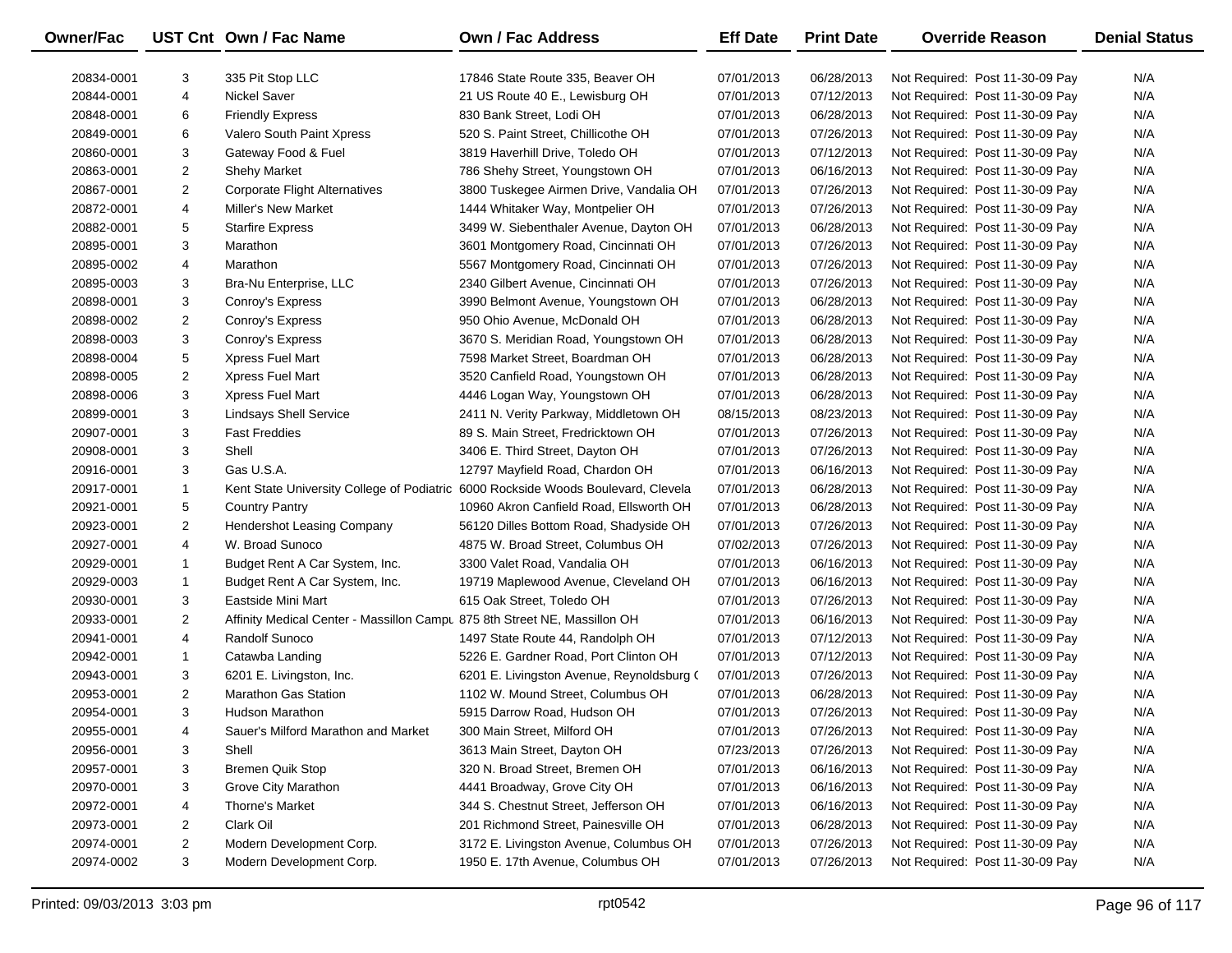| <b>Owner/Fac</b> |                | UST Cnt Own / Fac Name               | <b>Own / Fac Address</b>                  | <b>Eff Date</b> | <b>Print Date</b> | <b>Override Reason</b>          | <b>Denial Status</b> |
|------------------|----------------|--------------------------------------|-------------------------------------------|-----------------|-------------------|---------------------------------|----------------------|
| 20982-0001       | 5              | Valero at A & L Quik Mart            | 44987 State Route 14, Columbiana OH       | 07/01/2013      | 06/28/2013        | Not Required: Post 11-30-09 Pay | N/A                  |
| 20985-0001       | 3              | Lima Refining Co.                    | 1150 S. Metcalf Street, Lima OH           | 07/01/2013      | 07/26/2013        | Not Required: Post 11-30-09 Pay | N/A                  |
| 20986-0001       | 2              | Centerburg Sunoco LLC                | 20 Johnsville Road, Centerburg OH         | 07/23/2013      | 07/26/2013        | Not Required: Post 11-30-09 Pay | N/A                  |
| 20988-0001       | 3              | Two Great Lake, Inc.                 | 4030 E. 131st Street, Cleveland OH        | 07/01/2013      | 06/16/2013        | Not Required: Post 11-30-09 Pay | N/A                  |
| 20990-0001       | 4              | Deesee Oil Corp.                     | 12411 Kinsman Road, Burton OH             | 07/01/2013      | 07/12/2013        | Not Required: Post 11-30-09 Pay | N/A                  |
| 20991-0001       | 3              | Manjula One Inc.                     | 827 Front Street, Berea OH                | 07/26/2013      | 08/09/2013        | Not Required: Post 11-30-09 Pay | N/A                  |
| 20993-0001       | $\overline{2}$ | <b>Baltimore Sunoco</b>              | 539 S. Main Street, Baltimore OH          | 07/01/2013      | 07/26/2013        | Not Required: Post 11-30-09 Pay | N/A                  |
| 20993-0002       | 3              | 56 Mini Mart                         | 10472 State Route 56 E., Circleville OH   | 07/01/2013      | 07/26/2013        | Not Required: Post 11-30-09 Pay | N/A                  |
| 20994-0001       | 4              | Lakeside Plaza                       | 3180 Old Columbus Road, London OH         | 07/01/2013      | 06/16/2013        | Not Required: Post 11-30-09 Pay | N/A                  |
| 20996-0001       | 3              | Carnegie-Cedar, LLC                  | 8302 Carnegie Avenue, Cleveland OH        | 07/01/2013      | 07/26/2013        | Not Required: Post 11-30-09 Pay | N/A                  |
| 20998-0001       | 4              | <b>Glenmoor Marathon</b>             | 46638 Y and O Road, East Liverpool OH     | 08/08/2013      | 08/09/2013        | Not Required: Post 11-30-09 Pay | N/A                  |
| 20999-0001       | 2              | P M Gas Mart                         | 4818 Pershing Avenue, Cleveland OH        | 07/01/2013      | 06/28/2013        | Not Required: Post 11-30-09 Pay | N/A                  |
| 21001-0001       | $\mathbf{1}$   | Hyde Park Health Center              | 4001 Rosslyn Drive, Cincinnati OH         | 07/01/2013      | 07/12/2013        | Not Required: Post 11-30-09 Pay | N/A                  |
| 21008-0001       | $\overline{2}$ | Greenfield Save-A-Lot                | 110 E. Jefferson Street, Greenfield OH    | 07/01/2013      | 07/12/2013        | Not Required: Post 11-30-09 Pay | N/A                  |
| 21012-0001       | 3              | Broadway Marathon                    | 14218 Broadway Avenue, Garfield Heights   | 07/01/2013      | 07/12/2013        | Not Required: Post 11-30-09 Pay | N/A                  |
| 21013-0001       | 3              | Shell                                | 5810 Poland Struthers Road, Struthers OH  | 07/22/2013      | 07/26/2013        | Not Required: Post 11-30-09 Pay | N/A                  |
| 21015-0001       | $\overline{2}$ | Marathon                             | 4351 Riverside Drive, Dayton OH           | 07/01/2013      | 07/26/2013        | Not Required: Post 11-30-09 Pay | N/A                  |
| 21018-0001       | 9              | <b>Lodi Travel Center</b>            | 8834 Lake Road, Seville OH                | 07/01/2013      | 06/16/2013        | Not Required: Post 11-30-09 Pay | N/A                  |
| 21018-0002       | 4              | Goasis                               | 715 US Highway 250 E., Ashland OH         | 07/01/2013      | 06/16/2013        | Not Required: Post 11-30-09 Pay | N/A                  |
| 21018-0003       | 9              | Dayton Travel Center                 | 6762 State Route 127, Eaton OH            | 07/01/2013      | 06/16/2013        | Not Required: Post 11-30-09 Pay | N/A                  |
| 21018-0004       | 9              | <b>Columbus East Travel Center</b>   | 10679 Lancaster Road, Hebron OH           | 07/01/2013      | 06/16/2013        | Not Required: Post 11-30-09 Pay | N/A                  |
| 21018-0005       | 8              | Jeffersonville Travel Center         | 12403 US Highway 35 NW, Jeffersonville O  | 07/01/2013      | 06/16/2013        | Not Required: Post 11-30-09 Pay | N/A                  |
| 21018-0006       | $\overline{7}$ | Kingsville Travel Center             | 5551 State Route 193, Kingsville OH       | 07/01/2013      | 06/16/2013        | Not Required: Post 11-30-09 Pay | N/A                  |
| 21018-0007       | 6              | <b>Columbus West Travel Center</b>   | 940 US Highway 41 NE, London OH           | 07/01/2013      | 06/16/2013        | Not Required: Post 11-30-09 Pay | N/A                  |
| 21018-0008       | 6              | North Canton Travel Center           | 4450 Portage Street NW, North Canton OH   | 07/01/2013      | 06/16/2013        | Not Required: Post 11-30-09 Pay | N/A                  |
| 21018-0009       | $\overline{7}$ | <b>Toledo Travel Center</b>          | 3483 Libbey Road, Perrysburg OH           | 07/01/2013      | 06/16/2013        | Not Required: Post 11-30-09 Pay | N/A                  |
| 21018-0010       | 5              | Youngstown Travel Center             | 5400 76 Drive, Youngstown OH              | 07/01/2013      | 06/16/2013        | Not Required: Post 11-30-09 Pay | N/A                  |
| 21019-0001       | $\overline{2}$ | 1 Stop Valero                        | 11935 Grafton Road, Grafton OH            | 07/01/2013      | 07/12/2013        | Not Required: Post 11-30-09 Pay | N/A                  |
| 21020-0001       | 3              | <b>Bridgetown Mini-Mart</b>          | 4258 Harrison Avenue, Cincinnati OH       | 07/01/2013      | 07/26/2013        | Not Required: Post 11-30-09 Pay | N/A                  |
| 21021-0007       | 3              | Easy Trip Store #110                 | 654 US Highway 250 E., Ashland OH         | 07/01/2013      | 07/12/2013        | Not Required: Post 11-30-09 Pay | N/A                  |
| 21021-0015       | 3              | Easy Trip Store #1117                | 4100 Medina Road, Akron OH                | 07/01/2013      | 07/12/2013        | Not Required: Post 11-30-09 Pay | N/A                  |
| 21022-0001       | 5              | <b>River Crossing Marathon</b>       | 2530 Route 52, Aberdeen OH                | 07/01/2013      | 06/16/2013        | Not Required: Post 11-30-09 Pay | N/A                  |
| 21023-0001       | $\mathbf{1}$   | RJ's General Store & Service Station | 51812 Seneca Lake Road, Sarahsville OH    | 07/01/2013      | 07/26/2013        | Not Required: Post 11-30-09 Pay | N/A                  |
| 21024-0002       | $\overline{2}$ | <b>Fast Fuel</b>                     | 4050 Younstown Poland Road, Youngstow     | 07/01/2013      | 06/28/2013        | Not Required: Post 11-30-09 Pay | N/A                  |
| 21024-0003       | 3              | Ikremah A. Omran                     | 1514 Parkman Road, Warren OH              | 07/01/2013      | 06/28/2013        | Not Required: Post 11-30-09 Pay | N/A                  |
| 21024-0004       | 3              | ВP                                   | 2069 E. Midlothian Boulevard, Youngstown  | 07/01/2013      | 06/28/2013        | Not Required: Post 11-30-09 Pay | N/A                  |
| 21024-0005       | 3              | ΒP                                   | 5710 Mahoning Avenue N.W., Warren OH      | 07/01/2013      | 06/28/2013        | Not Required: Post 11-30-09 Pay | N/A                  |
| 21024-0006       | 3              | <b>BP</b>                            | 3860 Elm Road, Warren OH                  | 07/01/2013      | 06/28/2013        | Not Required: Post 11-30-09 Pay | N/A                  |
| 21025-0001       | 3              | Sonia Energy Co.                     | 1290 Woodman Drive, Dayton OH             | 07/01/2013      | 06/16/2013        | Not Required: Post 11-30-09 Pay | N/A                  |
| 21027-0001       | 4              | Bagley & Interstate 71 Shell         | 17777 Bagley Road, Cleveland OH           | 07/05/2013      | 07/26/2013        | Not Required: Post 11-30-09 Pay | N/A                  |
| 21028-0001       | 4              | Okeana Quick Stop                    | 6085 Cincinnati Brookville Road, Okeana O | 07/01/2013      | 07/26/2013        | Not Required: Post 11-30-09 Pay | N/A                  |
| 21031-0001       | 3              | The Patriot's Travel Center          | 109 State Route 522, Wheelersburg OH      | 07/01/2013      | 07/26/2013        | Not Required: Post 11-30-09 Pay | N/A                  |
| 21032-0001       | 4              | Giant Ohio, LLC DBA Giant 441        | 2836 E. Waterloo Road, Akron OH           | 07/01/2013      | 06/16/2013        | Not Required: Post 11-30-09 Pay | N/A                  |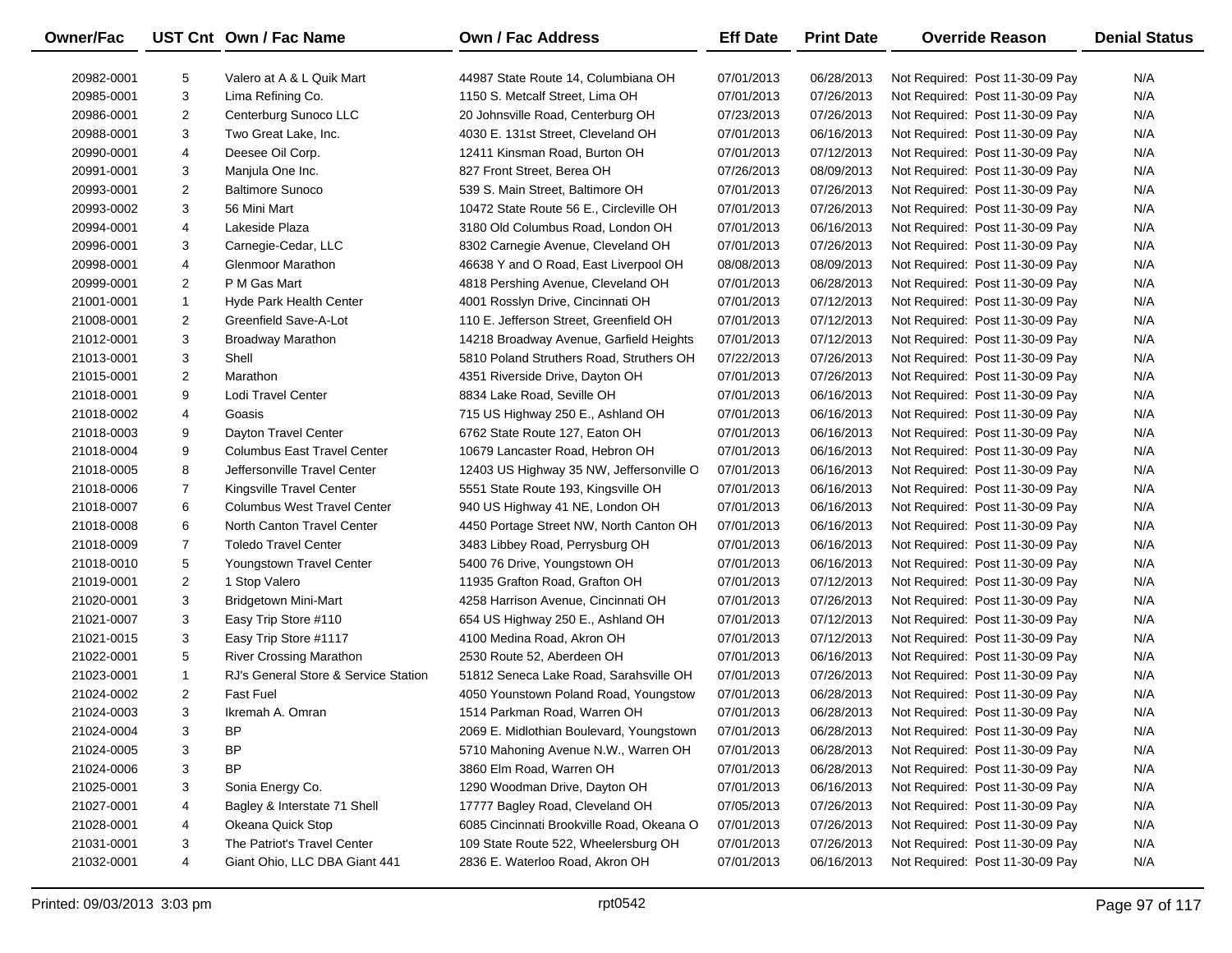| Owner/Fac  |                | UST Cnt Own / Fac Name                                         | <b>Own / Fac Address</b>                                                   | <b>Eff Date</b> | <b>Print Date</b>        | <b>Override Reason</b>                                             | <b>Denial Status</b> |
|------------|----------------|----------------------------------------------------------------|----------------------------------------------------------------------------|-----------------|--------------------------|--------------------------------------------------------------------|----------------------|
|            | 3              |                                                                |                                                                            | 07/01/2013      |                          |                                                                    | N/A                  |
| 21032-0002 | 3              | Giant Ohio, LLC DBA Giant 446<br>Giant Ohio, LLC DBA Giant 445 | 1406 N. Main Street, North Canton OH<br>5467 Wales Avenue NW, Massillon OH | 07/01/2013      | 06/16/2013<br>06/16/2013 | Not Required: Post 11-30-09 Pay                                    | N/A                  |
| 21032-0003 | 3              | Giant Ohio, LLC DBA Giant 447                                  |                                                                            |                 |                          | Not Required: Post 11-30-09 Pay<br>Not Required: Post 11-30-09 Pay | N/A                  |
| 21032-0004 |                | Giant Ohio, LLC DBA Giant 440                                  | 2211 Tuscarawas Street W., Canton OH                                       | 07/01/2013      | 06/16/2013               |                                                                    |                      |
| 21032-0005 | 4              |                                                                | 10134 Avon Lake Road, Burbank OH                                           | 07/01/2013      | 06/16/2013               | Not Required: Post 11-30-09 Pay                                    | N/A                  |
| 21032-0006 | $\overline{2}$ | Giant Ohio, LLC DBA Giant 438                                  | 3171 S. Arlington Street, Akron OH                                         | 07/01/2013      | 06/16/2013               | Not Required: Post 11-30-09 Pay                                    | N/A                  |
| 21032-0007 | 4              | Giant Ohio, LLC DBA Giant 439                                  | 4625 Portage Road NW, N Canton OH                                          | 07/01/2013      | 06/16/2013               | Not Required: Post 11-30-09 Pay                                    | N/A                  |
| 21032-0008 | 4              | Giant Ohio, LLC DBA Giant 433                                  | 1450 Brittain Road, Akron OH                                               | 07/01/2013      | 06/16/2013               | Not Required: Post 11-30-09 Pay                                    | N/A                  |
| 21032-0009 | 4              | Giant Ohio, LLC DBA Giant 434                                  | 1609 Copley Road, Akron OH                                                 | 07/01/2013      | 06/16/2013               | Not Required: Post 11-30-09 Pay                                    | N/A                  |
| 21032-0010 | 3              | Giant Ohio, LLC DBA Giant 4423                                 | 778 Grant Street, Akron OH                                                 | 07/01/2013      | 06/16/2013               | Not Required: Post 11-30-09 Pay                                    | N/A                  |
| 21032-0011 | 3              | Giant Ohio, LLC DBA Giant 436                                  | 571 W. Waterloo Road, Akron OH                                             | 07/01/2013      | 06/16/2013               | Not Required: Post 11-30-09 Pay                                    | N/A                  |
| 21032-0012 | 4              | Giant Ohio, LLC DBA Giant 437                                  | 316 E. Market Street, Akron OH                                             | 07/01/2013      | 06/16/2013               | Not Required: Post 11-30-09 Pay                                    | N/A                  |
| 21032-0013 | 4              | Giant Ohio, LLC DBA Giant 443                                  | 4415 State Route 43, Kent OH                                               | 07/01/2013      | 06/16/2013               | Not Required: Post 11-30-09 Pay                                    | N/A                  |
| 21032-0014 | 3              | Giant Ohio, LLC DBA Giant 432                                  | 3705 Cleveland-Massillon Road, Norton O                                    | 07/01/2013      | 06/16/2013               | Not Required: Post 11-30-09 Pay                                    | N/A                  |
| 21032-0015 | 3              | Giant Ohio, LLC DBA Giant 4419                                 | 1434 E. Main Street, Kent OH                                               | 07/01/2013      | 06/16/2013               | Not Required: Post 11-30-09 Pay                                    | N/A                  |
| 21032-0016 | 3              | Giant Ohio, LLCGiant Ohio, LLC DBA Gi                          | 3110 W. Market Street, Akron OH                                            | 07/01/2013      | 06/16/2013               | Not Required: Post 11-30-09 Pay                                    | N/A                  |
| 21032-0017 | 3              | Giant Ohio, LLC DBA Giant 431                                  | 4471 State Route 44, Ravenna OH                                            | 07/01/2013      | 06/16/2013               | Not Required: Post 11-30-09 Pay                                    | N/A                  |
| 21032-0018 | 4              | Giant Ohio, LLC DBA Giant 4424                                 | 6134 State Route 14, Ravenna OH                                            | 07/01/2013      | 06/16/2013               | Not Required: Post 11-30-09 Pay                                    | N/A                  |
| 21032-0020 | 3              | Giant Ohio, LLC DBA Giant 444                                  | 3811 Cleveland Avenue NW, Canton OH                                        | 07/01/2013      | 06/16/2013               | Not Required: Post 11-30-09 Pay                                    | N/A                  |
| 21032-0021 | 3              | Giant Ohio, LLC DBA Giant 429                                  | 1200 N. Market Street, Canton OH                                           | 07/01/2013      | 06/16/2013               | Not Required: Post 11-30-09 Pay                                    | N/A                  |
| 21032-0022 | 4              | Giant Ohio, LLCGiant Ohio, LLC DBA Gi                          | 3101 Middlebranch Road, Canton OH                                          | 07/01/2013      | 06/16/2013               | Not Required: Post 11-30-09 Pay                                    | N/A                  |
| 21032-0023 | 3              | Giant Ohio, LLC DBA Giant 425                                  | 2711 Lincoln Way E, Massillon OH                                           | 07/01/2013      | 06/16/2013               | Not Required: Post 11-30-09 Pay                                    | N/A                  |
| 21032-0024 | 4              | Giant Ohio, LLC DBA Giant 426                                  | 6363 N. Market Street, North Canton OH                                     | 07/01/2013      | 06/16/2013               | Not Required: Post 11-30-09 Pay                                    | N/A                  |
| 21032-0025 | 3              | Giant Ohio, LLC DBA Giant 427                                  | 13066 Cleveland Avenue, Uniontown OH                                       | 07/01/2013      | 06/16/2013               | Not Required: Post 11-30-09 Pay                                    | N/A                  |
| 21032-0060 | 3              | Giant #449                                                     | 110 Shoup Mill Road, Dayton OH                                             | 07/01/2013      | 06/16/2013               | Not Required: Post 11-30-09 Pay                                    | N/A                  |
| 21033-0001 | 4              | <b>Buster's Corner Store</b>                                   | 87 E. Broad Street, Pataskala OH                                           | 07/02/2013      | 07/26/2013               | Not Required: Post 11-30-09 Pay                                    | N/A                  |
| 21035-0001 | 4              | VSLL Company, LLC., Union Market 3                             | 6270 W. 3rd Street, Dayton OH                                              | 07/01/2013      | 07/12/2013               | Not Required: Post 11-30-09 Pay                                    | N/A                  |
| 21042-0001 | 3              | Alan L. Wilson                                                 | 10840 State Route 37 E, Malta OH                                           | 07/01/2013      | 06/16/2013               | Not Required: Post 11-30-09 Pay                                    | N/A                  |
| 21060-0001 | 3              | Welshfield General Store & Fuel LLC                            | 13980 Main Market Road, Burton OH                                          | 07/01/2013      | 06/28/2013               | Not Required: Post 11-30-09 Pay                                    | N/A                  |
| 21062-0001 | 4              | Cheshire Food Shop                                             | 7828 State Route 7 N, Cheshire OH                                          | 07/01/2013      | 07/26/2013               | Not Required: Post 11-30-09 Pay                                    | N/A                  |
| 21064-0001 | 4              | <b>Cross Creek General Store</b>                               | 58522 US Highway 50, McArthur OH                                           | 07/08/2013      | 07/26/2013               | Not Required: Post 11-30-09 Pay                                    | N/A                  |
| 21065-0001 | $\overline{2}$ | <b>Broadway Carryout</b>                                       | 660 N. Broadway Street, Lebanon OH                                         | 07/30/2013      | 08/09/2013               | Not Required: Post 11-30-09 Pay                                    | N/A                  |
| 21066-0001 | 3              | <b>Suffield Carryout</b>                                       | 1435 State Route 43, Mogadore OH                                           | 07/05/2013      | 07/26/2013               | Not Required: Post 11-30-09 Pay                                    | N/A                  |
| 21068-0001 | 3              | Hannibal Real Estate, LLC                                      | 42722 State Route 7, Hannibal OH                                           | 07/01/2013      | 06/28/2013               | Not Required: Post 11-30-09 Pay                                    | N/A                  |
| 21069-0001 | 4              | Sunoco Food Mart                                               | 6504 Airport Highway, Holland OH                                           | 08/22/2013      | 08/23/2013               | Not Required: Post 11-30-09 Pay                                    | N/A                  |
| 21076-0001 | 3              | <b>BP</b>                                                      | 2315 N. Detroit Avenue, Toledo OH                                          | 07/03/2013      | 07/26/2013               | Not Required: Post 11-30-09 Pay                                    | N/A                  |
| 21078-0001 | 2              | Sunoco Mart                                                    | 209 Beall Avenue, Wooster OH                                               | 07/03/2013      | 07/26/2013               | Not Required: Post 11-30-09 Pay                                    | N/A                  |
| 21079-0001 | 3              | HD Express Mart, Inc.                                          | 600 N. Countyline Street, Fostoria OH                                      | 07/01/2013      | 07/12/2013               | Not Required: Post 11-30-09 Pay                                    | N/A                  |
| 21079-0002 | 3              | HD Express Mart, Inc.                                          | 506 N. Main Street, Clyde OH                                               | 07/01/2013      | 07/12/2013               | Not Required: Post 11-30-09 Pay                                    | N/A                  |
| 21080-0001 | $\overline{2}$ | Fifth Third Center at One SeaGate                              | 1 Seagate, Toledo OH                                                       | 07/01/2013      | 07/26/2013               | Not Required: Post 11-30-09 Pay                                    | N/A                  |
| 21082-0001 | $\overline{a}$ | Rodhe's Gas n Go                                               | 2105 Glen Drive, Millersburg OH                                            | 07/01/2013      | 06/28/2013               | Not Required: Post 11-30-09 Pay                                    | N/A                  |
| 21086-0002 | 5              | Morinda Petroleum, LLC                                         | 1250 W. Breese Road, Fort Shawnee OH                                       | 07/01/2013      | 06/16/2013               | Not Required: Post 11-30-09 Pay                                    | N/A                  |
| 21089-0001 | 3              | <b>Mobile Mart</b>                                             | 2727 Cleveland Avenue, Columbus OH                                         | 07/01/2013      | 07/12/2013               | Not Required: Post 11-30-09 Pay                                    | N/A                  |
| 21094-0001 | 3              | Fulton Denison Sunoco                                          | 3742 Fulton Avenue, Cleveland OH                                           | 07/01/2013      | 07/26/2013               | Not Required: Post 11-30-09 Pay                                    | N/A                  |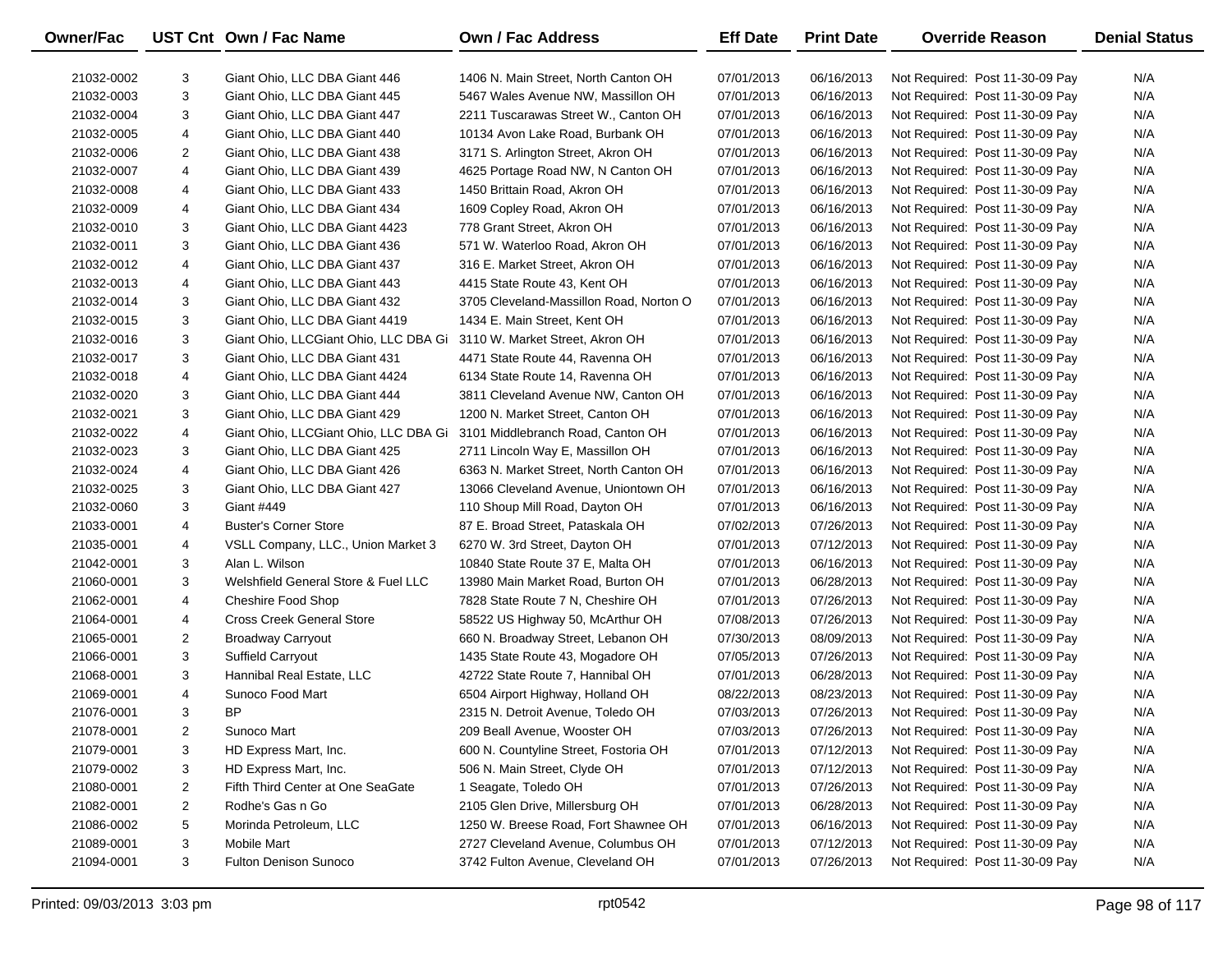| Owner/Fac  |                | UST Cnt Own / Fac Name                | <b>Own / Fac Address</b>                 | <b>Eff Date</b> | <b>Print Date</b> | <b>Override Reason</b>          | <b>Denial Status</b> |
|------------|----------------|---------------------------------------|------------------------------------------|-----------------|-------------------|---------------------------------|----------------------|
| 21100-0002 | 2              | Gratis Express Food Mart              | 2 E. Franklin Street, Gratis OH          | 07/01/2013      | 07/12/2013        | Not Required: Post 11-30-09 Pay | N/A                  |
| 21100-0004 | 4              | Kwik N Kold #21                       | 85 E. Dayton Street, West Alexandria OH  | 07/01/2013      | 07/12/2013        | Not Required: Post 11-30-09 Pay | N/A                  |
| 21100-0005 | 3              | Shell Stop                            | 101 N. Quarry Street, Bainbridge OH      | 07/01/2013      | 07/12/2013        | Not Required: Post 11-30-09 Pay | N/A                  |
| 21100-0006 | 2              | Carry Out                             | 164 E. Pike Street, Morrow OH            | 07/01/2013      | 07/12/2013        | Not Required: Post 11-30-09 Pay | N/A                  |
| 21105-0001 | $\overline{2}$ | Shadi's Speed Check                   | 1680 Tod Avenue SW, Warren OH            | 07/01/2013      | 06/16/2013        | Not Required: Post 11-30-09 Pay | N/A                  |
| 21124-0001 | $\overline{2}$ | Northside Convenience Mart            | 13365 State Route 235, Lakeview OH       | 07/01/2013      | 06/16/2013        | Not Required: Post 11-30-09 Pay | N/A                  |
| 21125-0001 | 4              | Middletown Citgo                      | 2501 N. Verity Parkway, Middletown OH    | 07/01/2013      | 07/26/2013        | Not Required: Post 11-30-09 Pay | N/A                  |
| 21127-0001 | 5              | A & M Citgo                           | 13819 W. Center Street, Burton OH        | 07/01/2013      | 06/28/2013        | Not Required: Post 11-30-09 Pay | N/A                  |
| 21129-0001 | 4              | The Korner Convenience Stores Enterpr | 9457 State Route 160, Bidwell OH         | 07/01/2013      | 06/28/2013        | Not Required: Post 11-30-09 Pay | N/A                  |
| 21131-0001 | 3              | Claridon Mini Mart                    | 14745 Mayfield Road, E Claridon OH       | 07/01/2013      | 07/12/2013        | Not Required: Post 11-30-09 Pay | N/A                  |
| 21135-0001 | $\mathbf{1}$   | <b>Grandview Medical Center</b>       | 405 W. Grand Avenue, Dayton OH           | 07/01/2013      | 07/26/2013        | Not Required: Post 11-30-09 Pay | N/A                  |
| 21136-0001 | 3              | A - 1 Mart Plus                       | 895 Columbus Avenue, Lebanon OH          | 07/01/2013      | 07/26/2013        | Not Required: Post 11-30-09 Pay | N/A                  |
| 21137-0001 | $\overline{2}$ | Harrison Ave Marathon                 | 6008 Harrison Avenue, Cincinnati OH      | 07/01/2013      | 06/28/2013        | Not Required: Post 11-30-09 Pay | N/A                  |
| 21147-0001 | 3              | <b>Russell Shell</b>                  | 14900 Chillicothe Road, Novelty OH       | 07/01/2013      | 07/26/2013        | Not Required: Post 11-30-09 Pay | N/A                  |
| 21155-0001 | 5              | Framco Services Inc.                  | 1160 Alliance Road NW, Minerva OH        | 07/01/2013      | 06/16/2013        | Not Required: Post 11-30-09 Pay | N/A                  |
| 21158-0001 | 3              | Dave's Food Mart                      | 84 Benedict Avenue, Norwalk OH           | 07/01/2013      | 07/26/2013        | Not Required: Post 11-30-09 Pay | N/A                  |
| 21160-0002 | $\overline{2}$ | Sarai Marathon #3                     | 2201 9th Street N.W., Canton OH          | 07/01/2013      | 07/26/2013        | Not Required: Post 11-30-09 Pay | N/A                  |
| 21160-0003 | 3              | Sarai Properties, LLC                 | 4101 Woodville Road, Northwood OH        | 08/12/2013      | 08/23/2013        | Not Required: Post 11-30-09 Pay | N/A                  |
| 21161-0001 | 3              | Valero                                | 10111 Market Street, North Lima OH       | 07/01/2013      | 07/26/2013        | Not Required: Post 11-30-09 Pay | N/A                  |
| 21165-0001 | 3              | <b>Green Acres Grocery</b>            | 8635 S. River Road, Blue Rock OH         | 07/01/2013      | 06/16/2013        | Not Required: Post 11-30-09 Pay | N/A                  |
| 21171-0001 | $\overline{2}$ | Collinwood Marathon                   | 657 E. 152nd Street, Cleveland OH        | 07/01/2013      | 06/28/2013        | Not Required: Post 11-30-09 Pay | N/A                  |
| 21172-0001 | 3              | A-1 Drive Thru                        | 247 W. Main Street, Saint Clairsville OH | 07/01/2013      | 07/26/2013        | Not Required: Post 11-30-09 Pay | N/A                  |
| 21176-0001 | 3              | Winner's One Stop                     | 147 W. Sandusky Street, Mechanicsburg O  | 07/01/2013      | 06/16/2013        | Not Required: Post 11-30-09 Pay | N/A                  |
| 21176-0002 | 3              | Winner's Village Market, LLC          | 360 N. Main Street, Cedarville OH        | 07/01/2013      | 06/16/2013        | Not Required: Post 11-30-09 Pay | N/A                  |
| 21178-0001 | 3              | <b>Clark Gas Station</b>              | 5114 Old Troy Pike, Huber Heights OH     | 07/01/2013      | 07/26/2013        | Not Required: Post 11-30-09 Pay | N/A                  |
| 21181-0001 | 4              | A & L National LLC                    | 230 S. Main Street, Urbana OH            | 07/01/2013      | 06/16/2013        | Not Required: Post 11-30-09 Pay | N/A                  |
| 21181-0002 | 5              | A & L National LLC                    | 355 W. Main Street, St Paris OH          | 07/01/2013      | 06/16/2013        | Not Required: Post 11-30-09 Pay | N/A                  |
| 21184-0001 | $\overline{2}$ | <b>University Food</b>                | 590 5th Avenue, Youngstown OH            | 07/01/2013      | 07/26/2013        | Not Required: Post 11-30-09 Pay | N/A                  |
| 21184-0003 | $\overline{2}$ | Coitsville Sunoco                     | 151 Struthers Liberty Road, Campbell OH  | 07/01/2013      | 07/26/2013        | Not Required: Post 11-30-09 Pay | N/A                  |
| 21184-0005 | 5              | <b>Cortland Sunoco</b>                | 106 N. Mecca Street, Cortland OH         | 07/01/2013      | 07/26/2013        | Not Required: Post 11-30-09 Pay | N/A                  |
| 21184-0006 | 4              | <b>Westville Marathon</b>             | 18 Westville Lake Road, Beloit OH        | 07/01/2013      | 07/26/2013        | Not Required: Post 11-30-09 Pay | N/A                  |
| 21184-0007 | 3              | <b>Fuel Mart</b>                      | 5301 76th Drive, Youngstown OH           | 07/01/2013      | 07/26/2013        | Not Required: Post 11-30-09 Pay | N/A                  |
| 21184-0008 | $\overline{2}$ | CJR Petroleum, Inc.                   | 3200 Market Street, Youngstown OH        | 07/01/2013      | 07/26/2013        | Not Required: Post 11-30-09 Pay | N/A                  |
| 21184-0009 | 5              | CJR Petroleum, Inc.                   | 407 W. Main Street, Canfield OH          | 07/01/2013      | 07/26/2013        | Not Required: Post 11-30-09 Pay | N/A                  |
| 21184-0010 | 3              | CJR Petroleum, Inc.                   | 150 N. Pricetown Road, Diamond OH        | 07/01/2013      | 07/26/2013        | Not Required: Post 11-30-09 Pay | N/A                  |
| 21184-0011 | 3              | CJR Petroleum, Inc.                   | 307 S. State Street, Girard OH           | 07/01/2013      | 07/26/2013        | Not Required: Post 11-30-09 Pay | N/A                  |
| 21186-0001 | 4              | Citicorp North America, Inc.          | 306 Greif Parkway, Delaware OH           | 07/01/2013      | 07/26/2013        | Not Required: Post 11-30-09 Pay | N/A                  |
| 21188-0001 | 2              | Dutch Cupboard Convenient Store       | 5117 W. Main Street, Berlin OH           | 07/01/2013      | 06/16/2013        | Not Required: Post 11-30-09 Pay | N/A                  |
| 21189-0001 | 2              | Sky Plaza IGA, LLC                    | 8283 Windham Street, Garrettsville OH    | 07/01/2013      | 06/28/2013        | Not Required: Post 11-30-09 Pay | N/A                  |
| 21193-0001 | $\mathbf{1}$   | Home Office                           | 1640 E. 5th Avenue, Columbus OH          | 07/01/2013      | 06/16/2013        | Not Required: Post 11-30-09 Pay | N/A                  |
| 21195-0001 | 4              | Deshmesh Truck Stop LLC               | 4541 State Route 20, Gibsonburg OH       | 07/01/2013      | 06/28/2013        | Not Required: Post 11-30-09 Pay | N/A                  |
| 21196-0001 | 4              | Airport Exxon                         | 4950 East Pike, Zanesville OH            | 07/01/2013      | 07/12/2013        | Not Required: Post 11-30-09 Pay | N/A                  |
| 21196-0002 | 3              | West Pike Pump & Pantry               | 2455 West Pike, Zanesville OH            | 07/01/2013      | 07/12/2013        | Not Required: Post 11-30-09 Pay | N/A                  |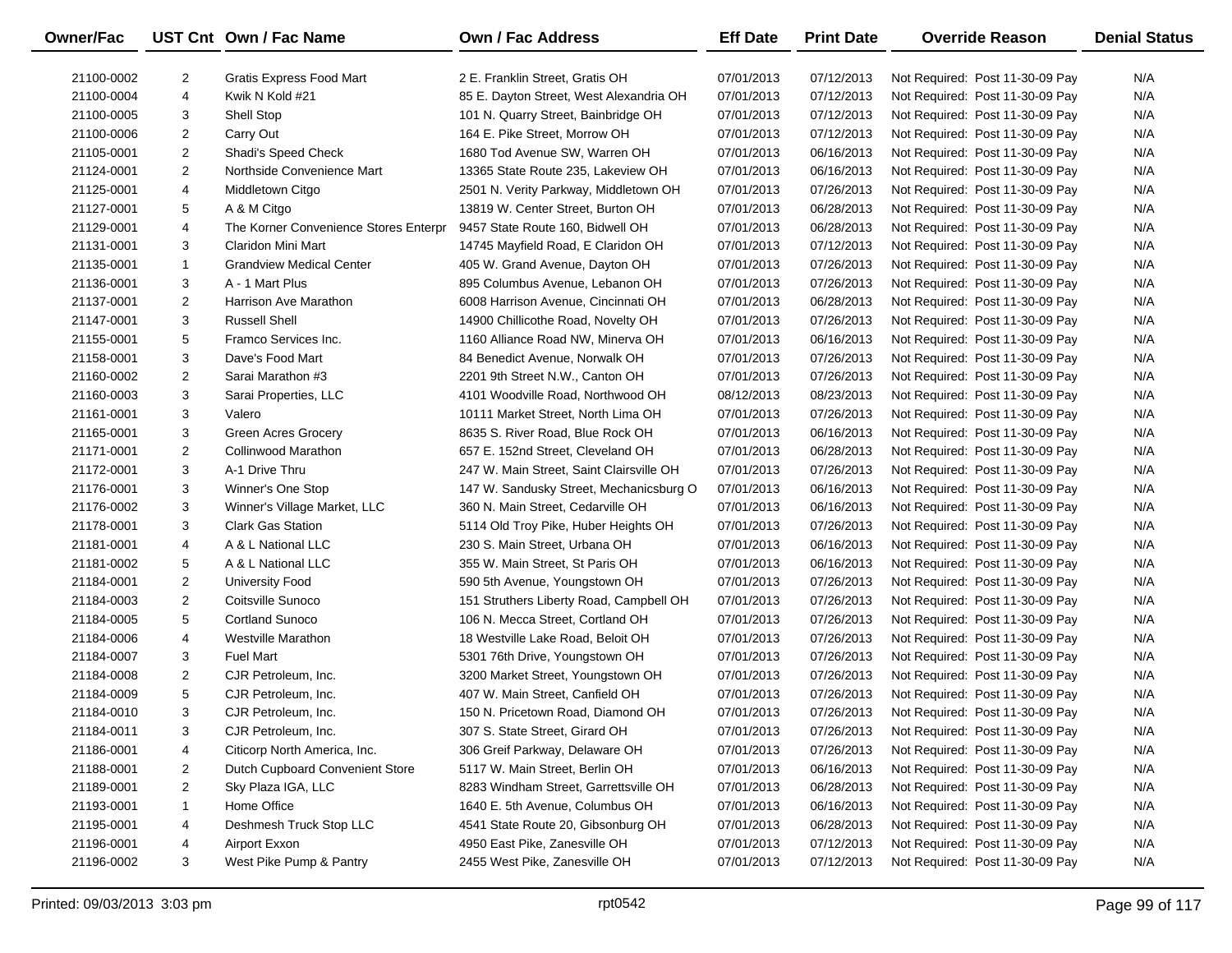| <b>Owner/Fac</b> |   | UST Cnt Own / Fac Name            | <b>Own / Fac Address</b>                  | <b>Eff Date</b> | <b>Print Date</b> | <b>Override Reason</b>          | <b>Denial Status</b> |
|------------------|---|-----------------------------------|-------------------------------------------|-----------------|-------------------|---------------------------------|----------------------|
| 21196-0003       | 2 | National Road Pump & Pantry       | 1460 Greenwood Avenue, Zanesville OH      | 07/01/2013      | 07/12/2013        | Not Required: Post 11-30-09 Pay | N/A                  |
| 21210-0001       | 6 | Midway Gas Mart (Midway Marathon) | 2822 Old Dayton Pike, Germantown OH       | 07/01/2013      | 07/12/2013        | Not Required: Post 11-30-09 Pay | N/A                  |
| 21213-0001       | 2 | Sands Hill Mining                 | State Route 160 (3 Miles E. of Hamden), H | 07/01/2013      | 07/12/2013        | Not Required: Post 11-30-09 Pay | N/A                  |
| 21217-0001       | 5 | North Fork Mini Mart              | 1 Page Road, Chillicothe OH               | 07/01/2013      | 07/12/2013        | Not Required: Post 11-30-09 Pay | N/A                  |
| 21225-0001       | 2 | Circle H, LLC                     | 130 Melmore Street, Tiffin OH             | 07/01/2013      | 07/26/2013        | Not Required: Post 11-30-09 Pay | N/A                  |
| 21227-0001       | 3 | Shell                             | 1704 S. Raccoon Road, Youngstown OH       | 07/01/2013      | 07/12/2013        | Not Required: Post 11-30-09 Pay | N/A                  |
| 21227-0002       | 3 | Shell                             | 4200 Mahoning Avenue, Youngstown OH       | 07/01/2013      | 07/12/2013        | Not Required: Post 11-30-09 Pay | N/A                  |
| 21229-0001       | 9 | Petro Stopping Center             | 26416 W. Service Road, Perrysburg OH      | 07/01/2013      | 07/12/2013        | Not Required: Post 11-30-09 Pay | N/A                  |
| 21229-0002       | 9 | Petro Stopping Center #320        | 1 Petro Place, Girard OH                  | 07/01/2013      | 07/12/2013        | Not Required: Post 11-30-09 Pay | N/A                  |
| 21229-0003       | 9 | Petro Stopping Center             | 12906 Deshler Road, North Baltimore OH    | 07/01/2013      | 07/12/2013        | Not Required: Post 11-30-09 Pay | N/A                  |
| 21229-0004       | 8 | Petro Stopping Center             | 9787 US Route 40 W., New Paris OH         | 07/01/2013      | 07/12/2013        | Not Required: Post 11-30-09 Pay | N/A                  |
| 21230-0001       | 4 | Giant Dayton, LLC DBA Giant 569   | 129 E. National Road, Vandalia OH         | 07/01/2013      | 06/16/2013        | Not Required: Post 11-30-09 Pay | N/A                  |
| 21230-0002       | 4 | Giant Dayton, LLC DBA Giant 594   | 2112 W. Main Street, Springfield OH       | 07/01/2013      | 06/16/2013        | Not Required: Post 11-30-09 Pay | N/A                  |
| 21230-0003       | 4 | Giant Dayton, LLC DBA Giant 586   | 4362 Indian Ripple Road, Beavercreek OH   | 07/01/2013      | 06/16/2013        | Not Required: Post 11-30-09 Pay | N/A                  |
| 21230-0004       | 3 | Giant Dayton, LLC dba Giant 572   | 3898 Salem Avenue, Dayton OH              | 07/01/2013      | 06/16/2013        | Not Required: Post 11-30-09 Pay | N/A                  |
| 21230-0005       | 4 | Giant Dayton, LLC DBA Giant 567   | 1016 W. Main Street, Tipp City OH         | 07/01/2013      | 06/16/2013        | Not Required: Post 11-30-09 Pay | N/A                  |
| 21230-0006       | 2 | Giant Dayton, LLC DBA Giant 583   | 2835 N. Fairfield Road, Beavercreek OH    | 07/01/2013      | 06/16/2013        | Not Required: Post 11-30-09 Pay | N/A                  |
| 21230-0007       | 5 | Giant Dayton, LLC DBA Giant 587   | 7780 Springboro Pike, Dayton OH           | 07/01/2013      | 06/16/2013        | Not Required: Post 11-30-09 Pay | N/A                  |
| 21230-0008       | 3 | Giant Dayton, LLC DBA Giant 593   | 2598 E. Main Street, Springfield OH       | 07/01/2013      | 06/16/2013        | Not Required: Post 11-30-09 Pay | N/A                  |
| 21230-0009       | 4 | Giant Dayton, LLC DBA Giant 595   | 2300 S. Limestone Street, Springfield OH  | 07/01/2013      | 06/16/2013        | Not Required: Post 11-30-09 Pay | N/A                  |
| 21230-0010       | 4 | Giant Dayton, LLC DBA Giant 575   | 2100 S. Edwin C. Moses, Dayton OH         | 07/01/2013      | 06/16/2013        | Not Required: Post 11-30-09 Pay | N/A                  |
| 21230-0011       | 3 | Giant Dayton, LLC DBA Giant 584   | 501 Woodman Drive, Riverside OH           | 07/01/2013      | 06/16/2013        | Not Required: Post 11-30-09 Pay | N/A                  |
| 21230-0012       | 3 | Giant Dayton, LLC DBA Giant 564   | 871 N. Broad Street, Fairborn OH          | 07/01/2013      | 06/16/2013        | Not Required: Post 11-30-09 Pay | N/A                  |
| 21230-0013       | 4 | Giant Dayton, LLC DBA Giant 577   | 2431 Needmore Road, Dayton OH             | 07/01/2013      | 06/16/2013        | Not Required: Post 11-30-09 Pay | N/A                  |
| 21230-0014       | 4 | Giant Dayton, LLC DBA Giant 581   | 7888 Troy Pike, Huber Heights OH          | 07/01/2013      | 06/16/2013        | Not Required: Post 11-30-09 Pay | N/A                  |
| 21230-0015       | 3 | Giant Dayton, LLC DBA Giant 563   | 1273 S. Main Street, Englewood OH         | 07/01/2013      | 06/16/2013        | Not Required: Post 11-30-09 Pay | N/A                  |
| 21230-0016       | 3 | Giant Dayton, LLC DBA Giant 585   | 3001 Kettering Boulevard, Kettering OH    | 07/01/2013      | 06/16/2013        | Not Required: Post 11-30-09 Pay | N/A                  |
| 21230-0017       | 4 | Giant Dayton, LLC DBA Giant 582   | 4000 Far Hills Avenue, Kettering OH       | 07/01/2013      | 06/16/2013        | Not Required: Post 11-30-09 Pay | N/A                  |
| 21230-0018       | 3 | Giant Dayton, LLC DBA Giant 576   | 3000 Linden Avenue, Dayton OH             | 07/01/2013      | 06/16/2013        | Not Required: Post 11-30-09 Pay | N/A                  |
| 21230-0019       | 3 | Giant Dayton, LLC DBA Giant 578   | 5835 N. Main Street, Dayton OH            | 07/01/2013      | 06/16/2013        | Not Required: Post 11-30-09 Pay | N/A                  |
| 21230-0020       | 3 | Giant Dayton, LLC DBA Giant 571   | 433 S. Main Street, Dayton OH             | 07/01/2013      | 06/16/2013        | Not Required: Post 11-30-09 Pay | N/A                  |
| 21230-0021       | 3 | Giant Dayton, LLC DBA Giant 579   | 4024 W. 3rd Street, Dayton OH             | 07/01/2013      | 06/16/2013        | Not Required: Post 11-30-09 Pay | N/A                  |
| 21230-0022       | 3 | Giant Dayton, LLC DBA Giant 574   | 3636 Germantown Road, Dayton OH           | 07/01/2013      | 06/16/2013        | Not Required: Post 11-30-09 Pay | N/A                  |
| 21230-0023       | 3 | Giant Dayton, LLC DBA Giant 573   | 500 Salem Avenue, Dayton OH               | 07/01/2013      | 06/16/2013        | Not Required: Post 11-30-09 Pay | N/A                  |
| 21230-0024       | 4 | Giant Dayton, LLC DBA Giant 591   | 1350 Upper Valley Pike, Springfield OH    | 07/01/2013      | 06/16/2013        | Not Required: Post 11-30-09 Pay | N/A                  |
| 21230-0025       | 3 | Giant Dayton, LLC DBA Giant 566   | 102 Byers Road, Miamisburg OH             | 07/01/2013      | 06/16/2013        | Not Required: Post 11-30-09 Pay | N/A                  |
| 21230-0026       | 4 | Giant Dayton, LLC DBA Giant 580   | 2361 S. Smithville Road, Kettering OH     | 07/01/2013      | 06/16/2013        | Not Required: Post 11-30-09 Pay | N/A                  |
| 21230-0027       | 4 | Giant Dayton, LLC DBA Giant 561   | 4311 Grand Avenue, Middletown OH          | 07/01/2013      | 06/16/2013        | Not Required: Post 11-30-09 Pay | N/A                  |
| 21230-0028       | 4 | Giant Dayton, LLC DBA Giant 568   | 1590 W. Main Street, Troy OH              | 07/01/2013      | 06/16/2013        | Not Required: Post 11-30-09 Pay | N/A                  |
| 21230-0029       | 3 | Giant Dayton, LLC DBA Giant 588   | 1580 W. Centerville Road, Dayton OH       | 07/01/2013      | 06/16/2013        | Not Required: Post 11-30-09 Pay | N/A                  |
| 21230-0030       | 3 | Giant Dayton, LLC DBA Giant 590   | 6201 Wilmington Pike, Centerville OH      | 07/01/2013      | 06/16/2013        | Not Required: Post 11-30-09 Pay | N/A                  |
| 21230-0031       | 3 | Giant Dayton, LLC DBA Giant 592   | 2250 N. Limestone Street, Springfield OH  | 07/01/2013      | 06/16/2013        | Not Required: Post 11-30-09 Pay | N/A                  |
| 21230-0032       | 4 | Giant Dayton, LLC DBA Giant 565   | 1040 E. Dayton Yellowsprings Road, Fairb  | 07/01/2013      | 06/16/2013        | Not Required: Post 11-30-09 Pay | N/A                  |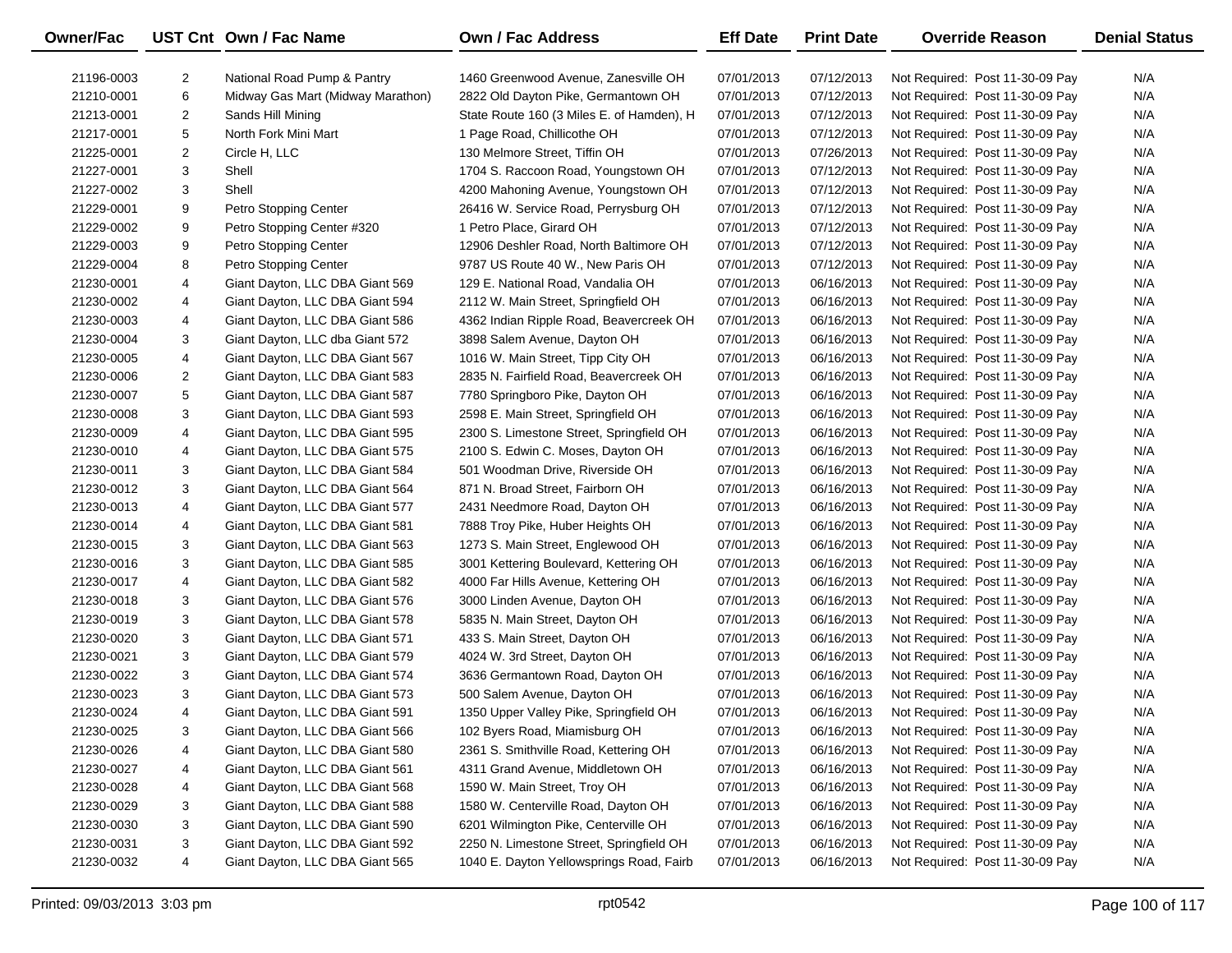| Owner/Fac  |                | UST Cnt Own / Fac Name             | <b>Own / Fac Address</b>                | <b>Eff Date</b> | <b>Print Date</b> | <b>Override Reason</b>          | <b>Denial Status</b> |
|------------|----------------|------------------------------------|-----------------------------------------|-----------------|-------------------|---------------------------------|----------------------|
| 21230-0033 | 3              | Giant Dayton LLC DBA Giant 562     | 3500 Roosevelt Avenue, Middletown OH    | 07/01/2013      | 06/16/2013        | Not Required: Post 11-30-09 Pay | N/A                  |
| 21230-0034 | 3              | Giant Dayton, LLC DBA Giant 570    | 326 W. Main Street, Xenia OH            | 07/01/2013      | 06/16/2013        | Not Required: Post 11-30-09 Pay | N/A                  |
| 21231-0001 | $\mathbf{1}$   | City of Hillsboro Water Plant      | 1486 N. High Street, Hillsboro OH       | 07/01/2013      | 06/16/2013        | Not Required: Post 11-30-09 Pay | N/A                  |
| 21233-0001 | 3              | Village Pantry #2712               | 16350 Allenby Drive, Marysville OH      | 07/01/2013      | 06/28/2013        | Not Required: Post 11-30-09 Pay | N/A                  |
| 21233-0002 | 5              | Village Pantry #2713               | 200 E. Sandusky Avenue, Bellefontaine O | 07/01/2013      | 06/28/2013        | Not Required: Post 11-30-09 Pay | N/A                  |
| 21233-0003 | $\overline{2}$ | Village Pantry #2714               | 350 S. Main Street, Kenton OH           | 07/01/2013      | 06/28/2013        | Not Required: Post 11-30-09 Pay | N/A                  |
| 21233-0004 | 3              | Village Pantry #2716               | 1301 W. 5th Street, Marysville OH       | 07/01/2013      | 06/28/2013        | Not Required: Post 11-30-09 Pay | N/A                  |
| 21233-0005 | 5              | Village Pantry #2717               | 404 W. Pike Street, Jackson Ctr OH      | 07/01/2013      | 06/28/2013        | Not Required: Post 11-30-09 Pay | N/A                  |
| 21233-0006 | 3              | Village Pantry #2720               | 1138 N. Main Street, Bellefontaine OH   | 07/01/2013      | 06/28/2013        | Not Required: Post 11-30-09 Pay | N/A                  |
| 21233-0007 | 5              | Village Pantry #2721               | 209 State Route 708, Russells Point OH  | 07/01/2013      | 06/28/2013        | Not Required: Post 11-30-09 Pay | N/A                  |
| 21233-0008 | 3              | Village Pantry #2722               | 303 E. 5th Street, Marysville OH        | 07/01/2013      | 06/28/2013        | Not Required: Post 11-30-09 Pay | N/A                  |
| 21233-0009 | 5              | Village Pantry #2723               | 319 Cretcher Avenue, DeGraff OH         | 07/01/2013      | 06/28/2013        | Not Required: Post 11-30-09 Pay | N/A                  |
| 21236-0001 | $\overline{2}$ | M & K Supermarket                  | 1619 Walnut Road SE, Massillon OH       | 07/01/2013      | 07/26/2013        | Not Required: Post 11-30-09 Pay | N/A                  |
| 21239-0001 | $\overline{2}$ | Karoc Marathon                     | 402 W. Hoewisher Road, Sidney OH        | 07/01/2013      | 07/12/2013        | Not Required: Post 11-30-09 Pay | N/A                  |
| 21241-0001 | 3              | <b>Risingsun Market</b>            | 100 W. Main Street, Risingsun OH        | 07/01/2013      | 06/28/2013        | Not Required: Post 11-30-09 Pay | N/A                  |
| 21254-0001 | $\overline{2}$ | Convenience Real Estate No. 26 LLC | 927 State Route 28, Milford OH          | 07/01/2013      | 07/26/2013        | Not Required: Post 11-30-09 Pay | N/A                  |
| 21255-0001 | 3              | Convenience Real Estate No. 41 LLC | 6120 Winton Road, Fairfield OH          | 07/01/2013      | 07/26/2013        | Not Required: Post 11-30-09 Pay | N/A                  |
| 21291-0001 | 5              | Rocky's Drive Thru                 | 560 Norton Avenue, Barberton OH         | 07/01/2013      | 06/28/2013        | Not Required: Post 11-30-09 Pay | N/A                  |
| 21292-0001 | 4              | Swami Petroleum Corporation        | 1006 Old State Route 74, Batavia OH     | 07/01/2013      | 07/12/2013        | Not Required: Post 11-30-09 Pay | N/A                  |
| 21295-0001 | $\overline{2}$ | J. S. Petroleum, Inc.              | 1505 St. Johns Road, Lima OH            | 07/01/2013      | 06/28/2013        | Not Required: Post 11-30-09 Pay | N/A                  |
| 21301-0001 | $\overline{2}$ | Sylvania Sunoco                    | 1301 Sylvania Avenue, Toledo OH         | 07/01/2013      | 06/16/2013        | Not Required: Post 11-30-09 Pay | N/A                  |
| 21310-0001 | 4              | EZ - Go Mart                       | 3500 Brookpark Road, Cleveland OH       | 07/01/2013      | 06/16/2013        | Not Required: Post 11-30-09 Pay | N/A                  |
| 21311-0001 | 4              | One Stop Sunoco #5                 | 15240 Triskett Road, Cleveland OH       | 07/01/2013      | 06/28/2013        | Not Required: Post 11-30-09 Pay | N/A                  |
| 21311-0002 | 4              | One Stop Sunoco #6                 | 13946 State Road, North Royalton OH     | 07/01/2013      | 06/28/2013        | Not Required: Post 11-30-09 Pay | N/A                  |
| 21311-0003 | 3              | One Stop Sunoco #7                 | 23370 Lorain Road, North Olmsted OH     | 07/01/2013      | 06/28/2013        | Not Required: Post 11-30-09 Pay | N/A                  |
| 21312-0001 | $\overline{2}$ | <b>ESAI Land LLC</b>               | 2606 Jefferson Avenue, Cincinnati OH    | 07/03/2013      | 07/26/2013        | Not Required: Post 11-30-09 Pay | N/A                  |
| 21313-0001 | 3              | Prime #1                           | 4142 Rocky River Drive, Cleveland OH    | 07/01/2013      | 07/26/2013        | Not Required: Post 11-30-09 Pay | N/A                  |
| 21313-0002 | 4              | Prime #2                           | 14235 Madison Avenue, Cleveland OH      | 07/01/2013      | 07/26/2013        | Not Required: Post 11-30-09 Pay | N/A                  |
| 21313-0003 | 3              | Prime #3                           | 4915 Memphis Avenue, Cleveland OH       | 07/01/2013      | 07/26/2013        | Not Required: Post 11-30-09 Pay | N/A                  |
| 21313-0004 | 4              | Prime #4                           | 5321 Lee Road, Maple Heights OH         | 07/01/2013      | 07/26/2013        | Not Required: Post 11-30-09 Pay | N/A                  |
| 21313-0005 | 2              | Prime #5                           | 4611 W. 130th Street, Cleveland OH      | 07/01/2013      | 07/26/2013        | Not Required: Post 11-30-09 Pay | N/A                  |
| 21313-0006 | $\overline{2}$ | Prime #6                           | 5110 Clark Avenue, Cleveland OH         | 07/01/2013      | 07/26/2013        | Not Required: Post 11-30-09 Pay | N/A                  |
| 21313-0008 | 5              | Prime #8                           | 3580 Ridge Road, Cleveland OH           | 07/01/2013      | 07/26/2013        | Not Required: Post 11-30-09 Pay | N/A                  |
| 21313-0009 | 4              | Prime #9                           | 4295 Tiedman Road, Brooklyn OH          | 07/01/2013      | 07/26/2013        | Not Required: Post 11-30-09 Pay | N/A                  |
| 21313-0010 | 3              | Prime #10                          | 14196 Granger Road, Maple Heights OH    | 07/01/2013      | 07/26/2013        | Not Required: Post 11-30-09 Pay | N/A                  |
| 21313-0011 | 2              | Prime #11                          | 7411 State Road, Parma OH               | 07/01/2013      | 07/26/2013        | Not Required: Post 11-30-09 Pay | N/A                  |
| 21313-0012 | 3              | Prime #12                          | 404 East Avenue, Elyria OH              | 07/01/2013      | 07/26/2013        | Not Required: Post 11-30-09 Pay | N/A                  |
| 21313-0013 | 2              | Prime #13                          | 2436 Broadway Avenue, Lorain OH         | 07/01/2013      | 07/26/2013        | Not Required: Post 11-30-09 Pay | N/A                  |
| 21313-0014 | 3              | Prime #14                          | 1200 Brittain Road, Akron OH            | 07/01/2013      | 07/26/2013        | Not Required: Post 11-30-09 Pay | N/A                  |
| 21313-0015 | 2              | Prime #16                          | 465 E. Glenwood Avenue, Akron OH        | 07/01/2013      | 07/26/2013        | Not Required: Post 11-30-09 Pay | N/A                  |
| 21313-0016 | 3              | Prime #17                          | 804 Wales Road, Massillon OH            | 07/01/2013      | 07/26/2013        | Not Required: Post 11-30-09 Pay | N/A                  |
| 21314-0001 | 4              | <b>BP Oil 25976</b>                | 660 Neil Avenue, Columbus OH            | 07/01/2013      | 07/26/2013        | Not Required: Post 11-30-09 Pay | N/A                  |
| 21319-0001 | 4              | Marathon Mini Mart                 | 720 Selma Road, Springfield OH          | 07/01/2013      | 06/16/2013        | Not Required: Post 11-30-09 Pay | N/A                  |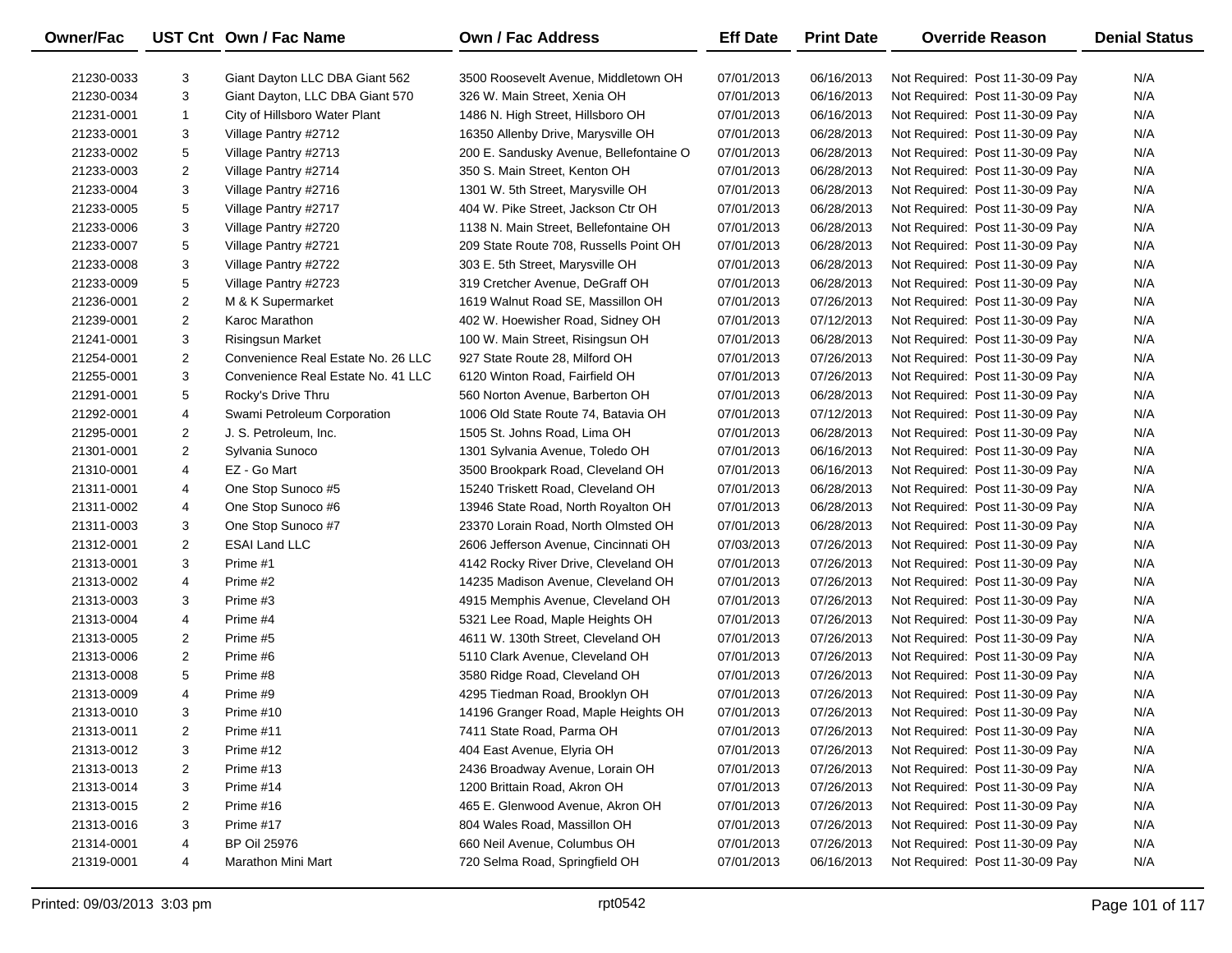| Owner/Fac  |                | UST Cnt Own / Fac Name                                                     | <b>Own / Fac Address</b>                 | <b>Eff Date</b> | <b>Print Date</b> | <b>Override Reason</b>          | <b>Denial Status</b> |
|------------|----------------|----------------------------------------------------------------------------|------------------------------------------|-----------------|-------------------|---------------------------------|----------------------|
| 21321-0001 | 3              | <b>Flyer's Mart Exxon</b>                                                  | 5600 Alkire Road, Galloway OH            | 07/01/2013      | 06/28/2013        | Not Required: Post 11-30-09 Pay | N/A                  |
| 21321-0002 | 4              | Ox, Inc.                                                                   | 199 N. Main Street, Centerville OH       | 07/01/2013      | 06/28/2013        | Not Required: Post 11-30-09 Pay | N/A                  |
| 21321-0003 | 4              | Ox, Inc.                                                                   | 4491 State Route 725, Bellbrook OH       | 07/01/2013      | 06/28/2013        | Not Required: Post 11-30-09 Pay | N/A                  |
| 21322-0001 | 1              | St. Luke's Hospital                                                        | 5901 Monclova Road, Maumee OH            | 07/01/2013      | 06/16/2013        | Not Required: Post 11-30-09 Pay | N/A                  |
| 21326-0001 | $\mathbf{1}$   | North Point Tower                                                          | 1001 Lakeside Avenue, Cleveland OH       | 07/01/2013      | 06/28/2013        | Not Required: Post 11-30-09 Pay | N/A                  |
| 21327-0001 | 5              | <b>Stakely Automotive</b>                                                  | 197 W. Columbus Street, Lithopolis OH    | 07/01/2013      | 07/26/2013        | Not Required: Post 11-30-09 Pay | N/A                  |
| 21330-0001 | 3              | <b>Beloit Fuel LLC</b>                                                     | 13515 Main Street, Beloit OH             | 07/01/2013      | 07/26/2013        | Not Required: Post 11-30-09 Pay | N/A                  |
| 21330-0002 | 3              | <b>Beloit Fuel LLC</b>                                                     | 13765 Main Street, Beloit OH             | 07/01/2013      | 07/26/2013        | Not Required: Post 11-30-09 Pay | N/A                  |
| 21348-0001 | $\overline{2}$ | Philadelphia Oil, LLC                                                      | 2800 Philadelphia Drive, Dayton OH       | 07/01/2013      | 07/26/2013        | Not Required: Post 11-30-09 Pay | N/A                  |
| 21349-0001 | $\mathbf{1}$   | <b>Parks General Store</b>                                                 | 36800 State Route 260, Graysville OH     | 07/01/2013      | 06/28/2013        | Not Required: Post 11-30-09 Pay | N/A                  |
| 21351-0001 | 5              | <b>Sydneys Finish Line</b>                                                 | 10616 Lancaster Road, Hebron OH          | 07/01/2013      | 07/26/2013        | Not Required: Post 11-30-09 Pay | N/A                  |
| 21354-0001 | 3              | <b>Helms Properties LLC</b>                                                | 407 E. Main Street, Warsaw OH            | 07/01/2013      | 07/26/2013        | Not Required: Post 11-30-09 Pay | N/A                  |
| 21356-0001 | 4              | Oak Speed Check                                                            | 1904 Oak Street, Youngstown OH           | 07/01/2013      | 07/26/2013        | Not Required: Post 11-30-09 Pay | N/A                  |
| 21358-0001 | 3              | <b>Gas Express</b>                                                         | 3726 Clark Avenue, Cleveland OH          | 07/01/2013      | 07/26/2013        | Not Required: Post 11-30-09 Pay | N/A                  |
| 21359-0001 | $\overline{2}$ | Taylorsville Petroleum LLC                                                 | 4774 Taylorsville Road, Huber Heights OH | 07/01/2013      | 07/26/2013        | Not Required: Post 11-30-09 Pay | N/A                  |
| 21362-0001 | 3              | <b>Buckeye Truck Stop</b>                                                  | 5055 State Route 613, Leipsic OH         | 07/01/2013      | 07/26/2013        | Not Required: Post 11-30-09 Pay | N/A                  |
| 21369-0001 | 3              | Jan's Broadview & Grantwood Sunoco                                         | 6138 Broadview Road, Parma OH            | 07/01/2013      | 07/26/2013        | Not Required: Post 11-30-09 Pay | N/A                  |
| 21370-0001 | 3              | Sunoco                                                                     | 10 Northfield Road, Bedford OH           | 07/01/2013      | 07/12/2013        | Not Required: Post 11-30-09 Pay | N/A                  |
| 21371-0001 | 3              | Big Mike's Gas N Go                                                        | 1333 W. Archer Drive, Troy OH            | 07/01/2013      | 07/12/2013        | Not Required: Post 11-30-09 Pay | N/A                  |
| 21371-0002 | 3              | Big Mike's Gas N Go                                                        | 8561 State Route 201, Tipp City OH       | 07/01/2013      | 07/12/2013        | Not Required: Post 11-30-09 Pay | N/A                  |
| 21371-0003 | 3              | Big Mikes Gas-N-Go #3                                                      | 1147 Marian Drive, Batavia OH            | 07/01/2013      | 07/12/2013        | Not Required: Post 11-30-09 Pay | N/A                  |
| 21375-0001 | 3              | Clague & Center Ridge Shell Auto Care                                      | 23696 Center Ridge Road, Westlake OH     | 07/15/2013      | 07/26/2013        | Not Required: Post 11-30-09 Pay | N/A                  |
| 21376-0001 | 4              | <b>ASP Sunoco</b>                                                          | 5326 Turney Road, Garfield Heights OH    | 07/01/2013      | 07/12/2013        | Not Required: Post 11-30-09 Pay | N/A                  |
| 21378-0001 | $\overline{2}$ | Yunes Oil & Sons Inc.                                                      | 3945 W. 130th Street, Cleveland OH       | 07/23/2013      | 07/26/2013        | Not Required: Post 11-30-09 Pay | N/A                  |
| 21379-0001 | 3              | 7820 Reynoldsburg Sunoco Inc.                                              | 7820 E. Main Street, Reynoldsburg OH     | 07/01/2013      | 07/26/2013        | Not Required: Post 11-30-09 Pay | N/A                  |
| 21384-0001 | 3              | Pitt Stop                                                                  | 10938 State Route 104, Lucasville OH     | 07/01/2013      | 07/26/2013        | Not Required: Post 11-30-09 Pay | N/A                  |
| 21387-0001 | $\overline{2}$ | Metalico Annaco                                                            | 943 Hazel Street, Akron OH               | 07/01/2013      | 07/26/2013        | Not Required: Post 11-30-09 Pay | N/A                  |
| 21397-0001 | $\mathbf{1}$   | National Church Residences Bristol Vill                                    | 444 Cherry Street, Waverly OH            | 07/01/2013      | 07/26/2013        | Not Required: Post 11-30-09 Pay | N/A                  |
| 21405-0001 | $\mathbf{1}$   | River Marine Inc.                                                          | 465 E. 5th Street, Ashtabula OH          | 07/01/2013      | 06/16/2013        | Not Required: Post 11-30-09 Pay | N/A                  |
| 21410-0001 | 4              | Ashville Citgo Express                                                     | 320 Long Street, Ashville OH             | 07/01/2013      | 07/26/2013        | Not Required: Post 11-30-09 Pay | N/A                  |
| 21411-0001 | 3              | Shell Food Mart                                                            | 9210 Cincinnati Columbus Road, West Che  | 07/01/2013      | 07/26/2013        | Not Required: Post 11-30-09 Pay | N/A                  |
| 21412-0001 | 3              | Shaker Square Marathon                                                     | 2781 S. Moreland Boulevard, Cleveland O  | 07/03/2013      | 07/26/2013        | Not Required: Post 11-30-09 Pay | N/A                  |
| 21412-0002 | 3              | Sunoco                                                                     | 11600 Shaker Boulevard, Cleveland OH     | 07/03/2013      | 07/26/2013        | Not Required: Post 11-30-09 Pay | N/A                  |
| 21413-0001 | $\overline{2}$ | Johns Service                                                              | 201 Mary Ellen Street, South Lebanon OH  | 07/01/2013      | 06/28/2013        | Not Required: Post 11-30-09 Pay | N/A                  |
| 21415-0001 | $\overline{2}$ | Carlisle Food Mart                                                         | 801 Central Avenue, Carlisle OH          | 07/01/2013      | 07/26/2013        | Not Required: Post 11-30-09 Pay | N/A                  |
| 21416-0001 | 2              | Reet Inc.                                                                  | 2425 N. Ridge Road E., Lorain OH         | 07/01/2013      | 06/16/2013        | Not Required: Post 11-30-09 Pay | N/A                  |
| 21418-0001 | 3              | Swaran Realty Inc.                                                         | 1744 W. Market Street, Warren OH         | 07/01/2013      | 07/12/2013        | Not Required: Post 11-30-09 Pay | N/A                  |
| 21421-0001 | 1              | <b>Truckway Leasing</b>                                                    | 5440 Renner Road, Columbus OH            | 07/01/2013      | 06/28/2013        | Not Required: Post 11-30-09 Pay | N/A                  |
| 21422-0001 | 1              | Diplomate Healthcare                                                       | 9001 W. 130th Street, North Royalton OH  | 07/01/2013      | 07/26/2013        | Not Required: Post 11-30-09 Pay | N/A                  |
| 21425-0001 | 3              | Broad & York Convenience Store                                             | 7032 E. Broad Street, Pataskala OH       | 07/01/2013      | 07/26/2013        | Not Required: Post 11-30-09 Pay | N/A                  |
| 21427-0001 | 4              | World of Nuts Inc. dba Delaware Market & 17 E. William Street, Delaware OH |                                          | 07/10/2013      | 07/26/2013        | Not Required: Post 11-30-09 Pay | N/A                  |
| 21428-0001 | 4              | Tavishi Enterprises, Inc.                                                  | 204 E. Market Street, Celina OH          | 07/01/2013      | 07/26/2013        | Not Required: Post 11-30-09 Pay | N/A                  |
| 21430-0001 | $\overline{2}$ | Gateway Gas & Food Market, Inc.                                            | 1231 Market Street, Youngstown OH        | 07/01/2013      | 06/28/2013        | Not Required: Post 11-30-09 Pay | N/A                  |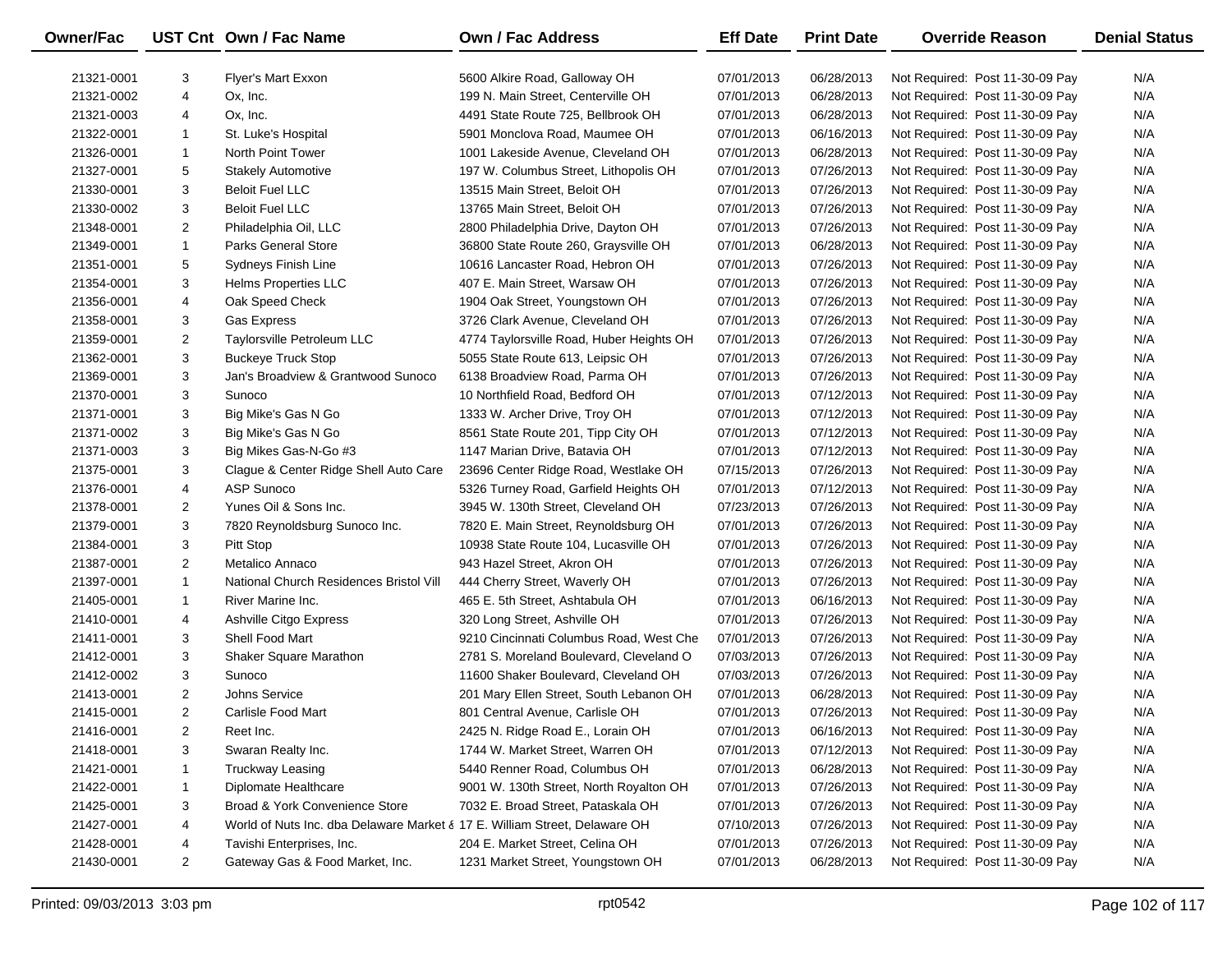| Owner/Fac  |                | UST Cnt Own / Fac Name                 | <b>Own / Fac Address</b>                  | <b>Eff Date</b> | <b>Print Date</b> | <b>Override Reason</b>          | <b>Denial Status</b> |
|------------|----------------|----------------------------------------|-------------------------------------------|-----------------|-------------------|---------------------------------|----------------------|
| 21438-0001 | 8              | R.D. Holder Oil Co., Inc.              | 706 W. Sandusky Avenue, Bellefontaine O   | 07/02/2013      | 07/26/2013        | Not Required: Post 11-30-09 Pay | N/A                  |
| 21442-0001 | 3              | Superior BP                            | 2535 Superior Avenue, Cleveland OH        | 07/01/2013      | 07/26/2013        | Not Required: Post 11-30-09 Pay | N/A                  |
| 21442-0002 | 3              | Carnegie BP                            | 900 Carnegie Avenue, Cleveland OH         | 07/01/2013      | 07/26/2013        | Not Required: Post 11-30-09 Pay | N/A                  |
| 21442-0003 | 3              | Medina Marathon                        | 429 S. Court Street, Medina OH            | 07/01/2013      | 07/26/2013        | Not Required: Post 11-30-09 Pay | N/A                  |
| 21442-0004 | 3              | Circle K #5680                         | 1207 Claremont Avenue, Ashland OH         | 07/01/2013      | 07/26/2013        | Not Required: Post 11-30-09 Pay | N/A                  |
| 21442-0005 | 4              | Marathon On the Square                 | 143 Broad Street, Wadsworth OH            | 07/01/2013      | 07/26/2013        | Not Required: Post 11-30-09 Pay | N/A                  |
| 21447-0001 | 3              | Leroy Country Store                    | 12868 Painesville Warren Road, Painesvil  | 07/01/2013      | 06/16/2013        | Not Required: Post 11-30-09 Pay | N/A                  |
| 21449-0001 | 2              | Ashville Beverage Center Inc.          | 500 N. Long Street, Ashville OH           | 07/01/2013      | 06/28/2013        | Not Required: Post 11-30-09 Pay | N/A                  |
| 21450-0001 | $\overline{2}$ | Defiance BP                            | 1910 E. 2nd Street, Defiance OH           | 07/08/2013      | 07/26/2013        | Not Required: Post 11-30-09 Pay | N/A                  |
| 21460-0002 | $\overline{2}$ | Smithville Oil, LLC                    | 527 S. Smithville Road, Dayton OH         | 07/01/2013      | 07/26/2013        | Not Required: Post 11-30-09 Pay | N/A                  |
| 21461-0001 | 3              | <b>Burton Landing LLC</b>              | 5205 State Route 22 W., Wilmington OH     | 07/29/2013      | 08/09/2013        | Not Required: Post 11-30-09 Pay | N/A                  |
| 21462-0001 | 3              | Spee-D-Foods #33                       | 4445 Portage Street NW, North Canton OH   | 07/01/2013      | 06/16/2013        | Not Required: Post 11-30-09 Pay | N/A                  |
| 21465-0001 | 6              | <b>Hickory Grove Country Market</b>    | 5525 State Route 339, Vincent OH          | 07/01/2013      | 07/12/2013        | Not Required: Post 11-30-09 Pay | N/A                  |
| 21466-0001 | 3              | Gregs Marathon                         | 1020 W. Fair Avenue, Lancaster OH         | 07/01/2013      | 06/16/2013        | Not Required: Post 11-30-09 Pay | N/A                  |
| 21472-0001 | 4              | <b>Ridi Properties LLC</b>             | 3730 Monroe Street, Toledo OH             | 07/01/2013      | 06/16/2013        | Not Required: Post 11-30-09 Pay | N/A                  |
| 21472-0002 | 3              | <b>Ridi Properties LLC</b>             | 732 Conant Street, Maumee OH              | 07/01/2013      | 06/16/2013        | Not Required: Post 11-30-09 Pay | N/A                  |
| 21472-0003 | 4              | <b>RIDI Properties, LLC</b>            | 7422 Wales Road, Northwood OH             | 07/01/2013      | 06/16/2013        | Not Required: Post 11-30-09 Pay | N/A                  |
| 21472-0004 | 3              | Stop & Go #19                          | 3841 Airport Highway, Toledo OH           | 07/01/2013      | 06/16/2013        | Not Required: Post 11-30-09 Pay | N/A                  |
| 21479-0001 | 4              | <b>JB's Quick Mart, LLC</b>            | 3686 State Route 7, Chesapeake OH         | 07/23/2013      | 07/26/2013        | Not Required: Post 11-30-09 Pay | N/A                  |
| 21480-0001 | 5              | Aum Guru, Inc.                         | 5030 S. Walnut Street, Ashville OH        | 07/01/2013      | 06/28/2013        | Not Required: Post 11-30-09 Pay | N/A                  |
| 21482-0001 | 4              | Rushsylvania One Stop                  | 125 N. Sandusky Street, Rushsylvania OH   | 07/01/2013      | 07/12/2013        | Not Required: Post 11-30-09 Pay | N/A                  |
| 21485-0001 | $\overline{2}$ | StoneWater Golf Club                   | 6019 Aberdeen Boulevard, Highland Heigh   | 07/01/2013      | 06/16/2013        | Not Required: Post 11-30-09 Pay | N/A                  |
| 21486-0001 | 3              | <b>BP</b> of Chesterland               | 8501 Mayfield Road, Chesterland OH        | 07/01/2013      | 06/16/2013        | Not Required: Post 11-30-09 Pay | N/A                  |
| 21487-0001 | $\mathbf{1}$   | St Catherine's Manor Of Fostoria       | 25 Christopher Drive, Fostoria OH         | 07/01/2013      | 06/16/2013        | Not Required: Post 11-30-09 Pay | N/A                  |
| 21489-0001 | $\overline{2}$ | Woodsfield Carry Out                   | 224 Oaklawn Avenue, Woodsfield OH         | 07/01/2013      | 07/26/2013        | Not Required: Post 11-30-09 Pay | N/A                  |
| 21491-0001 | 4              | <b>Hilderbrand Marathon</b>            | 4358 Sunset Boulevard, Steubenville OH    | 07/01/2013      | 07/26/2013        | Not Required: Post 11-30-09 Pay | N/A                  |
| 21498-0001 | 4              | Norton Sunoco                          | 552 Norton Road, Columbus OH              | 07/17/2013      | 07/26/2013        | Not Required: Post 11-30-09 Pay | N/A                  |
| 21501-0001 | $\mathbf{1}$   | WinWholesale Inc.                      | 3700 Mccauley Drive Hanger #6, Vandalia ( | 07/23/2013      | 07/26/2013        | Not Required: Post 11-30-09 Pay | N/A                  |
| 21505-0001 | 3              | Michelle's Mart, Inc.                  | 1837 Brookfield Road, Hubbard OH          | 07/01/2013      | 07/26/2013        | Not Required: Post 11-30-09 Pay | N/A                  |
| 21507-0001 | $\overline{2}$ | <b>Carnival Fuel</b>                   | 1215 N. Memorial Drive, Lancaster OH      | 07/01/2013      | 06/16/2013        | Not Required: Post 11-30-09 Pay | N/A                  |
| 21510-0001 | 2              | Miami Mini Mart LLC                    | 1459 Oxford Trenton Road, Oxford OH       | 07/01/2013      | 07/12/2013        | Not Required: Post 11-30-09 Pay | N/A                  |
| 21511-0001 | 3              | Waterway Gas & Wash Company            | 7010 N. Aurora Road, Aurora OH            | 07/01/2013      | 06/16/2013        | Not Required: Post 11-30-09 Pay | N/A                  |
| 21511-0002 | 3              | Waterway Gas & Wash Company            | 30299 Chagrin Road, Pepper Pike OH        | 07/01/2013      | 06/16/2013        | Not Required: Post 11-30-09 Pay | N/A                  |
| 21514-0001 | 3              | Shakti Petroleum, LLC                  | 2 E. Dayton Drive, Fairborn OH            | 07/01/2013      | 07/26/2013        | Not Required: Post 11-30-09 Pay | N/A                  |
| 21515-0001 | $\overline{2}$ | Munson Corners Land Partners LLC       | 13906 Gar Highway, Chardon OH             | 07/01/2013      | 07/26/2013        | Not Required: Post 11-30-09 Pay | N/A                  |
| 21521-0001 | 4              | Kingston Valero                        | 10238 State Route 159, Kingston OH        | 07/01/2013      | 07/26/2013        | Not Required: Post 11-30-09 Pay | N/A                  |
| 21527-0001 | 2              | Belmont County Regional Airport Author | 62215 Fairview Road, Barnesville OH       | 07/01/2013      | 06/16/2013        | Not Required: Post 11-30-09 Pay | N/A                  |
| 21531-0001 | $\overline{2}$ | Manysha, Inc.                          | 2019 Harrisburg Road, Canton OH           | 07/01/2013      | 06/28/2013        | Not Required: Post 11-30-09 Pay | N/A                  |
| 21538-0001 | 4              | Springfield Food Mart                  | 936 W. North Street, Springfield OH       | 07/01/2013      | 06/28/2013        | Not Required: Post 11-30-09 Pay | N/A                  |
| 21544-0001 | 4              | Sunoco                                 | 4425 Alum Creek Drive, Columbus OH        | 07/01/2013      | 06/28/2013        | Not Required: Post 11-30-09 Pay | N/A                  |
| 21545-0001 | 3              | Khushubu LLC                           | 6050 Cheviot Road, Cincinnati OH          | 07/01/2013      | 06/28/2013        | Not Required: Post 11-30-09 Pay | N/A                  |
| 21548-0001 | 3              | Kasey's Gas Mart                       | 1341 W. Market Street, Germantown OH      | 07/01/2013      | 06/16/2013        | Not Required: Post 11-30-09 Pay | N/A                  |
| 21553-0001 | $\overline{2}$ | Childrens Medical Center of Dayton     | 1 Childrens Plaza, Dayton OH              | 07/01/2013      | 06/16/2013        | Not Required: Post 11-30-09 Pay | N/A                  |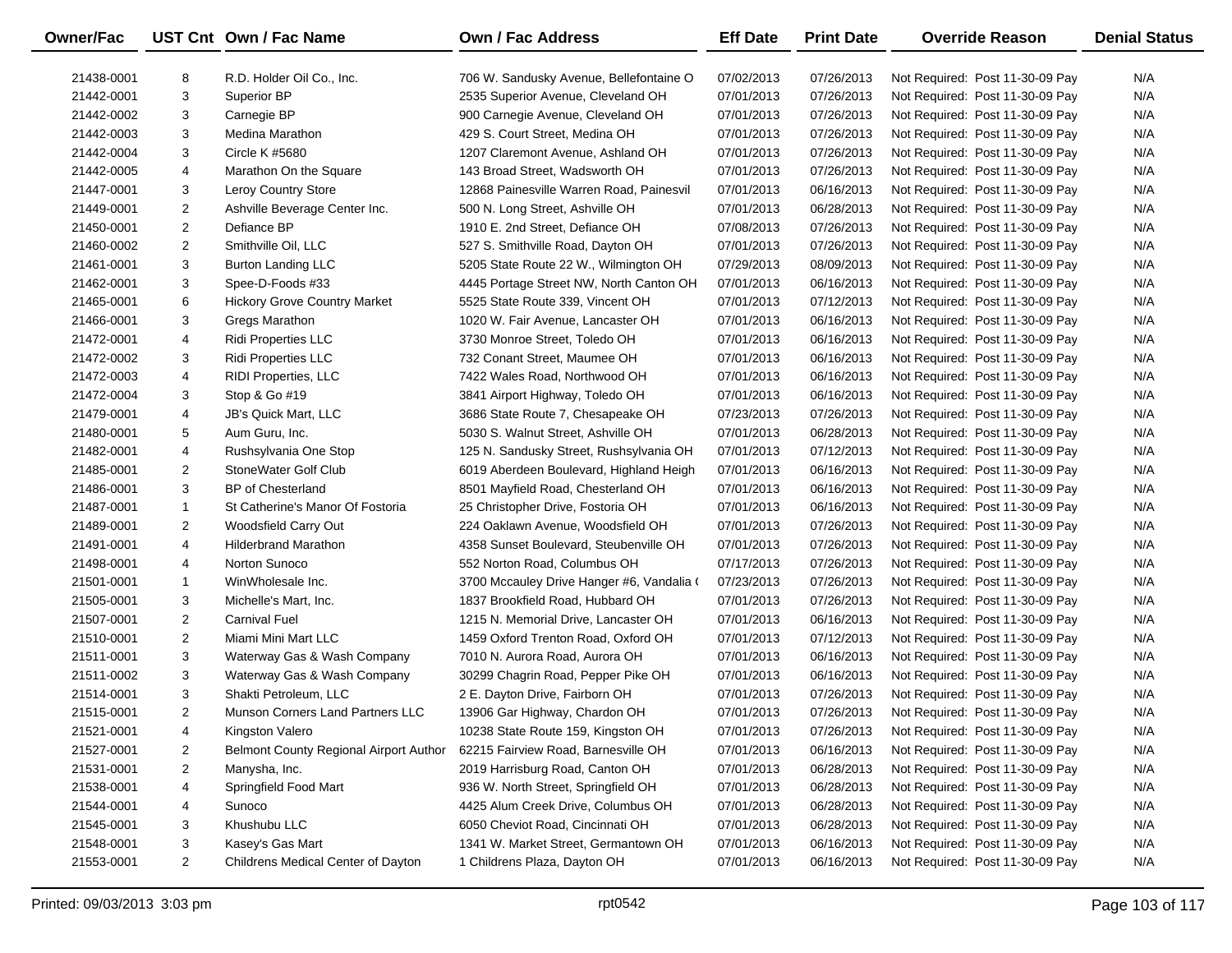| <b>Owner/Fac</b> |                | UST Cnt Own / Fac Name                      | Own / Fac Address                         | <b>Eff Date</b> | <b>Print Date</b> | <b>Override Reason</b>          | <b>Denial Status</b> |
|------------------|----------------|---------------------------------------------|-------------------------------------------|-----------------|-------------------|---------------------------------|----------------------|
| 21557-0001       | 3              | Tiwana Petroleum LLC                        | 6224 Montgomery Road, Cincinnati OH       | 07/01/2013      | 06/16/2013        | Not Required: Post 11-30-09 Pay | N/A                  |
| 21559-0001       | 3              | <b>Bell's Station Service</b>               | 703 Columbus Avenue, Washington Court I   | 07/23/2013      | 07/26/2013        | Not Required: Post 11-30-09 Pay | N/A                  |
| 21562-0001       | 3              | <b>Gas N Stuff</b>                          | 144 S. Main Street, Hamden OH             | 07/01/2013      | 07/26/2013        | Not Required: Post 11-30-09 Pay | N/A                  |
| 21573-0001       | 3              | Distinguished Investments Inc.              | 22014 State Route 664, South Bloomingvil  | 07/08/2013      | 07/26/2013        | Not Required: Post 11-30-09 Pay | N/A                  |
| 21575-0001       | $\overline{2}$ | Yaksh Enterprises, Inc.                     | 2401 Cincinnati Dayton Road, Middletown ( | 07/01/2013      | 06/28/2013        | Not Required: Post 11-30-09 Pay | N/A                  |
| 21576-0001       | 5              | Sober Systems LLC                           | 50708 National Road, St Clairsville OH    | 07/01/2013      | 06/28/2013        | Not Required: Post 11-30-09 Pay | N/A                  |
| 21578-0001       | 3              | Babita Property Inc.                        | 155 S. Main Street, Miamisburg OH         | 07/01/2013      | 07/26/2013        | Not Required: Post 11-30-09 Pay | N/A                  |
| 21578-0002       | $\overline{2}$ | Babita Property Inc.                        | 435 N. Verity Parkway, Middletown OH      | 07/01/2013      | 07/26/2013        | Not Required: Post 11-30-09 Pay | N/A                  |
| 21584-0001       | $\overline{c}$ | <b>Randall Gas</b>                          | 4889 Northfield Road, North Randall OH    | 07/01/2013      | 06/16/2013        | Not Required: Post 11-30-09 Pay | N/A                  |
| 21585-0001       | 3              | Thomas Brown Property                       | 8261 State Route 772, Piketon OH          | 07/01/2013      | 06/16/2013        | Not Required: Post 11-30-09 Pay | N/A                  |
| 21604-0001       | 3              | JR's Mini Mart                              | 14910 Lorain Avenue, Cleveland OH         | 07/01/2013      | 07/26/2013        | Not Required: Post 11-30-09 Pay | N/A                  |
| 21607-0001       | 4              | <b>VPL Holding LLC</b>                      | 911 E. High Street, Bryan OH              | 07/01/2013      | 07/26/2013        | Not Required: Post 11-30-09 Pay | N/A                  |
| 21612-0001       | 3              | Stake's Shortstop                           | 3052 State Route 3 S., Loudenville OH     | 07/01/2013      | 07/26/2013        | Not Required: Post 11-30-09 Pay | N/A                  |
| 21614-0001       | 5              | Bob's Auto Service Center, LLC              | 3050 Lincoln Way East, Massillon OH       | 07/01/2013      | 07/26/2013        | Not Required: Post 11-30-09 Pay | N/A                  |
| 21617-0001       | $\mathbf{1}$   | <b>Courthouse Crossing Acquisitions LLC</b> | 30 W. Second Street, Dayton OH            | 08/16/2013      | 08/23/2013        | Not Required: Post 11-30-09 Pay | N/A                  |
| 21618-0001       | $\mathbf{1}$   | <b>JCB Hardware, LLC</b>                    | 3333 Stickney Avenue, Toledo OH           | 07/01/2013      | 07/26/2013        | Not Required: Post 11-30-09 Pay | N/A                  |
| 21623-0001       | 3              | Sunrise Sunoco                              | 616 N. Vance Street, Carey OH             | 07/01/2013      | 06/28/2013        | Not Required: Post 11-30-09 Pay | N/A                  |
| 21625-0001       | 3              | Stop In Shop                                | 465 Nilles Road, Fairfield OH             | 07/01/2013      | 06/16/2013        | Not Required: Post 11-30-09 Pay | N/A                  |
| 21626-0001       | 4              | <b>Shell Station</b>                        | 3804 Church Street, Newtown OH            | 07/01/2013      | 07/12/2013        | Not Required: Post 11-30-09 Pay | N/A                  |
| 21627-0001       | $\overline{2}$ | Northside LLC Property                      | 10801 Evendale Drive, Evendale OH         | 07/01/2013      | 06/28/2013        | Not Required: Post 11-30-09 Pay | N/A                  |
| 21628-0001       | $\overline{2}$ | <b>Village Station</b>                      | 2 E. Church Street, Milan OH              | 07/01/2013      | 07/12/2013        | Not Required: Post 11-30-09 Pay | N/A                  |
| 21630-0001       | $\overline{2}$ | Gas Land No. 2                              | 860 Parkman Road NW, Warren OH            | 07/01/2013      | 06/16/2013        | Not Required: Post 11-30-09 Pay | N/A                  |
| 21632-0001       | 3              | B & K Petroleum, Inc.                       | 1205 Sweitzer Street, Greenville OH       | 07/01/2013      | 06/28/2013        | Not Required: Post 11-30-09 Pay | N/A                  |
| 21634-0001       | 4              | Normac Company LLC                          | 222 Oxford State Road, Middletown OH      | 07/01/2013      | 07/26/2013        | Not Required: Post 11-30-09 Pay | N/A                  |
| 21636-0001       | $\mathbf{1}$   | Insite Wooster LLC                          | 1147 Akron Road, Wooster OH               | 07/01/2013      | 06/16/2013        | Not Required: Post 11-30-09 Pay | N/A                  |
| 21637-0001       | 3              | S & S Pit Stop                              | 514 Oak Street, Oak Harbor OH             | 07/03/2013      | 07/26/2013        | Not Required: Post 11-30-09 Pay | N/A                  |
| 21641-0001       | 3              | Onkar Investments, LLC                      | 3337 Clifton Avenue, Cincinnati OH        | 07/01/2013      | 07/26/2013        | Not Required: Post 11-30-09 Pay | N/A                  |
| 21641-0002       | 3              | Onkar Investments, LLC                      | 3093 Queen City Avenue, Cincinnati OH     | 07/01/2013      | 07/26/2013        | Not Required: Post 11-30-09 Pay | N/A                  |
| 21643-0001       | 3              | Upson Enterprises, LLC                      | 25911 N. Lakeland Boulevard, Euclid OH    | 07/01/2013      | 06/16/2013        | Not Required: Post 11-30-09 Pay | N/A                  |
| 21644-0001       | 5              | Pump N Pack, LLC                            | 1115 Celina Road, Saint Marys OH          | 07/01/2013      | 07/26/2013        | Not Required: Post 11-30-09 Pay | N/A                  |
| 21646-0001       | 3              | Seymour Shell                               | 1900 Seymour Avenue, Cincinnati OH        | 07/01/2013      | 07/26/2013        | Not Required: Post 11-30-09 Pay | N/A                  |
| 21649-0001       | 5              | Al's Convenience Store                      | 614 W. Market Street, Tiffin OH           | 07/01/2013      | 07/12/2013        | Not Required: Post 11-30-09 Pay | N/A                  |
| 21653-0001       | 3              | Tom's Wholesale Tires                       | 66 E. Main Street, East Palestine OH      | 07/01/2013      | 07/26/2013        | Not Required: Post 11-30-09 Pay | N/A                  |
| 21655-0001       | 5              | LKQ Heavy Truck-Goody's                     | 5245 Lewis Avenue, Toledo OH              | 07/01/2013      | 07/26/2013        | Not Required: Post 11-30-09 Pay | N/A                  |
| 21656-0001       | $\overline{c}$ | Summa Western Reserve Hospital, LLC         | 1900 23rd Street, Cuyahoga Falls OH       | 07/18/2013      | 07/26/2013        | Not Required: Post 11-30-09 Pay | N/A                  |
| 21657-0001       | 4              | Market Fresh Foods                          | 301 E. Troy Pike, Covington OH            | 07/01/2013      | 07/26/2013        | Not Required: Post 11-30-09 Pay | N/A                  |
| 21659-0001       | 3              | Saini Stores, Inc.                          | 110 Akron Road, Wadsworth OH              | 07/01/2013      | 07/26/2013        | Not Required: Post 11-30-09 Pay | N/A                  |
| 21661-0001       | 4              | V1 Carryout                                 | 10048 US Highway 68, Georgetown OH        | 07/01/2013      | 06/16/2013        | Not Required: Post 11-30-09 Pay | N/A                  |
| 21663-0001       | 4              | G.B.S. Reynoldsburg, LLC                    | 6748 E. Main Street, Reynoldsburg OH      | 07/01/2013      | 07/26/2013        | Not Required: Post 11-30-09 Pay | N/A                  |
| 21667-0001       | 4              | R&M One Inc.                                | 2461 Navarre Avenue, Oregon OH            | 07/01/2013      | 06/28/2013        | Not Required: Post 11-30-09 Pay | N/A                  |
| 21667-0002       | 3              | R&M One Inc.                                | 495 S. Woodville Road, Mansfield OH       | 07/01/2013      | 06/28/2013        | Not Required: Post 11-30-09 Pay | N/A                  |
| 21667-0003       | 3              | R&M One Inc.                                | 1257 Park Avenue E., Mansfield OH         | 07/01/2013      | 06/28/2013        | Not Required: Post 11-30-09 Pay | N/A                  |
| 21669-0001       | 4              | Cecil W. Phelps Facility                    | 204 S. East Street, Gratis OH             | 07/23/2013      | 07/26/2013        | Not Required: Post 11-30-09 Pay | N/A                  |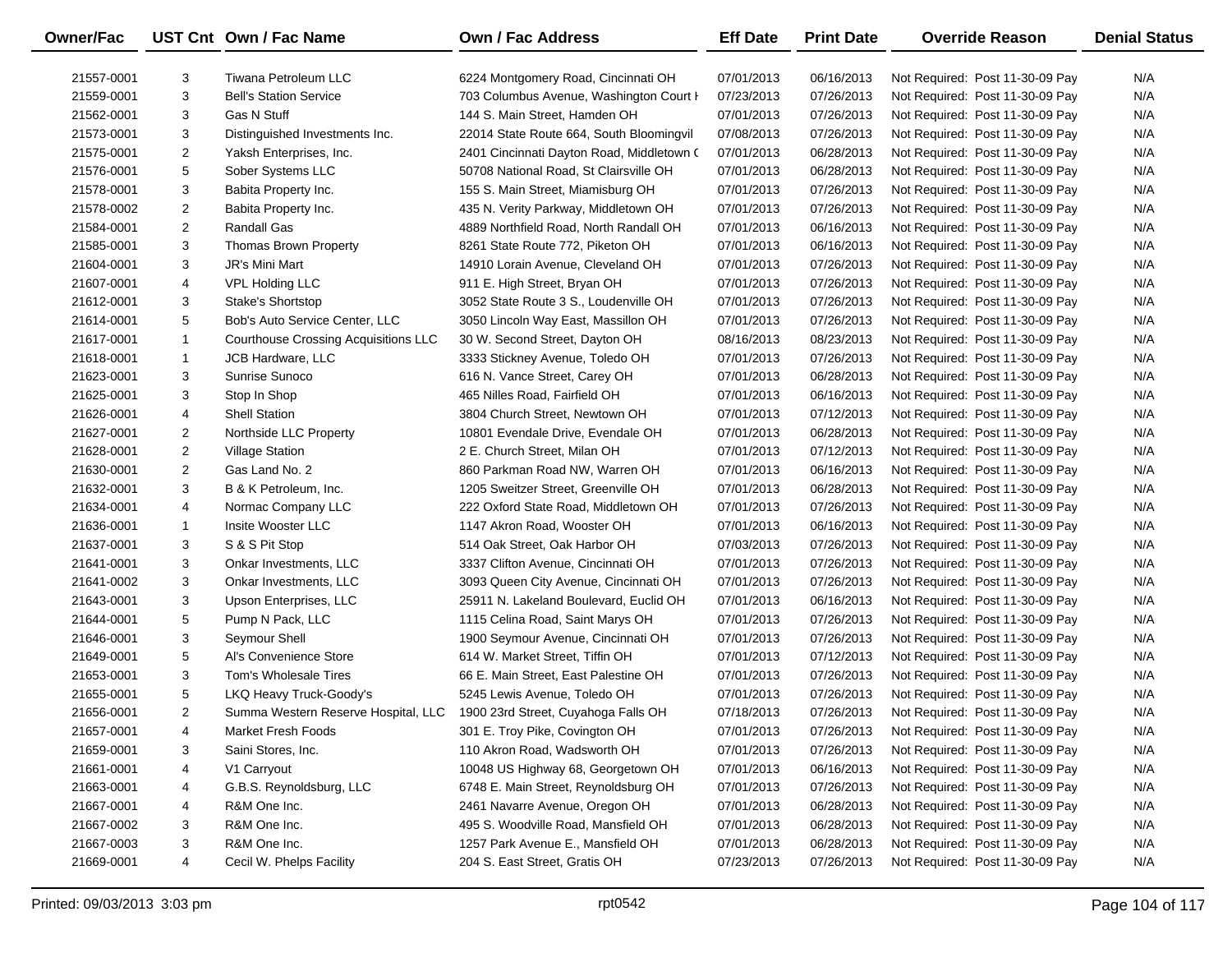| Owner/Fac  |                | UST Cnt Own / Fac Name                 | Own / Fac Address                          | <b>Eff Date</b> | <b>Print Date</b> | <b>Override Reason</b>          | <b>Denial Status</b> |
|------------|----------------|----------------------------------------|--------------------------------------------|-----------------|-------------------|---------------------------------|----------------------|
| 21670-0001 | 3              | North End Mini Mart                    | 950 N. Washington Street, Greenfield OH    | 07/01/2013      | 07/26/2013        | Not Required: Post 11-30-09 Pay | N/A                  |
| 21670-0002 | 3              | <b>Greenway Gas Mart</b>               | 203 N. Washington Street, Greenfield OH    | 07/01/2013      | 07/26/2013        | Not Required: Post 11-30-09 Pay | N/A                  |
| 21670-0003 | $\overline{2}$ | West End Sunoco                        | 1006 W. Jefferson Street, Greenfield OH    | 07/01/2013      | 07/26/2013        | Not Required: Post 11-30-09 Pay | N/A                  |
| 21670-0004 | $\overline{2}$ | East Main Mini Mart                    | 489 E. Main Street, Hillsboro OH           | 07/01/2013      | 07/26/2013        | Not Required: Post 11-30-09 Pay | N/A                  |
| 21670-0005 | 4              | Rocky Road Sunoco                      | 11111 N. Shore Drive, Hillsboro OH         | 07/01/2013      | 07/26/2013        | Not Required: Post 11-30-09 Pay | N/A                  |
| 21672-0001 | $\mathbf{1}$   | Grover C. Matthews Property            | 20388 N. Benton West Road, North Benton    | 07/01/2013      | 07/26/2013        | Not Required: Post 11-30-09 Pay | N/A                  |
| 21676-0001 | 4              | Kwik Stop Sunoco                       | 320 W. Main Street, Circleville OH         | 07/01/2013      | 06/28/2013        | Not Required: Post 11-30-09 Pay | N/A                  |
| 21681-0001 | 3              | Lewisburg Petroleum, LLC               | 1130 Park Avenue, Piqua OH                 | 07/01/2013      | 07/26/2013        | Not Required: Post 11-30-09 Pay | N/A                  |
| 21681-0002 | 5              | Lewisburg Petroleum LLC                | 6566 State Route 503, Lewisburg OH         | 07/01/2013      | 07/26/2013        | Not Required: Post 11-30-09 Pay | N/A                  |
| 21687-0001 | $\overline{2}$ | The Station                            | 6967 State Route 377, Chesterhill OH       | 07/02/2013      | 07/26/2013        | Not Required: Post 11-30-09 Pay | N/A                  |
| 21689-0001 | 4              | MMS Petroleum Inc.                     | 1905 Lee Road, Cleveland Heights OH        | 07/01/2013      | 07/12/2013        | Not Required: Post 11-30-09 Pay | N/A                  |
| 21691-0001 | 5              | DT Petroleum Service, Inc.             | 1105 W. Mansfield Street, Bucyrus OH       | 07/01/2013      | 06/16/2013        | Not Required: Post 11-30-09 Pay | N/A                  |
| 21692-0001 | 3              | Y & R Ltd.                             | 1053 Selma Road, Springfield OH            | 07/01/2013      | 06/28/2013        | Not Required: Post 11-30-09 Pay | N/A                  |
| 21694-0001 | 2              | Coshocton Trucking Corp.               | 441 Clow Lane, Coshocton OH                | 07/01/2013      | 06/16/2013        | Not Required: Post 11-30-09 Pay | N/A                  |
| 21704-0001 | 3              | Marathon #6430                         | 6430 Springfield Xenia Road, Springfield O | 07/01/2013      | 07/26/2013        | Not Required: Post 11-30-09 Pay | N/A                  |
| 21705-0001 | 3              | Villa Nova Drive Thru                  | 182 E. Bank Road, St Marys OH              | 07/01/2013      | 06/28/2013        | Not Required: Post 11-30-09 Pay | N/A                  |
| 21706-0001 | $\overline{2}$ | Mt. Healthy Food Mart, LLC             | 8061 Hamilton Avenue, Mt. Healthy OH       | 07/01/2013      | 07/12/2013        | Not Required: Post 11-30-09 Pay | N/A                  |
| 21706-0002 | 3              | Manya Properties, LLC                  | 5085 Pleasant Avenue, Fairfield OH         | 07/01/2013      | 07/12/2013        | Not Required: Post 11-30-09 Pay | N/A                  |
| 21712-0001 | 3              | SA Alum Creek Inc.                     | 1937 E. Livingston Avenue, Columbus OH     | 07/01/2013      | 07/12/2013        | Not Required: Post 11-30-09 Pay | N/A                  |
| 21714-0001 | $\overline{a}$ | Van Wert County Hospital               | 1250 S. Washington Street, Van Wert OH     | 07/01/2013      | 06/28/2013        | Not Required: Post 11-30-09 Pay | N/A                  |
| 21715-0001 | $\overline{2}$ | Turney Town Sunoco                     | 4935 Turney Road, Garfield Heights OH      | 07/01/2013      | 07/26/2013        | Not Required: Post 11-30-09 Pay | N/A                  |
| 21815-0001 | $\overline{2}$ | Dave's Food Mart                       | 1617 State Route 28, Loveland OH           | 07/15/2013      | 07/26/2013        | Not Required: Post 11-30-09 Pay | N/A                  |
| 21816-0001 | 4              | Digisha LLC                            | 1601 Germantown Road, Middletown OH        | 07/01/2013      | 06/16/2013        | Not Required: Post 11-30-09 Pay | N/A                  |
| 21823-0001 | $\overline{2}$ | 7363 Kingsgate Way, LLC                | 7363 Kingsgate Way, West Chester OH        | 07/23/2013      | 07/26/2013        | Not Required: Post 11-30-09 Pay | N/A                  |
| 21825-0002 | $\overline{2}$ | F&D Gas, Ltd.                          | 15222 Waterloo Road, Cleveland OH          | 07/01/2013      | 07/26/2013        | Not Required: Post 11-30-09 Pay | N/A                  |
| 21825-0003 | $\overline{2}$ | F&D Gas, Ltd.                          | 3474 W. 25th Street, Cleveland OH          | 07/01/2013      | 07/26/2013        | Not Required: Post 11-30-09 Pay | N/A                  |
| 21828-0002 | 4              | <b>BOA Investment, LLC</b>             | 7908 W. 130th Street, Strongsville OH      | 07/01/2013      | 07/26/2013        | Not Required: Post 11-30-09 Pay | N/A                  |
| 21829-0001 | 3              | Om Namo Narayan, LLC                   | 6364 Bridgetown Road, Cincinnati OH        | 07/01/2013      | 06/16/2013        | Not Required: Post 11-30-09 Pay | N/A                  |
| 21857-0002 | 3              | Circle K #5667                         | 4235 Avery Road, Hilliard OH               | 07/01/2013      | 06/28/2013        | Not Required: Post 11-30-09 Pay | N/A                  |
| 21858-0001 | 4              | Angel Petroleum, LLC                   | 22492 Brookpark Road, Cleveland OH         | 07/01/2013      | 06/28/2013        | Not Required: Post 11-30-09 Pay | N/A                  |
| 21861-0001 | $\overline{2}$ | Hamilton's One Trip                    | 244 W. Main Street, Lucas OH               | 07/01/2013      | 06/16/2013        | Not Required: Post 11-30-09 Pay | N/A                  |
| 21863-0001 | 5              | Mayfield Road Center, LLC              | 5332 Mayfield Road, Lyndhurst OH           | 07/01/2013      | 07/26/2013        | Not Required: Post 11-30-09 Pay | N/A                  |
| 21868-0001 | 3              | North Reynolds Road Center, LLC        | 541 N. Reynolds Road, Toledo OH            | 07/01/2013      | 07/26/2013        | Not Required: Post 11-30-09 Pay | N/A                  |
| 21869-0001 | 3              | Suder Avenue Center, LLC               | 4810 Suder Avenue, Toledo OH               | 07/01/2013      | 07/26/2013        | Not Required: Post 11-30-09 Pay | N/A                  |
| 21870-0001 | 4              | Hill Avenue Center, LLC                | 3503 Hill Avenue, Toledo OH                | 07/01/2013      | 07/26/2013        | Not Required: Post 11-30-09 Pay | N/A                  |
| 21871-0001 | 3              | North Holland Sylvania Road Center, LL | 2205 N. Holland Sylvania Road, Toledo O    | 07/01/2013      | 07/26/2013        | Not Required: Post 11-30-09 Pay | N/A                  |
| 21872-0001 | 4              | South Byrne Road Center, LLC           | 1455 S. Byrne Road, Toledo OH              | 07/01/2013      | 07/26/2013        | Not Required: Post 11-30-09 Pay | N/A                  |
| 21873-0001 | 4              | East Manhattan Boulevard Center, LLC   | 1407 E. Manhattan Boulevard, Toledo OH     | 07/01/2013      | 07/26/2013        | Not Required: Post 11-30-09 Pay | N/A                  |
| 21874-0001 | 4              | Oberlin Avenue Center, LLC             | 3105 Oberlin Avenue, Lorain OH             | 07/01/2013      | 07/26/2013        | Not Required: Post 11-30-09 Pay | N/A                  |
| 21875-0001 | 3              | East Main Street Center, LLC           | 1836 E. Main Street, Kent OH               | 07/01/2013      | 07/26/2013        | Not Required: Post 11-30-09 Pay | N/A                  |
| 21876-0001 | 4              | East 185th Street Center, LLC          | 910 E. 185th Street, Cleveland OH          | 07/01/2013      | 07/26/2013        | Not Required: Post 11-30-09 Pay | N/A                  |
| 21877-0001 | 5              | Moline Martin Road Center, LLC         | 3510 Moline Martin Road, Millbury OH       | 07/01/2013      | 07/26/2013        | Not Required: Post 11-30-09 Pay | N/A                  |
| 21878-0001 | 5              | Richmond Road Center, LLC              | 798 Richmond Road, Richmond Heights O      | 07/01/2013      | 07/26/2013        | Not Required: Post 11-30-09 Pay | N/A                  |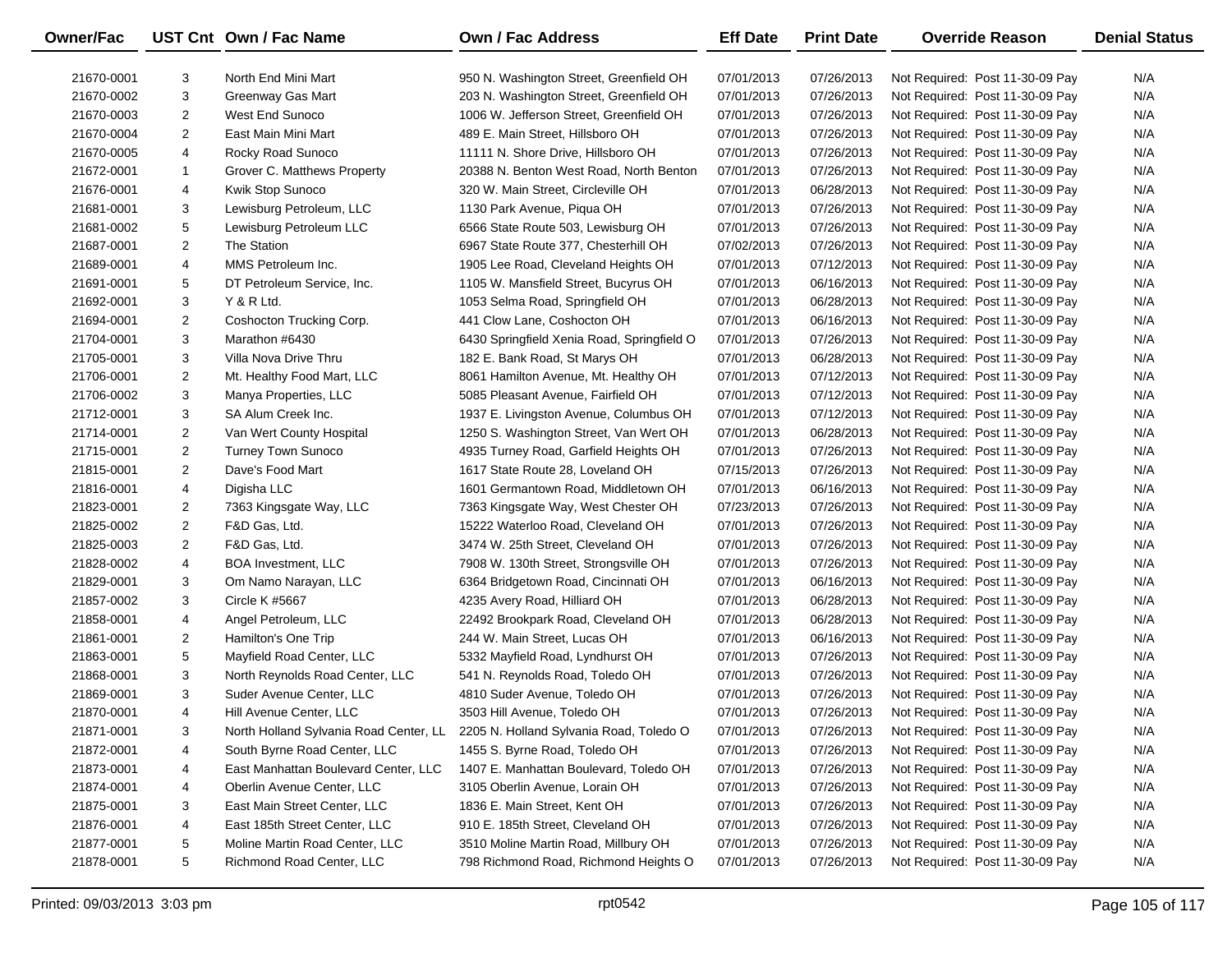| Owner/Fac  |                | UST Cnt Own / Fac Name               | <b>Own / Fac Address</b>                  | <b>Eff Date</b> | <b>Print Date</b> | <b>Override Reason</b>          | <b>Denial Status</b> |
|------------|----------------|--------------------------------------|-------------------------------------------|-----------------|-------------------|---------------------------------|----------------------|
| 21879-0001 | 4              | Turney Road Center, LLC              | 700 Turney Road, Bedford OH               | 07/01/2013      | 07/26/2013        | Not Required: Post 11-30-09 Pay | N/A                  |
| 21880-0001 | 3              | Lakeshore Boulevard Center, LLC      | 24200 Lakeshore Boulevard, Euclid OH      | 07/01/2013      | 07/26/2013        | Not Required: Post 11-30-09 Pay | N/A                  |
| 21881-0001 | 4              | <b>Cleveland Street Center, LLC</b>  | 645 Cleveland Street, Elyria OH           | 07/01/2013      | 07/26/2013        | Not Required: Post 11-30-09 Pay | N/A                  |
| 21882-0001 | 4              | Heatherdowns Boulevard Center, LLC   | 4411 Heatherdowns Boulevard, Toledo OH    | 07/01/2013      | 07/26/2013        | Not Required: Post 11-30-09 Pay | N/A                  |
| 21883-0001 | 3              | Vine Street Center, LLC              | 33945 Vine Street, Eastlake OH            | 07/01/2013      | 07/26/2013        | Not Required: Post 11-30-09 Pay | N/A                  |
| 21884-0001 | 3              | State Road Center, LLC               | 2113 State Road, Cuyahoga Falls OH        | 07/01/2013      | 07/26/2013        | Not Required: Post 11-30-09 Pay | N/A                  |
| 21885-0001 | 4              | North Leavitt Road Center, LLC       | 979 N. Leavitt Road, Amherst OH           | 07/01/2013      | 07/26/2013        | Not Required: Post 11-30-09 Pay | N/A                  |
| 21886-0001 | 3              | Warrensville Center Road Center, LLC | 5270 Warrensville Center Road, Maple Hei  | 07/01/2013      | 07/26/2013        | Not Required: Post 11-30-09 Pay | N/A                  |
| 21887-0001 | 5              | Woodville Road Center, LLC           | 1855 Woodville Road, Oregon OH            | 07/01/2013      | 07/26/2013        | Not Required: Post 11-30-09 Pay | N/A                  |
| 21888-0001 | 3              | Som Center Road Center, LLC          | 1890 Som Center Road, Mayfield Heights C  | 07/01/2013      | 07/26/2013        | Not Required: Post 11-30-09 Pay | N/A                  |
| 21889-0001 | $\mathbf{1}$   | 2434 Darnell Facility                | 2434 Darnell Drive, Spring Valley OH      | 07/01/2013      | 06/16/2013        | Not Required: Post 11-30-09 Pay | N/A                  |
| 21890-0001 | $\overline{2}$ | Majeed LLC Facility                  | 215 W. Main Street, Circleville OH        | 07/01/2013      | 07/26/2013        | Not Required: Post 11-30-09 Pay | N/A                  |
| 21893-0001 | 3              | Zaib Inc.                            | 5068 N. Ridge Road, Perry OH              | 07/01/2013      | 07/26/2013        | Not Required: Post 11-30-09 Pay | N/A                  |
| 21906-0001 | 3              | AMS Construction Inc.                | 10670 Loveland-Madeira Road, Loveland C   | 07/01/2013      | 07/12/2013        | Not Required: Post 11-30-09 Pay | N/A                  |
| 21911-0001 | 4              | Riyaguruom, Inc.                     | 2607 Tylersville Road, Indian Springs OH  | 07/03/2013      | 07/26/2013        | Not Required: Post 11-30-09 Pay | N/A                  |
| 21916-0001 | 5              | Union Sunoco                         | 3510 E. 116th Street, Cleveland OH        | 07/01/2013      | 07/12/2013        | Not Required: Post 11-30-09 Pay | N/A                  |
| 21920-0001 | $\overline{2}$ | Euclid & Noble Mini-Mart / Marathon  | 16049 Euclid Avenue, East Cleveland OH    | 07/01/2013      | 06/16/2013        | Not Required: Post 11-30-09 Pay | N/A                  |
| 21925-0001 | $\overline{2}$ | PNC Bank                             | 925 Dalton Avenue, Cincinnati OH          | 07/02/2013      | 07/26/2013        | Not Required: Post 11-30-09 Pay | N/A                  |
| 21925-0002 | 3              | <b>PNC Bank</b>                      | 4100 W. 150th Street, Cleveland OH        | 07/02/2013      | 07/26/2013        | Not Required: Post 11-30-09 Pay | N/A                  |
| 21925-0004 | $\mathbf{1}$   | PNC Bank                             | 1900 E. 9th Street, Cleveland OH          | 07/02/2013      | 07/26/2013        | Not Required: Post 11-30-09 Pay | N/A                  |
| 21933-0001 | $\overline{2}$ | J and T One Stop Shop, LLC           | 1132 Sharon Avenue, Zanesville OH         | 07/02/2013      | 07/26/2013        | Not Required: Post 11-30-09 Pay | N/A                  |
| 21935-0001 | 3              | <b>High Street BP</b>                | 5385 N. High Street, Columbus OH          | 07/01/2013      | 06/28/2013        | Not Required: Post 11-30-09 Pay | N/A                  |
| 21936-0001 | 3              | Michael Safadi Property              | 4460 Lewis Avenue, Toledo OH              | 08/05/2013      | 08/09/2013        | Not Required: Post 11-30-09 Pay | N/A                  |
| 21937-0001 | 4              | Gill Oil LLC                         | 2289 Middletown Eaton Road, Middletown (  | 07/01/2013      | 06/28/2013        | Not Required: Post 11-30-09 Pay | N/A                  |
| 21940-0001 | 3              | Rozelle Creek Market Inc.            | 4152 Rozelle Creek Road, Chillicothe OH   | 07/01/2013      | 07/12/2013        | Not Required: Post 11-30-09 Pay | N/A                  |
| 21945-0001 | $\overline{2}$ | Melhem Properties Inc.               | 3034 E. Broad Street, Columbus OH         | 07/01/2013      | 06/16/2013        | Not Required: Post 11-30-09 Pay | N/A                  |
| 21946-0001 | $\overline{2}$ | 2250 Wagoner Inc.                    | 2250 Wagoner Ford Road, Dayton OH         | 07/01/2013      | 06/28/2013        | Not Required: Post 11-30-09 Pay | N/A                  |
| 21949-0001 | 3              | J & V Inc. Facility                  | 3791 Woodridge Road, Fairfield OH         | 07/01/2013      | 06/16/2013        | Not Required: Post 11-30-09 Pay | N/A                  |
| 21951-0001 | 4              | 7025 Fleet Inc.                      | 7025 Fleet Avenue, Cleveland OH           | 07/01/2013      | 07/26/2013        | Not Required: Post 11-30-09 Pay | N/A                  |
| 21953-0001 | 4              | 250 Pit Stop, LLC                    | 73122 Pleasant Grove, Dillonvale OH       | 07/01/2013      | 06/16/2013        | Not Required: Post 11-30-09 Pay | N/A                  |
| 21954-0001 | 3              | STAG III Dayton, LLC Property        | 4646 Needmore Road, Dayton OH             | 07/01/2013      | 07/26/2013        | Not Required: Post 11-30-09 Pay | N/A                  |
| 21957-0001 | 3              | Plumwood One Stop LLC                | 4880 State Route 38 N., London OH         | 07/01/2013      | 08/09/2013        | Not Required: Post 11-30-09 Pay | N/A                  |
| 21958-0001 | 3              | Mehak, Inc.                          | 1131 E. Tallmadge Avenue, Akron OH        | 07/01/2013      | 06/16/2013        | Not Required: Post 11-30-09 Pay | N/A                  |
| 21961-0001 | 3              | Platinum Petroleum, LLC              | 1601 Tuscarawas Avenue, Canton OH         | 07/01/2013      | 07/26/2013        | Not Required: Post 11-30-09 Pay | N/A                  |
| 21962-0003 | $\mathbf{1}$   | <b>Merchants National Bank</b>       | 24 E. Water Street, Sinking Spring OH     | 07/22/2013      | 07/26/2013        | Not Required: Post 11-30-09 Pay | N/A                  |
| 21963-0001 | 5              | Miller Crossroads, LLC               | 8309 Germany Road, Waverly OH             | 07/01/2013      | 07/12/2013        | Not Required: Post 11-30-09 Pay | N/A                  |
| 21965-0001 | 1              | Cincinnati Mall                      | 100 Cincinnati Mills Drive, Cincinnati OH | 07/01/2013      | 07/12/2013        | Not Required: Post 11-30-09 Pay | N/A                  |
| 21974-0001 | 4              | Harvard Sunoco                       | 17510 Harvard Avenue, Cleveland OH        | 07/01/2013      | 06/16/2013        | Not Required: Post 11-30-09 Pay | N/A                  |
| 21977-0001 | 2              | Soft Touch Auto Spa                  | 325 N. Sandusky Avenue, Upper Sandusk     | 08/14/2013      | 08/23/2013        | Not Required: Post 11-30-09 Pay | N/A                  |
| 21979-0001 | 3              | B&K Mini Mart Inc.                   | 1726 S. Broadway Street, Dayton OH        | 07/01/2013      | 07/26/2013        | Not Required: Post 11-30-09 Pay | N/A                  |
| 21980-0001 | 5              | <b>BMJ Real Estate, LLC</b>          | 5821 N. Detroit Avenue, Toledo OH         | 07/01/2013      | 06/16/2013        | Not Required: Post 11-30-09 Pay | N/A                  |
| 21980-0002 | 4              | <b>BMJ Real Estate, LLC</b>          | 7349 W. Central Avenue, Toledo OH         | 07/01/2013      | 06/16/2013        | Not Required: Post 11-30-09 Pay | N/A                  |
| 21980-0003 | 4              | <b>BMJ Real Estate, LLC</b>          | 5104 Suder Avenue, Toledo OH              | 07/01/2013      | 06/16/2013        | Not Required: Post 11-30-09 Pay | N/A                  |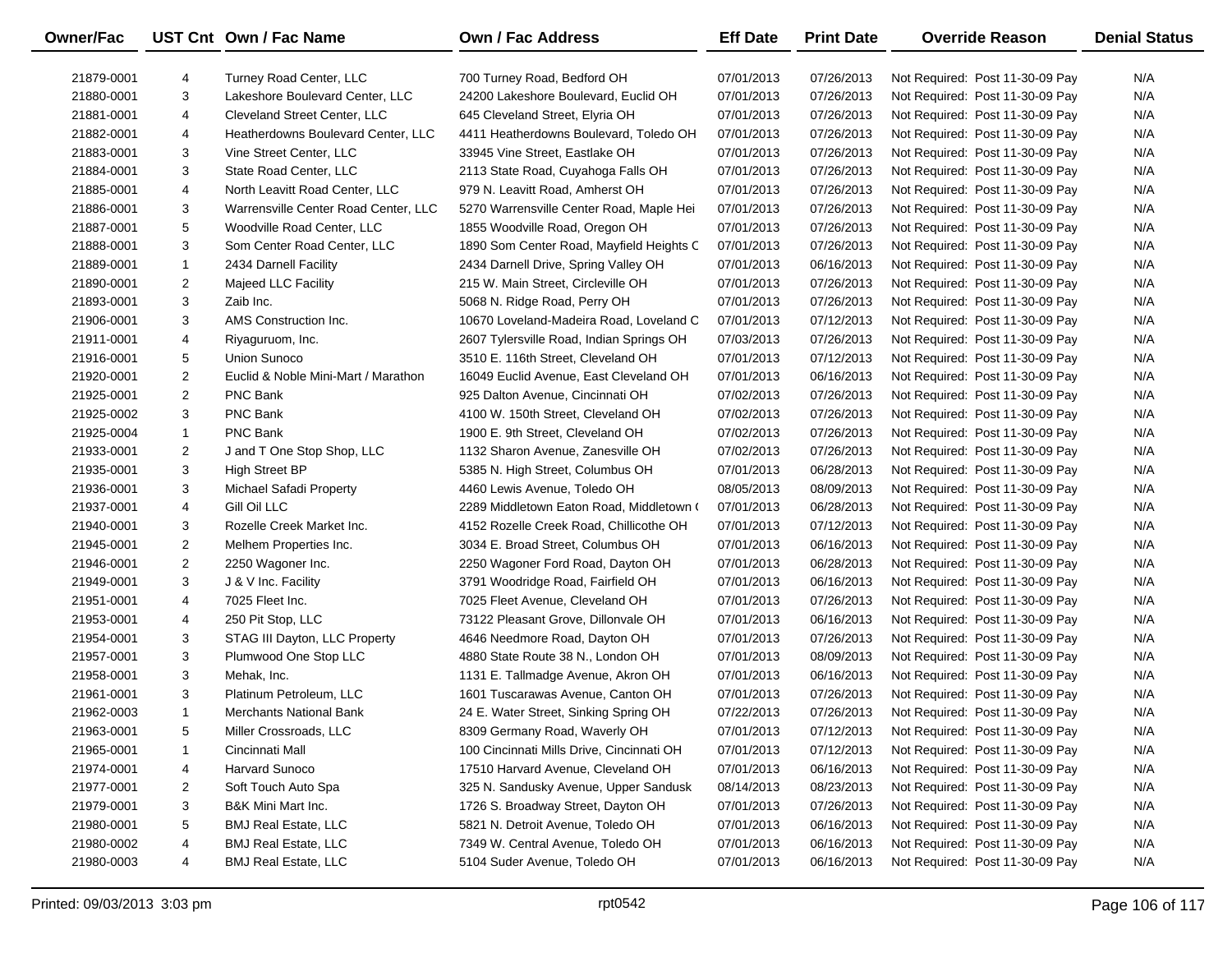| Owner/Fac  |                | UST Cnt Own / Fac Name                                                   | Own / Fac Address                        | <b>Eff Date</b> | <b>Print Date</b> | <b>Override Reason</b>          | <b>Denial Status</b> |
|------------|----------------|--------------------------------------------------------------------------|------------------------------------------|-----------------|-------------------|---------------------------------|----------------------|
|            |                |                                                                          |                                          |                 |                   |                                 |                      |
| 21980-0004 | 4              | <b>BMJ Real Estate, LLC</b>                                              | 497 W. Dussel Drive, Maumee OH           | 07/01/2013      | 06/16/2013        | Not Required: Post 11-30-09 Pay | N/A                  |
| 21980-0005 | 4              | <b>BMJ Real Estate, LLC</b>                                              | 28311 Crossroads Parkway, Rossford OH    | 07/01/2013      | 06/16/2013        | Not Required: Post 11-30-09 Pay | N/A                  |
| 21980-0006 | 4              | <b>BMJ Real Estate, LLC</b>                                              | 4306 Sylvania Avenue, Toledo OH          | 07/01/2013      | 06/16/2013        | Not Required: Post 11-30-09 Pay | N/A                  |
| 21980-0007 | 4              | <b>BMJ Real Estate, LLC</b>                                              | 1456 Holland Sylvania Road, Maumee OH    | 07/01/2013      | 06/16/2013        | Not Required: Post 11-30-09 Pay | N/A                  |
| 21980-0008 | 3              | <b>BMJ Real Estate, LLC</b>                                              | 26475 Dixie Highway, Perrysburg OH       | 07/01/2013      | 06/16/2013        | Not Required: Post 11-30-09 Pay | N/A                  |
| 21980-0009 | 3              | <b>BMJ Real Estate, LLC</b>                                              | 3532 Stickney Avenue, Toledo OH          | 07/01/2013      | 06/16/2013        | Not Required: Post 11-30-09 Pay | N/A                  |
| 21980-0010 | 4              | <b>BMJ Real Estate, LLC</b>                                              | 3369 Navarre Road, Oregon OH             | 07/01/2013      | 06/16/2013        | Not Required: Post 11-30-09 Pay | N/A                  |
| 21980-0011 | 4              | <b>BMJ Real Estate, LLC</b>                                              | 10730 Fremont Pike, Perrysburg OH        | 07/01/2013      | 06/16/2013        | Not Required: Post 11-30-09 Pay | N/A                  |
| 21980-0012 | 3              | <b>BMJ Real Estate, LLC</b>                                              | 1670 E. Wooster Street, Bowling Green O  | 07/01/2013      | 06/16/2013        | Not Required: Post 11-30-09 Pay | N/A                  |
| 21980-0013 | 3              | <b>BMJ Real Estate, LLC</b>                                              | 501 W. Dussel Drive, Maumee OH           | 07/01/2013      | 06/16/2013        | Not Required: Post 11-30-09 Pay | N/A                  |
| 21980-0014 | 3              | <b>BMJ Real Estate, LLC</b>                                              | 3211 Briarfield Boulevard, Maumee OH     | 07/01/2013      | 06/16/2013        | Not Required: Post 11-30-09 Pay | N/A                  |
| 21980-0015 | 4              | <b>BMJ Real Estate, LLC</b>                                              | 6127 Monroe Street, Sylvania OH          | 07/01/2013      | 06/16/2013        | Not Required: Post 11-30-09 Pay | N/A                  |
| 21980-0016 | $\overline{2}$ | <b>BMJ Real Estate, LLC</b>                                              | 3126 Secor Road, Toledo OH               | 07/01/2013      | 06/16/2013        | Not Required: Post 11-30-09 Pay | N/A                  |
| 21980-0017 | 4              | <b>BMJ Real Estate, LLC</b>                                              | 6986 Airport Highway, Holland OH         | 07/01/2013      | 06/16/2013        | Not Required: Post 11-30-09 Pay | N/A                  |
| 21983-0001 | 6              | SM Realty, LLC                                                           | 16717 Royalton Road, Strongsville OH     | 07/01/2013      | 07/26/2013        | Not Required: Post 11-30-09 Pay | N/A                  |
| 21985-0001 | 4              | Gas USA                                                                  | 3934 W. 117th Street, Cleveland OH       | 07/01/2013      | 07/26/2013        | Not Required: Post 11-30-09 Pay | N/A                  |
| 21985-0002 | 4              | Gas Way                                                                  | 10606 Bellaire Road, Cleveland OH        | 07/01/2013      | 07/26/2013        | Not Required: Post 11-30-09 Pay | N/A                  |
| 21985-0003 | 6              | Annie's Properties, LLC                                                  | 6009 Turney Road, Garfield Heights OH    | 07/01/2013      | 07/26/2013        | Not Required: Post 11-30-09 Pay | N/A                  |
| 21986-0001 | 5              | OM Shri Laxmi LLC                                                        | 2145 Needmore Road, Dayton OH            | 07/01/2013      | 07/12/2013        | Not Required: Post 11-30-09 Pay | N/A                  |
| 21988-0001 | 5              | Uhrichsville Food Mart                                                   | 1200 N. Water Street, Uhrichsville OH    | 07/01/2013      | 06/16/2013        | Not Required: Post 11-30-09 Pay | N/A                  |
| 21989-0001 | $\overline{2}$ | J-Ville Pit Stop                                                         | 103 W. Main Street, Jeromesville OH      | 07/01/2013      | 07/26/2013        | Not Required: Post 11-30-09 Pay | N/A                  |
| 21991-0001 | 3              | Lealh & Singh, Inc.                                                      | 6171 Manchester Road, Akron OH           | 07/01/2013      | 07/26/2013        | Not Required: Post 11-30-09 Pay | N/A                  |
| 21992-0001 | 3              | Joseph Vincent Ferrara Property                                          | 7257 Sharon Warren Road, Brookfield OH   | 07/01/2013      | 07/12/2013        | Not Required: Post 11-30-09 Pay | N/A                  |
| 21993-0001 | 4              | JAM Petroleum LLC                                                        | 1533 W. North Street, Springfield OH     | 07/01/2013      | 06/16/2013        | Not Required: Post 11-30-09 Pay | N/A                  |
| 21995-0001 | 3              | Difesa Solutions, LLC                                                    | 704 Sherrick Road S.E., Canton OH        | 07/01/2013      | 07/12/2013        | Not Required: Post 11-30-09 Pay | N/A                  |
| 21995-0002 | 3              | Difesa Solutions, LLC                                                    | 2801 Perry Drive SW, Canton OH           | 07/01/2013      | 07/12/2013        | Not Required: Post 11-30-09 Pay | N/A                  |
| 21997-0001 | $\overline{2}$ | Nayran, LLC                                                              | 204 Maple Street, Harveysburg OH         | 07/01/2013      | 07/26/2013        | Not Required: Post 11-30-09 Pay | N/A                  |
| 22000-0001 | $\overline{2}$ | Ismail I. Jallaq Facility                                                | 2761 E. Main Street, Bexley OH           | 07/15/2013      | 07/26/2013        | Not Required: Post 11-30-09 Pay | N/A                  |
| 22001-0001 | 3              | Otta Jallag Property                                                     | 1773 E. 5th Avenue, Columbus OH          | 07/01/2013      | 07/26/2013        | Not Required: Post 11-30-09 Pay | N/A                  |
| 22003-0001 | 3              | Cellco Partnership dba VZW (data center 2000 Highland Road, Twinsburg OH |                                          | 07/01/2013      | 08/09/2013        | Not Required: Post 11-30-09 Pay | N/A                  |
| 22004-0001 | 3              | Two Towns Real Estate LLC                                                | 104 E. South Street, Arcanum OH          | 07/01/2013      | 06/16/2013        | Not Required: Post 11-30-09 Pay | N/A                  |
| 22004-0002 | 3              | Two Towns Real Estate LLC                                                | 425 S. Barron Street, Eaton OH           | 07/01/2013      | 06/16/2013        | Not Required: Post 11-30-09 Pay | N/A                  |
| 22006-0001 | 3              | Quick Mart                                                               | 1901 W. 2nd Street, Xenia OH             | 07/01/2013      | 07/26/2013        | Not Required: Post 11-30-09 Pay | N/A                  |
| 22009-0001 | 3              | Nana's Service Station                                                   | 6407 Stewart Avenue, Cincinnati OH       | 07/01/2013      | 07/12/2013        | Not Required: Post 11-30-09 Pay | N/A                  |
| 22009-0002 | 4              | Shell                                                                    | 4598 Paddock Road, Cincinnati OH         | 07/01/2013      | 07/12/2013        | Not Required: Post 11-30-09 Pay | N/A                  |
| 22012-0001 | 4              | Bassi5, LLC                                                              | 2531 Valley Street, Dayton OH            | 07/01/2013      | 07/26/2013        | Not Required: Post 11-30-09 Pay | N/A                  |
| 22024-0001 | 3              | Five Points Country Conveneince Co.                                      | 8430 State Route 305, Burghill OH        | 07/03/2013      | 07/26/2013        | Not Required: Post 11-30-09 Pay | N/A                  |
| 22026-0001 | 3              | Chehar, Inc.                                                             | 1150 Tower Boulevard, Lorain OH          | 07/01/2013      | 08/09/2013        | Not Required: Post 11-30-09 Pay | N/A                  |
| 22028-0001 | 4              | <b>Fair Price Station</b>                                                | 417 Harding Way E., Galion OH            | 07/01/2013      | 07/26/2013        | Not Required: Post 11-30-09 Pay | N/A                  |
| 22029-0001 | 3              | JD's Pit Stop, LLC                                                       | 2635 US Route 322, Orwell OH             | 07/01/2013      | 07/12/2013        | Not Required: Post 11-30-09 Pay | N/A                  |
| 22030-0001 | 2              | FAAS, Inc.                                                               | 1036 Pennsylvania Avenue, East Liverpool | 07/01/2013      | 07/26/2013        | Not Required: Post 11-30-09 Pay | N/A                  |
| 22036-0001 | 3              | Red Head Quick Stop, LLC                                                 | 238 S. Main Street, Woodsfield OH        | 07/01/2013      | 06/16/2013        | Not Required: Post 11-30-09 Pay | N/A                  |
| 22038-0001 | 5              | Chinar Oil LLC                                                           | 7809 Cincinnati Dayton Road, West Chest  | 07/01/2013      | 06/16/2013        | Not Required: Post 11-30-09 Pay | N/A                  |
|            |                |                                                                          |                                          |                 |                   |                                 |                      |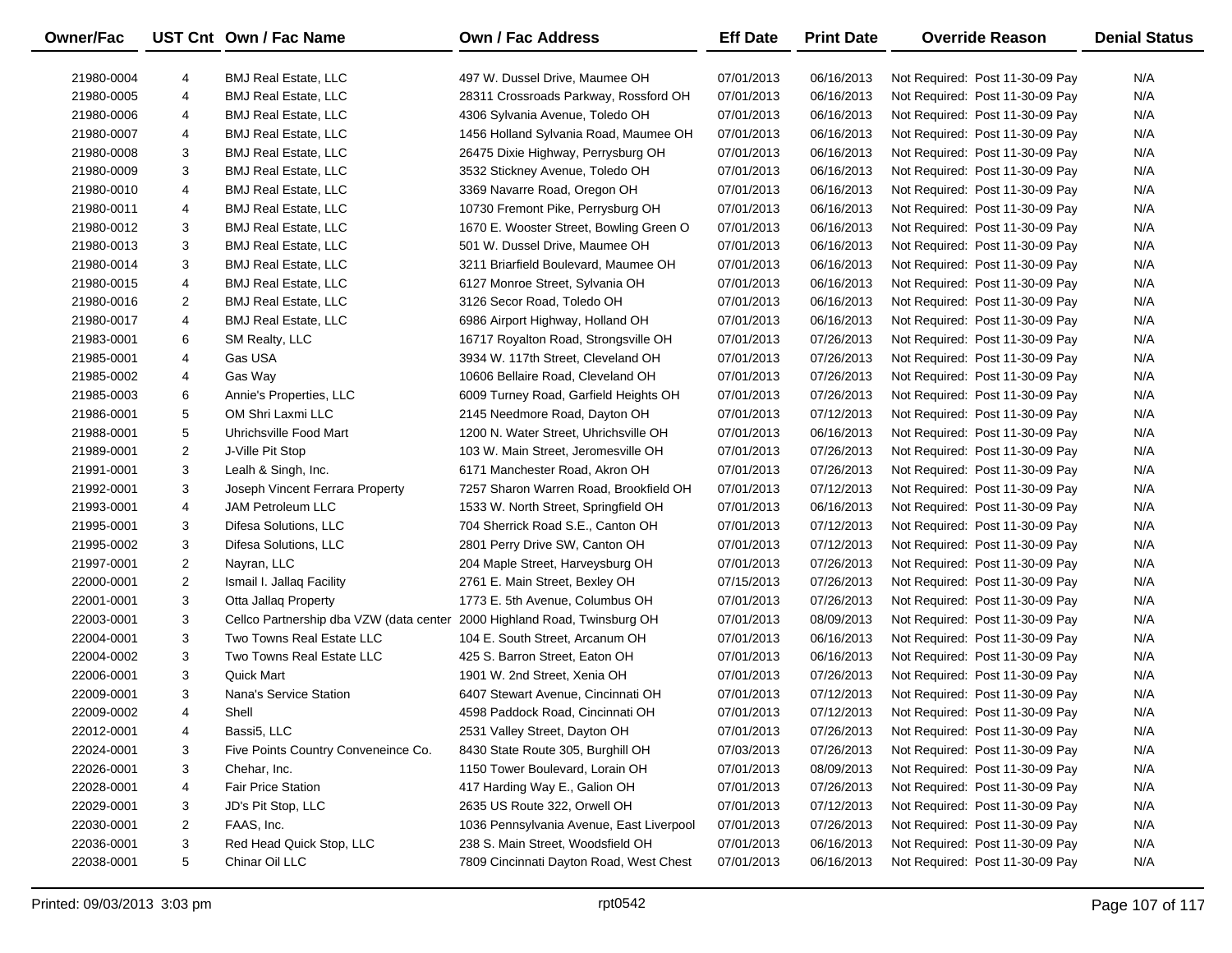| <b>Owner/Fac</b> |                | UST Cnt Own / Fac Name                  | <b>Own / Fac Address</b>                   | <b>Eff Date</b> | <b>Print Date</b> | <b>Override Reason</b>          | <b>Denial Status</b> |
|------------------|----------------|-----------------------------------------|--------------------------------------------|-----------------|-------------------|---------------------------------|----------------------|
| 22041-0001       | 5              | Bombay Dream LLC                        | 2325 South Avenue, Youngstown OH           | 07/01/2013      | 07/26/2013        | Not Required: Post 11-30-09 Pay | N/A                  |
| 22043-0001       | 3              | 2968 Ridge Road, LLC                    | 2968 Ridge Road, Medina OH                 | 07/01/2013      | 06/28/2013        | Not Required: Post 11-30-09 Pay | N/A                  |
| 22046-0001       | 5              | Christopher A. Buchanan Property        | 41995 State Route 7, Tuppers Plains OH     | 07/01/2013      | 07/26/2013        | Not Required: Post 11-30-09 Pay | N/A                  |
| 22056-0001       | 3              | Ahmad A. Mashqbeh Property              | 1564 Mahoning Avenue, Youngstown OH        | 07/01/2013      | 06/28/2013        | Not Required: Post 11-30-09 Pay | N/A                  |
| 22064-0001       | 3              | Gas Zone Inc.                           | 3980 Erie Avenue, Cincinnati OH            | 07/05/2013      | 07/26/2013        | Not Required: Post 11-30-09 Pay | N/A                  |
| 22067-0001       | $\overline{2}$ | The Outpost                             | 7532 Ashridge Arnheim Road, Sardinia OH    | 07/01/2013      | 07/12/2013        | Not Required: Post 11-30-09 Pay | N/A                  |
| 22069-0001       | 4              | Ohio River Road Properties, LLC         | 220 Center Street, Wheelersburg OH         | 07/01/2013      | 07/26/2013        | Not Required: Post 11-30-09 Pay | N/A                  |
| 22070-0001       | $\overline{2}$ | L.M.J.K., Inc.                          | 4468 Monroe Street, Toledo OH              | 07/01/2013      | 07/12/2013        | Not Required: Post 11-30-09 Pay | N/A                  |
| 22071-0001       | 4              | Sunoco Food Mart - Wadsworth            | 802 High Street, Wadsworth OH              | 07/01/2013      | 06/28/2013        | Not Required: Post 11-30-09 Pay | N/A                  |
| 22073-0001       | $\overline{2}$ | Robert G. Dickman Shopping Center       | 7381 Main Street, Cincinnati OH            | 07/01/2013      | 06/28/2013        | Not Required: Post 11-30-09 Pay | N/A                  |
| 22075-0001       | 3              | Southeastern Valero                     | 41 Jones Road, Chillicothe OH              | 07/01/2013      | 07/12/2013        | Not Required: Post 11-30-09 Pay | N/A                  |
| 22075-0002       | 3              | C Walters Investments, LLC              | 21 Star Drive, Chillicothe OH              | 07/01/2013      | 07/12/2013        | Not Required: Post 11-30-09 Pay | N/A                  |
| 22082-0001       | 3              | Barney's Convenience Mart               | 2010 Ottawa River Road, Toledo OH          | 07/01/2013      | 06/16/2013        | Not Required: Post 11-30-09 Pay | N/A                  |
| 22082-0002       | 3              | Barney's Convenience Mart               | 1130 Buck Road, Rossford OH                | 07/01/2013      | 06/16/2013        | Not Required: Post 11-30-09 Pay | N/A                  |
| 22086-0001       | $\mathbf{1}$   | St. Vincent Charity Hospital            | 2351 E. 22nd Street, Cleveland OH          | 07/01/2013      | 06/16/2013        | Not Required: Post 11-30-09 Pay | N/A                  |
| 22089-0001       | 3              | Wells Real Estate Funds, Inc.           | 800 Brooksedge Boulevard, Westerville O    | 08/12/2013      | 08/23/2013        | Not Required: Post 11-30-09 Pay | N/A                  |
| 22142-0001       | 8              | Phillips Oil, Inc.                      | 5201 Road 7, Leipsic OH                    | 07/01/2013      | 07/26/2013        | Not Required: Post 11-30-09 Pay | N/A                  |
| 22143-0001       | 4              | Azhar Khan Facility                     | 70 W. Aurora Road, Northfield OH           | 07/01/2013      | 07/12/2013        | Not Required: Post 11-30-09 Pay | N/A                  |
| 22149-0001       | 5              | Yogi Grocery Inc.                       | 201 W. State Street, Georgetown OH         | 07/01/2013      | 07/26/2013        | Not Required: Post 11-30-09 Pay | N/A                  |
| 22150-0001       | 5              | 2727 Brice Road, LLC                    | 2727 Brice Road, Columbus OH               | 07/01/2013      | 07/26/2013        | Not Required: Post 11-30-09 Pay | N/A                  |
| 22151-0001       | 4              | Alight Petroleum Inc.                   | 1500 S. Defiance Street, Archbold OH       | 07/01/2013      | 07/26/2013        | Not Required: Post 11-30-09 Pay | N/A                  |
| 22164-0001       | $\mathbf{1}$   | YMCA of Greater Toledo                  | 306 Bush Street, Toledo OH                 | 07/01/2013      | 07/12/2013        | Not Required: Post 11-30-09 Pay | N/A                  |
| 22165-0001       | $\overline{2}$ | D and K Market                          | 3542 Jasper Road, Jamestown OH             | 07/01/2013      | 07/26/2013        | Not Required: Post 11-30-09 Pay | N/A                  |
| 22166-0001       | 4              | Orab Holdings, LLC                      | 201 S. High Street, Mount Orab OH          | 07/01/2013      | 06/28/2013        | Not Required: Post 11-30-09 Pay | N/A                  |
| 22171-0001       | 4              | <b>Bethel Sunoco</b>                    | 622 W. Plane Street, Bethel OH             | 07/01/2013      | 07/12/2013        | Not Required: Post 11-30-09 Pay | N/A                  |
| 22172-0001       | 5              | Mercerville Convenience, LLC            | 9239 State Route 218, Crown City OH        | 07/01/2013      | 06/16/2013        | Not Required: Post 11-30-09 Pay | N/A                  |
| 22173-0001       | 4              | 514 North Market Realty, Inc.           | 514 N. Market Street, Lisbon OH            | 07/12/2013      | 07/26/2013        | Not Required: Post 11-30-09 Pay | N/A                  |
| 22181-0001       | $\overline{2}$ | TJX Corporate Technology Center         | 6595 New Albany Road E., New Albany O      | 07/01/2013      | 07/26/2013        | Not Required: Post 11-30-09 Pay | N/A                  |
| 22182-0001       | 3              | New Philadelphia Bulk Plant             | 130 10th Street S.W., New Philadelphia O   | 07/01/2013      | 06/28/2013        | Not Required: Post 11-30-09 Pay | N/A                  |
| 22183-0001       | $\overline{2}$ | JWW Realty, LLC                         | 6295 Wilson Mills Road, Highland Heights ( | 07/01/2013      | 06/16/2013        | Not Required: Post 11-30-09 Pay | N/A                  |
| 22184-0001       | 3              | Manjit Kaur Bains Property              | 1600 30th Street N.E., Canton OH           | 07/05/2013      | 07/26/2013        | Not Required: Post 11-30-09 Pay | N/A                  |
| 22192-0001       | 5              | Marblehead Sunoco                       | 5416 E. Port Clinton Road, Marblehead O    | 07/01/2013      | 07/12/2013        | Not Required: Post 11-30-09 Pay | N/A                  |
| 22192-0002       | 4              | <b>Fostoria Marathon</b>                | 202 N. Countyline Street, Fostoria OH      | 07/01/2013      | 07/12/2013        | Not Required: Post 11-30-09 Pay | N/A                  |
| 22192-0003       | 3              | Fostoria BP                             | 526 Sandusky Street, Fostoria OH           | 07/01/2013      | 07/12/2013        | Not Required: Post 11-30-09 Pay | N/A                  |
| 22194-0001       | 3              | Rodney L. Stevenson Facility            | 110 Walton Street West, Willard OH         | 07/01/2013      | 07/26/2013        | Not Required: Post 11-30-09 Pay | N/A                  |
| 22195-0001       | 3              | Berea Sunoco                            | 640 Prospect Road, Berea OH                | 07/01/2013      | 07/26/2013        | Not Required: Post 11-30-09 Pay | N/A                  |
| 22202-0001       | 5              | Imperial Marathon of Findlay Ohio, Ltd. | 1215 W. Main Street, Findlay OH            | 07/01/2013      | 07/26/2013        | Not Required: Post 11-30-09 Pay | N/A                  |
| 22204-0001       | 4              | Batavia Enterprises, LLC                | 2199 Winemiller Lane, Batavia OH           | 07/01/2013      | 06/28/2013        | Not Required: Post 11-30-09 Pay | N/A                  |
| 22205-0001       | 4              | Mt. Orab Enterprises, LLC               | 570 N. High Street, Mount Orab OH          | 07/01/2013      | 06/28/2013        | Not Required: Post 11-30-09 Pay | N/A                  |
| 22208-0001       | 3              | Rambler's Roost Rest & Truck Stop       | 18191 Lincoln Highway, Middle Point OH     | 07/01/2013      | 07/12/2013        | Not Required: Post 11-30-09 Pay | N/A                  |
| 22211-0001       | 3              | VED Petroleum, LLC                      | 7550 State Route 48, Waynesville OH        | 07/01/2013      | 07/12/2013        | Not Required: Post 11-30-09 Pay | N/A                  |
| 22215-0001       | 3              | <b>Euclid Marathon</b>                  | 470 E. 200th Street, Euclid OH             | 08/15/2013      | 08/23/2013        | Not Required: Post 11-30-09 Pay | N/A                  |
| 22218-0001       | 3              | GBS Alum, LLC                           | 1001 Alum Creek Drive, Columbus OH         | 07/01/2013      | 07/26/2013        | Not Required: Post 11-30-09 Pay | N/A                  |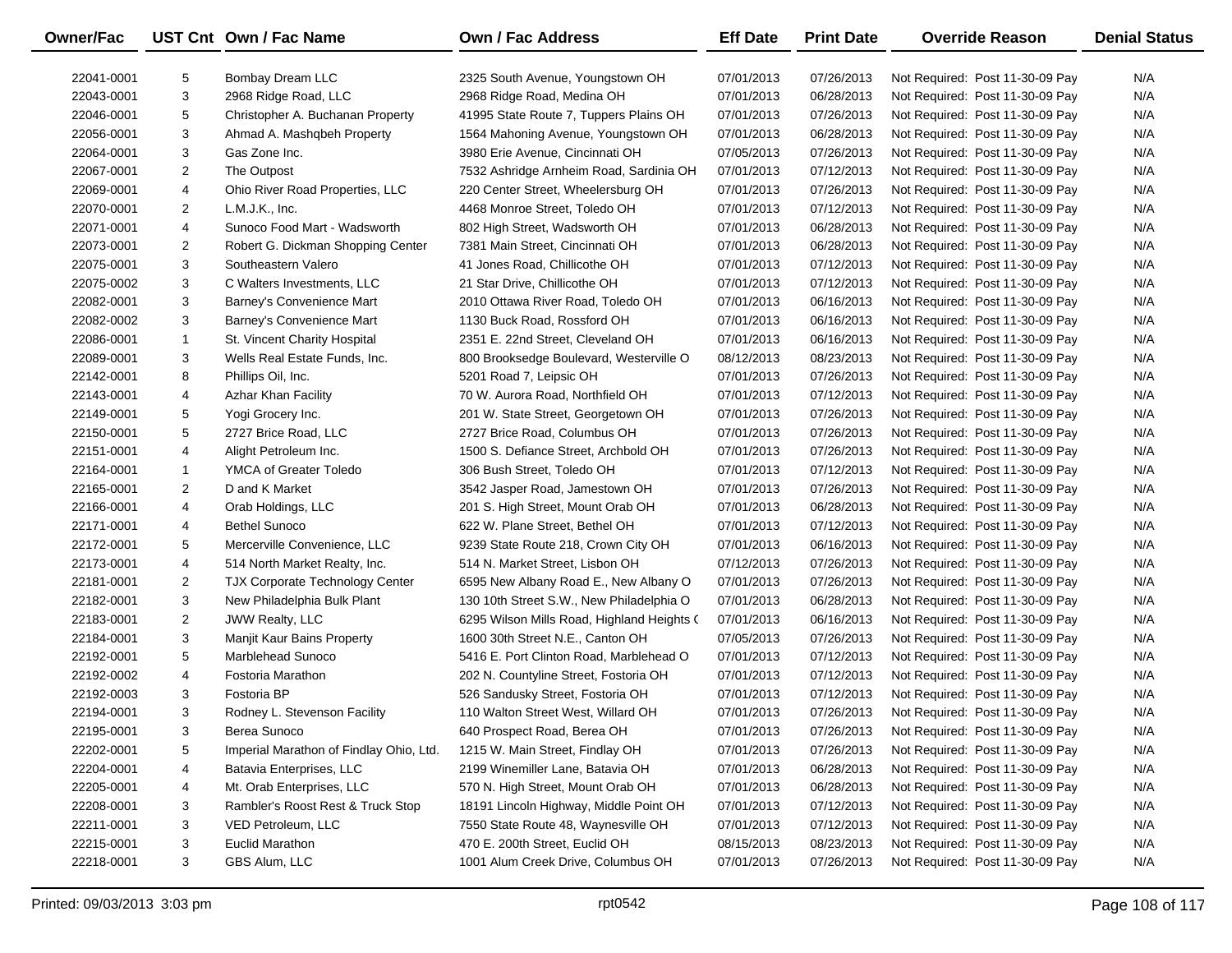| Owner/Fac  |                | UST Cnt Own / Fac Name                                                         | <b>Own / Fac Address</b>                 | <b>Eff Date</b> | <b>Print Date</b> | <b>Override Reason</b>          | <b>Denial Status</b> |
|------------|----------------|--------------------------------------------------------------------------------|------------------------------------------|-----------------|-------------------|---------------------------------|----------------------|
| 22219-0001 | 3              | GBS Sawmill, LLC                                                               | 3446 O'Connell Street, Powell OH         | 07/01/2013      | 07/26/2013        | Not Required: Post 11-30-09 Pay | N/A                  |
| 22225-0001 | $\mathbf{1}$   | Bluegrass Labels Company, LLC                                                  | 4500 Beech Street, Cincinnati OH         | 07/01/2013      | 06/16/2013        | Not Required: Post 11-30-09 Pay | N/A                  |
| 22226-0001 | 5              | Damascus Station 62, LLC                                                       | 29011 State Route 62, Salem OH           | 07/01/2013      | 06/28/2013        | Not Required: Post 11-30-09 Pay | N/A                  |
| 22227-0001 | 3              | Singh Main Street, LLC                                                         | 3140 E. Main Street, Columbus OH         | 07/15/2013      | 07/26/2013        | Not Required: Post 11-30-09 Pay | N/A                  |
| 22230-0001 | 5              | Khushi Enterprises Inc.                                                        | 1144 State Route 131, Milford OH         | 07/01/2013      | 07/26/2013        | Not Required: Post 11-30-09 Pay | N/A                  |
| 22232-0001 | 3              | Stop & Go #27                                                                  | 24 S. McCord Road, Holland OH            | 07/01/2013      | 06/16/2013        | Not Required: Post 11-30-09 Pay | N/A                  |
| 22233-0001 | $\mathbf{1}$   | <b>Heather Hill Care Communities</b>                                           | 12340 Bass Lake, Chardon OH              | 07/01/2013      | 06/16/2013        | Not Required: Post 11-30-09 Pay | N/A                  |
| 22238-0001 | $\mathbf{1}$   | Gold'Has, LLC                                                                  | 1775 N. State Street, Girard OH          | 07/01/2013      | 06/16/2013        | Not Required: Post 11-30-09 Pay | N/A                  |
| 22239-0001 | 3              | Harjasneet, LLC                                                                | 4871 Dixie Highway, Fairfield OH         | 07/01/2013      | 07/26/2013        | Not Required: Post 11-30-09 Pay | N/A                  |
| 22240-0001 | 3              | <b>Waleed Tayeh Property</b>                                                   | 237 Lake Avenue, Elyria OH               | 07/01/2013      | 06/16/2013        | Not Required: Post 11-30-09 Pay | N/A                  |
| 22250-0001 | 3              | Worthington Hills BP                                                           | 7750 Olentangy River Road, Worthington O | 07/01/2013      | 07/12/2013        | Not Required: Post 11-30-09 Pay | N/A                  |
| 22263-0001 | $\overline{c}$ | <b>KHT Properties, LLC</b>                                                     | 6614 Norwalk Road, Medina OH             | 07/01/2013      | 07/26/2013        | Not Required: Post 11-30-09 Pay | N/A                  |
| 22266-0001 | $\overline{2}$ | Assad/Jundi Children's Irrevocable Trust   12531 Superior Avenue, Cleveland OH |                                          | 07/01/2013      | 06/28/2013        | Not Required: Post 11-30-09 Pay | N/A                  |
| 22266-0002 | 3              | Express Gas                                                                    | 4025 E. 93rd Street, Cleveland OH        | 07/01/2013      | 06/28/2013        | Not Required: Post 11-30-09 Pay | N/A                  |
| 22267-0001 | 3              | MJM Land Group, LLC                                                            | 5012 Warrensville Center Road, Maple Hei | 07/01/2013      | 07/26/2013        | Not Required: Post 11-30-09 Pay | N/A                  |
| 22269-0001 | 3              | Yashvi, LLC                                                                    | 3749 Glenway Avenue, Cincinnati OH       | 07/01/2013      | 07/26/2013        | Not Required: Post 11-30-09 Pay | N/A                  |
| 22273-0001 | 3              | White Road, LLC                                                                | 91 Public Square, Andover OH             | 07/01/2013      | 07/12/2013        | Not Required: Post 11-30-09 Pay | N/A                  |
| 22276-0001 | $\overline{c}$ | Keith Farmer Property                                                          | 28424 Chieftain Drive, Logan OH          | 07/01/2013      | 07/12/2013        | Not Required: Post 11-30-09 Pay | N/A                  |
| 22277-0001 | 3              | Bath Petroleum Inc.                                                            | 100 E. Main Street, Greenville OH        | 07/01/2013      | 06/28/2013        | Not Required: Post 11-30-09 Pay | N/A                  |
| 22278-0001 | 3              | <b>Bourneville Valero</b>                                                      | 11342 State Route 50, Bourneville OH     | 07/01/2013      | 07/12/2013        | Not Required: Post 11-30-09 Pay | N/A                  |
| 22282-0001 | 3              | <b>Omesh Properties LLC</b>                                                    | 2511 Grand Boulevard, Hamilton OH        | 07/01/2013      | 07/26/2013        | Not Required: Post 11-30-09 Pay | N/A                  |
| 22282-0002 | 3              | Omesh Properties, LLC                                                          | 1380 Central Avenue, Hamilton OH         | 07/01/2013      | 07/26/2013        | Not Required: Post 11-30-09 Pay | N/A                  |
| 22282-0003 | 5              | Omesh Properties, LLC                                                          | 3406 Warsaw Avenue, Cincinnati OH        | 07/01/2013      | 07/26/2013        | Not Required: Post 11-30-09 Pay | N/A                  |
| 22283-0001 | $\overline{c}$ | Dharuv, Inc./Remington Market                                                  | 9390 Loveland Madeira Road, Cincinnati O | 07/01/2013      | 06/28/2013        | Not Required: Post 11-30-09 Pay | N/A                  |
| 22284-0001 | $\overline{c}$ | Toledo Refining Company, LLC                                                   | 1900 - 2100 Front Street, Toledo OH      | 07/01/2013      | 07/12/2013        | Not Required: Post 11-30-09 Pay | N/A                  |
| 22284-0002 | 3              | Toledo Refining Comany, LLC                                                    | 1819 Woodville Road, Oregon OH           | 07/01/2013      | 07/12/2013        | Not Required: Post 11-30-09 Pay | N/A                  |
| 22285-0001 | $\mathbf{1}$   | Autowise Service and Tire Center, LLC                                          | 490 N. Main Street, Marysville OH        | 07/01/2013      | 06/16/2013        | Not Required: Post 11-30-09 Pay | N/A                  |
| 22287-0001 | 5              | Ansh & Anshika, Inc.                                                           | 1434 US Route 52 W., Aberdeen OH         | 07/01/2013      | 06/16/2013        | Not Required: Post 11-30-09 Pay | N/A                  |
| 22289-0001 | 4              | Greentown, LLC                                                                 | 841 Martin Street, Greenville OH         | 07/01/2013      | 06/16/2013        | Not Required: Post 11-30-09 Pay | N/A                  |
| 22294-0001 | 4              | J & P Petroleum, LLC                                                           | 1129 S. Pennsylvania Avenue, Wellston O  | 07/01/2013      | 07/26/2013        | Not Required: Post 11-30-09 Pay | N/A                  |
| 22296-0001 | 3              | Lees, LLC                                                                      | 18018 Tontogany Creek Road, Tontogany (  | 07/01/2013      | 07/26/2013        | Not Required: Post 11-30-09 Pay | N/A                  |
| 22299-0001 | 3              | Lockland Oil, LLC                                                              | 100 S. Cooper Avenue, Lockland OH        | 07/01/2013      | 06/16/2013        | Not Required: Post 11-30-09 Pay | N/A                  |
| 22300-0001 | 4              | Dinberu, Inc.                                                                  | 10025 Hamilton Avenue, Cincinnati OH     | 07/01/2013      | 07/26/2013        | Not Required: Post 11-30-09 Pay | N/A                  |
| 22306-0001 | $\overline{2}$ | Pleasant Ridge BP                                                              | 6135 Montgomery Road, Cincinnati OH      | 07/01/2013      | 06/16/2013        | Not Required: Post 11-30-09 Pay | N/A                  |
| 22307-0001 | $\overline{2}$ | Columbus Energy #1, LLC                                                        | 2800 Sullivant Avenue, Columbus OH       | 07/01/2013      | 07/12/2013        | Not Required: Post 11-30-09 Pay | N/A                  |
| 22314-0001 | 1              | Anderson Oberfields Real Estate Holdin                                         | 528 London Road, Delaware OH             | 07/01/2013      | 06/16/2013        | Not Required: Post 11-30-09 Pay | N/A                  |
| 22316-0001 | 5              | Kaplet's BP & Gift Shop                                                        | 64516 Wintergreen Road, Old Washington   | 07/01/2013      | 06/28/2013        | Not Required: Post 11-30-09 Pay | N/A                  |
| 22318-0001 | 4              | Marathon Rushmart Inc.                                                         | 3011 Market Street, Rushville OH         | 07/22/2013      | 07/26/2013        | Not Required: Post 11-30-09 Pay | N/A                  |
| 22318-0002 | 3              | Marathon Rushmart Inc.                                                         | 6475 Lancaster Thornville Road, Pleasant | 07/22/2013      | 07/26/2013        | Not Required: Post 11-30-09 Pay | N/A                  |
| 22319-0001 | 3              | Reed's                                                                         | 33427 State Route 78, Lewisville OH      | 07/01/2013      | 07/12/2013        | Not Required: Post 11-30-09 Pay | N/A                  |
| 22320-0001 | 4              | Gas USA #2                                                                     | 3266 W. 117th Street, Cleveland OH       | 07/01/2013      | 07/26/2013        | Not Required: Post 11-30-09 Pay | N/A                  |
| 22320-0002 | 3              | Gas USA #3                                                                     | 3101 Scranton Road, Cleveland OH         | 07/01/2013      | 07/26/2013        | Not Required: Post 11-30-09 Pay | N/A                  |
| 22320-0003 | 3              | Gas City                                                                       | 3074 W. 14th Street, Cleveland OH        | 07/01/2013      | 07/26/2013        | Not Required: Post 11-30-09 Pay | N/A                  |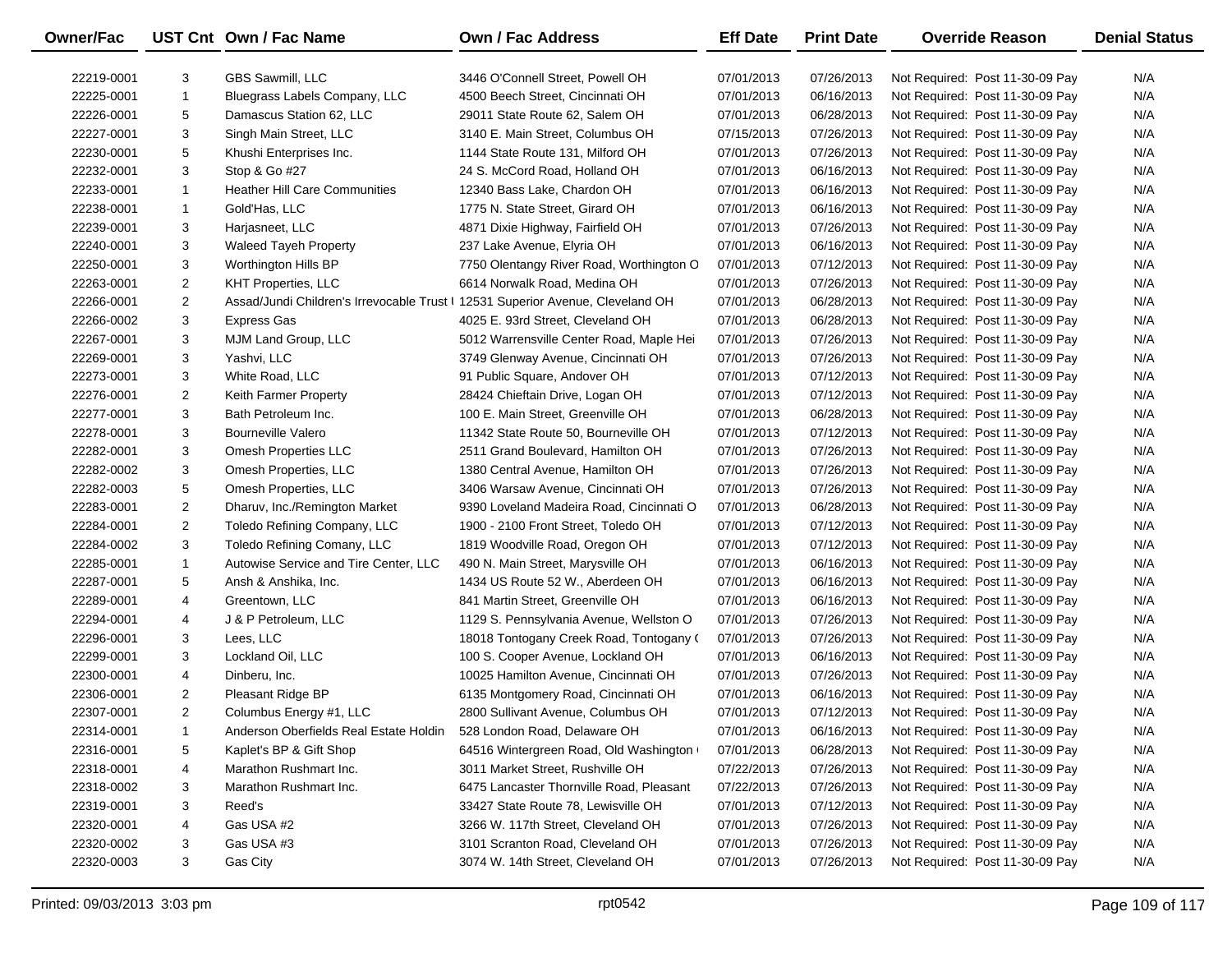| Owner/Fac  |                | UST Cnt Own / Fac Name                                                     | <b>Own / Fac Address</b>                    | <b>Eff Date</b> | <b>Print Date</b> | <b>Override Reason</b>          | <b>Denial Status</b> |
|------------|----------------|----------------------------------------------------------------------------|---------------------------------------------|-----------------|-------------------|---------------------------------|----------------------|
| 22321-0002 | 5              | 55 Rapid, LLC                                                              | 1712 E. 55th Street, Cleveland OH           | 07/01/2013      | 07/12/2013        | Not Required: Post 11-30-09 Pay | N/A                  |
| 22323-0001 | 5              | Doran-McQuiston, LLC                                                       | 201 W. Central Avenue, Camden OH            | 07/01/2013      | 06/28/2013        | Not Required: Post 11-30-09 Pay | N/A                  |
| 22327-0001 | 4              | Green Savoree Mid-Ohio, LLC                                                | 7721 Steam Corners Road, Lexington OH       | 07/08/2013      | 07/26/2013        | Not Required: Post 11-30-09 Pay | N/A                  |
| 22329-0001 | 4              | Fares, Inc.                                                                | 4953 Springboro Pike, West Carrollton OH    | 07/01/2013      | 06/16/2013        | Not Required: Post 11-30-09 Pay | N/A                  |
| 22330-0001 | 3              | 665 Parsons, Inc.                                                          | 665 Parsons Avenue, Columbus OH             | 07/01/2013      | 07/26/2013        | Not Required: Post 11-30-09 Pay | N/A                  |
| 22332-0001 | 10             | Trupoint Cooperative, Inc.                                                 | 1425 Rombach Avenue, Wilmington OH          | 07/01/2013      | 07/26/2013        | Not Required: Post 11-30-09 Pay | N/A                  |
| 22332-0002 | $\overline{2}$ | Trupoint Cooperative, Inc.                                                 | 1860 Columbus Avenue, Springfield OH        | 07/01/2013      | 07/26/2013        | Not Required: Post 11-30-09 Pay | N/A                  |
| 22332-0003 | 3              | Trupoint Cooperative, Inc.                                                 | 555 N. Broadway Street, Lebanon OH          | 07/01/2013      | 07/26/2013        | Not Required: Post 11-30-09 Pay | N/A                  |
| 22332-0004 | 4              | Trupoint Cooperative, Inc.                                                 | 230 S. Ohio Street, Minster OH              | 07/01/2013      | 07/26/2013        | Not Required: Post 11-30-09 Pay | N/A                  |
| 22334-0001 | 3              | BR Petroleum, Inc.                                                         | 1301 Wapakoneta Avenue, Sidney OH           | 07/01/2013      | 06/16/2013        | Not Required: Post 11-30-09 Pay | N/A                  |
| 22335-0001 | 3              | H & F Food Mart, Inc.                                                      | 803 Apollo Drive, Wapakoneta OH             | 07/01/2013      | 07/26/2013        | Not Required: Post 11-30-09 Pay | N/A                  |
| 22335-0002 | 4              | H & F Food Mart, Inc.                                                      | 109 Defiance Street, Wapokeneta OH          | 07/01/2013      | 07/26/2013        | Not Required: Post 11-30-09 Pay | N/A                  |
| 22337-0001 | 4              | Union Food and Gas                                                         | 858 Union Boulevard, Englewood OH           | 07/01/2013      | 07/26/2013        | Not Required: Post 11-30-09 Pay | N/A                  |
| 22338-0001 | 3              | <b>Gabriels Shell</b>                                                      | 2249 W. 117th Street, Cleveland OH          | 07/02/2013      | 07/26/2013        | Not Required: Post 11-30-09 Pay | N/A                  |
| 22339-0001 | 4              | Grove Gas & Food, LLC                                                      | 5790 State Road, Parma OH                   | 07/01/2013      | 07/26/2013        | Not Required: Post 11-30-09 Pay | N/A                  |
| 22343-0001 | $\overline{2}$ | Mini Food Mart                                                             | 4730 Cleveland Avenue SW, Canton OH         | 07/01/2013      | 06/28/2013        | Not Required: Post 11-30-09 Pay | N/A                  |
| 22350-0001 | $\overline{2}$ | $H$ & A Inc.                                                               | 3100 N. Detroit Avenue, Toledo OH           | 07/22/2013      | 07/26/2013        | Not Required: Post 11-30-09 Pay | N/A                  |
| 22354-0001 | $\mathbf{1}$   | Seasons - Retirement Community in Ken 7300 Dearwester Drive, Cincinnati OH |                                             | 07/29/2013      | 08/09/2013        | Not Required: Post 11-30-09 Pay | N/A                  |
| 22355-0001 | 2              | AIGO, LLC                                                                  | 4360 Lee Road, Cleveland OH                 | 07/01/2013      | 07/26/2013        | Not Required: Post 11-30-09 Pay | N/A                  |
| 22356-0001 | 3              | Miles Group, LLC                                                           | 17707 Miles Avenue, Warrensville Heights (  | 07/01/2013      | 07/26/2013        | Not Required: Post 11-30-09 Pay | N/A                  |
| 22359-0001 | 3              | Gas USA - St. Clair                                                        | 12307 St. Clair Avenue, Cleveland OH        | 07/01/2013      | 07/12/2013        | Not Required: Post 11-30-09 Pay | N/A                  |
| 22363-0001 | 3              | Parkash & Prashar, LLC                                                     | 3088 Broadway, Grove City OH                | 07/01/2013      | 06/28/2013        | Not Required: Post 11-30-09 Pay | N/A                  |
| 22366-0001 | 3              | Sunoco                                                                     | 1301 E. Stroop Road, Kettering OH           | 07/01/2013      | 06/16/2013        | Not Required: Post 11-30-09 Pay | N/A                  |
| 22368-0001 | 3              | Kaleshwari, Inc.                                                           | 6380 Branch Hill Guinea Pike, Loveland O    | 07/01/2013      | 07/26/2013        | Not Required: Post 11-30-09 Pay | N/A                  |
| 22373-0001 | 3              | MJM Land Group, LLC, Assad/Jundi Tr                                        | 8805 Buckeye Road, Cleveland OH             | 07/01/2013      | 07/26/2013        | Not Required: Post 11-30-09 Pay | N/A                  |
| 22376-0001 | 2              | Hari Petroleum, LLC                                                        | 265 N. Washington Street, Tiffin OH         | 07/01/2013      | 07/12/2013        | Not Required: Post 11-30-09 Pay | N/A                  |
| 22380-0001 | 3              | JKAR, LLC                                                                  | 1886 Tamarack Circle S., Columbus OH        | 07/01/2013      | 06/28/2013        | Not Required: Post 11-30-09 Pay | N/A                  |
| 22384-0001 | $\overline{2}$ | Shri Food Market Inc.                                                      | 979 Ohio Pike, Cincinnati OH                | 07/01/2013      | 06/16/2013        | Not Required: Post 11-30-09 Pay | N/A                  |
| 22401-0001 | 3              | Riverview NE, LLC                                                          | 3120 Parkman Road, Warren OH                | 07/01/2013      | 07/26/2013        | Not Required: Post 11-30-09 Pay | N/A                  |
| 22402-0001 | $\overline{2}$ | API Mini Mart, Inc.                                                        | 6730 Clough Pike, Cincinnati OH             | 07/01/2013      | 07/12/2013        | Not Required: Post 11-30-09 Pay | N/A                  |
| 22403-0001 | 5              | Jai Bholenath, LLC                                                         | 13075 Worthington Road S.W., Pataskala C    | 08/14/2013      | 08/23/2013        | Not Required: Post 11-30-09 Pay | N/A                  |
| 22404-0001 | 4              | Whitworth, Inc.                                                            | 2441 S. 3rd Street, Ironton OH              | 07/01/2013      | 07/26/2013        | Not Required: Post 11-30-09 Pay | N/A                  |
| 22405-0001 | $\overline{2}$ | Lakhvir S. and Parminder K. Sidhu                                          | 5739 State Route 98, Tiro OH                | 07/01/2013      | 07/26/2013        | Not Required: Post 11-30-09 Pay | N/A                  |
| 22411-0001 | $\mathbf{1}$   | FedEx Freight Inc.                                                         | 67200 Executive Drive, Saint Clairsville OH | 07/01/2013      | 06/28/2013        | Not Required: Post 11-30-09 Pay | N/A                  |
| 22412-0001 | 3              | Special Way                                                                | 721 N. 4th Street, Toronto OH               | 07/01/2013      | 06/16/2013        | Not Required: Post 11-30-09 Pay | N/A                  |
| 22420-0001 | 3              | T.L. Kane Leasing, Ltd.                                                    | 363 31st Street, Barberton OH               | 07/01/2013      | 06/28/2013        | Not Required: Post 11-30-09 Pay | N/A                  |
| 22426-0001 | $\mathbf{1}$   | Jeff Wyler Chevrolet of Columbus                                           | 5885 Gender Road, Canal Winchester OH       | 07/01/2013      | 06/16/2013        | Not Required: Post 11-30-09 Pay | N/A                  |
| 22427-0001 | 2              | South Fork Investments, LLC                                                | 2040 S. River Road, Zanesville OH           | 07/01/2013      | 06/16/2013        | Not Required: Post 11-30-09 Pay | N/A                  |
| 22430-0001 | 4              | Pearl Rd Real Estate, LLC                                                  | 6229 Pearl Road, Parma Heights OH           | 07/01/2013      | 06/28/2013        | Not Required: Post 11-30-09 Pay | N/A                  |
| 22440-0001 | $\mathbf{1}$   | Sheraton Columbus Hotel at Capitol Squ                                     | 75 E. State Street, Columbus OH             | 07/01/2013      | 07/12/2013        | Not Required: Post 11-30-09 Pay | N/A                  |
| 22441-0001 | $\mathbf{1}$   | Haverhill Chemicals, LLC                                                   | 1019 Haverhill Ohio Furnace Road, Haverh    | 07/01/2013      | 06/16/2013        | Not Required: Post 11-30-09 Pay | N/A                  |
| 22446-0001 | 3              | Ridge Pleasant Valley Marathon                                             | 7213 W. Pleasant Valley Road, Parma OH      | 07/01/2013      | 06/16/2013        | Not Required: Post 11-30-09 Pay | N/A                  |
| 22449-0001 | 4              | JININ, LLC                                                                 | 24849 Rockside Road, Bedford Heights O      | 07/01/2013      | 06/16/2013        | Not Required: Post 11-30-09 Pay | N/A                  |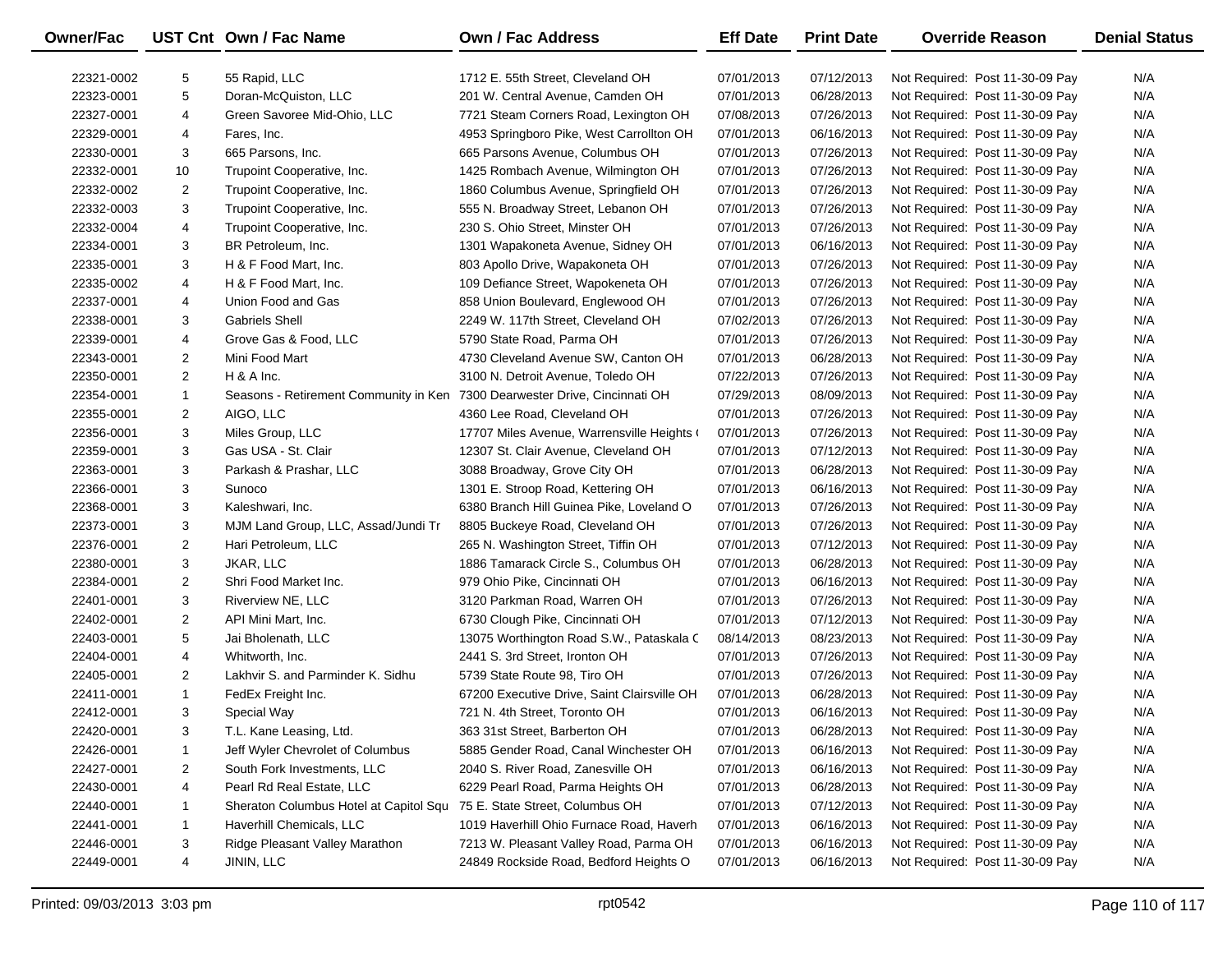| <b>Owner/Fac</b> |                | UST Cnt Own / Fac Name                 | <b>Own / Fac Address</b>                 | <b>Eff Date</b> | <b>Print Date</b> | <b>Override Reason</b>          | <b>Denial Status</b> |
|------------------|----------------|----------------------------------------|------------------------------------------|-----------------|-------------------|---------------------------------|----------------------|
| 22449-0002       | 3              | JININ, LLC                             | 5601 Warrensville Center Road, Maple Hei | 07/01/2013      | 06/16/2013        | Not Required: Post 11-30-09 Pay | N/A                  |
| 22449-0003       | 4              | JININ, LLC                             | 4591 Green Road, Warrensville Heights O  | 07/01/2013      | 06/16/2013        | Not Required: Post 11-30-09 Pay | N/A                  |
| 22449-0004       | 4              | JININ, LLC                             | 5460 Northfield Road, Maple Heights OH   | 07/01/2013      | 06/16/2013        | Not Required: Post 11-30-09 Pay | N/A                  |
| 22452-0001       | $\overline{2}$ | Vinman 10, LLC                         | 3003 Colorado Avenue, Lorain OH          | 07/01/2013      | 07/26/2013        | Not Required: Post 11-30-09 Pay | N/A                  |
| 22457-0001       | 3              | Woodman Investments, LLC               | 499 Woodman Drive, Dayton OH             | 07/01/2013      | 07/26/2013        | Not Required: Post 11-30-09 Pay | N/A                  |
| 22457-0002       | 3              | Shell Food Mart                        | 1650 Woodman Drive, Dayton OH            | 07/01/2013      | 07/26/2013        | Not Required: Post 11-30-09 Pay | N/A                  |
| 22461-0001       | 4              | Sunshine Petro, LLC                    | 150 S. State Street, Westerville OH      | 07/01/2013      | 07/26/2013        | Not Required: Post 11-30-09 Pay | N/A                  |
| 22462-0001       | $\overline{2}$ | Three A's, Inc.                        | 1601 E. 4th Street, Lima OH              | 07/01/2013      | 06/28/2013        | Not Required: Post 11-30-09 Pay | N/A                  |
| 22464-0001       | $\overline{2}$ | Enterprise Hill Farm, Inc.             | 5264 Huber Road, Norwalk OH              | 07/01/2013      | 07/12/2013        | Not Required: Post 11-30-09 Pay | N/A                  |
| 22473-0001       | 4              | RAH III, LLC                           | 779 E. Main Street, Jackson OH           | 07/01/2013      | 07/26/2013        | Not Required: Post 11-30-09 Pay | N/A                  |
| 22474-0001       | 3              | A Food Mart                            | 1920 E. Whipp Road, Kettering OH         | 07/01/2013      | 07/26/2013        | Not Required: Post 11-30-09 Pay | N/A                  |
| 22475-0001       | 4              | <b>Trenton Shell</b>                   | 550 W. Oxford State Road, Middletown OH  | 07/01/2013      | 07/26/2013        | Not Required: Post 11-30-09 Pay | N/A                  |
| 22476-0001       | 3              | Arpita Fuels, Inc.                     | 650 Central Avenue, Carlisle OH          | 07/01/2013      | 07/26/2013        | Not Required: Post 11-30-09 Pay | N/A                  |
| 22482-0001       | $\overline{2}$ | GBS Stelzer, LLC                       | 2280 Stelzer Road, Columbus OH           | 07/01/2013      | 07/26/2013        | Not Required: Post 11-30-09 Pay | N/A                  |
| 22484-0001       | 3              | Sun Shop Gas and Carry-Out             | 1002 N. Lincoln Avenue, Bridgeport OH    | 07/01/2013      | 06/28/2013        | Not Required: Post 11-30-09 Pay | N/A                  |
| 22485-0001       | $\overline{2}$ | Clark, Balata Food Inc.                | 1655 N. Gettysburg Avenue, Dayton OH     | 07/01/2013      | 06/16/2013        | Not Required: Post 11-30-09 Pay | N/A                  |
| 22487-0001       | 8              | Northside Fuel Stop, LLC               | 1505 N. Sandusky Avenue, Bucyrus OH      | 07/01/2013      | 06/16/2013        | Not Required: Post 11-30-09 Pay | N/A                  |
| 22489-0001       | 3              | Suman Faisal, LLC                      | 2635 W. Broad Street, Columbus OH        | 07/10/2013      | 07/26/2013        | Not Required: Post 11-30-09 Pay | N/A                  |
| 22491-0001       | 4              | TimRho, LLC                            | 17746 State Route 127, Cecil OH          | 07/01/2013      | 07/12/2013        | Not Required: Post 11-30-09 Pay | N/A                  |
| 22493-0001       | 4              | Gallia Gas, LLC                        | 1601 State Route 7 S., Gallipolis OH     | 07/29/2013      | 08/09/2013        | Not Required: Post 11-30-09 Pay | N/A                  |
| 22496-0001       | 4              | Kashif Iqbal Khan Facility             | 1704 Logan Avenue, Youngstown OH         | 07/01/2013      | 06/16/2013        | Not Required: Post 11-30-09 Pay | N/A                  |
| 22498-0001       | $\overline{2}$ | Stone Creek Quickmart, Inc.            | 112 S. Bridge Street S.W., Stone Creek O | 07/01/2013      | 07/26/2013        | Not Required: Post 11-30-09 Pay | N/A                  |
| 22499-0001       | 3              | 5336 Real Estate, LLC                  | 5336 Broadview Road, Parma OH            | 07/01/2013      | 06/28/2013        | Not Required: Post 11-30-09 Pay | N/A                  |
| 22501-0001       | 4              | Chas Joel, LLC                         | 11837 Clay Pike Road, Buffalo OH         | 07/01/2013      | 06/16/2013        | Not Required: Post 11-30-09 Pay | N/A                  |
| 22503-0001       | 4              | N. Rank, LLC II                        | 1046 S. Miami Street, West Milton OH     | 07/01/2013      | 08/23/2013        | Not Required: Post 11-30-09 Pay | N/A                  |
| 22508-0001       | 3              | Hanini Express                         | 12800 Euclid Avenue, East Cleveland OH   | 07/01/2013      | 06/16/2013        | Not Required: Post 11-30-09 Pay | N/A                  |
| 22508-0002       | 3              | H & H Investment Group, LLC            | 619 State Route 61, Marengo OH           | 07/01/2013      | 06/16/2013        | Not Required: Post 11-30-09 Pay | N/A                  |
| 22511-0001       | $\mathbf{1}$   | Ortner Airport, LLC                    | 9620 State Route 60 N., Wakeman OH       | 07/01/2013      | 06/16/2013        | Not Required: Post 11-30-09 Pay | N/A                  |
| 22513-0001       | $\overline{2}$ | Lakewood Petroleum, LLC                | 9109 US 62, Harrisburg OH                | 07/30/2013      | 08/09/2013        | Not Required: Post 11-30-09 Pay | N/A                  |
| 22514-0001       | 4              | Westerville Petroleum, LLC             | 5870 Westerville Road, Westerville OH    | 07/01/2013      | 07/12/2013        | Not Required: Post 11-30-09 Pay | N/A                  |
| 22516-0001       | 3              | Clark                                  | 126 S. Washington Street, New Paris OH   | 07/01/2013      | 07/12/2013        | Not Required: Post 11-30-09 Pay | N/A                  |
| 22517-0001       | $\overline{2}$ | GBS Grandview, LLC                     | 658 Grandview Avenue, Columbus OH        | 07/01/2013      | 07/26/2013        | Not Required: Post 11-30-09 Pay | N/A                  |
| 22525-0001       | 3              | RKDJ Petroleum, LLC                    | 304 S. Main Street, Orrville OH          | 08/05/2013      | 08/09/2013        | Not Required: Post 11-30-09 Pay | N/A                  |
| 22525-0002       | 3              | RKDJ Petroleum, LLC                    | 2343 E. Wheeling Avenue, Cambridge OH    | 08/05/2013      | 08/09/2013        | Not Required: Post 11-30-09 Pay | N/A                  |
| 22525-0003       | 4              | RKDJ Petroleum, LLC                    | 2245 Southgate Parkway, Cambridge OH     | 08/05/2013      | 08/09/2013        | Not Required: Post 11-30-09 Pay | N/A                  |
| 22525-0004       | 3              | RKDJ Petroleum, LLC                    | 210 Main Street, Byesville OH            | 08/05/2013      | 08/09/2013        | Not Required: Post 11-30-09 Pay | N/A                  |
| 22525-0005       | 4              | RKDJ Petroleum, LLC                    | 260 Jefferson Street, Greenfield OH      | 08/05/2013      | 08/09/2013        | Not Required: Post 11-30-09 Pay | N/A                  |
| 22528-0001       | 2              | KRJ'S, Inc.                            | 726 China Street, Crooksville OH         | 07/01/2013      | 06/28/2013        | Not Required: Post 11-30-09 Pay | N/A                  |
| 22542-0001       | 3              | B & H Resources, LLC                   | 28925 Lorain Road, North Olmsted OH      | 07/01/2013      | 07/26/2013        | Not Required: Post 11-30-09 Pay | N/A                  |
| 22546-0001       | 4              | AVM Holdings, Ltd. dba Apple Valley Ma | 21971 Coshocton Road, Howard OH          | 07/01/2013      | 06/16/2013        | Not Required: Post 11-30-09 Pay | N/A                  |
| 22551-0001       | 4              | <b>Friendly Mart</b>                   | 77 State Route 325 N., Rio Grande OH     | 07/01/2013      | 06/16/2013        | Not Required: Post 11-30-09 Pay | N/A                  |
| 22553-0001       | 3              | Devine's Shop N Save                   | 368 N. Main Street, Hubbard OH           | 07/01/2013      | 06/28/2013        | Not Required: Post 11-30-09 Pay | N/A                  |
| 22556-0001       | $\overline{2}$ | <b>Big Apple Super Market</b>          | 1108 McGuffey Road, Youngstown OH        | 07/01/2013      | 06/16/2013        | Not Required: Post 11-30-09 Pay | N/A                  |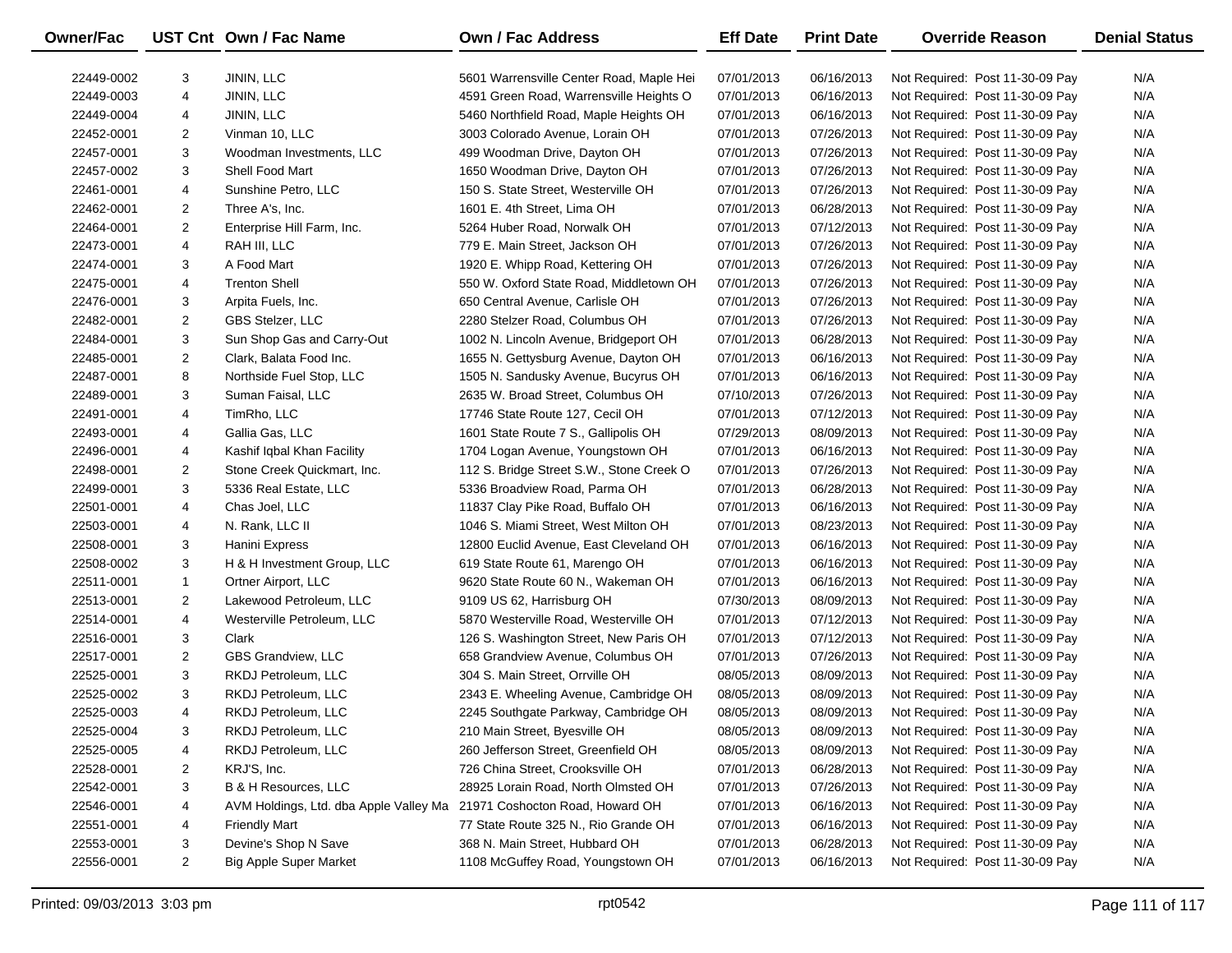| <b>Owner/Fac</b> |   | UST Cnt Own / Fac Name       | <b>Own / Fac Address</b>                 | <b>Eff Date</b> | <b>Print Date</b> | <b>Override Reason</b>          | <b>Denial Status</b> |
|------------------|---|------------------------------|------------------------------------------|-----------------|-------------------|---------------------------------|----------------------|
| 22557-0001       | 1 | Pier 53 Marine               | 2555 N.E. Catawba Road, Port Clinton OH  | 07/01/2013      | 06/28/2013        | Not Required: Post 11-30-09 Pay | N/A                  |
| 22558-0001       | 3 | Pranaey International, LLC   | 6795 Glenn Highway, Cambridge OH         | 08/14/2013      | 08/23/2013        | Not Required: Post 11-30-09 Pay | N/A                  |
| 22561-0001       | 2 | Harbor Point Marina          | 205 Harbor Point Drive, Celina OH        | 07/01/2013      | 07/26/2013        | Not Required: Post 11-30-09 Pay | N/A                  |
| 22579-0001       | 2 | Kindred Healthcare, Inc.     | 707 S. Edwin C Moses Boulevard, Dayton ( | 07/01/2013      | 07/12/2013        | Not Required: Post 11-30-09 Pay | N/A                  |
| 22580-0001       | 5 | 2 Friends, LLC               | 515 State Street, Zanesville OH          | 07/01/2013      | 07/12/2013        | Not Required: Post 11-30-09 Pay | N/A                  |
| 22581-0001       | 3 | Sunoco                       | 5990 Old Troy Pike, Huber Heights OH     | 07/01/2013      | 07/12/2013        | Not Required: Post 11-30-09 Pay | N/A                  |
| 22587-0001       | 3 | FIRA Inc.                    | 9609 Cincinnati Columbus Road, Cincinna  | 07/05/2013      | 07/26/2013        | Not Required: Post 11-30-09 Pay | N/A                  |
| 22588-0001       | 3 | Armit Blaze Oil, Inc.        | 220 McCartney Road, Campbell OH          | 08/06/2013      | 08/09/2013        | Not Required: Post 11-30-09 Pay | N/A                  |
| 22593-0001       | 4 | 1590 Northwest LLC           | 1590 N. West Street, Lima OH             | 07/18/2013      | 07/26/2013        | Not Required: Post 11-30-09 Pay | N/A                  |
| 22604-0001       | 3 | <b>GBS Pickerington, LLC</b> | 1225 Hill Road North, Pickerington OH    | 07/01/2013      | 07/26/2013        | Not Required: Post 11-30-09 Pay | N/A                  |
| 22606-0002       | 3 | Lehigh Gas - Site OH0115     | 40890 State Route 154, Lisbon OH         | 07/02/2013      | 07/26/2013        | Not Required: Post 11-30-09 Pay | N/A                  |
| 22606-0007       | 3 | Lehigh Gas - Site OH0109     | 736 Dresden Avenue, East Liverpool OH    | 07/02/2013      | 07/26/2013        | Not Required: Post 11-30-09 Pay | N/A                  |
| 22606-0013       | 4 | Lehigh Gas - Site OH0111     | 16067 State Route 170, East Liverpool OH | 07/02/2013      | 07/26/2013        | Not Required: Post 11-30-09 Pay | N/A                  |
| 22606-0017       | 4 | Lehigh Gas - Site OH0046     | 5575 Dixie Highway, Fairfield OH         | 07/02/2013      | 07/26/2013        | Not Required: Post 11-30-09 Pay | N/A                  |
| 22606-0018       | 3 | Lehigh Gas - Site OH0093     | 14043 State Road, North Royalton OH      | 07/02/2013      | 07/26/2013        | Not Required: Post 11-30-09 Pay | N/A                  |
| 22606-0019       | 3 | Lehigh Gas - Site OH0045     | 3180 Montgomery Road, Loveland OH        | 07/02/2013      | 07/26/2013        | Not Required: Post 11-30-09 Pay | N/A                  |
| 22606-0020       | 4 | Lehigh Gas - Site OH0017     | 10843 Montgomery Road, Cincinnati OH     | 07/02/2013      | 07/26/2013        | Not Required: Post 11-30-09 Pay | N/A                  |
| 22606-0021       | 3 | Lehigh Gas - Site OH0092     | 14008 Lorain Avenue, Cleveland OH        | 07/02/2013      | 07/26/2013        | Not Required: Post 11-30-09 Pay | N/A                  |
| 22606-0022       | 3 | Lehigh Gas - Site OH0099     | 25525 Center Ridge Road, Westlake OH     | 07/02/2013      | 07/26/2013        | Not Required: Post 11-30-09 Pay | N/A                  |
| 22606-0023       | 4 | Lehigh Gas - Site OH0051     | 15150 Snow Road, Brookpark OH            | 07/02/2013      | 07/26/2013        | Not Required: Post 11-30-09 Pay | N/A                  |
| 22606-0024       | 4 | Lehigh Gas - Site OH0044     | 1386 State Route 125, Amelia OH          | 07/02/2013      | 07/26/2013        | Not Required: Post 11-30-09 Pay | N/A                  |
| 22606-0025       | 3 | Lehigh Gas - Site OH0090     | 25705 Chagrin Boulevard, Beachwood OH    | 07/02/2013      | 07/26/2013        | Not Required: Post 11-30-09 Pay | N/A                  |
| 22606-0026       | 3 | Lehigh Gas - Site OH0089     | 4774 E. Royalton Road, Broadview Height  | 07/02/2013      | 07/26/2013        | Not Required: Post 11-30-09 Pay | N/A                  |
| 22606-0027       | 2 | Lehigh Gas - Site OH0086     | 3735 Fulton Road, Cleveland OH           | 07/02/2013      | 07/26/2013        | Not Required: Post 11-30-09 Pay | N/A                  |
| 22606-0028       | 4 | Lehigh Gas - Site OH0088     | 10300 Brookpark Road, Brooklyn OH        | 07/02/2013      | 07/26/2013        | Not Required: Post 11-30-09 Pay | N/A                  |
| 22606-0029       | 3 | Lehigh Gas - Site OH0087     | 3100 W. 14th Street, Cleveland OH        | 07/02/2013      | 07/26/2013        | Not Required: Post 11-30-09 Pay | N/A                  |
| 22606-0030       | 3 | Lehigh Gas - Site OH0082     | 4006 Lee Road, Cleveland OH              | 07/02/2013      | 07/26/2013        | Not Required: Post 11-30-09 Pay | N/A                  |
| 22606-0031       | 3 | Lehigh Gas - Site OH0083     | 552 E. 152nd Street, Cleveland OH        | 07/02/2013      | 07/26/2013        | Not Required: Post 11-30-09 Pay | N/A                  |
| 22606-0032       | 3 | Lehigh Gas - Site OH0098     | 2701 Chester Avenue, Cleveland OH        | 07/02/2013      | 07/26/2013        | Not Required: Post 11-30-09 Pay | N/A                  |
| 22606-0033       | 4 | Lehigh Gas - Site OH0085     | 10202 Lorain Avenue, Cleveland OH        | 07/02/2013      | 07/26/2013        | Not Required: Post 11-30-09 Pay | N/A                  |
| 22606-0034       | 4 | Lehigh Gas - Site OH0101     | 5510 St Clair Avenue, Cleveland OH       | 07/02/2013      | 07/26/2013        | Not Required: Post 11-30-09 Pay | N/A                  |
| 22606-0035       | 4 | Lehigh Gas - Site OH0080     | 4161 W. 150th Street, Cleveland OH       | 07/02/2013      | 07/26/2013        | Not Required: Post 11-30-09 Pay | N/A                  |
| 22606-0036       | 4 | Lehigh Gas - Site OH0081     | 2801 Mayfield Road, Cleveland Heights O  | 07/02/2013      | 07/26/2013        | Not Required: Post 11-30-09 Pay | N/A                  |
| 22606-0037       | 4 | Lehigh Gas - Site OH0078     | 5200 Rockside Road, Independence OH      | 07/02/2013      | 07/26/2013        | Not Required: Post 11-30-09 Pay | N/A                  |
| 22606-0038       | 3 | Lehigh Gas - Site OH0079     | 17810 Bagley Road, Middleburg Heights O  | 07/02/2013      | 07/26/2013        | Not Required: Post 11-30-09 Pay | N/A                  |
| 22606-0039       | 4 | Lehigh Gas - Site OH0074     | 4910 Harvard Avenue, Newburgh Heights C  | 07/02/2013      | 07/26/2013        | Not Required: Post 11-30-09 Pay | N/A                  |
| 22606-0040       | 3 | Lehigh Gas - Site OH0075     | 23425 Lorain Road, North Olmsted OH      | 07/02/2013      | 07/26/2013        | Not Required: Post 11-30-09 Pay | N/A                  |
| 22606-0041       | 4 | Lehigh Gas - Site OH0076     | 25295 Lorain Road, North Olmsted OH      | 07/02/2013      | 07/26/2013        | Not Required: Post 11-30-09 Pay | N/A                  |
| 22606-0042       | 4 | Lehigh Gas - Site OH0077     | 8200 Columbia Road, Olmsted Falls OH     | 07/02/2013      | 07/26/2013        | Not Required: Post 11-30-09 Pay | N/A                  |
| 22606-0043       | 4 | Lehigh Gas - Site OH0071     | 5206 State Road, Parma OH                | 07/02/2013      | 07/26/2013        | Not Required: Post 11-30-09 Pay | N/A                  |
| 22606-0044       | 4 | Lehigh Gas - Site OH0072     | 7510 Broadview Road, Parma OH            | 07/02/2013      | 07/26/2013        | Not Required: Post 11-30-09 Pay | N/A                  |
| 22606-0045       | 3 | Lehigh Gas - Site OH0073     | 6585 Ridge Road, Parma OH                | 07/02/2013      | 07/26/2013        | Not Required: Post 11-30-09 Pay | N/A                  |
| 22606-0046       | 3 | Lehigh Gas - Site OH0069     | 13165 Larchmere Avenue, Shaker Heights   | 07/02/2013      | 07/26/2013        | Not Required: Post 11-30-09 Pay | N/A                  |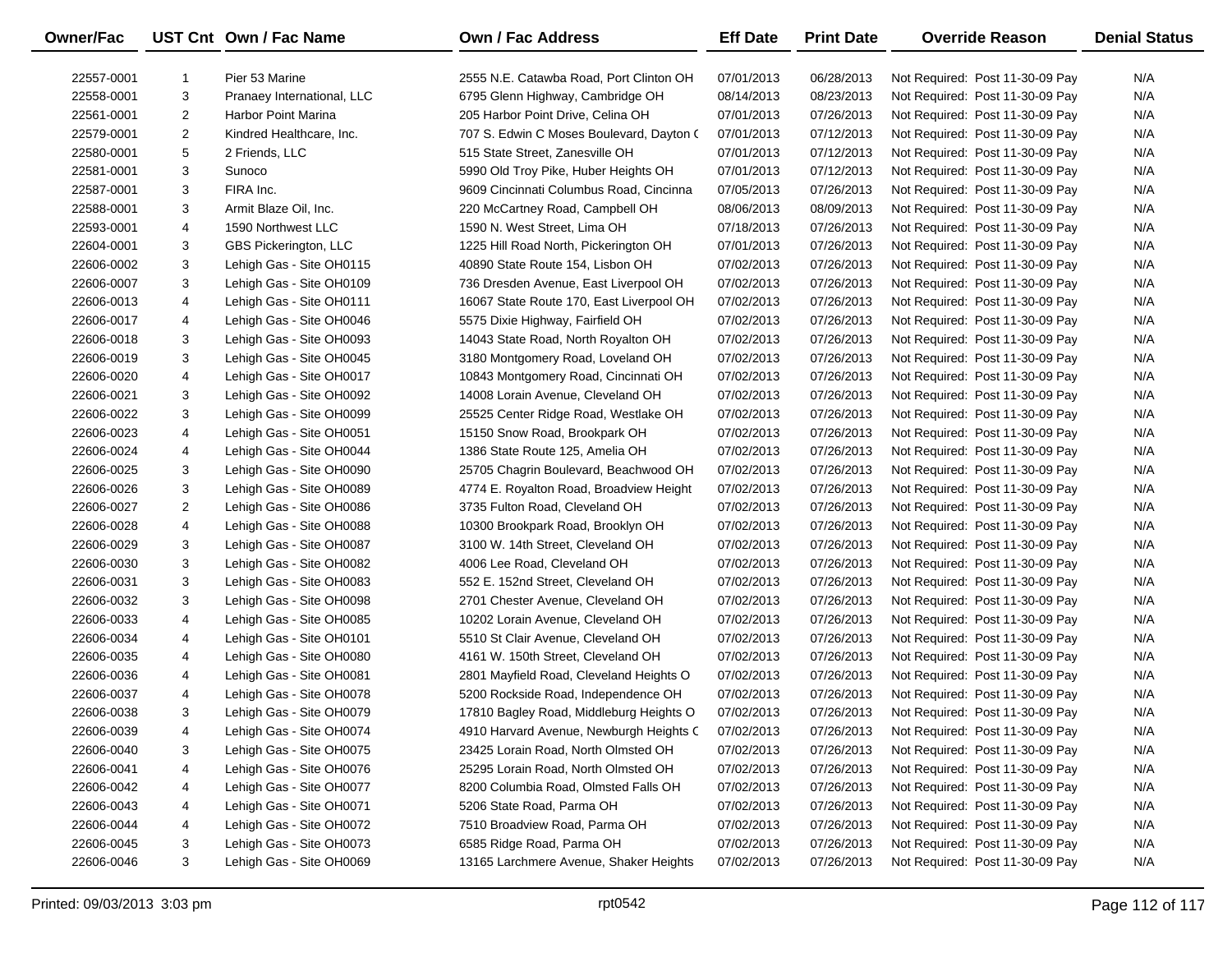| Owner/Fac  |                | UST Cnt Own / Fac Name   | Own / Fac Address                         | <b>Eff Date</b> | <b>Print Date</b> | <b>Override Reason</b>          | <b>Denial Status</b> |
|------------|----------------|--------------------------|-------------------------------------------|-----------------|-------------------|---------------------------------|----------------------|
| 22606-0047 | 3              | Lehigh Gas - Site OH0070 | 20420 Chagrin Boulevard, Shaker Heights ( | 07/02/2013      | 07/26/2013        | Not Required: Post 11-30-09 Pay | N/A                  |
| 22606-0048 | 3              | Lehigh Gas - Site OH0065 | 4282 Monticello Boulevard, South Euclid O | 07/02/2013      | 07/26/2013        | Not Required: Post 11-30-09 Pay | N/A                  |
| 22606-0049 | 4              | Lehigh Gas - Site OH0066 | 2159 S. Green Road, University Heights O  | 07/02/2013      | 07/26/2013        | Not Required: Post 11-30-09 Pay | N/A                  |
| 22606-0050 | 3              | Lehigh Gas - Site OH0067 | 2643 Warrensville Road, University Heigh  | 07/02/2013      | 07/26/2013        | Not Required: Post 11-30-09 Pay | N/A                  |
| 22606-0051 | 3              | Lehigh Gas - Site OH0100 | 30812 Detroit Road, Westlake OH           | 07/02/2013      | 07/26/2013        | Not Required: Post 11-30-09 Pay | N/A                  |
| 22606-0052 | $\overline{2}$ | Lehigh Gas - Site OH0068 | 25466 Detroit Road, Westlake OH           | 07/02/2013      | 07/26/2013        | Not Required: Post 11-30-09 Pay | N/A                  |
| 22606-0053 | 4              | Lehigh Gas - Site OH0064 | 3065 W. 117th Street, Cleveland OH        | 07/02/2013      | 07/26/2013        | Not Required: Post 11-30-09 Pay | N/A                  |
| 22606-0054 | 3              | Lehigh Gas - Site OH0061 | 19400 Hilliard Boulevard, Rocky River OH  | 07/02/2013      | 07/26/2013        | Not Required: Post 11-30-09 Pay | N/A                  |
| 22606-0055 | 3              | Lehigh Gas - Site OH0062 | 11250 Granger Road, Garfield Heights OH   | 07/02/2013      | 07/26/2013        | Not Required: Post 11-30-09 Pay | N/A                  |
| 22606-0056 | 3              | Lehigh Gas - Site OH0063 | 14718 Madison Avenue, Lakewood OH         | 07/02/2013      | 07/26/2013        | Not Required: Post 11-30-09 Pay | N/A                  |
| 22606-0057 | 3              | Lehigh Gas - Site OH0058 | 3983 Mayfield Road, Cleveland Heights O   | 07/02/2013      | 07/26/2013        | Not Required: Post 11-30-09 Pay | N/A                  |
| 22606-0058 | 4              | Lehigh Gas - Site OH0059 | 801 N. Leavitt Road, Amherst OH           | 07/02/2013      | 07/26/2013        | Not Required: Post 11-30-09 Pay | N/A                  |
| 22606-0059 | 4              | Lehigh Gas - Site OH0060 | 39105 Colorado Avenue, Avon OH            | 07/02/2013      | 07/26/2013        | Not Required: Post 11-30-09 Pay | N/A                  |
| 22606-0060 | 3              | Lehigh Gas - Site OH0057 | 508 Avon Center Road, Avon Lake OH        | 07/02/2013      | 07/26/2013        | Not Required: Post 11-30-09 Pay | N/A                  |
| 22606-0061 | 3              | Lehigh Gas - Site OH0054 | 402 E. Bridge Street, Elyria OH           | 07/02/2013      | 07/26/2013        | Not Required: Post 11-30-09 Pay | N/A                  |
| 22606-0062 | 4              | Lehigh Gas - Site OH0056 | 3059 Grove Avenue, Lorain OH              | 07/02/2013      | 07/26/2013        | Not Required: Post 11-30-09 Pay | N/A                  |
| 22606-0063 | 3              | Lehigh Gas - Site OH0035 | 6151 Pfeiffer Road, Blue Ash OH           | 07/02/2013      | 07/26/2013        | Not Required: Post 11-30-09 Pay | N/A                  |
| 22606-0064 | 4              | Lehigh Gas - Site OH0034 | 7380 Beechmont Avenue, Cincinnati OH      | 07/02/2013      | 07/26/2013        | Not Required: Post 11-30-09 Pay | N/A                  |
| 22606-0065 | 4              | Lehigh Gas - Site OH0032 | 4001 Hauck Road, Cincinnati OH            | 07/02/2013      | 07/26/2013        | Not Required: Post 11-30-09 Pay | N/A                  |
| 22606-0066 | 3              | Lehigh Gas - Site OH0030 | 1550 Queen City Avenue, Cincinnati OH     | 07/02/2013      | 07/26/2013        | Not Required: Post 11-30-09 Pay | N/A                  |
| 22606-0067 | $\overline{2}$ | Lehigh Gas - Site OH0016 | 7799 Montgomery Road, Cincinnati OH       | 07/02/2013      | 07/26/2013        | Not Required: Post 11-30-09 Pay | N/A                  |
| 22606-0068 | 3              | Lehigh Gas - Site OH0031 | 3590 Madison Road, Cincinnati OH          | 07/02/2013      | 07/26/2013        | Not Required: Post 11-30-09 Pay | N/A                  |
| 22606-0069 | 4              | Lehigh Gas - Site OH0029 | 8020 Montgomery Road, Cincinnati OH       | 07/02/2013      | 07/26/2013        | Not Required: Post 11-30-09 Pay | N/A                  |
| 22606-0070 | 4              | Lehigh Gas - Site OH0028 | 9855 Mason Montgomery Road, Mason O       | 07/02/2013      | 07/26/2013        | Not Required: Post 11-30-09 Pay | N/A                  |
| 22606-0071 | 3              | Lehigh Gas - Site OH0049 | 5591 S. State Route 741, Mason OH         | 07/02/2013      | 07/26/2013        | Not Required: Post 11-30-09 Pay | N/A                  |
| 22606-0072 | $\overline{2}$ | Lehigh Gas - Site OH0026 | 20 N. Erie Avenue, Hamilton OH            | 07/02/2013      | 07/26/2013        | Not Required: Post 11-30-09 Pay | N/A                  |
| 22606-0073 | 3              | Lehigh Gas - Site OH0027 | 727 E. Main Street, Lebanon OH            | 07/02/2013      | 07/26/2013        | Not Required: Post 11-30-09 Pay | N/A                  |
| 22606-0074 | $\overline{2}$ | Lehigh Gas - Site OH0024 | 2696 Madison Road, Cincinnati OH          | 07/02/2013      | 07/26/2013        | Not Required: Post 11-30-09 Pay | N/A                  |
| 22606-0075 | 3              | Lehigh Gas - Site OH0022 | 546 Wards Corner, Loveland OH             | 07/02/2013      | 07/26/2013        | Not Required: Post 11-30-09 Pay | N/A                  |
| 22606-0076 | 3              | Lehigh Gas - Site OH0023 | 543 Ohio Pike, Cincinnati OH              | 07/02/2013      | 07/26/2013        | Not Required: Post 11-30-09 Pay | N/A                  |
| 22606-0077 | 3              | Lehigh Gas - Site OH0052 | 29775 Clemens Road, Westlake OH           | 07/02/2013      | 07/26/2013        | Not Required: Post 11-30-09 Pay | N/A                  |
| 22606-0078 | 4              | Lehigh Gas - Site OH0053 | 4901 Fleet Avenue, Cleveland OH           | 07/02/2013      | 07/26/2013        | Not Required: Post 11-30-09 Pay | N/A                  |
| 22606-0079 | 3              | Lehigh Gas - Site OH0018 | 4545 Reading Road, Cincinnati OH          | 07/02/2013      | 07/26/2013        | Not Required: Post 11-30-09 Pay | N/A                  |
| 22606-0080 | 4              | Lehigh Gas - Site OH0021 | 4900 Montgomery Road, Norwood OH          | 07/02/2013      | 07/26/2013        | Not Required: Post 11-30-09 Pay | N/A                  |
| 22606-0081 | 4              | Lehigh Gas - Site OH0037 | 249 W. Mitchell Avenue, Cincinnati OH     | 07/02/2013      | 07/26/2013        | Not Required: Post 11-30-09 Pay | N/A                  |
| 22606-0082 | 3              | Lehigh Gas - Site OH0033 | 11775 Springfield Pike, Springdale OH     | 07/02/2013      | 07/26/2013        | Not Required: Post 11-30-09 Pay | N/A                  |
| 22606-0083 | 3              | Lehigh Gas - Site OH0025 | 1201 Omniplex Drive, Cincinnati OH        | 07/02/2013      | 07/26/2013        | Not Required: Post 11-30-09 Pay | N/A                  |
| 22606-0084 | 3              | Lehigh Gas - Site OH0036 | 1326 Hopple Street, Cincinnati OH         | 07/02/2013      | 07/26/2013        | Not Required: Post 11-30-09 Pay | N/A                  |
| 22606-0085 | 4              | Lehigh Gas - Site OH0094 | 5219 Detroit Road, Sheffield OH           | 07/02/2013      | 07/26/2013        | Not Required: Post 11-30-09 Pay | N/A                  |
| 22606-0086 | 3              | Lehigh Gas - Site OH0048 | 9171 Union Center Boulevard, West Chest   | 07/02/2013      | 07/26/2013        | Not Required: Post 11-30-09 Pay | N/A                  |
| 22606-0087 | 2              | Lehigh Gas - Site OH0095 | 32393 Lorain Road, North Ridgeville OH    | 07/02/2013      | 07/26/2013        | Not Required: Post 11-30-09 Pay | N/A                  |
| 22606-0088 | 3              | Lehigh Gas - Site OH0096 | 1700 Brookpark Road, Cleveland OH         | 07/02/2013      | 07/26/2013        | Not Required: Post 11-30-09 Pay | N/A                  |
| 22606-0089 | 3              | Lehigh Gas - Site OH0091 | 35985 Center Ridge Road, North Ridgevi    | 07/02/2013      | 07/26/2013        | Not Required: Post 11-30-09 Pay | N/A                  |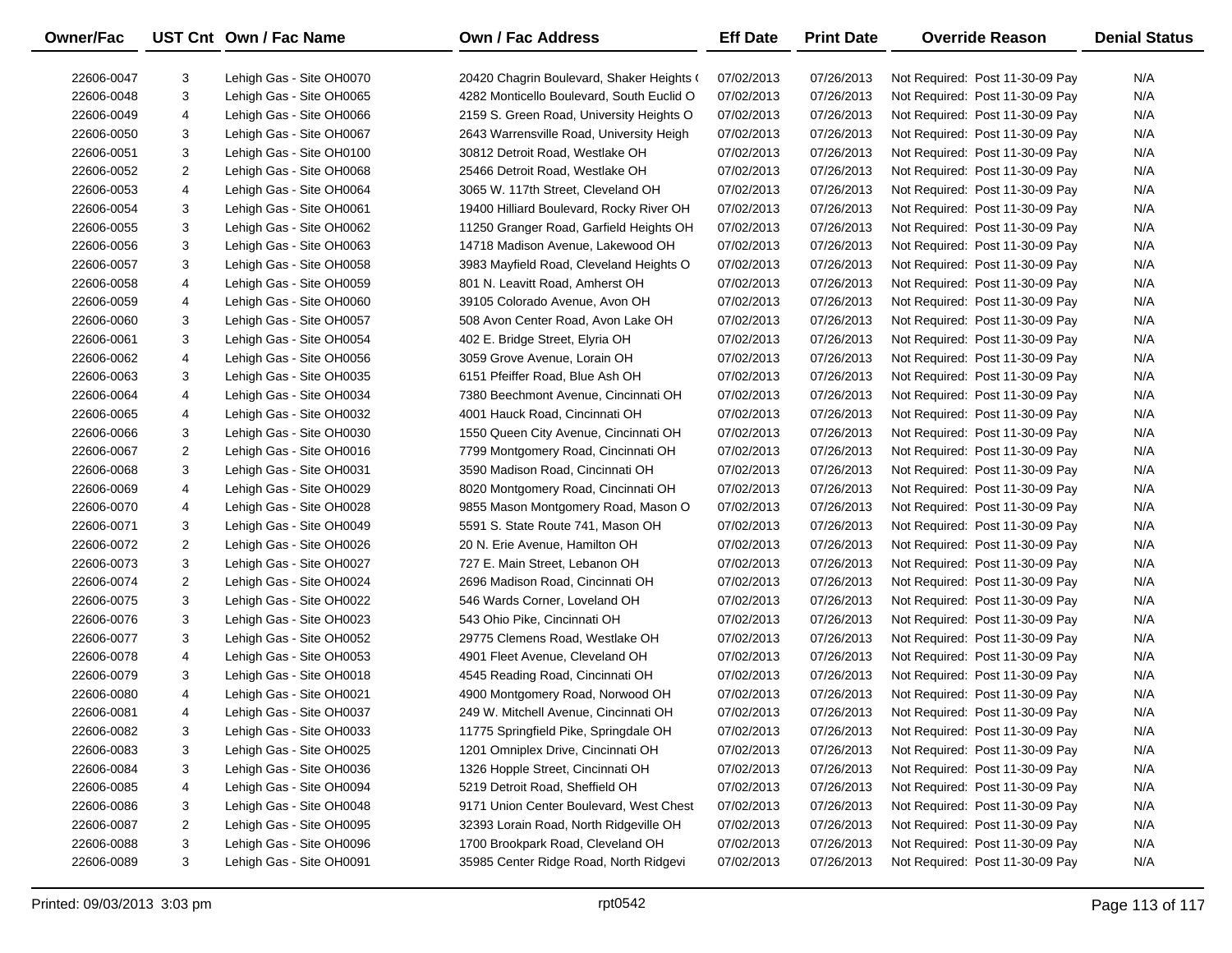| Owner/Fac  |                | UST Cnt Own / Fac Name              | Own / Fac Address                       | <b>Eff Date</b> | <b>Print Date</b> | <b>Override Reason</b>          | <b>Denial Status</b> |
|------------|----------------|-------------------------------------|-----------------------------------------|-----------------|-------------------|---------------------------------|----------------------|
| 22607-0001 | 3              | Adam May, Inc.                      | 110 Niles-Cortland Road S.E., Warren OH | 07/01/2013      | 06/28/2013        | Not Required: Post 11-30-09 Pay | N/A                  |
| 22607-0003 | 3              | ΒP                                  | 2670 Robbins Avenue, Niles OH           | 07/01/2013      | 06/28/2013        | Not Required: Post 11-30-09 Pay | N/A                  |
| 22607-0004 | 3              | <b>BP</b>                           | 1290 E. Market Street, Warren OH        | 07/01/2013      | 06/28/2013        | Not Required: Post 11-30-09 Pay | N/A                  |
| 22608-0001 | 3              | Kennedy Avenue Food Mart            | 5361 Kennedy Avenue, Cincinnati OH      | 07/01/2013      | 06/16/2013        | Not Required: Post 11-30-09 Pay | N/A                  |
| 22611-0001 | $\overline{2}$ | Great Lakeview, LLC                 | 11005 St Clair Avenue, Cleveland OH     | 07/01/2013      | 06/16/2013        | Not Required: Post 11-30-09 Pay | N/A                  |
| 22617-0001 | $\overline{2}$ | Royal Gas Mart                      | 2850 W. 25th Street, Cleveland OH       | 07/01/2013      | 06/16/2013        | Not Required: Post 11-30-09 Pay | N/A                  |
| 22618-0001 | 4              | Swami Bapa 1, LLC                   | 12410 US Route 50, Hillsboro OH         | 07/01/2013      | 06/28/2013        | Not Required: Post 11-30-09 Pay | N/A                  |
| 22619-0001 | 3              | <b>Gateway Express</b>              | 305 Clayton Street, Toledo OH           | 07/01/2013      | 07/26/2013        | Not Required: Post 11-30-09 Pay | N/A                  |
| 22620-0001 | $\overline{2}$ | WBS Columbus, LLC                   | 770 W. Broad Street, Columbus OH        | 07/02/2013      | 07/26/2013        | Not Required: Post 11-30-09 Pay | N/A                  |
| 22622-0001 | $\mathbf{1}$   | Case Farms Processing, Inc.         | 3205 Middlebranch Road, Canton OH       | 07/01/2013      | 06/16/2013        | Not Required: Post 11-30-09 Pay | N/A                  |
| 22625-0001 | 4              | Five Points Marathon, LLC           | 969 E. 152nd Street, Cleveland OH       | 07/01/2013      | 06/28/2013        | Not Required: Post 11-30-09 Pay | N/A                  |
| 22631-0001 | $\overline{2}$ | Miller Bros. Grocery                | 711 Wooster Street, Lodi OH             | 07/01/2013      | 06/28/2013        | Not Required: Post 11-30-09 Pay | N/A                  |
| 22632-0001 | 3              | Best Oil                            | 1822 Mahoning Avenue, Youngstown OH     | 07/01/2013      | 07/12/2013        | Not Required: Post 11-30-09 Pay | N/A                  |
| 22633-0001 | 3              | Special Way #3 LLC                  | 232 County Road 50, Hammondsville OH    | 07/29/2013      | 08/09/2013        | Not Required: Post 11-30-09 Pay | N/A                  |
| 22634-0001 | 3              | Habbas Enterprises, LLC             | 6310 N. Center Street, Mentor OH        | 07/01/2013      | 07/26/2013        | Not Required: Post 11-30-09 Pay | N/A                  |
| 22636-0001 | 4              | Gurnam S. Lealh Property            | 134 E. Tuscarawas Avenue, Barberton OH  | 07/01/2013      | 07/26/2013        | Not Required: Post 11-30-09 Pay | N/A                  |
| 22639-0001 | 5              | Stop & Go #31                       | 9140 Angola Road, Holland OH            | 07/01/2013      | 06/16/2013        | Not Required: Post 11-30-09 Pay | N/A                  |
| 22640-0001 | $\mathbf{1}$   | Fair Avenue Complex                 | 115 S. Fair Avenue, Ottawa OH           | 07/01/2013      | 06/16/2013        | Not Required: Post 11-30-09 Pay | N/A                  |
| 22641-0001 | 3              | Chet and Fran's Country Store       | 27050 State Route 58, Wellington OH     | 07/01/2013      | 06/28/2013        | Not Required: Post 11-30-09 Pay | N/A                  |
| 22643-0001 | 5              | Myers Fastlane                      | 7558 County Road 16, Pedro OH           | 07/01/2013      | 07/26/2013        | Not Required: Post 11-30-09 Pay | N/A                  |
| 22644-0001 | 4              | Sahib Petroleum, LLC                | 2455 Compton Road, Cincinnati OH        | 07/01/2013      | 07/26/2013        | Not Required: Post 11-30-09 Pay | N/A                  |
| 22645-0001 | $\mathbf{1}$   | Shenandoah General Store            | 12 State Route 603 W., Shiloh OH        | 07/01/2013      | 06/28/2013        | Not Required: Post 11-30-09 Pay | N/A                  |
| 22646-0001 | 4              | Hanoverton Realty, Inc.             | 9889 State Route 9, Hanoverton OH       | 07/01/2013      | 07/26/2013        | Not Required: Post 11-30-09 Pay | N/A                  |
| 22647-0001 | 3              | Ridi Oil LLC dba Stop & Go 18       | 1027 N. Reynolds Road, Toledo OH        | 07/01/2013      | 06/16/2013        | Not Required: Post 11-30-09 Pay | N/A                  |
| 22650-0001 | 3              | Dayton Marathon                     | 1845 N. Main Street, Dayton OH          | 07/23/2013      | 07/26/2013        | Not Required: Post 11-30-09 Pay | N/A                  |
| 22651-0001 | 3              | <b>Convenient Food Mart</b>         | 3119 Hubbard Road, Madison OH           | 07/01/2013      | 07/12/2013        | Not Required: Post 11-30-09 Pay | N/A                  |
| 22654-0001 | 3              | 5501 Bigger Road Petroleum, LLC     | 5501 Bigger Road, Kettering OH          | 07/01/2013      | 07/12/2013        | Not Required: Post 11-30-09 Pay | N/A                  |
| 22655-0001 | 3              | South High Sunoco                   | 1690 S. High Street, Columbus OH        | 07/01/2013      | 07/26/2013        | Not Required: Post 11-30-09 Pay | N/A                  |
| 22661-0001 | $\overline{2}$ | Lefferson Food Mart                 | 4301 Lefferson Road, Middletown OH      | 07/01/2013      | 07/26/2013        | Not Required: Post 11-30-09 Pay | N/A                  |
| 22662-0001 | 6              | Arpita Properties, LLC              | 15 S. State Street, Phillipsburg OH     | 07/01/2013      | 07/26/2013        | Not Required: Post 11-30-09 Pay | N/A                  |
| 22665-0001 | $\mathbf{1}$   | Lakefront Lines, Inc.               | 4991 Factory Drive, Fairfield OH        | 07/01/2013      | 07/12/2013        | Not Required: Post 11-30-09 Pay | N/A                  |
| 22665-0002 | $\overline{2}$ | Lakefront Lines, Inc.               | 13315 Brookpark Road, Brookpark OH      | 07/01/2013      | 07/12/2013        | Not Required: Post 11-30-09 Pay | N/A                  |
| 22665-0003 | $\mathbf{1}$   | Lakefront Lines, Inc.               | 3152 Hill Avenue, Toledo OH             | 07/01/2013      | 07/12/2013        | Not Required: Post 11-30-09 Pay | N/A                  |
| 22665-0004 | $\mathbf{1}$   | Lakefront Lines, Inc.               | 3152 17th Avenue, Columbus OH           | 07/01/2013      | 07/12/2013        | Not Required: Post 11-30-09 Pay | N/A                  |
| 22667-0001 | 5              | <b>Belpre Starfire</b>              | 301 Washington Boulevard, Belpre OH     | 07/01/2013      | 07/26/2013        | Not Required: Post 11-30-09 Pay | N/A                  |
| 22669-0001 | 3              | Zeelex Enterprises, LLC             | 10602 Pleasant Valley Road, Parma OH    | 07/01/2013      | 06/16/2013        | Not Required: Post 11-30-09 Pay | N/A                  |
| 22671-0001 | 3              | RO 2091 Grafton, Inc.               | 2091 Grafton Road, Elyria OH            | 07/09/2013      | 07/26/2013        | Not Required: Post 11-30-09 Pay | N/A                  |
| 22674-0003 | 3              | N & G Takhar Oil LLC                | 1924 Sherman Avenue, Norwood OH         | 07/25/2013      | 07/26/2013        | Not Required: Post 11-30-09 Pay | N/A                  |
| 22675-0001 | 3              | Keowee Fuel Services, LLC           | 1535 N. Keowee Street, Dayton OH        | 07/01/2013      | 07/26/2013        | Not Required: Post 11-30-09 Pay | N/A                  |
| 22680-0001 | 3              | Palmyra Little Village Shopper, LLC | 9447 Tallmadge Road, Diamond OH         | 07/01/2013      | 06/28/2013        | Not Required: Post 11-30-09 Pay | N/A                  |
| 22685-0001 | 3              | Alt's Gas Station, LLC              | 207 S. High Street, Columbus Grove OH   | 07/01/2013      | 07/26/2013        | Not Required: Post 11-30-09 Pay | N/A                  |
| 22689-0001 | 3              | Rolanano, Ltd.                      | 1683 State Road, Cuyahoga Falls OH      | 07/01/2013      | 06/16/2013        | Not Required: Post 11-30-09 Pay | N/A                  |
| 22692-0001 | 3              | Shah's J.T., LLC                    | 912 W. Galbraith Road, Cincinnati OH    | 07/01/2013      | 07/26/2013        | Not Required: Post 11-30-09 Pay | N/A                  |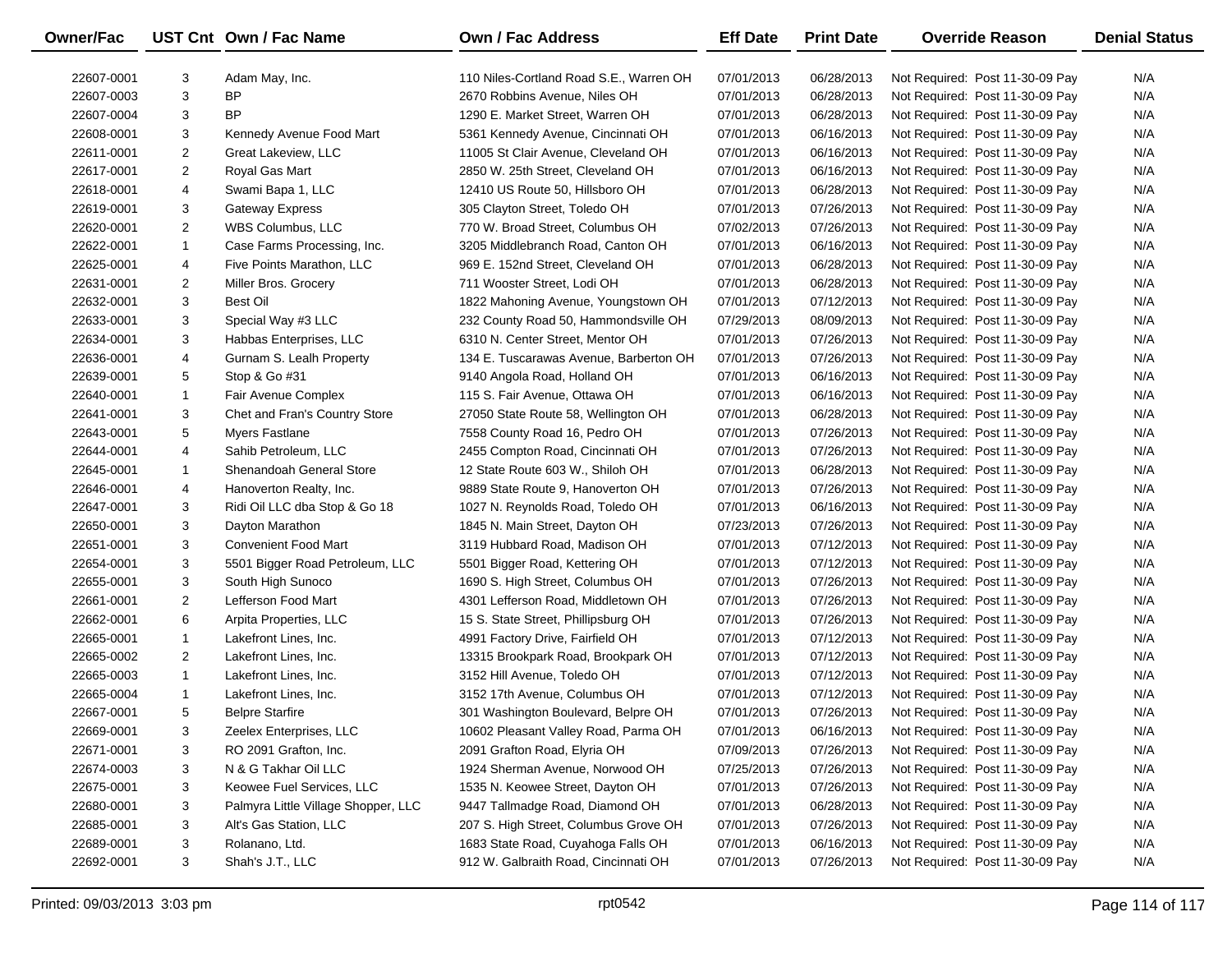| Owner/Fac  |                | UST Cnt Own / Fac Name                | <b>Own / Fac Address</b>                  | <b>Eff Date</b> | <b>Print Date</b> | <b>Override Reason</b>          | <b>Denial Status</b> |
|------------|----------------|---------------------------------------|-------------------------------------------|-----------------|-------------------|---------------------------------|----------------------|
|            |                |                                       |                                           |                 |                   |                                 |                      |
| 22695-0001 | 4              | Pari Oil, LLC                         | 1398 State Route 131, Milford OH          | 07/01/2013      | 07/12/2013        | Not Required: Post 11-30-09 Pay | N/A                  |
| 22707-0001 | 3              | Kiser Lake Petroleum, LLC             | 5726 N. State Route 235, Conover OH       | 07/02/2013      | 07/26/2013        | Not Required: Post 11-30-09 Pay | N/A                  |
| 22708-0001 | 5              | West Jeff Express                     | 63 W. Main Street, West Jefferson OH      | 07/01/2013      | 07/26/2013        | Not Required: Post 11-30-09 Pay | N/A                  |
| 22709-0001 | 3              | Valero on Bridge                      | 61 N. Bridge Street, Chillicothe OH       | 07/01/2013      | 07/12/2013        | Not Required: Post 11-30-09 Pay | N/A                  |
| 22711-0001 | 5              | Bud's One Stop, LLC                   | 101 W. Main Street, McArthur OH           | 07/22/2013      | 07/26/2013        | Not Required: Post 11-30-09 Pay | N/A                  |
| 22713-0001 | 3              | Eshaan Properties, LLC                | 5104 Lake Road W., Ashtabula OH           | 07/01/2013      | 07/26/2013        | Not Required: Post 11-30-09 Pay | N/A                  |
| 22718-0001 | 3              | A J Singh, LLC                        | 201 Main Street, Green Camp OH            | 07/01/2013      | 08/09/2013        | Not Required: Post 11-30-09 Pay | N/A                  |
| 22725-0001 | 4              | Rama Tika Retails, LLC                | 1368 N. Main Street, Mansfield OH         | 07/01/2013      | 07/26/2013        | Not Required: Post 11-30-09 Pay | N/A                  |
| 22734-0001 | 3              | 400 High Street, Inc.                 | 410 High Street, Fairport Harbor OH       | 07/01/2013      | 07/26/2013        | Not Required: Post 11-30-09 Pay | N/A                  |
| 22735-0001 | 3              | 1202 Sunset Enterprises, Inc.         | 1202 Sunset Avenue, Springfield OH        | 07/01/2013      | 06/16/2013        | Not Required: Post 11-30-09 Pay | N/A                  |
| 22736-0001 | 4              | Valero Gas Station                    | 322 W. Market Street, Troy OH             | 07/18/2013      | 07/26/2013        | Not Required: Post 11-30-09 Pay | N/A                  |
| 22737-0001 | 4              | Valero Gas Station                    | 1116 Bechtle Avenue, Springfield OH       | 07/18/2013      | 07/26/2013        | Not Required: Post 11-30-09 Pay | N/A                  |
| 22741-0001 | 4              | Route 53 Service, LLC                 | 8910 S. State Route 53, McCutchenville O  | 07/01/2013      | 06/28/2013        | Not Required: Post 11-30-09 Pay | N/A                  |
| 22748-0001 | 4              | Sai Nath Properties, Ltd.             | 129 Western Avenue, Chillicothe OH        | 07/01/2013      | 07/26/2013        | Not Required: Post 11-30-09 Pay | N/A                  |
| 22749-0001 | 3              | 7941 Ravenna, LLC                     | 7941 Ravenna Road, Painesville OH         | 07/01/2013      | 07/26/2013        | Not Required: Post 11-30-09 Pay | N/A                  |
| 22750-0001 | $\mathbf{1}$   | Battered Women's Shelter of Summit an | 974 E. Market Street, Akron OH            | 08/09/2013      | 08/09/2013        | Not Required: Post 11-30-09 Pay | N/A                  |
| 22752-0001 | 3              | Fill Ups Fuel                         | 2000 Beeson Street N.E., Alliance OH      | 07/01/2013      | 06/16/2013        | Not Required: Post 11-30-09 Pay | N/A                  |
| 22758-0001 | 5              | Dawn-BV II, LLC                       | 1 Elizabeth Place, Dayton OH              | 07/01/2013      | 07/26/2013        | Not Required: Post 11-30-09 Pay | N/A                  |
| 22760-0001 | $\mathbf{1}$   | Stream's Edge Properties, LLC         | 8150 Tyler Boulevard, Mentor OH           | 07/01/2013      | 07/26/2013        | Not Required: Post 11-30-09 Pay | N/A                  |
| 22760-0002 | $\mathbf{1}$   | Stream's Edge Properties, LLC         | 103 Cairns Road, Mansfield OH             | 07/01/2013      | 08/23/2013        | Not Required: Post 11-30-09 Pay | N/A                  |
| 22761-0001 | $\mathbf{1}$   | BDM Warren Steel Holdings, LLC        | 999 Pine Avenue S.E., Warren OH           | 07/01/2013      | 07/26/2013        | Not Required: Post 11-30-09 Pay | N/A                  |
| 22764-0001 | 4              | Fast Trac #107                        | 310 Boardman-Canfield Road, Youngstow     | 07/01/2013      | 06/28/2013        | Not Required: Post 11-30-09 Pay | N/A                  |
| 22764-0002 | 3              | Fast Trac #108                        | 1090 Boardman-Poland Road, Poland OH      | 07/01/2013      | 06/28/2013        | Not Required: Post 11-30-09 Pay | N/A                  |
| 22764-0003 | 3              | Fast Trac #106                        | 735 McCartney Road, Youngstown OH         | 07/01/2013      | 06/28/2013        | Not Required: Post 11-30-09 Pay | N/A                  |
| 22764-0004 | 4              | Fast Trac #104                        | 2720 Salt Springs Road, Girard OH         | 07/01/2013      | 06/28/2013        | Not Required: Post 11-30-09 Pay | N/A                  |
| 22764-0005 | 4              | Xpress Fuel Properties, LLC           | 51 East Marshall Road, McDonald OH        | 07/01/2013      | 06/28/2013        | Not Required: Post 11-30-09 Pay | N/A                  |
| 22764-0006 | 4              | Fast Trac #109                        | 3602 Mahoning Road, Youngstown OH         | 07/01/2013      | 06/28/2013        | Not Required: Post 11-30-09 Pay | N/A                  |
| 22764-0007 | 3              | Fast Trac #103                        | 599 E. Main Street, Canfield OH           | 07/01/2013      | 06/28/2013        | Not Required: Post 11-30-09 Pay | N/A                  |
| 22764-0008 | 4              | Fast Trac #110                        | 890 N. Canfield-Niles Road, Youngstown O  | 07/01/2013      | 06/28/2013        | Not Required: Post 11-30-09 Pay | N/A                  |
| 22764-0009 | 3              | Fast Trac #111                        | 5502 Mahoning Avenue, Youngstown OH       | 07/01/2013      | 06/28/2013        | Not Required: Post 11-30-09 Pay | N/A                  |
| 22764-0010 | 4              | Fast Trac #105                        | 2703 Belmont Avenue, Youngstown OH        | 07/01/2013      | 06/28/2013        | Not Required: Post 11-30-09 Pay | N/A                  |
| 22765-0001 | $\mathbf{1}$   | <b>WKBN-TV</b>                        | 3930 Sunset Boulevard, Youngstown OH      | 07/01/2013      | 06/28/2013        | Not Required: Post 11-30-09 Pay | N/A                  |
| 22766-0001 | 3              | <b>Forest Park Sunoco</b>             | 11010 Southland Boulevard, Forest Park O  | 07/08/2013      | 07/26/2013        | Not Required: Post 11-30-09 Pay | N/A                  |
| 22771-0001 | 3              | <b>BP Babbitt</b>                     | 24310 Lakeland Boulevard, Euclid OH       | 07/01/2013      | 06/28/2013        | Not Required: Post 11-30-09 Pay | N/A                  |
| 22779-0001 | 2              | Bryan Wash N Fill                     | 1114 S. Main Streeet, Bryan OH            | 07/01/2013      | 07/26/2013        | Not Required: Post 11-30-09 Pay | N/A                  |
| 22781-0001 | 2              | The Chefs' Warehouse, Inc.            | 619 Linn Street, Cincinnati OH            | 07/01/2013      | 06/16/2013        | Not Required: Post 11-30-09 Pay | N/A                  |
| 22782-0001 | 3              | McCauly's Carry Out                   | 6788 Fields Ertel Road, Sharonville OH    | 07/01/2013      | 07/26/2013        | Not Required: Post 11-30-09 Pay | N/A                  |
| 22787-0001 | 4              | <b>Ereeny Corporation</b>             | 1585 E. Dublin Granville Road, Columbus C | 07/01/2013      | 06/28/2013        | Not Required: Post 11-30-09 Pay | N/A                  |
| 22788-0001 | 3              | <b>Waverly Valero</b>                 | 11044 US Route 23, Waverly OH             | 07/01/2013      | 07/12/2013        | Not Required: Post 11-30-09 Pay | N/A                  |
| 22794-0001 | 3              | 27645 Lorain Road, LLC                | 27645 Lorain Road, North Olmsted OH       | 07/01/2013      | 06/16/2013        | Not Required: Post 11-30-09 Pay | N/A                  |
| 22796-0001 | $\mathbf{1}$   | Cyrus One Data Center                 | 4800 Parkway Drive, Mason OH              | 07/01/2013      | 07/26/2013        | Not Required: Post 11-30-09 Pay | N/A                  |
| 22796-0002 | $\mathbf{1}$   | Cyrus One Gold Coast Data Center      | 11500 Goldcoast Drive, Cincinnati OH      | 07/01/2013      | 07/26/2013        | Not Required: Post 11-30-09 Pay | N/A                  |
| 22798-0001 | $\overline{2}$ | Hadico DBA Sunoco                     | 2051 Lisbon Road, East Liverpool OH       | 07/01/2013      | 06/28/2013        | Not Required: Post 11-30-09 Pay | N/A                  |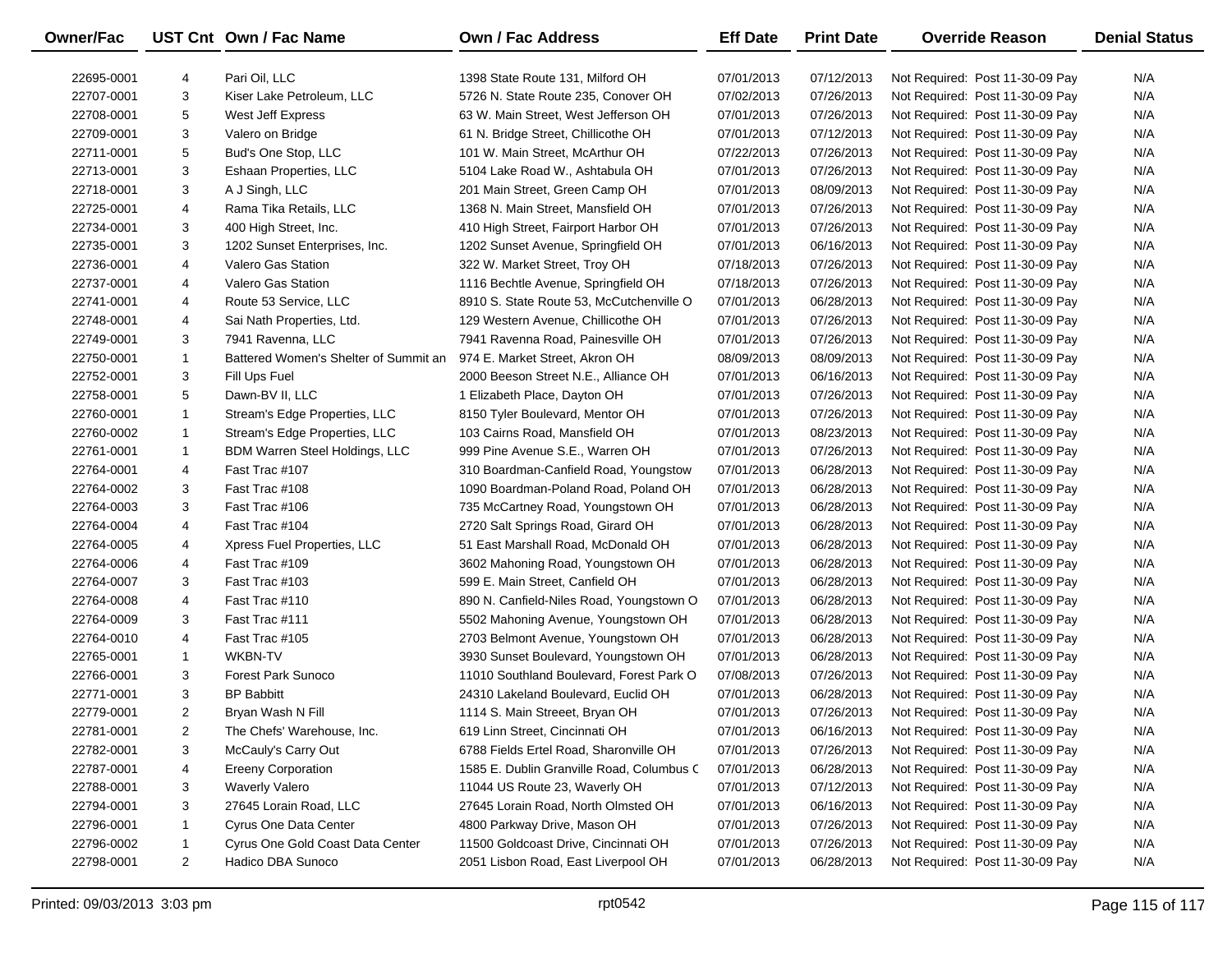| Owner/Fac  |                | UST Cnt Own / Fac Name                                                   | Own / Fac Address                        | <b>Eff Date</b> | <b>Print Date</b> | <b>Override Reason</b>          | <b>Denial Status</b> |
|------------|----------------|--------------------------------------------------------------------------|------------------------------------------|-----------------|-------------------|---------------------------------|----------------------|
| 22799-0001 | 3              | John Q. Todd                                                             | 13408 State Route 164, Lisbon OH         | 07/01/2013      | 07/26/2013        | Not Required: Post 11-30-09 Pay | N/A                  |
| 22801-0001 | $\overline{2}$ | Irondale Bus Garage                                                      | 91 Rural Way, Irondale OH                | 07/01/2013      | 06/28/2013        | Not Required: Post 11-30-09 Pay | N/A                  |
| 22804-0001 | $\overline{2}$ | <b>Riverside Valero</b>                                                  | 228 North Bridge Street, Chillicothe OH  | 07/01/2013      | 07/12/2013        | Not Required: Post 11-30-09 Pay | N/A                  |
| 22808-0001 | 3              | <b>Bp</b>                                                                | 3949 Spring Grove Avenue, Cincinnati OH  | 07/01/2013      | 07/26/2013        | Not Required: Post 11-30-09 Pay | N/A                  |
| 22809-0001 | 4              | SS Petroleum, Inc.                                                       | 23255 State Route 4, Marysville OH       | 07/01/2013      | 07/12/2013        | Not Required: Post 11-30-09 Pay | N/A                  |
| 22810-0001 | 3              | Neha & Richel Inc.                                                       | 7436 Wooster Pike, Cincinnati OH         | 08/05/2013      | 08/09/2013        | Not Required: Post 11-30-09 Pay | N/A                  |
| 22812-0001 | $\overline{2}$ | One Square Meter Company, LLC dba M 333 S. Main Street, Bowling Green OH |                                          | 07/08/2013      | 07/26/2013        | Not Required: Post 11-30-09 Pay | N/A                  |
| 22821-0001 | 5              | Williamsburg Market Inc.                                                 | 609 W Main St, Williamsburg OH           | 07/01/2013      | 06/16/2013        | Not Required: Post 11-30-09 Pay | N/A                  |
| 22823-0001 | 3              | Samuel D. Purdin                                                         | 4805 Lapperell Road, Peebles OH          | 07/01/2013      | 08/09/2013        | Not Required: Post 11-30-09 Pay | N/A                  |
| 22825-0001 | $\overline{2}$ | Spearman's Restaurant                                                    | 26155 Coshocton Road, Howard OH          | 07/01/2013      | 07/12/2013        | Not Required: Post 11-30-09 Pay | N/A                  |
| 22828-0001 | 3              | Newark Investments LLC                                                   | 814 Mount Vernon Road, Newark OH         | 07/01/2013      | 06/28/2013        | Not Required: Post 11-30-09 Pay | N/A                  |
| 22830-0001 | 4              | Quick One Stop                                                           | 35595 US Highway 35, Chillicothe OH      | 07/01/2013      | 07/26/2013        | Not Required: Post 11-30-09 Pay | N/A                  |
| 22831-0001 | 3              | Dick's Service, LLC                                                      | 768 Lewisville Road, Woodsfield OH       | 07/03/2013      | 07/26/2013        | Not Required: Post 11-30-09 Pay | N/A                  |
| 22832-0001 | 5              | Sunoco                                                                   | 11209 State Road, North Royalton OH      | 07/01/2013      | 06/28/2013        | Not Required: Post 11-30-09 Pay | N/A                  |
| 22835-0001 | $\mathbf{1}$   | <b>Burkhardt Farms LLC</b>                                               | 4295 Monnett New Winchester Rd, Bucyru   | 07/01/2013      | 07/26/2013        | Not Required: Post 11-30-09 Pay | N/A                  |
| 22837-0001 | $\overline{2}$ | Ohio City Express                                                        | 511 West Carmean Street, Ohio City OH    | 07/01/2013      | 07/12/2013        | Not Required: Post 11-30-09 Pay | N/A                  |
| 22840-0001 | 4              | Midd-Town Carryout Drive-Thru                                            | 2000 Central Avenue, Middletown OH       | 07/01/2013      | 07/26/2013        | Not Required: Post 11-30-09 Pay | N/A                  |
| 22841-0001 | $\mathbf{1}$   | Serra Works of Akron LLC                                                 | 3363 S Arlington Rd, Akron OH            | 07/01/2013      | 06/28/2013        | Not Required: Post 11-30-09 Pay | N/A                  |
| 22842-0001 | 4              | King's Carryout, Inc.                                                    | 2371 Lisbon Street, East Liverpool OH    | 07/01/2013      | 07/26/2013        | Not Required: Post 11-30-09 Pay | N/A                  |
| 22843-0001 | $\mathbf{1}$   | Bob Evans Farms, Inc.                                                    | 2860 State Route 850, Bidwell OH         | 07/02/2013      | 07/26/2013        | Not Required: Post 11-30-09 Pay | N/A                  |
| 22844-0001 | $\overline{2}$ | Chesterland Gas and Go                                                   | 8247 Mayfield Road, Chesterland OH       | 07/01/2013      | 07/26/2013        | Not Required: Post 11-30-09 Pay | N/A                  |
| 22847-0001 | 5              | Little General Stores, Inc.                                              | 5321 Washington Rd, Albany OH            | 07/01/2013      | 06/16/2013        | Not Required: Post 11-30-09 Pay | N/A                  |
| 22848-0001 | 5              | Valero                                                                   | 214 Mechanic Street, Waterville OH       | 08/01/2013      | 08/09/2013        | Not Required: Post 11-30-09 Pay | N/A                  |
| 22853-0001 | $\mathbf{1}$   | Joshua Bult                                                              | 2435 Shepler Church Avenue, Canton OH    | 07/30/2013      | 08/09/2013        | Not Required: Post 11-30-09 Pay | N/A                  |
| 22860-0001 | $\overline{2}$ | Marathon Refugee LLC                                                     | 6750 Refugee Road, Columbus OH           | 07/01/2013      | 07/12/2013        | Not Required: Post 11-30-09 Pay | N/A                  |
| 22861-0001 | $\mathbf{1}$   | Village Grocery                                                          | 20759 State Route 772, Waverly OH        | 08/14/2013      | 08/23/2013        | Not Required: Post 11-30-09 Pay | N/A                  |
| 22867-0001 | 3              | Super USA Food Store                                                     | 1680 South Lincoln Avenue, Salem OH      | 07/01/2013      | 07/12/2013        | Not Required: Post 11-30-09 Pay | N/A                  |
| 22868-0001 | 3              | Sammy's Food Mart                                                        | 306 West Richmond Pike, Eaton OH         | 07/01/2013      | 07/12/2013        | Not Required: Post 11-30-09 Pay | N/A                  |
| 22869-0001 | 4              | U Save Food Mart                                                         | 66190 Hendrysburg Road, Barnesville OH   | 07/01/2013      | 07/12/2013        | Not Required: Post 11-30-09 Pay | N/A                  |
| 22873-0001 | $\overline{2}$ | B & B Food Mart, LLC                                                     | 101 East Main Street, Union City OH      | 07/01/2013      | 07/12/2013        | Not Required: Post 11-30-09 Pay | N/A                  |
| 22877-0001 | $\mathbf{1}$   | South Town Market                                                        | 675 Cleveland Avenue (South), Defiance O | 07/01/2013      | 08/09/2013        | Not Required: Post 11-30-09 Pay | N/A                  |
| 22877-0002 | $\overline{2}$ | South Town Market                                                        | 675 Cleveland Avenue (North), Defiance O | 07/01/2013      | 08/09/2013        | Not Required: Post 11-30-09 Pay | N/A                  |
| 22879-0001 | $\overline{2}$ | Triad Engineering & Contracting Co.                                      | 9715 Clinton Road, Brooklyn OH           | 07/11/2013      | 07/26/2013        | Not Required: Post 11-30-09 Pay | N/A                  |
| 22882-0001 | 3              | <b>Thunder Falls</b>                                                     | 20500 Lakeland Boulevard, Euclid OH      | 07/03/2013      | 07/12/2013        | Not Required: Post 11-30-09 Pay | N/A                  |
| 22887-0001 | $\overline{2}$ | <b>Harrison Shamrock</b>                                                 | 4150 Harrison Ave, Cincinnati OH         | 08/06/2013      | 08/09/2013        | Not Required: Post 11-30-09 Pay | N/A                  |
| 22888-0001 | 4              | MNH Marathon LLC                                                         | 2098 James E Sauls Sr Drive, Batavia OH  | 07/03/2013      | 08/09/2013        | Not Required: Post 11-30-09 Pay | N/A                  |
| 22889-0001 | 3              | Tim's 93 Gas & Go LLC                                                    | 2986 State Route 93, Ironton OH          | 07/17/2013      | 07/26/2013        | Not Required: Post 11-30-09 Pay | N/A                  |
| 22890-0001 | 4              | <b>Clark Gas Station</b>                                                 | 936 West North Street, Springfield OH    | 07/09/2013      | 07/26/2013        | Not Required: Post 11-30-09 Pay | N/A                  |
| 22906-0001 | 1              | <b>Black Diamond Store LLC</b>                                           | 2105 State Route 781, Peebles OH         | 07/30/2013      | 08/09/2013        | Not Required: Post 11-30-09 Pay | N/A                  |
| 22907-0001 | 5              | 23 Track Stop                                                            | 19411 US Route 23 N., Circleville OH     | 08/01/2013      | 08/09/2013        | Not Required: Post 11-30-09 Pay | N/A                  |
| 22908-0001 | 5              | Shell                                                                    | 352 W. Court Street, Washington Court Ho | 07/31/2013      | 08/09/2013        | Not Required: Post 11-30-09 Pay | N/A                  |
| 22909-0001 | 3              | Jiya Properties                                                          | 5755 State Route 128, Cleves OH          | 08/05/2013      | 08/09/2013        | Not Required: Post 11-30-09 Pay | N/A                  |
| 22910-0001 | 4              | Jara Properties                                                          | 5968 Springdale Road, Cincinnati OH      | 08/05/2013      | 08/09/2013        | Not Required: Post 11-30-09 Pay | N/A                  |